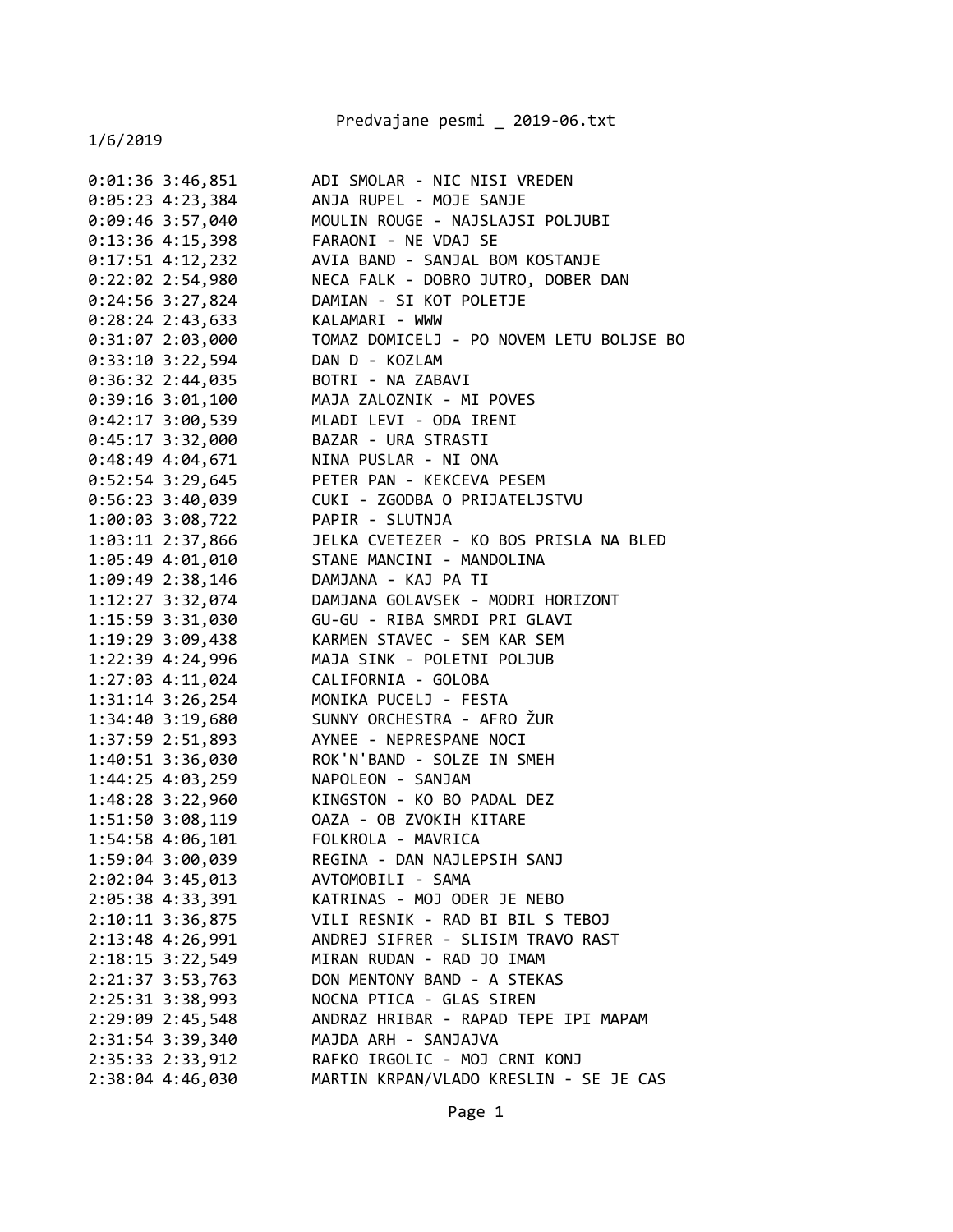|                      | Predvajane pesmi _ 2019-06.txt                                     |
|----------------------|--------------------------------------------------------------------|
| 2:42:45 3:36,584     | LINTVERN - ZBOGOM BLUES                                            |
| 2:46:22 4:06,818     | FRENK NOVA FT. ZIBELNIK & KONECNIK - GREMO NASI BIATLONCI          |
| 2:50:28 4:07,735     | PEPEL IN KRI - DEKLE IZ ZLATE LADJICE                              |
| 2:54:36 3:39,068     | NUDE - PEPELKA (RAD TE IMAM)                                       |
| $2:58:15$ $3:11,033$ | NANA MILCINSKI - POLETNE IMPRESIJE                                 |
| $3:01:25$ 3:25,613   | OTO PESTNER - VEM, NEKJE ZIVETI MORA                               |
| $3:04:51$ $2:54,703$ | BLUEGRASS HOPPERS - KAMIONAR                                       |
| $3:07:45$ 4:23,453   | NUSA DERENDA - ROKO NA SRCE                                        |
|                      | 3:12:09 3:34,952 FOLK ROLA - DANES                                 |
|                      | 3:15:43 4:35,998 MATJAZ JELEN - POLJUBI ME V DEZJU                 |
|                      | 3:20:12 2:34,400 BILBI - ISKRICE                                   |
|                      | 3:22:46 3:22,001 JANEZ ZMAZEK ZAN - DOTAKN SE ME Z OBCUTKOM        |
| 3:26:08 2:59,987     | MAJDA SEPE - TOPLO-HLADNO MORJE                                    |
| $3:29:06$ $3:35,911$ | MANOUCHE - BI ŠLA NAPREJ                                           |
|                      | 3:32:41 4:54,866 IZTOK MLAKAR - SOCA                               |
|                      | 3:37:36 3:43,179 POTECI LENUHI - ZZ TOP                            |
|                      | 3:41:16 2:45,920 DARJA SVAJGER - PRISLUHNI MI                      |
|                      | 3:44:01 2:32,566 BELE VRANE - MALA TERASA                          |
|                      | 3:46:34 4:01,446 DOMINIK KOZARIC - REKA LUCI (ORIGINAL)            |
|                      | 3:50:34 3:35,680 NEZA DROBNIC - BREZ BESED                         |
|                      | 3:54:09 4:39,670 OLIVIJA - KADAR SVA SAMA                          |
|                      | 3:58:49 3:06,960<br>4:01:51 3:11,430 ALEX VOLASKO - NAJIN TRENUTEK |
|                      |                                                                    |
|                      | 4:05:03 2:29,554 JANEZ ZMAZEK - HOPLA KONOPLA                      |
|                      | 4:07:32 2:25,756 BRANKA KRANER - MON MONSIEUR                      |
|                      | 4:09:57 3:40,910 BIG BIBLS BROTHERS BAND - STARE IGRE              |
| 4:13:38 3:04,971     | NANA MILICINSKI - DRAGI                                            |
| 4:16:43 3:54,542     | TULIO FURLANIC - TOCNO VMES                                        |
| 4:20:37 4:47,563     | BIG FOOT MAMA - BULDOŽER                                           |
| $4:25:25$ 3:14,252   | ANA STOKELJ - MIDVA SVA ZALJUBLJENA                                |
|                      | 4:28:39 3:42,736 MARTA ZORE - VSE, KAR SVA BILA                    |
|                      | 4:32:21 3:01,661 POP ART - SE JE CAS                               |
|                      | 4:35:23 3:47,728 ALENKA GODEC - TVOJA                              |
| 4:39:10 3:48,117     | DANI DANDOSA - KOGA LJUBIS ZJUTRAJ                                 |
| 4:42:58 3:40,049     | NECA FALK - PRVA LJUBEZEN                                          |
| 4:46:38 3:54,772     | EVA HREN - REKLA SVA                                               |
| 4:50:32 3:36,052     | AVIA BAND - GREVA V KATRCO                                         |
| 4:54:08 2:34,272     | ADI SMOLAR - GREMO NA POVSETOVO                                    |
| 4:56:42 3:59,302     | ANJA RUPEL - NE POZABI ME                                          |
| $5:00:41$ $2:24,018$ | MAJDA SEPE - ŠUŠTARSKI MOST                                        |
| 5:03:05 2:25,616     | IVANKA KRASEVEC - PRESERN - STARA PLOSCA                           |
| 5:05:30 3:17,672     | SUPERNOVA - NINA                                                   |
| 5:08:48 3:52,038     | MATJAZ JELEN & EASY FING. - POLETNA NOC                            |
| 5:12:39 3:26,977     | BRANKA KRANER - LJUBEZEN                                           |
| $5:16:06$ $3:14,127$ | SELL OUT - POPOLN DAN                                              |
|                      | NUSA DERENDA - ZA SLOVENIJO ŽIVIM                                  |
| $5:19:20$ $3:20,448$ | DOMINIK KOZARIC - REKA LUCI                                        |
| 5:22:40 3:54,469     | ANIKA HORVAT - V LJUBLJANO                                         |
| 5:26:32 3:03,448     |                                                                    |
|                      |                                                                    |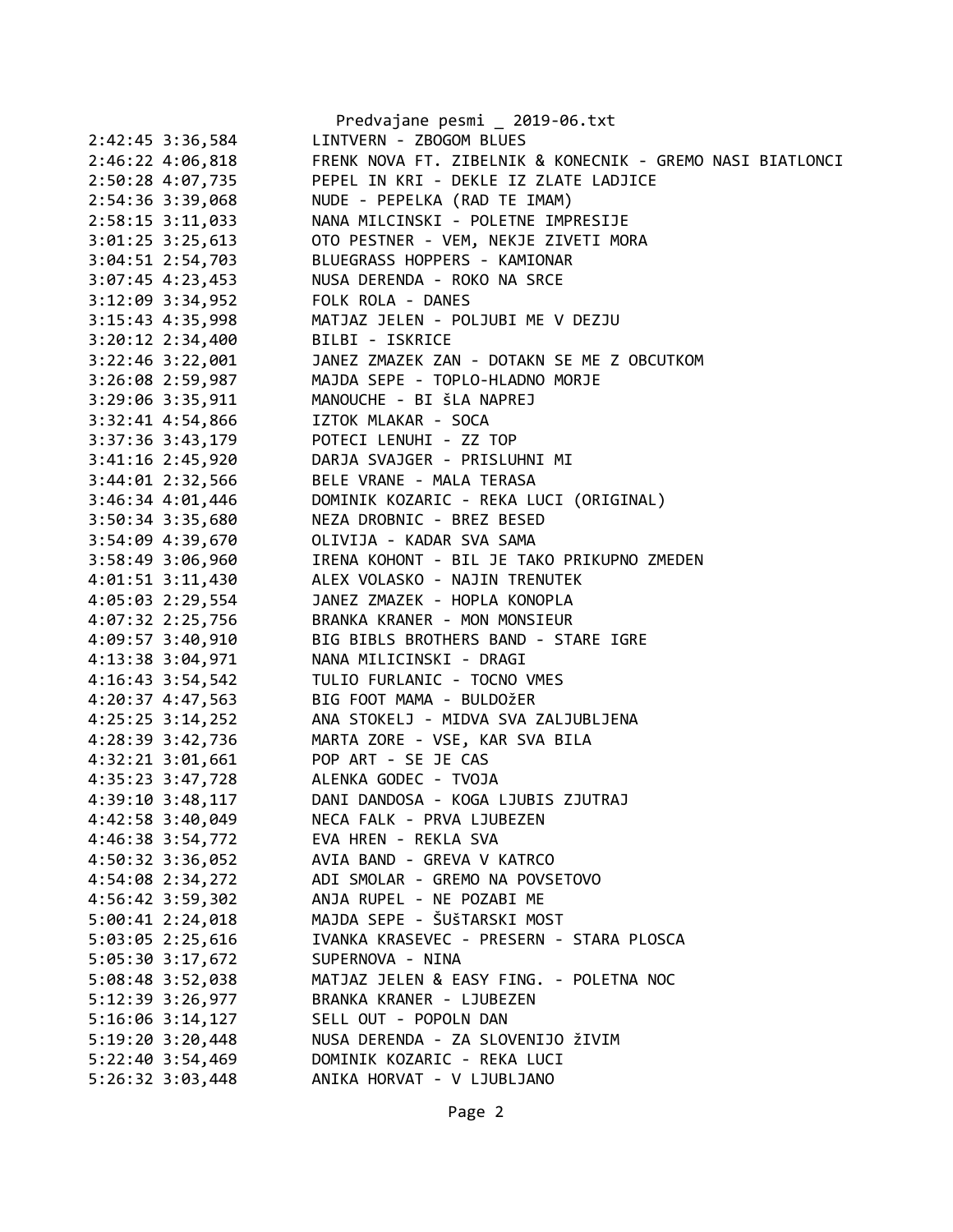|                      | Predvajane pesmi _ 2019-06.txt                        |  |  |
|----------------------|-------------------------------------------------------|--|--|
| 5:29:35 3:58,979     | KALAMARI - SVET BREZ NAPAKE                           |  |  |
| 5:33:34 2:41,517     | DAMJANA - PRIJATELJ                                   |  |  |
| 5:36:15 3:10,008     | SPIN - ALI TVOJA MAMA VE                              |  |  |
| 5:39:25 3:13,129     | ALEKSANDER MEZEK - NEBO PO DEŽJU                      |  |  |
| 5:42:38 3:35,009     | FARAONI/SLAVKO IVANCIC - SEM TAKSEN KER SEM ZIV       |  |  |
| $5:46:11$ $3:15,672$ | DON MENTONY BAND - NA OBALI                           |  |  |
| 5:49:26 3:23,013     | TOMAZ DOMICELJ - ZIVLJENJE JE LEPO                    |  |  |
| 5:52:49 4:15,874     | ANDREJ SIFRER - JOPA IZ MNOGIH BARV                   |  |  |
| 5:57:06 3:53,705     | KINGSTON - MODERNE SIRENE                             |  |  |
| $6:00:52$ 5:06,604   | MIA ZNIDARIC - PESEM NAMESTO ZLATNIKOV                |  |  |
| $6:05:58$ 3:21,992   | ADI SMOLAR - VROCI TELEFON                            |  |  |
| 6:09:20 3:30,239     | AVTOMOBILI - ZASEBNI RAJ                              |  |  |
| $6:12:50$ 3:20,012   | AVIA BAND - EN KORAK                                  |  |  |
| $6:16:09$ 2:47,245   | OTO PESTNER - LETIVA                                  |  |  |
| $6:18:56$ 3:29,504   | NEISHA - PRIDEJO CASI                                 |  |  |
| 6:22:23 3:12,977     | IVA STANIC - NORE NEZNOSTI                            |  |  |
| 6:25:35 2:53,989     | CUKI - RDECA MASNA                                    |  |  |
| $6:28:29$ 3:42,154   | BAZAR - BARABE                                        |  |  |
| $6:38:14$ $3:04,388$ | IRENA KOHONT - LJUBEZEN JE NAJLEPŠI DAR               |  |  |
| 6:41:19 2:52,569     | NANA MILCINSKI - ZAKAJ GRES MIMO                      |  |  |
| 6:44:11 2:59,463     | ANDRAZ HRIBAR - ŽIVLJENJE JE                          |  |  |
| $6:47:10$ $3:02,453$ | BLACK CAT - NIKOLI                                    |  |  |
| $6:50:13$ 2:41,202   | PEPEL IN KRI - CHANSON D'AMOUR                        |  |  |
| 6:52:54 2:54,024     | MELANHOLIKI - ANJA                                    |  |  |
| 6:55:47 4:29,605     | JANEZ ZMAZEK - DOST JE BLO BESED                      |  |  |
| 7:03:16 4:15,763     | ALENKA GODEC - POT DO SRCA                            |  |  |
| 7:09:28 3:03,823     | BABILON - RABIM TVOJ SMEH                             |  |  |
| 7:15:15 3:05,033     | AYNEE - ZVECER                                        |  |  |
| 7:18:19 3:20,913     | SAMO GLAVAN - MULTI KULT                              |  |  |
| 7:21:40 3:59,020     | MILAN PECOVNIK PIDZI - RAD SE VRACAM NA KOROSKO       |  |  |
| 7:25:39 2:53,473     | MATIJA CERAR - KMALU BOM SPET PRI TEBI [I'LL BE HOME] |  |  |
| 7:28:32 3:16,003     | REGINA - PRAVLJICNA LJUBEZEN                          |  |  |
| 7:33:12 3:25,146     | JELKA CVETEZAR - TOM PILIBI                           |  |  |
| 7:38:36 2:27,478     | ANDREJ SIFRER - DEBELUHI                              |  |  |
| 7:42:44 3:46,253     | KATRINAS - PESEM O LJUBEZNI                           |  |  |
| 7:46:30 4:06,000     | VICTORY - DAN BREZ TEBE (ORIGINAL)                    |  |  |
| 7:50:36 3:49,974     | IGOR LIJA - KO TE NI                                  |  |  |
| 7:54:26 3:31,504     | DARJA SVAJGER - ODPELJI ME                            |  |  |
| 7:57:57 2:39,003     | STANE MANCINI - BESEDA LJUBLJANA                      |  |  |
| $8:00:36$ 3:17,169   | TATJANA DREMELJ - DALA SEM TI VSE                     |  |  |
| 8:03:53 2:59,005     | KARMEN STAVEC - OSTANI TU                             |  |  |
| 8:06:50 3:36,973     | BOTRI - NAZAJ                                         |  |  |
| $8:10:27$ 3:33,616   | DAMJANA IN HOT HOT HOT - NOCOJ LJUBILA BI SE S TEBOJ  |  |  |
| 8:14:002:33,342      | ROK 'N' BAND - DEJ RUK'N ME                           |  |  |
| 8:16:43 2:57,973     | HAZARD - ZABLODA V MODRIH KAVBOJKAH                   |  |  |
| $8:19:41$ 3:29,504   | DRUŠTVO MRTVIH PESNIKOV - 25                          |  |  |
| $8:23:10$ 2:34,001   | MARJANA DERZAJ - ZVEZDE PADAJO V NOC                  |  |  |
| 8:25:44 3:02,646     | DITKA HABERL - NAD MESTOM SE DANI                     |  |  |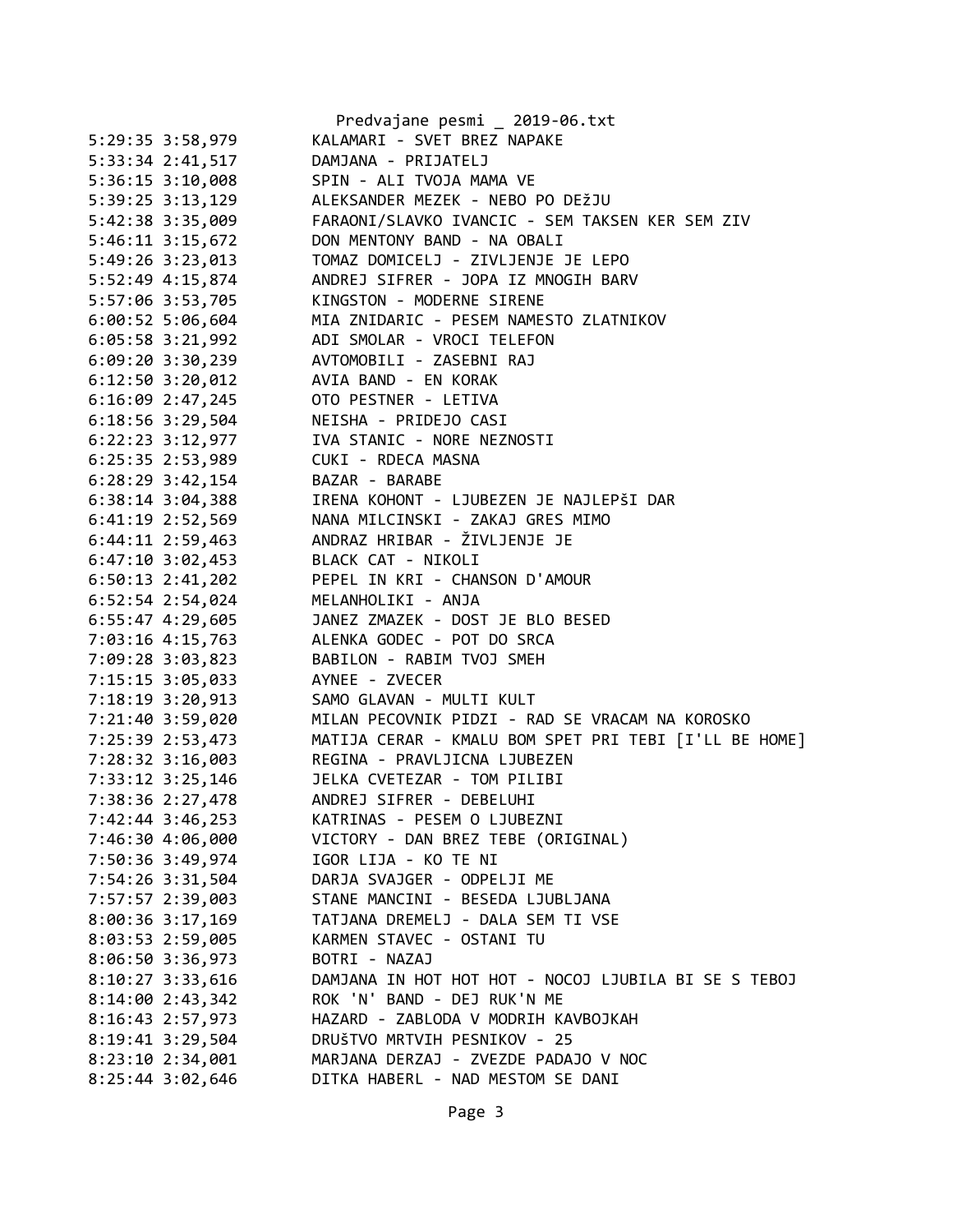|                      |                | Predvajane pesmi _ 2019-06.txt                    |
|----------------------|----------------|---------------------------------------------------|
| 8:28:47 3:05,957     |                | SIMON - HEJ, MALA HEJ                             |
| 8:33:25 3:26,614     |                | ROK'N'BAND - OSTANI ŠE MINUTO                     |
| 8:38:52 2:37,442     |                | ELDA VILER - KDO SI, NE VEM                       |
| 8:43:21 2:43,260     |                | BERTA AMBROŽ - BREZ BESED                         |
| $8:46:04$ 3:11,612   |                | DAMJANA GOLAVSEK - OLJKA                          |
| $8:49:15$ $3:21,165$ |                | BANHOF - KAKO JE TO LEPO                          |
| $8:52:36$ 3:10,934   |                | CALIFORNIA - V MENI JE CALIFORNIA (RADIO CUT)     |
| 8:55:48 3:49,149     |                | GU-GU - ŽELIM SI NA JAMAJKO                       |
| $9:01:20$ 2:59,858   |                | KING FOO - ZIVE SANJE                             |
| $9:04:19$ $3:18,700$ |                | IRENA VRCKOVNIK - MED NEBOM IN MENOJ              |
| $9:07:38$ $4:53,545$ |                | IZTOK MLAKAR - MARJO SPINEL                       |
| 9:16:21 2:48,727     |                | MARTA ZORE - V TEBI JE MOC                        |
| $9:20:06$ 3:22,473   |                | JAN PLESTENJAK - PRAVE KARTE                      |
| $9:23:28$ 3:05,398   |                | LOS VENTILOS & TOKAC - NE GLEDAM NAZAJ            |
| $9:26:33$ $3:19,012$ |                | PANDA - NEPREMAGLJIVI                             |
| $9:30:41$ $3:17,463$ |                | SUNNY ORCHESTRA - GROBAR                          |
| 9:33:58 3:29,050     |                | MATEJ ZALAR - KO TE NI                            |
| 9:37:24 2:56,496     | INDIGO - VESNA |                                                   |
| $9:44:51$ $4:04,269$ |                | MAJDA SEPE - NA LJUBLJANSKEM GRADU                |
| 9:48:55 3:17,033     |                | NUSA DERENDA - NI MI ZAL                          |
| 9:53:04 3:39,630     |                | BILBI - KAJ PA TI                                 |
| $9:56:43$ $3:59,138$ |                | DREVORED - POLETNA NOC                            |
| 10:02:25             | 3:00,150       | BELE VRANE - MOJA LJUBEZEN                        |
| 10:05:25             |                | 3:35,044 ANJA RUPEL - NISI MOJ                    |
| 10:09:00             | 4:01,595       | DAMJANA - SOLZE                                   |
| 10:17:53             | 3:36,660       | MANOUCHE - KONEC TEDNA                            |
| 10:22:26             |                | 3:07,344 BLUEGRASS HOPPERS - BREZ SONCA CVETJA NI |
| 10:25:33             | 3:36,948       | GAL GJURIN IN NINA PUSLAR - TO JE TO              |
| 10:29:59             | 3:27,191       | FOLKROLA - MONA                                   |
| 10:33:26             | 3:21,914       | ZAN SERCIC - SATELITI                             |
| 10:36:47             | 5:09,571       | FLIRT - ROMEO IN JULIJA                           |
| 10:44:09             | 3:33,420       | JURKI & BASISTI - GROBARJEVA PESEM                |
| 10:47:42             |                | 4:05,249 VLADO KRESLIN - V PARKU ZA GRADOM        |
| 10:52:43             | 3:30,590       | BOR GOSTIŠA - DOVOLJ JE SRCE, KI ZATE GORI        |
| 10:56:13             | 2:43,653       | VLADO KRESLIN & SEVERA GJURIN - ABEL IN KAIN      |
| 10:58:57             | 3:11,133       | TIP TOP - LEPO MI JE                              |
| 11:03:50             | 4:08,436       | HALO - JIMMY HUE                                  |
| 11:07:58             | 2:59,237       | COVERLOVER - DJ DEJ NAPOVEJ                       |
| 11:13:36             | 5:12,665       | TOMAZ DOMICELJ - BODI MOJA DEKLICA                |
| 11:18:49             | 3:54,974       | IVAN HUDNIK - TANJA                               |
| 11:23:39             | 3:17,132       | DON MENTONY BAND - REKLA JE NE                    |
| 11:26:56             | 3:10,173       | FARAONI - BOZICNI ZVON                            |
| 11:30:55             | 3:01,318       | ALEKSANDER MEZEK - SIVA POT                       |
| 11:33:56             | 2:56,061       | KALAMARI & ORKESTER RTV - POPOLDNE                |
| 11:36:52             | 3:17,620       | DADI DAZ - IN GREM NAPREJ                         |
| 11:45:39             | 3:31,834       | KINGSTON - MINI BIKINI                            |
| 11:50:05             | 2:30,114       | ANIKA HORVAT - URA BREZ KAZALCEV                  |
| 11:52:35             | 2:39,884       | BRANKA KRANER - POLETNI GIGOLO                    |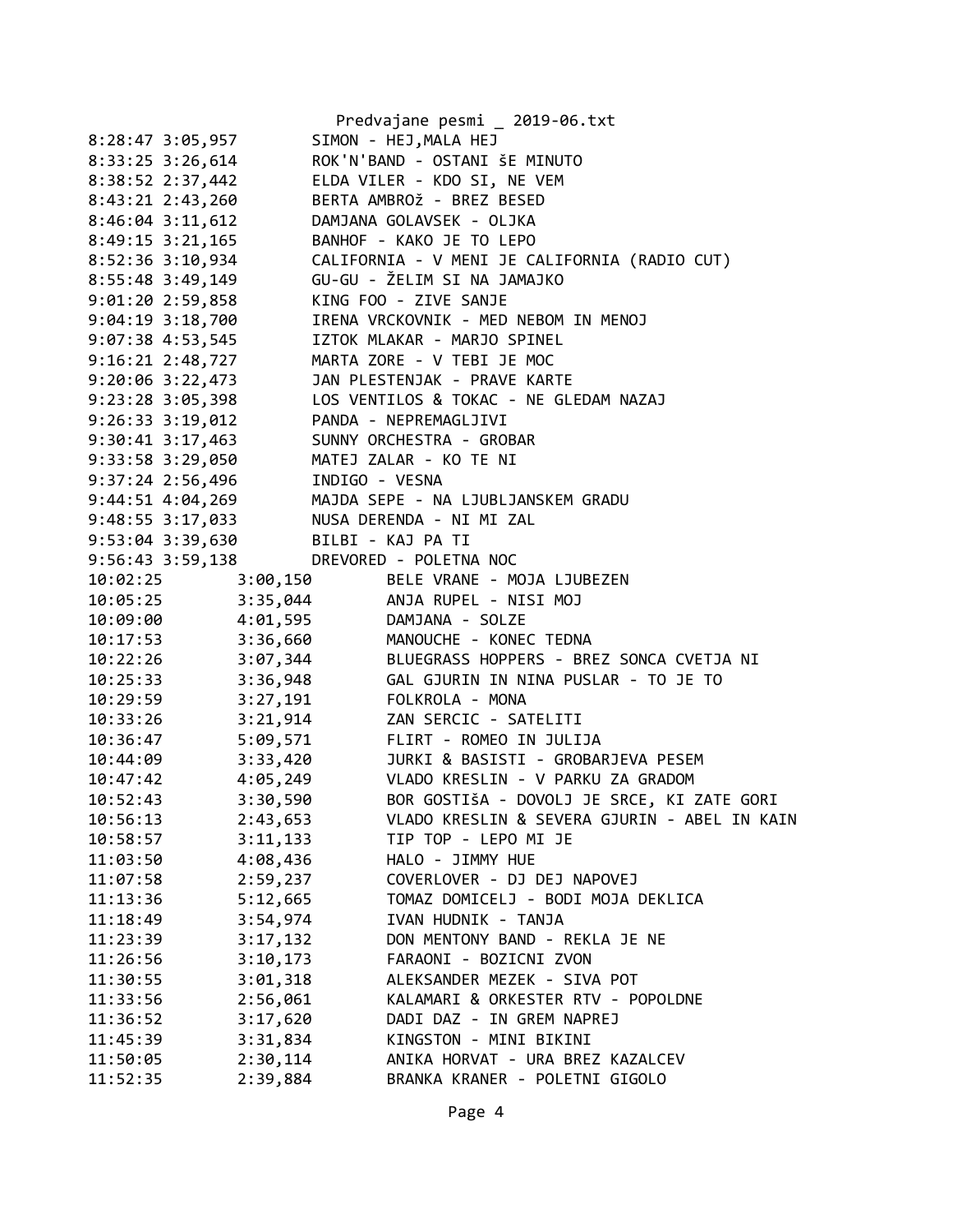|          |          | Predvajane pesmi _ 2019-06.txt                  |
|----------|----------|-------------------------------------------------|
| 11:55:16 | 3:14,523 | KALAMARI - NISEN KRIV                           |
| 11:58:30 | 3:12,852 | PETER DIRNBEK - PRVA SLUZBA                     |
| 12:03:25 | 3:20,954 | BAZAR - AMERIKA                                 |
| 12:06:46 | 2:53,122 | ALEX VOLASKO - INSTA                            |
| 12:13:51 | 3:12,723 | OPTIMISTI - SANJE                               |
| 12:17:04 | 2:54,946 | CUKI/PIKA BOZIC - KOMAR                         |
| 12:20:53 | 3:48,882 | BOTRI - AVGUŠTINA                               |
| 12:24:42 | 3:10,330 | ALEKSANDER NOVAK - KAKO SE POCUTIS (RADIO EDIT) |
| 12:27:52 | 4:02,244 | ANDREJ SIFRER - GOSTILNA ŠIFRER                 |
| 12:32:43 | 2:26,030 | NINO ROBIC - VCASIH KO SE SRECAVA               |
| 12:35:07 | 2:55,470 | ADI SMOLAR - BOGNEDAJ DA BI CRKNU TELEVIZOR     |
| 12:38:03 | 4:02,690 | MAJDA ARH - NORI DAN                            |
| 12:46:02 | 3:27,386 | JANKO ROPRET - VRNI SE                          |
| 12:50:25 | 3:07,026 | BETI JURKOVIC - ENKRAT SE                       |
| 12:53:32 | 3:11,503 | DARJA SVAJGER - NAJ VIDIMO LJUDI                |
| 12:56:43 | 3:17,666 | KARMEN STAVEC - POVEJ                           |
| 13:00:38 | 3:52,597 | PEPEL IN KRI - KOT NEKDO KI IMEL ME BO RAD      |
| 13:04:30 | 3:41,316 | STEREOTIPU - PLES V DEZJU                       |
| 13:08:11 | 3:39,429 | MARTIN KRPAN - MALI BOGOVI                      |
| 13:13:17 | 3:38,698 | VICTORY - SKUPAJ S TEBOJ                        |
| 13:16:56 | 6:07,579 | ORLEK - ADIJO KNAPI                             |
| 13:24:22 | 3:43,041 | TOM TOM - LE SPOMIN                             |
| 13:28:05 | 2:01,939 | MATIJA CERAR - MILIJON ŽELJA                    |
| 13:30:56 | 2:42,978 | I.VRCKOVNIK & HAPPY BAND - POVABI ME            |
| 13:33:39 | 4:19,780 | AVIA BAND - DVE SONCI                           |
| 13:37:59 | 4:02,878 | MONI KOVACIC - BREZ LJUBEZNI MI ZIVETI NI       |
| 13:43:28 | 3:39,673 | NECA FALK - PRVA LJUBEZEN                       |
| 13:47:07 | 4:19,062 | JANEZ BONCINA BENC - NA NOGE                    |
| 13:52:19 | 3:26,392 | ALENKA GODEC - LJUBIM TO LJUBEZEN               |
| 13:55:45 | 3:28,515 | TANGELS - LIFE GOES UP                          |
| 13:59:51 | 3:17,031 | OTO PESTNER - CAS ZA ZALJUBLJENE                |
| 14:03:08 | 3:57,362 | DMP - KISIK                                     |
| 14:07:05 | 3:27,842 | PAPIR - NACIN                                   |
| 14:11:59 | 4:35,019 | AVTOMOBILI - SKOZI LETA                         |
| 14:16:34 | 2:54,536 | SAMO GLAVAN - MOJA PUNCA                        |
| 14:20:47 | 4:30,067 | PETER PAN - ODPELJAL TE BOM                     |
| 14:25:17 | 3:33,516 | KATRINAS - FUNKY BEAT                           |
| 14:28:51 | 3:15,728 | SANK ROCK/MATJAZ JELEN - VZEMI ALI PUSTI        |
| 14:32:56 | 3:41,752 | NEISHA - VZEMI ME                               |
| 14:36:37 | 2:15,041 | STANE MANCINI - TAM, KAMOR GRE VETER SPAT       |
| 14:38:52 | 2:18,751 | IZTOK MLAKAR - PUNTARSKA                        |
| 14:42:37 | 3:30,888 | MARTA ZORE - ON                                 |
| 14:46:08 | 3:25,503 | PANDA - DALEC STRAN                             |
| 14:50:26 | 2:56,217 | ROK'N'BAND - ZDAJ SEM TU                        |
| 14:53:22 | 3:28,017 | MARJANA DERZAJ - GRENKA REKA                    |
| 14:56:51 | 2:56,018 | ANJA RUPEL - V LJUBLJANO                        |
| 15:00:24 | 3:49,979 | DAN D - PLESES                                  |
| 15:04:14 | 2:53,822 | PRELOM - LJUBEZEN IZ ŠOLSKIH DNI                |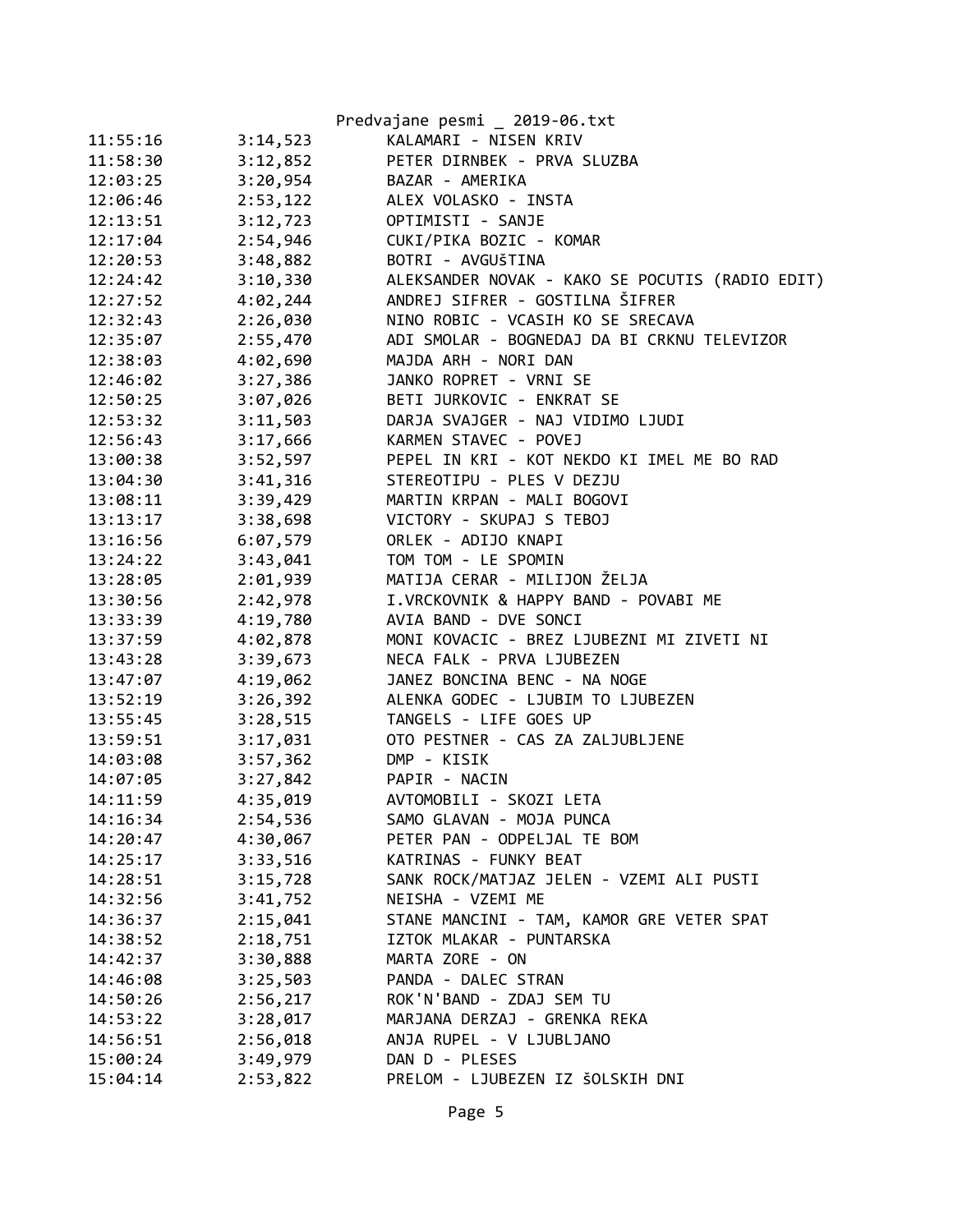|          |          | Predvajane pesmi _ 2019-06.txt            |
|----------|----------|-------------------------------------------|
| 15:07:08 | 4:35,974 | FLORA & PARIS - OLJE IN VODA              |
| 15:13:10 | 3:37,153 | NEZA DROBNIC - MOJA DEZELA                |
| 15:16:47 | 4:49,547 | ALEKSANDER MEŽE K- LJUBLJANA V MAJU.WAV - |
| 15:22:55 | 2:42,038 | CASABLANCA - O, MAMA                      |
| 15:25:37 | 3:09,469 | LINTVERN - NEDELJA LEP JE DAN             |
| 15:28:46 | 2:58,963 | IRENA VRCKOVNIK - MAJHNA LUCKA            |
| 15:32:35 | 5:39,176 | HISA - PALE SAM NA SVETU                  |
| 15:38:13 | 3:53,488 | SAN DI EGO - JULIJA                       |
| 15:43:33 | 3:58,524 | MAJDA SEPE - STIHI MOJEGA SPOMINA         |
| 15:47:32 | 3:44,995 | ALEKSANDER MEZEK - ZVESTO SRCE            |
| 15:52:09 | 2:30,916 | DON MENTONY BAND - REKLA JE ŠE            |
| 15:54:40 | 2:58,025 | TOMAZ DOMICELJ - STARA MAMA               |
| 15:57:38 | 2:34,857 | PRO ANIMA SINGERS - TI SI MOJA LJUBEZEN   |
| 16:00:50 | 3:20,795 | DITKA - DRUGI BREG ZELJA                  |
| 16:04:10 | 3:38,007 | FLIRT - NJENA BALADA (V TEBI IN MENI)     |
| 16:07:48 | 3:07,082 | KANTOR - LJUBEZEN IZ SOLSKIH DNI          |
| 16:12:21 | 3:29,808 | GU-GU - RIBA SMRDI PRI GLAVI              |
| 16:15:51 | 3:35,522 | BILBI - HVALA ZA VIJOLICE                 |
| 16:20:45 | 4:09,127 | SUNNY ORCHESTRA - KO SPIŠ NA TLEH         |
| 16:24:54 | 4:09,995 | DAZ - PODOBEN SEM ZMAJU                   |
| 16:29:02 | 2:41,167 | BELE VRANE - MINI MAXI                    |
| 16:33:16 | 3:22,095 | ANDREJ SIFRER - ŠKRIPA                    |
| 16:38:38 | 4:15,160 | FOLKROLA - MARUŠKA                        |
| 16:44:45 | 3:48,974 | ZAN SERCIC - TO POLETJE                   |
| 16:48:30 | 4:12,302 | FARAONI - JAZ TE NIMAM RAD                |
| 16:52:42 | 4:24,980 | AGROPOP - SAMO MILIJON NAS SE ZIVI        |
| 16:57:04 | 3:49,803 | NUSA DERENDA - LUC                        |
| 17:01:27 | 1:46,282 | IVANKA KRAŠEVEC - HOT DIGGITY             |
| 17:03:13 | 3:14,693 | VANAGO BAND - ONA                         |
| 17:06:28 | 2:53,987 | 1X BAND - TIH DEŽEVEN DAN                 |
| 17:10:35 | 2:52,117 | MANOUCHE - KJE SI LUBI                    |
| 17:13:27 | 3:44,455 | NINA PUSLAR - ZA VEDNO                    |
| 17:17:10 | 3:30,074 | ADI SMOLAR - IMAM DEKLE                   |
| 17:21:48 | 3:01,192 | GAL GJURIN - NISEM KRIV                   |
| 17:24:49 | 4:04,340 | VLADO KRESLIN - JOUŽEK                    |
| 17:28:53 | 3:29,988 | DARJA SVAJGER - NEKAJ, KAR NE MINE        |
| 17:33:18 | 4:24,666 | MAJDA ARH - ZDAJ VEM                      |
| 17:37:42 | 3:47,675 | BAZAR - KO ODBIJE POLNOC                  |
| 17:42:43 | 2:40,773 | JANEZ PUH - BREZ SONCA CVETJA NI          |
| 17:45:23 | 3:43,719 | LUNAPARK - ALARM                          |
| 17:50:08 | 4:57,206 | DRUŠTVO MRTVIH PESNIKOV - KO OSTANEM SAM  |
| 17:55:06 | 3:01,339 | KALAMARI - ZA DVAJSET LET                 |
| 17:58:07 | 2:30,791 | RAFKO IRGOLIC - CARMEN                    |
| 18:01:15 | 3:09,059 | IRENA KOHONT - ZAPRLA SEM VSA OKNA        |
| 18:04:23 | 4:04,285 | NECA FALK - VSI LJUDJE HITIJO             |
| 18:08:26 | 4:00,762 | ALENKA GODEC - DEKLE IZ ZLATE LADJICE     |
| 18:13:53 | 3:45,934 | CUKI - BARBARA                            |
| 18:17:34 | 2:49,416 | ALEX VOLASKO - PRAVLJICA                  |
|          |          |                                           |
|          |          |                                           |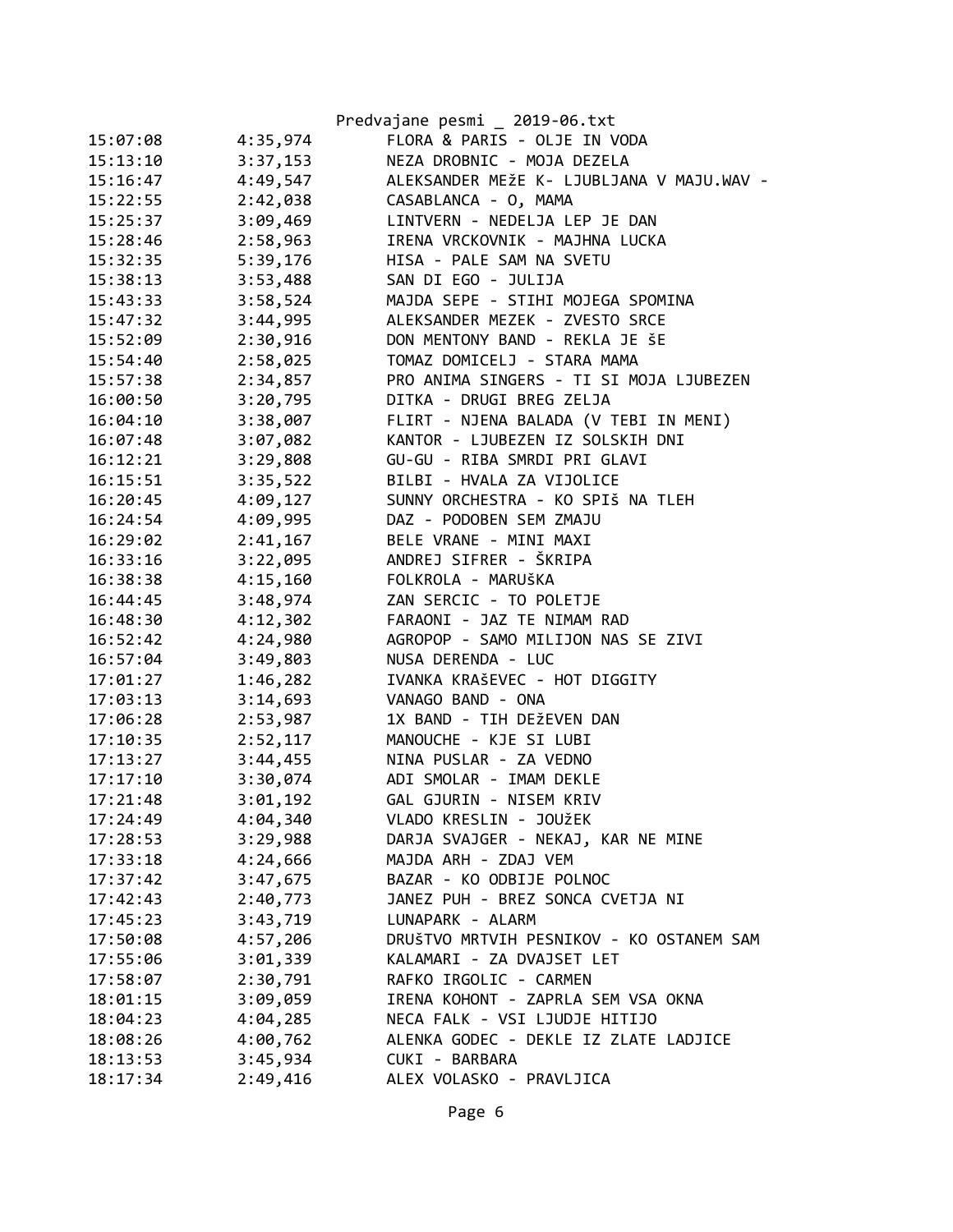|          |          | Predvajane pesmi _ 2019-06.txt                      |
|----------|----------|-----------------------------------------------------|
| 18:21:31 | 3:37,540 | KARMEN STAVEC - FANT IZ PRAVLJICE                   |
| 18:25:08 | 3:27,125 | ANIKA - TI ZAVAJAJ ME                               |
| 18:28:35 | 2:07,987 | BLUEGRASS HOPPERS - PO NOVEM LETU BOLJŠE BO         |
| 18:32:07 | 2:33,313 | MATIJA CERAR - HIJA-HO                              |
| 18:36:39 | 2:25,973 | BERTA AMBROŽ - JOKALA BOM BREZ SOLZ                 |
| 18:40:45 | 2:54,826 | 1 X BAND - TIH DEZEVEN DAN                          |
| 18:43:39 | 3:02,620 | ANDRAZ HRIBAR - POMLAD                              |
| 18:46:41 | 1:57,022 | LIDIJA KODRIC - DAN ZA NAJU DVA                     |
| 18:48:38 | 3:34,434 | PEPEL IN KRI - DAN LJUBEZNI                         |
| 18:52:12 | 4:16,060 | MOULIN ROUGE - JUTRO SE PREBUJA 2002 (RNB RMX)      |
| 18:56:28 | 3:15,443 | FRENK NOVA - KO TE NI                               |
| 19:00:20 | 2:31,007 | HAZARD - KOPALNICO IMA                              |
| 19:02:51 | 1:57,721 | ROK 'N' BAND - NE TEŽIT                             |
| 19:04:48 | 4:04,845 | DRUSTVO MRTVIH PESNIKOV - POD OBLAKOM               |
| 19:08:42 | 2:29,304 | ELDA VILER - TI SI MOJA LJUBEZEN                    |
| 19:12:24 | 4:48,045 | OTO PESTNER - VRACA SE POMLAD                       |
| 19:17:12 | 3:43,340 | AVTOMOBILI - NAVADEN DAN                            |
| 19:22:03 | 3:47,032 | ANJA RUPEL - NAJBOLJ NORI PAR                       |
| 19:25:50 | 4:11,625 | ANIKA HORVAT - ORFEJ                                |
| 19:30:56 | 3:14,979 | BETI JURKOVIC - PRISLA JE POMLAD                    |
| 19:34:11 | 3:18,292 | AVIA BAND - VSAJ ŠE TRENUTEK                        |
| 19:37:29 | 3:41,881 | NEISHA - LE KAJ SE SKRIVA                           |
| 19:42:24 | 3:14,952 | ROK'N'BAND - VERJEMI                                |
| 19:45:38 | 2:40,012 | DAMJANA GOLAVSEK - LJUBIM LJUBIS                    |
| 19:48:18 | 3:03,166 | DADI DAZ - KRALJICA SRCA                            |
| 19:52:16 | 3:12,105 | CALIFORNIA - VRAG NAJ TE VZAME                      |
| 19:55:28 | 2:32,880 | DOCA MAROLT - ŽIVLJENJE JE LEPO                     |
| 19:58:01 | 3:34,542 | KINGSTON - DANES JE MOJ DAN                         |
| 20:02:12 | 3:45,660 | MARTA ZORE - ŠE SI TU                               |
| 20:05:57 | 2:57,870 | ALJA KRUSIC - NISI SAM                              |
| 20:08:55 | 3:57,871 | SAMO GLAVAN - NOV DAN                               |
| 20:16:42 | 2:53,120 | VICTORY - HELENA                                    |
| 20:20:11 | 2:34,553 | STANE MANCINI - NON CAPITO                          |
| 20:22:46 | 3:39,082 | DON MENTONY BAND - DOST' 'MAM                       |
| 20:26:24 | 3:16,170 | TOMAZ DOMICELJ - HONDOIDI                           |
| 20:31:06 | 2:35,277 | PRO ANIMA SINGERS & ELDA VILER - TI SI MOJA         |
| LJUBEZEN |          |                                                     |
| 20:33:41 | 3:24,980 | MAJDA SEPE - RIBIC, RIBIC ME JE UJEL                |
| 20:37:03 | 3:43,973 | BOTRI - GALEBI                                      |
| 20:45:18 | 3:57,847 | DAN D - POCASI                                      |
| 20:49:45 | 3:53,168 | GU-GU - HULA HULA                                   |
| 20:53:38 | 4:13,070 | 7.OKTOBER - TA DAN                                  |
| 20:57:53 | 3:41,789 | DAMJANA - VZEMI ME ŠE ENKRAT NOCOJ                  |
| 21:02:33 | 3:30,051 | MARTIN KRPAN - KAR JE STARO SE NOVO ZDI             |
| 21:06:03 | 3:42,357 | GASPER RIFELJ - HOTEL ZA 2                          |
| 21:14:35 | 4:31,703 | HALO - GRETA                                        |
| 21:19:43 | 3:27,908 | IZTOK MLAKAR - BETULA                               |
| 21:23:10 | 4:07,616 | IRENA VRCKOVNIK/SLAVKO IVANCIC - KAR SEM JAZ IN KAR |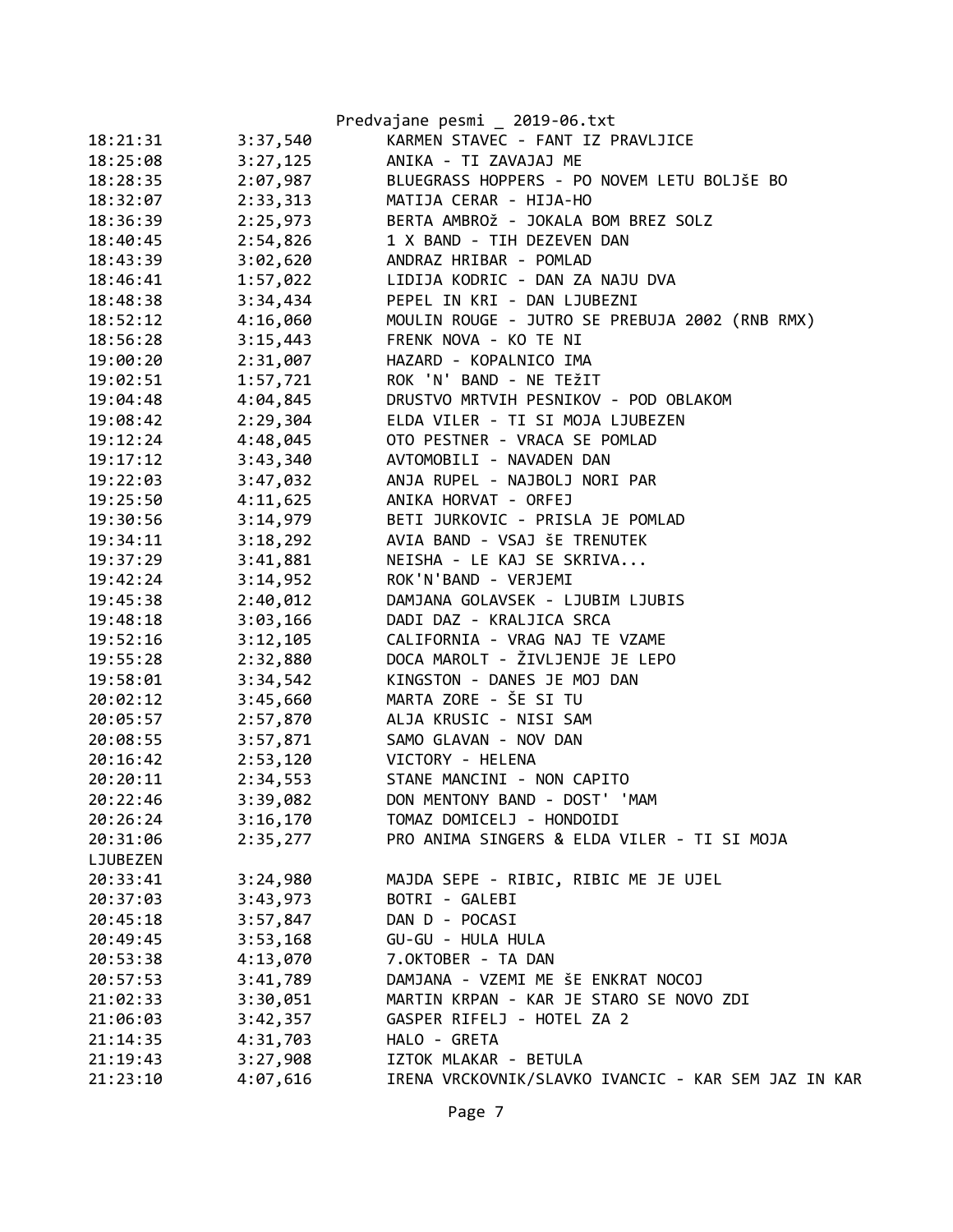|          |          | Predvajane pesmi _ 2019-06.txt               |
|----------|----------|----------------------------------------------|
| SI TI    |          |                                              |
| 21:27:18 | 2:39,626 | MARJANA DERZAJ - VALETA (& BELE VRANE)       |
| 21:30:52 | 3:20,781 | MANOUCHE - STISN SE K MEN                    |
| 21:34:13 | 3:23,533 | PAPIR - NIC MI NI                            |
| 21:37:36 | 3:19,580 | ADI SMOLAR - PISMO DEDKU MRAZU               |
| 21:43:12 | 3:50,196 | ANDREJ SIFRER - STVARI GREDO NA BOLJE        |
| 21:47:02 | 3:02,990 | DEKAMERONI - SAVA SUMI                       |
| 21:50:36 | 3:12,008 | ALEKSANDER MEZEK - NEBO PO DEZJU             |
| 21:53:47 | 4:02,168 | BILBI - KO TVOJA SEM SE BLA                  |
| 21:57:49 | 5:21,537 | SUNNY ORCHESTRA - WELCOME TO THE PARTY       |
| 22:04:36 | 3:43,020 | NINA PUSLAR - VSE KAR RECES MI               |
| 22:08:16 | 4:09,202 | ORLEK - PUNCA S ŠOHTA                        |
| 22:15:04 | 3:15,201 | TRISTAN - PR'PRAU MUDROC                     |
| 22:18:19 | 4:18,969 | PERPETUUM JAZZILE - POLETNA NOC              |
| 22:23:14 | 3:50,029 | GLOBUS - LEDENO SRCE                         |
| 22:27:04 | 3:20,021 | NUDE - NI CIST GREH                          |
| 22:31:21 | 3:30,797 | METKA ŠTOK - OSAMLJENA ( ALONE AGAIN )       |
| 22:34:52 | 4:08,801 | ELEVATORS - NA KRILIH LJUBEZNI               |
| 22:44:31 | 3:19,342 | ALENKA GODEC - SONCE SI TI                   |
| 22:47:50 | 3:41,973 | CUKI - HOZNTREGARJI                          |
| 22:52:05 | 3:17,319 | BELE VRANE - KAM SI NAMENJEN                 |
| 22:55:22 | 3:04,835 | NUSA DERENDA - PESEK V OCI                   |
| 22:58:25 | 3:37,641 | FOLKROLA - DOBRO JUTRO MADAME                |
| 23:02:58 | 3:16,673 | KATARINA GALIC - POVEJ MI                    |
| 23:06:15 | 3:15,211 | NECA FALK - ON JE REKEL SONCE                |
| 23:13:43 | 3:38,743 | VLADO KRESLIN - ZIBAJ ME                     |
| 23:17:22 | 3:07,152 | FARAONI - KAKO SI LEPA NOCOJ                 |
| 23:21:05 | 3:21,010 | BAZAR - AMERIKA                              |
| 23:24:26 | 3:41,046 | KALAMARI - STABO DRZIM                       |
| 23:28:07 | 1:54,456 | MATIJA CERAR - Z MOJCO PLESAL BI CHA-CHA-CHA |
| 23:30:34 | 2:21,987 | RAFKO IRGOLIC - SLOVO V PRISTANISCU          |
| 23:32:56 | 3:14,814 | KARMEN STAVEC - VZEMI MOJO DLAN              |
| 23:36:11 | 3:56,813 | BOZIDAR WOLFGANG WOLF - EDINO TI             |
| 23:44:04 | 2:39,854 | BRANKA KRANER - POLETNI GIGOLO               |
| 23:46:44 | 3:08,734 | ANA KARNEZA - ZBUDI SE                       |
| 23:49:53 | 3:42,530 | DARJA SVAJGER - PRAVLJICA                    |
| 23:53:35 | 3:35,914 | ANJA RUPEL - LEP JE DAN                      |
| 23:57:11 | 2:25,546 | HISA - USPAVANKA                             |
| 23:59:36 | 3:06,869 | FRENK NOVA - NOV JE DAN                      |

| $0:02:42$ 3:31,762 | DON MENTONY BAND - N'KOL SI NAM ODPUSTU |
|--------------------|-----------------------------------------|
| $0:06:14$ 3:02,797 | ALENKA GODEC - CE VERJAMES ALI NE       |
| $0:09:17$ 3:02,784 | EVA BOTO - VERJAMEM                     |
| $0:12:19$ 2:28,655 | AVIA BAND - HODIM PO PARKU              |
| $0:14:48$ 3:09,008 | ANDREJ SIFRER - MOJA ROZIKA 1.DEL       |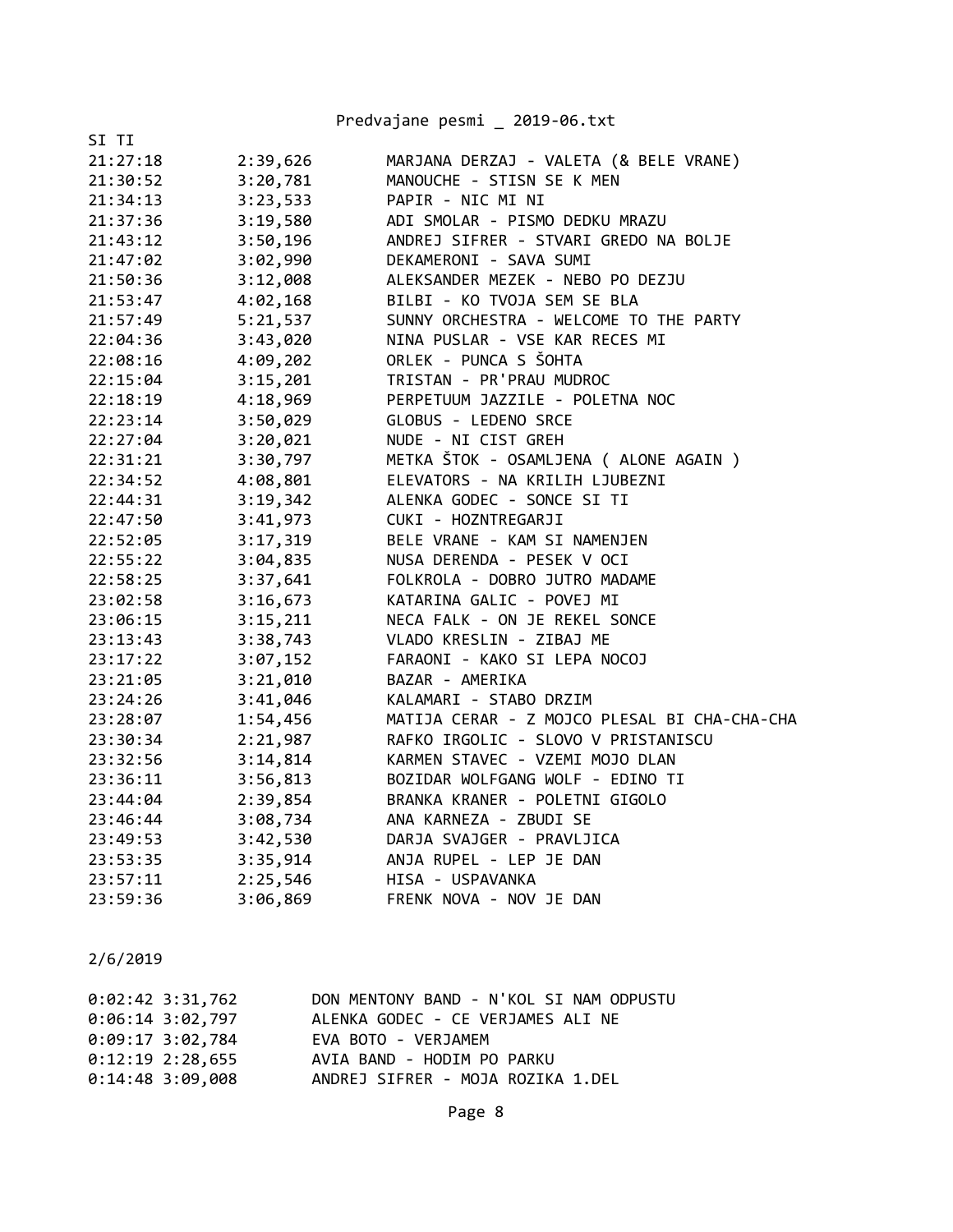|                      | Predvajane pesmi _ 2019-06.txt              |
|----------------------|---------------------------------------------|
| $0:17:56$ 4:17,575   | BILBI - V DNEVNI DOMA                       |
| $0:22:14$ 4:12,219   | MARTIN KRPAN - SOVRAZNIK NE SPI             |
| $0:26:26$ 2:15,964   | JOZICA SVETE - SONCE SIJE NA PORTOROZ       |
| $0:28:41$ 3:35,985   | IRENA VRCKOVNIK - NAJ                       |
| $0:32:17$ 3:44,540   | DARJA SVAJGER - DIVJA                       |
| $0:36:02$ 4:14,538   | REGINA - TEBE NI                            |
| $0:40:16$ 3:14,860   | ANIKA HORVAT - SAMA DOMA                    |
| $0:43:29$ 4:29,789   | SOULGREG ARTIST - NOVI SVET                 |
| $0:47:58$ 4:36,838   | ANJA RUPEL - PREPOZNO                       |
| $0:52:35$ 3:21,958   | FARAONI - MI LJUDJE SMO KOT MORJE           |
| $0:55:57$ 2:58,043   | STANE MANCINI - NAMESTO PISMA               |
| $0:58:54$ 4:50,891   | AVTOMOBILI - HVALA ZA PISMA                 |
| 1:03:45 3:02,624     | ELDA VILER - ZLATI PRAH IMAS V OCEH         |
| $1:06:48$ 3:20,348   | NEISHA - OBCUTEK                            |
| 1:10:08 4:42,683     | LINTVERN - KRAVATA                          |
| $1:14:50$ 3:20,024   | ALFI NIPIC - POLJANE DOM PRELEPIH DNI       |
| $1:18:10$ 3:30,883   | VICTORY - UPAJ SI                           |
| $1:21:41$ $3:00,965$ | FOLKROLA - UJEMI ME                         |
| $1:24:41$ $3:28,491$ | MAJDA SEPE - KJE JE TISTA TRAVA             |
| $1:28:10$ $1:56,687$ | MATIJA CERAR - VESELO NA POT                |
| 1:30:06 4:02,556     | AYNEE - SPOMLADI                            |
| $1:34:08$ $2:38,663$ | ADI SMOLAR - DVAJSET LJUBIC                 |
| 1:36:47 3:22,676     | IVO MOJZER - DECEK Z ULICE                  |
| 1:40:09 2:56,791     | POLONA - UJEL SI SE                         |
| 1:43:06 3:48,641     | KALAMARI - NARIŠI VELIKO SRCE               |
| 1:46:54 4:10,937     | VLADO KRESLIN - ODPIRAM OKNO                |
| 1:51:00 3:33,251     | LUNA NAD OBALO - MARTINA MAJERLE            |
| 1:54:33 3:52,435     | NUSA DERENDA - CEZ DVAJSET LET              |
| 1:58:25 2:31,952     | BELE VRANE - NA VRHU NEBOTICNIKA            |
| 2:00:57 2:59,981     | PEPEL IN KRI - PRIDI V SVET LJUBEZNI        |
| 2:03:57 3:46,977     | MARTA ZORE - SE SI TU                       |
| $2:07:40$ $2:50,428$ | ALEX VOLASKO - DA DA DI DA                  |
| 2:10:31 5:03,934     | TOMAZ DOMICELJ - ZA VEDNO MLAD              |
| 2:15:34 3:21,609     | BOTRI - SONCE PO DEŽJU                      |
| 2:18:56 3:03,018     | CHATEAU/DADI DAZ - SOLZICE                  |
| $2:21:59$ 3:42,906   | CUKI - PESEM O KRALJESTVU KI VZEL GA JE CAS |
| $2:25:41$ $3:14,697$ | DAMJANA - FANT IZ IPANEME                   |
| 2:28:56 3:00,013     | MARINA MARTENSSON - BLIZU                   |
| 2:31:56 2:55,878     | BEPOP - NE SEKIRAJ SE                       |
| 2:34:49 2:48,769     | MAJDA ARH - POŠLJI MU VETER POZDRAV         |
| 2:37:37 4:00,712     | ALEKSANDER MEZEK - WAR IN AFRICA            |
| 2:41:38 3:35,039     | OTO PESTNER - CIGANSKA KRI (BIG BAND MIX)   |
| 2:45:13 4:03,505     | NAPOLEON - MORSKA PTICA                     |
| 2:49:16 3:06,163     | ANU - VZEM' SI CAS                          |
| 2:52:22 4:30,064     | ROK'N'BAND - BAMBINA                        |
| 2:56:52 2:59,036     | MILAN PECOVNIK PIDZI - LJUBIM JO            |
| 2:59:50 3:16,626     | PETER JANUS - ZATE                          |
|                      | KARMEN STAVEC - CE SI PRAVI                 |
| $3:03:02$ $3:10,806$ |                                             |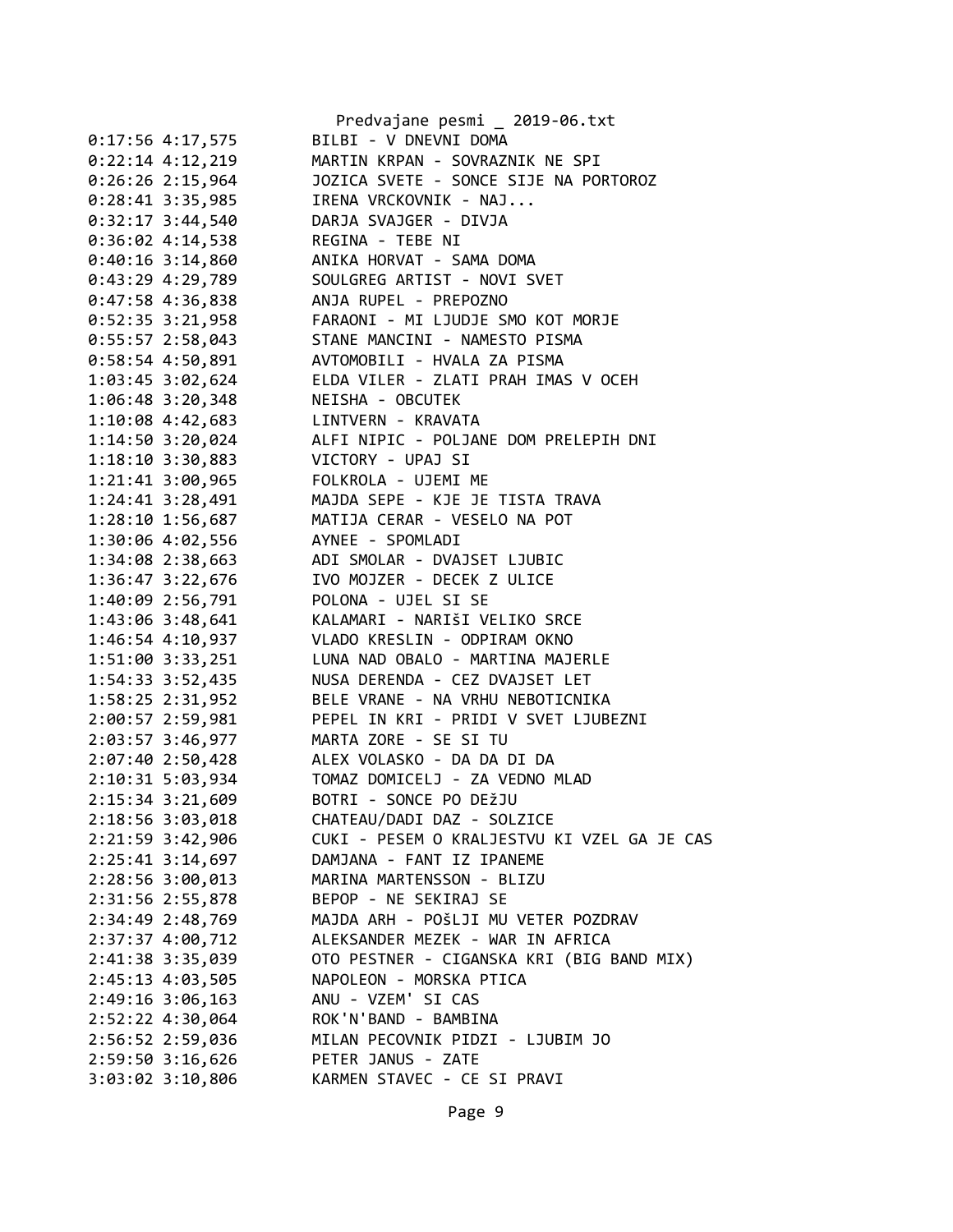| Predvajane pesmi _ 2019-06.txt                   |
|--------------------------------------------------|
| SUNNY ORCHESTRA - TAT ZMIKAVT                    |
| KINGSTON - ONA SANJA                             |
| NINO ROBIC - URA BREZ KAZALCEV                   |
| BABALOO BAND - MOJE SRCE                         |
| KGV - KAKSEN DAN                                 |
| NECA FALK - ZA TOPOLI NEKJE SI TI                |
| BLUEGRASS HOPPERS - SLOVENSKEGA NARODA SIN       |
| HAZARD - BISTRO                                  |
|                                                  |
| PAPIR - VELIKI KORAK                             |
| TOMO JURAK - KO BODO COLNI ZADNJIC V NOC ODPLULI |
| MIRAN RUDAN - POSKUSI POZABITI                   |
| ANDRAZ HRIBAR - KAJ MI DELAS                     |
| BAZAR - BARABE                                   |
| SLOVENAID - EN SVET (RADIO EDIT)                 |
| CALIFORNIA/MZ HEKTOR - TISOC KILOMETROV          |
| FOXY TEENS - SE SE SPOMNIS                       |
| FLIRT - JUTRANJI STRIPTIS                        |
| VETER - BELA SNEZINKA                            |
| MATEJA GOLOB - CU-CU                             |
| ALJA KRUSIC - DAJ MI POLJUB                      |
| KATRINAS - LETIM                                 |
| GAL IN GALERISTI - PRIDI SEM                     |
| IVANCIC SLAVKO/LAVANDA - KO MENE VEC NE BO       |
| MARTINA SRAJ - PLESETA                           |
| MARJANA DERZAJ - V LJUBLJANO                     |
| IZTOK MLAKAR - PEPI ZBARADORIA                   |
| ALENKA GODEC - V MENI JE MOC                     |
| DON MENTONY BAND - NEKAM BOM ŠEL                 |
| BETI JURKOVIC - PRODAJALKA VIJOLIC               |
|                                                  |
| NINA PUSLAR - SLECENO SRCE                       |
| AVIA BAND - GRAJSKA DAMA                         |
| ANDREJ SIFRER - ZENSKE, KI PIJEJO PIVO           |
| BERTA AMBROŽ - MALI VRAGEC V OCEH                |
| JANA SUSTERSIC - GLAS SRCA                       |
| MARTA ZORE - TI                                  |
| ADI SMOLAR - NEDELJA LEP JE DAN                  |
| ANIKA HORVAT - KO GRE TVOJA POT OD TOD           |
| GU-GU - MANGO BANANA                             |
| ALENKA GODEC - KOT NEKDO, KI IMEL ME BO RAD      |
| FLIRT - POLJUBI ME                               |
| TOMAZ DOMICELJ - MLINAR NA MURI                  |
| ANJA RUPEL - NEKAJ UR ZA NOROST                  |
| AVTOMOBILI - POT DOMOV                           |
| DAMJANA - DAJ MI LJUBEZEN NAZAJ                  |
| SAMO GLAVAN - OBUP                               |
| FARAONI - KAKO SI LEPA NOCOJ                     |
| DON MENTONY BAND - PRESERJE BLUES                |
| PETER PAN - SOCI                                 |
|                                                  |
|                                                  |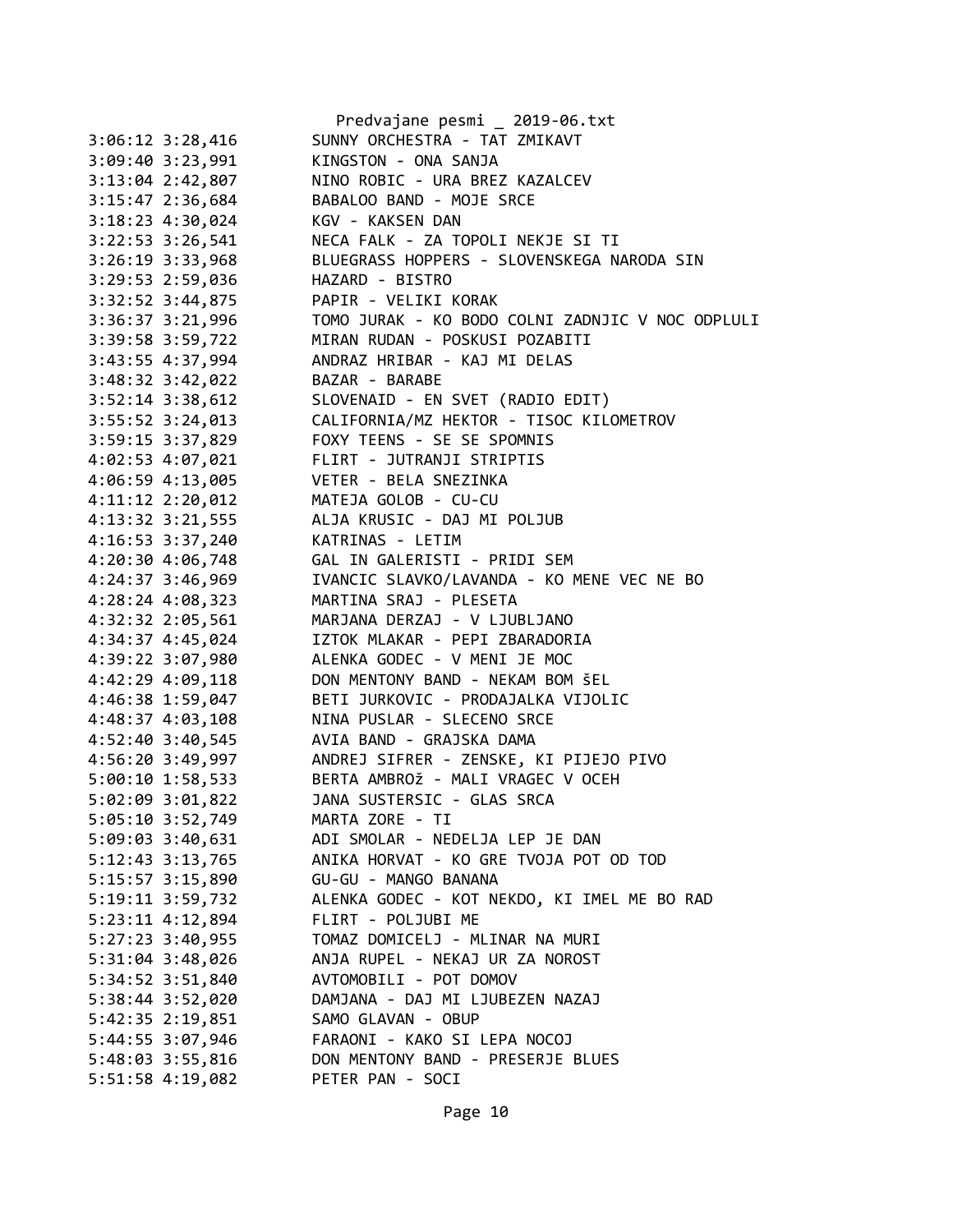|                      | Predvajane pesmi _ 2019-06.txt              |
|----------------------|---------------------------------------------|
| 5:56:19 4:20,710     | IZTOK MLAKAR - BRISKULA                     |
| $6:00:39$ 2:20,983   | CUKI - TISOC ITALIJANOV                     |
| $6:03:00$ 4:03,788   | ELDA VILER - LASTOVKE                       |
| $6:07:04$ 2:23,998   | IRENA VRCKOVNIK - SONCE IN LUNA             |
| $6:09:27$ 3:44,457   | AVIA BAND - ZEMLJA PLEŠE                    |
| $6:13:12$ $3:15,899$ | SLOVENSKI EXPRESS - VRAZJE USNJE            |
| $6:16:27$ 4:15,290   | BAZAR - TINA                                |
| $6:20:42$ 2:57,697   | BELE VRANE - TUDI DEZ                       |
| $6:23:40$ 4:32,328   | DARJA SVAJGER - BREZ SANJ SEM SLEPA         |
| 6:28:12 3:35,872     | NEW SWING QUARTET - OBRTNIKI                |
| 6:31:48 2:59,751     | OTO PESTNER - SPET PO STARI POTI            |
| $6:34:47$ $3:02,010$ | KALAMARI - NA DRUGEM SVETU                  |
| 6:37:49 4:23,023     | BOTRI - SRECEN Z NJO                        |
| $6:42:07$ $2:31,584$ | HAZARD - BISTRO                             |
| 6:44:39 3:21,974     | PEPEL IN KRI - LJUDJE POMLADI               |
| 6:47:58 2:48,101     | AYNEE - NA MORJE                            |
| 6:50:46 3:00,001     | ROK'N'BAND - JAGODE IN COKOLADA             |
| 6:53:46 2:55,027     | KARMEN STAVEC - LJUBIM TE                   |
| $6:56:40$ 2:36,221   | OPTIMISTI - O, MOJ PAPA                     |
| $6:59:16$ $3:17,839$ | RAF - NE MOREM MISLITI NA NJO               |
| 7:02:33 4:02,024     | BILBI - KO TVOJA SEM ŠE BLA                 |
| 7:06:35 2:58,422     | MATJAZ JELEN - NOV DAN                      |
| 7:09:33 5:36,199     | TATJANA DREMELJ - CE NE LJUBIS ME VEC       |
| 7:15:09 4:05,263     | VLADO KRESLIN - OGLEDALCE POVEJ             |
| 7:19:14 4:39,062     | PAPIR - OBJEM                               |
| 7:23:53 3:25,983     | NUSA DERENDA - BOGINJA                      |
| 7:27:19 3:06,818     | ALEKSANDER MEZEK - VREMENSKA NAPOVED        |
| 7:30:25 2:23,972     | MATIJA CERAR - NE BOM TE VEC VABIL          |
| 7:32:49 2:57,852     | NINA PUSLAR - DEZ                           |
| 7:35:47 5:05,564     | CALIFORNIA/MZ HEKTOR - V MENI JE CALIFORNIA |
|                      | ROK 'N' BAND - MOJA MLADA LJUBICA           |
| 7:40:48 3:14,412     | JANEZ BONCINA BENC - OB SANKU               |
| 7:44:02 4:18,627     | NINO ROBIC - POSLEDNJA POSTAJA              |
| 7:48:20 3:20,000     | ALENKA VIDRIH - VRTILJAK                    |
| 7:51:40 2:37,992     | ANDRAZ HRIBAR - KADAR SI TU                 |
| 7:54:18 2:55,653     | IVO MOJZER - TI SI REKLA SONCE              |
| 7:57:13 4:09,319     |                                             |
| 8:07:26 2:33,897     | MAJDA SEPE IN NINO ROBIC - BELE LADJE       |
| 8:10:00 3:31,035     | 2B - TVOJA SRECA                            |
| 8:13:30 3:19,953     | SVAROGOV - V PORTOROZU NA POSTAJI           |
| $8:16:50$ 3:44,367   | DITKA HABERL - SAMO NASMEH JE BOLJ GRENAK   |
| $8:20:34$ 3:00,173   | FOLKROLA - POLNA LUNA                       |
| 8:23:34 2:55,339     | STANE MANCINI - OTOZNI TANGO                |
| $8:26:29$ 3:48,438   | REGINA - RITEM ULICE                        |
| 8:30:17 2:19,090     | PREZRTI - NA SKALAH IN MIVKI                |
| 8:32:36 3:32,098     | MARJANA DERZAJ - NA ZMAJSKEM MOSTU          |
| 8:36:08 3:04,612     | MAJDA SEPE - POJDI SPET NA BLED             |
| 8:39:12 2:45,842     | KAMN'S - DEJ, STOP' NA MOJO STRAN           |
| 8:41:56 3:28,768     | BABALOO BAND - POT DOMOV                    |

Page 11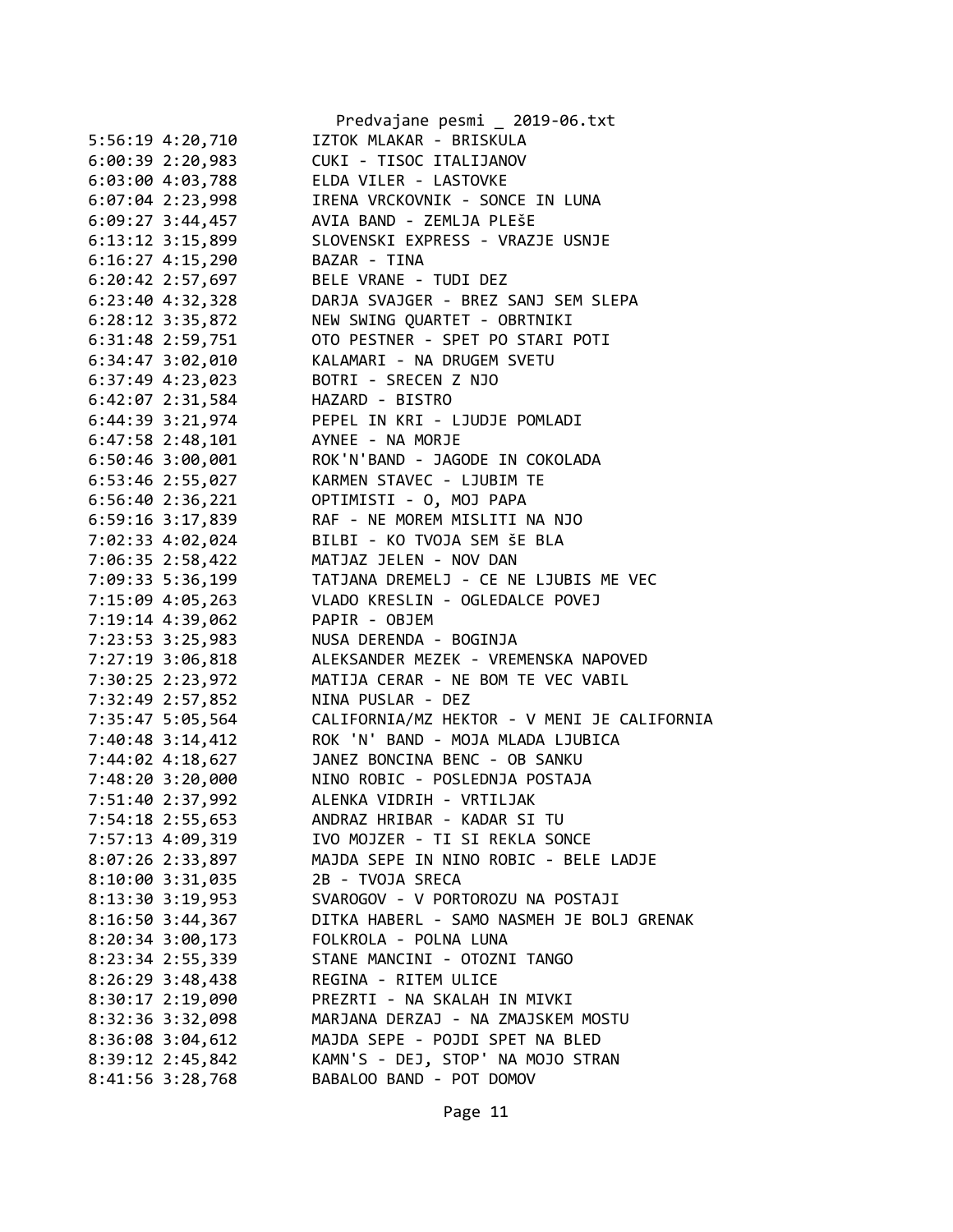|                      |                   | Predvajane pesmi _ 2019-06.txt               |
|----------------------|-------------------|----------------------------------------------|
| 8:45:25 2:06,857     |                   | LUCKY CUPIDS - DAJ LJUBI ME                  |
| 8:47:31 3:45,106     |                   | XEQUTIFZ - DALEC STRAN                       |
| 8:51:16 2:57,611     |                   | ALEX VOLASKO - V HISI VECNIH SANJ            |
| 8:54:15 2:54,688     |                   | NECA FALK - DOBRO JUTRO, DOBER DAN           |
| $8:57:10$ 4:02,114   |                   | IVAN HUDNIK - SVOJE DUSE NE PRODAM           |
| 9:03:32 3:18,013     |                   | MYSELF - LJUBEZEN V ZRAKU JE (RADIO EDIT)    |
| 9:06:50 3:33,758     |                   | VICTORY - NOV SE DAN BUDI                    |
| $9:15:15$ 3:38,133   | ZAN SERCIC - ZATE |                                              |
| $9:18:53$ $3:54,077$ |                   | EVA BOTO - PLUS IN MINUS                     |
| 9:24:21 2:42,086     |                   | METKA ŠTOK - KO BOM 64                       |
| $9:27:02$ $3:33,820$ |                   | ADI SMOLAR - ZLO POCAS                       |
| 9:31:24 2:53,022     |                   | VILI RESNIK - DALEC JE AMERIKA               |
| $9:34:15$ $4:24,200$ |                   | ANIKA HORVAT - PREBUDI SE                    |
| 9:38:39 3:18,973     |                   | PRIZMA - OD ENIH DO TREH                     |
| $9:46:32$ $3:02,018$ |                   | MARTA ZORE - POJDI Z NJO                     |
| $9:50:45$ 3:09,252   |                   | ANDREJ SIFRER - MAJHNI PSI                   |
| 9:53:54 4:30,770     |                   | HISA - MOSTOVI SO PADLI                      |
| $9:58:24$ $4:12,652$ |                   | SANK ROCK - LAHKA DAMA                       |
| 10:04:57             | 3:49,568          | KINGSTON - KOCKA JE PADLA NATE               |
| 10:08:45             | 2:38,556          | BLUEGRASS HOPPERS - STARA MAMA               |
| 10:15:14             | 4:05,928          | FRENK NOVA - DEZ IN SONCE                    |
| 10:20:54             | 2:58,089          | BERTA AMBROŽ - POSLEDNJA NOC LJUBEZNI        |
| 10:23:52             | 4:22,844          | CUKI - POSLEDNJI ROD                         |
| 10:28:09             | 4:02,216          | ANJA RUPEL - SANJAM TE                       |
| 10:33:02             | 3:33,349          | ALENKA GODEC - KLICEM TE                     |
| 10:36:35             | 2:31,058          | SAMO GLAVAN - MOJSTRI                        |
| 10:43:49             | 2:46,990          | DELIALI - ZVON LJUBEZNI                      |
| 10:46:36<br>3:35,253 |                   | FARAONI - SEM TAKŠEN, KER SEM ŽIV            |
| 3:30,597<br>10:51:21 |                   | GU-GU - DNEVI, KI PRIHAJAJO                  |
| 10:54:52<br>5:27,630 |                   | IZTOK MLAKAR - ŠTEFANA IN BARTOLIN           |
| 11:02:40<br>2:59,243 |                   | DASA - OD LJUBEZNI ZADET                     |
| 11:05:39             | 3:32,468          | DAMJANA - NOCOJ LJUBILA BI SE S TEBOJ        |
| 11:12:02             | 7:44,043          | MAJDA ARH - MM MIX (MAJDA MEGA MIX)          |
| 2:36,568<br>11:21:20 |                   | NEISHA - CVETNI PRAH LJUBEZNI                |
| 2:51,868<br>11:23:56 |                   | DON MENTONY BAND - MARJETKA                  |
| 3:35,248<br>11:26:48 |                   | TOMAZ DOMICELJ - LAŽ                         |
| 4:12,916<br>11:31:14 |                   | DAMJANA IN HOT HOT HOT - SUM DEZJA           |
| 11:35:27<br>2:58,852 |                   | JELKA CVETEŽAR - JUTRO NA PLANINI            |
| 3:02,022<br>11:38:25 |                   | PEPEL IN KRI - EVROPA '92                    |
| 3:14,974<br>11:45:56 |                   | AVIA BAND - VRATA V RAJ                      |
| 3:37,044<br>11:50:22 |                   | PANDA - CESNJEV CVET                         |
| 2:58,749<br>11:53:58 |                   | HAZARD - NAJLEPŠE PESMI                      |
| 3:35,154<br>11:56:59 |                   | BAZAR - PRVI MAJ                             |
| 2:49,193<br>12:02:54 |                   | DARJA SVAJGER - LJUBEZEN NE ODHAJA           |
| 3:22,649<br>12:05:43 |                   | IRENA VRCKOVNIK - POLEPSAJ SVET Z LJUBEZNIJO |
| 2:29,355<br>12:13:04 |                   | BELE VRANE - SPOMIN                          |
| 3:01,993<br>12:15:33 |                   | BRANE KAC - ZASANJANA                        |
| 12:18:35<br>2:27,388 |                   | DAN D - MOJ PROBLEM                          |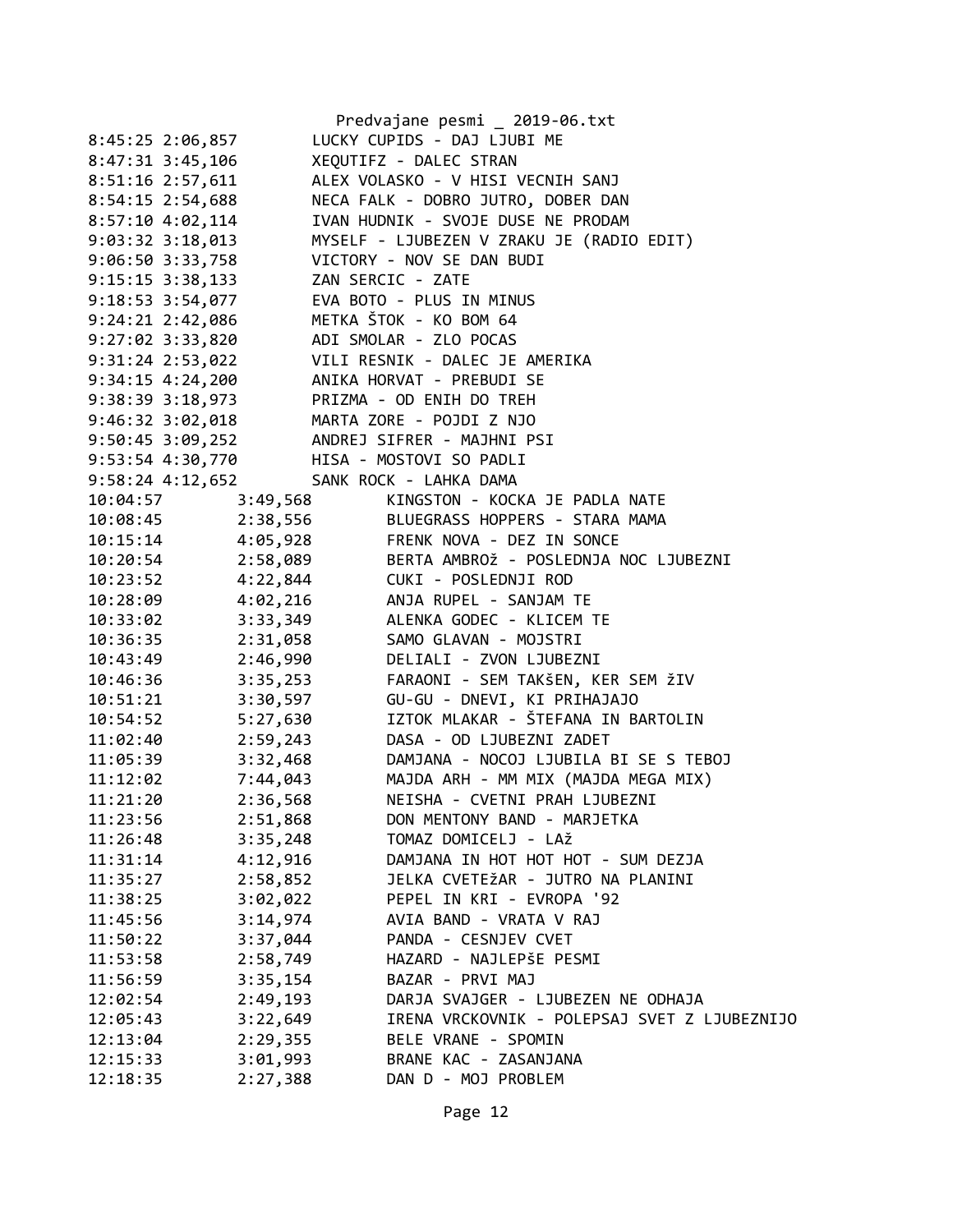|          |          | Predvajane pesmi _ 2019-06.txt                 |
|----------|----------|------------------------------------------------|
| 12:22:36 | 3:27,739 | LETECI POTEPUHI - LJUBEZEN NA PRVI POGLED      |
| 12:26:03 | 4:11,061 | AVTOMOBILI - ODPRI OCI                         |
| 12:31:05 | 3:22,087 | OTO PESTNER - ZGODBA ZA DVA                    |
| 12:34:27 | 3:54,129 | MAJA ZALOZNIK & PAPAS - VZEMI, VSE TI DAM      |
| 12:38:21 | 3:03,935 | IRENA KOHONT - AMOR MON AMOUR                  |
| 12:45:12 | 3:23,124 | REVERB - TINA                                  |
| 12:48:34 | 3:02,163 | BOTRI - UGASN'<br>ME                           |
| 12:52:47 | 3:35,524 | MANOUCHE - RESNICNA ROMANSA                    |
| 12:56:23 | 2:33,333 | ALEKSANDER MEZEK - SANJAM SAM                  |
| 12:58:56 | 3:01,938 | MATJAZ JELEN - LEBDIM                          |
| 13:02:36 | 4:14,001 | CALIFORNIA/MZ HEKTOR - NE POZABI ME            |
| 13:06:50 | 3:51,274 | ROK'N'BAND - PRVI PLES                         |
| 13:12:10 | 3:55,024 | VLADO KRESLIN - NEKEGA JUTRA KO SE ZDANI       |
| 13:16:05 | 3:19,047 | ANDRAZ HRIBAR - MED NAMI                       |
| 13:20:21 | 3:03,443 | FOLKROLA - CYBER BABY                          |
| 13:23:24 | 2:54,903 | MARTIN KRPAN - MI NIKOL NE TARNAMO             |
| 13:26:15 | 2:43,487 | D KWASCHEN RETASHY - ROZALIJA                  |
| 13:28:59 | 2:53,474 | MARJANA DERZAJ - ORION                         |
| 13:32:46 | 3:47,015 | PRAH - SEZONA SENC                             |
| 13:36:33 | 4:09,368 | NINA PUSLAR - TI GRES                          |
| 13:42:12 | 4:24,013 | NUSA DERENDA - ROKO NA SRCE                    |
| 13:46:36 | 3:17,519 | KARMEN STAVEC - 100 NORIH IDEJ                 |
| 13:51:25 | 2:21,586 | IVANKA KRASEVEC - PRESERN - PRODAJALKA VIJOLIC |
| 13:53:46 | 3:16,014 | EDVIN FLISER - LETI, LETI LASTOVKA             |
| 13:57:02 | 3:41,478 | ROK 'N' BAND - GIRI GIRI                       |
| 14:01:22 | 2:34,082 | STANE MANCINI - KAM LETIJO LASTOVKE            |
| 14:03:56 | 4:48,536 | PAPIR - LEPO MI JE S TEBOJ                     |
| 14:08:44 | 3:49,654 | MAMA REKLA - SPRIJETA V OMAMI, NEKAJ NAJU MAMI |
| 14:14:03 | 3:51,114 | GAL - KAJ VSE BI DAL                           |
| 14:17:54 | 2:41,179 | MATIJA CERAR - TRI DEKLICE                     |
| 14:21:32 | 3:49,028 | KARAMELA - KO SI MI PRVIC REKLA NE             |
| 14:25:21 | 3:27,734 | ADI SMOLAR - LJUDJE PA PRAVIJO                 |
| 14:28:49 | 3:38,678 | GAL GJURIN - PLESEM PO MUZIKI                  |
| 14:33:21 | 3:16,558 | ANDREJ SIFRER - POBEGNIVA!                     |
| 14:36:38 | 3:17,013 | KINGSTON - HOTEL MODRO NEBO                    |
| 14:41:20 | 3:50,210 | SANK ROCK - NAJINA PESEM                       |
| 14:45:08 | 2:06,043 | NECA FALK - BALADA                             |
| 14:47:14 | 2:42,007 | VICTORY - ONA JE KOT SLADKA KAVA               |
| 14:51:26 | 3:05,053 | SMILE - OD JUTRA DO JUTRA (RMX BY STAYERC)     |
| 14:54:32 | 3:26,753 | TATJANA DREMELJ - TI SI ZAME VSE               |
| 14:57:59 | 3:17,968 | MAJDA SEPE - MED ISKRENIMI LJUDMI              |
| 15:01:55 | 3:42,035 | BABALOO BAND - JOKAL BOM JUTRI                 |
| 15:05:37 | 3:51,443 | HISA - MELODIJA                                |
| 15:10:58 | 3:38,034 | ALENKA VIDRIH - UJETA                          |
| 15:14:36 | 2:50,839 | METKA ŠTOK - MOŠKI IN ŽENSKA                   |
| 15:17:26 | 4:12,275 | ANJA RUPEL - BREZ LJUBEZNI                     |
| 15:22:29 | 3:07,043 | FARAONI - NE POZABI NIKDAR NAME                |
| 15:25:36 | 3:47,768 | CUKI - POLETNA                                 |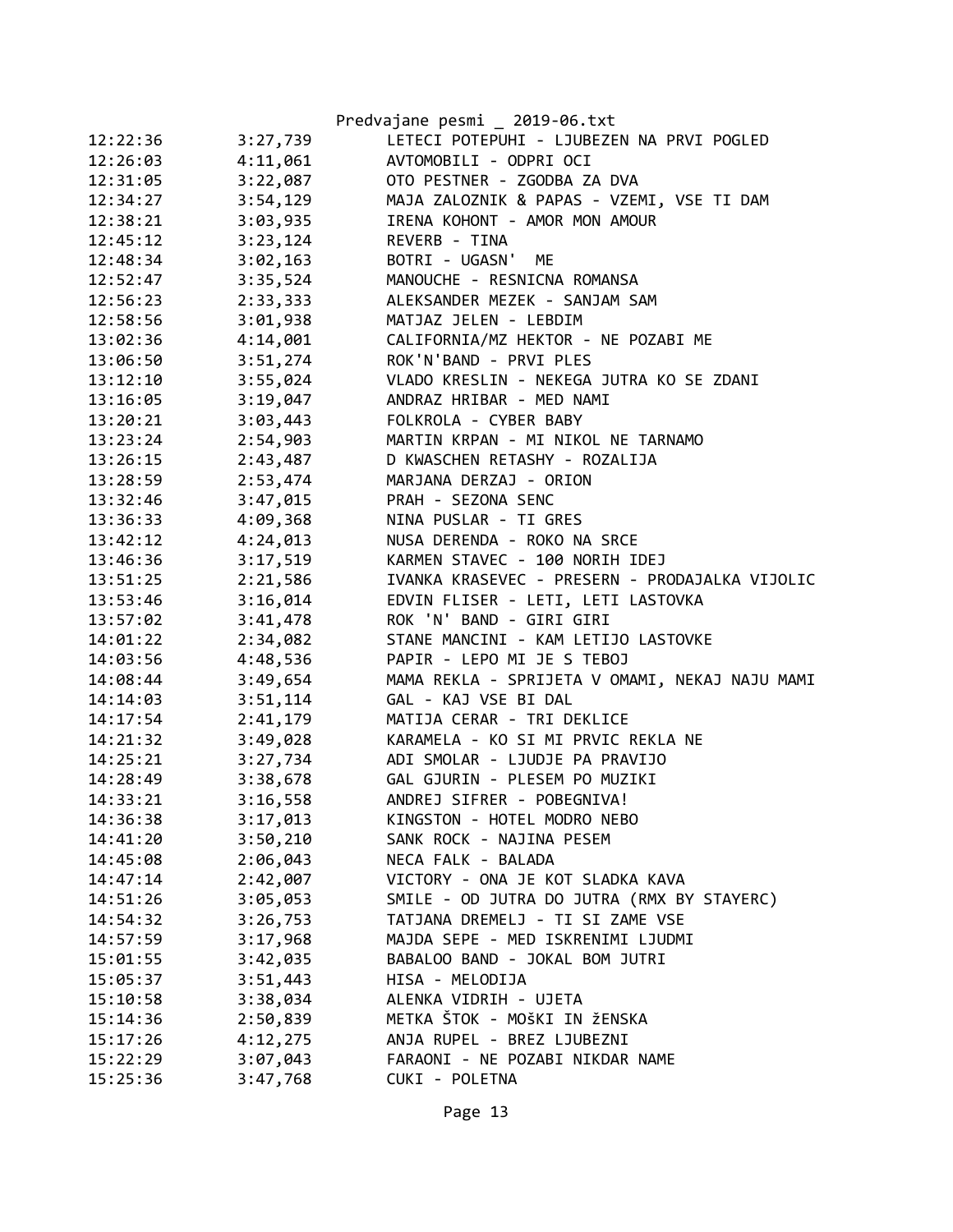|          |          | Predvajane pesmi _ 2019-06.txt                |
|----------|----------|-----------------------------------------------|
| 15:30:18 | 3:10,169 | SAMO GLAVAN - JASTREBI                        |
| 15:33:28 | 3:58,025 | POP DESIGN/VILI RESNIK - KO SI NA TLEH        |
| 15:37:26 | 4:08,515 | ALENKA GODEC - TO JE DAN                      |
| 15:43:04 | 2:37,110 | ALEKSANDRA CERMELJ - BEZNE MISLI              |
| 15:45:41 | 3:24,850 | ANIKA HORVAT - 10 MAREC OB 19 30              |
| 15:50:38 | 4:05,971 | KATRINAS - V RITMU SANJ                       |
| 15:54:43 | 4:03,010 | IZTOK MLAKAR - VANDIMA                        |
| 15:58:46 | 3:13,774 | GU-GU - HONOLULU BABY                         |
| 16:02:38 | 2:49,021 | ALENKA LESJAK - MIDVA                         |
| 16:05:27 | 3:58,833 | DAMJANA - PRIJATELJ IN LJUBIMEC               |
| 16:10:55 | 3:19,049 | IVO MOJZER - VOZIM SE                         |
| 16:14:14 | 3:27,819 | JANKO ROPRET - KAJ JE TO                      |
| 16:17:42 | 2:40,096 | PRIMOZ P RAM SITER - NOVA SENZACIJA           |
| 16:21:19 | 2:10,510 | OPTIMISTI - STARI MEDO                        |
| 16:23:29 | 3:22,070 | DON MENTONY BAND - ZMIKAVTI                   |
| 16:26:51 | 3:36,905 | MIRAN RUDAN - POLETJA NE BO                   |
| 16:30:25 | 4:10,357 | BAZAR - ZATE                                  |
| 16:34:35 | 2:58,274 | HAZARD - ROZE ZA ELZO                         |
| 16:37:33 | 3:47,627 | SLOVENSKI EXPRESS - IZI                       |
| 16:41:20 | 2:40,891 | PEPEL IN KRI - KDO                            |
| 16:44:01 | 3:48,913 | ANU - DEKLE Z NASLOVNICE                      |
| 16:47:49 | 2:40,977 | IRENA VRCKOVNIK - POLJUB POVE VSE             |
| 16:50:30 | 3:22,307 | TOMAZ DOMICELJ - PRIŠLA JE KOT POMLAD         |
| 16:53:52 | 4:05,752 | FLIRT - PRVIC                                 |
| 16:57:58 | 3:35,142 | BELE VRANE - LJUBIL BOM LE                    |
| 17:02:14 | 3:00,547 | SAN DI EGO - TO JE TO                         |
| 17:05:14 | 3:58,848 | IRENA KOHONT - ŠEL SI MIMO                    |
| 17:10:31 | 3:17,046 | SLAVKO IVANCIC - CRTA                         |
| 17:13:47 | 4:29,399 | DARJA SVAJGER - LETIM                         |
| 17:18:16 | 3:30,073 | DASHA - V PRELEPI LJUBLJANI                   |
| 17:22:46 | 3:28,568 | ALEKSANDER MEZEK - MESTO BREZ SRCA            |
| 17:26:15 | 4:25,702 | NUDE - RAZLOG                                 |
| 17:31:31 | 3:04,533 | KALAMARI - OB STIRIH IN POL                   |
| 17:34:35 | 3:51,118 | DITKA HABERL - KO SEM ZALJUBLJENA             |
| 17:38:26 | 2:41,160 | AYNEE - TVOJA ROZA                            |
| 17:42:25 | 4:07,647 | OTO PESTNER - MOJE TVOJE ULICE                |
| 17:46:32 | 4:15,043 | BLUEGRASS HOPPERS - AVTOMAT                   |
| 17:51:45 | 3:56,733 | BEPOP - KOMAJ CAKAM                           |
| 17:55:42 | 3:26,492 | MARJANA DERZAJ - SAMO ZA NAJU DVA             |
| 17:59:49 | 3:11,022 | VLADO KRESLIN/MARTIN KRPAN - LAHKO BI ZLETELA |
| 18:02:54 | 2:53,108 | NINA PUSLAR - MED VRSTICAMI                   |
| 18:05:47 | 4:05,673 | CALIFORNIA/MZ HEKTOR - RECI DA SI NORA NAME   |
| 18:11:21 | 3:52,902 | BOTRI - VROCA HLADNA                          |
| 18:15:13 | 3:23,102 | TANGELS - BOZICNI VECER                       |
| 18:18:36 | 3:27,927 | AVTOMOBILI - ARGENTINA                        |
| 18:23:04 | 2:44,008 | MAJDA ARH - POISCI ME                         |
| 18:25:48 | 3:48,999 | KARMEN STAVEC - LJUBEZEN JE                   |
| 18:29:37 | 2:07,947 | RAFKO IRGOLIC - JAHAM SPET V KOLORADO         |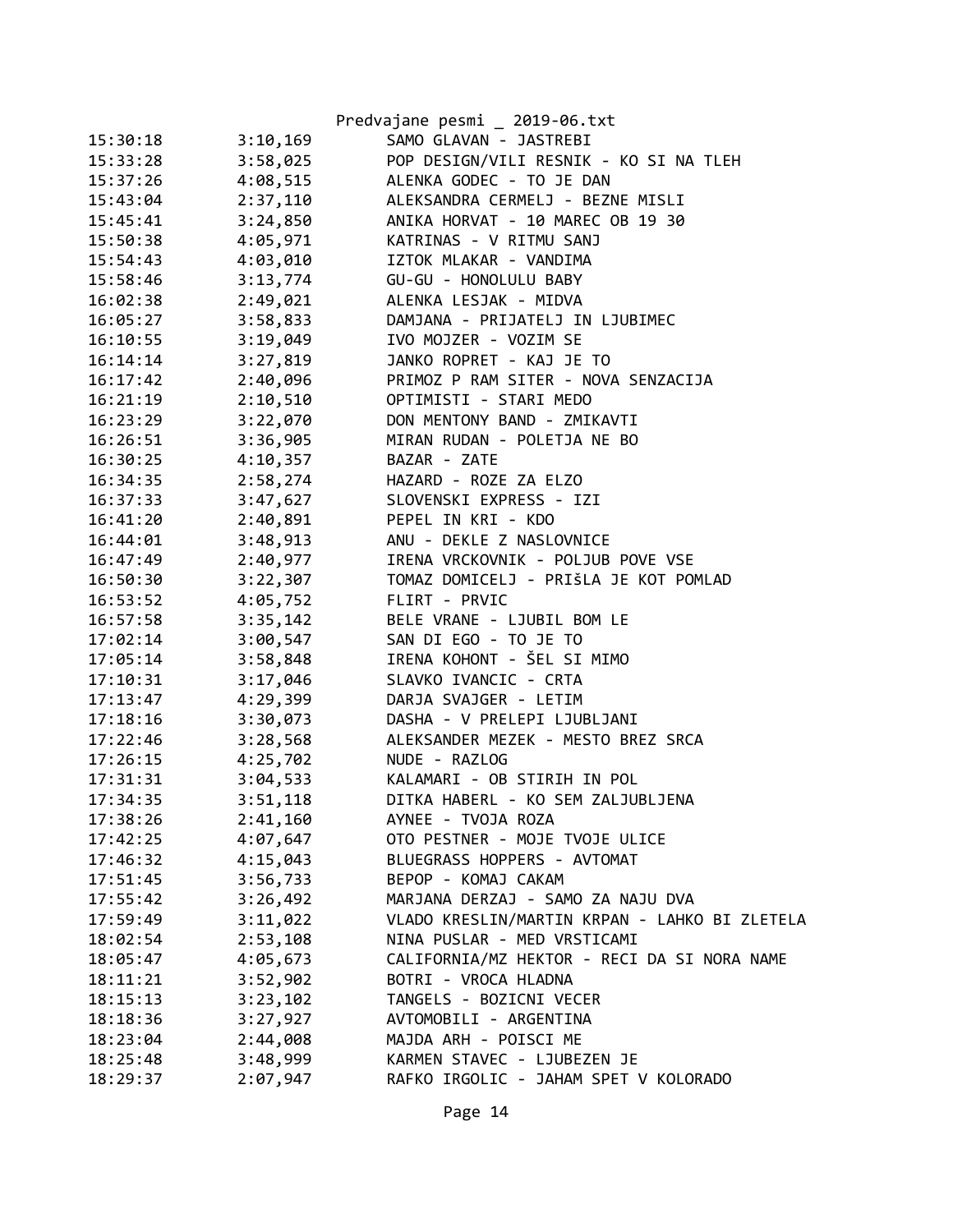|          |          | Predvajane pesmi _ 2019-06.txt                  |
|----------|----------|-------------------------------------------------|
| 18:33:17 | 2:28,331 | TOMAZ DOMICELJ - MAMA, DAJ MI DENAR             |
| 18:37:46 | 3:31,583 | DON MENTONY BAND - NKOL SI NAM ODPUSTU          |
| 18:43:09 | 3:01,709 | MLADI LEVI - ODA IRENI                          |
| 18:46:11 | 3:08,408 | REGINA - MOJE SANJE                             |
| 18:49:19 | 3:16,318 | ADI SMOLAR - MENI SE MUDI                       |
| 18:52:35 | 3:12,493 | NEISHA - MUZA TVOJ'GA BLUZA                     |
| 18:55:47 | 3:15,423 | DITKA - NE SPREMINJAJ ME                        |
| 18:59:43 | 3:06,925 | APOLONIA - V VRTINCU                            |
| 19:02:50 | 3:56,024 | ANIKA - NISVA DOBER PAR                         |
| 19:06:46 | 3:39,094 | AVIA BAND - ZEMLJA PLESE                        |
| 19:11:42 | 3:06,666 | ROK'N'BAND - MALA MAJA                          |
| 19:14:49 | 5:14,025 | MARTA ZORE - NI MI ZAL                          |
| 19:21:03 | 3:42,117 | MAJDA SEPE - PLAZ                               |
| 19:24:45 | 2:35,021 | STANE MANCINI - NON CAPITO                      |
| 19:27:20 | 4:46,995 | ORLEK - ADIJO KNAPI                             |
| 19:32:58 | 4:24,215 | ANDREJ SIFRER - LJUDI JE STRAH                  |
| 19:37:22 | 3:47,153 | POLONA - NEKAJ LEPIH BESED                      |
| 19:42:26 | 3:56,205 | NUSA DERENDA - MODRO MORJE                      |
| 19:46:20 | 2:04,452 | GAUDEAMUS - PESEM ZA ŠPAS                       |
| 19:48:24 | 4:06,985 | HALO - JIMMY HUE                                |
| 19:53:29 | 2:27,551 | IVANKA KRASEVEC - PRESERN - POVSOD PO PRAZNIKIH |
| DISI     |          |                                                 |
| 19:55:57 | 2:21,160 | NECA FALK - BANANE                              |
| 19:58:18 | 2:15,022 | BRANKA KRANER - BARVICE SI KUPI                 |
| 20:01:13 | 3:39,678 | KINGSTON - TRI KRASNE                           |
| 20:04:51 | 3:14,033 | SING & SONG - PLAVA KUVERTA                     |
| 20:08:00 | 1:56,095 | JELKA CVETEŽAR - ROŽNATO PISEMCE                |
| 20:14:48 | 3:41,928 | CUKI - LJUBI ME, LJUBI                          |
| 20:18:27 | 3:27,828 | PAPIR - NACIN                                   |
| 20:22:34 | 3:40,674 | EVA CERNE - KDAJ CE NE ZDAJ                     |
| 20:26:14 | 2:26,017 | GU-GU - PAPAGAJA                                |
| 20:28:40 | 2:56,849 | ANJA RUPEL - V LJUBLJANO                        |
| 20:32:37 | 3:50,270 | NAPOLEON - BODI MOJA                            |
| 20:36:27 | 2:46,999 | ANDRAZ HRIBAR - LETIM NAPREJ                    |
| 20:43:48 | 2:51,403 | ANIKA HORVAT - ORION                            |
| 20:46:39 | 3:46,313 | MASA - A SI MISLIL NAME                         |
| 20:51:16 | 3:46,444 | ALENKA GODEC - RAJE MI PRIZNAJ                  |
| 20:55:03 | 3:03,427 | JAZZ STATION - NOV JE DAN                       |
| 20:58:07 | 3:31,759 | ROK FERENGJA - LJUBI ME                         |
| 21:02:29 | 3:33,968 | KATRINAS - DO NEBA                              |
| 21:06:03 | 2:59,408 | SAMO GLAVAN - SVOBODEN                          |
| 21:12:53 | 4:12,001 | IZTOK MLAKAR - REPUBLIKA PALMA DE COCCO         |
| 21:17:05 | 2:54,207 | BERTA AMBROŽ - TIVOLSKI PASTIRCEK               |
| 21:20:38 | 2:45,077 | BABALOO BAND - KRALJ SVETA                      |
| 21:23:23 | 3:21,269 | FARAONI - MI LJUDJE SMO KOT MORJE               |
| 21:26:44 | 4:02,986 | SIMPLE - SAM                                    |
| 21:31:45 | 2:56,889 | BAZAR - OD ENIH DO TREH                         |
| 21:34:42 | 3:27,973 | PEPEL IN KRI - PESEM ZA DINAR                   |
|          |          |                                                 |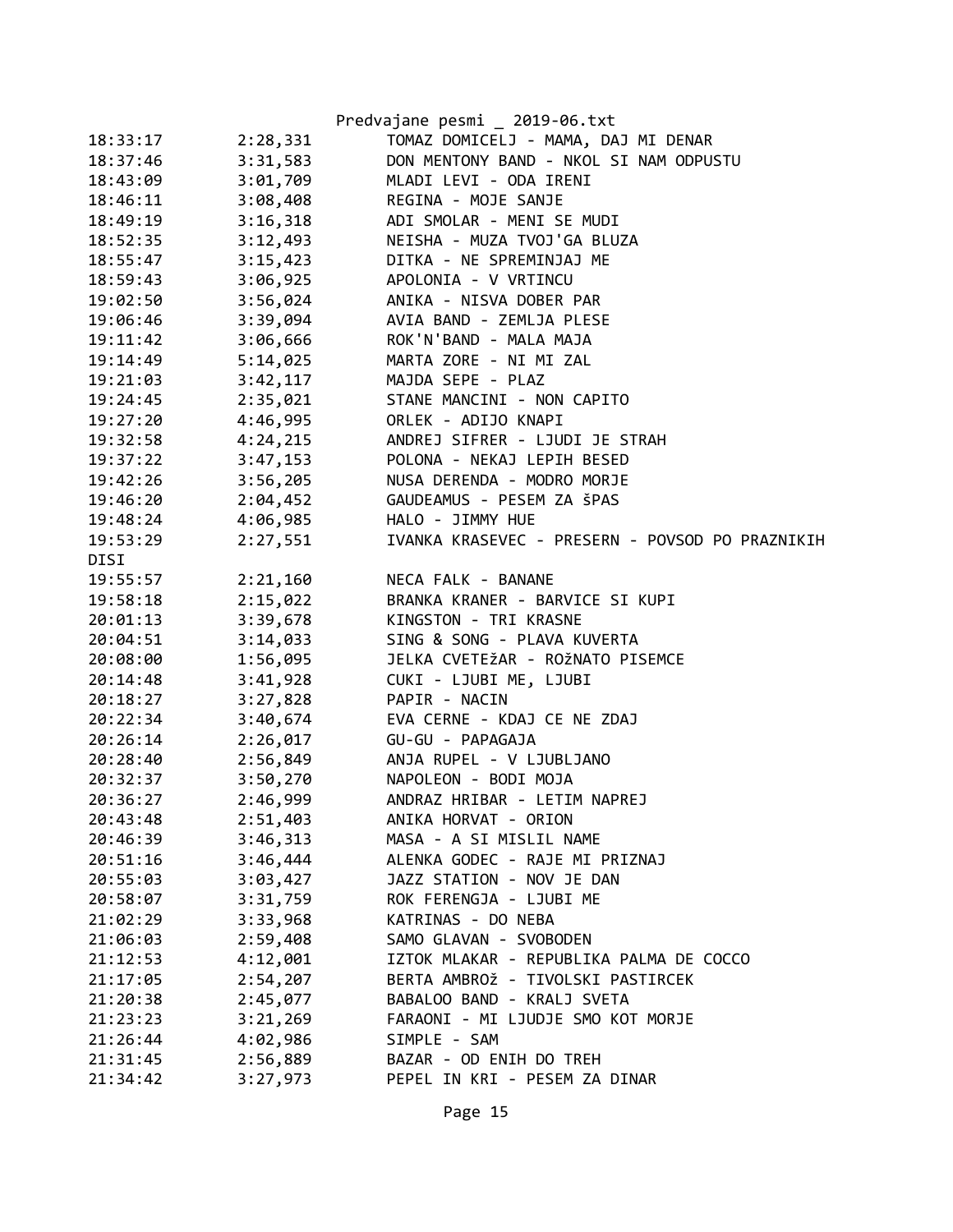|            |          | Predvajane pesmi _ 2019-06.txt                    |
|------------|----------|---------------------------------------------------|
| 21:38:09   | 5:21,413 | SUNNY ORCHESTRA - WELCOME TO THE PARTY            |
| 21:48:13   | 3:02,533 | AURORA - REKLA JE                                 |
| 21:52:06   | 2:15,917 | BELE VRANE - MI MLADI                             |
| 21:54:22   | 3:02,184 | FOLKROLA - KLOBUK V KATEREGA DEŽUJE               |
| 21:57:24   | 3:04,059 | MATIJA CERAR - NAJINA NOVA SRECA                  |
| 22:01:28   | 3:45,744 | HISA - SPOZNAL SEM                                |
| 22:05:14   | 3:10,440 | ALEX VOLASKO - TVOJI NASMEHI                      |
| 22:08:24   | 5:17,330 | DAMJANA - KJE SI ZDAJ                             |
| 22:16:33   | 3:20,056 | VLADO KRESLIN & NEISHA - KAKOR ZVEZDI NA NEBU     |
| 22:20:32   | 2:54,833 | IRENA VRCKOVNIK - HEJ, FANT HEJ                   |
| 22:23:26   | 3:31,624 | MARJANA DERZAJ - CEZ VELIKO LET                   |
| 22:26:58   | 3:15,438 | VLADO KRESLIN - KDO SI                            |
| 22:31:04   | 3:38,184 | DARJA SVAJGER - SONCE SI                          |
| 22:34:42   | 3:07,019 | HAZARD - OTROCI PANKRTOV                          |
| 22:37:48   | 2:22,214 | OTO PESTNER - TRIDESET LET (KRATKA)               |
| 22:44:40   | 3:24,099 | NINA PUSLAR - POZDRAV Z LJUBEZNIJO                |
| 22:48:04   | 3:09,123 | KATJA FASINK & ROK FEREGJA - NOVA POMLAD          |
| 22:52:04   | 3:36,800 | FLIRT - KOGA SANJA                                |
| 22:55:36   | 3:53,284 | VICTORY - LJUBEZEN NISO METRI                     |
| 23:00:22   | 2:48,073 | AYNEE - NA MORJE                                  |
| 23:03:10   | 3:42,814 | SANK ROCK - HITRO DRUGAM                          |
| 23:06:52   | 3:22,549 | IVO MOJZER - KO SI DAVI SE ZBUDILA                |
| 23:14:13   | 2:54,240 | NINA PUSLAR FEAT. STISKI KVARTET - KDO SE VERJAME |
| 23:17:07   | 3:15,264 | BOTRI - KER VEM                                   |
| 23:21:02   | 3:10,999 | KALAMARI - VSE ME IMAJO RAJSI                     |
| 23:24:12   | 3:06,687 | ALEKSANDER MEZEK - JOK NA DEZJU                   |
| 23:27:19   | 4:24,765 | JAN PLESTENJAK - STAVI NA MOJE SRCE               |
| 23:32:34   | 2:53,362 | TANGELS - KAJ IN KAM (ORIGINAL)                   |
| 23:35:27   | 3:09,156 | TOMAZ DOMICELJ - ANAMARIA                         |
| 23:38:36   | 4:32,631 | DON MENTONY BAND - MEDLEY (REKLA JE NE, DOBRA     |
| $MRHA$ , ) |          |                                                   |
| 23:46:56   | 3:59,975 | ZVEZDE - NOVE ZVEZDE NAD EVROPO                   |
| 23:50:55   | 3:45,636 | KARMEN STAVEC - FANT IZ PRAVLJICE                 |
| 23:54:41   | 3:07,696 | ROK'N'BAND - POPULAREN PAR                        |
| 23:57:48   | 3:23,007 | ADI SMOLAR - PRAVICE NI - PRAVICA JE              |

| ROK'N'BAND - ZVEZDICA           |
|---------------------------------|
|                                 |
| ANJA RUPEL - NAJBOLJ NORI PAR   |
| BOTRI - MAL'PREKRATKA           |
| KINGSTON - KATARINA NIZA BISERE |
| ALEŠ HADALIN - KAKO LEPO JE     |
| AGROPOP - TI SI MOJ SONCEK      |
| AVIA BAND - DVE SONCI           |
| SUNNY ORCHESTRA - GROBAR        |
| FOLKROLA - DVIGNIL BOM ZASTAV   |
|                                 |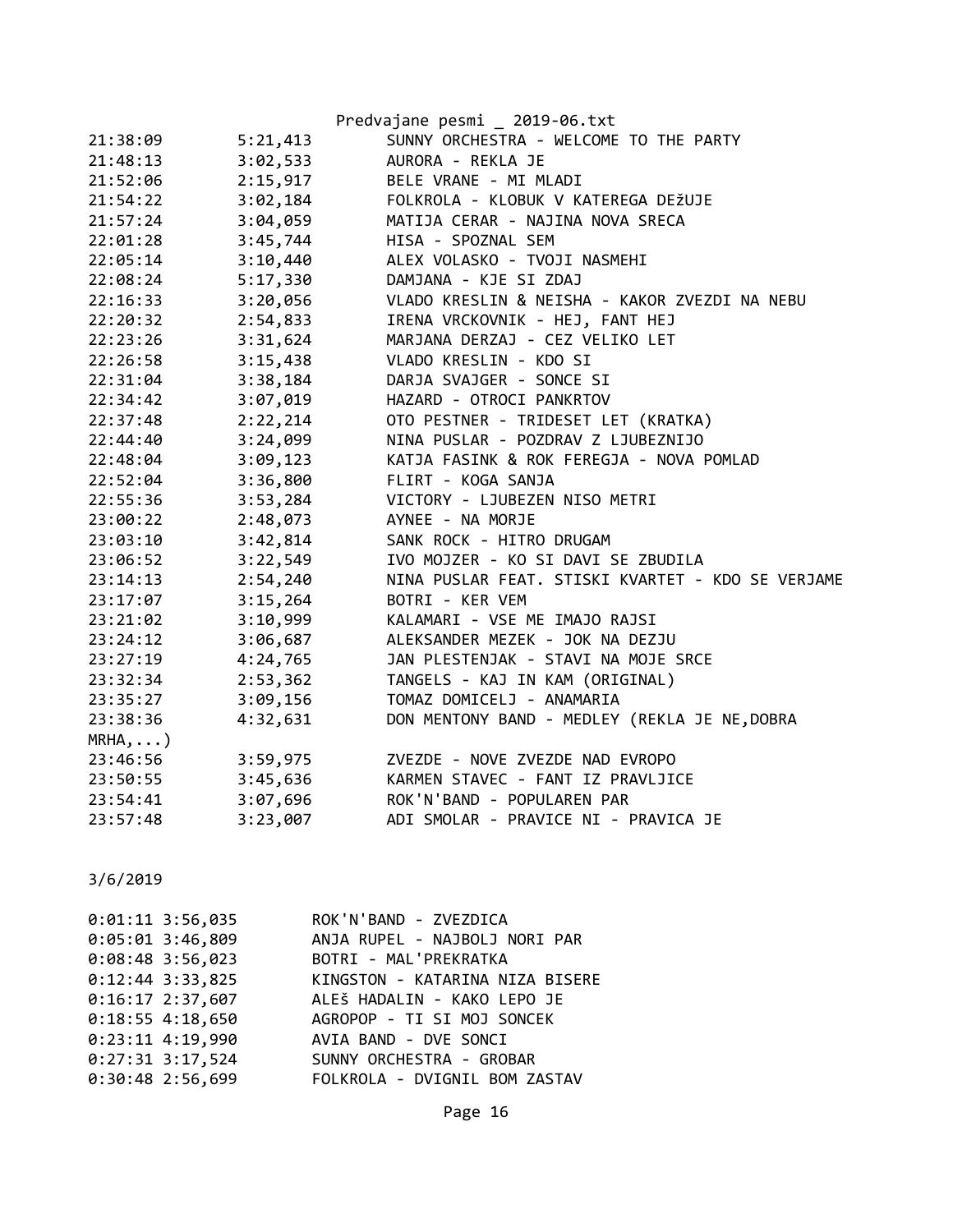|                    | Predvajane pesmi _ 2019-06.txt                      |
|--------------------|-----------------------------------------------------|
| $0:33:45$ 3:30,559 | MAJDA SEPE - USPAVANKA ZA MRTVE VAGABUNDE           |
| $0:37:15$ 4:31,612 | MARTA ZORE - OB KLICU SLOVESA (& OTO PESTNER)       |
| 0:41:47 2:27,008   | SANK ROCK - AL' OSTANEM AL' NAJ GREM                |
| $0:44:13$ 2:21,983 | MATIJA CERAR - DEZNIKI                              |
| $0:46:35$ 3:17,991 | ANDREJ SIFRER - GOZDNI JOZA                         |
| $0:49:53$ 3:24,914 | ALENKA GODEC - MAJA Z BISERI                        |
| $0:53:18$ 3:17,581 | NEISHA - MALO TU MALO TAM                           |
| $0:56:32$ 3:20,131 | KALAMARI - PRIDE DAN                                |
| $0:59:52$ 3:20,408 | REGINA - BODI TU                                    |
| 1:03:12 3:32,046   | ALENKA VIDRIH - KAKO SI                             |
| 1:06:44 3:02,880   | IVANKA KRASEVEC - PRESERN - BREZ TEBE (WITHOUT YOU) |
| 1:09:47 4:33,431   | KATRINAS - MOJ ODER JE NEBO                         |
| 1:14:20 2:19,530   | MARJANA DERZAJ - VOZI ME VLAK V DALJAVE             |
| 1:16:40 4:19,939   | CUKI - GREVA GOR V HRIBE                            |
| $1:20:55$ 3:44,514 | DARJA SVAJGER - DIVJA                               |
| 1:24:39 3:58,261   | SOPRANOS - CAS ZA NOROSTI (RADIO EDIT)              |
| 1:28:37 2:58,005   | DON MENTONY BAND - HOPLA KONOPLA                    |
| 1:31:35 4:13,974   | TOMAZ DOMICELJ - BREZ SONCA CVETJA NI               |
| 1:35:49 4:47,545   | BIG FOOT MAMA - BULDOŽER                            |
| 1:40:36 4:08,825   | GU-GU - MOJA MALA LUCIJA                            |
| 1:44:45 3:41,071   | AVTOMOBILI - GOSPODAR                               |
| 1:48:17 3:52,435   | NUSA DERENDA - CEZ DVAJSET LET                      |
| 1:52:09 3:49,012   | NINA PUSLAR - SAJ SVA SKUPAJ                        |
| 1:55:58 3:49,964   | BABALOO BAND - KO SEM SAM                           |
| 1:59:48 3:55,352   | DEŽUR - PO POMLADI DIŠI                             |
| 2:03:43 3:27,102   | STANE MANCINI - SPOMINCICA                          |
| 2:07:10 3:24,799   | FARAONI - TO JE ZIVLJENJE BREZ NEBA                 |
| 2:10:35 3:37,945   | FLIRT - NJENA BALADA (V TEBI IN MENI)               |
| 2:14:12 2:41,064   | ALEKSANDER MEZEK - ZALJUBITI SE JE RES LAHKO        |
| 2:16:53 3:45,029   | FOXY TEENS - VZEMI ME V NAROCJE                     |
| $2:20:34$ 3:15,861 | DANILO KOCJANCIC - POGUM                            |
| 2:23:50 2:38,156   | DAMJANA - KAJ PA TI                                 |
| 2:26:28 3:34,942   | PEPEL IN KRI - JEANETTE                             |
| 2:30:02 3:12,890   | BEPOP - PRISLUHNI SKOLJKI                           |
| 2:33:13 3:03,130   | DADI DAZ - KRALJICA SRCA                            |
| 2:36:16 3:55,074   | IRENA VRCKOVNIK - PESEM O POMLADI                   |
| 2:40:10 3:17,982   | BELE VRANE - KAM SI NAMENJEN                        |
| 2:43:28 3:23,611   | DON SERGIO - TUDI TI                                |
| 2:46:52 3:15,003   | OTO PESTNER - IMEL SEM JO RAD                       |
| 2:50:05 2:34,395   | BILBI - ISKRICE                                     |
| 2:52:39 3:25,863   | VILI RESNIK - ZDAJ JE CAS                           |
| 2:56:05 3:29,963   | TANGELS - NAJIN                                     |
| 2:59:35 2:57,011   | VLADO KRESLIN - IGRALA JE IGRALA                    |
| 3:02:32 3:12,792   | MAJA SLATINŠEK - DO NEBA                            |
| 3:05:44 3:00,768   | MAJDA ARH - POSLJI MU VETER POZDRAV                 |
| 3:08:45 4:00,573   | KARMEN STAVEC - TISTEGA DNE                         |
| 3:12:45 3:37,088   | JANEZ BONCINA BENC - NAVALI NAROD NA GOSTILNE       |
| 3:16:22 2:40,622   | JAZZ STATION - NAGAJIV NASMEH                       |
|                    |                                                     |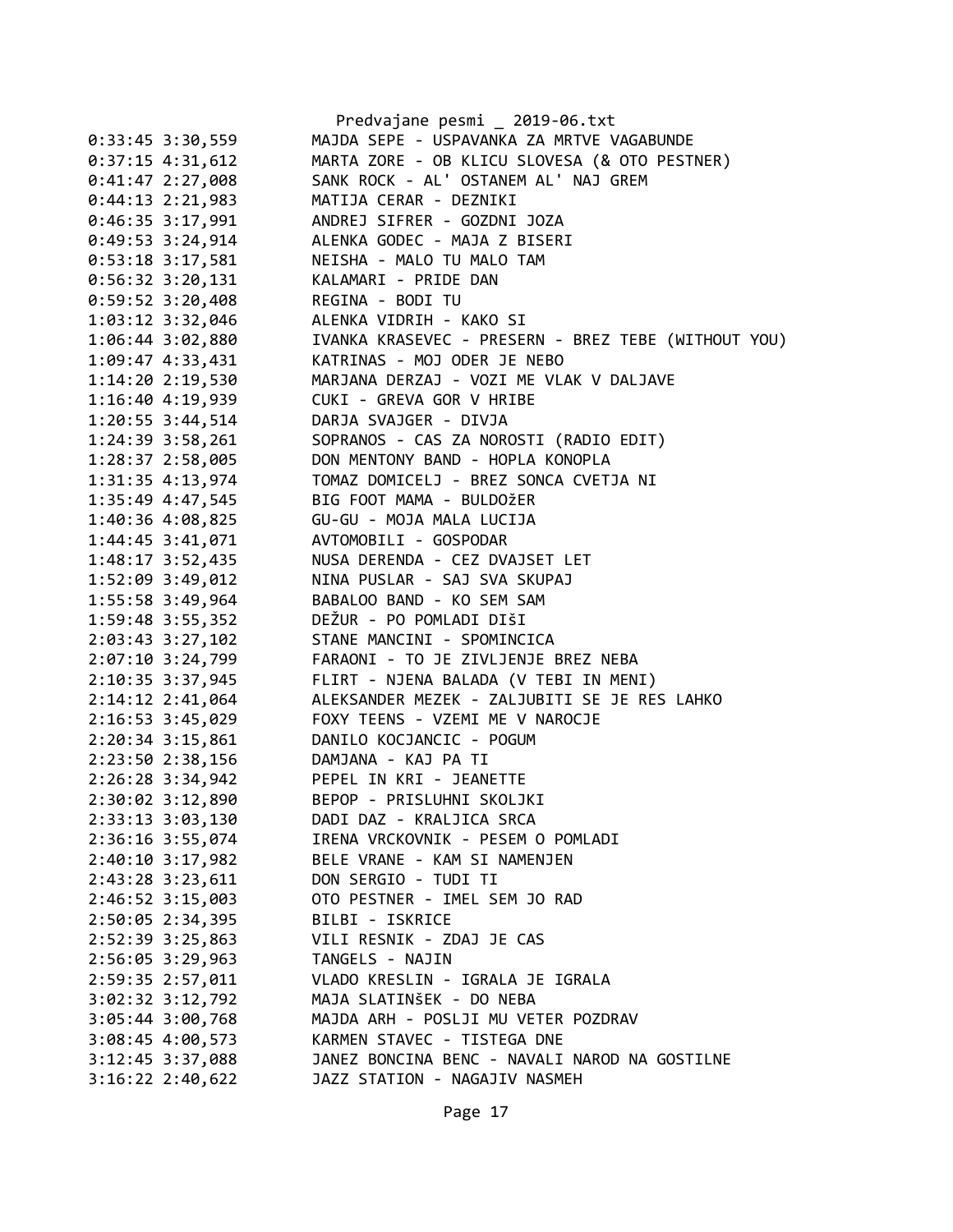|                                          | Predvajane pesmi _ 2019-06.txt                                                                                                                                                                           |
|------------------------------------------|----------------------------------------------------------------------------------------------------------------------------------------------------------------------------------------------------------|
| 3:19:02 2:44,932                         | VICTORY - ZAPRI OCI                                                                                                                                                                                      |
|                                          | 3:21:47 4:32,069 JAN PLESTENJAK - BOLEZEN                                                                                                                                                                |
|                                          | 3:26:19 4:20,584 DRUSTVO MRTVIH PESNIKOV - CUTIM TE                                                                                                                                                      |
|                                          | 3:30:36 2:16,016 ANIKA HORVAT - POLETNA NOC                                                                                                                                                              |
| 3:32:52 4:03,309 NAPOLEON - SANJAM       |                                                                                                                                                                                                          |
|                                          |                                                                                                                                                                                                          |
|                                          |                                                                                                                                                                                                          |
|                                          |                                                                                                                                                                                                          |
|                                          | 3:36:55 3:42,903<br>3:40:37 4:45,930<br>3:49:37 4:45,930<br>3:45:23 4:55,014<br>3:50:14 3:26,049<br>ANDRAZ HRIBAR - OGNJENI OBROC<br>IZTOK MLAKAR - MARJO SPINEL<br>3:50:14 3:26,049<br>AYNEE - SI TO TI |
|                                          | 3:53:39 3:07,443 ALEX VOLASKO - TAM NA OBALI                                                                                                                                                             |
|                                          | 3:56:47 3:29,514 DRUŠTVO MRTVIH PESNIKOV - 25                                                                                                                                                            |
|                                          | 4:00:16 4:48,495<br>4:05:04 3:18,979<br>4:08:23 4:23,024<br>4:12:46 3:13,091<br>4:45:59 2:09.032<br>ALJA KRUSIC - A BOS MALO MOJ<br>SUPERNOVA - KJE SPI<br>ALJA (ANDRE)                                  |
|                                          |                                                                                                                                                                                                          |
|                                          |                                                                                                                                                                                                          |
|                                          |                                                                                                                                                                                                          |
|                                          | 4:15:59 3:08,923 BRANKA KRANER - LJUBLJANSKI ZVON                                                                                                                                                        |
|                                          | 4:19:05 4:03,025 MIRAN RUDAN - LJUBI NEZNO                                                                                                                                                               |
| 4:23:06 3:15,469 FRENK NOVA - KO TE NI   |                                                                                                                                                                                                          |
| 4:26:21 3:38,017 BOTRI - JA IN NE        |                                                                                                                                                                                                          |
|                                          |                                                                                                                                                                                                          |
|                                          | 4:29:56 4:24,964<br>4:34:21 3:09,963<br>4:37:29 3:13,049<br>4:40:42 3:23,999<br>ADI SMOLAR - JAZ SEM NOR                                                                                                 |
|                                          |                                                                                                                                                                                                          |
|                                          |                                                                                                                                                                                                          |
| 4:44:06 3:54,843 EVA HREN - REKLA SVA    |                                                                                                                                                                                                          |
|                                          | 4:48:00 3:13,523 ANJA RUPEL - VSE ALI NIC                                                                                                                                                                |
| 4:51:13  4:18,034  ANDREJ SIFRER - CAKAM |                                                                                                                                                                                                          |
|                                          |                                                                                                                                                                                                          |
|                                          |                                                                                                                                                                                                          |
|                                          | 4:55:28 3:03,803<br>4:58:32 3:13,833<br>5:02:23 2:07,386<br>5:02:23 2:07,386<br>5:02:23 2:07,386<br>5:02:23 2:07,386                                                                                     |
| 5:04:30 3:05,862 ADI SMOLAR - PREMAV     |                                                                                                                                                                                                          |
|                                          |                                                                                                                                                                                                          |
| 5:13:20 1:41,991 MAJDA SEPE - ROMANCA    | 5:07:33 4:30,760 DON MENTONY BAND - NE VERJAMEM                                                                                                                                                          |
|                                          | 5:15:01 4:55,451 SAMO GLAVAN - POGREB IN ZABLODA                                                                                                                                                         |
| 5:20:53 3:25,024                         | ANDREJ SIFRER - POZDRAVI DOMA SVOJO ZENO                                                                                                                                                                 |
| 5:24:18 3:33,738                         | DRUŠTVO MRTVIH PESNIKOV - RABM                                                                                                                                                                           |
| 5:27:52 3:09,039                         | FARAONI/SLAVKO IVANCIC - KAR JE RES, JE RES                                                                                                                                                              |
| 5:31:51 4:39,741                         | TOMAZ DOMICELJ - MOJ DOM JE LUBLANA                                                                                                                                                                      |
|                                          | OTO PESTNER - RITEM JUTRA                                                                                                                                                                                |
| 5:36:31 2:19,913                         | ALENKA GODEC - POT DO SRCA                                                                                                                                                                               |
| 5:38:50 4:15,854                         |                                                                                                                                                                                                          |
| 5:44:22 3:09,271                         | SOPRANOS - ISTO IME                                                                                                                                                                                      |
| 5:47:31 4:01,014                         | HAZARD - ANDREJA                                                                                                                                                                                         |
| 5:52:33 3:13,857                         | AVIA BAND - KAKO JI JE IME                                                                                                                                                                               |
| 5:55:48 4:13,081                         | JAN PLESTENJAK - PO NEVIHTI                                                                                                                                                                              |
| 6:00:41 4:30,679                         | AVTOMOBILI - ENAKONOCJE                                                                                                                                                                                  |
| $6:05:12$ 5:11,971                       | ANIKA HORVAT - POGREŠAM TE                                                                                                                                                                               |
| $6:11:40$ $3:12,277$                     | NUSA DERENDA - TO JE LJUBEZEN                                                                                                                                                                            |
| 6:14:52 2:37,788                         | IRENA KOHONT - ŠPANSKI HARLEM [SPANISH HARLEM]                                                                                                                                                           |
| $6:17:29$ 2:44,003                       | ROK'N'BAND - DEJ RUKN' ME                                                                                                                                                                                |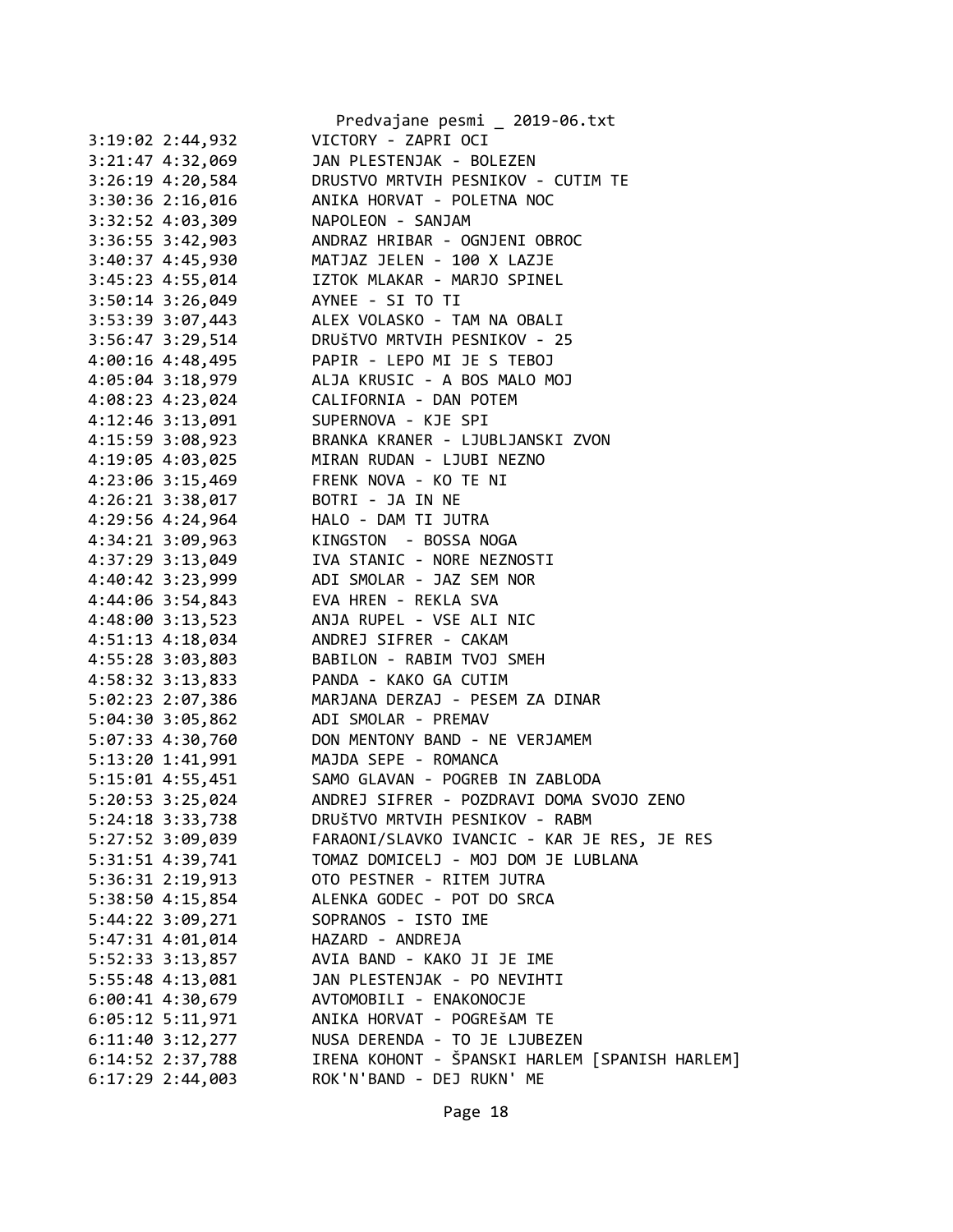|                                         | Predvajane pesmi _ 2019-06.txt                          |
|-----------------------------------------|---------------------------------------------------------|
| $6:21:10$ 4:45,965                      | JANEZ ZMAZEK - NA DRUGI STRANI                          |
| 6:25:55 3:06,899                        | CUKI - KAVBOJCI IN INDIJANCI                            |
| $6:29:58$ $2:41,203$                    | BELE VRANE - ŽENITOVANJSKA                              |
| 6:32:39 3:25,883                        | ANJA RUPEL - NAJLJUBSA NAPAKA                           |
| $6:36:04$ 3:24,923                      | FOLKROLA - TUMASTI OŽBI                                 |
| $6:40:45$ 3:10,033                      | ALEKSANDER MEZEK - OSAMLJENA SRCA                       |
| $6:43:50$ $4:11,225$                    | IZTOK MLAKAR - REPUBLIKA PALMA DE COCCO                 |
| $6:48:01$ $3:32,510$                    | DAMJANA - NOCOJ LJUBILA BI SE S TEBOJ                   |
| $6:52:35$ 3:26,503                      | NINA PUSLAR - POZDRAV Z LJUBEZNIJO                      |
| $6:56:01$ 3:25,004                      | PEPEL IN KRI - V MENI ZIV JE SMEH                       |
| 7:00:07 2:59,818                        | AYNEE - NAJLEPŠI DAN                                    |
| 7:03:06 3:23,879 BOTRI - SONCE PO DEZJU |                                                         |
| 7:06:30 3:30,444                        | CALIFORNIA - LEDENA PTICA                               |
| 7:11:16 3:13,594                        | KALAMARI - KOSCEK NEBA                                  |
| 7:14:30 2:37,018                        | JELKA CVETEŽAR - KO BOŠ PRIŠLA NA BLED                  |
| 7:17:07 5:56,023                        | MARTIN KRPAN/VLADO KRESLIN - OD VISINE SE ZVRTI         |
| 7:23:57 3:17,473                        | KARMEN STAVEC - 100 NORIH IDEJ                          |
| 7:27:14 3:23,098                        | MAJDA ARH - DAN ZA ZABAVO                               |
| 7:31:33 4:03,061                        | BAZAR - POISCI ME                                       |
| 7:35:36 2:53,937                        | 1X BAND - TIH DEŽEVEN DAN                               |
| 7:38:29 2:56,820                        | ANDRAZ HRIBAR - KADAR SI TU                             |
| 7:42:42 4:27,825                        | GU-GU - SAM PO PARKU                                    |
| 7:47:10 3:47,634                        | SLOVENSKI EXPRESS - IZI                                 |
| 7:51:58 3:13,747                        | IVANKA KRASEVEC - PRESERN - VIOLINA TZIGANO             |
| 7:55:12 4:01,628                        | NECA FALK - VSI LJUDJE HITIJO                           |
| 7:59:54 3:12,804                        | MANOUCHE - SUPERFAJN                                    |
| 8:03:07 2:56,876                        | IRENA VRCKOVNIK - TVOJA PESEM                           |
| 8:06:04 3:31,994                        | PETER AMBROŽ - NA PLESU                                 |
| 8:10:51 3:39,830                        | DEŽUR - KAM SI NAMENJEN DRAGI MOJ                       |
|                                         | MARTA ZORE - CUJ MOJ GLAS                               |
| 8:14:31 3:27,684<br>8:17:57 3:41,750    | A.KOLMAN & G.RIJAVEC - NA BOZICNO NOC                   |
| 8:22:35 3:42,740 PAPIR - SRAJCA         |                                                         |
|                                         |                                                         |
| 8:26:17 4:18,024 NUDE - PRI VODNJAKU    |                                                         |
| 8:31:29 4:08,946<br>8:35:37 2:56,319    | BABALOO BAND - JAZ IN TI<br>MATJAŽ JELEN - ODKAR SI ŠLA |
|                                         | KINGSTON - LUNAPARK                                     |
| 8:38:33 3:01,013                        |                                                         |
| 8:42:49 3:17,678                        | SUPERNOVA - NINA                                        |
| 8:46:07 3:07,713                        | MATIJA CERAR - GOSPOD V KRAVATI                         |
| 8:50:16 3:23,378                        | ELDA VILER - TU SI TI                                   |
| 8:53:39 3:22,023                        | RITEM PLANET - USTNICE BREZ POLJUBOV                    |
| $8:57:02$ 5:40,052                      | DADI DAZ - VEDNO                                        |
| $9:04:39$ 3:20,468                      | ALEX VOLASKO - A BI Z MANO SLA                          |
| $9:08:00$ $3:51,212$                    | HALO - ANITA NI NIKOLI                                  |
| $9:15:41$ $2:09,045$                    | BLUEGRASS HOPPERS - PO NOVEM LETU BOLJSE BO             |
| $9:17:49$ 3:38,851                      | FLIRT - KO JE NI                                        |
| 9:22:49 3:07,878                        | NEISHA - ZARADI UPANJA                                  |
| $9:25:57$ 2:45,196                      | KATRINAS - KOT PRAVLJICA                                |
| $9:28:42$ 1:42,750                      | MAJDA SEPE - ROMANCA                                    |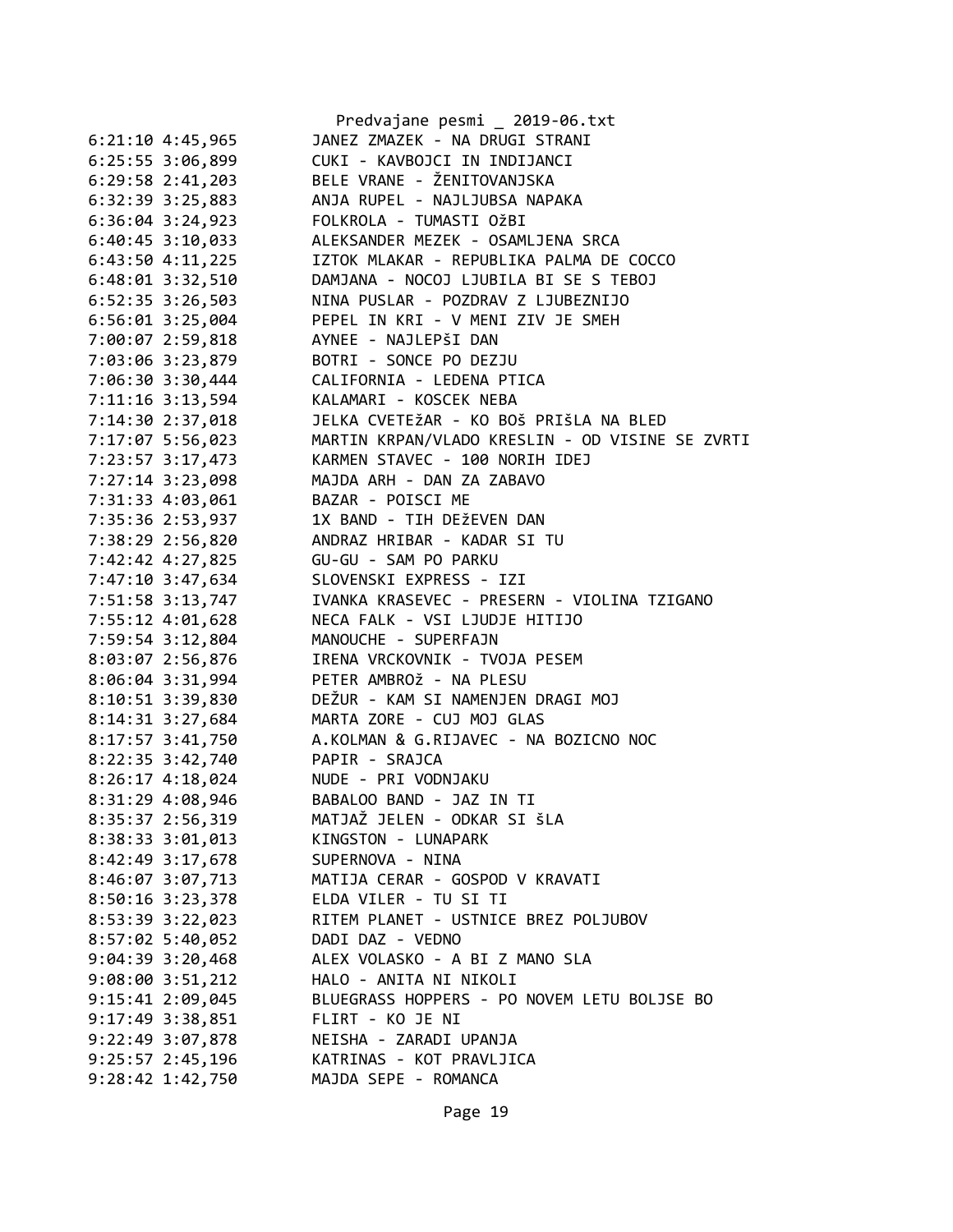|                                        |          | Predvajane pesmi _ 2019-06.txt                          |
|----------------------------------------|----------|---------------------------------------------------------|
| 9:31:43 2:06,297                       |          | ADI SMOLAR - HUJSE MUKE NI                              |
| 9:33:50 3:09,608                       |          | DON MENTONY BAND - MORSKI POZDRAV                       |
| 9:36:59 5:19,175                       |          | ANDREJ SIFRER - ZIVLJENJE JE DRAG SPORT                 |
| 9:45:21 3:46,411                       |          | SAMO GLAVAN - NATEGNJENCI                               |
| 9:49:55 1:48,474                       |          | DUO PRIMAVERA - KOLIKO POMLADI                          |
| 9:51:40 3:30,753                       |          | MARJANA DERZAJ - PTICJE STRASILO                        |
|                                        |          | 9:55:11 3:08,321 REGINA - NAJ LJUBEZEN ZDRUŽI VSE LJUDI |
| 9:58:19 3:35,671 BILBI - RESETIRAJ ME  |          |                                                         |
| 10:03:52                               | 2:45,181 | BERTA AMBROŽ - PESEM ZAPOJ MI NOCOJ                     |
| 10:06:37                               |          | 5:01,007 AVIA BAND - PANDORINA SKRINJICA                |
| 10:16:42 4:16,155                      |          | ALENKA GODEC - PREBUJENA                                |
| 10:22:19                               | 4:43,931 | TOMAZ DOMICELJ - SPRICER BLUES                          |
|                                        |          | 10:27:03 3:32,121 FARAONI - TU JE MOJ DOM               |
| 10:31:53 2:45,817<br>10:34:39 5:06,957 |          | DARJA SVAJGER - PRISLUHNI MI                            |
|                                        |          | OTO PESTNER - ZLATO SONCE IN CRNA REKA                  |
| 10:44:04 2:57,374                      |          | HAZARD - ROŽE ZA ELZO                                   |
| 10:47:01                               | 3:40,487 | SANK ROCK - SENCA SEBE                                  |
| 10:51:30                               | 3:59,902 | STANE MANCINI - MANDOLINA                               |
| 10:55:29                               | 4:24,798 | DRUSTVO MRTVIH PESNIKOV - BOJNA CRTA (RADIO EDIT)       |
| $11:01:52$ 2:59,555                    |          | DAMJANA - NASMEH                                        |
| 11:04:51                               | 3:05,629 | CUKI - DVOJNE POCITNICE                                 |
| 11:07:57                               | 6:25,656 | IZTOK MLAKAR - IVO BALILA                               |
| 11:20:49                               | 3:49,029 | ALEKSANDER MEZEK - VARUH                                |
| 11:24:38                               | 2:29,621 | JANEZ ZMAZEK - HOPLA KONOPLA                            |
| 11:27:07                               | 2:42,825 | ROK'N'BAND - RAD JO IMAM                                |
| 11:31:00                               | 3:28,639 | FOLKROLA - MONA                                         |
| 11:34:28                               | 4:05,913 | NAPOLEON - TINA                                         |
| 11:38:34                               | 3:41,542 | AVTOMOBILI - KAJ SI HOTEL                               |
| 11:45:02                               | 3:15,682 | NUSA DERENDA - NAJ MI DEZ NAPOLNI DLAN                  |
| 11:48:17                               | 4:39,733 | PETER PAN - OH, SABINA                                  |
| 11:53:44                               | 4:11,114 | ANIKA HORVAT - PLIMA                                    |
| 11:57:57                               | 2:25,813 | METKA ŠTOK - LJUBEZEN NA PRODAJ NI                      |
| 12:02:20                               | 2:25,015 | GU-GU - PAPAGAJA                                        |
| 12:04:45                               | 4:57,186 | DRUŠTVO MRTVIH PESNIKOV - KO OSTANEM SAM                |
| 12:12:53                               | 2:57,008 | BOTRI - ANGELINA                                        |
| 12:15:47                               | 4:27,071 | BELE VRANE - NAJ SIJE SONCE                             |
| 12:21:36                               | 3:55,014 | ANJA RUPEL - ZVEZDE SO NA NJENI STRANI                  |
| 12:25:29                               | 4:01,713 | VILI RESNIK - REKA ZELJA                                |
| 12:30:49                               | 2:56,017 | KALAMARI - PO NAVADI                                    |
| 12:33:45                               | 4:23,600 | BAZAR - IGRA ZA DVA                                     |
| 12:38:08                               | 4:59,244 | VLADO KRESLIN - TAM NA KONCU DREVOREDA                  |
| 12:48:30                               | 2:59,079 | MAJA KEUC - VANILIJA                                    |
| 12:52:17                               | 3:33,917 | PEPEL IN KRI - SVET SE VRTI                             |
| 12:55:51                               | 4:56,235 | CALIFORNIA - RAD LETEL BI                               |
| 13:01:21                               | 2:55,718 | ANDRAZ HRIBAR - MOJA MOJA                               |
| 13:04:17                               | 2:09,021 | MATIJA CERAR - KAJ MI MAR                               |
| 13:06:25                               | 3:16,113 | NECA FALK - ON JE REKEL SONCE                           |
| 13:10:54                               | 3:19,623 | SUNNY ORCHESTRA - AFRO ŽUR                              |
|                                        |          |                                                         |

Page 20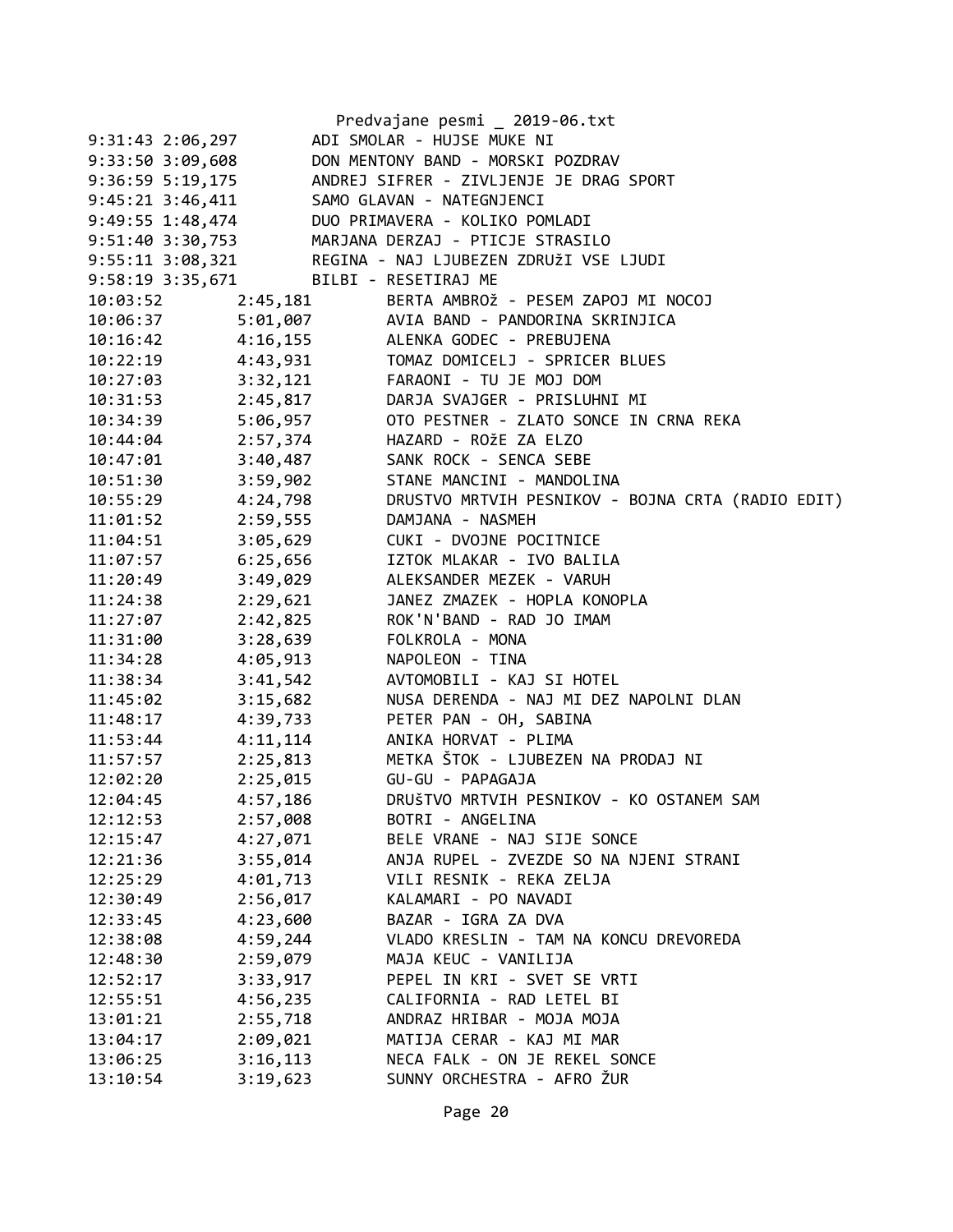|          |          | Predvajane pesmi _ 2019-06.txt              |
|----------|----------|---------------------------------------------|
| 13:14:13 | 3:21,649 | KINGSTON - VZEMI VSE                        |
| 13:17:33 | 3:24,377 | BABALOO BAND - NENAJAVLJEN GOST             |
| 13:21:53 | 3:47,034 | SOPRANOS - JUNAK                            |
| 13:25:40 | 3:44,013 | DAN D - ROKE                                |
| 13:30:16 | 3:34,233 | ATLANTIX - ATLANTIS                         |
| 13:33:50 | 4:32,554 | PAPIR - PERON 9                             |
| 13:38:17 | 2:24,097 | MAJDA SEPE - PRELEPA SI BELA LJUBLJANA      |
| 13:41:53 | 3:30,047 | MAJDA ARH - GRAD ŽELJA                      |
| 13:45:23 | 3:52,874 | MARTA ZORE - TI                             |
| 13:50:15 | 4:02,038 | DADI DAZ/MZ HEKTOR - VODNJAK LJUBEZNI       |
| 13:54:14 | 3:12,283 | NINA PUSLAR - CE TI ZAVEZEM OCI             |
| 13:57:26 | 3:20,075 | JAZZ STATION - DELAM KAR SE NE SME          |
| 14:01:23 | 2:18,316 | MARJANA DERZAJ - VOZI ME VLAK V DALJAVE     |
| 14:03:41 | 2:56,017 | ADI SMOLAR - TAGADA                         |
| 14:06:37 | 3:01,424 | DON MENTONY BAND - ZDEJ S'M PA MIŠKO        |
| 14:10:51 | 3:16,319 | NEISHA - OGENJ POD NOGAMI                   |
| 14:14:07 | 4:18,072 | ANDREJ SIFRER - BOŽJE OKO                   |
| 14:18:25 | 4:19,888 | SLOVENSKI EXPRESS - IZGUBLJEN               |
| 14:23:40 | 4:22,278 | KARMEN STAVEC - V REDU JE                   |
| 14:27:59 | 3:34,194 | SAMO GLAVAN - SAHIST                        |
| 14:32:27 | 2:50,739 | IRENA VRCKOVNIK - DANES MI JE SESTNAJST LET |
| 14:35:17 | 3:20,034 | JAN PLESTENJAK - SMEH IN SOLZE              |
| 14:38:37 | 3:25,113 | ANA DEŽMAN - RADA BI                        |
| 14:43:15 | 3:25,819 | MALI OGLASI BAND - VROCA KRI                |
| 14:46:40 | 3:56,050 | TOMAZ DOMICELJ - KAM SO SLE VSE ROZICE      |
| 14:51:35 | 3:31,514 | DARJA SVAJGER - ODPELJI ME                  |
| 14:55:08 | 3:23,254 | ALENKA GODEC - NEZNA PESEM                  |
| 14:58:31 | 3:48,588 | FARAONI/SLAVKO IVANCIC - TI ZNAS            |
| 15:02:55 | 4:01,004 | AVIA BAND - LJUBEZEN NA PRVI POGLED         |
| 15:06:56 | 3:39,596 | BILBI - KAJ PA TI                           |
| 15:11:48 | 4:31,534 | HALO - GRETA                                |
| 15:16:19 | 3:49,492 | DON SERGIO - SPOMIN NA LJUBEZEN             |
| 15:21:04 | 2:33,022 | OTO PESTNER - SAH                           |
| 15:23:37 | 5:09,206 | FLIRT - ROMEO IN JULIJA                     |
| 15:28:46 | 2:59,950 | NUDE - TAKO LEPO SI ZLOMILA MI SRCE         |
| 15:32:40 | 3:37,230 | KATRINAS - LETIM                            |
| 15:36:17 | 3:38,044 | CUKI - ZANZIBAR                             |
| 15:41:07 | 3:55,104 | ALEKSANDER MEZEK - JULIJA                   |
| 15:45:02 | 3:26,014 | D'KWASCHEN & RETASHY - VRAUCHE              |
| 15:48:28 | 2:56,289 | DEŽUR - NA VRH SVETA                        |
| 15:52:23 | 4:50,336 | IZTOK MLAKAR - VARSE CECA                   |
| 15:57:13 | 3:41,719 | DAMJANA - VZEMI ME ŠE ENKRAT NOCOJ          |
| 16:01:32 | 4:06,082 | FOLKROLA - MAVRICA                          |
| 16:05:37 | 3:52,495 | NUSA DERENDA - KAKOR PTICA, KAKOR PESEM     |
| 16:10:42 | 3:24,470 | ROK'N'BAND - PAZI                           |
| 16:14:06 | 4:18,915 | PERPETUUM JAZZILE - POLETNA NOC             |
| 16:18:25 | 3:04,983 | MANOUCHE - MED ZVEZDE IN NAZAJ              |
| 16:22:26 | 4:22,009 | AVTOMOBILI - ENKRAT V ZIVLJENJU             |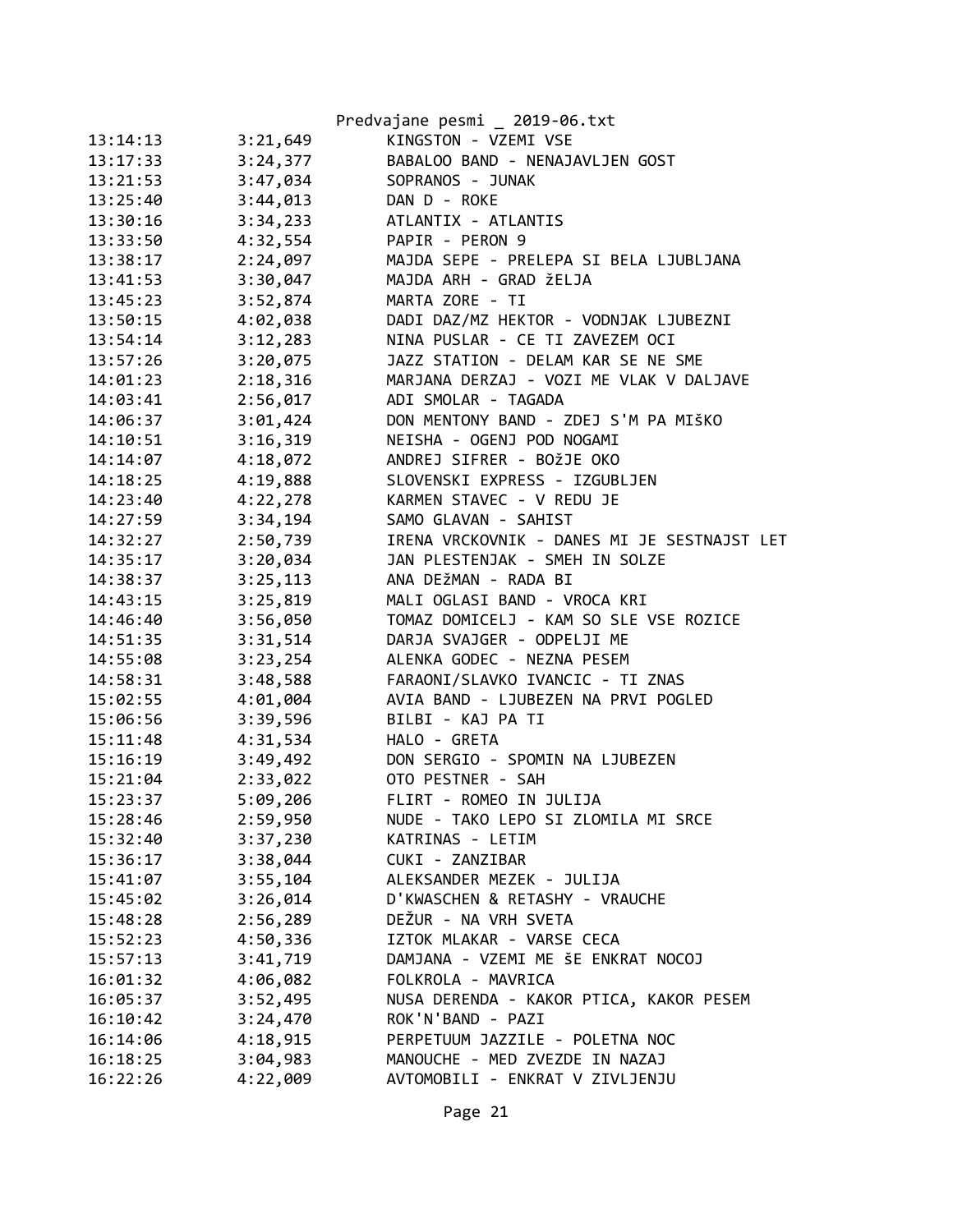|          |          | Predvajane pesmi _ 2019-06.txt              |
|----------|----------|---------------------------------------------|
| 16:26:42 | 2:39,073 | BELE VRANE - SANJE O KALIFORNIJI            |
| 16:30:14 | 2:55,989 | ANJA RUPEL - V LJUBLJANO                    |
| 16:33:10 | 3:47,055 | GU-GU - MI 'MAMO SE FAJN                    |
| 16:36:57 | 2:51,751 | BOTRI - BAMBINA                             |
| 16:41:01 | 3:36,570 | LINTVERN - ZBOGOM BLUES                     |
| 16:44:37 | 4:12,254 | MARTIN KRPAN - SOVRAZNIK NE SPI             |
| 16:48:49 | 3:43,424 | EVA HREN - KDAJ                             |
| 16:53:31 | 4:30,922 | VLADO KRESLIN - CESTA (RADIO EDIT)          |
| 16:58:02 | 3:06,513 | KALAMARI - SNEG                             |
| 17:01:48 | 3:45,254 | BRIGITA ŠULER - PESEM V MENI                |
| 17:05:33 | 3:44,314 | KATAYA - TO JE MOJ DAN                      |
| 17:10:20 | 4:39,642 | OLIVIJA - KADAR SVA SAMA                    |
| 17:15:00 | 1:58,378 | MATIJA CERAR - KRAMLJANJE V MRAKU           |
| 17:16:58 | 4:12,951 | REGINA - ŠOK                                |
| 17:22:41 | 4:03,463 | NAPOLEON - MORSKA PTICA                     |
| 17:26:45 | 3:54,004 | PEPEL IN KRI - KOT NEKDO, KI IMEL ME BO RAD |
| 17:31:38 | 3:21,180 | BANHOF - KAKO JE TO LEPO                    |
| 17:34:59 | 3:30,274 | KINGSTON - 3 PRSTE TEKILE                   |
| 17:38:29 | 3:53,051 | JANEZ ZMAZEK - BREZ VEZE                    |
| 17:43:25 | 3:45,121 | BABALOO BAND - PAJAC                        |
| 17:47:10 | 2:43,352 | AYNEE - ZDAJ SEM TU                         |
| 17:50:59 | 3:59,839 | GAL IN GALERIST I- PRIDI SEM.WAV -          |
| 17:55:01 | 4:04,254 | MAJDA SEPE - PISMO ZA MARY BROWN            |
| 17:59:44 | 3:44,801 | PAPIR - VELIKI KORAK                        |
| 18:03:29 | 4:02,346 | MAJDA ARH - OPROSTI MI                      |
| 18:07:31 | 4:53,663 | SUNNY ORCHESTRA - RELAX                     |
| 18:13:37 | 2:57,033 | MARJANA DERZAJ - TELSTAR                    |
| 18:16:34 | 3:08,577 | MARTA ZORE - MIDVA                          |
| 18:21:13 | 3:49,590 | DON MENTONY BAND - VLAK                     |
| 18:25:02 | 3:50,130 | ADI SMOLAR - J                              |
| 18:28:52 | 3:11,003 | PANDA - LINO                                |
| 18:33:02 | 3:31,280 | DRUSTVO MRTVIH PESNIKOV - ME ZE MA DA BI TE |
| 18:36:33 | 3:37,384 | NINA PUSLAR - POLJUB NA KLOPCI              |
| 18:41:13 | 4:40,256 | LEONART - NOV DAN                           |
| 18:45:53 | 3:14,923 | EDVIN FLISER - TAM KJER SEM DOMA            |
| 18:50:14 | 3:16,863 | COVERLOVER - VSE JE V GLAVI                 |
| 18:53:31 | 3:50,050 | VICTORY - A TI!                             |
| 18:57:13 | 3:06,642 | ANDREJ SIFRER - MAJHNI PSI                  |
| 19:00:59 | 4:16,001 | BEPOP - BELA SNEZINKA                       |
| 19:05:15 | 3:18,747 | NEISHA - MALO TU MALO TAM                   |
| 19:08:33 | 3:55,061 | KOMET - ANA                                 |
| 19:13:31 | 4:21,491 | BAZAR - SI ŠE JEZNA NAME                    |
| 19:17:53 | 2:29,827 | ELDA VILER - TI SI MOJA LJUBEZEN            |
| 19:21:53 | 3:17,640 | DADI DAZ - IN GREM NAPREJ                   |
| 19:25:10 | 2:58,856 | DITKA - NEKAJ JE V ZRAKU                    |
| 19:28:09 | 3:06,046 | HAZARD - OTROCI PANKRTOV                    |
| 19:32:14 | 3:47,940 | MARKO BRECELJ - ALOJZ VALCEK                |
| 19:36:02 | 4:08,755 | SLAVKO IVANCIC - DAN OB TEBI                |

Page 22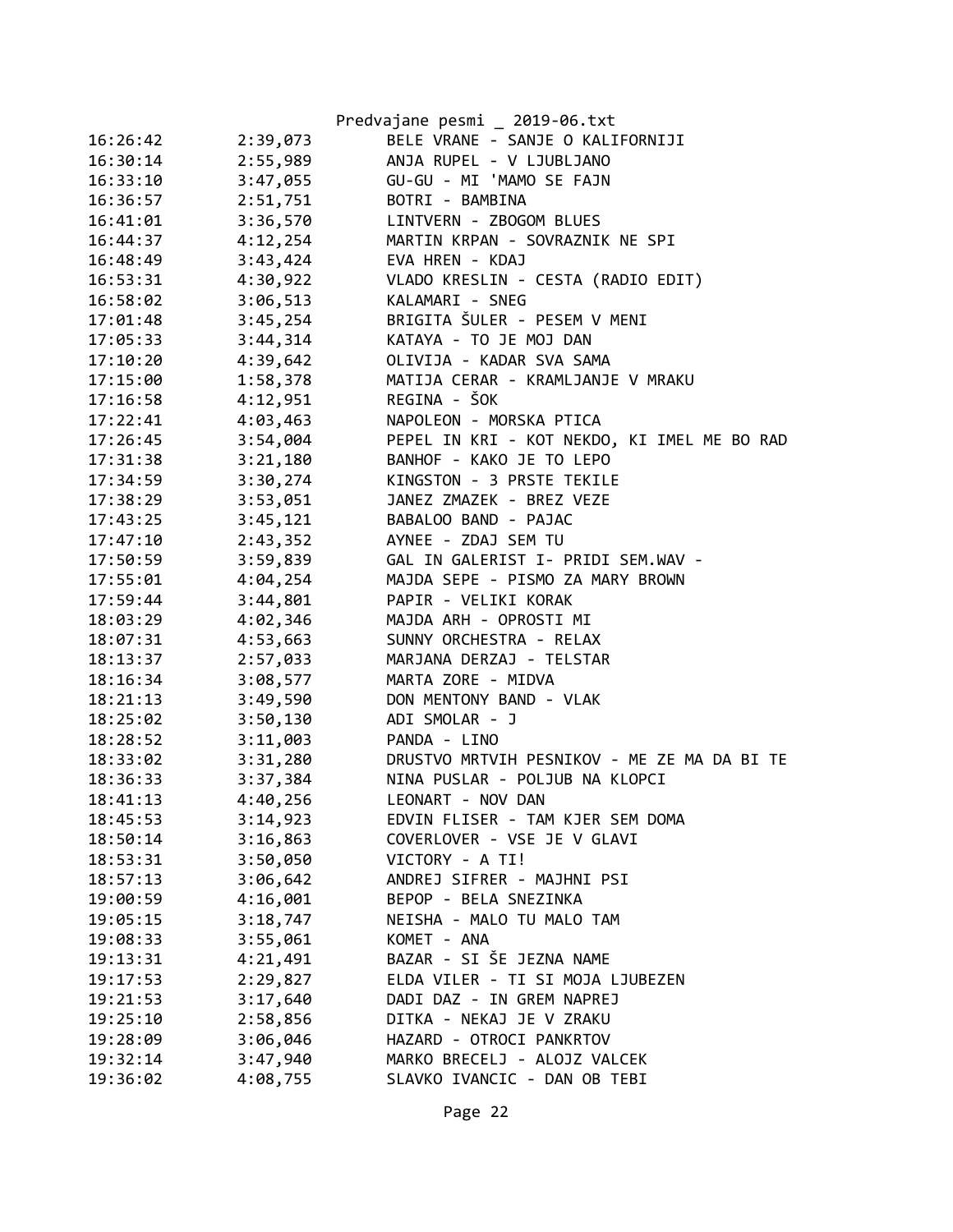|          |          | Predvajane pesmi _ 2019-06.txt               |
|----------|----------|----------------------------------------------|
| 19:41:13 | 3:54,426 | ALENKA GODEC - SANJE                         |
| 19:45:08 | 3:38,484 | DWON - NACIN KVARTA                          |
| 19:48:46 | 5:36,301 | TATJANA DREMELJ - CE NE LJUBIS ME VEC        |
| 19:55:28 | 4:13,047 | BABILON/05 - ZEMLJA IN NEBO                  |
| 20:00:17 | 3:14,147 | DARJA SVAJGER - POGREŠAM TE                  |
| 20:03:31 | 3:37,308 | GAL - CAS BO NA MOJI STRANI                  |
| 20:07:08 | 4:24,427 | ANIKA HORVAT - TUKAJ JAZ ŽIVIM               |
| 20:15:23 | 4:05,548 | ALEKSANDRA - VERJAMEM V LJUBEZEN             |
| 20:20:04 | 3:35,366 | AVIA BAND - GREVA V KATRCO                   |
| 20:23:39 | 3:02,602 | BOJANA GLATZ - ON ME NI                      |
| 20:26:42 | 2:07,964 | BLUEGRASS HOPPERS - PO NOVEM LETU BOLJŠE BO  |
| 20:28:49 | 4:43,990 | TOMAZ DOMICELJ - SPRICER BLUES               |
| 20:35:04 | 4:08,088 | JAN PLESTENJAK - ZADNJE SLOVO                |
| 20:42:15 | 3:29,055 | MATEJ ZALAR - KO TE NI                       |
| 20:45:41 | 3:30,592 | BOR GOSTIŠA - DOVOLJ JE SRCE, KI ZATE GORI   |
| 20:49:50 | 2:43,636 | VLADO KRESLIN & SEVERA GJURIN - ABEL IN KAIN |
| 20:52:34 | 2:33,031 | OTO PESTNER - SAH                            |
| 20:55:08 | 4:22,727 | HALO - ZVEZDA                                |
| 21:00:30 | 3:38,606 | MONROE - JAZ POTREBUJEM VEC                  |
| 21:04:08 | 2:45,446 | BELE VRANE - MESTO MLADIH                    |
| 21:06:54 | 2:39,146 | ANABEL - POZITIVA                            |
| 21:14:38 | 2:41,468 | DAMJANA - PRIJATELJ                          |
| 21:17:19 | 4:12,913 | FLIRT - POLJUBI ME                           |
| 21:22:08 | 3:46,142 | ROK'N'BAND - PRIZNAM                         |
| 21:25:54 | 4:09,943 | DAZ - PODOBEN SEM ZMAJU                      |
| 21:31:09 | 3:15,133 | PERPETUUM JAZZILE - AVSENIK MEDLEY           |
| 21:34:24 | 4:05,089 | SANK ROCK - KER TE LJUBIM                    |
| 21:38:28 | 2:48,492 | DITKA HABERL - V MENI RASTE DREVO            |
| 21:45:34 | 2:48,007 | HELENA, IRENA, LADO, NINO - VRTILJAK         |
| 21:48:21 | 3:36,008 | MANOUCHE - BI ŠLA NAPREJ                     |
| 21:52:36 | 2:55,212 | ZLATI MUZIKANTI - PEPELKA                    |
| 21:55:31 | 5:04,470 | ALEKSANDER MEZEK - STARI MUZIKANT            |
| 22:02:06 | 3:43,739 | DEJAN LAPANJA - TU IN ZDAJ                   |
| 22:05:49 | 3:54,859 | MATJAZ JELEN - VSE SE V PRAVO SMER VRTI      |
| 22:14:49 | 3:45,077 | ANJA RUPEL - DAN, KOT JE TA                  |
| 22:18:34 | 4:00,973 | KATJA FASINK - MOJE ZIVLJENJE                |
| 22:23:11 | 2:52,471 | NECA FALK - TAKO DEKLE                       |
| 22:26:03 | 3:33,317 | LUNA NAD OBALO - MARTINA MAJERLE             |
| 22:30:36 | 2:43,632 | KALAMARI - WWW                               |
| 22:33:19 | 2:22,838 | BRANKA KRANER - PREDRAMI ME                  |
| 22:35:39 | 3:36,973 | HISA - ZAMAN                                 |
| 22:42:02 | 4:17,588 | BILBI - V DNEVNI DOMA                        |
| 22:46:20 | 4:12,350 | FARAONI - JAZ TE NIMAM RAD                   |
| 22:51:11 | 3:18,832 | POLONA - CUTIM, DA ZIVIM                     |
| 22:54:26 | 2:41,251 | PEPEL IN KRI - CHANSON D'AMOUR               |
| 22:57:07 | 1:42,022 | MATEJ KOSIR - Z LJUBEZNIJO                   |
| 22:58:49 | 3:03,433 | FOLKROLA - CYBER BABY                        |
| 23:02:59 | 4:10,370 | CALIFORNIA - NE GOVORI                       |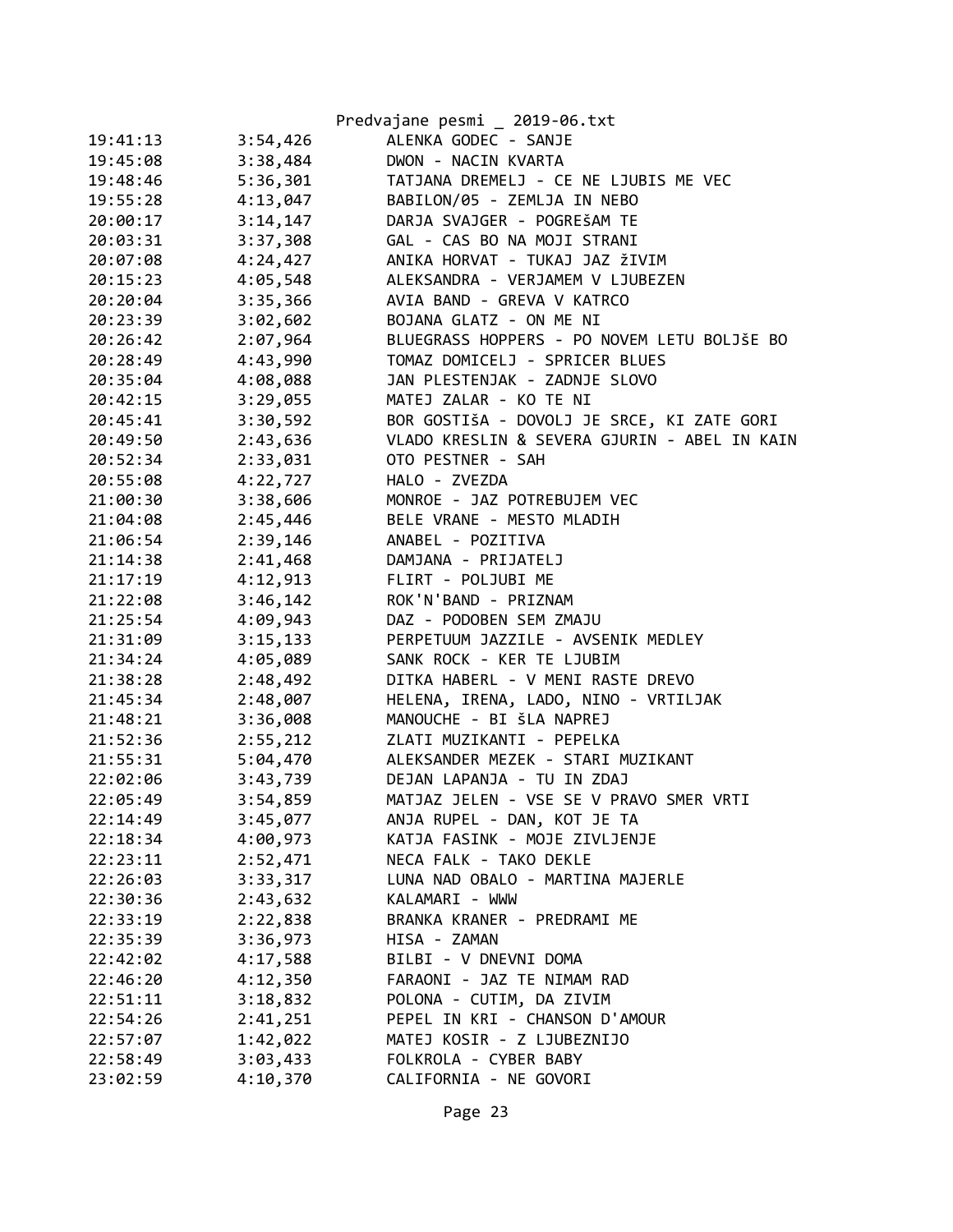|          |          | Predvajane pesmi _ 2019-06.txt                   |
|----------|----------|--------------------------------------------------|
| 23:07:08 | 2:06,862 | LUCKY CUPIDS - DAJ LJUBI ME                      |
| 23:12:26 | 4:51,021 | IZTOK MLAKAR - BOZICNA                           |
| 23:17:17 | 2:07,402 | MARJANA DERZAJ - PESEM ZA DINAR                  |
| 23:20:00 | 4:04,859 | KINGSTON - IZGUBIVA SE V NOC                     |
| 23:23:59 | 3:08,930 | PAPIR - DOMOTOZJA                                |
| 23:27:08 | 3:02,037 | BYE THE WAY - NEMIR V MENI                       |
| 23:30:48 | 2:59,573 | SAMO GLAVAN - SVOBODEN                           |
| 23:33:48 | 4:04,994 | DAN D - POCASI                                   |
| 23:37:52 | 3:33,447 | JURKI & BASISTI - GROBARJEVA PESEM               |
| 23:46:49 | 3:58,644 | SOULGREG - PROSIM VRNI SE (NISI ŽENSKA ZAME-PART |
| II)      |          |                                                  |
| 23:50:47 | 3:16,563 | ANDREJ SIFRER - POBEGNIVA!                       |
| 23:54:04 | 3:42,784 | ANDRAZ HRIBAR - OGNJENI OBROC                    |
| 23:57:46 | 3:22,233 | DON MENTONY BAND - ZMIKAVTI                      |

| $0:01:08$ 3:06,694                        | FRENK NOVA - NA LUNO IN NAZAJ                                                     |
|-------------------------------------------|-----------------------------------------------------------------------------------|
| 0:04:15 3:34,418 FOLKROLA - DANES         |                                                                                   |
|                                           | 0:07:49 3:28,299 JAN PLESTENJAK & LARA - SOBA 102                                 |
|                                           | 0:11:17 2:57,567 BRANE DRVARIC - NE ISCI ME                                       |
|                                           | 0:14:14 2:29,536 DAMJANA - V MOJ SVET VSTOPIL SI TI                               |
|                                           | 0:16:43 3:14,003 WOLF - ZASAVSKI ZVONOVI                                          |
|                                           | 0:19:57 3:35,434 KINGSTON - V SOBOTO ZVECER                                       |
| 0:23:32 3:17,263 DON JUAN - JULIJA        |                                                                                   |
|                                           | 0:26:49 3:29,013 ALEKSANDER MEZEK - AJDA PA ZNOVA CVETI                           |
| $0:30:16$ 3:28,018 AVTOMOBILI - ARGENTINA |                                                                                   |
|                                           | 0:33:44 3:16,307 ADI SMOLAR - MENI SE MUDI                                        |
|                                           | 0:37:00 2:34,077 MARJANA DERZAJ - ZVEZDE PADAJO V NOC                             |
|                                           | 0:39:34 3:19,993 VILI RESNIK - DELAJ MI TO                                        |
|                                           | 0:42:51 3:00,122 ROK'N'BAND - JAGODE IN COKOLADA                                  |
| 0:45:51 3:26,133 AVIA BAND - NORA KRILA   |                                                                                   |
|                                           | 0:49:17 3:41,018 IVAN HUDNIK - ZELENE LIVADE S TEBOJ                              |
| 0:52:57 4:24,039 ALENKA GODEC - IGRA      |                                                                                   |
|                                           | 0:57:21 3:02,133 DARJA SVAJGER - SE TISOC LET                                     |
|                                           | 1:00:23  4:20,881  ANDREJ SIFRER - GORSKA ROZA                                    |
|                                           | 1:04:41 2:14,997 BRANKA KRANER - BARVICE SI KUPI                                  |
|                                           | 1:06:56 3:39,571 MAJDA ARH - ZALJUBLJENA                                          |
|                                           |                                                                                   |
|                                           | 1:13:23 2:18,686 IZTOK MLAKAR - PUNTARSKA                                         |
|                                           |                                                                                   |
|                                           |                                                                                   |
|                                           | 1:22:56 4:13,037 SUPERNOVA - POBEGNI Z MANO                                       |
|                                           | 1:27:09 3:50,955 OBVEZNA SMER - SRCE JE POPOTNIK                                  |
|                                           |                                                                                   |
|                                           | 1:31:00 3:35,009 MARTA ZORE - POVEJ MI ZAKAJ<br>1:34:35 2:40,513 ANABEL - OB KAVI |
| $1:37:15$ 3:56,024                        | FRANCO MERKATORI - MA, NE OKOL' GOVORT                                            |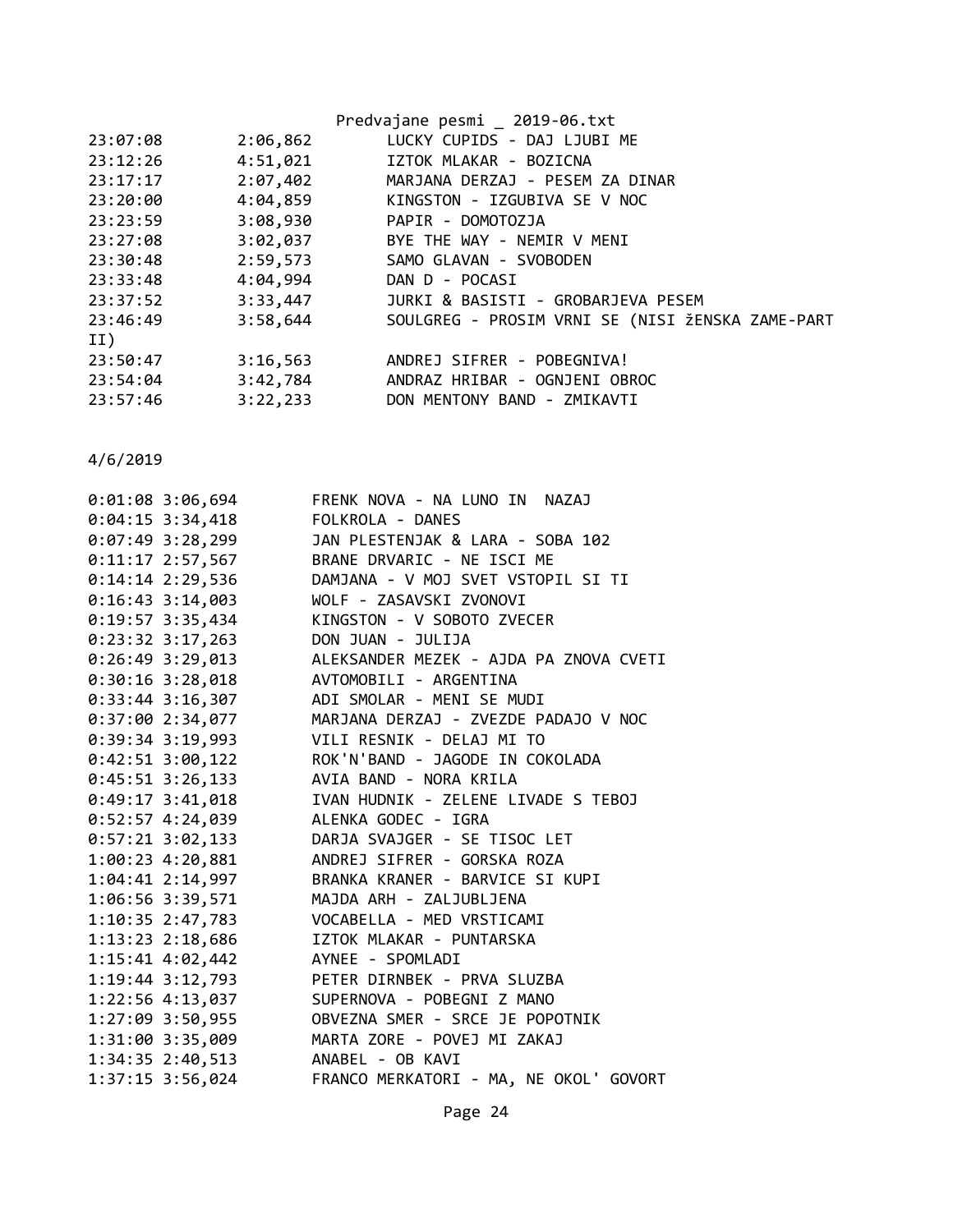|                      | Predvajane pesmi _ 2019-06.txt                           |
|----------------------|----------------------------------------------------------|
| $1:41:11$ $3:19,248$ | KALAMARI- BYE BYE.WAV -                                  |
| $1:44:30$ $3:41,909$ | CUKI - LJUBI ME, LJUBI                                   |
| 1:48:09 3:00,287     | ULA LOZAR - NISI SAM (SLO TEXT)                          |
| $1:51:10$ 4:13,488   | ANJA RUPEL - KOT DA TE NI                                |
| 1:55:23 3:28,534     | MAJDA SEPE - KJE JE TISTA TRAVA                          |
| $1:58:51$ $3:41,053$ | NEISHA - SLAB DAN                                        |
| $2:02:29$ $2:54,443$ | KARMEN STAVEC - LJUBIM TE                                |
| $2:05:23$ 3:18,083   | ALEX VOLASKO - PRIZIGAM LUCI (RADIO EDIT)                |
| 2:08:41 3:45,961     | MARINO LEGOVIC & ZBOR - PO PRAZNIKIH DISI                |
| 2:12:27 2:53,298     | GREGOR RAVNIK - ZDAJ JE CAS                              |
| 2:15:17 3:47,908     | JAN PLESTENJAK - AMORE MIO                               |
| 2:19:05 3:34,018     | OTO PESTNER - MATI BODIVA PRIJATELJA                     |
|                      | ANKA COP - METROPOLE                                     |
| 2:22:39 4:20,011     |                                                          |
| 2:26:59 2:55,643     | ANDRAZ HRIBAR - KADAR SI TU                              |
| 2:29:54 3:03,013     | SAN DI EGO - BREZ TEBE                                   |
| 2:32:57 3:07,129     | BETI JURKOVIC - ENKRAT SE                                |
| 2:36:04 4:23,485     | NUSA DERENDA - ROKO NA SRCE                              |
| 2:40:27 3:42,330     | GASPER RIFELJ - HOTEL ZA 2                               |
| 2:44:07 3:15,384     | DITKA - NE SPREMINJAJ ME                                 |
| 2:47:22 4:55,606     | NAPOLEON - VRNI SE                                       |
| 2:52:17 3:22,000     |                                                          |
| 2:55:39 3:35,903     | RITEM PLANET - USTNICE BREZ POLJUBOV<br>BAZAR - FEHTARJI |
| 2:59:14 3:10,000     | VIP BAND - KA PA TO                                      |
| $3:02:24$ 3:36,904   | BOTRI - NAZAJ                                            |
| $3:06:01$ 2:56,638   | CHATEAU - ZARADI TEBE                                    |
| 3:08:57 3:27,814     | NINA PUSLAR - ROK TRAJANJA                               |
| $3:12:25$ 4:08,079   | KATRINAS - V RITMU SANJ                                  |
| 3:16:33 3:01,174     | GAL GJURIN - NISEM KRIV                                  |
| 3:19:34 3:17,959     | BELE VRANE - KAM SI NAMENJEN                             |
| 3:22:51 4:09,118     | SUNNY ORCHESTRA - KO SPIŠ NA TLEH                        |
| 3:27:00 3:23,803     | NUDE - ROLA                                              |
| $3:30:24$ 3:36,994   | IGOR - ZALJUBLJENA                                       |
|                      | 3:34:01 3:53,524 REGINA - LIZA LJUBI JAZZ                |
| 3:37:54 4:02,175     | SKUPINA FONEM - POLETNA ROMANCA                          |
| 3:41:56 3:57,355     | DMP - KISIK                                              |
| 3:45:53 3:27,624     | SOPRANOS - SONG ZA VSE LJUDI                             |
| 3:49:21 3:42,600     | BABALOO BAND - JOKAL BOM JUTRI                           |
| 3:53:03 3:57,024     | GOLDEN EYE - DO KONCA                                    |
| 3:57:00 3:29,888     | MILAN PECOVNIK PIDZI - NOCOJ BOM PLESAL LE S TEBOJ       |
| 4:00:29 2:01,008     | IVANKA KRASEVEC - PRESERN - KRESOVANJE                   |
| 4:02:30 3:02,483     | BLACK CAT - NIKOLI                                       |
| 4:05:33 3:19,521     | SLAVKO IVANCIC - TISTO KAR OSTANE                        |
| 4:08:52 3:43,916     | HISA - SE TE LJUBIM                                      |
|                      | STANE MANCINI - OTOZNI TANGO                             |
| 4:12:36 2:55,007     | KALAMARI - OB ŠTIRIH IN POL                              |
| 4:15:31 3:04,511     |                                                          |
| 4:18:35 2:42,998     | JASMINA CAFNIK - TUDI KO TE Z MANO NI                    |
| 4:21:18 4:01,456     | DOMINIK KOZARIC - REKA LUCI (ORIGINAL)                   |
| $4:25:17$ $3:22,551$ | DAN D - KOZLAM                                           |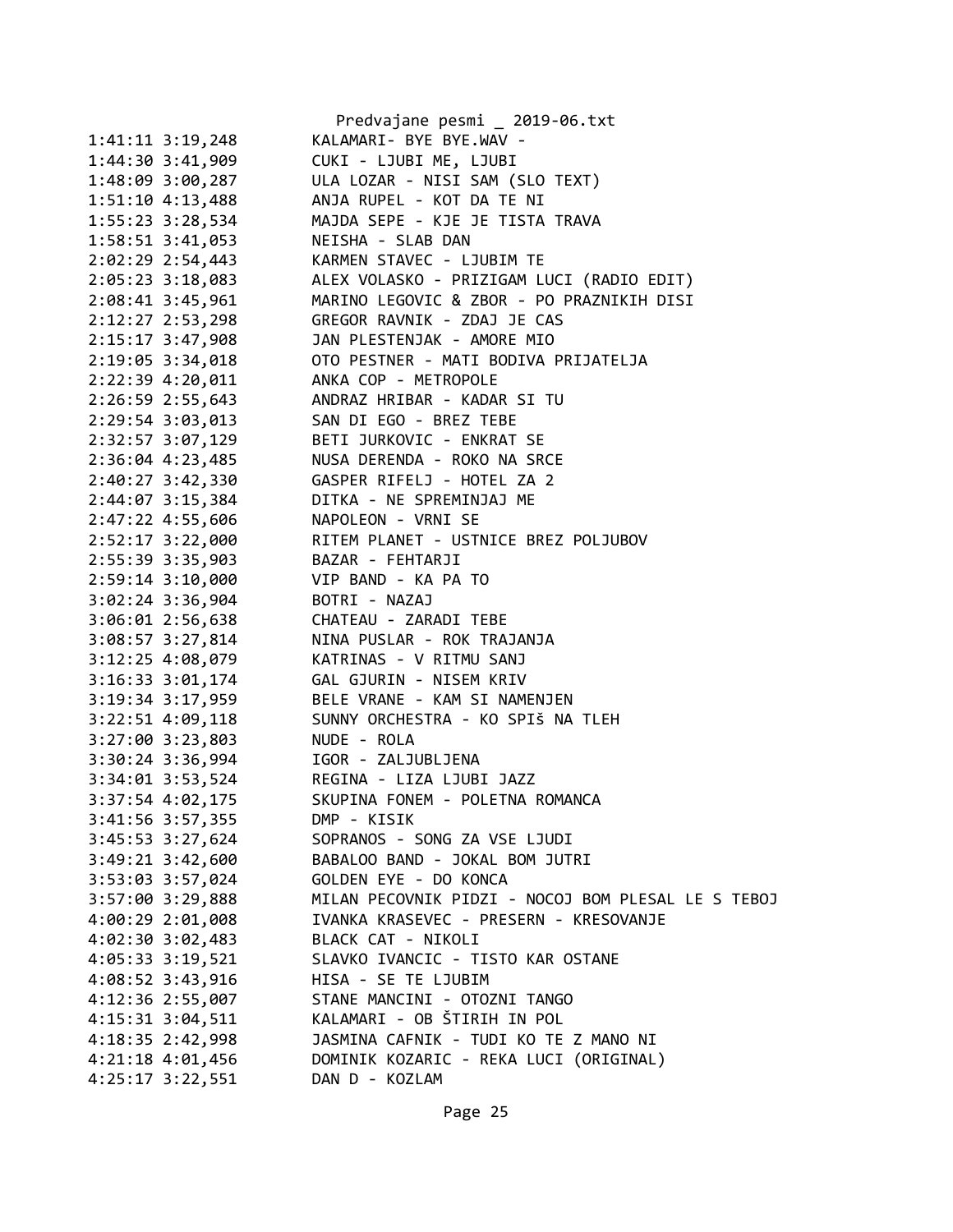|                      | Predvajane pesmi _ 2019-06.txt                |
|----------------------|-----------------------------------------------|
| 4:28:40 3:38,665     | DON MENTONY BAND - DOBRA MRHA                 |
| 4:32:18 3:31,875     | ROK FERENGJA - LJUBI ME                       |
| $4:35:50$ $3:24,141$ | ANGEE - VEDNO BO TAKO                         |
| 4:39:13 2:40,674     | GU-GU - MOJ MALI KAKADU                       |
| 4:41:54 3:16,086     | BOZIDAR WOLFGANG WOLF - ANGEL VARUH           |
| 4:45:10 2:25,234     | DAMJANA - SAMBA                               |
| 4:47:35 4:02,677     | DAMJANA GOLAVSEK - SOLZE                      |
| 4:51:37 2:57,010     | DAMJANA IN HOT HOT HOT - JE TO LJUBEZEN       |
| 4:54:34 3:39,441     | MARTIN KRPAN - MALI BOGOVI                    |
| 4:58:13 3:28,184     | GINO - DAN BREZ SKRBI                         |
| $5:02:23$ 2:46,101   | MATIJA CERAR - LJUBEZEN V APRILU [APRIL LOVE] |
| 5:05:09 3:11,995     | MAJDA ARH - NE JOCI ZA NJIM SRCE              |
| 5:08:21 3:06,296     | MANOUCHE - TAMALA                             |
| 5:12:26 3:22,012     | DON MENTONY BAND - ZMIKAVTI                   |
| 5:15:48 3:37,692     | ANDREJ SIFRER - DRŽAVA                        |
| 5:20:26 3:39,798     | SLAVKO IVANCIC - CRN DEZ                      |
| 5:24:03 3:03,702     | ADI SMOLAR - JAZ SEM IZVISEL                  |
| 5:27:07 3:30,282     | GASPER RIFELJ - KRIV SEM                      |
| 5:31:49 4:50,310     | IZTOK MLAKAR - VARSE CECA                     |
| 5:36:39 3:41,305     | DANI DANDOSA - GREVA TJA DO MURE              |
| 5:41:19 3:48,658     | KALAMARI - NARIŠI VELIKO SRCE                 |
| 5:45:08 3:41,713     | A.KOLMAN & G.RIJAVEC - NA BOZICNO NOC         |
| 5:48:49 2:31,546     | HAZARD - BISTRO                               |
| 5:52:36 3:37,166     | MIRAN RUDAN - POLETJA NE BO                   |
| 5:56:12 4:00,808     | ALENKA GODEC - DEKLE IZ ZLATE LADJICE         |
| $6:00:54$ 4:02,593   | PINOCCHIO - LJUBEZEN IZ SOLSKIH DNI           |
| $6:04:57$ $4:01,363$ | GU-GU - MOJA MALA LUCIJA                      |
| 6:08:58 3:20,696     | KARMEN STAVEC - POVEJ                         |
| $6:13:17$ 2:25,941   | BERTA AMBROŽ - JOKALA BOM BREZ SOLZ           |
| 6:15:43 3:34,917     | FOLK ROLA - DANES                             |
| $6:20:19$ 4:28,627   | ANJA RUPEL - ŽIVLJENJE JE KOT IGRA            |
| $6:24:47$ $4:18,999$ | OTO PESTNER - TRIDESET LET                    |
| $6:30:18$ 3:15,286   | NECA FALK - ON JE REKEL SONCE                 |
| 6:33:33 3:25,882     | VILI RESNIK - ZDAJ JE CAS                     |
| 6:36:59 3:28,503     | AVTOMOBILI - ARGENTINA                        |
| $6:41:26$ 3:30,049   | SARA JAGRICC - POBEGNI Z MANO                 |
| 6:44:56 2:41,211     | BELE VRANE - MINI MAXI                        |
| $6:47:37$ $3:12,869$ | KINGSTON - NOCOJ JE DRUGA REKLA MI            |
| 6:52:06 3:23,527     | BILBI - KOT SVA BILA                          |
| $6:55:29$ 3:38,743   | JANEZ BONCINA BENC - MAJA Z BISERI            |
|                      | BRANKA KRANER - LJUBEZEN                      |
| 6:59:50 3:27,053     | LEA LIKAR - PRIDE TAK DAN                     |
| 7:03:17 3:32,722     | FOLKROLA - UJEMI ME                           |
| 7:06:49 3:00,942     |                                               |
| 7:10:49 3:16,983     | CUKI - LIZA                                   |
| 7:14:05 3:32,098     | ROK 'N' BAND - V OBLAKIH                      |
| 7:17:37 3:43,298     | ESTEFANIO BIG - POISCIVA SONCE                |
| 7:22:21 4:04,129     | MAJDA SEPE - PISMO ZA MARY BROWN              |
| 7:26:25 3:56,028     | BOTRI - MAL'PREKRATKA                         |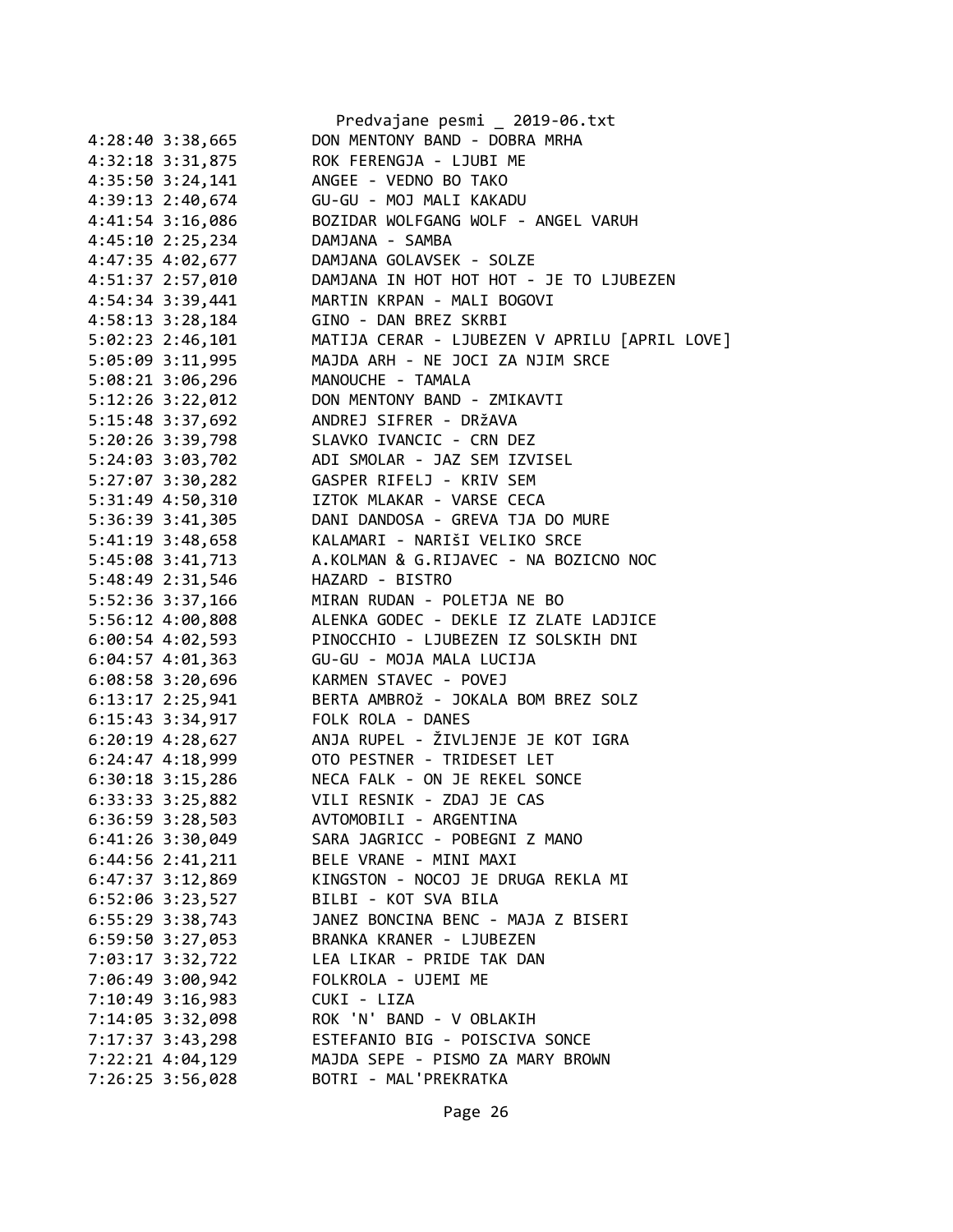|                      |                | Predvajane pesmi _ 2019-06.txt                       |
|----------------------|----------------|------------------------------------------------------|
| 7:31:34 3:28,354     |                | SUNNY ORCHESTRA - TAT ZMIKAVT                        |
| 7:35:02 3:18,999     |                | MARJAN NOVINA - LE S TEBOJ MI JE LEPO                |
| 7:38:21 2:27,515     |                | SAMO GLAVAN - BUTALCI                                |
| 7:41:47 3:30,018     |                | NINA PUSLAR - OBJEMI ME ZDAJ                         |
| 7:45:16 3:40,049     |                | AVIA BAND - TELESKOP                                 |
| 7:48:56 3:17,159     |                | ALJA KRUSIC - A BOS MALO MOJ                         |
| 7:53:29 2:32,882     |                | DOCA MAROLT - ŽIVLJENJE JE LEPO                      |
| 7:56:02 2:50,228     |                | SKALP - VEM DA LAHKO                                 |
| 7:58:52 3:14,759     |                | DAMJANA - FANT IZ IPANEME                            |
| 8:02:49 3:15,013     | PANDA - MORDA  |                                                      |
| $8:06:04$ 4:44,395   |                | TOMAZ DOMICELJ - ŠPRICER BLUES                       |
| 8:11:46 2:53,343     |                | TANGELS - KAJ IN KAM (ORIGINAL)                      |
| 8:14:40 4:20,979     |                | JAN PLESTENJAK - TRIKRAT ME POLJUBI                  |
| $8:20:01$ $3:33,158$ |                | EVA CERNE - LE SANJE                                 |
| $8:23:34$ 3:27,143   |                | PEPEL IN KRI - PESEM ZA DINAR                        |
| 8:27:01 5:07,313     |                | NINA PUSLAR FT. JAN PLESTENJAK - TEBE IMAM           |
| 8:33:21 3:25,864     |                | MALI OGLASI BAND - VROCA KRI                         |
| 8:36:46 2:58,111     |                | STANE MANCINI - NAMESTO PISMA                        |
| 8:40:43 3:16,831     |                | FARAONI - SLAVOSPEV                                  |
| 8:43:59 4:30,605     |                | CHATEAU - NASMEHNI SE                                |
| $8:48:30$ 3:45,228   |                | TATJANA DREMELJ - ZALJUBLJENA                        |
| 8:53:31 4:05,618     |                | CALIFORNIA/MZ HEKTOR - RECI DA SI NORA NAME          |
| 8:57:36 2:44,809     |                | BABALOO BAND - KRALJ SVETA                           |
| $9:02:06$ 2:50,429   |                | ALEX VOLASKO - DA DA DI DA                           |
|                      | BAZAR - BARABE |                                                      |
| $9:04:56$ $3:42,173$ |                | DREVORED - POLETNA NOC                               |
| 9:08:38 3:59,153     |                |                                                      |
| $9:16:32$ $4:04,768$ |                | SKEEBEEP - ENOSTAVNO                                 |
| $9:21:40$ 4:09,355   |                | IVO MOJZER - TI SI REKLA SONCE                       |
| 9:25:49 3:47,714     | PAPIR - SRAJCA |                                                      |
| 9:30:26 3:46,293     |                | KATRINAS - PESEM O LJUBEZNI                          |
| $9:34:12 \ 4:04,865$ |                | DRUSTVO MRTVIH PESNIKOV - POD OBLAKOM                |
| $9:38:06$ $3:14,290$ |                | WOLF - GOODBYE MICHELLE                              |
| 9:44:45 2:45,882     |                | KAMN'S - DEJ, STOP' NA MOJO STRAN                    |
| 9:47:29 1:46,301     |                | IVANKA KRAŠEVEC - HOT DIGGITY                        |
| 9:50:27 4:24,698     |                | MAJDA ARH - ZDAJ VEM                                 |
| 9:54:52 2:54,979     |                | ALEKSANDER MEZEK - SUZENJ                            |
| 9:57:46 2:35,093     |                | PRO ANIMA SINGERS & ELDA VILER - TI SI MOJA LJUBEZEN |
| 10:02:07             | 3:18,757       | IRENA VRCKOVNIK - MED NEBOM IN MENOJ                 |
| 10:05:25             | 3:38,844       | NEISHA - LE KAJ SE SKRIVA                            |
| 10:12:42             | 3:15,457       | VLADO KRESLIN - KDO SI                               |
| 10:15:57             | 4:40,536       | HISA - LEDENE CESTE                                  |
| 10:21:40             | 3:46,445       | FOXY TEENS - NAJ PADA ZDAJ DEZ                       |
| 10:25:23             | 3:19,134       | DARJA SVAJGER - OB MENI                              |
| 10:28:42             | 2:39,007       | BLUEGRASS HOPPERS - STARA MAMA                       |
| 10:32:10             | 4:04,024       | ANDREJ SIFRER - EGO                                  |
| 10:36:14             | 2:35,025       | BERTA AMBROZ - TIPITIPITI                            |
| 10:38:49             | 2:55,552       | ADI SMOLAR - BOGNEDAJ DA BI CRKNU TELEVIZOR          |
| 10:46:08             | 2:51,964       | AYNEE - NEPRESPANE NOCI                              |
|                      |                |                                                      |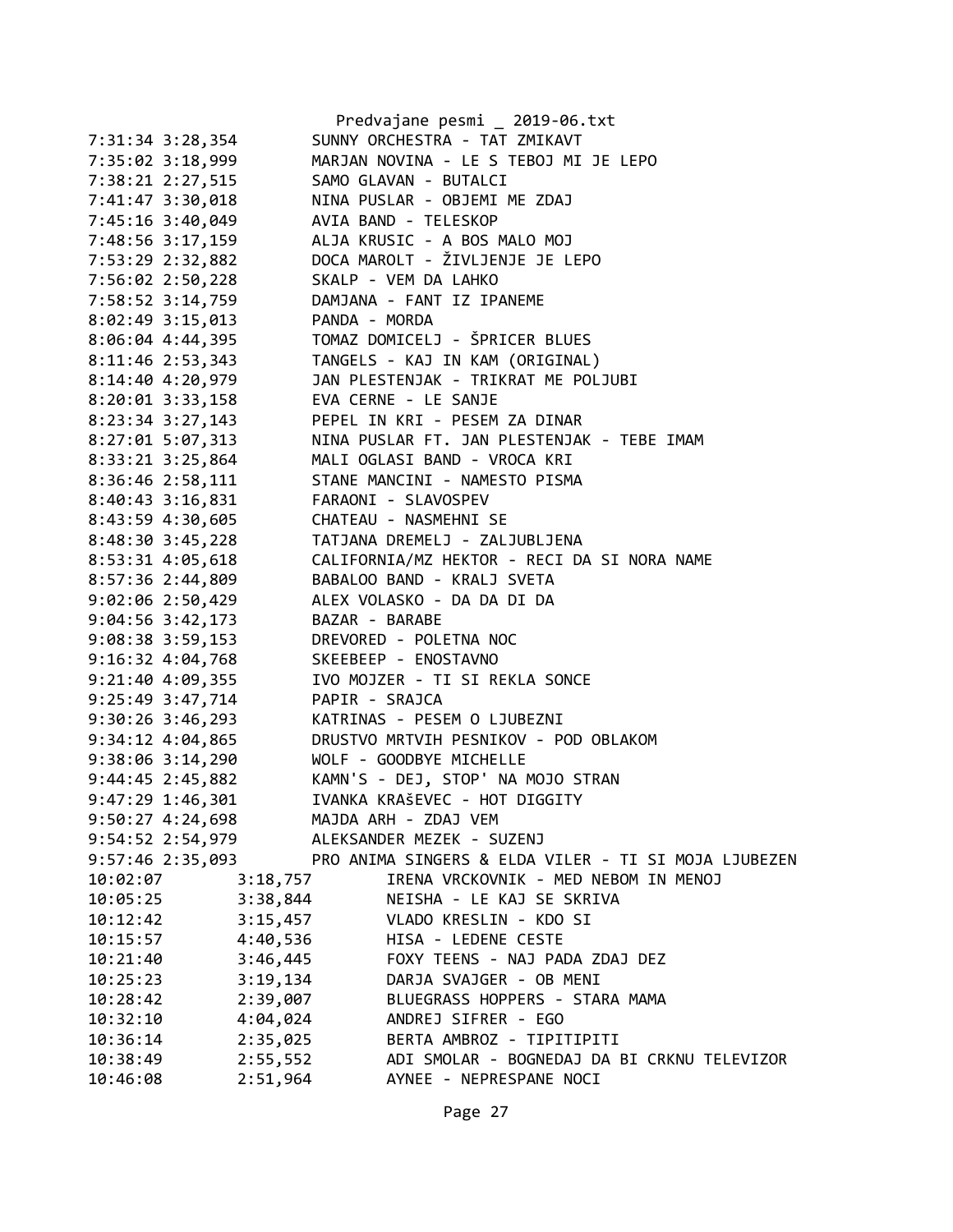|          |          | Predvajane pesmi _ 2019-06.txt                  |
|----------|----------|-------------------------------------------------|
| 10:49:00 | 4:02,893 | LAMAI - SPET TE SLISIM                          |
| 10:54:14 | 2:37,056 | JELKA CVETEŽAR - KO BOŠ PRIŠLA NA BLED          |
| 10:56:50 | 3:03,887 | ROYAL FLASH - VSE BI DAL                        |
| 11:01:41 | 4:50,431 | ALENKA GODEC - NI ME STRAH                      |
| 11:06:32 | 3:05,837 | S.MUGERLIH & R.ROLIH - NA TVOJI STRANI          |
| 11:14:42 | 4:09,198 | ORLEK - PUNCA S ŠOHTA                           |
| 11:18:51 | 2:27,581 | IVANKA KRASEVEC - PRESERN - POVSOD PO PRAZNIKIH |
| DISI     |          |                                                 |
| 11:22:21 | 4:16,355 | MARTA ZORE - ZDAJ GA POZNAM (& ALENKA GODEC)    |
| 11:26:38 | 3:02,139 | NUDE - VESOLJKA                                 |
| 11:30:29 | 4:53,640 | IZTOK MLAKAR - MARJO SPINEL                     |
| 11:35:22 | 3:57,504 | EVA BOTO - NA KOZO PISANA                       |
| 11:43:16 | 3:41,624 | AVTOMOBILI - GOSPODAR                           |
| 11:46:58 | 2:59,103 | ZABJAK TRIO - GORENJSKA                         |
| 11:51:09 | 4:05,835 | TATJANA GROS - ZATO SEM NORO TE LJUBILA         |
| 11:55:16 | 3:29,828 | PETER PAN - VROCE USTNICE                       |
| 11:58:45 | 3:03,917 | JANEZ ZMAZEK - LAHKO NARDIM ŠE BOLJŠ            |
| 12:03:34 | 3:27,714 | LETECI POTEPUHI - LJUBEZEN NA PRVI POGLED       |
| 12:07:02 | 3:35,033 | ROK'N'BAND - SOLZE IN SMEH                      |
| 12:15:16 | 3:15,663 | NUSA DERENDA - NAJ MI DEZ NAPOLNI DLAN          |
| 12:18:31 | 3:03,988 | IRENA KOHONT - AMOR MON AMOUR                   |
| 12:22:38 | 2:44,010 | SPIN - SUSTARSKI MOST                           |
| 12:25:22 | 4:17,245 | ANJA RUPEL - NA ZADNJI POSTAJI                  |
| 12:30:28 | 3:11,767 | DAMJANA GOLAVSEK - OLJKA                        |
| 12:33:40 | 3:12,273 | SAMO GLAVAN - KOSOVIRJI LAHKO                   |
| 12:36:52 | 3:47,588 | SLOVENSKI EXPRESS - IZI                         |
| 12:44:05 | 3:38,449 | BOTRI - PLAZILCI                                |
| 12:47:43 | 2:40,032 | TOMO JURAK - CE JO NEBI VZEL BI BIL BEDAK       |
| 12:51:35 | 3:39,698 | NECA FALK - PRVA LJUBEZEN                       |
| 12:55:15 | 3:02,017 | KARMEN STAVEC - SE IN SE                        |
| 12:58:17 | 3:39,160 | DON MENTONY BAND - DOST' 'MAM                   |
| 13:02:30 | 2:57,006 | CUDEZNA POLJA - BOOGIE DAMA                     |
| 13:05:27 | 2:43,333 | ROK 'N' BAND - DEJ RUK'N ME                     |
| 13:08:10 | 3:49,869 | ALENKA VIDRIH - OBLJUBLJENA                     |
| 13:13:20 | 4:19,812 | AVIA BAND - DVE SONCI                           |
| 13:17:40 | 2:56,186 | NINA PUSLAR - BILO LEPO BI                      |
| 13:21:31 | 2:30,100 | ANIKA HORVAT - URA BREZ KAZALCEV                |
| 13:24:01 | 4:34,703 | HULAHOOP - PARITVENI PLES                       |
| 13:28:35 | 1:54,234 | MATIJA CERAR - Z MOJCO PLESAL BI CHA-CHA-CHA    |
| 13:31:20 | 3:15,280 | ALMA MERKLIN - SAMA V MESTU                     |
| 13:34:35 | 3:16,946 | FOLKROLA - HELENA                               |
| 13:37:52 | 4:14,751 | FARAONI - NE VDAJ SE                            |
| 13:43:27 | 3:51,145 | TOMAZ DOMICELJ - BIL JE TAKO PRIKUPNO ZMEDEN    |
| 13:47:18 | 2:31,044 | HAZARD - KOPALNICO IMA                          |
| 13:50:51 | 3:02,581 | DAMJANA - NAJ VSEM LJUDEM SE DOGODI             |
| 13:53:54 | 3:00,764 | SAN DI EGO - TO JE TO                           |
| 13:56:54 | 2:21,186 | BELE VRANE - HOROSKOP                           |
| 13:59:49 | 4:02,141 | BILBI - KO TVOJA SEM SE BLA                     |
|          |          |                                                 |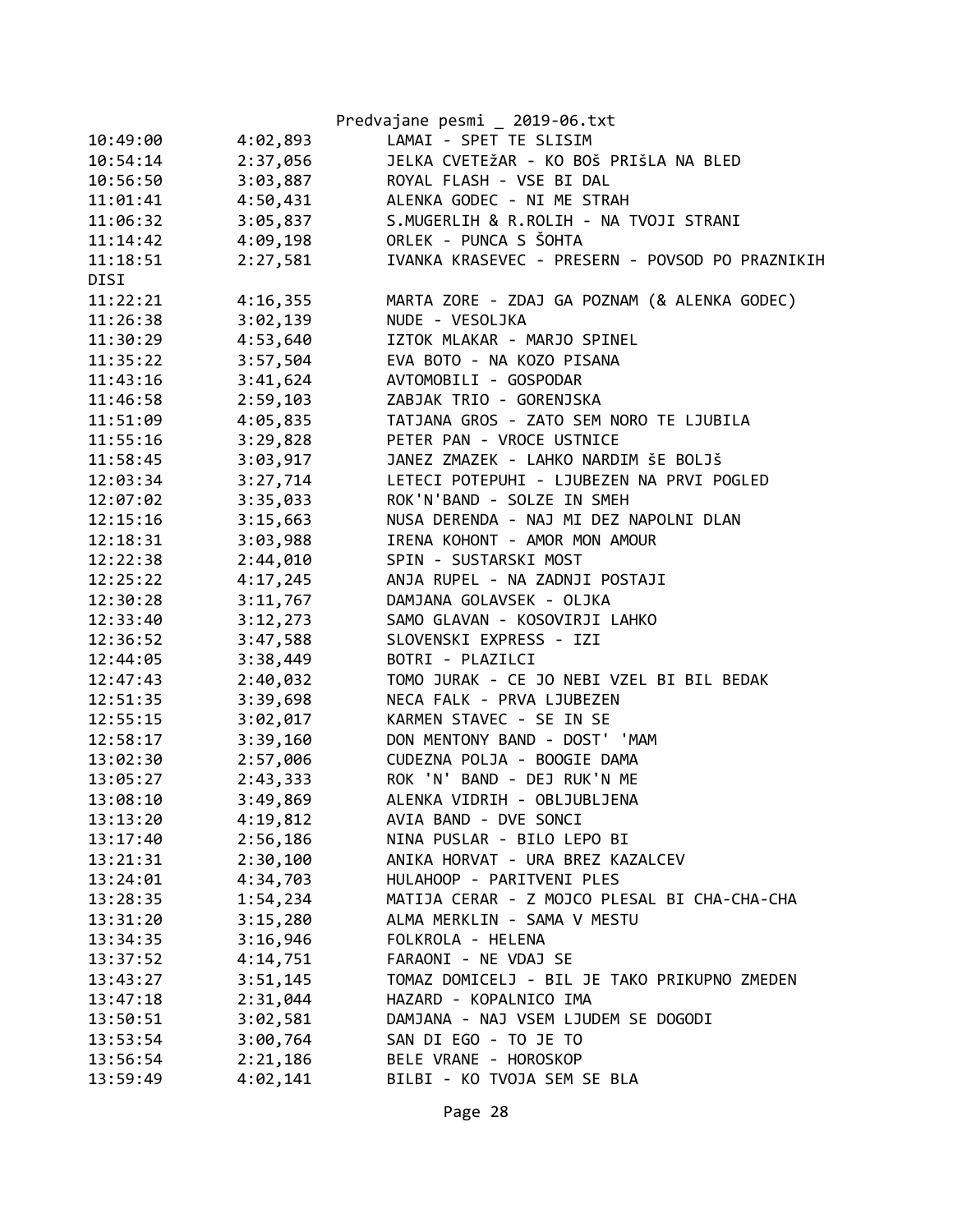|               |          | Predvajane pesmi _ 2019-06.txt                      |
|---------------|----------|-----------------------------------------------------|
| 14:03:51      | 3:29,997 | MIHA MERLAK - RANJENO SRCE                          |
| 14:07:21      | 3:32,900 | OTO PESTNER - MATI BODIVA PRIJATELJA                |
| 14:12:14      | 3:21,978 | JANKO ROPRET - LJUBLJANCANKE                        |
| 14:15:36      | 2:59,472 | ANDRAZ HRIBAR - ŽIVLJENJE JE                        |
| 14:18:36      | 4:29,072 | CUKI - SONCE                                        |
| 14:24:00      | 3:24,602 | PEPEL IN KRI - V MENI ŽIV JE SMEH                   |
| 14:27:24      | 3:47,080 | AJDA IVSEK & BEST COMPANY - NAJ TE OMAMA NE PREMAMI |
| 14:32:02      | 2:37,441 | ELDA VILER - KDO SI, NE VEM                         |
| 14:34:39      | 3:30,575 | GU-GU - DNEVI, KI PRIHAJAJO                         |
| 14:38:10      | 4:08,466 | HALO - JIMMY HUE                                    |
| 14:43:39      | 3:33,228 | DREVORED - ZUNAJ JE ZIMA                            |
| 14:47:12      | 3:29,441 | ALEKSANDER MEZEK - AJDA PA ZNOVA CVETI              |
| 14:51:43      | 3:55,002 | VILI RESNIK - KJER MODRA SPI                        |
| 14:55:39      | 3:49,442 | BABALOO BAND - KO SEM SAM                           |
| 15:00:03      | 2:44,767 | VICTORY - ZAPRI OCI                                 |
| 15:02:47      | 3:02,638 | DITKA HABERL - NAD MESTOM SE DANI                   |
| 15:05:50      | 2:58,956 | CALIFORNIA/MZ HEKTOR - 1 MILJO OD OBALE             |
| 15:08:47      | 3:14,566 | KALAMARI - NISEN KRIV                               |
| 15:13:22      | 3:16,660 | LIDIJA KODRIC - DO GLOBIN PREK VISAV                |
| 15:16:38      | 3:50,478 | BAZAR - DOBER DAN                                   |
| 15:21:24      | 3:00,548 | MITJA PODLESNIK - TOTALNO HUDA                      |
| 15:24:24      | 4:02,008 | KATRINAS - SLADKI SVET                              |
| 15:28:26      | 3:16,662 | IRENA VRCKOVNIK - TISTO NOC                         |
| 15:32:34      | 4:28,624 | ROK N BAND - BAMBINA                                |
| 15:37:02      | 2:24,852 | FLIRRT - GREM RADIOEDIT                             |
| 15:40:47      | 2:10,987 | BERTA AMBROŽ - DAN KOT DNEVI VSI                    |
| 15:42:58      | 2:56,003 | KALAMARI & ORKESTER RTV - POPOLDNE                  |
| 15:45:54      | 4:32,377 | DARJA SVAJGER - BREZ SANJ SEM SLEPA                 |
| 15:51:28      | 4:59,755 | VLADO KRESLIN - TAM NA KONCU DREVOREDA              |
| 15:56:27      | 2:26,971 | ANDREJ SIFRER - LEPI LJUDJE                         |
| 15:58:54      | 3:23,997 | ADI SMOLAR - JAZ SEM NOR                            |
| 16:02:52      | 2:35,063 | STANE MANCINI - NON CAPITO                          |
| 16:05:27      | 2:39,952 | MARJANA DERZAJ - VALETA                             |
| 16:08:07      | 3:56,189 | ALENKA GODEC - TISTI SI TI                          |
| 16:13:23      | 3:12,860 | AGROPOP - ZIVELE SLOVENKE                           |
| 16:16:35      | 2:38,702 | BLUEGRASS HOPPERS - STARA MAMA                      |
| 16:20:09      | 3:54,534 | DOMINIK KOZARIC - REKA LUCI                         |
| 16:24:01      | 3:03,854 | SUNNY ORCHESTRA - NA KARIBE                         |
| 16:27:05      | 3:38,326 | MANOUCHE - BI SLA NAPREJ                            |
| 16:31:34      | 2:34,812 | PRO ANIMA SINGERS - TI SI MOJA LJUBEZEN             |
| 16:34:09      | 3:05,829 | BELVI BAND/ROBERT KRESLIN - MI SMO BELVI 2006       |
| (MITHANS RMX) |          |                                                     |
| 16:37:14      | 3:09,093 | IRENA KOHONT - ZAPRLA SEM VSA OKNA                  |
| 16:41:44      | 3:05,867 | KINGSTON - CELA ULICA NORI                          |
| 16:44:47      | 3:30,848 | MARTA ZORE - ON                                     |
| 16:48:17      | 2:30,805 | RAFKO IRGOLIC - CARMEN                              |
| 16:51:50      | 2:47,296 | DELIAL - ZVON LJUBEZNI                              |
| 16:54:37      | 3:37,759 | PANDA - CESNJEV CVET                                |
|               |          |                                                     |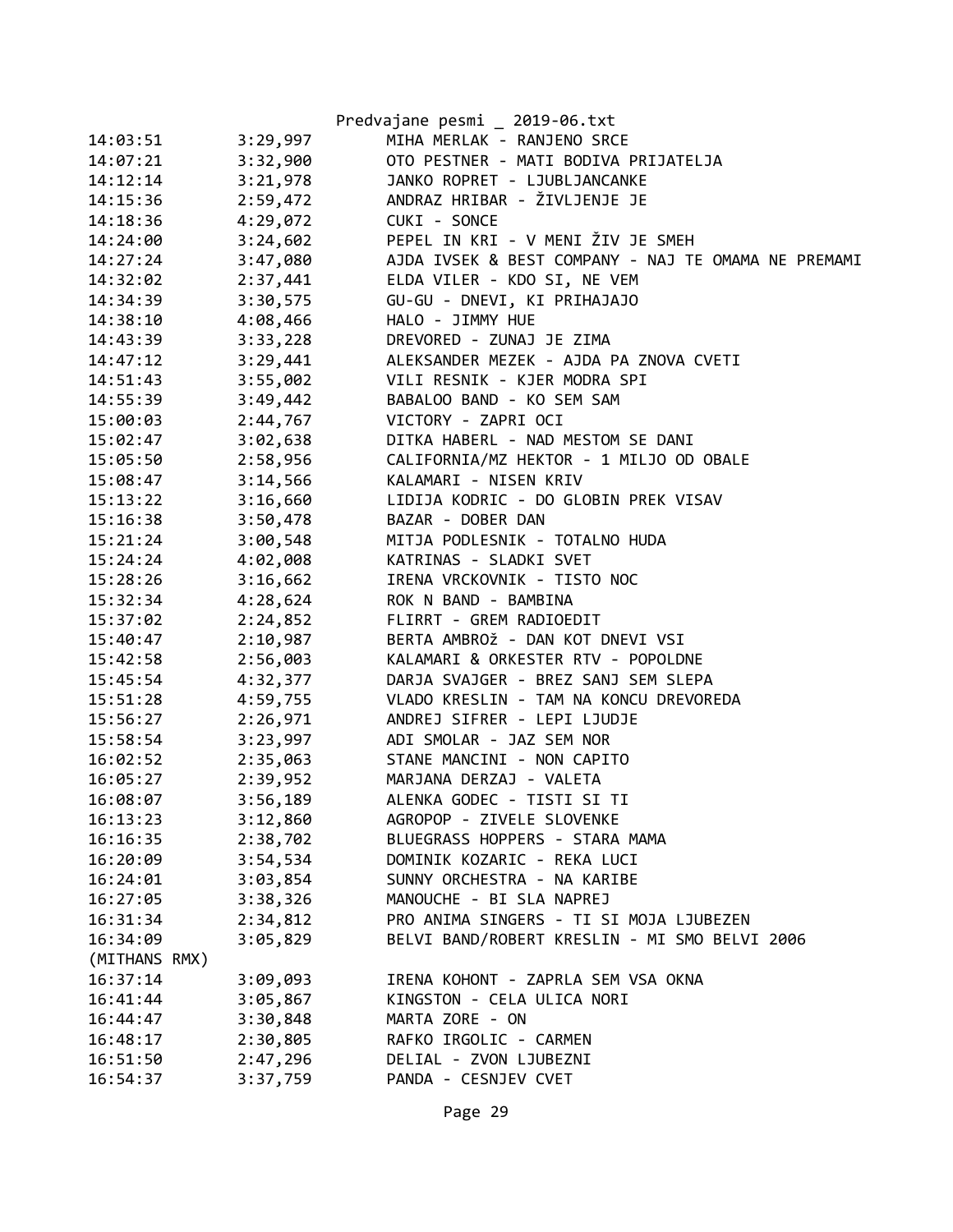|          |          | Predvajane pesmi _ 2019-06.txt                  |
|----------|----------|-------------------------------------------------|
| 16:58:15 | 3:59,294 | ANJA RUPEL - NE POZABI ME                       |
| 17:03:00 | 3:06,019 | THE TWINS - HOCEM VEDETI                        |
| 17:06:05 | 4:31,134 | HISA - MOSTOVI SO PADLI                         |
| 17:11:40 | 3:02,043 | BRANE KAC - ZASANJANA                           |
| 17:14:42 | 3:08,757 | PAPIR - SLUTNJA                                 |
| 17:17:50 | 3:20,080 | VLADO KRESLIN & NEISHA - KAKOR ZVEZDI NA NEBU   |
| 17:23:03 | 3:49,040 | BOZIDAR WOLFGANG WOLF - PRIZNAJ                 |
| 17:26:52 | 3:09,573 | LINTVERN - NEDELJA LEP JE DAN                   |
| 17:31:05 | 3:13,760 | IVANKA KRASEVEC - PRESERN - VIOLINA TZIGANO     |
| 17:34:19 | 3:22,534 | IVO MOJZER - KO SI DAVI SE ZBUDILA              |
| 17:37:41 | 3:24,117 | BRO FEAT. POLONA LEBEN - RAZSTA                 |
| 17:42:09 | 2:53,471 | MATIJA CERAR - KMALU BOM SPET PRI TEBI [I'LL BE |
| HOME ]   |          |                                                 |
| 17:45:02 | 3:28,561 | TANGELS - LIFE GOES UP                          |
| 17:48:31 | 2:58,862 | AYNEE - ZDAJ VEM                                |
| 17:52:52 | 2:56,123 | ANIKA HORVAT - DA BO OKOLJE IZGLEDALO BOLJE     |
| 17:55:49 | 3:23,099 | NECA FALK - STORILA BOM TO                      |
| 17:59:58 | 2:25,986 | IZTOK MLAKAR - PUBI, USIDIMO SE                 |
| 18:02:24 | 4:32,215 | DON MENTONY BAND - RAD BI BIL BARABA            |
| 18:06:56 | 3:39,630 | ALJA OMLADIC - NE JEMLJI ME ZARES               |
| 18:11:56 | 4:55,219 | SAMO GLAVAN - VENTILATORSKA PESEM               |
| 18:16:51 | 3:20,053 | ALFI NIPIC - POLJANE DOM PRELEPIH DNI           |
| 18:22:04 | 3:58,442 | AVIA BAND - GLEJ                                |
| 18:26:02 | 3:14,929 | BABILON IN DADA - KOT OCEAN (EMA 99)            |
| 18:30:19 | 2:20,232 | LUCKY CUPIDS - STECI STRAN                      |
| 18:32:39 | 4:35,979 | FLORA & PARIS - OLJE IN VODA                    |
| 18:37:14 | 4:04,625 | NINA PUSLAR - NI ONA                            |
| 18:42:23 | 3:24,028 | SANK ROCK - JAZ NIMAM NOC ZA SPANJE             |
| 18:45:47 | 2:42,718 | NINO ROBIC - URA BREZ KAZALCEV                  |
| 18:48:29 | 3:23,383 | ELDA VILER - TU SI TI                           |
| 18:53:15 | 2:38,846 | BETI JURKOVIC - POJEM IN ZVIZGAM                |
| 18:55:54 | 3:41,574 | KARMEN STAVEC - LEP POLETNI DAN '04             |
| 19:00:21 | 3:00,082 | MAJA KEUC - VANILIJA                            |
| 19:03:21 | 3:57,284 | TOMAZ DOMICELJ - POGREŠAM TE                    |
| 19:07:18 | 3:11,499 | ALEX VOLASKO - NAJIN TRENUTEK                   |
| 19:11:33 | 2:59,632 | ANDRAZ HRIBAR - ZASPALA SI                      |
| 19:14:32 | 3:17,913 | ALES VOLK - KAJ SPOMIN MI BO                    |
| 19:17:50 | 3:22,233 | PEPEL IN KRI - NAJ BO BABY                      |
| 19:23:05 | 3:58,278 | SOPRANOS - CAS ZA NOROSTI (RADIO EDIT)          |
|          |          | FOLKROLA - V TVOJI SOBI ŠE DIŠI                 |
| 19:27:03 | 3:54,985 |                                                 |
| 19:32:02 | 3:21,460 | ALJA KRUSIC - DAJ MI POLJUB                     |
| 19:35:23 | 3:07,523 | BRANKA KRANER - LJUBLJANSKI ZVON                |
| 19:38:30 | 4:07,141 | HALO - JIMMY HUE                                |
| 19:43:41 | 4:02,752 | MAJDA ARH - NORI DAN                            |
| 19:47:44 | 3:35,904 | NEZA DROBNIC - BREZ BESED                       |
| 19:52:42 | 2:08,534 | GAUDEAMUS - KO BOŠ PRIŠLA NA BLED               |
| 19:54:50 | 4:12,099 | ANKA COP - VSAK TVOJ TRENUTEK                   |
| 19:59:48 | 1:58,568 | BERTA AMBROŽ - MALI VRAGEC V OCEH               |
|          |          |                                                 |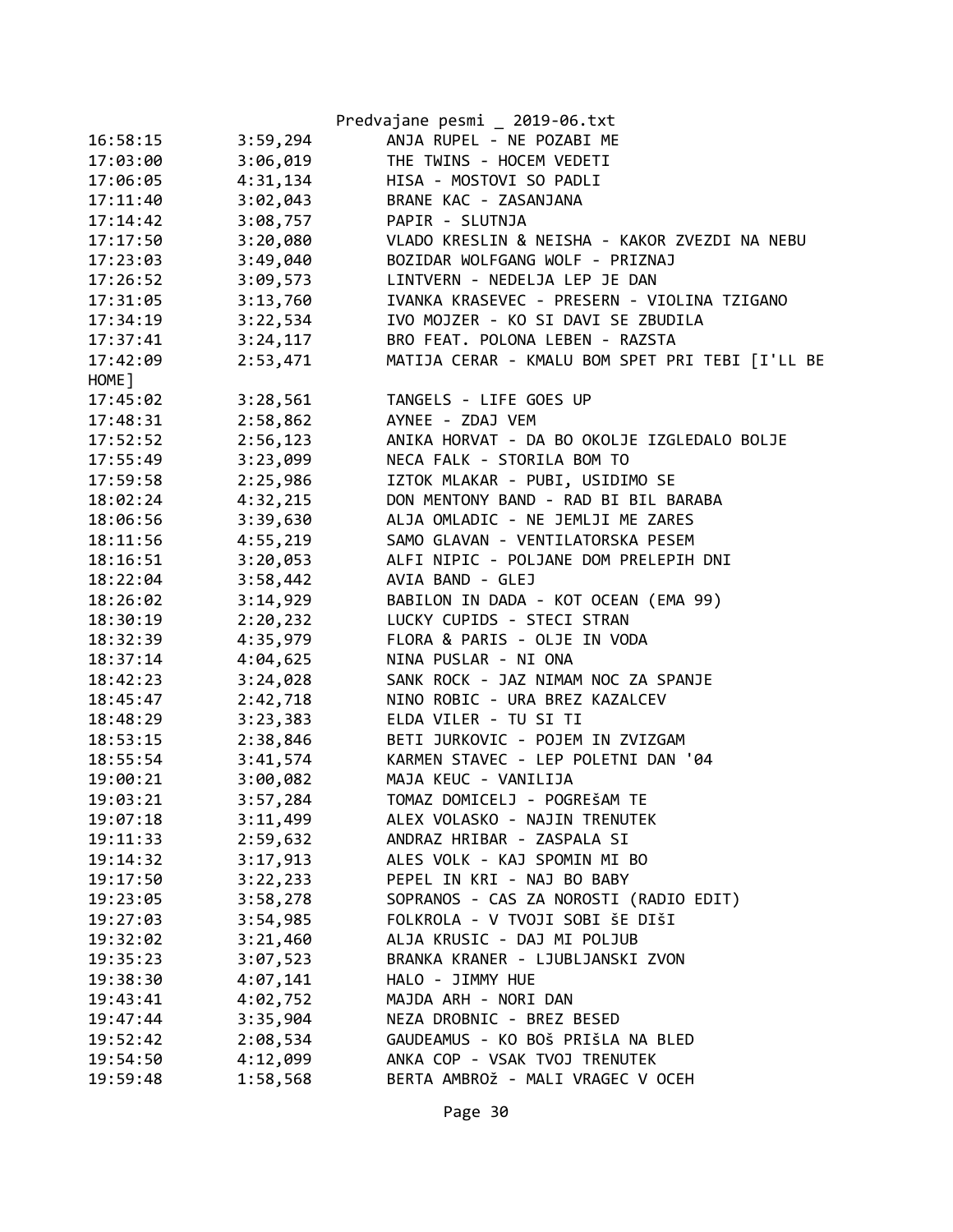|          |          | Predvajane pesmi _ 2019-06.txt                    |
|----------|----------|---------------------------------------------------|
| 20:01:46 | 4:24,855 | SIMONA VODOPIVEC - GLASBA JE VSE, KAR IMAM        |
| 20:06:11 | 3:22,679 | DARJA SVAJGER - OTOK LJUBEZNI                     |
| 20:13:28 | 3:34,027 | KALAMARI - MI ZNAMO                               |
| 20:17:02 | 2:57,376 | HAZARD - ROŽE ZA ELZO                             |
| 20:20:44 | 3:24,789 | ZABJAK TRIO - MORALITETA                          |
| 20:24:09 | 4:26,221 | KATRINAS - ARIANA                                 |
| 20:28:35 | 3:48,965 | MILAN PECOVNIK PIDZI - COWBOY PIDZI               |
| 20:34:16 | 3:00,439 | ROK 'N' BAND - DEKLE MOJEGA                       |
| 20:37:17 | 4:19,904 | SLOVENSKI EXPRESS - IZGUBLJEN                     |
| 20:45:01 | 4:11,829 | DAMJANA - LJUBIMEC                                |
| 20:49:44 | 3:22,793 | LEA SIRK - TAKO JE                                |
| 20:53:07 | 3:38,230 | BAZAR - TA MOŠKA                                  |
| 20:56:46 | 3:28,907 | ALENKA VIDRIH - PRISLUHNI                         |
| 21:01:18 | 3:25,384 | BOTRI - OB TEBI SE MI ZROLA                       |
| 21:04:44 | 3:00,003 | FRENK NOVA - KO TE NI                             |
| 21:07:43 | 2:15,856 | BELE VRANE - MI MLADI                             |
| 21:13:37 | 3:43,734 | LUNAPARK - ALARM                                  |
| 21:17:20 | 2:40,249 | STARI MACKI - MOJA BABY [YES SIR, THAT'S MY BABY] |
| 21:20:45 | 3:53,654 | NUSA DERENDA - CEZ DVAJSET LET                    |
| 21:24:35 | 3:26,670 | ADI SMOLAR - KO SEM BIL MLAD, SEM BIL TRAPAST     |
| 21:28:01 | 3:28,674 | POPSING - VPRASAJ NOCOJ SRCE                      |
| 21:32:52 | 3:05,018 | ANDREJ SIFRER - PESEM ZA TADEJO                   |
| 21:35:57 | 3:41,584 | AVTOMOBILI - KAJ SI HOTEL                         |
| 21:44:02 | 3:33,503 | SUNNY ORCHESTRA - MY COMMANDING WIFE              |
| 21:47:35 | 3:21,634 | LIDIJA KODRIC - PO TIHO                           |
| 21:51:28 | 4:22,344 | PAVLE KAVEC & OKO - VSE SEM DAL TI                |
| 21:55:50 | 3:25,114 | FARAONI - PUSTI ME                                |
| 22:01:08 | 3:39,824 | ANJA RUPEL - VSE                                  |
| 22:04:47 | 2:42,878 | OTO PESTNER - SEPET POLETNIH TRAV                 |
| 22:07:30 | 5:02,871 | ALEKSANDER MEZEK - PODARJENO SRCU                 |
| 22:17:38 | 3:39,991 | ALENKA GODEC - VZEMI ME                           |
| 22:22:02 | 2:49,076 | DEŽUR - HASTA MANANA                              |
| 22:24:51 | 3:33,871 | BILBI - PESEM OD VCERAJ                           |
| 22:28:25 | 3:30,491 | CALIFORNIA - LEDENA PTICA                         |
| 22:32:59 | 3:50,871 | GAL GJURIN IN TEMNA GODBA - MILE OCI              |
| 22:36:50 | 3:58,250 | MAJDA SEPE - POJ KITARA MOJEGA SRCA               |
| 22:44:44 | 3:35,021 | SPIN - SPUSTI SE NA TLA                           |
| 22:48:16 | 3:33,815 | DON MENTONY BAND - LENOBA                         |
| 22:52:21 | 2:59,880 | DAMJANA GOLAVSEK - NASMEH                         |
| 22:55:20 | 3:55,656 | SAMO GLAVAN - HLAPCI                              |
| 23:00:38 | 6:32,611 | IZTOK MLAKAR - OD FRANCA FRANCESKINA GOD          |
| 23:07:11 | 3:23,441 | PAPIR - NIC MI NI                                 |
| 23:15:14 | 3:11,762 | VENERA - DISKO KLUB                               |
| 23:18:25 | 3:51,143 | DITKA HABERL - KO SEM ZALJUBLJENA                 |
| 23:23:01 | 3:03,991 | BABILON - RABIM TVOJ SMEH                         |
| 23:26:01 | 3:22,656 | IVO MOJZER - DECEK Z ULICE                        |
| 23:29:55 | 6:07,551 | ORLEK - ADIJO KNAPI                               |
| 23:36:02 | 5:00,993 | AVIA BAND - PANDORINA SKRINJICA                   |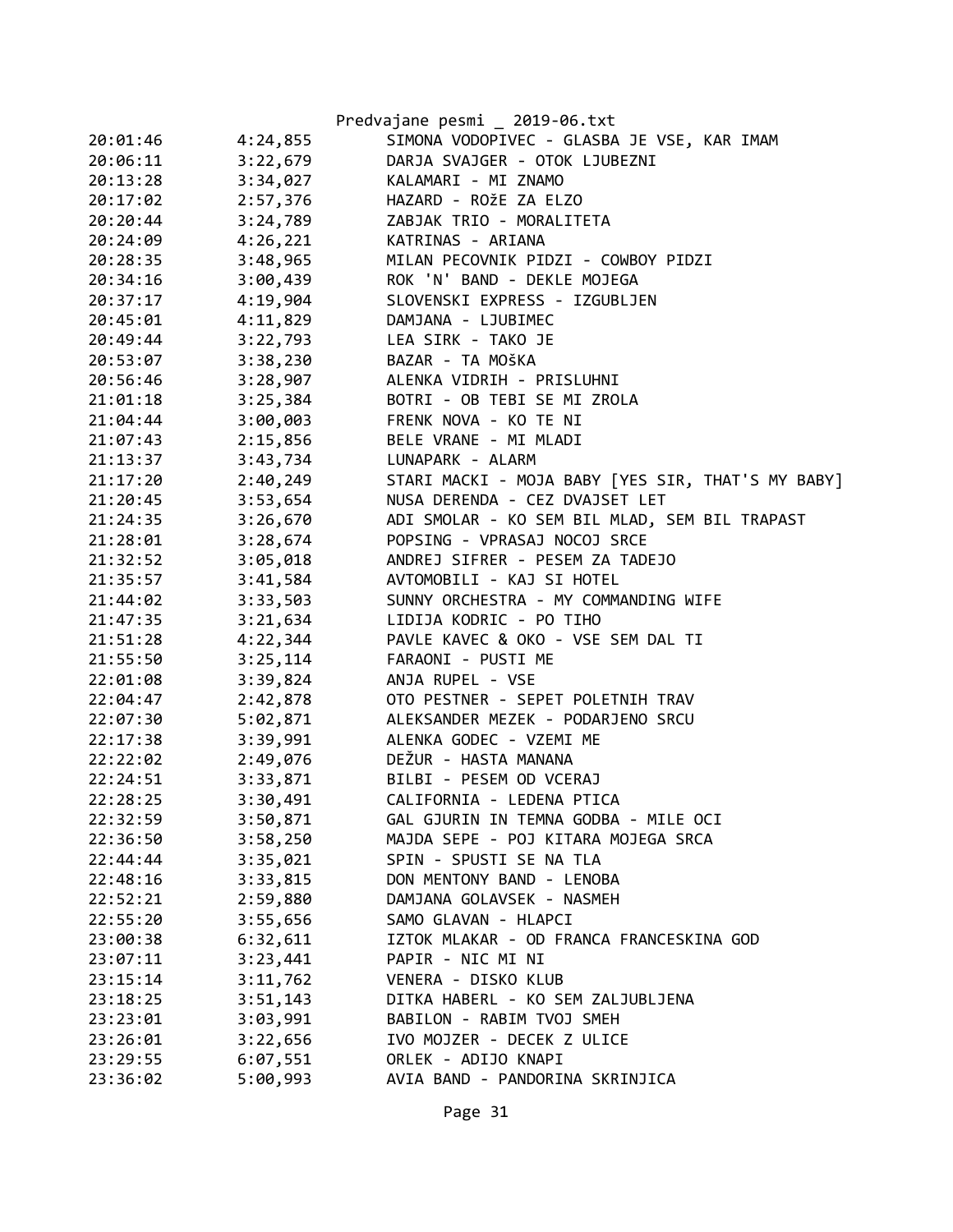|          |          | Predvajane pesmi _ 2019-06.txt    |
|----------|----------|-----------------------------------|
| 23:44:28 | 2:27,381 | DAN D - MOJ PROBLEM               |
| 23:46:55 | 2:52,091 | GU-GU - GU-GU GRE V HOLLYWOOD     |
| 23:49:47 | 2:52,701 | ANIKA HORVAT - ORION              |
| 23:52:39 | 1:35,561 | MATIJA CERAR - PROMETNIK          |
| 23:54:14 | 2:33,911 | BETI JURKOVIC - COLNIC            |
| 23:56:48 | 3:37,492 | KARMEN STAVEC - FANT IZ PRAVLJICE |
|          |          |                                   |

| $0:00:26$ 3:31,995   | DAMJANA GOLAVSEK - MODRI HORIZONT               |
|----------------------|-------------------------------------------------|
| $0:03:57$ 3:30,252   | ADI SMOLAR - IMAM DEKLE                         |
| $0:07:27$ 2:48,622   | ROK'N'BAND - CISTO TVOJ                         |
| $0:10:15$ 4:18,011   | NUDE - PRI VODNJAKU                             |
| $0:14:31$ 3:45,027   | BOTRI - V NOVO JUTRO                            |
| 0:18:16 3:57,060     | AYNEE - AVTO                                    |
| $0:22:12$ 4:48,094   | OTO PESTNER - VRACA SE POMLAD                   |
| 0:27:00 3:39,384     | MAJDA ARH - SANJAJVA                            |
| 0:30:39 3:09,742     | URSKA - STARA DOBRA PRAVLJICA                   |
| 0:33:49 3:01,928     | MARJANA DERZAJ - ZADNJI VALCEK (THE LAST WALTZ) |
| $0:36:51$ 4:16,560   | ALENKA GODEC - ZDAJ GA POZNAM                   |
| 0:41:07 2:52,682     | GU-GU - GU-GU GRE V HOLLYWOOD                   |
| 0:43:59 3:27,028     | TOMAZ DOMICELJ - IRENA, LAHKO NOC               |
| $0:47:26$ 3:24,598   | KINGSTON - REPUBLIKA BANANA                     |
| $0:50:49$ 5:32,241   | DON MENTONY BAND - SEDEM LET                    |
| $0:56:21$ 4:09,368   | NINA PUSLAR - TI GRES                           |
| 1:00:30 3:25,907     | SWEETSOLOGY - GREVA TJA (RADIO EDIT)            |
| 1:03:56 5:52,065     | PAPIR - MOJE SRCE ODHAJA                        |
| 1:09:48 2:57,763     | ANDREJA CAMERNIK - UJEMIVA VETER                |
| 1:12:45 3:42,470     | MARE B - EDINA                                  |
| $1:16:28$ 3:37,448   | DAMJANA - RIME                                  |
| $1:20:05$ 3:47,483   | BAZAR - KO ODBIJE POLNOC                        |
| $1:23:52$ 3:27,933   | MAJDA SEPE - LONEC BREZ MEDU                    |
| 1:27:20 3:30,453     | AVTOMOBILI - ZASEBNI RAJ                        |
| $1:30:50$ $3:20,760$ | FLIRRT - V VAKUUMU                              |
| $1:34:10$ $3:21,763$ | SANJA - MOJE SANJE                              |
| 1:37:29 3:29,043     | GORAZD LAMPE - TRAVNIK IN DREVO                 |
| 1:40:58 4:22,905     | MARTA ZORE - POZABIL SI NA VSE                  |
| 1:45:20 2:56,532     | INDIGO - VESNA                                  |
| 1:48:16 3:35,999     | CARPE DIEM - ORIGINAL                           |
| 1:51:52 4:12,143     | AVIA BAND - SANJAL BOM KOSTANJE                 |
| 1:56:04 4:08,025     | DMP - NEBO NAD BERLINOM                         |
| 2:00:11 3:43,647     | CUKI - U U U                                    |
| 2:03:55 3:02,658     | ANDRAZ HRIBAR - POMLAD                          |
| 2:06:57 3:07,008     | HAZARD - OTROCI PANKRTOV                        |
| 2:10:04 3:50,684     | PETRA PETAN - ON JE BIL TA                      |
| 2:13:55 4:02,214     | ANJA RUPEL - SANJAM TE                          |
| 2:17:57 2:27,985     | BELE VRANE - HVALA VAM ZA VSE                   |
|                      |                                                 |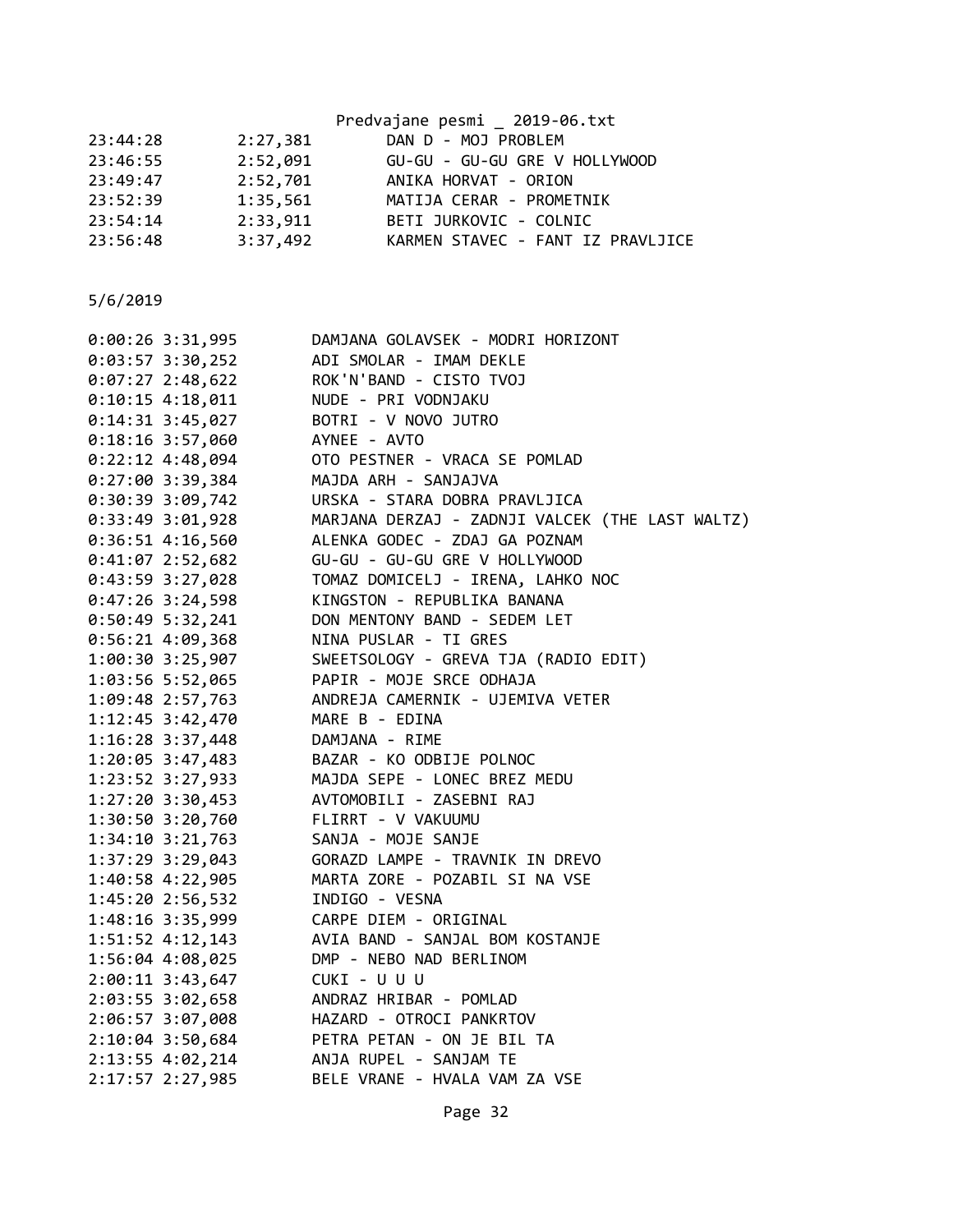| POP DESIGN - NEKOC BOM ZBRAL POGUM<br>2:20:24 2:45,988<br>2:23:10 3:15,083<br>PEPEL IN KRI - LJUBLJANSKI GRAD<br>2:26:25 3:00,063<br>FOLKROLA - POLNA LUNA<br>JOZICA SVETE & I.KRASEVEC - TRI SRCA<br>2:29:25 3:15,997<br>ANDREJ SIFRER - 10 TONSKI KAMIJON<br>2:32:41 4:20,816<br>2:37:01 3:56,944<br>DARJA SVAJGER - BODI VETER<br>2:40:57 3:46,984<br>VLADO KRESLIN - VRANE<br>2:44:44 2:56,873<br>IRENA VRCKOVNIK - TVOJA PESEM<br>STANE MANCINI - MANDOLINA<br>2:47:41 4:00,980<br>2:51:41 3:42,454<br>BILBI - TISTE SNOVI<br>$2:55:23$ $3:35,183$<br>FARAONI - SEM TAKŠEN, KER SEM ŽIV<br>SPELA MAROLT - VSAK NOV DAN<br>2:58:58 3:09,012<br>3:02:07 3:16,054<br>SIMONA VODOPIVEC - DIVJI KONJI<br>3:05:22 3:45,188<br>XEQUTIFZ - DALEC STRAN<br>3:09:07 3:32,033<br>ALENKA VIDRIH - KAKO SI<br>3:12:39 3:46,954<br>BEPOP - MOJE SONCE<br>3:16:24 4:42,762<br>LINTVERN - KRAVATA<br>3:21:06 4:43,801<br>ZABJAK TRIO - KURTIZANA<br>$3:25:50$ $3:11,089$<br>VILI RESNIK - HEROJ<br>$3:29:01$ $3:38,649$<br>VICTORY - SKUPAJ S TEBOJ<br>3:32:39 3:15,743<br>KALAMARI - JAZ BOM OB TEBI<br>ALEX VOLASKO - KRATEK DIH<br>3:35:55 4:05,569<br>NANA MILCINSKI - ZAKAJ GRES MIMO<br>3:40:00 2:52,552<br>3:42:52 4:08,074<br>ANIKA - LAHKO NOC PIRAN<br>3:47:00 3:33,619<br>KATRINAS - FUNKY BEAT<br>3:50:34 3:53,874<br>MONIKA PUCELJ - MENE JE STRAH<br>3:54:27 3:13,740<br>GINO - BODI TU<br>3:57:41 4:25,724<br>AGROPOP - SAMO MILIJON<br>JANEZ BONCINA BENC - NA NOGE<br>4:02:06 4:19,107<br>JAN PLESTENJAK - BOLEZEN<br>4:06:25 4:32,029<br>BABALOO BAND - DOBRO JUTRO DELOVNI LJUDJE<br>4:10:57 4:25,359<br>4:15:22 3:22,098<br>ZAN SERCIC - SATELITI<br>$4:18:44$ 3:14,043<br>SONJA GABRSCEK - PILULA ZA SRECO<br>4:21:58 2:25,708<br>DITKA HABERL - VSE ALI NIC<br>4:24:23 2:31,980<br>SUPERNOVA - DON'S GREM ZURAT<br>ROK'N'BAND - ZVEZDICA<br>$4:26:55$ 3:56,015<br>JANEZ ZMAZEK - ZGODBA O LJUDEH<br>4:30:46 4:32,851<br>SARA JAGRIC - VSE KAR VREDNO JE<br>4:35:18 3:27,907<br>4:38:46 3:30,008<br>DASHA - V PRELEPI LJUBLJANI<br>$4:42:16$ $2:38,658$<br>ADI SMOLAR - DVAJSET LJUBIC<br>4:44:54 3:36,009<br>FLIRT - KO JE NI<br>KARMEN STAVEC - LJUBIM TE<br>4:48:30 2:55,004<br>SUNNY ORCHESTRA - V NOV KRAJ<br>$4:51:24$ 3:26,119<br>4:54:50 3:40,984<br>ANU - NIKOLI DOVOLJ<br>$4:58:30$ $3:54,110$<br>SANK ROCK - MACEK<br>5:03:04 2:54,109<br>BERTA AMBROŽ - TIVOLSKI PASTIRCEK<br>5:05:58 2:45,062<br>ANDREJ SIFRER - ENA BOLHA<br>ANJA RUPEL - LJUBI ME IN NE SPRAŠUJ<br>5:08:43 3:48,524 |  | Predvajane pesmi _ 2019-06.txt |
|--------------------------------------------------------------------------------------------------------------------------------------------------------------------------------------------------------------------------------------------------------------------------------------------------------------------------------------------------------------------------------------------------------------------------------------------------------------------------------------------------------------------------------------------------------------------------------------------------------------------------------------------------------------------------------------------------------------------------------------------------------------------------------------------------------------------------------------------------------------------------------------------------------------------------------------------------------------------------------------------------------------------------------------------------------------------------------------------------------------------------------------------------------------------------------------------------------------------------------------------------------------------------------------------------------------------------------------------------------------------------------------------------------------------------------------------------------------------------------------------------------------------------------------------------------------------------------------------------------------------------------------------------------------------------------------------------------------------------------------------------------------------------------------------------------------------------------------------------------------------------------------------------------------------------------------------------------------------------------------------------------------------------------------------------------------------------------------------------------------------------------------------------------------------------------------------------------------------------------------------------------------------------------------------------------------------------------------------------------------------------------------------------------------------------------------------------------------------------------------------------------------|--|--------------------------------|
|                                                                                                                                                                                                                                                                                                                                                                                                                                                                                                                                                                                                                                                                                                                                                                                                                                                                                                                                                                                                                                                                                                                                                                                                                                                                                                                                                                                                                                                                                                                                                                                                                                                                                                                                                                                                                                                                                                                                                                                                                                                                                                                                                                                                                                                                                                                                                                                                                                                                                                              |  |                                |
|                                                                                                                                                                                                                                                                                                                                                                                                                                                                                                                                                                                                                                                                                                                                                                                                                                                                                                                                                                                                                                                                                                                                                                                                                                                                                                                                                                                                                                                                                                                                                                                                                                                                                                                                                                                                                                                                                                                                                                                                                                                                                                                                                                                                                                                                                                                                                                                                                                                                                                              |  |                                |
|                                                                                                                                                                                                                                                                                                                                                                                                                                                                                                                                                                                                                                                                                                                                                                                                                                                                                                                                                                                                                                                                                                                                                                                                                                                                                                                                                                                                                                                                                                                                                                                                                                                                                                                                                                                                                                                                                                                                                                                                                                                                                                                                                                                                                                                                                                                                                                                                                                                                                                              |  |                                |
|                                                                                                                                                                                                                                                                                                                                                                                                                                                                                                                                                                                                                                                                                                                                                                                                                                                                                                                                                                                                                                                                                                                                                                                                                                                                                                                                                                                                                                                                                                                                                                                                                                                                                                                                                                                                                                                                                                                                                                                                                                                                                                                                                                                                                                                                                                                                                                                                                                                                                                              |  |                                |
|                                                                                                                                                                                                                                                                                                                                                                                                                                                                                                                                                                                                                                                                                                                                                                                                                                                                                                                                                                                                                                                                                                                                                                                                                                                                                                                                                                                                                                                                                                                                                                                                                                                                                                                                                                                                                                                                                                                                                                                                                                                                                                                                                                                                                                                                                                                                                                                                                                                                                                              |  |                                |
|                                                                                                                                                                                                                                                                                                                                                                                                                                                                                                                                                                                                                                                                                                                                                                                                                                                                                                                                                                                                                                                                                                                                                                                                                                                                                                                                                                                                                                                                                                                                                                                                                                                                                                                                                                                                                                                                                                                                                                                                                                                                                                                                                                                                                                                                                                                                                                                                                                                                                                              |  |                                |
|                                                                                                                                                                                                                                                                                                                                                                                                                                                                                                                                                                                                                                                                                                                                                                                                                                                                                                                                                                                                                                                                                                                                                                                                                                                                                                                                                                                                                                                                                                                                                                                                                                                                                                                                                                                                                                                                                                                                                                                                                                                                                                                                                                                                                                                                                                                                                                                                                                                                                                              |  |                                |
|                                                                                                                                                                                                                                                                                                                                                                                                                                                                                                                                                                                                                                                                                                                                                                                                                                                                                                                                                                                                                                                                                                                                                                                                                                                                                                                                                                                                                                                                                                                                                                                                                                                                                                                                                                                                                                                                                                                                                                                                                                                                                                                                                                                                                                                                                                                                                                                                                                                                                                              |  |                                |
|                                                                                                                                                                                                                                                                                                                                                                                                                                                                                                                                                                                                                                                                                                                                                                                                                                                                                                                                                                                                                                                                                                                                                                                                                                                                                                                                                                                                                                                                                                                                                                                                                                                                                                                                                                                                                                                                                                                                                                                                                                                                                                                                                                                                                                                                                                                                                                                                                                                                                                              |  |                                |
|                                                                                                                                                                                                                                                                                                                                                                                                                                                                                                                                                                                                                                                                                                                                                                                                                                                                                                                                                                                                                                                                                                                                                                                                                                                                                                                                                                                                                                                                                                                                                                                                                                                                                                                                                                                                                                                                                                                                                                                                                                                                                                                                                                                                                                                                                                                                                                                                                                                                                                              |  |                                |
|                                                                                                                                                                                                                                                                                                                                                                                                                                                                                                                                                                                                                                                                                                                                                                                                                                                                                                                                                                                                                                                                                                                                                                                                                                                                                                                                                                                                                                                                                                                                                                                                                                                                                                                                                                                                                                                                                                                                                                                                                                                                                                                                                                                                                                                                                                                                                                                                                                                                                                              |  |                                |
|                                                                                                                                                                                                                                                                                                                                                                                                                                                                                                                                                                                                                                                                                                                                                                                                                                                                                                                                                                                                                                                                                                                                                                                                                                                                                                                                                                                                                                                                                                                                                                                                                                                                                                                                                                                                                                                                                                                                                                                                                                                                                                                                                                                                                                                                                                                                                                                                                                                                                                              |  |                                |
|                                                                                                                                                                                                                                                                                                                                                                                                                                                                                                                                                                                                                                                                                                                                                                                                                                                                                                                                                                                                                                                                                                                                                                                                                                                                                                                                                                                                                                                                                                                                                                                                                                                                                                                                                                                                                                                                                                                                                                                                                                                                                                                                                                                                                                                                                                                                                                                                                                                                                                              |  |                                |
|                                                                                                                                                                                                                                                                                                                                                                                                                                                                                                                                                                                                                                                                                                                                                                                                                                                                                                                                                                                                                                                                                                                                                                                                                                                                                                                                                                                                                                                                                                                                                                                                                                                                                                                                                                                                                                                                                                                                                                                                                                                                                                                                                                                                                                                                                                                                                                                                                                                                                                              |  |                                |
|                                                                                                                                                                                                                                                                                                                                                                                                                                                                                                                                                                                                                                                                                                                                                                                                                                                                                                                                                                                                                                                                                                                                                                                                                                                                                                                                                                                                                                                                                                                                                                                                                                                                                                                                                                                                                                                                                                                                                                                                                                                                                                                                                                                                                                                                                                                                                                                                                                                                                                              |  |                                |
|                                                                                                                                                                                                                                                                                                                                                                                                                                                                                                                                                                                                                                                                                                                                                                                                                                                                                                                                                                                                                                                                                                                                                                                                                                                                                                                                                                                                                                                                                                                                                                                                                                                                                                                                                                                                                                                                                                                                                                                                                                                                                                                                                                                                                                                                                                                                                                                                                                                                                                              |  |                                |
|                                                                                                                                                                                                                                                                                                                                                                                                                                                                                                                                                                                                                                                                                                                                                                                                                                                                                                                                                                                                                                                                                                                                                                                                                                                                                                                                                                                                                                                                                                                                                                                                                                                                                                                                                                                                                                                                                                                                                                                                                                                                                                                                                                                                                                                                                                                                                                                                                                                                                                              |  |                                |
|                                                                                                                                                                                                                                                                                                                                                                                                                                                                                                                                                                                                                                                                                                                                                                                                                                                                                                                                                                                                                                                                                                                                                                                                                                                                                                                                                                                                                                                                                                                                                                                                                                                                                                                                                                                                                                                                                                                                                                                                                                                                                                                                                                                                                                                                                                                                                                                                                                                                                                              |  |                                |
|                                                                                                                                                                                                                                                                                                                                                                                                                                                                                                                                                                                                                                                                                                                                                                                                                                                                                                                                                                                                                                                                                                                                                                                                                                                                                                                                                                                                                                                                                                                                                                                                                                                                                                                                                                                                                                                                                                                                                                                                                                                                                                                                                                                                                                                                                                                                                                                                                                                                                                              |  |                                |
|                                                                                                                                                                                                                                                                                                                                                                                                                                                                                                                                                                                                                                                                                                                                                                                                                                                                                                                                                                                                                                                                                                                                                                                                                                                                                                                                                                                                                                                                                                                                                                                                                                                                                                                                                                                                                                                                                                                                                                                                                                                                                                                                                                                                                                                                                                                                                                                                                                                                                                              |  |                                |
|                                                                                                                                                                                                                                                                                                                                                                                                                                                                                                                                                                                                                                                                                                                                                                                                                                                                                                                                                                                                                                                                                                                                                                                                                                                                                                                                                                                                                                                                                                                                                                                                                                                                                                                                                                                                                                                                                                                                                                                                                                                                                                                                                                                                                                                                                                                                                                                                                                                                                                              |  |                                |
|                                                                                                                                                                                                                                                                                                                                                                                                                                                                                                                                                                                                                                                                                                                                                                                                                                                                                                                                                                                                                                                                                                                                                                                                                                                                                                                                                                                                                                                                                                                                                                                                                                                                                                                                                                                                                                                                                                                                                                                                                                                                                                                                                                                                                                                                                                                                                                                                                                                                                                              |  |                                |
|                                                                                                                                                                                                                                                                                                                                                                                                                                                                                                                                                                                                                                                                                                                                                                                                                                                                                                                                                                                                                                                                                                                                                                                                                                                                                                                                                                                                                                                                                                                                                                                                                                                                                                                                                                                                                                                                                                                                                                                                                                                                                                                                                                                                                                                                                                                                                                                                                                                                                                              |  |                                |
|                                                                                                                                                                                                                                                                                                                                                                                                                                                                                                                                                                                                                                                                                                                                                                                                                                                                                                                                                                                                                                                                                                                                                                                                                                                                                                                                                                                                                                                                                                                                                                                                                                                                                                                                                                                                                                                                                                                                                                                                                                                                                                                                                                                                                                                                                                                                                                                                                                                                                                              |  |                                |
|                                                                                                                                                                                                                                                                                                                                                                                                                                                                                                                                                                                                                                                                                                                                                                                                                                                                                                                                                                                                                                                                                                                                                                                                                                                                                                                                                                                                                                                                                                                                                                                                                                                                                                                                                                                                                                                                                                                                                                                                                                                                                                                                                                                                                                                                                                                                                                                                                                                                                                              |  |                                |
|                                                                                                                                                                                                                                                                                                                                                                                                                                                                                                                                                                                                                                                                                                                                                                                                                                                                                                                                                                                                                                                                                                                                                                                                                                                                                                                                                                                                                                                                                                                                                                                                                                                                                                                                                                                                                                                                                                                                                                                                                                                                                                                                                                                                                                                                                                                                                                                                                                                                                                              |  |                                |
|                                                                                                                                                                                                                                                                                                                                                                                                                                                                                                                                                                                                                                                                                                                                                                                                                                                                                                                                                                                                                                                                                                                                                                                                                                                                                                                                                                                                                                                                                                                                                                                                                                                                                                                                                                                                                                                                                                                                                                                                                                                                                                                                                                                                                                                                                                                                                                                                                                                                                                              |  |                                |
|                                                                                                                                                                                                                                                                                                                                                                                                                                                                                                                                                                                                                                                                                                                                                                                                                                                                                                                                                                                                                                                                                                                                                                                                                                                                                                                                                                                                                                                                                                                                                                                                                                                                                                                                                                                                                                                                                                                                                                                                                                                                                                                                                                                                                                                                                                                                                                                                                                                                                                              |  |                                |
|                                                                                                                                                                                                                                                                                                                                                                                                                                                                                                                                                                                                                                                                                                                                                                                                                                                                                                                                                                                                                                                                                                                                                                                                                                                                                                                                                                                                                                                                                                                                                                                                                                                                                                                                                                                                                                                                                                                                                                                                                                                                                                                                                                                                                                                                                                                                                                                                                                                                                                              |  |                                |
|                                                                                                                                                                                                                                                                                                                                                                                                                                                                                                                                                                                                                                                                                                                                                                                                                                                                                                                                                                                                                                                                                                                                                                                                                                                                                                                                                                                                                                                                                                                                                                                                                                                                                                                                                                                                                                                                                                                                                                                                                                                                                                                                                                                                                                                                                                                                                                                                                                                                                                              |  |                                |
|                                                                                                                                                                                                                                                                                                                                                                                                                                                                                                                                                                                                                                                                                                                                                                                                                                                                                                                                                                                                                                                                                                                                                                                                                                                                                                                                                                                                                                                                                                                                                                                                                                                                                                                                                                                                                                                                                                                                                                                                                                                                                                                                                                                                                                                                                                                                                                                                                                                                                                              |  |                                |
|                                                                                                                                                                                                                                                                                                                                                                                                                                                                                                                                                                                                                                                                                                                                                                                                                                                                                                                                                                                                                                                                                                                                                                                                                                                                                                                                                                                                                                                                                                                                                                                                                                                                                                                                                                                                                                                                                                                                                                                                                                                                                                                                                                                                                                                                                                                                                                                                                                                                                                              |  |                                |
|                                                                                                                                                                                                                                                                                                                                                                                                                                                                                                                                                                                                                                                                                                                                                                                                                                                                                                                                                                                                                                                                                                                                                                                                                                                                                                                                                                                                                                                                                                                                                                                                                                                                                                                                                                                                                                                                                                                                                                                                                                                                                                                                                                                                                                                                                                                                                                                                                                                                                                              |  |                                |
|                                                                                                                                                                                                                                                                                                                                                                                                                                                                                                                                                                                                                                                                                                                                                                                                                                                                                                                                                                                                                                                                                                                                                                                                                                                                                                                                                                                                                                                                                                                                                                                                                                                                                                                                                                                                                                                                                                                                                                                                                                                                                                                                                                                                                                                                                                                                                                                                                                                                                                              |  |                                |
|                                                                                                                                                                                                                                                                                                                                                                                                                                                                                                                                                                                                                                                                                                                                                                                                                                                                                                                                                                                                                                                                                                                                                                                                                                                                                                                                                                                                                                                                                                                                                                                                                                                                                                                                                                                                                                                                                                                                                                                                                                                                                                                                                                                                                                                                                                                                                                                                                                                                                                              |  |                                |
|                                                                                                                                                                                                                                                                                                                                                                                                                                                                                                                                                                                                                                                                                                                                                                                                                                                                                                                                                                                                                                                                                                                                                                                                                                                                                                                                                                                                                                                                                                                                                                                                                                                                                                                                                                                                                                                                                                                                                                                                                                                                                                                                                                                                                                                                                                                                                                                                                                                                                                              |  |                                |
|                                                                                                                                                                                                                                                                                                                                                                                                                                                                                                                                                                                                                                                                                                                                                                                                                                                                                                                                                                                                                                                                                                                                                                                                                                                                                                                                                                                                                                                                                                                                                                                                                                                                                                                                                                                                                                                                                                                                                                                                                                                                                                                                                                                                                                                                                                                                                                                                                                                                                                              |  |                                |
|                                                                                                                                                                                                                                                                                                                                                                                                                                                                                                                                                                                                                                                                                                                                                                                                                                                                                                                                                                                                                                                                                                                                                                                                                                                                                                                                                                                                                                                                                                                                                                                                                                                                                                                                                                                                                                                                                                                                                                                                                                                                                                                                                                                                                                                                                                                                                                                                                                                                                                              |  |                                |
|                                                                                                                                                                                                                                                                                                                                                                                                                                                                                                                                                                                                                                                                                                                                                                                                                                                                                                                                                                                                                                                                                                                                                                                                                                                                                                                                                                                                                                                                                                                                                                                                                                                                                                                                                                                                                                                                                                                                                                                                                                                                                                                                                                                                                                                                                                                                                                                                                                                                                                              |  |                                |
|                                                                                                                                                                                                                                                                                                                                                                                                                                                                                                                                                                                                                                                                                                                                                                                                                                                                                                                                                                                                                                                                                                                                                                                                                                                                                                                                                                                                                                                                                                                                                                                                                                                                                                                                                                                                                                                                                                                                                                                                                                                                                                                                                                                                                                                                                                                                                                                                                                                                                                              |  |                                |
|                                                                                                                                                                                                                                                                                                                                                                                                                                                                                                                                                                                                                                                                                                                                                                                                                                                                                                                                                                                                                                                                                                                                                                                                                                                                                                                                                                                                                                                                                                                                                                                                                                                                                                                                                                                                                                                                                                                                                                                                                                                                                                                                                                                                                                                                                                                                                                                                                                                                                                              |  |                                |
|                                                                                                                                                                                                                                                                                                                                                                                                                                                                                                                                                                                                                                                                                                                                                                                                                                                                                                                                                                                                                                                                                                                                                                                                                                                                                                                                                                                                                                                                                                                                                                                                                                                                                                                                                                                                                                                                                                                                                                                                                                                                                                                                                                                                                                                                                                                                                                                                                                                                                                              |  |                                |
|                                                                                                                                                                                                                                                                                                                                                                                                                                                                                                                                                                                                                                                                                                                                                                                                                                                                                                                                                                                                                                                                                                                                                                                                                                                                                                                                                                                                                                                                                                                                                                                                                                                                                                                                                                                                                                                                                                                                                                                                                                                                                                                                                                                                                                                                                                                                                                                                                                                                                                              |  |                                |
|                                                                                                                                                                                                                                                                                                                                                                                                                                                                                                                                                                                                                                                                                                                                                                                                                                                                                                                                                                                                                                                                                                                                                                                                                                                                                                                                                                                                                                                                                                                                                                                                                                                                                                                                                                                                                                                                                                                                                                                                                                                                                                                                                                                                                                                                                                                                                                                                                                                                                                              |  |                                |
|                                                                                                                                                                                                                                                                                                                                                                                                                                                                                                                                                                                                                                                                                                                                                                                                                                                                                                                                                                                                                                                                                                                                                                                                                                                                                                                                                                                                                                                                                                                                                                                                                                                                                                                                                                                                                                                                                                                                                                                                                                                                                                                                                                                                                                                                                                                                                                                                                                                                                                              |  |                                |
|                                                                                                                                                                                                                                                                                                                                                                                                                                                                                                                                                                                                                                                                                                                                                                                                                                                                                                                                                                                                                                                                                                                                                                                                                                                                                                                                                                                                                                                                                                                                                                                                                                                                                                                                                                                                                                                                                                                                                                                                                                                                                                                                                                                                                                                                                                                                                                                                                                                                                                              |  |                                |
|                                                                                                                                                                                                                                                                                                                                                                                                                                                                                                                                                                                                                                                                                                                                                                                                                                                                                                                                                                                                                                                                                                                                                                                                                                                                                                                                                                                                                                                                                                                                                                                                                                                                                                                                                                                                                                                                                                                                                                                                                                                                                                                                                                                                                                                                                                                                                                                                                                                                                                              |  |                                |
|                                                                                                                                                                                                                                                                                                                                                                                                                                                                                                                                                                                                                                                                                                                                                                                                                                                                                                                                                                                                                                                                                                                                                                                                                                                                                                                                                                                                                                                                                                                                                                                                                                                                                                                                                                                                                                                                                                                                                                                                                                                                                                                                                                                                                                                                                                                                                                                                                                                                                                              |  |                                |
|                                                                                                                                                                                                                                                                                                                                                                                                                                                                                                                                                                                                                                                                                                                                                                                                                                                                                                                                                                                                                                                                                                                                                                                                                                                                                                                                                                                                                                                                                                                                                                                                                                                                                                                                                                                                                                                                                                                                                                                                                                                                                                                                                                                                                                                                                                                                                                                                                                                                                                              |  |                                |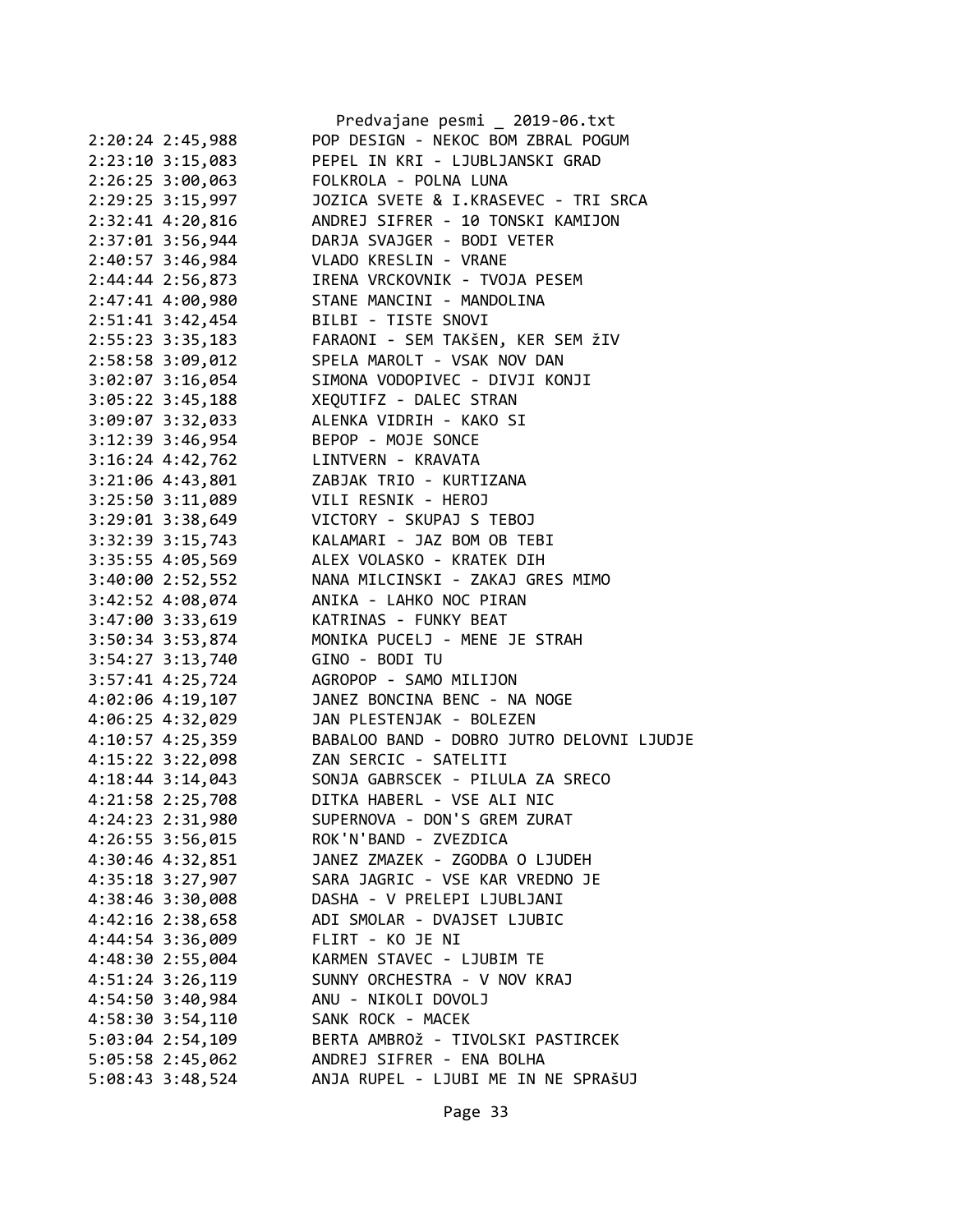|                      | Predvajane pesmi _ 2019-06.txt                 |
|----------------------|------------------------------------------------|
| 5:13:24 6:12,941     | ALEKSANDER MEZEK - SIN OCETA                   |
| 5:20:52 3:05,447     | PEPEL IN KRI - MATERIN NASMEH                  |
| 5:23:58 2:34,043     | STANE MANCINI - KAM LETIJO LASTOVKE            |
| 5:26:32 3:33,994     | BILBI - HVALA ZA VIJOLICE                      |
| 5:31:00 2:57,384     | LARA KADIS - ZDAJ SEM TU                       |
| 5:33:58 3:20,840     | SAMO GLAVAN - MULTI KULT                       |
| 5:37:18 2:44,058     | IVO MOJZER - NJENE CRNE OCI                    |
| 5:40:55 2:48,748     | MAJDA ARH - POŠLJI MU VETER POZDRAV            |
| 5:43:44 3:00,056     | REGINA - DAN NAJLEPSIH SANJ                    |
| 5:46:43 2:39,077     | BELE VRANE - SANJE O KALIFORNIJI               |
| 5:50:12 3:19,533     | NEISHA - MALO TU MALO TAM                      |
| 5:53:31 3:41,513     | MARTA ZORE - VSE, KAR SVA BILA (& VILI RESNIK) |
|                      | IRENA VRCKOVNIK - NAJ                          |
| 5:57:14 3:35,994     |                                                |
| 6:01:31 4:13,808     | TOMAZ DOMICELJ - KAJ NAJ JEM                   |
| $6:05:44$ 2:16,636   | FRANE MILICINSKI JEZEK - GLAZEK VINCKA         |
| 6:08:01 2:39,477     | MARJANA DERZAJ - VALETA (& BELE VRANE)         |
| 6:11:33 3:25,810     | KINGSTON - MENE LUNA NOSI                      |
| 6:14:59 3:11,429     | DARJA SVAJGER - NAJ VIDIMO LJUDI               |
| $6:18:10$ 2:40,013   | DAMJANA GOLAVSEK - LJUBIM LJUBIS               |
| $6:22:05$ 3:15,018   | TOMAZ PENGOV - CRNA PEGA CEZ OCI               |
| $6:25:20$ 4:45,935   | MATJAZ JELEN - 100 X LAZJE                     |
| $6:31:01$ $3:13,428$ | NINA PUSLAR - SLADOLED Z VESOLJEM PROSIM       |
| $6:34:14$ 3:51,054   | GAL - KAJ VSE BI DAL                           |
| 6:38:05 3:26,134     | TATJANA DREMELJ - OSTANI TAKŠEN KOT SI         |
| 6:42:24 3:41,464     | CUKI - ZGODBA O PRIJATELJSTVU                  |
| 6:46:05 2:54,713     | ADI SMOLAR - LJUBOSUMNEŽ                       |
| 6:49:00 3:56,058     | NEW SWING QUARTET - FANTJE                     |
| 6:53:45 3:26,646     | ROK'N'BAND - OSTANI ŠE MINUTO                  |
| 6:57:11 3:12,070     | CALIFORNIA - VRAG NAJ TE VZAME                 |
| 7:01:04 3:29,184     | ALENKA GODEC - V DOBREM IN SLABEM              |
| 7:04:33 3:04,522     | KALAMARI - OB STIRIH IN POL                    |
| 7:07:37 3:24,908     | ANIKA HORVAT - 10 MAREC OB 19 30               |
| 7:11:55 3:46,818     | DRUSTVO MRTVIH PESNIKOV - RABM                 |
| 7:15:42 3:26,955     | IRENA KOHONT - MODRI SPEV [SONG SUNG BLUE]     |
| 7:20:24 4:23,994     | NUSA DERENDA - ROKO NA SRCE                    |
| 7:24:48 3:18,154     | AVIA BAND - VSAJ ŠE TRENUTEK                   |
| 7:28:06 3:12,001     | VLADO KRESLIN - DAN NESKONCNIH SANJ            |
| 7:32:09 4:27,797     | GU-GU - SAM PO PARKU                           |
| 7:36:37 3:06,776     | JAN PLESTENJAK/EVA - IZ PEKLA DO RAJA          |
| 7:40:34 4:11,839     | FOLKROLA - FRANCI KORAJŽA                      |
| 7:44:45 4:14,625     | FARAONI/SLAVKO IVANCIC - DRUGACEN              |
| 7:49:00 4:23,695     | BAZAR - IGRA ZA DVA                            |
| 7:54:12 2:19,241     | TIDE - TVOJA STVAR                             |
| 7:56:28 2:57,829     | MARTIN KRPAN - NJEN TRENUTEK PRIHAJA           |
| 8:00:06 3:28,901     | NATASA & ZIBELNIK - DAN JE LEP                 |
|                      |                                                |
| 8:03:35 3:11,570     | EDVIN FLISER - SOLZA, KI JE NE PRODAM          |
| $8:06:47$ 3:40,765   | NUDE - PEPELKA                                 |
| $8:11:16$ 4:09,135   | DON MENTONY BAND - NEKAM BOM ŠEL               |
|                      |                                                |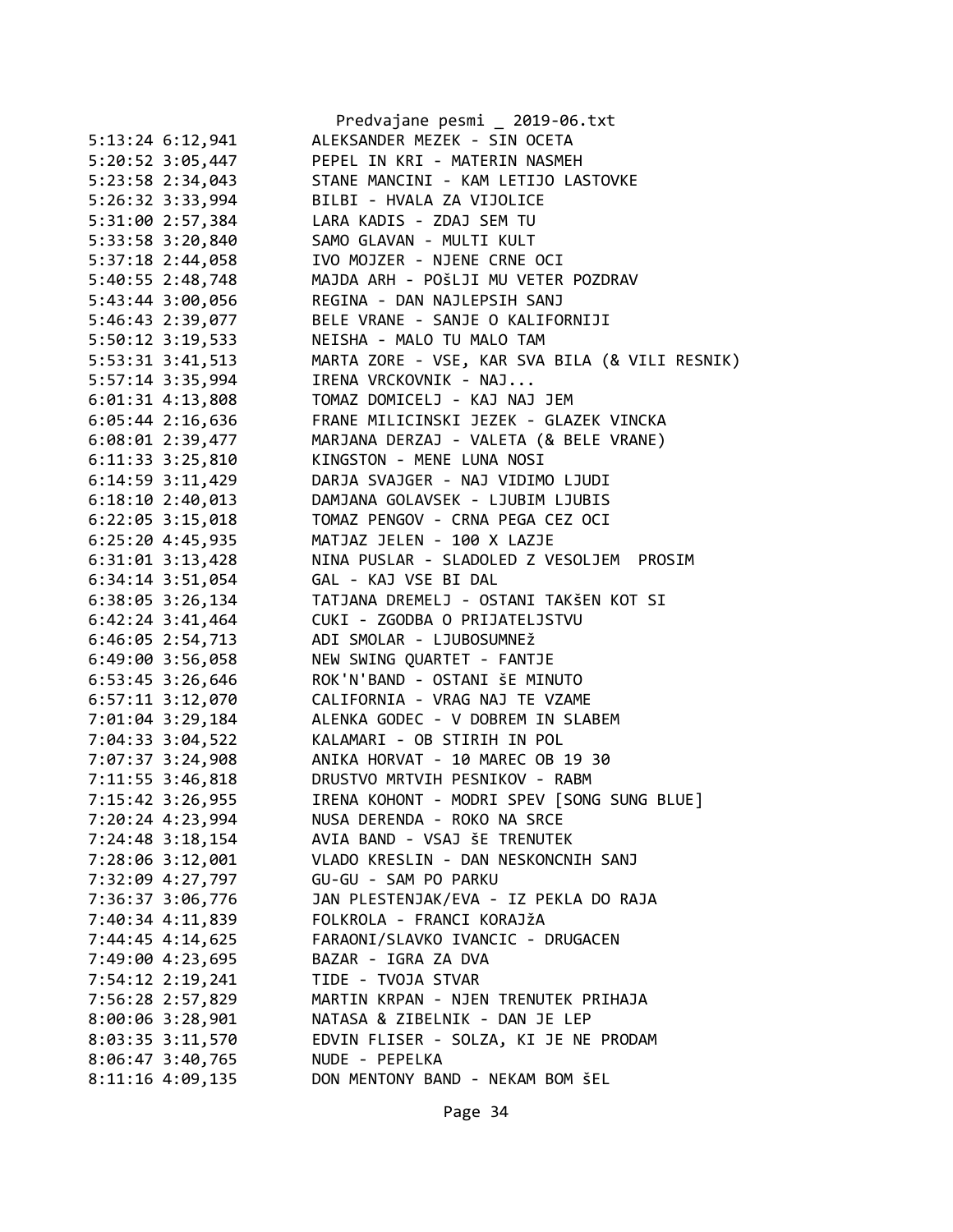|                                          |          | Predvajane pesmi _ 2019-06.txt                                                                                                                                                                                                                                             |
|------------------------------------------|----------|----------------------------------------------------------------------------------------------------------------------------------------------------------------------------------------------------------------------------------------------------------------------------|
| 8:15:25 2:51,215                         |          | SELL OUT - ZOMBI V KATAKOMBI                                                                                                                                                                                                                                               |
| 8:18:16 4:20,772                         |          | IZTOK MLAKAR - BRISKULA                                                                                                                                                                                                                                                    |
|                                          |          | 8:23:52 2:54,012 CHATEAU - MLINAR NA MURI                                                                                                                                                                                                                                  |
|                                          |          | 8:26:46 2:41,082 MATIJA CERAR - TRI DEKLICE                                                                                                                                                                                                                                |
| 8:30:22 3:49,893 DAN D - PLESES          |          |                                                                                                                                                                                                                                                                            |
| 8:34:12 4:01,592 DAMJANA - SOLZE         |          |                                                                                                                                                                                                                                                                            |
|                                          |          |                                                                                                                                                                                                                                                                            |
|                                          |          | 8:38:13 3:17,942<br>8:42:24 2:59,992 MARINA MARTENSSON - BLIZU<br>8:45:24 2:59,991 PAX - KO SO LIPE CVETELE                                                                                                                                                                |
|                                          |          |                                                                                                                                                                                                                                                                            |
|                                          |          | 8:48:24 3:41,436 ROK 'N' BAND - GIRI GIRI                                                                                                                                                                                                                                  |
| 8:52:54 3:23,030 U'REDU - NA SMARNO GORO |          |                                                                                                                                                                                                                                                                            |
|                                          |          | 8:56:18 3:29,112 MONIKA BAJUK - POGLEJ V NEBO                                                                                                                                                                                                                              |
|                                          |          | 9:01:29 2:54,106 BLUEGRASS HOPPERS - KAMIONAR                                                                                                                                                                                                                              |
|                                          |          | 9:04:23 2:59,262 COVERLOVER - DJ DEJ NAPOVEJ<br>9:07:22 3:02,227 BOTRI - UGASN' ME                                                                                                                                                                                         |
|                                          |          |                                                                                                                                                                                                                                                                            |
| 9:13:55 4:14,673 MZ HEKTOR - ENERGIJA    |          |                                                                                                                                                                                                                                                                            |
|                                          |          | 9:18:10 4:11,532 OTO PESTNER & PERPETUM JAZZILE - MATI BODIVA PRIJATELJA                                                                                                                                                                                                   |
|                                          |          | 9:23:35 2:38,041 MAJDA SEPE - LJUBLJANSKE ULICE                                                                                                                                                                                                                            |
|                                          |          | 9:26:12 2:45,205 BERTA AMBROŽ - PESEM ZAPOJ MI NOCOJ                                                                                                                                                                                                                       |
| 9:28:57 3:22,023 AYNEE - TO JE TA        |          |                                                                                                                                                                                                                                                                            |
|                                          |          |                                                                                                                                                                                                                                                                            |
|                                          |          |                                                                                                                                                                                                                                                                            |
|                                          |          | 9:33:08 3:25,653<br>9:36:34 3:18,992<br>9:43:33 4:27,927<br>PRO ANIMA SINGERS - POLETNA NOC                                                                                                                                                                                |
|                                          |          | 9:48:00 2:59,398 SANJA GROHAR - GREH V PESKU                                                                                                                                                                                                                               |
|                                          |          | 9:51:53 3:14,801 KARMEN STAVEC - VZEMI MOJO DLAN                                                                                                                                                                                                                           |
|                                          |          | 9:55:08 3:09,991 SPIN - ALI TVOJA MAMA VE                                                                                                                                                                                                                                  |
|                                          |          | 9:58:17 3:17,109 OTO PESTNER - CAS ZA ZALJUBLJENE                                                                                                                                                                                                                          |
| 10:03:16                                 | 3:30,088 | AVTOMOBILI - POLETJE LJUBEZNI                                                                                                                                                                                                                                              |
|                                          |          |                                                                                                                                                                                                                                                                            |
|                                          |          | 10:06:46<br>10:13:14<br>10:13:14<br>3:27,336<br>3:27,336<br>3:47,336<br>3:47,336<br>3:47,336<br>3:47,336<br>3:48,807<br>3:48,807<br>3:48,807<br>3:48,807<br>3:48,807<br>3:48,807<br>3:48,807<br>3:48,807<br>3:48,807<br>3:48,807<br>3:48,807<br>3:48,807<br>3:48,807<br>3: |
|                                          |          | 10:16:41 3:02,119 VILI RESNIK - NAJ BOGOVI SLISIJO                                                                                                                                                                                                                         |
| 10:20:57                                 |          | 3:05,929              FOXY TEENS - MODRE OCI                                                                                                                                                                                                                               |
| 10:24:03                                 |          | 3:06,973  DANIEL RAMPRE - DOST' 'MAM TEGA                                                                                                                                                                                                                                  |
| 10:27:09                                 |          | 5:09,549 FLIRT - ROMEO IN JULIJA                                                                                                                                                                                                                                           |
| 10:33:04                                 | 3:31,603 | MARJANA DERZAJ - CEZ VELIKO LET                                                                                                                                                                                                                                            |
| 10:36:36                                 | 2:19,052 | PREZRTI - NA SKALAH IN MIVKI                                                                                                                                                                                                                                               |
| 10:38:55                                 | 2:36,682 | BABALOO BAND - MOJE SRCE                                                                                                                                                                                                                                                   |
| 10:45:49                                 | 3:18,603 | FLORA EMA LOTRIC & PARIS - JUTRANJA ROSA                                                                                                                                                                                                                                   |
| 10:50:01                                 | 4:46,054 | ANDREJ SIFRER - PTICA Z NEBES                                                                                                                                                                                                                                              |
| 10:54:46                                 | 2:47,852 | SONJA GABERSCEK - ANDREJ                                                                                                                                                                                                                                                   |
| 10:57:34                                 | 3:02,163 | MARTA ZORE - POJDI Z NJO                                                                                                                                                                                                                                                   |
| 11:02:18                                 | 4:00,080 | ZABJAK TRIO - LENORA                                                                                                                                                                                                                                                       |
| 11:06:18                                 | 3:41,304 | NECA FALK - DRAVSKI MOST                                                                                                                                                                                                                                                   |
| 11:12:28                                 | 2:56,998 | MARKO JURCA - POVEJ MU                                                                                                                                                                                                                                                     |
| 11:15:25                                 | 3:53,384 | MAJDA ARH - LJUBEZEN JE KOT VINO                                                                                                                                                                                                                                           |
| 11:20:32                                 | 4:36,614 | NE ME JUGAT - JUTRO                                                                                                                                                                                                                                                        |
| 11:25:09                                 | 2:54,529 | TOMAZ DOMICELJ - SOL                                                                                                                                                                                                                                                       |
| 11:28:03                                 | 3:05,193 | MONIKA PUCELJ - NIC NE USTAVI ME                                                                                                                                                                                                                                           |
|                                          |          |                                                                                                                                                                                                                                                                            |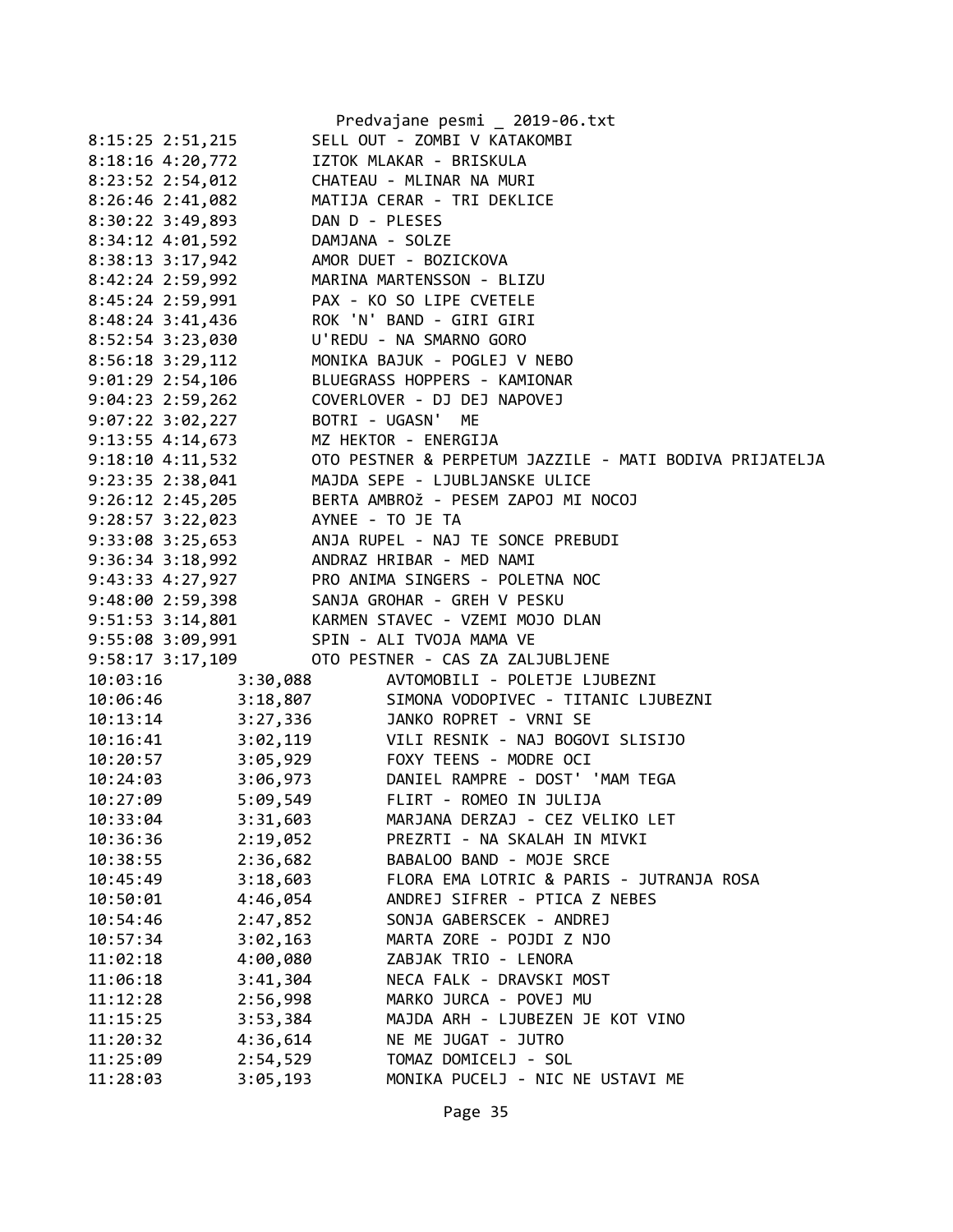|          |          | Predvajane pesmi _ 2019-06.txt                |
|----------|----------|-----------------------------------------------|
| 11:31:54 | 3:42,575 | DARJA SVAJGER - PRAVLJICA                     |
| 11:35:36 | 3:10,442 | SUNDR BAND - BICIKL                           |
| 11:38:47 | 3:16,585 | BELE VRANE - BREZ BESED                       |
| 11:47:29 | 2:47,747 | HAMO & TRIBUTE 2 LOVE - GREMO SE IGRAT BOGA   |
| 11:51:10 | 2:50,833 | METKA ŠTOK - MOŠKI IN ŽENSKA                  |
| 11:54:03 | 3:16,664 | PETER JANUS - ZATE                            |
| 11:57:14 | 3:25,400 | ADI SMOLAR - SE TREBA BO OŽENIT               |
| 12:02:21 | 4:09,402 | MASA - A ME MAS MALO RAD                      |
| 12:06:30 | 3:47,029 | BOSSA DE NOVO - SESTANEK POD RJUHO            |
| 12:14:46 | 3:15,203 | TRISTAN - PR'PRAU MUDROC                      |
| 12:18:01 | 4:22,080 | ALENKA GODEC - KLIC DOBROTE                   |
| 12:23:36 | 3:59,224 | NINA PUSLAR - MAMIN SIN                       |
| 12:27:35 | 3:55,143 | ALEKSANDER MEZEK - JULIJA                     |
| 12:32:20 | 2:47,082 | SANJA, DAMJANA IN IRENA - IGRA JE KONCANA     |
| 12:35:07 | 4:01,961 | BILBI - KO TVOJA SEM ŠE BLA                   |
| 12:43:05 | 3:39,686 | KINGSTON - TRI KRASNE                         |
| 12:46:43 | 4:57,399 | SAMO GLAVAN - ZGODOVINA OBSTOJA               |
| 12:52:33 | 3:46,794 | DAVID GROM - NAJ PADA ZDAJ DEZ                |
| 12:56:20 | 3:22,459 | JAN PLESTENJAK - PRAVE KARTE                  |
| 13:00:26 | 3:54,145 | MAJA ZALOZNIK & PAPAS - VZEMI, VSE TI DAM     |
| 13:04:20 | 3:31,749 | PANDA - SIVE CESTE                            |
| 13:07:51 | 3:16,914 | MERISSA IN FREEWAY - ZA MINUTO                |
| 13:12:42 | 2:29,273 | ELDA VILER - TI SI MOJA LJUBEZEN              |
| 13:15:11 | 3:28,014 | PEPEL IN KRI - PESEM ZA DINAR                 |
| 13:18:39 | 3:46,233 | DON MENTONY BAND - SPET DOMA                  |
| 13:23:27 | 3:43,360 | SANK ROCK - NI SRECE BREZ R'N'R               |
| 13:27:09 | 2:26,273 | ORLEK - LOJZI GOBC                            |
| 13:30:33 | 3:05,393 | LOS VENTILOS & TOKAC - NE GLEDAM NAZAJ        |
| 13:33:38 | 3:17,547 | AVIA BAND - COOL                              |
| 13:36:56 | 3:59,754 | MIRAN RUDAN - POSKUSI POZABITI                |
| 13:42:26 | 3:41,149 | ROK'N'BAND - LJUBIM JO                        |
| 13:46:07 | 3:11,014 | CALIFORNIA - V MENI JE CALIFORNIA (RADIO CUT) |
| 13:51:17 | 3:58,844 | DAMJANA - PRIJATELJ IN LJUBIMEC               |
| 13:55:16 | 3:47,024 | IVANCIC SLAVKO/LAVANDA - KO MENE VEC NE BO    |
| 13:59:46 | 2:46,793 | ANIKA HORVAT - ŠUŠTARSKI MOST                 |
| 14:02:32 | 5:27,686 | IZTOK MLAKAR - STEFANA IN BERTOLIN            |
| 14:08:00 | 3:07,097 | FARAONI - KAKO SI LEPA NOCOJ                  |
| 14:12:41 | 2:57,814 | ALJA KRUSIC - NISI SAM                        |
| 14:15:38 | 4:27,735 | META MOCNIK & OTO PESTNER - TRENUTKI BEZE     |
| 14:21:08 | 2:54,799 | NATASA & ZIBELNIK - ZAME SI                   |
| 14:24:00 | 1:52,326 | OPTIMISTI - LIMUZINA                          |
| 14:25:53 | 3:56,028 | FOLKROLA - V TVOJI SOBI SE DISI               |
| 14:30:47 | 4:36,775 | ANJA RUPEL - PREPOZNO                         |
| 14:35:23 | 3:54,014 | LEELOOJAMAIS - NE ZAMERI MI                   |
| 14:40:48 | 2:40,748 | JANEZ PUH - BREZ SONCA CVETJA NI              |
| 14:43:28 | 4:16,230 | INDIGO - DRUGACNA                             |
| 14:47:44 | 3:14,153 | SELL OUT - POPOLN DAN                         |
| 14:52:57 | 2:53,897 | PRELOM - LJUBEZEN IZ ŠOLSKIH DNI              |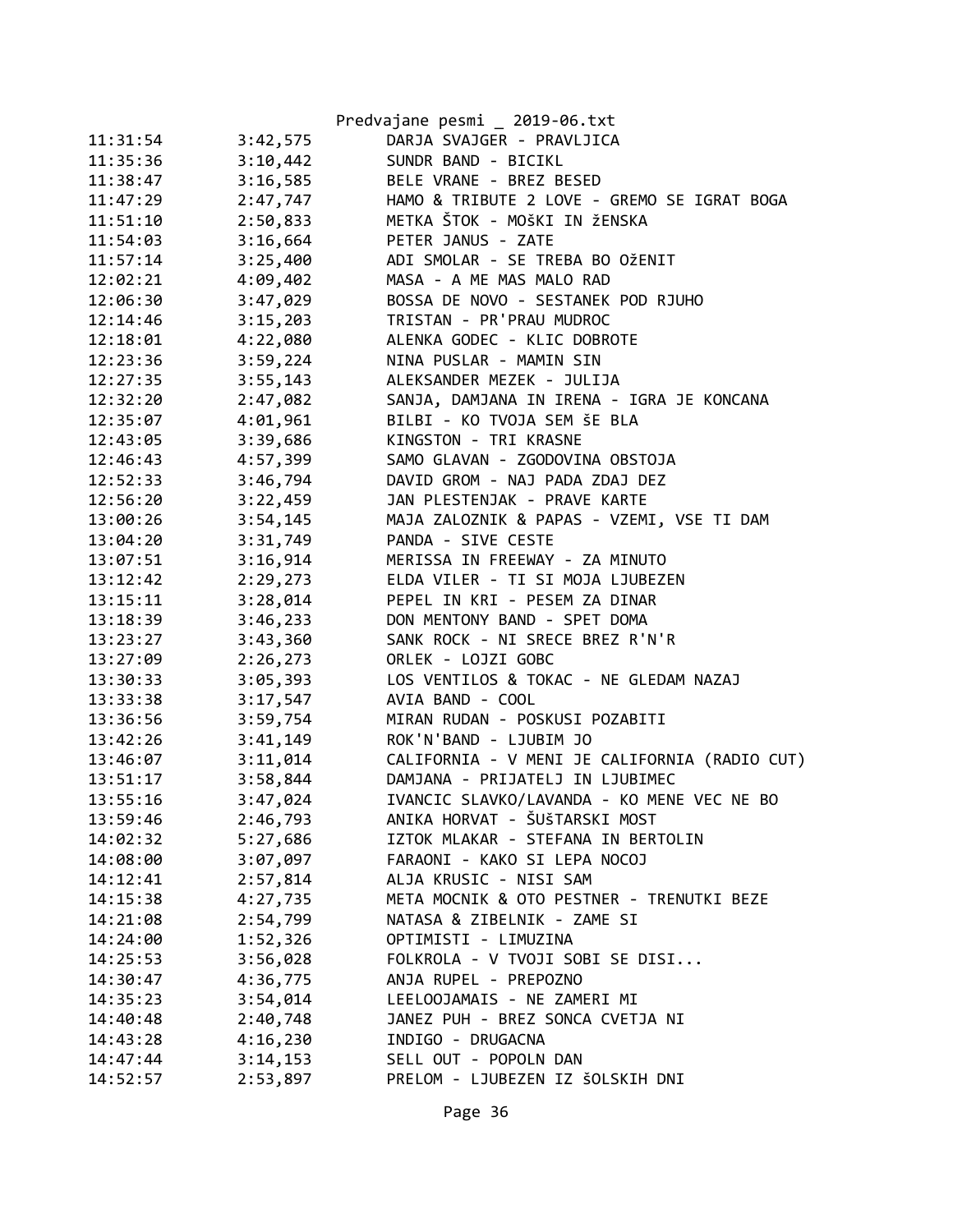|          |          | Predvajane pesmi _ 2019-06.txt            |
|----------|----------|-------------------------------------------|
| 14:55:53 | 2:55,022 | OTO PESTNER - SNEG JE POVSOD              |
| 14:58:47 | 4:03,985 | IRENA VRCKOVNIK - POJEM PESEM             |
| 15:03:34 | 4:49,436 | ALEKSANDER MEŽE K- LJUBLJANA V MAJU.WAV - |
| 15:08:24 | 3:11,037 | ALENKA VIDRIH - SPRENEVEDANJA             |
| 15:13:09 | 3:08,848 | BOTRI - NA JUG                            |
| 15:16:17 | 3:21,633 | ALENKA SMID - ENKRAT KO BOS SAM           |
| 15:20:41 | 3:29,680 | GU-GU - RIBA SMRDI PRI GLAVI              |
| 15:24:10 | 3:31,988 | BAZAR - URA STRASTI                       |
| 15:27:42 | 2:27,186 | BARBARA JARC - ZAPLEŠIMO TWIST            |
| 15:31:07 | 2:55,999 | MANOUCHE - PRIDEM ZVECER                  |
| 15:34:03 | 4:04,042 | AVTOMOBILI - OBLJUBLJENA                  |
| 15:38:07 | 2:15,962 | JOZICA SVETE - SONCE SIJE NA PORTOROZ     |
| 15:41:57 | 5:39,026 | HISA - PALE SAM NA SVETU                  |
| 15:47:36 | 3:54,510 | GUSTI/POLONA KASAL - MINE LETO            |
| 15:53:26 | 3:27,068 | MAJDA ARH - KAKOR LED IN OGENJ            |
| 15:56:53 | 3:02,492 | AURORA - REKLA JE                         |
| 16:00:38 | 4:25,270 | VLADO KRESLIN - LILI MARLEN               |
| 16:05:03 | 3:10,549 | NUSA DERENDA - DANES VRACAM SE            |
| 16:08:14 | 3:49,000 | MARTA ZORE - PESEM JE VSE KAR IMAM        |
| 16:13:36 | 2:58,372 | MATJAZ JELEN - NOV DAN                    |
| 16:16:35 | 2:58,823 | HAZARD - NAJLEPŠE PESMI                   |
| 16:20:35 | 2:55,689 | NEZA BRACUN - MOJ REFREN                  |
| 16:23:31 | 3:39,064 | NUDE - PEPELKA (RAD TE IMAM)              |
| 16:27:10 | 3:53,720 | BEPOP - LOKOMOTIVA                        |
| 16:31:57 | 4:01,456 | JANKO ROPRET - LEPA SI NOCOJ              |
| 16:35:58 | 4:08,762 | ELEVATORS - NA KRILIH LJUBEZNI            |
| 16:41:41 | 3:15,602 | MAJDA SEPE - MED ISKRENIMI LJUDMI         |
| 16:44:56 | 3:10,921 | RED QUA - VAL MORJA                       |
| 16:48:07 | 3:44,491 | ADI SMOLAR - ZAVOD ZA ZAPOSLOVANJE        |
| 16:53:50 | 3:17,040 | ANDREJ SIFRER - ZAGORSKI ZVONOVI          |
| 16:57:07 | 2:19,540 | BETI JURKOVIC - TALISMAN                  |
| 17:00:10 | 4:39,079 | PAPIR - OBJEM                             |
| 17:04:49 | 2:54,000 | NEW SWING QUARTET - TI ALI SOLA           |
| 17:07:43 | 3:11,381 | BELE VRANE - MOJE DEKLE                   |
| 17:12:08 | 3:11,011 | TIP TOP - LEPO MI JE                      |
| 17:15:18 | 3:19,357 | ALENKA GODEC - SONCE SI TI                |
| 17:18:37 | 4:22,837 | CUKI - POSLEDNJI ROD                      |
| 17:24:02 | 3:16,367 | TOMAZ DOMICELJ - KO SE ZJUTRAJ ZBUDIŠ     |
| 17:27:18 | 4:05,996 | KATRINAS - V RITMU SANJ                   |
| 17:32:21 | 4:01,822 | DARJA SVAJGER - DARILA                    |
| 17:36:22 | 3:19,945 | ANETTE - DANES                            |
| 17:40:56 | 2:56,552 | HORIZONT - TE IGRE BO KONEC               |
| 17:43:52 | 3:39,037 | NOCNA PTICA - GLAS SIREN                  |
| 17:47:31 | 2:09,120 | MATIJA CERAR - KAJ MI MAR                 |
| 17:51:04 | 2:56,016 | ANDRAZ HRIBAR - MOJA MOJA                 |
| 17:53:59 | 3:14,892 | AVIA BAND - VRATA V RAJ                   |
| 17:57:15 | 3:34,553 | BILBI - HVALA ZA VIJOLICE                 |
| 18:01:33 | 3:44,402 | DITKA HABERL - SAMO NASMEH JE BOLJ GRENAK |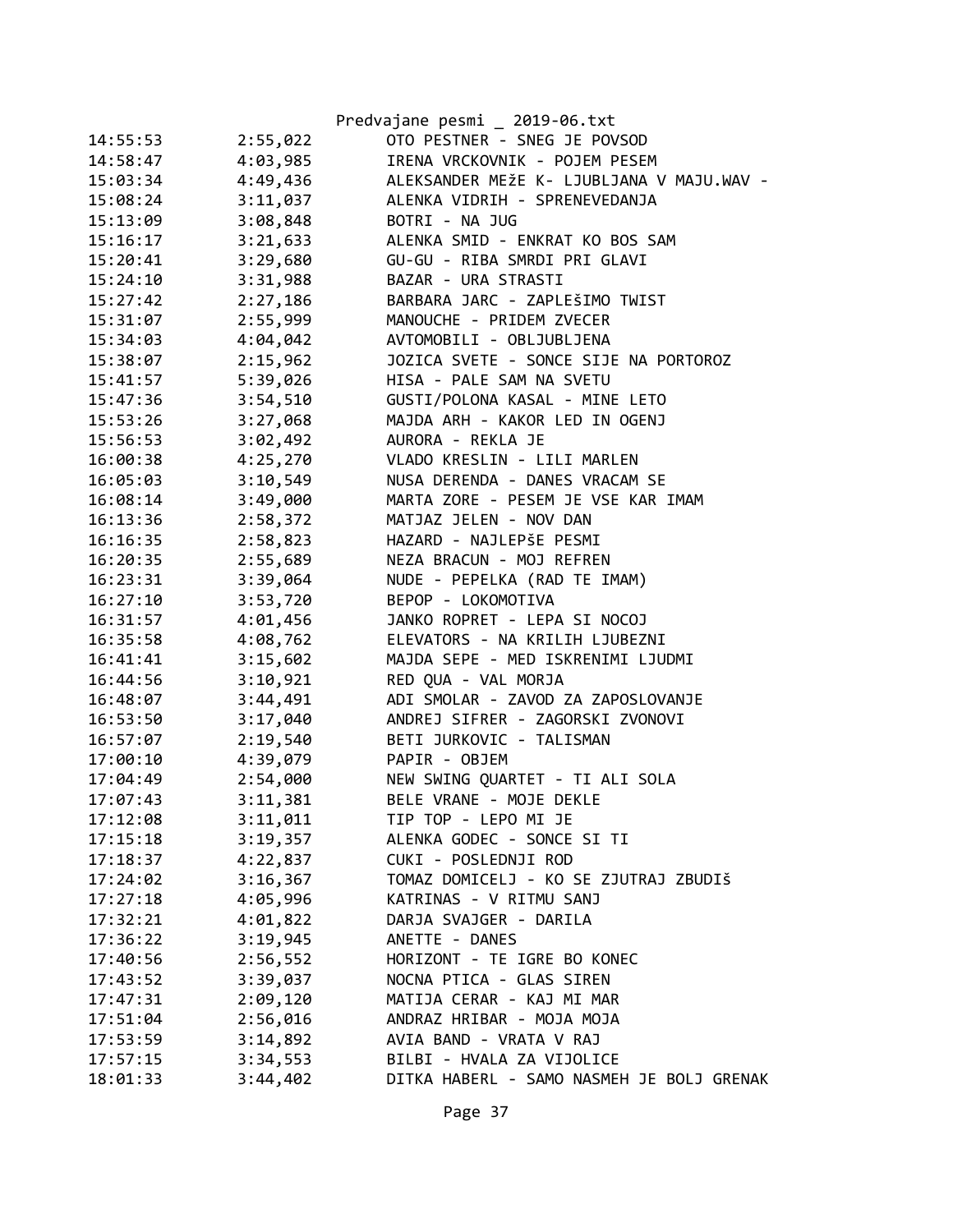|                  |          | Predvajane pesmi _ 2019-06.txt                  |
|------------------|----------|-------------------------------------------------|
| 18:05:17         | 4:30,055 | KGV - KAKSEN DAN                                |
| 18:11:21         | 3:07,356 | DON MENTONY BAND - NON CAPITO                   |
| 18:14:28         | 2:58,977 | TULIO FURLANIC & PIHALNI ORKESTER KOPER - AGATA |
| 18:17:27         | 2:31,152 | SAMO GLAVAN - MOJSTRI                           |
| 18:21:04         | 3:13,606 | KALAMARI - KOSCEK NEBA                          |
| 18:24:18         | 3:09,377 | KARMEN STAVEC - SEM KAR SEM                     |
| 18:27:27         | 3:15,047 | MOJCA - ZATE                                    |
| 18:31:39         | 4:26,981 | BLUEGRASS HOPPERS - DRAVSKI MOST                |
| 18:36:06         | 2:58,242 | PLATIN - STO IN ENA ZGODBA                      |
| 18:40:17         | 4:05,963 | TATJANA GROS - ZATO SEM NORO TE LJUBILA         |
| 18:44:23         | 3:20,543 | IVO MOJZER & OTO PESTNER - LJUDJE POMLADI       |
| 18:47:44         | 4:43,754 | SIMONA VODOPIVEC - ONA NOCE VEDETI              |
| 18:53:51         | 3:20,055 | NINO ROBIC - POSLEDNJA POSTAJA                  |
| 18:57:11         | 4:06,997 | FLIRT - JUTRANJI STRIPTIS                       |
| 19:02:01         | 4:34,181 | ANJA RUPEL - RADA IMAM                          |
| 19:06:35         | 4:29,990 | ROK'N'BAND - BAMBINA                            |
| 19:12:19         | 2:59,784 | PEPEL IN KRI - PRIDI V SVET LJUBEZNI            |
| 19:15:19         | 2:07,842 | ROBERTO - POLETJE ODHAJA                        |
| 19:17:26         | 3:14,077 | AYNEE - ZJUTRAJ                                 |
| 19:21:47         | 3:17,183 | TATJANA DREMELJ - DALA SEM TI VSE               |
| 19:25:04         | 3:12,999 | MILAN PECOVNIK PIDZI - LE V SANJAH SI TU        |
| 19:28:17         | 3:49,029 | NINA PUSLAR - SAJ SVA SKUPAJ                    |
| 19:33:03         | 3:59,018 | ALEKSANDER MEZEK - NASA LADJA                   |
| 19:37:01         | 3:46,033 | DAMJANA - LJUBIM VETER                          |
| 19:42:01         | 3:16,702 | NATASA & ZIBELNIK - CAS JE DA SE PREBUDIM       |
| 19:45:18         | 2:46,879 | TOMAZ PENGOV IN MLADI LEVI - ODA IRENI          |
| 19:48:04         | 4:11,894 | LEELOOJAMAIS - TIK TAK (RADIO RMX)              |
| 19:53:40         | 2:33,908 | MAJDA SEPE IN NINO ROBIC - BELE LADJE           |
| 19:56:14         | 3:45,013 | AVTOMOBILI - V MRZLIH DVORANAH                  |
| 20:00:37         | 3:04,199 | BOTRI - JAZ SEM IN                              |
| 20:03:41         | 3:40,663 | EVA CERNE - KDAJ CE NE ZDAJ                     |
| 20:07:22         | 3:56,158 | HISA - V NOVO JUTRO                             |
| 20:14:49         | 3:01,007 | ALENKA VIDRIH - ZAUPANJE                        |
| 20:17:49         | 3:07,223 | FARAONI - NE POZABI NIKDAR NAME                 |
| 20:21:42         | 2:53,125 | ALEX VOLASKO - INSTA                            |
| 20:24:33         | 4:13,850 | BAZAR - MEHKA DEKLETA                           |
| 20:28:47         | 2:56,903 | STANE MANCINI - NOC SREDI POLETJA               |
| 20:32:50         | 4:28,138 | GU-GU - SAM PO PARKU  (OSAMLJEN)                |
| 20:37:18         | 3:25,506 | NECA FALK - ZA TOPOLI NEKJE SI TI               |
| 20:44:23         | 2:27,022 | MARJANA DERZAJ - KO GRE TVOJA POT OD TOD        |
| 20:46:50         | 3:24,092 | DAVID GROM - POLNA LUNA                         |
| 20:50:54         | 3:37,062 | ANIKA HORVAT - VSE SI TI                        |
| 20:54:33         | 4:06,790 | FRENK NOVA FT. ZIBELNIK & KONECNIK - GREMO NASI |
| <b>BIATLONCI</b> |          |                                                 |
| 20:58:39         | 3:58,525 | MAJDA SEPE - STIHI MOJEGA SPOMINA               |
| 21:03:35         | 3:41,084 | K.U.T. GAS - FASHION                            |
| 21:07:16         | 4:25,960 | TATJANA MIHELJ - SVET V ZNAMENJU SRCA           |
| 21:14:51         | 2:59,849 | KING FOO - ZIVE SANJE                           |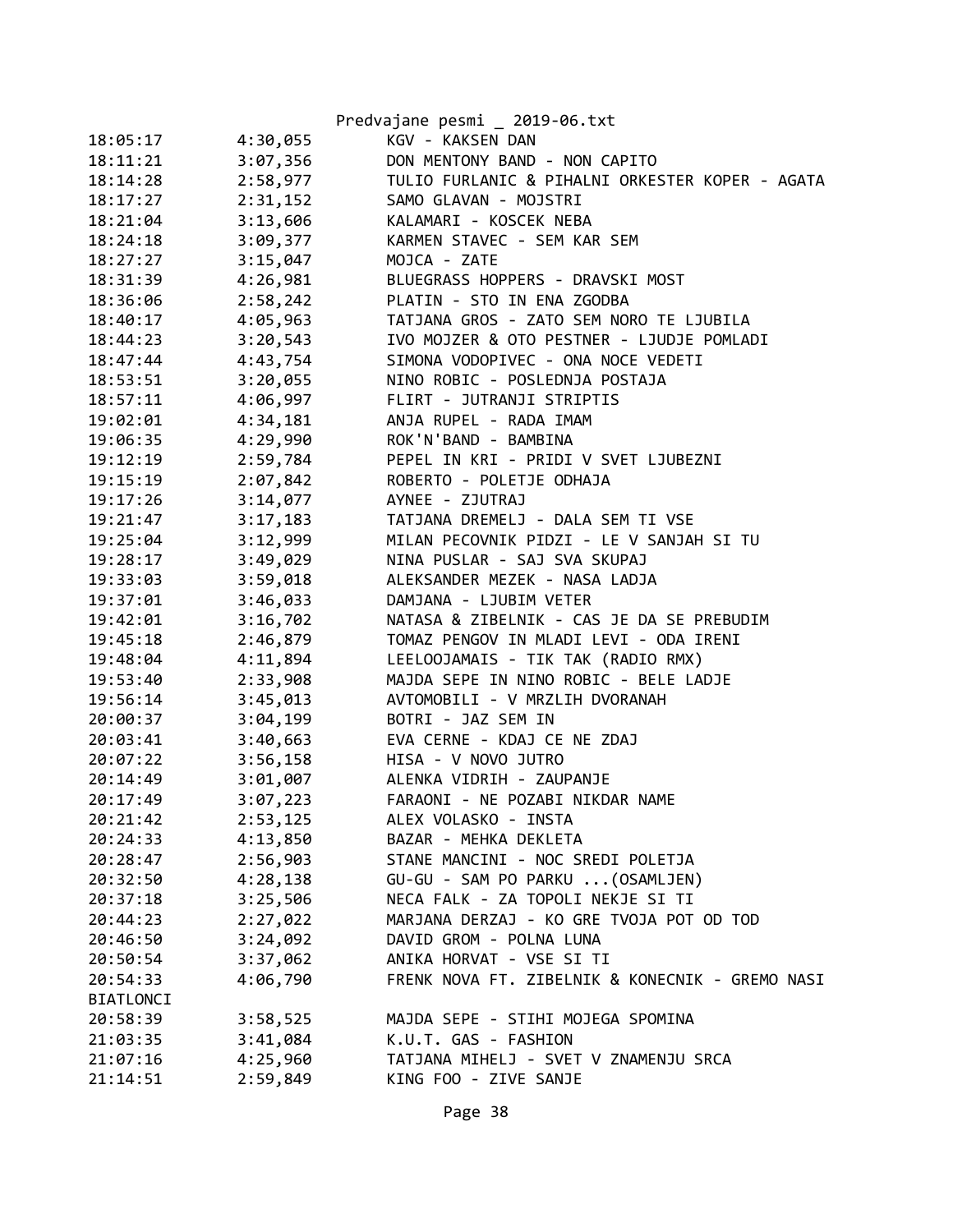|          |          | Predvajane pesmi _ 2019-06.txt                                                                 |
|----------|----------|------------------------------------------------------------------------------------------------|
| 21:17:50 | 4:41,685 | ADI SMOLAR - KLOŠAR                                                                            |
| 21:23:17 | 3:24,333 | MATJAZ JELEN - BREZ TEBE PADAM                                                                 |
| 21:26:41 | 3:46,854 | OTO PESTNER - ZA LJUBEZEN HVALA TI                                                             |
| 21:31:52 | 3:23,074 | ZABJAK TRIO - BARILOCHE                                                                        |
| 21:35:15 | 3:50,145 |                                                                                                |
| 21:43:22 | 2:17,950 | NUSA DERENDA - VZEMI ME VETER<br>LIDIJA KODRIC - SUBI DUBI                                     |
| 21:45:40 | 3:55,734 | JANKO ROPRET - NE BODI OBJESTNO DEKLE                                                          |
| 21:50:16 | 3:59,864 | VICTORY - POLETNE MACKE                                                                        |
| 21:54:15 | 3:58,150 | NUDE - BOLJSI JUTRI                                                                            |
| 21:58:13 | 3:36,588 | HAZARD - VSAK JE SAM                                                                           |
| 22:02:56 | 2:55,260 | ELABANDA - GOODBYE MORNING                                                                     |
| 22:05:51 | 3:00,293 | JELKA CVETEŽAR - SIMFONY                                                                       |
| 22:08:51 | 3:45,189 | LAVENDER - DAN SE PREBUJA                                                                      |
| 22:15:05 | 3:58,794 | ALENKA GODEC - DOVOLJ MI JE                                                                    |
| 22:19:49 | 3:30,023 | DARJA SVAJGER - NEKAJ, KAR NE MINE                                                             |
| 22:23:19 | 2:55,453 | TOMAZ DOMICELJ - PUNCA ZA VSE                                                                  |
| 22:26:14 | 2:51,003 | ANDRAZ HRIBAR - TI NE VES                                                                      |
| 22:30:02 | 3:22,381 | COVERLOVER - V SRCE                                                                            |
| 22:33:24 | 3:56,724 | BELE VRANE - TO BIL JE DAN                                                                     |
| 22:37:21 | 4:12,895 | DAMJANA IN HOT HOT HOT - SUM DEZJA<br>AVIA BAND - EN KORAK                                     |
| 22:47:00 | 3:19,585 |                                                                                                |
| 22:50:59 | 3:04,013 | FOLKROLA - CYBER BABY                                                                          |
| 22:54:03 | 3:01,718 | ANDREJ SIFRER - VASOVALEC                                                                      |
| 22:57:05 | 3:11,149 | CUKI - ROCK AND ROLL ZA ZMERAJ                                                                 |
| 23:01:40 | 3:16,325 | NEISHA - OGENJ POD NOGAMI                                                                      |
| 23:04:56 | 2:04,391 | GAUDEAMUS - PESEM ZA ŠPAS                                                                      |
| 23:07:00 | 4:39,626 | ANDREJ SIFRER & KENNY LOGGINS - KORA/PTICA IZ NEBES                                            |
| 23:16:00 | 3:01,777 | MLADI LEVI - ODA IRENI                                                                         |
| 23:19:47 | 3:23,254 | FLORA & PARIS - VSE SI TI                                                                      |
| 23:23:10 | 3:15,723 | DON MENTONY BAND - NA OBALI                                                                    |
| 23:26:25 | 3:41,048 | MARTA ZORE - LJUBEZEN                                                                          |
| 23:30:44 | 2:19,919 | SAMO GLAVAN - OBUP                                                                             |
| 23:33:03 | 5:03,647 | LOPATIC FAMILY BAND - USODA                                                                    |
| 23:38:07 | 3:13,297 | MANOUCHE - SUPERFAJN                                                                           |
| 23:45:17 | 3:33,373 | CALIFORNIA - STARA BARKA                                                                       |
| 23:48:50 | 3:19,105 | CALIFURNIA -<br>PANDA - NEPREMAGLJIVI<br>ANJA RUPEL - PRIHAJA JESEN<br>ANJA RUPEL - NE ZAPUSTI |
| 23:52:08 | 3:33,276 |                                                                                                |
| 23:55:42 | 2:55,450 | NUSKA DRASCEK - NE ZAPUSTI ME ZDAJ                                                             |
| 23:58:35 | 4:37,460 | FRENK NOVA - TIKA TAKA                                                                         |

| $0:03:13$ 3:23,044 | KINGSTON - KO BO PADAL DEZ       |
|--------------------|----------------------------------|
| $0:06:36$ 4:51,069 | AVTOMOBILI - HVALA ZA PISMA      |
| $0:11:26$ 3:07,073 | ANDREJ SIFRER - BREZ PRIJATELJEV |
| $0:14:33$ 3:46,388 | MASA - A SI MISLIL NAME          |
| $0:18:19$ 3:43,632 | DARJA SVAJGER - JESENSKI LIST    |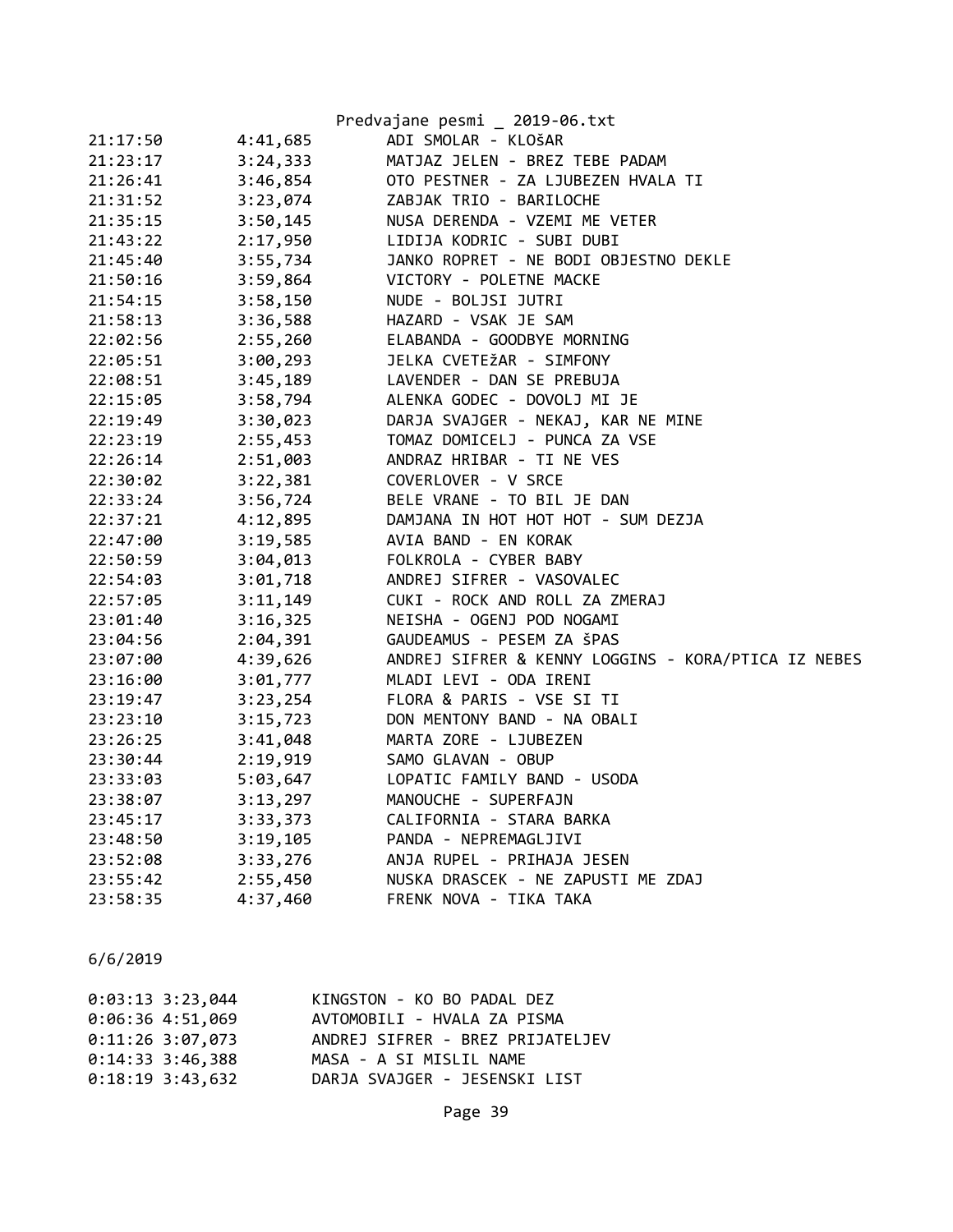|                    |                  | Predvajane pesmi _ 2019-06.txt                                                                                      |
|--------------------|------------------|---------------------------------------------------------------------------------------------------------------------|
| $0:22:03$ 3:52,894 |                  | BOTRI - VROCA HLADNA                                                                                                |
|                    |                  | 0:25:55 3:18,994 IVO MOJZER - VOZIM SE                                                                              |
|                    |                  | 0:29:14 4:49,151 ALENKA GODEC - MOJ PRIJATELJ SI                                                                    |
|                    |                  | 0:34:03 2:55,037 IRENA VRCKOVNIK - REKA LAZI                                                                        |
|                    |                  | 0:36:58 2:38,941 MILAN PECOVNIK PIDZI - JESSE JAMES                                                                 |
|                    |                  | 0:39:36 3:03,697 DAMJANA - BOŽJI DAR                                                                                |
|                    |                  | 0:42:40 3:53,811 HALO - ANITA NI NIKOLI                                                                             |
|                    | 0:46:33 4:08,320 | VRNI SE - MITHANS                                                                                                   |
|                    |                  | 0:50:41 3:00,703 MLADI LEVI - ODA IRENI                                                                             |
|                    |                  | 0:53:42 3:40,410 DON MENTONY BAND - SUZANA                                                                          |
|                    |                  | 0:57:22 3:47,050 PRAH - SEZONA SENC                                                                                 |
|                    |                  | 1:01:09 2:57,843 NINA PUSLAR - DEZ                                                                                  |
|                    |                  | 1:04:06 3:11,289 ADI SMOLAR - TO BO HIT                                                                             |
|                    |                  | 1:07:17 3:25,914 ALJA KRUSIC - NAJIN PLES                                                                           |
|                    |                  |                                                                                                                     |
|                    |                  |                                                                                                                     |
|                    |                  | 1:17:29 3:56,028 ROK'N'BAND - LJUBEZNI NAJIN CAS                                                                    |
|                    |                  | 1:21:22 3:45,744 MARTA ZORE - ŠE SI TU                                                                              |
|                    |                  | 1:25:07 2:47,003 RAFKO IRGOLIC - TO JE MOJ DRAGI DOM (GREEN GREEN GRASS                                             |
|                    |                  | 1:27:54 3:33,830 VICTORY - NOV SE DAN BUDI                                                                          |
|                    |                  | 1:31:27 3:59,038<br>1:35:25 3:02,002 KALAMARI - NA DRUGEM SVETU<br>1:38:27 3:52,710 VILI RESNIK - NE MOREM BREZ NJE |
|                    |                  |                                                                                                                     |
|                    |                  |                                                                                                                     |
|                    |                  | 1:42:20 2:55,907 FOLKROLA - DVIGNIL BOM ZASTAVO                                                                     |
|                    |                  | 1:45:15 3:18,841 MARTINA SRAJ - LE BODI TU                                                                          |
|                    |                  |                                                                                                                     |
|                    |                  | 1:50:59 3:16,946 ANIKA HORVAT - NOCEM                                                                               |
|                    |                  | 1:54:15 3:32,492 MIRAN RUDAN - NE MISLI DA UMIRAM                                                                   |
|                    |                  | 1:57:48 2:37,181 MAJDA SEPE & NINO ROBIC - BELE LADJE                                                               |
|                    |                  | 2:00:25 2:36,591 NEISHA - CVETNI PRAH LJUBEZNI                                                                      |
|                    |                  | 2:03:01 4:23,141 CALIFORNIA - DAN POTEM                                                                             |
|                    |                  | 2:07:24 2:46,975 ANDRAZ HRIBAR - LETIM NAPREJ                                                                       |
|                    |                  | 2:10:11 2:57,651 BELE VRANE - TUDI DEZ                                                                              |
| 2:13:08 4:12,675   |                  | SANK ROCK - LAHKA DAMA                                                                                              |
| 2:17:20 3:04,790   |                  | NUSA DERENDA - PESEK V OCI                                                                                          |
| 2:20:24 3:56,976   |                  | POLONA - SI POZABIL                                                                                                 |
| 2:24:20 3:48,955   |                  | ZAN SERCIC - TO POLETJE                                                                                             |
| 2:28:06 3:40,972   |                  | MARKO VOZELJ - MAVRICA                                                                                              |
| 2:31:47 3:38,015   |                  | ALENKA VIDRIH - UJETA                                                                                               |
| 2:35:24 3:35,898   |                  | NEW SWING QUARTET - OBRTNIKI                                                                                        |
| 2:39:00 3:10,009   |                  | BRATJE BOSTJANCIC - ZVEZDE PADAJO V NOC                                                                             |
| 2:42:10 3:25,846   |                  | ANJA RUPEL - NAJLJUBSA NAPAKA                                                                                       |
| 2:45:36 3:56,628   |                  | OBJEM - ODSEL BOM                                                                                                   |
| 2:49:32 3:50,807   |                  | URSA & PR - KJE SO TISTE STEZICE                                                                                    |
| 2:53:20 2:57,031   |                  | VLADO KRESLIN - IGRALA JE IGRALA                                                                                    |
| 2:56:16 3:27,011   |                  | BLUEGRASS HOPPERS - STARI PIJANCEK                                                                                  |
| 2:59:43 3:17,942   |                  | BELLAMI - NE BOM TI PRAVIL (DJT BY DNE 2008 RMX)                                                                    |
| $3:03:01$ 4:03,143 |                  | DOMINIK KOZARIC - SPOMNI SE NAME                                                                                    |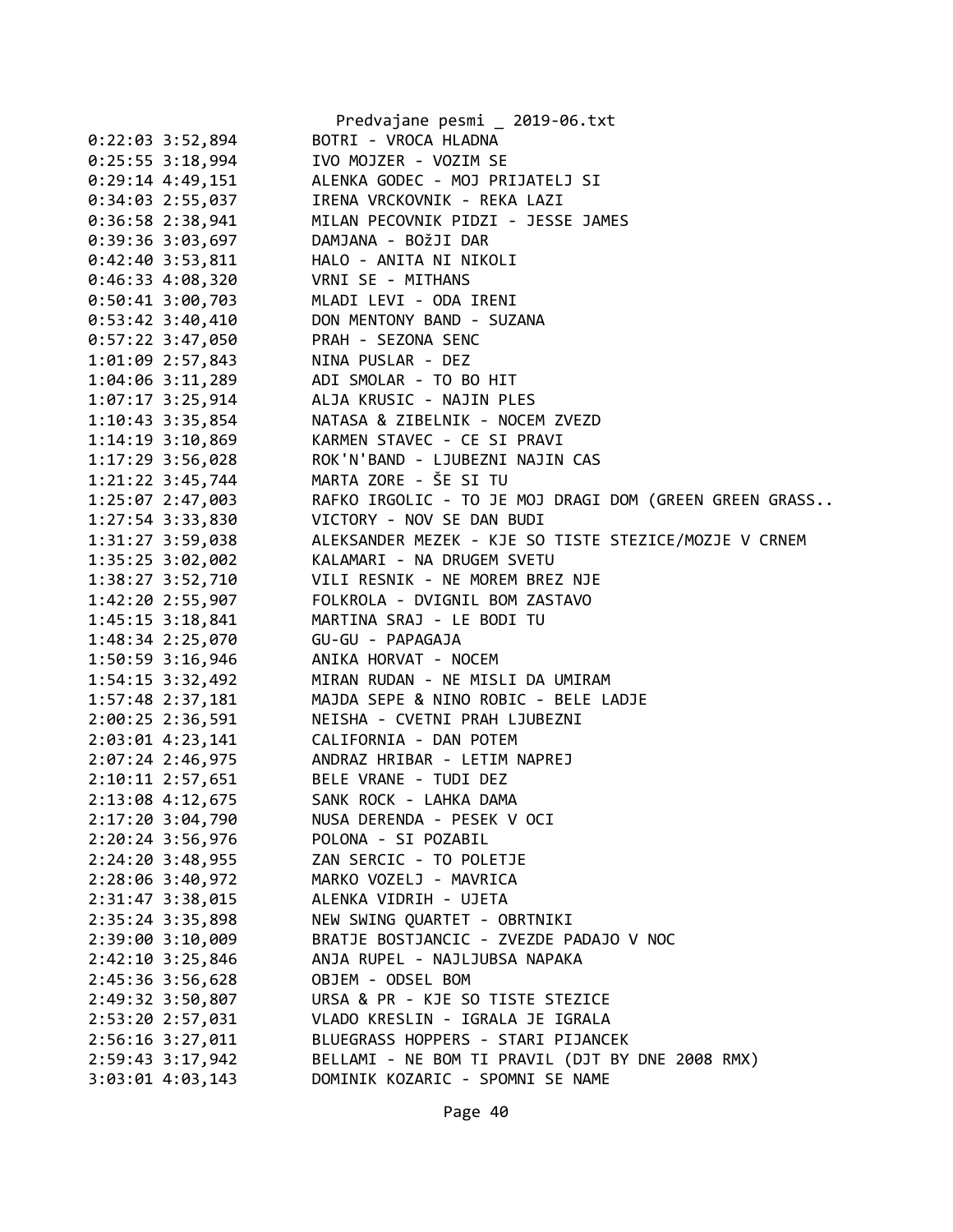|                      | Predvajane pesmi _ 2019-06.txt                       |
|----------------------|------------------------------------------------------|
| $3:07:04$ 3:43,166   | RAAY - ZIMSKA                                        |
| $3:10:47$ $3:09,348$ | JAN PLESTENJAK - 7 LET NAZAJ (NOR SEM, DA TE LJUBIM) |
| $3:13:51$ $3:44,343$ | NUDE - PADAM V LJUBEZEN                              |
| 3:17:35 2:43,005     | IZTOK MLAKAR - VALENTIN                              |
| $3:20:18$ 2:47,643   | MARJANA DERZAJ - BASIN STREET BLUES                  |
| 3:23:05 3:30,103     | MAJDA ARH - GRAD ŽELJA                               |
| 3:26:35 4:29,767     | SOULGREG ARTIST - NOVI SVET                          |
| 3:31:05 1:42,015     | MAJDA SEPE - ROMANCA                                 |
| 3:32:46 4:55,600     | NAPOLEON - VRNI SE                                   |
| 3:37:42 3:47,990     | SIMONA VODOPIVEC - DOBROJE, DA ZENSKA SEM            |
| $3:41:29$ $3:16,177$ | TOMAZ DOMICELJ - HONDOIDI                            |
| 3:44:45 3:52,073     | MATJAZ JELEN & EASY FING. - POLETNA NOC              |
| 3:48:37 4:26,239     | KATRINAS - ARIANA                                    |
| 3:53:03 3:02,938     | CUKI - A TI SPLOH VES                                |
| 3:56:06 2:53,982     | MELANHOLIKI - ANJA                                   |
| 3:58:59 3:39,833     | DEŽUR - KAM SI NAMENJEN DRAGI MOJ                    |
| $4:02:38$ $3:01,020$ | DAMJANA GOLAVSEK - NASMEH                            |
| 4:05:39 3:21,997     | TOMO JURAK - KO BODO COLNI ZADNJIC V NOC ODPLULI     |
| 4:09:01 2:58,846     | AYNEE - ZDAJ VEM                                     |
| 4:12:00 3:04,814     | JANEZ ZMAZEK ZAN - LAHKO NARDIM SE BOLJS             |
| $4:15:04$ 3:23,013   | REVERB - TINA                                        |
| 4:18:27 3:49,392     | BABALOO BAND - KO SEM SAM                            |
| 4:22:16 3:28,014     | GASPER RIFELJ - MOZAIK                               |
| $4:25:44$ 3:48,053   | DANI DANDOSA - KOGA LJUBIS ZJUTRAJ                   |
| 4:29:32 2:37,038     | ROK KLEMENC - PREPIR                                 |
| 4:32:09 3:56,963     | DARJA SVAJGER - BODI VETER                           |
| 4:36:05 3:04,697     | DAN IN NOC - DAN IN NOC GARA                         |
| 4:39:10 2:45,012     | NECA FALK - VSAK JE SVOJE SRECE KOVAC                |
| 4:41:55 3:30,317     | AVTOMOBILI - ZASEBNI RAJ                             |
|                      | DITKA HABERI - MLADE OCI                             |
| 4:45:25 2:48,002     | TRISTAN - SRECA SE RODI V PRICAKOVANJU               |
| 4:48:13 3:27,793     |                                                      |
| 4:51:40 3:26,084     | AVIA BAND - NORA KRILA                               |
| 4:55:06 3:10,437     | ALEX VOLASKO - TVOJI NASMEHI                         |
| 4:58:16 2:22,282     | MESTNI POSTOPACI - ELEKTRIK SONJA                    |
| 5:01:17 2:15,032     | STANE MANCINI - TAM, KAMOR GRE VETER SPAT            |
| 5:03:32 3:18,994     | PRIZMA - OD ENIH DO TREH                             |
| 5:06:50 4:08,569     | ALENKA GODEC - TO JE DAN                             |
| $5:11:47$ 3:44,194   | PHONOMONICS - POHITIVA                               |
| 5:15:31 3:02,157     | ANDREJ SIFRER - TVOJ SPOMIN                          |
| 5:18:33 3:33,728     | MARTINA MAJERLE - LUNA NAD OBALO                     |
| 5:23:08 3:11,558     | DARJA SVAJGER - NAJ VIDIMO LJUDI                     |
| 5:26:19 2:56,783     | BOZIDAR WOLFGANG WOLF - O NE CHERIE                  |
| 5:30:15 4:02,698     | IZTOK MLAKAR - VANDIMA                               |
| 5:34:18 3:17,009     | VITA CREPINSEK - KO NAJINA POGLEDA                   |
| 5:37:34 3:26,061     | D'KWASCHEN & RETASHY - VRAUCHE                       |
| 5:41:49 3:02,070     | ROK'N'BAND - LJUBI ME, PAZI ME                       |
| 5:44:50 2:41,443     | ROK 'N' BAND - RAD JO IMAM                           |
| 5:47:32 3:45,759     | NINA PUSLAR FEAT. STISKI KVARTET - VSE KAR RECES MI  |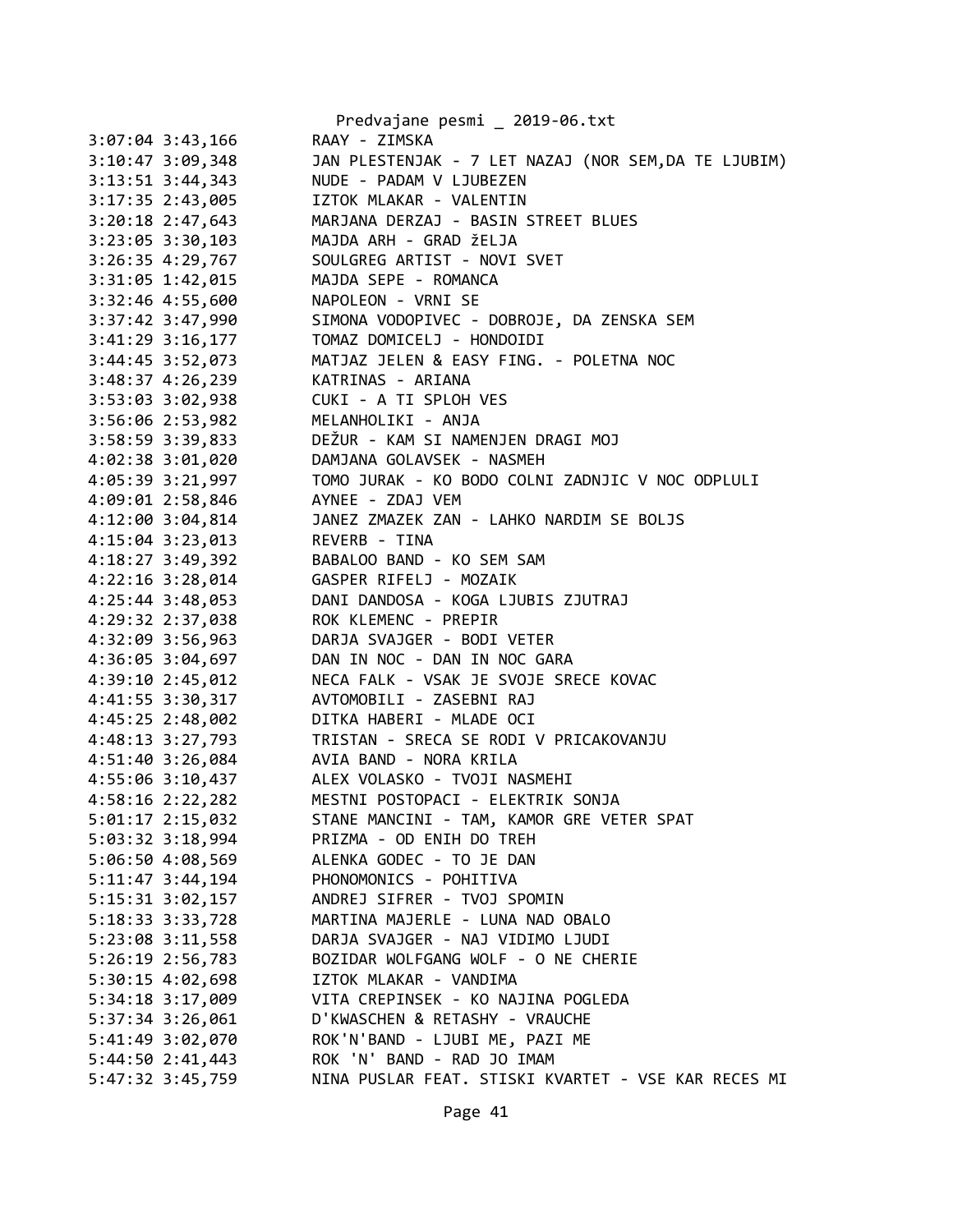|                                       | Predvajane pesmi _ 2019-06.txt                        |
|---------------------------------------|-------------------------------------------------------|
| 5:52:37 3:38,904                      | NEISHA - LE KAJ SE SKRIVA                             |
| 5:56:16 1:58,982                      | BETI JURKOVIC - PRODAJALKA VIJOLIC                    |
| 5:58:15 3:25,248                      | TOMAZ DOMICELJ - SI SI SIMONA                         |
| $6:02:18$ 3:17,025                    | KINGSTON - HOTEL MODRO NEBO                           |
| 6:05:31 2:39,377                      | MAJDA SEPE - DREVO                                    |
| $6:08:10$ 3:40,812                    | FARAONI/SLAVKO IVANCIC - NE BOM POZABIL NA STARE CASE |
| 6:12:39 3:30,038                      | ADI SMOLAR - IMAM DEKLE                               |
| $6:16:09$ 3:09,632                    | KARMEN STAVEC - SEM KAR SEM                           |
| $6:20:20$ 3:34,174                    | SAMO GLAVAN - SAHIST                                  |
| $6:23:54$ $4:15,001$                  | DAMJANA GOLAVSEK - PRETEKLOST JE MIMO                 |
| $6:28:08$ 3:15,269                    | PERPETUUM JAZZILE - AVSENIK MEDLEY                    |
| 6:32:22 2:52,020                      | MATIJA CERAR - OBLEDELA SLIKA                         |
| $6:35:14$ $2:22,243$                  | OTO PESTNER - TRIDESET LET (KRATKA)                   |
| $6:37:36$ 4:13,020                    | VETER - BELA SNEZINKA                                 |
| 6:42:37 4:05,951                      | NAPOLEON - TINA                                       |
| $6:46:43$ $2:41,070$                  | AYNEE - TVOJA ROZA                                    |
| $6:50:44$ 3:17,343                    | JANKO ROPRET - NIMA SMISLA DA LAŽEŠ                   |
| 6:54:01 2:59,957                      | FOLKROLA - POLNA LUNA                                 |
| $6:57:01$ $3:29,579$                  | DRUŠTVO MRTVIH PESNIKOV - 25                          |
| 7:01:08 3:25,074                      | D.A.Z. - BODI MOJA KRI                                |
| 7:04:33 3:09,943                      | OTO PESTNER & ELDA VILER - MOJA DEZELA                |
| 7:07:43 3:54,064                      | NUSA DERENDA - V OGENJ ZDAJ OBLECI ME                 |
| 7:12:25 3:30,708                      | METKA ŠTOK - OSAMLJENA ( ALONE AGAIN )                |
| 7:15:56 2:49,352                      | ALEX VOLASKO - PRAVLJICA                              |
| 7:18:45 3:55,352                      | DEŽUR - PO POMLADI DIŠI                               |
| 7:23:42 3:40,704                      | AVIA BAND - TELESKOP                                  |
| 7:27:22 4:01,047                      | HAZARD - ANDREJA                                      |
| 7:32:22 3:01,089                      | MAJA ZALOZNIK - MI POVES                              |
| 7:35:23 3:17,233                      | DON JUAN - JULIJA                                     |
| 7:38:40 3:47,120                      | BABALOO BAND - PAJAC                                  |
| 7:43:15 2:06,076                      | NECA FALK - BALADA                                    |
| 7:45:21 4:18,995 PETER PAN - SOCI     |                                                       |
| 7:51:00 3:25,118 ANA DEŽMAN - RADA BI |                                                       |
| 7:54:25 3:48,116                      | STATIC - PROBLEM                                      |
| 7:58:12 3:27,683                      | DITKA HABERL - MATI                                   |
| 8:02:18 3:35,028                      | BAZAR - PRVI MAJ                                      |
|                                       | JANEZ ZMAZEK - BREZ VEZE                              |
| 8:05:53 3:53,085                      |                                                       |
| 8:10:34 3:33,151                      | LEA LIKAR - VSI VEDO                                  |
| 8:14:05 3:26,693                      | TATJANA DREMELJ - TI SI ZAME VSE                      |
| 8:17:32 3:59,009                      | KALAMARI - SVET BREZ NAPAKE                           |
| 8:22:32 5:06,526                      | MIA ZNIDARIC - PESEM NAMESTO ZLATNIKOV                |
| 8:27:39 3:52,000                      | DAMJANA - DAJ MI LJUBEZEN NAZAJ                       |
| 8:32:29 2:57,919                      | MARTIN KRPAN - NJEN TRENUTEK PRIHAJA                  |
| 8:35:27 3:47,098                      | POLONA - NEKAJ LEPIH BESED                            |
| 8:40:02 2:01,667                      | BELE VRANE - STOPI NA TLA                             |
| $8:42:04$ 2:48,018                    | RITEM PLANET - ZGOREJ BREZ                            |
| 8:44:47 2:45,097                      | KATRINAS - KOT PRAVLJICA                              |
| 8:47:32 4:45,221                      | NUDE - NAVIJALA SLOVENIJA                             |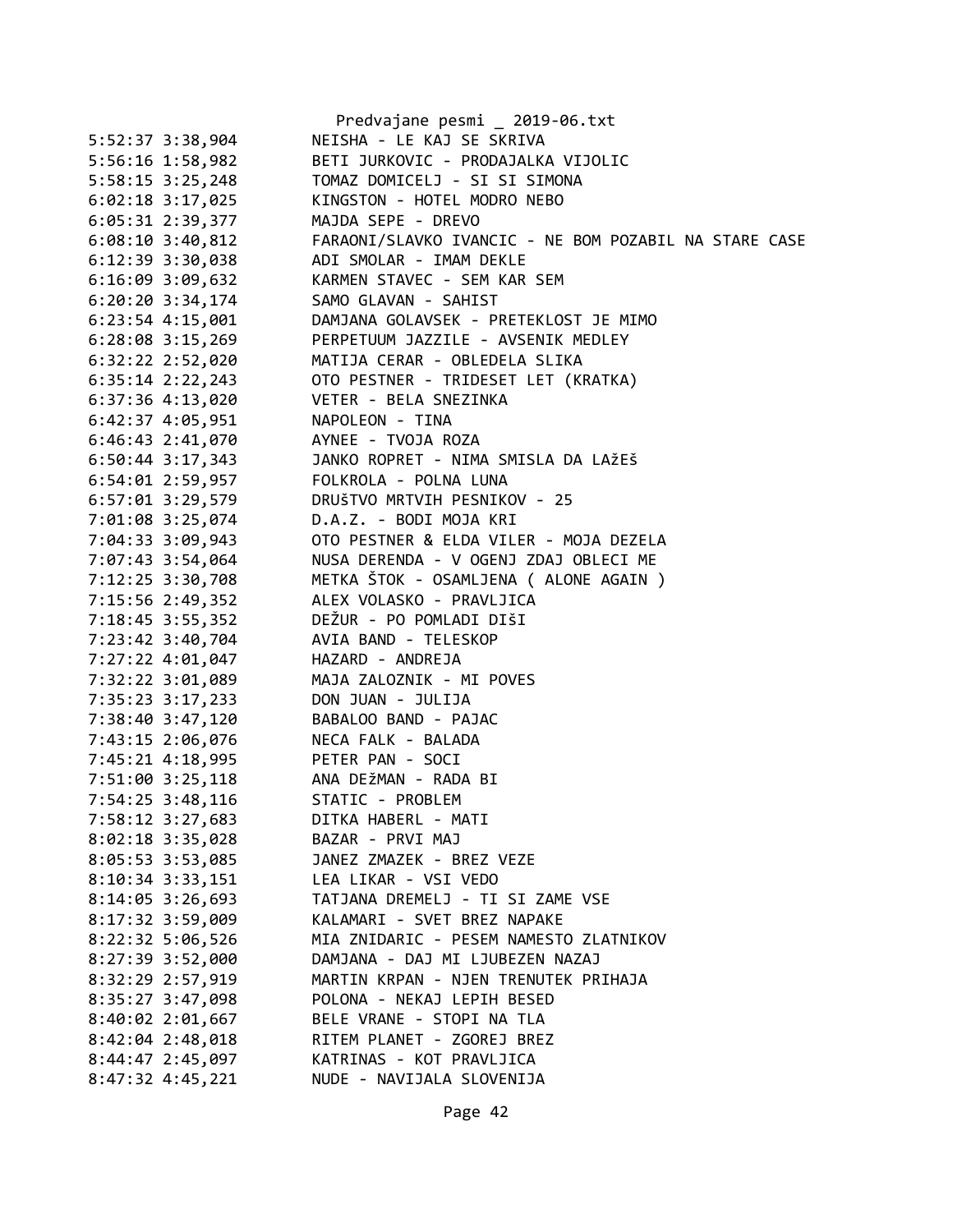|                      |          | Predvajane pesmi _ 2019-06.txt                                               |
|----------------------|----------|------------------------------------------------------------------------------|
| 8:53:37 4:13,854     |          | ALEKSANDER MEZEK - NA DLANI MESTA                                            |
| 8:57:52 3:26,217     |          | MONIKA PUCELJ - FESTA                                                        |
| $9:02:59$ 4:32,041   |          | JAN PLESTENJAK - BOLEZEN                                                     |
| $9:07:31$ $4:11,679$ |          | PANDA - DAJ NASMEH MI NAZAJ                                                  |
| $9:15:55$ 3:48,909   |          | GU-GU - ŽELIM SI NA JAMAJKO                                                  |
| 9:20:58 2:57,367     |          | ALMA - Z MANO GRES                                                           |
| $9:23:56$ $3:47,782$ |          | AVTOMOBILI - MRAZ                                                            |
| $9:27:43$ 2:40,067   |          | MILAN KAMNIK - GREMO NA KAVO V PORTOROZ                                      |
| $9:31:17$ $3:34,393$ |          | PEPEL IN KRI - DAN LJUBEZNI                                                  |
| 9:34:51 3:17,704     |          | MALITA GOLOB - MOJA DEZELA SLOVENIJA                                         |
| 9:38:08 2:51,166     |          | MARJANA DERZAJ - V LJUBLJANO                                                 |
| $9:43:54$ 4:15,691   |          | SLAPOVI & NUSA DERENDA - KO MI RECES DA ME LJUBIS                            |
|                      |          | 9:48:09 3:59,408 ANJA RUPEL - NE POZABI ME                                   |
|                      |          | 9:53:06 3:42,734 ALENKA VIDRIH - HARMONIKAR                                  |
|                      |          | 9:56:49 4:45,769 ANDREJ SIFRER - SPREMENITE PROTOKOL                         |
| 10:03:16             | 3:56,994 | BEPOP - ODPELJI ME                                                           |
|                      |          | 10:07:10 2:51,863 DON MENTONY BAND - MARJETKA                                |
|                      |          | 10:15:04 3:12,054 GEJA - VZEL SI SONCE                                       |
|                      |          | 10:18:16  4:24,466  IZTOK MLAKAR - CIKORIJA IN KAFE                          |
| 10:23:55             |          | 3:53,669 SELEKCIJA - BELA GOLOBICA                                           |
| 10:27:48             |          | 4:31,669<br>3:32,634 PLANET GROOVE - SONCE<br>3:32,634 PLANET GROOVE - SONCE |
| 10:33:13             |          |                                                                              |
| 10:36:46             |          | 2:45,499     ANIKA HORVAT - TEENAGERSKA BALADA                               |
| 10:43:20             |          | 4:24,696 DRUSTVO MRTVIH PESNIKOV - BOJNA CRTA (RADIO EDIT)                   |
| 10:47:44             | 4:04,695 | NINA PUSLAR - NI ONA                                                         |
| 10:52:47             | 3:33,984 | SANJA - HOCEM V POSTELJO                                                     |
| 10:56:18             | 4:56,242 | CALIFORNIA - RAD LETEL BI                                                    |
| 11:02:53             | 2:24,080 | MAJDA SEPE - PRELEPA SI BELA LJUBLJANA                                       |
| 11:05:17             | 3:37,041 | ADI SMOLAR - JAZ NE GREM V SOLO                                              |
| 11:08:47             | 2:45,820 | DARJA SVAJGER - PRISLUHNI MI                                                 |
| 11:16:33             | 3:15,824 | NULA KELVINA - KAKO NAJ TE POGRESAM                                          |
| 11:21:03             | 3:14,395 | ROK 'N' BAND - MOJA MLADA LJUBICA                                            |
| 11:24:17             |          | 3:27,560 KINGSTON - TRI PRSTE TEQUILE                                        |
| 11:27:45             | 3:03,940 | SUNNY ORCHESTRA - NA KARIBE                                                  |
| 11:31:42             | 4:18,592 | JANEZ BONCINA BENC - OB SANKU                                                |
| 11:36:01             | 3:46,275 | SAMO GLAVAN - NATEGNJENCI                                                    |
| 11:44:22             | 3:14,112 | NUSA DERENDA & MARKO VOZELJ - NAJ NAMA SODI LE NEBO                          |
| 11:47:36             | 3:03,162 | DADI DAZ - KRALJICA SRCA                                                     |
| 11:51:36             | 2:53,807 | KARMEN STAVEC - OB TEBI ZASPIM                                               |
| 11:54:32             | 4:05,836 | PRELOM - NAD SRCEM TVOJIM SIJE SONCE                                         |
| 11:58:37             | 1:47,605 | RAFKO IRGOLIC - KAVBOJEVA LJUBICA                                            |
| 12:02:06             | 3:47,033 | SOPRANOS - JUNAK                                                             |
| 12:05:53             | 3:48,037 | ALENKA GODEC - RAJE MI PRIZNAJ                                               |
| 12:13:28             | 2:59,779 | OTO PESTNER - SPET PO STARI POTI                                             |
| 12:16:27             | 3:19,116 | SANK ROCK - NEKAJ VEC                                                        |
| 12:21:01             | 2:57,961 | BERTA AMBROŽ - POSLEDNJA NOC LJUBEZNI                                        |
| 12:23:59             | 3:23,592 | DAN D - POZITIVNE MISLI                                                      |
| 12:27:22             | 3:37,631 | FOLKROLA - DOBRO JUTRO MADAME                                                |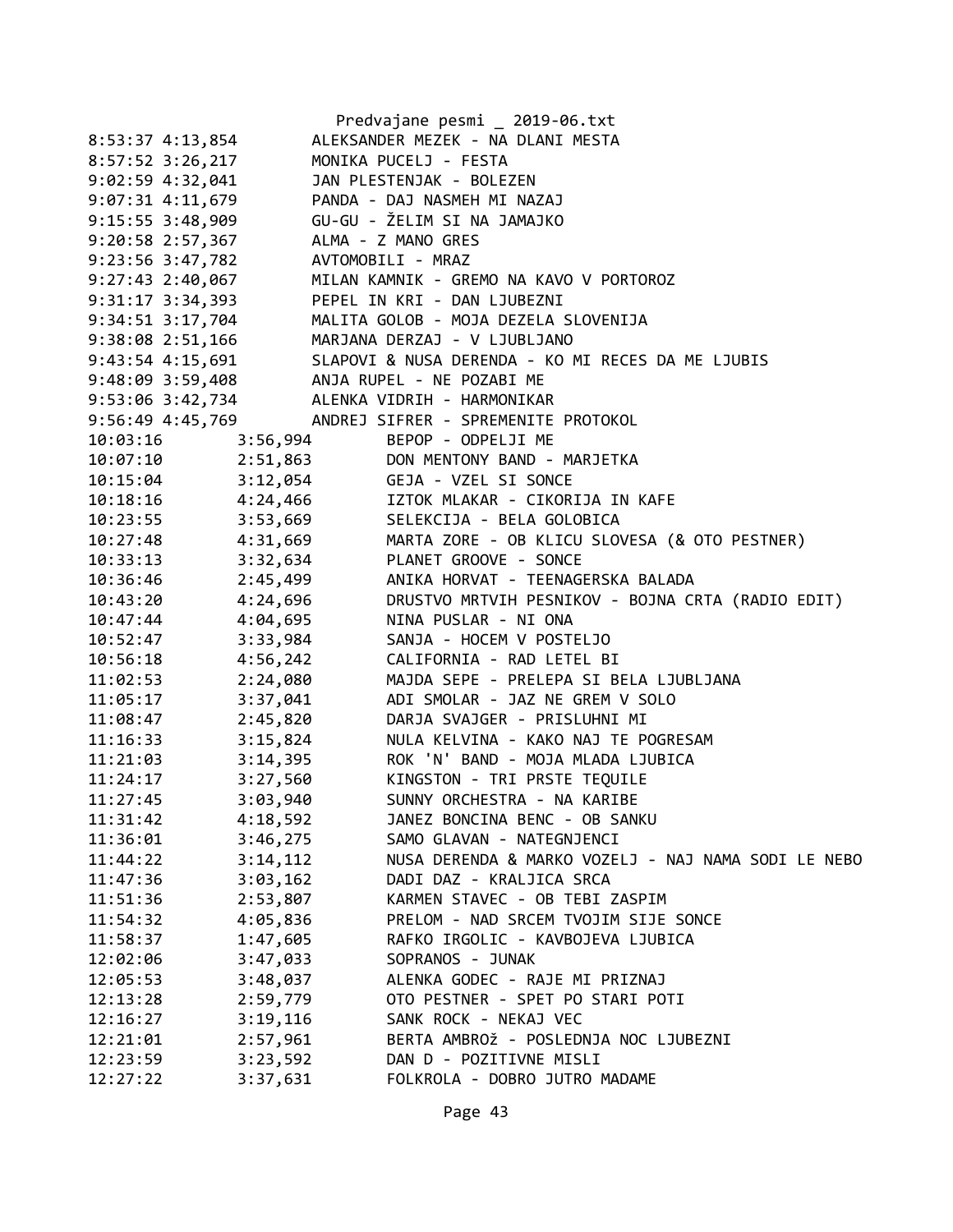|          |          | Predvajane pesmi _ 2019-06.txt            |
|----------|----------|-------------------------------------------|
| 12:31:53 | 2:53,152 | DAMJANA G. & IRENA V. - SNEG JE TU        |
| 12:34:46 | 3:55,887 | BAZAR - PORTOROŽ 1905                     |
| 12:38:42 | 3:20,503 | IVANKA KRASEVEC - PRESERN - NISEM SANJALA |
| 12:48:29 | 3:35,647 | BILBI - RESETIRAJ ME                      |
| 12:53:02 | 3:16,032 | NECA FALK - ON JE REKEL SONCE             |
| 12:56:18 | 3:29,643 | IVO MOJZER - CIFRA MOŽ                    |
| 13:00:31 | 2:51,992 | ALENKA LESJAK - NAJINI MOSTOVI            |
| 13:03:23 | 2:36,688 | BABALOO BAND - MOJE SRCE                  |
| 13:06:00 | 3:51,003 | AVIA BAND - NAJINO LETO                   |
| 13:11:26 | 3:14,878 | ROK'N'BAND - VERJEMI                      |
| 13:14:40 | 2:55,945 | CUKI - TI LUNA NAGAJIVA                   |
| 13:17:36 | 3:15,256 | BOTRI - KER VEM                           |
| 13:22:35 | 2:28,512 | DAZ - RAD BI TE VIDEL ZGORAJ BREZ<br>2015 |
| 13:25:03 | 3:59,634 | TOMAZ DOMICELJ - JUTRI BO VSE DOBRO       |
| 13:30:10 | 3:38,137 | ZAN SERCIC - ZATE                         |
| 13:33:48 | 2:14,865 | JOŽICA SVETE - SONCE SIJE NA PORTOROZ     |
| 13:36:03 | 3:16,973 | SLAVKO IVANCIC - CRTA                     |
| 13:40:58 | 3:53,364 | MAJDA ARH - LJUBEZEN JE KOT VINO          |
| 13:44:51 | 3:28,223 | JAN PLESTENJAK - SAM DA TI MAS MENE RADA  |
| 13:48:19 | 4:08,304 | GU-GU - TUJCA                             |
| 13:53:27 | 4:08,335 | MARTINA SRAJ - PLESETA                    |
| 13:57:35 | 4:33,399 | KATRINAS - MOJ ODER JE NEBO               |
| 14:02:53 | 5:02,005 | PANDA - V POZNIH NOCNIH URAH              |
| 14:07:55 | 3:53,140 | HAZARD - LJUDJE KI SEDIJO V PARKIH        |
| 14:13:25 | 2:56,009 | IRENA VRCKOVNIK - NAJ BO VESELA JESEN     |
| 14:16:21 | 5:09,301 | FLIRT - ROMEO IN JULIJA                   |
| 14:23:14 | 3:15,007 | BETI JURKOVIC - PRISLA JE POMLAD          |
| 14:26:29 | 3:13,220 | ALEKSANDER MEZEK - NEBO PO DEŽJU          |
| 14:30:49 | 2:46,642 | CORVUS - S TEBOJ LETET                    |
| 14:33:36 | 3:13,104 | SUPERNOVA - KJE SPI                       |
| 14:36:49 | 3:15,048 | MOJCA - BOZIC JE                          |
| 14:41:41 | 4:04,354 | VLADO KRESLIN - JOUŽEK                    |
| 14:45:46 | 2:59,199 | YLENIA ZOBEC - DAN KOT IZ SANJ            |
| 14:48:45 | 3:26,549 | MARJANA DERZAJ - SAMO ZA NAJU DVA         |
| 14:53:12 | 2:52,982 | VILI RESNIK - DALEC JE AMERIKA            |
| 14:56:04 | 4:57,875 | DON MENTONY BAND - DAJ POVEJ MI           |
| 15:01:46 | 4:04,518 | ANJA RUPEL - SANJAM TE                    |
| 15:05:50 | 2:12,318 | ANDREJ SIFRER - MOJE MIŠKE                |
| 15:08:02 | 3:03,432 | JAZZ STATION - NOV JE DAN                 |
| 15:12:43 | 3:04,539 | KALAMARI - OB ŠTIRIH IN POL               |
| 15:15:48 | 4:25,665 | NUDE - RAZLOG                             |
| 15:21:57 | 3:18,119 | ANIKA HORVAT - HVALA TI                   |
| 15:25:15 | 3:14,014 | SING & SONG - PLAVA KUVERTA               |
| 15:28:24 | 3:45,610 | MARTA ZORE - ŠE SI TU                     |
| 15:33:17 | 3:49,029 | ANIKA - PREDALA SE NE BOM                 |
| 15:37:04 | 3:00,189 | SPEKTER - RECEPT ZA DEZEVEN DAN           |
| 15:41:41 | 2:29,567 | JANEZ ZMAZEK - HOPLA KONOPLA              |
| 15:44:11 | 2:55,928 | BEPOP - NE SEKIRAJ SE                     |
|          |          |                                           |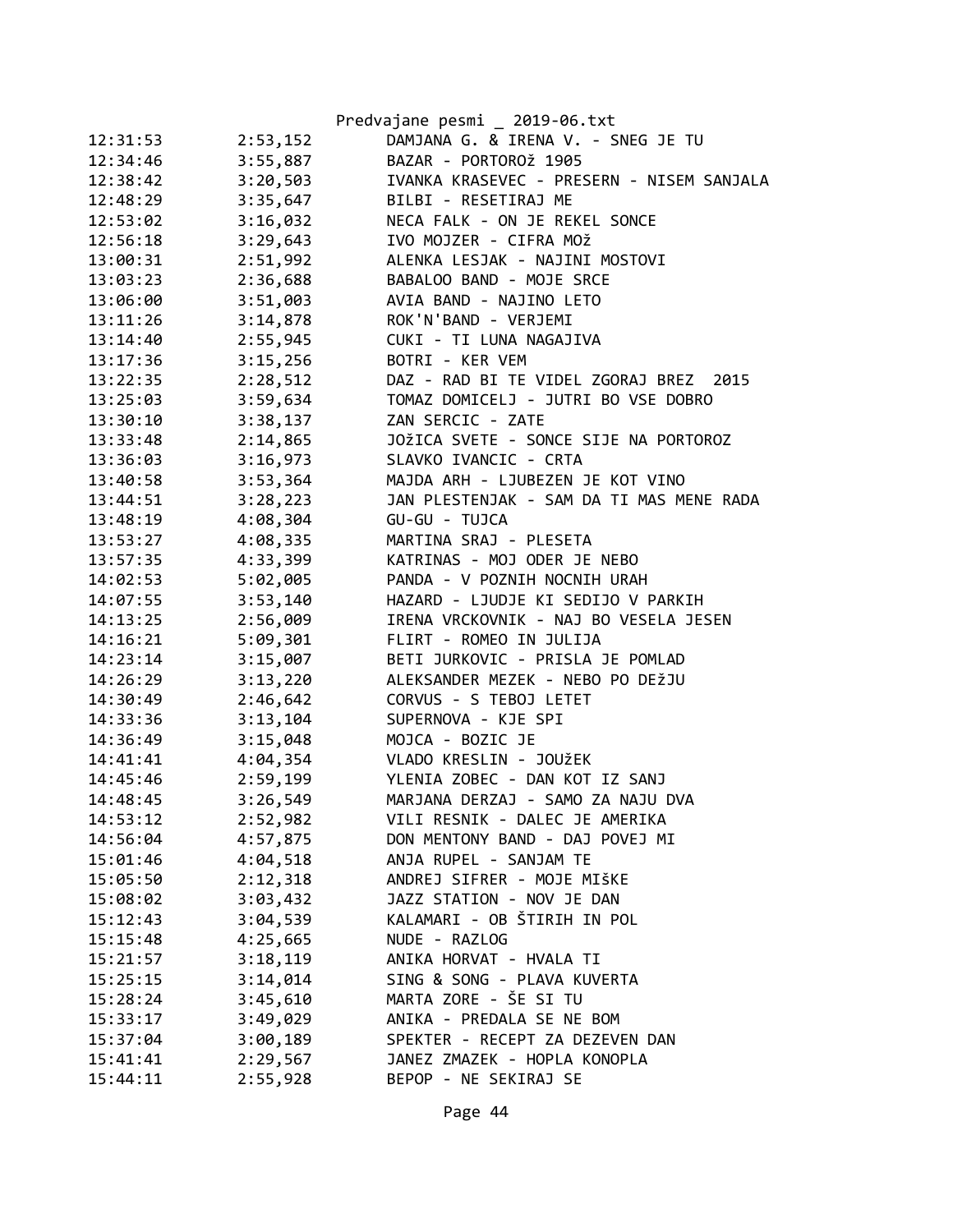|          |          | Predvajane pesmi _ 2019-06.txt                |
|----------|----------|-----------------------------------------------|
| 15:47:04 | 5:27,553 | IZTOK MLAKAR - ŠTEFANA IN BARTOLIN            |
| 15:53:32 | 2:37,918 | JELKA CVETEZER - KO BOS PRISLA NA BLED        |
| 15:56:10 | 3:26,238 | MAJDA SEPE - PESEM O POMLADI IN PRIJATELJSTVU |
| 16:00:20 | 3:49,038 | MZ HEKTOR/CALIFORNIA - MAKSIMALNO DOBER DAN   |
| 16:04:09 | 2:38,623 | ADI SMOLAR - DVAJSET LJUBIC                   |
| 16:06:47 | 2:25,803 | BRANKA KRANER - MON MONSIEUR                  |
| 16:10:51 | 3:34,523 | PEPEL IN KRI - JEANETTE                       |
| 16:14:25 | 2:55,987 | MATEJ KOSIR - VSO LJUBEZEN                    |
| 16:17:21 | 3:42,544 | DARJA SVAJGER - PRAVLJICA                     |
| 16:22:46 | 3:46,270 | TANGELS - NAJIN (CHR RMX)                     |
| 16:26:32 | 2:54,622 | SAMO GLAVAN - MOJA PUNCA                      |
| 16:30:35 | 3:51,004 | DANILO KOCJANCIC/MATJAZ JELEN - POISCI ME     |
| 16:34:26 | 3:17,539 | SUNNY ORCHESTRA - GROBAR                      |
| 16:37:43 | 3:31,863 | ALMA MERKLIN - VSAKA MINUTA                   |
| 16:42:52 | 2:29,326 | BELE VRANE - SPOMIN                           |
| 16:45:22 | 3:09,937 | KINGSTON - BOSSA NOGA                         |
| 16:48:29 | 4:19,021 | PERPETUUM JAZZILE - POLETNA NOC               |
| 16:53:49 | 2:01,958 | MATIJA CERAR - MILIJON ZELJA                  |
| 16:55:51 | 3:03,019 | CHATEAU/DADI DAZ - SOLZICE                    |
| 16:58:53 | 3:04,498 | IRENA KOHONT - LJUBEZEN JE NAJLEPŠI DAR       |
| 17:02:44 | 3:20,044 | PRIZMA - POGUM                                |
| 17:06:02 | 4:00,794 | ALENKA GODEC - DEKLE IZ ZLATE LADJICE         |
| 17:11:04 | 3:24,020 | TONI ROM - TIVOLI                             |
| 17:14:28 | 2:21,119 | NECA FALK - BANANE                            |
| 17:16:49 | 2:43,473 | AYNEE - ZDAJ SEM TU                           |
| 17:20:41 | 4:07,634 | OTO PESTNER - MOJE TVOJE ULICE                |
| 17:24:49 | 2:29,248 | VIDEOSEX - VOZI ME VLAK V DALJAVE             |
| 17:27:18 | 4:02,935 | MONI KOVACIC - BREZ LJUBEZNI MI ZIVETI NI     |
| 17:32:29 | 3:37,534 | KARMEN STAVEC - FANT IZ PRAVLJICE             |
| 17:36:06 | 3:38,363 | APOLONIA - MED VRSTICAMI                      |
| 17:40:46 | 3:51,439 | HISA - MELODIJA                               |
| 17:44:37 | 4:14,985 | BLUEGRASS HOPPERS - AVTOMAT                   |
| 17:48:52 | 3:43,478 | AVTOMOBILI - NAVADEN DAN                      |
| 17:53:38 | 3:18,909 | IGOR - PAULA                                  |
| 17:56:58 | 3:28,693 | SONJA GABERSCEK - BRESKVICE                   |
| 18:01:13 | 3:25,144 | JELKA CVETEZAR - TOM PILIBI                   |
| 18:04:38 | 5:03,946 | TOMAZ DOMICELJ - ZA VEDNO MLAD                |
| 18:11:19 | 3:18,158 | AVIA BAND - VSAJ ŠE TRENUTEK                  |
| 18:14:38 | 3:00,633 | POLONA - POVEJ                                |
| 18:17:38 | 3:08,007 | OAZA - OB ZVOKIH KITARE                       |
| 18:21:56 | 3:27,810 | PAPIR - NACIN                                 |
| 18:25:23 | 3:38,102 | PLIS - METULJI                                |
| 18:30:09 | 2:56,209 | ROK'N'BAND - ZDAJ SEM TU                      |
| 18:33:05 | 3:56,694 | BOZIDAR WOLFGANG WOLF - EDINO TI              |
| 18:37:01 | 4:24,809 | JAN PLESTENJAK - STAVI NA MOJE SRCE           |
| 18:42:28 | 2:55,813 | HAMO & TRIBUTE 2 LOVE - DEJVA BIT CIST BLIZ   |
| 18:45:23 | 1:57,721 | ROK 'N' BAND - NE TEŽIT                       |
| 18:47:21 | 3:28,904 | BOSTJAN KOROSEC - KJE JE TISTA TRAVA          |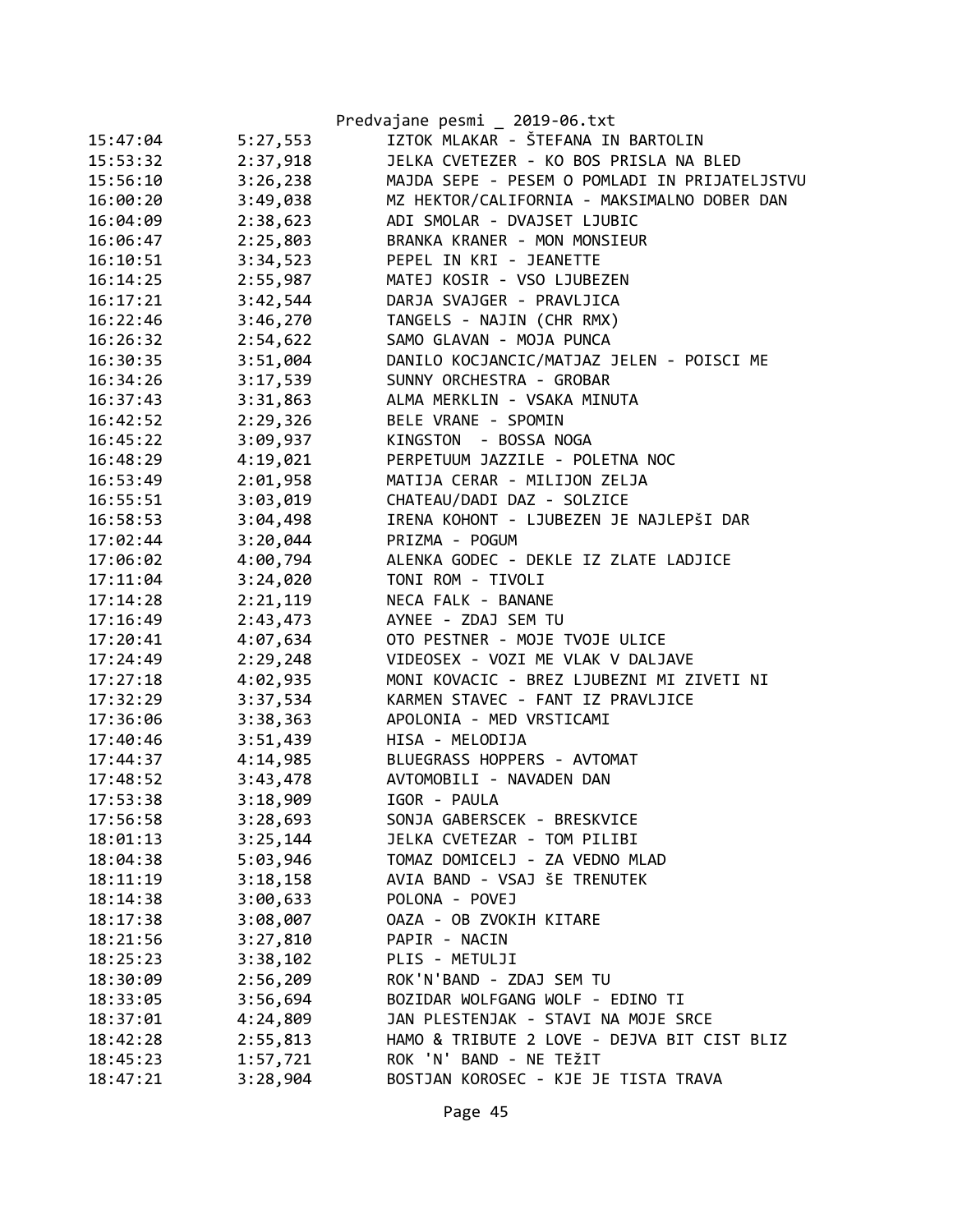|          |          | Predvajane pesmi _ 2019-06.txt                 |
|----------|----------|------------------------------------------------|
| 18:51:52 | 3:12,662 | MAJA SLATINŠEK - DO NEBA                       |
| 18:55:05 | 4:18,593 | AGROPOP - TI SI MOJ SONCEK                     |
| 19:00:08 | 3:24,989 | NUSA DERENDA - NE KLICI ME                     |
| 19:03:31 | 2:10,978 | MARJANA DERZAJ - JANEZ                         |
| 19:05:42 | 3:22,577 | IRENA VRCKOVNIK - POLEPSAJ SVET Z LJUBEZNIJO   |
| 19:10:06 | 3:09,487 | LINTVERN - NEDELJA LEP JE DAN                  |
| 19:13:15 | 4:08,975 | BABALOO BAND - JAZ IN TI                       |
| 19:17:24 | 3:28,198 | GU-GU - DNEVI, KI PRIHAJAJO                    |
| 19:22:02 | 2:47,028 | JANKO ROPRET - ZIMZELEN                        |
| 19:24:49 | 3:33,373 | JURKI & BASISTI - GROBARJEVA PESEM             |
| 19:28:22 | 2:21,618 | IVANKA KRASEVEC - PRESERN - PRODAJALKA VIJOLIC |
| 19:31:51 | 3:55,000 | ALEKSANDER MEZEK - LJUBLJANSKE CESTE           |
| 19:35:46 | 3:12,933 | CEDAHUCI - JE MIMO LETO                        |
| 19:38:59 | 3:17,278 | DON MENTONY BAND - REKLA JE NE                 |
| 19:43:17 | 2:56,019 | ANDRAZ HRIBAR - KADAR SI TU                    |
| 19:46:13 | 3:40,037 | PANDA - MORJE IN                               |
| 19:50:47 | 4:12,396 | FARAONI - JAZ TE NIMAM RAD                     |
| 19:55:00 | 3:07,434 | ALEX VOLASKO - TAM NA OBALI                    |
| 19:58:07 | 3:20,992 | BAZAR - AMERIKA                                |
| 20:02:14 | 4:10,592 | IVO MOJZER - TI SI REKLA SONCE                 |
| 20:06:24 | 4:04,221 | MAJDA SEPE - NA LJUBLJANSKEM GRADU             |
| 20:14:41 | 5:06,602 | AURORA - BLIZJE SONCU                          |
| 20:20:26 | 3:34,207 | ATLANTIX - ATLANTIS                            |
| 20:24:00 | 2:39,400 | ICE - STARA GARA                               |
| 20:26:39 | 4:20,122 | ANDREJ SIFRER - GORSKA ROŽA                    |
| 20:32:09 | 2:33,061 | STANE MANCINI - VOLNENI SAL                    |
| 20:34:41 | 3:43,375 | EVA HREN - KDAJ                                |
| 20:38:24 | 3:53,776 | VILI RESNIK - NA FUZBAL ME PUST                |
| 20:45:13 | 2:55,027 | CUKI/PIKA BOZIC - KOMAR                        |
| 20:48:06 | 4:06,063 | FOLKROLA - MAVRICA                             |
| 20:52:47 | 3:23,028 | SLEEPWALKERS - IME ROZE                        |
| 20:56:11 | 2:25,622 | IZTOK MLAKAR - PUBI, USIDMA SE                 |
| 20:58:36 | 3:25,676 | FRENK NOVA - TIKA TAKA (RADIO EDIT)            |
| 21:03:10 | 2:37,617 | ALEŠ HADALIN - KAKO LEPO JE                    |
| 21:05:47 | 3:33,648 | DAMJANA IN HOT HOT HOT - NOCOJ LJUBILA BI SE S |
| TEBOJ    |          |                                                |
| 21:14:23 | 4:11,053 | ANIKA HORVAT - PLIMA                           |
| 21:18:33 | 3:38,877 | NEISHA - LE KAJ SE SKRIVA                      |
| 21:22:48 | 3:40,782 | KATJA LEVSTIK - ORION                          |
| 21:26:29 | 3:30,242 | CALIFORNIA/MZ HEKTOR - LEDENA PTICA            |
| 21:31:00 | 3:08,497 | REGINA - NAJ LJUBEZEN ZDRUŽI VSE LJUDI         |
| 21:34:08 | 3:12,492 | KALAMARI - PREDEN ZASPI                        |
| 21:37:20 | 3:52,633 | PEPEL IN KRI - KOT NEKDO KI IMEL ME BO RAD     |
| 21:45:01 | 4:21,574 | MAJDA ARH - ZDAJ VEM                           |
| 21:49:58 | 3:49,413 | DAMJANA - ŽIVLJENJE                            |
| 21:53:47 | 4:00,004 | HAZARD - ANDREJA                               |
| 21:57:47 | 4:15,997 | SAMO GLAVAN - TUJERODNA INVAZIJA               |
| 22:03:12 | 4:03,033 | ADI SMOLAR - CE SVET PRIJAZEN BI POSTAL        |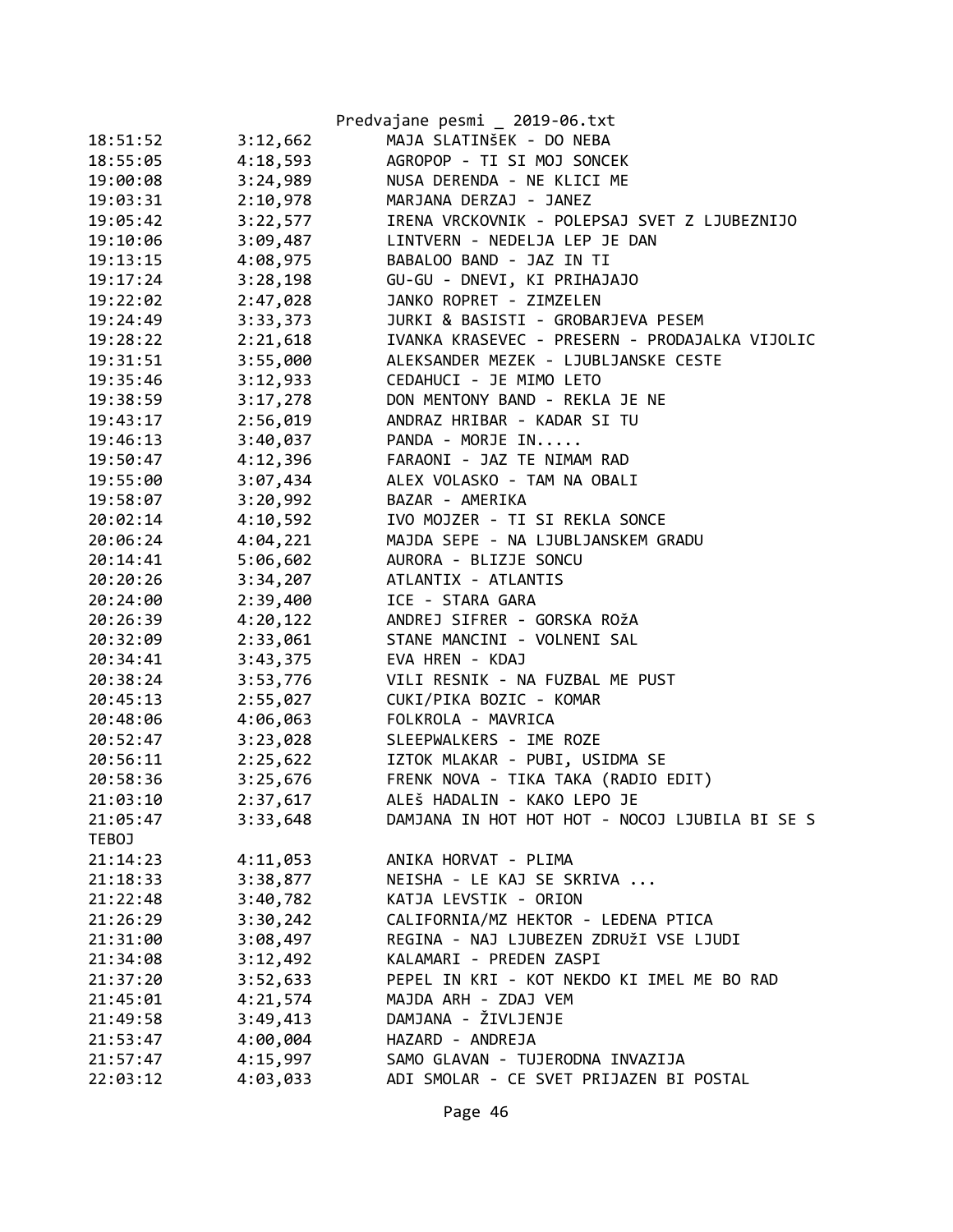|          |          | Predvajane pesmi _ 2019-06.txt             |
|----------|----------|--------------------------------------------|
| 22:07:15 | 3:40,313 | ALENKA GODEC - VZEMI ME                    |
| 22:15:55 | 3:15,902 | DANILO KOCJANCIC - POGUM                   |
| 22:19:50 | 2:43,086 | BELE VRANE - 1,2,3                         |
| 22:22:32 | 4:13,043 | MIRAN RUDAN - NE ODPUSTI MI                |
| 22:26:40 | 3:47,337 | ANJA RUPEL - NEKAJ UR ZA NOROST            |
| 22:31:34 | 4:11,788 | 7.OKTOBER - NI SE CAS                      |
| 22:35:46 | 3:34,594 | MANOUCHE - MEN SI FENSI                    |
| 22:43:55 | 2:25,656 | METKA ŠTOK - LJUBEZEN NA PRODAJ NI         |
| 22:46:20 | 3:50,617 | NECA FALK - PLAVO MORJE JE MOJ DOM         |
| 22:50:46 | 3:33,484 | SUNNY ORCHESTRA - MY COMMANDING WIFE       |
| 22:54:19 | 3:14,994 | KARMEN STAVEC - VZEMI MOJO DLAN            |
| 22:57:30 | 2:53,658 | TOMAZ DOMICELJ - KAMIONAR                  |
| 23:01:26 | 3:21,009 | MARJAN NOVINA - PUNCA TEBE RAB'M           |
| 23:04:47 | 3:23,729 | DON SERGIO - TUDI TI                       |
| 23:08:10 | 3:25,613 | OTO PESTNER - VEM, NEKJE ZIVETI MORA       |
| 23:15:22 | 2:44,233 | ROK'N'BAND - MOJCA                         |
| 23:18:06 | 3:32,020 | DAZ - OPROSTI MI                           |
| 23:22:10 | 2:49,103 | DARJA SVAJGER - LJUBEZEN NE ODHAJA         |
| 23:24:59 | 2:23,988 | MATIJA CERAR - NE BOM TE VEC VABIL         |
| 23:27:23 | 3:30,003 | BLUEGRASS HOPPERS - SLOVENSKEGA NARODA SIN |
| 23:31:27 | 4:27,072 | VLADO KRESLIN - TISTA CRNA KITARA          |
| 23:35:54 | 3:44,295 | KATAYA - TO JE MOJ DAN                     |
| 23:46:04 | 2:20,572 | LIDIJA KODRIC - PASTIR KOSTJA              |
| 23:48:25 | 3:36,767 | KINGSTON - NON STOP                        |
| 23:52:01 | 2:10,562 | OPTIMISTI - STARI MEDO                     |
| 23:54:11 | 3:13,999 | IRENA VRCKOVNIK - VCERAJ IN DANES          |
| 23:57:25 | 3:14,903 | AVIA BAND - VRATA V RAJ                    |

| $0:00:40$ 3:27,744 | MARTA ZORE - CUJ MOJ GLAS            |
|--------------------|--------------------------------------|
| 0:04:05 4:03,723   | NAPOLEON - MORSKA PTICA              |
| $0:08:09$ 3:19,766 | ADI SMOLAR - PISMO DEDKU MRAZU       |
| $0:11:28$ 3:29,304 | FOLKROLA - V DEZELI KRAVAT           |
| $0:14:57$ 3:23,709 | ALENKA GODEC - KJE SI ZDAJ           |
| $0:18:20$ 3:12,027 | POP DESIGN - ZATE                    |
| $0:21:32$ 3:33,204 | STEREOTIPI - LJUBI ME                |
| $0:25:02$ 3:51,914 | AVTOMOBILI - POT DOMOV               |
| $0:28:54$ 3:30,073 | NINA PUSLAR - STIRJE LETNI CASI      |
| $0:32:20$ 3:37,218 | CUKI - STORKLJE                      |
| $0:35:55$ 3:39,340 | MAJDA ARH - SANJAJVA                 |
| $0:39:34$ 3:14,746 | VANAGO BAND - ONA                    |
| $0:42:49$ 3:14,043 | IRENA VRCKOVNIK - SIRENA             |
| $0:46:02$ 3:55,124 | ALEKSANDER MEZEK - LJUBLJANSKE CESTE |
| $0:49:57$ 3:08,963 | PAPIR - DOMOTOZJA                    |
| $0:53:06$ 2:45,629 | KATRINAS - KOT PRAVLJICA             |
| $0:55:51$ 2:28,979 | PEPEL IN KRI - CUJ, DEKLICA          |
|                    |                                      |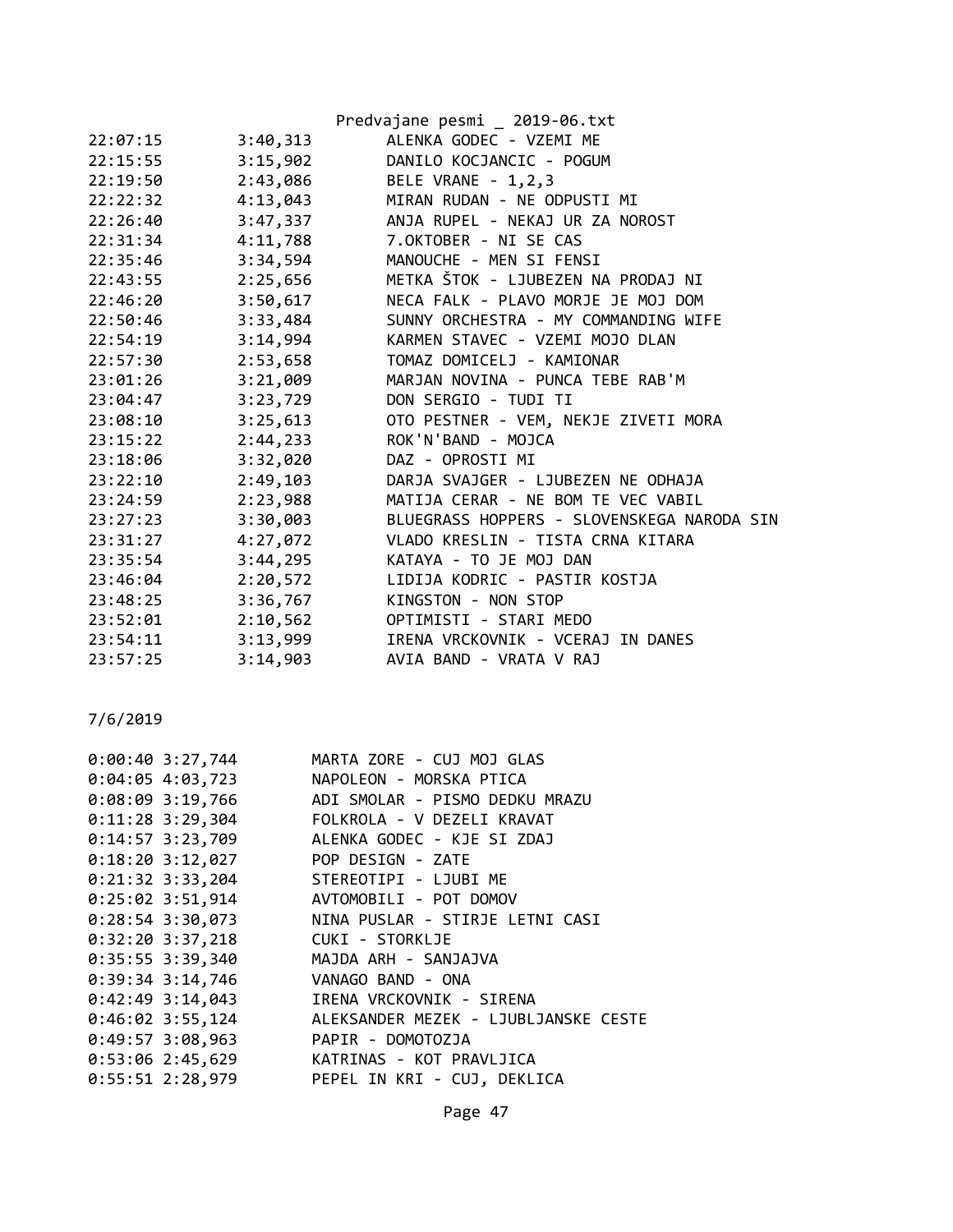|                      | Predvajane pesmi _ 2019-06.txt                |
|----------------------|-----------------------------------------------|
| $0:58:19$ 3:31,603   | DON MENTONY BAND - NKOL SI NAM ODPUSTU        |
| 1:01:50 3:00,639     | MAJA P - DRUGACNA                             |
| 1:04:51 3:02,680     | ELDA VILER - ZLATI PRAH IMAS V OCEH           |
| $1:07:53$ 3:21,534   | BOTRI - SONCE PO DEŽJU                        |
| 1:11:15 4:12,023     | IZTOK MLAKAR - REPUBLIKA PALMA DE COCCO       |
| 1:15:26 3:37,173     | NEZA DROBNIC - MOJA DEZELA                    |
| 1:19:03 4:12,183     | MARTIN KRPAN - SOVRAZNIK NE SPI               |
| $1:23:15$ 3:54,148   | ZAN SERCIC - KAJ PA MIDVA                     |
| 1:27:09 3:22,053     | LIDIJA KODRIC - NEIZPETA MELODIJA             |
| 1:30:31 3:06,383     | MIT - MIT                                     |
| 1:33:37 3:23,734     | KARMEN STAVEC - ENA SOLZICA                   |
| 1:37:01 3:17,023     | NUSA DERENDA - NI MI ZAL                      |
| 1:40:15 3:31,904     | VICTORY - KAKO NAJ CAS USTAVIM                |
| 1:43:46 2:40,628     | JAZZ STATION - NAGAJIV NASMEH                 |
| 1:46:26 2:52,013     | TOMAZ DOMICELJ - KAMIJONAR                    |
| 1:49:16 3:32,243     | FARAONI - TU JE MOJ DOM                       |
| 1:52:48 4:01,975     | BILBI - KO TVOJA SEM ŠE BLA                   |
| 1:56:49 4:50,652     | BLUEGRASS HOPPERS - VENCEK NEVARNIH           |
| 2:01:40 3:46,001     | BEPOP - BREZ TEBE                             |
| 2:05:24 4:13,469     | ANJA RUPEL - KOT DA TE NI                     |
| 2:09:37 3:31,048     | DAN D - CAS                                   |
| 2:13:01 3:44,160     | LETECI POTEPUHI - POJEM BLUES                 |
| 2:16:45 4:04,130     | OTO PESTNER - BISERE IMAS V OCEH              |
| 2:20:49 3:20,444     | REGINA - BODI TU                              |
| 2:24:09 3:06,663     | FRENK NOVA - NOV JE DAN                       |
| 2:27:16 2:49,092     | ALENKA LESJAK - MIDVA                         |
| 2:30:04 4:19,754     | SLOVENSKI EXPRESS - IZGUBLJEN                 |
| 2:34:24 3:11,534     | ALEX VOLASKO - NE BOM TE ZGUBU                |
| 2:37:33 3:11,113     | NANA MILCINSKI - POLETNE IMPRESIJE            |
| 2:40:44 2:59,864     | AYNEE - NAJLEPŠI DAN                          |
| 2:43:43 4:56,546     | ROK'N'BAND - CUDNE IGRE                       |
| 2:48:38 3:55,084     | IVAN HUDNIK - TANJA                           |
| 2:52:33 4:57,290     | DRUŠTVO MRTVIH PESNIKOV - KO OSTANEM SAM      |
| 2:57:30 3:16,019     | EDVIN FLISER - TAM KJER SEM DOMA              |
| 3:00:46 2:50,002     | SUPERNOVA - KJE STE VSI                       |
| 3:03:36 4:30,156     | PETER PAN - ODPELJAL TE BOM                   |
| 3:08:06 3:06,393     | MANOUCHE - TAMALA                             |
| $3:11:12$ $3:40,910$ | BIG BIBLS BROTHERS BAND - STARE IGRE          |
| $3:14:52$ $2:27,053$ | SANK ROCK - AL' OSTANEM AL' NAJ GREM          |
| 3:17:19 3:13,898     | DARJA SVAJGER - KJE JE KDO                    |
| $3:20:33$ 4:04,284   | NECA FALK - VSI LJUDJE HITIJO                 |
| 3:24:36 2:39,869     | BRANKA KRANER - POLETNI GIGOLO                |
| 3:27:15 3:03,824     | BABILON - RABIM TVOJ SMEH                     |
| 3:30:19 2:44,063     | BELE VRANE - MINI MAXI                        |
| 3:33:03 3:37,024     | JANEZ BONCINA BENC - NAVALI NAROD NA GOSTILNE |
| 3:36:40 2:38,213     | DAMJANA - KAJ PA TI                           |
| 3:39:18 4:05,089     | VLADO KRESLIN - V PARKU ZA GRADOM             |
| $3:43:22$ 2:54,003   | MARJANA DERZAJ - ORION                        |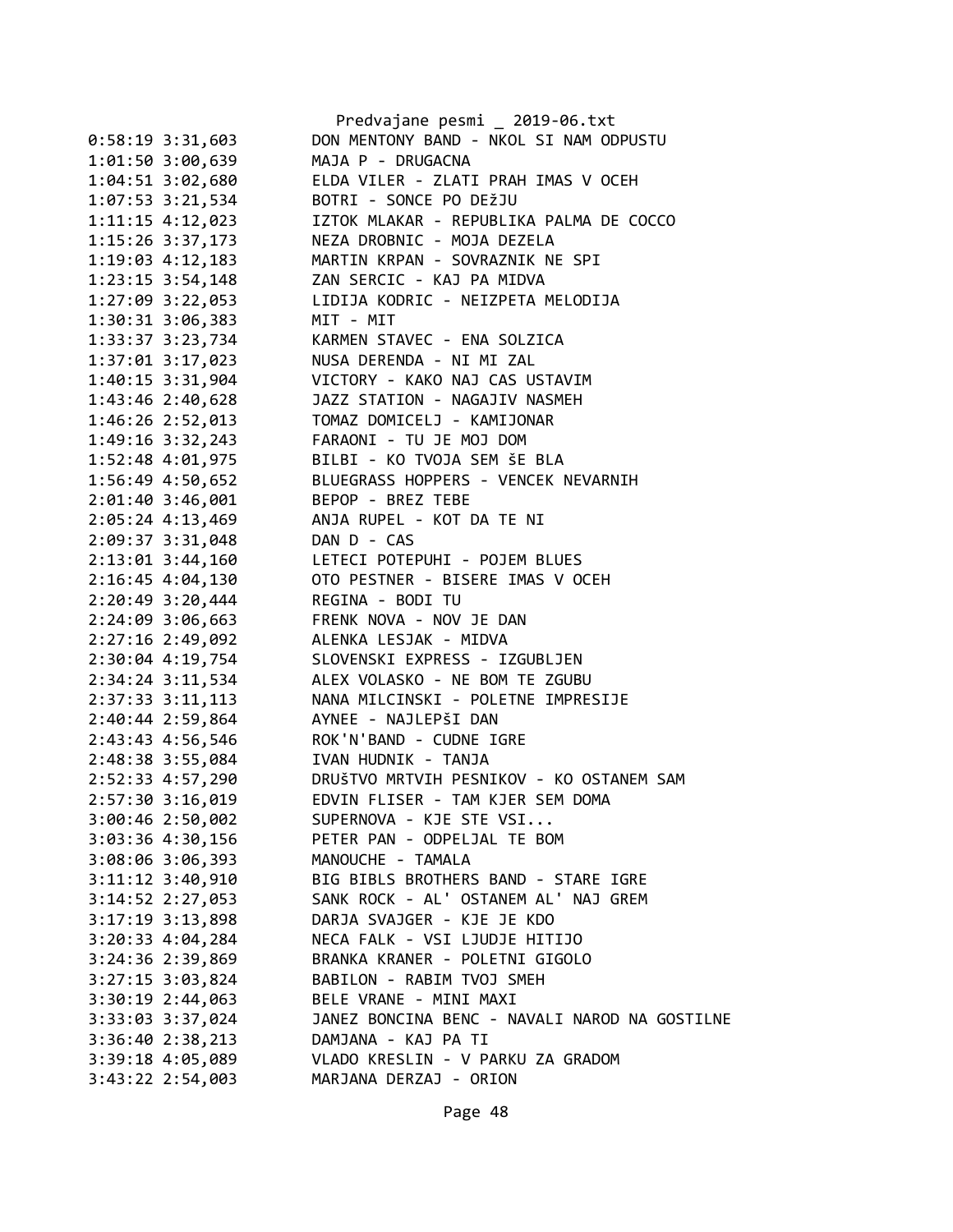|                        | Predvajane pesmi _ 2019-06.txt              |
|------------------------|---------------------------------------------|
| $3:46:16$ $3:06$ , 283 | ANDREJ SIFRER - OCE                         |
| $3:49:22 \ 3:24,423$   | BABALOO BAND - NENAJAVLJEN GOST             |
| $3:52:46$ $3:28,989$   | ANIKA - ZDAJ KO SI SAMA                     |
| 3:56:15 3:27,023       | GAL GJURIN - SEDEMNAJST                     |
| 3:59:42 2:59,459       | ANDRAZ HRIBAR - ŽIVLJENJE JE                |
| 4:02:41 2:57,897       | ABADON - POZITIVNA ENERGIJA                 |
| 4:05:39 2:25,812       | MAJDA SEPE - SUSTARKI MOST                  |
| 4:08:05 3:49,744       | SUNNY ORCHESTRA - ODHAJAM                   |
| 4:11:54 4:07,635       | KANTOR - TATU                               |
| 4:16:01 1:56,752       | MATIJA CERAR - VESELO NA POT                |
| 4:17:57 3:09,153       | KATJA FASINK & ROK FEREGJA - NOVA POMLAD    |
| 4:21:06 3:31,800       | TOM TOM - ZVEZDE VEDO                       |
| 4:24:38 3:23,000       | 4 FUN - POKLICI ME                          |
| 4:28:00 3:09,372       | KINGSTON - TAM TAM TAM                      |
| 4:31:10 4:08,079       | JAN PLESTENJAK - ZADNJE SLOVO               |
| 4:35:17 3:05,829       | ADI SMOLAR - PREMAV                         |
| 4:38:21 3:05,069       | NANA MILICINSKI - DRAGI                     |
| 4:41:26 4:47,476       | BIG FOOT MAMA - BULDOŽER                    |
| $4:46:13$ $2:10,981$   | RAFKO IRGOLIC - DIKSI ZA NOCOJ              |
| 4:48:24 3:19,009       | AVIA BAND - EN KORAK                        |
| 4:51:42 4:22,748       | ALENKA GODEC - POT LJUBEZNI                 |
| 4:56:05 2:48,670       | MARTA ZORE - V TEBI JE MOC                  |
| 4:58:53 3:23,801       | MATJAZ JELEN - POCASI  JE LEPO              |
| 5:02:55 3:32,691       | MAJDA SEPE - S TEBOJ                        |
| 5:06:28 2:59,705       | MONIKA PUCELJ - MI PASE                     |
| $5:10:24$ 4:30,881     | ALENKA GODEC - KONCA NI                     |
| 5:14:55 3:49,937       | SUNNY ORCESTRA - ODHAJAM                    |
| 5:18:45 3:20,601       | ANDREJ SIFRER - PODAJAM ROKE                |
| 5:23:02 3:38,741       | JANEZ BONCINA BENC - TA NOC JE MOJA         |
| 5:26:41 3:39,451       | MARTIN KRPAN - MALI BOGOVI                  |
| 5:31:15 4:29,075       | OTO PESTNER - LETIVA                        |
| 5:35:44 2:56,807       | BAZAR - OD ENIH DO TREH                     |
| 5:38:40 3:05,026       | AVTOMOBILI - LJUBEZEN NE STANUJE TU         |
| 5:42:42 3:03,720       | ADI SMOLAR - JAZ SEM IZVISEL                |
| 5:45:45 4:51,011       | DRUSTVO MRTVIH PESNIKOV - TI SI VSE         |
| $5:51:34$ $3:10,298$   | GU-GU - O JA JA, O NE NE                    |
| 5:54:46 3:42,916       | CUKI - PESEM O KRALJESTVU KI VZEL GA JE CAS |
| 5:58:29 3:17,011       | FOLKROLA - HELENA                           |
| $6:02:24$ 3:48,892     | ANU - DEKLE Z NASLOVNICE                    |
| $6:06:13$ 4:48,393     | TOMAZ DOMICELJ - LOŠKI GRAD                 |
|                        | NECA FALK - DRAVSKI MOST                    |
| $6:11:59$ $3:41,764$   | MARJANA DERZAJ - PRIŠLA JE POMLAD           |
| 6:15:41 2:57,727       |                                             |
| $6:18:39$ 3:54,998     | ANJA RUPEL - ZVEZDE SO NA NJENI STRANI      |
| $6:23:29$ $4:00,575$   | KARMEN STAVEC - TISTEGA DNE                 |
| $6:27:29$ 3:36,737     | ELECTRIX - RADIO                            |
| $6:32:01$ 4:26,953     | BELE VRANE - NAJ SIJE SONCE                 |
| $6:36:27$ 3:58,338     | NUDE - SE IMAM TE RAD                       |
| $6:41:24$ 3:07,073     | FARAONI - NE POZABI NIKDAR NAME             |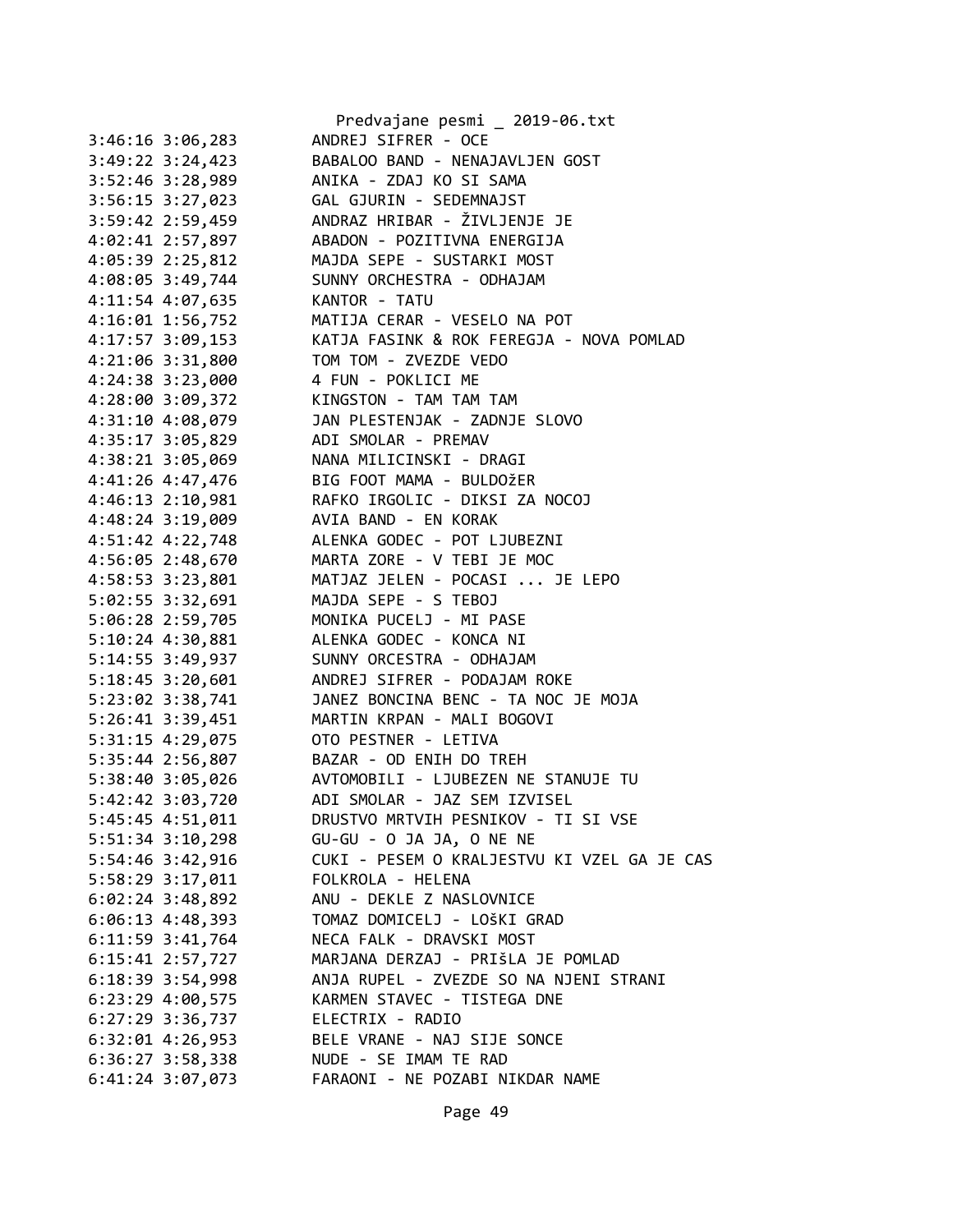|                      |                  | Predvajane pesmi _ 2019-06.txt                 |
|----------------------|------------------|------------------------------------------------|
| $6:44:31$ 7:44,082   |                  | MAJDA ARH - MM MIX (MAJDA MEGA MIX)            |
| $6:53:16$ $3:24,409$ |                  | ROK'N'BAND - PAZI                              |
| 6:56:41 4:02,593     |                  | AVIA BAND - LJUBEZEN NA PRVI POGLED            |
| 7:01:16 2:48,092     |                  | AYNEE - NA MORJE                               |
| 7:04:04 4:14,884     |                  | ESKOBARS - ILUZIJA                             |
| 7:08:18 4:30,180     |                  | PEPEL IN KRI - SONCE POMLADI                   |
| 7:13:47 3:49,588     |                  | VLADO KRESLIN - ENA PESEM                      |
| 7:17:37 3:45,333     |                  | BRIGITA ŠULER - PESEM V MENI                   |
| 7:22:19 3:45,808     |                  | MARKO VOZELJ - ZVEZDE SO Z NAMA                |
| $7:26:04$ 3:10,162   |                  | ALEKSANDER MEZEK - OSAMLJENA SENCA             |
| 7:30:09 2:58,122     |                  | JAKA SVOLJSAK - Z VLAKOM NA MORJE              |
|                      |                  | JELKA CVETEŽAR - JUTRO NA PLANINI              |
| 7:33:07 2:58,793     |                  |                                                |
| 7:36:06 3:35,429     |                  | MARTINA SRAJ - HOCEM NAZAJ                     |
| 7:40:40 2:25,217     |                  | DAMJANA - SAMBA                                |
| 7:43:05 2:56,769     |                  | ANDRAZ HRIBAR - KADAR SI TU                    |
| 7:46:01 3:10,182     |                  | SAMO GLAVAN - JASTREBI                         |
| 7:50:13 4:04,074     |                  | KALAMARI - NISEM TE SPOZNAL                    |
| 7:54:17 3:48,980     |                  | MARTA ZORE - PESEM JE VSE KAR IMAM             |
| 7:58:05 2:42,022     |                  | CASABLANCA - O, MAMA                           |
| 8:01:25 3:27,838     |                  | JANKO ROPRET - KAJ JE TO                       |
| $8:04:53$ 3:23,054   |                  | TANGELS - BOZICNI VECER                        |
| $8:08:16$ 3:44,562   |                  | DARJA SVAJGER - DIVJA                          |
| 8:12:59 2:31,832     |                  | ALMA - PEGASTI MILIJONAR                       |
| $8:15:30$ 5:12,019   |                  | ANIKA HORVAT - POGREŠAM TE                     |
| 8:21:39 3:17,033     |                  | SLAVKO IVANCIC - CRTA                          |
| 8:24:55 3:35,917     |                  | MANOUCHE - BI ŠLA NAPREJ                       |
| 8:28:31 2:34,212     |                  | GINO - PRAZNA POSTELJA                         |
| 8:32:00 2:58,187     |                  | HAZARD - ZABLODA V MODRIH KAVBOJKAH            |
| 8:34:58 2:38,912     |                  | STANE MANCINI - BESEDA LJUBLJANA               |
| 8:37:37 4:03,836     |                  | ELDA VILER - LASTOVKE                          |
| 8:42:39 3:04,138     |                  | ZELJKO - VERONIKA                              |
|                      | 8:45:43 4:32,242 | DON MENTONY BAND - RAD BI BIL BARABA           |
| $8:51:17$ $3:31,888$ |                  | KINGSTON - MINI BIKINI                         |
| 8:54:48 5:18,350     |                  | IZTOK MLAKAR - BLUES                           |
| 9:01:58 2:58,513     |                  | IRENA VRCKOVNIK - TAKSNA SEM                   |
| $9:04:56$ 2:34,392   |                  | BILBI - ISKRICE                                |
|                      |                  | DADI DAZ - OPOLNOCI                            |
| $9:07:30$ 3:40,323   |                  |                                                |
| $9:15:01$ $3:40,520$ |                  | SANK ROCK - SENCA SEBE                         |
| $9:18:41$ $3:47,560$ |                  | SLOVENSKI EXPRESS - IZI                        |
| $9:23:32$ $3:58,608$ |                  | LIDIJA KODRIC - SRECA JE                       |
| $9:27:30$ 4:15,982   |                  | MOULIN ROUGE - JUTRO SE PREBUJA 2002 (RNB RMX) |
| $9:32:36$ $3:15,527$ |                  | FRENK NOVA - KO TE NI                          |
| $9:35:51$ $4:10,124$ |                  | CALIFORNIA - RECI DA SI NORA NAME              |
| $9:44:14$ $3:53,028$ |                  | MIRAN RUDAN - ZARADI NJE                       |
| $9:48:06$ $2:38,543$ |                  | MAJDA SEPE - LJUBLJANSKE ULICE                 |
| $9:51:44$ $2:43,493$ |                  | D KWASCHEN RETASHY - ROZALIJA                  |
| $9:54:28$ $4:24,879$ |                  | HALO - DAM TI JUTRA                            |
| $9:58:52$ $2:54,623$ |                  | DEZUR - CISTO DROBNA ZELJA                     |
|                      |                  |                                                |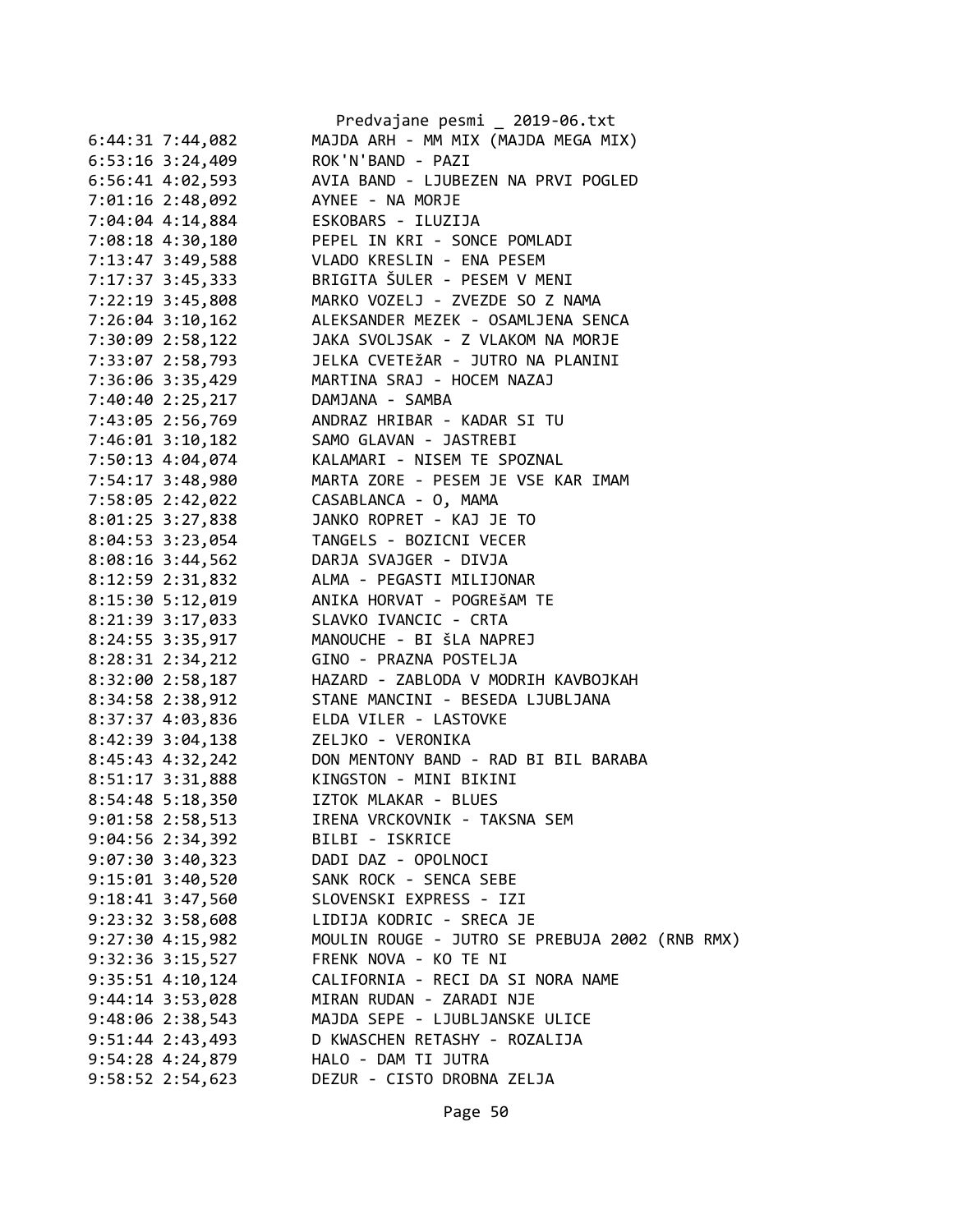|          |          | Predvajane pesmi _ 2019-06.txt            |
|----------|----------|-------------------------------------------|
| 10:03:38 | 3:15,423 | ANDREJ SIFRER - NOCOJ TE BOM LJUBIL       |
| 10:06:53 | 3:08,953 | BRANKA KRANER - LJUBLJANSKI ZVON          |
| 10:13:47 | 3:20,065 | JAN PLESTENJAK - SMEH IN SOLZE            |
| 10:17:07 | 2:34,008 | RAFKO IRGOLIC - MOJ CRNI KONJ             |
| 10:20:42 | 2:49,713 | OTO PESTNER - ŽIVLJENJE ODVZETO           |
| 10:23:31 | 3:17,423 | PAPIR - SLUTNJA                           |
| 10:26:48 | 4:16,088 | ALENKA GODEC - PREBUJENA                  |
| 10:31:54 | 3:49,759 | DAMJANA IN HOT HOT HOT - ZIVLJENJE        |
| 10:35:43 | 3:45,604 | HISA - SPOZNAL SEM                        |
| 10:43:56 | 3:08,219 | NUSA DERENDA - PRESTIZ                    |
| 10:47:04 | 3:34,050 | KATRINAS - DO NEBA                        |
| 10:51:37 | 3:56,770 | BEPOP - KOMAJ CAKAM                       |
| 10:55:33 | 3:28,288 | KLEPAC IN GUSTINCIC - MOJE OCI            |
| 10:58:59 | 2:36,218 | OPTIMISTI - O, MOJ PAPA                   |
| 11:03:26 | 3:04,729 | DITKA HABERL - NAD MESTOM SE DANI         |
| 11:06:31 | 2:53,993 | 1X BAND - TIH DEŽEVEN DAN                 |
| 11:14:06 | 4:14,015 | EDVIN FLISER - NJEJ, KI SEM JO LJUBIL     |
| 11:18:20 | 3:58,975 | TOMAZ DOMICELJ - KAM SO ŠLE VSE ROŽICE    |
| 11:23:22 | 4:03,294 | NUDE - NAJLEPSA PESEM                     |
| 11:27:25 | 3:21,118 | ADI SMOLAR - EASY COME-EASY GO            |
| 11:31:36 | 3:04,083 | CUKI - SRECA ME JE ZAPUSTILA              |
| 11:34:40 | 3:07,323 | BLUEGRASS HOPPERS - BREZ SONCA CVETJA NI  |
| 11:37:47 | 3:14,014 | BIG FOOT MAMA - ROLA SE                   |
| 11:48:25 | 4:53,775 | SUNNY ORCHESTRA - RELAX                   |
| 11:54:20 | 4:06,729 | GAL IN GALERISTI - PRIDI SEM              |
| 11:58:26 | 3:59,334 | GU-GU - GU-GU PLAY FOR YOU                |
| 12:04:17 | 4:47,014 | ORLEK - ADIJO KNAPI                       |
| 12:15:58 | 4:11,360 | ANJA RUPEL - BREZ LJUBEZNI                |
| 12:21:12 | 2:55,302 | YLENIA ZOBEC - PRIZNAM                    |
| 12:24:07 | 2:49,967 | BELE VRANE - ŽAREK TVOJE LJUBEZNI         |
| 12:26:57 | 3:24,027 | BOTRI - SONCE PO DEZJU                    |
| 12:31:10 | 2:22,052 | MATIJA CERAR - DEŽNIKI                    |
| 12:33:32 | 3:27,136 | ANIKA - TI ZAVAJAJ ME                     |
| 12:36:58 | 3:37,440 | DAMJANA - RIME                            |
| 12:45:16 | 3:38,803 | VLADO KRESLIN - ZIBAJ ME                  |
| 12:48:55 | 3:31,469 | SAMO GLAVAN - NAPACNI NACIN               |
| 12:53:26 | 3:10,043 | ALEKSANDER MEZEK - OSAMLJENA SRCA         |
| 12:56:31 | 3:03,380 | FOLKROLA - CYBER BABY                     |
| 13:00:11 | 3:35,993 | ROK'N'BAND - SOLZE IN SMEH                |
| 13:03:45 | 3:03,457 | ANIKA HORVAT - V LJUBLJANO                |
| 13:06:48 | 2:04,016 | OTO PESTNER &P.UGRIN BAND - KAKOR MADONNA |
| 13:08:52 | 2:59,013 | MAJA KEUC - VANILIJA                      |
| 13:13:20 | 4:33,389 | DRUSTVO MRTVIH PESNIKOV - PINGVIN         |
| 13:17:43 | 2:50,944 | PEPEL IN KRI - PO BITKI SO GENERALI VSI   |
| 13:21:43 | 2:35,703 | AYNEE - NOCEM ZIVET                       |
| 15:10:10 | 2:46,203 | DARJA SVAJGER - PRISLUHNI MI              |
| 15:12:56 | 3:34,070 | BAZAR - PRVI MAJ                          |
| 15:16:29 | 2:57,790 | BABALOO BAND - NENAJAVLJEN GOST           |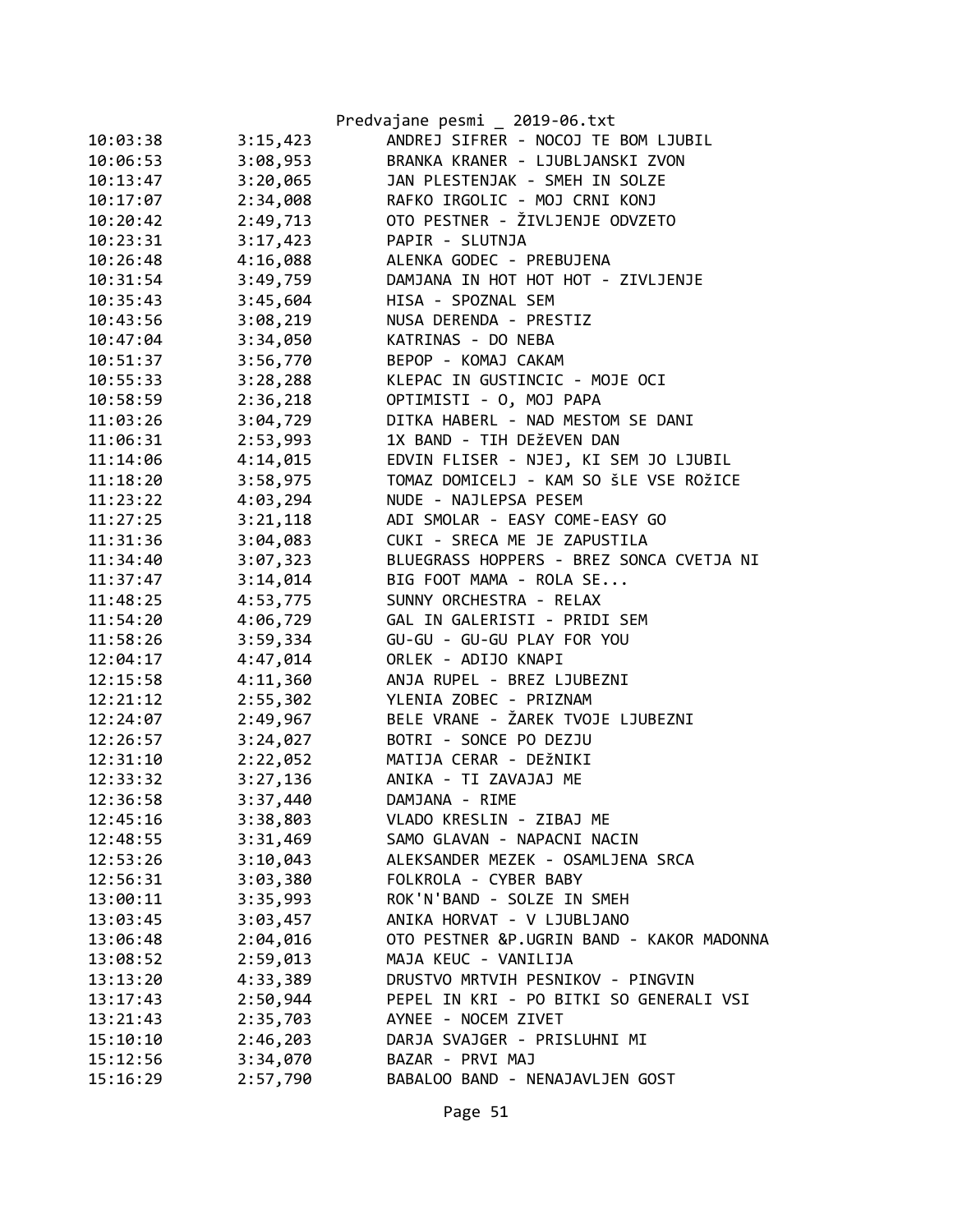|          |          | Predvajane pesmi _ 2019-06.txt                |
|----------|----------|-----------------------------------------------|
| 15:20:36 | 4:00,121 | MARJANA DERZAJ - VRNI SE ŠE KDAJ V LJUBLJANO  |
| 15:24:36 | 3:55,005 | NAPOLEON - HOCEM TE NAZAJ                     |
| 15:28:31 | 2:59,626 | ANDRAZ HRIBAR - ZASPALA SI                    |
| 15:33:06 | 3:10,019 | FARAONI - BOZICNI ZVON                        |
| 15:36:16 | 4:01,706 | NECA FALK - VSI LJUDJE HITIJO                 |
| 15:41:46 | 3:54,592 | DAVID GROM - EN KLIC STRAN                    |
| 15:45:41 | 3:53,495 | REGINA - LIZA LJUBI JAZZ                      |
| 15:51:04 | 2:42,143 | FELIKS LANGUS - DISKO RAJ (DISCO RAJ)         |
| 15:53:46 | 3:27,857 | IZTOK MLAKAR - BETULA                         |
| 15:57:13 | 3:05,005 | LIDIJA KODRIC - PRIDI ZA MOJ ROJSTNI DAN      |
| 16:00:55 | 3:15,714 | DON MENTONY BAND - NA OBALI                   |
| 16:04:11 | 3:08,651 | SABINA - NE BOVA PAR                          |
| 16:07:19 | 3:38,785 | HAZARD - NENA                                 |
| 16:12:27 | 3:19,349 | YUHUBANDA/KATJA KOREN - CE JE TO SLOVO        |
| 16:15:43 | 4:00,464 | AVIA BAND - KO BI JI MISLI BRAL               |
| 16:20:53 | 3:22,952 | NINA PUSLAR - ODHAJAM Z VETROM                |
| 16:24:16 | 2:24,030 | IRENA VRCKOVNIK - SONCE IN LUNA               |
| 16:26:39 | 3:22,299 | BERTA AMBROŽ - PISES MI                       |
| 16:31:37 | 3:23,012 | ANDREJ SIFRER - BREZ PRIJATELJEV SI IZGUBLJEN |
| 16:35:00 | 3:18,105 | MARTA ZORE - MENI SI ŽIVLJENJE                |
| 16:38:18 | 2:37,193 | ALEKSANDRA CERMELJ - BEZNE MISLI              |
| 16:42:24 | 3:33,006 | AVTOMOBILI - NEZMOTLJIVI                      |
| 16:45:55 | 3:38,665 | FLIRT - KO JE NI                              |
| 16:51:03 | 3:41,695 | VICTORY - MI MAMO SE FAJN                     |
| 16:54:44 | 4:18,343 | OTO PESTNER - TRIDESET LET (DOLGA)            |
| 16:59:43 | 2:45,029 | STANE MANCINI - CIKLAME                       |
| 17:02:28 | 4:17,597 | ALENKA GODEC - ZGUBLJAM TE                    |
| 17:06:45 | 3:49,534 | KINGSTON - KOCKA JE PADLA NATE                |
| 17:11:38 | 3:47,653 | KALAMARI - CAKAM TE ZAMAN                     |
| 17:15:25 | 4:22,815 | HALO - ZVEZDA                                 |
| 17:20:55 | 3:31,499 | POLONA FURLAN - TAKA KOT SEM                  |
| 17:24:26 | 4:14,004 | CALIFORNIA/MZ HEKTOR - NE POZABI ME           |
| 17:28:40 | 3:32,073 | PETER AMBROŽ - NA PLESU                       |
| 17:33:01 | 2:52,801 | ADI SMOLAR - TAGADA                           |
| 17:35:53 | 4:42,616 | LINTVERN - KRAVATA                            |
| 17:41:40 | 3:37,049 | PANDA - CESNJEV CVET                          |
| 17:45:17 | 3:07,992 | TOMAZ DOMICELJ - JAMAJKA                      |
| 17:48:25 | 4:04,008 | ELDA VILER - LASTOVKE                         |
| 17:53:45 | 4:13,636 | JAN PLESTENJAK - PO NEVIHTI                   |
| 17:58:00 | 4:36,013 | RAF - NA DRUGI STRANI SVETA                   |
| 18:03:13 | 1:58,054 | MARJETKA RAMSAK - SRECA NA VRVICI             |
| 18:05:09 | 3:54,821 | EVA HREN - REKLA SVA                          |
| 18:10:32 | 3:45,660 | NIKKA - ZA TVOJ NASMEH                        |
| 18:14:17 | 2:59,017 | KARMEN STAVEC - OGENJ                         |
| 18:17:16 | 3:19,224 | KALAMARI- BYE BYE.WAV -                       |
| 18:21:42 | 3:31,017 | CUKI - ZOBAR                                  |
| 18:25:11 | 2:56,037 | BLUEGRASS HOPPERS - IRENA, LAHKO NOC          |
| 18:28:06 | 1:58,358 | MATIJA CERAR - KRAMLJANJE V MRAKU             |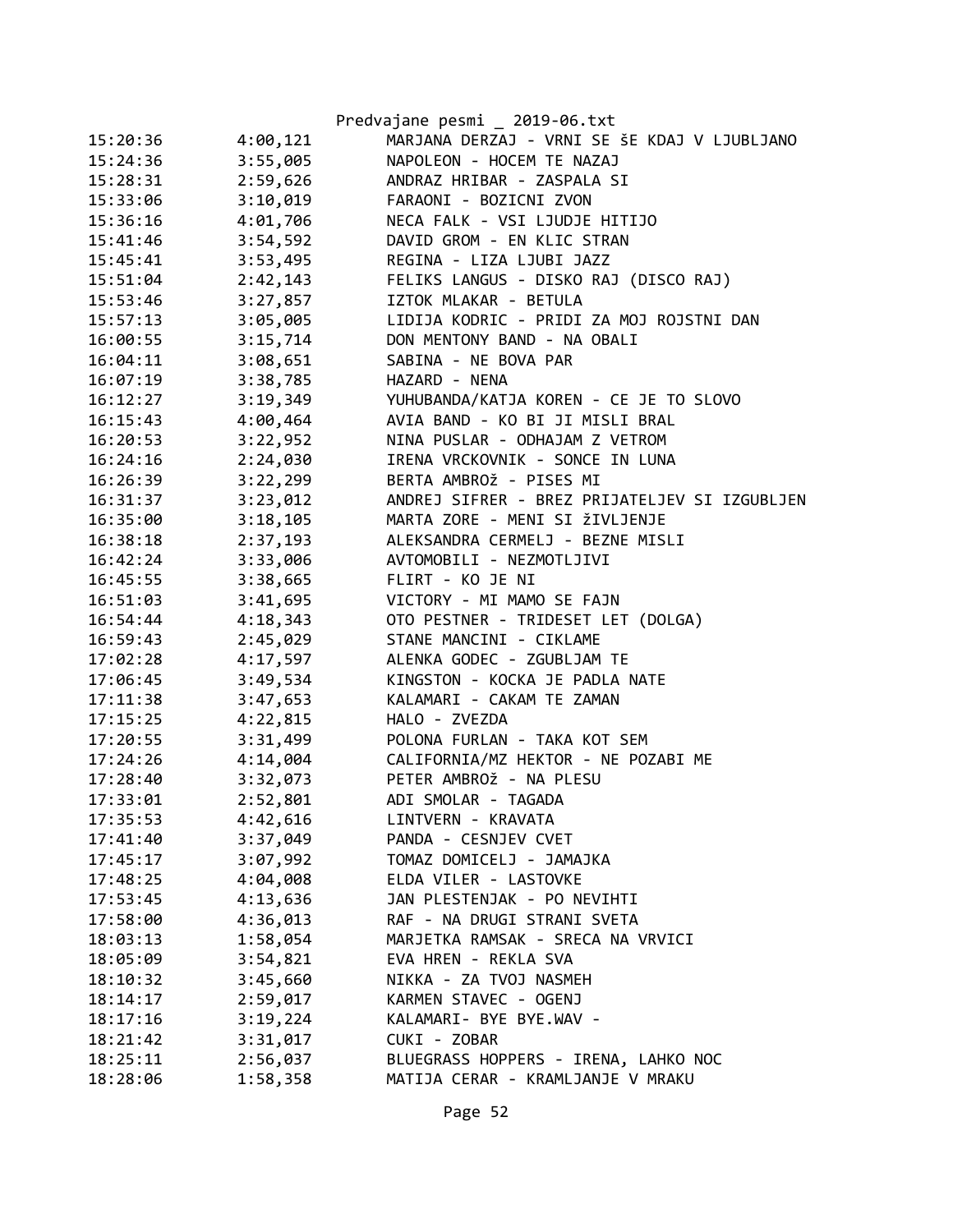|          |          | Predvajane pesmi _ 2019-06.txt          |
|----------|----------|-----------------------------------------|
| 18:30:05 | 4:25,715 | AGROPOP - SAMO MILIJON                  |
| 18:34:30 | 5:52,013 | PAPIR - MOJE SRCE ODHAJA                |
| 18:40:28 | 3:50,044 | GLOBUS - LEDENO SRCE                    |
| 18:44:18 | 4:02,288 | MAJDA ARH - OPROSTI MI                  |
| 18:48:20 | 3:15,905 | GU-GU - MANGO BANANA                    |
| 18:51:35 | 2:37,992 | ALENKA VIDRIH - VRTILJAK                |
| 18:54:12 | 2:57,579 | DAMJANA - JE TO LJUBEZEN                |
| 18:57:10 | 3:16,143 | SELL OUT - SAMOTA                       |
| 19:01:06 | 3:48,034 | DITKA HABERL - LJUBIMEC BREZ IMENA      |
| 19:04:54 | 3:16,987 | BELE VRANE - BREZ BESED                 |
| 19:08:11 | 3:33,623 | KATRINAS - FUNKY BEAT                   |
| 19:12:48 | 3:18,407 | ALEKSANDER NOVAK - DA BI (RADIO EDIT)   |
| 19:16:06 | 2:52,099 | NUSA DERENDA - SE V SEBI SKRIVAM        |
| 19:18:58 | 5:21,464 | SUNNY ORCHESTRA - WELCOME TO THE PARTY  |
| 19:25:27 | 3:13,971 | DITKA - NE BODI KOT DRUGI               |
| 19:28:40 | 2:39,856 | BRANKA KRANER - POLETNI GIGOLO          |
| 19:32:09 | 3:38,944 | MARTIN KRPAN - TO NI POLITICEN SONG     |
| 19:35:48 | 1:42,542 | MAJDA SEPE - ROMANCA                    |
| 19:37:30 | 3:25,732 | ROK'N'BAND - PAZI                       |
| 19:42:00 | 3:38,073 | DARJA SVAJGER - TVOJ OBRAZ              |
| 19:45:38 | 2:07,984 | VULTURE AND THE GURU - NE STRELJAJ NAME |
| 19:47:46 | 3:32,886 | BAZAR - URA STRASTI                     |
| 19:52:35 | 3:27,824 | DAMIAN - SI KOT POLETJE                 |
| 19:56:02 | 3:00,057 | FOLKROLA - POLNA LUNA                   |
| 19:59:43 | 3:35,089 | ANJA RUPEL - NISI MOJ                   |
| 20:03:18 | 2:29,144 | ANIKA HORVAT - MINI IN MAXI             |
| 20:05:47 | 3:20,891 | LETECI POTEPUHI - BICIKL                |
| 20:12:58 | 3:45,140 | BABALOO BAND - PAJAC                    |
| 20:16:43 | 3:25,984 | AURORA - ODPELJI ME                     |
| 20:20:38 | 4:07,701 | PEPEL IN KRI - DEKLE IZ ZLATE LADJICE   |
| 20:24:46 | 4:51,499 | ALEKSANDER MEZEK - TU SEM DOMA          |
| 20:30:44 | 3:39,034 | NUDE - PEPELKA (RAD TE IMAM)            |
| 20:34:23 | 3:05,719 | JANEZ ZMAZEK ZAN - NA DOPUSTU           |
| 20:37:28 | 1:21,234 | SAMO GLAVAN - OMEJEN                    |
| 20:38:49 | 2:42,040 | METKA ŠTOK - KO BOM 64                  |
| 20:45:45 | 4:21,019 | SIMONA VODOPIVEC - KO SE ODSELILA BOM   |
| 20:50:48 | 3:07,339 | DON MENTONY BAND - NON CAPITO           |
| 20:53:55 | 2:05,996 | LIDIJA KODRIC - DANES MI JE 16 LET      |
| 20:56:02 | 3:25,888 | ANDREJ SIFRER - SAMO ŠE TEBE IMAM       |
| 21:00:17 | 2:55,033 | NECA FALK - DOBRO JUTRO, DOBER DAN      |
| 21:03:11 | 3:40,488 | AVIA BAND - GRAJSKA DAMA                |
| 21:06:51 | 2:52,797 | TRISTAN - POLETJE SE POSLAVLJA          |
| 21:13:31 | 3:48,184 | HAZARD - NI CVETJA BREZ TRNJA           |
| 21:17:19 | 3:05,193 | LEA LIKAR - ODMIK OD TAL                |
| 21:20:58 | 3:17,662 | SUPERNOVA - NINA                        |
| 21:24:16 | 3:54,043 | EVA BOTO - PLUS IN MINUS                |
| 21:28:09 | 3:03,029 | DEKAMERONI - SAVA SUMI                  |
| 21:32:26 | 3:21,287 | FARAONI - MI LJUDJE SMO KOT MORJE       |
|          |          |                                         |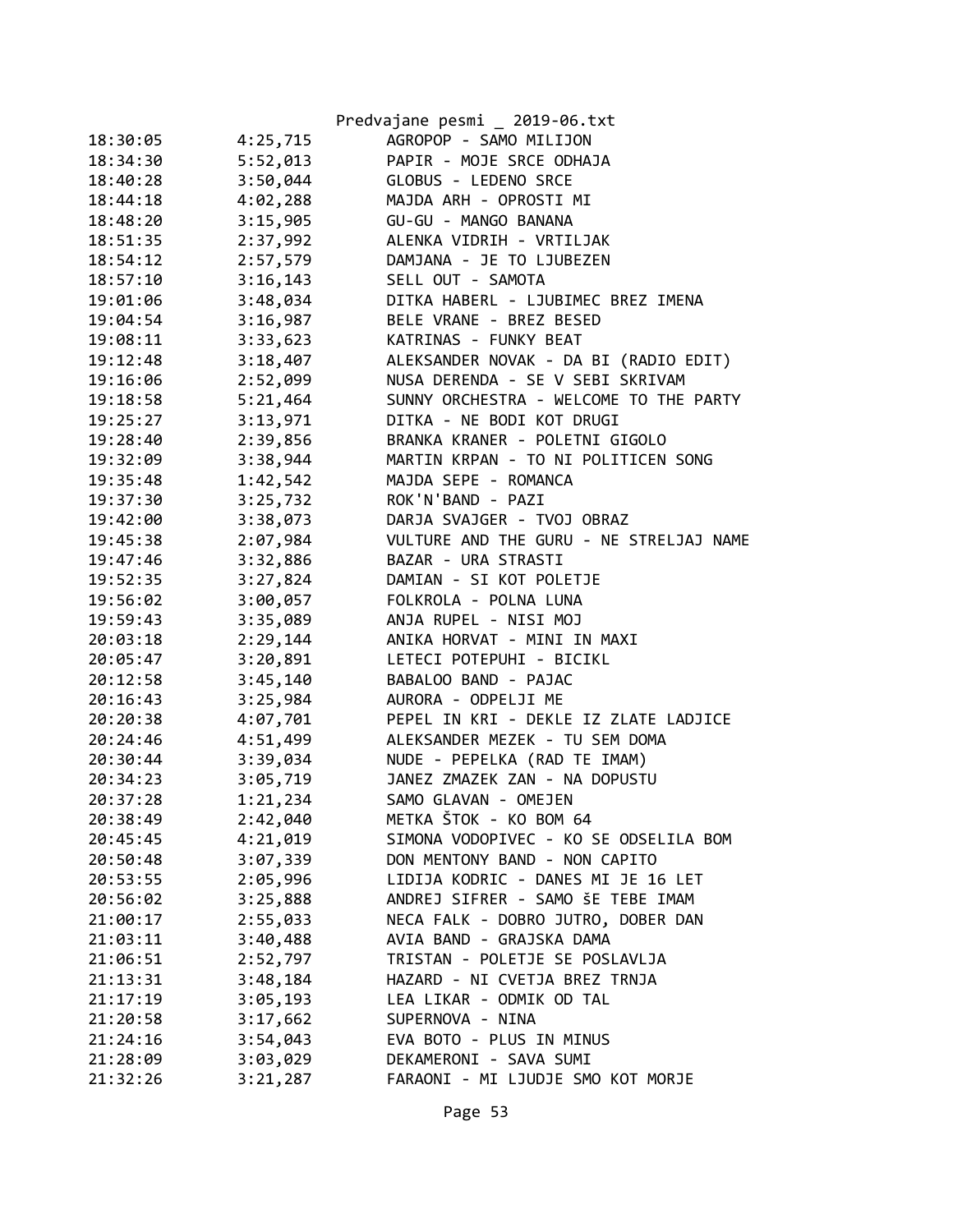|          |          | Predvajane pesmi _ 2019-06.txt             |
|----------|----------|--------------------------------------------|
| 21:35:47 | 4:13,900 | DAMJANA IN HOT HOT HOT - CE BI MI SRCE DAL |
| 21:44:28 | 3:05,030 | SMILE - OD JUTRA DO JUTRA (RMX BY STAYERC) |
| 21:47:32 | 3:59,954 | STANE MANCINI - MANDOLINA                  |
| 21:52:14 | 3:14,910 | NEISHA - 'MAS SE KJE CAS                   |
| 21:55:29 | 4:39,641 | OLIVIJA - KADAR SVA SAMA                   |
| 22:01:15 | 3:01,710 | POP ART - SE JE CAS                        |
| 22:04:17 | 3:44,004 | ANDRAZ HRIBAR - OGNJENI OBROC              |
| 22:07:59 | 3:12,791 | MANOUCHE - SUPERFAJN                       |
| 22:15:53 | 3:36,021 | AVTOMOBILI - LIPE                          |
| 22:20:00 | 3:22,038 | OTO PESTNER - ZGODBA ZA DVA                |
| 22:23:22 | 2:42,911 | EVA SRSEN - LJUBI, LJUBI, LJUBI            |
| 22:26:05 | 4:22,712 | ALENKA GODEC - IGRA                        |
| 22:31:16 | 3:25,531 | PANDA - DALEC STRAN                        |
| 22:34:41 | 6:25,667 | IZTOK MLAKAR - IVO BALILA                  |
| 22:48:32 | 4:05,978 | VICTORY - DAN BREZ TEBE (ORIGINAL)         |
| 22:53:20 | 3:50,134 | ADI SMOLAR - J                             |
| 22:57:09 | 3:26,949 | KALAMARI - SOVRAZIM JUTRA                  |
| 23:01:53 | 3:45,013 | FOXY TEENS - VZEMI ME V NAROCJE            |
| 23:05:33 | 2:57,046 | MARJANA DERZAJ - TELSTAR                   |
| 23:08:30 | 4:05,807 | BABILON - VSAK DEL NEBA                    |
| 23:19:57 | 3:02,218 | BOTRI - UGASN' ME                          |
| 23:22:59 | 5:13,973 | MARTA ZORE - NI MI ZAL                     |
| 23:28:13 | 3:04,813 | GU-GU - F ROMANCA V KINU SLOGA             |
| 23:32:00 | 3:06,912 | CUKI - KAVBOJCI IN INDIJANCI               |
| 23:35:06 | 2:54,359 | KARMEN STAVEC - LJUBIM TE                  |
| 23:38:00 | 3:34,525 | KINGSTON - DANES JE MOJ DAN                |
| 23:46:15 | 2:42,607 | ANIKA - NE CAKAJ NA MAJ                    |
| 23:48:58 | 3:23,645 | BILBI - KOT SVA BILA                       |
| 23:52:21 | 3:16,006 | EDVIN FLISER - LETI, LETI LASTOVKA         |
| 23:55:37 | 2:48,941 | HISA - ODKRIJ OTROKOM SVET                 |
| 23:58:25 | 3:18,052 | NATASA & ZIBELNIK - LUNA ME NOSI           |
|          |          |                                            |

|  | $0:01:43$ 3:17,748 | FARAONI - SLAVOSPEV                             |
|--|--------------------|-------------------------------------------------|
|  | $0:05:01$ 2:48,855 | MAJDA ARH - POŠLJI MU VETER POZDRAV             |
|  | $0:07:49$ 3:39,055 | DANILO KOCJANCIC & MEF - TA MOSKA               |
|  | $0:11:28$ 2:56,863 | BILBI - TO NI BLUES                             |
|  | $0:14:25$ 3:26,364 | ALENKA GODEC - LJUBIM TO LJUBEZEN               |
|  |                    | 0:17:51 3:33,052 ANDREJ SIFRER - JARCEVA HRUSKA |
|  |                    | 0:21:24 3:37,566 ANJA RUPEL - ODPRI OCI         |
|  |                    | 0:25:01 3:44,777 PAPIR - VELIKI KORAK           |
|  |                    | 0:28:46 3:19,990 KALAMARI - PRIDE DAN           |
|  | $0:32:05$ 3:55,411 | SRECNA MLADINA - KDO SMO                        |
|  | $0:36:01$ 2:59,536 | DAMJANA - NASMEH                                |
|  |                    | 0:39:00 2:46,983 DELIALI - ZVON LJUBEZNI        |
|  | $0:41:47$ 3:35,310 | NEISHA - ZVEZDNI PRAH                           |
|  |                    |                                                 |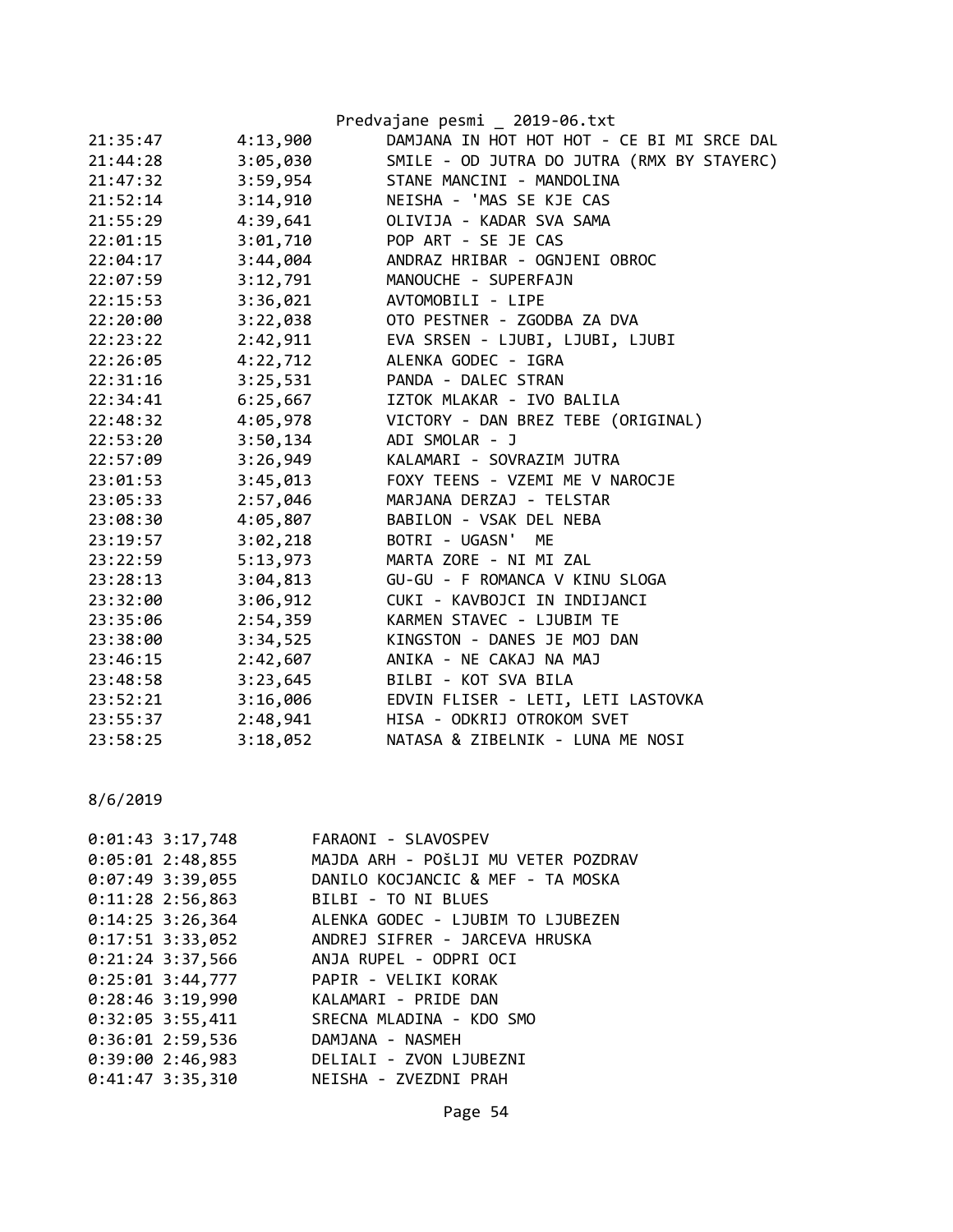|                                  | Predvajane pesmi _ 2019-06.txt                                                                                            |
|----------------------------------|---------------------------------------------------------------------------------------------------------------------------|
| $0:45:22$ 2:57,972               | HAZARD - ZABLODA V MODRIH KAVBOJKAH                                                                                       |
| $0:48:19$ 3:37,621               | ADI SMOLAR - NAŠ SVET SE PA VRTI                                                                                          |
| $0:51:57$ 4:16,901               | DAN D - KO HODIS NAD OBLAKI                                                                                               |
| $0:56:14$ 4:18,831               | PANDA - SAMA PROTI VSEM                                                                                                   |
|                                  | 1:00:32 5:32,205 DON MENTONY BAND - SEDEM LET                                                                             |
| 1:06:04 3:10,017 CUKI - CRNE OCI |                                                                                                                           |
|                                  |                                                                                                                           |
|                                  | 1:09:14 4:15,049 FOLKROLA - MARUSKA<br>1:13:29 3:24,235 AVIA BAND - UTRIP SRCA                                            |
|                                  | 1:16:53 3:46,253 MIRAN RUDAN - ROJEN, DA TE LJUBIM                                                                        |
|                                  | 1:20:39 4:36,006 MATJAZ JELEN - POLJUBI ME V DEZJU                                                                        |
|                                  | 1:25:08 3:19,510 SLAVKO IVANCIC - TISTO KAR OSTANE                                                                        |
| 1:28:27 4:24,043 BAZAR - TINA    |                                                                                                                           |
| $1:32:40$ $3:24,020$             | KARMEN STAVEC - ENA SOLZICA                                                                                               |
| 1:36:03 3:27,084 FLIRT - INJA    |                                                                                                                           |
| 1:39:29 4:22,896                 | MARTA ZORE - POZABIL SI NA VSE<br>BABALOO BAND - NOCEM PESEM                                                              |
| 1:43:52 2:59,001                 |                                                                                                                           |
| 1:46:51 3:46,606                 | TANGELS - TI SI POLETJE                                                                                                   |
|                                  | 1:50:37 3:20,019 JAZZ STATION - DELAM KAR SE NE SME                                                                       |
|                                  | 1:53:57 3:12,276 NINA PUSLAR - CE TI ZAVEZEM OCI                                                                          |
|                                  | 1:57:09 3:34,157 HOSTNIK - U LUBLAN                                                                                       |
| $2:00:43$ 3:44,892               |                                                                                                                           |
| 2:04:28 2:52,992                 | BOTRI - V NOVO JUTRO<br>RDECI DECKI & E.FLISER - NOC ZA ROCK'N'ROLL<br>AVTOMOBILI - SKOZI LETA<br>AVTOMOBILI - SKOZI LETA |
| 2:07:21 4:34,997                 |                                                                                                                           |
| 2:11:55 3:47,852                 |                                                                                                                           |
| 2:15:43 3:04,827                 | JAN PLESTENJAK - AMORE MIO                                                                                                |
| 2:18:48 3:31,179                 | KINGSTON - SONCNA UPRAVA<br>MITJA PODLESNIK - DO SRCA                                                                     |
| 2:22:19 2:26,034                 | NINO ROBIC - VCASIH KO SE SRECAVA                                                                                         |
|                                  | ANDRAZ HRIBAR - MOJA MOJA                                                                                                 |
| 2:24:43 2:55,718                 |                                                                                                                           |
| 2:27:39 3:39,501                 | ROK'N'BAND - NE NE NE                                                                                                     |
| 2:31:10 2:07,941                 | RAFKO IRGOLIC - JAHAM SPET V KOLORADO                                                                                     |
| 2:33:18 3:37,217                 | KATRINAS - LETIM                                                                                                          |
| 2:36:55 2:09,026                 | BRANKA KRANER - CAO                                                                                                       |
| 2:39:04 3:00,817                 | DARJA SVAJGER - SE TISOC LET                                                                                              |
| 2:42:04 4:23,470                 | NUSA DERENDA - ROKO NA SRCE                                                                                               |
| 2:46:27 3:40,617                 | GAL GJURIN IN TEMNA GODBA - KO POLETIS NAD OBLAKI                                                                         |
| 2:50:08 3:56,594                 | MONIKA PUCELJ - POTISKAS ME OB TLA                                                                                        |
| 2:54:04 3:17,859                 | MYSELF - LJUBEZEN V ZRAKU JE (RADIO EDIT)                                                                                 |
| 2:57:22 5:06,960                 | OTO PESTNER - ZLATO SONCE IN CRNA REKA                                                                                    |
| $3:02:29$ $3:05,513$             | MANOUCHE - KJE SI LUBI                                                                                                    |
| $3:05:27$ 3:59,844               | GAL IN GALERIST I- PRIDI SEM.WAV -                                                                                        |
| 3:09:27 3:57,985                 | POP DESIGN/VILI RESNIK - KO SI NA TLEH                                                                                    |
| $3:13:25$ 4:24,501               | GAL IN GALERISTI - POGLEJ VEN, DEZUJE                                                                                     |
| 3:17:49 4:02,439                 | AYNEE - SPOMLADI                                                                                                          |
| 3:21:51 2:32,543                 | BELE VRANE - MALA TERASA                                                                                                  |
| $3:24:24$ $3:00,019$             | PEPEL IN KRI - PRIDI V SVET LJUBEZNI                                                                                      |
| $3:27:24$ 4:08,414               | HALO - JIMMY HUE                                                                                                          |
| 3:31:32 3:29,568                 | PETER PAN - KEKCEVA PESEM                                                                                                 |
| $3:35:01$ $3:47,131$             | KATJA KOREN - DAJ UPAJ SI                                                                                                 |
|                                  |                                                                                                                           |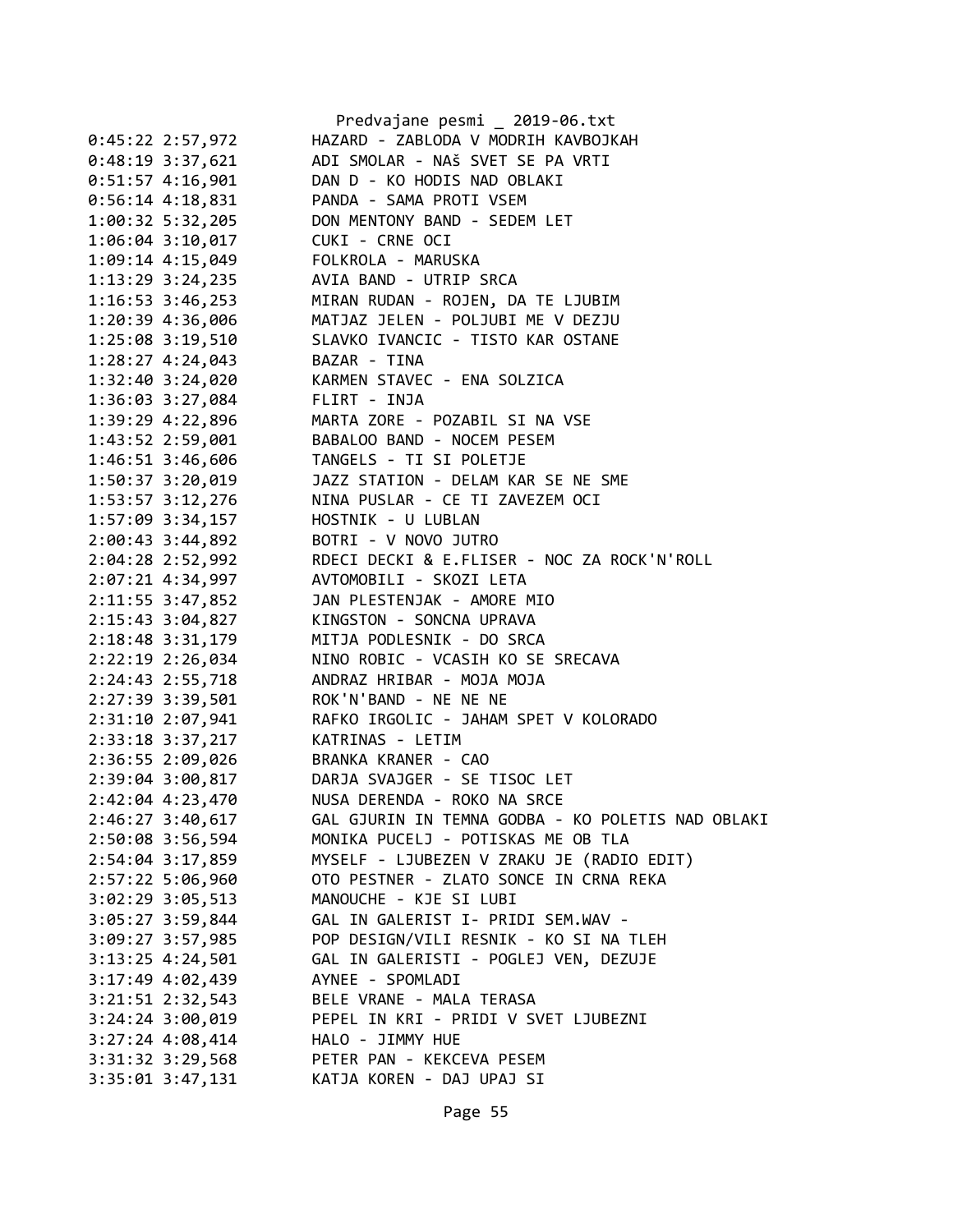|                      | Predvajane pesmi _ 2019-06.txt              |
|----------------------|---------------------------------------------|
| 3:38:48 3:45,106     | CALIFORNIA/MZ HEKTOR - USTAVIL BI CAS       |
| 3:42:32 3:07,986     | BLUEGRASS HOPPERS - BREZ SONCA CVETJA NI    |
| 3:45:36 3:34,531     | DEZUR - MORJE CAKA                          |
| 3:49:11 4:32,819     | JANEZ ZMAZEK - ZGODBA O LJUDEH              |
| 3:53:43 3:32,486     | MONI KOVACIC - NASMEH POLETNIH DNI          |
| $3:57:15$ $3:23,026$ | TOMAZ DOMICELJ - ZIVLJENJE JE LEPO          |
| 4:00:38 3:17,632     | DADI DAZ - IN GREM NAPREJ                   |
| 4:03:55 3:07,039     | KANTOR - LJUBEZEN IZ SOLSKIH DNI            |
| 4:07:02 3:25,992     | POLONA - PODNEVI MANJ BOLI                  |
| 4:10:28 2:25,817     | NULA KELVINA - MASKERADA                    |
| 4:12:53 3:06,906     | APOLONIA - V VRTINCU                        |
| 4:16:00 3:02,781     | MLADI LEVI - ODA IRENI                      |
| 4:19:03 3:47,180     | MAJA JAJALO - BESEDE BREZ POMENA            |
| $4:22:50$ $4:11,761$ | ANIKA - PLIMA                               |
| 4:27:01 3:58,594     | ALENKA GODEC - DOVOLJ MI JE                 |
| 4:31:00 3:39,994     | DAMJANA IN HOT HOT HOT - LJUBIM NORO        |
| 4:34:39 3:13,016     | FARAONI - SAMO TI                           |
| 4:37:52 2:59,020     | MILAN PECOVNIK PIDZI - LJUBIM JO            |
| 4:40:51 3:58,878     | ORLEK - NA KUM                              |
| 4:44:50 2:59,208     | DASA - OD LJUBEZNI ZADET                    |
| 4:47:49 3:03,031     | VANAGO BAND - KADAR SAM SEM V TEMI          |
| 4:50:52 2:53,021     | VICTORY - HELENA                            |
| 4:53:44 3:57,067     | MOULIN ROUGE - NAJSLAJSI POLJUBI            |
| 4:57:35 4:20,588     | DRUSTVO MRTVIH PESNIKOV - CUTIM TE          |
| 5:01:51 3:35,380     | MARJANA DERZAJ - BREZA MOJE MLADOSTI        |
| 5:05:27 4:24,975     | MAJA SINK - POLETNI POLJUB                  |
| $5:09:51$ 3:23,458   | PAPIR - NIC MI NI                           |
| 5:13:15 3:23,234     | ALENKA GODEC - NEZNA PESEM                  |
| 5:16:38 2:54,690     | NECA FALK - DOBRO JUTRO, DOBER DAN          |
| 5:19:32 2:43,999     | ROK'N'BAND - DEJ RUKN' ME                   |
| 5:22:16 3:27,795     | ADI SMOLAR - LJUDJE PA PRAVIJO              |
| $5:25:44$ $3:42,717$ | MARTA ZORE - VSE, KAR SVA BILA              |
| 5:29:26 3:50,051     | ANIKA HORVAT - PLEŠEM V DEŽJU               |
| 5:33:16 3:20,020     | AVIA BAND - EN KORAK                        |
| 5:36:36 3:40,470     | DON MENTONY BAND - SUZANA                   |
| $5:40:16$ $2:21,993$ | MATIJA CERAR - DEZNIKI                      |
| 5:42:38 3:57,889     | SAMO GLAVAN - NOV DAN                       |
| 5:46:36 3:47,984     | OTO PESTNER - MARY ANN                      |
| 5:50:23 4:03,261     | NAPOLEON - SANJAM                           |
| 5:54:28 3:23,005     | MAJDA ARH - DAN ZA ZABAVO                   |
| 5:57:51 4:39,793     | TOMAZ DOMICELJ - MOJ DOM JE LUBLANA         |
| $6:02:30$ $2:33,996$ | BRANKA KRANER - RUM IN COCA COLA            |
| $6:05:04$ 2:23,964   | MAJDA SEPE - ŠUŠTARSKI MOST                 |
| 6:07:28 2:08,964     | BLUEGRASS HOPPERS - PO NOVEM LETU BOLJSE BO |
| 6:09:37 2:55,920     | ANJA RUPEL - V LJUBLJANO                    |
|                      | PEPEL IN KRI - MOJA SRECNA ZVEZDA           |
| $6:12:32$ $3:27,963$ | ANDREJ SIFRER - MLADE BARABE                |
| $6:15:57$ 4:44,297   |                                             |
| $6:20:41$ 3:38,586   | SLOVENAID - EN SVET (RADIO EDIT)            |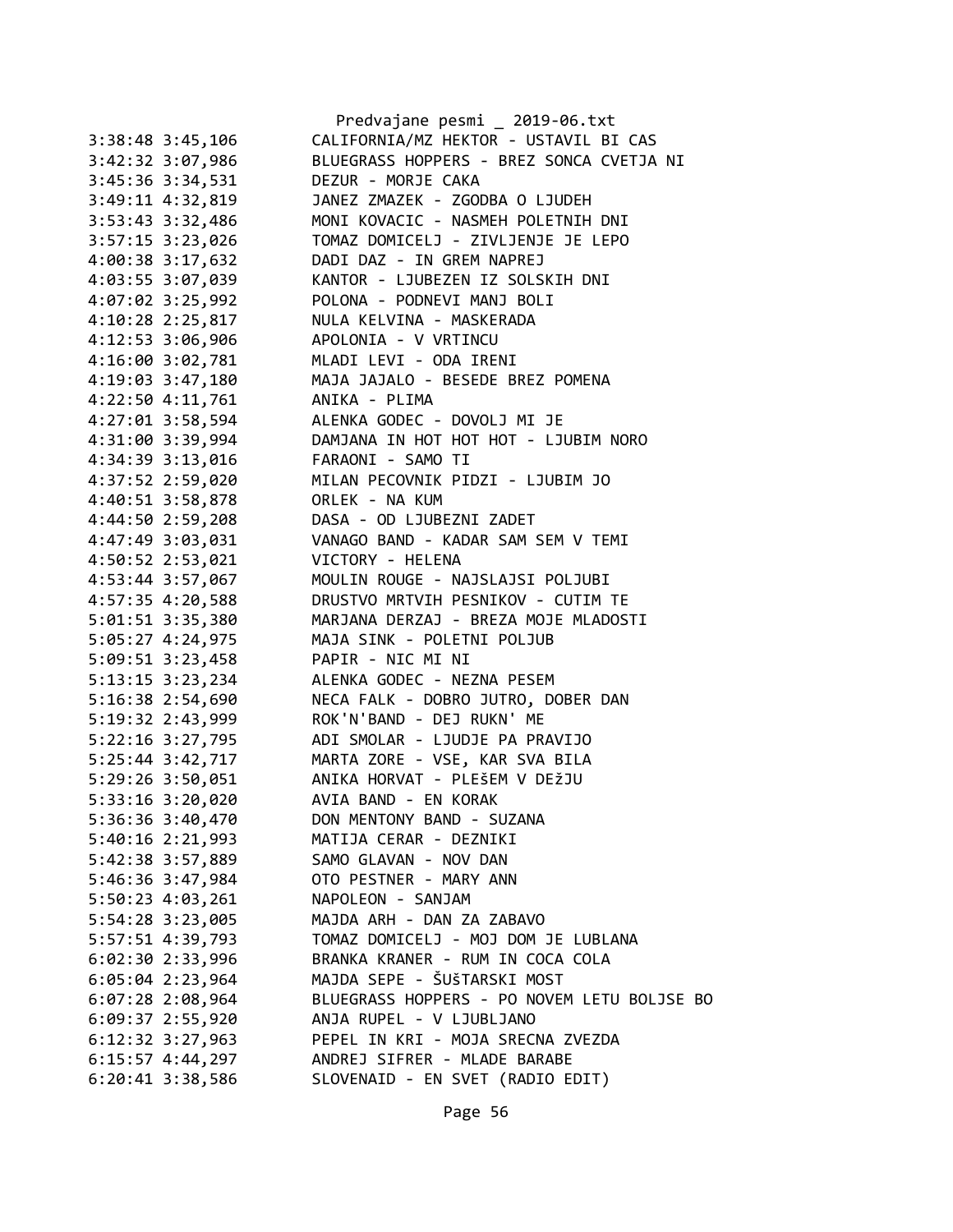|                      | Predvajane pesmi _ 2019-06.txt                      |
|----------------------|-----------------------------------------------------|
| $6:24:20$ 3:14,745   | KARMEN STAVEC - VZEMI MOJO DLAN                     |
| $6:27:34$ $4:31,031$ | CUKI - SRECO TI ZELIM                               |
| $6:32:05$ $2:34,413$ | STANE MANCINI - NON CAPITO                          |
| 6:34:39 3:23,026     | IZTOK MLAKAR - POLITIK GVIDO                        |
| $6:38:02$ 3:06,014   | SIMON - HEJ, MALA HEJ                               |
| 6:41:08 3:34,324     | FOLKROLA - DANES                                    |
| $6:44:42$ $3:01,015$ | KINGSTON - LUNAPARK                                 |
| $6:47:42$ 2:41,117   | BELE VRANE - ŽENITOVANJSKA                          |
| $6:50:23$ 4:59,029   | ALENKA VIDRIH - ZAVESA                              |
| 6:55:22 3:36,931     | BOTRI - NAZAJ                                       |
| $6:58:58$ 3:10,569   | NANA MILCINSKI - PESEM O VETRU                      |
| 7:04:56 2:29,548     | DAMJANA - V MOJ SVET VSTOPIL SI TI                  |
| 7:09:12 3:37,362     | NINA PUSLAR - POLJUB NA KLOPCI                      |
| 7:15:21 4:30,961     | VLADO KRESLIN - CESTA (RADIO EDIT)                  |
| 7:19:52 1:56,102     | JELKA CVETEŽAR - ROŽNATO PISEMCE                    |
| 7:21:48 2:28,843     | ALEKSANDER MEZEK - DAN ZA DNEM                      |
| 7:24:17 4:50,852     | AVTOMOBILI - HVALA ZA PISMA                         |
| 7:29:07 3:41,580     | NEISHA - LE KAJ SE SKRIVA                           |
| 7:34:35 2:55,948     | IRENA KOHONT - POVABI ME NA LUNO                    |
| 7:39:11 2:26,046     | GU-GU - PAPAGAJA                                    |
| 7:43:31 2:25,512     | HISA - USPAVANKA                                    |
|                      | IRENA VRCKOVNIK - CLOVEK                            |
| 7:45:56 3:03,047     |                                                     |
| 7:48:59 4:32,334     | DARJA SVAJGER - BREZ SANJ SEM SLEPA                 |
| 7:53:31 2:51,985     | MIRAN RUDAN - CVETJE IN VRTOVI                      |
| 7:56:21 3:25,997     | DADI DAZ - MAMIN SIN                                |
| 7:59:45 3:14,477     | KALAMARI - NISEN KRIV                               |
| 8:03:00 4:15,911     | PANDA - EN KORAK                                    |
| 8:07:15 3:06,075     | ANU - VZEM' SI CAS                                  |
| 8:10:21 3:20,375     | NUSA DERENDA - ZA SLOVENIJO ŽIVIM                   |
| 8:13:42 3:33,891     | HAZARD - NENA                                       |
| $8:17:15$ 4:15,317   | BAZAR - TINA                                        |
| $8:21:30$ 3:55,424   | KING FOO - NENAVADNO JE OK                          |
| 8:25:26 3:43,671     | TINA OSTERMAN - TRENUTEK (RADIO MASTER)             |
| 8:29:09 3:49,485     | DON SERGIO - SPOMIN NA LJUBEZEN                     |
| 8:34:41 3:23,448     | ANDREJ SIFRER - POZDRAVI DOMA SVOJO ŽENO            |
| 8:40:41 3:04,398     | MAJDA SEPE - POJDI SPET NA BLED                     |
| 8:48:39 2:24,053     | LIDIJA KODRIC - PRIDI V SOBOTO                      |
| 8:51:03 3:28,679     | SOPRANOS - PRIVLACNO                                |
| 8:54:33 4:09,121     | SUNNY ORCHESTRA - KO SPIŠ NA TLEH                   |
| 8:58:42 2:44,046     | OBJEM - LEP SONCEN DAN                              |
| 9:03:17 3:30,007     | TANGELS - NAJIN                                     |
| $9:06:47$ 3:46,235   | KATRINAS - PESEM O LJUBEZNI                         |
| $9:14:28$ 3:53,501   | SAN DI EGO - JULIJA                                 |
| 9:18:21 3:02,897     | IVANKA KRASEVEC - PRESERN - BREZ TEBE (WITHOUT YOU) |
| 9:22:28 3:33,724     | DRUŠTVO MRTVIH PESNIKOV - RABM                      |
| $9:26:01$ $3:52,666$ | NUDE - DAN LJUBEZNI                                 |
| $9:30:43$ 4:53,228   | DAVID GROM - LEPA SI MOJA                           |
| 9:35:36 3:27,031     | MARJANA DERZAJ - CABARET                            |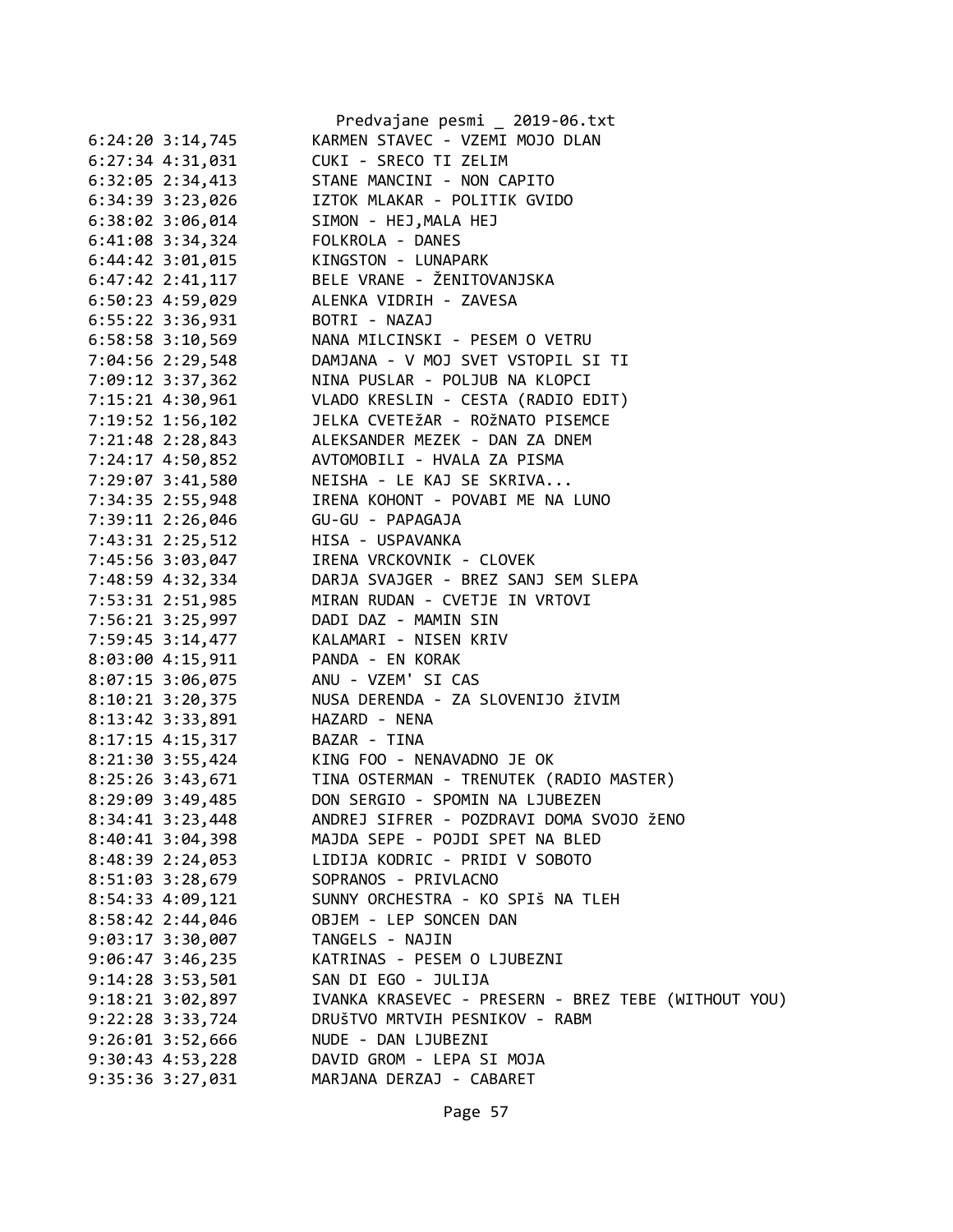|                       |                                       | Predvajane pesmi _ 2019-06.txt                             |
|-----------------------|---------------------------------------|------------------------------------------------------------|
| 9:42:08 3:37,802      |                                       | ZABJAK TRIO - PISMO                                        |
|                       | 9:45:46 2:07,996 ALENKA GODEC - PESEM |                                                            |
|                       |                                       | 9:47:54 4:13,980 FARAONI/SLAVKO IVANCIC - JAZ TE NIMAM RAD |
|                       |                                       | 9:53:02 2:58,753 POP DESIGN - PUSTI SONCU V SRCE           |
|                       |                                       | 9:56:00 3:12,987 IVA STANIC - NORE NEZNOSTI                |
| 10:01:05              | 4:07,565                              | ESKOBARS - HLADNE NOCI                                     |
| $10:05:12$ $3:19,934$ |                                       | SVAROGOV - V PORTOROZU NA POSTAJI                          |
| 10:08:32 3:39,569     |                                       | BILBI - KAJ PA TI                                          |
|                       |                                       | 10:16:08 3:36,770 VILI RESNIK - RAD BI BIL S TEBOJ         |
| 10:20:48              |                                       | 3:51,610 NECA FALK - LJUBIMEC MOJ                          |
| 10:24:40              |                                       | 3:50,929 ANDRAZ HRIBAR - PO CEM DISI TA DAN                |
| 10:28:30              | 3:08,752 PAPIR - SLUTNJA              |                                                            |
| 10:32:28              |                                       | 3:33,992 BOZIDAR WOLFGANG WOLF - ZAJOKAL BOM               |
| 10:36:02              |                                       | 4:11,016 VICTORY - ZELENA DEZELA                           |
| 10:45:55              | 2:33,290                              | MATIJA CERAR - HIJA-HO                                     |
| 10:48:28              | 3:22,051                              | ADI SMOLAR - CE NEBI PIL                                   |
| 10:52:50              | 4:17,081                              | ANJA RUPEL - NA ZADNJI POSTAJI                             |
| 10:57:07              | 2:54,184                              | MAJA KEUC - ZMOREM                                         |
| 11:01:52              |                                       | 2:56,383 PEPEL IN KRI - VODA NA MOJ MLIN                   |
| 11:04:48              | 4:40,594                              | TOMAZ DOMICELJ - MOJ DOM JE LJUBLJANA                      |
| 11:14:33              | 4:42,881                              | DON MENTONY BAND - GOSPOD SODNIK                           |
| 11:20:20              | 2:55,512                              | BETI JURKOVIC - ZVIZGA                                     |
| 11:23:15              | 2:22,032                              | OTO PESTNER - LAHKO VPRAŠANJE                              |
| 11:25:37              |                                       | 4:59,835 SAN DI EGO BAND - SONCE JE TAM KJER SI TI         |
| 11:31:26              | 3:44,489                              | AVIA BAND - ZEMLJA PLEŠE                                   |
| 11:35:10              | 3:29,818                              | MARKO VOZELJ - LETIVA V NEBO                               |
| 11:38:40              | 4:43,339                              | SAMO GLAVAN - KRETENIZACIJA                                |
| 11:48:51              | 3:32,949                              | DAZ - SRECEN                                               |
| 11:53:22              | 3:37,953                              | FLIRT - NJENA BALADA (V TEBI IN MENI)                      |
| 11:57:02              | 3:11,230                              | LEA SIRK - MOJ PROFIL                                      |
| 12:02:04              | 2:48,397                              | BLUEGRASS HOPPERS - ŠTAJERSKA                              |
| 12:04:52              |                                       | 3:41,332 STEREOTIPU - PLES V DEZJU                         |
| 12:08:33              |                                       | 2:37,802 IRENA KOHONT - ŠPANSKI HARLEM [SPANISH HARLEM]    |
| 12:15:25              | 3:24,029                              | LINTVERN - CE TE SRECAM                                    |
| 12:18:49              | 3:42,640                              | BABALOO BAND - JOKAL BOM JUTRI                             |
| 12:23:35              | 3:35,996                              | MARTA ZORE - POVEJ MI ZAKAJ                                |
| 12:27:10              | 3:47,745                              | CUKI - POLETNA                                             |
| 12:31:47              | 3:43,626                              | AVTOMOBILI - V MRZLIH DVORANAH                             |
| 12:35:31              | 2:19,045                              | NECA FALK & ALFI NIPIC - KAKO SVA SI RAZLICNA              |
| 12:37:48              | 3:28,570                              | ALEKSANDER MEZEK - MESTO BREZ SRCA                         |
| 12:46:03              | 2:21,949                              | RAFKO IRGOLIC - SLOVO V PRISTANISCU                        |
| 12:48:25              | 3:09,470                              | KARMEN STAVEC - SEM KAR SEM                                |
| 12:52:34              | 2:35,022                              | SING & SONG - ZENSKE                                       |
| 12:55:09              | 4:31,016                              | PETER PAN - CAR NOCI                                       |
| 13:00:15              | 3:50,256                              | NAPOLEON - BODI MOJA                                       |
| 13:04:05              | 3:31,124                              | NINA PUSLAR - OBJEMI ME ZDAJ                               |
| 13:07:31              | 4:31,660                              | GU-GU - LJUBIL BI SE                                       |
| 13:13:25              | 4:03,008                              | IZTOK MLAKAR - VANDIMA                                     |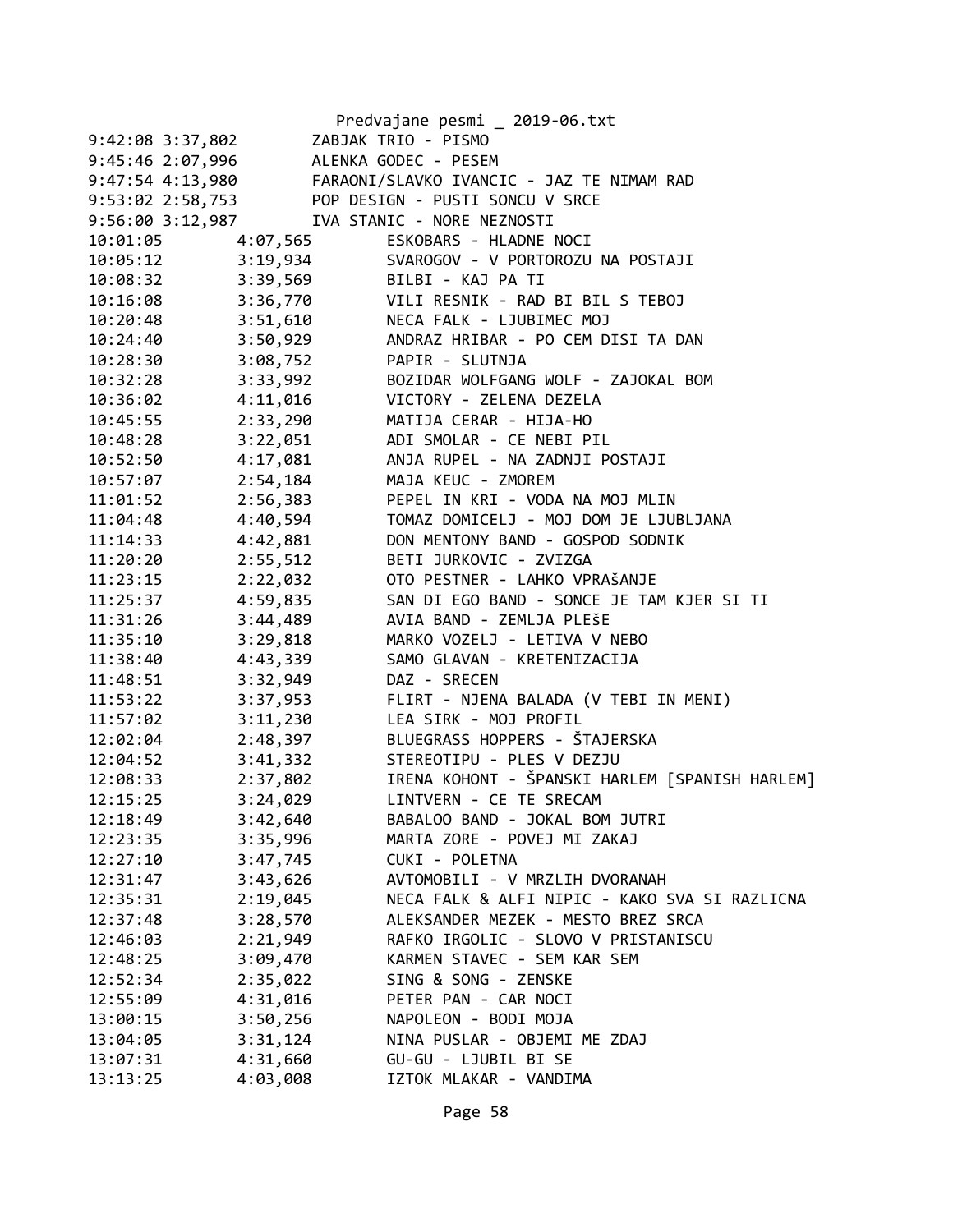|          |          | Predvajane pesmi _ 2019-06.txt              |
|----------|----------|---------------------------------------------|
| 13:17:27 | 3:20,408 | ALEX VOLASKO - A BI Z MANO SLA              |
| 13:21:42 | 4:08,038 | KATRINAS - V RITMU SANJ                     |
| 13:25:50 | 3:53,874 | MOULIN ROUGE - NE KLICI ZVEZDE Z NEBA       |
| 13:30:43 | 4:19,189 | ANDREJ SIFRER - STOJ MARIJA                 |
| 13:35:02 | 5:05,602 | CALIFORNIA/MZ HEKTOR - V MENI JE CALIFORNIA |
| 13:41:26 | 4:12,043 | FOLKROLA - KÄRNTEN                          |
| 13:45:37 | 3:06,634 | ROK'N'BAND - MALA MAJA                      |
| 13:48:44 | 3:49,777 | HAZARD - MAKALONCA                          |
| 13:53:29 | 3:27,946 | BAZAR - NA ZAVAJAJ ME VEC                   |
| 13:56:56 | 3:54,161 | BOTRI - MAL' PREKRATKA                      |
| 14:01:26 | 3:29,027 | MIRAN RUDAN - LAURE NI VEC                  |
| 14:04:52 | 3:08,035 | KALAMARI - JAZ SEM THE BEST                 |
| 14:08:00 | 3:26,071 | AYNEE - SI TO TI                            |
| 14:12:48 | 3:19,024 | STANE MANCINI - SOPEK VRTNIC                |
| 14:16:06 | 3:17,441 | BELE VRANE - KAM SI NAMENJEN                |
| 14:20:18 | 2:54,798 | IRENA VRCKOVNIK - HEJ, FANT HEJ             |
| 14:23:13 | 2:18,273 | MARJANA DERZAJ - VOZI ME VLAK V DALJAVE     |
| 14:25:31 | 3:20,040 | NUDE - NI CIST GREH                         |
| 14:28:49 | 3:05,141 | ALENKA GODEC - TVOJE JUTRO                  |
| 14:32:54 | 3:04,997 | KAMNIK MILAN - POT NA KOROSKO               |
| 14:35:58 | 5:00,890 | VLADO KRESLIN - PREKO MURE, PREKO DRAVE     |
| 14:42:04 | 3:59,837 | ZVEZDE - NOVE ZVEZDE NAD EVROPO             |
| 14:46:04 | 3:29,531 | NEISHA - PRIDEJO CASI                       |
| 14:50:25 | 2:44,038 | MAJDA ARH - POISCI ME                       |
| 14:53:09 | 3:03,663 | DAMJANA - BOŽJI DAR                         |
| 14:56:14 | 2:33,793 | FLIRRT - NAJIN DAN                          |
| 14:58:48 | 4:13,024 | 7.OKTOBER - TA DAN                          |
| 15:03:35 | 3:14,763 | MAJA ZUPANCIC - VABILO NA SORBET            |
| 15:06:50 | 4:02,768 | MONIKA PUCELJ - TI OB MENI SI               |
| 15:12:12 | 3:55,364 | KATJA KOREN - NA SKRIVAJ                    |
| 15:16:08 | 4:23,386 | ANJA RUPEL - MOJE SANJE                     |
| 15:21:26 | 3:54,556 | TULIO FURLANIC - TOCNO VMES                 |
| 15:25:20 | 3:22,311 | TOMAZ DOMICELJ - PRIŠLA JE KOT POMLAD       |
| 15:28:42 | 3:21,031 | ANDRAZ HRIBAR - SE VEDNO SI MI VSEC         |
| 15:33:02 | 4:20,989 | JAN PLESTENJAK - TRIKRAT ME POLJUBI         |
| 15:37:23 | 2:56,050 | ADI SMOLAR - BOGNEDAJ DA BI CRKNU TELEVIZOR |
| 15:41:41 | 3:08,642 | PEPEL IN KRI - LJUBLJANSKI GRAD             |
| 15:44:49 | 3:23,980 | KINGSTON - ONA SANJA                        |
| 15:48:13 | 4:31,682 | PAPIR - PERON 9                             |
| 15:53:40 | 3:40,004 | NECA FALK - PRVA LJUBEZEN                   |
| 15:57:20 | 4:01,053 | DADI DAZ - KO SE STOPIL BO SNEG             |
| 16:01:55 | 3:43,202 | POTECI LENUHI - ZZ TOP                      |
| 16:05:35 | 3:20,279 | LETECI POTEPUHI - BICIKL                    |
| 16:08:55 | 3:28,003 | LIDIJA KODRIC - MESTO SPI                   |
| 16:13:45 | 3:31,129 | FARAONI - TU JE MOJ DOM                     |
| 16:17:16 | 2:06,619 | MAJDA SEPE - USPAVANKA ZA DNEVNO RABO       |
| 16:20:17 | 2:44,055 | SAMO GLAVAN - VREDNOTE GENOCIDA             |
| 16:23:01 | 3:56,025 | ANIKA - NISVA DOBER PAR                     |
|          |          |                                             |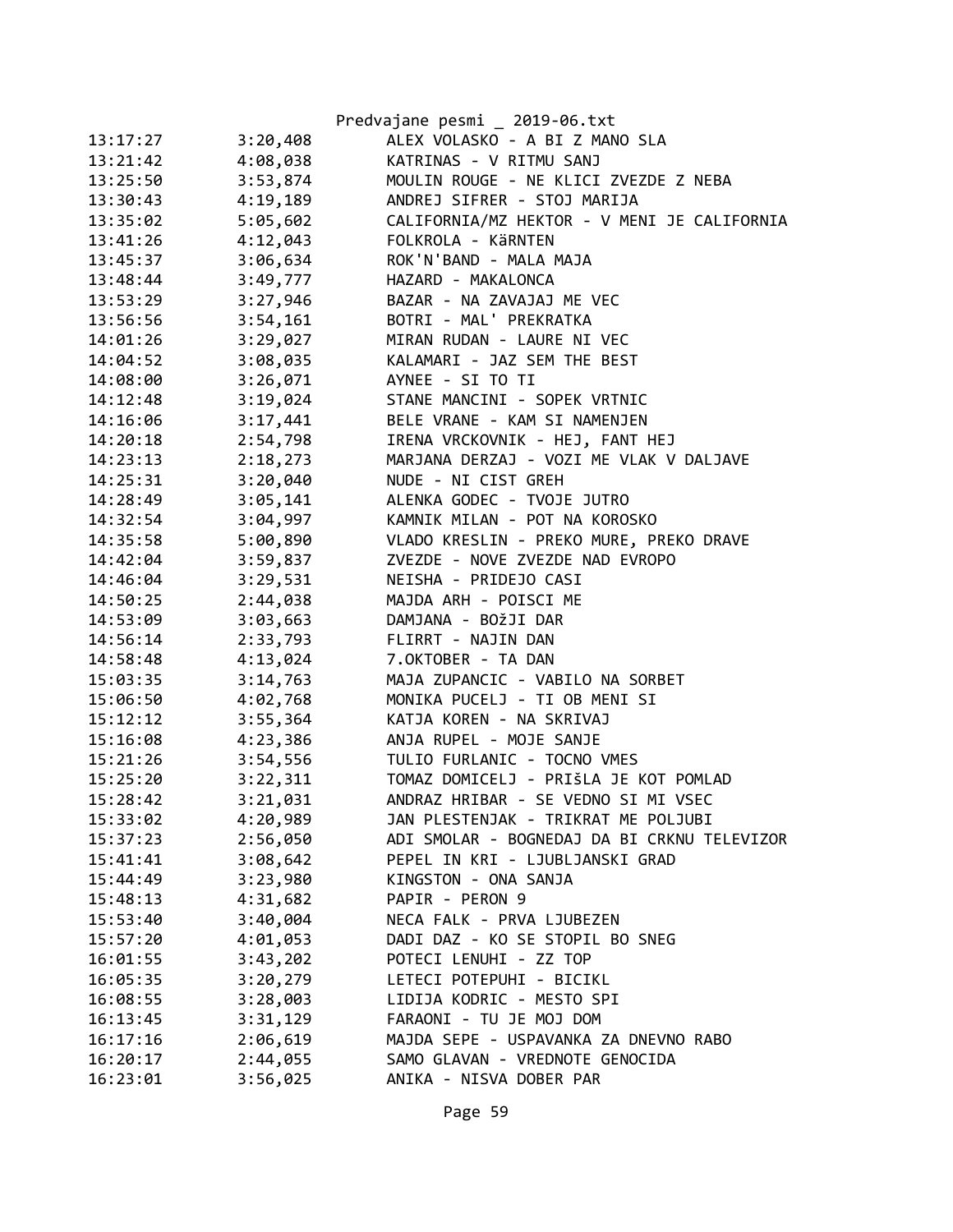|             |          | Predvajane pesmi _ 2019-06.txt               |
|-------------|----------|----------------------------------------------|
| 16:26:57    | 3:25,926 | NUSA DERENDA - BOGINJA                       |
| 16:30:23    | 3:31,771 | PANDA - SIVE CESTE                           |
| 16:33:54    | 3:56,340 | OTO PESTNER - PRAZEN VRT                     |
| 16:37:50    | 3:45,913 | DITKA HABERL - SAMO NASMEH JE BOLJ GRENAK    |
| 16:41:35    | 4:29,381 | DARJA SVAJGER - LETIM                        |
| 16:46:05    | 2:37,029 | FELIKS LANGUS - LJUBEZEN NA DALJAVO          |
| 16:48:41    | 3:21,028 | KASTELO - VSE KAR LJUBIM                     |
| 16:51:58    | 4:13,065 | REGINA - ŠOK                                 |
| 16:56:10    | 2:45,908 | VICTORY - LE POVEJTE JI                      |
| 16:58:54    | 3:05,638 | MERRISA IN FREEWAY - FENOMENALEN DAN         |
| 17:01:59    | 3:25,825 | MALI OGLASI BAND - VROCA KRI                 |
| 17:05:25    | 4:01,722 | DOM ZA SANJE - KRAVE PLAVAJO PO MORJU        |
| 17:10:19    | 3:19,611 | SUNNY ORCHESTRA - AFRO ŽUR                   |
| 17:13:39    | 2:26,609 | EDVIN FLISER & PRESSTIGE - DIANA             |
| 17:16:05    | 3:01,327 | ALEKSANDER MEZEK - SIVA POT                  |
| 17:19:55    | 3:19,210 | 3CELOS - MADAMME                             |
| 17:23:14    | 4:15,031 | DON MENTONY BAND - RES NE VEM                |
| 17:27:29    | 3:47,027 | EDVIN FLISER IN ZBOR - OTROCI MORJA          |
| 17:32:08    | 3:06,075 | MANOUCHE - KJE SI LUBI                       |
| 17:35:14    | 3:34,597 | JANEZ BONCINA BENC - KADAR OGNJI DOGORIJO    |
| 17:38:48    | 3:57,044 | VILI RESNIK - KER VES, DA TE LJUBIM          |
| 17:43:38    | 4:00,586 | AVIA BAND - TEBE SI ŽELIM                    |
| 17:47:38    | 3:38,507 | NATASA & ZIBELNIK - PRIZNAJ DA NI LAHKO      |
| 17:52:09    | 3:57,715 | CUKI - VSEPOVSOD LJUBEZEN                    |
| 17:56:08    | 2:45,200 | BERTA AMBROŽ - PESEM ZAPOJ MI NOCOJ          |
| 17:58:53    | 3:36,808 | ANDREJ SIFRER - SEDEM PIJANSKIH NOCI         |
| 18:03:04    | 4:39,625 | PETER PAN - OH, SABINA                       |
| 18:07:43    | 3:15,845 | BILBI - KOT SVA BILA                         |
| 18:12:21    | 5:13,824 | VITA - LAZNJIVE OCI                          |
| 18:17:35    | 3:46,914 | GU-GU - MI 'MAMO SE FAJN                     |
| 18:22:10    | 3:39,516 | NIKKA - SKRIVNOST (RADIO EDIT)               |
| 18:25:50    | 3:27,205 | BABALOO BAND - POT DOMOV                     |
| 18:29:17    | 3:33,825 | E.V.A. - KAKO LEPO TE SRE AT BO SPET         |
| 18:34:36    | 2:51,134 | MARJANA DERZAJ - V LJUBLJANO                 |
| 18:39:08    | 2:27,031 | BARBARA JARC - ZAPLEŠIMO TWIST               |
| 18:43:29    | 3:53,865 | TOMAZ AHACIC - FOGL - POVEJ MI, KOLIKO TI SE |
| POMENIM JAZ |          |                                              |
| 18:47:22    | 3:54,915 | FOLKROLA - V TVOJI SOBI ŠE DIŠI              |
| 18:51:17    | 3:51,860 | DAMJANA GOLAVSEK - MASKARADA                 |
| 18:55:09    | 2:59,980 | ROK'N'BAND - JAGODE IN COKOLADA              |
| 18:58:08    | 3:17,601 | KARMEN STAVEC - POVEJ                        |
| 19:02:00    | 3:26,881 | IRENA KOHONT - MODRI SPEV [SONG SUNG BLUE]   |
| 19:05:27    | 2:52,989 | BELE VRANE - MACEK V ZAKLJU                  |
| 19:08:20    | 4:49,161 | ALENKA GODEC - MOJ PRIJATELJ SI              |
| 19:14:02    | 2:07,974 | MATIJA CERAR - PESEM ZA DINAR                |
| 19:16:09    | 3:14,134 | HAZARD - VRTNAR                              |
| 19:20:12    | 3:12,973 | VLADO KRESLIN - ZVEZDICE BELE                |
| 19:23:25    | 4:01,599 | DAMJANA - SOLZE                              |
|             |          |                                              |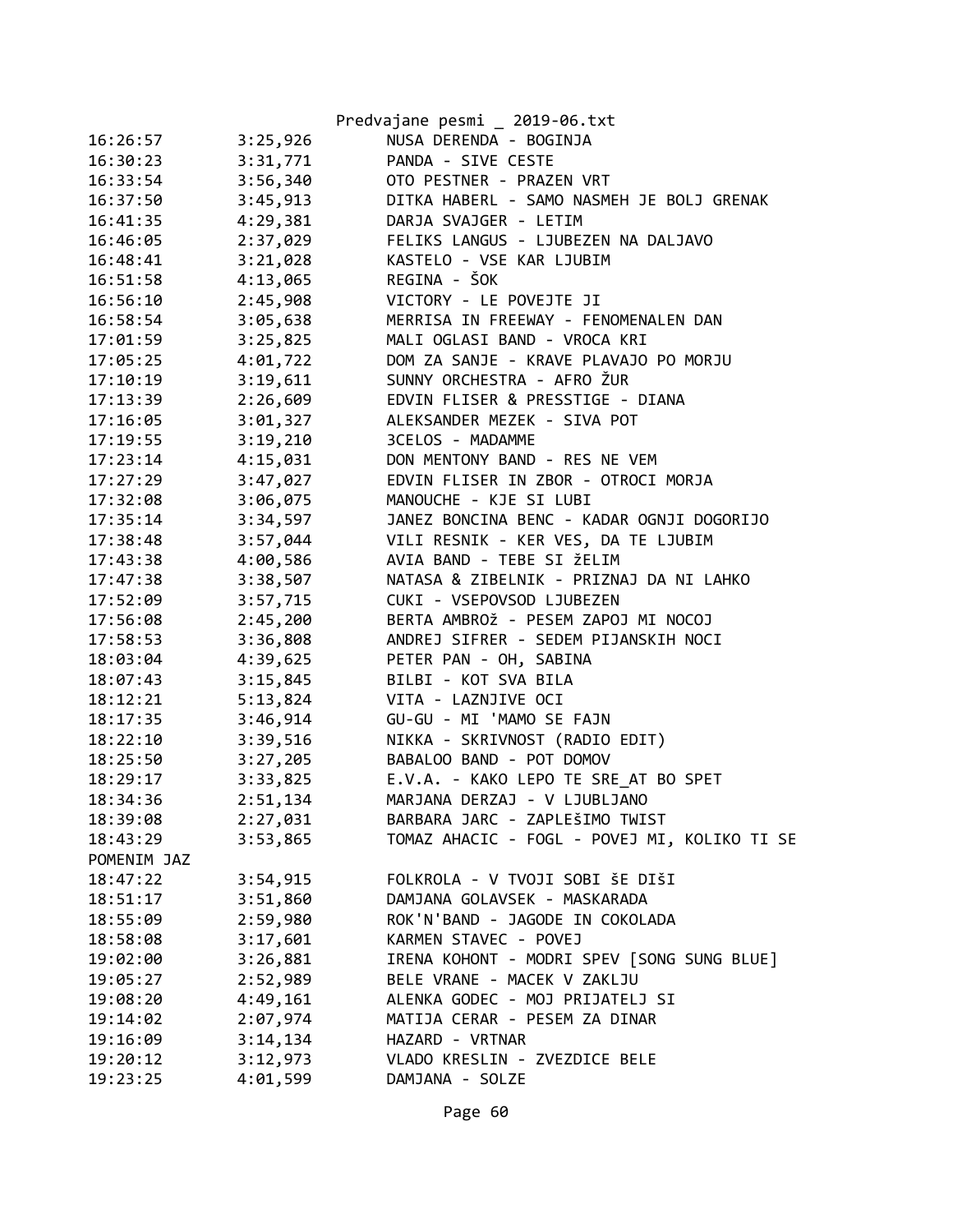|          |          | Predvajane pesmi _ 2019-06.txt                      |
|----------|----------|-----------------------------------------------------|
| 19:27:26 | 3:38,861 | BAZAR - PORTOROZ 1905                               |
| 19:31:57 | 3:32,910 | ANSAMBEL JEVSEK - RESNICA TVOJA ME NE BOLI          |
| 19:35:30 | 4:45,968 | JANEZ ZMAZEK - NA DRUGI STRANI                      |
| 19:41:08 | 3:14,195 | ANA STOKELJ - MIDVA SVA ZALJUBLJENA                 |
| 19:44:22 |          | 2:53,125 NINA PUSLAR - MED VRSTICAMI                |
| 19:47:15 | 3:02,097 | MARTA ZORE - POJDI Z NJO                            |
| 19:51:09 | 4:44,025 | SANK ROCK - TIH' BOD' IN IGRAJ                      |
| 19:55:53 | 3:22,933 | MANUELLA - V TVOJEM OGNJU (INFERNO)                 |
| 19:59:50 | 5:06,503 | MIA ZNIDARIC - PESEM NAMESTO ZLATNIKOV              |
| 20:04:57 | 4:03,976 | MARJAN MARJAN - PUNCA TEBE RAB'M                    |
| 20:12:56 | 3:25,311 | BOTRI - OB TEBI SE MI ZROLA                         |
| 20:16:21 |          | 3:57,817 DAN D - POCASI                             |
| 20:20:41 | 4:14,751 | PEPEL IN KRI - ENAKONOCJE                           |
| 20:24:56 | 3:10,996 | KALAMARI - VSE ME IMAJO RAJSI                       |
| 20:28:07 | 4:34,230 | ANJA RUPEL - RADA IMAM                              |
| 20:33:30 | 3:08,760 | ANA KARNEZA - ZBUDI SE                              |
| 20:36:38 | 4:12,458 | TOMAZ DOMICELJ - BREZ SONCA CVETJA NI               |
| 20:43:56 | 3:20,302 | NEISHA - OBCUTEK                                    |
| 20:47:16 | 4:21,985 | CALIFORNIA/MZ HEKTOR - KRALJICA POROCNEGA POTOVANJA |
| 20:52:13 | 3:10,038 | ADI SMOLAR - NEPRILAGOJEN                           |
| 20:55:23 | 3:20,804 | BANHOF - KAKO JE TO LEPO                            |
| 20:58:44 | 3:22,563 | MIRAN RUDAN - RAD JO IMAM                           |
| 21:02:58 | 3:53,702 | KINGSTON - MODERNE SIRENE                           |
| 21:06:44 | 2:33,893 | MAJDA SEPE IN NINO ROBIC - BELE LADJE               |
| 21:13:15 |          | 3:14,888 ANIKA HORVAT - SAMA DOMA                   |
| 21:16:28 | 3:39,551 | MAJDA ARH - ZALJUBLJENA                             |
| 21:20:34 | 3:16,970 | ALEX VOLASKO - SONG                                 |
| 21:23:51 | 2:41,025 | IRENA VRCKOVNIK - POLJUB POVE VSE                   |
| 21:26:32 | 4:01,820 | DARJA SVAJGER - DARILA                              |
| 21:31:25 | 2:46,968 | SANJA GROHAR - POLETNA NOC                          |
| 21:34:12 | 4:57,959 | REGINA - NOVO LETO                                  |
| 21:44:56 |          | 2:59,650 EVA CERNE - CUDEZI SMEHLJAJA               |
| 21:47:54 |          | 3:37,745 FOXY TEENS - SE SE SPOMNIS                 |
| 21:52:10 | 2:55,672 | ANDRAZ HRIBAR - KADAR SI TU                         |
| 21:55:05 | 2:38,835 | IVANKA KRASEVEC - PRESERN - O TASCE, TASCICE        |
| 21:57:44 | 3:47,530 | ANIKA - PREMAJHNA BARABA                            |
| 22:02:14 | 3:01,703 | MLADI LEVI - ODA IRENI                              |
| 22:05:15 | 4:02,005 | MATEVZ SALEHAR HAMO - PRIHAJAS                      |
| 22:14:22 | 4:12,925 | DON MENTONY BAND - MRTVE ROŽE                       |
| 22:18:35 | 3:36,653 | MONIKA PUCELJ - DA BIL BI TI                        |
| 22:22:38 | 3:01,883 | MATJAZ JELEN - LEBDIM                               |
| 22:25:40 | 2:59,885 | NUDE - TAKO LEPO SI ZLOMILA MI SRCE                 |
| 22:28:39 | 3:36,978 | GAL GJURIN IN NINA PUSLAR - TO JE TO                |
| 22:33:08 | 3:10,072 | VILI RESNIK - NAJ OSTANE TO MED NAMA                |
| 22:36:18 | 3:16,763 | FARAONI - SLAVOSPEV                                 |
| 22:45:02 | 3:04,980 | AYNEE - ZVECER                                      |
| 22:48:07 | 3:25,981 | RITEM PLANET - NEBO JE BREZ OBLACKA                 |
| 22:52:08 | 3:10,928 | PANDA - LINO                                        |
|          |          |                                                     |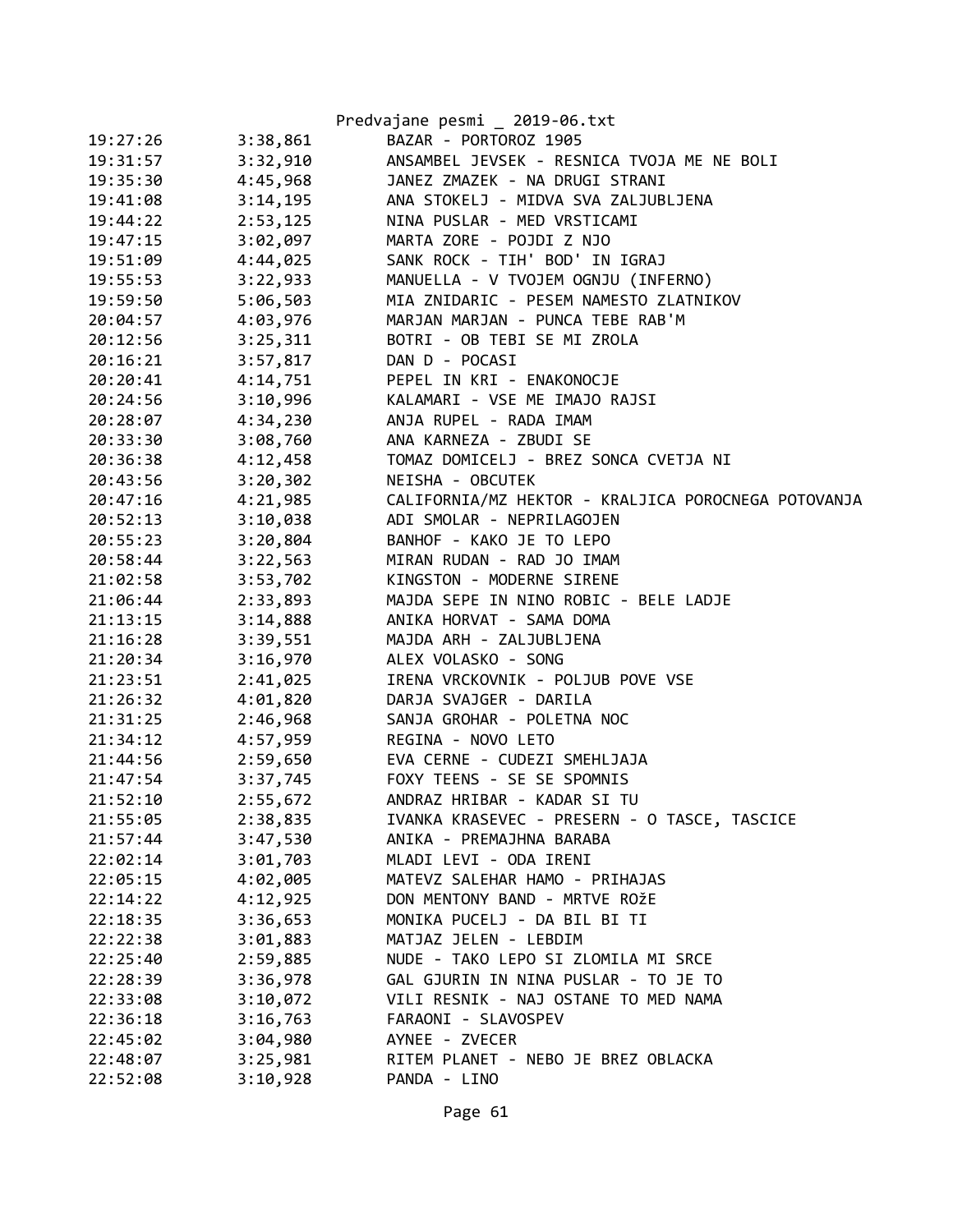| Predvajane pesmi _ 2019-06.txt                  |
|-------------------------------------------------|
|                                                 |
| ALEKSANDER MEZEK - LJUBLJANA V MAJU             |
| AGROPOP - FRANCEK PIROMANCEK                    |
| MARJANA DERZAJ - DIXIELAND BAND                 |
| MILAN PECOVNIK PIDZI - RAD SE VRACAM NA KOROSKO |
| KATRINAS - SLADKI SVET                          |
| NUSA DERENDA - KOT DA JE PRVIC                  |
| ANDREJ SIFRER - NA ZDRAVJE NAŠIH ŽENA           |
| AVTOMOBILI - PROTI LUNI                         |
| PAPIR - LEPO MI JE S TEBOJ                      |
|                                                 |
|                                                 |
| BABALOO BAND - KRALJ SVETA                      |
| FIREFLIES - NE SEZUVAJ SE                       |
|                                                 |
| LINTVERN - ZBOGOM BLUES                         |
|                                                 |

| $0:00:57$ 4:10,951   | VLADO KRESLIN - ODPIRAM OKNO              |
|----------------------|-------------------------------------------|
| $0:05:02$ 3:02,975   | ALENKA GODEC - OBJELA BI TE RADA          |
| $0:08:05$ 3:35,017   | OTO PESTNER - CIGANSKA KRI (BIG BAND MIX) |
| $0:11:40$ 2:58,044   | TOMAZ DOMICELJ - STARA MAMA               |
| $0:14:38$ 3:17,426   | KARMEN STAVEC - 100 NORIH IDEJ            |
| $0:17:55$ 3:39,018   | AVIA BAND - ZEMLJA PLESE                  |
| $0:21:34$ 3:10,919   | REGINA - LJUBEZEN BEZI                    |
| $0:24:45$ 2:41,518   | DAMJANA - PRIJATELJ                       |
| $0:27:26$ 3:31,187   | DARJA SVAJGER - SONCEN DAN                |
| $0:30:57$ 3:42,202   | AVTOMOBILI - PALME GORIJO                 |
| $0:34:39$ 3:30,268   | KINGSTON - 3 PRSTE TEKILE                 |
| $0:38:09$ 3:50,074   | IGOR LIJA - KO TE NI                      |
| $0:41:59$ 2:20,008   | MATEJA GOLOB - CU-CU                      |
| $0:44:19$ 3:15,702   | SANK ROCK/MATJAZ JELEN - VZEMI ALI PUSTI  |
| $0:47:34$ 4:08,099   | ADI SMOLAR - SPOMIN NA MAJ                |
| $0:51:42$ 3:31,990   | SLAVKO IVANCIC - OGOLJUFAN                |
| $0:55:13$ 3:30,941   | D.A.Z. - OPROSTI MI (2015 EDIT)           |
| $0:58:44$ 3:33,227   | ANJA RUPEL - PRIHAJA JESEN                |
| $1:02:17$ $4:07,993$ | AURORA - SVOJE DUSE POET                  |
| 1:06:25 4:17,980     | NUDE - PRI VODNJAKU                       |
| $1:10:43$ $2:56,325$ | MATJAŽ JELEN - ODKAR SI ŠLA               |
| 1:13:39 3:46,609     | NINA PUSLAR - LEPA SI                     |
| $1:17:22$ 3:26,503   | NECA FALK - ZA TOPOLI NEKJE SI TI         |
| 1:20:49 2:43,989     | BOTRI - NA ZABAVI                         |
| 1:23:32 5:18,994     | ANDREJ SIFRER - ZIVLJENJE JE DRAG SPORT   |
| $1:28:51$ $3:51,997$ | MZ HEKTOR/CALIFORNIA - POLETJA NE BO'98   |
| 1:32:43 3:32,899     | CUKI - GOSPOD MERCI                       |
| 1:36:16 3:22,514     | JAN PLESTENJAK - PRAVE KARTE              |
| 1:39:38 3:41,017     | KALAMARI - STABO DRZIM                    |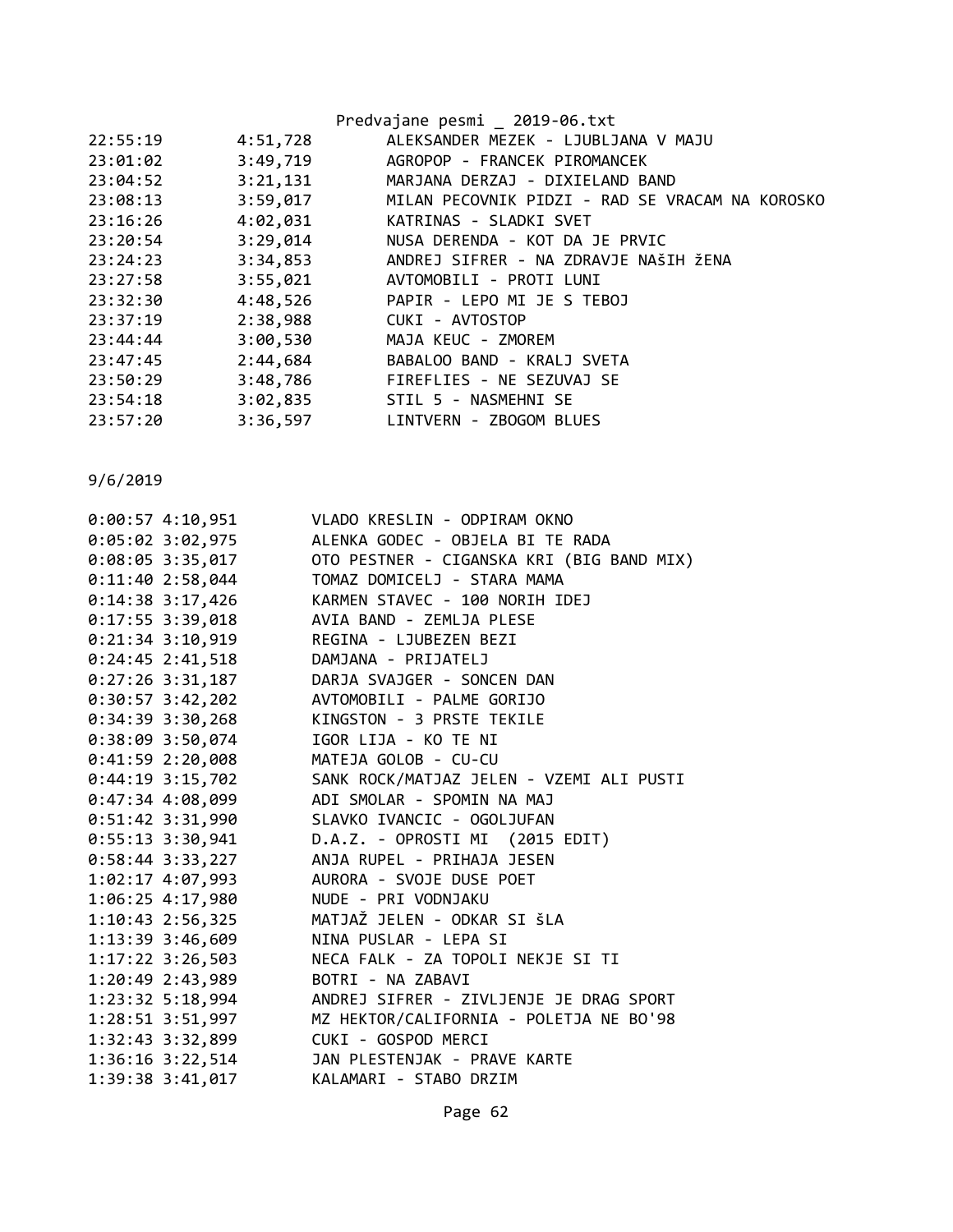|                      | Predvajane pesmi _ 2019-06.txt              |
|----------------------|---------------------------------------------|
| 1:43:19 4:28,011     | DON MENTONY BAND - OBCUTEK JE VAZEN         |
| 1:47:47 3:27,148     | FOLKROLA - MONA                             |
| 1:51:13 3:20,014     | BAZAR - KO PRIDE NOC                        |
| 1:54:33 3:04,805     | FRENK NOVA - RABIM TVOJ SMEH                |
| 1:57:38 2:49,070     | DEŽUR - HASTA MANANA                        |
| 2:00:27 3:25,285     | ENZO HROVATIN - SPREMINJAM SE               |
| $2:03:52$ 3:34,852   | PEPEL IN KRI - JEANETTE                     |
| 2:07:26 4:25,344     | BABALOO BAND - DOBRO JUTRO DELOVNI LJUDJE   |
| 2:11:52 4:00,817     | ALEKSANDER MEZEK - WAR IN AFRICA            |
| 2:15:52 2:59,930     | MAJDA SEPE - TOPLO-HLADNO MORJE             |
| $2:18:50$ $3:18,293$ | ANDREJ SIFRER & TINA - TAKI LJUDJE          |
| 2:22:08 3:02,601     | ANDRAZ HRIBAR - POMLAD                      |
| 2:25:10 3:19,744     | MARTIN KRPAN - JE V SISKI SE KAJ ODPRTEGA   |
| 2:28:30 2:50,706     | IRENA VRCKOVNIK - DANES MI JE SESTNAJST LET |
|                      | HALO - GRETA                                |
| 2:31:20 4:31,512     |                                             |
| 2:35:51 3:26,019     | NUSA DERENDA - BOGINJA                      |
| 2:39:17 3:33,728     | BEPOP - ZAPLESI Z NAMI                      |
| 2:42:49 3:03,820     | JANEZ ZMAZEK - LAHKO NARDIM ŠE BOLJŠ        |
| 2:45:53 4:22,780     | BABEWATCH - LADJICE                         |
| $2:50:14$ 3:21,961   | JANEZ ZMAZEK ZAN - DOTAKN SE ME Z OBCUTKOM  |
| 2:53:36 3:41,701     | BOR GOSTISA - BOLJ BEL KOT BLED             |
| 2:57:17 3:39,045     | PLAMEN - RAJSKI CVET                        |
| $3:00:56$ 3:13,983   | GU-GU - HONOLULU BABY                       |
| 3:04:10 4:03,020     | MIRAN RUDAN - LJUBI NEZNO                   |
| 3:08:10 4:12,810     | NAPOLEON - LE TEBE ZELIM SI                 |
| 3:12:21 3:34,962     | MARTA ZORE - POVEJ MI ZAKAJ                 |
| 3:15:56 3:50,752     | MARJANA DERZAJ - MUZIKA                     |
| 3:19:46 3:48,596     | DAN D - GOOGLE ME                           |
| 3:23:35 3:07,073     | FARAONI - KAKO SI LEPA NOCOJ                |
| 3:26:42 3:30,038     | DRUSTVO MRTVIH PESNIKOV - 25                |
| 3:30:10 4:05,802     | FLIRT - PRVIC                               |
| $3:34:16$ $3:27,063$ | MAJDA ARH - KAKOR LED IN OGENJ              |
| 3:37:42 3:20,676     | MANOUCHE - STISN SE K MEN                   |
| 3:41:03 3:29,789     | IVO MOJZER - CIFRA MOZ                      |
| 3:44:32 3:01,799     | HAZARD - MARIE NE PISI PESMI VEC            |
| 3:47:34 3:08,861     | VILI RESNIK - KO VRBE JOKAJO                |
| 3:50:43 4:02,505     | LINTERA - SE JE CAS                         |
| $3:54:45$ $3:18,732$ | NEISHA - MALO TU MALO TAM                   |
| 3:58:04 3:32,729     | ORLEK - HENRIK IN ROZIKA                    |
| 4:01:36 2:38,999     | BELE VRANE - SANJE O KALIFORNIJI            |
| $4:04:15$ 3:15,902   | SLOVENSKI EXPRESS - VRAZJE USNJE            |
| 4:07:31 3:42,707     | PAPIR - SRAJCA                              |
| 4:11:13 2:51,635     | HAPPY DAY - VONJ POLETJA                    |
| 4:14:04 2:38,688     | ZLATA OGNJANOVIC - NE CAKAJ NA MAJ          |
| 4:16:43 3:16,734     | JERICA HABER - ZIVLJENJE SE SMEJI           |
| 4:20:00 1:14,012     | ALENKA GODEC - RECI MI                      |
| 4:21:13 4:20,732     | OTO PESTNER - 30 LET                        |
| 4:25:34 4:02,547     | AYNEE - SPOMLADI                            |
|                      |                                             |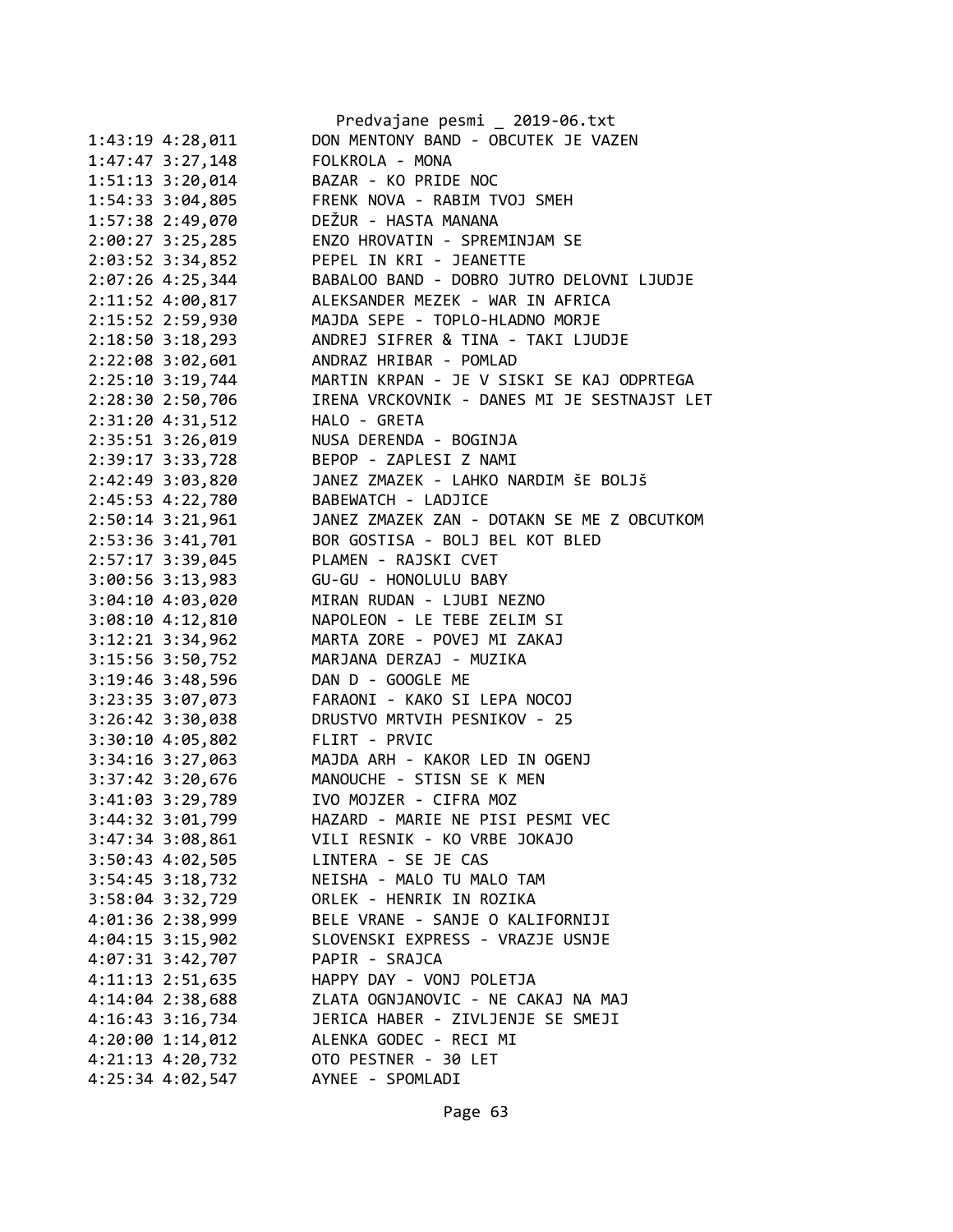|                      | Predvajane pesmi _ 2019-06.txt                        |
|----------------------|-------------------------------------------------------|
| 4:29:36 3:01,680     | POP DESIGN - ZATE SLOVENIJA                           |
| 4:32:38 5:39,970     | DADI DAZ - VEDNO                                      |
| 4:38:17 3:28,946     | SUNNY ORCHESTRA - TAT ZMIKAVT                         |
| $4:41:46$ 3:44,018   | LETECI POTEPUHI - POJEM BLUES                         |
| 4:45:30 4:25,037     | AGROPOP - SAMO MILIJON NAS SE ZIVI                    |
| 4:49:52 3:04,058     | MATIJA CERAR - NAJINA NOVA SRECA                      |
| $4:52:56$ $3:01,818$ | JANA SUSTERSIC - GLAS SRCA                            |
| $4:55:57$ 3:50,123   | AVIA BAND - NAJINO LETO                               |
| 4:59:47 2:53,451     | MATIJA CERAR - KMALU BOM SPET PRI TEBI [I'LL BE HOME] |
| $5:02:41$ $3:41,994$ | ADI SMOLAR - MOJ TROMBON                              |
| $5:06:22$ 4:04,040   | AVTOMOBILI - OBLJUBLJENA                              |
| $5:10:26$ 3:28,990   | IZTOK MLAKAR - BETULA                                 |
|                      |                                                       |
| 5:13:55 4:39,739     | TOMAZ DOMICELJ - MOJ DOM JE LUBLANA                   |
| 5:18:35 2:26,051     | ALEKSANDER MEZEK - SIVA POT                           |
| $5:20:58$ 3:19,346   | ALENKA GODEC - SONCE SI TI                            |
| 5:24:17 3:23,003     | ANDREJ SIFRER - KDO KOMU VEC POMENI                   |
| 5:27:39 3:14,700     | GU-GU - MANGO BANANA                                  |
| 5:30:54 3:00,946     | MITJA PODLESNIK - TOTALNO HUDA                        |
| $5:33:55$ $3:38,100$ | DARJA SVAJGER - SONCE SI                              |
| 5:37:33 3:17,867     | RAF - NE MOREM MISLITI NA NJO                         |
| $5:40:50$ $3:20,561$ | IVO MOJZER & OTO PESTNER - LJUDJE POMLADI             |
| $5:44:11$ $2:38,024$ | KALAMARI - V VETRU RDECIH ZASTAV                      |
| $5:46:48$ 4:18,152   | DON MENTONY BAND - TETA MARIJA                        |
| 5:51:06 3:33,287     | CALIFORNIA - STARA BARKA                              |
| 5:54:41 3:20,497     | PEPEL IN KRI - LJUDJE POMLADI                         |
| 5:58:01 4:08,173     | GAL GJURIN - DUSA IN TELO                             |
| $6:02:09$ 3:31,601   | MARJANA DERZAJ - CEZ VELIKO LET                       |
| $6:05:41$ 2:54,831   | 1 X BAND - TIH DEZEVEN DAN                            |
| $6:08:34$ 3:14,745   | DAMJANA - FANT IZ IPANEME                             |
| $6:11:49$ $3:14,981$ | IRENA VRCKOVNIK - VSAK MOSKI NAJ                      |
| $6:15:04$ 3:14,113   | HAZARD - VRTNAR                                       |
| $6:18:17$ 3:42,485   | KINGSTON - DAJ POVEJ, DAJ POVEJ                       |
| 6:22:00 3:49,953     | NUSA DERENDA - VZEMI ME VETER                         |
| $6:25:50$ 3:38,011   | STANE MANCINI - KO BI SE ENKRAT                       |
| 6:29:27 3:43,649     | OTO PESTNER - TRIDESET LET (JAZZY)                    |
| $6:33:11$ $3:57,787$ | MAJDA SEPE - POJ KITARA MOJEGA SRCA                   |
| $6:37:08$ 4:01,657   | VILI RESNIK - REKA ZELJA                              |
|                      |                                                       |
| 6:41:10 4:39,989     | VLADO KRESLIN/JONAS Z. - SAMO TIJ                     |
| $6:45:50$ $4:05,621$ | TATJANA GROS - ZATO SEM NORO TE LJUBILA               |
| 6:49:55 3:02,776     | EVA BOTO - VERJAMEM                                   |
| 6:52:58 4:36,800     | ANJA RUPEL - PREPOZNO                                 |
| $6:57:34$ 3:28,637   | FOLKROLA - MONA                                       |
| 7:01:03 3:44,372     | DITKA HABERL - SAMO NASMEH JE BOLJ GRENAK             |
| 7:04:47 2:54,007     | IVO MOJZER - POLNOCNI KAVBOJ                          |
| 7:07:41 1:56,126     | JELKA CVETEŽAR - ROŽNATO PISEMCE                      |
| 7:09:37 3:30,607     | FLIRRT - ZATE BI SNEL DOL NEBO                        |
| 7:13:07 3:35,195     | FARAONI - SEM TAKŠEN, KER SEM ŽIV                     |
| 7:16:42 3:38,164     | SOPRANOS - POD ZVEZDAMI                               |
|                      |                                                       |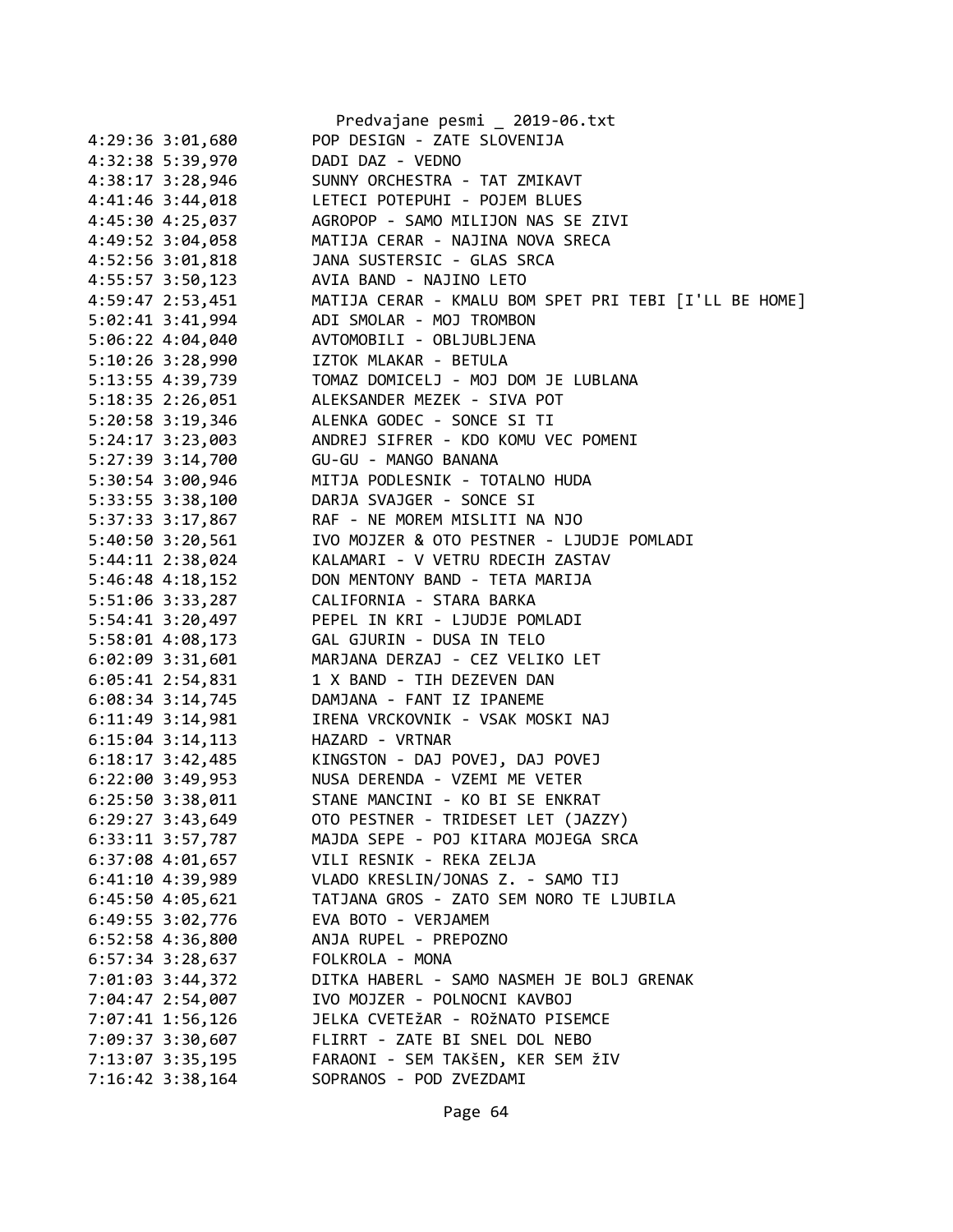|                      |                | Predvajane pesmi _ 2019-06.txt                 |
|----------------------|----------------|------------------------------------------------|
| 7:20:20 2:46,864     |                | TOMAZ PENGOV IN MLADI LEVI - ODA IRENI         |
| 7:23:07 3:21,185     |                | HAMO & TRIBUTE 2 LOVE - VIJA VAJA VEN          |
| 7:26:28 3:38,458     |                | BOTRI - PLAZILCI                               |
| 7:30:06 3:20,762     |                | DITKA - DRUGI BREG ZELJA                       |
| 7:33:26 3:26,790     |                | TATJANA DREMELJ - TI SI ZAME VSE               |
| 7:36:52 2:56,567     |                | POLONA - UJEL SI SE                            |
| 7:39:49 3:26,075     |                | SUNNY ORCHESTRA - V NOV KRAJ                   |
| 7:43:15 4:22,778     |                | O. ROUS IN LEA LIKAR - LJUBLJENA               |
| 7:47:37 3:37,124     |                | SAMO GLAVAN - USMERJENCKI                      |
| 7:51:14 4:00,039     |                | NUDE - NEKJE VMES                              |
| 7:55:14 3:04,969     |                | MANOUCHE - MED ZVEZDE IN NAZAJ                 |
| 7:58:19 4:02,688     |                | MAJDA ARH - NORI DAN                           |
| 8:02:21 2:37,418     |                | ELDA VILER - KDO SI, NE VEM                    |
| 8:04:58 4:27,682     |                | META MOCNIK & OTO PESTNER - TRENUTKI BEZE      |
| 8:09:26 3:41,940     |                | CUKI - HOZNTREGARJI                            |
| 8:13:08 2:14,832     |                | JOŽICA SVETE - SONCE SIJE NA PORTOROZ          |
| 8:15:22 3:09,115     |                | SLAPOVI & NUSA DERENDA - SKUPAJ NA POTI        |
| 8:18:31 3:57,936     |                | ANIKA - OGENJ IN LED                           |
| 8:22:28 2:43,328     |                | ROK 'N' BAND - DEJ RUK'N ME                    |
|                      |                | NINA PUSLAR - ZA VEDNO                         |
| $8:25:11$ 3:44,454   |                |                                                |
| 8:28:55 3:30,972     |                | MARTA ZORE - ON                                |
| 8:32:26 3:02,305     |                | MARIJAN NOVINA - ANGEL IN HUDIC                |
| 8:35:28 2:56,799     |                | BAZAR - OD ENIH DO TREH                        |
| 8:38:24 3:00,980     |                | KARMEN STAVEC - BREZ ZAMERE IN SOLZA           |
| 8:41:25 3:22,086     |                | MARKO VOZELJ - TUKAJ SI                        |
| 8:44:47 3:30,403     |                | HISA - NA ZDRAVJE SVET                         |
| 8:48:17 3:50,182     |                | SANK ROCK - NAJINA PESEM                       |
| 8:52:05 3:33,979     |                | ROK'N'BAND - NIKA                              |
| 8:55:31 4:27,938     |                | PRO ANIMA SINGERS - POLETNA NOC                |
| 8:59:59 3:41,715     |                | NEISHA - VZEMI ME                              |
| 9:03:40 2:37,774     |                | IRENA KOHONT - ŠPANSKI HARLEM [SPANISH HARLEM] |
| $9:06:18$ 4:14,502   |                | REGINA - TEBE NI                               |
| $9:15:23$ $3:51,012$ |                | VINDY BAND - CAROBNA NOC                       |
| 9:19:14 2:29,174     |                | ANIKA HORVAT - MINI IN MAXI                    |
| 9:21:43 2:59,022     |                | ANDRAZ HRIBAR - ZIVLJENJE JE                   |
| $9:24:40$ $3:18,725$ |                | AVIA BAND - NEKAJ JE V ZRAKU                   |
| 9:27:59 3:53,273     |                | VICTORY - LJUBEZEN NISO METRI                  |
| $9:31:46$ 2:06,925   |                | LUCKY CUPIDS - DAJ LJUBI ME                    |
| 9:33:53 3:31,939     |                | PANDA - KAKSNO SONCE KAKSEN DAN                |
| $9:37:25$ 2:51,553   |                | FOXY TEENS - PRVA LJUBEZEN                     |
| $9:43:14$ $3:14,012$ | HALO - NEVESTA |                                                |
| $9:46:28$ 3:16,600   |                | BELE VRANE - BREZ BESED                        |
| $9:49:44$ $4:32,568$ |                | PAPIR - PERON 9                                |
| $9:54:11$ $3:22,251$ |                | BERTA AMBROŽ - PISES MI                        |
|                      |                |                                                |
| 10:00:04             | 3:34,044       | BILBI - HVALA ZA VIJOLICE                      |
| 10:03:38             | 2:47,846       | KALAMARI - POPOLDNE                            |
| 10:06:26             | 3:30,436       | CALIFORNIA - LEDENA PTICA                      |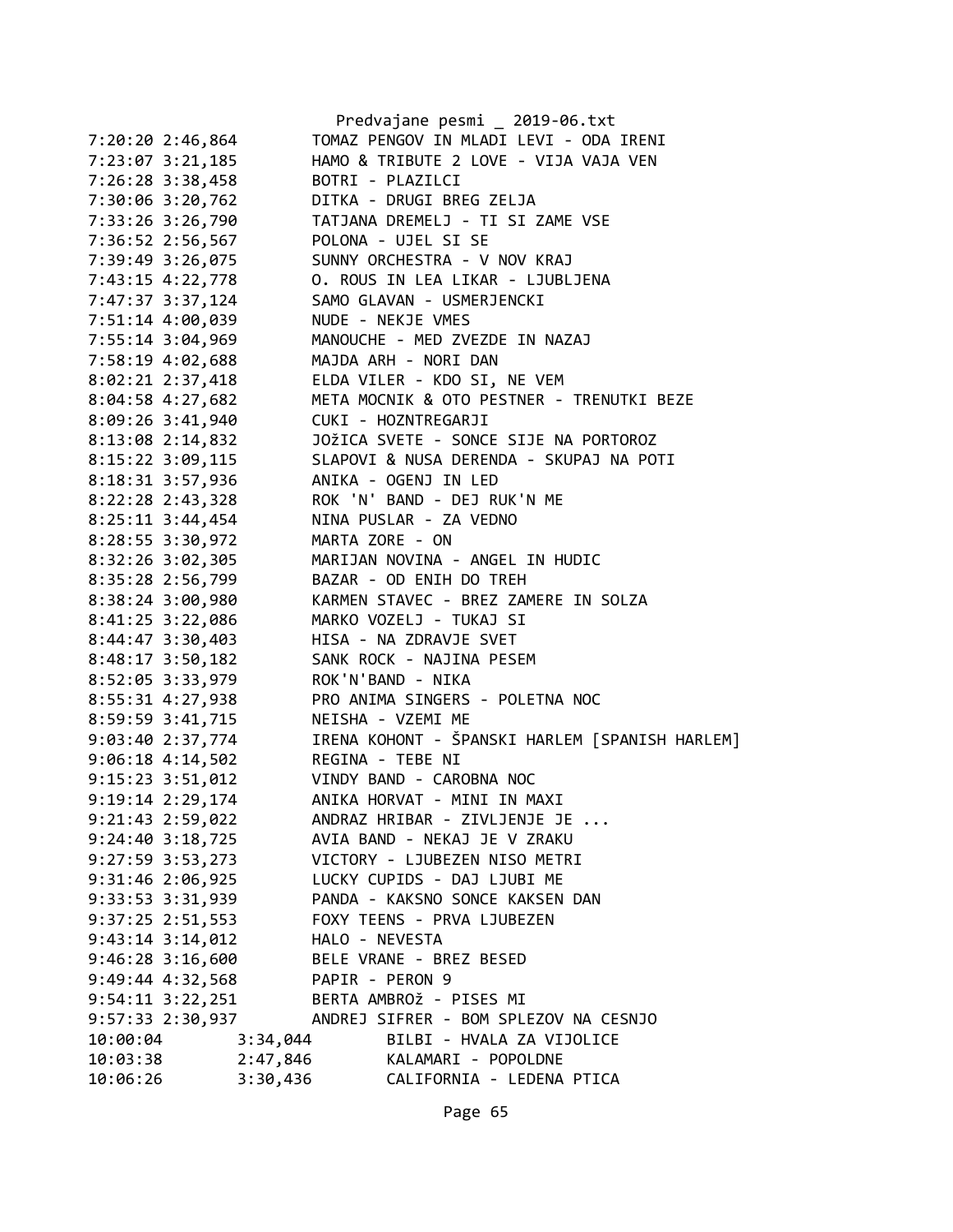|          |          | Predvajane pesmi _ 2019-06.txt           |
|----------|----------|------------------------------------------|
| 10:13:29 | 3:11,560 | AYNEE - LJUBEZEN JE CUDNA STVAR          |
| 10:16:41 | 4:16,493 | ALENKA GODEC - ZDAJ GA POZNAM            |
| 10:20:57 | 3:16,586 | AVTOMOBILI - VSE ZA SVOBODO              |
| 10:24:10 | 2:38,573 | BLUEGRASS HOPPERS - STARA MAMA           |
| 10:26:48 | 3:49,995 | BABALOO BAND - KO SEM SAM                |
| 10:30:38 | 3:28,799 | ADI SMOLAR - NEPRILAGOJEN                |
| 10:34:07 | 4:45,562 | GUSTI/POLONA KASAL - MOJE SANJE          |
| 10:38:50 | 3:51,595 | NECA FALK - LJUBIMEC MOJ                 |
| 10:49:09 | 3:27,045 | ALEKSANDER MEZEK - DNEVI KOT JE TA       |
| 10:52:35 | 4:09,083 | DON MENTONY BAND - NEKAM BOM ŠEL         |
| 10:56:44 | 2:25,535 | IVANKA KRASEVEC - PRESERN - STARA PLOSCA |
| 10:59:09 | 3:42,514 | GU-GU - LJUBICA MOJ'GA SRCA              |
| 11:02:51 | 2:22,985 | TOMAZ DOMICELJ - HEJ, MERI               |
| 11:05:14 | 3:30,667 | METKA ŠTOK - OSAMLJENA ( ALONE AGAIN )   |
| 11:08:45 | 2:53,703 | NUSA DERENDA - PRVIC IN ZADNJIC          |
| 11:14:39 | 3:02,201 | DARJA SVAJGER - SE TISOC LET             |
| 11:17:41 | 3:21,895 | FARAONI - MI LJUDJE SMO KOT MORJE        |
| 11:21:02 | 3:14,256 | WOLF - GOODBYE MICHELLE                  |
| 11:24:16 | 3:44,405 | KINGSTON - CIST EN MEJHEN RADIO          |
| 11:28:01 | 3:58,796 | DAMJANA - PRIJATELJ IN LJUBIMEC          |
| 11:31:59 | 3:23,993 | IZTOK MLAKAR - POLITIK GUIDO             |
| 11:35:23 | 4:30,113 | PEPEL IN KRI - SONCE POMLADI             |
| 11:42:54 | 3:04,024 | IRENA VRCKOVNIK - FANT Z ULICE           |
| 11:45:57 | 3:00,943 | FOLKROLA - UJEMI ME                      |
| 11:48:58 | 2:56,835 | ANJA RUPEL - V LJUBLJANO                 |
| 11:51:55 | 2:29,259 | VIDEOSEX - VOZI ME VLAK V DALJAVE        |
| 11:54:25 | 3:34,979 | AURORA - SRCE PREBUDI                    |
| 11:58:00 | 4:00,028 | DEMMY - VEDNO BOM S TEBOJ                |
| 12:02:00 | 3:14,992 | TOMAZ PENGOV - CRNA PEGA CEZ OCI         |
| 12:05:15 | 4:33,870 | FLIRT - NJENA BALADA (V MENI IN TEBI)    |
| 12:15:03 | 2:37,101 | JELKA CVETEŽAR - KO BOŠ PRIŠLA NA BLED   |
| 12:17:40 | 3:47,710 | OTO PESTNER - LJUBLJANA JE ZAKON         |
| 12:21:27 | 3:48,894 | BOTRI - AVGUŠTINA                        |
| 12:25:16 | 3:16,997 | MAJDA ARH - OSTANI TAM                   |
| 12:28:33 | 4:22,345 | PAVLE KAVEC & OKO - VSE SEM DAL TI       |
| 12:32:55 | 2:59,005 | HAZARD - BISTRO                          |
| 12:35:54 | 2:30,022 | CUKI - ODPELJAL TE BOM TJA               |
| 12:38:24 | 2:39,846 | BRANKA KRANER - POLETNI GIGOLO           |
| 12:45:33 | 3:35,523 | MANOUCHE - RESNICNA ROMANSA              |
| 12:49:09 | 2:59,997 | NUDE - SI'Z D BES                        |
| 12:52:03 | 3:51,110 | DITKA HABERL - KO SEM ZALJUBLJENA        |
| 12:55:53 | 4:46,030 | MARTIN KRPAN/VLADO KRESLIN - SE JE CAS   |
| 13:00:35 | 2:44,072 | SAMO GLAVAN - VREDNOTE GENOCIDA          |
| 13:03:19 | 3:49,784 | D.KOCJANCIC & M.JELEN - POISCI ME        |
| 13:07:09 | 3:26,502 | MARJANA DERZAJ - SAMO ZA NAJU DVA        |
| 13:10:35 | 2:57,847 | LETECI POTEPUHI - KO TI VSE NAROBE GRE   |
| 13:13:33 | 3:57,972 | ALFI NIPIC - V AVTU PRED MENOJ           |
| 13:17:30 | 3:41,507 | ROK 'N' BAND - GIRI GIRI                 |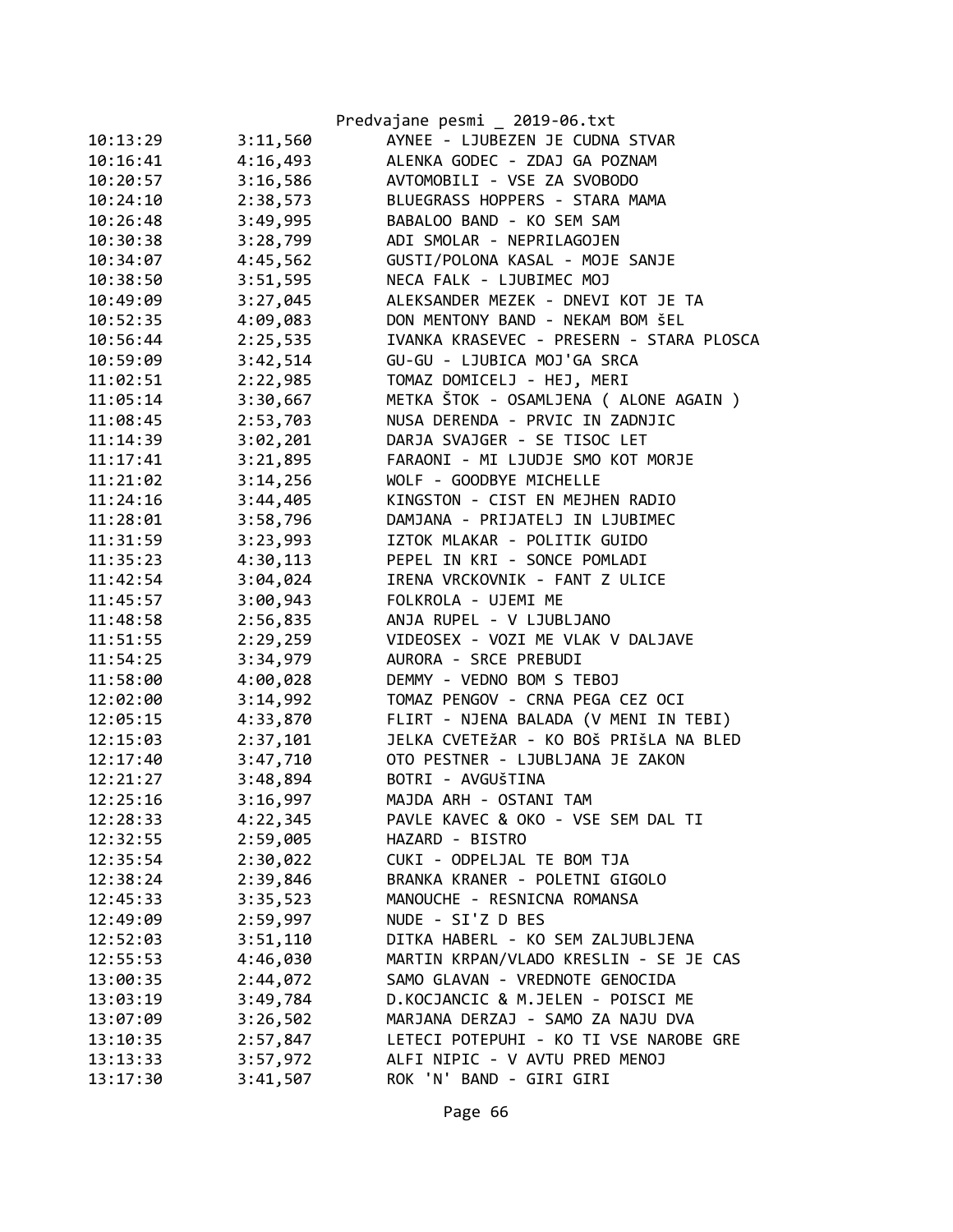|            |          | Predvajane pesmi _ 2019-06.txt                 |
|------------|----------|------------------------------------------------|
| 13:21:12   | 2:52,277 | EVA BEUS - NAZAJ K MAMI                        |
| 13:24:04   | 3:41,407 | MARTA ZORE - VSE, KAR SVA BILA (& VILI RESNIK) |
| 13:27:45   | 2:56,996 | KARMEN STAVEC - ENA IN EDINA                   |
| 13:30:39   | 2:04,460 | GAUDEAMUS - PESEM ZA ŠPAS                      |
| 13:32:43   | 2:59,404 | NEISHA - PLANET ZA ZADET                       |
| 13:35:39   | 2:56,184 | DEŽUR - NA VRH SVETA                           |
| 13:38:35   | 3:12,651 | ALEX VOLASKO - TATU                            |
| 13:41:48   | 4:40,451 | HISA - LEDENE CESTE                            |
| 13:46:28   | 3:41,590 | IVANA HONSIC - RDECA NIT                       |
| 13:50:09   | 3:47,172 | NINA PUSLAR - TO MI JE VSEC                    |
| 13:53:56   |          | 3:41,154 ROK'N'BAND - LJUBIM JO                |
| 13:57:37   | 1:52,283 | OPTIMISTI - LIMUZINA                           |
| 13:59:29   | 4:16,949 | SANK ROCK/MATJAZ JELEN - METULJ                |
| 14:03:46   | 4:04,701 | VILI RESNIK - NAJ MI KDO POVE                  |
| 14:07:51   | 3:50,069 | ANIKA HORVAT - PLEŠEM V DEŽJU                  |
| 14:11:40   | 3:29,370 | FLIRRT - V TVOJEM TELESU                       |
| 14:15:10   | 3:30,562 | BOR GOSTIŠA - DOVOLJ JE SRCE, KI ZATE GORI     |
| 14:18:40   | 3:48,446 | REGINA - RITEM ULICE                           |
| 14:22:28   | 3:13,004 | PROF. KLEMEN - TI PRAVIS                       |
| 14:25:40   | 2:20,228 | LUCKY CUPIDS - STECI STRAN                     |
| 14:28:00   | 4:11,080 | PANDA - LJUBIMEC BREZ                          |
| 14:32:11   | 4:12,139 | AVIA BAND - SANJAL BOM KOSTANJE                |
| 14:36:23   | 3:27,006 | STANE MANCINI - SPOMINCICA                     |
| 14:39:50   | 4:13,819 | BAZAR - MEHKA DEKLETA                          |
| 14:44:03   | 3:12,179 | BEPOP - BODI ZVEZDA                            |
| 14:47:16   | 2:42,756 | BERTA AMBROŽ - BREZ BESED                      |
| 14:49:59   | 3:07,552 | BILBI - LIMONADA                               |
| 14:53:06   | 3:41,715 | ALENKA GODEC - VSAK JE SAM                     |
| 14:56:49   | 3:38,827 | KALAMARI - S TABO DRZIM                        |
| 15:00:28   | 3:06,695 | ANDREJ SIFRER - MAJHNI PSI                     |
| 15:03:34   | 2:49,994 | VICTORY - HOCES ME ALI NOCES ME                |
| 15:06:22   |          | 2:55,948 ADI SMOLAR - KO SPREGOVORIŠ           |
| 15:09:18   |          | 4:05,876 FRENK NOVA - VSAK DEL NEBA            |
| 15:13:24   | 2:54,099 | BLUEGRASS HOPPERS - KAMIONAR                   |
| 15:16:18   | 2:36,373 | MARTINA SRAJ - DOVOLJ LJUBEZNI                 |
| 15:18:54   | 2:57,583 | IRENA KOHONT - POVABI ME NA LUNO               |
| 15:21:51   | 3:55,614 | JANKO ROPRET - NE BODI OBJESTNO DEKLE          |
| 15:25:47   | 3:11,642 | BELE VRANE - MOJE DEKLE                        |
| 15:28:58   | 2:42,994 | I.VRCKOVNIK & HAPPY BAND - POVABI ME           |
| 15:31:41   | 3:11,565 | EDVIN FLISER - SOLZA, KI JE NE PRODAM          |
| 15:34:52   | 3:07,710 | MATIJA CERAR - GOSPOD V KRAVATI                |
| 15:38:00   | 2:50,875 | METKA ŠTOK - MOŠKI IN ŽENSKA                   |
| 15:40:50   | 3:59,989 | GU-GU - GU-GU PLAY FOR YOU                     |
| 15:44:50   | 3:14,197 | DARJA SVAJGER - POGREŠAM TE                    |
| 15:48:04   | 2:27,487 | TOMAZ DOMICELJ - DANES BO SRECEN DAN           |
| 15:50:29   | 4:11,385 | OTO PESTNER & PERPETUM JAZZILE - MATI BODIVA   |
| PRIJATELJA |          |                                                |
| 15:54:41   | 2:57,747 | LIDIJA KODRIC - KDOR ZIVI RAD V MIRU           |
|            |          |                                                |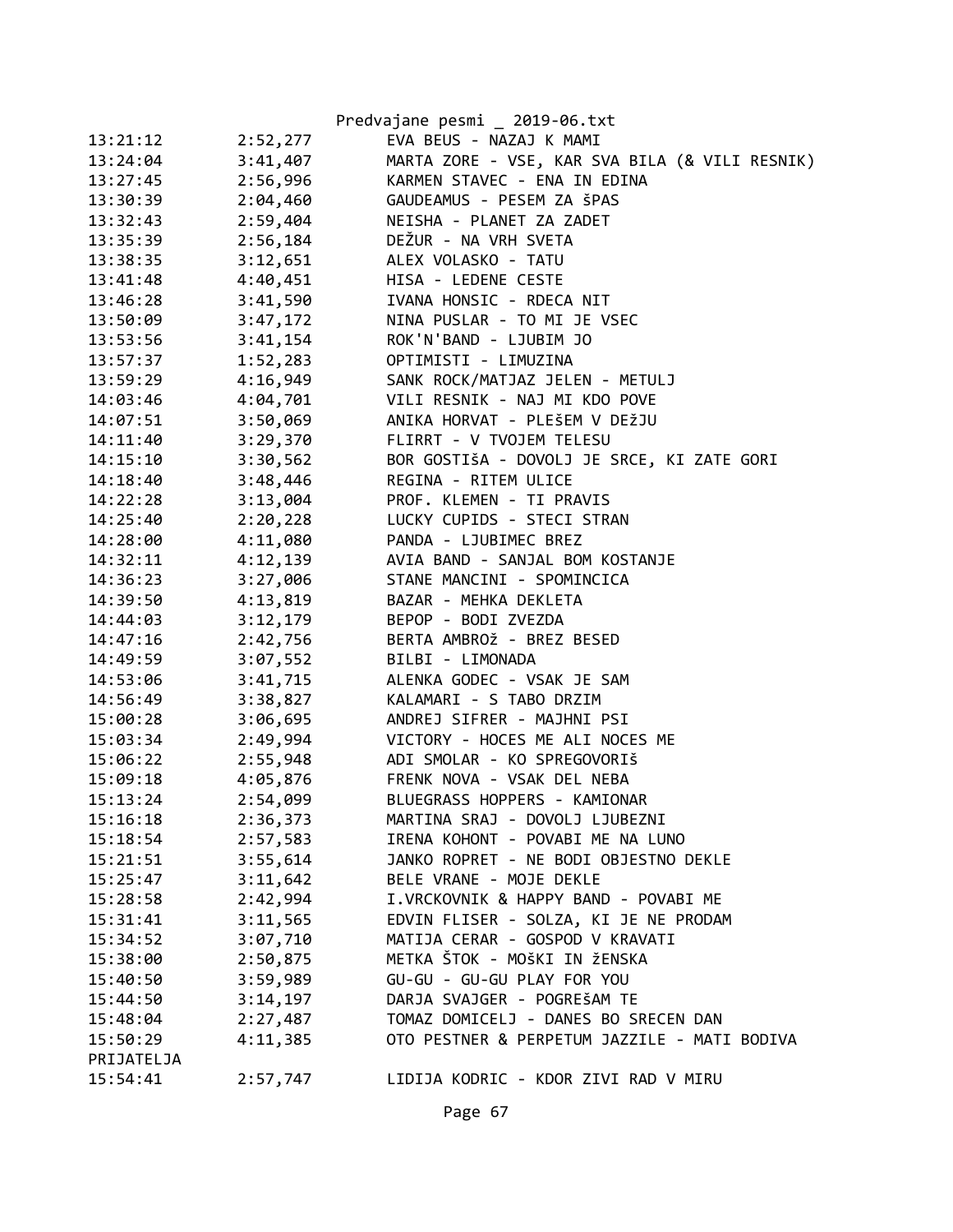|          |          | Predvajane pesmi _ 2019-06.txt                  |
|----------|----------|-------------------------------------------------|
| 15:57:38 | 3:33,823 | DON MENTONY BAND - LENOBA                       |
| 16:01:12 | 5:03,687 | ALEKSANDER MEZEK - PODARJENO SRCU-SLOVENIJA     |
| 16:06:14 | 4:44,854 | IZTOK MLAKAR - PEPI ŽBARADORIJA                 |
| 16:10:59 | 4:11,016 | AVTOMOBILI - ODPRI OCI                          |
| 16:15:10 | 5:17,423 | DAMJANA - KJE SI ZDAJ                           |
| 16:20:41 | 3:40,997 | KINGSTON - KAM HITIS?                           |
| 16:24:22 | 4:20,221 | ANIKA - CUTIM DA ZIVIM                          |
| 16:28:42 | 3:36,894 | FARAONI - SKRIVNOST                             |
| 16:32:18 | 4:09,189 | ORLEK - PUNCA S ŠOHTA                           |
| 16:36:27 | 2:33,878 | DOCA MAROLT - ZIVLJENJE JE LEPO                 |
| 16:38:57 | 4:04,214 | MAJDA SEPE - NA LJUBLJANSKEM GRADU              |
| 16:43:01 | 4:07,698 | PEPEL IN KRI - DEKLE IZ ZLATE LADJICE           |
| 16:47:08 | 3:03,681 | NECA FALK - SAMA FANTA NASLA SI BOM             |
| 16:50:12 | 2:40,776 | JANEZ PUH - BREZ SONCA CVETJA NI                |
| 16:52:52 | 3:05,993 | IRENA VRCKOVNIK - CEPRAV BOM SPET SAMA          |
| 16:55:58 | 4:15,195 | FOLKROLA - MARUŠKA                              |
| 17:00:49 | 4:03,018 | SIMPLE - SAM                                    |
| 17:04:52 | 3:53,978 | MAJDA ARH - LJUBEZEN JE KOT VINO                |
| 17:08:46 | 3:19,797 | SELEKCIJA - SPOMIN                              |
| 17:13:10 | 3:06,991 | DANIEL RAMPRE - DOST' 'MAM TEGA                 |
| 17:16:16 | 3:12,211 | NUSA DERENDA - TO JE LJUBEZEN                   |
| 17:20:34 | 3:48,295 | ANJA RUPEL - LJUBI ME IN NE SPRAŠUJ             |
| 17:24:22 | 4:49,424 | ALEKSANDER MEŽE K- LJUBLJANA V MAJU.WAV -       |
| 17:30:08 | 3:35,388 | MARJANA DERZAJ - BREZA MOJE MLADOSTI            |
| 17:33:43 | 5:01,707 | VLADO KRESLIN - DALEC JE MOJ ROJSTNI KRAJ       |
| 17:38:45 | 3:34,820 | CUKI - ZA ROJSTNI DAN                           |
| 17:43:23 | 3:49,718 | HAZARD - MAKALONCA                              |
| 17:47:13 | 3:36,771 | FLIRT - KOGA SANJA                              |
| 17:51:40 | 3:51,973 | DAN D - JUTRANJA (ORIGINAL)                     |
| 17:55:33 | 2:54,543 | SAMO GLAVAN - MOJA PUNCA                        |
| 17:58:27 | 3:49,680 | MAMA REKLA - SPRIJETA V OMAMI, NEKAJ NAJU MAMI  |
| 18:02:53 | 2:45,024 | BABALOO BAND - KRALJ SVETA                      |
| 18:05:38 | 4:09,303 | IVO MOJZER - TI SI REKLA SONCE                  |
| 18:10:04 | 3:28,741 | DELIAL - SEJEM ZELJA                            |
| 18:13:32 | 4:02,036 | DADI DAZ/MZ HEKTOR - VODNJAK LJUBEZNI           |
| 18:17:32 | 2:59,889 | OTO PESTNER - SPET PO STARI POTI                |
| 18:21:37 | 2:56,990 | BOTRI - ANGELINA                                |
| 18:24:31 | 3:25,125 | JELKA CVETEZAR - TOM PILIBI                     |
| 18:27:56 | 3:14,987 | IGOR - ROZMARINKA                               |
| 18:32:54 | 3:24,111 | TATJANA DREMELJ - SAJ VEŠ DA RADA TE IMAM       |
| 18:38:54 | 3:17,506 | AVIA BAND - COOL                                |
| 18:47:06 | 3:24,351 | NINA PUSLAR - ROK TRAJANJA                      |
| 18:50:26 | 3:51,712 | SANK ROCK - EO (RADIO EDIT)                     |
| 18:54:18 | 3:41,658 | KARMEN STAVEC - LEP POLETNI DAN '04             |
| 18:57:59 | 2:58,705 | MILAN PECOVNIK PIDZI - NE CAKAJ SPET            |
| 19:01:34 | 2:08,555 | GAUDEAMUS - KO BOŠ PRIŠLA NA BLED               |
| 19:03:42 | 3:10,318 | ALEKSANDER NOVAK - KAKO SE POCUTIS (RADIO EDIT) |
| 19:06:52 | 4:16,523 | MARTA ZORE - ZDAJ GA POZNAM (& ALENKA GODEC)    |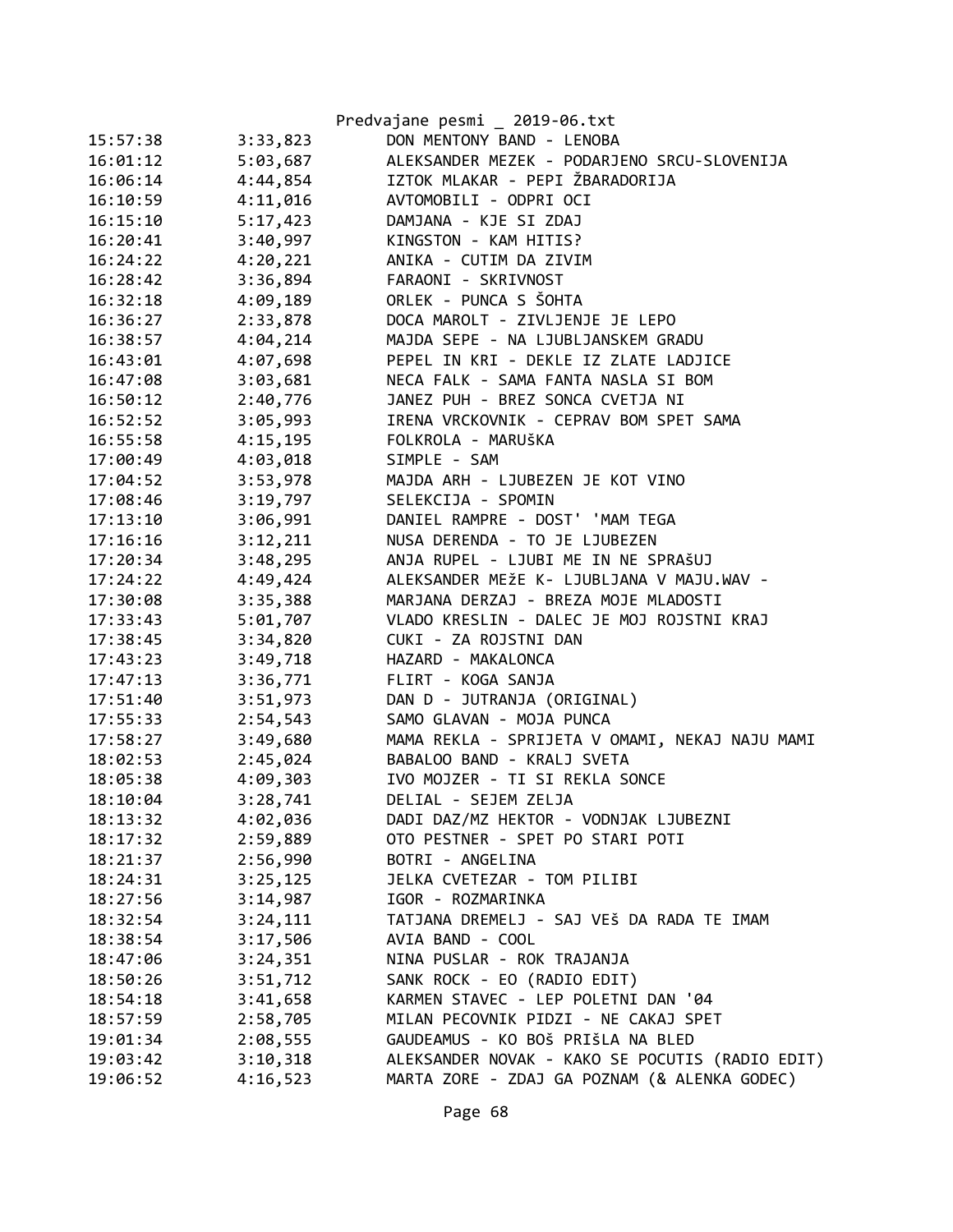|          |          | Predvajane pesmi _ 2019-06.txt                    |
|----------|----------|---------------------------------------------------|
| 19:12:13 | 3:51,428 | XEQUTIFZ - BIL JE PLES                            |
| 19:16:04 | 3:46,088 | ROK'N'BAND - PRIZNAM                              |
| 19:20:56 | 3:28,421 | SUNNY ORCHESTRA - TAT ZMIKAVT                     |
| 19:24:24 | 2:48,465 | DITKA HABERL - V MENI RASTE DREVO                 |
| 19:27:12 | 3:43,010 | TOM TOM - LE SPOMIN                               |
| 19:31:52 | 3:23,383 | ELDA VILER - TU SI TI                             |
| 19:35:15 | 4:11,037 | CALIFORNIA - GOLOBA                               |
| 19:40:30 | 3:29,147 | ALENKA GODEC - V DOBREM IN SLABEM                 |
| 19:43:58 | 4:03,010 | BAZAR - POISCI ME                                 |
| 19:48:01 | 3:26,978 | BRANKA KRANER - LJUBEZEN                          |
| 19:52:22 | 4:06,700 | KALAMARI - KDO TE LJUBI ZDAJ                      |
| 19:56:29 | 4:03,946 | ANDREJ SIFRER - EGO                               |
| 20:01:09 | 2:41,979 | VICTORY - ONA JE KOT SLADKA KAVA                  |
| 20:03:49 | 2:54,707 | ADI SMOLAR - LJUBOSUMNEŽ                          |
| 20:06:44 | 4:24,478 | ANIKA HORVAT - TUKAJ JAZ ŽIVIM                    |
| 20:15:59 | 3:18,851 | ALJA KRUSIC - A BOS MALO MOJ                      |
| 20:19:56 | 3:45,660 | HISA - SPOZNAL SEM                                |
| 20:23:41 | 3:12,973 | REMI - LE TEBE SE SPOZNAM                         |
| 20:26:52 | 2:09,107 | MATIJA CERAR - KAJ MI MAR                         |
| 20:30:06 | 2:58,012 | DON MENTONY BAND - HOPLA KONOPLA                  |
| 20:33:04 | 3:31,543 | DARJA SVAJGER - ODPELJI ME                        |
| 20:36:35 | 3:38,998 | KATRINAS - LETIM                                  |
| 20:43:12 | 3:48,869 | GU-GU - ŽELIM SI NA JAMAJKO                       |
| 20:47:01 | 3:52,092 | ALEKSANDER MEZEK - KRILA                          |
| 20:51:30 | 2:54,283 | NINA PUSLAR FEAT. STISKI KVARTET - KDO SE VERJAME |
| 20:54:26 | 2:01,661 | BELE VRANE - STOPI NA TLA                         |
| 20:56:28 | 3:37,816 | SARA KOBOLT - NE ZNAM NA KONEC NEBA               |
| 21:01:02 | 2:41,430 | ROK 'N' BAND - RAD JO IMAM                        |
| 21:03:43 | 3:07,910 | NEISHA - ZARADI UPANJA                            |
| 21:06:51 | 3:06,821 | FRENK NOVA - NA LUNO IN NAZAJ                     |
| 21:13:31 | 3:33,171 | TOMAZ DOMICELJ - SVETI PETER                      |
| 21:17:04 | 3:09,265 | SOPRANOS - ISTO IME                               |
| 21:20:51 | 2:58,858 | JELKA CVETEŽAR - JUTRO NA PLANINI                 |
| 21:23:50 | 3:17,700 | FOXY TEENS - MOJA SIMPATIJA                       |
| 21:27:07 | 4:02,843 | MAJDA ARH - NORI DAN                              |
| 21:32:03 | 3:16,632 | KATARINA GALIC - POVEJ MI                         |
| 21:35:20 | 2:26,254 | ORLEK - LOJZI GOBC                                |
| 21:37:46 | 3:19,857 | PEPEL IN KRI - ZA VSE LJUDI SVETA                 |
| 21:47:33 | 3:33,870 | KINGSTON - KATARINA NIZA BISERE                   |
| 21:51:44 | 3:27,860 | IZTOK MLAKAR - BETULA                             |
| 21:55:12 | 3:35,012 | FARAONI/SLAVKO IVANCIC - SEM TAKSEN KER SEM ZIV   |
| 21:58:45 | 4:11,607 | FOLKROLA - FRANCI KORAJŽA                         |
| 22:04:02 | 3:27,023 | AVTOMOBILI - DRUGACNO NEBO                        |
| 22:07:29 | 3:14,893 | EDVIN FLISER - TAM KJER SEM DOMA                  |
| 22:13:46 | 1:57,029 | LIDIJA KODRIC - DAN ZA NAJU DVA                   |
| 22:15:43 | 4:38,011 | ANDRAZ HRIBAR - KAJ MI DELAS                      |
| 22:20:58 | 3:15,246 | NECA FALK - ON JE REKEL SONCE                     |
| 22:24:13 | 3:32,657 | MAJDA SEPE - S TEBOJ                              |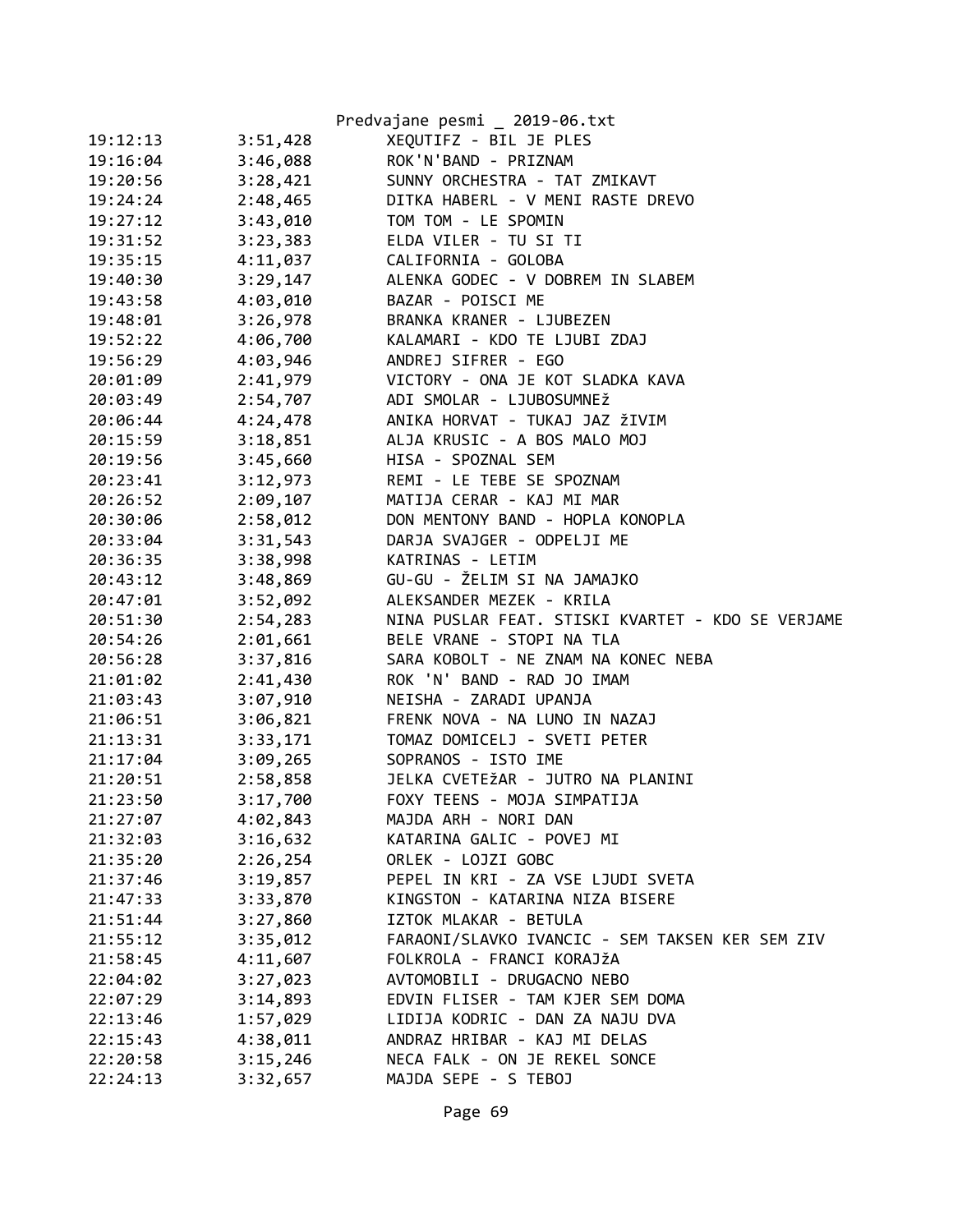|          |          | Predvajane pesmi _ 2019-06.txt                    |
|----------|----------|---------------------------------------------------|
| 22:27:46 | 2:38,049 | VLADO KRESLIN/HORIZONT - TE IGRE BO KONEC         |
| 22:31:20 | 3:46,046 | DAMJANA - LJUBIM VETER                            |
| 22:35:06 | 3:27,584 | NUSA DERENDA - ZA STARE CASE                      |
| 22:38:33 |          | 3:46,875 OTO PESTNER - ZA LJUBEZEN HVALA TI       |
| 22:45:21 | 3:38,007 | CUKI - ZANZIBAR                                   |
| 22:48:59 |          | 4:02,207 ANJA RUPEL - SANJAM TE                   |
| 22:53:38 | 3:47,021 | BOSSA DE NOVO - SESTANEK POD RJUHO                |
| 22:57:25 | 3:27,059 | MARJANA DERZAJ - SAMO ZA NAJU DVA                 |
| 23:01:46 | 2:16,037 | STANE MANCINI - TAM, KAMOR GRE VETER SPAT         |
| 23:04:02 | 3:27,856 | JANKO ROPRET - KAJ JE TO                          |
| 23:07:30 | 4:12,027 | PANDA - GREM SVOJO POT                            |
| 23:17:01 | 2:52,152 | MANOUCHE - KJE SI LUBI                            |
| 23:20:31 | 2:27,468 | SAMO GLAVAN - BUTALCI                             |
| 23:22:58 | 2:42,985 | IRENA VRCKOVNIK - POVABI ME                       |
| 23:25:41 | 2:40,163 | STARI MACKI - MOJA BABY [YES SIR, THAT'S MY BABY] |
| 23:28:21 | 2:42,847 | ROK'N'BAND - RAD JO IMAM                          |
| 23:31:33 | 3:40,057 | AVIA BAND - TELESKOP                              |
| 23:35:13 | 3:42,678 | DAN D - VODA                                      |
| 23:38:54 | 3:29,836 | BLUEGRASS HOPPERS - SLOVENSKEGA NARODA SIN        |
| 23:46:54 | 3:47,013 | MARTA ZORE - SE SI TU                             |
| 23:50:38 | 3:29,513 | ZAN SERCIC - LJUBEZEN NA PRVI POGLED              |
| 23:54:07 |          | 4:11,471 K.U.D. GAS - EROTIKA                     |
| 23:58:18 | 3:45,196 | TATJANA DREMELJ - ZALJUBLJENA                     |

| 13:24:18 | 1:31:06,961 | JANEZ ZMAZEK - DOST JE BLO BESED |  |  |  |
|----------|-------------|----------------------------------|--|--|--|
|          |             |                                  |  |  |  |

| $0:02:03$ 3:25,755   | AVIA BAND/JASMINA CAFNIK & DARE - SAVA SUMI   |
|----------------------|-----------------------------------------------|
| 0:05:27 2:53,957     | 1X BAND - TIH DEŽEVEN DAN                     |
| $0:08:21$ 2:57,935   | CUKI - SA-LA-LA                               |
| $0:11:18$ 3:33,705   | DON MENTONY BAND/JANEZ ZMAZEK ZAN - LENOBA    |
| $0:14:52$ 4:08,113   | JAN PLESTENJAK - ZADNJE SLOVO                 |
| $0:19:00$ 3:33,317   | ALENKA GODEC - KLICEM TE                      |
| $0:22:33$ 4:21,015   | BABILON - NAJLEPSA NOC                        |
| $0:26:54$ 4:25,752   | AGROPOP - SAMO MILIJON                        |
| $0:31:19$ 3:55,960   | VICTORY - ZIVETI SPET                         |
| $0:35:15$ 4:05,793   | FRENK NOVA - DEZ IN SONCE                     |
| $0:39:21$ $3:09,450$ | LINTVERN - NEDELJA LEP JE DAN                 |
| $0:42:30$ 4:22,005   | ANDREJ SIFRER - MOJA CEBELA                   |
| $0:46:52$ 3:17,628   | NEISHA - MALO TU MALO TAM                     |
| $0:50:06$ 3:52,459   | NUSA DERENDA - KAKOR PTICA, KAKOR PESEM       |
| $0:53:58$ 3:24,091   | ADI SMOLAR - JAZ SEM NOR                      |
| $0:57:22$ 3:43,984   | IRENA VRCKOVNIK - KDAJ SE ZACNE IN KDAJ KONCA |
|                      |                                               |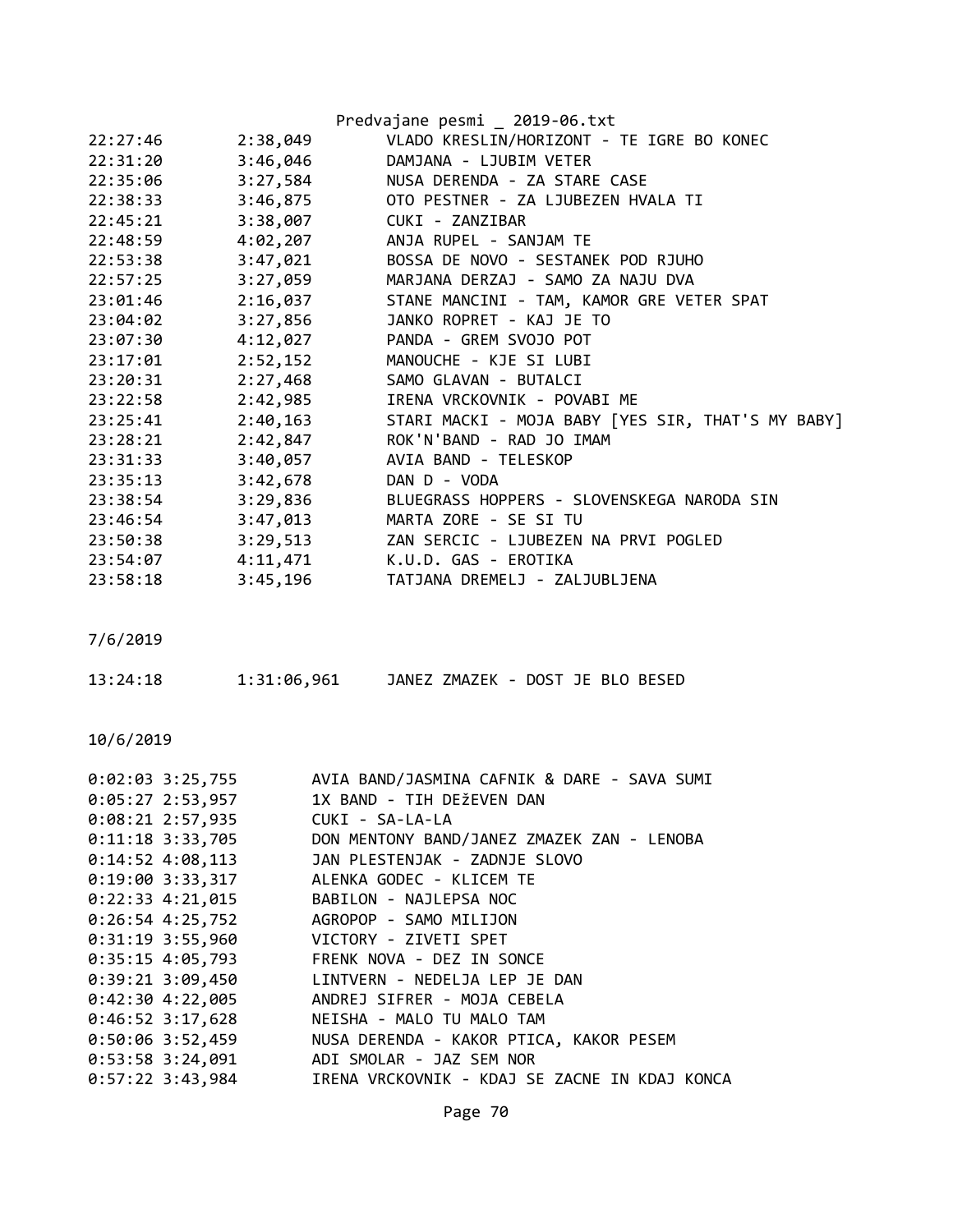|                      | Predvajane pesmi _ 2019-06.txt              |
|----------------------|---------------------------------------------|
| 1:01:06 3:00,955     | ROK'N'BAND - AFRIKA RUSIJA                  |
| 1:04:06 4:36,772     | ANJA RUPEL - PREPOZNO                       |
| 1:08:42 3:32,907     | BAND 501 - ÈAS SE USTAVI                    |
| 1:12:15 3:47,997     | KALAMARI - TVOJA SLED                       |
| 1:16:03 3:02,653     | ANDRAZ HRIBAR - POMLAD                      |
| 1:19:05 3:47,238     | VLADO KRESLIN - KRASNI NOVI SVET            |
| 1:22:52 4:16,586     | FARAONI - PASJE ZIVLJENJE                   |
| 1:27:09 4:15,183     | FOLKROLA - MARUŠKA                          |
| 1:31:24 3:23,027     | KINGSTON - KDOR ZNA TA ZNA                  |
| 1:34:46 4:00,221     | PANDA - VZEMI ME                            |
| 1:38:46 3:16,018     | REGINA - PRAVLJICNA LJUBEZEN                |
| 1:42:02 4:45,967     | JANEZ ZMAZEK - NA DRUGI STRANI              |
| 1:46:48 3:54,009     | PEPEL IN KRI - KOT NEKDO, KI IMEL ME BO RAD |
| 1:50:41 3:42,011     | BABALOO BAND - JOKAL BOM JUTRI              |
| 1:54:23 3:23,689     | KARMEN STAVEC - ENA SOLZICA                 |
| 1:57:47 2:45,945     | JOZE KOBLAR - VSE BI ZATE DAL               |
| 2:00:32 3:59,036     | TOMAZ DOMICELJ - UCILNA ZIDANA              |
| 2:04:31 3:29,541     | DRUŠTVO MRTVIH PESNIKOV - 25                |
|                      |                                             |
| 2:08:01 2:56,996     | LETECI POTEPUHI - KURJA LOJTRA              |
| 2:10:55 3:12,936     | BEPOP - PRISLUHNI SKOLJKI                   |
| 2:14:06 3:13,878     | DARJA SVAJGER - KJE JE KDO                  |
| 2:17:19 4:12,642     | SANK ROCK - PRAVLJICA O MAVRICNIH LJUDEH    |
| 2:21:30 1:25,002     | FRANE MILICINSKI JEZEK - MOJ NAROBE SVET    |
| 2:22:55 3:51,903     | APOLONIA - TA OBCUTEK                       |
| 2:26:47 4:39,605     | OLIVIJA - KADAR SVA SAMA                    |
| 2:31:26 3:11,509     | SPIN - ALI TVOJA MAMA VE                    |
| 2:34:38 2:43,984     | BOTRI - NA ZABAVI                           |
| 2:37:22 3:44,010     | DAN D - ROKE                                |
| 2:41:03 2:55,775     | IZTOK MLAKAR - EN GLAZ VINA MI DAJ          |
| 2:43:59 3:49,685     | SUNNY ORCHESTRA - ODHAJAM                   |
| 2:47:48 3:51,992     | ALEKSANDER MEZEK - NASA LADJA               |
| 2:51:40 4:22,952     | MARTA ZORE - POZABIL SI NA VSE              |
| $2:56:03$ 3:27,263   | BE - OK SI                                  |
| 2:59:30 3:04,515     | PAPIR - DOMOTOZJA                           |
| 3:02:34 4:30,694     | AVTOMOBILI - ENAKONOCJE                     |
| 3:07:05 3:14,699     | DAMJANA - FANT IZ IPANEME                   |
| 3:10:19 4:32,007     | GU-GU - LJUBIL BI SE                        |
| 3:14:51 3:12,970     | IVA STANIC - NORE NEZNOSTI                  |
| 3:18:04 2:19,886     | OTO PESTNER - RITEM JUTRA                   |
| $3:20:24$ 4:03,106   | NINA PUSLAR - SLECENO SRCE                  |
| $3:24:26$ $3:23,541$ | BILBI - KOT SVA BILA                        |
| 3:27:50 3:35,975     | MOULIN ROUGE - TI SI MOJ BOMBONCEK          |
| $3:31:26$ $3:00,837$ | MAJDA ARH - POSLJI MU VETER POZDRAV         |
| $3:34:26$ $3:19,583$ | SLAVKO IVANCIC - TISTO KAR OSTANE           |
| $3:37:46$ 4:24,602   | CALIFORNIA/MZ HEKTOR - MOJE HREPENENJE      |
| 3:42:10 3:05,023     | KATRINAS - ZELEN ZAFRAN                     |
| 3:45:15 3:30,027     | MARTIN KRPAN - KAR JE STARO SE NOVO ZDI     |
| 3:48:45 3:39,809     | DEŽUR - KAM SI NAMENJEN DRAGI MOJ           |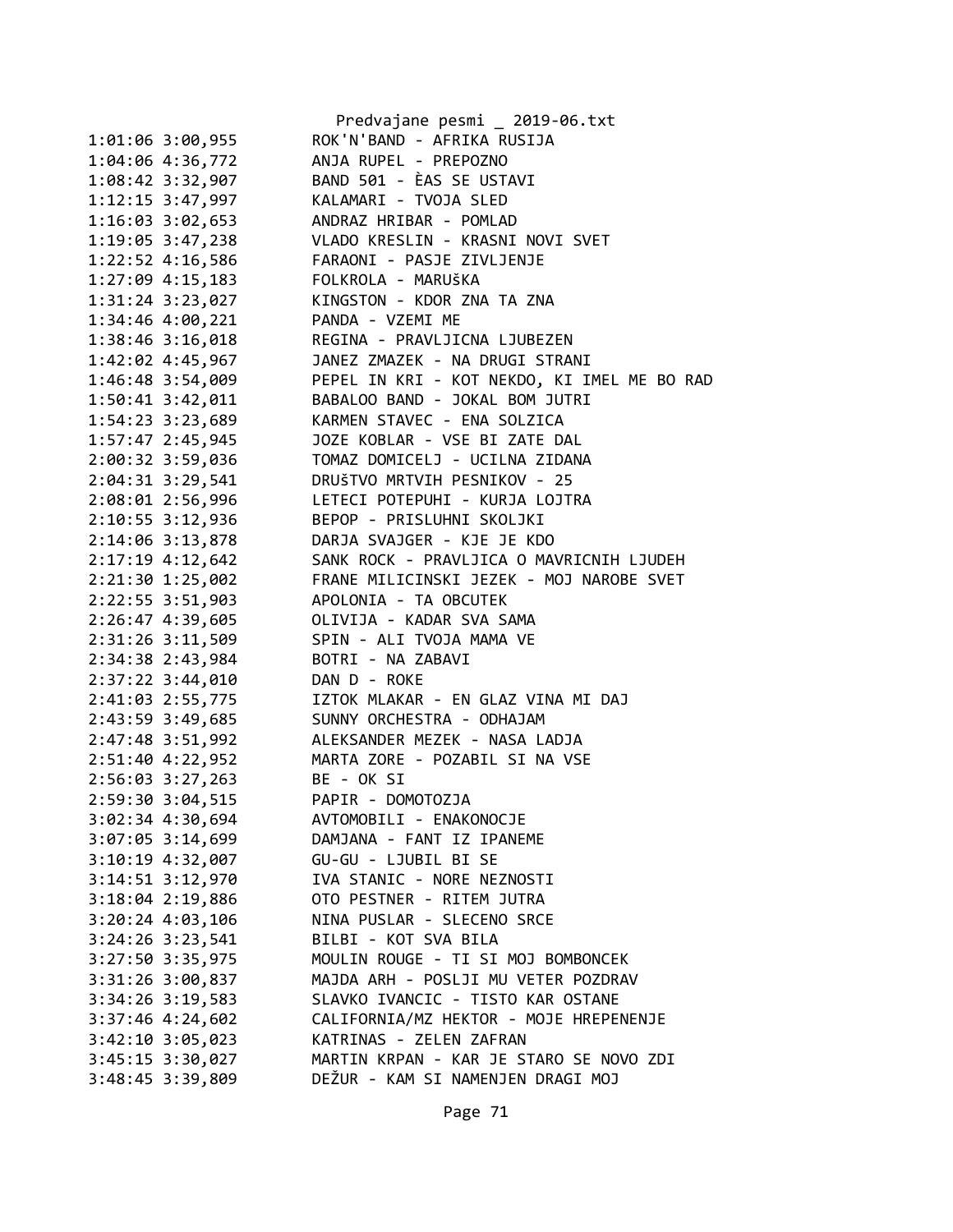|                      | Predvajane pesmi _ 2019-06.txt                               |
|----------------------|--------------------------------------------------------------|
| 3:52:24 2:05,527     | MARJANA DERZAJ - V LJUBLJANO                                 |
| 3:54:30 4:05,933     | NAPOLEON - TINA                                              |
| 3:58:35 3:59,845     | GAL IN GALERIST I- PRIDI SEM.WAV -                           |
| 4:02:35 2:40,050     | PRIMOZ P RAM SITER - NOVA SENZACIJA                          |
| 4:05:15 3:12,794     | MANOUCHE - SUPERFAJN                                         |
| 4:08:27 2:32,023     | STANE MANCINI - MARTINA                                      |
| 4:10:59 4:02,003     | IVAN HUDNIK - SVOJE DUSE NE PRODAM                           |
| $4:15:01$ 3:25,003   | MAJDA SEPE - RIBIC, RIBIC ME JE UJEL                         |
| 4:18:24 3:18,676     | AVIA BAND - NEKAJ JE V ZRAKU                                 |
| $4:21:42$ 3:03,744   | CUKI - BARVE                                                 |
| $4:24:46$ 2:56,295   | MATJAŽ JELEN – ODKAR SI ŠLA                                  |
| $4:27:42$ 3:34,080   | RADIC FT. DASA - DOPUSTI SI (V PRELEPI LJUBLJANI)            |
| 4:31:16 3:47,005     | HAZARD - LJUDJE KI SEDIJO V PARKIH                           |
| 4:34:59 4:19,681     | SLOVENSKI EXPRESS - IZGUBLJEN                                |
| 4:39:18 2:57,582     | ALEX VOLASKO - V HISI VECNIH SANJ                            |
| 4:42:15 2:59,825     | AYNEE - NAJLEPŠI DAN                                         |
|                      | 4:45:15 3:59,750 ALENKA GODEC - KOT NEKDO, KI IMEL ME BO RAD |
| 4:49:15 2:51,988     | DON MENTONY BAND - MARJETKA                                  |
| 4:52:06 2:37,546     | ALEŠ HADALIN - KAKO LEPO JE                                  |
| 4:54:44 4:00,001     | VICTORY - TEQUILA IZ TVOJEGA POPKA                           |
| 4:58:44 3:22,509     | JAN PLESTENJAK - PRAVE KARTE                                 |
| $5:02:44$ 2:01,920   | MATIJA CERAR - MILIJON ŽELJA                                 |
| $5:04:46$ 2:25,665   | MARJANA DERZAJ - TO JE MOJ ZLATI SIN                         |
| $5:07:12$ 3:40,555   | AVIA BAND - GRAJSKA DAMA                                     |
| $5:11:47$ $3:01,330$ | KALAMARI - ZA DVAJSET LET                                    |
| $5:14:48$ $3:20,832$ | SAMO GLAVAN - MULTI KULT                                     |
| 5:18:08 3:03,006     | BOTRI - UGASN' ME                                            |
| 5:22:08 3:34,337     | FOLKROLA - DANES                                             |
| 5:25:43 4:17,973     | ANDREJ SIFRER - SREBRO V LASE ZLATO V ZOBE                   |
| 5:30:47 4:34,866     | BAZAR - LJUBOSUMJE                                           |
| 5:35:21 3:07,004     | ADI SMOLAR - POVPRECNOST                                     |
|                      | 5:38:28 3:49,940 NUSA DERENDA - VZEMI ME VETER               |
|                      | 5:43:13 3:02,807 ALENKA GODEC - CE VERJAMES ALI NE           |
| 5:46:15 4:28,593     | ROK N BAND - BAMBINA                                         |
| 5:51:47 3:45,035     | ALEKSANDER MEZEK - ZVESTO SRCE                               |
| 5:55:34 3:38,702     | DON MENTONY BAND - DOBRA MRHA                                |
| 5:59:51 2:55,783     | CUKI - STO NA URO                                            |
| $6:02:46$ 3:22,112   | TOMAZ DOMICELJ - GOSPOD DIREKTOR                             |
| 6:06:08 4:07,565     | IRENA VRCKOVNIK/SLAVKO IVANCIC - KAR SEM JAZ IN KAR SI TI    |
| $6:11:10$ 3:15,636   | MAJDA SEPE - MED ISKRENIMI LJUDMI                            |
| $6:14:26$ 2:15,989   | ANIKA HORVAT - POLETNA NOC                                   |
| $6:16:42$ 3:27,859   | PAPIR - NACIN                                                |
| $6:21:06$ 3:14,033   | HAZARD - VRTNAR                                              |
| $6:24:20$ 3:07,310   | BLUEGRASS HOPPERS - BREZ SONCA CVETJA NI                     |
| $6:27:27$ 4:14,014   | ANJA RUPEL - KLJUC DO SRCA                                   |
| $6:32:27$ 4:24,876   | HALO - DAM TI JUTRA                                          |
| $6:36:52$ 5:56,025   | MARTIN KRPAN/VLADO KRESLIN - OD VISINE SE ZVRTI              |
| 6:43:41 4:01,694     | NECA FALK - VSI LJUDJE HITIJO                                |
|                      |                                                              |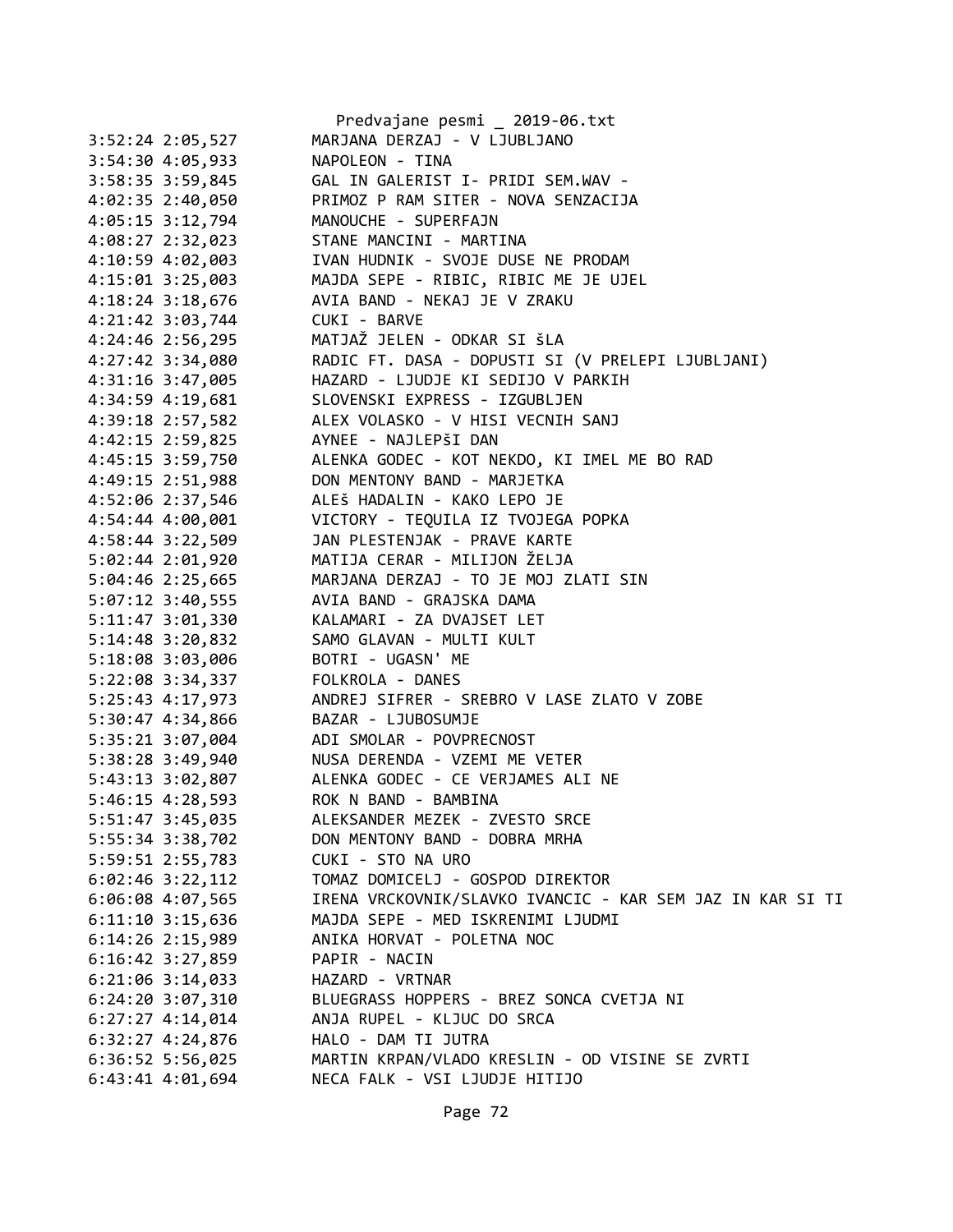|                      | Predvajane pesmi _ 2019-06.txt           |
|----------------------|------------------------------------------|
| $6:47:42$ 3:22,002   | PEPEL IN KRI - LJUDJE POMLADI            |
| 6:52:06 3:39,308     | MAJDA ARH - SANJAJVA                     |
| 6:55:45 3:49,014     | KARMEN STAVEC - LJUBEZEN JE              |
| 7:00:12 4:05,769     | PRELOM - NAD SRCEM TVOJIM SIJE SONCE     |
|                      | MANOUCHE - KJE SI LUBI                   |
| 7:04:18 3:06,045     |                                          |
| 7:07:23 3:08,248     | NEISHA - TISTE LEPE DNI                  |
| 7:11:26 2:26,019     | GU-GU - PAPAGAJA                         |
| 7:13:52 3:25,994     | ROK'N'BAND - OSTANI SE MINUTO            |
| 7:17:15 3:58,820     | IRENA KOHONT - ŠEL SI MIMO               |
| 7:22:11 3:24,792     | FARAONI - TO JE ZIVLJENJE BREZ NEBA      |
| 7:25:36 3:41,602     | AVTOMOBILI - GOSPODAR                    |
| 7:30:04 4:38,023     | ANDRAZ HRIBAR - KAJ MI DELAS             |
| 7:34:42 4:24,308     | IZTOK MLAKAR - CIKORIJA IN KAFE          |
| 7:40:00 4:07,960     | NINA PUSLAR - NI ONA                     |
| 7:44:05 3:58,785     | DAMJANA - PRIJATELJ IN LJUBIMEC          |
| 7:48:03 3:07,979     | MARTA ZORE - NE BO TI LAHKO              |
| 7:52:11 3:26,044     | SUNNY ORCHESTRA - V NOV KRAJ             |
| 7:55:37 3:26,470     | KINGSTON - PUSTI SONCU V SRCE            |
| 7:59:41 3:24,928     | OTO PESTNER - VEM, NEKJE ŽIVETI MORA     |
| 8:03:06 3:38,527     | GAL GJURIN - PLESEM PO MUZIKI            |
| 8:06:44 4:57,192     | DRUŠTVO MRTVIH PESNIKOV - KO OSTANEM SAM |
| 8:12:36 2:34,439     | STANE MANCINI - NON CAPITO               |
| 8:15:10 3:37,932     | FLIRT - NJENA BALADA (V TEBI IN MENI)    |
| 8:18:48 3:07,559     | BRANKA KRANER - LJUBLJANSKI ZVON         |
| 8:22:52 3:48,971     | KARAMELA - KO SI MI PRVIC REKLA NE       |
| 8:26:41 3:42,570     | BABALOO BAND - JOKAL BOM JUTRI           |
| 8:31:10 3:17,268     | BELE VRANE - KAM SI NAMENJEN             |
| 8:34:27 3:15,082     | PERPETUUM JAZZILE - AVSENIK MEDLEY       |
| 8:37:42 5:39,114     | HISA - PALE SAM NA SVETU                 |
| 8:44:16 4:03,238     | NAPOLEON - SANJAM                        |
| 8:48:19 3:57,487     | ADAM - ALFA                              |
|                      |                                          |
| 8:53:20 2:25,630     | METKA ŠTOK - LJUBEZEN NA PRODAJ NI       |
| 8:55:47 3:45,207     | BRIGITA ŠULER - PESEM V MENI             |
| 9:01:19 3:38,682     | VILI RESNIK - KOT PTICA                  |
| $9:04:57$ 3:00,376   | ROK 'N' BAND - DEKLE MOJEGA              |
| $9:07:57$ 3:37,191   | KATRINAS - LETIM                         |
| $9:17:14$ $3:30,840$ | VICTORY - UPAJ SI                        |
| $9:21:37$ $3:17,292$ | JANKO ROPRET - NIMA SMISLA DA LAŽEŠ      |
| $9:24:55$ $4:02,417$ | AYNEE - SPOMLADI                         |
| $9:28:57$ 3:08,370   | REGINA - MOJE SANJE                      |
| $9:32:05$ $2:07,358$ | MARJANA DERZAJ - PESEM ZA DINAR          |
| $9:34:12 \ 2:45,808$ | AVIA BAND - NE IZDAJTE ME                |
| $9:36:58$ $3:01,594$ | FOLKROLA - A SI SAMA                     |
| $9:43:48$ $4:55,221$ | SAMO GLAVAN - VENTILATORSKA PESEM        |
| 9:48:43 3:09,047     | KALAMARI - BREZ TEBE                     |
| 9:52:52 2:34,389     | BILBI - ISKRICE                          |
| $9:55:26$ $2:51,519$ | BOTRI - BAMBINA                          |
| 9:58:17 3:37,760     | ANDREJ SIFRER - DRŽAVA                   |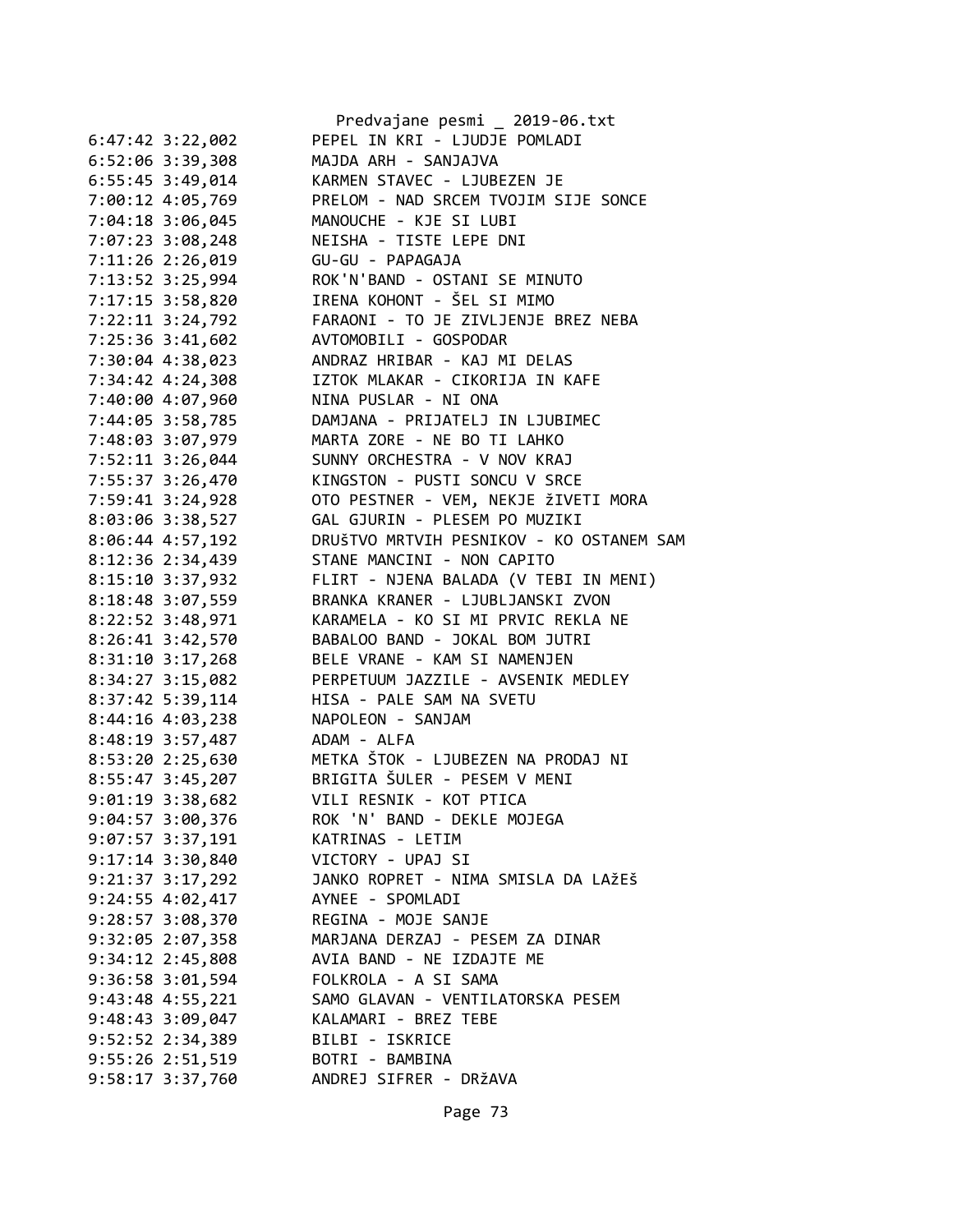|          |          | Predvajane pesmi _ 2019-06.txt            |
|----------|----------|-------------------------------------------|
| 10:03:41 | 3:34,215 | ATLANTIX - ATLANTIS                       |
| 10:07:15 | 3:42,715 | SANK ROCK - HITRO DRUGAM                  |
| 10:14:26 | 3:25,223 | ANA DEŽMAN - RADA BI                      |
| 10:17:51 | 1:58,518 | BERTA AMBROŽ - MALI VRAGEC V OCEH         |
| 10:20:42 | 3:56,191 | NUSA DERENDA - MODRO MORJE                |
| 10:24:36 | 3:23,953 | ALENKA GODEC - ZLATA OBALA                |
| 10:28:00 | 3:30,023 | ADI SMOLAR - JE TREBA DELAT               |
| 10:32:16 | 3:06,717 | ALEKSANDER MEZEK - VREMENSKA NAPOVED      |
| 10:35:23 | 4:13,808 | TOMAZ DOMICELJ - BREZ SONCA CVETJA NI     |
| 10:44:04 | 3:47,528 | SLOVENSKI EXPRESS - IZI                   |
| 10:47:52 | 3:34,081 | BAZAR - PRVI MAJ                          |
| 10:52:25 | 2:21,018 | CUKI - TISOC ITALIJANOV                   |
| 10:54:46 | 3:53,793 | DON MENTONY BAND - A STEKAS               |
| 10:58:40 | 3:02,661 | DITKA HABERL - NAD MESTOM SE DANI         |
| 11:03:29 | 2:41,016 | MATIJA CERAR - TRI DEKLICE                |
| 11:06:10 | 3:42,502 | DARJA SVAJGER - PRAVLJICA                 |
| 11:14:57 | 2:36,163 | OPTIMISTI - O, MOJ PAPA                   |
| 11:17:33 | 3:25,017 | PEPEL IN KRI - V MENI ZIV JE SMEH         |
| 11:21:51 | 4:39,599 | PETER PAN - OH, SABINA                    |
| 11:26:30 | 2:48,346 | BLUEGRASS HOPPERS - ŠTAJERSKA             |
| 11:30:11 | 2:59,005 | KARMEN STAVEC - OSTANI TU                 |
| 11:33:08 | 3:59,848 | ZVEZDE - NOVE ZVEZDE NAD EVROPO           |
| 11:37:07 | 3:51,991 | NECA FALK - LJUBIMEC MOJ                  |
| 11:45:08 | 3:19,244 | KALAMARI- BYE BYE.WAV -                   |
| 11:48:27 | 3:30,556 | MAJDA SEPE - USPAVANKA ZA MRTVE VAGABUNDE |
| 11:52:58 | 3:13,739 | ANIKA HORVAT - KO GRE TVOJA POT OD TOD    |
| 11:56:13 | 3:00,832 | NUDE - TAKO LEPO SI ZLOMILA MI SRCE       |
| 12:00:59 | 3:47,187 | ANJA RUPEL - NEKAJ UR ZA NOROST           |
| 12:04:46 | 2:58,024 | HAZARD - ROZE ZA ELZO                     |
| 12:07:44 | 2:32,827 | DOCA MAROLT - ŽIVLJENJE JE LEPO           |
| 12:13:27 | 4:03,774 | ELDA VILER - LASTOVKE                     |
| 12:17:30 | 3:55,022 | AVTOMOBILI - POT DOMOV                    |
| 12:22:13 | 4:45,028 | IZTOK MLAKAR - PEPI ZBARADORIA            |
| 12:26:58 | 3:29,667 | GU-GU - RIBA SMRDI PRI GLAVI              |
| 12:31:20 | 2:55,285 | VLADO KRESLIN - DEKLE MOJE                |
| 12:34:13 | 3:41,696 | DAMJANA - VZEMI ME ŠE ENKRAT NOCOJ        |
| 12:37:55 | 3:08,555 | IRENA VRCKOVNIK - SLADKE BESEDE           |
| 12:46:12 | 3:09,277 | ROK'N'BAND - NINA                         |
| 12:50:20 | 3:07,100 | FARAONI - KAKO SI LEPA NOCOJ              |
| 12:53:27 | 6:07,523 | ORLEK - ADIJO KNAPI                       |
| 13:00:11 | 3:39,999 | MARTIN KRPAN - MALI BOGOVI                |
| 13:03:51 | 4:08,410 | HALO - JIMMY HUE                          |
| 13:07:59 | 3:28,209 | KINGSTON - TROPIKANA KLUB                 |
| 13:12:53 | 3:00,300 | JELKA CVETEŽAR - SIMFONY                  |
| 13:15:53 | 3:49,494 | BABALOO BAND - KO SEM SAM                 |
| 13:20:40 | 3:32,703 | OTO PESTNER - HVALNICO POJEM BOGU         |
| 13:24:12 | 4:21,013 | JAN PLESTENJAK - TRIKRAT ME POLJUBI       |
| 13:28:33 | 3:11,282 | BELE VRANE - MOJE DEKLE                   |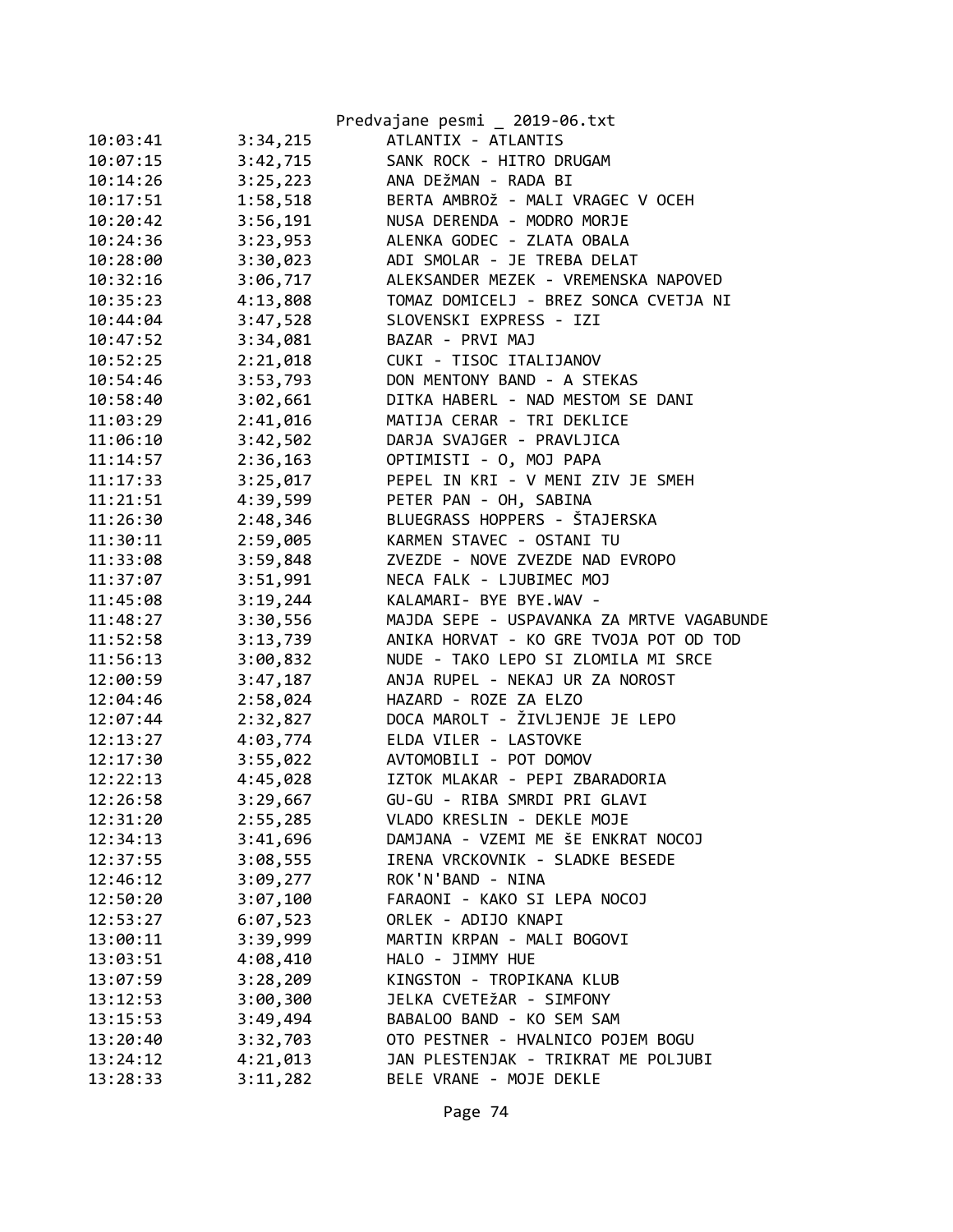|          |          | Predvajane pesmi _ 2019-06.txt          |
|----------|----------|-----------------------------------------|
| 13:32:39 | 3:48,889 | BRANKA KRANER - SNEG V MAJU             |
| 13:36:21 | 2:59,592 | ANDRAZ HRIBAR - ZASPALA SI              |
| 13:40:46 | 3:33,484 | SUNNY ORCHESTRA - MY COMMANDING WIFE    |
| 13:44:20 | 3:27,087 | MARJANA DERZAJ - CABARET                |
| 13:47:47 | 3:44,780 | FOLKROLA - TUMASTI OZBI                 |
| 13:52:24 | 3:08,716 | PAPIR - SLUTNJA                         |
| 13:55:33 | 2:47,243 | DELIAL - ZVON LJUBEZNI                  |
| 13:58:20 | 2:48,347 | AYNEE - NA MORJE                        |
| 14:01:44 | 3:59,083 | AVIA BAND - TEBE SI ZELIM               |
| 14:05:43 | 2:55,016 | STANE MANCINI - PRIDES KAKOR VETER      |
| 14:08:38 | 3:27,034 | MAJDA ARH - KAKOR LED IN OGENJ          |
| 14:13:30 | 4:01,468 | JANKO ROPRET - LEPA SI NOCOJ            |
| 14:17:32 | 3:43,010 | NINA PUSLAR - VSE KAR RECES MI          |
| 14:22:10 | 4:55,600 | NAPOLEON - VRNI SE                      |
| 14:27:06 | 5:36,220 | TATJANA DREMELJ - CE NE LJUBIS ME VEC   |
| 14:33:37 | 3:40,841 | KATJA LEVSTIK - ORION                   |
| 14:37:17 | 3:45,723 | ANDREJ SIFRER - SUM NA SRCU             |
| 14:42:29 | 3:36,570 | LINTVERN - ZBOGOM BLUES                 |
| 14:46:05 | 3:57,876 | SAMO GLAVAN - NOV DAN                   |
| 14:50:56 | 4:29,564 | JANEZ ZMAZEK - DOST JE BLO BESED        |
| 14:55:27 | 3:14,399 | ROK 'N' BAND - MOJA MLADA LJUBICA       |
| 14:58:41 | 3:03,066 | DADI DAZ - KRALJICA SRCA                |
| 15:02:20 | 3:51,406 | HISA - MELODIJA                         |
| 15:06:11 | 3:30,866 | MARTA ZORE - ON                         |
| 15:11:08 | 3:40,933 | KALAMARI - NE BODI JEZNA NAME           |
| 15:14:49 | 3:03,916 | IRENA KOHONT - AMOR MON AMOUR           |
| 15:17:52 | 3:50,988 | ADI SMOLAR - J.C.VAN DAMME              |
| 15:22:39 | 4:22,346 | ALENKA GODEC - KER TO ŽIVLJENJE JE      |
| 15:27:01 | 3:32,030 | DON MENTONY BAND - N'KOL SI NAM ODPUSTU |
| 15:31:27 | 3:23,491 | TOMAZ DOMICELJ - ŽIVLJENJE JE LEPO      |
| 15:34:51 | 4:01,974 | BILBI - KO TVOJA SEM ŠE BLA             |
| 15:38:53 | 3:31,012 | CUKI - LAHKO BI BIL                     |
| 15:43:49 | 3:33,352 | CALIFORNIA - STARA BARKA                |
| 15:47:23 | 3:08,881 | BOTRI - NA JUG                          |
| 15:51:24 | 5:02,875 | ALEKSANDER MEZEK - PODARJENO SRCU       |
| 15:56:27 | 2:57,672 | NUSA DERENDA - NE, NI RES               |
| 15:59:59 | 3:26,100 | D'KWASCHEN & RETASHY - VRAUCHE          |
| 16:03:25 | 4:05,251 | BAZAR - THE END                         |
| 16:07:30 | 1:58,403 | MATIJA CERAR - KRAMLJANJE V MRAKU       |
| 16:10:54 | 2:59,793 | KARMEN STAVEC - LEP POLETNI DAN         |
| 16:13:52 | 2:59,029 | MAJA KEUC - VANILIJA                    |
| 16:16:51 | 2:51,510 | PEPEL IN KRI - PO BITKI SO GENERALI VSI |
| 16:20:40 | 3:54,764 | EVA HREN - REKLA SVA                    |
| 16:24:35 | 3:47,965 | DITKA HABERL - LJUBIMEC BREZ IMENA      |
| 16:28:22 | 3:17,648 | SUPERNOVA - NINA                        |
| 16:32:35 | 4:18,923 | PERPETUUM JAZZILE - POLETNA NOC         |
| 16:36:54 | 2:39,432 | MAJDA SEPE - DREVO                      |
| 16:40:59 | 3:46,975 | ANJA RUPEL - NAJBOLJ NORI PAR           |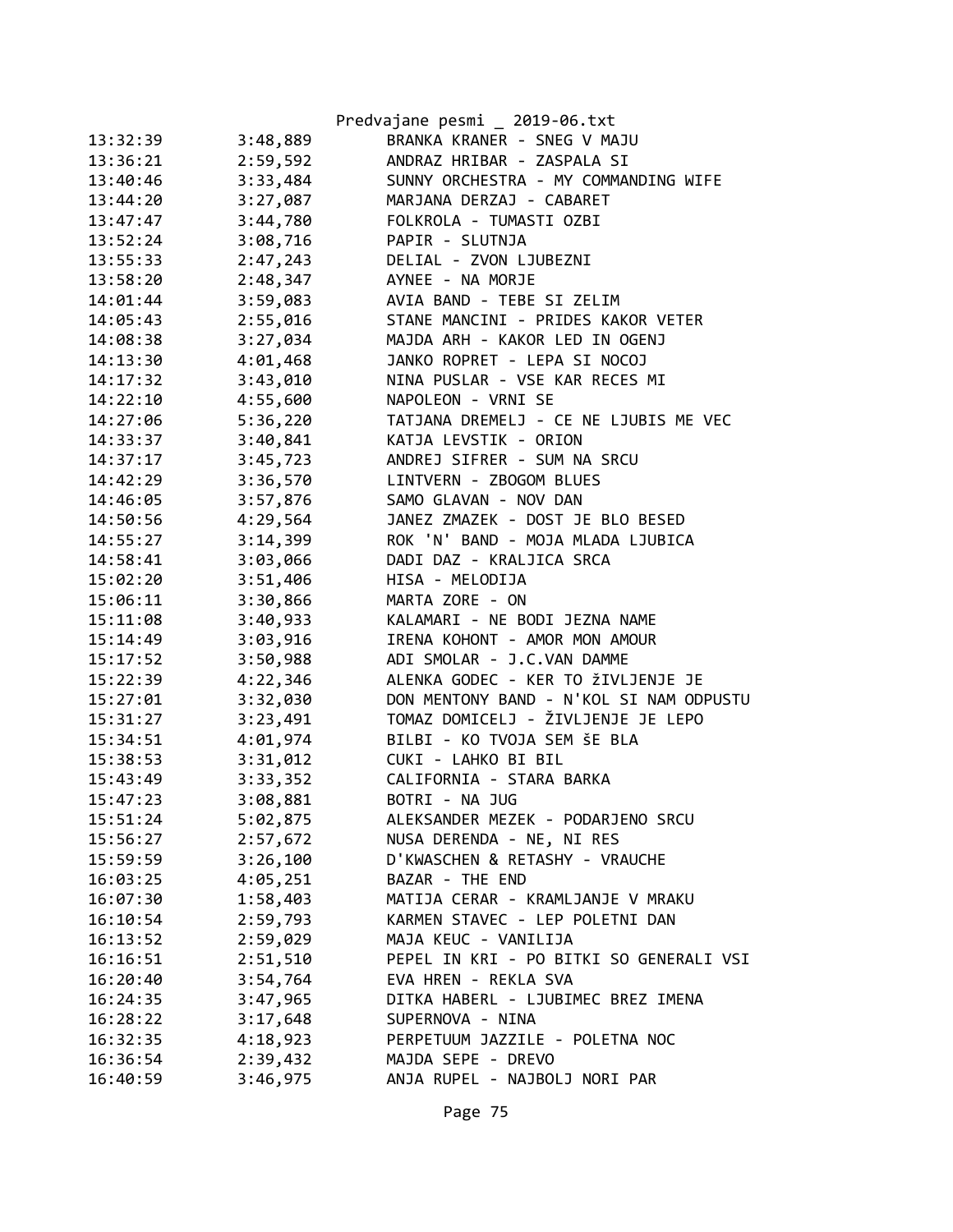|          |          | Predvajane pesmi _ 2019-06.txt              |
|----------|----------|---------------------------------------------|
| 16:44:46 | 3:46,230 | KATRINAS - PESEM O LJUBEZNI                 |
| 16:48:32 | 2:45,516 | ANIKA HORVAT - TEENAGERSKA BALADA           |
| 16:52:10 | 3:20,415 | REGINA - BODI TU                            |
| 16:55:30 | 3:31,836 | PANDA - SIVE CESTE                          |
| 16:59:40 | 3:12,659 | MAJA SLATINŠEK - DO NEBA                    |
| 17:02:52 | 3:36,496 | HAZARD - VSAK JE SAM                        |
| 17:06:28 | 3:18,756 | NEISHA - MALO TU MALO TAM                   |
| 17:10:50 | 2:52,462 | NECA FALK - TAKO DEKLE                      |
| 17:13:42 | 3:20,036 | NINO ROBIC - POSLEDNJA POSTAJA              |
| 17:17:02 | 4:08,845 | GU-GU - MOJA MALA LUCIJA                    |
| 17:22:05 | 3:17,268 | DON JUAN - JULIJA                           |
| 17:25:22 | 3:09,031 | ROK'N'BAND - TINA                           |
| 17:28:28 | 3:21,664 | KINGSTON - VZEMI VSE                        |
| 17:32:50 | 4:04,058 | AVTOMOBILI - OBLJUBLJENA                    |
| 17:36:54 | 2:58,956 | IRENA VRCKOVNIK - MAJHNA LUCKA              |
| 17:40:56 | 5:18,229 | IZTOK MLAKAR - BLUES                        |
| 17:46:14 | 2:25,215 | DAMJANA - SAMBA                             |
| 17:48:39 | 3:21,917 | FARAONI - TI IN JAZ                         |
| 17:52:56 | 3:15,486 | FRENK NOVA - KO TE NI                       |
| 17:56:13 | 2:10,974 | BERTA AMBROŽ - DAN KOT DNEVI VSI            |
| 17:58:24 | 4:32,141 | JAN PLESTENJAK - BOLEZEN                    |
| 18:03:33 | 3:30,782 | MARJANA DERZAJ - PTICJE STRASILO            |
| 18:07:04 | 3:22,597 | IVO MOJZER - KO SI DAVI SE ZBUDILA          |
| 18:11:52 | 3:55,020 | VLADO KRESLIN - NEKEGA JUTRA KO SE ZDANI    |
| 18:15:47 | 2:36,693 | BABALOO BAND - MOJE SRCE                    |
| 18:18:24 | 2:58,962 | ANDRAZ HRIBAR - ZIVLJENJE JE                |
| 18:22:16 | 3:33,958 | BLUEGRASS HOPPERS - SLOVENSKEGA NARODA SIN  |
| 18:25:50 | 3:19,153 | DARJA SVAJGER - OB MENI                     |
| 18:30:11 | 2:39,026 | BELE VRANE - SANJE O KALIFORNIJI            |
| 18:32:50 | 3:15,009 | OTO PESTNER - IMEL SEM JO RAD               |
| 18:36:03 | 2:10,517 | OPTIMISTI - STARI MEDO                      |
| 18:38:14 | 4:19,988 | AVIA BAND - DVE SONCI                       |
| 18:43:37 | 4:04,586 | NINA PUSLAR - NI ONA                        |
| 18:47:41 | 3:08,942 | PAPIR - DOMOTOZJA                           |
| 18:51:45 | 3:55,263 | DEŽUR - PO POMLADI DIŠI                     |
| 18:55:40 | 2:34,818 | PRO ANIMA SINGERS - TI SI MOJA LJUBEZEN     |
| 18:58:15 | 2:29,214 | ELDA VILER - TI SI MOJA LJUBEZEN            |
| 19:01:22 | 3:35,001 | ANDREJ SIFRER - NA ZDRAVJE NASIH ZENA       |
| 19:04:57 | 2:58,849 | AYNEE - ZDAJ VEM                            |
| 19:07:55 | 4:55,389 | SAMO GLAVAN - POGREB IN ZABLODA             |
| 19:13:54 | 3:00,985 | FOLKROLA - UJEMI ME                         |
| 19:16:55 | 2:29,560 | JANEZ ZMAZEK - HOPLA KONOPLA                |
| 19:20:18 | 3:47,059 | SOPRANOS - JUNAK                            |
| 19:24:05 | 3:17,213 | TATJANA DREMELJ - DALA SEM TI VSE           |
| 19:27:22 | 2:15,038 | STANE MANCINI - TAM, KAMOR GRE VETER SPAT   |
| 19:30:38 | 4:42,566 | ALENKA GODEC - KONEC JE                     |
| 19:35:21 | 2:30,653 | ADI SMOLAR - KDO IMA PRAV                   |
| 19:37:51 | 2:35,060 | PRO ANIMA SINGERS & ELDA VILER - TI SI MOJA |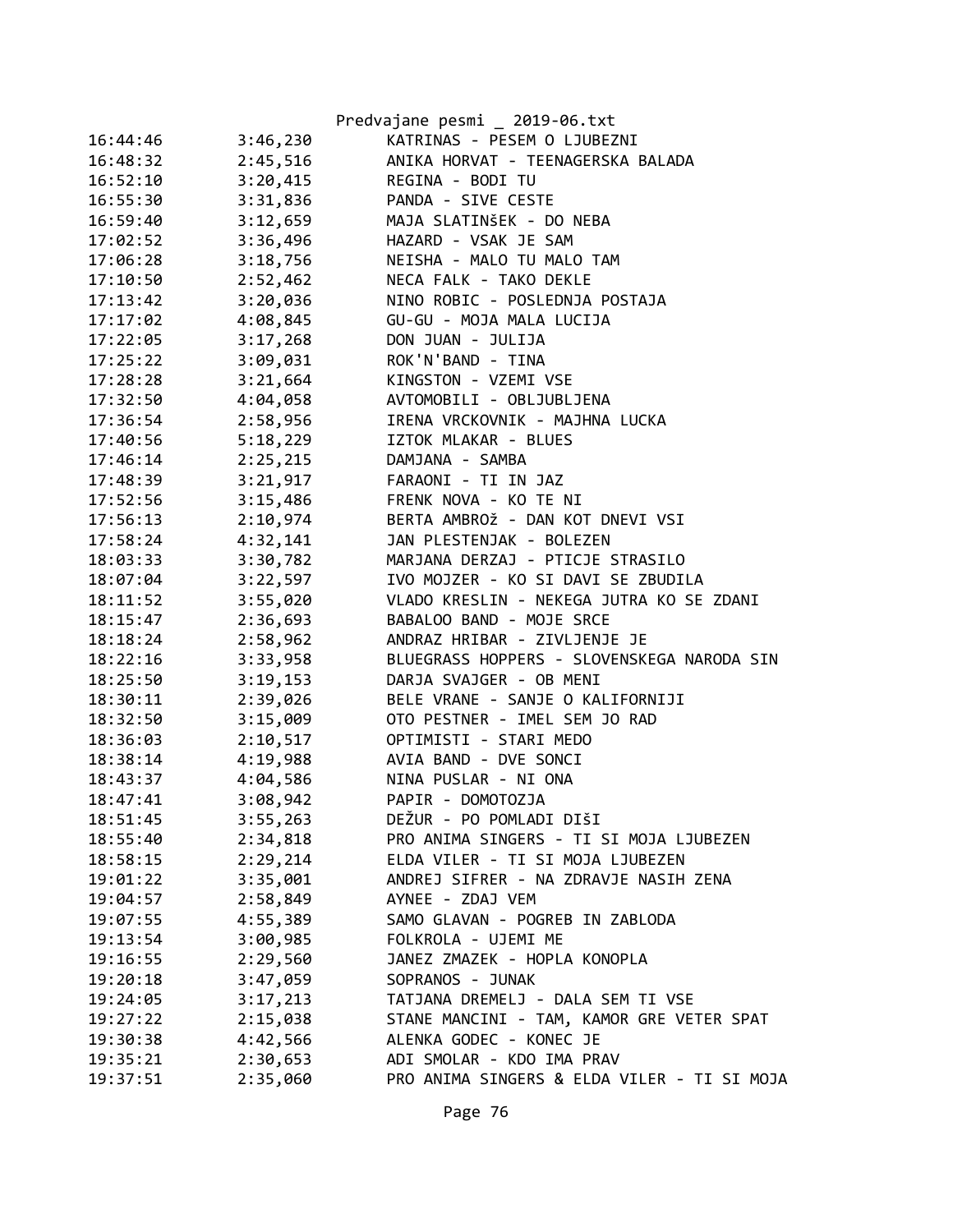|          |          | Predvajane pesmi _ 2019-06.txt                |
|----------|----------|-----------------------------------------------|
| LJUBEZEN |          |                                               |
| 19:41:30 | 3:45,471 | MARTA ZORE - ŠE SI TU                         |
| 19:45:15 | 3:37,043 | HISA - ZAMAN                                  |
| 19:48:52 | 2:57,841 | MARTIN KRPAN - NJEN TRENUTEK PRIHAJA          |
| 19:52:45 | 2:59,860 | NUDE - TAKO LEPO SI ZLOMILA MI SRCE           |
| 19:55:44 | 2:55,894 | IRENA KOHONT - POVABI ME NA LUNO              |
| 19:58:40 | 3:41,120 | ALEKSANDER MEZEK - JULIJA                     |
| 20:02:58 | 5:09,229 | FLIRT - ROMEO IN JULIJA                       |
| 20:08:07 | 2:35,024 | DON MENTONY BAND - PRIDNE PUNCE               |
| 20:16:21 | 3:39,304 | TOMAZ DOMICELJ - PARADA                       |
| 20:20:43 | 4:53,565 | SUNNY ORCHESTRA - RELAX                       |
| 20:25:36 | 3:21,390 | CUKI - POD KROSNJO STAREGA BORA               |
| 20:28:57 | 3:02,172 | BOTRI - UGASN' ME                             |
| 20:32:53 | 3:39,551 | MAJDA ARH - ZALJUBLJENA                       |
| 20:36:33 | 2:41,090 | MATIJA CERAR - TRI DEKLICE                    |
| 20:43:02 | 3:21,190 | BANHOF - KAKO JE TO LEPO                      |
| 20:46:23 | 3:08,617 | PEPEL IN KRI - LJUBLJANSKI GRAD               |
| 20:50:05 | 5:39,969 | DADI DAZ - VEDNO                              |
| 20:55:46 | 3:20,405 | NUSA DERENDA - ZA SLOVENIJO ŽIVIM             |
| 21:00:08 | 4:47,472 | BIG FOOT MAMA - BULDOŽER                      |
| 21:04:55 | 4:10,365 | BAZAR - ZATE                                  |
| 21:12:33 | 2:38,510 | MAJDA SEPE - LJUBLJANSKE ULICE                |
| 21:15:12 | 3:48,330 | ANJA RUPEL - LJUBI ME IN NE SPRAŠUJ           |
| 21:19:00 | 2:56,498 | HORIZONT - TE IGRE BO KONEC                   |
| 21:22:38 | 3:48,612 | KALAMARI - NARIŠI VELIKO SRCE                 |
| 21:26:27 | 4:02,100 | KATRINAS - SLADKI SVET                        |
| 21:31:24 | 3:13,127 | SUPERNOVA - KJE SPI                           |
| 21:34:37 | 3:27,627 | DITKA HABERL - MATI                           |
| 21:38:04 | 3:31,979 | PETER AMBROŽ - NA PLESU                       |
| 21:46:04 | 4:23,559 | GU-GU - AEROBIK                               |
| 21:51:00 | 3:43,646 | AVTOMOBILI - V MRZLIH DVORANAH                |
| 21:54:44 | 3:18,098 | ANIKA HORVAT - HVALA TI                       |
| 21:58:02 | 3:34,056 | BILBI - HVALA ZA VIJOLICE                     |
| 22:02:30 | 2:44,255 | ROK'N'BAND - MOJCA                            |
| 22:05:14 | 3:11,491 | SPIN - ALI TVOJA MAMA VE                      |
| 22:08:25 | 3:48,807 | FIREFLIES - NE SEZUVAJ SE                     |
| 22:17:19 | 3:59,859 | VICTORY - POLETNE MACKE                       |
| 22:22:00 | 2:57,759 | MARJANA DERZAJ - PRIŠLA JE POMLAD             |
| 22:24:57 | 2:18,992 | NECA FALK & ALFI NIPIC - KAKO SVA SI RAZLICNA |
| 22:27:14 | 4:11,779 | DAMJANA - LJUBIMEC                            |
| 22:32:28 | 4:04,305 | NECA FALK - VSI LJUDJE HITIJO                 |
| 22:36:30 | 3:09,914 | OTO PESTNER & ELDA VILER - MOJA DEZELA        |
| 22:43:49 | 3:24,001 | KINGSTON - ONA SANJA                          |
| 22:47:13 | 3:41,672 | KARMEN STAVEC - LEP POLETNI DAN '04           |
| 22:51:27 | 2:34,020 | BRANKA KRANER - RUM IN COCA COLA              |
| 22:54:01 | 4:20,659 | IZTOK MLAKAR - BRISKULA                       |
| 22:58:22 | 3:56,757 | BEPOP - KOMAJ CAKAM                           |
| 23:03:12 | 3:21,297 | FARAONI - MI LJUDJE SMO KOT MORJE             |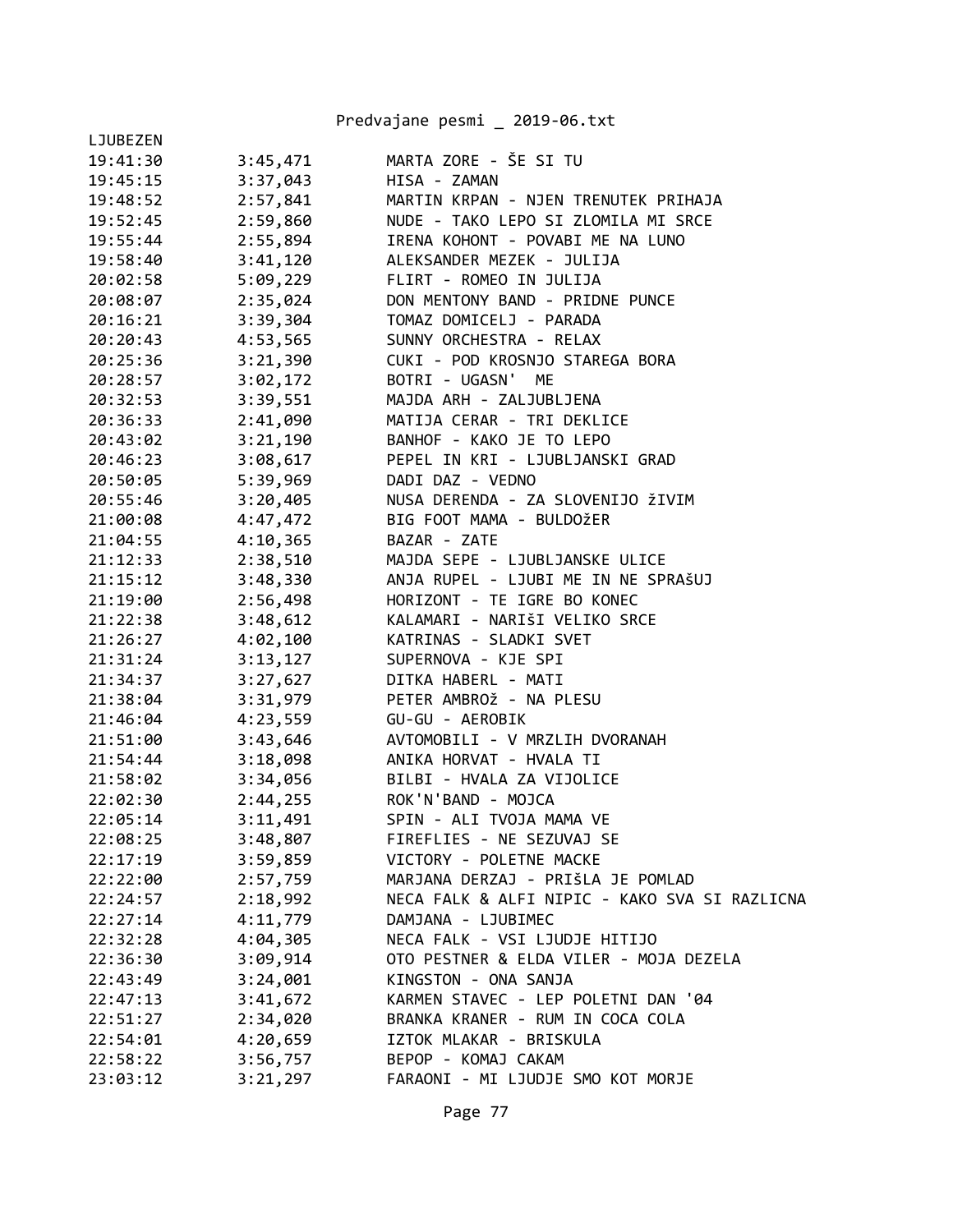|          |          | Predvajane pesmi _ 2019-06.txt           |
|----------|----------|------------------------------------------|
| 23:06:33 | 3:15,707 | SANK ROCK/MATJAZ JELEN - VZEMI ALI PUSTI |
| 23:12:58 | 2:25,819 | NULA KELVINA - MASKERADA                 |
| 23:15:24 | 3:50,232 | NAPOLEON - BODI MOJA                     |
| 23:19:56 | 3:17,980 | ALES VOLK - KAJ SPOMIN MI BO             |
| 23:23:14 | 1:57,722 | ROK 'N' BAND - NE TEŽIT                  |
| 23:25:11 | 4:18,695 | JANEZ BONCINA BENC - OB SANKU            |
| 23:30:03 | 1:46,327 | IVANKA KRAŠEVEC - HOT DIGGITY            |
| 23:31:49 | 2:56,963 | LETECI POTEPUHI - KURJA LOJTRA           |
| 23:34:44 | 3:44,805 | PAPIR - VELIKI KORAK                     |
| 23:38:28 | 3:00,308 | ULA LOZAR - NISI SAM (SLO TEXT)          |
| 23:46:37 | 3:43,225 | SAMO GLAVAN - NIMAMO                     |
| 23:50:20 | 3:25,627 | OTO PESTNER - VEM, NEKJE ZIVETI MORA     |
| 23:53:46 | 3:22,714 | DARJA SVAJGER - OTOK LJUBEZNI            |
| 23:57:08 | 3:22,377 | COVERLOVER - V SRCE                      |
|          |          |                                          |

| $0:00:30$ 3:37,984   | FOLKROLA - DOBRO JUTRO MADAME                       |
|----------------------|-----------------------------------------------------|
| $0:04:08$ 4:00,437   | AVIA BAND - KO BI JI MISLI BRAL                     |
| $0:08:08$ 3:34,501   | KINGSTON - DANES JE MOJ DAN                         |
| $0:11:43$ 2:42,045   | ADI SMOLAR - DVAJSET LJUBIC                         |
| $0:14:25$ 3:39,834   | ANJA RUPEL - VSE                                    |
| $0:18:04$ 2:56,987   | BOTRI - ANGELINA                                    |
| $0:20:59$ 2:38,996   | MILAN PECOVNIK PIDZI - JESSE JAMES                  |
| $0:23:37$ 3:29,151   | ALENKA GODEC - V DOBREM IN SLABEM                   |
| $0:27:06$ 2:09,008   | BRANKA KRANER - CAO                                 |
| $0:29:15$ 2:53,843   | KARMEN STAVEC - OB TEBI ZASPIM                      |
| $0:32:08$ 2:49,099   | DEŽUR - HASTA MANANA                                |
| $0:34:57$ 3:04,010   | IRENA VRCKOVNIK - FANT Z ULICE                      |
| $0:38:01$ 3:07,020   | HAZARD - OTROCI PANKRTOV                            |
| $0:41:08$ 3:32,027   | DAZ - OPROSTI MI                                    |
| $0:44:33 \t5:31,336$ | DON MENTONY BAND - NA VASI                          |
| $0:50:04$ 2:55,210   | ELABANDA - GOODBYE MORNING                          |
| $0:52:59$ 3:53,972   | NUSA DERENDA - V OGENJ ZDAJ OBLECI ME               |
| $0:56:53$ 2:43,345   | AYNEE - ZDAJ SEM TU                                 |
| $0:59:36$ 3:21,972   | JANKO ROPRET - LJUBLJANCANKE                        |
| 1:02:58 4:37,408     | FRENK NOVA - TIKA TAKA                              |
| $1:07:35$ 3:33,962   | KATRINAS - DO NEBA                                  |
| $1:11:09$ 3:10,939   | CALIFORNIA - V MENI JE CALIFORNIA (RADIO CUT)       |
| $1:14:19$ $4:13,957$ | DAMJANA IN HOT HOT HOT - CE BI MI SRCE DAL          |
| 1:18:33 3:02,567     | DAMJANA - NAJ VSEM LJUDEM SE DOGODI                 |
| 1:21:35 3:30,895     | D.A.Z. - OPROSTI MI (2015 EDIT)                     |
| 1:25:06 4:43,823     | ZABJAK TRIO - KURTIZANA                             |
| $1:29:50$ $3:06,546$ | KALAMARI - SNEG                                     |
| 1:32:56 2:40,561     | JAZZ STATION - NAGAJIV NASMEH                       |
|                      | 1:35:36  4:05,534  ALEKSANDRA - VERJAMEM V LJUBEZEN |
| 1:39:42 2:56,002     | ANDRAZ HRIBAR - MOJA MOJA                           |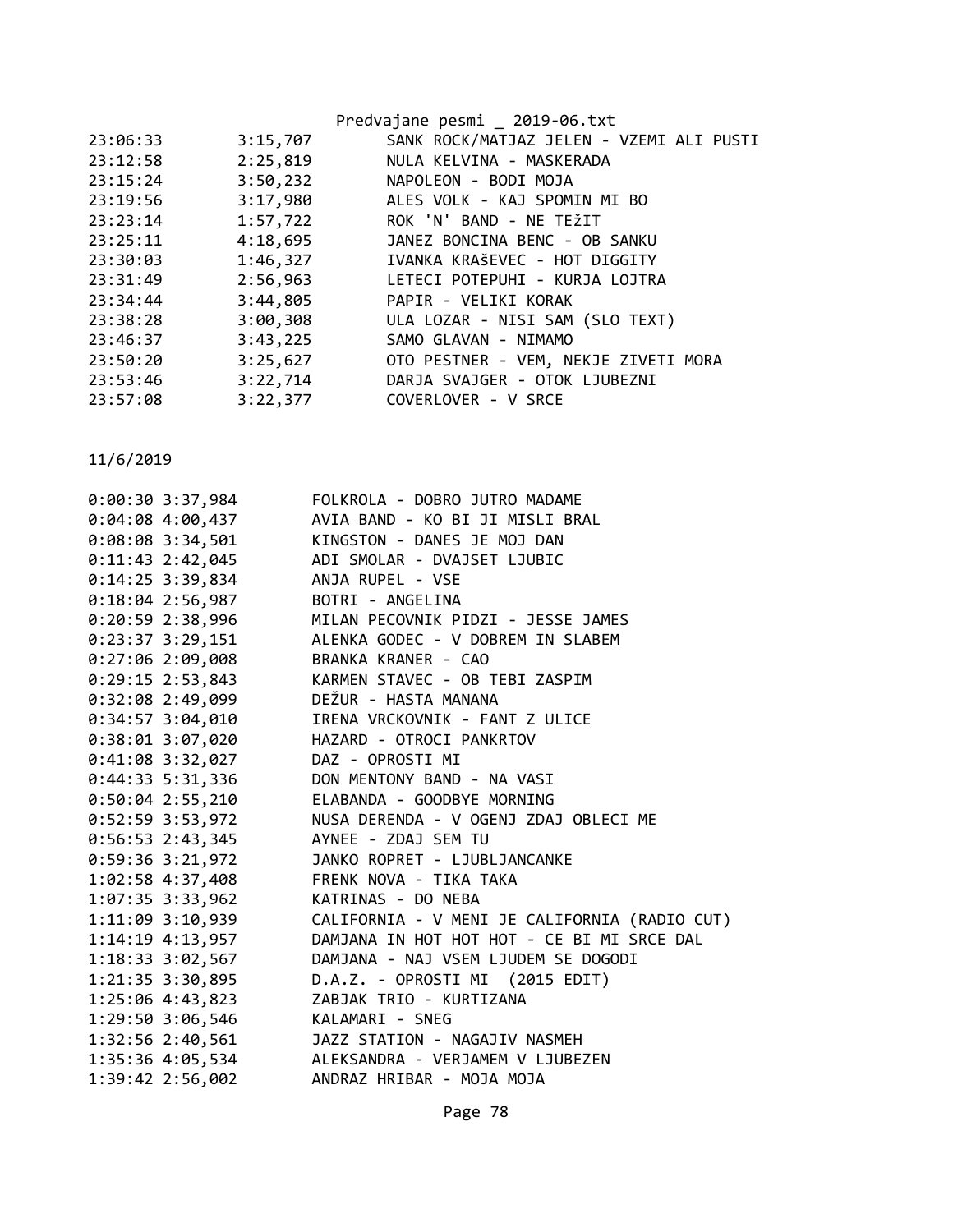|                      | Predvajane pesmi _ 2019-06.txt                                         |
|----------------------|------------------------------------------------------------------------|
| 1:42:36 3:35,868     | MANOUCHE - BI ŠLA NAPREJ                                               |
| 1:46:12 1:58,035     | MARJETKA RAMSAK - SRECA NA VRVICI                                      |
| 1:48:07 3:57,520     | EVA BOTO - NA KOZO PISANA                                              |
| 1:52:05 4:02,292     | MAJDA ARH - OPROSTI MI                                                 |
| 1:56:07 3:48,618     | FARAONI/SLAVKO IVANCIC - TI ZNAS                                       |
| 1:59:54 3:03,979     | ZELJKO - VERONIKA                                                      |
| 2:02:58 3:45,182     | BABALOO BAND - PAJAC                                                   |
| 2:06:42 3:50,663     | URSA & PR - KJE SO TISTE STEZICE                                       |
| 2:10:30 3:32,420     | MIRAN RUDAN - NE MISLI DA UMIRAM                                       |
| 2:14:02 3:34,575     | JANEZ BONCINA BENC - KADAR OGNJI DOGORIJO                              |
| 2:17:36 4:31,560     | HALO - GRETA                                                           |
| 2:22:07 3:41,679     | A.KOLMAN & G.RIJAVEC - NA BOZICNO NOC                                  |
| 2:25:49 3:25,880     | VLADO KRESLIN - VSAK SI ZELI                                           |
| 2:29:12 4:01,808     | DARJA SVAJGER - DARILA                                                 |
| 2:33:14 3:38,283     | SOPRANOS - POD ZVEZDAMI                                                |
| 2:36:52 3:17,845     | MYSELF - LJUBEZEN V ZRAKU JE (RADIO EDIT)                              |
| 2:40:10 3:30,248     | AVTOMOBILI - ZASEBNI RAJ                                               |
| 2:43:40 4:15,813     | PEPEL IN KRI - ENAKONOCJE                                              |
| 2:47:54 3:49,907     | DAN D - PLESES                                                         |
| 2:51:44 3:38,644     | FLIRT - KO JE NI                                                       |
| 2:55:22 3:54,973     | IVAN HUDNIK - TANJA                                                    |
| 2:59:17 3:17,004     | VITA CREPINSEK - KO NAJINA POGLEDA                                     |
| 3:02:34 3:19,051     | MARJAN NOVINA - LE S TEBOJ MI JE LEPO                                  |
| 3:05:53 3:17,522     | SUNNY ORCHESTRA - GROBAR                                               |
| 3:09:10 3:47,110     | NINA PUSLAR - TO MI JE VSEC                                            |
| 3:12:57 6:32,590     | IZTOK MLAKAR - OD FRANCA FRANCESKINA GOD                               |
| 3:19:29 4:12,221     | MARTIN KRPAN - SOVRAZNIK NE SPI                                        |
| 3:23:41 3:28,852     | BOSTJAN KOROSEC - KJE JE TISTA TRAVA                                   |
| 3:27:10 3:28,277     | JAN PLESTENJAK & LARA - SOBA 102                                       |
| 3:30:38 4:12,946     | REGINA - ŠOK                                                           |
| 3:34:51 3:30,022     | MIHA MERLAK - RANJENO SRCE                                             |
|                      | DRUSTVO MRTVIH PESNIKOV - TI SI VSE                                    |
| 3:38:20 4:50,926     |                                                                        |
| 3:43:08 3:44,318     | KATAYA - TO JE MOJ DAN                                                 |
| 3:46:52 3:25,994     | RITEM PLANET - NEBO JE BREZ OBLACKA<br>ALEKSANDER MEZEK - JOK NA DEZJU |
| 3:50:15 3:06,708     |                                                                        |
| 3:53:22 2:53,002     | VILI RESNIK - DALEC JE AMERIKA                                         |
| $3:56:13$ $3:09,162$ | KATJA FASINK & ROK FEREGJA - NOVA POMLAD                               |
| 3:59:22 3:35,797     | CARPE DIEM - ORIGINAL                                                  |
| 4:02:58 3:45,205     | LAVENDER - DAN SE PREBUJA                                              |
| $4:06:43$ 3:42,772   | PAPIR - SRAJCA                                                         |
| $4:10:25$ 3:02,767   | MLADI LEVI - ODA IRENI                                                 |
| 4:13:28 2:17,983     | LIDIJA KODRIC - SUBI DUBI                                              |
| 4:15:46 3:47,857     | JAN PLESTENJAK - AMORE MIO                                             |
| 4:19:33 3:41,724     | NEISHA - VZEMI ME                                                      |
| 4:23:15 2:57,882     | ABADON - POZITIVNA ENERGIJA                                            |
| 4:26:12 3:48,936     | MARTA ZORE - PESEM JE VSE KAR IMAM                                     |
| 4:30:01 3:59,050     | TOMAZ DOMICELJ - UCILNA ZIDANA                                         |
| 4:34:00 3:18,993     | PANDA - NEPREMAGLJIVI                                                  |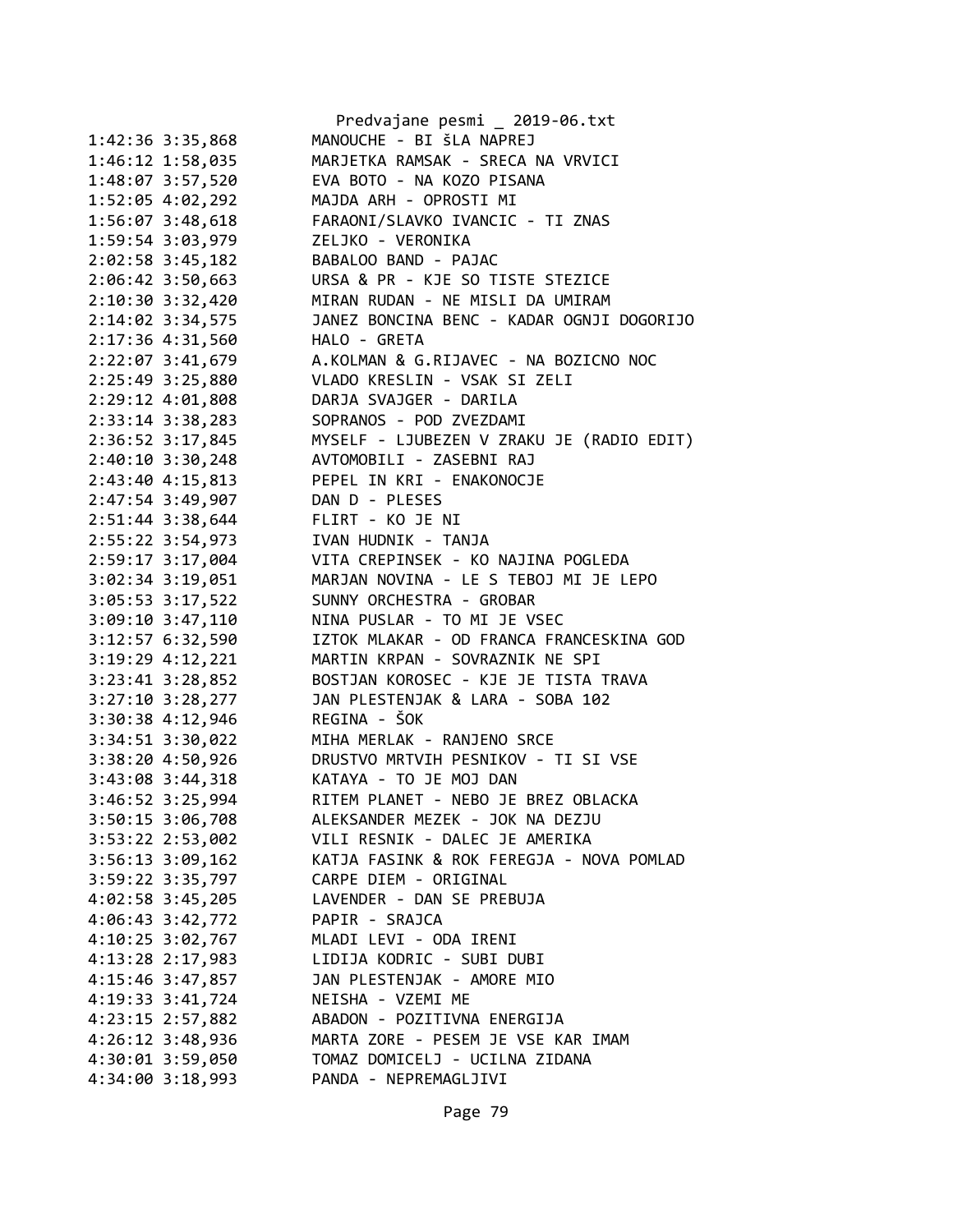|                                      | Predvajane pesmi _ 2019-06.txt                      |
|--------------------------------------|-----------------------------------------------------|
| 4:37:19 3:35,025                     | FOLK ROLA - DANES                                   |
| 4:40:54 3:31,580                     | ALENKA GODEC - KAR SEM S TEBOJ                      |
| 4:44:25 2:59,979                     | PAX - KO SO LIPE CVETELE                            |
| 4:47:25 3:50,026                     | GU-GU - ZELIM SI NA JAMAJKO                         |
| 4:51:10 4:41,681                     | ADI SMOLAR - KLOŠAR                                 |
| 4:55:52 3:32,659                     | ORLEK - HENRIK IN ROZIKA                            |
| 4:59:59 3:12,717                     | OPTIMISTI - SANJE                                   |
| 5:03:12 4:12,000                     | IZTOK MLAKAR - REPUBLIKA PALMA DE COCCO             |
| 5:07:23 4:01,684                     | VILI RESNIK - REKA ZELJA                            |
| $5:12:15$ 3:14,137                   | NUSA DERENDA & MARKO VOZELJ - NAJ NAMA SODI LE NEBO |
| 5:15:29 3:27,166                     | PEPEL IN KRI - PESEM ZA DINAR                       |
| 5:18:56 3:30,966                     | CUKI - LAHKO BI BIL                                 |
| 5:23:27 2:54,709                     | ADI SMOLAR - LJUBOSUMNEŽ                            |
| 5:26:22 4:08,321                     | MARTINA SRAJ - PLESETA                              |
| 5:31:20 3:02,647                     | ANDREJ SIFRER - USPAVANKA                           |
| 5:34:22 3:35,988                     | IRENA VRCKOVNIK - NAJ                               |
| 5:37:58 3:44,946                     | BOTRI - V NOVO JUTRO                                |
| 5:42:33 2:57,041                     | VLADO KRESLIN - IGRALA JE IGRALA                    |
| 5:45:30 3:46,480                     | GU-GU - MI 'MAMO SE FAJN                            |
| 5:50:25 4:12,987                     | VETER - BELA SNEZINKA                               |
| 5:54:39 3:42,578                     | DON MENTONY BAND - ZBUDI SE                         |
| 5:58:22 4:03,033                     | DOMINIK KOZARIC - SPOMNI SE NAME                    |
| 6:02:59 3:46,298                     | TOMAZ DOMICELJ - ŽELIM SI STARIH PRAVLJIC           |
| $6:06:46$ 3:32,651                   | OTO PESTNER - HVALNICO POJEM BOGU                   |
| $6:11:09$ 2:42,055                   | METKA ŠTOK - KO BOM 64                              |
| 6:13:50 4:13,036                     | BABILON/05 - ZEMLJA IN NEBO                         |
| $6:18:00$ 3:44,461                   | AVIA BAND - ZEMLJA PLEŠE                            |
| 6:22:44 3:28,699                     | SOPRANOS - PRIVLACNO                                |
| $6:26:13$ $3:38,221$                 | BAZAR - TA MOŠKA                                    |
| $6:30:41$ $4:36,022$                 | RAF - NA DRUGI STRANI SVETA                         |
| $6:35:14$ 3:53,164                   | JANEZ ZMAZEK - BREZ VEZE                            |
| $6:39:57$ $3:27,941$                 | MAJDA SEPE - LONEC BREZ MEDU                        |
| $6:43:25$ $3:27,318$                 | JANKO ROPRET - VRNI SE                              |
| $6:46:52$ $4:31,018$                 | ANJA RUPEL - ZIVLJENJE JE KOT IGRA                  |
| 6:52:32 3:35,606                     | BILBI - RESETIRAJ ME                                |
| 6:56:07 2:48,022                     | RITEM PLANET - ZGOREJ BREZ                          |
| $6:58:50$ 2:58,145                   | HAZARD - ZABLODA V MODRIH KAVBOJKAH                 |
|                                      | MONIKA PUCELJ - MENE JE STRAH                       |
| 7:02:23 3:53,845<br>7:06:17 4:22,804 | ALENKA GODEC - IGRA                                 |
| 7:11:30 3:28,238                     | JAN PLESTENJAK - SAM DA TI MAS MENE RADA            |
|                                      | BELE VRANE - LJUBIL BOM LE                          |
| 7:14:58 3:35,100                     |                                                     |
| 7:18:33 3:00,914                     | DARJA SVAJGER - SE TISOC LET                        |
| 7:22:34 2:10,960                     | MARJANA DERZAJ - JANEZ                              |
| 7:24:44 4:56,559                     | ROK'N'BAND - CUDNE IGRE                             |
| 7:30:30 3:00,059                     | FOLKROLA - POLNA LUNA                               |
| 7:33:30 3:42,713                     | SANK ROCK - HITRO DRUGAM                            |
| 7:37:12 5:04,442                     | ALEKSANDER MEZEK - STARI MUZIKANT                   |
| 7:43:07 3:12,829                     | KINGSTON - NOCOJ JE DRUGA REKLA MI                  |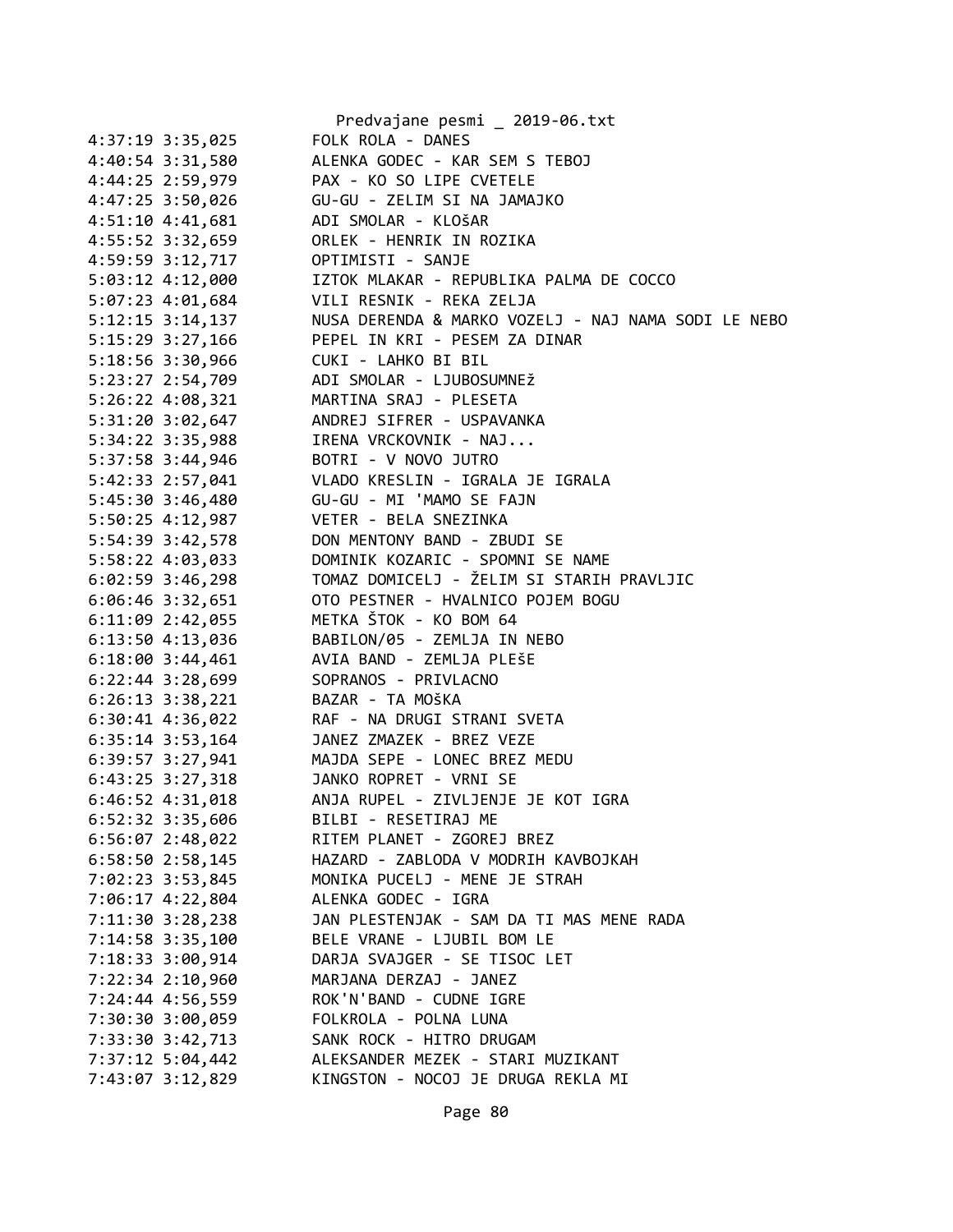|                                         |          | Predvajane pesmi _ 2019-06.txt                       |
|-----------------------------------------|----------|------------------------------------------------------|
| 7:46:19 4:31,586                        |          | PAPIR - PERON 9                                      |
| 7:51:59 4:14,894                        |          | FARAONI - NE VDAJ SE                                 |
| 7:56:14 3:45,998                        |          | BEPOP - BREZ TEBE                                    |
| $8:00:33$ 3:33,411                      |          | JURKI & BASISTI - GROBARJEVA PESEM                   |
| $8:04:06$ 3:48,999                      |          | BOZIDAR WOLFGANG WOLF - PRIZNAJ                      |
| $8:07:55$ 3:37,110                      |          | ANIKA HORVAT - VSE SI TI                             |
| 8:12:22 2:58,022                        |          | JAKA SVOLJSAK - Z VLAKOM NA MORJE                    |
| $8:15:20$ 2:55,655                      |          | ANDRAZ HRIBAR - KADAR SI TU                          |
| $8:18:15$ 3:05,029                      |          | SMILE - OD JUTRA DO JUTRA (RMX BY STAYERC)           |
| 8:22:20 3:12,278                        |          | SAMO GLAVAN - KOSOVIRJI LAHKO                        |
| 8:25:33 4:36,025                        |          | MATJAZ JELEN - POLJUBI ME V DEZJU                    |
| 8:30:51 3:04,383                        |          | IRENA KOHONT - LJUBEZEN JE NAJLEPŠI DAR              |
| 8:33:56 3:29,558                        |          | NEISHA - PRIDEJO CASI                                |
| 8:37:22 2:41,459                        |          | DAMJANA - PRIJATELJ                                  |
| 8:40:53 7:44,035                        |          | MAJDA ARH - MM MIX (MAJDA MEGA MIX)                  |
| 8:48:37 3:33,636                        |          | DAMJANA IN HOT HOT HOT - NOCOJ LJUBILA BI SE S TEBOJ |
| 8:53:19 4:31,582                        |          | MARTA ZORE - OB KLICU SLOVESA (& OTO PESTNER)        |
| 8:57:52 3:15,438                        |          | DITKA - NE SPREMINJAJ ME                             |
| $9:02:55$ $3:31,142$                    |          | NINA PUSLAR - OBJEMI ME ZDAJ                         |
| $9:06:22$ 5:21,421                      |          | SUNNY ORCHESTRA - WELCOME TO THE PARTY               |
| 9:15:43 3:50,884                        |          | GAL GJURIN IN TEMNA GODBA - MILE OCI                 |
| 9:20:28 3:07,983                        |          | KALAMARI - JAZ SEM THE BEST                          |
| 9:23:36 3:41,006                        |          | K.U.T. GAS - FASHION                                 |
| 9:27:17 3:50,720                        |          | PETRA PETAN - ON JE BIL TA                           |
| 9:31:07 3:59,877                        |          | STANE MANCINI - MANDOLINA                            |
| 9:35:07 3:25,000                        |          | NUSA DERENDA - NE KLICI ME                           |
| 9:38:30 3:27,211                        |          | BABALOO BAND - POT DOMOV                             |
| $9:44:43$ $2:51,245$                    |          | SELL OUT - ZOMBI V KATAKOMBI                         |
| 9:47:34 2:50,828                        |          | PEPEL IN KRI - PO BITKI SO GENERALI VSI              |
| 9:51:26 3:43,217 POTECI LENUHI - ZZ TOP |          |                                                      |
|                                         |          | 9:55:06 3:16,234 ADI SMOLAR - MENI SE MUDI           |
| 9:58:22 3:32,008                        |          | DAMJANA GOLAVSEK - MODRI HORIZONT                    |
| 10:03:42                                | 3:35,816 | NATASA & ZIBELNIK - NOCEM ZVEZD                      |
| 10:07:17                                |          | 3:17,460 KARMEN STAVEC - 100 NORIH IDEJ              |
| 10:15:11                                | 2:42,988 | I.VRCKOVNIK & HAPPY BAND - POVABI ME                 |
| 10:17:53                                | 3:39,697 | NECA FALK - PRVA LJUBEZEN                            |
| 10:22:27                                | 3:06,339 | MIT - MIT                                            |
| 10:25:33                                | 3:33,245 | DREVORED - ZUNAJ JE ZIMA                             |
| 10:29:51                                | 3:46,975 | IVANCIC SLAVKO/LAVANDA - KO MENE VEC NE BO           |
| 10:33:38                                | 2:26,017 | BERTA AMBROŽ - JOKALA BOM BREZ SOLZ                  |
| 10:36:03                                | 3:02,637 | ELDA VILER - ZLATI PRAH IMAS V OCEH                  |
| 10:43:30                                | 3:40,038 | AVIA BAND - TELESKOP                                 |
| 10:47:10                                | 3:02,012 | BRANE KAC - ZASANJANA                                |
| 10:51:13                                | 4:04,350 | VLADO KRESLIN - JOUŽEK                               |
| 10:55:17                                | 3:15,004 | MOJCA - ZATE                                         |
| 10:58:32                                | 2:30,932 | DON MENTONY BAND - REKLA JE ŠE                       |
| 11:02:51                                | 3:30,012 | TANGELS - NAJIN                                      |
| 11:06:21                                | 3:02,125 | ANDREJ SIFRER - TVOJ SPOMIN                          |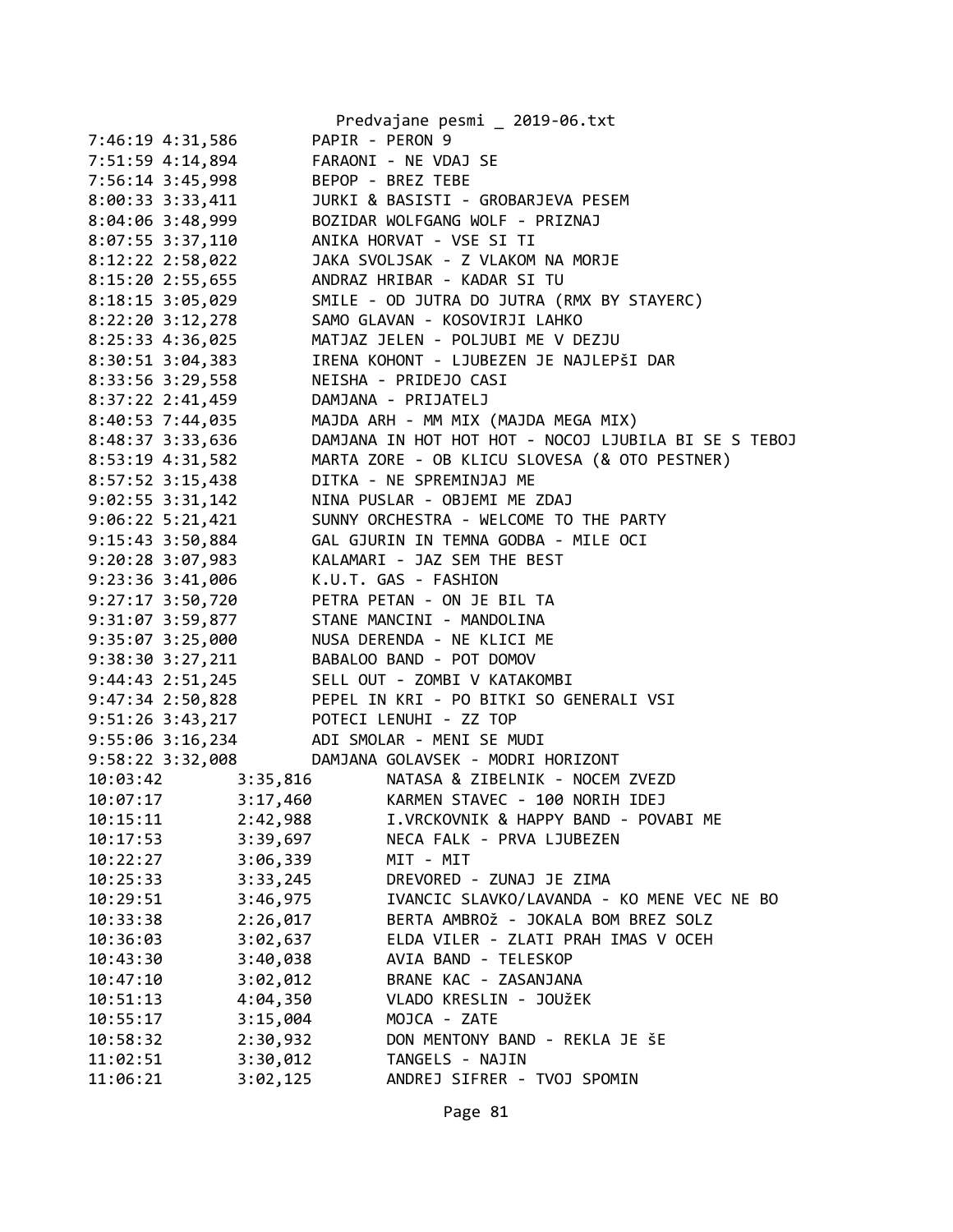|          |          | Predvajane pesmi _ 2019-06.txt                      |
|----------|----------|-----------------------------------------------------|
| 11:14:45 | 4:59,009 | ALENKA VIDRIH - ZAVESA                              |
| 11:20:38 | 4:42,590 | LINTVERN - KRAVATA                                  |
| 11:25:21 | 3:41,404 | CUKI - ZGODBA O PRIJATELJSTVU                       |
| 11:29:46 | 2:49,721 | OTO PESTNER - ŽIVLJENJE ODVZETO                     |
| 11:32:36 | 2:47,686 | HAMO & TRIBUTE 2 LOVE - GREMO SE IGRAT BOGA         |
| 11:35:24 | 4:33,365 | KATRINAS - MOJ ODER JE NEBO                         |
| 11:43:54 | 3:21,002 | MARJAN NOVINA - PUNCA TEBE RAB'M                    |
| 11:47:15 | 3:29,680 | IVO MOJZER - CIFRA MOŽ                              |
| 11:51:46 | 3:32,970 | AVTOMOBILI - NEZMOTLJIVI                            |
| 11:55:18 | 1:54,234 | MATIJA CERAR - Z MOJCO PLESAL BI CHA-CHA-CHA        |
| 11:57:13 | 3:07,997 | BLUEGRASS HOPPERS - BREZ SONCA CVETJA NI            |
| 12:02:05 | 3:23,468 | PAPIR - NIC MI NI                                   |
| 12:05:29 | 3:18,487 | FLORA EMA LOTRIC & PARIS - JUTRANJA ROSA            |
| 12:08:47 | 4:45,551 | TOMAZ DOMICELJ - TEŽEK DEŽ                          |
| 12:16:51 | 3:57,046 | MOULIN ROUGE - NAJSLAJSI POLJUBI                    |
| 12:21:36 | 4:34,161 | ANJA RUPEL - RADA IMAM                              |
| 12:26:10 | 3:20,306 | LETECI POTEPUHI - BICIKL                            |
| 12:30:14 | 3:55,876 | BAZAR - PORTOROŽ 1905                               |
| 12:34:10 | 2:48,013 | HELENA, IRENA, LADO, NINO - VRTILJAK                |
| 12:36:57 | 3:31,505 | DARJA SVAJGER - ODPELJI ME                          |
| 12:46:46 | 5:04,780 | ALEKSANDER MEZEK - STARI MUZIKANT                   |
| 12:52:51 | 2:41,131 | BELE VRANE - ŽENITOVANJSKA                          |
| 12:55:31 | 2:18,685 | IZTOK MLAKAR - PUNTARSKA                            |
| 12:57:50 | 2:56,207 | DEŽUR - NA VRH SVETA                                |
| 13:01:23 | 3:47,018 | AJDA IVSEK & BEST COMPANY - NAJ TE OMAMA NE PREMAMI |
| 13:05:10 | 4:08,197 | GU-GU - TUJCA                                       |
| 13:10:44 | 4:24,017 | ALENKA GODEC - IGRA                                 |
| 13:15:08 | 3:04,390 | MAJDA SEPE - POJDI SPET NA BLED                     |
| 13:18:12 | 3:04,002 | BABILON - RABIM TVOJ SMEH                           |
| 13:22:06 | 3:30,060 | MAJDA ARH - GRAD ŽELJA                              |
| 13:25:35 | 4:08,298 | VRNI SE - MITHANS                                   |
| 13:30:42 | 3:53,069 | HAZARD - LJUDJE KI SEDIJO V PARKIH                  |
| 13:34:35 |          | 3:28,971 FOLKROLA - V DEZELI KRAVAT                 |
| 13:38:04 | 3:20,037 | JAZZ STATION - DELAM KAR SE NE SME                  |
| 13:42:49 | 3:37,807 | FOXY TEENS - SE SE SPOMNIS                          |
| 13:46:27 | 3:07,702 | ROK'N'BAND - POPULAREN PAR                          |
| 13:50:24 | 3:36,648 | MANOUCHE - KONEC TEDNA                              |
| 13:54:01 | 3:18,121 | MARTA ZORE - MENI SI ŽIVLJENJE                      |
| 13:57:18 | 2:40,448 | ANABEL - OB KAVI                                    |
| 14:00:36 | 2:08,980 | SAMO GLAVAN - BANDA                                 |
| 14:02:45 | 3:09,697 | URSKA - STARA DOBRA PRAVLJICA                       |
| 14:05:55 | 3:43,417 | EVA HREN - KDAJ                                     |
| 14:11:03 | 4:30,023 | PETER PAN - ODPELJAL TE BOM                         |
| 14:15:33 | 3:12,978 | FARAONI - SAMO TI                                   |
| 14:18:46 | 2:18,283 | MARJANA DERZAJ - VOZI ME VLAK V DALJAVE             |
| 14:21:57 | 3:52,902 | BOTRI - VROCA HLADNA                                |
| 14:25:50 | 2:38,657 | ADI SMOLAR - DVAJSET LJUBIC                         |
| 14:28:28 | 2:51,896 | AYNEE - NEPRESPANE NOCI                             |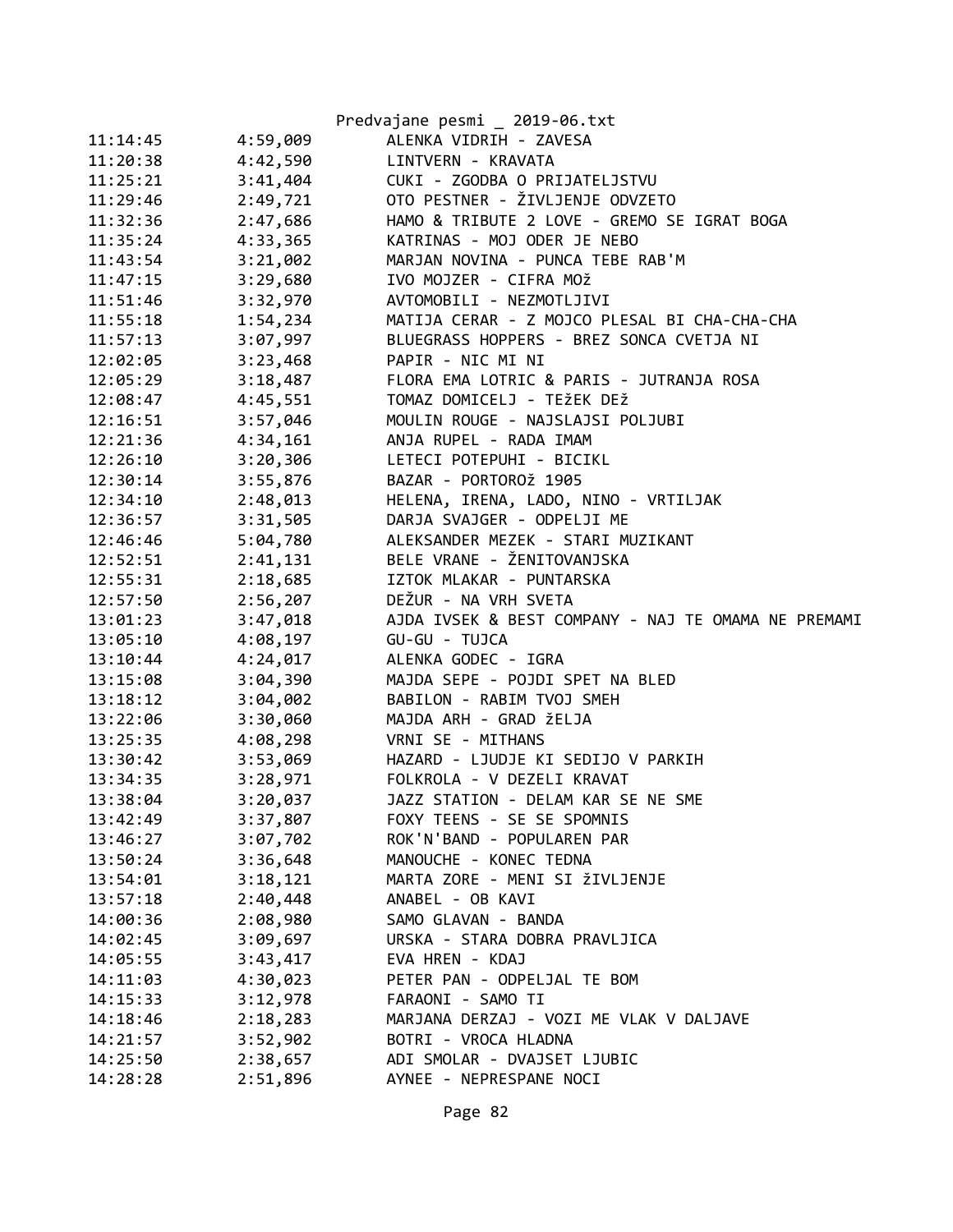|          |          | Predvajane pesmi _ 2019-06.txt                    |
|----------|----------|---------------------------------------------------|
| 14:32:19 | 2:51,440 | ANIKA HORVAT - ORION                              |
| 14:35:10 | 3:06,573 | FRENK NOVA - NA LUNO IN<br>NAZAJ                  |
| 14:38:16 | 3:49,586 | DON SERGIO - SPOMIN NA LJUBEZEN                   |
| 14:43:31 | 3:02,029 | NUDE - VESOLJKA                                   |
| 14:46:33 | 2:59,814 | PEPEL IN KRI - PRIDI V SVET LJUBEZNI              |
| 14:50:22 | 2:37,036 | ROK KLEMENC - PREPIR                              |
| 14:52:59 | 3:39,582 | BILBI - KAJ PA TI                                 |
| 14:56:40 | 4:14,539 | REGINA - TEBE NI                                  |
| 15:01:32 | 4:05,699 | CALIFORNIA/MZ HEKTOR - RECI DA SI NORA NAME       |
| 15:05:36 | 3:20,377 | ALEX VOLASKO - A BI Z MANO SLA                    |
| 15:08:56 | 2:57,044 | DAMJANA IN HOT HOT HOT - JE TO LJUBEZEN           |
| 15:13:18 | 2:54,079 | BERTA AMBROŽ - TIVOLSKI PASTIRCEK                 |
| 15:16:12 | 2:38,761 | BETI JURKOVIC - POJEM IN ZVIZGAM                  |
| 15:18:51 | 3:18,171 | AVIA BAND - VSAJ ŠE TRENUTEK                      |
| 15:23:02 | 3:18,331 | ANDREJ SIFRER & TINA - TAKI LJUDJE                |
| 15:26:20 | 4:17,572 | ANDREJ SIFRER - SREBRO V LASE, ZLATO V ZOBE       |
| 15:31:36 | 3:14,031 | BIG FOOT MAMA - ROLA SE                           |
| 15:34:49 | 4:24,760 | JAN PLESTENJAK - STAVI NA MOJE SRCE               |
| 15:40:39 | 4:03,035 | MIRAN RUDAN - LJUBI NEZNO                         |
| 15:44:39 | 2:16,605 | FRANE MILICINSKI JEZEK - GLAZEK VINCKA            |
| 15:46:56 | 3:38,917 | NEISHA - LE KAJ SE SKRIVA                         |
| 15:51:24 | 3:52,648 | VILI RESNIK - NE MOREM BREZ NJE                   |
| 15:55:17 | 3:36,972 | JANEZ BONCINA BENC - NAVALI NAROD NA GOSTILNE     |
| 15:58:54 | 3:53,738 | BEPOP - LOKOMOTIVA                                |
| 16:03:20 | 2:23,997 | LIDIJA KODRIC - PRIDI V SOBOTO                    |
| 16:14:41 | 5:00,591 | VLADO KRESLIN - PREKO MURE, PREKO DRAVE           |
| 16:20:18 | 3:42,364 | DAMJANA - LJUBIM VETER                            |
| 16:24:00 | 4:24,682 | DRUSTVO MRTVIH PESNIKOV - BOJNA CRTA (RADIO EDIT) |
| 16:28:24 | 2:47,003 | ANDRAZ HRIBAR - LETIM NAPREJ                      |
| 16:32:10 | 3:10,928 | PANDA - LINO                                      |
| 16:35:20 | 2:19,014 | PREZRTI - NA SKALAH IN MIVKI                      |
| 16:37:39 | 3:27,831 | DAMIAN - SI KOT POLETJE                           |
| 16:42:32 | 4:15,041 | DON MENTONY BAND - RES NE VEM                     |
| 16:46:47 | 3:00,975 | MITJA PODLESNIK - TOTALNO HUDA                    |
| 16:50:38 | 4:02,015 | MATEVZ SALEHAR HAMO - PRIHAJAS                    |
| 16:54:40 | 2:45,099 | KATRINAS - KOT PRAVLJICA                          |
| 16:57:25 | 3:40,911 | BIG BIBLS BROTHERS BAND - STARE IGRE              |
| 17:01:39 | 2:53,999 | MELANHOLIKI - ANJA                                |
| 17:04:32 | 3:47,746 | CUKI - POLETNA                                    |
| 17:08:20 | 3:28,434 | SUNNY ORCHESTRA - TAT ZMIKAVT                     |
| 17:12:48 | 4:12,655 | SANK ROCK - LAHKA DAMA                            |
| 17:17:00 | 2:06,073 | NECA FALK - BALADA                                |
| 17:20:11 | 3:12,964 | CEDAHUCI - JE MIMO LETO                           |
| 17:23:24 | 3:03,804 | JANEZ ZMAZEK - LAHKO NARDIM ŠE BOLJŠ              |
| 17:26:28 | 4:07,999 | AURORA - SVOJE DUSE POET                          |
| 17:31:33 | 2:25,513 | HISA - USPAVANKA                                  |
| 17:33:59 | 3:24,131 | ANGEE - VEDNO BO TAKO                             |
| 17:37:22 | 3:16,029 | SIMONA VODOPIVEC - DIVJI KONJI                    |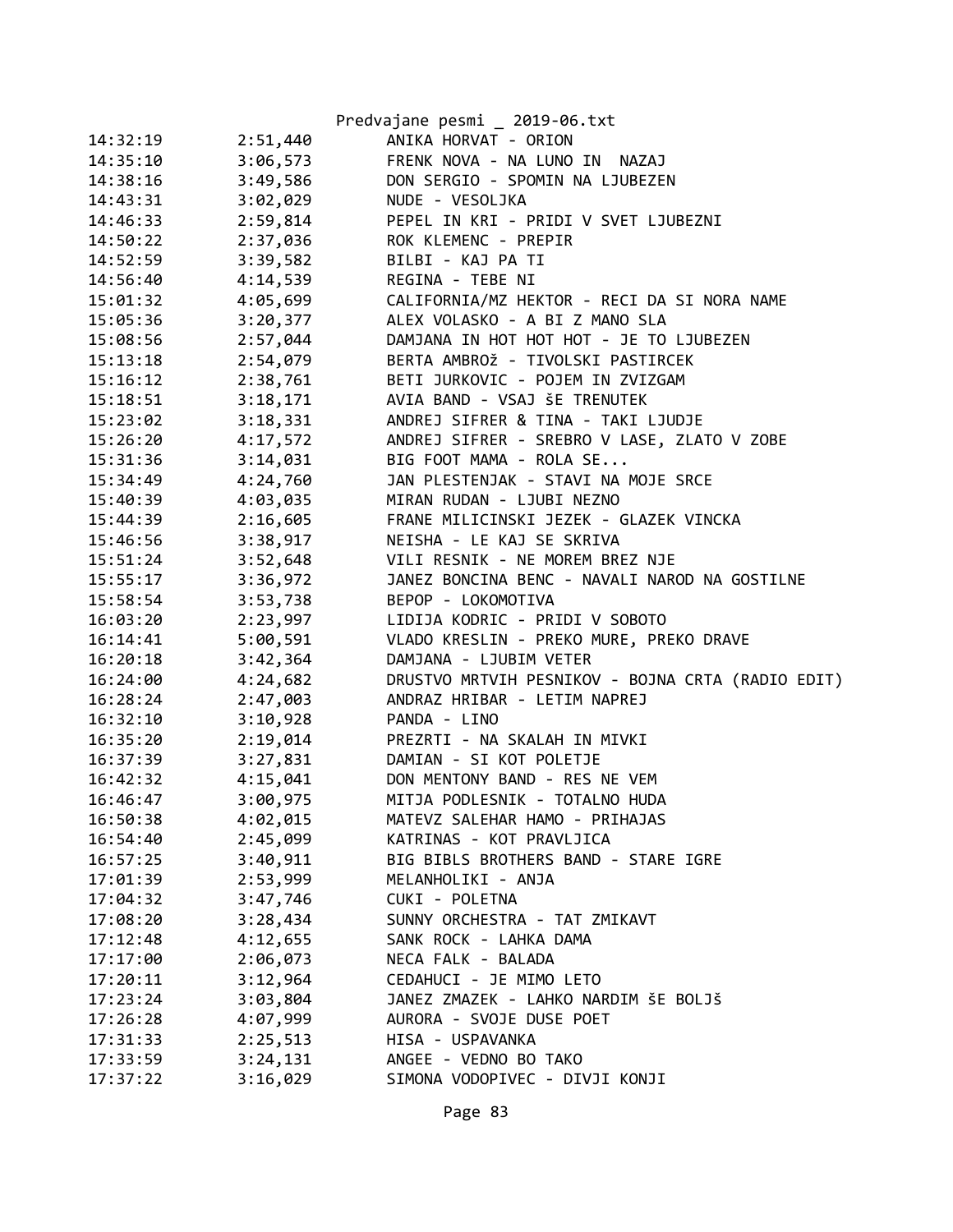|          |          | Predvajane pesmi _ 2019-06.txt                      |
|----------|----------|-----------------------------------------------------|
| 17:41:37 | 2:22,061 | OTO PESTNER - LAHKO VPRAŠANJE                       |
| 17:43:59 | 3:59,984 | ANJA RUPEL - NE POZABI ME                           |
| 17:47:57 | 4:03,447 | NAPOLEON - MORSKA PTICA                             |
| 17:53:11 | 3:10,963 | RED QUA - VAL MORJA                                 |
| 17:56:23 | 4:12,592 | TOMAZ DOMICELJ - BREZ SONCA CVETJA NI               |
| 18:01:09 | 2:50,692 | IRENA VRCKOVNIK - DANES MI JE SESTNAJST LET         |
| 18:03:59 | 3:58,513 | MAJDA SEPE - STIHI MOJEGA SPOMINA                   |
| 18:07:58 | 3:55,028 | KOMET - ANA                                         |
| 18:13:18 | 3:38,143 | DARJA SVAJGER - SONCE SI                            |
| 18:16:56 | 3:36,670 | KINGSTON - NON STOP                                 |
| 18:21:38 | 3:26,611 | ROK'N'BAND - OSTANI ŠE MINUTO                       |
| 18:25:05 | 2:53,010 | DAMJANA G. & IRENA V. - SNEG JE TU                  |
| 18:27:58 | 3:33,378 | ALENKA GODEC - POT ZA DVA                           |
| 18:32:28 | 4:22,812 | O. ROUS IN LEA LIKAR - LJUBLJENA                    |
| 18:36:51 | 3:06,070 | HAZARD - OTROCI PANKRTOV                            |
| 18:40:56 | 2:16,012 | STANE MANCINI - TAM, KAMOR GRE VETER SPAT           |
| 18:43:12 | 3:47,798 | AVTOMOBILI - MRAZ                                   |
| 18:46:59 | 3:45,778 | NINA PUSLAR FEAT. STISKI KVARTET - VSE KAR RECES MI |
| 18:51:56 | 3:53,149 | GU-GU - HULA HULA                                   |
| 18:55:49 | 3:50,962 | OBVEZNA SMER - SRCE JE POPOTNIK                     |
| 19:00:13 | 3:51,178 | HALO - ANITA NI NIKOLI                              |
| 19:04:04 | 3:22,556 | DAN D - KOZLAM                                      |
| 19:07:27 | 3:00,163 | BELE VRANE - MOJA LJUBEZEN                          |
| 19:11:26 | 4:15,013 | FOLKROLA - MARUSKA                                  |
| 19:15:41 | 2:53,343 | MARJANA DERZAJ - ORION                              |
| 19:18:34 | 3:41,716 | BOR GOSTISA - BOLJ BEL KOT BLED                     |
| 19:23:21 | 3:17,613 | DADI DAZ - IN GREM NAPREJ                           |
| 19:26:39 | 4:20,001 | ANIKA - CUTIM DA ZIVIM                              |
| 19:31:56 | 2:53,886 | PRELOM - LJUBEZEN IZ ŠOLSKIH DNI                    |
| 19:34:50 | 3:14,748 | MAJA ZUPANCIC - VABILO NA SORBET                    |
| 19:38:04 | 4:24,656 | MAJDA ARH - ZDAJ VEM                                |
| 19:43:28 | 2:55,019 | ALEKSANDER MEZEK - SUZENJ                           |
| 19:46:23 | 6:25,694 | IZTOK MLAKAR - IVO BALILA                           |
| 19:53:59 | 4:02,546 | PINOCCHIO - LJUBEZEN IZ SOLSKIH DNI                 |
| 19:58:01 | 2:55,582 | ADI SMOLAR - BOGNEDAJ DA BI CRKNU TELEVIZOR         |
| 20:01:31 | 2:59,019 | MILAN PECOVNIK PIDZI - LJUBIM JO                    |
| 20:04:29 | 3:31,283 | SAMO GLAVAN - NAPACNI NACIN                         |
| 20:08:01 | 3:28,992 | GORAZD LAMPE - TRAVNIK IN DREVO                     |
| 20:15:29 | 4:48,518 | PAPIR - LEPO MI JE S TEBOJ                          |
| 20:20:45 | 3:51,891 | APOLONIA - TA OBCUTEK                               |
| 20:24:37 | 2:30,108 | ANIKA HORVAT - URA BREZ KAZALCEV                    |
| 20:27:07 | 3:14,186 | SELL OUT - POPOLN DAN                               |
| 20:31:26 | 1:35,521 | MATIJA CERAR - PROMETNIK                            |
| 20:33:02 | 3:22,014 | PEPEL IN KRI - LJUDJE POMLADI                       |
| 20:36:21 | 3:03,779 | BABILON - RABIM TVOJ SMEH                           |
| 20:42:10 | 2:38,753 | ZLATA OGNJANOVIC - NE CAKAJ NA MAJ                  |
| 20:44:49 | 3:22,097 | ANDREJ SIFRER - ŠKRIPA                              |
| 20:48:11 | 3:16,014 | BOZIDAR WOLFGANG WOLF - ANGEL VARUH                 |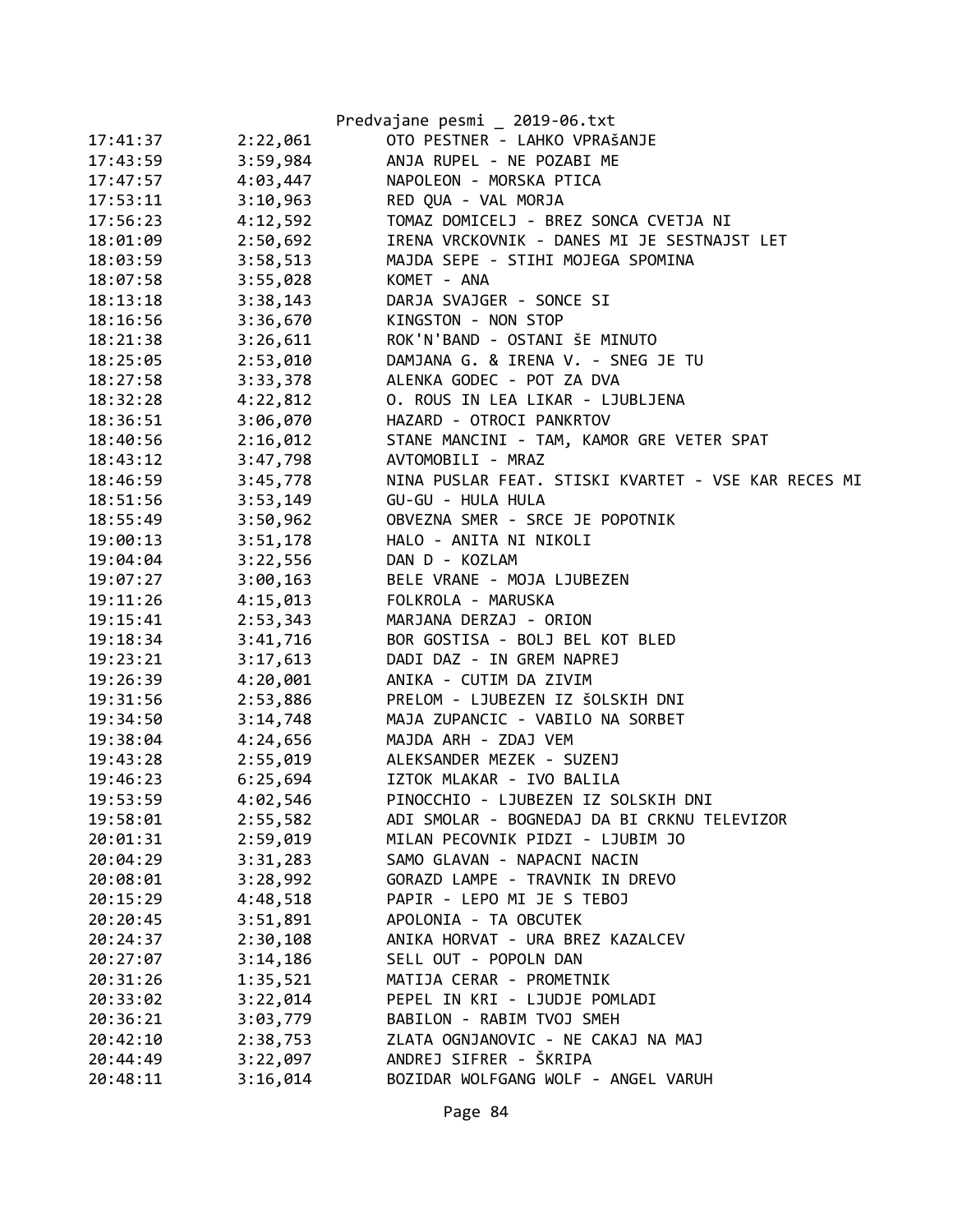|                      | Predvajane pesmi _ 2019-06.txt                    |
|----------------------|---------------------------------------------------|
| 3:41,454<br>20:52:10 | MARTA ZORE - VSE, KAR SVA BILA (& VILI RESNIK)    |
| 20:55:53<br>2:53,151 | ALEX VOLASKO - INSTA                              |
| 20:58:45<br>3:13,846 | AVIA BAND - KAKO JI JE IME                        |
| 4:01,605<br>21:02:55 | DAMJANA - SOLZE                                   |
| 3:21,913<br>21:06:56 | FARAONI - MI LJUDJE SMO KOT MORJE                 |
| 4:23,614<br>21:14:54 | BAZAR - IGRA ZA DVA                               |
| 3:27,250<br>21:19:45 | BE - OK SI                                        |
| 3:14,759<br>21:23:12 | KARMEN STAVEC - VZEMI MOJO DLAN                   |
| 3:00,542<br>21:26:26 | MLADI LEVI - ODA IRENI                            |
| 4:25,317<br>21:30:38 | VLADO KRESLIN - LILI MARLEN                       |
| 4:06,691<br>21:35:03 | KALAMARI - KDO TE LJUBI ZDAJ                      |
| 3:09,075<br>21:43:33 | IRENA KOHONT - ZAPRLA SEM VSA OKNA                |
| 3:20,752<br>21:46:42 | FLIRRT - V VAKUUMU                                |
| 4:12,908<br>21:50:47 | DON MENTONY BAND - MRTVE ROŽE                     |
| 2:27,489<br>21:54:59 | IVANKA KRASEVEC - PRESERN - POVSOD PO PRAZNIKIH   |
| DISI                 |                                                   |
| 21:57:27<br>4:30,750 | HISA - MOSTOVI SO PADLI                           |
| 22:03:03<br>3:34,849 | CALIFORNIA/MZ HEKTOR - STARA BARKA                |
| 2:44,695<br>22:06:35 | BABALOO BAND - KRALJ SVETA                        |
| 3:08,916<br>22:14:42 | BRANKA KRANER - LJUBLJANSKI ZVON                  |
| 3:40,629<br>22:17:48 | GAL GJURIN IN TEMNA GODBA - KO POLETIS NAD OBLAKI |
| 3:19,617<br>22:21:56 | SUNNY ORCHESTRA - AFRO ŽUR                        |
| 3:10,945<br>22:25:15 | NANA MILCINSKI - POLETNE IMPRESIJE                |
| 4:06,807<br>22:28:26 | FRENK NOVA FT. ZIBELNIK & KONECNIK - GREMO NASI   |
| <b>BIATLONCI</b>     |                                                   |
| 22:33:30<br>4:01,853 | CUKI - NA LICU BELA SOLZA                         |
| 3:49,545<br>22:37:32 | MAMA REKLA - SPRIJETA V OMAMI, NEKAJ NAJU MAMI    |
| 1:42,570<br>22:45:19 | MAJDA SEPE - ROMANCA                              |
| 3:22,001<br>22:47:01 | AYNEE - TO JE TA                                  |
| 22:51:07<br>3:46,578 | ALENKA GODEC - ZA NASMEH                          |
| 22:54:53<br>2:54,803 | IRENA VRCKOVNIK - HEJ, FANT HEJ                   |
| 3:35,244<br>22:57:48 | TOMAZ DOMICELJ - LAŽ                              |
| 23:02:33<br>3:08,244 | NUSA DERENDA - PRESTIZ                            |
| 3:23,647<br>23:05:41 | DON SERGIO - TUDI TI                              |
| 2:30,792<br>23:12:24 | RAFKO IRGOLIC - CARMEN                            |
| 2:47,243<br>23:14:54 | OTO PESTNER - LETIVA                              |
| 3:02,670<br>23:17:41 | BOJANA GLATZ - ON ME NI                           |
| 3:53,523<br>23:21:11 | REGINA - LIZA LJUBI JAZZ                          |
| 3:59,170<br>23:25:04 | DREVORED - POLETNA NOC                            |
| 3:43,348<br>23:29:47 | SANK ROCK - NI SRECE BREZ R'N'R                   |
| 3:38,456<br>23:33:29 | BOTRI - PLAZILCI                                  |
| 4:06,701<br>23:37:07 | GAL IN GALERISTI - PRIDI SEM                      |
| 2:20,551<br>23:47:31 | LIDIJA KODRIC - PASTIR KOSTJA                     |
| 2:57,030<br>23:49:52 | MARJANA DERZAJ - TELSTAR                          |
| 2:59,860<br>23:52:49 | DAMJANA GOLAVSEK - NASMEH                         |
| 3:28,529<br>23:55:48 | AVTOMOBILI - ARGENTINA                            |
| 3:49,025<br>23:59:17 | NINA PUSLAR - SAJ SVA SKUPAJ                      |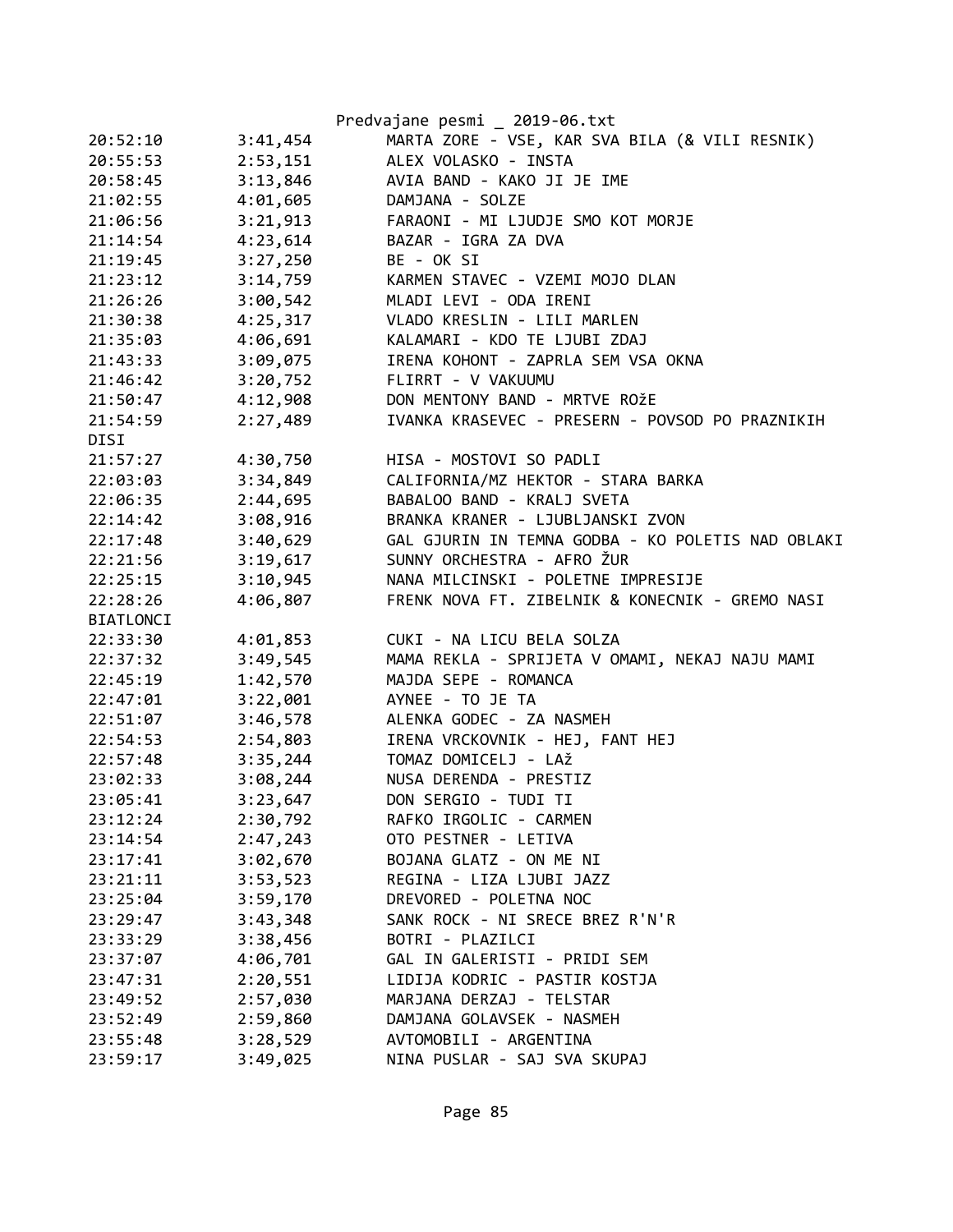| $0:03:05$ 3:14,137                                                                | DARJA SVAJGER - POGREŠAM TE                                                       |
|-----------------------------------------------------------------------------------|-----------------------------------------------------------------------------------|
| $0:06:19$ 2:07,864                                                                | ROBERTO - POLETJE ODHAJA                                                          |
| $0:08:27$ 3:33,185                                                                | STEREOTIPI - LJUBI ME                                                             |
| $0:11:57$ 2:54,363                                                                | KARMEN STAVEC - LJUBIM TE                                                         |
| $0:14:51$ 2:43,039                                                                |                                                                                   |
| $0:17:34$ 4:46,984                                                                | TRENA VRCKOVNIK - POVABI ME<br>ORLEK - ADIJO KNAPI<br>ORLEK - ADIJO KNAPI         |
|                                                                                   | 0:22:21 3:28,756 ADI SMOLAR - NEPRILAGOJEN                                        |
|                                                                                   | 0:25:49 3:33,342 LUNA NAD OBALO - MARTINA MAJERLE                                 |
|                                                                                   | 0:29:22 2:52,323 EVA BEUS - NAZAJ K MAMI                                          |
| $0:32:15$ 4:26,402                                                                | KATRINAS - ARIANA                                                                 |
| $0:36:41$ 3:44,088                                                                | PHONOMONICS - POHITIVA                                                            |
| $0:40:24$ 4:38,055                                                                | ANDRAZ HRIBAR - KAJ MI DELAS                                                      |
| 0:45:53 4:14,854 ESKOBARS - ILUZIJA                                               |                                                                                   |
|                                                                                   | 0:50:08 3:59,885 ALENKA GODEC - JE TO RES LJUBEZEN                                |
|                                                                                   | 0:54:07 3:17,874 RAF - NE MOREM MISLITI NA NJO                                    |
|                                                                                   | 0:57:25 3:33,988 SANJA - HOCEM V POSTELJO                                         |
| 1:00:56 3:08,512 MARTA ZORE - MIDVA                                               |                                                                                   |
|                                                                                   | 1:04:05 2:05,997 LIDIJA KODRIC - DANES MI JE 16 LET                               |
| 1:06:10 3:09,945 KINGSTON - BOSSA NOGA<br>1:09:18 3:54,145 BOTRI - MAL' PREKRATKA |                                                                                   |
|                                                                                   |                                                                                   |
|                                                                                   | 1:13:12 4:12,006 ANJA RUPEL - BREZ LJUBEZNI                                       |
| 1:17:18 3:18,971 IVO MOJZER - VOZIM SE                                            |                                                                                   |
|                                                                                   | 1:20:37 4:23,502 NUSA DERENDA - ROKO NA SRCE                                      |
|                                                                                   | 1:25:00 2:25,713 MARJANA DERZAJ - TO JE MOJ ZLATI SIN                             |
| 1:27:26 5:05,602                                                                  | CALIFORNIA/MZ HEKTOR - V MENI JE CALIFORNIA                                       |
| $1:32:27$ $3:10,549$                                                              | NANA MILCINSKI - PESEM O VETRU                                                    |
| 1:35:37 3:49,565                                                                  | DON MENTONY BAND - VLAK                                                           |
| 1:39:27 3:28,999                                                                  | IZTOK MLAKAR - BETULA                                                             |
| 1:42:55 3:02,556 AURORA - REKLA JE                                                |                                                                                   |
| 1:45:58 3:17,494 AVIA BAND - COOL                                                 |                                                                                   |
|                                                                                   | 1:49:15 2:54,618 BLUEGRASS HOPPERS - KAMIONAR                                     |
|                                                                                   | 1:52:09 3:54,010 LEELOOJAMAIS - NE ZAMERI MI                                      |
|                                                                                   |                                                                                   |
|                                                                                   | 1:56:00 3:02,496 BLACK CAT - NIKOLI<br>1:59:02 3:49,580 VLADO KRESLIN - ENA PESEM |
| 2:02:51 4:12,018                                                                  | FOLKROLA - KÄRNTEN                                                                |
| 2:07:03 3:14,000                                                                  | SING & SONG - PLAVA KUVERTA                                                       |
| 2:10:12 3:38,511                                                                  | GAL GJURIN - PLESEM PO MUZIKI                                                     |
| 2:13:50 4:06,981                                                                  | HALO - JIMMY HUE                                                                  |
| 2:17:57 3:31,166                                                                  | FARAONI - TU JE MOJ DOM                                                           |
| 2:21:28 3:29,004                                                                  | MONIKA BAJUK - POGLEJ V NEBO                                                      |
| 2:24:57 3:31,876                                                                  | ALMA MERKLIN - VSAKA MINUTA                                                       |
| 2:28:29 3:51,824                                                                  | AVTOMOBILI - POT DOMOV                                                            |
| 2:32:20 2:59,017                                                                  | TULIO FURLANIC & PIHALNI ORKESTER KOPER - AGATA                                   |
| 2:35:19 4:52,032                                                                  | ANDREJ SIFRER - ZBOGOM RAJ                                                        |
| $2:40:11$ $3:20,067$                                                              | JAN PLESTENJAK - SMEH IN SOLZE                                                    |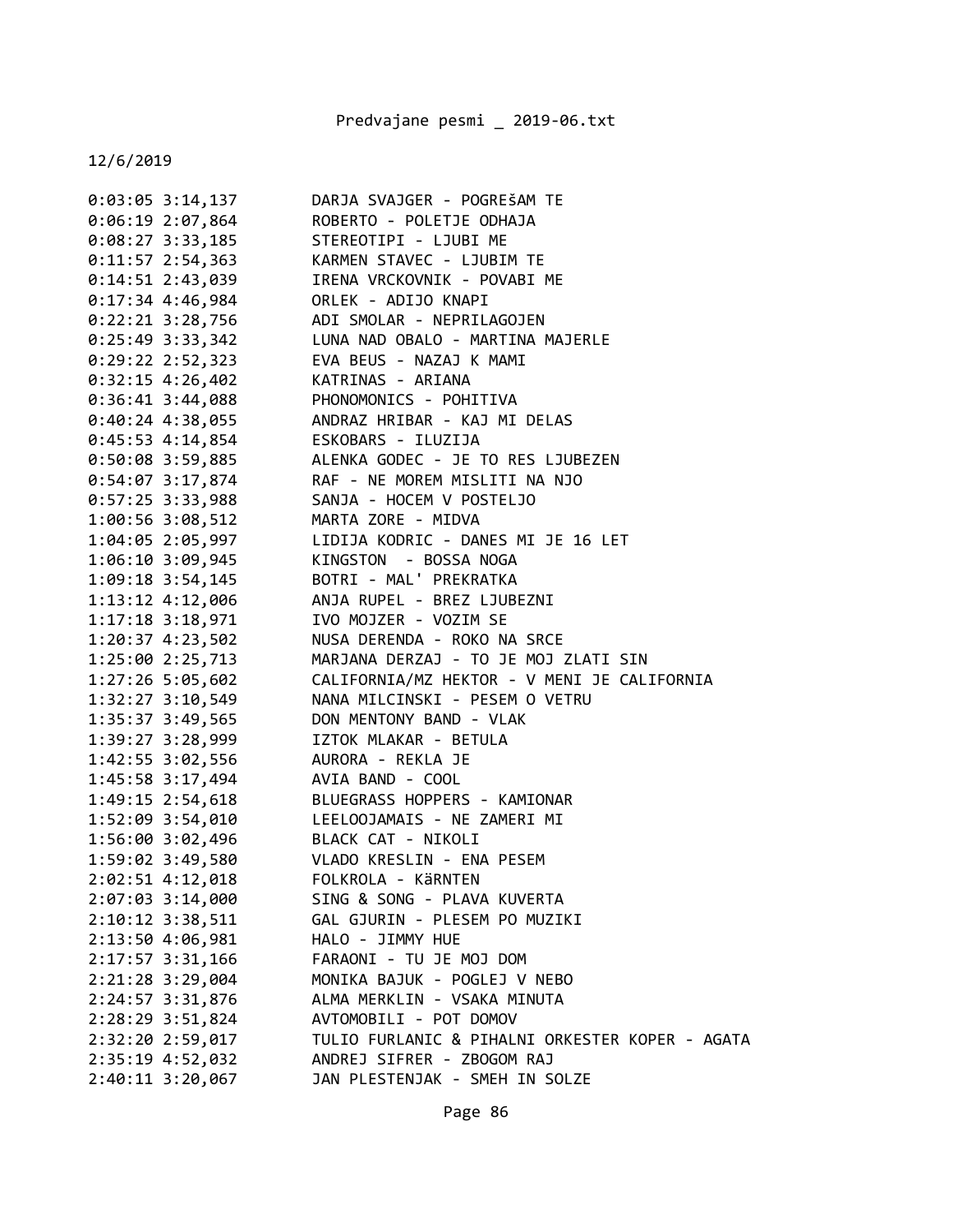|                      | Predvajane pesmi _ 2019-06.txt            |
|----------------------|-------------------------------------------|
| 2:43:31 3:33,153     | LEA LIKAR - VSI VEDO                      |
| 2:47:02 3:48,032     | KALAMARI - TVOJA SLED                     |
| 2:50:50 4:00,993     | DADI DAZ - KO SE STOPIL BO SNEG           |
| $2:54:50$ 3:16,208   | SELL OUT - SAMOTA                         |
| 2:58:06 2:55,217     | YLENIA ZOBEC - PRIZNAM                    |
| $3:01:01$ $3:27,142$ | ANIKA - TI ZAVAJAJ ME                     |
| 3:04:28 2:56,817     | BILBI - TO NI BLUES                       |
| 3:07:25 2:48,722     | MAJDA ARH - POŠLJI MU VETER POZDRAV       |
| 3:10:13 2:49,322     | ALEX VOLASKO - PRAVLJICA                  |
| 3:13:02 4:19,932     | CUKI - GREVA GOR V HRIBE                  |
| 3:17:18 2:59,516     | DAMJANA - NASMEH                          |
| 3:20:17 3:36,012     | MOULIN ROUGE - TI SI MOJ BOMBONCEK        |
| 3:23:53 3:31,976     | PANDA - KAKSNO SONCE KAKSEN DAN           |
| $3:27:25$ 4:01,023   | STANE MANCINI - MANDOLINA                 |
| 3:31:25 3:59,984     | NUDE - NEKJE VMES                         |
| 3:35:24 3:48,870     | MILAN PECOVNIK PIDZI - COWBOY PIDZI       |
| 3:39:13 3:48,453     | REGINA - RITEM ULICE                      |
| 3:43:01 2:42,913     | OTO PESTNER - SEPET POLETNIH TRAV         |
| 3:45:44 2:24,016     | MATIJA CERAR - NE BOM TE VEC VABIL        |
| 3:48:08 3:38,294     | APOLONIA - MED VRSTICAMI                  |
| 3:51:46 2:55,463     | NUSKA DRASCEK - NE ZAPUSTI ME ZDAJ        |
| 3:54:40 4:03,969     | MARJAN MARJAN - PUNCA TEBE RAB'M          |
| 3:58:44 3:24,323     | BABALOO BAND - NENAJAVLJEN GOST           |
| 4:02:08 3:45,925     | MARINO LEGOVIC & ZBOR - PO PRAZNIKIH DISI |
| 4:05:54 3:00,714     | POLONA - POVEJ                            |
| 4:08:54 3:54,581     | DOMINIK KOZARIC - REKA LUCI               |
| 4:12:46 3:33,708     | DRUŠTVO MRTVIH PESNIKOV - RABM            |
| 4:16:20 3:28,974     | SUNNY ORCHESTRA - TAT ZMIKAVT             |
| 4:19:48 3:32,014     | ALENKA VIDRIH - KAKO SI                   |
| 4:23:20 4:04,849     | DRUSTVO MRTVIH PESNIKOV - POD OBLAKOM     |
| 4:27:14 3:30,001     | MARTIN KRPAN - KAR JE STARO SE NOVO ZDI   |
| 4:30:44 2:58,007     | TOMAZ DOMICELJ - STARA MAMA               |
| 4:33:42 2:45,953     | JOZE KOBLAR - VSE BI ZATE DAL             |
| 4:36:27 3:01,810     | HAZARD - MARIE NE PISI PESMI VEC          |
| 4:39:29 2:24,983     | GU-GU - PAPAGAJA                          |
|                      |                                           |
| 4:41:54 4:39,015     | ADI SMOLAR - DALEC JE ZA NAJU POMLAD      |
| 4:46:32 2:45,817     | DARJA SVAJGER - PRISLUHNI MI              |
| 4:49:17 2:46,991     | SANJA, DAMJANA IN IRENA - IGRA JE KONCANA |
| 4:52:04 2:54,169     | MAJA KEUC - ZMOREM                        |
| 4:54:58 3:33,599     | KATRINAS - FUNKY BEAT                     |
| 4:58:31 2:59,013     | KARMEN STAVEC - OSTANI TU                 |
| $5:02:07$ 4:04,105   | MAJDA SEPE - PISMO ZA MARY BROWN          |
| 5:06:11 4:51,707     | ALEKSANDER MEZEK - LJUBLJANA V MAJU       |
| 5:11:54 4:48,894     | ALENKA GODEC - VSE KAR ŽELIM              |
| 5:16:42 3:41,991     | BAZAR - BARABE                            |
| $5:21:19$ 4:44,336   | ANDREJ SIFRER - MLADE BARABE              |
| 5:26:04 4:45,035     | IZTOK MLAKAR - PEPI ZBARADORIA            |
| 5:31:32 3:43,554     | DARJA SVAJGER - JESENSKI LIST             |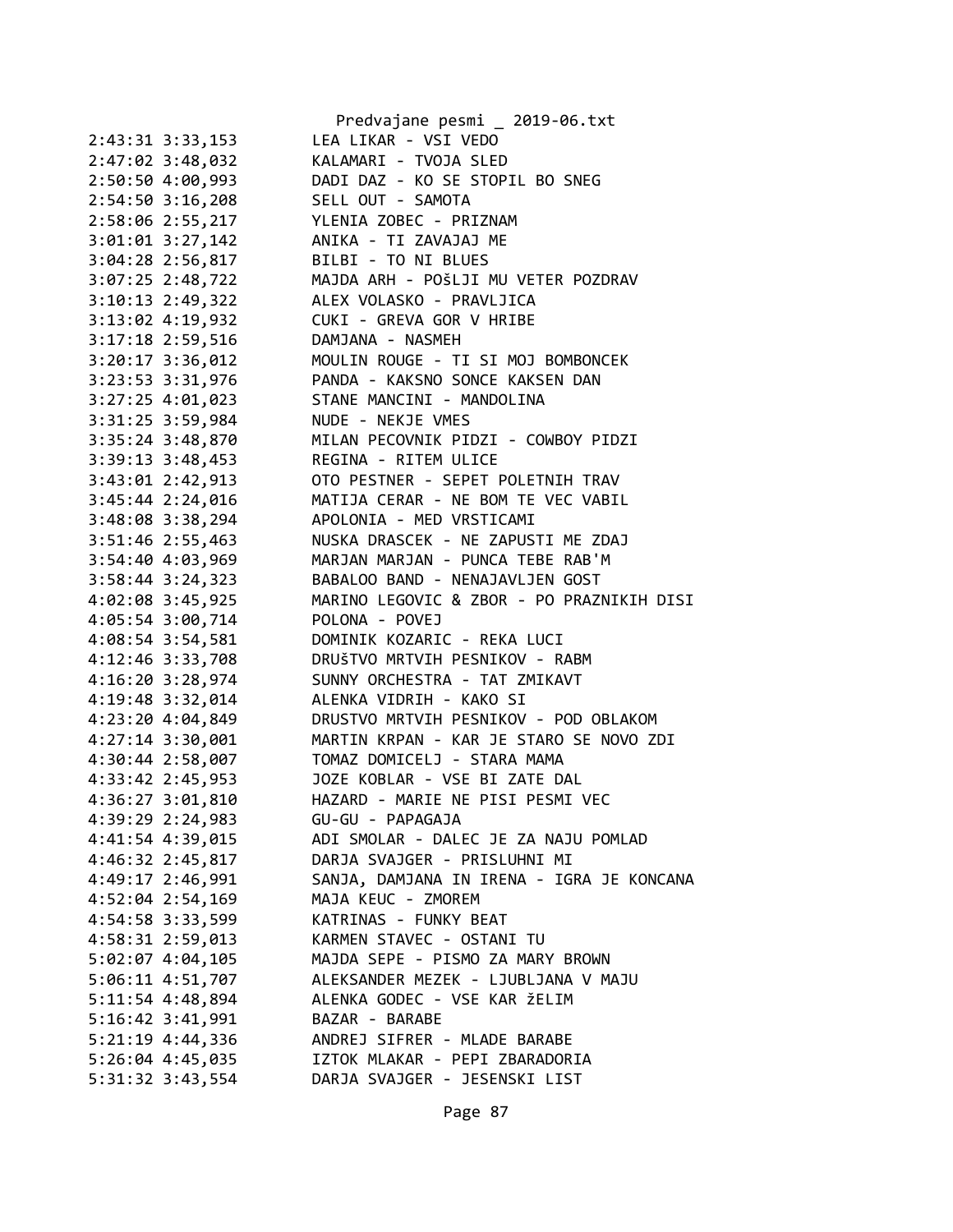|                        | Predvajane pesmi _ 2019-06.txt                        |
|------------------------|-------------------------------------------------------|
| 5:35:16 3:55,903       | VICTORY - ZIVETI SPET                                 |
| 5:40:02 2:40,888       | PEPEL IN KRI - KDO                                    |
| 5:42:43 3:24,335       | NINA PUSLAR - ROK TRAJANJA                            |
| 5:46:04 2:55,936       | ANJA RUPEL - V LJUBLJANO                              |
| 5:48:59 3:40,770       | FARAONI/SLAVKO IVANCIC - NE BOM POZABIL NA STARE CASE |
| 5:53:27 2:49,929       | BELE VRANE - ŽAREK TVOJE LJUBEZNI                     |
| 5:56:18 2:57,910       | LETECI POTEPUHI - KO TI VSE NAROBE GRE                |
| 5:59:54 3:35,449       | BOTRI - VRTILJAK                                      |
| $6:03:30$ 3:49,531     | KINGSTON - KOCKA JE PADLA NATE                        |
| $6:07:18$ 4:57,347     | SAMO GLAVAN - ZGODOVINA OBSTOJA                       |
| $6:13:06$ 3:45,116     | XEQUTIFZ - DALEC STRAN                                |
| 6:16:51 2:39,539       | MARJANA DERZAJ - VALETA (& BELE VRANE)                |
| $6:20:26$ 4:05,230     | VLADO KRESLIN - OGLEDALCE POVEJ                       |
| $6:24:31$ $4:32,232$   | DON MENTONY BAND - RAD BI BIL BARABA                  |
| $6:29:47$ 3:16,640     | KATARINA GALIC - POVEJ MI                             |
| 6:33:03 2:31,547       | HAZARD - BISTRO                                       |
| $6:35:34$ $3:13,280$   | MANOUCHE - SUPERFAJN                                  |
| $6:38:48$ 3:58,425     | AVIA BAND - GLEJ                                      |
| $6:43:37$ $3:44$ , 255 | NUDE - PADAM V LJUBEZEN                               |
| $6:47:21$ $3:28,131$   | GU-GU - DNEVI, KI PRIHAJAJO                           |
| 6:51:35 2:07,949       | RAFKO IRGOLIC - JAHAM SPET V KOLORADO                 |
| $6:53:43$ $3:43,345$   | AVTOMOBILI - NAVADEN DAN                              |
| $6:57:26$ 3:24,005     | ADI SMOLAR - JAZ SEM NOR                              |
|                        |                                                       |
| 7:01:29 4:24,214       | ANIKA HORVAT - PREBUDI SE                             |
| 7:05:53 3:03,764       | CUKI - TVOJA LICA PEGASTA                             |
| 7:08:56 3:16,045       | TOMAZ DOMICELJ - HONDOIDI                             |
| 7:13:03 2:57,660       | NUSA DERENDA - NE, NI RES                             |
| 7:15:59 2:21,993       | MATIJA CERAR - DEŽNIKI                                |
| 7:18:21 2:48,648       | ROK'N'BAND - CISTO TVOJ                               |
| 7:22:04 3:34,969       | MARTA ZORE - POVEJ MI ZAKAJ                           |
| 7:25:38 2:58,879       | ANDRAZ HRIBAR - ZIVLJENJE JE                          |
| 7:28:37 3:38,990       | NOCNA PTICA - GLAS SIREN                              |
| 7:33:00 4:25,367       | BABALOO BAND - DOBRO JUTRO DELOVNI LJUDJE             |
| 7:37:25 3:23,990       | TONI ROM - TIVOLI                                     |
| 7:41:40 2:42,457       | OTO PESTNER - MNOGO SRECNIH LET OD TOD                |
| 7:44:22 3:12,514       | KALAMARI - PREDEN ZASPI                               |
| 7:47:34 4:05,928       | KATRINAS - V RITMU SANJ                               |
| 7:52:27 2:48,959       | HISA - ODKRIJ OTROKOM SVET                            |
| 7:55:16 3:01,834       | JANA SUSTERSIC - GLAS SRCA                            |
| 7:58:17 4:02,771       | MAJDA ARH - NORI DAN                                  |
| 8:02:59 3:19,000       | PRIZMA - OD ENIH DO TREH                              |
| 8:06:17 4:00,016       | ZABJAK TRIO - LENORA                                  |
| 8:11:08 2:54,030       | CHATEAU - MLINAR NA MURI                              |
| $8:14:01$ 3:16,964     | FOLKROLA - HELENA                                     |
| 8:17:18 2:58,922       | IRENA VRCKOVNIK - MAJHNA LUCKA                        |
| 8:21:12 3:42,380       | BILBI - TISTE SNOVI                                   |
| 8:24:55 5:17,348       | DAMJANA - KJE SI ZDAJ                                 |
| 8:30:56 2:52,564       | NANA MILCINSKI - ZAKAJ GRES MIMO                      |
|                        |                                                       |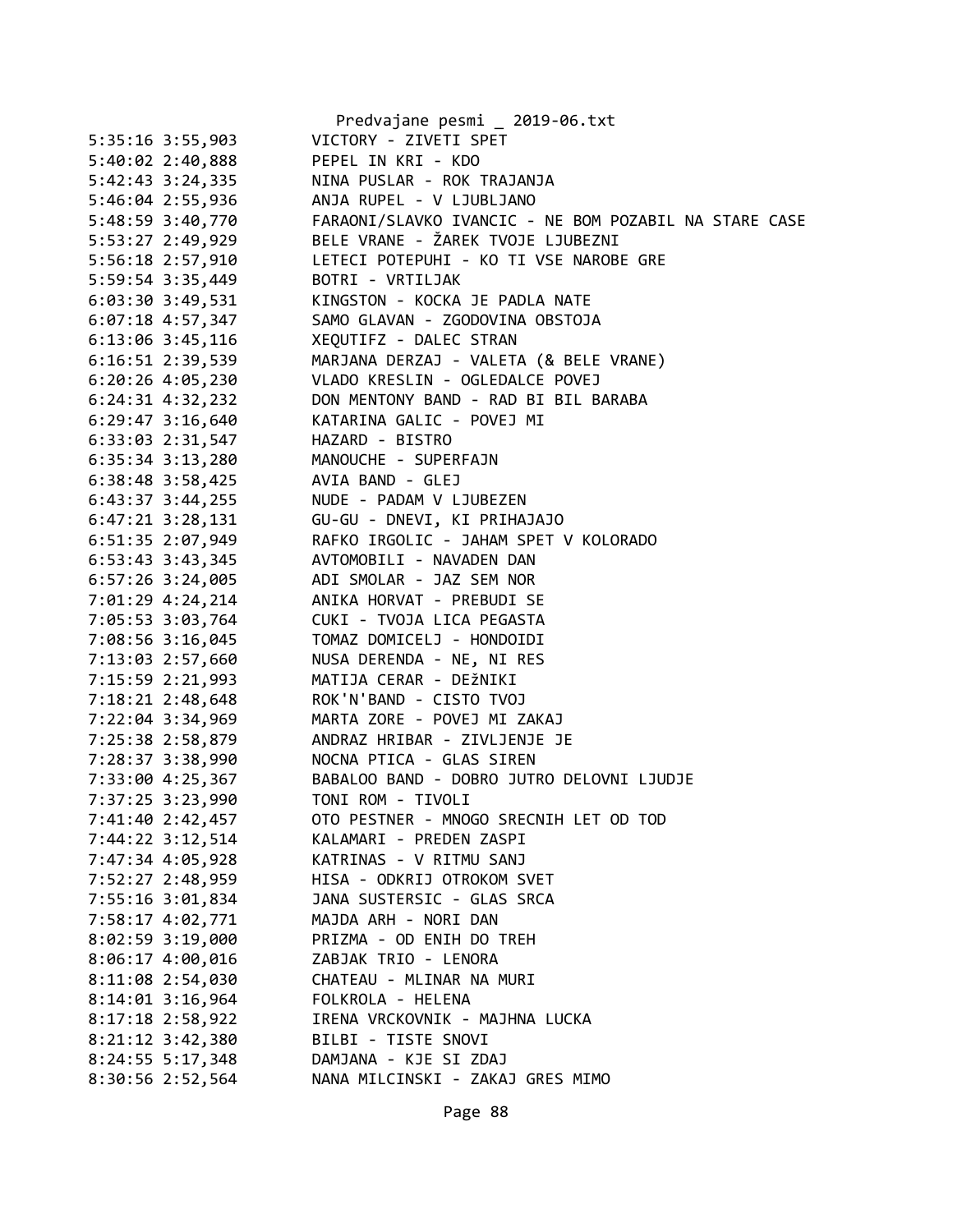|                  |                                 | Predvajane pesmi _ 2019-06.txt              |
|------------------|---------------------------------|---------------------------------------------|
|                  | 8:33:48 2:53,007                | RDECI DECKI & E.FLISER - NOC ZA ROCK'N'ROLL |
|                  | 8:36:41 3:02,270                | MARIJAN NOVINA - ANGEL IN HUDIC             |
|                  | 8:40:34 3:57,826                | DAN D - POCASI                              |
|                  | $8:44:28$ 3:48,119              | DANI DANDOSA - KOGA LJUBIS ZJUTRAJ          |
| 8:48:15 3:08,956 |                                 | SLAPOVI & NUSA DERENDA - SKUPAJ NA POTI     |
| 8:52:11 3:57,008 |                                 | AYNEE - AVTO                                |
|                  | 8:56:08 3:03,885                | SUNNY ORCHESTRA - NA KARIBE                 |
|                  | 8:59:42 3:51,976                | NECA FALK - LJUBIMEC MOJ                    |
| 9:03:34 2:56,999 |                                 | MARKO JURCA - POVEJ MU                      |
|                  | 9:06:31 3:19,786                | SELEKCIJA - SPOMIN                          |
|                  | $9:13:21$ $1:25,002$            | FRANE MILICINSKI JEZEK - MOJ NAROBE SVET    |
|                  | 9:14:46 3:53,005                | MIRAN RUDAN - ZARADI NJE                    |
|                  | $9:18:37$ $2:55,987$            | KALAMARI & ORKESTER RTV - POPOLDNE          |
|                  | 9:23:19 3:36,784                | VILI RESNIK - RAD BI BIL S TEBOJ            |
|                  | $9:26:56$ $3:29,759$            | IVO MOJZER - CIFRA MOZ                      |
|                  | $9:31:11$ $3:42,115$            | MAJDA SEPE - PLAZ                           |
|                  | $9:34:53$ 2:58,664              | MILAN PECOVNIK PIDZI - NE CAKAJ SPET        |
|                  |                                 | 9:37:52 3:54,433 ALENKA GODEC - SANJE       |
|                  | 9:45:17 3:58,881 ORLEK - NA KUM |                                             |
|                  |                                 | 9:50:05 3:02,849 EVA BOTO - VERJAMEM        |
|                  | 9:53:08 4:22,616                | HALO - ZVEZDA                               |
|                  | 9:57:30 3:49,025                | MZ HEKTOR/CALIFORNIA - MAKSIMALNO DOBER DAN |
| 10:03:05         | 3:10,098                        | ALEKSANDER MEZEK - OSAMLJENA SENCA          |
|                  | 10:06:15 3:45,621               | KARMEN STAVEC - FANT IZ PRAVLJICE           |
|                  |                                 | 10:15:16 3:37,751 PANDA - CESNJEV CVET      |
| 10:18:53         |                                 | 3:18,813 POLONA - CUTIM, DA ZIVIM           |
| 10:23:05         | 3:25,089                        | D.A.Z. - BODI MOJA KRI                      |
| 10:26:30         | 4:34,456                        | HULAHOOP - PARITVENI PLES                   |
| 10:31:51         | 4:20,821                        | ANDREJ SIFRER - 10 TONSKI KAMIJON           |
| 10:36:11         | 4:29,362                        | DARJA SVAJGER - LETIM                       |
| 10:44:37         | 2:57,800                        | LIDIJA KODRIC - KDOR ZIVI RAD V MIRU        |
| 10:47:35         | 3:33,829                        | PEPEL IN KRI - SVET SE VRTI                 |
| 10:51:58         | 3:47,513                        | ANIKA - PREMAJHNA BARABA                    |
| 10:55:39         | 3:07,036                        | FARAONI - NE POZABI NIKDAR NAME             |
| 10:58:46         | 2:54,807                        | 1 X BAND - TIH DEZEVEN DAN                  |
| 11:03:25         | 3:43,022                        | TOM TOM - LE SPOMIN                         |
| 11:07:08         | 3:26,459                        | ANJA RUPEL - ZADNJI POLJUB                  |
| 11:15:23         | 3:28,780                        | ALENKA VIDRIH - PRISLUHNI                   |
| 11:18:52         | 2:25,618                        | IZTOK MLAKAR - PUBI, USIDMA SE              |
| 11:22:14         | 3:29,330                        | FLIRRT - V TVOJEM TELESU                    |
| 11:25:43         | 4:32,820                        | JANEZ ZMAZEK - ZGODBA O LJUDEH              |
| 11:31:02         | 4:14,037                        | EDVIN FLISER - NJEJ, KI SEM JO LJUBIL       |
| 11:35:16         | 4:15,839                        | SAMO GLAVAN - TUJERODNA INVAZIJA            |
| 11:43:48         | 2:35,017                        | BERTA AMBROZ - TIPITIPITI                   |
| 11:46:23         | 3:26,898                        | IRENA KOHONT - MODRI SPEV [SONG SUNG BLUE]  |
| 11:50:39         | 3:35,993                        | ROK'N'BAND - SOLZE IN SMEH                  |
| 11:54:14         | 4:27,589                        | DON MENTONY BAND - KARIERA                  |
| 11:58:42         | 3:27,572                        | KINGSTON - TRI PRSTE TEQUILE                |
|                  |                                 |                                             |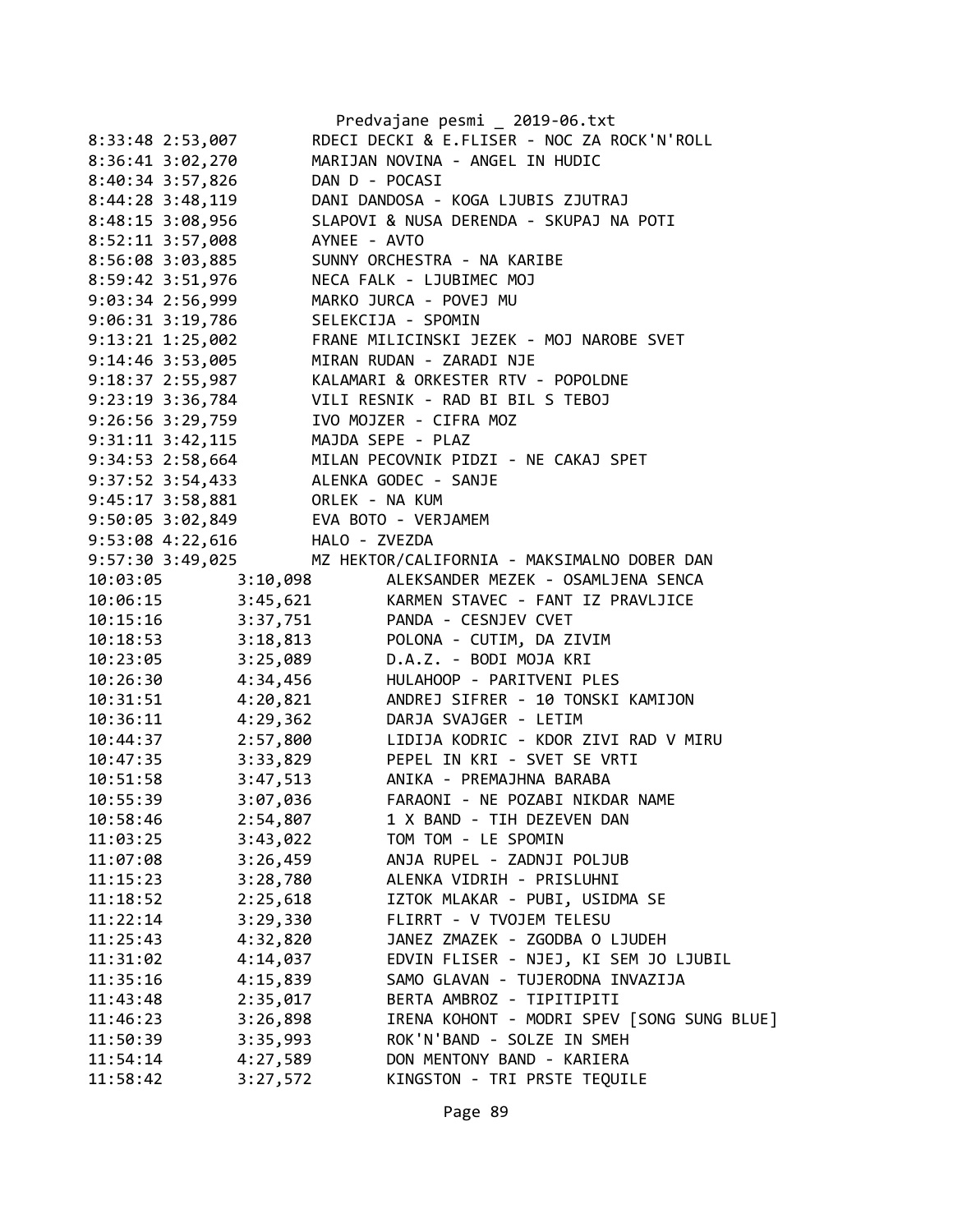|          |          | Predvajane pesmi _ 2019-06.txt                  |
|----------|----------|-------------------------------------------------|
| 12:03:55 | 4:27,799 | GU-GU - SAM PO PARKU                            |
| 12:08:23 | 4:18,028 | NUDE - PRI VODNJAKU                             |
| 12:16:12 | 3:15,211 | BOTRI - KER VEM                                 |
| 12:20:24 | 3:21,037 | BAZAR - AMERIKA                                 |
| 12:23:45 | 2:51,981 | MATIJA CERAR - OBLEDELA SLIKA                   |
| 12:26:37 | 3:50,124 | AVIA BAND - NAJINO LETO                         |
| 12:31:13 | 3:26,040 | NUSA DERENDA - BOGINJA                          |
| 12:34:39 | 3:48,155 | HAZARD - NI CVETJA BREZ TRNJA                   |
| 12:38:27 | 3:01,993 | MARJANA DERZAJ - ZADNJI VALCEK (THE LAST WALTZ) |
| 12:44:56 | 5:52,039 | PAPIR - MOJE SRCE ODHAJA                        |
| 12:51:37 | 3:35,516 | MANOUCHE - RESNICNA ROMANSA                     |
| 12:55:12 | 3:09,119 | TOMAZ DOMICELJ - ANAMARIA                       |
| 12:58:21 | 3:05,170 | MONIKA PUCELJ - NIC NE USTAVI ME                |
| 13:01:57 | 3:12,746 | OPTIMISTI - SANJE                               |
| 13:05:10 | 3:07,107 | KANTOR - LJUBEZEN IZ SOLSKIH DNI                |
| 13:08:17 | 3:37,354 | NINA PUSLAR - POLJUB NA KLOPCI                  |
| 13:13:08 | 3:19,231 | 3CELOS - MADAMME                                |
| 13:16:28 | 4:18,327 | OTO PESTNER - TRIDESET LET (DOLGA)              |
| 13:21:52 | 3:54,598 | DAVID GROM - EN KLIC STRAN                      |
| 13:25:46 | 3:27,731 | ADI SMOLAR - LJUDJE PA PRAVIJO                  |
| 13:30:06 | 3:44,014 | ANDRAZ HRIBAR - OGNJENI OBROC                   |
| 13:33:49 | 3:51,715 | SANK ROCK - EO (RADIO EDIT)                     |
| 13:37:40 | 3:04,508 | KALAMARI - OB ŠTIRIH IN POL                     |
| 13:41:59 | 4:59,843 | SAN DI EGO BAND - SONCE JE TAM KJER SI TI       |
| 13:46:59 | 3:00,524 | MITJA PODLESNIK - TOTALNO HUDA                  |
| 13:50:44 | 3:27,624 | SOPRANOS - SONG ZA VSE LJUDI                    |
| 13:54:12 | 3:22,984 | ZABJAK TRIO - BARILOCHE                         |
| 13:57:34 | 3:58,481 | MAJDA SEPE - STIHI MOJEGA SPOMINA               |
| 14:02:07 | 2:40,024 | MILAN KAMNIK - GREMO NA KAVO V PORTOROZ         |
| 14:04:47 | 3:19,349 | ALENKA GODEC - SONCE SI TI                      |
| 14:08:06 | 3:53,511 | SAN DI EGO - JULIJA                             |
| 14:13:14 | 3:05,059 | KATRINAS - ZELEN ZAFRAN                         |
| 14:16:19 | 3:03,674 | DAMJANA - BOŽJI DAR                             |
| 14:20:29 | 3:58,021 | POP DESIGN/VILI RESNIK - KO SI NA TLEH          |
| 14:24:27 | 3:27,007 | GAL GJURIN - SEDEMNAJST                         |
| 14:27:54 | 3:37,551 | FOLKROLA - DOBRO JUTRO MADAME                   |
| 14:32:23 | 3:06,679 | FRENK NOVA - NOV JE DAN                         |
| 14:35:30 | 2:53,999 | CUKI - RDECA MASNA                              |
| 14:38:24 | 3:08,349 | REGINA - NAJ LJUBEZEN ZDRUŽI VSE LJUDI          |
| 14:42:47 | 3:16,971 | ALEX VOLASKO - SONG                             |
| 14:46:04 | 2:55,064 | IRENA VRCKOVNIK - REKA LAZI                     |
| 14:48:58 | 3:40,751 | KATJA LEVSTIK - ORION                           |
| 15:00:52 | 3:09,025 | KARMEN STAVEC - SEM KAR SEM                     |
| 15:04:01 | 2:59,735 | ANDREJ SIFRER - Z GRDO ŽENSKO SPAT              |
| 15:07:00 | 4:17,561 | BILBI - V DNEVNI DOMA                           |
| 15:12:33 | 3:26,099 | AYNEE - SI TO TI                                |
| 15:15:59 | 3:51,000 | DANILO KOCJANCIC/MATJAZ JELEN - POISCI ME       |
| 15:20:56 | 2:21,218 | BELE VRANE - HOROSKOP                           |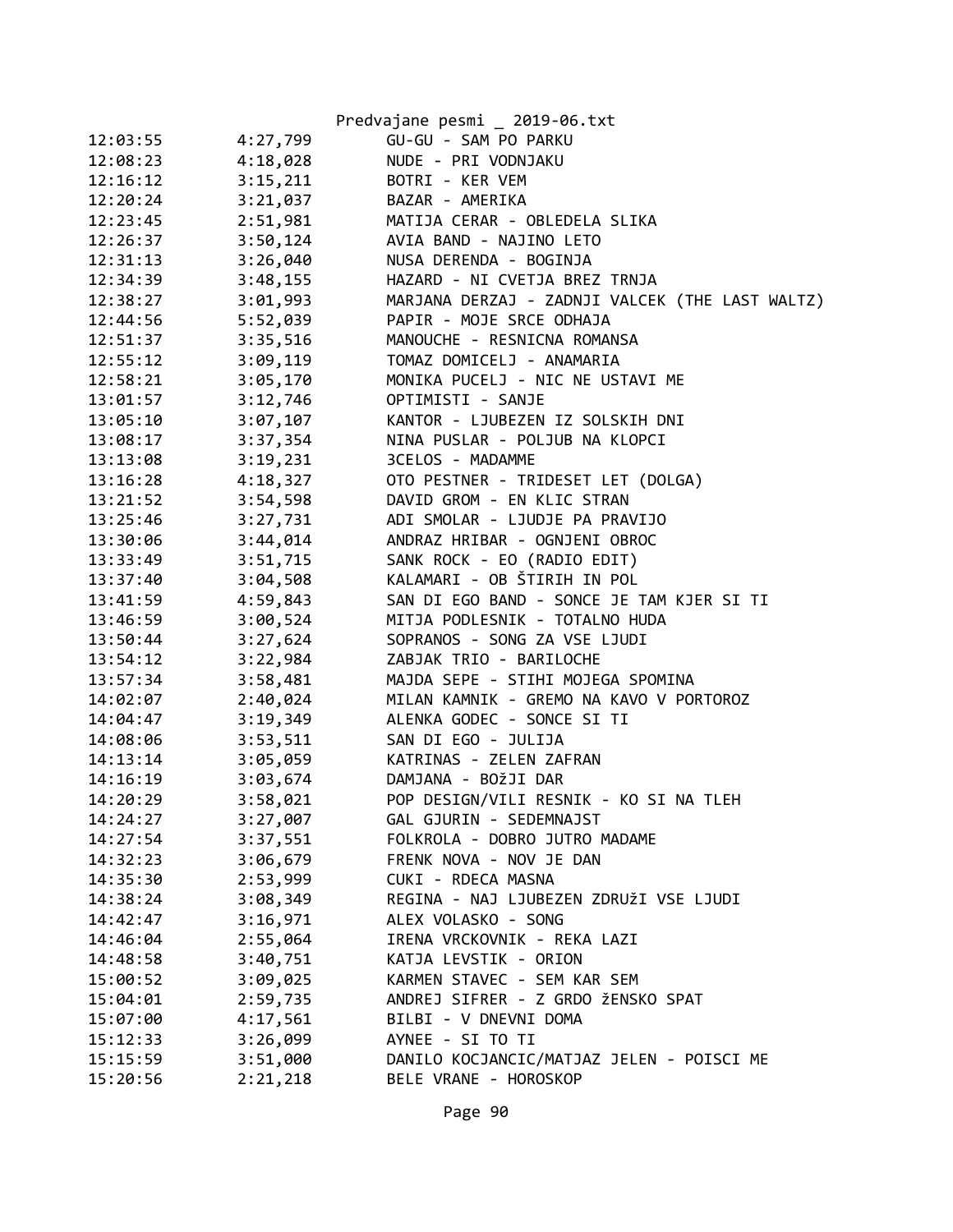|             |          | Predvajane pesmi _ 2019-06.txt                      |
|-------------|----------|-----------------------------------------------------|
| 15:23:17    | 3:04,860 | JANEZ ZMAZEK ZAN - LAHKO NARDIM SE BOLJS            |
| 15:26:21    | 3:48,837 | ANU - DEKLE Z NASLOVNICE                            |
| 15:31:02    | 3:27,758 | TRISTAN - SRECA SE RODI V PRICAKOVANJU              |
| 15:34:30    | 3:29,473 | ZAN SERCIC - LJUBEZEN NA PRVI POGLED                |
| 15:37:59    | 2:55,973 | BLUEGRASS HOPPERS - IRENA, LAHKO NOC                |
| 15:42:10    | 2:29,214 | ELDA VILER - TI SI MOJA LJUBEZEN                    |
| 15:44:39    | 3:18,831 | IGOR - PAULA                                        |
| 15:47:57    | 3:02,156 | DARJA SVAJGER - SE TISOC LET                        |
| 15:51:44    | 2:25,836 | BRANKA KRANER - MON MONSIEUR                        |
| 15:54:10    | 4:53,469 | IZTOK MLAKAR - MARJO SPINEL                         |
| 15:59:38    | 4:08,793 | ELEVATORS - NA KRILIH LJUBEZNI                      |
| 16:03:46    | 3:01,901 | MARTA ZORE - POJDI Z NJO                            |
| 16:06:48    | 3:43,951 | LETECI POTEPUHI - POJEM BLUES                       |
| 16:11:46    | 3:25,490 | NECA FALK - ZA TOPOLI NEKJE SI TI                   |
| 16:15:12    | 3:53,977 | MAJDA ARH - LJUBEZEN JE KOT VINO                    |
| 16:20:12    | 4:02,170 | ANJA RUPEL - SANJAM TE                              |
| 16:24:14    | 3:05,013 | LIDIJA KODRIC - MOJ KLAVIR                          |
| 16:27:18    | 4:14,718 | PEPEL IN KRI - ENAKONOCJE                           |
| 16:32:25    | 2:46,900 | RAFKO IRGOLIC - TO JE MOJ DRAGI DOM (GREEN GREEN    |
| GRASS       |          |                                                     |
| 16:35:12    | 2:56,649 | CHATEAU - ZARADI TEBE                               |
| 16:38:09    | 2:54,990 | STANE MANCINI - PRIDES KAKOR VETER                  |
| 16:42:18    | 1:46,321 | IVANKA KRAŠEVEC - HOT DIGGITY                       |
| 16:44:04    | 3:38,717 | JANEZ BONCINA BENC - TA NOC JE MOJA                 |
| 16:47:43    | 3:31,615 | DON MENTONY BAND - NKOL SI NAM ODPUSTU              |
| 16:51:59    | 3:53,905 | TOMAZ AHACIC - FOGL - POVEJ MI, KOLIKO TI SE        |
| POMENIM JAZ |          |                                                     |
| 16:55:53    | 3:23,013 | 4 FUN - POKLICI ME                                  |
| 16:59:52    | 3:35,155 | FARAONI - SEM TAKŠEN, KER SEM ŽIV                   |
| 17:03:27    | 4:11,679 | 7.OKTOBER - NI SE CAS                               |
| 17:07:38    | 2:01,184 | SAMO GLAVAN - JOZKOTI                               |
| 17:10:20    | 3:45,098 | CALIFORNIA/MZ HEKTOR - USTAVIL BI CAS               |
| 17:14:03    | 3:48,896 | BOTRI - AVGUŠTINA                                   |
| 17:17:52    | 3:10,003 | ALEKSANDER MEZEK - OSAMLJENA SRCA                   |
| 17:21:52    | 3:35,032 | ROK'N'BAND - SOLZE IN SMEH                          |
| 17:25:27    | 3:58,251 | NUDE - BOLJSI JUTRI                                 |
| 17:30:13    | 3:05,841 | KINGSTON - CELA ULICA NORI                          |
| 17:33:16    | 3:20,324 | NEISHA - OBCUTEK                                    |
| 17:36:36    | 4:02,878 | MONI KOVACIC - BREZ LJUBEZNI MI ZIVETI NI           |
| 17:41:19    | 4:39,664 | ANDREJ SIFRER & KENNY LOGGINS - KORA/PTICA IZ NEBES |
| 17:45:51    | 3:14,002 | HAZARD - VRTNAR                                     |
| 17:49:59    | 2:18,318 | MARJANA DERZAJ - VOZI ME VLAK V DALJAVE             |
| 17:52:17    | 4:12,228 | AVIA BAND - SANJAL BOM KOSTANJE                     |
| 17:56:30    | 3:58,959 | TOMAZ DOMICELJ - KAM SO ŠLE VSE ROŽICE              |
| 18:01:05    | 3:56,197 | NUSA DERENDA - MODRO MORJE                          |
| 18:04:59    | 3:06,061 | SIMON - HEJ, MALA HEJ                               |
| 18:08:05    | 3:49,981 | BABALOO BAND - KO SEM SAM                           |
| 18:12:35    | 3:24,853 | ANIKA HORVAT - 10 MAREC OB 19 30                    |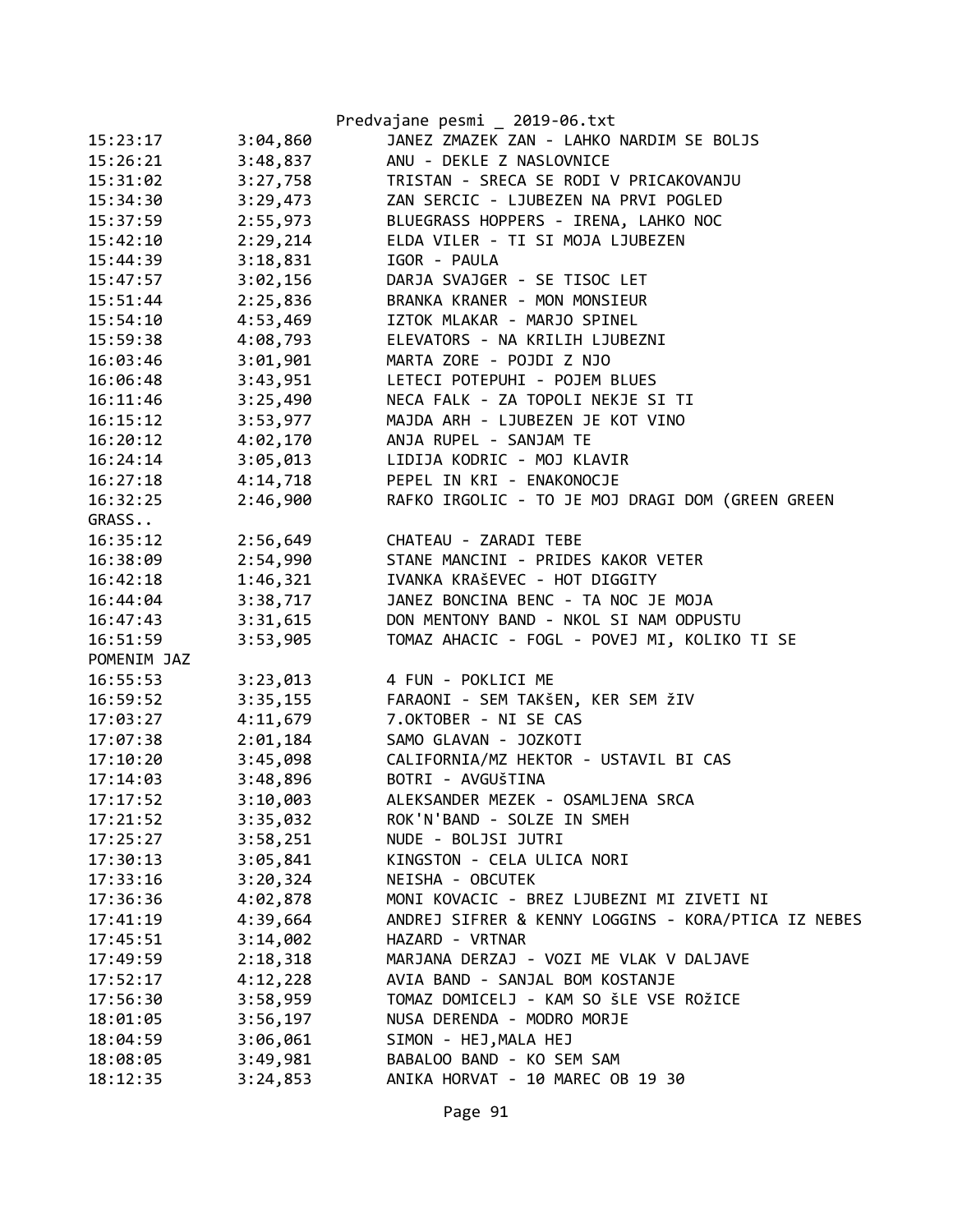|          |          | Predvajane pesmi _ 2019-06.txt                |
|----------|----------|-----------------------------------------------|
| 18:16:00 | 2:59,998 | MAJA KEUC - VANILIJA                          |
| 18:19:00 | 3:31,483 | POLONA FURLAN - TAKA KOT SEM                  |
| 18:23:26 | 3:32,917 | BAZAR - URA STRASTI                           |
| 18:26:59 | 2:34,209 | GINO - PRAZNA POSTELJA                        |
| 18:30:21 | 2:50,840 | METKA ŠTOK - MOŠKI IN ŽENSKA                  |
| 18:33:11 | 2:46,989 | DELIALI - ZVON LJUBEZNI                       |
| 18:35:58 | 2:28,418 | ADI SMOLAR - PO SLUŽBI                        |
| 18:38:26 | 2:42,961 | JASMINA CAFNIK - TUDI KO TE Z MANO NI         |
| 18:41:50 | 2:22,182 | OTO PESTNER - TRIDESET LET (KRATKA)           |
| 18:44:12 | 3:38,744 | VLADO KRESLIN - ZIBAJ ME                      |
| 18:47:50 | 3:39,369 | MARTIN KRPAN - MALI BOGOVI                    |
| 18:52:24 | 2:42,619 | ANIKA - NE CAKAJ NA MAJ                       |
| 18:55:06 | 3:08,003 | OAZA - OB ZVOKIH KITARE                       |
| 18:58:14 | 4:50,861 | AVTOMOBILI - HVALA ZA PISMA                   |
| 19:03:41 | 2:44,777 | VICTORY - ZAPRI OCI                           |
| 19:06:26 | 4:28,019 | GU-GU - SAM PO PARKU  (OSAMLJEN)              |
| 19:11:34 | 4:08,015 | KATRINAS - V RITMU SANJ                       |
| 19:15:42 | 3:28,521 | MAJDA SEPE - KJE JE TISTA TRAVA               |
| 19:20:05 | 3:59,161 | NINA PUSLAR - MAMIN SIN                       |
| 19:24:04 | 1:56,108 | JELKA CVETEŽAR - ROŽNATO PISEMCE              |
| 19:26:00 | 4:12,083 | PANDA - GREM SVOJO POT                        |
| 19:31:00 | 3:02,214 | FOLKROLA - KLOBUK V KATEREGA DEŽUJE           |
| 19:34:02 | 3:31,821 | TOM TOM - ZVEZDE VEDO                         |
| 19:37:34 | 4:02,205 | ANDREJ SIFRER - GOSTILNA ŠIFRER               |
| 19:42:16 | 2:33,889 | DOCA MAROLT - ZIVLJENJE JE LEPO               |
| 19:44:46 | 4:05,165 | ALENKA GODEC - VSI LJUDJE HITIJO              |
| 19:48:51 | 3:09,010 | KALAMARI - BREZ TEBE                          |
| 19:52:54 | 2:59,854 | KING FOO - ZIVE SANJE                         |
| 19:55:53 | 3:23,001 | U'REDU - NA SMARNO GORO                       |
| 19:59:53 | 3:03,014 | CUKI - A TI SPLOH VES                         |
| 20:02:55 | 3:14,980 | IRENA VRCKOVNIK - VSAK MOSKI NAJ              |
| 20:06:10 | 2:42,129 | FELIKS LANGUS - DISKO RAJ (DISCO RAJ)         |
| 20:08:52 | 2:36,163 | OPTIMISTI - 0, MOJ PAPA                       |
| 20:14:58 | 3:49,025 | KARAMELA - KO SI MI PRVIC REKLA NE            |
| 20:18:47 | 3:38,100 | DARJA SVAJGER - TVOJ OBRAZ                    |
| 20:23:06 | 3:47,567 | SLOVENSKI EXPRESS - IZI                       |
| 20:26:53 | 3:07,719 | BELE VRANE - LETALOVLAK                       |
| 20:30:56 | 5:06,583 | AURORA - BLIZJE SONCU                         |
| 20:36:02 | 2:38,100 | DAMJANA - KAJ PA TI                           |
| 20:38:40 | 4:09,296 | MASA - A ME MAS MALO RAD                      |
| 20:46:20 | 3:39,659 | ALJA OMLADIC - NE JEMLJI ME ZARES             |
| 20:50:48 | 2:55,728 | ANDRAZ HRIBAR - MOJA MOJA                     |
| 20:53:43 | 3:32,714 | LEA LIKAR - PRIDE TAK DAN                     |
| 20:57:18 | 3:09,899 | VIP BAND - KA PA TO                           |
| 21:01:08 | 3:37,515 | KARMEN STAVEC - FANT IZ PRAVLJICE             |
| 21:04:45 | 3:55,005 | NAPOLEON - HOCEM TE NAZAJ                     |
| 21:08:40 | 3:19,971 | VLADO KRESLIN & NEISHA - KAKOR ZVEZDI NA NEBU |
| 21:17:15 | 3:59,932 | STANE MANCINI - MANDOLINA                     |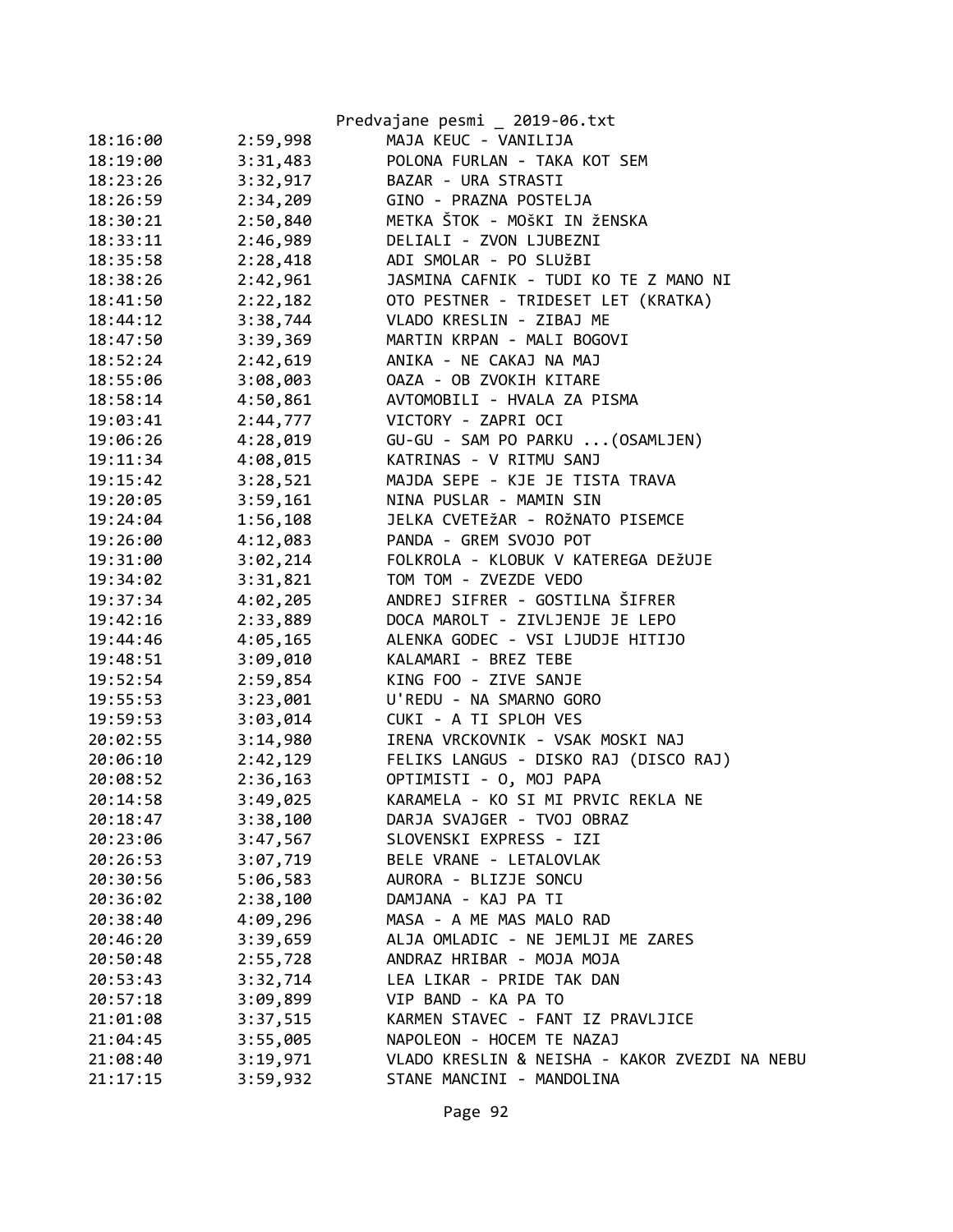|          |          | Predvajane pesmi _ 2019-06.txt             |
|----------|----------|--------------------------------------------|
| 21:22:09 | 3:11,964 | GEJA - VZEL SI SONCE                       |
| 21:25:21 | 4:13,416 | ANJA RUPEL - KOT DA TE NI                  |
| 21:30:29 | 2:25,714 | DITKA HABERL - VSE ALI NIC                 |
| 21:32:55 | 3:21,740 | SANJA - MOJE SANJE                         |
| 21:36:13 | 3:30,625 | DON MENTONY BAND - AMERIKA                 |
| 21:43:41 | 3:21,403 | ALJA KRUSIC - DAJ MI POLJUB                |
| 21:47:02 | 3:38,575 | MONROE - JAZ POTREBUJEM VEC                |
| 21:51:29 | 3:20,049 | PRIZMA - POGUM                             |
| 21:54:46 | 3:56,621 | MONIKA PUCELJ - POTISKAS ME OB TLA         |
| 21:58:43 | 3:04,980 | MANOUCHE - MED ZVEZDE IN NAZAJ             |
| 22:02:28 | 3:54,126 | MAJA ZALOZNIK & PAPAS - VZEMI, VSE TI DAM  |
| 22:06:22 | 3:36,784 | FLIRT - KOGA SANJA                         |
| 22:14:43 | 2:37,434 | ELDA VILER - KDO SI, NE VEM                |
| 22:17:20 | 4:32,631 | ROK'N'BAND - BABY BABY                     |
| 22:22:47 | 4:19,765 | AVIA BAND - DVE SONCI                      |
| 22:27:07 | 3:50,006 | SUNNY ORCESTRA - ODHAJAM                   |
| 22:31:51 | 3:17,414 | TOMAZ DOMICELJ - HONDOIDI                  |
| 22:35:09 | 3:14,170 | ANA STOKELJ - MIDVA SVA ZALJUBLJENA        |
| 22:38:23 | 3:46,626 | TANGELS - TI SI POLETJE                    |
| 22:46:26 | 3:15,841 | SAMO GLAVAN - SMRDECA                      |
| 22:50:30 | 3:17,027 | KINGSTON - HOTEL MODRO NEBO                |
| 22:53:42 | 3:52,417 | NUSA DERENDA - CEZ DVAJSET LET             |
| 22:57:35 | 3:04,725 | DAN IN NOC - DAN IN NOC GARA               |
| 23:01:20 | 3:19,105 | SANK ROCK - NEKAJ VEC                      |
| 23:04:39 | 3:43,995 | BOTRI - GALEBI                             |
| 23:08:22 | 3:06,985 | IRENA KOHONT - BIL JE TAKO PRIKUPNO ZMEDEN |
| 23:14:59 | 4:00,966 | HAZARD - ANDREJA                           |
| 23:18:59 | 3:10,054 | FARAONI - BOZICNI ZVON                     |
| 23:23:03 | 2:09,034 | MATIJA CERAR - KAJ MI MAR                  |
| 23:25:12 | 3:13,994 | AYNEE - ZJUTRAJ                            |
| 23:28:26 | 3:11,256 | ADI SMOLAR - TO BO HIT                     |
| 23:32:32 | 3:28,739 | PEPEL IN KRI - MOJA SRECNA ZVEZDA          |
| 23:35:57 | 3:01,712 | MLADI LEVI - ODA IRENI                     |
| 23:38:59 | 2:27,471 | TOMAZ DOMICELJ - DANES BO SRECEN DAN       |
| 23:44:51 | 4:08,149 | ADI SMOLAR - SPOMIN NA MAJ                 |
| 23:48:59 | 3:15,781 | BILBI - KOT SVA BILA                       |
| 23:53:03 | 3:27,847 | IZTOK MLAKAR - BETULA                      |
| 23:56:30 | 3:25,759 | ROK'N'BAND - PAZI                          |
|          |          |                                            |

16:05:44 23:21:47,639 MATIJA CERAR - LJUBEZEN V APRILU [APRIL LOVE]

13/6/2019

0:00:36 2:51,708 FOXY TEENS - PRVA LJUBEZEN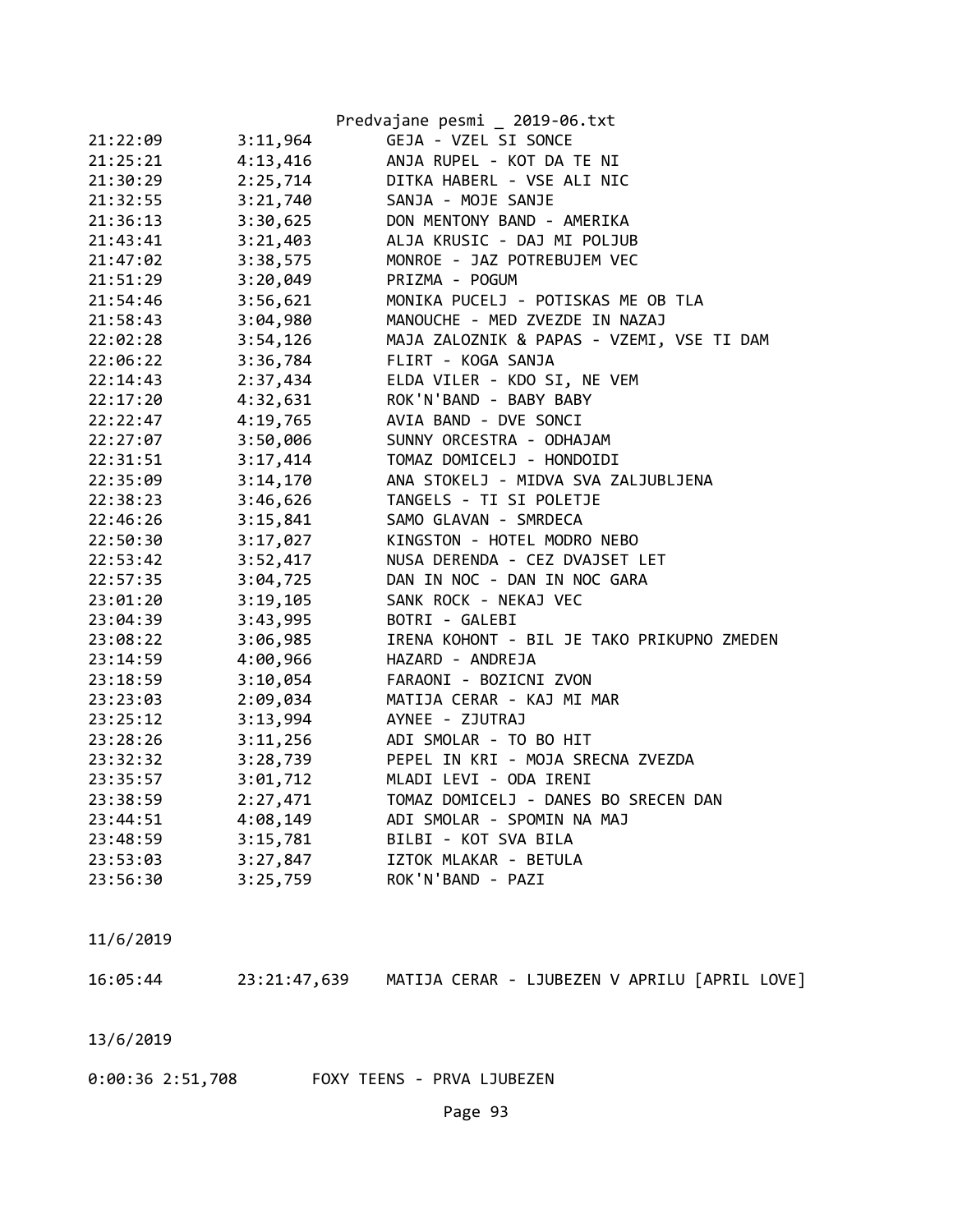|                      | Predvajane pesmi _ 2019-06.txt                       |
|----------------------|------------------------------------------------------|
| $0:03:28$ 3:15,454   | VLADO KRESLIN - KDO SI                               |
| $0:06:43$ 3:05,034   | ALEKSANDER MEZEK - VREMENSKA NAPOVED                 |
| 0:09:50 3:47,065     | BABALOO BAND - PAJAC                                 |
| $0:13:36$ 3:18,888   | IRENA VRCKOVNIK - MED NEBOM IN MENOJ                 |
| $0:16:55$ 2:39,879   | BRANKA KRANER - POLETNI GIGOLO                       |
| $0:19:37$ 3:45,538   | ANDREJ SIFRER - ZOBOBLUES                            |
| $0:23:23$ 3:06,864   | CUKI - KAVBOJCI IN INDIJANCI                         |
| $0:26:29$ 3:29,995   | NINA PUSLAR - STIRJE LETNI CASI                      |
| $0:29:58$ 3:35,849   | NEW SWING QUARTET - OBRTNIKI                         |
| 0:33:34 3:14,970     | BETI JURKOVIC - PRISLA JE POMLAD                     |
| $0:36:48$ 4:16,157   | INDIGO - DRUGACNA                                    |
| $0:41:07$ 2:44,011   | IVO MOJZER - NJENE CRNE OCI                          |
| $0:43:51$ 3:51,102   | GAL - KAJ VSE BI DAL                                 |
| $0:47:42$ 3:32,835   | BAND 501 - ÈAS SE USTAVI                             |
| $0:51:17$ 3:45,038   | AVTOMOBILI - SAMA                                    |
| $0:54:51$ 3:40,823   | NUDE - PEPELKA                                       |
| $0:58:28$ 3:09,306   | JAN PLESTENJAK - 7 LET NAZAJ (NOR SEM, DA TE LJUBIM) |
| 1:01:35 3:05,024     | KAMNIK MILAN - POT NA KOROSKO                        |
| 1:04:40 3:38,949     | MARTIN KRPAN - TO NI POLITICEN SONG                  |
| 1:08:19 3:30,048     | DRUSTVO MRTVIH PESNIKOV - 25                         |
| 1:11:50 2:27,438     | DAN D - MOJ PROBLEM                                  |
| $1:14:17$ $3:15,013$ | KALAMARI - NISEM KRIV                                |
| 1:17:32 3:28,742     | DELIAL - SEJEM ZELJA                                 |
| 1:21:03 4:22,264     | KARMEN STAVEC - V REDU JE                            |
| 1:25:22 3:54,219     | ZAN SERCIC - KAJ PA MIDVA                            |
| 1:29:16 3:42,394     | ALENKA GODEC - VSAK JE SAM                           |
| 1:33:01 3:22,024     | LIDIJA KODRIC - NEIZPETA MELODIJA                    |
| 1:36:23 3:58,273     | SOPRANOS - CAS ZA NOROSTI (RADIO EDIT)               |
| 1:40:21 4:19,014     | PETER PAN - SOCI                                     |
| $1:44:42$ $3:11,723$ | DAMJANA GOLAVSEK - OLJKA                             |
| 1:47:53 3:57,492     | ADAM - ALFA                                          |
| 1:51:51 3:24,043     | TOMAZ DOMICELJ - SI-SI-SIMONA                        |
| 1:55:17 3:01,688     | POP DESIGN - ZATE SLOVENIJA                          |
| 1:58:19 3:19,008     | AVIA BAND - EN KORAK                                 |
| 2:01:37 4:16,950     | SANK ROCK/MATJAZ JELEN - METULJ                      |
| 2:05:56 3:13,801     | IVANKA KRASEVEC - PRESERN - VIOLINA TZIGANO          |
| 2:09:10 3:12,210     | BEPOP - BODI ZVEZDA                                  |
| 2:12:23 2:41,793     | VICTORY - ONA JE KOT SLADKA KAVA                     |
| 2:15:05 3:41,745     | NECA FALK - DRAVSKI MOST                             |
| 2:18:47 2:36,526     | NEISHA - CVETNI PRAH LJUBEZNI                        |
| 2:21:23 3:03,014     | VANAGO BAND - KADAR SAM SEM V TEMI                   |
| 2:24:29 3:30,790     | MARJANA DERZAJ - PTICJE STRASILO                     |
| 2:27:59 3:44,880     | PEPEL IN KRI - LISICKA IN LISJAK                     |
| 2:31:44 3:41,281     | DANI DANDOSA - GREVA TJA DO MURE                     |
| 2:35:27 3:27,835     | LETECI POTEPUHI - LJUBEZEN NA PRVI POGLED            |
| 2:38:55 3:10,434     | ALEX VOLASKO - TVOJI NASMEHI                         |
| 2:42:05 3:43,971     | HISA - SE TE LJUBIM                                  |
| 2:45:52 2:57,559     | BRANE DRVARIC - NE ISCI ME                           |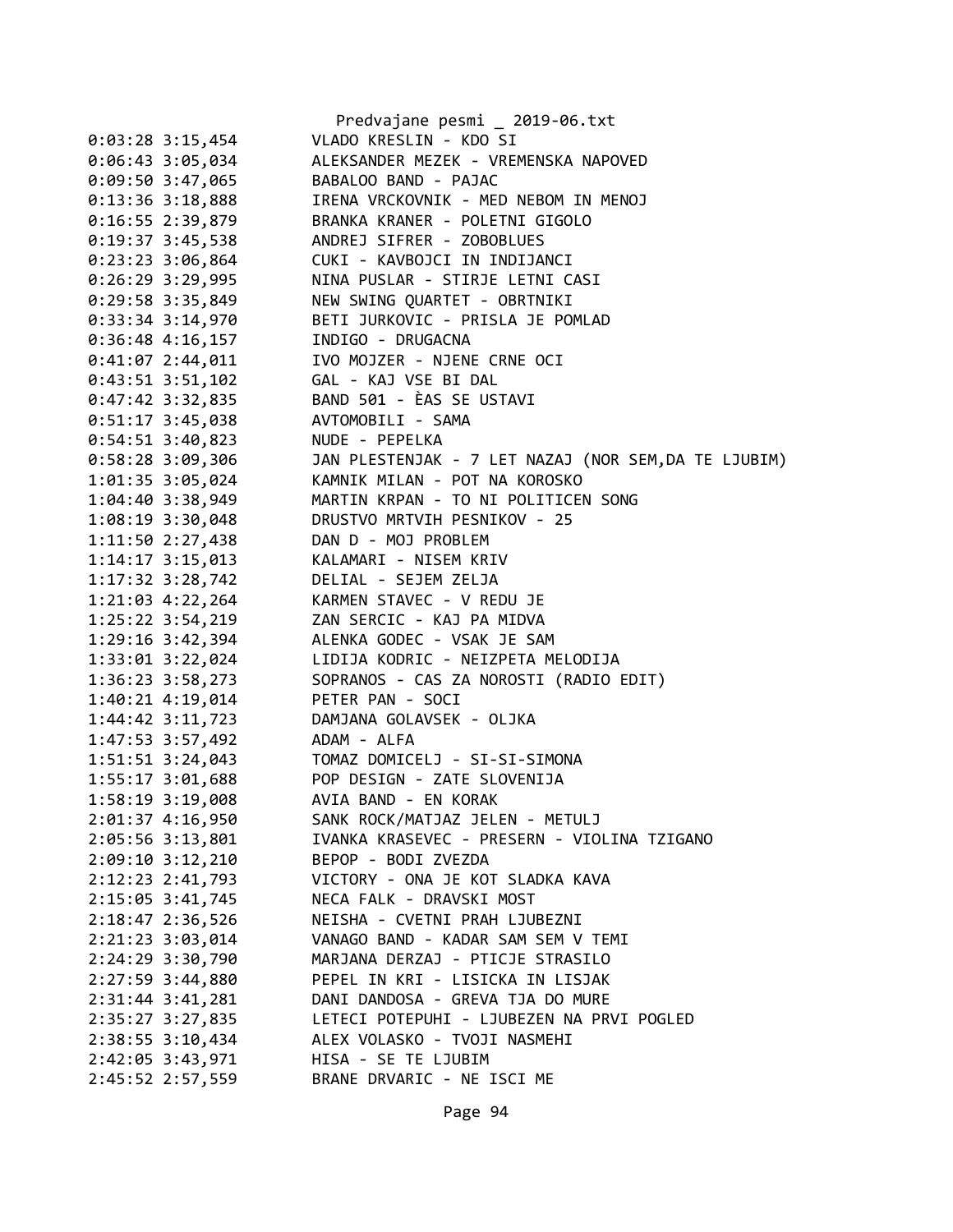|                      | Predvajane pesmi _ 2019-06.txt                   |
|----------------------|--------------------------------------------------|
| 2:48:49 2:56,684     | FOLKROLA - DVIGNIL BOM ZASTAV                    |
| 2:51:46 3:04,774     | FRENK NOVA - RABIM TVOJ SMEH                     |
| 2:54:53 2:38,024     | MAJDA SEPE - LJUBLJANSKE ULICE                   |
| 2:57:30 3:12,018     | GU-GU - O JA JA, O NE NE                         |
| 3:00:42 3:37,239     | ANJA RUPEL - DAN KOT JE TA                       |
| $3:04:18$ 3:26,940   | MAJDA ARH - KAKOR LED IN OGENJ                   |
| 3:07:44 3:35,488     | KINGSTON - V SOBOTO ZVECER                       |
| $3:11:19$ 4:14,012   | CALIFORNIA/MZ HEKTOR - NE POZABI ME              |
| 3:15:35 3:22,024     | JANEZ ZMAZEK ZAN - DOTAKN SE ME Z OBCUTKOM       |
| 3:18:57 4:08,005     | DMP - NEBO NAD BERLINOM                          |
| 3:23:05 4:02,142     | SKUPINA FONEM - POLETNA ROMANCA                  |
| 3:27:10 4:02,571     | LINTERA - SE JE CAS                              |
| $3:31:12$ $2:32,903$ | OTO PESTNER - NAJ SNEZI                          |
| 3:33:45 4:35,902     | FLORA & PARIS - OLJE IN VODA                     |
| 3:38:23 3:08,810     | ANA KARNEZA - ZBUDI SE                           |
| 3:41:31 3:17,945     | AMOR DUET - BOZICKOVA                            |
| 3:44:49 3:16,824     | COVERLOVER - VSE JE V GLAVI                      |
| 3:48:09 3:21,965     | ADI SMOLAR - CE NEBI PIL                         |
| 3:51:31 3:38,831     | HAZARD - VSAK JE SAM                             |
| 3:55:09 3:57,002     | VILI RESNIK - KER VES, DA TE LJUBIM              |
| 3:59:08 3:47,018     | MARTA ZORE - SE SI TU                            |
| $4:02:52$ $4:50,652$ | BLUEGRASS HOPPERS - VENCEK NEVARNIH              |
| 4:07:43 2:37,143     | ALEKSANDRA CERMELJ - BEZNE MISLI                 |
| 4:10:23 2:51,680     | HAPPY DAY - VONJ POLETJA                         |
| 4:13:14 3:43,349     | ESTEFANIO BIG - POISCIVA SONCE                   |
| 4:16:57 3:33,165     | EVA CERNE - LE SANJE                             |
| 4:20:33 4:54,867     | IZTOK MLAKAR - SOCA                              |
| 4:25:28 4:25,996     | TATJANA MIHELJ - SVET V ZNAMENJU SRCA            |
| 4:29:53 4:02,126     | BILBI - KO TVOJA SEM SE BLA                      |
| 4:33:58 4:15,950     | PANDA - EN KORAK                                 |
| 4:38:14 2:32,519     | BELE VRANE - MALA TERASA                         |
| 4:40:46 3:37,985     | CUKI - ZANZIBAR                                  |
|                      | 4:44:26 3:11,514 AYNEE - LJUBEZEN JE CUDNA STVAR |
| 4:47:37 4:02,791     | MONIKA PUCELJ - TI OB MENI SI                    |
| 4:51:38 4:00,082     | DEMMY - VEDNO BOM S TEBOJ                        |
| 4:55:40 4:13,051     | MIRAN RUDAN - NE ODPUSTI MI                      |
| 5:00:25 2:54,087     | BERTA AMBROŽ - TIVOLSKI PASTIRCEK                |
| 5:03:19 3:35,301     | NEISHA - ZVEZDNI PRAH                            |
| $5:06:54$ $3:10,110$ | DON MENTONY BAND - MORSKI POZDRAV                |
| $5:10:51$ $3:28,051$ | PEPEL IN KRI - PESEM ZA DINAR                    |
| 5:14:19 4:05,625     | TATJANA GROS - ZATO SEM NORO TE LJUBILA          |
| 5:18:24 3:42,371     | GASPER RIFELJ - HOTEL ZA 2                       |
| 5:23:04 4:16,080     | ALENKA GODEC - PREBUJENA                         |
| 5:27:20 3:20,590     | KARMEN STAVEC - POVEJ                            |
| 5:31:27 2:22,298     | OTO PESTNER - TRIDESET LET (KRATKA)              |
| 5:33:50 3:49,631     | DAMJANA IN HOT HOT HOT - ZIVLJENJE               |
| 5:37:39 3:30,275     | KINGSTON - 3 PRSTE TEKILE                        |
| 5:41:56 3:28,980     | ANIKA - ZDAJ KO SI SAMA                          |
|                      |                                                  |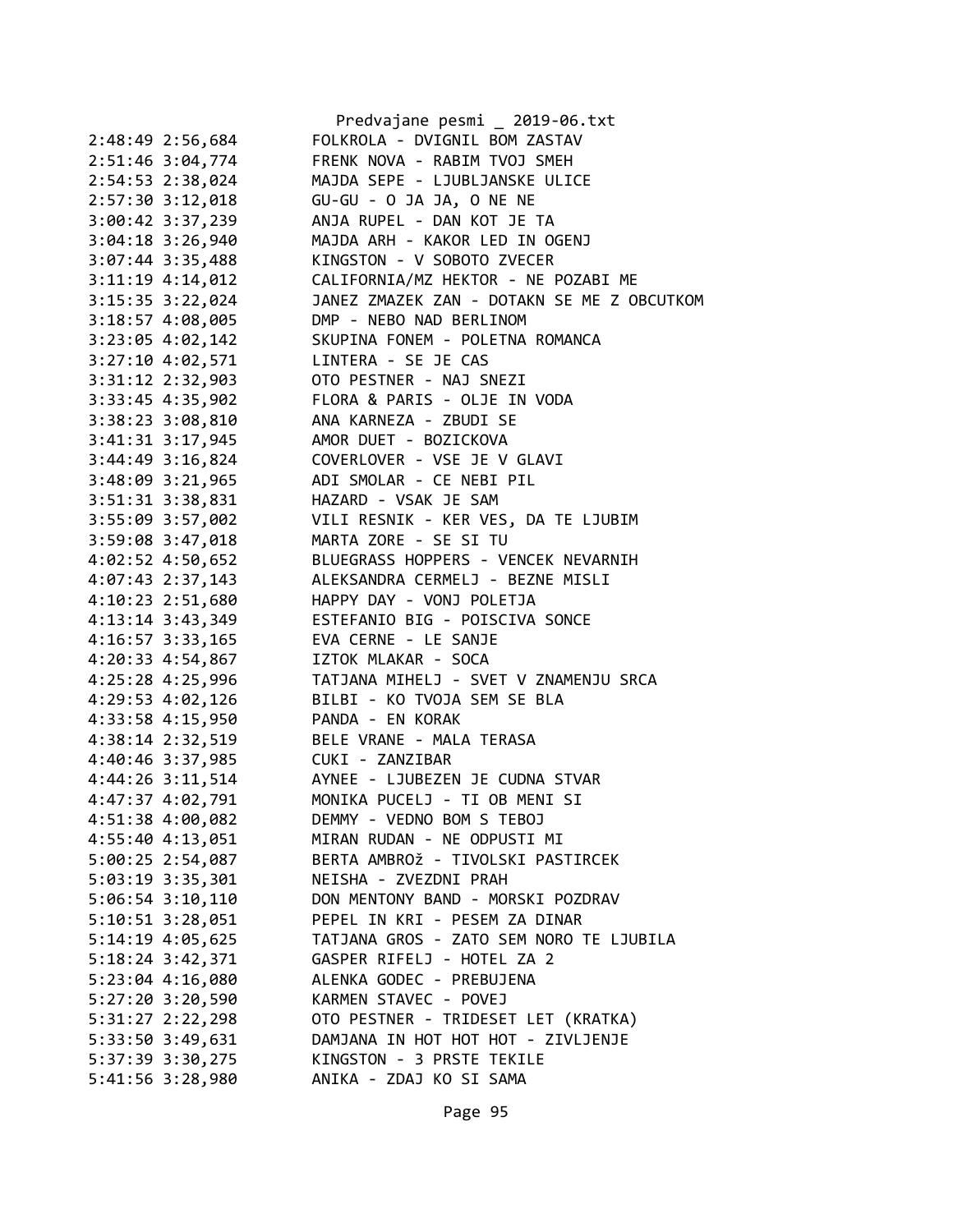|                      | Predvajane pesmi _ 2019-06.txt                        |
|----------------------|-------------------------------------------------------|
| 5:45:25 4:44,883     | IZTOK MLAKAR - PEPI ŽBARADORIJA                       |
| 5:50:59 4:32,587     | PAPIR - PERON 9                                       |
| 5:55:26 4:01,036     | AVIA BAND - LJUBEZEN NA PRVI POGLED                   |
| $6:00:04$ 2:26,023   | NINO ROBIC - VCASIH KO SE SRECAVA                     |
| $6:02:29$ 4:23,127   | ANDREJ SIFRER - LEPA DEKLETA                          |
| $6:06:52$ 2:44,000   | ROK'N'BAND - DEJ RUKN' ME                             |
| $6:10:23$ 2:37,797   | IRENA KOHONT - ŠPANSKI HARLEM [SPANISH HARLEM]        |
| 6:13:01 3:14,029     | HALO - NEVESTA                                        |
| $6:16:14$ 3:04,204   | BOTRI - JAZ SEM IN                                    |
| $6:20:19$ 2:15,013   | BRANKA KRANER - BARVICE SI KUPI                       |
| $6:22:34$ 4:55,446   | SAMO GLAVAN - POGREB IN ZABLODA                       |
| 6:27:29 3:07,815     | FARAONI - KAKO SI LEPA NOCOJ                          |
| $6:31:23$ $3:25,590$ | ANJA RUPEL - NAJ TE SONCE PREBUDI                     |
| $6:34:49$ $4:03,095$ | NINA PUSLAR - SLECENO SRCE                            |
| 6:38:52 4:28,670     | ROK N BAND - BAMBINA                                  |
| 6:44:08 3:23,045     | REVERB - TINA                                         |
| 6:47:30 3:11,482     | DARJA SVAJGER - NAJ VIDIMO LJUDI                      |
| 6:51:31 3:41,036     | AVTOMOBILI - GOSPODAR                                 |
| 6:55:03 2:46,858     | ANIKA HORVAT - ŠUŠTARSKI MOST                         |
| 6:57:50 2:51,038     | ANDRAZ HRIBAR - TI NE VES                             |
| 7:01:18 3:30,162     | ADI SMOLAR - JE TREBA DELAT                           |
| 7:04:47 3:32,488     | PLANET GROOVE - SONCE                                 |
| 7:08:20 3:00,119     | BELE VRANE - MOJA LJUBEZEN                            |
| 7:12:07 3:10,994     | CUKI - ROCK AND ROLL ZA ZMERAJ                        |
| 7:15:18 2:53,423     | MATIJA CERAR - KMALU BOM SPET PRI TEBI [I'LL BE HOME] |
| 7:18:11 3:47,141     | KATJA KOREN - DAJ UPAJ SI                             |
| 7:22:59 3:49,415     | DAMJANA - ŽIVLJENJE                                   |
| 7:26:48 2:37,009     | FELIKS LANGUS - LJUBEZEN NA DALJAVO                   |
| 7:30:12 2:06,773     | LUCKY CUPIDS - DAJ LJUBI ME                           |
| 7:32:18 2:50,423     | ALEX VOLASKO - DA DA DI DA                            |
| 7:35:08 4:11,530     | FOLKROLA - FRANCI KORAJŽA                             |
| 7:40:07 3:18,998     | STANE MANCINI - SOPEK VRTNIC                          |
| 7:43:26 3:38,190     | BAZAR - TA MOŠKA                                      |
| 7:47:04 3:38,461     | DWON - NACIN KVARTA                                   |
| 7:51:31 3:44,021     | IRENA VRCKOVNIK - KDAJ SE ZACNE IN KDAJ KONCA         |
| 7:55:15 3:46,766     | TOMAZ DOMICELJ - TEZKO JE POSTATI HEROJ               |
| 7:59:39 3:45,665     | NIKKA - ZA TVOJ NASMEH                                |
| $8:03:24$ 3:23,010   | MAJDA ARH - DAN ZA ZABAVO                             |
| $8:06:47$ 3:53,149   | GU-GU - HULA HULA                                     |
| 8:11:27 3:51,435     | XEQUTIFZ - BIL JE PLES                                |
| 8:15:19 2:51,119     | MARJANA DERZAJ - V LJUBLJANO                          |
| $8:18:10$ 3:10,003   | BRATJE BOSTJANCIC - ZVEZDE PADAJO V NOC               |
| 8:22:20 4:30,623     | CHATEAU - NASMEHNI SE                                 |
| 8:26:50 2:35,073     | PRO ANIMA SINGERS & ELDA VILER - TI SI MOJA LJUBEZEN  |
| 8:30:12 2:26,030     | ALEKSANDER MEZEK - SIVA POT                           |
| 8:32:35 3:49,991     | GLOBUS - LEDENO SRCE                                  |
| $8:36:25$ 3:41,315   | NECA FALK - DRAVSKI MOST                              |
| 8:40:53 4:05,991     | VICTORY - DAN BREZ TEBE (ORIGINAL)                    |
|                      |                                                       |
|                      |                                                       |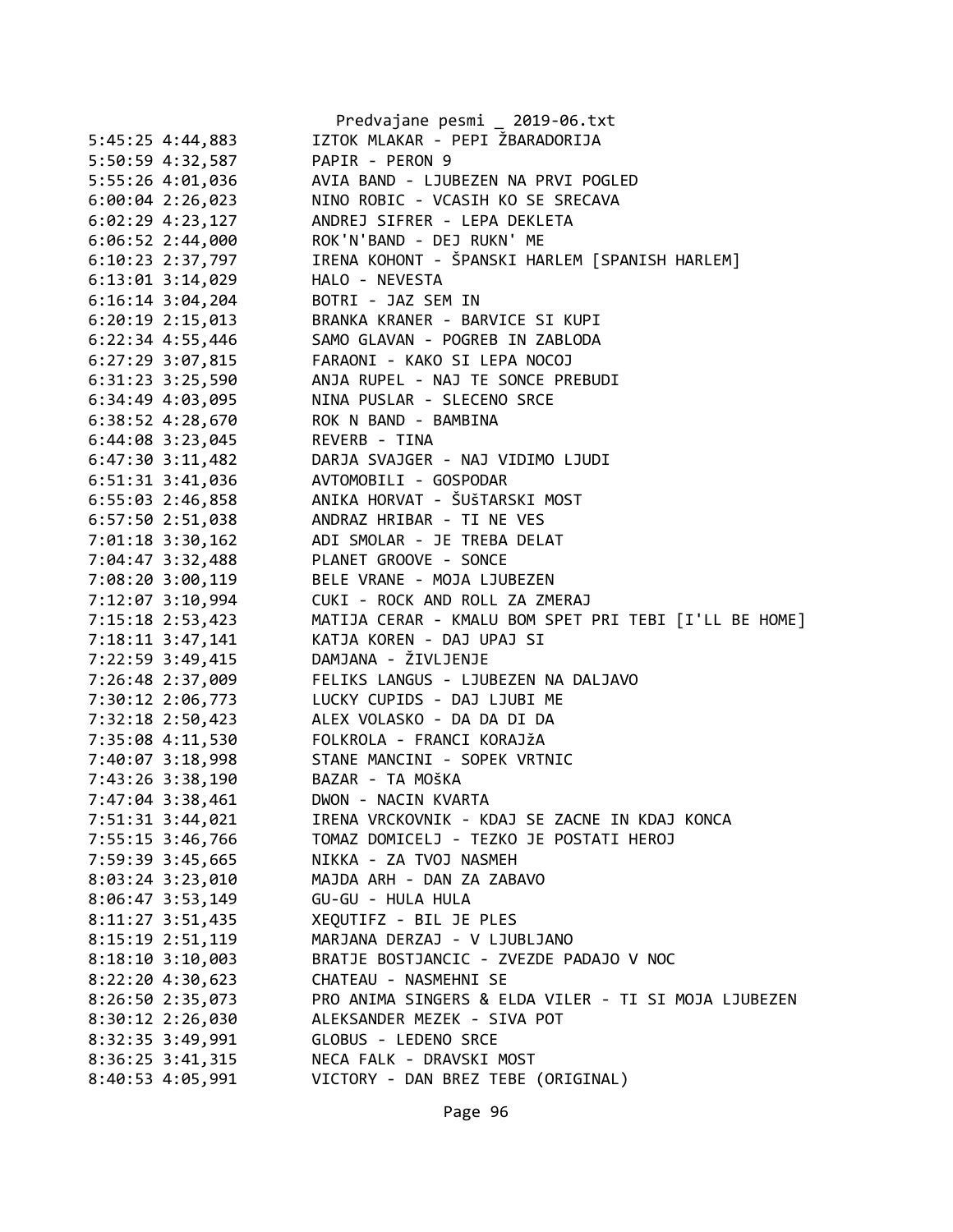|                                           |          | Predvajane pesmi _ 2019-06.txt                                                                  |
|-------------------------------------------|----------|-------------------------------------------------------------------------------------------------|
| 8:44:59 3:52,772                          |          | MARTA ZORE - TI                                                                                 |
| 8:48:52 3:12,989                          |          | VLADO KRESLIN - ZVEZDICE BELE                                                                   |
| 8:52:53 3:31,839                          |          | PANDA - SIVE CESTE                                                                              |
| 8:56:25 3:11,235                          |          | LEA SIRK - MOJ PROFIL                                                                           |
| 9:00:13 3:22,098                          |          | MARKO VOZELJ - TUKAJ SI                                                                         |
| 9:03:35 2:58,138                          |          | HAZARD - ZABLODA V MODRIH KAVBOJKAH                                                             |
| $9:06:33$ $3:38,098$                      |          | ZAN SERCIC - ZATE                                                                               |
| 9:13:48 1:52,333                          |          | OPTIMISTI - LIMUZINA                                                                            |
| 9:15:40 4:05,786                          |          | FRENK NOVA - DEZ IN SONCE                                                                       |
| 9:20:21 3:34,962                          |          | AURORA - SRCE PREBUDI                                                                           |
|                                           |          | 9:23:55 4:22,329 PAVLE KAVEC & OKO - VSE SEM DAL TI                                             |
| 9:29:16 2:43,522                          |          | D KWASCHEN RETASHY - ROZALIJA                                                                   |
|                                           |          | NUSA DERENDA - BOGINJA                                                                          |
| 9:31:59 3:25,927<br>9:35:25 2:54,012      |          | NEW SWING QUARTET - TI ALI SOLA                                                                 |
| 9:38:19  4:02,866  LAMAI - SPET TE SLISIM |          |                                                                                                 |
| 9:46:37 3:18,795                          |          | SIMONA VODOPIVEC - TITANIC LJUBEZNI                                                             |
|                                           |          | 9:50:46 2:56,528 HORIZONT - TE IGRE BO KONEC                                                    |
|                                           |          | 9:53:43 3:47,096 MAJA JAJALO - BESEDE BREZ POMENA                                               |
| 9:57:30 3:05,942 FOXY TEENS - MODRE OCI   |          |                                                                                                 |
| 10:01:11                                  | 3:27,821 | JANKO ROPRET - KAJ JE TO                                                                        |
|                                           |          |                                                                                                 |
|                                           |          | 10:04:38 4:20,995 BABILON - NAJLEPSA NOC<br>10:08:59 4:04,094 MAJDA SEPE - PISMO ZA MARY BROWN  |
|                                           |          |                                                                                                 |
|                                           |          | 10:17:17 3:30,045 SARA JAGRICC - POBEGNI Z MANO<br>10:21:44 3:05,089 ALENKA GODEC - TVOJE JUTRO |
|                                           |          | 10:24:49  2:19,582  BETI JURKOVIC - TALISMAN                                                    |
| 10:27:09 1:57,739                         |          | ROK 'N' BAND - NE TEŽIT                                                                         |
|                                           |          | 10:30:05  2:46,612  CORVUS - S TEBOJ LETET                                                      |
|                                           |          | DON MENTONY BAND - PRESERJE BLUES                                                               |
| $10:32:51$ $3:55,824$                     |          | PEPEL IN KRI - V MENI ZIV JE SMEH                                                               |
| 10:36:47 3:25,001                         |          | HISA - ZAMAN                                                                                    |
| 10:44:40 3:37,057                         |          |                                                                                                 |
| 10:48:16  4:04,798  DAN D - POCASI        |          |                                                                                                 |
|                                           |          | 10:53:12 2:59,288 DASA - OD LJUBEZNI ZADET                                                      |
| 10:56:11                                  |          | 3:14,883 EDVIN FLISER - TAM KJER SEM DOMA                                                       |
| 11:00:00                                  | 2:59,390 | SANJA GROHAR - GREH V PESKU                                                                     |
| 11:03:00                                  | 2:42,736 | NINO ROBIC - URA BREZ KAZALCEV                                                                  |
| 11:05:42                                  | 4:27,700 | META MOCNIK & OTO PESTNER - TRENUTKI BEZE                                                       |
| 11:14:08                                  | 3:04,536 | KALAMARI - OB STIRIH IN POL                                                                     |
| 11:17:13                                  | 2:40,208 | STARI MACKI - MOJA BABY [YES SIR, THAT'S MY BABY]                                               |
| 11:20:50                                  | 3:04,979 | NANA MILICINSKI - DRAGI                                                                         |
| 11:23:55                                  | 3:25,281 | ADI SMOLAR - SE TREBA BO OŽENIT                                                                 |
| 11:27:20                                  | 4:24,502 | GAL IN GALERISTI - POGLEJ VEN, DEZUJE                                                           |
| 11:32:43                                  | 3:32,850 | OTO PESTNER - MATI BODIVA PRIJATELJA                                                            |
| 11:36:15                                  | 3:21,971 | TOMO JURAK - KO BODO COLNI ZADNJIC V NOC ODPLULI                                                |
| 11:42:59                                  | 3:36,658 | MONIKA PUCELJ - DA BIL BI TI                                                                    |
| 11:46:36                                  | 2:31,053 | SAMO GLAVAN - MOJSTRI                                                                           |
| 11:49:57                                  | 3:46,939 | DAVID GROM - NAJ PADA ZDAJ DEZ                                                                  |
| 11:53:44                                  | 3:34,075 | RADIC FT. DASA - DOPUSTI SI (V PRELEPI LJUBLJANI)                                               |
| 11:57:18                                  | 4:11,031 | ANIKA HORVAT - PLIMA                                                                            |
|                                           |          |                                                                                                 |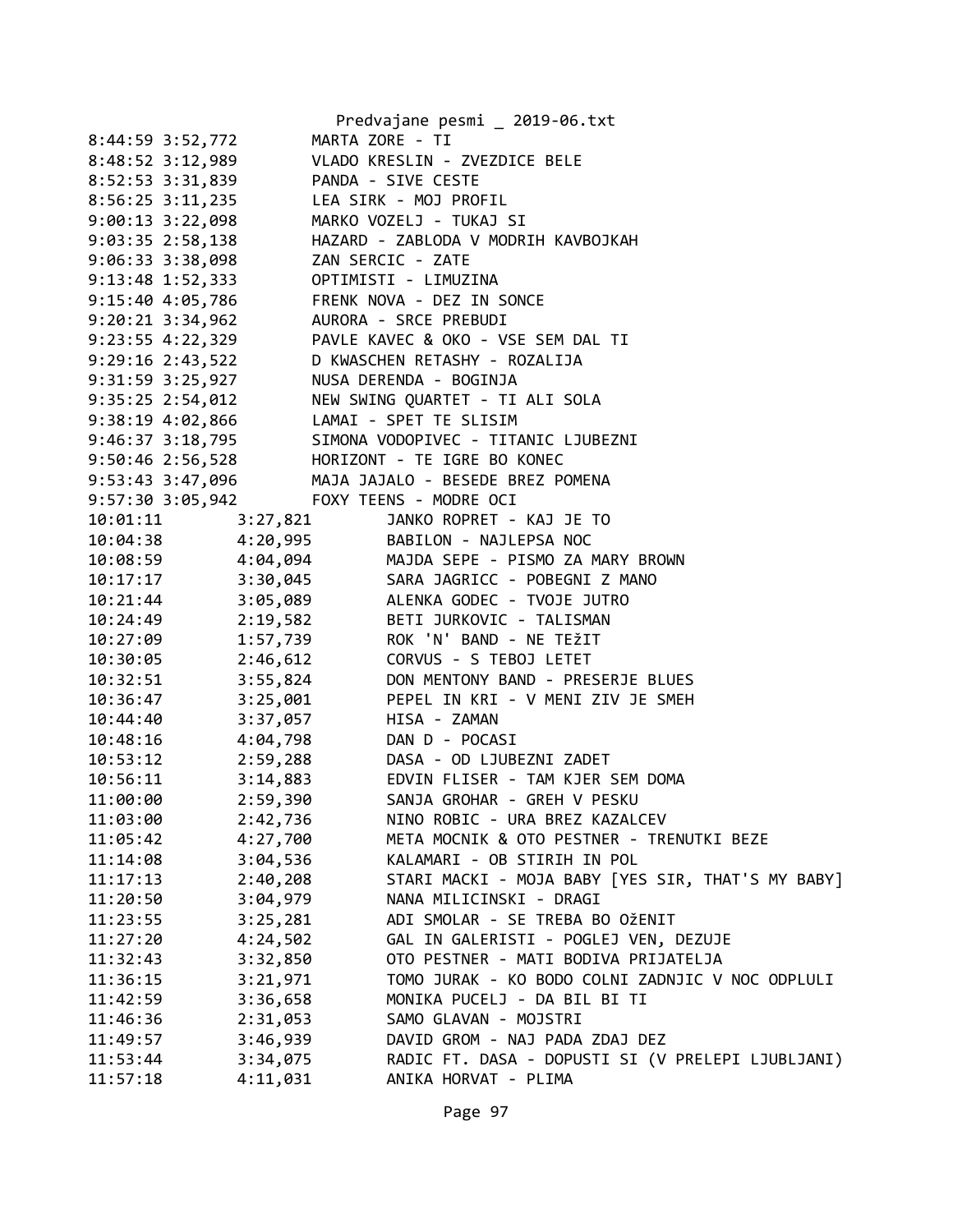|               |          | Predvajane pesmi _ 2019-06.txt                |
|---------------|----------|-----------------------------------------------|
| 12:02:04      | 2:44,009 | SPIN - SUSTARSKI MOST                         |
| 12:04:47      | 3:31,287 | DRUSTVO MRTVIH PESNIKOV - ME ZE MA DA BI TE   |
| 12:08:18      | 3:27,098 | ANDREJ SIFRER - ZA PRIJATELJE                 |
| 12:17:31      | 3:42,788 | ANDRAZ HRIBAR - OGNJENI OBROC                 |
| 12:22:11      | 4:00,111 | MARJANA DERZAJ - VRNI SE ŠE KDAJ V LJUBLJANO  |
| 12:26:11      | 3:09,043 | ROK'N'BAND - TINA                             |
| 12:30:16      | 4:06,070 | FOLKROLA - MAVRICA                            |
| 12:34:22      | 2:35,724 | AYNEE - NOCEM ZIVET                           |
| 12:36:57      | 3:51,179 | TOMAZ DOMICELJ - BIL JE TAKO PRIKUPNO ZMEDEN  |
| 12:46:11      | 2:59,261 | COVERLOVER - DJ DEJ NAPOVEJ                   |
| 12:50:00      | 3:18,405 | ALEKSANDER NOVAK - DA BI (RADIO EDIT)         |
| 12:53:18      | 3:26,120 | TATJANA DREMELJ - OSTANI TAKŠEN KOT SI        |
| 12:56:44      | 3:58,596 | LIDIJA KODRIC - SRECA JE                      |
| 13:01:12      | 3:19,854 | ANETTE - DANES                                |
| 13:04:32      | 3:17,350 | BELE VRANE - KAM SI NAMENJEN                  |
| 13:07:49      | 3:28,984 | MATEJ ZALAR - KO TE NI                        |
| 13:12:36      | 4:31,056 | PETER PAN - CAR NOCI                          |
| 13:17:07      | 3:30,409 | CALIFORNIA - LEDENA PTICA                     |
| 13:21:27      | 3:05,834 | BELVI BAND/ROBERT KRESLIN - MI SMO BELVI 2006 |
| (MITHANS RMX) |          |                                               |
| 13:24:32      | 3:09,139 | IRENA KOHONT - ZAPRLA SEM VSA OKNA            |
| 13:27:41      | 3:31,004 | GU-GU - RIBA SMRDI PRI GLAVI                  |
| 13:31:56      | 4:21,596 | MAJDA ARH - ZDAJ VEM                          |
| 13:36:17      | 3:15,236 | NECA FALK - ON JE REKEL SONCE                 |
| 13:40:53      | 3:34,515 | BILBI - HVALA ZA VIJOLICE                     |
| 13:44:28      | 3:01,903 | MATJAZ JELEN - LEBDIM                         |
| 13:47:29      | 4:05,770 | PRELOM - NAD SRCEM TVOJIM SIJE SONCE          |
| 13:52:25      | 3:05,601 | MERRISA IN FREEWAY - FENOMENALEN DAN          |
| 13:55:31      | 4:55,036 | IZTOK MLAKAR - MARJO SPINEL                   |
| 14:00:51      | 4:18,836 | PANDA - SAMA PROTI VSEM                       |
| 14:05:10      | 3:44,915 | BOTRI - V NOVO JUTRO                          |
| 14:08:54      | 3:59,746 | MIRAN RUDAN - POSKUSI POZABITI                |
| 14:14:12      | 4:10,421 | BAZAR - ZATE                                  |
| 14:18:22      | 3:41,565 | AVTOMOBILI - KAJ SI HOTEL                     |
| 14:22:53      | 2:27,073 | BARBARA JARC - ZAPLEŠIMO TWIST                |
| 14:25:20      | 4:12,656 | SANK ROCK - PRAVLJICA O MAVRICNIH LJUDEH      |
| 14:30:15      | 2:49,067 | DEŽUR - HASTA MANANA                          |
| 14:33:04      | 3:19,930 | SVAROGOV - V PORTOROZU NA POSTAJI             |
| 14:36:23      | 3:15,754 | NULA KELVINA - KAKO NAJ TE POGRESAM           |
| 14:41:00      | 3:38,700 | FLIRT - KO JE NI                              |
| 14:44:39      | 3:22,674 | IVO MOJZER - DECEK Z ULICE                    |
| 14:48:01      | 3:44,336 | DITKA HABERL - SAMO NASMEH JE BOLJ GRENAK     |
| 14:52:36      | 4:25,012 | MAJA SINK - POLETNI POLJUB                    |
| 14:57:00      | 3:40,024 | AVIA BAND - TELESKOP                          |
| 15:01:10      | 3:09,270 | SOPRANOS - ISTO IME                           |
| 15:04:19      | 3:26,025 | DADI DAZ - MAMIN SIN                          |
| 15:07:43      | 5:21,396 | SUNNY ORCHESTRA - WELCOME TO THE PARTY        |
| 15:14:25      | 3:12,682 | ALEX VOLASKO - TATU                           |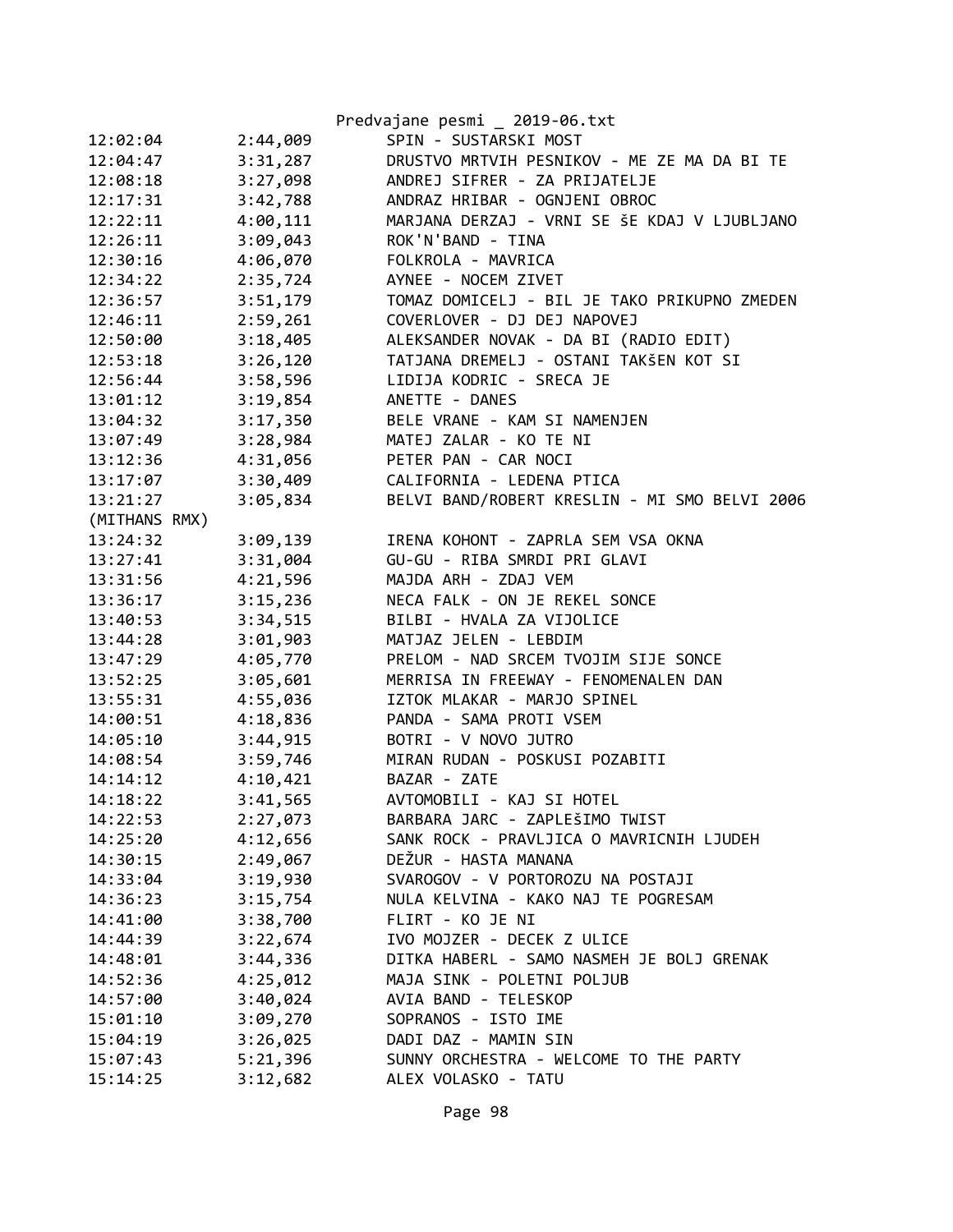|            |          | Predvajane pesmi _ 2019-06.txt                |
|------------|----------|-----------------------------------------------|
| 15:17:38   | 2:39,829 | BRANKA KRANER - POLETNI GIGOLO                |
| 15:21:07   | 3:38,546 | NATASA & ZIBELNIK - PRIZNAJ DA NI LAHKO       |
| 15:24:45   | 2:46,094 | MATIJA CERAR - LJUBEZEN V APRILU [APRIL LOVE] |
| 15:27:31   | 4:04,499 | ANJA RUPEL - SANJAM TE                        |
| 15:32:19   | 4:12,911 | DON MENTONY BAND - MRTVE ROŽE                 |
| 15:36:32   | 3:33,699 | MARTINA MAJERLE - LUNA NAD OBALO              |
| 15:41:27   | 3:55,659 | JANKO ROPRET - NE BODI OBJESTNO DEKLE         |
| 15:45:22   | 3:52,466 | NUSA DERENDA - KAKOR PTICA, KAKOR PESEM       |
| 15:50:05   | 3:49,415 | BABALOO BAND - KO SEM SAM                     |
| 15:53:54   | 2:22,013 | IRENA VRCKOVNIK - MOJI TIGRI                  |
| 15:56:16   | 3:54,968 | VLADO KRESLIN - NEKEGA JUTRA, KO SE ZDANI     |
| 16:00:40   | 3:12,926 | BEPOP - PRISLUHNI SKOLJKI                     |
| 16:03:51   | 3:02,614 | DAMJANA - NAJ VSEM LJUDEM SE DOGODI           |
| 16:06:53   | 4:12,806 | NAPOLEON - LE TEBE ZELIM SI                   |
| 16:12:26   | 4:11,395 | OTO PESTNER & PERPETUM JAZZILE - MATI BODIVA  |
| PRIJATELJA |          |                                               |
| 16:16:37   | 3:54,499 | GUSTI/POLONA KASAL - MINE LETO                |
| 16:21:17   | 3:20,975 | ALENKA GODEC - POGUM                          |
| 16:24:38   | 3:38,084 | PLIS - METULJI                                |
| 16:28:16   | 2:46,857 | TOMAZ PENGOV IN MLADI LEVI - ODA IRENI        |
| 16:31:46   | 3:49,842 | ALENKA VIDRIH - OBLJUBLJENA                   |
| 16:35:36   | 3:25,149 | JELKA CVETEZAR - TOM PILIBI                   |
| 16:40:22   | 2:57,385 | ALMA - Z MANO GRES                            |
| 16:43:19   | 3:33,955 | KATRINAS - DO NEBA                            |
| 16:46:53   | 3:24,780 | FARAONI - TO JE ZIVLJENJE BREZ NEBA           |
| 16:51:08   | 3:31,288 | SAMO GLAVAN - NAPACNI NACIN                   |
| 16:54:39   | 3:05,669 | CUKI - DVOJNE POCITNICE                       |
| 16:57:44   | 4:01,671 | VILI RESNIK - REKA ZELJA                      |
| 17:02:19   | 3:02,079 | BYE THE WAY - NEMIR V MENI                    |
| 17:05:21   | 3:29,961 | BLUEGRASS HOPPERS - SLOVENSKEGA NARODA SIN    |
| 17:08:51   | 2:56,025 | MATEJ KOSIR - VSO LJUBEZEN                    |
| 17:12:49   | 3:54,844 | EVA HREN - REKLA SVA                          |
| 17:16:44   | 3:36,664 | ELECTRIX - RADIO                              |
| 17:21:18   | 2:47,296 | DELIAL - ZVON LJUBEZNI                        |
| 17:24:05   | 3:35,030 | OTO PESTNER - CIGANSKA KRI (BIG BAND MIX)     |
| 17:27:40   | 4:48,503 | PAPIR - LEPO MI JE S TEBOJ                    |
| 17:32:28   | 3:47,038 | POLONA - NEKAJ LEPIH BESED                    |
| 17:36:15   | 3:56,163 | HISA - V NOVO JUTRO                           |
| 17:41:14   | 3:25,635 | FRENK NOVA - TIKA TAKA (RADIO EDIT)           |
| 17:44:39   | 2:15,122 | STANE MANCINI - TAM, KAMOR GRE VETER SPAT     |
| 17:46:54   | 3:50,965 | VINDY BAND - CAROBNA NOC                      |
| 17:51:49   | 3:28,212 | KINGSTON - TROPIKANA KLUB                     |
| 17:55:17   | 3:34,878 | ANDREJ SIFRER - NA ZDRAVJE NAŠIH ŽENA         |
| 17:58:52   | 4:16,928 | DAN D - KO HODIS NAD OBLAKI                   |
| 18:03:42   | 3:25,136 | ANA DEŽMAN - RADA BI                          |
| 18:07:07   | 3:01,675 | POP ART - SE JE CAS                           |
| 18:11:11   | 2:58,477 | TOMAZ DOMICELJ - SLOVENSKEGA NARODA SIN       |
| 18:14:10   | 4:57,991 | REGINA - NOVO LETO                            |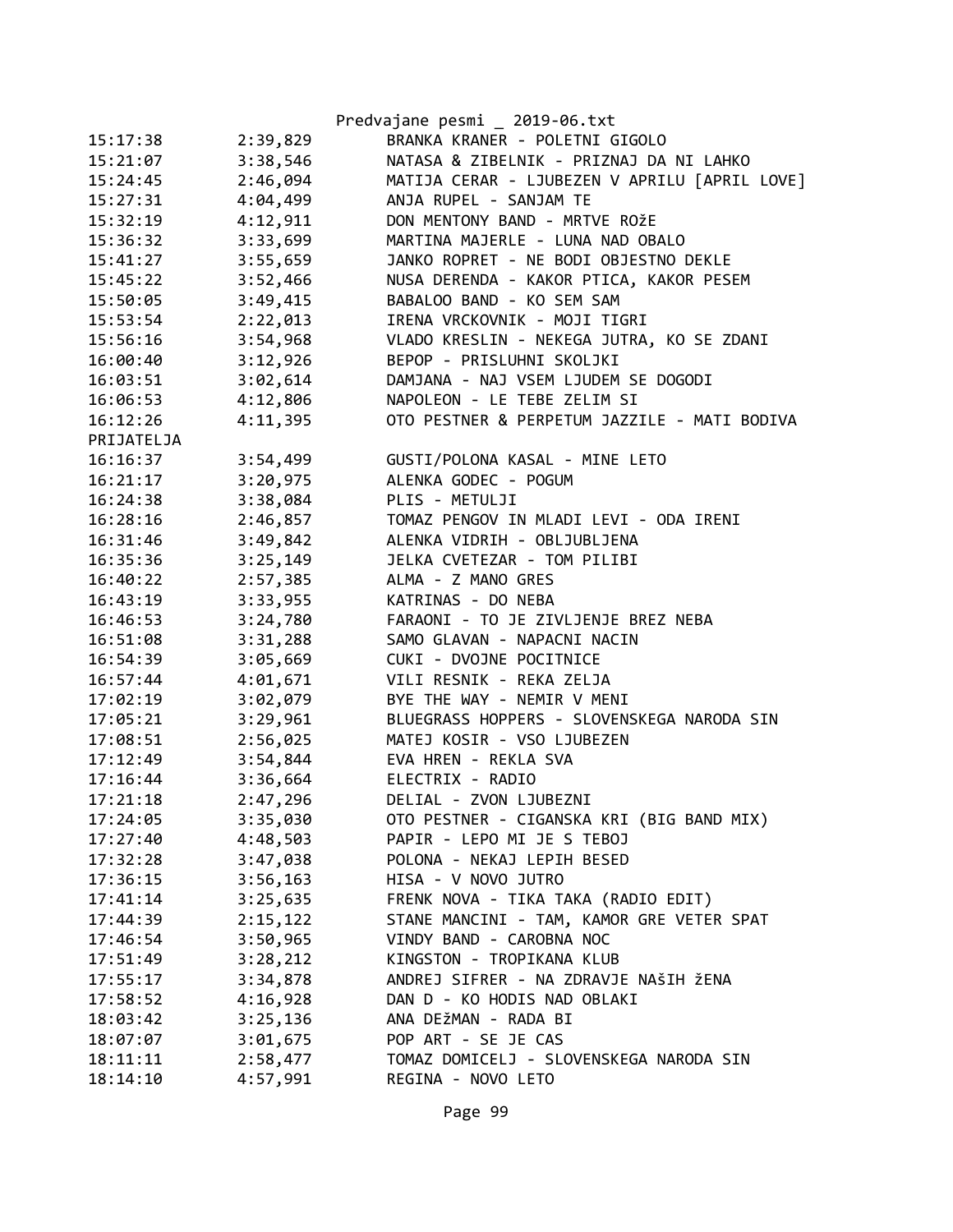|          |          | Predvajane pesmi _ 2019-06.txt                |
|----------|----------|-----------------------------------------------|
| 18:20:05 | 3:25,995 | AYNEE - SI TO TI                              |
| 18:23:31 | 3:46,239 | TANGELS - NAJIN (CHR RMX)                     |
| 18:27:17 | 4:41,694 | ADI SMOLAR - KLOŠAR                           |
| 18:33:40 | 2:26,333 | ORLEK - LOJZI GOBC                            |
| 18:36:06 | 3:46,256 | MASA - A SI MISLIL NAME                       |
| 18:40:55 | 3:02,171 | DARJA SVAJGER - SE TISOC LET                  |
| 18:43:57 | 4:00,010 | HAZARD - ANDREJA                              |
| 18:47:57 | 3:41,110 | ROK'N'BAND - LJUBIM JO                        |
| 18:52:42 | 3:55,016 | ALEKSANDER MEZEK - LJUBLJANSKE CESTE          |
| 18:56:37 | 2:53,367 | MARJANA DERZAJ - ORION                        |
| 19:00:03 | 4:33,880 | FLIRT - NJENA BALADA (V MENI IN TEBI)         |
| 19:04:32 | 3:29,492 | DRUŠTVO MRTVIH PESNIKOV - 25                  |
| 19:08:02 | 3:11,962 | CALIFORNIA - VRAG NAJ TE VZAME                |
| 19:12:16 | 3:35,084 | BELE VRANE - LJUBIL BOM LE                    |
| 19:15:51 | 3:24,011 | LINTVERN - CE TE SRECAM                       |
| 19:20:13 | 3:38,866 | NEISHA - LE KAJ SE SKRIVA                     |
| 19:23:51 | 3:21,057 | ANDRAZ HRIBAR - SE VEDNO SI MI VSEC           |
| 19:27:12 | 3:01,153 | PEPEL IN KRI - EVROPA 92                      |
| 19:31:04 | 2:32,043 | SUPERNOVA - DON'S GREM ZURAT                  |
| 19:33:36 | 3:34,349 | FOLKROLA - DANES                              |
| 19:37:10 | 3:11,004 | TIP TOP - LEPO MI JE                          |
| 19:41:23 | 5:27,570 | IZTOK MLAKAR - ŠTEFANA IN BARTOLIN            |
| 19:46:50 | 2:45,022 | NECA FALK - VSAK JE SVOJE SRECE KOVAC         |
| 19:50:40 | 2:29,585 | JANEZ ZMAZEK - HOPLA KONOPLA                  |
| 19:53:09 | 4:15,009 | DAMJANA GOLAVSEK - PRETEKLOST JE MIMO         |
| 19:57:24 | 3:14,442 | ROK 'N' BAND - MOJA MLADA LJUBICA             |
| 20:01:12 | 3:15,740 | KALAMARI - JAZ BOM OB TEBI                    |
| 20:04:27 | 3:03,962 | IRENA KOHONT - AMOR MON AMOUR                 |
| 20:07:31 | 3:05,996 | THE TWINS - HOCEM VEDETI                      |
| 20:14:14 | 4:13,458 | ANJA RUPEL - KOT DA TE NI                     |
| 20:18:27 | 3:36,936 | MIRAN RUDAN - POLETJA NE BO                   |
| 20:23:03 | 3:03,346 | ANIKA HORVAT - V LJUBLJANO                    |
| 20:26:07 | 3:23,883 | BOTRI - SONCE PO DEZJU                        |
| 20:30:28 | 4:31,580 | MARTA ZORE - OB KLICU SLOVESA (& OTO PESTNER) |
| 20:34:59 | 3:40,678 | EVA CERNE - KDAJ CE NE ZDAJ                   |
| 20:38:40 | 5:36,238 | TATJANA DREMELJ - CE NE LJUBIS ME VEC         |
| 20:48:33 | 3:35,905 | BAZAR - FEHTARJI                              |
| 20:52:59 | 3:37,416 | NINA PUSLAR - POLJUB NA KLOPCI                |
| 20:56:36 | 3:32,913 | ANSAMBEL JEVSEK - RESNICA TVOJA ME NE BOLI    |
| 21:01:12 | 3:07,059 | DANIEL RAMPRE - DOST' 'MAM TEGA               |
| 21:04:19 | 2:07,939 | VULTURE AND THE GURU - NE STRELJAJ NAME       |
| 21:06:26 | 3:42,535 | DON MENTONY BAND - ZBUDI SE                   |
| 21:14:23 | 3:49,057 | KARMEN STAVEC - LJUBEZEN JE                   |
| 21:18:12 | 3:27,581 | DITKA HABERL - MATI                           |
| 21:22:44 | 3:12,828 | PETER DIRNBEK - PRVA SLUZBA                   |
| 21:25:56 | 1:58,344 | MATIJA CERAR - KRAMLJANJE V MRAKU             |
| 21:27:54 | 4:14,643 | MZ HEKTOR - ENERGIJA                          |
| 21:33:07 | 3:39,111 | NUDE - PEPELKA (RAD TE IMAM)                  |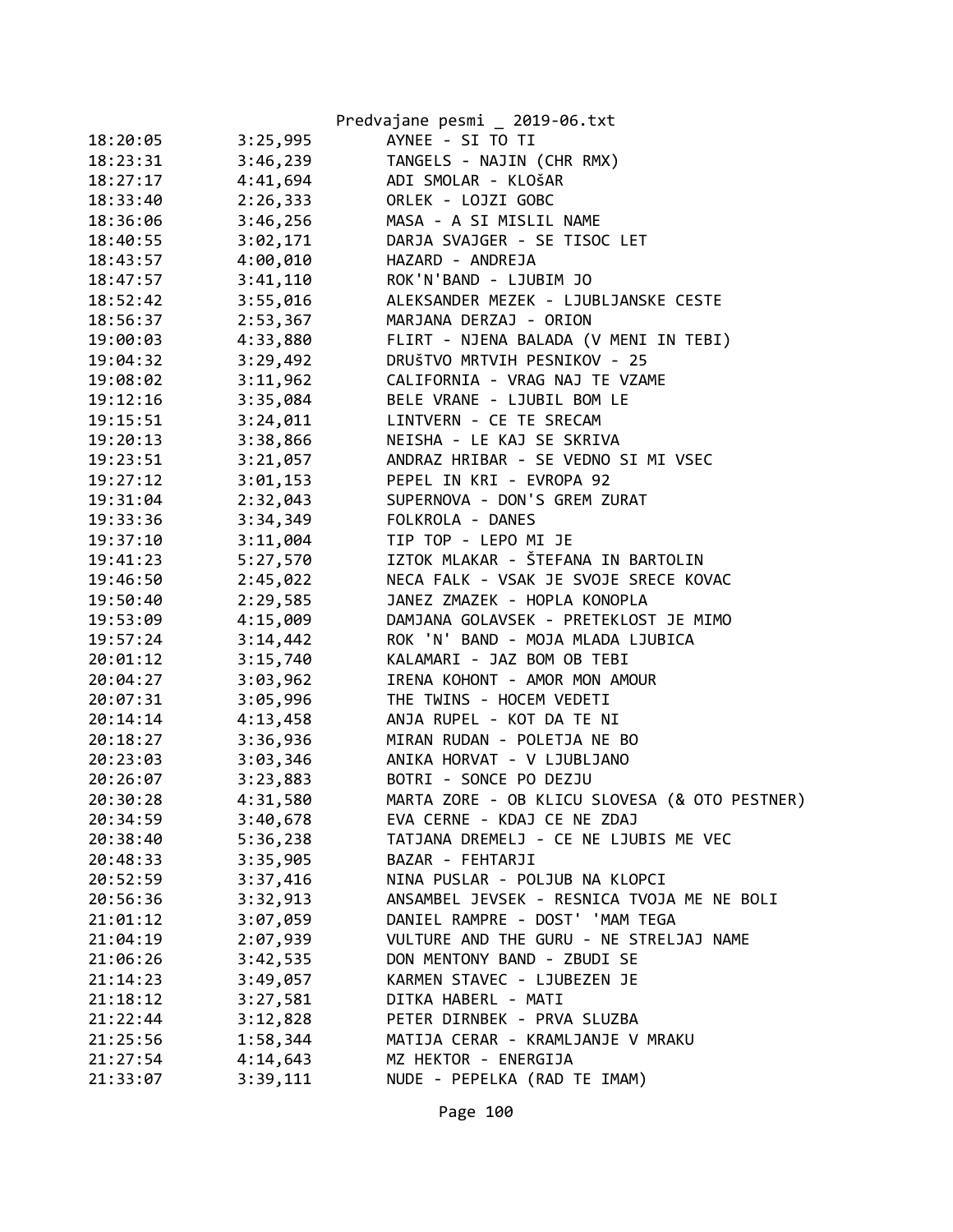| ANDREJ SIFRER - VSE MANJ JE DOBRIH GOSTILN |
|--------------------------------------------|
|                                            |
| SIMONA VODOPIVEC - GLASBA JE VSE, KAR IMAM |
|                                            |
|                                            |
|                                            |
|                                            |
|                                            |
|                                            |
|                                            |
|                                            |

| $0:00:29$ 2:54,784 | NATASA & ZIBELNIK - ZAME SI                             |
|--------------------|---------------------------------------------------------|
|                    | 0:03:21 3:04,028 CUKI - SRECA ME JE ZAPUSTILA           |
| $0:06:25$ 3:33,008 | ALENKA GODEC/PERPETUUM JAZZILE - MESTO SANJ             |
| 0:09:59 3:35,022   | BAZAR - PRVI MAJ                                        |
|                    | 0:13:34 5:05,011 DON MENTONY BAND - B'LA JE SREDA       |
|                    | 0:18:39 3:45,033 ALEKSANDER MEZEK - ZVESTO SRCE         |
|                    | 0:22:26 4:07,033 ANJA RUPEL - LJUBI ME IN NE SPRASUJ    |
|                    | 0:26:32 2:47,665 MARJANA DERZAJ - BASIN STREET BLUES    |
|                    | 0:29:19 3:14,838 ANIKA HORVAT - SAMA DOMA               |
|                    | 0:32:35 4:59,321 VLADO KRESLIN - TAM NA KONCU DREVOREDA |
| 0:37:34 3:34,525   | DEZUR - MORJE CAKA                                      |
|                    | 0:41:08 3:47,706 ANDREJ SIFRER - ZMIGAJ TELO            |
|                    |                                                         |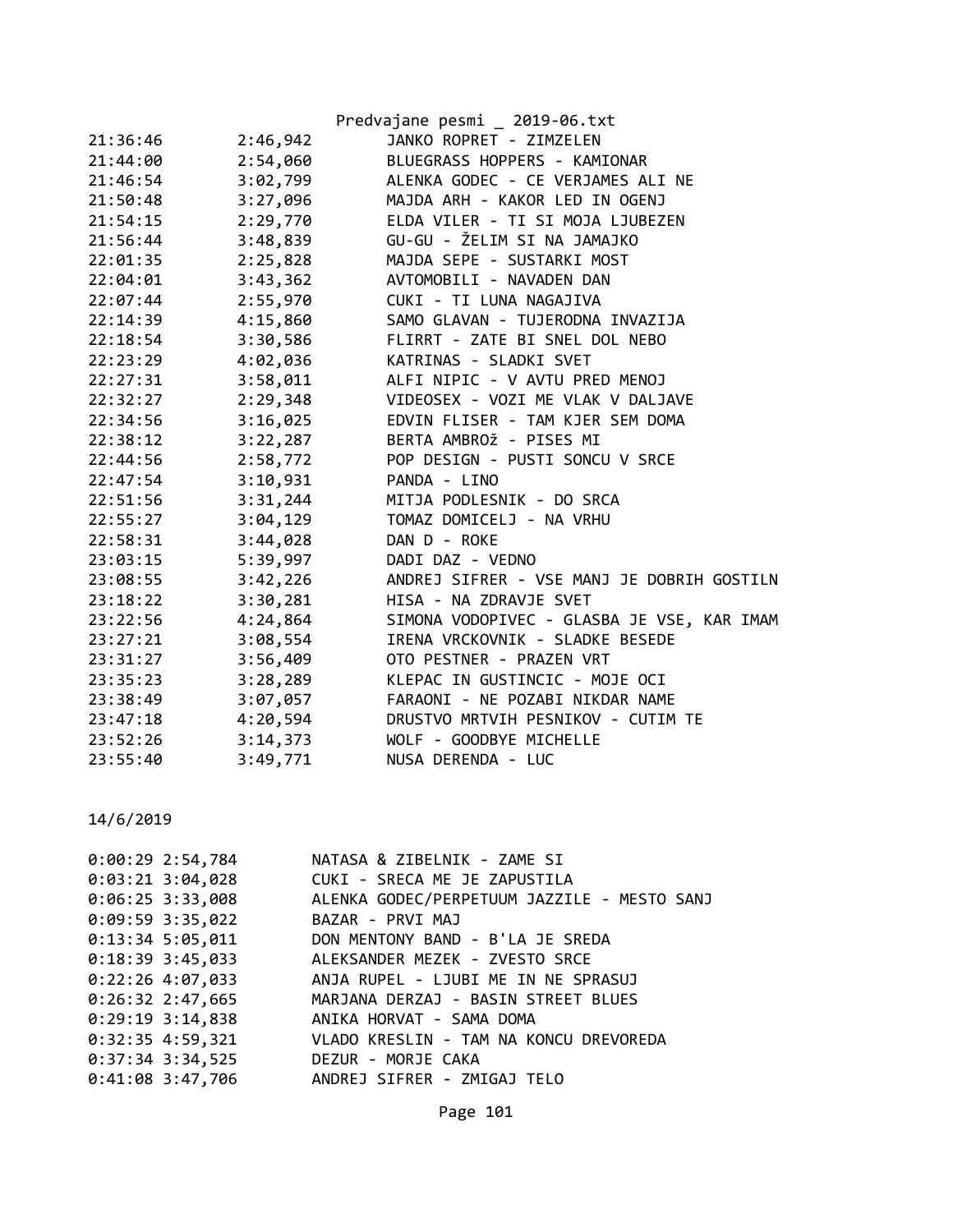|                      | Predvajane pesmi _ 2019-06.txt                   |
|----------------------|--------------------------------------------------|
| $0:44:51$ 3:37,817   | ZABJAK TRIO - PISMO                              |
| $0:48:29$ 3:18,025   | BELLAMI - NE BOM TI PRAVIL (DJT BY DNE 2008 RMX) |
| $0:51:47$ 2:54,907   | NECA FALK - TAKO DEKLE                           |
| 0:54:44 3:07,504     | ALEX VOLASKO - TAM NA OBALI                      |
| $0:57:51$ 3:11,834   | VENERA - DISKO KLUB                              |
| 1:01:03 4:20,028     | AVIA BAND - DVE SONCI                            |
| 1:05:25 3:28,014     | SARA JAGRIC - VSE KAR VREDNO JE                  |
| 1:08:53 3:01,991     | VILI RESNIK - NAJ BOGOVI SLISIJO                 |
| 1:11:58 4:02,729     | MAJDA ARH - NORI DAN                             |
| 1:16:00 2:57,866     | ALJA KRUSIC - NISI SAM                           |
| 1:18:58 2:21,566     | IVANKA KRASEVEC - PRESERN - PRODAJALKA VIJOLIC   |
| $1:21:22$ $3:41,598$ | IVANA HONSIC - RDECA NIT                         |
| $1:25:03$ $3:10,013$ | ADI SMOLAR - NEPRILAGOJEN                        |
| $1:28:12$ $4:04,721$ | SKEEBEEP - ENOSTAVNO                             |
| 1:32:19 3:17,702     | MALITA GOLOB - MOJA DEZELA SLOVENIJA             |
| 1:35:37 3:28,987     | MIRAN RUDAN - LAURE NI VEC                       |
| 1:39:03 3:35,472     | MARTINA SRAJ - HOCEM NAZAJ                       |
| $1:42:41$ $3:20,693$ | MANOUCHE - STISN SE K MEN                        |
| 1:46:01 3:24,309     | MATJAZ JELEN - BREZ TEBE PADAM                   |
| 1:49:25 3:54,009     | PEPEL IN KRI - KOT NEKDO, KI IMEL ME BO RAD      |
| 1:53:22 2:38,014     | ALENKA VIDRIH - VRTILJAK                         |
| 1:56:00 3:57,806     | MAJDA SEPE - POJ KITARA MOJEGA SRCA              |
| 1:59:57 3:37,793     | SARA KOBOLT - NE ZNAM NA KONEC NEBA              |
| 2:03:37 4:12,918     | FLIRT - POLJUBI ME                               |
| 2:07:50 3:23,814     | NUDE - ROLA                                      |
| 2:11:14 4:14,023     | FARAONI/SLAVKO IVANCIC - JAZ TE NIMAM RAD        |
| 2:15:25 2:57,505     | IRENA KOHONT - POVABI ME NA LUNO                 |
| 2:18:22 2:08,952     | BLUEGRASS HOPPERS - PO NOVEM LETU BOLJSE BO      |
| 2:20:31 2:50,008     | SUPERNOVA - KJE STE VSI                          |
| 2:23:23 2:46,944     | DARJA SVAJGER - PRISLUHNI MI                     |
| 2:26:10 3:28,014     | AVTOMOBILI - ARGENTINA                           |
| 2:29:37 3:56,018     | TOMAZ DOMICELJ - KAM SO SLE VSE ROZICE           |
| 2:33:36 3:58,019     | ANIKA - OGENJ IN LED                             |
| 2:37:33 5:06,961     | OTO PESTNER - ZLATO SONCE IN CRNA REKA           |
| 2:42:40 2:59,986     | REGINA - DAN NAJLEPSIH SANJ                      |
| 2:45:42 2:59,479     | NEISHA - PLANET ZA ZADET                         |
| 2:48:39 2:59,980     | MARINA MARTENSSON - BLIZU                        |
| $2:51:38$ 3:19,325   | YUHUBANDA/KATJA KOREN - CE JE TO SLOVO           |
| 2:54:58 2:47,629     | DITKA HABERI - MLADE OCI                         |
| 2:57:46 3:38,022     | BOTRI - JA IN NE                                 |
| $3:01:21$ $3:43,101$ | RAAY - ZIMSKA                                    |
| 3:05:06 4:04,062     | KALAMARI - NISEM TE SPOZNAL                      |
| 3:09:10 3:03,028     | CHATEAU/DADI DAZ - SOLZICE                       |
| $3:12:13$ $3:33,763$ | BEPOP - ZAPLESI Z NAMI                           |
| 3:15:47 4:09,398     | NINA PUSLAR - TI GRES                            |
| 3:19:57 2:35,089     | SING & SONG - ZENSKE                             |
| $3:22:31$ $3:23,988$ | SANK ROCK - JAZ NIMAM NOC ZA SPANJE              |
| 3:25:58 3:53,882     | HALO - ANITA NI NIKOLI                           |
|                      |                                                  |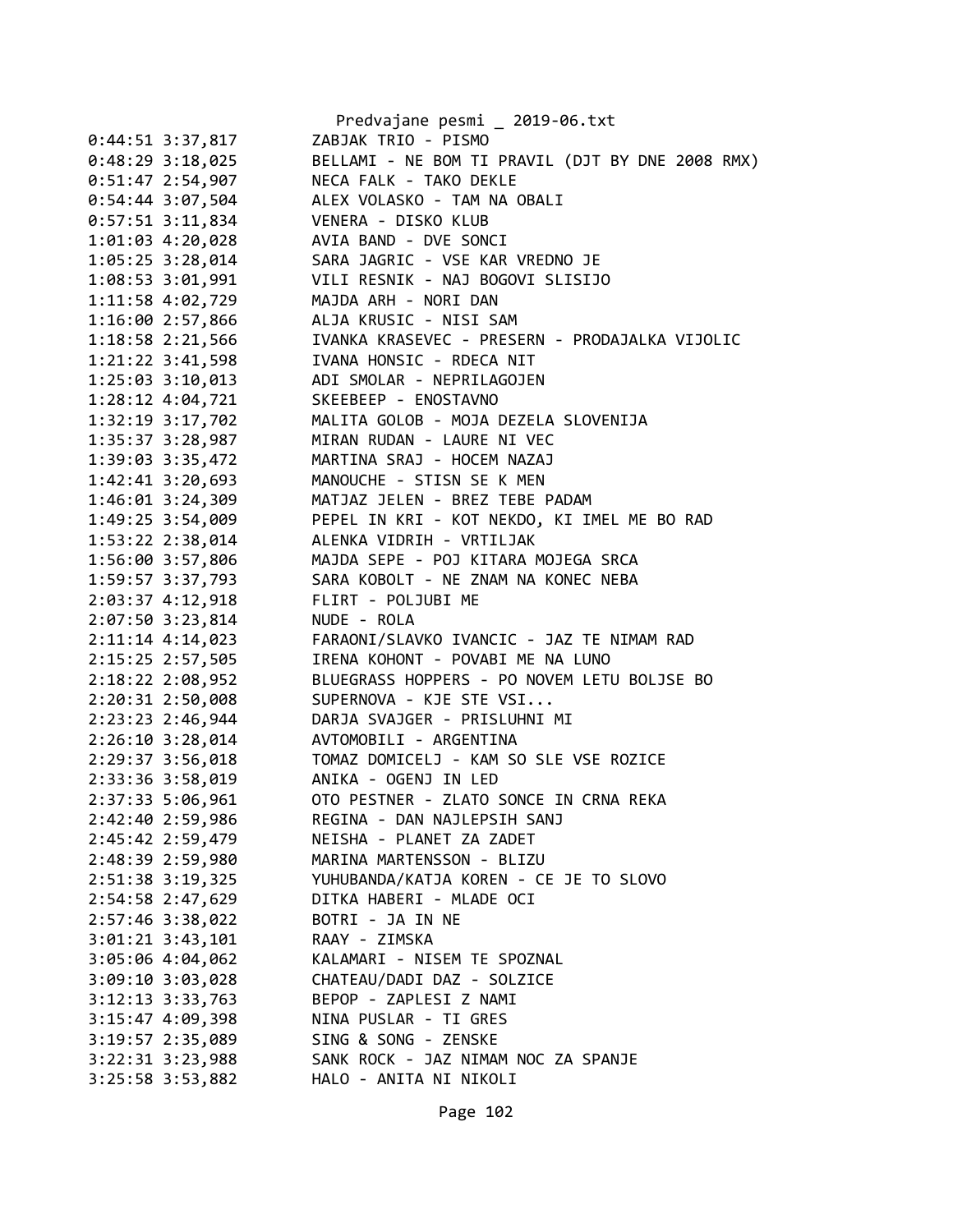|                      | Predvajane pesmi _ 2019-06.txt                       |
|----------------------|------------------------------------------------------|
| $3:29:52$ $3:24,990$ | BABALOO BAND - NENAJAVLJEN GOST                      |
| $3:33:16$ $3:06,909$ | APOLONIA - V VRTINCU                                 |
| $3:36:26$ $3:03,009$ | GU-GU - F.ROMANCA V KINU SLOGA                       |
| 3:39:29 2:31,876     | ALMA - PEGASTI MILIJONAR                             |
| 3:42:00 3:37,042     | PANDA - CESNJEV CVET                                 |
| 3:45:40 3:16,779     | JERICA HABER - ZIVLJENJE SE SMEJI                    |
| 3:48:56 3:01,083     | DAMJANA GOLAVSEK - NASMEH                            |
| 3:51:57 3:12,977     | MILAN PECOVNIK PIDZI - LE V SANJAH SI TU             |
| $3:55:12$ 4:24,026   | NUSA DERENDA - ROKO NA SRCE                          |
| 3:59:36 3:47,580     | PAPIR - SRAJCA                                       |
| 4:03:24 3:25,935     | POLONA - PODNEVI MANJ BOLI                           |
| 4:06:52 2:48,965     | ALENKA LESJAK - MIDVA                                |
| 4:09:41 3:16,756     | IRENA VRCKOVNIK - TISTO NOC                          |
| 4:12:57 2:24,791     | FLIRRT - GREM RADIOEDIT                              |
| 4:15:25 3:58,715     | SOULGREG - PROSIM VRNI SE (NISI ŽENSKA ZAME-PART II) |
| 4:19:23 2:44,999     | STANE MANCINI - CIKLAME                              |
| 4:22:08 3:56,015     | FRANCO MERKATORI - MA, NE OKOL' GOVORT               |
| 4:26:07 3:53,683     | KINGSTON - MODERNE SIRENE                            |
| $4:29:53$ $4:19,052$ | JANEZ BONCINA BENC - NA NOGE                         |
| 4:34:12 3:29,560     | PETER PAN - KEKCEVA PESEM                            |
|                      | MATIJA CERAR - VESELO NA POT                         |
| 4:37:44 1:56,782     |                                                      |
| 4:39:40 3:26,040     | AURORA - ODPELJI ME                                  |
| 4:43:02 3:56,035     | ROK'N'BAND - ZVEZDICA                                |
| 4:46:55 3:14,022     | SONJA GABRSCEK - PILULA ZA SRECO                     |
| 4:50:09 3:37,023     | IGOR - ZALJUBLJENA                                   |
| 4:53:46 2:35,049     | DON MENTONY BAND - PRIDNE PUNCE                      |
| 4:56:23 3:43,732     | DEJAN LAPANJA - TU IN ZDAJ                           |
| 5:00:50 2:23,953     | MAJDA SEPE - ŠUŠTARSKI MOST                          |
| 5:03:14 3:19,483     | NEISHA - MALO TU MALO TAM                            |
| 5:06:33 3:33,216     | ANJA RUPEL - PRIHAJA JESEN                           |
| $5:10:51$ $3:21,657$ | KINGSTON - VZEMI VSE                                 |
| $5:14:10$ $3:02,650$ | ANDREJ SIFRER - USPAVANKA                            |
| $5:17:13$ 3:57,004   | GOLDEN EYE - DO KONCA                                |
| 5:21:57 3:47,033     | SOPRANOS - JUNAK                                     |
| 5:25:43 3:20,025     | NUDE - NI CIST GREH                                  |
| 5:29:52 4:23,633     | BAZAR - IGRA ZA DVA                                  |
| 5:34:16 3:54,988     | VILI RESNIK - KJER MODRA SPI                         |
| 5:38:10 4:55,592     | NAPOLEON - VRNI SE                                   |
| 5:43:50 3:34,022     | BLUEGRASS HOPPERS - SLOVENSKEGA NARODA SIN           |
| 5:47:24 3:20,831     | SAMO GLAVAN - MULTI KULT                             |
| 5:51:24 3:14,034     | ADI SMOLAR - AJAJAJ, SLOVENIJA                       |
| 5:54:36 3:35,941     | MANOUCHE - BI ŠLA NAPREJ                             |
| 5:58:12 3:45,005     | AVTOMOBILI - V MRZLIH DVORANAH                       |
| 6:02:35 3:08,008     | TOMAZ DOMICELJ - JAMAJKA                             |
| $6:05:43$ 3:48,887   | BRANKA KRANER - SNEG V MAJU                          |
| 6:10:09 3:31,978     | PETER AMBROŽ - NA PLESU                              |
| $6:13:40$ $3:12,866$ | AGROPOP - ZIVELE SLOVENKE                            |
| 6:16:53 2:57,829     | MARTIN KRPAN - NJEN TRENUTEK PRIHAJA                 |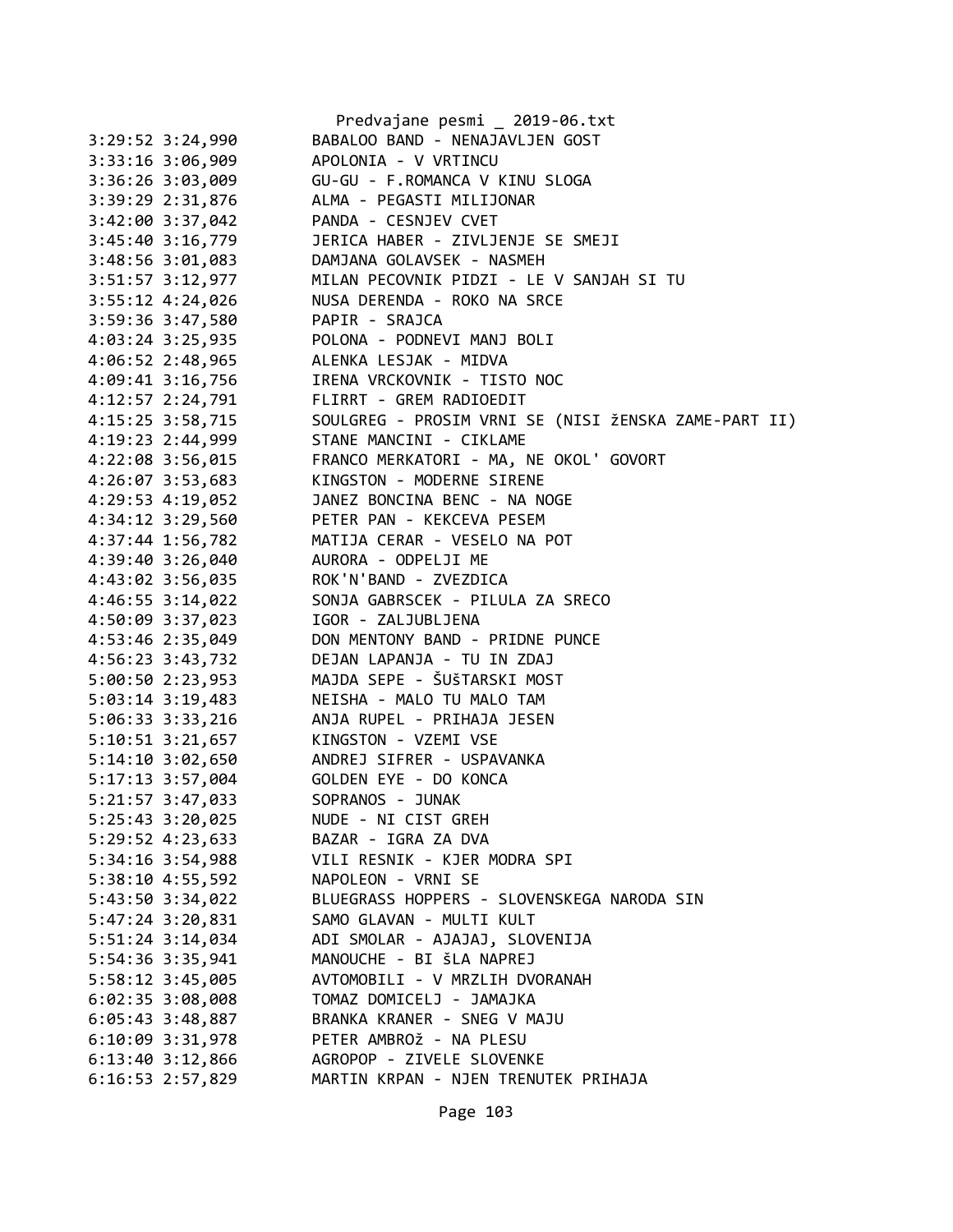|                      | Predvajane pesmi _ 2019-06.txt            |
|----------------------|-------------------------------------------|
| $6:20:37$ 1:59,012   | BETI JURKOVIC - PRODAJALKA VIJOLIC        |
| $6:22:36$ 2:48,495   | DITKA HABERL - V MENI RASTE DREVO         |
| $6:25:24$ 3:32,027   | MARJANA DERZAJ - NA ZMAJSKEM MOSTU        |
| 6:28:56 4:12,130     | AVIA BAND - SANJAL BOM KOSTANJE           |
| 6:33:59 3:16,949     | MERISSA IN FREEWAY - ZA MINUTO            |
| $6:37:16$ $2:34,795$ | PRO ANIMA SINGERS - TI SI MOJA LJUBEZEN   |
| 6:40:34 3:00,722     | SAN DI EGO - TO JE TO                     |
| 6:43:35 4:31,517     | HALO - GRETA                              |
| 6:48:06 2:59,988     | KALAMARI - DAN IN POL                     |
| $6:51:44$ 2:01,658   | BELE VRANE - STOPI NA TLA                 |
| 6:53:46 3:27,850     | GASPER RIFELJ - MOZAIK                    |
| $6:57:13$ 3:56,196   | ALENKA GODEC - TISTI SI TI                |
| 7:01:53 4:14,667     | FARAONI/SLAVKO IVANCIC - DRUGACEN         |
| 7:06:07 5:02,901     | ALEKSANDER MEZEK - PODARJENO SRCU         |
| 7:11:54 3:39,036     | KATRINAS - LETIM                          |
| 7:15:33 2:14,841     | JOŽICA SVETE - SONCE SIJE NA PORTOROZ     |
| 7:17:47 3:09,230     | ROK'N'BAND - NINA                         |
| 7:21:43 3:23,692     | KARMEN STAVEC - ENA SOLZICA               |
| 7:25:06 2:55,037     | OTO PESTNER - SNEG JE POVSOD              |
| 7:28:01 4:31,674     | GU-GU - LJUBIL BI SE                      |
| 7:33:24 3:57,008     | POLONA - SI POZABIL                       |
| 7:37:20 2:44,710     | BABALOO BAND - KRALJ SVETA                |
| 7:40:49 3:21,366     | CUKI - POD KROSNJO STAREGA BORA           |
| 7:44:10 3:50,093     | ANIKA HORVAT - PLEŠEM V DEŽJU             |
|                      | MATIJA CERAR - NAJINA NOVA SRECA          |
| 7:48:00 3:03,979     | SLOVENSKI EXPRESS - IZGUBLJEN             |
| 7:51:44 4:19,680     | ALEX VOLASKO - V HISI VECNIH SANJ         |
| 7:56:03 2:57,594     | PEPEL IN KRI - V MENI ŽIV JE SMEH         |
| 7:59:44 3:24,590     | TRISTAN - POLETJE SE POSLAVLJA            |
| 8:03:08 2:52,823     |                                           |
| 8:06:01 3:15,127     | PERPETUUM JAZZILE - AVSENIK MEDLEY        |
| 8:10:00 3:23,671     | DAN D - POZITIVNE MISLI                   |
| 8:13:24 3:27,326     | JANKO ROPRET - VRNI SE                    |
| 8:16:51 2:58,027     | HAZARD - ZABLODA V MODRIH KAVBOJKAH       |
| 8:20:35 2:56,021     | IRENA KOHONT - POVABI ME NA LUNO          |
| 8:23:31 3:28,941     | NUSA DERENDA - KOT DA JE PRVIC            |
| 8:27:00 2:29,612     | DAMJANA - V MOJ SVET VSTOPIL SI TI        |
| 8:30:204:30,012      | VLADO KRESLIN/JONAS Z. - SAMO TIJ         |
| 8:35:00 4:49,404     | ALEKSANDER MEŽE K- LJUBLJANA V MAJU.WAV - |
| 8:40:33 4:05,990     | TATJANA GROS - ZATO SEM NORO TE LJUBILA   |
| 8:44:39 5:52,041     | PAPIR - MOJE SRCE ODHAJA                  |
| 8:50:29 2:54,352     | NINA PUSLAR - KDO SE VERJAME              |
| $8:53:23$ 3:24,166   | TATJANA DREMELJ - SAJ VEŠ DA RADA TE IMAM |
| 8:56:47 4:40,207     | LEONART - NOV DAN                         |
| 9:02:06 3:53,507     | REGINA - LIZA LJUBI JAZZ                  |
| 9:05:59 3:14,999     | IGOR - ROZMARINKA                         |
| $9:12:45$ 4:09,301   | IVO MOJZER - TI SI REKLA SONCE            |
| $9:16:54$ $3:13,938$ | DITKA - NE BODI KOT DRUGI                 |
| $9:20:54$ $3:10,117$ | DON MENTONY BAND - MORSKI POZDRAV         |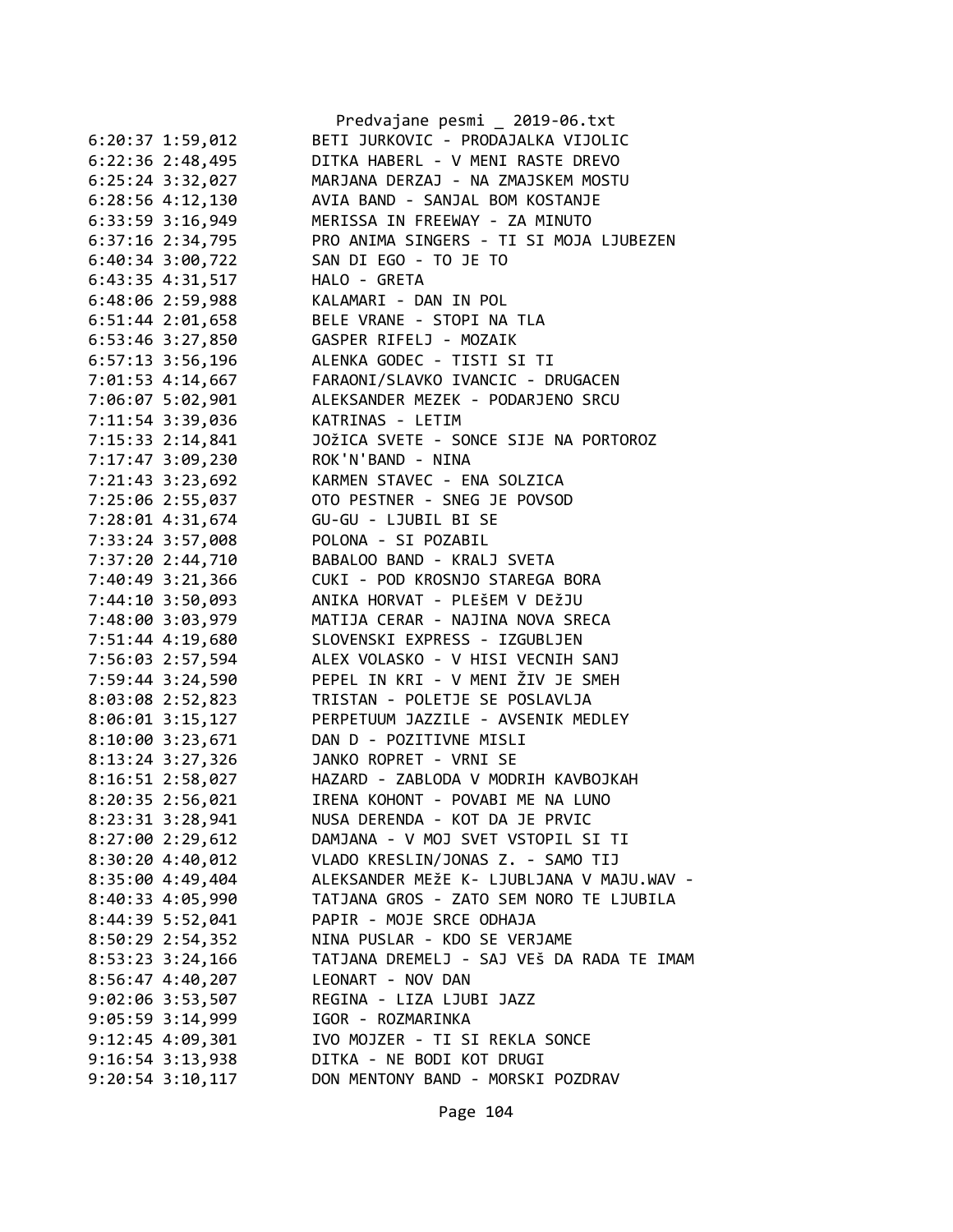|                                   | Predvajane pesmi _ 2019-06.txt                            |
|-----------------------------------|-----------------------------------------------------------|
| $9:24:04$ 4:05,768                | BABILON - VSAK DEL NEBA                                   |
| 9:29:28 3:45,658                  | HISA - SPOZNAL SEM                                        |
| $9:33:13$ $3:17,981$              | NATASA & ZIBELNIK - LUNA ME NOSI                          |
| $9:36:31$ $3:32,681$              | MAJDA SEPE - S TEBOJ                                      |
| 9:45:00 3:48,139 STATIC - PROBLEM |                                                           |
|                                   | 9:48:48 3:22,507 JAN PLESTENJAK - PRAVE KARTE             |
| $9:53:04$ 3:24,593                | KINGSTON - REPUBLIKA BANANA                               |
| 9:56:27 3:50,208                  | ANDREJ SIFRER - STVARI GREDO NA BOLJE                     |
| 10:01:04                          | MAJA ZALOZNIK - MI POVES<br>3:01,103                      |
| 10:04:05                          | 2:59,656<br>ANDRAZ HRIBAR - ZASPALA SI                    |
|                                   | 10:07:04 3:43,661 TINA OSTERMAN - TRENUTEK (RADIO MASTER) |
| 10:15:23                          | 3:25,527<br>NECA FALK - ZA TOPOLI NEKJE SI TI             |
| 3:21,522<br>10:18:48              | LIDIJA KODRIC - PO TIHO                                   |
| 3:03,090<br>10:22:58              | DADI DAZ - KRALJICA SRCA                                  |
| 3:41,395<br>10:26:01              | STEREOTIPU - PLES V DEZJU                                 |
| 10:31:07<br>3:14,983              | TOMAZ PENGOV - CRNA PEGA CEZ OCI                          |
| 10:34:22<br>4:07,996              | ANIKA - LAHKO NOC PIRAN                                   |
| 3:37,567<br>10:38:30              | FOLKROLA - DOBRO JUTRO MADAME                             |
| 2:44,005<br>10:47:10              | MAJDA ARH - POISCI ME                                     |
| 3:33,370<br>10:50:48              | CALIFORNIA - STARA BARKA                                  |
| 10:54:21<br>3:13,007              | REMI - LE TEBE SE SPOZNAM                                 |
| 2:25,620<br>10:57:32              | METKA ŠTOK - LJUBEZEN NA PRODAJ NI                        |
| 3:33,827<br>11:00:43              | E.V.A. - KAKO LEPO TE SRE_AT BO SPET                      |
| 3:47,814<br>11:04:17              | AVTOMOBILI - MRAZ                                         |
| 2:56,487<br>11:08:05              | INDIGO - VESNA                                            |
| 3:11,524<br>11:14:14              | EDVIN FLISER - SOLZA, KI JE NE PRODAM                     |
| 3:01,180<br>11:17:25              | GAL GJURIN - NISEM KRIV                                   |
| 11:21:14<br>2:56,206              | DEŽUR - NA VRH SVETA                                      |
| 11:24:10<br>3:05,482              | MANOUCHE - KJE SI LUBI                                    |
| 2:44,081<br>11:27:09              | SAMO GLAVAN - VREDNOTE GENOCIDA                           |
| 3:40,926<br>11:31:18              | AVIA BAND - MALA MOJA                                     |
| 2:59,860<br>11:34:59              | NUDE - TAKO LEPO SI ZLOMILA MI SRCE                       |
| 11:37:58<br>3:46,946              | EDVIN FLISER IN ZBOR - OTROCI MORJA                       |
| 3:58,905<br>11:45:39              | TOMAZ DOMICELJ - KAM SO ŠLE VSE ROŽICE                    |
| 11:50:32<br>2:58,315              | MATJAZ JELEN - NOV DAN                                    |
| 3:31,462<br>11:53:31              | DARJA SVAJGER - ODPELJI ME                                |
| 3:37,180<br>11:57:02              | NEZA DROBNIC - MOJA DEZELA                                |
| 3:46,967<br>12:01:25              | ANJA RUPEL - NAJBOLJ NORI PAR                             |
| 12:05:12<br>2:56,992              | MARJANA DERZAJ - TELSTAR                                  |
| 4:08,845<br>12:08:09              | GU-GU - MOJA MALA LUCIJA                                  |
| 2:38,637<br>12:15:49              | ADI SMOLAR - DVAJSET LJUBIC                               |
| 3:19,998<br>12:18:28              | KALAMARI - PRIDE DAN                                      |
| 2:43,064<br>12:22:36              | BELE VRANE - 1,2,3                                        |
| 4:43,713<br>12:25:18              | SIMONA VODOPIVEC - ONA NOCE VEDETI                        |
| 3:03,844<br>12:31:27              | SUNNY ORCHESTRA - NA KARIBE                               |
| 3:42,474<br>12:34:31              | MARE B - EDINA                                            |
| 3:20,515<br>12:38:13              | PEPEL IN KRI - LJUDJE POMLADI                             |
| 12:45:20<br>3:38,769              | VILI RESNIK - KOT PTICA                                   |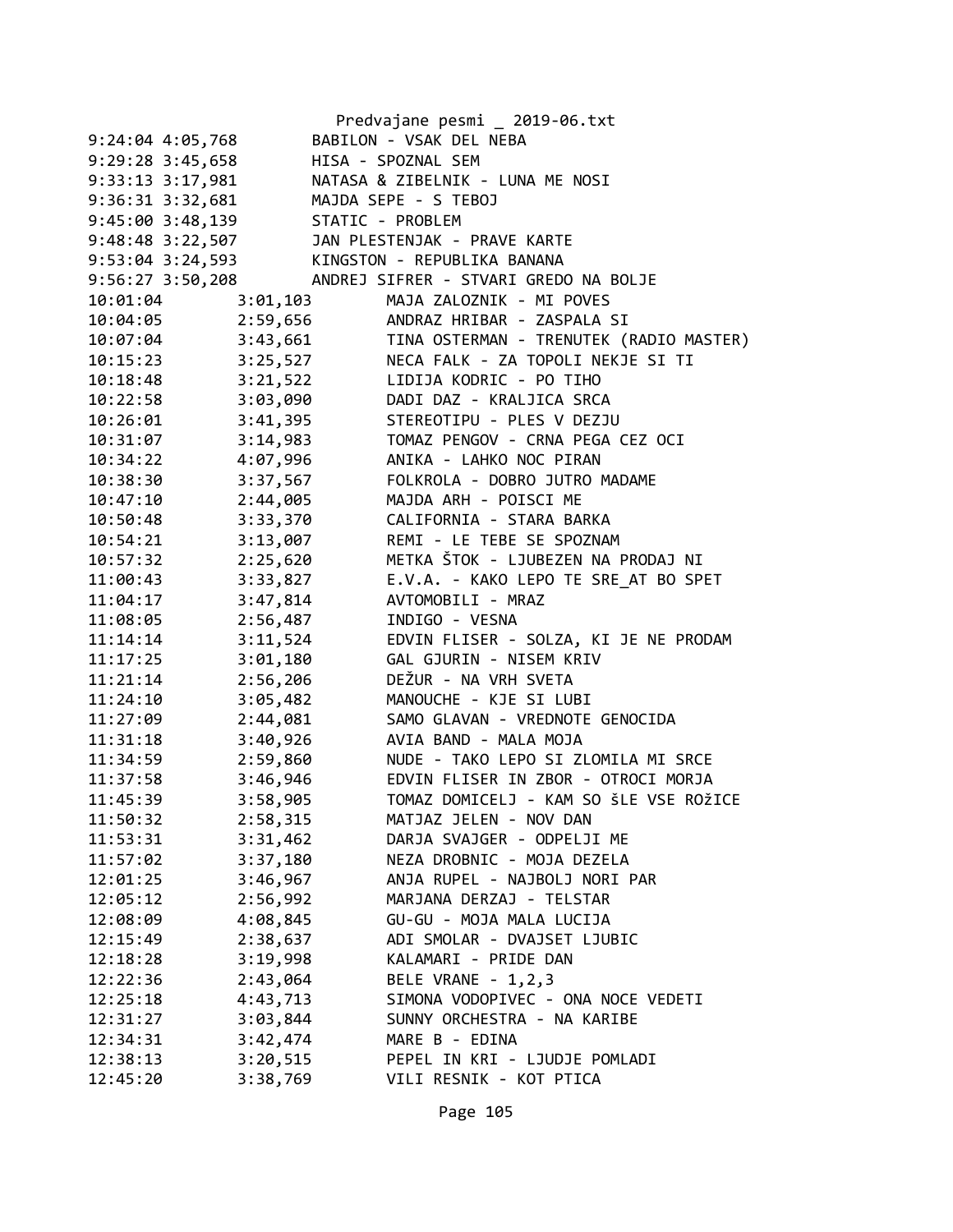|              |          | Predvajane pesmi _ 2019-06.txt                  |
|--------------|----------|-------------------------------------------------|
| 12:48:58     | 3:48,902 | BOTRI - AVGUŠTINA                               |
| 12:53:42     | 3:39,790 | SLAVKO IVANCIC - CRN DEZ                        |
| 12:57:19     | 4:15,316 | BAZAR - TINA                                    |
| 13:02:14     | 3:26,004 | ROK'N'BAND - OSTANI SE MINUTO                   |
| 13:05:37     | 3:45,463 | MARTA ZORE - ŠE SI TU                           |
| 13:10:59     | 4:20,091 | ANKA COP - METROPOLE                            |
| 13:15:18     | 2:25,619 | IZTOK MLAKAR - PUBI, USIDMA SE                  |
| 13:17:44     | 3:59,026 | ALEKSANDER MEZEK - KJE SO TISTE STEZICE/MOZJE V |
| <b>CRNEM</b> |          |                                                 |
| 13:22:54     | 2:33,319 | MATIJA CERAR - HIJA-HO                          |
| 13:25:27     | 2:42,008 | CASABLANCA - O, MAMA                            |
| 13:28:08     | 4:30,814 | ALENKA GODEC - KONCA NI                         |
| 13:33:34     | 3:21,174 | HAMO & TRIBUTE 2 LOVE - VIJA VAJA VEN           |
| 13:36:55     | 3:13,755 | ANIKA HORVAT - KO GRE TVOJA POT OD TOD          |
| 13:41:44     | 4:05,103 | SANK ROCK - KER TE LJUBIM                       |
| 13:45:48     | 3:15,461 | FRENK NOVA - KO TE NI                           |
| 13:50:07     | 2:01,038 | IVANKA KRASEVEC - PRESERN - KRESOVANJE          |
| 13:52:08     | 2:38,008 | MAJDA SEPE & NINO ROBIC - BELE LADJE            |
| 13:54:45     | 3:03,616 | DAMJANA - BOŽJI DAR                             |
| 13:57:49     | 3:04,713 | DITKA HABERL - NAD MESTOM SE DANI               |
| 14:01:33     | 3:53,895 | MOULIN ROUGE - NE KLICI ZVEZDE Z NEBA           |
| 14:05:27     | 4:57,219 | DRUŠTVO MRTVIH PESNIKOV - KO OSTANEM SAM        |
| 14:12:00     | 4:31,043 | CUKI - SRECO TI ZELIM                           |
| 14:16:31     | 4:48,005 | OTO PESTNER - VRACA SE POMLAD                   |
| 14:22:31     | 2:43,187 | BERTA AMBROŽ - BREZ BESED                       |
| 14:25:14     | 3:28,673 | POPSING - VPRASAJ NOCOJ SRCE                    |
| 14:28:42     | 3:07,307 | DON MENTONY BAND - NON CAPITO                   |
| 14:32:44     | 3:22,934 | MANUELLA - V TVOJEM OGNJU (INFERNO)             |
| 14:36:07     | 3:45,152 | TATJANA DREMELJ - ZALJUBLJENA                   |
| 14:41:28     | 3:56,702 | OBJEM - ODSEL BOM                               |
| 14:45:24     | 3:17,630 | SUPERNOVA - NINA                                |
| 14:48:42     | 2:49,954 | VICTORY - HOCES ME ALI NOCES ME                 |
| 14:52:34     | 3:06,554 | ANDREJ SIFRER - MAJHNI PSI                      |
| 14:55:40     | 2:06,587 | MAJDA SEPE - USPAVANKA ZA DNEVNO RABO           |
| 14:57:46     | 4:20,953 | JAN PLESTENJAK - TRIKRAT ME POLJUBI             |
| 15:02:47     | 3:40,025 | PANDA - MORJE IN                                |
| 15:06:19     | 2:28,485 | DAZ - RAD BI TE VIDEL ZGORAJ BREZ 2015          |
| 15:08:47     | 4:06,009 | NAPOLEON - TINA                                 |
| 15:14:29     | 2:58,829 | DITKA - NEKAJ JE V ZRAKU                        |
| 15:17:27     | 2:20,199 | LUCKY CUPIDS - STECI STRAN                      |
| 15:20:59     | 3:41,600 | NEISHA - LE KAJ SE SKRIVA                       |
| 15:24:41     | 3:23,369 | ELDA VILER - TU SI TI                           |
| 15:28:04     | 3:54,063 | EVA BOTO - PLUS IN MINUS                        |
| 15:32:53     | 3:42,737 | PAPIR - SRAJCA                                  |
| 15:36:35     | 2:45,875 | KAMN'S - DEJ, STOP' NA MOJO STRAN               |
| 15:40:55     | 3:20,597 | IVO MOJZER & OTO PESTNER - LJUDJE POMLADI       |
| 15:44:16     | 3:14,988 | KARMEN STAVEC - VZEMI MOJO DLAN                 |
| 15:47:27     | 3:59,827 | GAL IN GALERIST I- PRIDI SEM.WAV -              |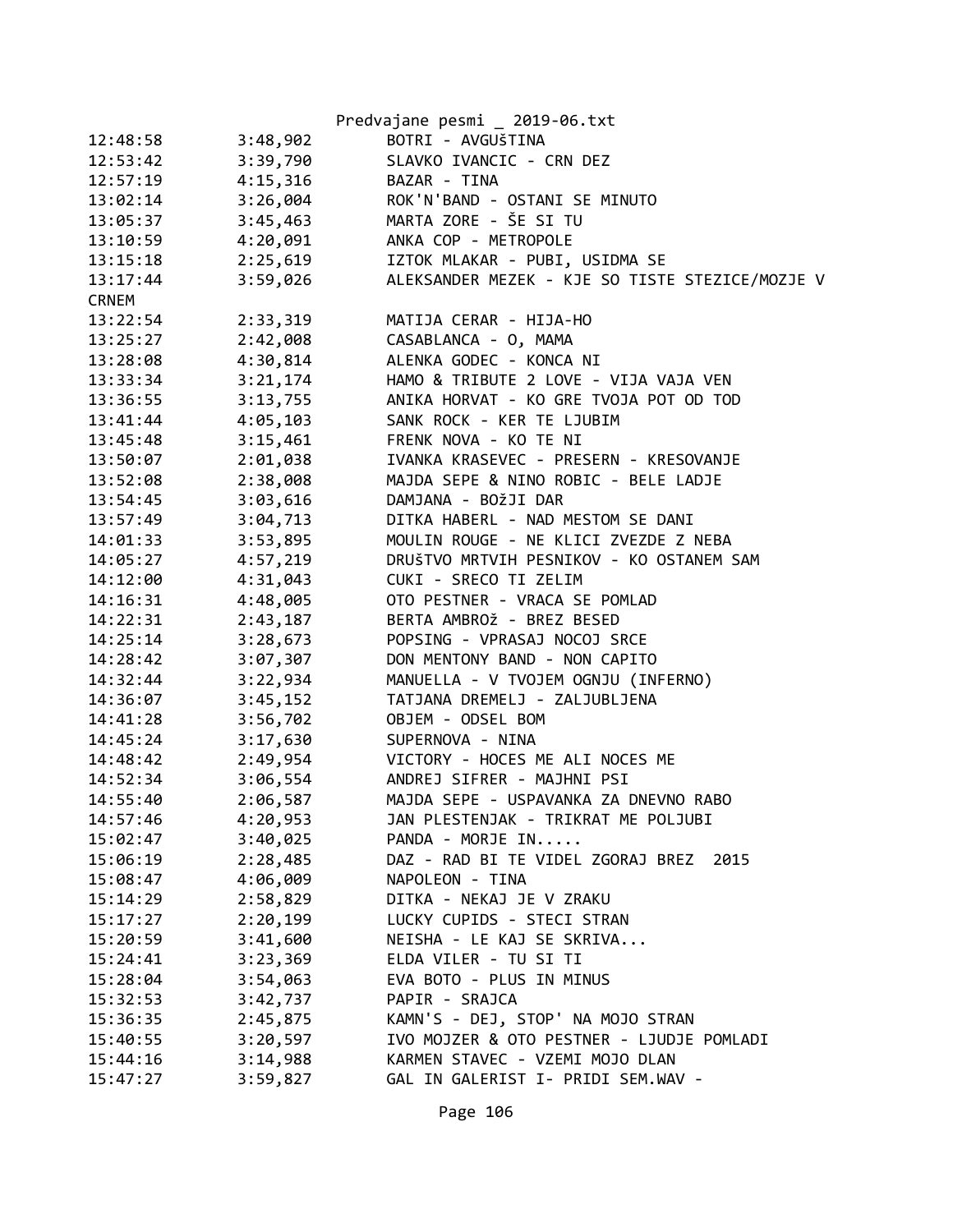|          |          | Predvajane pesmi _ 2019-06.txt              |
|----------|----------|---------------------------------------------|
| 15:52:29 | 2:53,330 | GREGOR RAVNIK - ZDAJ JE CAS                 |
| 15:55:20 | 4:01,012 | HAZARD - ANDREJA                            |
| 16:00:01 | 4:11,090 | AVTOMOBILI - ODPRI OCI                      |
| 16:04:12 | 3:43,280 | EVA HREN - KDAJ                             |
| 16:07:55 | 2:59,151 | YLENIA ZOBEC - DAN KOT IZ SANJ              |
| 16:12:30 | 3:22,538 | IVO MOJZER - KO SI DAVI SE ZBUDILA          |
| 16:15:52 | 2:57,372 | LARA KADIS - ZDAJ SEM TU                    |
| 16:18:49 | 4:26,196 | KATRINAS - ARIANA                           |
| 16:24:27 | 3:03,731 | ROYAL FLASH - VSE BI DAL                    |
| 16:27:31 | 4:01,482 | JANKO ROPRET - LEPA SI NOCOJ                |
| 16:32:27 | 3:54,532 | TULIO FURLANIC - TOCNO VMES                 |
| 16:36:21 | 3:00,288 | JELKA CVETEŽAR - SIMFONY                    |
| 16:40:57 | 3:20,014 | ALFI NIPIC - POLJANE DOM PRELEPIH DNI       |
| 16:44:17 | 4:15,153 | FOLKROLA - MARUŠKA                          |
| 16:48:32 | 3:35,665 | NEZA DROBNIC - BREZ BESED                   |
| 16:53:10 | 2:25,495 | HISA - USPAVANKA                            |
| 16:55:36 | 2:55,218 | ZLATI MUZIKANTI - PEPELKA                   |
| 16:58:31 | 4:18,889 | PERPETUUM JAZZILE - POLETNA NOC             |
| 17:03:28 | 3:11,006 | KALAMARI - VSE ME IMAJO RAJSI               |
| 17:06:38 | 3:26,986 | BRANKA KRANER - LJUBEZEN                    |
| 17:11:13 | 3:11,707 | BELE VRANE - MOJE DEKLE                     |
| 17:14:24 | 4:02,187 | ANJA RUPEL - SANJAM TE                      |
| 17:18:26 | 4:23,021 | CALIFORNIA - DAN POTEM                      |
| 17:23:49 | 3:17,379 | TOMAZ DOMICELJ - HONDOIDI                   |
| 17:27:06 | 2:35,023 | STANE MANCINI - NON CAPITO                  |
| 17:30:32 | 2:36,734 | BABALOO BAND - MOJE SRCE                    |
| 17:33:09 | 2:41,060 | AYNEE - TVOJA ROZA                          |
| 17:35:50 | 2:41,425 | ROK 'N' BAND - RAD JO IMAM                  |
| 17:38:31 | 3:14,030 | IRENA VRCKOVNIK - SIRENA                    |
| 17:43:20 | 3:21,145 | MARJANA DERZAJ - DIXIELAND BAND             |
| 17:46:41 | 4:16,591 | FARAONI - PASJE ZIVLJENJE                   |
| 17:51:51 | 2:59,485 | ANDRAZ HRIBAR - ŽIVLJENJE JE                |
| 17:54:51 | 3:16,668 | PETER JANUS - ZATE                          |
| 17:58:02 | 2:07,987 | BLUEGRASS HOPPERS - PO NOVEM LETU BOLJŠE BO |
| 18:00:48 | 3:30,408 | VLADO KRESLIN - Z GORICKEGA V PIRAN         |
| 18:04:16 | 3:18,250 | AVIA BAND - VSAJ ŠE TRENUTEK                |
| 18:07:34 | 3:43,664 | LUNAPARK - ALARM                            |
| 18:12:25 | 3:28,110 | GU-GU - DNEVI, KI PRIHAJAJO                 |
| 18:15:53 | 3:00,520 | MAJA KEUC - ZMOREM                          |
| 18:18:53 | 3:49,605 | SUNNY ORCHESTRA - ODHAJAM                   |
| 18:23:42 | 1:47,532 | RAFKO IRGOLIC - KAVBOJEVA LJUBICA           |
| 18:25:29 | 4:07,670 | PEPEL IN KRI - DEKLE IZ ZLATE LADJICE       |
| 18:32:38 | 2:58,831 | AYNEE - ZDAJ VEM                            |
| 18:38:13 | 3:59,844 | ZVEZDE - NOVE ZVEZDE NAD EVROPO             |
| 18:44:43 | 3:38,035 | ADI SMOLAR - SAJ TE PRIME PA TE MINE        |
| 18:48:21 | 3:21,548 | BOTRI - SONCE PO DEŽJU                      |
| 18:52:36 | 4:07,532 | ESKOBARS - HLADNE NOCI                      |
| 18:56:44 | 4:05,288 | BAZAR - THE END                             |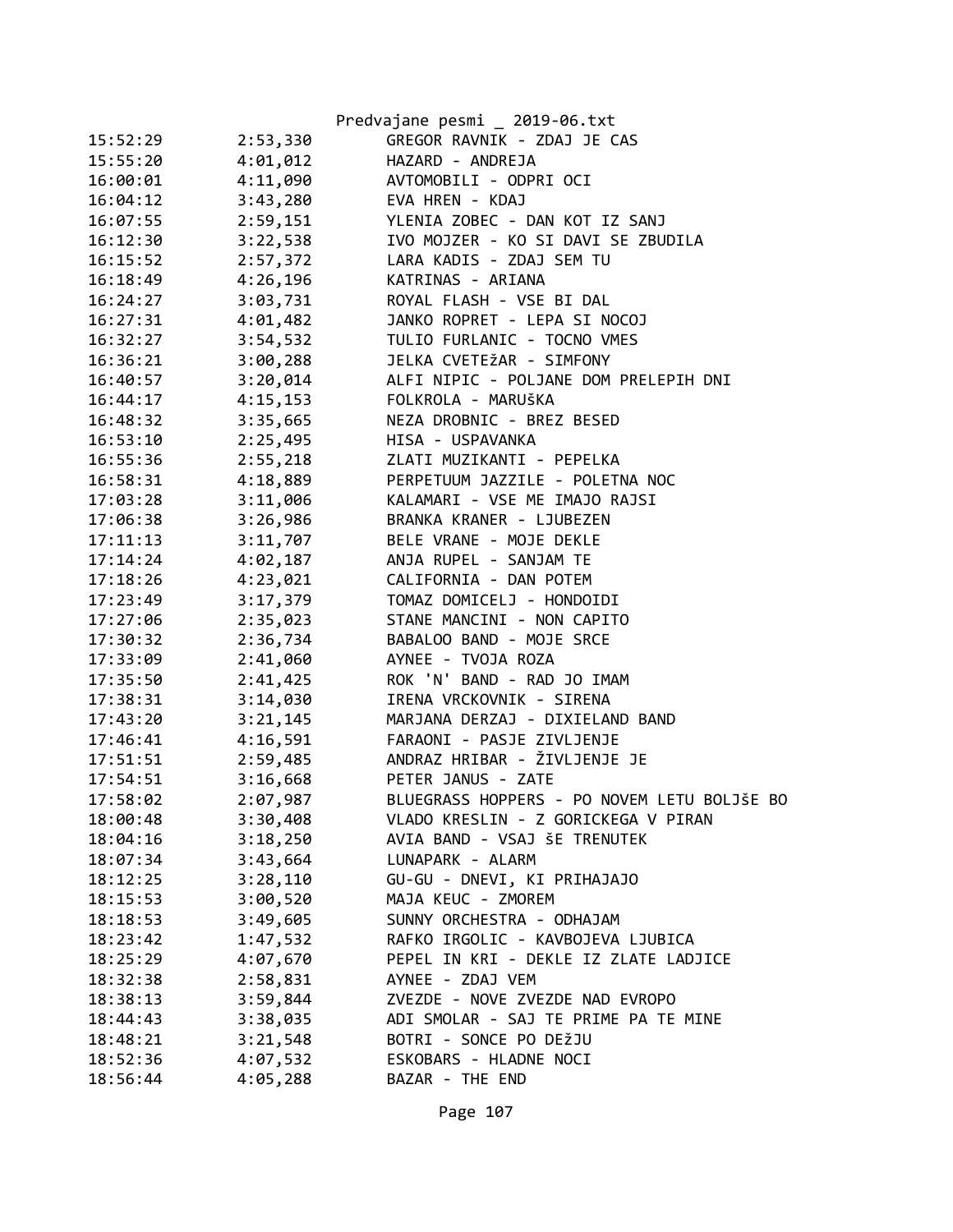|          |          | Predvajane pesmi _ 2019-06.txt                  |
|----------|----------|-------------------------------------------------|
| 19:01:27 | 2:55,035 | NECA FALK - DOBRO JUTRO, DOBER DAN              |
| 19:04:21 | 3:25,782 | MALI OGLASI BAND - VROCA KRI                    |
| 19:07:46 | 3:13,034 | PROF. KLEMEN - TI PRAVIS                        |
| 19:12:06 | 3:44,290 | KATAYA - TO JE MOJ DAN                          |
| 19:15:50 | 3:18,831 | MARTINA SRAJ - LE BODI TU                       |
| 19:20:08 | 2:42,460 | OTO PESTNER - MNOGO SRECNIH LET OD TOD          |
| 19:22:50 | 3:28,919 | NATASA & ZIBELNIK - DAN JE LEP                  |
| 19:26:19 | 3:04,971 | MANOUCHE - MED ZVEZDE IN NAZAJ                  |
| 19:30:15 | 3:44,432 | KINGSTON - CIST EN MEJHEN RADIO                 |
| 19:34:00 | 3:10,051 | ALEKSANDER MEZEK - OSAMLJENA SENCA              |
| 19:37:09 | 3:16,027 | EDVIN FLISER - LETI, LETI LASTOVKA              |
| 19:41:33 | 4:01,815 | DARJA SVAJGER - DARILA                          |
| 19:45:34 | 3:30,004 | NINA PUSLAR - OBJEMI ME ZDAJ                    |
| 19:49:58 | 4:55,223 | SAMO GLAVAN - VENTILATORSKA PESEM               |
| 19:54:53 | 2:59,950 | SPEKTER - RECEPT ZA DEZEVEN DAN                 |
| 19:57:53 | 4:25,755 | AGROPOP - SAMO MILIJON                          |
| 20:02:56 | 4:04,741 | VILI RESNIK - NAJ MI KDO POVE                   |
| 20:07:01 | 3:17,178 | TATJANA DREMELJ - DALA SEM TI VSE               |
| 20:13:48 | 3:55,436 | KING FOO - NENAVADNO JE OK                      |
| 20:17:44 | 3:04,464 | IRENA KOHONT - LJUBEZEN JE NAJLEPŠI DAR         |
| 20:21:56 | 3:29,819 | MARKO VOZELJ - LETIVA V NEBO                    |
| 20:25:25 | 5:17,343 | DAMJANA - KJE SI ZDAJ                           |
| 20:31:42 | 3:46,271 | MIRAN RUDAN - ROJEN, DA TE LJUBIM               |
| 20:35:28 | 2:53,876 | PRELOM - LJUBEZEN IZ ŠOLSKIH DNI                |
| 20:38:22 | 4:25,001 | ANDREJ SIFRER - LEPA DEKLETA                    |
| 20:47:30 | 4:32,835 | JANEZ ZMAZEK - ZGODBA O LJUDEH                  |
| 20:52:54 | 4:13,036 | SUPERNOVA - POBEGNI Z MANO                      |
| 20:57:07 | 3:14,852 | ROK'N'BAND - VERJEMI                            |
| 21:01:30 | 3:21,046 | KASTELO - VSE KAR LJUBIM                        |
| 21:04:46 | 4:48,928 | ALENKA GODEC - VSE KAR ŽELIM                    |
| 21:14:10 | 2:15,938 | JOZICA SVETE - SONCE SIJE NA PORTOROZ           |
| 21:16:26 | 2:45,511 | ANIKA HORVAT - TEENAGERSKA BALADA               |
| 21:20:05 | 3:10,304 | ALEKSANDER NOVAK - KAKO SE POCUTIS (RADIO EDIT) |
| 21:23:15 | 3:00,599 | MAJA P - DRUGACNA                               |
| 21:26:16 | 3:14,693 | VANAGO BAND - ONA                               |
| 21:30:30 | 2:45,212 | BERTA AMBROŽ - PESEM ZAPOJ MI NOCOJ             |
| 21:33:15 | 3:27,667 | MARTA ZORE - CUJ MOJ GLAS                       |
| 21:36:40 | 3:27,773 | PAPIR - NACIN                                   |
| 21:45:11 | 3:32,920 | DAZ - SRECEN                                    |
| 21:48:42 | 5:18,248 | IZTOK MLAKAR - BLUES                            |
| 21:54:51 | 3:23,182 | FLORA & PARIS - VSE SI TI                       |
| 21:58:14 | 3:37,206 | KATRINAS - LETIM                                |
| 22:02:59 | 3:05,842 | S.MUGERLIH & R.ROLIH - NA TVOJI STRANI          |
| 22:06:05 | 3:46,992 | BOSSA DE NOVO - SESTANEK POD RJUHO              |
| 22:13:04 | 3:02,861 | STIL 5 - NASMEHNI SE                            |
| 22:16:07 | 3:12,966 | IVA STANIC - NORE NEZNOSTI                      |
| 22:20:14 | 4:07,620 | KANTOR - TATU                                   |
| 22:24:20 | 3:16,618 | BELE VRANE - BREZ BESED                         |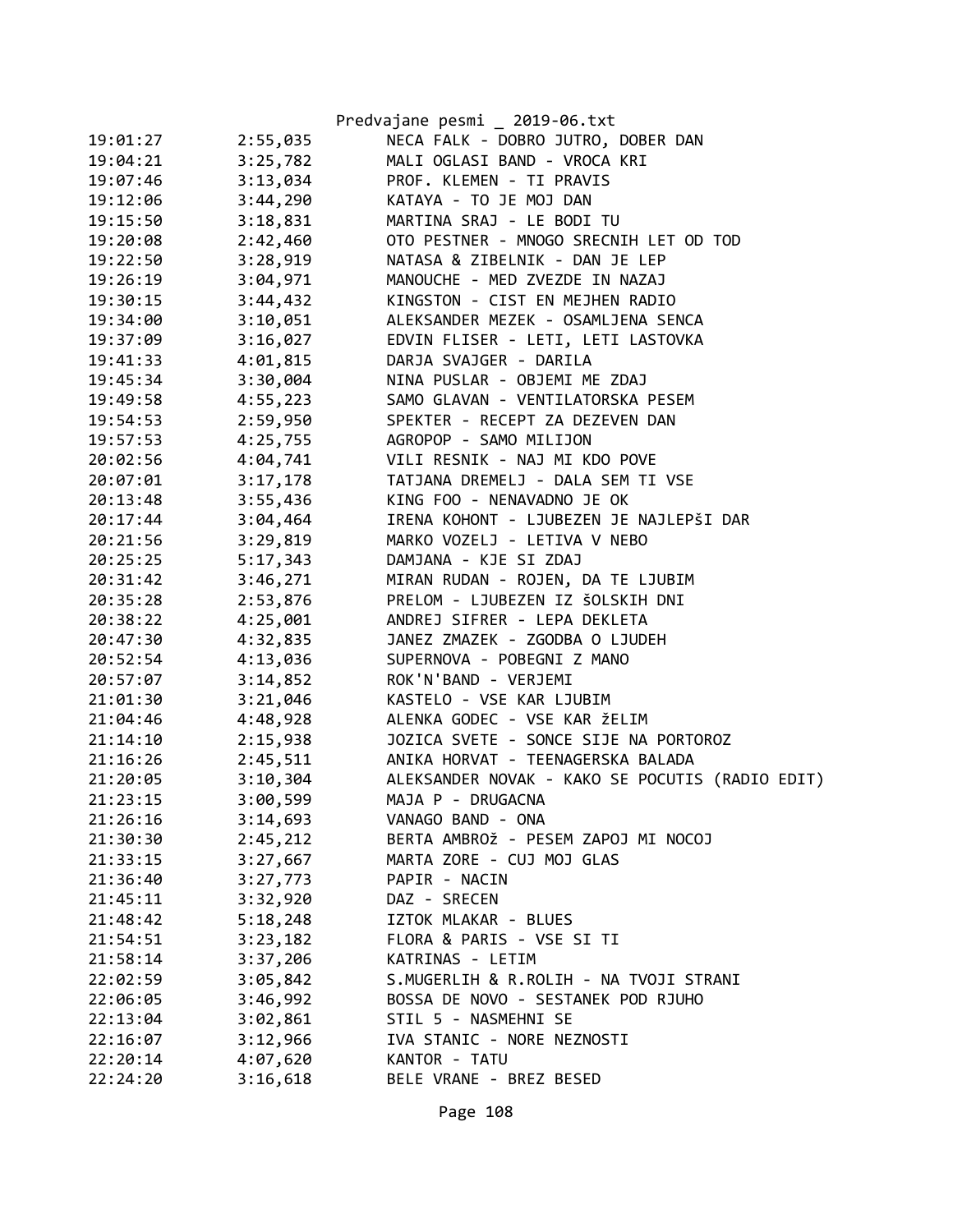|          |          | Predvajane pesmi _ 2019-06.txt           |
|----------|----------|------------------------------------------|
| 22:27:36 | 3:47,938 | ANJA RUPEL - NEKAJ UR ZA NOROST          |
| 22:32:24 | 3:03,764 | BABILON - RABIM TVOJ SMEH                |
| 22:35:28 | 2:52,107 | NUSA DERENDA - SE V SEBI SKRIVAM         |
| 22:38:19 | 4:33,392 | DRUSTVO MRTVIH PESNIKOV - PINGVIN        |
| 22:46:36 | 3:31,625 | MARJANA DERZAJ - CEZ VELIKO LET          |
| 22:50:59 |          | 3:42,006 BABALOO BAND - JOKAL BOM JUTRI  |
| 22:54:41 | 3:30,257 | AVTOMOBILI - ZASEBNI RAJ                 |
| 22:58:11 | 3:25,538 | PANDA - DALEC STRAN                      |
| 23:02:44 |          | 3:27,164 PEPEL IN KRI - PESEM ZA DINAR   |
| 23:06:11 | 2:30,019 | CUKI - ODPELJAL TE BOM TJA               |
| 23:08:40 | 3:55,860 | DON MENTONY BAND - PRESERJE BLUES        |
| 23:16:08 | 2:25,588 | IVANKA KRASEVEC - PRESERN - STARA PLOSCA |
| 23:18:33 | 3:40,938 | TOMAZ DOMICELJ - MLINAR NA MURI          |
| 23:23:08 | 3:41,031 | IVAN HUDNIK - ZELENE LIVADE S TEBOJ      |
| 23:26:49 | 4:12,934 | REGINA - ŠOK                             |
| 23:32:01 | 3:13,614 | KALAMARI - KOSCEK NEBA                   |
| 23:35:15 | 4:01,416 | GU-GU - MOJA MALA LUCIJA                 |
| 23:43:02 | 3:15,937 | JOZICA SVETE & I.KRASEVEC - TRI SRCA     |
| 23:46:18 | 3:50,240 | NAPOLEON - BODI MOJA                     |
| 23:51:00 | 3:17,035 | SLAVKO IVANCIC - CRTA                    |
| 23:54:16 | 5:39,083 | HISA - PALE SAM NA SVETU                 |

| 0:01:02 3:42,715 ALENKA VIDRIH - HARMONIKAR                       |
|-------------------------------------------------------------------|
| 0:04:45 5:09,556 FLIRT - ROMEO IN JULIJA                          |
| 0:09:50 3:40,672 AVIA BAND - TELESKOP                             |
| 0:13:33 2:26,104 IZTOK MLAKAR - PUBI, USIDIMO SE                  |
| 0:15:59 3:16,303 NEISHA - OGENJ POD NOGAMI                        |
| 0:19:15 3:40,288 DADI DAZ - OPOLNOCI                              |
| 0:22:58 2:59,785 KARMEN STAVEC - LEP POLETNI DAN                  |
| 0:25:56 6:12,941 ALEKSANDER MEZEK - SIN OCETA                     |
| 0:32:09 3:04,760 KINGSTON - SONCNA UPRAVA                         |
| 0:35:16 3:17,005 ADI SMOLAR - RADI SE IMEJTE                      |
|                                                                   |
| 0:42:15 3:25,840 ALJA KRUSIC - NAJIN PLES                         |
| 0:45:43 4:04,056 ELDA VILER - LASTOVKE                            |
| 0:49:47 4:17,949       ANDREJ SIFRER - SREBRO V LASE ZLATO V ZOBE |
| 0:54:04 3:00,848 MAJDA ARH - POSLJI MU VETER POZDRAV              |
| 0:57:08 3:38,729 JANEZ BONCINA BENC - MAJA Z BISERI               |
| 1:00:46 3:07,003 TOMAZ DOMICELJ - JAMAJKA                         |
| 1:03:53 4:05,546 ALEX VOLASKO - KRATEK DIH                        |
| 1:08:01 2:39,005 STANE MANCINI - BESEDA LJUBLJANA                 |
| 1:10:40 3:43,000 NINA PUSLAR - VSE KAR RECES MI                   |
| 1:14:21 3:09,996 SPIN - ALI TVOJA MAMA VE                         |
| 1:17:33 3:34,868 PEPEL IN KRI - DAN LJUBEZNI                      |
| 1:21:06 2:59,030 BABALOO BAND - NOCEM PESEM                       |
|                                                                   |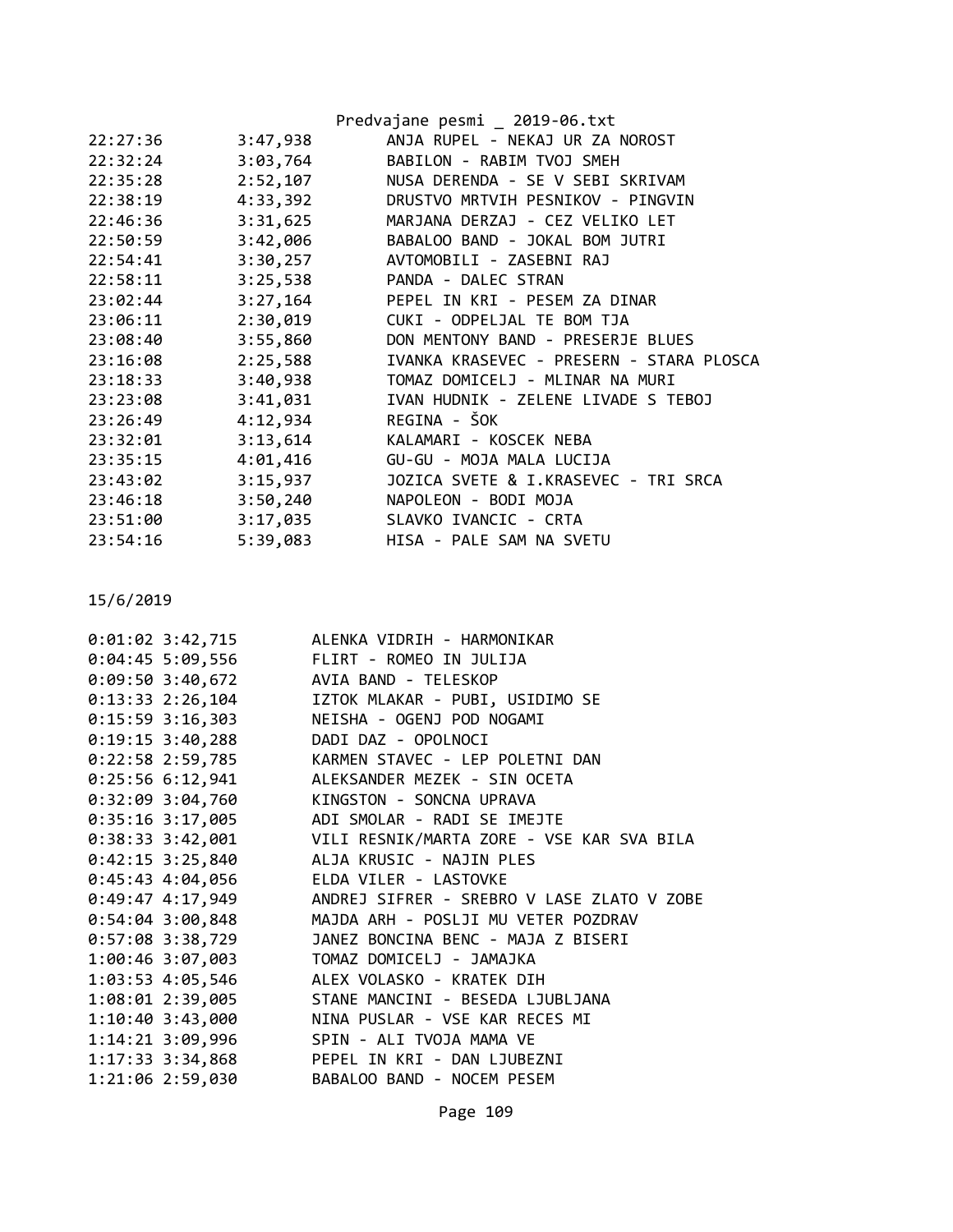|                      | Predvajane pesmi _ 2019-06.txt                            |
|----------------------|-----------------------------------------------------------|
| 1:24:05 2:33,903     | BETI JURKOVIC - COLNIC                                    |
| 1:26:41 2:59,002     | HAZARD - BISTRO                                           |
| 1:29:40 3:30,030     | AVTOMOBILI - POLETJE LJUBEZNI                             |
| 1:33:10 3:45,020     | FOXY TEENS - VZEMI ME V NAROCJE                           |
| $1:36:53$ $3:48,027$ | ALENKA GODEC - RAJE MI PRIZNAJ                            |
| 1:40:41 4:27,015     | VLADO KRESLIN - TISTA CRNA KITARA                         |
| 1:45:08 3:37,344     | GAL - CAS BO NA MOJI STRANI                               |
| 1:48:47 3:06,070     | ANU - VZEM' SI CAS                                        |
| 1:51:53 3:50,985     | CUKI - SONCNI ZAREK                                       |
| $1:55:44$ 4:53,211   | DAVID GROM - LEPA SI MOJA                                 |
| 2:00:39 3:58,693     | CALIFORNIA/MZ HEKTOR - LE SPOMINI (MODERNI MIX)           |
| 2:04:34 3:08,659     | SABINA - NE BOVA PAR                                      |
| 2:07:42 2:54,019     | IVO MOJZER - POLNOCNI KAVBOJ                              |
| 2:10:39 3:50,024     | IGOR LIJA - KO TE NI                                      |
| 2:14:29 3:40,837     | ANJA RUPEL - PREDEN GRE                                   |
| 2:18:08 3:38,464     | DAN D - REKLI SO (CISTA RAZLICICA)                        |
| 2:21:49 3:28,002     | LIDIJA KODRIC - MESTO SPI                                 |
| 2:25:16 3:56,036     | BOTRI - MAL'PREKRATKA                                     |
| 2:29:12 3:38,289     | MANOUCHE - BI SLA NAPREJ                                  |
| 2:32:53 5:13,854     | VITA - LAZNJIVE OCI                                       |
| 2:38:07 3:31,989     | BAZAR - DOBER DAN                                         |
| 2:41:33 3:56,026     | ANIKA - NISVA DOBER PAR                                   |
| 2:45:31 4:07,583     | IRENA VRCKOVNIK/SLAVKO IVANCIC - KAR SEM JAZ IN KAR SI TI |
| 2:49:39 3:02,956     | IVANKA KRASEVEC - PRESERN - BREZ TEBE (WITHOUT YOU)       |
| 2:52:41 3:05,406     | LOS VENTILOS & TOKAC - NE GLEDAM NAZAJ                    |
| 2:55:49 3:26,175     | MONIKA PUCELJ - FESTA                                     |
| 2:59:14 3:00,029     | FRENK NOVA - KO TE NI                                     |
| 3:02:14 3:31,981     | FARAONI - TU JE MOJ DOM                                   |
| 3:05:49 3:34,284     | HOSTNIK - U LUBLAN                                        |
| 3:09:23 3:16,703     | NATASA & ZIBELNIK - CAS JE DA SE PREBUDIM                 |
| 3:12:39 3:01,311     | KALAMARI - ZA DVAJSET LET                                 |
| 3:15:43 3:37,009     | GAL GJURIN IN NINA PUSLAR - TO JE TO                      |
| 3:19:19 3:07,653     | MATIJA CERAR - GOSPOD V KRAVATI                           |
| 3:22:27 3:15,138     | ALMA MERKLIN - SAMA V MESTU                               |
| 3:25:44 2:34,020     | MARJANA DERZAJ - ZVEZDE PADAJO V NOC                      |
| 3:28:18 2:52,712     | GU-GU - GU-GU GRE V HOLLYWOOD                             |
| 3:31:11 3:20,707     | DITKA - DRUGI BREG ZELJA                                  |
| 3:34:33 3:04,037     | FOLKROLA - CYBER BABY                                     |
| 3:37:37 3:14,978     | PANDA - MORDA                                             |
| 3:40:52 2:33,928     | RAFKO IRGOLIC - MOJ CRNI KONJ                             |
| 3:43:25 2:59,033     | ANDRAZ HRIBAR - ZIVLJENJE JE                              |
| 3:46:23 2:22,846     | BRANKA KRANER - PREDRAMI ME                               |
| 3:48:43 2:55,630     | NEZA BRACUN - MOJ REFREN                                  |
| $3:51:41$ $3:31,228$ | DARJA SVAJGER - SONCEN DAN                                |
| 3:55:12 4:07,713     | OTO PESTNER - MOJE TVOJE ULICE                            |
| 3:59:19 3:02,994     | SAN DI EGO - BREZ TEBE                                    |
| 4:02:24 4:02,720     | DAMJANA GOLAVSEK - SOLZE                                  |
| 4:06:27 2:56,997     | CUDEZNA POLJA - BOOGIE DAMA                               |
|                      |                                                           |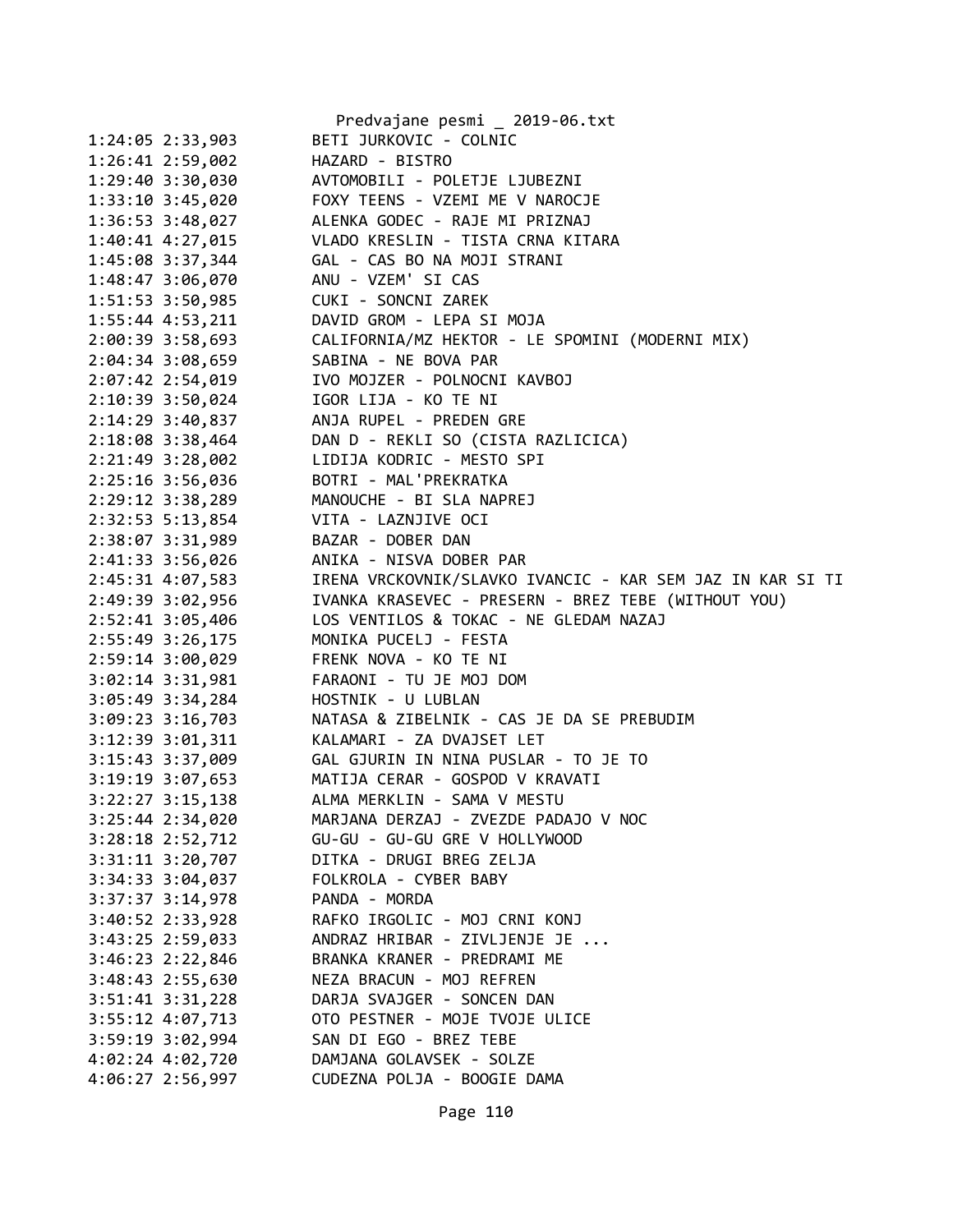|                                      | Predvajane pesmi _ 2019-06.txt                                                                         |
|--------------------------------------|--------------------------------------------------------------------------------------------------------|
| 4:09:24 2:32,008                     | BELE VRANE - NA VRHU NEBOTICNIKA                                                                       |
| 4:11:58 4:14,992                     | BLUEGRASS HOPPERS - AVTOMAT                                                                            |
| 4:16:13 3:39,023                     | PLAMEN - RAJSKI CVET                                                                                   |
| 4:19:52 3:05,744                     | JANEZ ZMAZEK ZAN - NA DOPUSTU                                                                          |
| 4:23:00 3:40,481                     | SANK ROCK - SENCA SEBE                                                                                 |
| 4:26:40 3:23,797                     | MATJAZ JELEN - POCASI  JE LEPO                                                                         |
| 4:30:04 3:17,385                     | PAPIR - SLUTNJA                                                                                        |
| 4:33:24 2:39,218                     |                                                                                                        |
| 4:36:03 3:00,028                     | FAFIN - SEOTNJA<br>ANABEL - POZITIVA<br>ROK'N'BAND - JAGODE IN COKOLADA<br>SOULGREG ARTIST - NOVI SVET |
| 4:39:02 4:29,747                     |                                                                                                        |
| 4:43:35 3:50,008                     | VICTORY - A TI!                                                                                        |
| 4:47:17 3:15,680                     | NUSA DERENDA - NAJ MI DEZ NAPOLNI DLAN                                                                 |
| 4:50:32 3:24,797                     | ZABJAK TRIO - MORALITETA                                                                               |
| 4:53:59 3:05,961                     | ADI SMOLAR - PREMAV                                                                                    |
| 4:57:02 3:29,869                     | MILAN PECOVNIK PIDZI - NOCOJ BOM PLESAL LE S TEBOJ                                                     |
| 5:00:32 2:22,020                     | MATIJA CERAR - DEŽNIKI                                                                                 |
| 5:02:54 2:01,997                     | ALEKSANDER MEZEK - O, LOJZIKA                                                                          |
| 5:04:56 3:13,861                     | DARJA SVAJGER - KJE JE KDO                                                                             |
| 5:08:09 3:44,164                     | LETECI POTEPUHI - POJEM BLUES                                                                          |
|                                      |                                                                                                        |
| 5:16:07 4:10,977 CALIFORNIA - GOLOBA |                                                                                                        |
|                                      |                                                                                                        |
| 5:20:18 4:22,761                     | ALENKA GODEC - POT LJUBEZNI<br>IRENA VRCKOVNIK - CLOVEK                                                |
| 5:24:40 3:03,053                     |                                                                                                        |
| 5:27:43 2:40,812                     | PEPEL IN KRI - KDO                                                                                     |
| 5:30:24 3:29,833                     | PETER PAN - VROCE USTNICE                                                                              |
| 5:33:53 3:03,385                     | FOLKROLA - CYBER BABY                                                                                  |
| 5:36:56 2:45,939                     | VICTORY - LE POVEJTE JI                                                                                |
| 5:39:40 3:15,419                     | ANDREJ SIFRER - NOCOJ TE BOM LJUBIL                                                                    |
| 5:42:55 3:17,635                     | KARMEN STAVEC - POVEJ                                                                                  |
| 5:46:13 4:22,947                     | MARTA ZORE - POZABIL SI NA VSE                                                                         |
| 5:50:35 3:23,034                     | SLEEPWALKERS - IME ROZE                                                                                |
| 5:53:58 4:40,517                     | HISA - LEDENE CESTE                                                                                    |
| 5:58:39 4:03,009                     | SIMPLE - SAM                                                                                           |
| $6:02:41$ 3:27,023                   | MARJANA DERZAJ - CABARET                                                                               |
| 6:06:08 3:19,993                     | VILI RESNIK - DELAJ MI TO                                                                              |
| $6:09:26$ 3:48,338                   | ANJA RUPEL - LJUBI ME IN NE SPRAŠUJ                                                                    |
| $6:13:14$ 4:43,994                   | SANK ROCK - TIH' BOD' IN IGRAJ                                                                         |
| $6:17:57$ 3:00,014                   | ROK'N'BAND - JAGODE IN COKOLADA                                                                        |
| 6:20:57 3:48,996                     | ZAN SERCIC - TO POLETJE                                                                                |
| $6:24:43$ 3:58,501                   | AVIA BAND - GLEJ                                                                                       |
| $6:28:41$ $4:10,888$                 | VLADO KRESLIN - ODPIRAM OKNO                                                                           |
| $6:41:18$ 3:30,516                   | BOR GOSTIŠA - DOVOLJ JE SRCE, KI ZATE GORI                                                             |
| 6:44:48 3:33,698                     | DON MENTONY BAND/JANEZ ZMAZEK ZAN - LENOBA                                                             |
| $6:48:22$ 3:19,533                   | SLAVKO IVANCIC - TISTO KAR OSTANE                                                                      |
| 6:51:41 4:00,004                     | GU-GU - GU-GU PLAY FOR YOU                                                                             |
| 6:55:41 4:50,390                     | IZTOK MLAKAR - VARSE CECA                                                                              |
| 7:00:31 3:47,012                     | PRAH - SEZONA SENC                                                                                     |
| 7:04:18 3:25,261                     | ADI SMOLAR - SE TREBA BO OŽENIT                                                                        |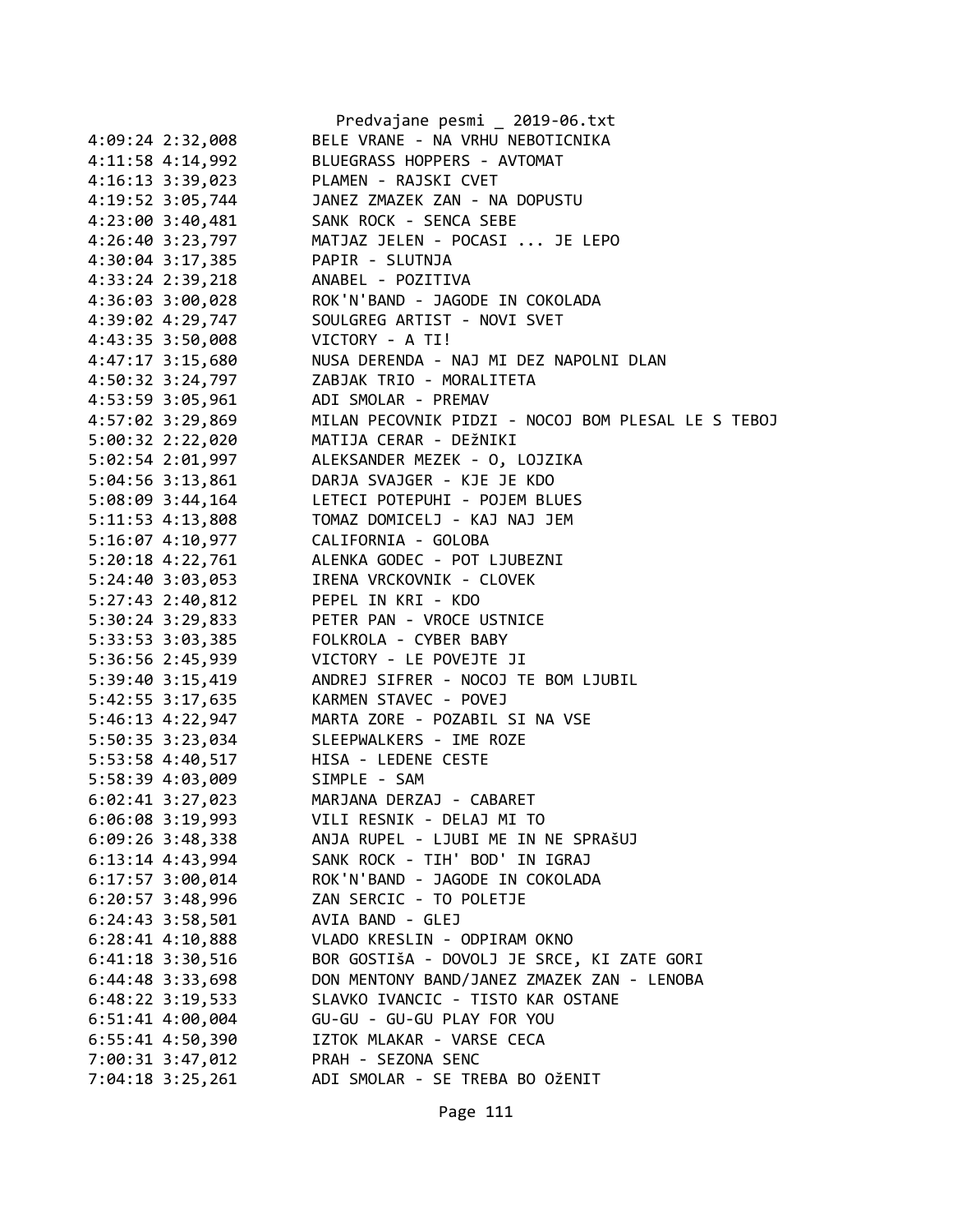|                      |          | Predvajane pesmi _ 2019-06.txt                       |
|----------------------|----------|------------------------------------------------------|
| 7:07:43 3:45,984     |          | FOXY TEENS - NAJ PADA ZDAJ DEZ                       |
| 7:11:26 2:49,879     |          | BELE VRANE - ŽAREK TVOJE LJUBEZNI                    |
| 7:14:15 3:00,999     |          | KINGSTON - LUNAPARK                                  |
| 7:17:15 2:58,856     |          | JELKA CVETEŽAR - JUTRO NA PLANINI                    |
| 7:20:14 3:06,778     |          | FRENK NOVA - NA LUNO IN NAZAJ                        |
| 7:23:20 2:48,088     |          | AYNEE - NA MORJE                                     |
| 7:26:08 4:15,980     |          | BEPOP - BELA SNEZINKA                                |
| 7:30:24 3:15,568     |          | MAJDA SEPE - MED ISKRENIMI LJUDMI                    |
| 7:33:40 3:50,418     |          | BAZAR - DOBER DAN                                    |
| 7:37:30 4:43,433     |          | SAMO GLAVAN - KRETENIZACIJA                          |
| 7:42:13 2:11,009     |          | RAFKO IRGOLIC - DIKSI ZA NOCOJ                       |
| 7:47:25 4:22,627     |          | HALO - ZVEZDA                                        |
| 7:54:23 3:36,151     |          | ADI SMOLAR - GENOCID                                 |
| $8:00:30$ 3:19,652   |          | SUNNY ORCHESTRA - AFRO ŽUR                           |
| $8:03:50$ 2:54,482   |          | DEZUR - CISTO DROBNA ZELJA                           |
| 8:08:54 2:10,980     |          | BERTA AMBROŽ - DAN KOT DNEVI VSI                     |
| $8:12:46$ $3:02,626$ |          | DITKA HABERL - NAD MESTOM SE DANI                    |
|                      |          | 8:17:07 3:18,110 ANIKA HORVAT - HVALA TI             |
|                      |          | 8:20:25 3:47,657 KALAMARI - CAKAM TE ZAMAN           |
| 8:24:12 4:29,598     |          | JANEZ ZMAZEK - DOST JE BLO BESED                     |
| 8:28:42 3:35,890     |          | AVTOMOBILI - LIPE                                    |
| 8:32:14 2:45,390     |          | BELE VRANE - MESTO MLADIH                            |
|                      |          | MAJDA SEPE - DREVO                                   |
| 8:35:00 2:39,389     |          |                                                      |
| 8:37:39 3:48,165     |          | HAZARD - NI CVETJA BREZ TRNJA                        |
| 8:41:27 3:14,018     |          | WOLF - ZASAVSKI ZVONOVI                              |
| 8:44:41 2:38,129     |          | DAMJANA - KAJ PA TI                                  |
| $8:47:19$ 3:17,168   |          | ALJA KRUSIC - A BOS MALO MOJ                         |
| 8:50:36 2:38,582     |          | BLUEGRASS HOPPERS - STARA MAMA                       |
| 8:53:14 3:17,997     |          | OTO PESTNER - DAN ZA ZALJUBLJENE                     |
| 8:56:32 3:58,854     |          | IRENA KOHONT - ŠEL SI MIMO                           |
| $9:01:06$ 4:38,047   |          | ANDRAZ HRIBAR - KAJ MI DELAS                         |
|                      |          | 9:05:44 3:53,387 MAJDA ARH - LJUBEZEN JE KOT VINO    |
| 9:13:39 4:11,710     |          | LEELOOJAMAIS - TIK TAK (RADIO RMX)                   |
| 9:17:50 2:55,027     |          | CUKI/PIKA BOZIC - KOMAR                              |
| $9:22:14$ $2:43,961$ |          | BOTRI - NA ZABAVI                                    |
| $9:24:58$ $3:33,902$ |          | BILBI - PESEM OD VCERAJ                              |
| 9:29:35 3:39,677     |          | NECA FALK - PRVA LJUBEZEN                            |
| 9:33:15 3:22,934     |          | NINA PUSLAR - ODHAJAM Z VETROM                       |
| $9:36:38$ $3:47,526$ |          | SLOVENSKI EXPRESS - IZI                              |
| $9:43:45$ $2:40,025$ |          | DAMJANA GOLAVSEK - LJUBIM LJUBIS                     |
| $9:46:24$ 2:40,778   |          | JANEZ PUH - BREZ SONCA CVETJA NI                     |
|                      |          | 9:50:07 2:39,288 PRIMOZ P RAM SITER - NOVA SENZACIJA |
| $9:52:46$ $3:09,122$ |          | KATJA FASINK & ROK FEREGJA - NOVA POMLAD             |
| 9:55:55 3:17,704     |          | FARAONI - SLAVOSPEV                                  |
| 10:00:43             | 6:07,525 | ORLEK - ADIJO KNAPI                                  |
| 10:06:50             | 4:10,031 | DAZ - PODOBEN SEM ZMAJU                              |
| 10:14:24             |          | 2:34,462 STANE MANCINI - NON CAPITO                  |
| 10:16:59             | 3:14,908 | NEISHA - 'MAS SE KJE CAS                             |
|                      |          |                                                      |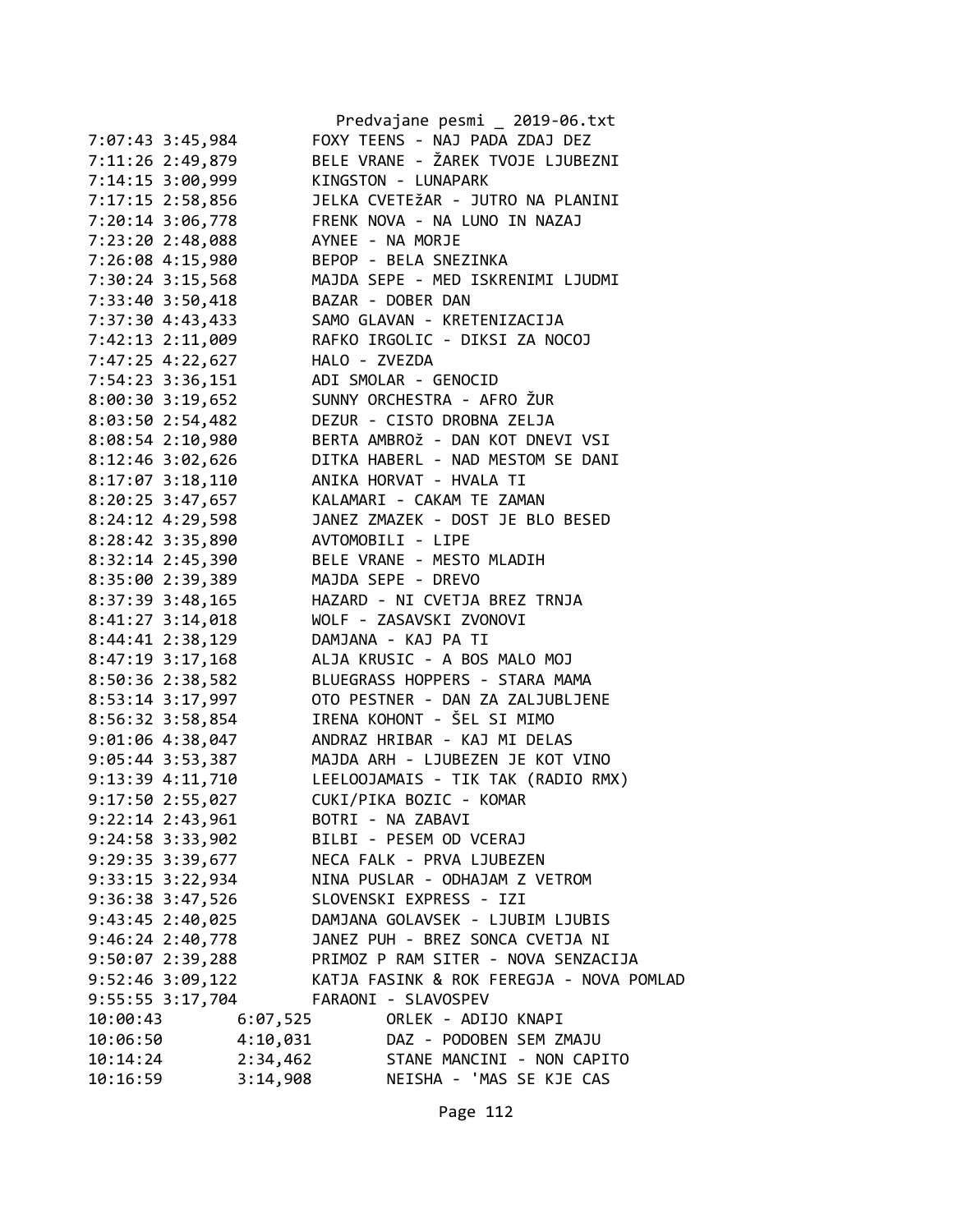|          |          | Predvajane pesmi _ 2019-06.txt                  |
|----------|----------|-------------------------------------------------|
| 10:21:07 | 3:20,593 | ALENKA GODEC - JULIJA                           |
| 10:24:27 | 4:30,028 | KGV - KAKSEN DAN                                |
| 10:28:57 | 2:56,354 | PEPEL IN KRI - VODA NA MOJ MLIN                 |
| 10:32:57 | 3:10,451 | SUNDR BAND - BICIKL                             |
| 10:36:07 | 3:47,867 | JAN PLESTENJAK - AMORE MIO                      |
| 10:42:51 | 3:00,020 | NUDE - SI'Z D BES                               |
| 10:45:45 | 4:44,283 | TOMAZ DOMICELJ - ŠPRICER BLUES                  |
| 10:51:30 | 3:56,738 | BOZIDAR WOLFGANG WOLF - EDINO TI                |
| 10:55:27 | 3:19,145 | DARJA SVAJGER - OB MENI                         |
| 10:58:45 | 4:51,515 | ALEKSANDER MEZEK - TU SEM DOMA                  |
| 11:05:07 | 2:04,423 | GAUDEAMUS - PESEM ZA ŠPAS                       |
| 11:07:12 | 3:09,018 | SPELA MAROLT - VSAK NOV DAN                     |
| 11:14:49 | 2:37,559 | ALEŠ HADALIN - KAKO LEPO JE                     |
| 11:17:26 | 4:01,420 | DOMINIK KOZARIC - REKA LUCI (ORIGINAL)          |
| 11:22:20 | 2:20,009 | MATEJA GOLOB - CU-CU                            |
| 11:24:39 | 2:57,740 | MARJANA DERZAJ - PRIŠLA JE POMLAD               |
| 11:27:37 | 4:13,016 | 7.OKTOBER - TA DAN                              |
| 11:32:54 | 3:26,079 | D'KWASCHEN & RETASHY - VRAUCHE                  |
| 11:36:19 | 5:56,031 | MARTIN KRPAN/VLADO KRESLIN - OD VISINE SE ZVRTI |
| 11:45:39 | 2:48,958 | HISA - ODKRIJ OTROKOM SVET                      |
| 11:48:28 | 3:39,038 | AVIA BAND - ZEMLJA PLESE                        |
| 11:53:08 | 4:47,476 | BIG FOOT MAMA - BULDOŽER                        |
| 11:57:55 | 2:58,007 | DON MENTONY BAND - HOPLA KONOPLA                |
| 12:02:24 | 2:44,226 | ROK'N'BAND - MOJCA                              |
| 12:05:08 | 2:55,030 | KARMEN STAVEC - LJUBIM TE                       |
| 12:08:01 | 3:24,799 | FOLKROLA - TUMASTI OŽBI                         |
| 12:16:55 | 2:55,501 | BETI JURKOVIC - ZVIZGA                          |
| 12:20:43 | 3:52,510 | ANDREJ SIFRER - KO ZVONOVI ZAPOJO               |
| 12:24:36 | 1:57,937 | MATIJA CERAR - ZACARALA ME JE DEKLICA           |
| 12:26:33 | 3:23,615 | DON SERGIO - TUDI TI                            |
| 12:31:01 | 3:49,853 | D.KOCJANCIC & M.JELEN - POISCI ME               |
| 12:34:50 | 3:40,922 | MARKO VOZELJ - MAVRICA                          |
| 12:38:31 | 3:30,719 | METKA ŠTOK - OSAMLJENA ( ALONE AGAIN )          |
| 12:45:38 | 3:23,031 | KINGSTON - KDOR ZNA TA ZNA                      |
| 12:49:00 | 3:23,485 | PAPIR - NIC MI NI                               |
| 12:53:24 | 3:46,720 | ADI SMOLAR - NIC NISI VREDEN                    |
| 12:57:11 | 2:59,436 | SAMO GLAVAN - SVOBODEN                          |
| 13:00:41 | 4:02,577 | AYNEE - SPOMLADI                                |
| 13:04:43 | 3:33,597 | KATRINAS - FUNKY BEAT                           |
| 13:08:17 | 2:56,014 | KALAMARI - PO NAVADI                            |
| 13:12:48 | 3:55,880 | BAZAR - PORTOROŽ 1905                           |
| 13:16:44 | 3:42,697 | DAN D - VODA                                    |
| 13:21:12 | 2:59,164 | MAJA KEUC - VANILIJA                            |
| 13:24:11 | 3:22,513 | IRENA VRCKOVNIK - POLEPSAJ SVET Z LJUBEZNIJO    |
| 13:27:33 | 3:46,464 | GU-GU - MI 'MAMO SE FAJN                        |
| 13:32:16 | 3:30,874 | VICTORY - UPAJ SI                               |
| 13:35:47 | 4:08,434 | HALO - JIMMY HUE                                |
| 13:41:31 | 4:05,800 | FLIRT - PRVIC                                   |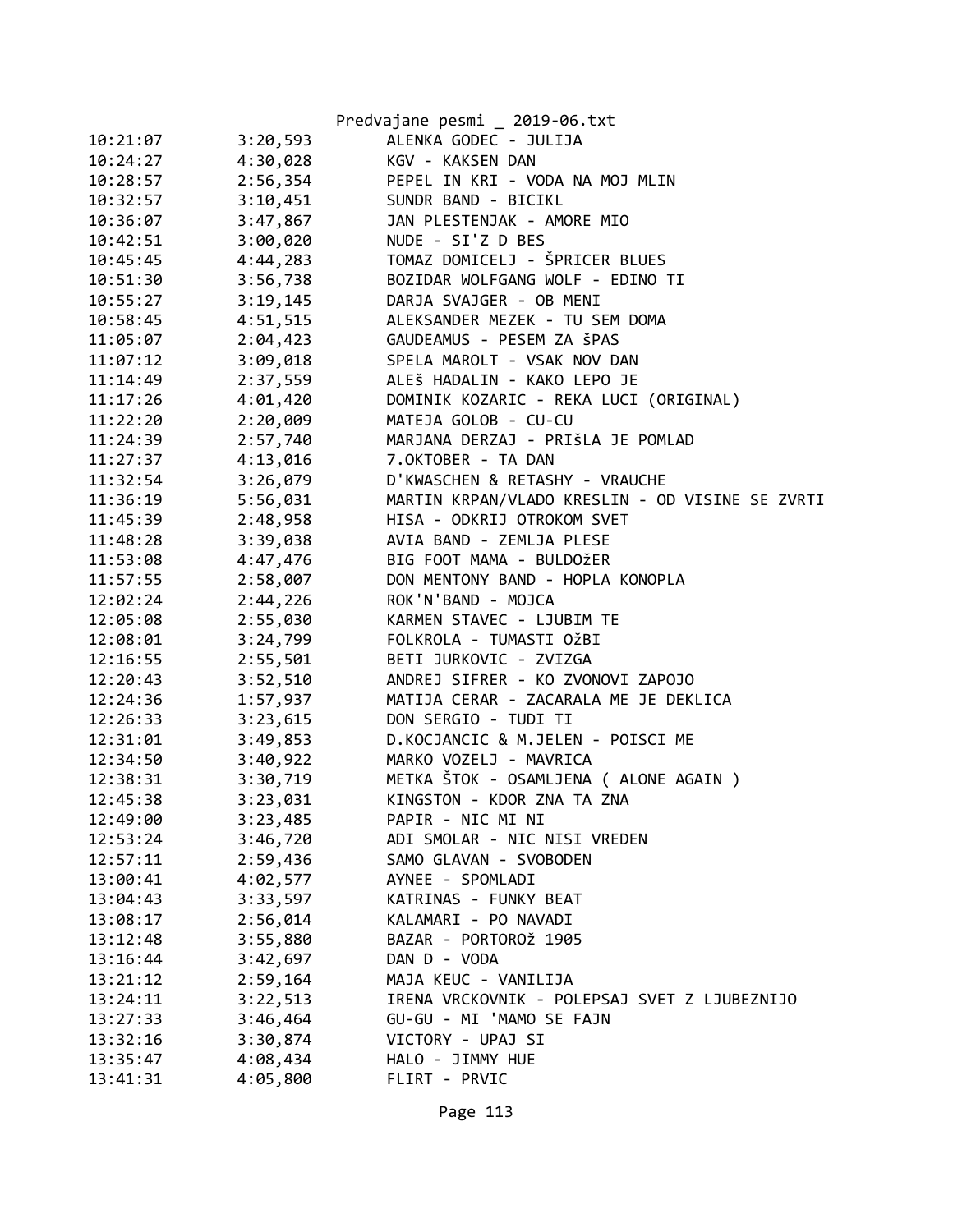|          |          | Predvajane pesmi _ 2019-06.txt                |
|----------|----------|-----------------------------------------------|
| 13:45:36 | 3:41,501 | ROK 'N' BAND - GIRI GIRI                      |
| 13:50:02 | 3:41,045 | MARTA ZORE - LJUBEZEN                         |
| 13:53:40 | 3:26,129 | MAJDA SEPE - PESEM O POMLADI IN PRIJATELJSTVU |
| 13:57:06 | 3:31,751 | PANDA - SIVE CESTE                            |
| 14:01:07 | 4:04,580 | NINA PUSLAR - NI ONA                          |
| 14:05:12 | 2:55,031 | SUNNY ORCHESTRA - NA KARIBE                   |
| 14:08:03 | 3:46,880 | OTO PESTNER - ZA LJUBEZEN HVALA TI            |
| 14:13:25 | 3:16,902 | ANJA RUPEL - SE ENKRAT ME POLJUBI             |
| 14:16:40 | 3:34,260 | ATLANTIX - ATLANTIS                           |
| 14:21:01 | 4:05,924 | FRENK NOVA - VSAK DEL NEBA                    |
| 14:25:07 | 4:02,710 | IZTOK MLAKAR - VANDIMA                        |
| 14:30:06 | 1:42,040 | MATEJ KOSIR - Z LJUBEZNIJO                    |
| 14:31:48 | 3:08,829 | BOTRI - NA JUG                                |
| 14:34:57 | 3:31,725 | ROK FERENGJA - LJUBI ME                       |
| 14:38:28 | 4:27,946 | PRO ANIMA SINGERS - POLETNA NOC               |
| 14:44:32 | 3:52,040 | DAMJANA - DAJ MI LJUBEZEN NAZAJ               |
| 14:48:23 | 2:55,709 | ANDRAZ HRIBAR - MOJA MOJA                     |
| 14:52:03 | 4:18,633 | AGROPOP - TI SI MOJ SONCEK                    |
| 14:56:20 | 3:06,004 | HAZARD - OTROCI PANKRTOV                      |
| 14:59:56 | 2:55,927 | HAMO & TRIBUTE 2 LOVE - DEJVA BIT CIST BLIZ   |
| 15:02:52 | 4:03,772 | ELDA VILER - LASTOVKE                         |
| 15:06:55 | 3:40,026 | CUKI - ZGODBA O PRIJATELJSTVU                 |
| 15:12:11 | 3:34,023 | BILBI - HVALA ZA VIJOLICE                     |
| 15:15:45 | 2:47,908 | SONJA GABERSCEK - ANDREJ                      |
| 15:18:32 | 3:07,339 | BLUEGRASS HOPPERS - BREZ SONCA CVETJA NI      |
| 15:22:26 | 3:08,861 | VILI RESNIK - KO VRBE JOKAJO                  |
| 15:25:35 | 3:59,869 | ALENKA GODEC - JE TO RES LJUBEZEN             |
| 15:30:32 | 2:26,674 | EDVIN FLISER & PRESSTIGE - DIANA              |
| 15:32:58 | 3:05,429 | PEPEL IN KRI - MATERIN NASMEH                 |
| 15:36:03 | 3:14,996 | TOMAZ DOMICELJ - KO SE ZJUTRAJ ZBUDIS         |
| 15:40:54 | 2:40,582 | JAZZ STATION - NAGAJIV NASMEH                 |
| 15:43:34 | 3:22,007 | RITEM PLANET - USTNICE BREZ POLJUBOV          |
| 15:46:55 | 3:11,262 | BELE VRANE - MOJE DEKLE                       |
| 15:50:51 | 3:16,601 | AVTOMOBILI - VSE ZA SVOBODO                   |
| 15:54:04 | 4:13,095 | JAN PLESTENJAK - PO NEVIHTI                   |
| 15:58:16 | 2:56,077 | ANIKA HORVAT - DA BO OKOLJE IZGLEDALO BOLJE   |
| 16:01:43 | 4:20,986 | SIMONA VODOPIVEC - KO SE ODSELILA BOM         |
| 16:06:04 | 2:25,930 | BERTA AMBROŽ - JOKALA BOM BREZ SOLZ           |
| 16:08:30 | 3:25,747 | AVIA BAND/JASMINA CAFNIK & DARE - SAVA SUMI   |
| 16:13:29 | 3:45,157 | BABALOO BAND - PAJAC                          |
| 16:17:14 | 3:17,594 | NEISHA - MALO TU MALO TAM                     |
| 16:21:15 | 4:01,678 | NECA FALK - VSI LJUDJE HITIJO                 |
| 16:25:17 | 2:53,340 | TANGELS - KAJ IN KAM (ORIGINAL)               |
| 16:28:10 | 4:42,620 | LINTVERN - KRAVATA                            |
| 16:33:49 | 2:03,992 | OTO PESTNER &P.UGRIN BAND - KAKOR MADONNA     |
| 16:35:53 | 4:30,764 | HISA - MOSTOVI SO PADLI                       |
| 16:41:59 | 3:39,038 | DANILO KOCJANCIC & MEF - TA MOSKA             |
| 16:45:38 | 3:11,457 | DARJA SVAJGER - NAJ VIDIMO LJUDI              |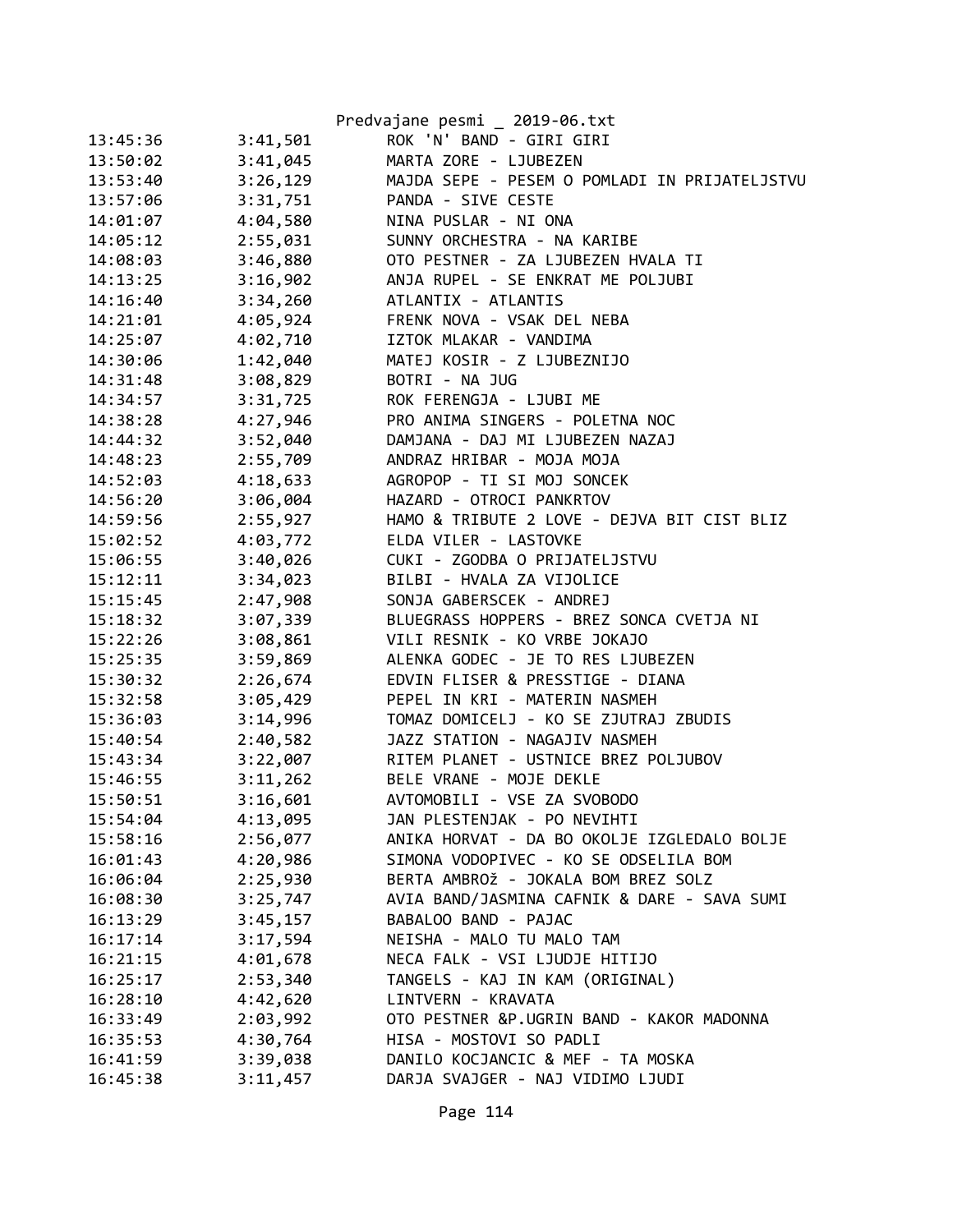|          |          | Predvajane pesmi _ 2019-06.txt               |
|----------|----------|----------------------------------------------|
| 16:48:49 | 4:08,167 | GAL GJURIN - DUSA IN TELO                    |
| 16:53:41 | 3:29,628 | IVO MOJZER - CIFRA MOŽ                       |
| 16:57:11 | 3:27,013 | STANE MANCINI - SPOMINCICA                   |
| 17:01:10 | 2:48,762 | MAJDA ARH - POŠLJI MU VETER POZDRAV          |
| 17:03:58 | 4:45,891 | MATJAZ JELEN - 100 X LAZJE                   |
| 17:08:44 | 3:29,324 | ALEKSANDER MEZEK - AJDA PA ZNOVA CVETI       |
| 17:12:58 | 2:37,951 | JELKA CVETEZER - KO BOS PRISLA NA BLED       |
| 17:15:36 | 3:35,359 | MARJANA DERZAJ - BREZA MOJE MLADOSTI         |
| 17:20:16 | 4:10,218 | CALIFORNIA - RECI DA SI NORA NAME            |
| 17:24:26 | 3:29,965 | ADI SMOLAR - IMAM DEKLE                      |
| 17:27:56 | 3:24,056 | BRO FEAT. POLONA LEBEN - RAZSTA              |
| 17:32:12 | 3:37,401 | ANDREJ SIFRER - IDEJE IZPOD ODEJE            |
| 17:35:49 | 2:38,014 | KALAMARI - V VETRU RDECIH ZASTAV             |
| 17:38:27 | 4:39,079 | PAPIR - OBJEM                                |
| 17:44:41 | 3:51,867 | DAMJANA GOLAVSEK - MASKARADA                 |
| 17:48:33 | 3:24,393 | ROK'N'BAND - PAZI                            |
| 17:52:52 | 2:38,855 | IVANKA KRASEVEC - PRESERN - O TASCE, TASCICE |
| 17:55:31 | 3:17,191 | DON JUAN - JULIJA                            |
| 17:58:48 | 4:02,018 | IVAN HUDNIK - SVOJE DUSE NE PRODAM           |
| 18:03:22 | 3:45,861 | MARKO VOZELJ - ZVEZDE SO Z NAMA              |
| 18:07:07 | 3:33,820 | DON MENTONY BAND - LENOBA                    |
| 18:11:26 | 2:57,045 | KARMEN STAVEC - ENA IN EDINA                 |
| 18:14:20 | 2:59,584 | EVA CERNE - CUDEZI SMEHLJAJA                 |
| 18:17:17 | 2:37,055 | JELKA CVETEŽAR - KO BOŠ PRIŠLA NA BLED       |
| 18:20:59 | 2:43,691 | VLADO KRESLIN & SEVERA GJURIN - ABEL IN KAIN |
| 18:23:43 | 3:25,896 | NUSA DERENDA - BOGINJA                       |
| 18:27:08 | 3:55,991 | NEW SWING QUARTET - FANTJE                   |
| 18:31:04 | 2:54,499 | SAMO GLAVAN - MOJA PUNCA                     |
| 18:33:58 | 3:08,398 | REGINA - MOJE SANJE                          |
| 18:37:06 | 3:39,842 | DEŽUR - KAM SI NAMENJEN DRAGI MOJ            |
| 18:40:46 | 1:41,979 | MAJDA SEPE - ROMANCA                         |
| 18:42:28 | 3:20,910 | BAZAR - AMERIKA                              |
| 18:45:48 | 5:03,626 | LOPATIC FAMILY BAND - USODA                  |
| 18:51:47 | 4:09,139 | SUNNY ORCHESTRA - KO SPIŠ NA TLEH            |
| 18:55:56 | 4:17,971 | NUDE - PRI VODNJAKU                          |
| 19:00:46 | 3:29,672 | GU-GU - RIBA SMRDI PRI GLAVI                 |
| 19:04:15 | 3:11,582 | ALEX VOLASKO - NE BOM TE ZGUBU               |
| 19:07:24 | 3:35,167 | FARAONI - SEM TAKŠEN, KER SEM ŽIV            |
| 19:11:44 | 4:45,574 | GUSTI/POLONA KASAL - MOJE SANJE              |
| 19:16:27 | 3:26,662 | TATJANA DREMELJ - TI SI ZAME VSE             |
| 19:20:59 | 2:27,086 | SANK ROCK - AL' OSTANEM AL' NAJ GREM         |
| 19:23:26 | 2:01,940 | MATIJA CERAR - MILIJON ŽELJA                 |
| 19:25:27 | 3:17,716 | FOXY TEENS - MOJA SIMPATIJA                  |
| 19:28:44 | 3:30,329 | KINGSTON - 3 PRSTE TEKILE                    |
| 19:33:07 | 3:42,878 | CUKI - PESEM O KRALJESTVU KI VZEL GA JE CAS  |
| 19:36:50 | 2:43,338 | ROK 'N' BAND - DEJ RUK'N ME                  |
| 19:40:18 | 3:15,912 | DANILO KOCJANCIC - POGUM                     |
| 19:43:34 | 3:27,101 | FOLKROLA - MONA                              |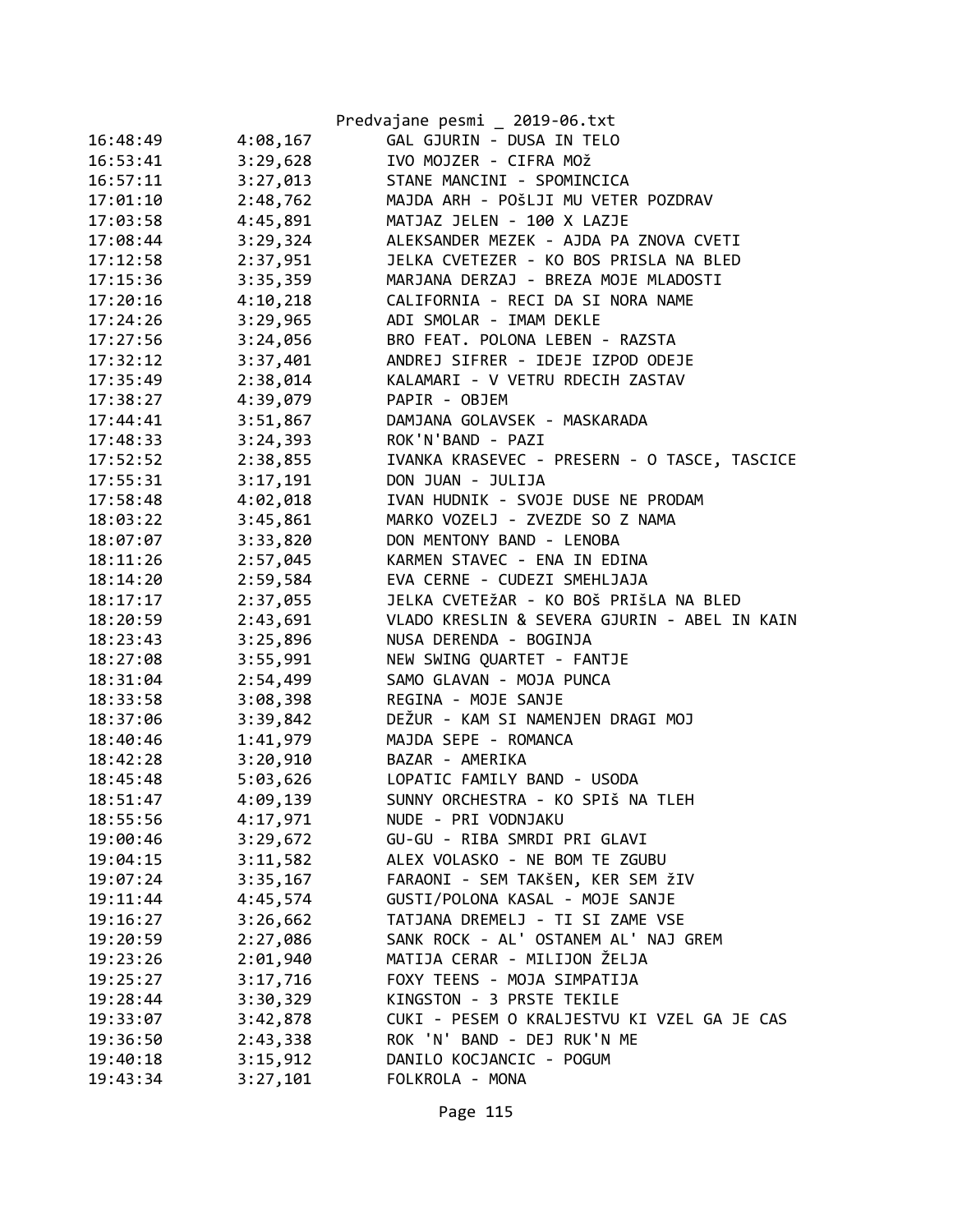|          |          | Predvajane pesmi _ 2019-06.txt                    |
|----------|----------|---------------------------------------------------|
| 19:47:00 | 3:14,074 | HAZARD - VRTNAR                                   |
| 19:51:10 | 3:26,572 | NINA PUSLAR - POZDRAV Z LJUBEZNIJO                |
| 19:54:36 | 3:21,215 | BANHOF - KAKO JE TO LEPO                          |
| 19:57:57 | 3:55,309 | SRECNA MLADINA - KDO SMO                          |
| 20:02:24 | 3:51,148 | DITKA HABERL - KO SEM ZALJUBLJENA                 |
| 20:06:15 | 3:39,995 | DAMJANA IN HOT HOT HOT - LJUBIM NORO              |
| 20:13:56 | 3:39,431 | MARTIN KRPAN - MALI BOGOVI                        |
| 20:17:36 | 4:11,610 | PANDA - DAJ NASMEH MI NAZAJ                       |
| 20:22:32 | 6:25,686 | IZTOK MLAKAR - IVO BALILA                         |
| 20:28:58 | 2:51,982 | MIRAN RUDAN - CVETJE IN VRTOVI                    |
| 20:32:53 | 2:10,513 | OPTIMISTI - STARI MEDO                            |
| 20:35:03 | 3:35,923 | ANJA RUPEL - LEP JE DAN                           |
| 20:38:39 | 3:24,324 | BABALOO BAND - NENAJAVLJEN GOST                   |
| 20:45:23 | 4:22,821 | BABEWATCH - LADJICE                               |
| 20:50:36 | 3:25,295 | TOMAZ DOMICELJ - SI SI SIMONA                     |
| 20:54:01 | 3:54,949 | VLADO KRESLIN - NEKEGA JUTRA KO SE ZDANI          |
| 20:57:56 | 4:04,067 | AVTOMOBILI - OBLJUBLJENA                          |
| 21:02:45 | 3:33,744 | VICTORY - NOV SE DAN BUDI                         |
| 21:06:18 | 2:21,214 | BELE VRANE - HOROSKOP                             |
| 21:08:39 | 3:48,048 | OTO PESTNER - MARY ANN                            |
| 21:15:53 | 3:17,520 | AVIA BAND - COOL                                  |
| 21:20:05 | 3:30,008 | DASHA - V PRELEPI LJUBLJANI                       |
| 21:23:35 | 2:54,694 | NECA FALK - DOBRO JUTRO, DOBER DAN                |
| 21:26:30 | 3:15,889 | SLOVENSKI EXPRESS - VRAZJE USNJE                  |
| 21:30:50 | 2:59,820 | AYNEE - NAJLEPŠI DAN                              |
| 21:33:50 | 3:28,088 | GINO - DAN BREZ SKRBI                             |
| 21:37:18 | 3:52,587 | PEPEL IN KRI - KOT NEKDO KI IMEL ME BO RAD        |
| 21:44:07 | 3:28,700 | SONJA GABERSCEK - BRESKVICE                       |
| 21:47:35 | 2:33,897 | MAJDA SEPE IN NINO ROBIC - BELE LADJE             |
| 21:51:01 | 4:15,684 | SLAPOVI & NUSA DERENDA - KO MI RECES DA ME LJUBIS |
| 21:55:17 | 2:43,639 | KALAMARI - WWW                                    |
| 21:58:00 | 3:00,998 | ALENKA VIDRIH - ZAUPANJE                          |
| 22:01:46 | 4:26,722 | ANDREJ SIFRER - SLIŠIM TRAVO RAST'                |
| 22:06:12 | 4:11,761 | ANIKA - PLIMA                                     |
| 22:14:53 | 2:59,509 | DAMJANA - NASMEH                                  |
| 22:17:52 | 3:55,016 | IRENA VRCKOVNIK - PESEM O POMLADI                 |
| 22:22:42 | 3:37,074 | ANIKA HORVAT - VSE SI TI                          |
| 22:26:19 | 3:39,997 | ALENKA GODEC - VZEMI ME                           |
| 22:31:04 | 3:38,452 | BOTRI - PLAZILCI                                  |
| 22:34:42 | 3:29,013 | ALEKSANDER MEZEK - AJDA PA ZNOVA CVETI            |
| 22:38:09 | 2:08,540 | GAUDEAMUS - KO BOŠ PRIŠLA NA BLED                 |
| 22:43:44 | 3:25,865 | VILI RESNIK - ZDAJ JE CAS                         |
| 22:47:09 | 3:08,532 | MARTA ZORE - MIDVA                                |
| 22:51:10 | 3:35,038 | SPIN - SPUSTI SE NA TLA                           |
| 22:54:42 | 2:58,969 | CALIFORNIA/MZ HEKTOR - 1 MILJO OD OBALE           |
| 22:57:39 | 2:07,392 | MARJANA DERZAJ - PESEM ZA DINAR                   |
| 23:00:31 | 3:32,020 | DON MENTONY BAND - N'KOL SI NAM ODPUSTU           |
| 23:04:03 | 3:22,710 | DARJA SVAJGER - OTOK LJUBEZNI                     |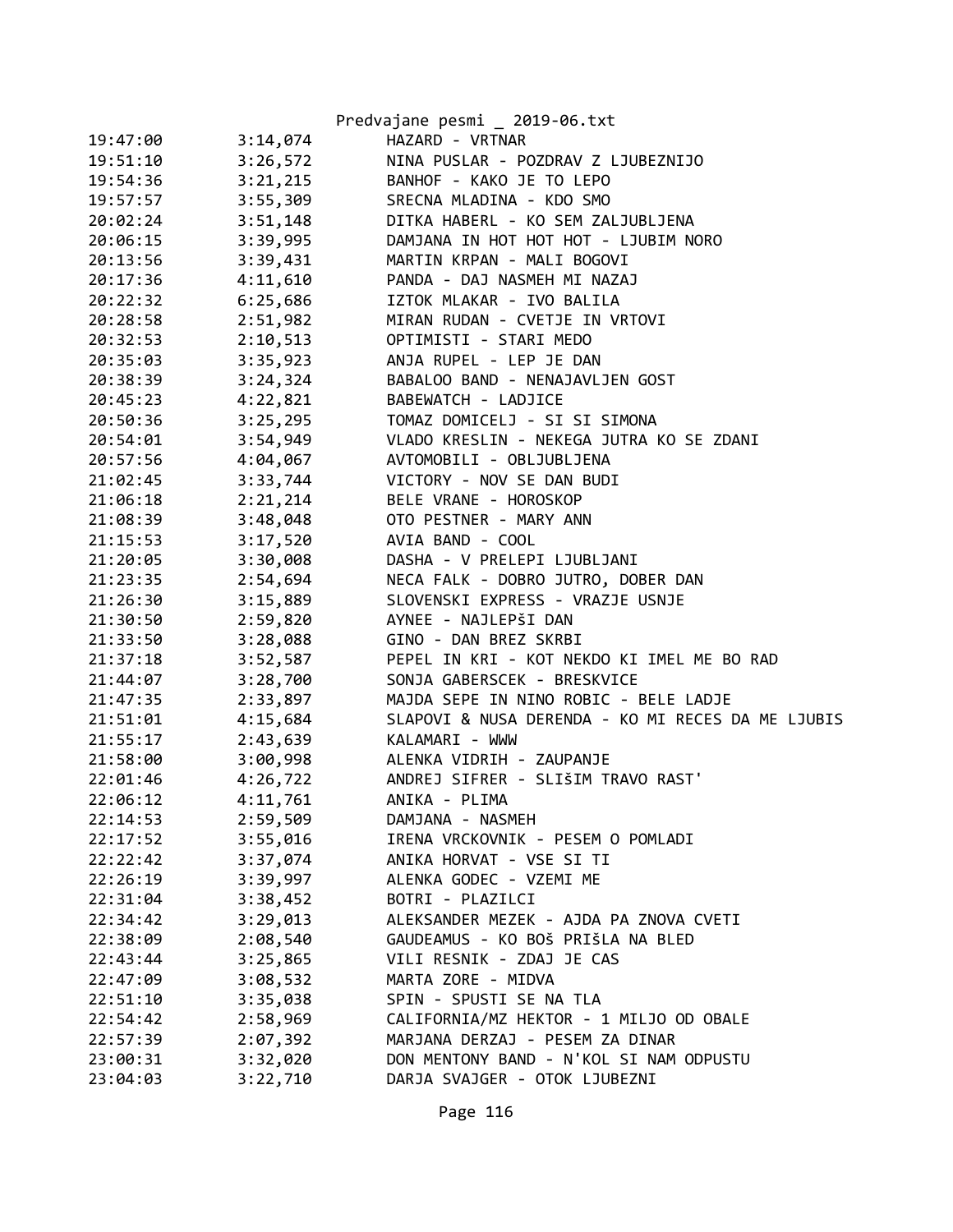|          |          | Predvajane pesmi _ 2019-06.txt       |
|----------|----------|--------------------------------------|
| 23:07:25 | 3:45,015 | ADI SMOLAR - ZAVOD ZA ZAPOSLOVANJE   |
| 23:16:39 | 3:20,599 | BAZAR - DOBRODOŠLI                   |
| 23:20:54 | 3:25,018 | MAJDA SEPE - RIBIC, RIBIC ME JE UJEL |
| 23:24:17 | 3:49,943 | NUSA DERENDA - VZEMI ME VETER        |
| 23:28:07 | 3:02,023 | ROK'N'BAND - LJUBI ME, PAZI ME       |
| 23:32:13 | 3:12,274 | SAMO GLAVAN - KOSOVIRJI LAHKO        |
| 23:35:25 | 3:11,987 | MAJDA ARH - NE JOCI ZA NJIM SRCE     |
| 23:38:37 | 3:17,540 | SUNNY ORCHESTRA - GROBAR             |
| 23:45:31 | 3:50,938 | ANDRAZ HRIBAR - PO CEM DISI TA DAN   |
| 23:50:14 | 4:27,029 | BLUEGRASS HOPPERS - DRAVSKI MOST     |
| 23:54:41 | 3:41,011 | NEISHA - SLAB DAN                    |
| 23:58:18 | 2:54,001 | 1X BAND - TIH DEŽEVEN DAN            |
|          |          |                                      |

| $0:01:57$ 2:05,421 | ADI SMOLAR - HUJSE MUKE NI                     |
|--------------------|------------------------------------------------|
| $0:04:02$ 4:02,921 | IZTOK MLAKAR - VANDIMA                         |
| $0:08:05$ 3:16,947 | SLAVKO IVANCIC - CRTA                          |
| $0:11:24$ 2:46,038 | POP DESIGN - NEKOC BOM ZBRAL POGUM             |
| $0:14:10$ 4:11,514 | K.U.D. GAS - EROTIKA                           |
| $0:18:22$ 4:16,018 | MOULIN ROUGE - JUTRO SE PREBUJA 2002 (RNB RMX) |
| $0:22:40$ 3:08,091 | NEISHA - ZARADI UPANJA                         |
| $0:25:48$ 3:26,558 | NECA FALK - ZA TOPOLI NEKJE SI TI              |
| $0:29:14$ 3:39,523 | NIKKA - SKRIVNOST (RADIO EDIT)                 |
| $0:32:56$ 3:41,031 | KALAMARI - STABO DRZIM                         |
| $0:36:37$ 2:45,520 | ANDRAZ HRIBAR - RAPAD TEPE IPI MAPAM           |
| $0:39:21$ 2:36,727 | VLADO KRESLIN - TVOJE JUTRO                    |
| $0:42:00$ 3:10,900 | KARMEN STAVEC - CE SI PRAVI                    |
| $0:45:11$ 3:05,010 | AYNEE - ZVECER                                 |
| $0:48:16$ 3:28,567 | TANGELS - LIFE GOES UP                         |
| $0:51:47$ 4:32,030 | JAN PLESTENJAK - BOLEZEN                       |
| $0:56:18$ 3:17,007 | ANDREJ SIFRER - POBEGNIVA                      |
| $0:59:35$ 2:54,013 | MARJANA DERZAJ - ORION                         |
| 1:02:32 2:55,831   | CUKI - STO NA URO                              |
| 1:05:28 3:41,780   | VICTORY - MI MAMO SE FAJN                      |
| 1:09:09 4:12,872   | DAMJANA IN HOT HOT HOT - SUM DEZJA             |
| 1:13:25 3:16,778   | DON MENTONY BAND - NA OBALI                    |
| 1:16:41 4:07,685   | PEPEL IN KRI - DEKLE IZ ZLATE LADJICE          |
| 1:20:49 4:14,006   | ANJA RUPEL - KLJUC DO SRCA                     |
| 1:25:05 3:19,776   | MARTIN KRPAN - JE V SISKI SE KAJ ODPRTEGA      |
| 1:28:24 3:20,479   | IVANKA KRASEVEC - PRESERN - NISEM SANJALA      |
| 1:31:45 3:42,717   | MARTA ZORE - VSE, KAR SVA BILA                 |
| 1:35:30 2:59,996   | MAJDA SEPE - TOPLO-HLADNO MORJE                |
| 1:38:27 3:52,010   | MATJAZ JELEN & EASY FING. - POLETNA NOC        |
| 1:42:19 4:04,851   | KINGSTON - IZGUBIVA SE V NOC                   |
| $1:46:20$ 3:44,437 | NINA PUSLAR - ZA VEDNO                         |
| 1:50:04 3:58,299   | NUDE - SE IMAM TE RAD                          |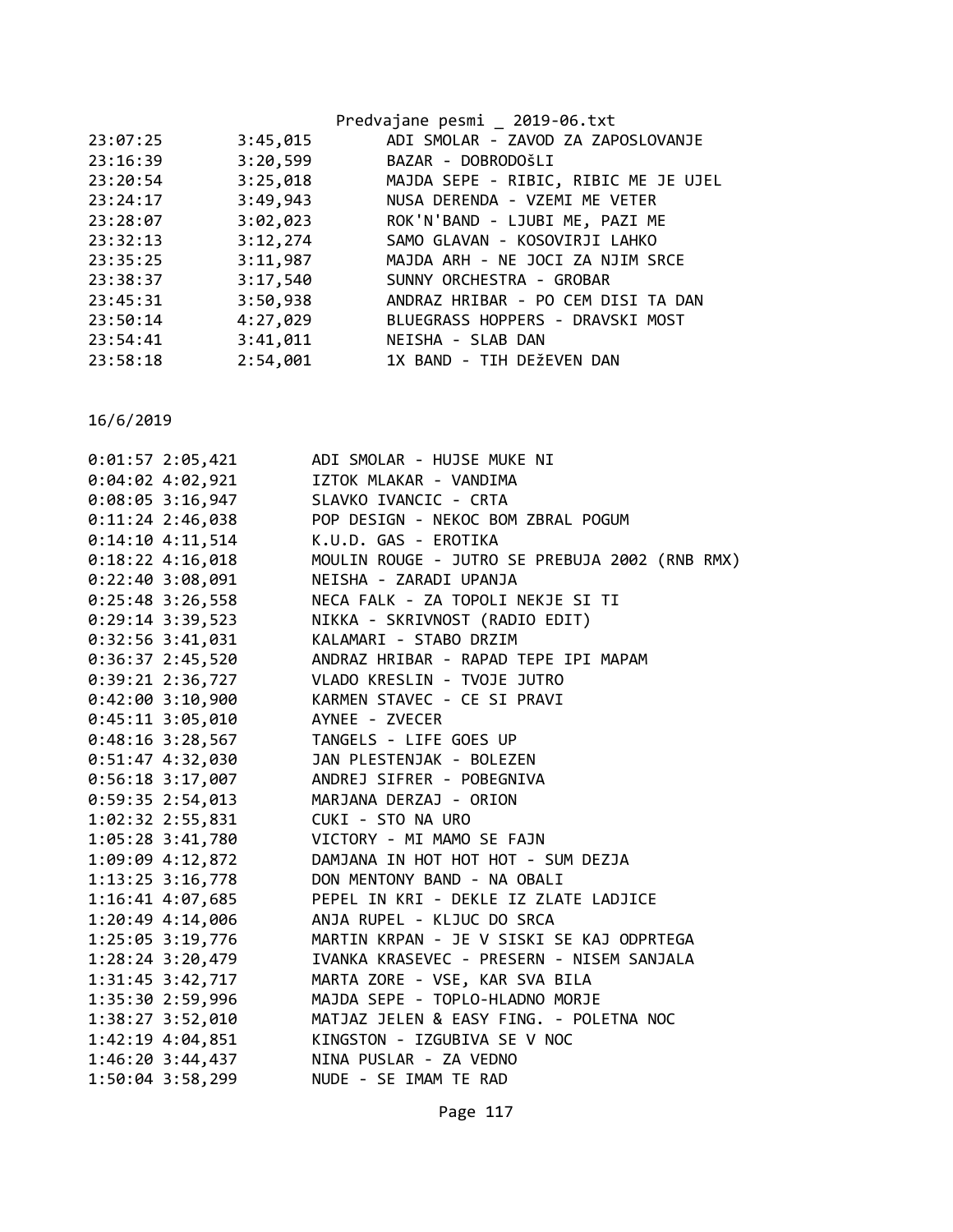|                      | Predvajane pesmi _ 2019-06.txt                             |
|----------------------|------------------------------------------------------------|
| $1:54:02$ 3:49,041   | ALEKSANDER MEZEK - VARUH                                   |
| $1:57:54$ $4:00,978$ | KATJA FASINK - MOJE ZIVLJENJE                              |
| 2:01:54 3:51,979     | DAN D - JUTRANJA (ORIGINAL)                                |
| 2:05:46 3:22,079     | ZAN SERCIC - SATELITI                                      |
| 2:09:10 2:03,067     | TOMAZ DOMICELJ - PO NOVEM LETU BOLJSE BO                   |
| 2:11:13 3:24,076     | CALIFORNIA/MZ HEKTOR - TISOC KILOMETROV                    |
| 2:14:36 3:41,942     | FARAONI - PIJEM KAR TAKO                                   |
| $2:18:20$ 3:00,152   | AVIA BAND - VSAJ SE TRENUTEK                               |
| $2:21:17$ 3:19,997   | BAZAR - KO PRIDE NOC                                       |
| 2:24:37 3:44,780     | FOLKROLA - TUMASTI OZBI                                    |
| $2:28:24$ 3:26,920   | FLIRT - INJA                                               |
| 2:31:51 1:52,999     | MATIJA CERAR - Z MOJCO PLESAL BI CHA CHA CHA               |
| 2:33:44 3:17,010     | BELE VRANE - BREZ BESED                                    |
| 2:37:03 3:21,580     | ALENKA SMID - ENKRAT KO BOS SAM                            |
|                      | NINA PUSLAR FEAT. STISKI KVARTET - KDO SE VERJAME          |
| $2:40:24$ $2:54,266$ |                                                            |
| 2:43:19 3:00,930     | ROK'N'BAND - AFRIKA RUSIJA                                 |
| 2:46:21 3:33,888     | HAZARD - NENA                                              |
| 2:49:55 2:59,061     | ZABJAK TRIO - GORENJSKA                                    |
| 2:52:53 3:30,571     | GU-GU - DNEVI, KI PRIHAJAJO                                |
| 2:56:27 2:58,499     | IRENA VRCKOVNIK - TAKSNA SEM                               |
| $2:59:25$ 3:10,556   | NUSA DERENDA - DANES VRACAM SE                             |
| $3:02:35$ 2:55,985   | MANOUCHE - PRIDEM ZVECER                                   |
| $3:05:33$ 4:35,015   | AVTOMOBILI - SKOZI LETA                                    |
| $3:10:08$ 2:50,265   | SKALP - VEM DA LAHKO                                       |
| 3:12:58 3:34,002     | BOZIDAR WOLFGANG WOLF - ZAJOKAL BOM                        |
| 3:16:35 4:09,007     | BABALOO BAND - JAZ IN TI                                   |
| $3:20:43$ $3:05,161$ | LEA LIKAR - ODMIK OD TAL                                   |
| 3:23:48 2:39,330     | ICE - STARA GARA                                           |
| 3:26:30 4:23,031     | BOTRI - SRECEN Z NJO                                       |
| 3:30:49 2:21,964     | RAFKO IRGOLIC - SLOVO V PRISTANISCU                        |
| $3:33:10$ $3:13,784$ | GINO - BODI TU                                             |
|                      | 3:36:27 3:45,713 DITKA HABERL - SAMO NASMEH JE BOLJ GRENAK |
|                      | 3:40:12 3:50,132 SANK ROCK - NAJINA PESEM                  |
| 3:44:00 2:59,683     | MONIKA PUCELJ - MI PASE                                    |
| 3:47:00 3:47,753     | MARKO BRECELJ - ALOJZ VALCEK                               |
| $3:50:48$ 3:11,443   | ALEX VOLASKO - NAJIN TRENUTEK                              |
| 3:53:59 3:22,542     | MIRAN RUDAN - RAD JO IMAM                                  |
| $3:57:24$ $3:25,218$ | ENZO HROVATIN - SPREMINJAM SE                              |
| 4:00:49 3:27,023     | BLUEGRASS HOPPERS - STARI PIJANCEK                         |
| $4:04:16$ 3:55,338   | KATJA KOREN - NA SKRIVAJ                                   |
| $4:08:14$ 2:56,923   | STANE MANCINI - NOC SREDI POLETJA                          |
| $4:11:10$ 3:34,020   | OTO PESTNER - MATI BODIVA PRIJATELJA                       |
| 4:14:44 2:42,890     | EVA SRSEN - LJUBI, LJUBI, LJUBI                            |
| $4:17:30$ 3:33,348   | ALENKA GODEC - KLICEM TE                                   |
| 4:21:03 2:55,927     | BEPOP - NE SEKIRAJ SE                                      |
| 4:23:56 5:27,690     | IZTOK MLAKAR - STEFANA IN BERTOLIN                         |
| 4:29:26 3:11,651     | ADI SMOLAR - TO BO HIT                                     |
| 4:32:37 3:49,022     | ANIKA - PREDALA SE NE BOM                                  |
|                      |                                                            |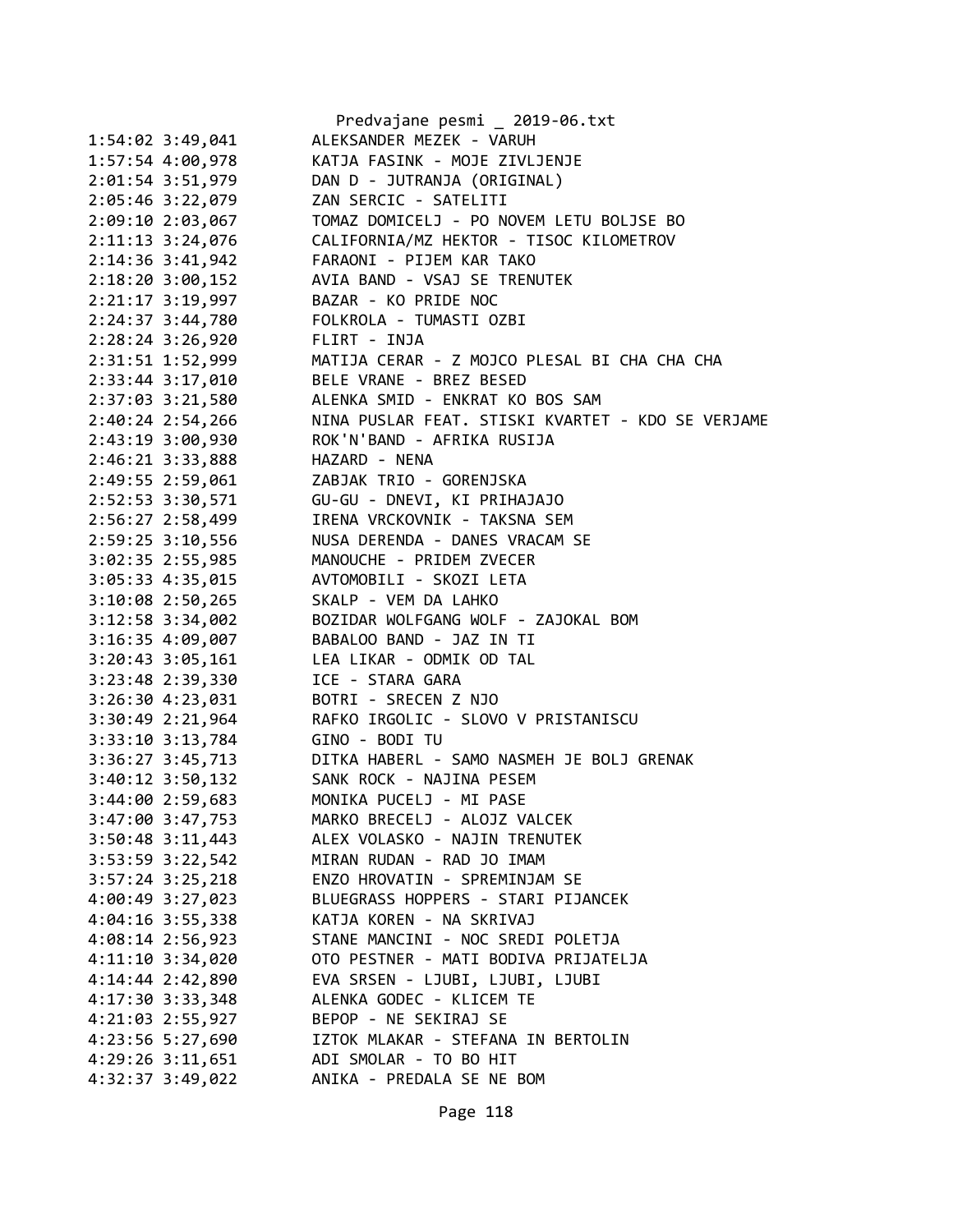|                                      | Predvajane pesmi _ 2019-06.txt                 |
|--------------------------------------|------------------------------------------------|
| 4:36:24 3:53,595                     | SELEKCIJA - BELA GOLOBICA                      |
| 4:40:20 3:07,571                     | BILBI - LIMONADA                               |
| 4:43:27 2:52,677                     | ANIKA HORVAT - ORION                           |
| 4:46:23 4:08,586                     | SLAVKO IVANCIC - DAN OB TEBI                   |
| 4:50:31 2:33,820                     | FLIRRT - NAJIN DAN                             |
| 4:53:05 3:21,436                     | KALAMARI - RITEM SONCA                         |
| 4:56:29 3:17,035                     | MAJDA ARH - OSTANI TAM                         |
| 4:59:46 3:20,131                     | NINO ROBIC - POSLEDNJA POSTAJA                 |
| 5:03:05 3:57,020                     | BEPOP - ODPELJI ME                             |
| 5:06:59 3:21,098                     | ADI SMOLAR - EASY COME-EASY GO                 |
| 5:10:20 2:33,991                     | STANE MANCINI - KAM LETIJO LASTOVKE            |
| 5:12:54 3:34,158                     | SAMO GLAVAN - SAHIST                           |
| 5:16:28 3:33,799                     | KINGSTON - KATARINA NIZA BISERE                |
| 5:20:02 2:34,394                     | BILBI - ISKRICE                                |
| 5:22:36 2:05,546                     | MARJANA DERZAJ - V LJUBLJANO                   |
| $5:24:41$ $2:56,232$                 | ROK'N'BAND - ZDAJ SEM TU                       |
| 5:27:37 3:30,011                     | DARJA SVAJGER - NEKAJ, KAR NE MINE             |
| 5:31:07 2:08,078                     | ALENKA GODEC - PESEM                           |
| 5:33:15 3:18,982                     | ANDRAZ HRIBAR - MED NAMI                       |
| 5:36:34 3:34,375                     | PEPEL IN KRI - DAN LJUBEZNI                    |
| 5:40:08 3:12,293                     | NINA PUSLAR - CE TI ZAVEZEM OCI                |
| 5:43:20 3:41,435                     | MARTA ZORE - VSE, KAR SVA BILA (& VILI RESNIK) |
| 5:47:01 2:08,000                     | MATIJA CERAR - PESEM ZA DINAR                  |
| 5:49:09 3:13,791                     | GU-GU - HONOLULU BABY                          |
| 5:52:22 3:53,670                     | NUSA DERENDA - CEZ DVAJSET LET                 |
| 5:56:13 4:04,279                     | MAJDA SEPE - NA LJUBLJANSKEM GRADU             |
| $6:00:17$ 3:37,273                   | CUKI - STORKLJE                                |
| $6:03:52$ 3:26,132                   | AVIA BAND - NORA KRILA                         |
| $6:07:18$ 2:55,026                   | MARTIN KRPAN - MI NIKOL NE TARNAMO             |
| 6:10:09 2:51,395                     | ANIKA HORVAT - ORION                           |
| $6:13:00$ 2:28,027                   | BELE VRANE - HVALA VAM ZA VSE                  |
| $6:15:28$ 4:53,559                   | SUNNY ORCHESTRA - RELAX                        |
| $6:20:21$ $4:27,021$                 | ANDREJ SIFRER - SLISIM TRAVO RAST              |
| 6:24:48 2:56,837                     | BAZAR - OD ENIH DO TREH                        |
| 6:27:45 3:47,248                     | VLADO KRESLIN - KRASNI NOVI SVET               |
| 6:31:32 3:51,867                     | AVTOMOBILI - POT DOMOV                         |
| $6:35:23$ 2:31,958                   | OTO PESTNER - ZDRAVICA MARIJA                  |
|                                      | ALEKSANDER MEZEK - NA DLANI MESTA              |
| 6:37:55 4:13,885                     | POLONA - UJEL SI SE                            |
| 6:42:09 2:56,598                     | ANJA RUPEL - ZADNJI POLJUB                     |
| $6:45:05$ 3:26,468                   | ALENKA VIDRIH - UJETA                          |
| 6:48:32 3:37,988                     |                                                |
| $6:52:09$ 4:12,456                   | TOMAZ DOMICELJ - BREZ SONCA CVETJA NI          |
| 6:56:22 2:57,960                     | BERTA AMBROŽ - POSLEDNJA NOC LJUBEZNI          |
| 6:59:19 3:05,039                     | DON MENTONY BAND - ZDEJ S'M PA MISKO           |
| 7:02:24 4:08,077                     | JAN PLESTENJAK - ZADNJE SLOVO                  |
|                                      |                                                |
| 7:06:32 4:25,038                     | AGROPOP - SAMO MILIJON NAS SE ZIVI             |
| 7:10:54 4:20,693<br>7:15:14 3:11,079 | IZTOK MLAKAR - BRISKULA<br>VILI RESNIK - HEROJ |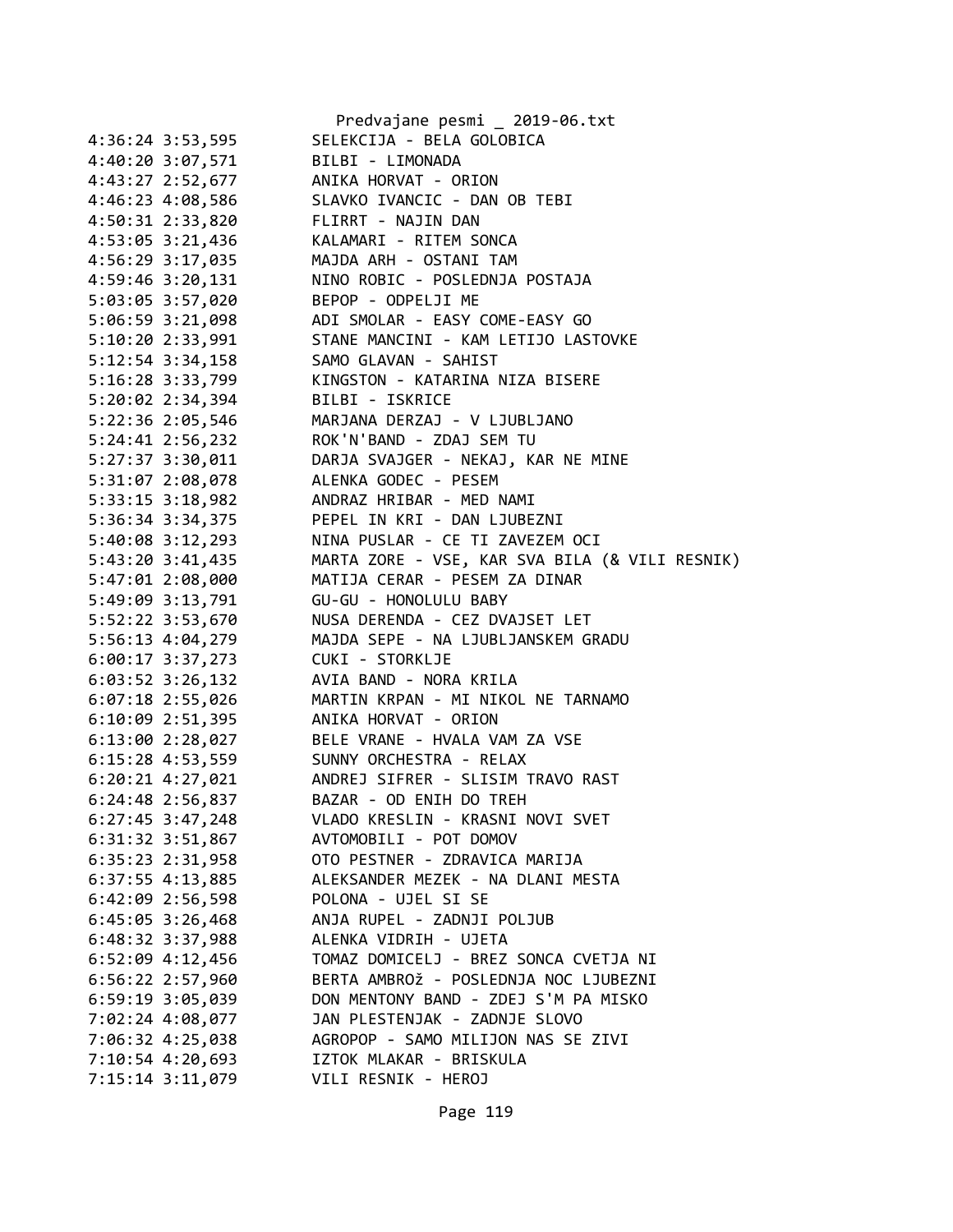|                      |                        | Predvajane pesmi _ 2019-06.txt            |
|----------------------|------------------------|-------------------------------------------|
| 7:18:25 4:11,815     |                        | DAMJANA - LJUBIMEC                        |
| 7:22:37 3:15,179     |                        | TRISTAN - PR'PRAU MUDROC                  |
| 7:25:52 2:06,173     |                        | NECA FALK - BALADA                        |
| $7:27:58$ 3:34,163   |                        | KARMEN STAVEC - SRCA TI VEC NE DAM        |
| 7:31:31 3:19,221     |                        | KALAMARI- BYE BYE.WAV -                   |
| 7:34:50 3:00,838     |                        | NUDE - TAKO LEPO SI ZLOMILA MI SRCE       |
| 7:37:50 3:49,671     |                        | HAZARD - MAKALONCA                        |
| 7:41:39 4:02,029     |                        | DADI DAZ/MZ HEKTOR - VODNJAK LJUBEZNI     |
| 7:45:38 3:21,288     |                        | FARAONI - MI LJUDJE SMO KOT MORJE         |
| 7:48:59 2:52,153     |                        | MANOUCHE - KJE SI LUBI                    |
| 7:51:51 4:09,177     |                        | ORLEK - PUNCA S ŠOHTA                     |
| 7:56:00 3:20,871     |                        | LETECI POTEPUHI - BICIKL                  |
| $8:07:52$ 3:10,892   |                        | REGINA - LJUBEZEN BEZI                    |
| $8:11:03$ 3:20,024   |                        | JAZZ STATION - DELAM KAR SE NE SME        |
| 8:14:23 3:31,028     | DAN D - CAS            |                                           |
| $8:17:47$ 2:48,324   |                        | BLUEGRASS HOPPERS - ŠTAJERSKA             |
| 8:20:35 4:12,000     |                        | ANKA COP - VSAK TVOJ TRENUTEK             |
| 8:24:47 4:33,379     |                        | KATRINAS - MOJ ODER JE NEBO               |
| $8:29:20$ 3:16,772   |                        | LIDIJA KODRIC - DO GLOBIN PREK VISAV      |
| 8:32:36 3:35,978     |                        | FLIRT - KO JE NI                          |
| $8:36:12$ $3:02,179$ |                        | BOTRI - UGASN' ME                         |
| 8:39:14 2:46,940     |                        | SANJA GROHAR - POLETNA NOC                |
| 8:42:01 3:00,416     |                        | ROK 'N' BAND - DEKLE MOJEGA               |
| 8:45:01 2:24,020     |                        | IRENA VRCKOVNIK - SONCE IN LUNA           |
| $8:47:25$ 3:18,760   |                        | NEISHA - MALO TU MALO TAM                 |
| 8:50:44 2:53,017     |                        | VICTORY - HELENA                          |
| 8:53:36 3:07,522     |                        | BRANKA KRANER - LJUBLJANSKI ZVON          |
| 8:56:44 3:38,602     |                        | SLOVENAID - EN SVET (RADIO EDIT)          |
| 9:00:59 2:42,065     |                        | METKA ŠTOK - KO BOM 64                    |
| 9:03:41 3:47,974     |                        | SIMONA VODOPIVEC - DOBROJE, DA ZENSKA SEM |
| $9:07:29$ 3:45,283   |                        | BRIGITA ŠULER - PESEM V MENI              |
| $9:15:15$ 3:02,030   |                        | KALAMARI - NA DRUGEM SVETU                |
| $9:18:17$ 3:47,957   |                        | DITKA HABERL - LJUBIMEC BREZ IMENA        |
| 9:22:57 4:24,675     |                        | MAJDA ARH - ZDAJ VEM                      |
| $9:27:21$ $3:03,025$ |                        | DEKAMERONI - SAVA SUMI                    |
| $9:31:13$ $3:22,723$ |                        | LEA SIRK - TAKO JE                        |
| 9:34:35 4:39,617     |                        | PETER PAN - OH, SABINA                    |
| $9:42:49$ $3:04,482$ |                        | PAPIR - DOMOTOZJA                         |
| $9:45:53$ $3:18,092$ |                        | ALEX VOLASKO - PRIZIGAM LUCI (RADIO EDIT) |
| 9:49:53 3:33,390     |                        | JURKI & BASISTI - GROBARJEVA PESEM        |
| 9:53:27 3:32,004     |                        | SLAVKO IVANCIC - OGOLJUFAN                |
| $9:56:59$ $3:57,351$ | DMP - KISIK            |                                           |
| 10:01:47             | 5:06,540               | MIA ZNIDARIC - PESEM NAMESTO ZLATNIKOV    |
| 10:06:54             | 3:22,868               | ADI SMOLAR - LJUBEZEN, PESEM IN PIJACA    |
| 10:14:41             | 4:00,695               | ALENKA GODEC - DEKLE IZ ZLATE LADJICE     |
| 10:18:42             | 3:25,888               | SWEETSOLOGY - GREVA TJA (RADIO EDIT)      |
| 10:22:49             | 4:08,074 GU-GU - TUJCA |                                           |
| 10:26:57             | 3:38,008               | STANE MANCINI - KO BI SE ENKRAT           |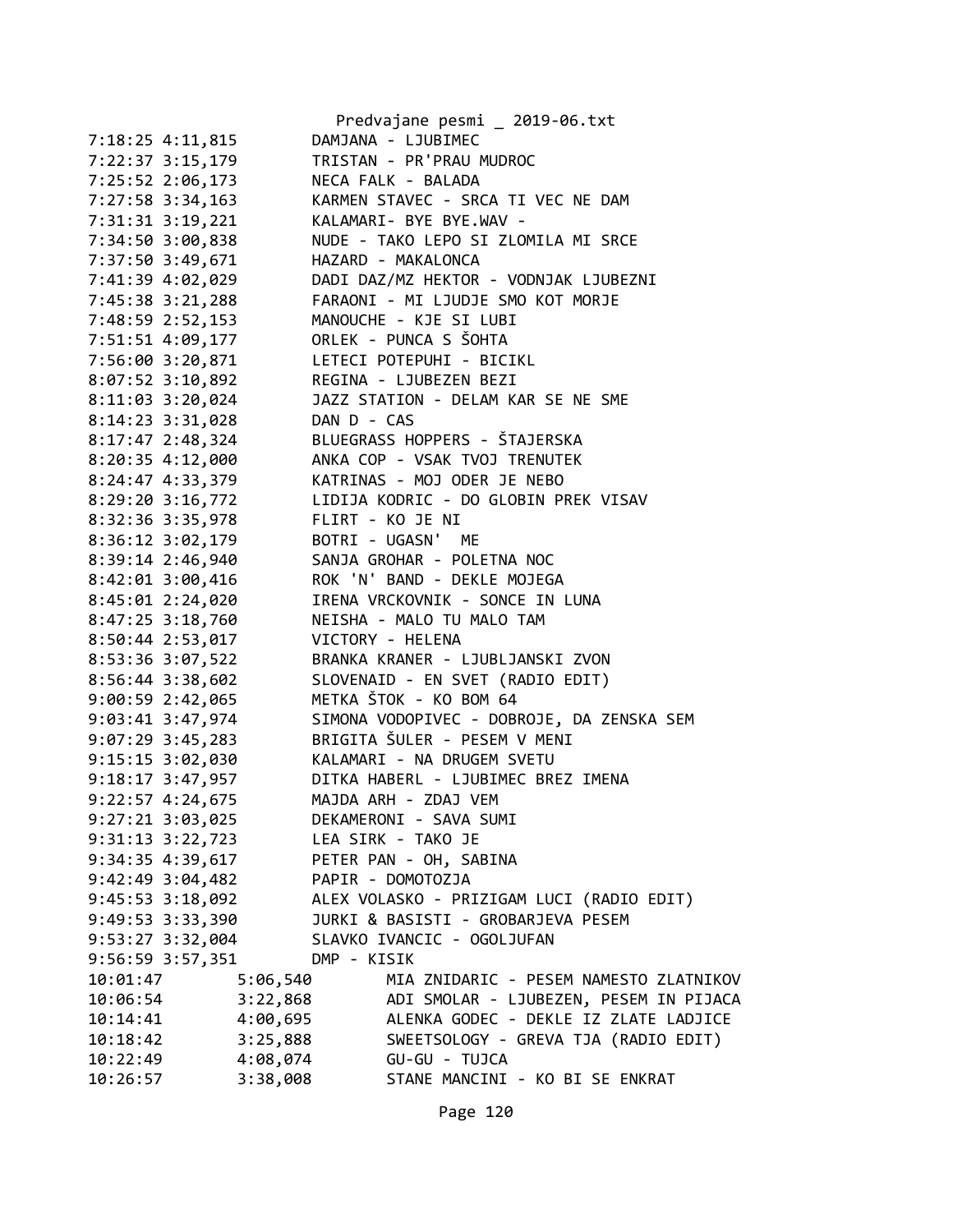|                      |          | Predvajane pesmi _ 2019-06.txt                  |
|----------------------|----------|-------------------------------------------------|
| 10:31:26             | 3:38,125 | DARJA SVAJGER - SONCE SI                        |
| 10:35:04             | 3:41,011 | KINGSTON - KAM HITIS?                           |
| 10:38:44             | 3:07,714 | ROK'N'BAND - POPULAREN PAR                      |
| 10:48:21             | 2:28,941 | PEPEL IN KRI - CUJ, DEKLICA                     |
| 10:51:31             | 3:35,615 | BILBI - RESETIRAJ ME                            |
| 10:55:06             | 4:56,197 | CALIFORNIA - RAD LETEL BI                       |
| 11:00:51             | 1:21,255 | SAMO GLAVAN - OMEJEN                            |
| 11:02:12             | 3:07,030 | BETI JURKOVIC - ENKRAT SE                       |
| 11:05:19             | 3:07,993 | MARTA ZORE - NE BO TI LAHKO                     |
| 11:08:23             | 5:07,288 | NINA PUSLAR FT. JAN PLESTENJAK - TEBE IMAM      |
| 11:17:20             | 1:58,568 | BERTA AMBROŽ - MALI VRAGEC V OCEH               |
| 11:20:00             | 1:53,009 | MATIJA CERAR - Z MOJCO PLESAL BI CHA CHA CHA    |
| 11:21:53             | 4:03,462 | NAPOLEON - MORSKA PTICA                         |
| 11:25:56             | 3:27,020 | AVTOMOBILI - DRUGACNO NEBO                      |
| 11:30:13             | 3:49,515 | ANDREJ SIFRER - OSTANI Z NAMI                   |
| 11:34:03             | 3:40,000 | MARTIN KRPAN - MALI BOGOVI                      |
| 11:37:42             | 4:32,066 | JAN PLESTENJAK - BOLEZEN                        |
| 11:46:37             | 3:12,226 | NUSA DERENDA - TO JE LJUBEZEN                   |
| 11:50:31             | 3:42,727 | TOMAZ DOMICELJ - ZLOBNA ŽENSKA                  |
| 11:54:13             | 3:59,021 | MILAN PECOVNIK PIDZI - RAD SE VRACAM NA KOROSKO |
| 11:58:12             | 5:32,158 | DON MENTONY BAND - SEDEM LET                    |
| 12:04:36             | 3:46,764 | DRUSTVO MRTVIH PESNIKOV - RABM                  |
| 12:08:22             | 2:32,864 | DOCA MAROLT - ŽIVLJENJE JE LEPO                 |
| 12:15:07             | 3:13,834 | PANDA - KAKO GA CUTIM                           |
| 12:18:17             | 3:24,238 | AVIA BAND - UTRIP SRCA                          |
| 12:22:22             | 2:52,053 | ALENKA LESJAK - NAJINI MOSTOVI                  |
| 12:25:14             | 4:11,404 | ANIKA HORVAT - ORFEJ                            |
| 12:30:16             | 3:17,970 | BELE VRANE - KAM SI NAMENJEN                    |
| 12:33:34             | 2:10,975 | MARJANA DERZAJ - JANEZ                          |
| 12:35:45             | 2:55,275 | VLADO KRESLIN - DEKLE MOJE                      |
| 12:38:38             | 3:08,347 | REGINA - NAJ LJUBEZEN ZDRUŽI VSE LJUDI          |
| 12:46:32             | 3:10,995 | ALENKA VIDRIH - SPRENEVEDANJA                   |
| 12:50:24             | 3:23,020 | IZTOK MLAKAR - POLITIK GVIDO                    |
| 12:53:47             | 3:32,467 | MONI KOVACIC - NASMEH POLETNIH DNI              |
| 12:57:19             | 3:36,578 | LINTVERN - ZBOGOM BLUES                         |
| 13:01:32             | 3:59,066 | ALEKSANDER MEZEK - NASA LADJA                   |
| 13:05:31             | 3:51,603 | NECA FALK - LJUBIMEC MOJ                        |
| 13:10:32             | 3:29,044 | CUKI - TA VLAK                                  |
| 13:14:01             | 3:25,525 | ANJA RUPEL - NAJ TE SONCE PREBUDI               |
| 13:17:27             | 3:30,527 | MAJDA SEPE - USPAVANKA ZA MRTVE VAGABUNDE       |
|                      | 2:58,846 | HAZARD - NAJLEPŠE PESMI                         |
| 13:21:44<br>13:24:43 | 3:47,525 | BAZAR - KO ODBIJE POLNOC                        |
| 13:28:30             | 3:32,418 | DAMJANA - NOCOJ LJUBILA BI SE S TEBOJ           |
|                      |          |                                                 |
| 13:33:14             | 2:33,091 | OTO PESTNER - SAH                               |
| 13:35:47             | 2:45,637 | KATRINAS - KOT PRAVLJICA                        |
| 13:38:33             | 3:31,886 | VICTORY - KAKO NAJ CAS USTAVIM                  |
| 13:43:13             | 2:54,365 | KARMEN STAVEC - LJUBIM TE                       |
| 13:46:07             | 3:11,748 | POP DESIGN - ZATE                               |

Page 121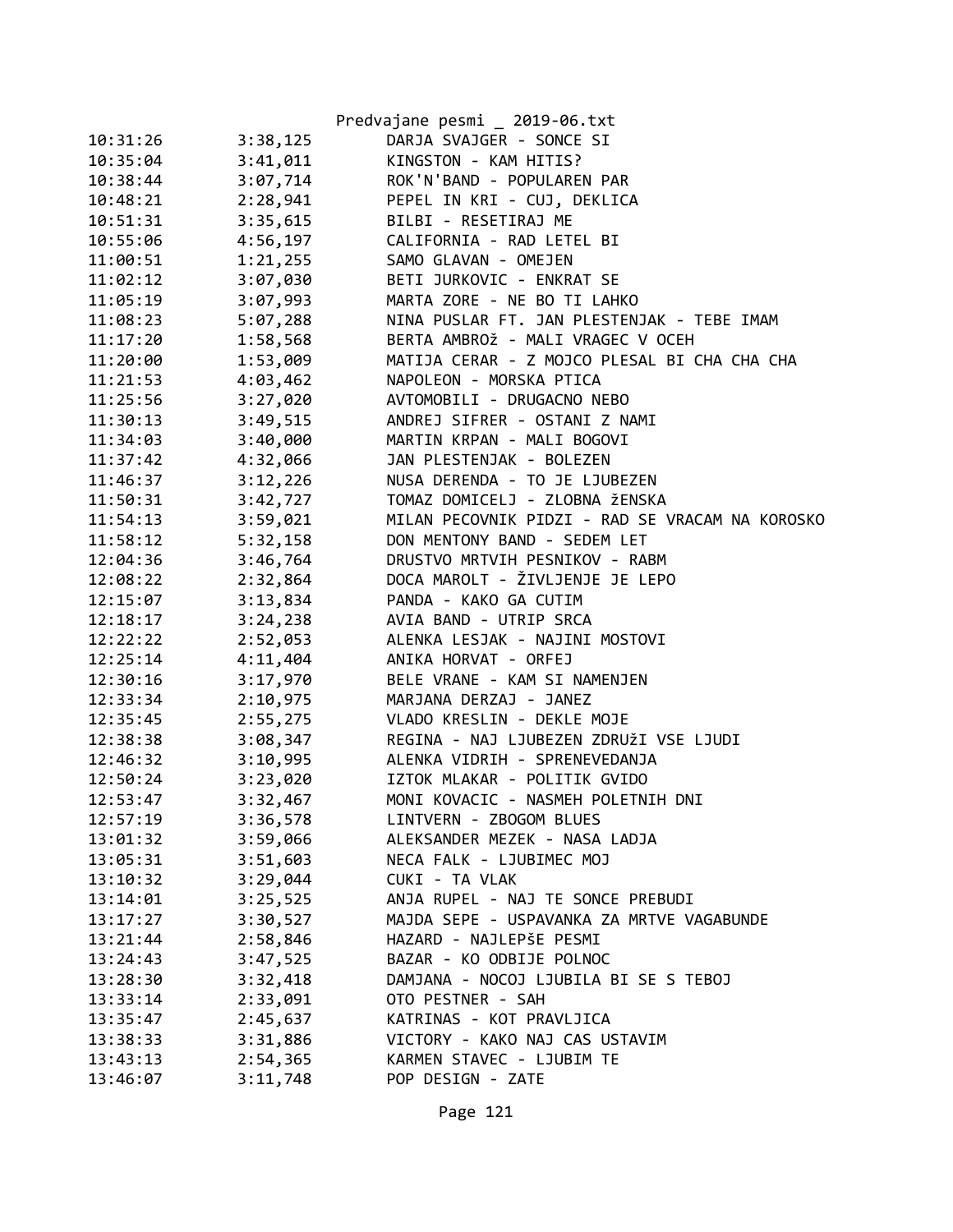|          |                      | Predvajane pesmi _ 2019-06.txt               |
|----------|----------------------|----------------------------------------------|
| 13:50:19 | 3:01,647             | FOLKROLA - A SI SAMA                         |
| 13:53:21 | 3:52,615             | NUDE - DAN LJUBEZNI                          |
| 13:57:13 | 3:06,070             | MANOUCHE - KJE SI LUBI                       |
| 14:00:56 | 2:36,404             | MARTINA SRAJ - DOVOLJ LJUBEZNI               |
| 14:03:32 | 3:30,365             | GASPER RIFELJ - KRIV SEM                     |
| 14:07:02 | 2:56,310             | MATJAŽ JELEN - ODKAR SI ŠLA                  |
| 14:11:08 | 3:21,923             | FARAONI - TI IN JAZ                          |
| 14:14:30 | 2:44,032             | OBJEM - LEP SONCEN DAN                       |
| 14:17:14 | 1:57,007             | LIDIJA KODRIC - DAN ZA NAJU DVA              |
| 14:19:58 | 3:17,668             | DADI DAZ - IN GREM NAPREJ                    |
| 14:23:15 | 2:40,032             | TOMO JURAK - CE JO NEBI VZEL BI BIL BEDAK    |
| 14:25:55 | 3:46,922             | BEPOP - MOJE SONCE                           |
| 14:30:52 | 4:02,304             | MAJDA ARH - OPROSTI MI                       |
| 14:34:54 | 3:53,785             | VILI RESNIK - NA FUZBAL ME PUST              |
| 14:38:48 | 3:26,922             | KALAMARI - SOVRAZIM JUTRA                    |
| 14:43:24 | 3:27,231             | BABALOO BAND - POT DOMOV                     |
| 14:46:51 | 2:57,795             | NINA PUSLAR - DEZ                            |
| 14:50:49 | 3:09,965             | OTO PESTNER & ELDA VILER - MOJA DEZELA       |
| 14:53:59 | 3:38,937             | NEISHA - LE KAJ SE SKRIVA                    |
| 14:57:34 | 3:51,182             | HALO - ANITA NI NIKOLI                       |
| 15:02:03 | 3:08,909             | ADI SMOLAR - PASJI DNEVI                     |
| 15:05:11 | 3:14,919             | BABILON IN DADA - KOT OCEAN (EMA 99)         |
| 15:08:24 | 4:22,344             | ALENKA GODEC - KER TO ŽIVLJENJE JE           |
| 15:13:56 | 3:10,396             | GU-GU - O JA JA, O NE NE                     |
| 15:17:06 | 2:31,989             | STANE MANCINI - MARTINA                      |
| 15:20:25 | 3:28,433             | SUNNY ORCHESTRA - TAT ZMIKAVT                |
| 15:23:53 | 3:36,001             | MARTA ZORE - POVEJ MI ZAKAJ                  |
| 15:27:29 | 3:26,593             | ROK'N'BAND - OSTANI ŠE MINUTO                |
| 15:32:08 | 3:23,069             | TANGELS - BOZICNI VECER                      |
| 15:35:31 | 2:43,356             | AYNEE - ZDAJ SEM TU                          |
| 15:38:14 | 2:41,033             | IRENA VRCKOVNIK - POLJUB POVE VSE            |
| 15:42:04 | 3:14,162             | DARJA SVAJGER - POGREŠAM TE                  |
| 15:45:18 | 2:56,833             | BOZIDAR WOLFGANG WOLF - O NE CHERIE          |
| 15:48:15 | 2:58,026             | PLATIN - STO IN ENA ZGODBA                   |
| 15:52:13 | 3:09,381             | KINGSTON - TAM TAM TAM                       |
| 15:55:22 | 4:23,465             | NUSA DERENDA - ROKO NA SRCE                  |
| 16:00:23 | 2:57,756             | ANDREJA CAMERNIK - UJEMIVA VETER             |
| 16:03:20 | 2:49,552             | ANDREJ SIFRER - DAJVA SI NAGAJAT             |
| 16:06:10 | 3:02,046             | PEPEL IN KRI - EVROPA '92                    |
| 16:10:20 | 3:41,615             | AVTOMOBILI - GOSPODAR                        |
| 16:14:01 | 3:43,224             | SAMO GLAVAN - NIMAMO                         |
| 16:17:44 | 3:36,942             | BOTRI - NAZAJ                                |
| 16:22:08 | 4:39,647             | OLIVIJA - KADAR SVA SAMA                     |
| 16:26:48 |                      | CALIFORNIA - STARA BARKA                     |
| 16:31:33 | 3:33,267<br>1:54,302 | MATIJA CERAR - Z MOJCO PLESAL BI CHA-CHA-CHA |
| 16:33:27 | 3:53,003             | AVIA BAND - RDECI SAL                        |
| 16:37:18 | 3:37,935             | FLIRT - NJENA BALADA (V TEBI IN MENI)        |
|          |                      |                                              |
| 16:42:05 | 3:54,138             | SANK ROCK - MACEK                            |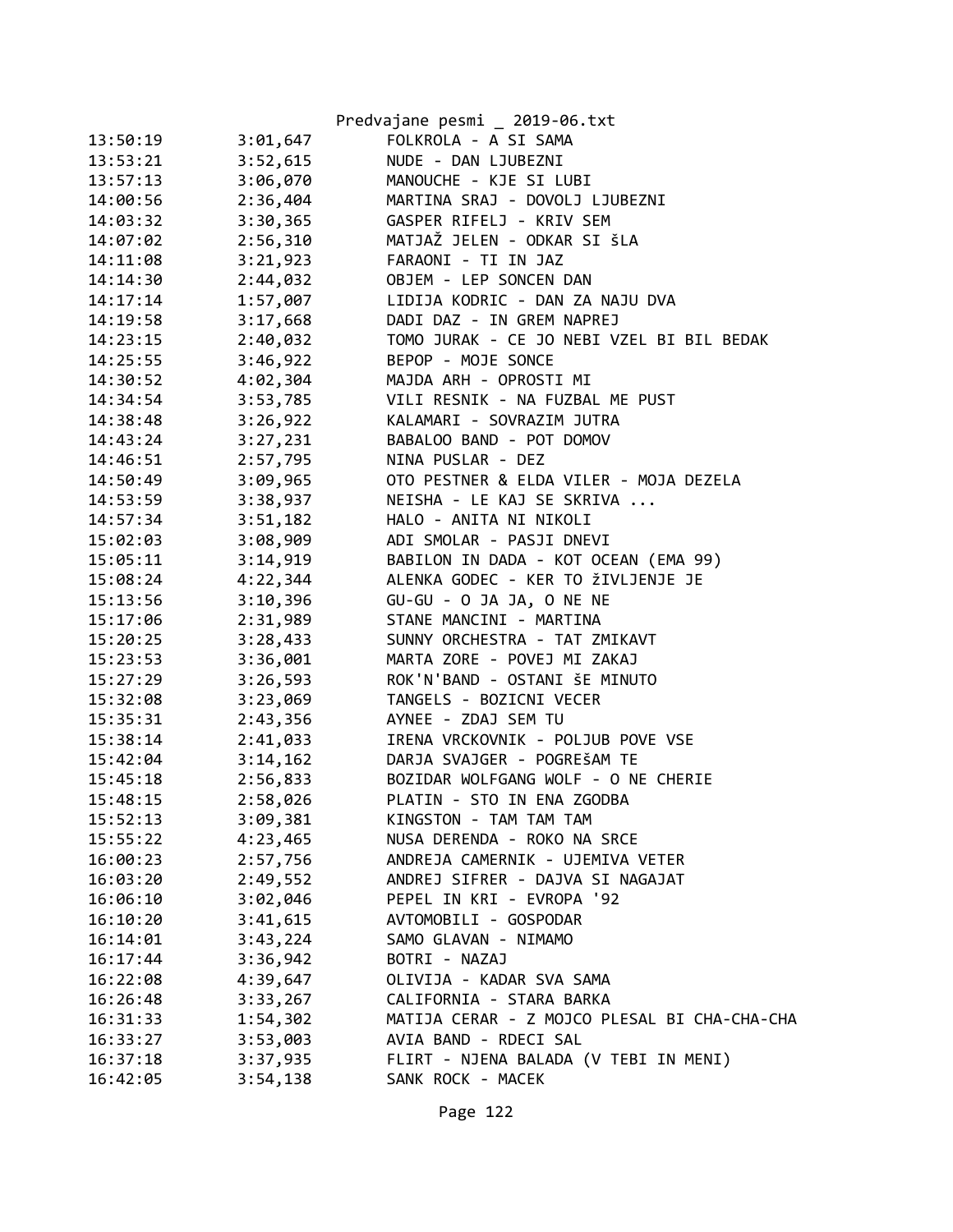|          |          | Predvajane pesmi _ 2019-06.txt                |
|----------|----------|-----------------------------------------------|
| 16:45:58 | 3:33,161 | TOMAZ DOMICELJ - SVETI PETER                  |
| 16:50:31 | 4:09,110 | DON MENTONY BAND - NEKAM BOM ŠEL              |
| 16:54:40 | 3:24,835 | ANIKA HORVAT - 10 MAREC OB 19 30              |
| 16:58:05 | 4:03,319 | NAPOLEON - SANJAM                             |
| 17:02:45 | 2:22,205 | MESTNI POSTOPACI - ELEKTRIK SONJA             |
| 17:05:07 | 3:02,641 | ANDRAZ HRIBAR - POMLAD                        |
| 17:08:10 | 4:10,588 | IVO MOJZER - TI SI REKLA SONCE                |
| 17:13:32 | 3:54,855 | MATJAZ JELEN - VSE SE V PRAVO SMER VRTI       |
| 17:17:26 | 2:39,451 | MARJANA DERZAJ - VALETA (& BELE VRANE)        |
| 17:21:05 | 4:19,979 | SLOVENSKI EXPRESS - IZGUBLJEN                 |
| 17:25:25 | 3:23,523 | BILBI - KOT SVA BILA                          |
| 17:28:48 | 3:45,910 | CUKI - BARBARA                                |
| 17:33:19 | 3:54,990 | ALEKSANDER MEZEK - LJUBLJANSKE CESTE          |
| 17:37:13 | 3:18,875 | ALJA KRUSIC - A BOS MALO MOJ                  |
| 17:41:42 | 3:03,817 | JANEZ ZMAZEK - LAHKO NARDIM ŠE BOLJŠ          |
| 17:44:45 | 3:11,024 | VLADO KRESLIN/MARTIN KRPAN - LAHKO BI ZLETELA |
| 17:47:50 | 3:32,229 | ROK 'N' BAND - V OBLAKIH                      |
| 17:52:18 | 3:40,967 | ANU - NIKOLI DOVOLJ                           |
| 17:55:59 | 3:08,730 | PAPIR - SLUTNJA                               |
| 17:59:45 | 4:00,246 | PANDA - VZEMI ME                              |
| 18:03:45 | 3:23,116 | NECA FALK - STORILA BOM TO                    |
| 18:07:08 | 3:03,382 | JAZZ STATION - NOV JE DAN                     |
| 18:11:23 | 4:22,020 | IZTOK MLAKAR - KARLO SPACAPAN                 |
| 18:15:45 | 3:56,718 | BELE VRANE - TO BIL JE DAN                    |
| 18:20:41 | 3:04,386 | MAJDA SEPE - POJDI SPET NA BLED               |
| 18:23:45 | 4:19,017 | OTO PESTNER - TRIDESET LET                    |
| 18:28:04 | 4:06,060 | FOLKROLA - MAVRICA                            |
| 18:45:28 | 3:53,135 | HAZARD - LJUDJE KI SEDIJO V PARKIH            |
| 18:50:17 | 3:37,543 | ANJA RUPEL - ODPRI OCI                        |
| 18:53:55 | 2:45,098 | KATRINAS - KOT PRAVLJICA                      |
| 18:56:40 | 4:24,036 | BAZAR - TINA                                  |
| 19:01:30 | 2:57,659 | FARAONI - IMEJ ME VEDNO S SEBOJ               |
| 19:04:26 | 3:20,063 | JAN PLESTENJAK - SMEH IN SOLZE                |
| 19:07:46 | 4:00,015 | VICTORY - TEQUILA IZ TVOJEGA POPKA            |
| 19:12:58 | 2:59,051 | KARMEN STAVEC - OGENJ                         |
| 19:15:56 | 4:16,287 | ADI SMOLAR - DNEVI SO KRATKI, NOCI PA DOLGE   |
| 19:21:12 | 3:46,023 | DAMJANA - LJUBIM VETER                        |
| 19:24:58 | 2:47,812 | KALAMARI - POPOLDNE                           |
| 19:27:45 | 3:13,150 | SUPERNOVA - KJE SPI                           |
| 19:31:48 | 4:45,168 | NUDE - NAVIJALA SLOVENIJA                     |
| 19:36:33 | 3:24,082 | NINA PUSLAR - POZDRAV Z LJUBEZNIJO            |
| 19:41:09 | 3:28,759 | BABALOO BAND - POT DOMOV                      |
| 19:44:37 | 3:48,579 | DAN D - GOOGLE ME                             |
| 19:48:26 | 4:02,782 | MAJDA ARH - NORI DAN                          |
| 19:53:24 | 3:32,013 | PETER AMBROŽ - NA PLESU                       |
| 19:56:56 | 3:24,852 | ALENKA GODEC - MAJA Z BISERI                  |
| 20:00:58 | 2:33,054 | STANE MANCINI - VOLNENI SAL                   |
| 20:03:31 | 4:23,562 | GU-GU - AEROBIK                               |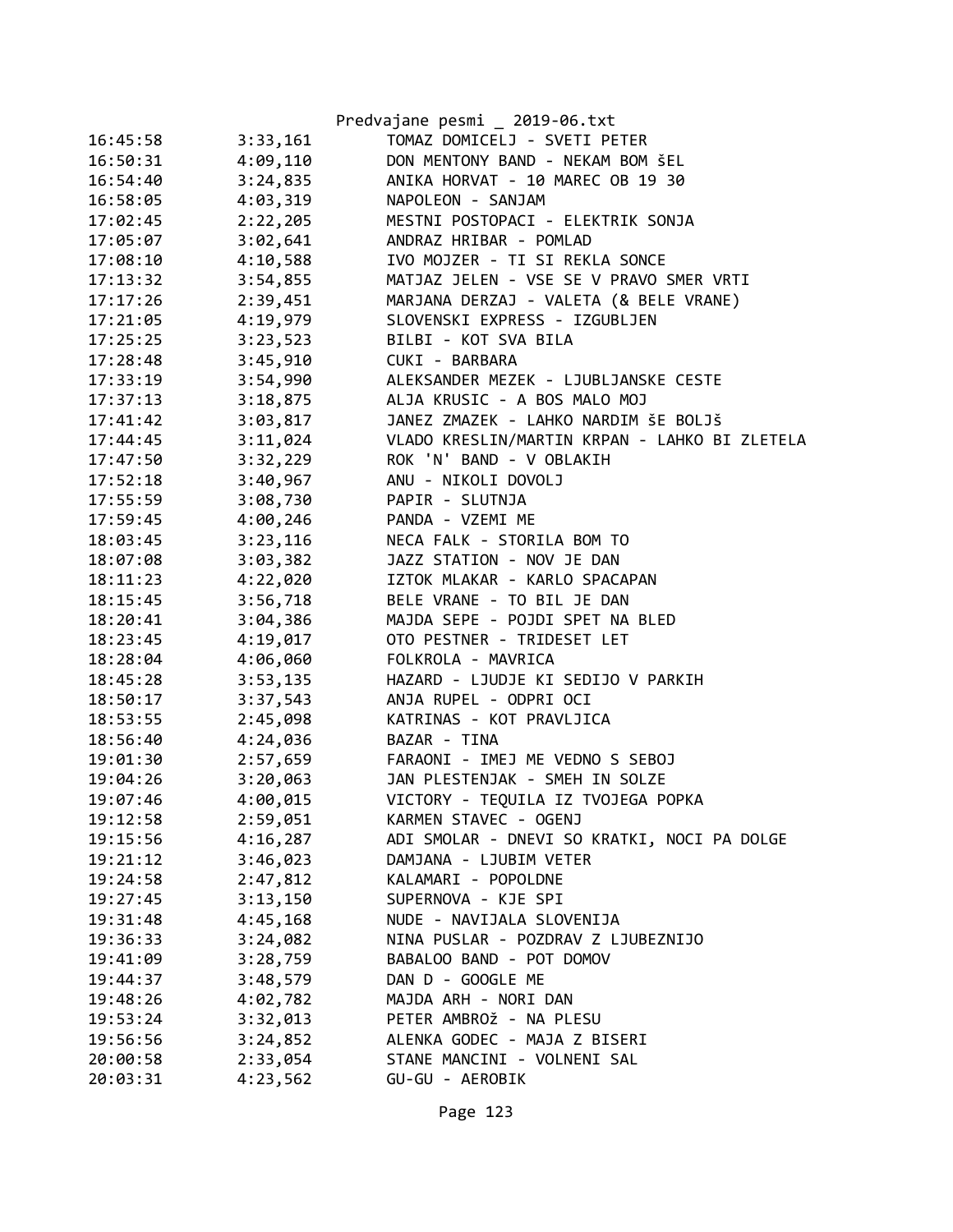|          |          | Predvajane pesmi _ 2019-06.txt                  |
|----------|----------|-------------------------------------------------|
| 20:07:54 | 4:32,358 | DARJA SVAJGER - BREZ SANJ SEM SLEPA             |
| 20:16:28 | 3:05,014 | LIDIJA KODRIC - PRIDI ZA MOJ ROJSTNI DAN        |
| 20:20:45 | 2:48,686 | MARTA ZORE - V TEBI JE MOC                      |
| 20:23:34 | 3:15,016 | MOJCA - BOZIC JE                                |
| 20:26:48 | 3:25,802 | MALI OGLASI BAND - VROCA KRI                    |
| 20:31:13 | 2:12,024 | ANDREJ SIFRER - MOJE MISKE                      |
| 20:33:25 | 3:04,198 | BOTRI - JAZ SEM IN                              |
| 20:36:29 | 3:26,492 | KINGSTON - PUSTI SONCU V SRCE                   |
| 20:43:29 | 3:55,606 | SAMO GLAVAN - HLAPCI                            |
| 20:47:24 | 4:30,045 | ROK'N'BAND - BAMBINA                            |
| 20:52:44 | 3:27,616 | NUSA DERENDA - ZA STARE CASE                    |
| 20:56:11 | 3:14,020 | IRENA VRCKOVNIK - VCERAJ IN DANES               |
| 21:00:37 | 3:49,693 | AGROPOP - FRANCEK PIROMANCEK                    |
| 21:04:27 | 2:53,447 | MATIJA CERAR - KMALU BOM SPET PRI TEBI [I'LL BE |
| HOME ]   |          |                                                 |
| 21:07:20 | 3:46,192 | DON MENTONY BAND - SPET DOMA                    |
| 21:15:34 | 4:25,938 | PEPEL IN KRI - MISSISSIPPI                      |
| 21:20:52 | 3:23,504 | TOMAZ DOMICELJ - ŽIVLJENJE JE LEPO              |
| 21:24:15 | 4:22,007 | AVTOMOBILI - ENKRAT V ZIVLJENJU                 |
| 21:28:30 | 4:24,887 | HALO - DAM TI JUTRA                             |
| 21:33:55 | 3:16,024 | REGINA - PRAVLJICNA LJUBEZEN                    |
| 21:37:10 | 4:24,470 | ANIKA HORVAT - TUKAJ JAZ ŽIVIM                  |
| 21:48:04 | 2:45,839 | AVIA BAND - NE IZDAJTE ME                       |
| 21:51:40 | 3:12,695 | MAJA SLATINŠEK - DO NEBA                        |
| 21:54:52 | 3:34,537 | MANOUCHE - MEN SI FENSI                         |
| 21:58:26 | 3:49,472 | DON SERGIO - SPOMIN NA LJUBEZEN                 |
| 22:03:28 | 2:47,768 | VOCABELLA - MED VRSTICAMI                       |
| 22:06:15 | 3:22,267 | BERTA AMBROŽ - PISES MI                         |
| 22:13:27 | 2:21,036 | CUKI - TISOC ITALIJANOV                         |
| 22:15:48 | 3:51,671 | NEISHA/VLADO KRESLIN - NJEN TRENUTEK PRIHAJA    |
| 22:20:35 | 2:33,456 | ALEKSANDER MEZEK - SANJAM SAM                   |
| 22:23:08 | 4:10,284 | CALIFORNIA - NE GOVORI                          |
| 22:27:18 | 4:06,995 | FLIRT - JUTRANJI STRIPTIS                       |
| 22:32:24 | 2:40,092 | MARJANA DERZAJ - VALETA                         |
| 22:35:04 | 3:26,899 | IRENA KOHONT - MODRI SPEV [SONG SUNG BLUE]      |
| 22:38:30 | 3:09,451 | LINTVERN - NEDELJA LEP JE DAN                   |
| 22:46:03 | 4:51,014 | IZTOK MLAKAR - BOZICNA                          |
| 22:51:43 | 2:38,998 | BELE VRANE - SANJE O KALIFORNIJI                |
| 22:54:22 | 3:53,055 | JANEZ ZMAZEK - BREZ VEZE                        |
| 22:58:15 | 3:03,694 | NECA FALK - SAMA FANTA NASLA SI BOM             |
| 23:02:30 | 2:49,734 | OTO PESTNER - ŽIVLJENJE ODVZETO                 |
| 23:05:20 | 3:44,797 | PAPIR - VELIKI KORAK                            |
| 23:13:16 | 3:58,538 | MAJDA SEPE - STIHI MOJEGA SPOMINA               |
| 23:17:14 | 3:35,084 | ANJA RUPEL - NISI MOJ                           |
| 23:21:45 | 2:57,401 | HAZARD - ROŽE ZA ELZO                           |
| 23:24:43 | 3:16,800 | FARAONI - SLAVOSPEV                             |
| 23:27:59 | 2:59,998 | FOLKROLA - POLNA LUNA                           |
| 23:31:58 | 4:02,429 | AYNEE - SPOMLADI                                |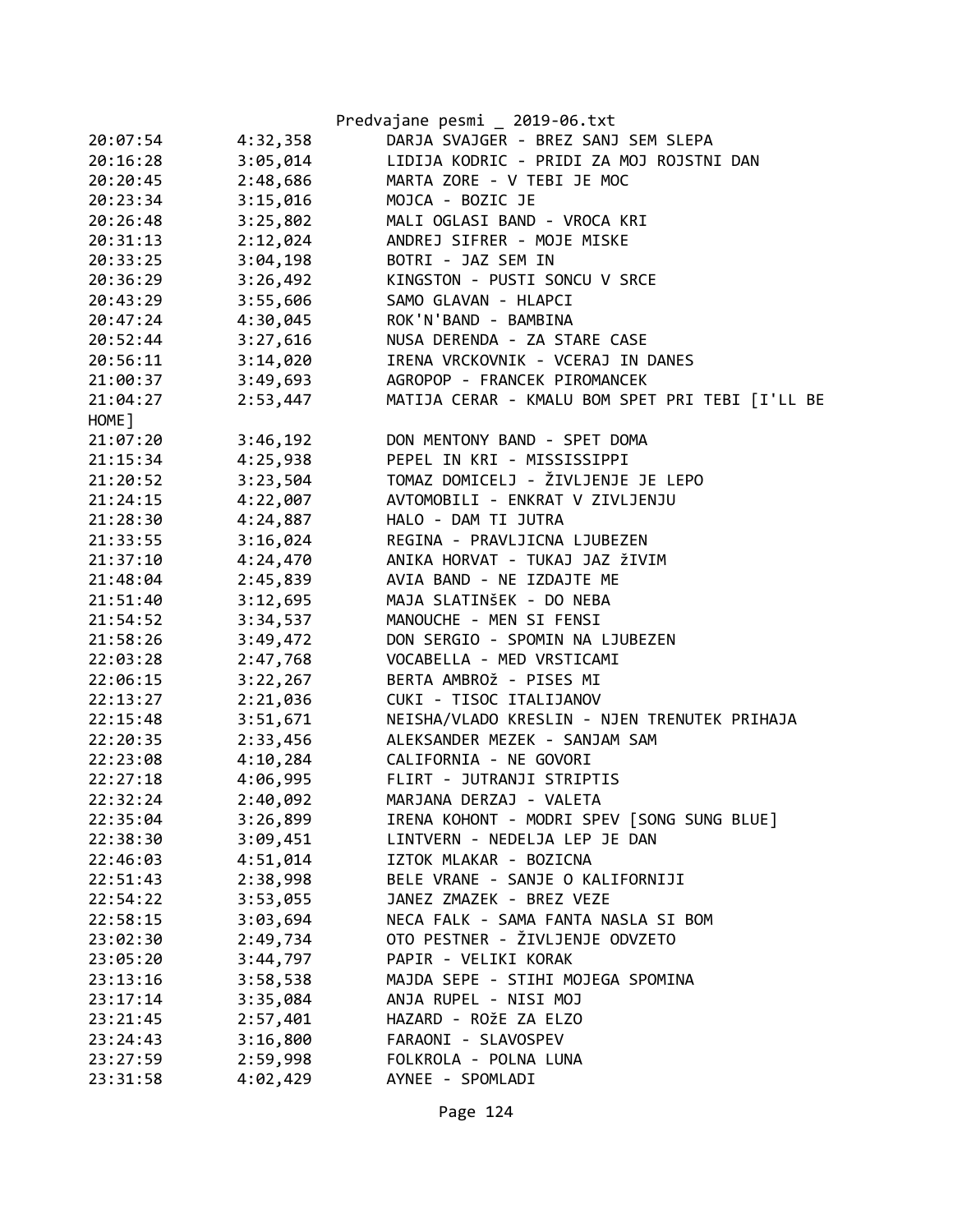|          |          | Predvajane pesmi _ 2019-06.txt          |
|----------|----------|-----------------------------------------|
| 23:36:01 | 4:01,981 | BILBI - KO TVOJA SEM ŠE BLA             |
| 23:44:48 | 3:31,978 | BAZAR - URA STRASTI                     |
| 23:48:20 | 1:52,328 | OPTIMISTI - LIMUZINA                    |
| 23:51:02 | 4:03,064 | ADI SMOLAR - CE SVET PRIJAZEN BI POSTAL |
| 23:55:05 | 3:17,442 | KARMEN STAVEC - 100 NORIH IDEJ          |
| 23:58:22 | 4:12,209 | MARTIN KRPAN - SOVRAZNIK NE SPI         |
|          |          |                                         |

| $0:03:46$ 4:11,068 | PANDA - LJUBIMEC BREZ                         |
|--------------------|-----------------------------------------------|
| $0:07:57$ 4:03,279 | NUDE - NAJLEPSA PESEM                         |
| $0:12:00$ 2:56,220 | NINA PUSLAR - BILO LEPO BI                    |
| 0:14:58 3:06,019   | IRENA VRCKOVNIK - CEPRAV BOM SPET SAMA        |
| 0:18:04 3:07,841   | ANDREJ SIFRER - MOJI PSI                      |
| $0:21:12$ 2:44,014 | BELE VRANE - MINI MAXI                        |
| 0:23:58 3:19,863   | PEPEL IN KRI - ZA VSE LJUDI SVETA             |
| $0:27:18$ 3:27,015 | TOMAZ DOMICELJ - IRENA, LAHKO NOC             |
| 0:30:45 3:02,035   | KARMEN STAVEC - SE IN SE                      |
| 0:33:49 3:28,017   | MARJANA DERZAJ - GRENKA REKA                  |
| $0:37:17$ 3:31,023 | CUKI - ZOBAR                                  |
| $0:40:46$ 3:28,409 | NUSA DERENDA - ZA STARE CASE                  |
| 0:44:16 3:48,023   | ALENKA GODEC - TVOJA                          |
| $0:48:04$ 3:39,664 | KINGSTON - TRI KRASNE                         |
| $0:51:42$ 3:23,936 | DAVID GROM - POLNA LUNA                       |
| 0:55:08 3:40,632   | ADI SMOLAR - NEDELJA LEP JE DAN               |
| 0:58:49 3:12,033   | ALEKSANDER MEZEK - NEBO PO DEZJU              |
| 1:02:00 3:52,004   | MZ HEKTOR/CALIFORNIA - POLETJA NE BO'98       |
| 1:05:54 2:19,909   | OTO PESTNER - RITEM JUTRA                     |
| 1:08:14 4:02,994   | BAZAR - POISCI ME                             |
| 1:12:17 3:55,026   | ANJA RUPEL - ZVEZDE SO NA NJENI STRANI        |
| 1:16:12 4:05,150   | VLADO KRESLIN - V PARKU ZA GRADOM             |
| 1:20:17 3:16,901   | ANIKA HORVAT - NOCEM                          |
| 1:23:37 2:58,036   | STANE MANCINI - NAMESTO PISMA                 |
| 1:26:34 2:51,311   | KALAMARI - SVEZE VRTNICE                      |
| 1:29:26 3:10,027   | VILI RESNIK - NAJ OSTANE TO MED NAMA          |
| 1:32:38 3:12,538   | NEISHA - MUZA TVOJ'GA BLUZA                   |
| 1:35:51 2:55,992   | ANDRAZ HRIBAR - KADAR SI TU                   |
| 1:38:46 3:53,252   | VICTORY - LJUBEZEN NISO METRI                 |
| 1:42:36 3:39,546   | ROK'N'BAND - NE NE NE                         |
| 1:46:08 3:59,027   | AVIA BAND - TEBE SI ZELIM                     |
| 1:50:06 3:22,009   | DON MENTONY BAND - ZMIKAVTI                   |
| 1:53:44 2:42,149   | FELIKS LANGUS - DISKO RAJ (DISCO RAJ)         |
| 1:56:29 3:54,016   | LEELOOJAMAIS - NE ZAMERI MI                   |
| $2:00:19$ 3:53,533 | SAN DI EGO - JULIJA                           |
| $2:04:12$ 3:19,975 | VLADO KRESLIN & NEISHA - KAKOR ZVEZDI NA NEBU |
| 2:07:35 3:48,596   | FARAONI/SLAVKO IVANCIC - TI ZNAS              |
| 2:11:22 3:35,018   | SPIN - SPUSTI SE NA TLA                       |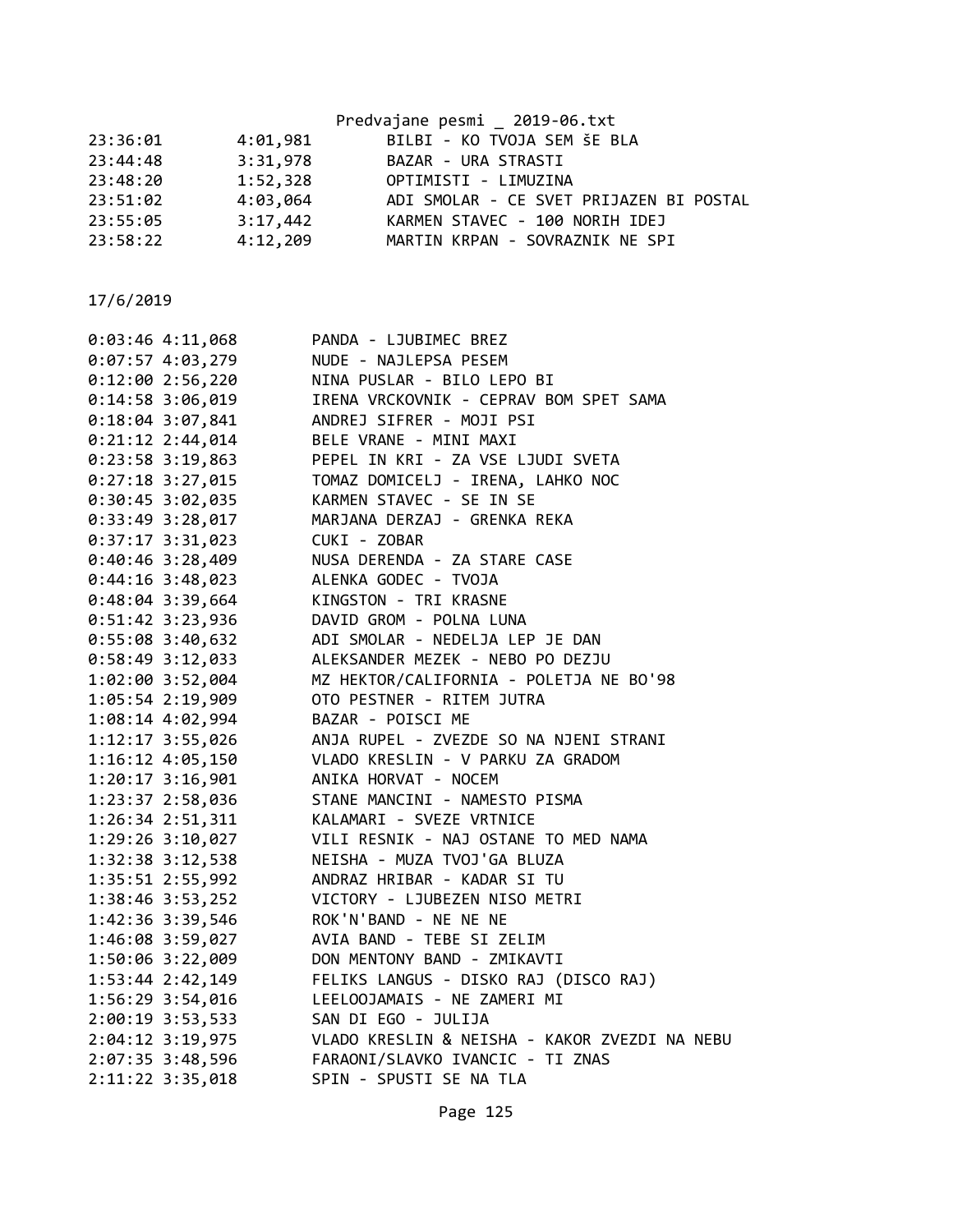|                      | Predvajane pesmi _ 2019-06.txt                       |
|----------------------|------------------------------------------------------|
| 2:14:53 3:09,923     | VIP BAND - KA PA TO                                  |
| 2:18:06 3:33,656     | DAMJANA IN HOT HOT HOT - NOCOJ LJUBILA BI SE S TEBOJ |
| 2:21:39 3:18,401     | ALEKSANDER NOVAK - DA BI (RADIO EDIT)                |
| 2:24:57 3:00,010     | PAX - KO SO LIPE CVETELE                             |
| 2:27:59 3:24,025     | IZTOK MLAKAR - POLITIK GUIDO                         |
| 2:31:23 3:22,027     | TOMO JURAK - KO BODO COLNI ZADNJIC V NOC ODPLULI     |
| 2:34:45 3:12,002     | MAJDA ARH - NE JOCI ZA NJIM SRCE                     |
| 2:38:00 3:30,056     | SARA JAGRICC - POBEGNI Z MANO                        |
| 2:41:29 3:29,826     | MARKO VOZELJ - LETIVA V NEBO                         |
| 2:44:59 2:54,287     | NINA PUSLAR FEAT. STISKI KVARTET - KDO SE VERJAME    |
| 2:47:56 2:46,575     | CORVUS - S TEBOJ LETET                               |
| 2:50:42 4:59,051     | ALENKA VIDRIH - ZAVESA                               |
| 2:55:41 2:28,481     | DAZ - RAD BI TE VIDEL ZGORAJ BREZ 2015               |
| 2:58:12 3:21,749     | SANJA - MOJE SANJE                                   |
| $3:01:30$ $3:40,956$ | ANU - NIKOLI DOVOLJ                                  |
| 3:05:11 2:57,357     | ALMA - Z MANO GRES                                   |
| 3:08:11 3:02,028     | BRANE KAC - ZASANJANA                                |
| 3:11:12 3:38,864     | HAZARD - VSAK JE SAM                                 |
| 3:14:51 2:39,182     | ANABEL - POZITIVA                                    |
| 3:17:33 2:57,729     | ANDREJA CAMERNIK - UJEMIVA VETER                     |
| 3:20:30 3:38,398     | MANOUCHE - BI SLA NAPREJ                             |
| $3:24:08$ 3:14,127   | NUSA DERENDA & MARKO VOZELJ - NAJ NAMA SODI LE NEBO  |
| 3:27:25 2:47,747     | HAMO & TRIBUTE 2 LOVE - GREMO SE IGRAT BOGA          |
| 3:30:12 2:19,013     | PREZRTI - NA SKALAH IN MIVKI                         |
| 3:32:31 3:49,011     | KARAMELA - KO SI MI PRVIC REKLA NE                   |
| 3:36:23 3:54,174     | ZAN SERCIC - KAJ PA MIDVA                            |
| 3:40:17 2:59,851     | DAMJANA GOLAVSEK - NASMEH                            |
| 3:43:17 3:02,900     | IVANKA KRASEVEC - PRESERN - BREZ TEBE (WITHOUT YOU)  |
| 3:46:22 2:58,815     | DITKA - NEKAJ JE V ZRAKU                             |
| 3:49:20 3:44,032     | DAN D - ROKE                                         |
| 3:53:02 3:30,050     | DARJA SVAJGER - NEKAJ, KAR NE MINE                   |
| 3:56:34 3:52,004     | NECA FALK - LJUBIMEC MOJ                             |
| 4:00:26 3:56,712     | BOZIDAR WOLFGANG WOLF - EDINO TI                     |
| 4:04:23 2:53,957     | MELANHOLIKI - ANJA                                   |
| 4:07:19 3:29,597     | PETER PAN - KEKCEVA PESEM                            |
| $4:10:48$ 3:37,021   | JANEZ BONCINA BENC - NAVALI NAROD NA GOSTILNE        |
|                      | MOULIN ROUGE - NE KLICI ZVEZDE Z NEBA                |
| 4:14:25 3:53,861     |                                                      |
| 4:18:21 3:50,694     | URSA & PR - KJE SO TISTE STEZICE                     |
| 4:22:09 3:39,490     | NIKKA - SKRIVNOST (RADIO EDIT)                       |
| 4:25:48 3:17,836     | MYSELF - LJUBEZEN V ZRAKU JE (RADIO EDIT)            |
| 4:29:08 3:47,933     | MARKO BRECELJ - ALOJZ VALCEK                         |
| 4:32:56 3:12,001     | GEJA - VZEL SI SONCE                                 |
| 4:36:08 3:47,652     | PAPIR - SRAJCA                                       |
| 4:39:58 3:12,049     | GU-GU - O JA JA, O NE NE                             |
| 4:43:10 3:59,115     | DREVORED - POLETNA NOC                               |
| 4:47:09 3:48,868     | BRANKA KRANER - SNEG V MAJU                          |
| 4:50:53 2:54,832     | 1 X BAND - TIH DEZEVEN DAN                           |
| 4:53:47 3:05,023     | LIDIJA KODRIC - MOJ KLAVIR                           |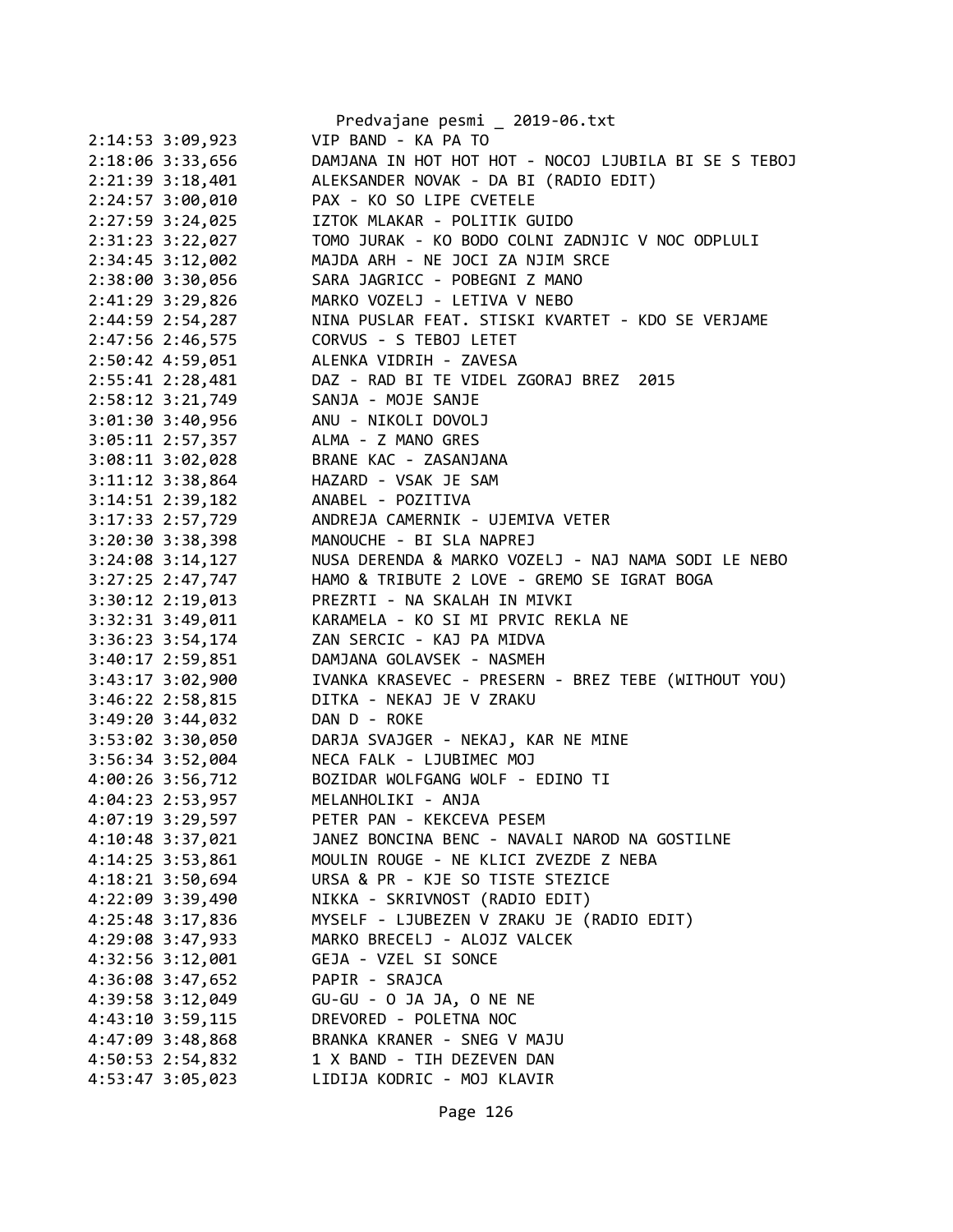|                      | Predvajane pesmi _ 2019-06.txt           |
|----------------------|------------------------------------------|
| 4:56:52 4:05,944     | KATRINAS - V RITMU SANJ                  |
| 5:01:27 2:25,948     | BERTA AMBROŽ - JOKALA BOM BREZ SOLZ      |
| 5:03:53 3:22,002     | ADI SMOLAR - CE NEBI PIL                 |
| 5:07:15 3:14,695     | DAMJANA - FANT IZ IPANEME                |
| 5:11:25 2:55,019     | OTO PESTNER - SNEG JE POVSOD             |
| 5:14:20 4:03,919     | ANDREJ SIFRER - EGO                      |
| 5:18:24 3:06,838     | CUKI - KAVBOJCI IN INDIJANCI             |
| 5:22:23 3:01,986     | MARTA ZORE - POJDI Z NJO                 |
| 5:25:25 4:45,008     | IZTOK MLAKAR - PEPI ZBARADORIA           |
| 5:30:54 4:23,588     | BAZAR - IGRA ZA DVA                      |
| 5:35:18 2:54,132     | MAJA KEUC - ZMOREM                       |
| 5:38:12 3:20,463     | REGINA - BODI TU                         |
| 5:42:28 2:47,731     | VOCABELLA - MED VRSTICAMI                |
| 5:45:16 4:13,802     | ALEKSANDER MEZEK - NA DLANI MESTA        |
| 5:50:15 3:24,155     | ANGEE - VEDNO BO TAKO                    |
| 5:53:39 3:42,500     | DARJA SVAJGER - PRAVLJICA                |
| 5:57:21 2:34,032     | BRANKA KRANER - RUM IN COCA COLA         |
| $6:00:25$ 2:02,822   | TOMAZ DOMICELJ - PO NOVEM LETU BOLJŠE BO |
| $6:02:28$ 3:02,538   | AURORA - REKLA JE                        |
|                      | IRENA KOHONT - ŠEL SI MIMO               |
| 6:05:30 3:58,845     |                                          |
| 6:10:25 3:34,834     | CALIFORNIA/MZ HEKTOR - STARA BARKA       |
| 6:13:56 3:18,396     | DON MENTONY BAND - MARJETKA [LIVE]       |
| 6:17:14 2:52,676     | ANIKA HORVAT - ORION                     |
| $6:21:00$ 4:05,623   | TATJANA GROS - ZATO SEM NORO TE LJUBILA  |
| 6:25:05 3:07,005     | BETI JURKOVIC - ENKRAT SE                |
| 6:28:12 3:00,072     | FOLKROLA - POLNA LUNA                    |
| 6:31:56 3:36,787     | ELECTRIX - RADIO                         |
| 6:35:33 2:20,195     | LUCKY CUPIDS - STECI STRAN               |
| 6:37:53 3:05,023     | AVTOMOBILI - LJUBEZEN NE STANUJE TU      |
| $6:41:51$ $3:54,133$ | BOTRI - MAL' PREKRATKA                   |
| 6:45:45 3:13,029     | MILAN PECOVNIK PIDZI - LE V SANJAH SI TU |
| 6:48:58 2:58,779     | HAZARD - NAJLEPŠE PESMI                  |
| 6:52:43 3:30,031     | NINA PUSLAR - STIRJE LETNI CASI          |
| 6:56:09 4:11,191     | ANJA RUPEL - BREZ LJUBEZNI               |
| 7:00:50 3:02,024     | KALAMARI - NA DRUGEM SVETU               |
| 7:03:52 3:24,618     | PEPEL IN KRI - V MENI ŽIV JE SMEH        |
| 7:07:16 3:29,980     | TANGELS - NAJIN                          |
| 7:11:42 3:30,707     | METKA ŠTOK - OSAMLJENA ( ALONE AGAIN )   |
| 7:15:12 3:34,165     | HOSTNIK - U LUBLAN                       |
| 7:18:46 4:22,724     | ALENKA GODEC - IGRA                      |
| $7:24:02$ 3:10,424   | ALEX VOLASKO - TVOJI NASMEHI             |
| $7:27:12$ 3:15,235   | NECA FALK - ON JE REKEL SONCE            |
| 7:31:12 1:17,636     | AMOR DUET - BOZICKOVA                    |
| 7:32:25 3:37,527     | KARMEN STAVEC - FANT IZ PRAVLJICE        |
| 7:36:02 3:09,909     | OTO PESTNER & ELDA VILER - MOJA DEZELA   |
| 7:40:08 4:20,635     | DRUSTVO MRTVIH PESNIKOV - CUTIM TE       |
| 7:44:25 3:40,516     | AVIA BAND - GRAJSKA DAMA                 |
| 7:48:05 3:04,791     | FRENK NOVA - RABIM TVOJ SMEH             |
|                      |                                          |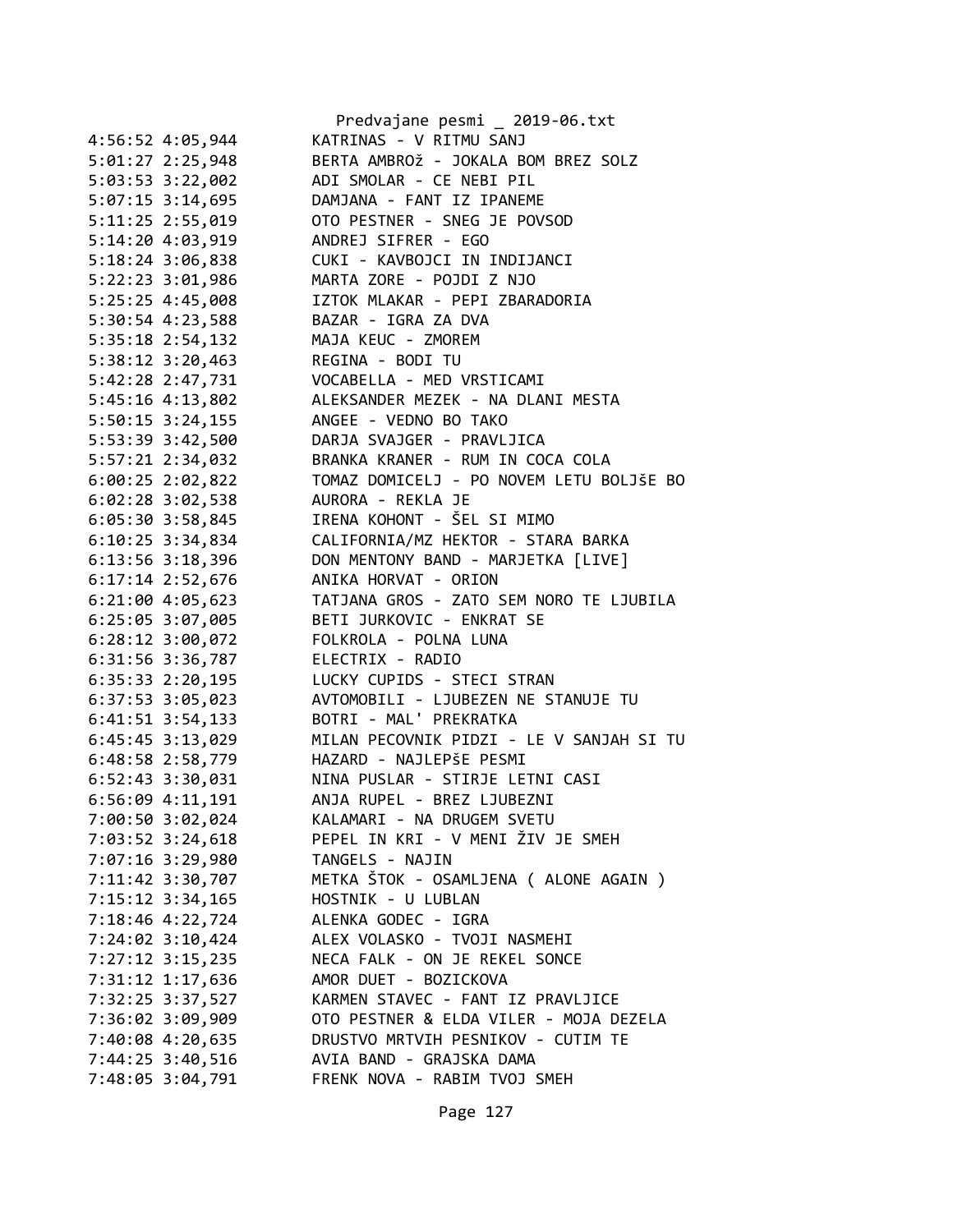|                      |          | Predvajane pesmi _ 2019-06.txt                              |
|----------------------|----------|-------------------------------------------------------------|
| 7:51:56 3:27,336     |          | JANKO ROPRET - VRNI SE                                      |
| 7:55:23 4:30,009     |          | PETER PAN - ODPELJAL TE BOM                                 |
| 8:00:23 4:25,324     |          | BABALOO BAND - DOBRO JUTRO DELOVNI LJUDJE                   |
| 8:04:48 4:12,654     |          | SANK ROCK - PRAVLJICA O MAVRICNIH LJUDEH                    |
| $8:08:59$ 3:37,061   |          | HISA - ZAMAN                                                |
| 8:13:32 3:05,781     |          | BELVI BAND/ROBERT KRESLIN - MI SMO BELVI 2006 (MITHANS RMX) |
| 8:16:38 2:18,282     |          | MARJANA DERZAJ - VOZI ME VLAK V DALJAVE                     |
| 8:18:56 3:25,478     |          | PANDA - DALEC STRAN                                         |
| 8:23:14 3:06,255     |          | MANOUCHE - TAMALA                                           |
| 8:26:20 3:00,920     |          | ROK'N'BAND - AFRIKA RUSIJA                                  |
| 8:30:04 2:08,029     |          | BLUEGRASS HOPPERS - PO NOVEM LETU BOLJŠE BO                 |
| 8:32:11 2:53,981     |          | NEW SWING QUARTET - TI ALI SOLA                             |
| 8:35:05 2:55,658     |          | ANDRAZ HRIBAR - KADAR SI TU                                 |
| 8:38:01 3:52,581     |          | NUDE - DAN LJUBEZNI                                         |
| 8:42:49 4:27,727     |          | META MOCNIK & OTO PESTNER - TRENUTKI BEZE                   |
| 8:47:17 3:33,875     |          | BILBI - PESEM OD VCERAJ                                     |
| 8:51:37 3:24,957     |          | NUSA DERENDA - NE KLICI ME                                  |
| 8:55:002:21,192      |          | BELE VRANE - HOROSKOP                                       |
| 8:57:21 3:58,664     |          | SOULGREG - PROSIM VRNI SE (NISI ŽENSKA ZAME-PART II)        |
| 9:02:04 3:31,130     |          | FARAONI - TU JE MOJ DOM                                     |
| 9:05:34 3:06,014     |          | SIMON - HEJ, MALA HEJ                                       |
| 9:08:40 3:57,818     |          | SAMO GLAVAN - NOV DAN                                       |
| 9:16:30 3:21,405     |          | ALJA KRUSIC - DAJ MI POLJUB                                 |
| 9:20:31 1:35,496     |          | MATIJA CERAR - PROMETNIK                                    |
| 9:22:07 3:02,795     |          | EVA BOTO - VERJAMEM                                         |
| 9:25:09 3:30,021     |          | MAJDA ARH - GRAD ŽELJA                                      |
| 9:30:09 3:37,196     |          | NEZA DROBNIC - MOJA DEZELA                                  |
| 9:33:46 3:11,516     |          | EDVIN FLISER - SOLZA, KI JE NE PRODAM                       |
| 9:36:58 3:06,880     |          | APOLONIA - V VRTINCU                                        |
| 9:42:27 2:30,704     |          | ADI SMOLAR - KDO IMA PRAV                                   |
| 9:44:58 4:02,160     |          | SKUPINA FONEM - POLETNA ROMANCA                             |
| $9:49:00$ $4:21,947$ |          | ANDREJ SIFRER - SRCE, MOJ MALI KLOVN                        |
| 9:54:06 3:41,008     |          | K.U.T. GAS - FASHION                                        |
| 9:57:47 2:57,585     |          | DAMJANA - JE TO LJUBEZEN                                    |
| 10:01:25             | 4:00,012 | ZABJAK TRIO - LENORA                                        |
| 10:05:25             | 3:26,707 | TATJANA DREMELJ - TI SI ZAME VSE                            |
| 10:08:51             | 3:00,008 | MAJDA SEPE - TOPLO-HLADNO MORJE                             |
| 10:15:59             | 3:33,717 | DRUŠTVO MRTVIH PESNIKOV - RABM                              |
| 10:20:21             | 3:14,015 | SONJA GABRSCEK - PILULA ZA SRECO                            |
| 10:23:35             | 2:43,326 | ROK 'N' BAND - DEJ RUK'N ME                                 |
| 10:26:18             | 3:09,941 | KINGSTON - BOSSA NOGA                                       |
| 10:30:56             | 2:14,875 | JOŽICA SVETE - SONCE SIJE NA PORTOROZ                       |
| 10:33:10             | 3:37,952 | ALENKA VIDRIH - UJETA                                       |
| 10:36:48             | 3:22,171 | DON MENTONY BAND - ZMIKAVTI                                 |
| 10:44:57             | 3:32,023 | BAZAR - DOBER DAN                                           |
| 10:48:23             | 3:27,014 | BRANKA KRANER - LJUBEZEN                                    |
| 10:52:34             | 3:14,815 | ANIKA HORVAT - SAMA DOMA                                    |
| 10:55:47             | 3:55,266 | DEŽUR - PO POMLADI DIŠI                                     |
|                      |          |                                                             |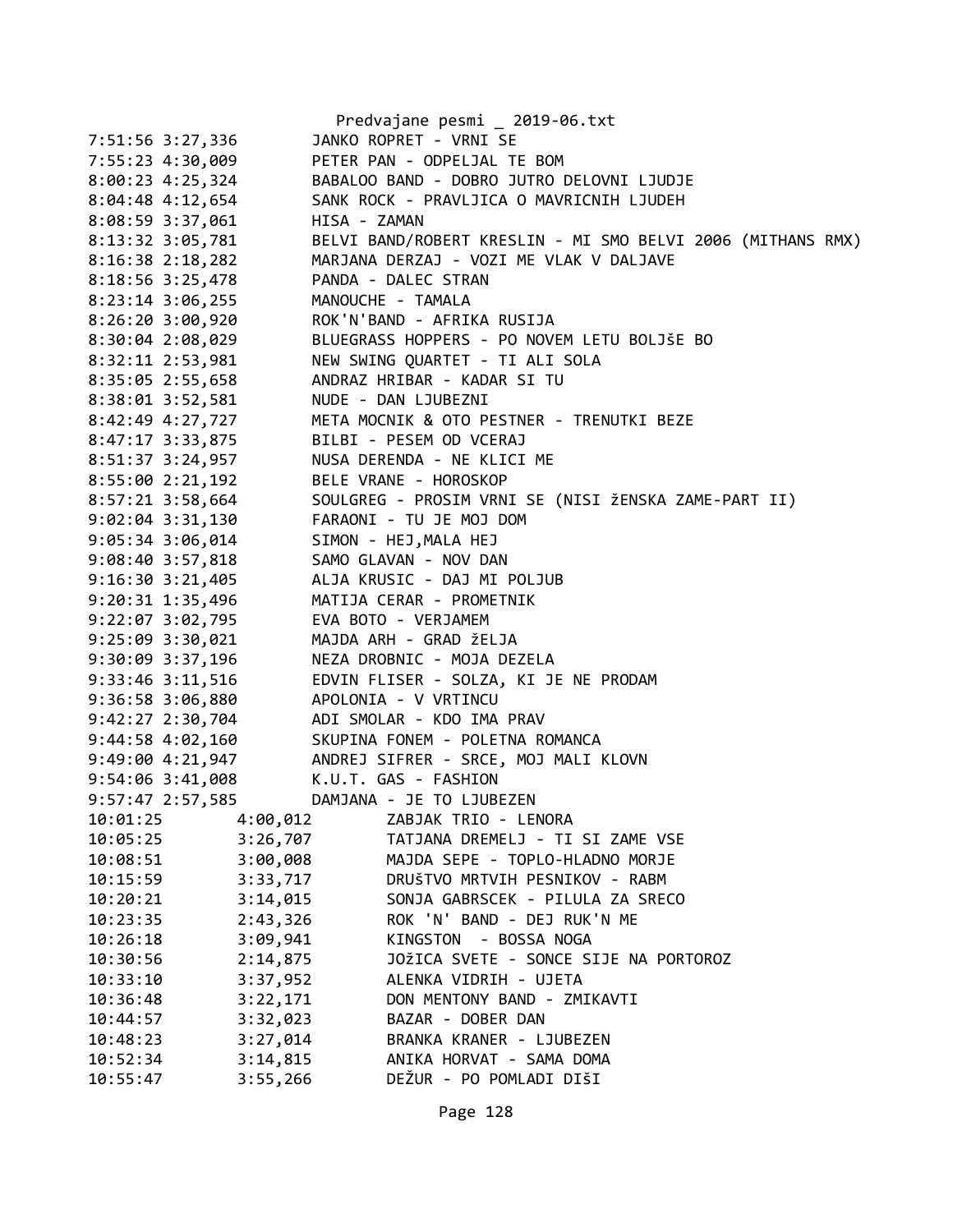|          |          | Predvajane pesmi _ 2019-06.txt               |
|----------|----------|----------------------------------------------|
| 11:00:23 | 4:08,322 | VRNI SE - MITHANS                            |
| 11:04:31 | 3:32,861 | OTO PESTNER - MATI BODIVA PRIJATELJA         |
| 11:08:04 | 4:22,800 | BABEWATCH - LADJICE                          |
| 11:17:47 | 4:45,955 | JANEZ ZMAZEK - NA DRUGI STRANI               |
| 11:23:22 | 2:52,802 | TRISTAN - POLETJE SE POSLAVLJA               |
| 11:26:14 | 4:04,356 | VLADO KRESLIN - JOUŽEK                       |
| 11:31:48 | 3:44,026 | LETECI POTEPUHI - POJEM BLUES                |
| 11:35:32 | 3:02,197 | FOLKROLA - KLOBUK V KATEREGA DEŽUJE          |
| 11:38:34 | 2:52,009 | ALENKA LESJAK - NAJINI MOSTOVI               |
| 11:46:09 | 3:28,596 | ALEKSANDER MEZEK - MESTO BREZ SRCA           |
| 11:50:22 | 3:41,713 | BOR GOSTISA - BOLJ BEL KOT BLED              |
| 11:54:04 | 2:10,958 | BERTA AMBROŽ - DAN KOT DNEVI VSI             |
| 11:56:14 | 2:48,662 | MARTA ZORE - V TEBI JE MOC                   |
| 11:59:43 | 3:46,420 | ALENKA GODEC - RAJE MI PRIZNAJ               |
| 12:03:30 | 3:30,013 | MARTIN KRPAN - KAR JE STARO SE NOVO ZDI      |
| 12:07:00 | 5:18,212 | IZTOK MLAKAR - BLUES                         |
| 12:15:30 | 3:40,700 | EVA CERNE - KDAJ CE NE ZDAJ                  |
| 12:19:59 | 3:35,303 | AVIA BAND - GREVA V KATRCO                   |
| 12:23:34 | 3:27,006 | GAL GJURIN - SEDEMNAJST                      |
| 12:27:01 | 3:51,129 | DITKA HABERL - KO SEM ZALJUBLJENA            |
| 12:32:22 | 2:45,025 | STANE MANCINI - CIKLAME                      |
| 12:35:06 | 3:25,341 | BOTRI - OB TEBI SE MI ZROLA                  |
| 12:38:32 | 3:11,436 | ALEX VOLASKO - NAJIN TRENUTEK                |
| 12:45:03 | 2:58,528 | TOMAZ DOMICELJ - SLOVENSKEGA NARODA SIN      |
| 12:48:02 | 2:51,968 | MIRAN RUDAN - CVETJE IN VRTOVI               |
| 12:51:37 | 2:49,135 | DARJA SVAJGER - LJUBEZEN NE ODHAJA           |
| 12:54:26 | 2:43,631 | VLADO KRESLIN & SEVERA GJURIN - ABEL IN KAIN |
| 12:57:09 | 3:29,634 | IVO MOJZER - CIFRA MOŽ                       |
| 13:01:21 | 4:03,124 | NINA PUSLAR - SLECENO SRCE                   |
| 13:05:24 | 2:57,760 | MARJANA DERZAJ - PRIŠLA JE POMLAD            |
| 13:08:21 | 3:41,564 | AVTOMOBILI - KAJ SI HOTEL                    |
| 13:13:38 | 3:41,678 | KARMEN STAVEC - LEP POLETNI DAN '04          |
| 13:17:20 | 4:19,009 | PETER PAN - SOCI                             |
| 13:22:45 | 4:09,188 | ORLEK - PUNCA S ŠOHTA                        |
| 13:26:54 | 2:25,805 | NULA KELVINA - MASKERADA                     |
| 13:30:38 | 3:12,812 | MANOUCHE - SUPERFAJN                         |
| 13:33:51 | 3:20,309 | NEISHA - OBCUTEK                             |
| 13:37:11 | 3:07,365 | BLUEGRASS HOPPERS - BREZ SONCA CVETJA NI     |
| 13:41:54 | 3:40,295 | DADI DAZ - OPOLNOCI                          |
| 13:45:34 | 3:46,218 | KATRINAS - PESEM O LJUBEZNI                  |
| 13:50:09 | 3:46,007 | FOXY TEENS - NAJ PADA ZDAJ DEZ               |
| 13:53:52 | 4:28,552 | ROK N BAND - BAMBINA                         |
| 13:58:20 | 3:15,779 | BILBI - KOT SVA BILA                         |
| 14:02:18 | 3:14,512 | KALAMARI - NISEN KRIV                        |
| 14:05:32 | 3:15,142 | ALMA MERKLIN - SAMA V MESTU                  |
| 14:08:47 | 2:49,885 | BELE VRANE - ŽAREK TVOJE LJUBEZNI            |
| 14:13:13 | 3:23,773 | MATJAZ JELEN - POCASI  JE LEPO               |
| 14:16:36 | 3:23,383 | ELDA VILER - TU SI TI                        |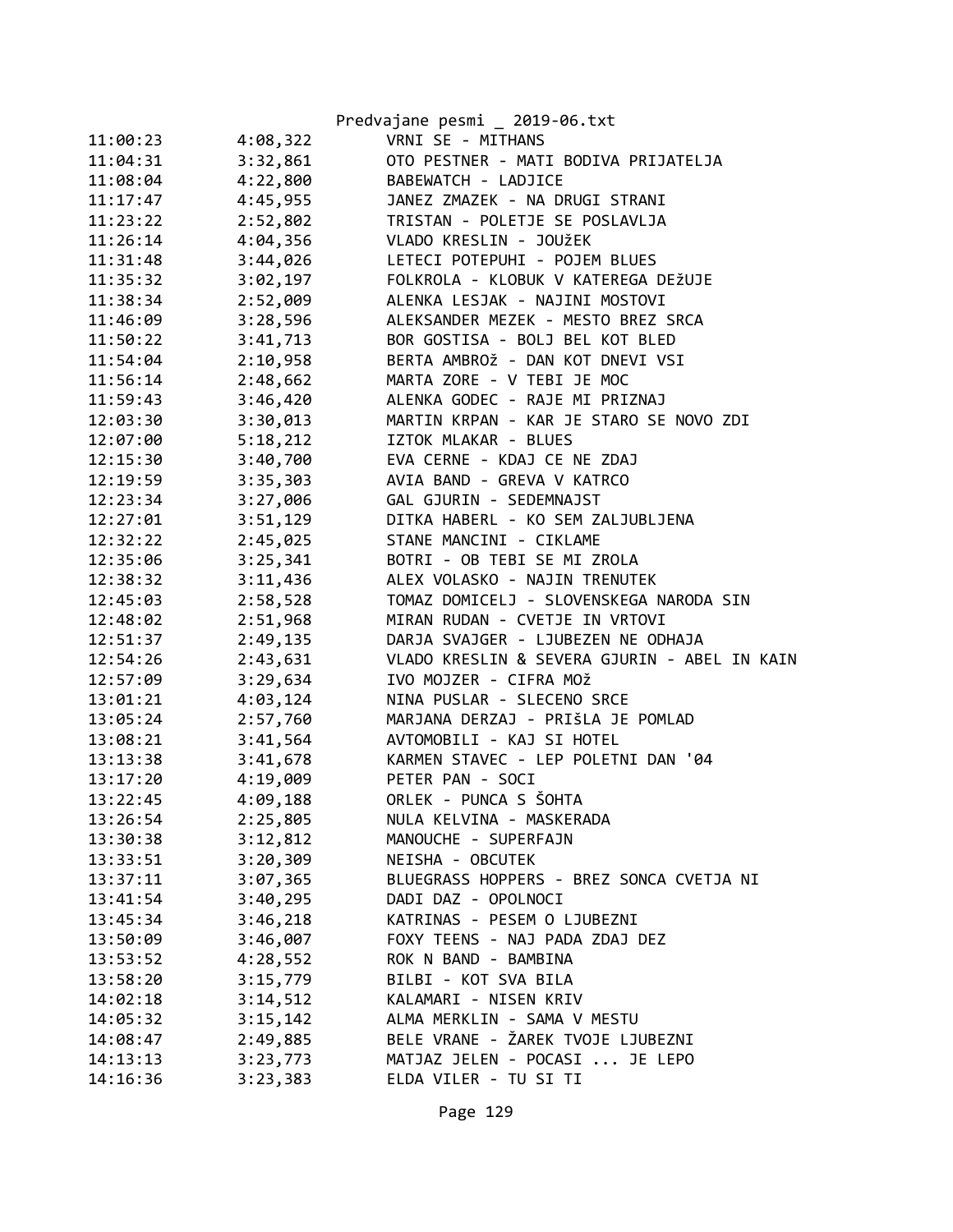|          |          | Predvajane pesmi _ 2019-06.txt                      |
|----------|----------|-----------------------------------------------------|
| 14:21:06 | 3:45,034 | ADI SMOLAR - ZAVOD ZA ZAPOSLOVANJE                  |
| 14:24:51 | 3:33,460 | SUNNY ORCHESTRA - MY COMMANDING WIFE                |
| 14:28:24 | 3:49,995 | VICTORY - A TI!                                     |
| 14:33:25 | 2:25,513 | HISA - USPAVANKA                                    |
| 14:35:50 | 4:52,016 | ANDREJ SIFRER - ZBOGOM RAJ                          |
| 14:42:18 | 3:33,179 | DREVORED - ZUNAJ JE ZIMA                            |
| 14:45:51 | 4:01,406 | JANKO ROPRET - LEPA SI NOCOJ                        |
| 14:50:41 | 3:14,097 | HALO - NEVESTA                                      |
| 14:53:55 | 4:24,683 | JAN PLESTENJAK - STAVI NA MOJE SRCE                 |
| 14:58:19 |          | 3:28,635 SONJA GABERSCEK - BRESKVICE                |
| 15:02:30 | 2:40,788 | JANEZ PUH - BREZ SONCA CVETJA NI                    |
| 15:05:11 | 3:11,625 | DAMJANA GOLAVSEK - OLJKA                            |
| 15:08:22 | 2:25,254 | DAMJANA - SAMBA                                     |
| 15:12:23 | 2:45,866 | KAMN'S - DEJ, STOP' NA MOJO STRAN                   |
| 15:15:07 | 3:14,142 | HAZARD - VRTNAR                                     |
| 15:18:21 | 1:52,990 | MATIJA CERAR - Z MOJCO PLESAL BI CHA CHA CHA        |
| 15:21:20 | 3:20,028 | NINO ROBIC - POSLEDNJA POSTAJA                      |
| 15:24:40 | 3:40,013 | DAMJANA IN HOT HOT HOT - LJUBIM NORO                |
| 15:28:20 | 3:08,917 | PAPIR - DOMOTOZJA                                   |
| 15:32:47 | 3:43,192 | POTECI LENUHI - ZZ TOP                              |
| 15:36:27 | 2:45,491 | ANIKA HORVAT - TEENAGERSKA BALADA                   |
| 15:40:48 | 3:36,795 | FLIRT - KOGA SANJA                                  |
| 15:44:21 | 3:59,280 | ANJA RUPEL - NE POZABI ME                           |
| 15:48:20 | 3:26,502 | KINGSTON - PUSTI SONCU V SRCE                       |
| 15:52:34 | 4:22,319 | PAVLE KAVEC & OKO - VSE SEM DAL TI                  |
| 15:56:56 | 3:56,609 | MONIKA PUCELJ - POTISKAS ME OB TLA                  |
| 16:01:35 | 4:18,167 | DON MENTONY BAND - TETA MARIJA                      |
| 16:05:53 | 3:21,915 | FARAONI - TI IN JAZ                                 |
| 16:10:51 | 2:59,791 | PEPEL IN KRI - PRIDI V SVET LJUBEZNI                |
| 16:13:50 | 4:05,789 | BABILON - VSAK DEL NEBA                             |
| 16:17:49 | 3:20,385 | NUSA DERENDA - ZA SLOVENIJO ŽIVIM                   |
| 16:22:15 | 3:46,027 | BEPOP - BREZ TEBE                                   |
| 16:25:59 |          | 4:15,872 SAMO GLAVAN - TUJERODNA INVAZIJA           |
| 16:31:34 | 3:51,722 | SANK ROCK - EO (RADIO EDIT)                         |
| 16:35:25 | 2:50,855 | METKA ŠTOK - MOŠKI IN ŽENSKA                        |
| 16:38:16 | 4:18,537 | AGROPOP - TI SI MOJ SONCEK                          |
| 16:44:09 | 4:17,521 | ALENKA GODEC - ZGUBLJAM TE                          |
| 16:48:26 | 3:21,585 | ALENKA SMID - ENKRAT KO BOS SAM                     |
| 16:52:36 | 5:04,412 | ALEKSANDER MEZEK - STARI MUZIKANT                   |
| 16:57:40 | 4:11,611 | 7.OKTOBER - NI SE CAS                               |
| 17:02:30 | 3:54,953 | FOLKROLA - V TVOJI SOBI ŠE DIŠI                     |
| 17:06:25 | 3:50,906 | ANDRAZ HRIBAR - PO CEM DISI TA DAN                  |
| 17:11:47 | 4:34,850 | BAZAR - LJUBOSUMJE                                  |
| 17:16:22 | 3:45,697 | NINA PUSLAR FEAT. STISKI KVARTET - VSE KAR RECES MI |
| 17:21:03 | 3:39,293 | MAJDA ARH - SANJAJVA                                |
| 17:24:42 | 4:06,693 | GAL IN GALERISTI - PRIDI SEM                        |
| 17:28:49 | 3:48,872 | GU-GU - ŽELIM SI NA JAMAJKO                         |
| 17:33:37 | 3:28,874 | BOSTJAN KOROSEC - KJE JE TISTA TRAVA                |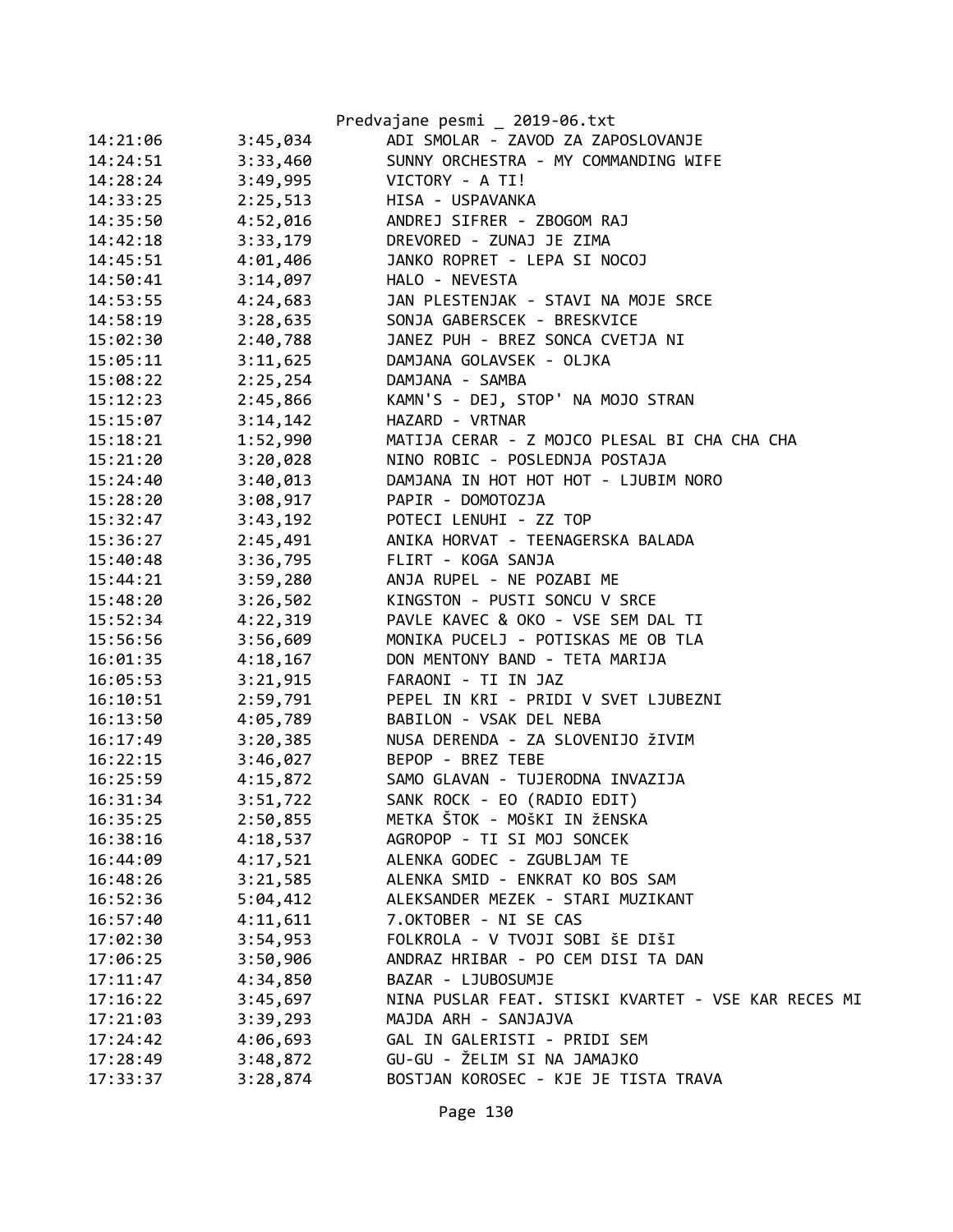|          |          | Predvajane pesmi _ 2019-06.txt                  |
|----------|----------|-------------------------------------------------|
| 17:37:06 | 3:48,929 | MARTA ZORE - PESEM JE VSE KAR IMAM              |
| 17:42:30 | 2:58,761 | MILAN PECOVNIK PIDZI - NE CAKAJ SPET            |
| 17:45:29 | 3:25,545 | NECA FALK - ZA TOPOLI NEKJE SI TI               |
| 17:48:54 | 4:18,512 | JANEZ BONCINA BENC - OB SANKU                   |
| 17:54:19 | 2:57,044 | MARJANA DERZAJ - TELSTAR                        |
| 17:57:15 | 3:39,508 | ROK'N'BAND - NE NE NE                           |
| 18:01:25 | 3:13,439 | NINA PUSLAR - SLADOLED Z VESOLJEM PROSIM        |
| 18:04:38 | 3:17,647 | KARMEN STAVEC - POVEJ                           |
| 18:07:55 | 2:53,872 | PRELOM - LJUBEZEN IZ ŠOLSKIH DNI                |
| 18:12:21 | 3:23,098 | TANGELS - BOZICNI VECER                         |
| 18:15:44 | 3:15,209 | BOTRI - KER VEM                                 |
| 18:18:59 | 3:10,523 | SUNDR BAND - BICIKL                             |
| 18:23:05 | 4:27,932 | PRO ANIMA SINGERS - POLETNA NOC                 |
| 18:27:33 | 2:51,908 | AYNEE - NEPRESPANE NOCI                         |
| 18:31:24 | 3:18,702 | AVIA BAND - NEKAJ JE V ZRAKU                    |
| 18:34:42 | 4:45,175 | NUDE - NAVIJALA SLOVENIJA                       |
| 18:40:59 | 3:47,026 | BOSSA DE NOVO - SESTANEK POD RJUHO              |
| 18:44:46 | 3:16,953 | ALEX VOLASKO - SONG                             |
| 18:48:03 | 3:31,219 | MITJA PODLESNIK - DO SRCA                       |
| 18:52:40 | 3:04,103 | TOMAZ DOMICELJ - NA VRHU                        |
| 18:55:44 | 4:04,788 | DAN D - POCASI                                  |
| 19:00:27 | 2:37,785 | IRENA KOHONT - ŠPANSKI HARLEM [SPANISH HARLEM]  |
| 19:03:04 | 3:48,473 | REGINA - RITEM ULICE                            |
| 19:06:52 | 3:50,115 | ADI SMOLAR - J                                  |
| 19:12:14 | 3:32,987 | ANSAMBEL JEVSEK - RESNICA TVOJA ME NE BOLI      |
| 19:15:47 | 3:17,385 | BELE VRANE - KAM SI NAMENJEN                    |
| 19:20:00 | 4:05,864 | FRENK NOVA - VSAK DEL NEBA                      |
| 19:24:05 | 2:30,933 | ANDREJ SIFRER - BOM SPLEZOV NA CESNJO           |
| 19:26:36 | 4:49,411 | ALEKSANDER MEŽE K- LJUBLJANA V MAJU.WAV -       |
| 19:32:25 | 3:44,819 | CUKI - KROKODILCKI                              |
| 19:36:10 | 3:38,048 | DARJA SVAJGER - TVOJ OBRAZ                      |
| 19:41:19 |          | 3:05,442 LOS VENTILOS & TOKAC - NE GLEDAM NAZAJ |
| 19:44:25 |          | 2:48,364 BLUEGRASS HOPPERS - ŠTAJERSKA          |
| 19:47:13 | 3:05,591 | MERRISA IN FREEWAY - FENOMENALEN DAN            |
| 19:51:24 | 3:39,596 | BILBI - KAJ PA TI                               |
| 19:55:04 | 3:32,739 | LEA LIKAR - PRIDE TAK DAN                       |
| 19:58:36 | 2:26,296 | ORLEK - LOJZI GOBC                              |
| 20:01:40 | 3:27,933 | MAJDA SEPE - LONEC BREZ MEDU                    |
| 20:05:08 | 2:58,848 | JELKA CVETEŽAR - JUTRO NA PLANINI               |
| 20:08:07 | 3:24,382 | MATJAZ JELEN - BREZ TEBE PADAM                  |
| 20:15:22 | 4:36,832 | ANJA RUPEL - PREPOZNO                           |
| 20:21:31 | 3:23,031 | KINGSTON - KDOR ZNA TA ZNA                      |
| 20:24:53 | 3:24,986 | BABALOO BAND - NENAJAVLJEN GOST                 |
| 20:28:18 | 3:41,712 | DAMJANA - VZEMI ME ŠE ENKRAT NOCOJ              |
| 20:32:55 | 3:28,295 | KLEPAC IN GUSTINCIC - MOJE OCI                  |
| 20:36:21 | 4:20,658 | IZTOK MLAKAR - BRISKULA                         |
| 20:43:05 | 3:35,034 | OTO PESTNER - CIGANSKA KRI (BIG BAND MIX)       |
| 20:46:40 | 3:43,612 | AVTOMOBILI - V MRZLIH DVORANAH                  |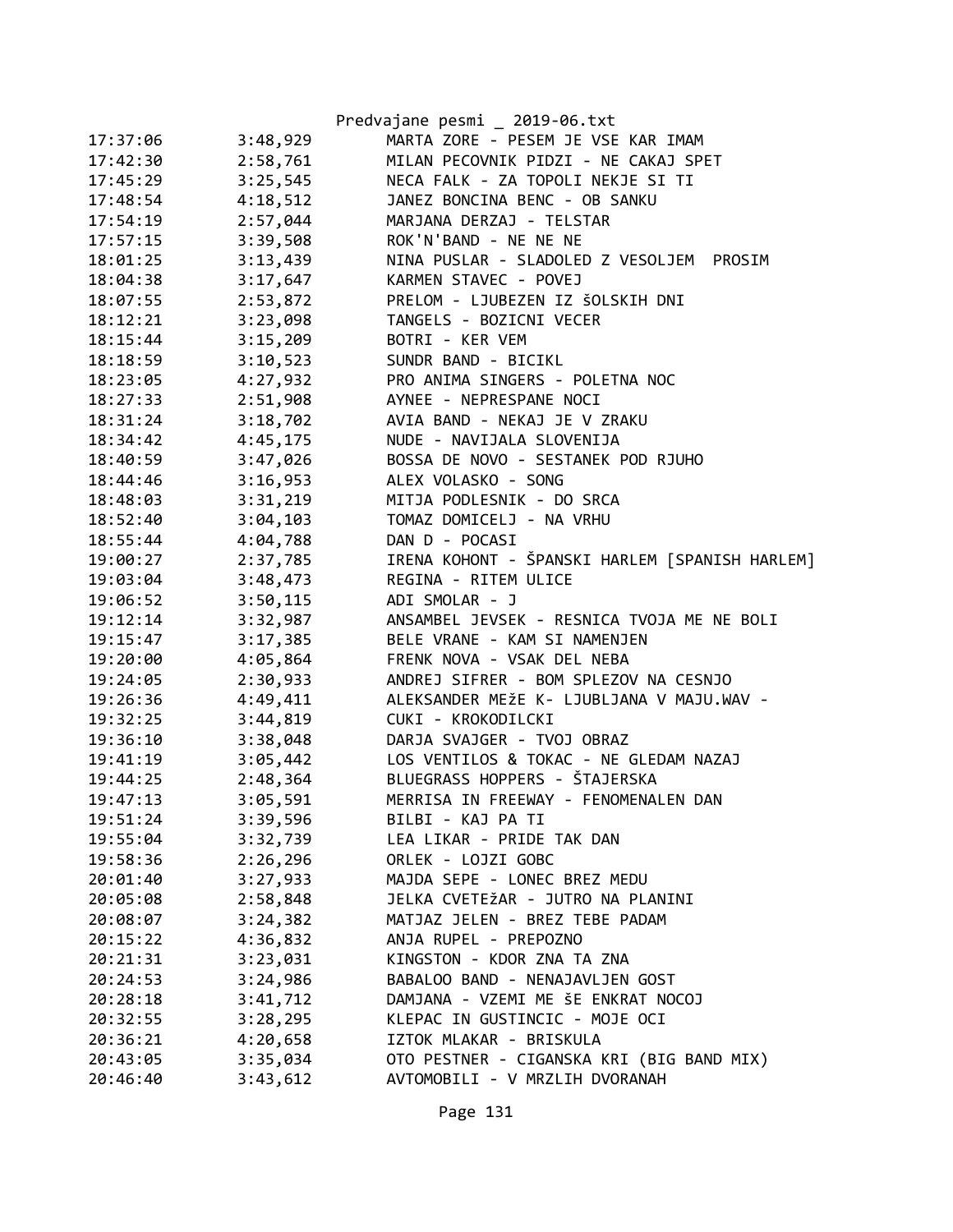|          |          | Predvajane pesmi _ 2019-06.txt                    |
|----------|----------|---------------------------------------------------|
| 20:51:23 | 2:42,736 | NINO ROBIC - URA BREZ KAZALCEV                    |
| 20:54:05 | 3:30,301 | HISA - NA ZDRAVJE SVET                            |
| 20:57:35 | 3:30,596 | FLIRRT - ZATE BI SNEL DOL NEBO                    |
| 21:02:38 | 3:55,426 | KATJA KOREN - NA SKRIVAJ                          |
| 21:06:33 | 2:58,482 | IRENA VRCKOVNIK - TAKSNA SEM                      |
| 21:13:41 | 1:54,177 | MATIJA CERAR - Z MOJCO PLESAL BI CHA-CHA-CHA      |
| 21:15:35 | 3:19,851 | PEPEL IN KRI - ZA VSE LJUDI SVETA                 |
| 21:18:55 | 3:49,541 | DON MENTONY BAND - VLAK                           |
| 21:23:50 | 3:02,826 | STIL 5 - NASMEHNI SE                              |
| 21:26:53 | 2:27,458 | SAMO GLAVAN - BUTALCI                             |
| 21:30:16 | 2:55,984 | MANOUCHE - PRIDEM ZVECER                          |
| 21:33:12 | 3:29,204 | ALENKA GODEC - V DOBREM IN SLABEM                 |
| 21:36:41 | 3:41,867 | VICTORY - MI MAMO SE FAJN                         |
| 21:45:09 | 5:36,216 | TATJANA DREMELJ - CE NE LJUBIS ME VEC             |
| 21:51:45 | 2:42,032 | CASABLANCA - O, MAMA                              |
| 21:54:26 | 3:07,078 | FARAONI - KAKO SI LEPA NOCOJ                      |
| 21:57:33 | 3:15,415 | VLADO KRESLIN - KDO SI                            |
| 22:02:20 | 4:10,990 | ANIKA HORVAT - PLIMA                              |
| 22:06:31 | 3:57,981 | POP DESIGN/VILI RESNIK - KO SI NA TLEH            |
| 22:15:51 | 4:11,525 | FOLKROLA - FRANCI KORAJŽA                         |
| 22:21:09 | 4:04,728 | SKEEBEEP - ENOSTAVNO                              |
| 22:25:13 | 2:29,256 | VIDEOSEX - VOZI ME VLAK V DALJAVE                 |
| 22:27:42 | 3:19,006 | PANDA - NEPREMAGLJIVI                             |
| 22:31:57 | 2:51,108 | MARJANA DERZAJ - V LJUBLJANO                      |
| 22:34:48 | 3:27,992 | SARA JAGRIC - VSE KAR VREDNO JE                   |
| 22:38:16 | 3:43,669 | TINA OSTERMAN - TRENUTEK (RADIO MASTER)           |
| 22:46:42 | 2:39,814 | BRANKA KRANER - POLETNI GIGOLO                    |
| 22:50:21 | 2:55,880 | BEPOP - NE SEKIRAJ SE                             |
| 22:53:15 | 3:34,982 | MARTA ZORE - POVEJ MI ZAKAJ                       |
| 22:56:50 | 3:40,423 | SANK ROCK - SENCA SEBE                            |
| 23:02:02 | 3:32,156 | ROK 'N' BAND - V OBLAKIH                          |
| 23:05:34 | 3:05,718 | JANEZ ZMAZEK ZAN - NA DOPUSTU                     |
| 23:08:39 | 3:27,756 | TRISTAN - SRECA SE RODI V PRICAKOVANJU            |
| 23:15:19 | 3:42,518 | GU-GU - LJUBICA MOJ'GA SRCA                       |
| 23:20:07 | 4:24,451 | GAL IN GALERISTI - POGLEJ VEN, DEZUJE             |
| 23:24:31 | 2:33,011 | STANE MANCINI - VOLNENI SAL                       |
| 23:27:04 | 2:58,124 | HAZARD - ZABLODA V MODRIH KAVBOJKAH               |
| 23:30:58 | 3:53,787 | HALO - ANITA NI NIKOLI                            |
| 23:34:51 | 2:40,219 | STARI MACKI - MOJA BABY [YES SIR, THAT'S MY BABY] |
| 23:37:31 | 3:09,005 | SPELA MAROLT - VSAK NOV DAN                       |
| 23:44:01 | 4:16,181 | INDIGO - DRUGACNA                                 |
| 23:48:17 | 2:01,656 | BELE VRANE - STOPI NA TLA                         |
| 23:51:18 | 3:28,564 | TANGELS - LIFE GOES UP                            |
| 23:54:46 | 2:54,727 | ADI SMOLAR - LJUBOSUMNEŽ                          |
| 23:57:41 | 3:26,947 | FLIRT - INJA                                      |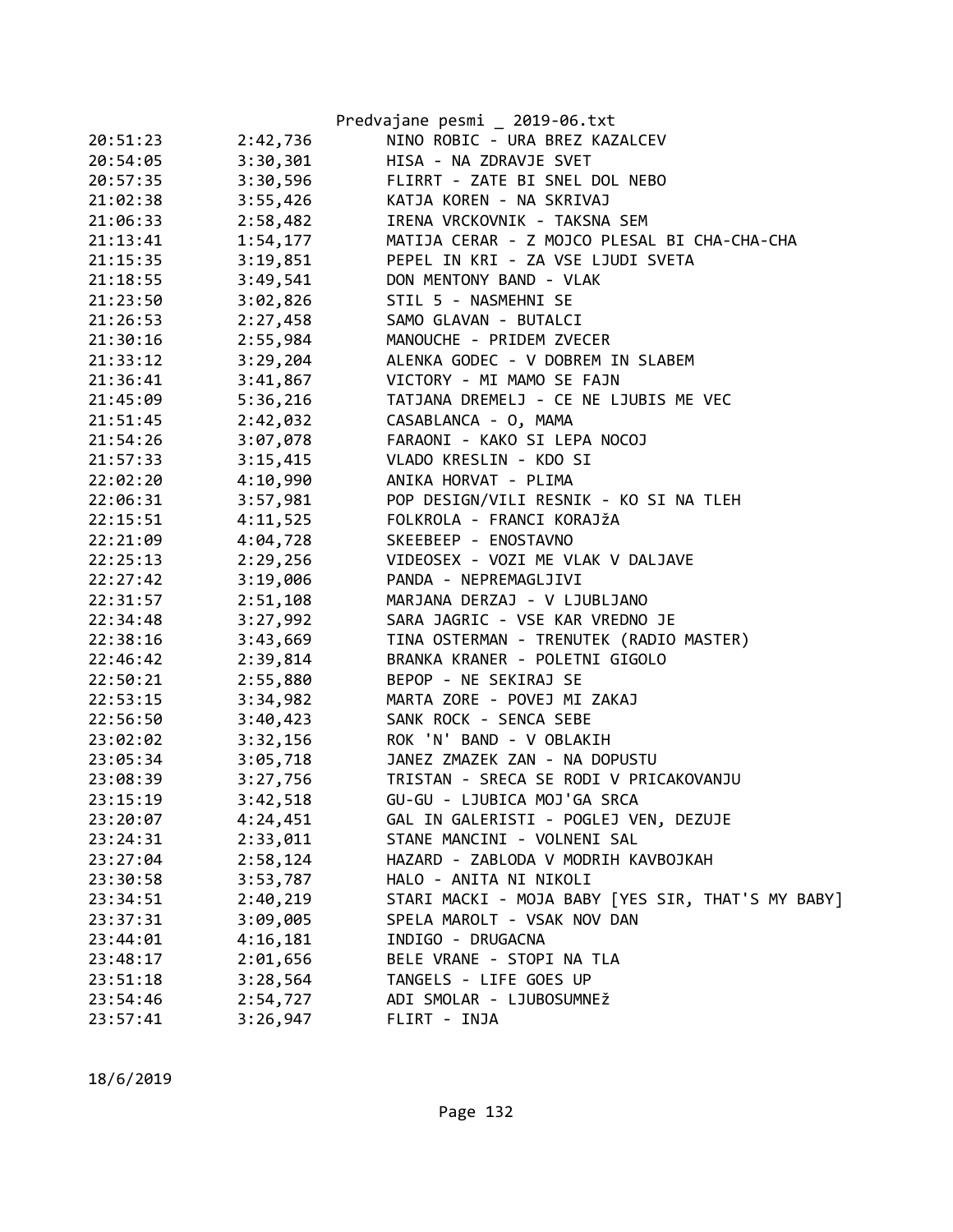Predvajane pesmi \_ 2019-06.txt

| 0:02:39 3:45,004   | AVTOMOBILI - SAMA                               |
|--------------------|-------------------------------------------------|
| $0:06:13$ 4:44,066 | SANK ROCK - TIH' BOD' IN IGRAJ                  |
| $0:10:57$ 3:10,022 | FARAONI - BOZICNI ZVON                          |
| $0:14:10$ 4:22,031 | ANDREJ SIFRER - MOJA CEBELA                     |
| $0:18:32$ 3:14,009 | BIG FOOT MAMA - ROLA SE                         |
| $0:21:45$ 2:42,851 | ROK'N'BAND - RAD JO IMAM                        |
| $0:24:22$ 3:14,026 | SING & SONG - PLAVA KUVERTA                     |
| 0:27:31 3:33,275   | ALENKA GODEC - KLICEM TE                        |
| $0:31:04$ 4:19,911 | CUKI - GREVA GOR V HRIBE                        |
| $0:35:22$ 3:25,853 | VILI RESNIK - ZDAJ JE CAS                       |
| $0:38:48$ 4:12,810 | NAPOLEON - LE TEBE ZELIM SI                     |
| $0:42:59$ 4:13,791 | TOMAZ DOMICELJ - BREZ SONCA CVETJA NI           |
| $0:47:15$ 3:15,162 | BETI JURKOVIC - PRISLA JE POMLAD                |
| $0:50:30$ 3:13,261 | MANOUCHE - SUPERFAJN                            |
| $0:53:43$ 3:25,745 | KINGSTON - MENE LUNA NOSI                       |
| 0:57:11 3:58,290   | NUDE - SE IMAM TE RAD                           |
| 1:01:10 3:33,899   | E.V.A. - KAKO LEPO TE SRE_AT BO SPET            |
| $1:04:43$ 3:07,980 | OAZA - OB ZVOKIH KITARE                         |
| 1:07:53 4:59,826   | SAN DI EGO BAND - SONCE JE TAM KJER SI TI       |
| 1:12:53 4:32,084   | GU-GU - LJUBIL BI SE                            |
| $1:17:25$ 3:39,023 | AVIA BAND - ZEMLJA PLESE                        |
| 1:21:06 3:38,863   | KALAMARI - S TABO DRZIM                         |
|                    |                                                 |
| 1:28:14 2:56,985   | CUDEZNA POLJA - BOOGIE DAMA                     |
| 1:31:13 3:15,637   | NUSA DERENDA - NAJ MI DEZ NAPOLNI DLAN          |
| 1:34:28 3:42,697   | DAN D - VODA                                    |
| 1:38:09 3:38,078   | PLIS - METULJI                                  |
| 1:41:50 2:52,000   | MATIJA CERAR - OBLEDELA SLIKA                   |
| 1:44:42 3:32,042   | MARJANA DERZAJ - NA ZMAJSKEM MOSTU              |
| 1:48:14 3:50,507   | ADI SMOLAR - ZIVELE RAZLIKE                     |
| 1:52:02 2:56,030   | ANDRAZ HRIBAR - KADAR SI TU                     |
| 1:54:58 3:10,319   | ALEKSANDER NOVAK - KAKO SE POCUTIS (RADIO EDIT) |
| 1:58:08 3:13,824   | PANDA - KAKO GA CUTIM                           |
| 2:01:21 4:27,031   | VLADO KRESLIN - TISTA CRNA KITARA               |
| 2:05:47 3:34,496   | BILBI - HVALA ZA VIJOLICE                       |
| 2:09:21 3:02,792   | MLADI LEVI - ODA IRENI                          |
| 2:12:27 2:37,962   | MAJDA SEPE & NINO ROBIC - BELE LADJE            |
| 2:15:05 4:03,995   | MARJAN MARJAN - PUNCA TEBE RAB'M                |
| 2:19:08 3:46,620   | TANGELS - TI SI POLETJE                         |
| 2:22:57 4:31,025   | ANJA RUPEL - ZIVLJENJE JE KOT IGRA              |
| 2:27:28 3:01,670   | POP DESIGN - ZATE SLOVENIJA                     |
| 2:30:29 4:25,000   | MAJA SINK - POLETNI POLJUB                      |
| 2:34:57 2:31,016   | HAZARD - KOPALNICO IMA                          |
| 2:37:28 2:38,853   | IVANKA KRASEVEC - PRESERN - O TASCE, TASCICE    |
| 2:40:07 3:34,892   | PEPEL IN KRI - JEANETTE                         |
| 2:43:44 4:09,434   | NINA PUSLAR - TI GRES                           |
| 2:47:53 2:53,077   | VICTORY - HELENA                                |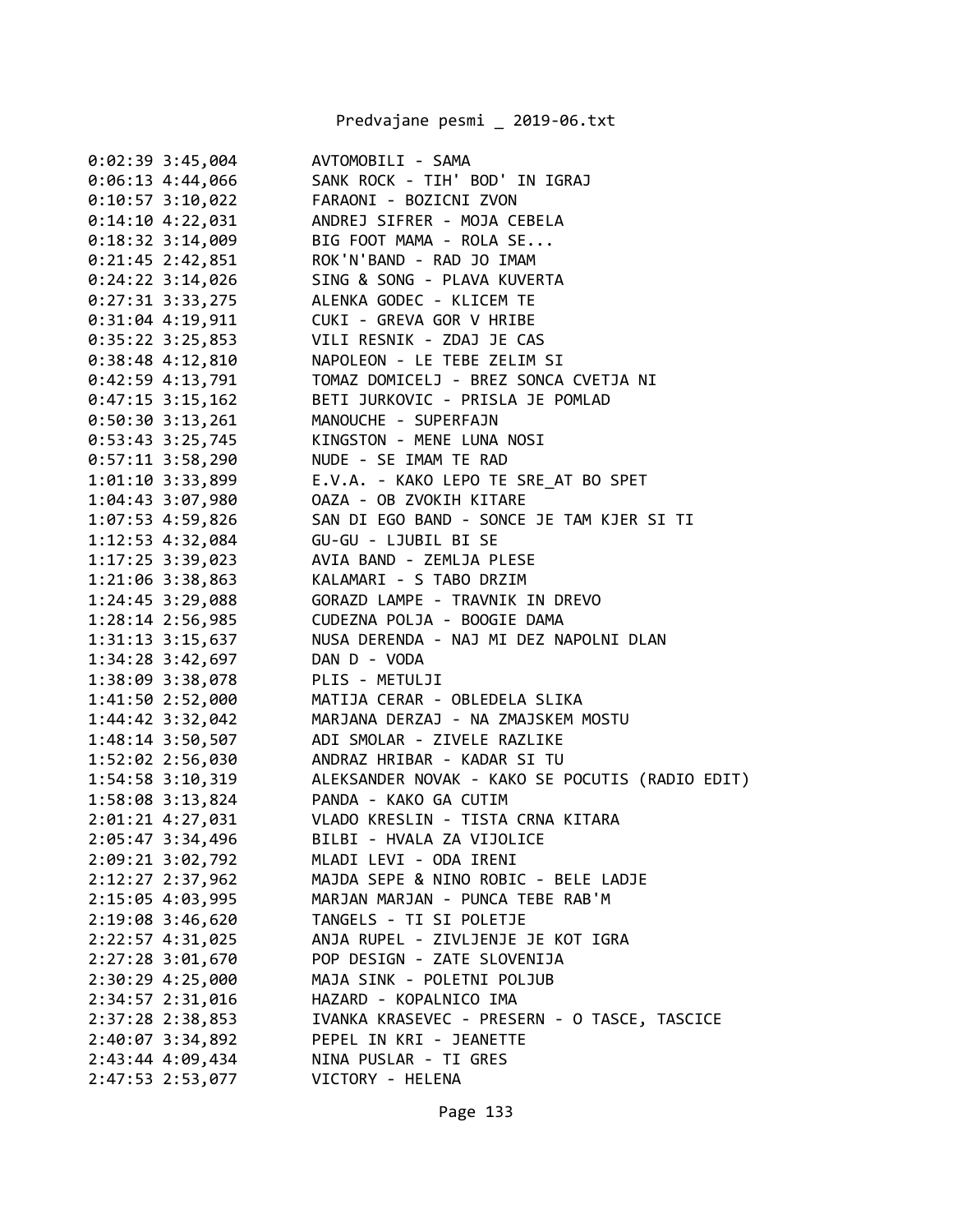|                                      | Predvajane pesmi _ 2019-06.txt                 |
|--------------------------------------|------------------------------------------------|
| 2:50:46 4:56,253                     | CALIFORNIA - RAD LETEL BI                      |
| 2:55:41 3:06,574                     | FRENK NOVA - NA LUNO IN NAZAJ                  |
| 2:58:48 4:21,052                     | BABILON - NAJLEPSA NOC                         |
| 3:03:08 3:13,956                     | DITKA - NE BODI KOT DRUGI                      |
| 3:06:25 4:29,027                     | OTO PESTNER - LETIVA                           |
| 3:10:53 2:52,034                     | DON MENTONY BAND - MARJETKA                    |
| 3:13:45 3:02,994                     | IRENA VRCKOVNIK - CLOVEK                       |
| 3:16:51 3:32,492                     | MIRAN RUDAN - NE MISLI DA UMIRAM               |
| 3:20:22 3:19,942                     | SVAROGOV - V PORTOROZU NA POSTAJI              |
| 3:23:42 4:51,494                     | ALEKSANDER MEZEK - TU SEM DOMA                 |
| 3:28:36 4:03,024                     | BAZAR - POISCI ME                              |
| 3:32:39 2:55,259                     | ELABANDA - GOODBYE MORNING                     |
| 3:35:34 5:03,627                     | LOPATIC FAMILY BAND - USODA                    |
| 3:40:40 3:57,056                     | MOULIN ROUGE - NAJSLAJSI POLJUBI               |
| 3:44:30 3:43,022                     | TOM TOM - LE SPOMIN                            |
| 3:48:13 4:35,978                     | MATJAZ JELEN - POLJUBI ME V DEZJU              |
| 3:52:44 2:55,919                     | HAMO & TRIBUTE 2 LOVE - DEJVA BIT CIST BLIZ    |
| $3:55:40$ $3:24,080$                 | DAVID GROM - POLNA LUNA                        |
| 3:59:04 3:06,973                     | KANTOR - LJUBEZEN IZ SOLSKIH DNI               |
| $4:02:13$ $3:31,268$                 | DRUSTVO MRTVIH PESNIKOV - ME ZE MA DA BI TE    |
| 4:05:43 2:49,018                     | ALENKA LESJAK - MIDVA                          |
| 4:08:32 2:39,015                     | STANE MANCINI - BESEDA LJUBLJANA               |
| 4:11:14 3:14,063                     | AYNEE - ZJUTRAJ                                |
| 4:14:28 3:56,717                     | BEPOP - KOMAJ CAKAM                            |
| 4:18:23 3:07,007                     | IRENA KOHONT - BIL JE TAKO PRIKUPNO ZMEDEN     |
| 4:21:28 3:00,839                     | DARJA SVAJGER - SE TISOC LET                   |
| 4:24:28 3:32,003                     | DAMJANA GOLAVSEK - MODRI HORIZONT              |
| 4:28:00 3:56,011                     | ANIKA - NISVA DOBER PAR                        |
| 4:31:59 3:47,011                     | IVANCIC SLAVKO/LAVANDA - KO MENE VEC NE BO     |
| 4:35:46 3:47,157                     | MAJA JAJALO - BESEDE BREZ POMENA               |
| 4:39:33 3:50,009                     | BABALOO BAND - KO SEM SAM                      |
| 4:43:25 4:08,555                     | SLAVKO IVANCIC - DAN OB TEBI                   |
|                                      | CEDAHUCI - JE MIMO LETO                        |
| 4:47:33 3:12,977<br>4:50:46 2:57,758 | LIDIJA KODRIC - KDOR ZIVI RAD V MIRU           |
| 4:53:46 4:38,784                     | ALENKA GODEC - POJEM BLUES                     |
|                                      | FOLKROLA - V DEZELI KRAVAT                     |
| 4:58:25 3:28,986                     | JELKA CVETEŽAR - ROŽNATO PISEMCE               |
| 5:02:27 1:56,119                     |                                                |
| 5:04:23 2:21,584                     | IVANKA KRASEVEC - PRESERN - PRODAJALKA VIJOLIC |
| 5:06:44 3:56,940                     | DARJA SVAJGER - BODI VETER                     |
| $5:11:27$ $2:30,027$                 | CUKI - ODPELJAL TE BOM TJA                     |
| 5:13:56 4:40,466                     | HISA - LEDENE CESTE                            |
| 5:18:37 2:48,030                     | HELENA, IRENA, LADO, NINO - VRTILJAK           |
| $5:22:10$ $3:31,706$                 | DON MENTONY BAND - N'KOL SI NAM ODPUSTU        |
| 5:25:41 3:34,026                     | SANJA - HOCEM V POSTELJO                       |
| 5:30:00 3:04,983                     | ANDREJ SIFRER - PESEM ZA TADEJO                |
| 5:33:05 2:56,768                     | ANDRAZ HRIBAR - KADAR SI TU                    |
| 5:36:02 2:37,282                     | ADI SMOLAR - VSE ZA DOBER BIZNIS               |
| 5:38:39 4:02,539                     | LINTERA - SE JE CAS                            |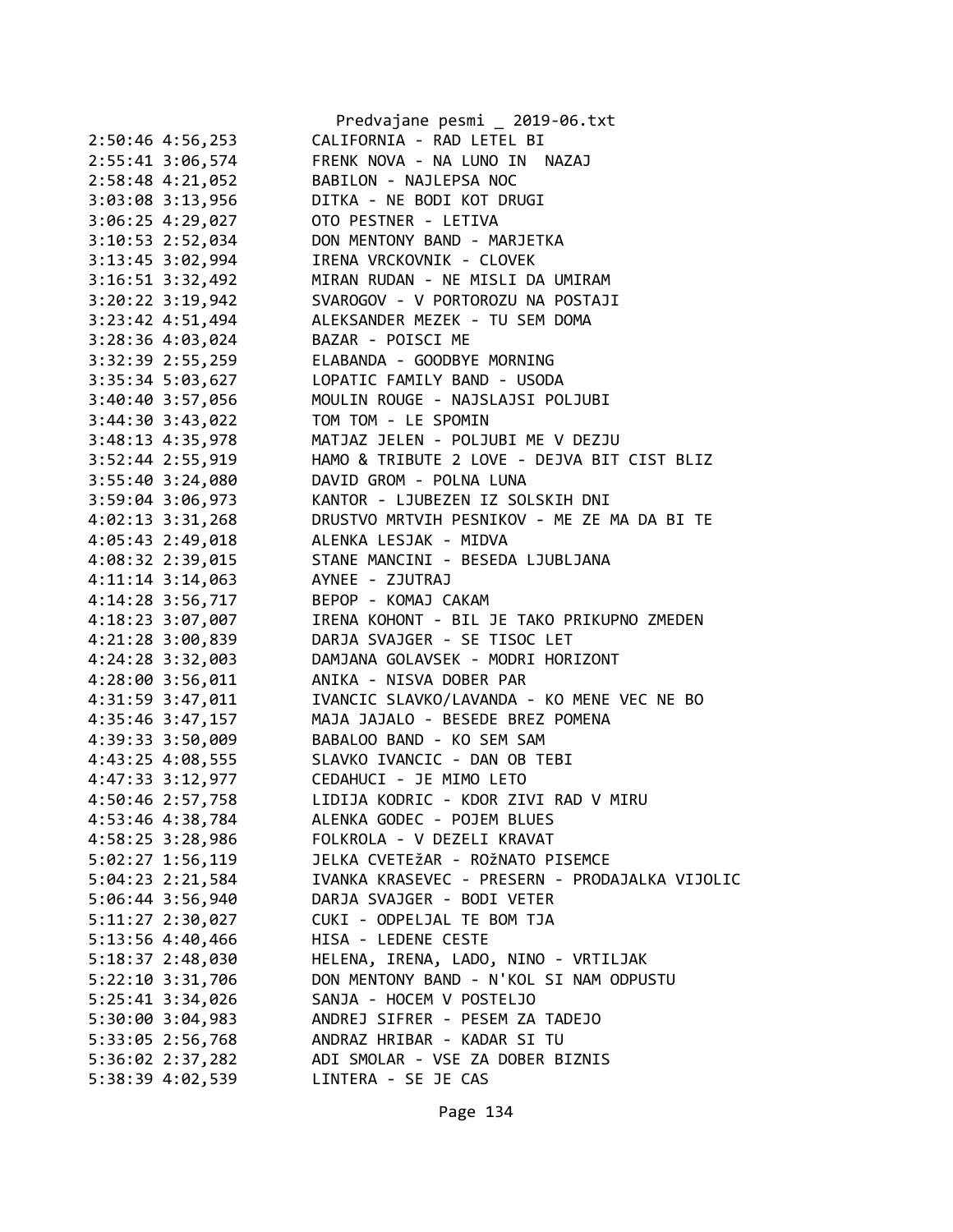|                      | Predvajane pesmi _ 2019-06.txt                                   |
|----------------------|------------------------------------------------------------------|
| 5:43:27 2:50,858     | PEPEL IN KRI - PO BITKI SO GENERALI VSI                          |
| 5:46:18 1:44,867     | MATIJA CERAR - KUHARCKOV TWIST                                   |
| 5:48:02 4:28,597     | ANJA RUPEL - ŽIVLJENJE JE KOT IGRA                               |
| 5:53:17 3:21,990     | JANEZ ZMAZEK ZAN - DOTAKN SE ME Z OBCUTKOM                       |
| 5:56:39 2:26,041     | GU-GU - PAPAGAJA                                                 |
| 5:59:38 3:51,097     | GAL - KAJ VSE BI DAL                                             |
| 6:03:29 2:29,232     | ELDA VILER - TI SI MOJA LJUBEZEN                                 |
| $6:05:58$ 3:05,162   | LEA LIKAR - ODMIK OD TAL                                         |
| 6:09:49 3:52,795     | MARTA ZORE - TI                                                  |
| 6:13:41 3:35,801     | NEW SWING QUARTET - OBRTNIKI                                     |
| $6:17:17$ 3:17,285   | JANKO ROPRET - NIMA SMISLA DA LAŽEŠ                              |
| $6:21:20$ $2:50,725$ | IRENA VRCKOVNIK - DANES MI JE SESTNAJST LET                      |
| 6:24:32 3:23,983     | ALENKA GODEC - ZLATA OBALA                                       |
| $6:27:56$ 3:47,004   | PRAH - SEZONA SENC                                               |
| 6:32:31 2:22,977     | TOMAZ DOMICELJ - HEJ, MERI                                       |
|                      | KINGSTON - NOCOJ JE DRUGA REKLA MI                               |
| 6:34:54 3:12,834     | AVIA BAND - EN KORAK                                             |
| 6:38:06 3:19,529     |                                                                  |
| $6:42:11$ $3:22,927$ | MANUELLA - V TVOJEM OGNJU (INFERNO)<br>BELE VRANE - MESTO MLADIH |
| $6:45:34$ 2:45,431   | AGROPOP - SAMO MILIJON NAS SE ZIVI                               |
| 6:48:19 4:25,029     |                                                                  |
| 6:53:28 3:43,993     | BOTRI - GALEBI                                                   |
| 6:57:12 3:27,003     | BLUEGRASS HOPPERS - STARI PIJANCEK                               |
| 7:01:12 2:41,421     | ROK 'N' BAND - RAD JO IMAM                                       |
| 7:03:53 3:11,555     | ALEX VOLASKO - NE BOM TE ZGUBU                                   |
| 7:07:02 2:53,386     | MARJANA DERZAJ - ORION                                           |
| 7:10:41 2:17,988     | LIDIJA KODRIC - SUBI DUBI                                        |
| 7:12:58 3:28,524     | AVTOMOBILI - ARGENTINA                                           |
| 7:16:27 3:12,001     | CALIFORNIA - VRAG NAJ TE VZAME                                   |
| 7:20:25 3:24,849     | ANIKA HORVAT - 10 MAREC OB 19 30                                 |
| 7:23:50 3:20,703     | MANOUCHE - STISN SE K MEN                                        |
| 7:27:10 3:49,407     | DAMJANA - ŽIVLJENJE                                              |
| 7:31:47 2:37,882     | JELKA CVETEZER - KO BOS PRISLA NA BLED                           |
| 7:34:25 3:12,301     | SAMO GLAVAN - KOSOVIRJI LAHKO                                    |
| 7:37:37 4:45,588     | GUSTI/POLONA KASAL - MOJE SANJE                                  |
| 7:43:06 4:10,925     | VLADO KRESLIN - ODPIRAM OKNO                                     |
| 7:47:12 3:31,781     | PANDA - SIVE CESTE                                               |
| 7:51:30 3:25,053     | D.A.Z. - BODI MOJA KRI                                           |
| 7:54:55 3:20,274     | LETECI POTEPUHI - BICIKL                                         |
| 7:58:15 4:05,256     | BAZAR - THE END                                                  |
| 8:02:53 2:37,012     | FELIKS LANGUS - LJUBEZEN NA DALJAVO                              |
| 8:05:30 2:39,393     | MAJDA SEPE - DREVO                                               |
| 8:08:09 4:33,870     | FLIRT - NJENA BALADA (V MENI IN TEBI)                            |
| 8:13:24 4:18,975     | OTO PESTNER - TRIDESET LET                                       |
| 8:17:43 3:01,275     | ALEKSANDER MEZEK - SIVA POT                                      |
| 8:21:30 2:54,975     | NECA FALK - TAKO DEKLE                                           |
| 8:24:25 3:07,031     | HAZARD - OTROCI PANKRTOV                                         |
| 8:27:32 3:23,006     | IZTOK MLAKAR - POLITIK GVIDO                                     |
| 8:31:43 2:50,235     | SKALP - VEM DA LAHKO                                             |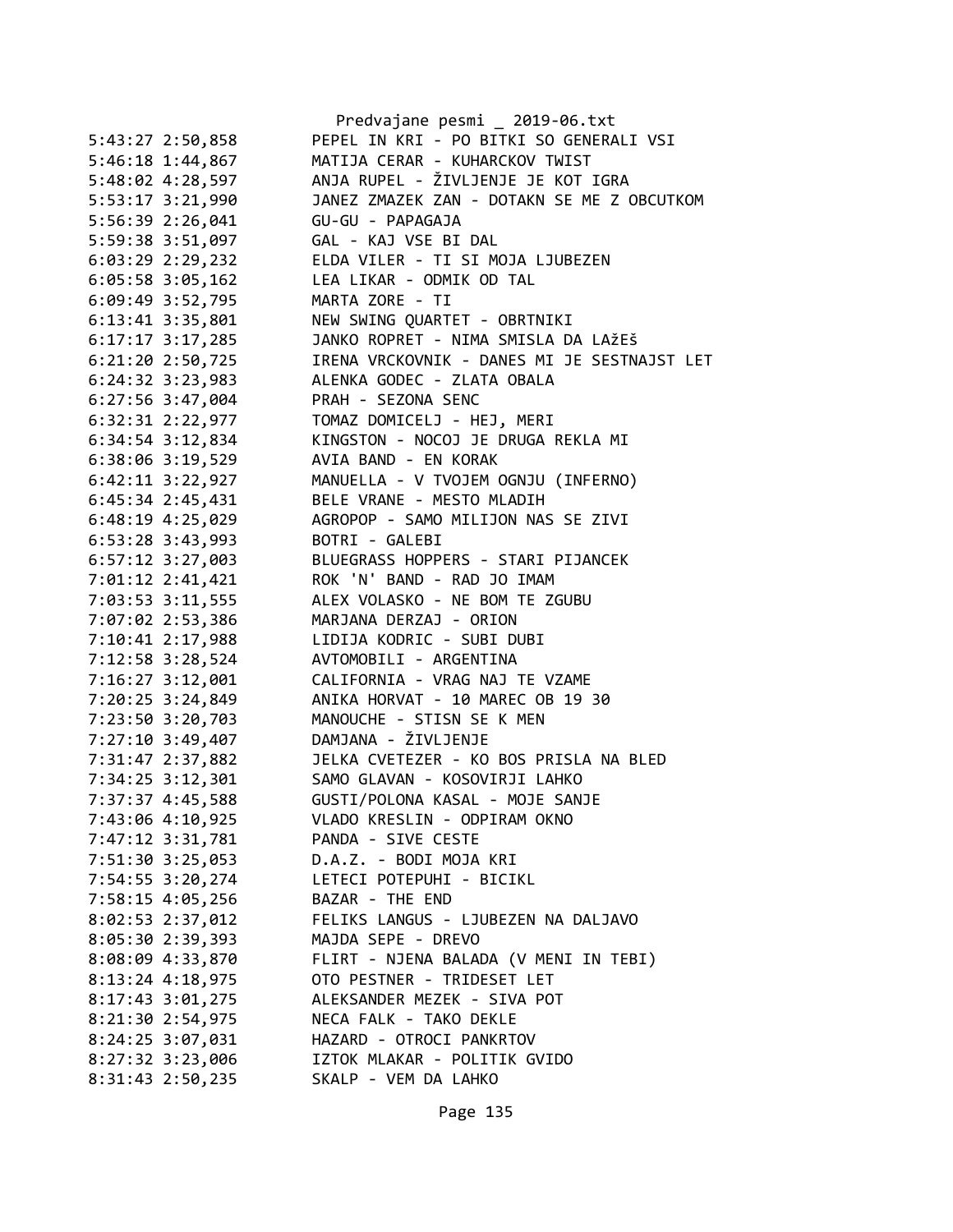|                                      |          | Predvajane pesmi _ 2019-06.txt                                                                       |
|--------------------------------------|----------|------------------------------------------------------------------------------------------------------|
| $8:34:33$ $3:16,302$                 |          | NEISHA - OGENJ POD NOGAMI                                                                            |
| 8:37:49 3:22,563                     |          | IVO MOJZER - KO SI DAVI SE ZBUDILA                                                                   |
| 8:41:57 3:56,016                     |          | ROK'N'BAND - LJUBEZNI NAJIN CAS                                                                      |
| 8:45:49 3:03,036                     |          | DEKAMERONI - SAVA SUMI                                                                               |
| 8:48:50 2:48,475                     |          | DITKA HABERL - V MENI RASTE DREVO                                                                    |
| 8:52:24 3:11,516                     |          | SPIN - ALI TVOJA MAMA VE                                                                             |
| 8:55:36 5:06,433                     |          | MIA ZNIDARIC - PESEM NAMESTO ZLATNIKOV                                                               |
| $9:01:13$ $3:47,653$                 |          | KALAMARI - CAKAM TE ZAMAN                                                                            |
| 9:05:00 3:28,699                     |          | POPSING - VPRASAJ NOCOJ SRCE                                                                         |
| 9:08:29 3:17,231                     |          | TATJANA DREMELJ - DALA SEM TI VSE                                                                    |
| $9:18:37$ 3:36,020                   |          | MOULIN ROUGE - TI SI MOJ BOMBONCEK                                                                   |
| 9:23:05 2:57,635                     |          | NUSA DERENDA - NE, NI RES                                                                            |
| 9:26:22 4:06,798                     |          | FRENK NOVA FT. ZIBELNIK & KONECNIK - GREMO NASI BIATLONCI                                            |
| 9:31:22 4:13,045                     |          | MIRAN RUDAN - NE ODPUSTI MI                                                                          |
| 9:35:29 4:00,025                     |          | NUDE - NEKJE VMES                                                                                    |
|                                      |          | 9:47:25 4:13,020 BABILON/05 - ZEMLJA IN NEBO                                                         |
|                                      |          |                                                                                                      |
| 9:55:30 3:54,976 IVAN HUDNIK - TANJA |          |                                                                                                      |
| 10:00:16                             | 1:46,286 | IVANKA KRAŠEVEC - HOT DIGGITY                                                                        |
|                                      |          | 10:02:02 3:34,939 FOLK ROLA - DANES                                                                  |
|                                      |          |                                                                                                      |
|                                      |          | 10:05:37 3:39,099 DON MENTONY BAND - DOST' 'MAM<br>10:14:00 2:57,618 FARAONI - IMEJ ME VEDNO S SEBOJ |
|                                      |          | 10:16:56 3:35,537 ANDREJ SIFRER - KAKO MI ZADIŠIŠ                                                    |
| 10:21:13 4:15,993                    |          | BEPOP - BELA SNEZINKA                                                                                |
| $10:25:29$ $3:27,746$                |          | ADI SMOLAR - LJUDJE PA PRAVIJO                                                                       |
| 10:28:56                             | 4:02,705 | DAMJANA GOLAVSEK - SOLZE                                                                             |
| 10:33:53                             | 2:49,002 | HISA - ODKRIJ OTROKOM SVET                                                                           |
| 10:36:41                             | 3:22,958 | 4 FUN - POKLICI ME                                                                                   |
| 10:44:27                             | 3:35,685 | NEZA DROBNIC - BREZ BESED                                                                            |
| $10:48:03$ $3:27,156$                |          | PEPEL IN KRI - PESEM ZA DINAR                                                                        |
| 10:52:11                             | 3:02,010 | KARMEN STAVEC - SE IN SE                                                                             |
| 10:55:13                             |          | 4:31,115 PETER PAN - CAR NOCI                                                                        |
| 11:00:35                             | 2:45,010 | BABALOO BAND - KRALJ SVETA                                                                           |
| 11:03:20                             | 2:36,154 | OPTIMISTI - 0, MOJ PAPA                                                                              |
| 11:05:56                             | 3:41,287 | DANI DANDOSA - GREVA TJA DO MURE                                                                     |
| 11:14:05                             | 5:52,038 | PAPIR - MOJE SRCE ODHAJA                                                                             |
| 11:20:39                             | 3:30,862 | VICTORY - UPAJ SI                                                                                    |
| 11:24:10                             | 3:16,863 | MERISSA IN FREEWAY - ZA MINUTO                                                                       |
| 11:27:26                             | 4:02,037 | KATRINAS - SLADKI SVET                                                                               |
| 11:32:22                             | 4:34,468 | HULAHOOP - PARITVENI PLES                                                                            |
| 11:36:56                             | 2:47,266 | DELIAL - ZVON LJUBEZNI                                                                               |
| 11:44:17                             | 3:49,552 | MAMA REKLA - SPRIJETA V OMAMI, NEKAJ NAJU MAMI                                                       |
| 11:48:06                             | 3:59,757 | ALENKA GODEC - KOT NEKDO, KI IMEL ME BO RAD                                                          |
| 11:52:47                             | 3:02,675 | ELDA VILER - ZLATI PRAH IMAS V OCEH                                                                  |
| 11:55:50                             | 3:46,799 | TOMAZ DOMICELJ - TEZKO JE POSTATI HEROJ                                                              |
| 12:00:27                             | 3:17,984 | BELE VRANE - KAM SI NAMENJEN                                                                         |
| 12:03:45                             | 2:49,083 | DEŽUR - HASTA MANANA                                                                                 |
| 12:06:34                             | 3:47,119 | NINA PUSLAR - TO MI JE VSEC                                                                          |
|                                      |          |                                                                                                      |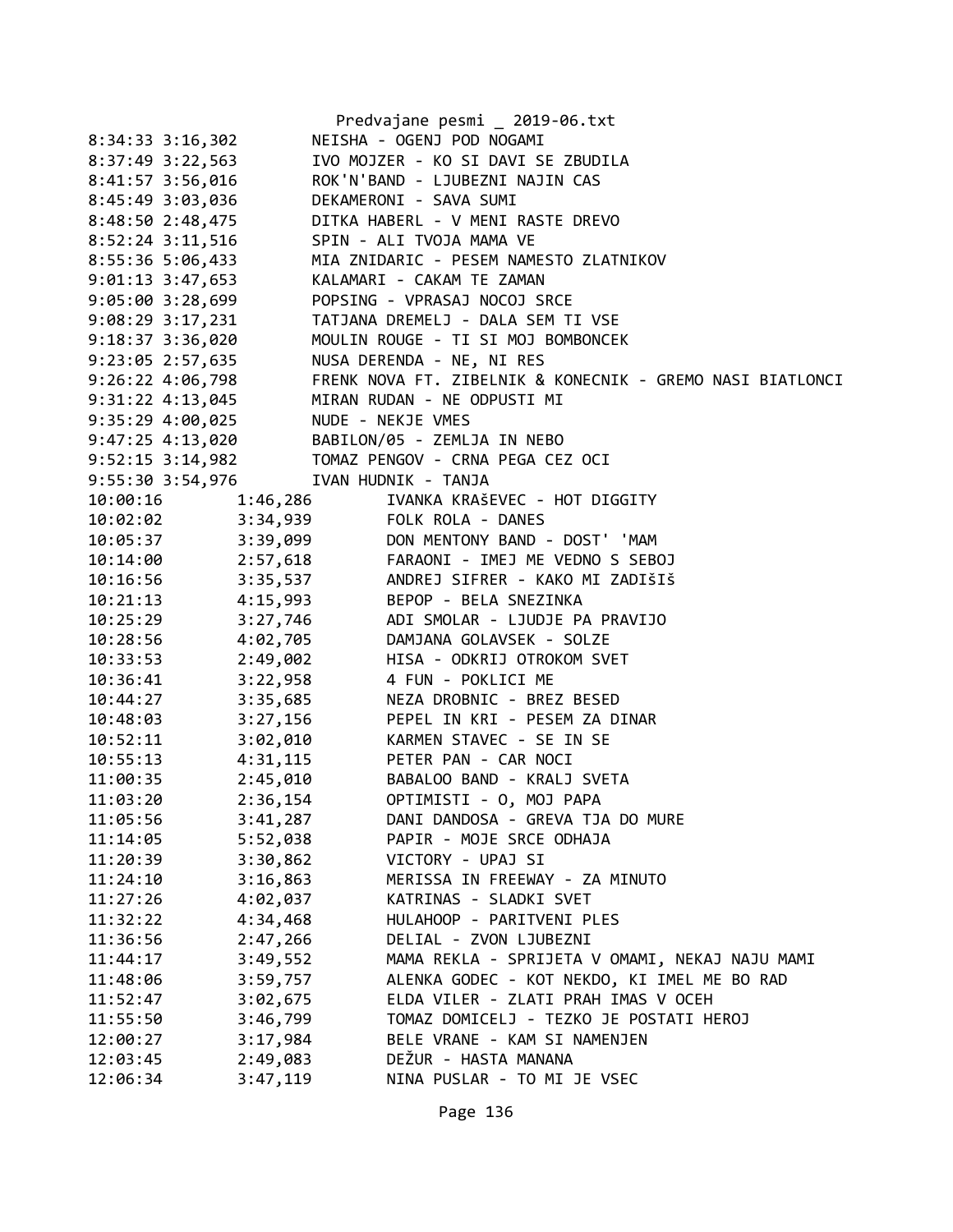|          |          | Predvajane pesmi _ 2019-06.txt             |
|----------|----------|--------------------------------------------|
| 12:14:05 | 3:29,700 | GU-GU - RIBA SMRDI PRI GLAVI               |
| 12:17:35 | 3:49,010 | BOZIDAR WOLFGANG WOLF - PRIZNAJ            |
| 12:22:06 | 2:43,162 | BERTA AMBROŽ - BREZ BESED                  |
| 12:25:10 | 4:02,009 | DADI DAZ/MZ HEKTOR - VODNJAK LJUBEZNI      |
| 12:30:03 | 4:01,878 | DARJA SVAJGER - DARILA                     |
| 12:34:05 | 3:18,082 | ALEX VOLASKO - PRIZIGAM LUCI (RADIO EDIT)  |
| 12:37:23 | 3:55,863 | BAZAR - PORTOROŽ 1905                      |
| 12:46:16 | 3:54,028 | EVA BOTO - PLUS IN MINUS                   |
| 12:50:51 | 3:35,457 | BOTRI - VRTILJAK                           |
| 12:54:26 | 3:45,360 | LAVENDER - DAN SE PREBUJA                  |
| 12:58:11 | 2:44,037 | SAMO GLAVAN - VREDNOTE GENOCIDA            |
| 13:01:33 | 3:49,016 | ANIKA - PREDALA SE NE BOM                  |
| 13:05:19 | 3:02,612 | ANDRAZ HRIBAR - POMLAD                     |
| 13:08:22 | 2:20,982 | CUKI - TISOC ITALIJANOV                    |
| 13:11:55 | 2:04,399 | GAUDEAMUS - PESEM ZA ŠPAS                  |
| 13:13:59 | 3:15,184 | TRISTAN - PR'PRAU MUDROC                   |
| 13:17:14 | 3:14,732 | DAMJANA - FANT IZ IPANEME                  |
| 13:21:21 | 3:16,808 | JERICA HABER - ZIVLJENJE SE SMEJI          |
| 13:24:38 | 2:32,812 | DOCA MAROLT - ŽIVLJENJE JE LEPO            |
| 13:27:11 | 3:42,698 | SANK ROCK - HITRO DRUGAM                   |
| 13:31:39 | 3:00,313 | JELKA CVETEŽAR - SIMFONY                   |
| 13:34:39 | 3:41,343 | STEREOTIPU - PLES V DEZJU                  |
| 13:38:21 | 3:43,609 | AVTOMOBILI - V MRZLIH DVORANAH             |
| 13:43:16 | 3:31,986 | ALENKA VIDRIH - KAKO SI                    |
| 13:46:48 | 4:11,233 | IZTOK MLAKAR - REPUBLIKA PALMA DE COCCO    |
| 13:51:46 | 3:45,644 | DITKA HABERL - SAMO NASMEH JE BOLJ GRENAK  |
| 13:55:32 | 4:12,212 | MARTIN KRPAN - SOVRAZNIK NE SPI            |
| 14:00:21 | 2:15,929 | JOZICA SVETE - SONCE SIJE NA PORTOROZ      |
| 14:02:37 | 3:39,672 | NECA FALK - PRVA LJUBEZEN                  |
| 14:06:16 | 2:55,274 | VLADO KRESLIN - DEKLE MOJE                 |
| 14:10:22 | 2:43,330 | AYNEE - ZDAJ SEM TU                        |
| 14:13:05 | 3:41,148 | ALEKSANDER MEZEK - JULIJA                  |
| 14:16:45 | 3:00,413 | ROK 'N' BAND - DEKLE MOJEGA                |
| 14:20:38 | 2:47,017 | DELIALI - ZVON LJUBEZNI                    |
| 14:23:25 | 3:59,280 | ANJA RUPEL - NE POZABI ME                  |
| 14:27:24 | 3:40,886 | BIG BIBLS BROTHERS BAND - STARE IGRE       |
| 14:31:51 | 3:29,839 | BLUEGRASS HOPPERS - SLOVENSKEGA NARODA SIN |
| 14:35:21 | 3:43,707 | DEJAN LAPANJA - TU IN ZDAJ                 |
| 14:40:16 | 2:42,022 | METKA ŠTOK - KO BOM 64                     |
| 14:42:58 | 3:17,706 | FOXY TEENS - MOJA SIMPATIJA                |
| 14:46:15 | 3:30,013 | ADI SMOLAR - IMAM DEKLE                    |
| 14:50:32 | 4:02,540 | AVIA BAND - LJUBEZEN NA PRVI POGLED        |
| 14:54:29 | 3:24,115 | TATJANA DREMELJ - SAJ VEŠ DA RADA TE IMAM  |
| 14:57:53 | 3:35,964 | MARTA ZORE - POVEJ MI ZAKAJ                |
| 15:02:06 | 4:42,906 | DON MENTONY BAND - GOSPOD SODNIK           |
| 15:06:49 | 2:36,351 | MARTINA SRAJ - DOVOLJ LJUBEZNI             |
| 15:10:37 | 3:34,881 | ANDREJ SIFRER - NA ZDRAVJE NAŠIH ŽENA      |
| 15:14:12 | 3:38,999 | PLAMEN - RAJSKI CVET                       |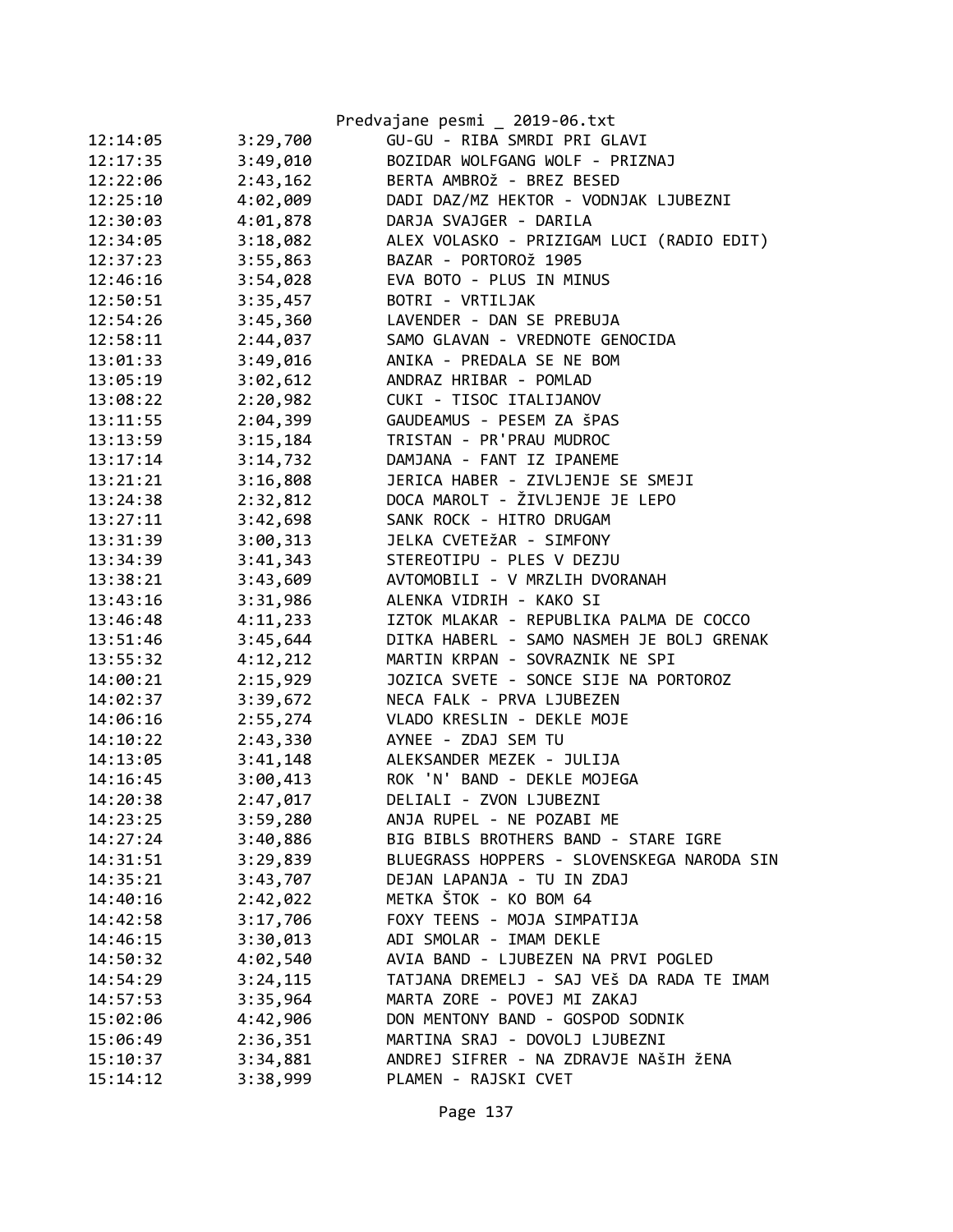|            |          | Predvajane pesmi _ 2019-06.txt               |
|------------|----------|----------------------------------------------|
| 15:17:51   | 2:40,573 | JAZZ STATION - NAGAJIV NASMEH                |
| 15:21:24   | 3:33,242 | LUNA NAD OBALO - MARTINA MAJERLE             |
| 15:25:19   | 3:33,366 | CALIFORNIA - STARA BARKA                     |
| 15:28:52   | 4:13,917 | DAMJANA IN HOT HOT HOT - CE BI MI SRCE DAL   |
| 15:33:52   | 3:59,842 | GAL IN GALERIST I- PRIDI SEM.WAV -           |
| 15:37:51   | 3:32,506 | PLANET GROOVE - SONCE                        |
| 15:42:36   | 3:56,334 | OTO PESTNER - PRAZEN VRT                     |
| 15:46:32   | 2:59,997 | FRENK NOVA - KO TE NI                        |
| 15:50:19   | 1:58,369 | MATIJA CERAR - KRAMLJANJE V MRAKU            |
| 15:52:17   | 4:03,022 | MIRAN RUDAN - LJUBI NEZNO                    |
| 15:56:17   | 3:37,224 | KATRINAS - LETIM                             |
| 16:00:32   | 3:02,689 | BOJANA GLATZ - ON ME NI                      |
| 16:03:34   | 3:14,902 | EDVIN FLISER - TAM KJER SEM DOMA             |
| 16:06:49   | 3:12,819 | PETER DIRNBEK - PRVA SLUZBA                  |
| 16:11:14   | 3:04,498 | KALAMARI - OB ŠTIRIH IN POL                  |
| 16:14:18   | 3:33,855 | KINGSTON - KATARINA NIZA BISERE              |
| 16:17:52   | 3:14,868 | ROK'N'BAND - VERJEMI                         |
| 16:21:59   | 2:21,937 | RAFKO IRGOLIC - SLOVO V PRISTANISCU          |
| 16:24:21   | 3:21,313 | FARAONI - MI LJUDJE SMO KOT MORJE            |
| 16:27:42   | 4:22,788 | O. ROUS IN LEA LIKAR - LJUBLJENA             |
| 16:32:51   | 3:30,622 | BOR GOSTIŠA - DOVOLJ JE SRCE, KI ZATE GORI   |
| 16:36:21   | 2:53,352 | GREGOR RAVNIK - ZDAJ JE CAS                  |
| 16:40:24   | 4:15,135 | FOLKROLA - MARUŠKA                           |
| 16:44:39   | 3:24,030 | TONI ROM - TIVOLI                            |
| 16:48:03   | 3:01,099 | PEPEL IN KRI - EVROPA 92                     |
| 16:51:51   | 3:58,180 | NUDE - BOLJSI JUTRI                          |
| 16:55:49   | 3:01,696 | MLADI LEVI - ODA IRENI                       |
| 16:58:50   | 3:51,482 | XEQUTIFZ - BIL JE PLES                       |
| 17:03:16   | 3:27,044 | MAJDA ARH - KAKOR LED IN OGENJ               |
| 17:06:43   | 2:59,387 | SANJA GROHAR - GREH V PESKU                  |
| 17:10:49   | 3:13,795 | ANIKA HORVAT - KO GRE TVOJA POT OD TOD       |
| 17:14:02   | 3:38,464 | DAN D - REKLI SO (CISTA RAZLICICA)           |
| 17:17:41   | 3:17,215 | DON JUAN - JULIJA                            |
| 17:22:11   | 2:56,035 | IRENA VRCKOVNIK - NAJ BO VESELA JESEN        |
| 17:25:06   | 4:31,641 | GU-GU - LJUBIL BI SE                         |
| 17:30:39   | 3:25,999 | DADI DAZ - MAMIN SIN                         |
| 17:34:03   | 4:53,486 | SUNNY ORCHESTRA - RELAX                      |
| 17:38:56   | 4:08,011 | DMP - NEBO NAD BERLINOM                      |
| 17:44:16   | 4:11,342 | OTO PESTNER & PERPETUM JAZZILE - MATI BODIVA |
| PRIJATELJA |          |                                              |
| 17:48:28   | 3:03,749 | ROYAL FLASH - VSE BI DAL                     |
| 17:52:23   | 4:21,977 | ALENKA GODEC - KLIC DOBROTE                  |
| 17:56:45   | 3:20,995 | BAZAR - AMERIKA                              |
| 18:00:40   | 4:39,746 | TOMAZ DOMICELJ - MOJ DOM JE LUBLANA          |
| 18:05:20   | 3:50,003 | GLOBUS - LEDENO SRCE                         |
| 18:10:16   | 3:40,811 | KATJA LEVSTIK - ORION                        |
| 18:13:57   | 3:03,997 | ZELJKO - VERONIKA                            |
| 18:17:01   | 4:23,489 | NUSA DERENDA - ROKO NA SRCE                  |

Page 138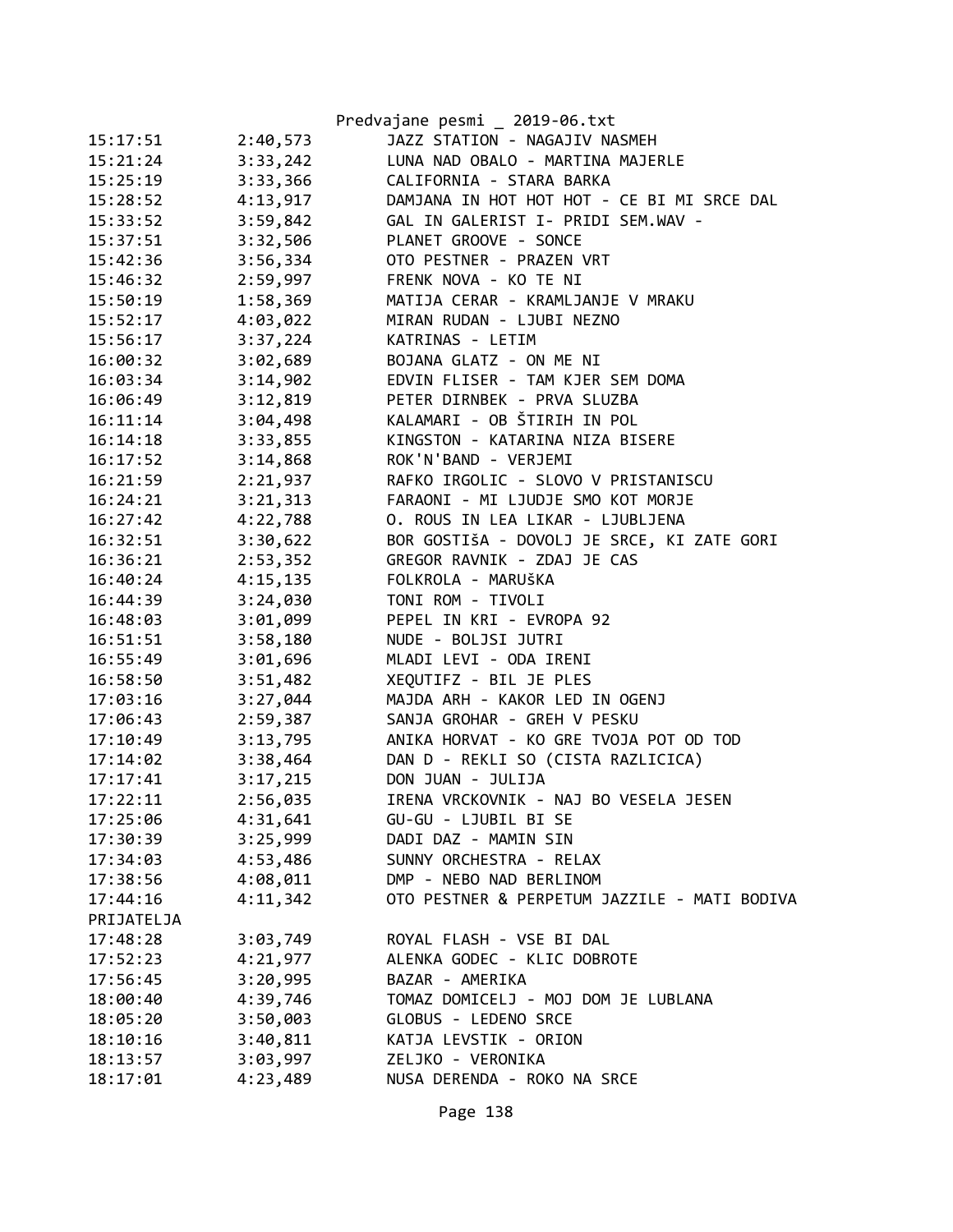|          |          | Predvajane pesmi _ 2019-06.txt            |
|----------|----------|-------------------------------------------|
| 18:22:37 | 3:26,635 | NINA PUSLAR - POZDRAV Z LJUBEZNIJO        |
| 18:26:25 | 3:55,614 | JANKO ROPRET - NE BODI OBJESTNO DEKLE     |
| 18:31:21 | 2:59,476 | NEISHA - PLANET ZA ZADET                  |
| 18:34:18 | 3:19,202 | KALAMARI- BYE BYE.WAV -                   |
| 18:37:37 | 2:56,968 | MARKO JURCA - POVEJ MU                    |
| 18:41:41 | 3:06,008 | HAZARD - OTROCI PANKRTOV                  |
| 18:44:46 | 3:34,752 | CUKI - ZA ROJSTNI DAN                     |
| 18:48:21 | 3:14,751 | KARMEN STAVEC - VZEMI MOJO DLAN           |
| 18:52:27 | 3:15,007 | PANDA - MORDA                             |
| 18:55:42 | 2:57,886 | LETECI POTEPUHI - KO TI VSE NAROBE GRE    |
| 18:58:40 | 3:11,487 | DARJA SVAJGER - NAJ VIDIMO LJUDI          |
| 19:02:26 | 3:10,581 | NANA MILCINSKI - PESEM O VETRU            |
| 19:05:36 | 5:39,103 | HISA - PALE SAM NA SVETU                  |
| 19:12:22 | 4:11,078 | AVTOMOBILI - ODPRI OCI                    |
| 19:16:33 | 3:58,289 | MAJDA SEPE - POJ KITARA MOJEGA SRCA       |
| 19:21:44 | 3:14,928 | BABILON IN DADA - KOT OCEAN (EMA 99)      |
| 19:24:56 | 3:21,406 | DON MENTONY BAND - TO JE MOJ' ŽIVLJENJE   |
| 19:28:18 | 3:32,698 | ORLEK - HENRIK IN ROZIKA                  |
| 19:32:51 | 3:45,194 | TATJANA DREMELJ - ZALJUBLJENA             |
| 19:36:36 | 3:35,426 | MARTINA SRAJ - HOCEM NAZAJ                |
| 19:41:18 | 3:21,520 | BOTRI - SONCE PO DEŽJU                    |
| 19:44:40 | 3:38,598 | SLOVENAID - EN SVET (RADIO EDIT)          |
| 19:48:18 | 1:57,680 | ROK 'N' BAND - NE TEŽIT                   |
| 19:51:07 | 4:20,044 | ANKA COP - METROPOLE                      |
| 19:55:27 | 4:08,155 | ADI SMOLAR - SPOMIN NA MAJ                |
| 20:00:10 | 2:39,342 | ICE - STARA GARA                          |
| 20:02:49 | 2:33,333 | ALEKSANDER MEZEK - SANJAM SAM             |
| 20:05:22 | 3:56,646 | OBJEM - ODSEL BOM                         |
| 20:16:10 | 2:55,933 | ANJA RUPEL - V LJUBLJANO                  |
| 20:20:13 | 3:51,004 | AVIA BAND - NAJINO LETO                   |
| 20:24:01 | 2:52,441 | NECA FALK - TAKO DEKLE                    |
| 20:26:53 | 2:45,966 | POP DESIGN - NEKOC BOM ZBRAL POGUM        |
| 20:30:52 | 2:22,005 | MATIJA CERAR - DEŽNIKI                    |
| 20:33:14 | 2:58,994 | MILAN PECOVNIK PIDZI - LJUBIM JO          |
| 20:36:13 | 3:14,490 | KALAMARI - NISEN KRIV                     |
| 20:47:22 | 2:52,125 | MANOUCHE - KJE SI LUBI                    |
| 20:51:15 | 3:37,125 | SAMO GLAVAN - USMERJENCKI                 |
| 20:54:52 | 2:12,004 | ANDREJ SIFRER - MOJE MISKE                |
| 20:57:04 | 3:20,419 | REGINA - BODI TU                          |
| 21:01:31 | 2:56,004 | BLUEGRASS HOPPERS - IRENA, LAHKO NOC      |
| 21:04:27 | 3:46,102 | ROK'N'BAND - PRIZNAM                      |
| 21:08:13 | 3:55,016 | VILI RESNIK - KJER MODRA SPI              |
| 21:16:52 | 2:59,585 | ANDRAZ HRIBAR - ZASPALA SI                |
| 21:20:43 | 3:11,567 | AYNEE - LJUBEZEN JE CUDNA STVAR           |
| 21:23:55 | 2:42,445 | OTO PESTNER - MNOGO SRECNIH LET OD TOD    |
| 21:26:37 | 3:20,033 | ALFI NIPIC - POLJANE DOM PRELEPIH DNI     |
| 21:31:10 | 4:25,359 | BABALOO BAND - DOBRO JUTRO DELOVNI LJUDJE |
| 21:35:35 | 3:36,922 | MIRAN RUDAN - POLETJA NE BO               |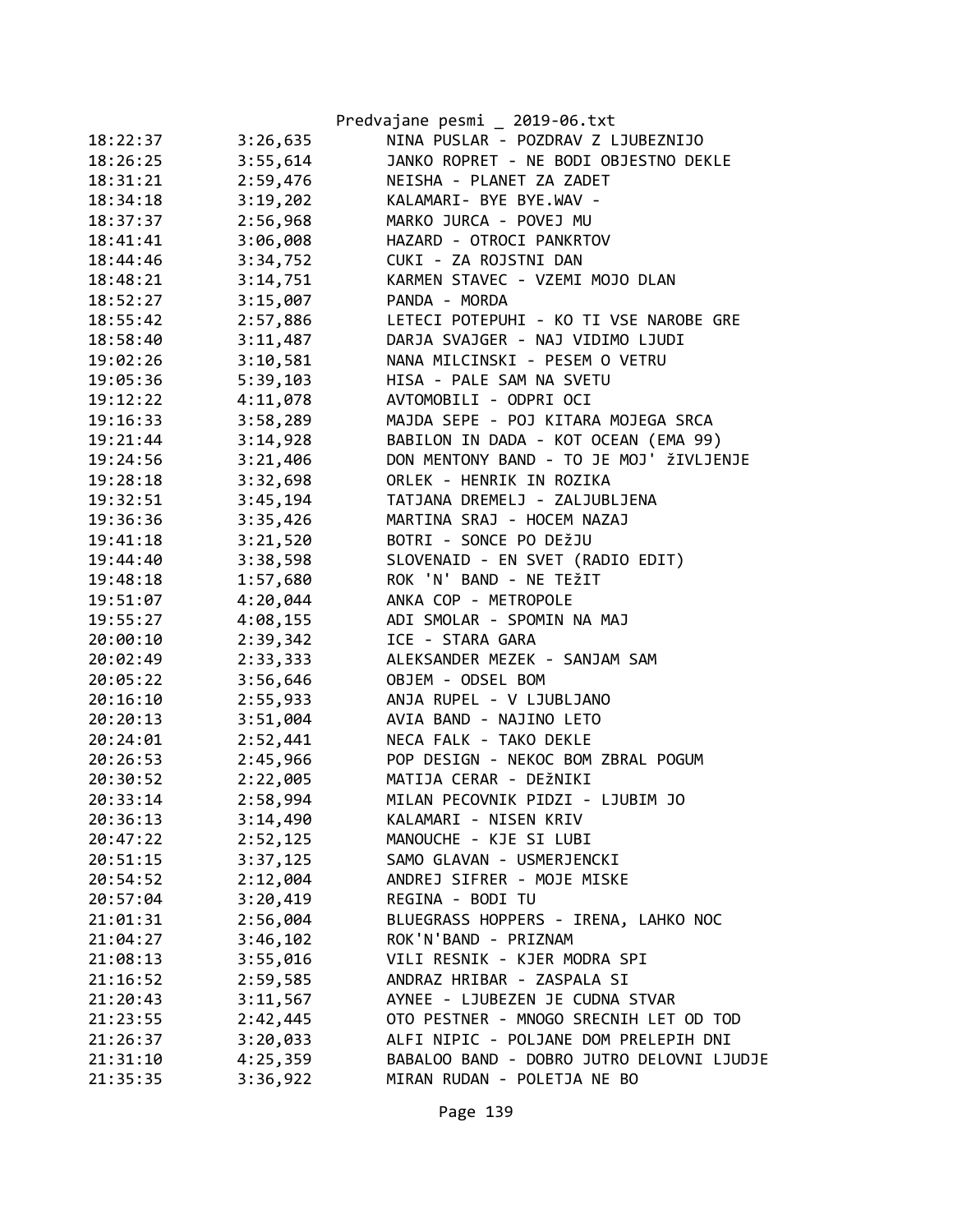|                      | Predvajane pesmi _ 2019-06.txt                  |
|----------------------|-------------------------------------------------|
| 2:43,074             | BELE VRANE - 1, 2, 3                            |
| 4:46,008             | MARTIN KRPAN/VLADO KRESLIN - SE JE CAS          |
| 2:10,503             | OPTIMISTI - STARI MEDO                          |
| 3:16,031             | EDVIN FLISER - LETI, LETI LASTOVKA              |
| 3:59,855             | ZVEZDE - NOVE ZVEZDE NAD EVROPO                 |
| 3:06,071             | ANU - VZEM' SI CAS                              |
| 3:59,048             | GU-GU - GU-GU PLAY FOR YOU                      |
| 4:16,935             | DAN D - KO HODIS NAD OBLAKI                     |
| 3:23,488             | PAPIR - NIC MI NI                               |
| 4:01,942             | KINGSTON - LUNA NAD OBALO                       |
| 4:30,106             | PEPEL IN KRI - SONCE POMLADI                    |
| 2:58,959             | IRENA VRCKOVNIK - MAJHNA LUCKA                  |
| 3:47,538<br>22:35:15 | SLOVENSKI EXPRESS - IZI                         |
| 3:35,018             | FARAONI/SLAVKO IVANCIC - SEM TAKSEN KER SEM ZIV |
| 2:46,786             | ANIKA HORVAT - ŠUŠTARSKI MOST                   |
| 3:29,357             | FLIRRT - V TVOJEM TELESU                        |
| 2:25,192             | DAMJANA - SAMBA                                 |
| 3:33,229             | STEREOTIPI - LJUBI ME                           |
| 6:25,768             | IZTOK MLAKAR - IVO BALILA                       |
| 2:25,988             | NINO ROBIC - VCASIH KO SE SRECAVA               |
| 2:37,127             | JELKA CVETEŽAR - KO BOŠ PRIŠLA NA BLED          |
| 3:50,957             | OBVEZNA SMER - SRCE JE POPOTNIK                 |
| 4:02,763             | MAJDA ARH - NORI DAN                            |
| 3:59,994             | DEMMY - VEDNO BOM S TEBOJ                       |
| 2:06,898             | LUCKY CUPIDS - DAJ LJUBI ME                     |
| 3:54,576             | TULIO FURLANIC - TOCNO VMES                     |
| 3:02,134             | DARJA SVAJGER - SE TISOC LET                    |
| 5:03,955             | TOMAZ DOMICELJ - ZA VEDNO MLAD                  |
| 2:08,587             | GAUDEAMUS - KO BOŠ PRIŠLA NA BLED               |
| 4:00,273             | PANDA - VZEMI ME                                |
| 4:07,030             | FOLKROLA - MAVRICA                              |
|                      |                                                 |

| 0:02:03 3:48,750   | ANDREJ SIFRER - NAJ SE JE, PIJE, UZIVA IN POCIVA |
|--------------------|--------------------------------------------------|
| $0:05:52$ 2:59,845 | KARMEN STAVEC - LEP POLETNI DAN                  |
| 0:08:503:08,098    | NEISHA - ZARADI UPANJA                           |
| $0:12:00$ 3:19,616 | ADI SMOLAR - PISMO DEDKU MRAZU                   |
| 0:15:202:06,785    | MAJDA SEPE - USPAVANKA ZA DNEVNO RABO            |
| $0:17:26$ 3:48,104 | KALAMARI - TVOJA SLED                            |
| $0:21:16$ 4:05,644 | CALIFORNIA/MZ HEKTOR - RECI DA SI NORA NAME      |
| 0:25:20 2:07,854   | ROBERTO - POLETJE ODHAJA                         |
| $0:27:28$ 3:39,642 | ALJA OMLADIC - NE JEMLJI ME ZARES                |
| $0:31:10$ 2:31,973 | BELE VRANE - NA VRHU NEBOTICNIKA                 |
| $0:33:42$ 2:19,525 | MARJANA DERZAJ - VOZI ME VLAK V DALJAVE          |
| 0:36:01 3:08,909   | SLAPOVI & NUSA DERENDA - SKUPAJ NA POTI          |
| 0:39:12 4:33,377   | DRUSTVO MRTVIH PESNIKOV - PINGVIN                |
|                    |                                                  |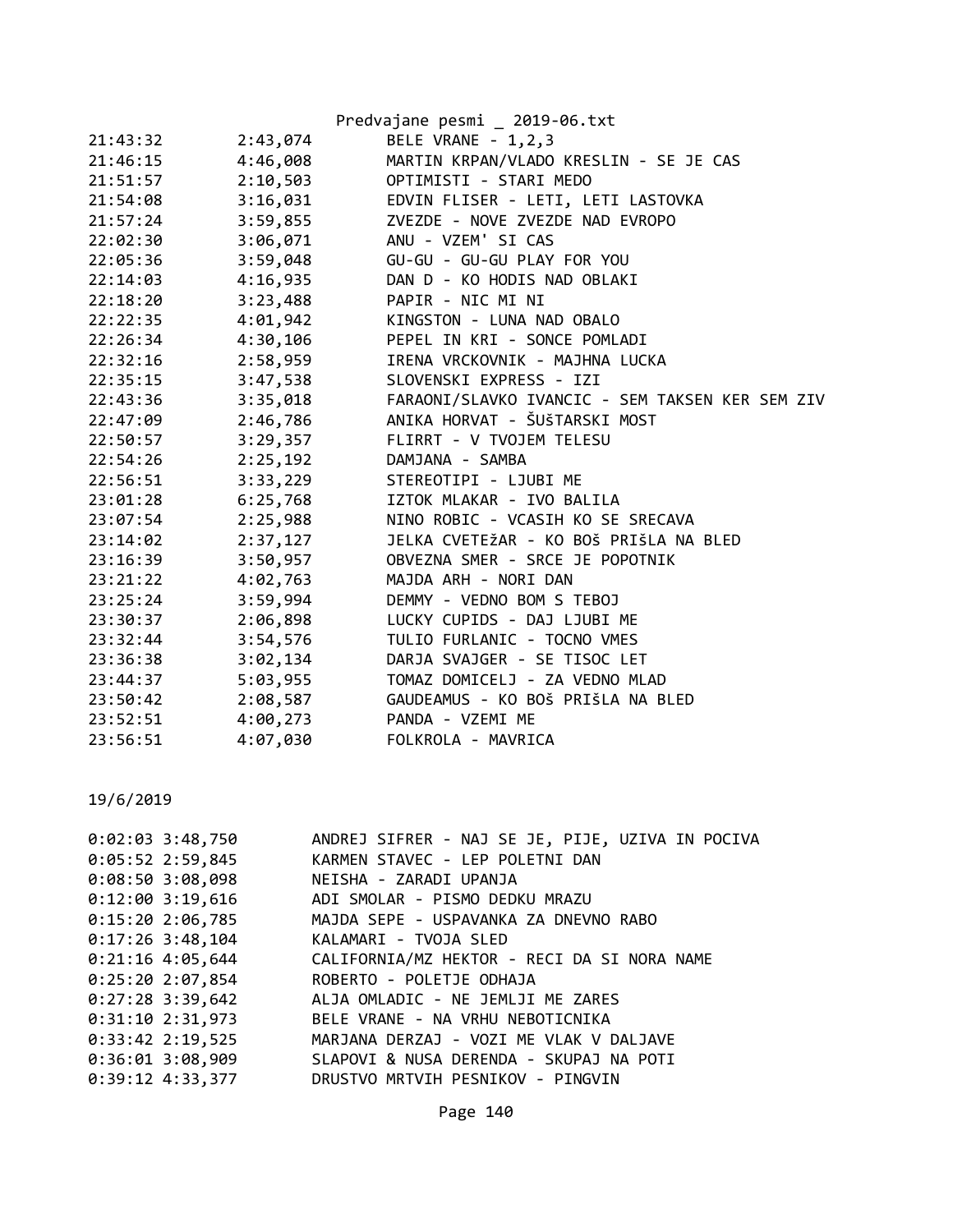|                      | Predvajane pesmi _ 2019-06.txt                 |
|----------------------|------------------------------------------------|
| $0:43:35$ 2:41,054   | MATIJA CERAR - TRI DEKLICE                     |
| $0:46:16$ 4:28,016   | GU-GU - SAM PO PARKU  (OSAMLJEN)               |
| $0:50:46$ 2:19,577   | BETI JURKOVIC - TALISMAN                       |
| 0:53:06 2:30,782     | RAFKO IRGOLIC - CARMEN                         |
| $0:55:36$ 4:06,990   | FLIRT - JUTRANJI STRIPTIS                      |
| $0:59:46$ 3:52,050   | MATJAZ JELEN & EASY FING. - POLETNA NOC        |
| 1:03:37 2:55,222     | YLENIA ZOBEC - PRIZNAM                         |
| 1:06:32 4:22,848     | CUKI - POSLEDNJI ROD                           |
| $1:10:52$ $2:24,852$ | FLIRRT - GREM RADIOEDIT                        |
| 1:13:17 3:14,974     | MOJCA - ZATE                                   |
| 1:16:32 4:24,833     | SIMONA VODOPIVEC - GLASBA JE VSE, KAR IMAM     |
| 1:20:59 3:33,713     | DON MENTONY BAND/JANEZ ZMAZEK ZAN - LENOBA     |
| 1:24:33 4:14,857     | FARAONI - NE VDAJ SE                           |
| 1:28:47 3:15,187     | ALENKA GODEC - SONCEN DAN                      |
| 1:32:04 3:53,293     | VICTORY - LJUBEZEN NISO METRI                  |
|                      | IZTOK MLAKAR - STEFANA IN BERTOLIN             |
| 1:35:52 5:27,679     |                                                |
| 1:41:19 3:17,409     | PAPIR - SLUTNJA                                |
| 1:44:39 3:48,962     | ZAN SERCIC - TO POLETJE                        |
| 1:48:25 3:14,007     | IRENA VRCKOVNIK - VCERAJ IN DANES              |
| 1:51:39 3:22,656     | IVO MOJZER - DECEK Z ULICE                     |
| 1:55:03 4:16,039     | MOULIN ROUGE - JUTRO SE PREBUJA 2002 (RNB RMX) |
| 1:59:19 3:17,149     | ALJA KRUSIC - A BOS MALO MOJ                   |
| 2:02:36 3:49,587     | VLADO KRESLIN - ENA PESEM                      |
| 2:06:28 2:50,402     | ALEX VOLASKO - DA DA DI DA                     |
| 2:09:19 3:59,221     | NINA PUSLAR - MAMIN SIN                        |
| 2:13:18 2:56,590     | POLONA - UJEL SI SE                            |
| 2:16:17 3:37,069     | PANDA - CESNJEV CVET                           |
| 2:19:54 3:48,623     | DAN D - GOOGLE ME                              |
| 2:23:42 5:00,983     | AVIA BAND - PANDORINA SKRINJICA                |
| 2:28:44 3:47,024     | ANJA RUPEL - NAJBOLJ NORI PAR                  |
| 2:32:30 3:48,890     | MILAN PECOVNIK PIDZI - COWBOY PIDZI            |
| 2:36:19 3:49,875     | ALENKA VIDRIH - OBLJUBLJENA                    |
| 2:40:11 3:17,012     | VITA CREPINSEK - KO NAJINA POGLEDA             |
| 2:43:28 4:31,026     | PEPEL IN KRI - SONCE POMLADI                   |
| 2:47:59 4:38,011     | ANDRAZ HRIBAR - KAJ MI DELAS                   |
| 2:52:39 2:39,994     | TOMO JURAK - CE JO NEBI VZEL BI BIL BEDAK      |
| 2:55:19 3:14,984     | OTO PESTNER - IMEL SEM JO RAD                  |
| 2:58:33 2:46,999     | SANJA, DAMJANA IN IRENA - IGRA JE KONCANA      |
| 3:01:22 3:30,051     | MIHA MERLAK - RANJENO SRCE                     |
| 3:04:52 3:52,877     | BOTRI - VROCA HLADNA                           |
| 3:08:47 4:03,262     | NUDE - NAJLEPSA PESEM                          |
| 3:12:50 3:02,019     | BYE THE WAY - NEMIR V MENI                     |
| 3:15:52 3:06,342     | MIT - MIT                                      |
| 3:19:01 3:23,019     | REVERB - TINA                                  |
| 3:22:24 3:16,023     | NECA FALK - ON JE REKEL SONCE                  |
|                      | GASPER RIFELJ - MOZAIK                         |
| 3:25:39 3:27,832     |                                                |
| $3:29:10$ $3:41,038$ | IVAN HUDNIK - ZELENE LIVADE S TEBOJ            |
| 3:32:51 3:09,335     | KINGSTON - TAM TAM TAM                         |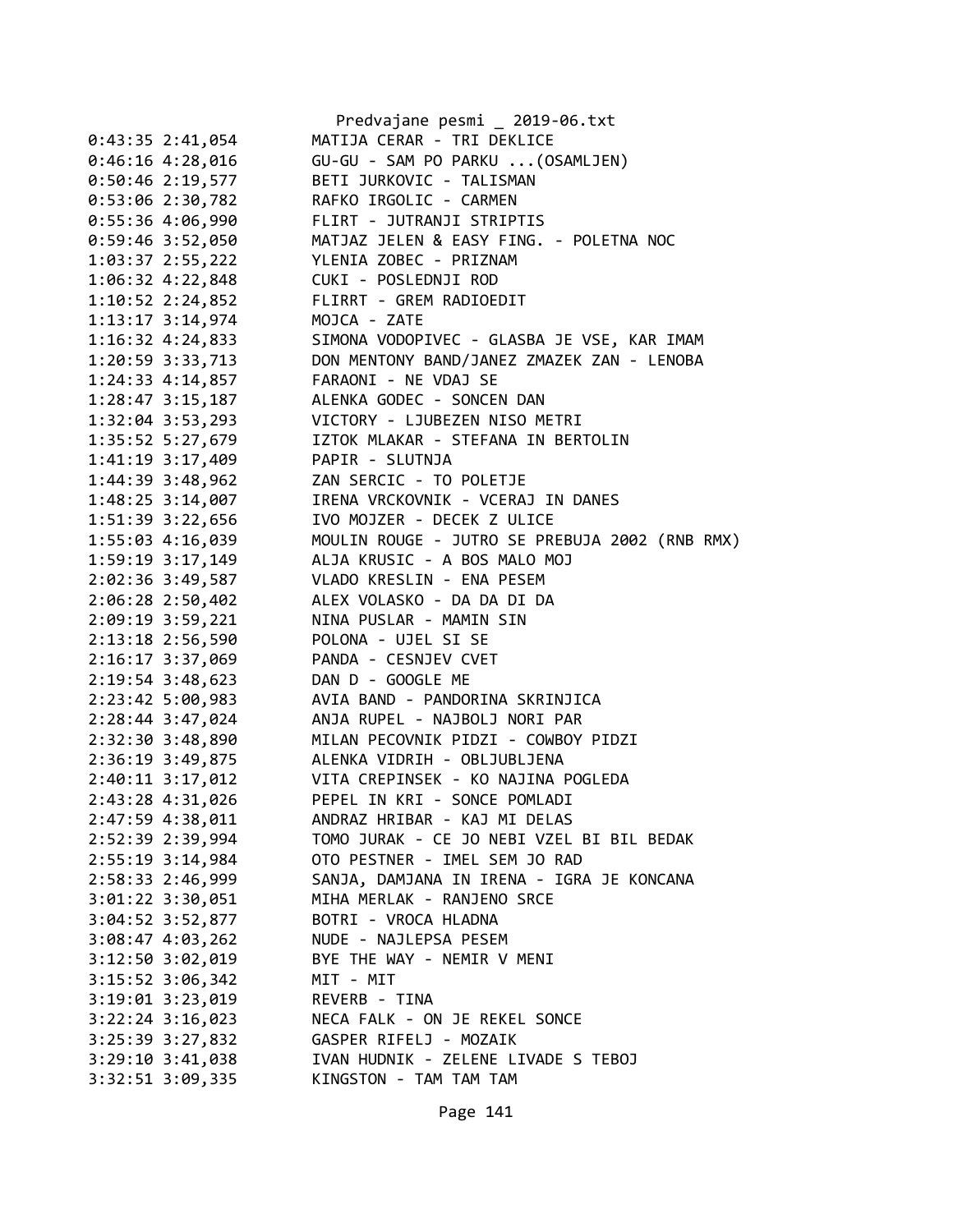|                      | Predvajane pesmi _ 2019-06.txt                |
|----------------------|-----------------------------------------------|
| 3:36:00 3:58,677     | SOPRANOS - CAS ZA NOROSTI (RADIO EDIT)        |
| 3:40:01 3:53,681     | NUSA DERENDA - CEZ DVAJSET LET                |
| 3:43:51 2:57,960     | JAKA SVOLJSAK - Z VLAKOM NA MORJE             |
| 3:46:49 2:59,990     | MAJA KEUC - VANILIJA                          |
| 3:49:51 2:55,023     | MARTIN KRPAN - MI NIKOL NE TARNAMO            |
| 3:52:42 4:00,954     | KATJA FASINK - MOJE ZIVLJENJE                 |
| 3:56:43 3:57,500     | ADAM - ALFA                                   |
| 4:00:43 3:50,851     | GAL GJURIN IN TEMNA GODBA - MILE OCI          |
| 4:04:34 3:45,913     | MARINO LEGOVIC & ZBOR - PO PRAZNIKIH DISI     |
| 4:08:20 4:35,018     | AVTOMOBILI - SKOZI LETA                       |
| 4:12:57 4:02,742     | MAJDA ARH - NORI DAN                          |
| 4:16:59 2:56,889     | STANE MANCINI - NOC SREDI POLETJA             |
| 4:19:56 3:47,561     | SLOVENSKI EXPRESS - IZI                       |
| 4:23:46 2:22,248     | MESTNI POSTOPACI - ELEKTRIK SONJA             |
| 4:26:08 3:22,386     | COVERLOVER - V SRCE                           |
| 4:29:31 2:40,006     | MILAN KAMNIK - GREMO NA KAVO V PORTOROZ       |
| 4:32:13 3:40,603     | ADI SMOLAR - NEDELJA LEP JE DAN               |
| 4:35:53 3:09,234     | ANDREJ SIFRER - MAJHNI PSI                    |
| 4:39:02 3:10,972     | CALIFORNIA - V MENI JE CALIFORNIA (RADIO CUT) |
| 4:42:15 2:59,677     | MONIKA PUCELJ - MI PASE                       |
| 4:45:13 3:49,728     | DAMJANA IN HOT HOT HOT - ZIVLJENJE            |
| 4:49:03 2:43,501     | D KWASCHEN RETASHY - ROZALIJA                 |
| 4:51:49 3:20,588     | KARMEN STAVEC - POVEJ                         |
| 4:55:09 3:22,006     | JANKO ROPRET - LJUBLJANCANKE                  |
| 4:58:31 3:13,468     | ROK'N'BAND - VERJEMI                          |
| 5:02:17 3:42,121     | MAJDA SEPE - PLAZ                             |
| 5:05:59 3:38,020     | BOTRI - JA IN NE                              |
|                      | DRUŠTVO MRTVIH PESNIKOV - RABM                |
| 5:10:16 3:33,733     | ANJA RUPEL - LEP JE DAN                       |
| 5:13:49 3:35,916     | SAMO GLAVAN - JASTREBI                        |
| 5:17:25 3:10,171     |                                               |
| 5:21:29 2:58,010     | DON MENTONY BAND - HOPLA KONOPLA              |
| 5:24:27 3:17,471     | AVIA BAND - COOL                              |
| 5:27:44 3:28,722     | DELIAL - SEJEM ZELJA                          |
| 5:31:55 3:33,156     | TOMAZ DOMICELJ - SVETI PETER                  |
| 5:35:28 3:51,988     | DAMJANA - DAJ MI LJUBEZEN NAZAJ               |
| 5:40:01 3:21,144     | BANHOF - KAKO JE TO LEPO                      |
| 5:43:22 2:55,781     | CUKI - STO NA URO                             |
| 5:46:18 3:46,396     | GU-GU - MI 'MAMO SE FAJN                      |
| 5:50:58 3:46,929     | VLADO KRESLIN - VRANE                         |
| 5:54:44 3:39,511     | MAJDA ARH - ZALJUBLJENA                       |
| 5:58:24 3:54,124     | MAJA ZALOZNIK & PAPAS - VZEMI, VSE TI DAM     |
| $6:02:52$ 3:00,121   | BELE VRANE - MOJA LJUBEZEN                    |
| 6:05:52 3:50,981     | VINDY BAND - CAROBNA NOC                      |
| 6:10:24 3:27,031     | MARJANA DERZAJ - CABARET                      |
| 6:13:51 2:57,577     | ALEX VOLASKO - V HISI VECNIH SANJ             |
| $6:16:48$ 3:49,957   | NUSA DERENDA - VZEMI ME VETER                 |
| $6:21:32$ $2:44,024$ | OBJEM - LEP SONCEN DAN                        |
| $6:24:37$ $4:15,306$ | BAZAR - TINA                                  |
|                      |                                               |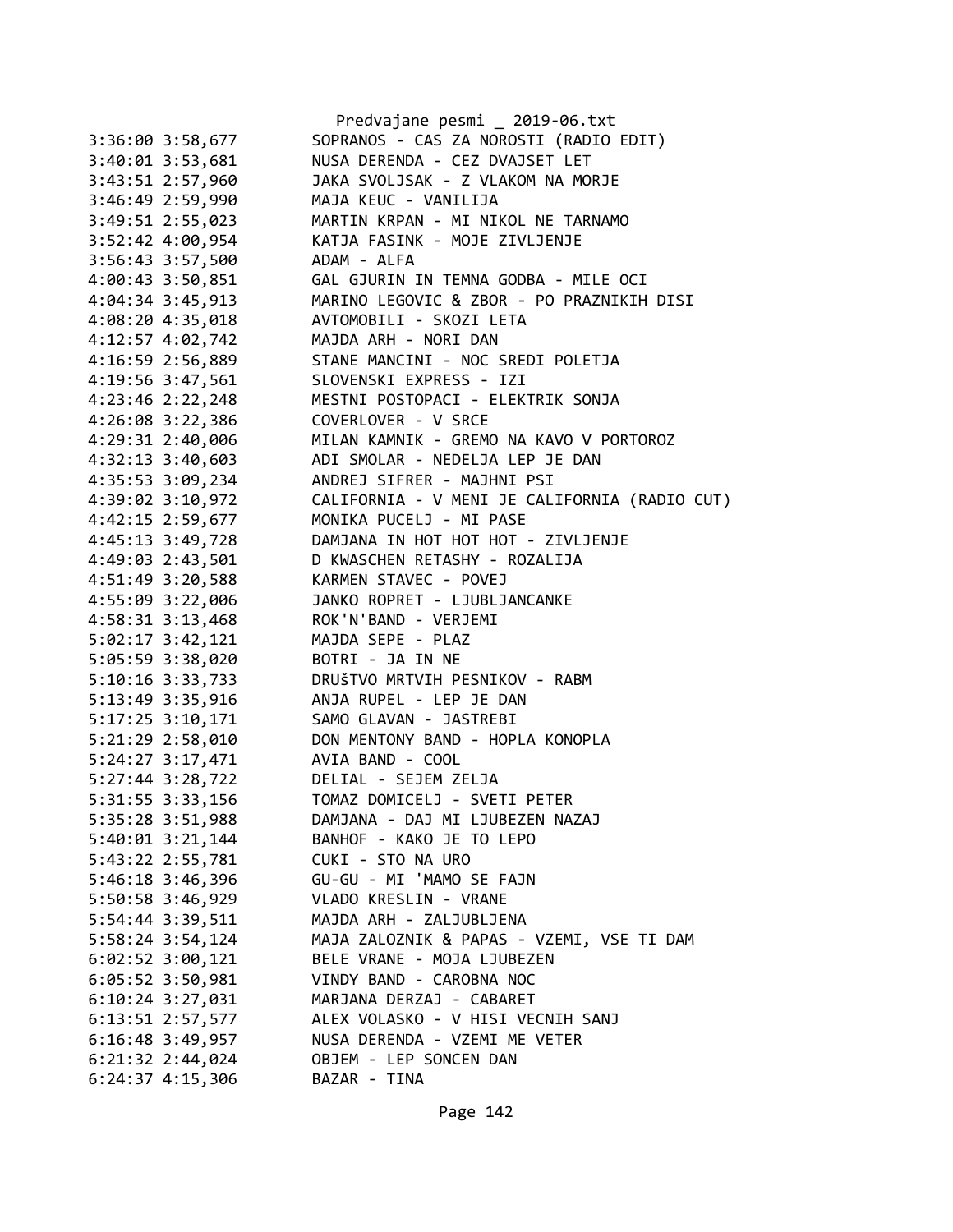|                      | Predvajane pesmi _ 2019-06.txt                  |
|----------------------|-------------------------------------------------|
| 6:28:52 2:07,978     | VULTURE AND THE GURU - NE STRELJAJ NAME         |
| 6:31:43 2:58,783     | AYNEE - ZDAJ VEM                                |
| $6:34:42$ 3:47,490   | ANIKA - PREMAJHNA BARABA                        |
| $6:38:23$ 4:50,306   | IZTOK MLAKAR - VARSE CECA                       |
| 6:43:54 3:07,000     | ANDREJ SIFRER - BREZ PRIJATELJEV                |
| $6:47:01$ 3:09,437   | LINTVERN - NEDELJA LEP JE DAN                   |
| $6:51:04$ $4:00,031$ | HAZARD - ANDREJA                                |
| $6:55:04$ 3:41,505   | ROK 'N' BAND - GIRI GIRI                        |
| $6:58:45$ 3:38,907   | MARTIN KRPAN - TO NI POLITICEN SONG             |
| 7:02:58 3:23,714     | ALENKA GODEC - KJE SI ZDAJ                      |
| 7:06:21 3:27,580     | KINGSTON - TRI PRSTE TEQUILE                    |
| 7:10:30 2:22,056     | OTO PESTNER - LAHKO VPRAŠANJE                   |
| 7:12:52 3:00,936     | MITJA PODLESNIK - TOTALNO HUDA                  |
| 7:15:52 2:09,014     | MATIJA CERAR - KAJ MI MAR                       |
| 7:18:01 3:31,739     | PANDA - SIVE CESTE                              |
| 7:22:26 2:54,732     | ADI SMOLAR - LJUBOSUMNEŽ                        |
| 7:25:21 3:55,011     | AVTOMOBILI - PROTI LUNI                         |
| 7:29:58 3:14,278     | WOLF - GOODBYE MICHELLE                         |
| 7:33:12 3:22,009     | RITEM PLANET - USTNICE BREZ POLJUBOV            |
| 7:36:34 3:12,821     | MANOUCHE - SUPERFAJN                            |
| 7:40:27 3:42,006     | BABALOO BAND - JOKAL BOM JUTRI                  |
| 7:44:09 2:51,388     | ANIKA HORVAT - ORION                            |
| 7:47:01 3:19,012     | ANDRAZ HRIBAR - MED NAMI                        |
| 7:51:13 3:45,474     | MARTA ZORE - ŠE SI TU                           |
| 7:54:58 3:27,792     | NINA PUSLAR - ROK TRAJANJA                      |
| 7:58:26 3:20,561     | IVO MOJZER & OTO PESTNER - LJUDJE POMLADI       |
| 8:02:20 2:02,009     | ALEKSANDER MEZEK - 0, LOJZIKA                   |
| 8:04:22 4:39,612     | PETER PAN - OH, SABINA                          |
| 8:09:43 4:14,064     | CALIFORNIA/MZ HEKTOR - NE POZABI ME             |
| 8:13:57 2:38,540     | BLUEGRASS HOPPERS - STARA MAMA                  |
| $8:16:35$ 3:21,008   | KASTELO - VSE KAR LJUBIM                        |
| 8:20:45 2:37,438     | ELDA VILER - KDO SI, NE VEM                     |
|                      | 8:23:23 3:19,016 PRIZMA - OD ENIH DO TREH       |
| 8:26:41 2:43,616     | KALAMARI - WWW                                  |
| 8:30:08 2:59,016     | TULIO FURLANIC & PIHALNI ORKESTER KOPER - AGATA |
| 8:33:06 4:14,760     | PEPEL IN KRI - ENAKONOCJE                       |
| $8:37:21$ 4:11,982   | ANKA COP - VSAK TVOJ TRENUTEK                   |
| 8:42:14 3:34,326     | FOLKROLA - DANES                                |
| 8:45:48 2:42,006     | VICTORY - ONA JE KOT SLADKA KAVA                |
| $8:48:28$ 3:41,291   | NECA FALK - DRAVSKI MOST                        |
| 8:53:03 3:06,796     | FRENK NOVA - NA LUNO IN NAZAJ                   |
| $8:56:10$ $3:09,122$ | KATJA FASINK & ROK FEREGJA - NOVA POMLAD        |
| 8:59:51 3:18,898     | ALJA KRUSIC - A BOS MALO MOJ                    |
| $9:03:10$ $3:27,718$ | LETECI POTEPUHI - LJUBEZEN NA PRVI POGLED       |
| $9:06:37$ 3:08,930   | PAPIR - DOMOTOZJA                               |
| $9:14:40$ $3:19,072$ | STANE MANCINI - SOPEK VRTNIC                    |
| $9:17:59$ $3:27,917$ | JANKO ROPRET - KAJ JE TO                        |
|                      | BEPOP - PRISLUHNI SKOLJKI                       |
| $9:22:11$ $3:12,931$ |                                                 |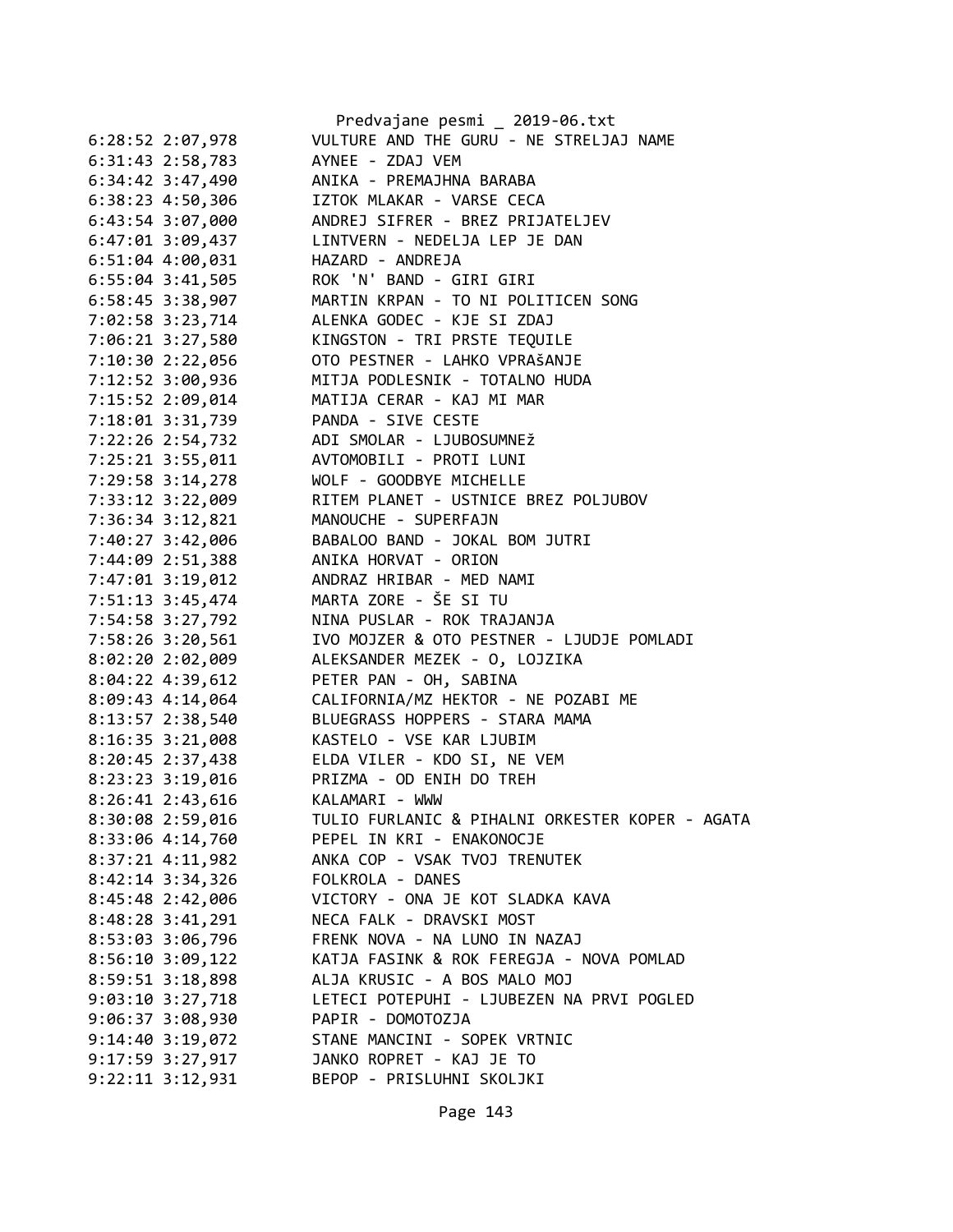|                      |          | Predvajane pesmi _ 2019-06.txt                    |
|----------------------|----------|---------------------------------------------------|
| $9:25:43$ $2:33,952$ |          | MAJDA SEPE IN NINO ROBIC - BELE LADJE             |
| 9:29:05 3:09,079     |          | ROK'N'BAND - TINA                                 |
| 9:32:11 3:39,790     |          | DEŽUR - KAM SI NAMENJEN DRAGI MOJ                 |
| 9:35:51 3:20,809     |          | FLIRRT - V VAKUUMU                                |
| $9:45:03$ 3:16,663   |          | NATASA & ZIBELNIK - CAS JE DA SE PREBUDIM         |
| 9:48:19 4:57,194     |          | DRUŠTVO MRTVIH PESNIKOV - KO OSTANEM SAM          |
| 9:53:58 3:22,528     |          | IRENA VRCKOVNIK - POLEPSAJ SVET Z LJUBEZNIJO      |
| $9:57:20$ 3:22,021   |          | LIDIJA KODRIC - NEIZPETA MELODIJA                 |
| 10:01:26             | 3:07,173 | FARAONI - NE POZABI NIKDAR NAME                   |
| 10:04:33             | 3:00,565 | MLADI LEVI - ODA IRENI                            |
| 10:07:33             | 3:44,390 | DITKA HABERL - SAMO NASMEH JE BOLJ GRENAK         |
| 10:17:36             | 3:34,196 | KARMEN STAVEC - SRCA TI VEC NE DAM                |
| 10:21:55             | 4:06,025 | NAPOLEON - TINA                                   |
| 10:26:01             | 3:15,970 | REGINA - PRAVLJICNA LJUBEZEN                      |
| 10:30:05             | 4:15,707 | SLAPOVI & NUSA DERENDA - KO MI RECES DA ME LJUBIS |
| 10:34:20             | 2:38,481 | MAJDA SEPE - LJUBLJANSKE ULICE                    |
| 10:36:58             | 3:38,318 | APOLONIA - MED VRSTICAMI                          |
| 10:44:50 5:31,381    |          | DON MENTONY BAND - NA VASI                        |
| 10:51:03             | 3:55,488 | KING FOO - NENAVADNO JE OK                        |
| 10:54:58             | 2:28,401 | TOMAZ DOMICELJ - MAMA, DAJ MI DENAR               |
| 10:57:27             | 3:57,983 | ALFI NIPIC - V AVTU PRED MENOJ                    |
| 11:02:08             | 3:14,902 | AVIA BAND - VRATA V RAJ                           |
| 11:05:23             | 3:03,021 | CHATEAU/DADI DAZ - SOLZICE                        |
| 11:08:26             | 2:01,194 | SAMO GLAVAN - JOZKOTI                             |
| 11:15:09             | 3:35,322 | NEISHA - ZVEZDNI PRAH                             |
| 11:18:44             | 3:25,115 | ANA DEŽMAN - RADA BI                              |
| 11:22:56             | 3:54,985 | KOMET - ANA                                       |
| 11:26:50             | 2:29,298 | BELE VRANE - SPOMIN                               |
| 11:30:07             | 2:54,017 | CUKI - RDECA MASNA                                |
| 11:33:01             | 3:44,928 | BOTRI - V NOVO JUTRO                              |
| 11:36:46             | 3:45,726 | NIKKA - ZA TVOJ NASMEH                            |
| 11:43:32             | 4:08,080 | GU-GU - TUJCA                                     |
| 11:47:39             | 4:07,999 | AURORA - SVOJE DUSE POET                          |
| 11:52:29             | 2:07,380 | MARJANA DERZAJ - PESEM ZA DINAR                   |
| 11:54:36             | 3:57,822 | DAN D - POCASI                                    |
| 11:58:30             | 3:14,171 | DARJA SVAJGER - POGREŠAM TE                       |
| 12:02:28             | 4:12,009 | IZTOK MLAKAR - REPUBLIKA PALMA DE COCCO           |
| 12:06:40             | 3:50,201 | ANDREJ SIFRER - STVARI GREDO NA BOLJE             |
| 12:14:43             | 3:38,875 | BAZAR - PORTOROZ 1905                             |
| 12:18:22             | 3:46,238 | KATRINAS - PESEM O LJUBEZNI                       |
| 12:22:54             | 2:51,587 | FOXY TEENS - PRVA LJUBEZEN                        |
| 12:26:07             | 2:35,080 | PRO ANIMA SINGERS & ELDA VILER - TI SI MOJA       |
| LJUBEZEN             |          |                                                   |
| 12:28:42             | 3:20,378 | ALEX VOLASKO - A BI Z MANO SLA                    |
| 12:32:50             | 4:04,097 | AVTOMOBILI - OBLJUBLJENA                          |
| 12:36:54             | 2:57,949 | HAZARD - ROZE ZA ELZO                             |
| 12:44:27             | 2:59,742 | OTO PESTNER - SPET PO STARI POTI                  |
| 12:47:26             | 4:24,616 | DRUSTVO MRTVIH PESNIKOV - BOJNA CRTA (RADIO EDIT) |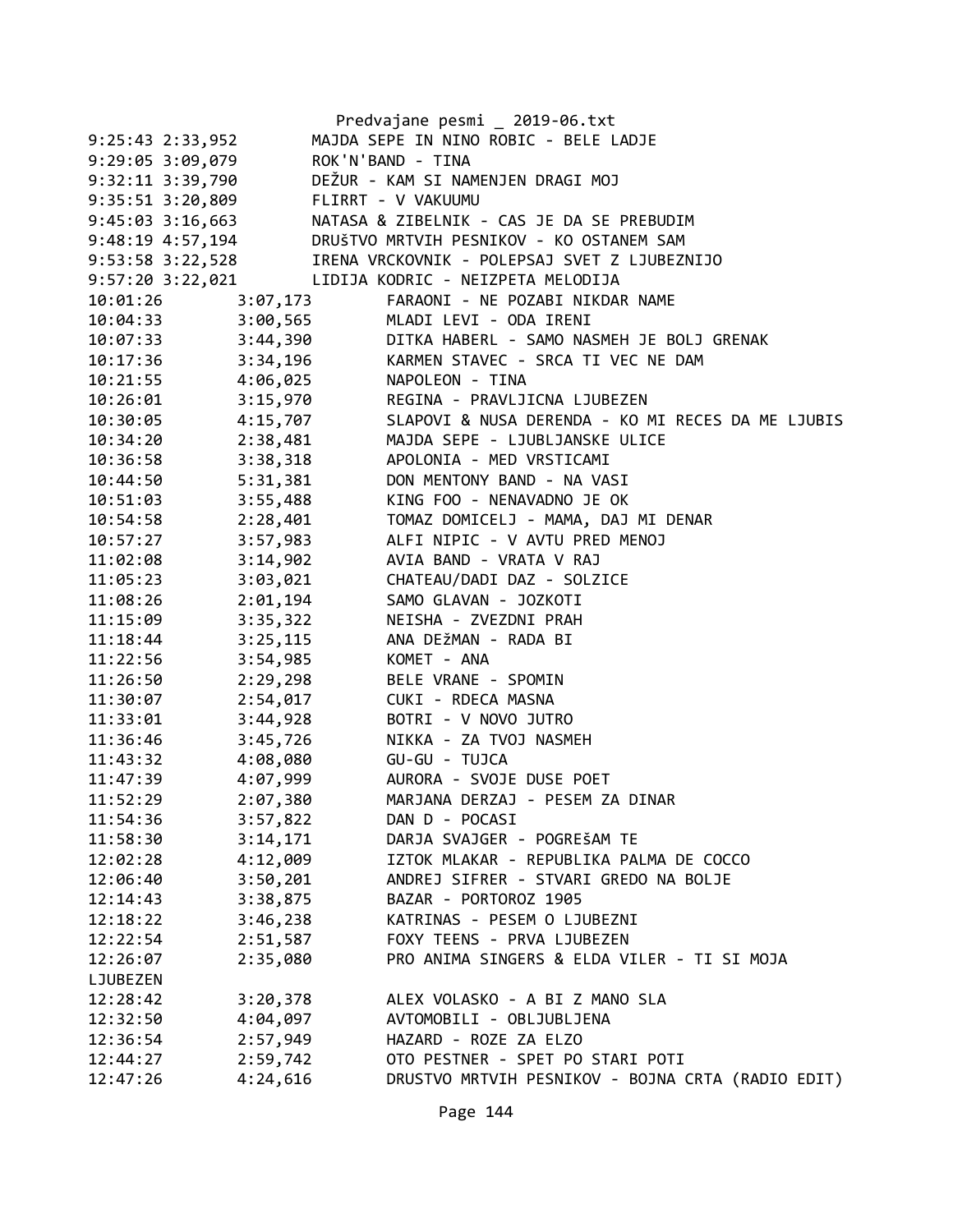|          |          | Predvajane pesmi _ 2019-06.txt               |
|----------|----------|----------------------------------------------|
| 12:52:33 | 3:13,001 | IVA STANIC - NORE NEZNOSTI                   |
| 12:55:45 | 3:15,927 | SIMONA VODOPIVEC - DIVJI KONJI               |
| 12:59:41 | 3:54,942 | VLADO KRESLIN - NEKEGA JUTRA, KO SE ZDANI    |
| 13:03:36 | 3:02,457 | BLACK CAT - NIKOLI                           |
| 13:06:38 | 2:25,619 | METKA ŠTOK - LJUBEZEN NA PRODAJ NI           |
| 13:10:21 | 3:16,630 | PETER JANUS - ZATE                           |
| 13:13:32 | 2:57,803 | MARTIN KRPAN - NJEN TRENUTEK PRIHAJA         |
| 13:16:30 | 3:04,738 | JANEZ ZMAZEK ZAN - LAHKO NARDIM SE BOLJS     |
| 13:20:40 | 2:41,203 | PEPEL IN KRI - CHANSON D'AMOUR               |
| 13:23:21 | 3:50,736 | PETRA PETAN - ON JE BIL TA                   |
| 13:27:12 | 4:16,338 | MARTA ZORE - ZDAJ GA POZNAM (& ALENKA GODEC) |
| 13:32:35 | 3:53,681 | KINGSTON - MODERNE SIRENE                    |
| 13:36:21 | 3:29,267 | ALEKSANDER MEZEK - AJDA PA ZNOVA CVETI       |
| 13:41:08 | 2:38,992 | BLUEGRASS HOPPERS - STARA MAMA               |
| 13:43:47 | 3:33,238 | ANJA RUPEL - PRIHAJA JESEN                   |
| 13:47:20 | 4:17,957 | NUDE - PRI VODNJAKU                          |
| 13:52:26 | 4:24,455 | ANIKA HORVAT - TUKAJ JAZ ŽIVIM               |
| 13:56:51 | 3:22,914 | ZABJAK TRIO - BARILOCHE                      |
| 14:00:53 | 3:25,266 | ADI SMOLAR - SE TREBA BO OŽENIT              |
| 14:04:18 | 2:52,545 | NANA MILCINSKI - ZAKAJ GRES MIMO             |
| 14:07:11 | 2:46,860 | TOMAZ PENGOV IN MLADI LEVI - ODA IRENI       |
| 14:11:15 | 2:59,958 | SPEKTER - RECEPT ZA DEZEVEN DAN              |
| 14:14:15 | 2:34,456 | STANE MANCINI - NON CAPITO                   |
| 14:16:49 | 2:25,566 | IVANKA KRASEVEC - PRESERN - STARA PLOSCA     |
| 14:20:20 | 3:47,025 | SOPRANOS - JUNAK                             |
| 14:24:07 | 4:10,032 | DAZ - PODOBEN SEM ZMAJU                      |
| 14:28:16 | 3:24,397 | ROK'N'BAND - PAZI                            |
| 14:32:47 | 2:52,116 | NUSA DERENDA - SE V SEBI SKRIVAM             |
| 14:35:39 | 5:06,005 | ALENKA GODEC - STOJ MARIJA                   |
| 14:42:02 | 3:46,946 | BEPOP - MOJE SONCE                           |
| 14:45:47 | 2:46,873 | SANJA GROHAR - POLETNA NOC                   |
| 14:48:34 | 4:11,567 | FOLKROLA - FRANCI KORAJŽA                    |
| 14:53:34 | 4:10,570 | IVO MOJZER - TI SI REKLA SONCE               |
| 14:57:44 | 3:51,422 | HISA - MELODIJA                              |
| 15:02:15 | 2:47,016 | ANDRAZ HRIBAR - LETIM NAPREJ                 |
| 15:05:02 | 2:36,686 | BABALOO BAND - MOJE SRCE                     |
| 15:07:39 | 4:24,664 | CALIFORNIA/MZ HEKTOR - MOJE HREPENENJE       |
| 15:13:21 | 3:47,003 | POLONA - NEKAJ LEPIH BESED                   |
| 15:17:08 | 2:27,033 | BARBARA JARC - ZAPLEŠIMO TWIST               |
| 15:20:40 | 3:45,081 | XEOUTIFZ - DALEC STRAN                       |
| 15:24:47 | 3:45,262 | BRIGITA ŠULER - PESEM V MENI                 |
| 15:28:32 | 4:11,696 | LEELOOJAMAIS - TIK TAK (RADIO RMX)           |
| 15:33:50 | 3:25,198 | TOMAZ DOMICELJ - SI SI SIMONA                |
| 15:37:15 | 1:57,944 | MATIJA CERAR - ZACARALA ME JE DEKLICA        |
| 15:40:31 | 2:56,180 | DEŽUR - NA VRH SVETA                         |
| 15:43:27 | 3:30,903 | D.A.Z. - OPROSTI MI (2015 EDIT)              |
| 15:46:58 | 3:31,280 | SAMO GLAVAN - NAPACNI NACIN                  |
| 15:51:18 | 3:11,166 | VILI RESNIK - HEROJ                          |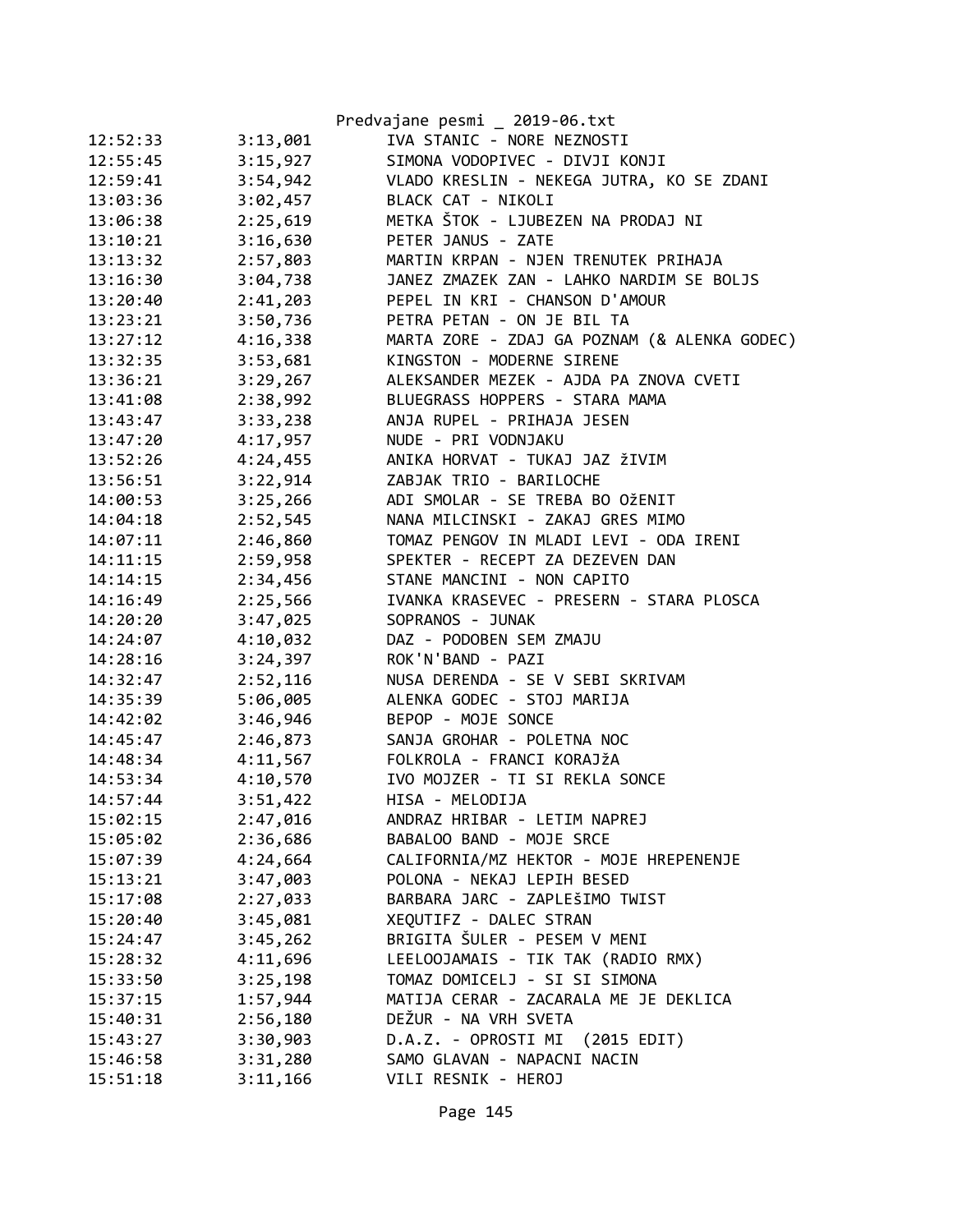|          |          | Predvajane pesmi _ 2019-06.txt              |
|----------|----------|---------------------------------------------|
| 15:54:28 | 4:09,118 | DON MENTONY BAND - NEKAM BOM ŠEL            |
| 15:58:37 | 1:58,034 | MARJETKA RAMSAK - SRECA NA VRVICI           |
| 16:01:12 | 3:02,569 | DITKA HABERL - NAD MESTOM SE DANI           |
| 16:04:15 | 3:15,002 | IGOR - ROZMARINKA                           |
| 16:07:30 | 4:25,753 | AGROPOP - SAMO MILIJON                      |
| 16:13:13 | 3:34,576 | JANEZ BONCINA BENC - KADAR OGNJI DOGORIJO   |
| 16:16:47 | 3:51,612 | NECA FALK - LJUBIMEC MOJ                    |
| 16:21:45 | 3:01,297 | KALAMARI - ZA DVAJSET LET                   |
| 16:24:46 | 3:04,349 | MAJDA SEPE - POJDI SPET NA BLED             |
| 16:27:50 | 3:31,029 | DAN D - CAS                                 |
| 16:32:21 | 4:42,597 | LINTVERN - KRAVATA                          |
| 16:37:03 | 5:07,243 | NINA PUSLAR FT. JAN PLESTENJAK - TEBE IMAM  |
| 16:43:28 | 3:25,768 | ANDREJ SIFRER - SAMO ŠE TEBE IMAM           |
| 16:46:54 | 2:44,022 | BELE VRANE - MINI MAXI                      |
| 16:50:27 | 3:13,098 | SUPERNOVA - KJE SPI                         |
| 16:53:40 | 3:17,998 | NATASA & ZIBELNIK - LUNA ME NOSI            |
| 16:56:57 | 4:22,991 | BOTRI - SRECEN Z NJO                        |
| 17:01:57 | 3:03,775 | JANEZ ZMAZEK - LAHKO NARDIM ŠE BOLJŠ        |
| 17:05:01 | 3:29,064 | CUKI - TA VLAK                              |
| 17:08:30 | 3:14,720 | GU-GU - MANGO BANANA                        |
| 17:12:38 | 3:05,015 | LIDIJA KODRIC - PRIDI ZA MOJ ROJSTNI DAN    |
| 17:15:43 | 3:20,050 | JAN PLESTENJAK - SMEH IN SOLZE              |
| 17:20:00 | 4:12,903 | FLIRT - POLJUBI ME                          |
| 17:24:13 | 4:44,870 | IZTOK MLAKAR - PEPI ŽBARADORIJA             |
| 17:28:57 | 2:42,999 | IRENA VRCKOVNIK - POVABI ME                 |
| 17:32:28 | 3:35,427 | MARJANA DERZAJ - BREZA MOJE MLADOSTI        |
| 17:36:03 | 2:45,618 | KATRINAS - KOT PRAVLJICA                    |
| 17:38:49 | 3:15,085 | PERPETUUM JAZZILE - AVSENIK MEDLEY          |
| 17:43:21 | 3:42,021 | BAZAR - BARABE                              |
| 17:47:03 | 3:26,110 | TATJANA DREMELJ - OSTANI TAKŠEN KOT SI      |
| 17:51:18 | 3:47,740 | OTO PESTNER - LJUBLJANA JE ZAKON            |
| 17:55:06 | 3:13,428 | NINA PUSLAR - SLADOLED Z VESOLJEM<br>PROSIM |
| 17:58:19 | 3:35,894 | AVTOMOBILI - LIPE                           |
| 18:02:33 | 4:07,647 | PEPEL IN KRI - DEKLE IZ ZLATE LADJICE       |
| 18:06:41 | 3:57,011 | GOLDEN EYE - DO KONCA                       |
| 18:11:31 | 3:27,807 | PAPIR - NACIN                               |
| 18:14:59 | 4:57,984 | REGINA - NOVO LETO                          |
| 18:20:54 | 3:38,975 | NOCNA PTICA - GLAS SIREN                    |
| 18:24:54 | 3:38,119 | DARJA SVAJGER - SONCE SI                    |
| 18:28:32 | 3:31,711 | ROK FERENGJA - LJUBI ME                     |
| 18:32:52 | 4:25,307 | VLADO KRESLIN - LILI MARLEN                 |
| 18:37:17 | 3:15,954 | JOZICA SVETE & I.KRASEVEC - TRI SRCA        |
| 18:41:27 | 3:12,731 | OPTIMISTI - SANJE                           |
| 18:44:39 | 3:49,017 | ALEKSANDER MEZEK - VARUH                    |
| 18:48:28 | 3:30,273 | KINGSTON - 3 PRSTE TEKILE                   |
| 18:52:47 | 2:59,022 | HAZARD - BISTRO                             |
| 18:55:46 | 2:44,230 | ROK'N'BAND - MOJCA                          |
| 18:58:30 | 2:41,955 | ADI SMOLAR - DVAJSET LJUBIC                 |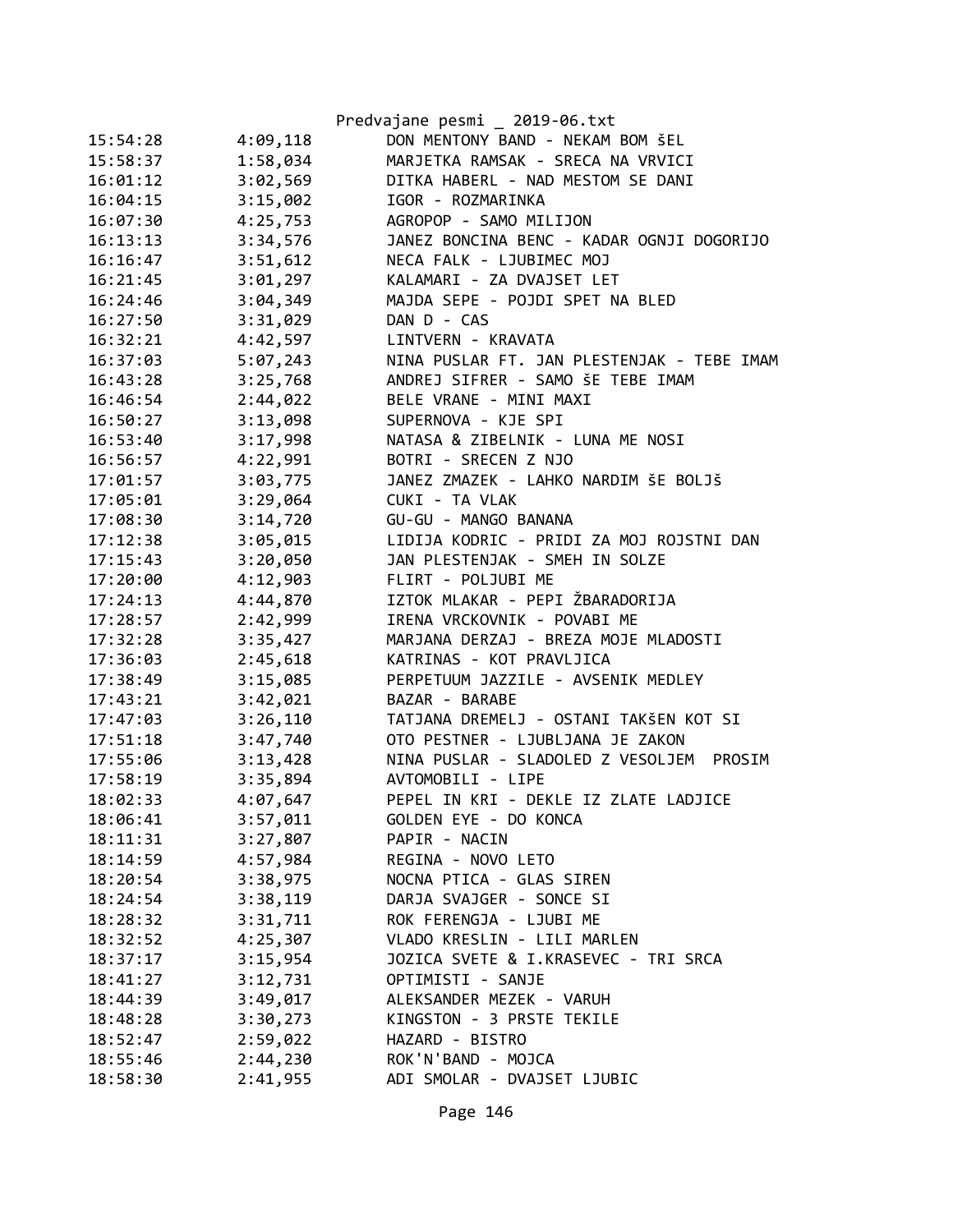|          |          | Predvajane pesmi _ 2019-06.txt          |
|----------|----------|-----------------------------------------|
| 19:01:53 | 4:12,132 | AVIA BAND - SANJAL BOM KOSTANJE         |
| 19:06:05 | 3:00,984 | KARMEN STAVEC - BREZ ZAMERE IN SOLZA    |
| 19:10:00 | 3:29,927 | PETER PAN - VROCE USTNICE               |
| 19:13:29 | 4:13,451 | ANJA RUPEL - KOT DA TE NI               |
| 19:17:43 | 3:33,994 | BOZIDAR WOLFGANG WOLF - ZAJOKAL BOM     |
| 19:22:14 | 4:24,232 | ANIKA HORVAT - PREBUDI SE               |
| 19:26:38 | 4:13,015 | VETER - BELA SNEZINKA                   |
| 19:31:39 | 3:49,408 | DAMJANA - ŽIVLJENJE                     |
| 19:35:28 | 3:25,848 | SWEETSOLOGY - GREVA TJA (RADIO EDIT)    |
| 19:38:53 | 3:07,527 | BRANKA KRANER - LJUBLJANSKI ZVON        |
| 19:42:55 | 2:54,023 | CHATEAU - MLINAR NA MURI                |
| 19:45:48 | 1:58,520 | BERTA AMBROŽ - MALI VRAGEC V OCEH       |
| 19:47:46 | 2:45,907 | VICTORY - LE POVEJTE JI                 |
| 19:51:19 | 3:54,421 | ALENKA GODEC - SANJE                    |
| 19:55:13 | 2:57,476 | IRENA KOHONT - POVABI ME NA LUNO        |
| 19:58:10 | 3:16,457 | TOMAZ DOMICELJ - KO SE ZJUTRAJ ZBUDIŠ   |
| 20:02:08 | 3:07,456 | ALEX VOLASKO - TAM NA OBALI             |
| 20:05:15 | 3:16,950 | FOLKROLA - HELENA                       |
| 20:08:32 | 2:33,993 | STANE MANCINI - KAM LETIJO LASTOVKE     |
| 20:16:00 | 3:14,401 | ROK 'N' BAND - MOJA MLADA LJUBICA       |
| 20:20:08 | 3:11,225 | LEA SIRK - MOJ PROFIL                   |
| 20:23:19 | 2:37,567 | ALEŠ HADALIN - KAKO LEPO JE             |
| 20:25:56 | 3:42,818 | ANDRAZ HRIBAR - OGNJENI OBROC           |
| 20:30:36 | 2:34,820 | PRO ANIMA SINGERS - TI SI MOJA LJUBEZEN |
| 20:33:11 | 4:50,643 | BLUEGRASS HOPPERS - VENCEK NEVARNIH     |
| 20:38:01 | 3:54,794 | EVA HREN - REKLA SVA                    |
| 20:47:47 | 3:26,194 | MONIKA PUCELJ - FESTA                   |
| 20:52:01 | 4:30,748 | HISA - MOSTOVI SO PADLI                 |
| 20:56:31 | 3:25,833 | ALJA KRUSIC - NAJIN PLES                |
| 21:00:51 | 1:42,561 | MAJDA SEPE - ROMANCA                    |
| 21:02:33 | 3:32,495 | MONI KOVACIC - NASMEH POLETNIH DNI      |
| 21:06:05 | 4:12,904 | DON MENTONY BAND - MRTVE ROŽE           |
| 21:16:36 | 2:35,715 | AYNEE - NOCEM ZIVET                     |
| 21:20:00 | 3:06,961 | DANIEL RAMPRE - DOST' 'MAM TEGA         |
| 21:23:07 | 3:44,057 | PHONOMONICS - POHITIVA                  |
| 21:26:51 | 3:49,381 | BABALOO BAND - KO SEM SAM               |
| 21:31:37 | 3:01,003 | ALENKA VIDRIH - ZAUPANJE                |
| 21:34:38 | 4:26,723 | ANDREJ SIFRER - SLIŠIM TRAVO RAST'      |
| 21:43:19 | 2:52,267 | EVA BEUS - NAZAJ K MAMI                 |
| 21:46:11 | 3:51,164 | HALO - ANITA NI NIKOLI                  |
| 21:50:50 | 2:38,976 | BELE VRANE - SANJE O KALIFORNIJI        |
| 21:53:29 | 3:28,664 | SOPRANOS - PRIVLACNO                    |
| 21:56:57 | 2:59,040 | MAJA KEUC - VANILIJA                    |
| 22:00:50 | 3:30,034 | DASHA - V PRELEPI LJUBLJANI             |
| 22:04:20 | 2:59,412 | SAMO GLAVAN - SVOBODEN                  |
| 22:07:19 | 3:29,507 | NEISHA - PRIDEJO CASI                   |
| 22:15:27 | 2:02,047 | MATIJA CERAR - MILIJON ŽELJA            |
| 22:17:29 | 3:33,983 | OTO PESTNER - MATI BODIVA PRIJATELJA    |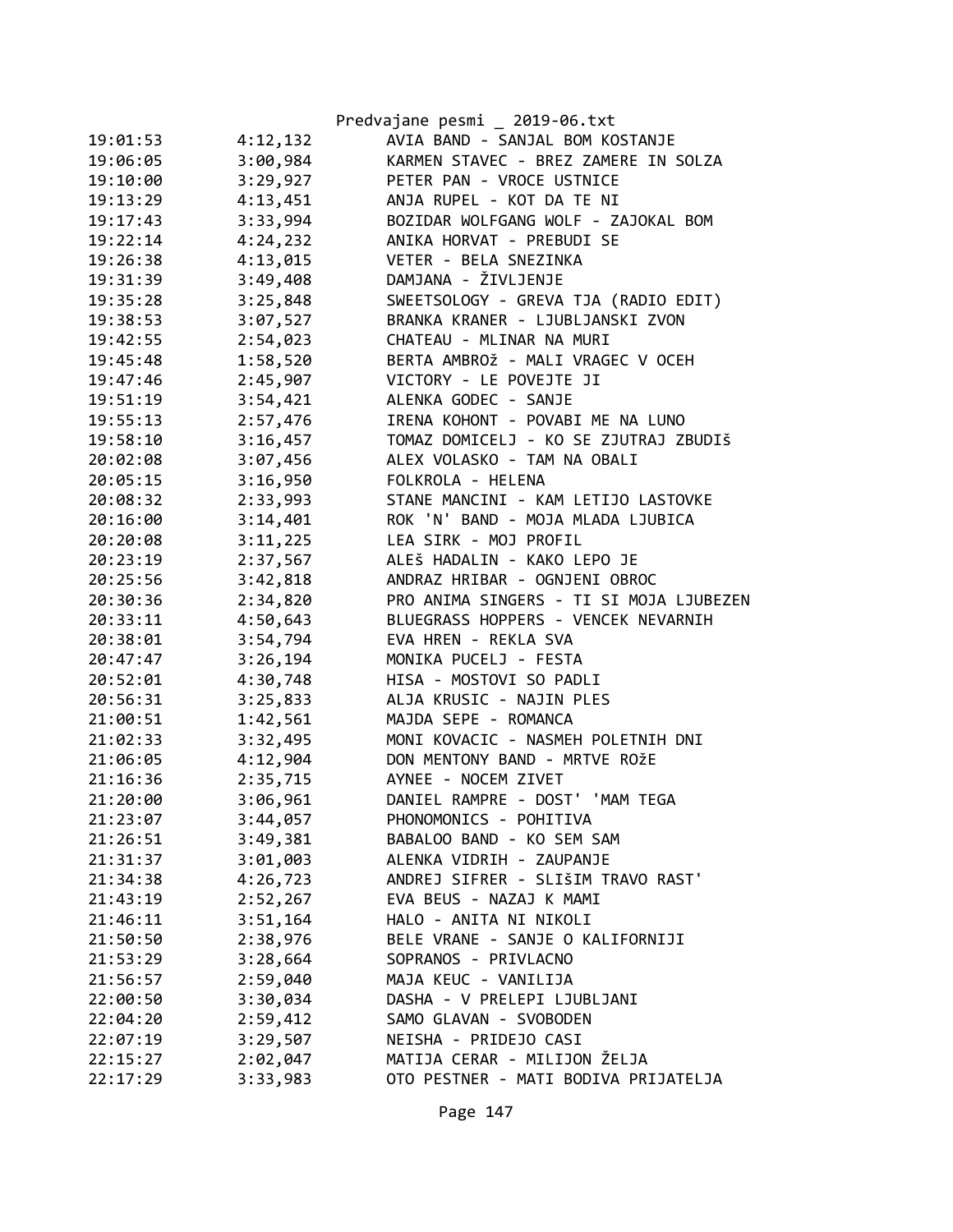|          |          | Predvajane pesmi _ 2019-06.txt       |
|----------|----------|--------------------------------------|
| 22:21:52 | 3:35,105 | FARAONI - SEM TAKŠEN, KER SEM ŽIV    |
| 22:25:27 | 7:43,995 | MAJDA ARH - MM MIX (MAJDA MEGA MIX)  |
| 22:34:08 | 3:26,005 | NUSA DERENDA - BOGINJA               |
| 22:37:33 | 3:15,467 | FRENK NOVA - KO TE NI                |
| 22:43:49 | 3:04,734 | DITKA HABERL - NAD MESTOM SE DANI    |
| 22:46:53 | 4:01,417 | GU-GU - MOJA MALA LUCIJA             |
| 22:51:43 | 3:43,353 | SANK ROCK - NI SRECE BREZ R'N'R      |
| 22:55:25 | 3:28,432 | SUNNY ORCHESTRA - TAT ZMIKAVT        |
| 22:58:53 | 3:03,395 | JAZZ STATION - NOV JE DAN            |
| 23:02:50 |          | 3:30,454 CALIFORNIA - LEDENA PTICA   |
| 23:06:20 | 4:11,776 | ANIKA - PLIMA                        |
| 23:14:45 | 3:55,286 | DEŽUR - PO POMLADI DIŠI              |
| 23:18:40 | 3:18,757 | IRENA VRCKOVNIK - MED NEBOM IN MENOJ |
| 23:22:48 | 2:21,131 | NECA FALK - BANANE                   |
| 23:25:09 | 2:24,018 | LIDIJA KODRIC - PRIDI V SOBOTO       |
| 23:27:32 | 3:21,103 | MARJANA DERZAJ - DIXIELAND BAND      |
| 23:31:50 | 3:47,018 | HAZARD - LJUDJE KI SEDIJO V PARKIH   |
| 23:35:33 | 3:43,936 | BOTRI - GALEBI                       |
| 23:43:52 | 4:24,042 | BAZAR - TINA                         |
| 23:48:06 | 4:24,354 | IZTOK MLAKAR - CIKORIJA IN KAFE      |
| 23:53:18 | 3:50,015 | SUNNY ORCESTRA - ODHAJAM             |
| 23:57:08 | 3:13,853 | DARJA SVAJGER - KJE JE KDO           |

| 14:53:24 | 15:44:47,936 | NE ME JUGAT - JUTRO |  |
|----------|--------------|---------------------|--|
|          |              |                     |  |

|                    | 0:01:15 3:05,675 CUKI - DVOJNE POCITNICE              |
|--------------------|-------------------------------------------------------|
| $0:04:21$ 3:10,071 | BRATJE BOSTJANCIC - ZVEZDE PADAJO V NOC               |
| $0:07:31$ 3:42,189 | ANDREJ SIFRER - VSE MANJ JE DOBRIH GOSTILN            |
| $0:11:14$ 2:49,399 | ALEX VOLASKO - PRAVLJICA                              |
|                    | 0:14:03 3:17,672 MALITA GOLOB - MOJA DEZELA SLOVENIJA |
| $0:17:20$ 3:38,905 | NEISHA - LE KAJ SE SKRIVA                             |
|                    | 0:20:59 3:16,987 SLAVKO IVANCIC - CRTA                |
| $0:24:15$ 3:27,859 | DAMIAN - SI KOT POLETJE                               |
| $0:27:43$ 3:51,942 | DAN D - JUTRANJA (ORIGINAL)                           |
| $0:31:38$ 2:43,020 | IZTOK MLAKAR - VALENTIN                               |
|                    | 0:34:20 4:02,886 LAMAI - SPET TE SLISIM               |
| $0:38:22$ 3:25,053 | MAJDA SEPE - RIBIC, RIBIC ME JE UJEL                  |
| $0:41:47$ 3:16,019 | TOMAZ DOMICELJ - HONDOIDI                             |
| $0:45:03$ 3:00,045 | REGINA - DAN NAJLEPSIH SANJ                           |
| $0:48:03$ 2:44,021 | ROK'N'BAND - DEJ RUKN' ME                             |
|                    | 0:50:49 2:37,125 ALEKSANDRA CERMELJ - BEZNE MISLI     |
|                    | 0:53:26 2:33,027 OTO PESTNER - SAH                    |
|                    |                                                       |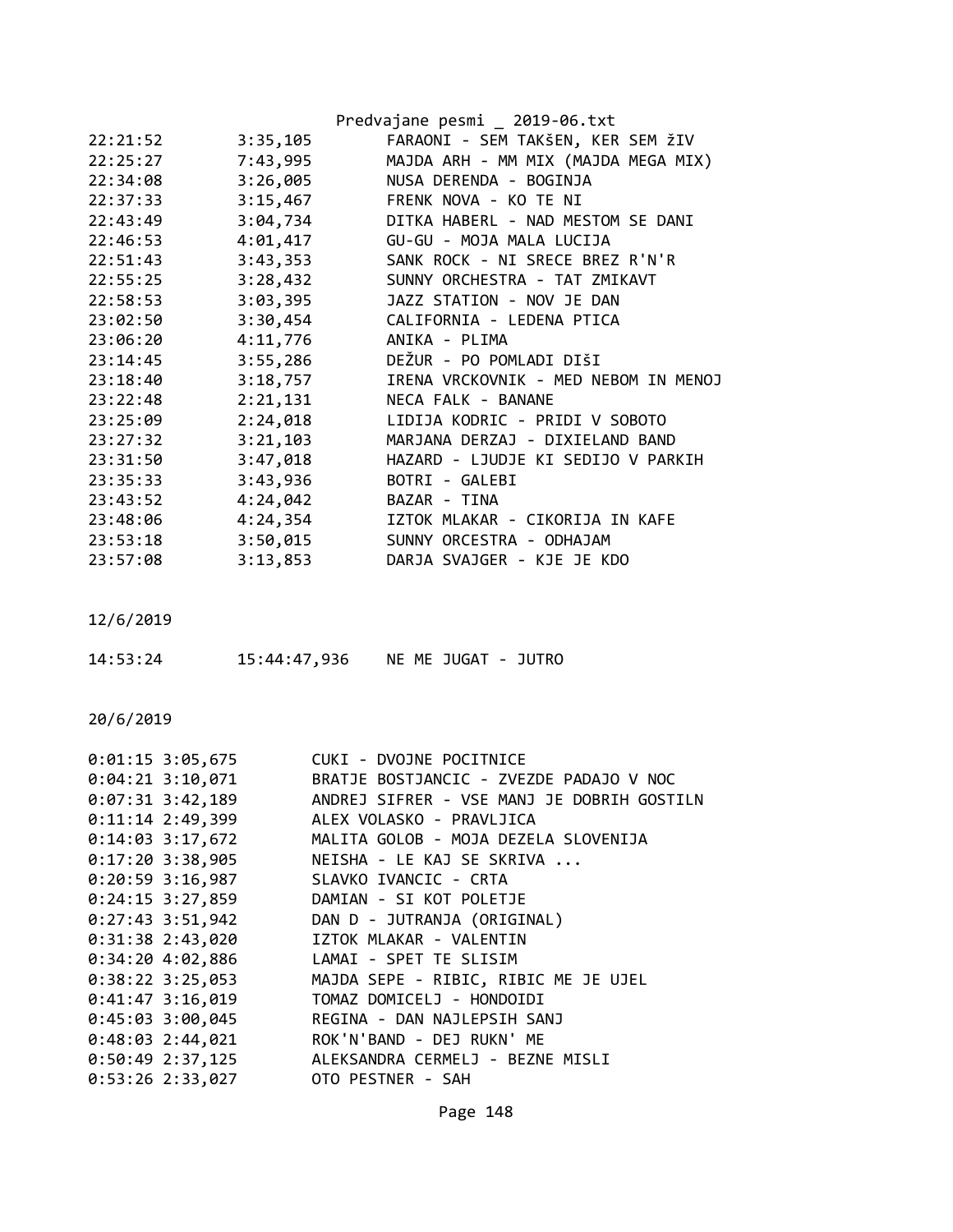|                                      | Predvajane pesmi _ 2019-06.txt              |
|--------------------------------------|---------------------------------------------|
| $0:55:59$ 2:34,997                   | SING & SONG - ZENSKE                        |
| $0:58:36$ 3:12,299                   | NINA PUSLAR - CE TI ZAVEZEM OCI             |
| 1:01:49 3:35,915                     | CARPE DIEM - ORIGINAL                       |
| 1:05:24 4:02,990                     | DOMINIK KOZARIC - SPOMNI SE NAME            |
| 1:09:29 2:54,701                     | BLUEGRASS HOPPERS - KAMIONAR                |
| 1:12:24 3:15,666                     | KALAMARI - JAZ BOM OB TEBI                  |
| 1:15:39 3:37,349                     | GAL - CAS BO NA MOJI STRANI                 |
| 1:19:19 3:08,025                     | MARTA ZORE - NE BO TI LAHKO                 |
| 1:22:23 2:02,029                     | MATIJA CERAR - MILIJON ZELJA                |
| 1:24:25 4:10,012                     | ADI SMOLAR - SPS                            |
| 1:28:34 2:25,011                     | GU-GU - PAPAGAJA                            |
| 1:30:59 3:20,745                     | DITKA - DRUGI BREG ZELJA                    |
| 1:34:18 4:05,762                     | FLIRT - PRVIC                               |
| 1:38:27 3:41,052                     | AVTOMOBILI - GOSPODAR                       |
| 1:41:59 3:28,756                     | BABALOO BAND - POT DOMOV                    |
| 1:45:28 3:59,025                     | ALEKSANDER MEZEK - NASA LADJA               |
| 1:49:29 3:14,038                     | WOLF - ZASAVSKI ZVONOVI                     |
| 1:52:43 3:27,996                     | MARJANA DERZAJ - CABARET                    |
| $1:56:11$ $2:27,003$                 | SANK ROCK - AL' OSTANEM AL' NAJ GREM        |
| 1:58:40 4:40,082                     | VLADO KRESLIN/JONAS Z. - SAMO TIJ           |
| 2:03:20 2:58,990                     | KARMEN STAVEC - OSTANI TU                   |
| 2:06:17 3:59,728                     | MIRAN RUDAN - POSKUSI POZABITI              |
| 2:10:16 3:35,602                     | MANOUCHE - RESNICNA ROMANSA                 |
| 2:13:52 2:49,995                     | SUPERNOVA - KJE STE VSI                     |
| 2:16:41 2:59,006                     | CALIFORNIA/MZ HEKTOR - 1 MILJO OD OBALE     |
| 2:19:41 3:35,940                     | IRENA VRCKOVNIK - NAJ                       |
| 2:23:16 3:37,755                     | PANDA - CESNJEV CVET                        |
| 2:26:54 3:53,772                     | BEPOP - LOKOMOTIVA                          |
| 2:30:45 3:06,046                     | FOXY TEENS - MODRE OCI                      |
| 2:33:51 2:15,989                     | ANIKA HORVAT - POLETNA NOC                  |
| 2:36:07 2:57,888                     | ABADON - POZITIVNA ENERGIJA                 |
|                                      | LETECI POTEPUHI - POJEM BLUES               |
| 2:39:07 3:44,175                     | ANJA RUPEL - LJUBI ME IN NE SPRASUJ         |
| 2:42:51 4:07,022                     | DMP - KISIK                                 |
| 2:46:57 3:57,370<br>2:50:57 3:32,009 | DON MENTONY BAND - N'KOL SI NAM ODPUSTU     |
|                                      | AVIA BAND/JASMINA CAFNIK & DARE - SAVA SUMI |
| 2:54:29 3:25,773                     | MATEVZ SALEHAR HAMO - PRIHAJAS              |
| 2:57:52 4:02,020                     |                                             |
| $3:01:57$ 2:45,523                   | ANDRAZ HRIBAR - RAPAD TEPE IPI MAPAM        |
| $3:04:41$ $3:14,209$                 | ANA STOKELJ - MIDVA SVA ZALJUBLJENA         |
| $3:07:55$ 3:39,665                   | KINGSTON - TRI KRASNE                       |
| 3:11:35 3:31,794                     | TOM TOM - ZVEZDE VEDO                       |
| $3:15:07$ $3:29,052$                 | MATEJ ZALAR - KO TE NI                      |
| 3:18:33 3:32,913                     | DAZ - SRECEN                                |
| $3:22:06$ $3:49,822$                 | D.KOCJANCIC & M.JELEN - POISCI ME           |
| 3:25:56 4:02,581                     | AYNEE - SPOMLADI                            |
| 3:29:58 3:37,014                     | IGOR - ZALJUBLJENA                          |
| $3:33:38$ $3:19,225$                 | 3CELOS - MADAMME                            |
| $3:36:57$ $3:23,182$                 | FLORA & PARIS - VSE SI TI                   |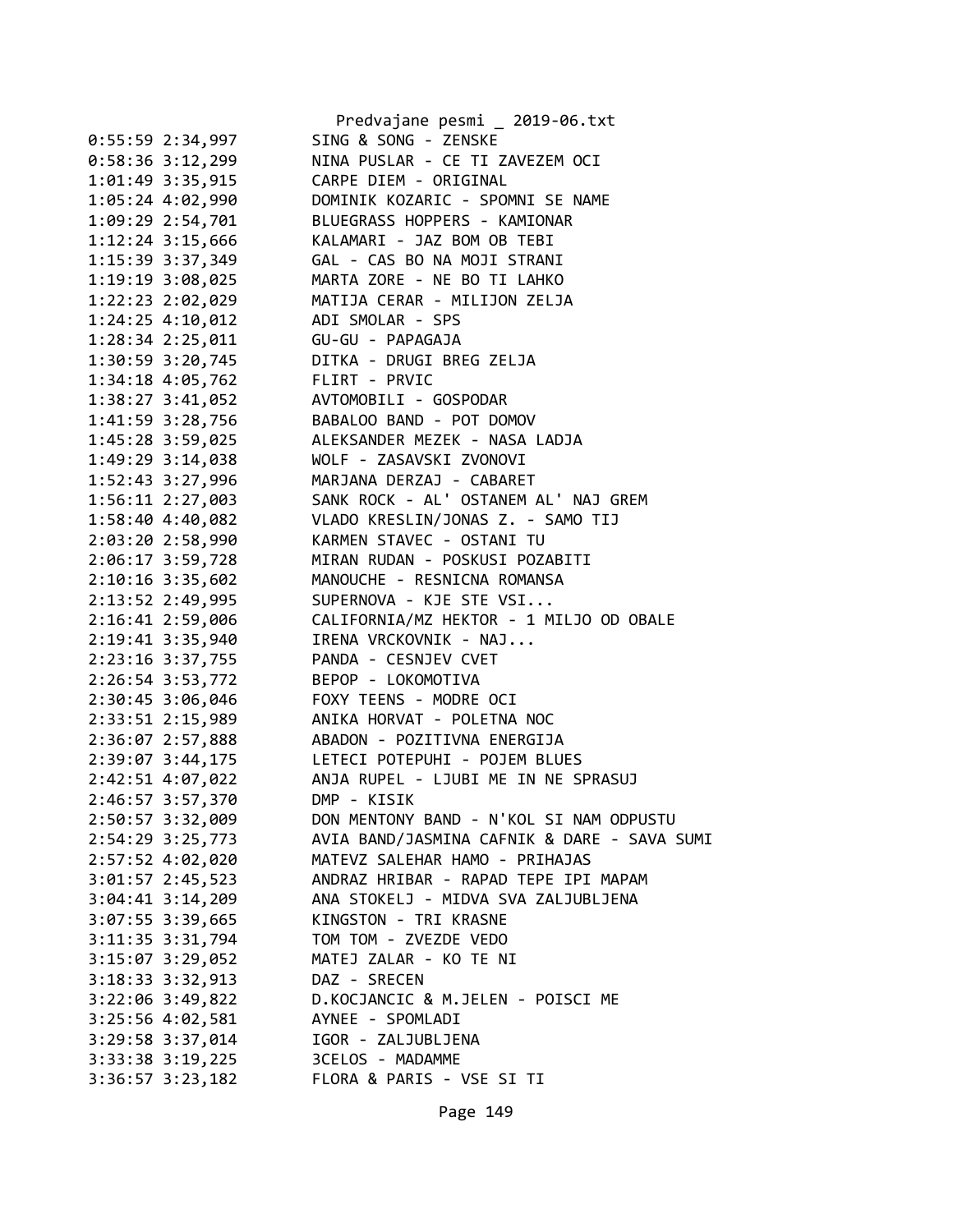|                                      | Predvajane pesmi _ 2019-06.txt               |
|--------------------------------------|----------------------------------------------|
| $3:40:20$ $3:42,709$                 | ALENKA VIDRIH - HARMONIKAR                   |
| 3:44:05 3:31,868                     | VICTORY - KAKO NAJ CAS USTAVIM               |
| 3:47:36 3:24,541                     | FARAONI - PESKADOR                           |
| 3:51:00 4:43,860                     | ZABJAK TRIO - KURTIZANA                      |
| 3:55:46 4:50,955                     | DRUSTVO MRTVIH PESNIKOV - TI SI VSE          |
| 4:00:34 3:38,787                     | VILI RESNIK - KOT PTICA                      |
| 4:04:13 3:17,005                     | MAJDA ARH - OSTANI TAM                       |
| 4:07:32 2:39,045                     | CUKI - AVTOSTOP                              |
| 4:10:11 3:01,051                     | DAMJANA GOLAVSEK - NASMEH                    |
| 4:13:12 3:22,690                     | LEA SIRK - TAKO JE                           |
| 4:16:37 4:09,297                     | MASA - A ME MAS MALO RAD                     |
| 4:20:46 3:54,870                     | MATJAZ JELEN - VSE SE V PRAVO SMER VRTI      |
| 4:24:41 2:38,754                     | BETI JURKOVIC - POJEM IN ZVIZGAM             |
| 4:27:22 3:00,485                     | MAJA KEUC - ZMOREM                           |
| 4:30:22 3:57,496                     | EVA BOTO - NA KOZO PISANA                    |
| 4:34:20 4:14,990                     | FOLKROLA - MARUSKA                           |
| 4:38:37 3:28,038                     | ANDREJ SIFRER - USPAVANKA ZA EVO             |
| 4:42:05 3:04,481                     | PAPIR - DOMOTOZJA                            |
|                                      | ESKOBARS - HLADNE NOCI                       |
| 4:45:09 4:07,620<br>4:49:19 3:29,749 | IVO MOJZER - CIFRA MOZ                       |
|                                      |                                              |
| 4:52:49 2:56,877                     | BOZIDAR WOLFGANG WOLF - O NE CHERIE          |
| 4:55:45 3:14,677                     | VANAGO BAND - ONA                            |
| 4:59:41 4:00,074                     | MARJANA DERZAJ - VRNI SE ŠE KDAJ V LJUBLJANO |
| 5:03:40 3:14,057                     | HAZARD - VRTNAR                              |
| 5:06:54 3:30,864                     | MARTA ZORE - ON                              |
| 5:11:10 2:38,000                     | OTO PESTNER - BOLJ KO LJUBIM VEC IMAM        |
| 5:13:48 4:05,803                     | PRELOM - NAD SRCEM TVOJIM SIJE SONCE         |
| 5:17:53 2:52,796                     | ADI SMOLAR - TAGADA                          |
| 5:21:41 2:59,850                     | NUDE - TAKO LEPO SI ZLOMILA MI SRCE          |
| 5:24:40 3:31,984                     | ALENKA GODEC - NI ME STRAH                   |
| 5:28:12 3:23,489                     | TOMAZ DOMICELJ - ŽIVLJENJE JE LEPO           |
| 5:32:25 3:20,000                     | AVIA BAND - EN KORAK                         |
| 5:35:45 3:31,586                     | DON MENTONY BAND - NKOL SI NAM ODPUSTU       |
| 5:40:01 3:27,955                     | LIDIJA KODRIC - MESTO SPI                    |
| 5:43:29 3:20,557                     | BAZAR - DOBRODOŠLI                           |
| 5:46:49 3:27,137                     | ANIKA - TI ZAVAJAJ ME                        |
| $5:51:11$ $3:28,525$                 | AVTOMOBILI - ARGENTINA                       |
| 5:54:39 3:38,690                     | JANEZ BONCINA BENC - MAJA Z BISERI           |
| 5:58:18 3:36,036                     | ANDREJ SIFRER - KA-KA BLUES                  |
| $6:02:32$ 3:00,860                   | MAJDA ARH - POSLJI MU VETER POZDRAV          |
| $6:05:33$ $4:04,227$                 | MAJDA SEPE - NA LJUBLJANSKEM GRADU           |
| $6:10:22$ 2:46,912                   | DARJA SVAJGER - PRISLUHNI MI                 |
| $6:13:08$ 4:03,265                   | NAPOLEON - SANJAM                            |
| $6:17:11$ $4:02,531$                 | PINOCCHIO - LJUBEZEN IZ SOLSKIH DNI          |
| $6:22:09$ 3:34,424                   | PEPEL IN KRI - DAN LJUBEZNI                  |
| $6:26:04$ $2:21,981$                 | MATIJA CERAR - DEZNIKI                       |
| $6:28:26$ 4:19,677                   | SLOVENSKI EXPRESS - IZGUBLJEN                |
| 6:33:35 4:36,602                     | NE ME JUGAT - JUTRO                          |
|                                      |                                              |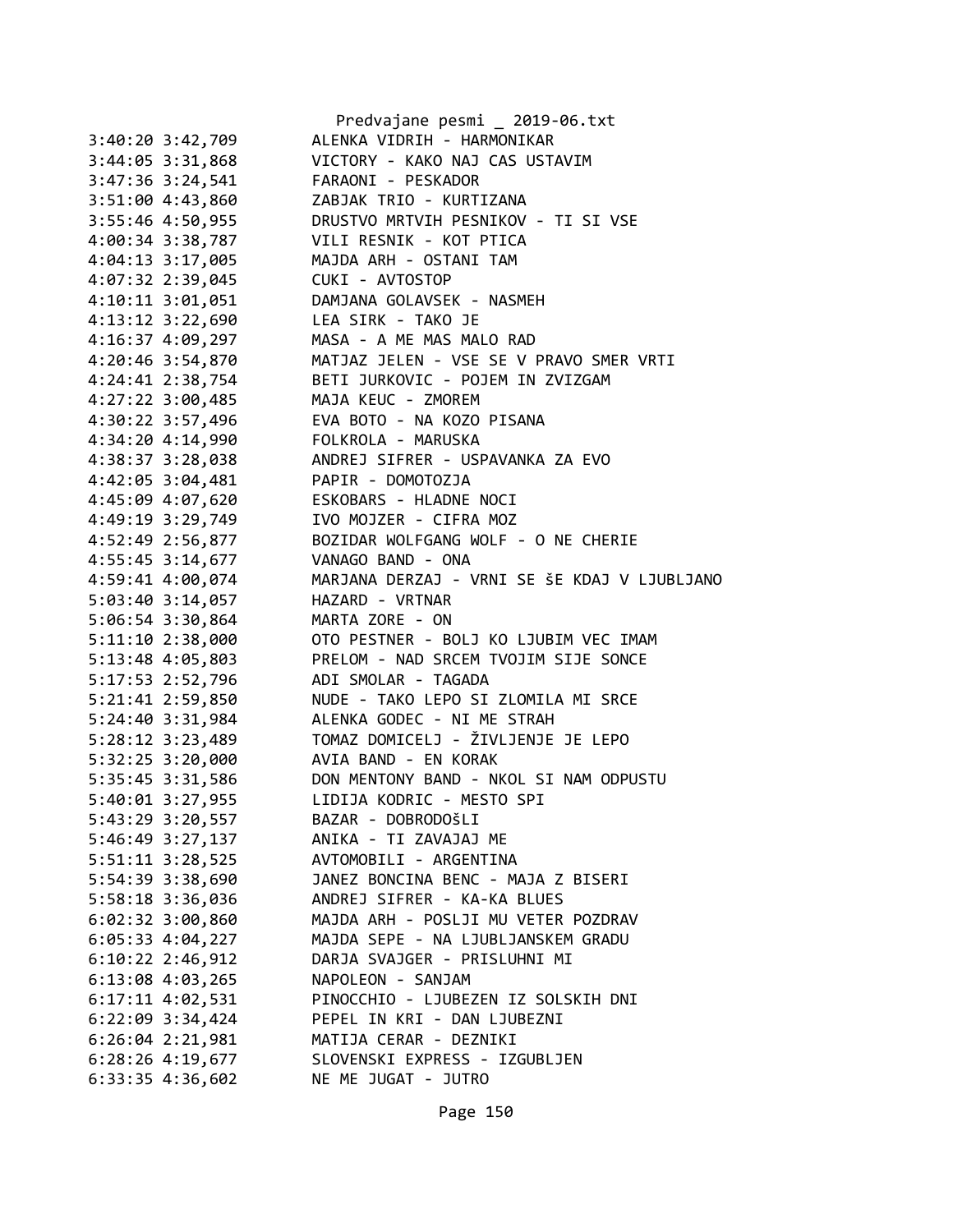|                      | Predvajane pesmi _ 2019-06.txt                      |
|----------------------|-----------------------------------------------------|
| $6:38:12$ 3:26,586   | ROK'N'BAND - OSTANI ŠE MINUTO                       |
| $6:42:23$ $3:55,328$ | SRECNA MLADINA - KDO SMO                            |
| 6:46:18 3:19,594     | SUNNY ORCHESTRA - AFRO ŽUR                          |
| $6:50:33$ $4:13,015$ | SUPERNOVA - POBEGNI Z MANO                          |
| 6:54:45 3:56,730     | BELE VRANE - TO BIL JE DAN                          |
| 6:58:42 3:13,020     | REMI - LE TEBE SE SPOZNAM                           |
| 7:02:30 5:09,230     | FLIRT - ROMEO IN JULIJA                             |
| 7:07:40 3:04,971     | NANA MILICINSKI - DRAGI                             |
| 7:11:29 2:06,060     | NECA FALK - BALADA                                  |
| 7:13:35 2:33,951     | RAFKO IRGOLIC - MOJ CRNI KONJ                       |
| 7:16:06 2:54,068     | BERTA AMBROŽ - TIVOLSKI PASTIRCEK                   |
| 7:19:00 3:14,910     | NEISHA - 'MAS SE KJE CAS                            |
| 7:23:09 3:02,205     | BOTRI - UGASN' ME                                   |
| 7:26:11 3:04,821     | NUSA DERENDA - PESEK V OCI                          |
| 7:30:04 2:29,171     | ANIKA HORVAT - MINI IN MAXI                         |
| 7:32:33 3:46,985     | AJDA IVSEK & BEST COMPANY - NAJ TE OMAMA NE PREMAMI |
| 7:36:20 4:00,507     | KARMEN STAVEC - TISTEGA DNE                         |
| 7:41:05 3:41,967     | FARAONI - PIJEM KAR TAKO                            |
| 7:44:47 3:06,735     | ALEKSANDER MEZEK - VREMENSKA NAPOVED                |
| 7:47:53 3:37,990     | CUKI - ZANZIBAR                                     |
| 7:52:26 3:46,625     | ANJA RUPEL - NAJBOLJ NORI PAR                       |
| 7:56:13 3:45,026     | FOXY TEENS - VZEMI ME V NAROCJE                     |
| 8:00:32 5:27,633     | IZTOK MLAKAR - ŠTEFANA IN BARTOLIN                  |
| 8:05:59 3:31,803     | KINGSTON - MINI BIKINI                              |
| 8:10:14 3:02,608     | DAMJANA - NAJ VSEM LJUDEM SE DOGODI                 |
| 8:13:17 3:13,955     | GU-GU - HONOLULU BABY                               |
| 8:16:30 3:41,012     | KALAMARI - STABO DRZIM                              |
| 8:21:06 2:55,956     | IRENA KOHONT - POVABI ME NA LUNO                    |
| 8:24:02 5:05,623     | CALIFORNIA/MZ HEKTOR - V MENI JE CALIFORNIA         |
| 8:29:52 4:24,759     | JAN PLESTENJAK - STAVI NA MOJE SRCE                 |
| $8:34:17$ 3:24,087   | SANK ROCK - JAZ NIMAM NOC ZA SPANJE                 |
| 8:37:41 4:55,318     | SAMO GLAVAN - VENTILATORSKA PESEM                   |
| 8:43:21 3:54,568     | DAVID GROM - EN KLIC STRAN                          |
| 8:47:15 2:56,774     | BILBI - TO NI BLUES                                 |
| 8:51:07 3:56,195     | HISA - V NOVO JUTRO                                 |
| 8:55:03 3:04,994     | MANOUCHE - MED ZVEZDE IN NAZAJ                      |
|                      | DWON - NACIN KVARTA                                 |
| 8:58:08 3:38,464     |                                                     |
| $9:02:19$ 3:24,049   | LINTVERN - CE TE SRECAM                             |
| 9:05:42 3:54,968     | FOLKROLA - V TVOJI SOBI ŠE DIŠI                     |
| 9:13:24 2:38,739     | ZLATA OGNJANOVIC - NE CAKAJ NA MAJ                  |
| 9:16:02 4:26,994     | BLUEGRASS HOPPERS - DRAVSKI MOST                    |
| 9:21:20 3:25,900     | VLADO KRESLIN - VSAK SI ZELI                        |
| 9:25:05 3:59,919     | STANE MANCINI - MANDOLINA                           |
| 9:29:58 2:09,029     | BRANKA KRANER - CAO                                 |
| 9:32:06 4:31,656     | PAPIR - PERON 9                                     |
| 9:36:38 2:58,955     | BABALOO BAND - NOCEM PESEM                          |
| 9:42:43 2:31,541     | HAZARD - BISTRO                                     |
| 9:45:15 2:56,001     | ADI SMOLAR - BOGNEDAJ DA BI CRKNU TELEVIZOR         |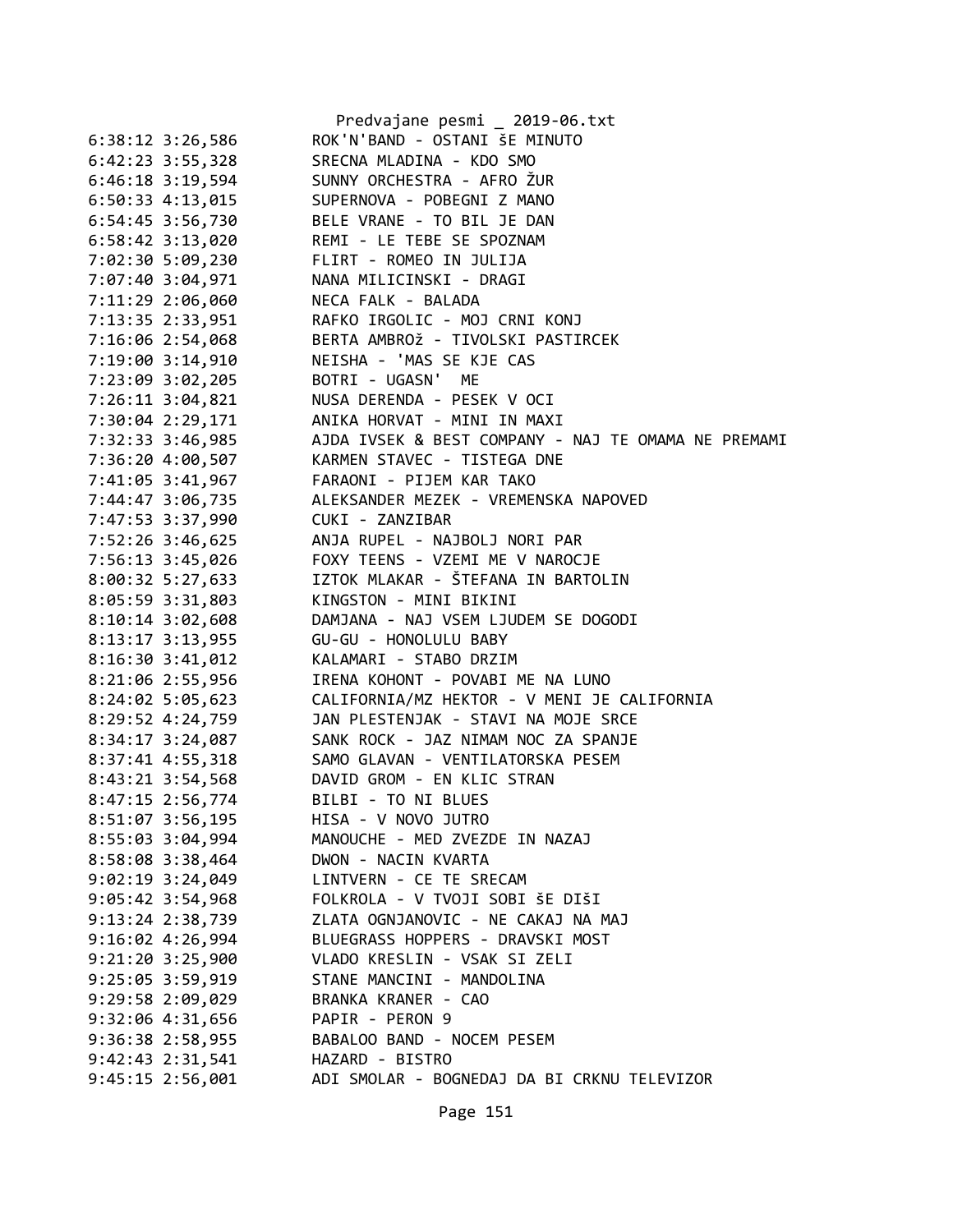|                      |          | Predvajane pesmi _ 2019-06.txt               |
|----------------------|----------|----------------------------------------------|
| $9:48:10$ $4:02,434$ |          | AYNEE - SPOMLADI                             |
| 9:53:02 3:30,327     |          | GASPER RIFELJ - KRIV SEM                     |
| $9:56:33$ $3:27,622$ |          | DITKA HABERL - MATI                          |
| 10:00:50             | 3:00,558 | MITJA PODLESNIK - TOTALNO HUDA               |
| 10:03:51             | 3:37,408 | NINA PUSLAR - POLJUB NA KLOPCI               |
| 10:07:28             | 3:49,985 | IGOR LIJA - KO TE NI                         |
| 10:15:56             | 3:22,022 | OTO PESTNER - ZGODBA ZA DVA                  |
| 10:19:56             | 4:21,003 | SIMONA VODOPIVEC - KO SE ODSELILA BOM        |
| 10:24:17             | 2:55,709 | ANDRAZ HRIBAR - MOJA MOJA                    |
| 10:27:12             | 4:01,426 | DOMINIK KOZARIC - REKA LUCI (ORIGINAL)       |
| 10:32:05             | 2:16,645 | FRANE MILICINSKI JEZEK - GLAZEK VINCKA       |
| 10:34:22             | 3:26,499 | MARJANA DERZAJ - SAMO ZA NAJU DVA            |
| 10:37:48             | 3:28,783 | ALENKA VIDRIH - PRISLUHNI                    |
| 10:45:29             | 3:03,076 | DADI DAZ - KRALJICA SRCA                     |
| 10:48:32             | 3:46,987 | EDVIN FLISER IN ZBOR - OTROCI MORJA          |
| 10:53:09             | 3:29,082 | ANDREJ SIFRER - USPAVANKA ZA EVO             |
| 10:56:38             | 3:19,753 | MARTIN KRPAN - JE V SISKI SE KAJ ODPRTEGA    |
| 11:00:48             | 4:22,667 | HALO - ZVEZDA                                |
| 11:05:11             | 3:04,008 | BABILON - RABIM TVOJ SMEH                    |
| 11:08:11             | 3:08,639 | PEPEL IN KRI - LJUBLJANSKI GRAD              |
| 11:14:44             | 5:05,036 | DON MENTONY BAND - B'LA JE SREDA             |
| 11:20:27             | 4:17,586 | ALENKA GODEC - ZGUBLJAM TE                   |
| 11:24:45             | 3:52,648 | VILI RESNIK - NE MOREM BREZ NJE              |
| 11:28:37             | 3:38,252 | BAZAR - TA MOŠKA                             |
| 11:33:08             | 3:11,023 | TIP TOP - LEPO MI JE                         |
| 11:36:19             | 4:55,620 | NAPOLEON - VRNI SE                           |
| 11:46:24             | 1:53,026 | MATIJA CERAR - Z MOJCO PLESAL BI CHA CHA CHA |
| 11:48:17             | 2:56,517 | HORIZONT - TE IGRE BO KONEC                  |
| 11:52:03             | 3:57,737 | MAJDA SEPE - POJ KITARA MOJEGA SRCA          |
| 11:56:01             | 3:25,106 | JELKA CVETEZAR - TOM PILIBI                  |
| 12:00:16             | 3:32,009 | FARAONI - TU JE MOJ DOM                      |
| 12:03:48             | 4:22,889 | MARTA ZORE - POZABIL SI NA VSE               |
| 12:08:11             | 3:55,017 | ALEKSANDER MEZEK - LJUBLJANSKE CESTE         |
| 12:18:19             | 3:42,795 | TOMAZ DOMICELJ - ZLOBNA ŽENSKA               |
| 12:22:40             | 3:45,923 | CUKI - BARBARA                               |
| 12:26:42             | 3:17,659 | SUPERNOVA - NINA                             |
| 12:30:52             | 3:14,987 | IRENA VRCKOVNIK - VSAK MOSKI NAJ             |
| 12:34:07             | 3:35,027 | ROK'N'BAND - SOLZE IN SMEH                   |
| 12:37:42             | 3:08,240 | NUSA DERENDA - PRESTIZ                       |
| 12:46:23             | 4:45,955 | JANEZ ZMAZEK - NA DRUGI STRANI               |
| 12:51:59             | 2:54,793 | NATASA & ZIBELNIK - ZAME SI                  |
| 12:54:51             | 2:15,831 | BELE VRANE - MI MLADI                        |
| 12:57:07             | 3:16,038 | BOZIDAR WOLFGANG WOLF - ANGEL VARUH          |
| 13:00:59             | 4:32,346 | DARJA SVAJGER - BREZ SANJ SEM SLEPA          |
| 13:05:31             | 4:12,890 | DAMJANA IN HOT HOT HOT - SUM DEZJA           |
| 13:11:29             | 3:50,058 | ANIKA HORVAT - PLEŠEM V DEŽJU                |
| 13:15:19             | 3:28,072 | GINO - DAN BREZ SKRBI                        |
| 13:18:47             | 3:09,103 | IRENA KOHONT - ZAPRLA SEM VSA OKNA           |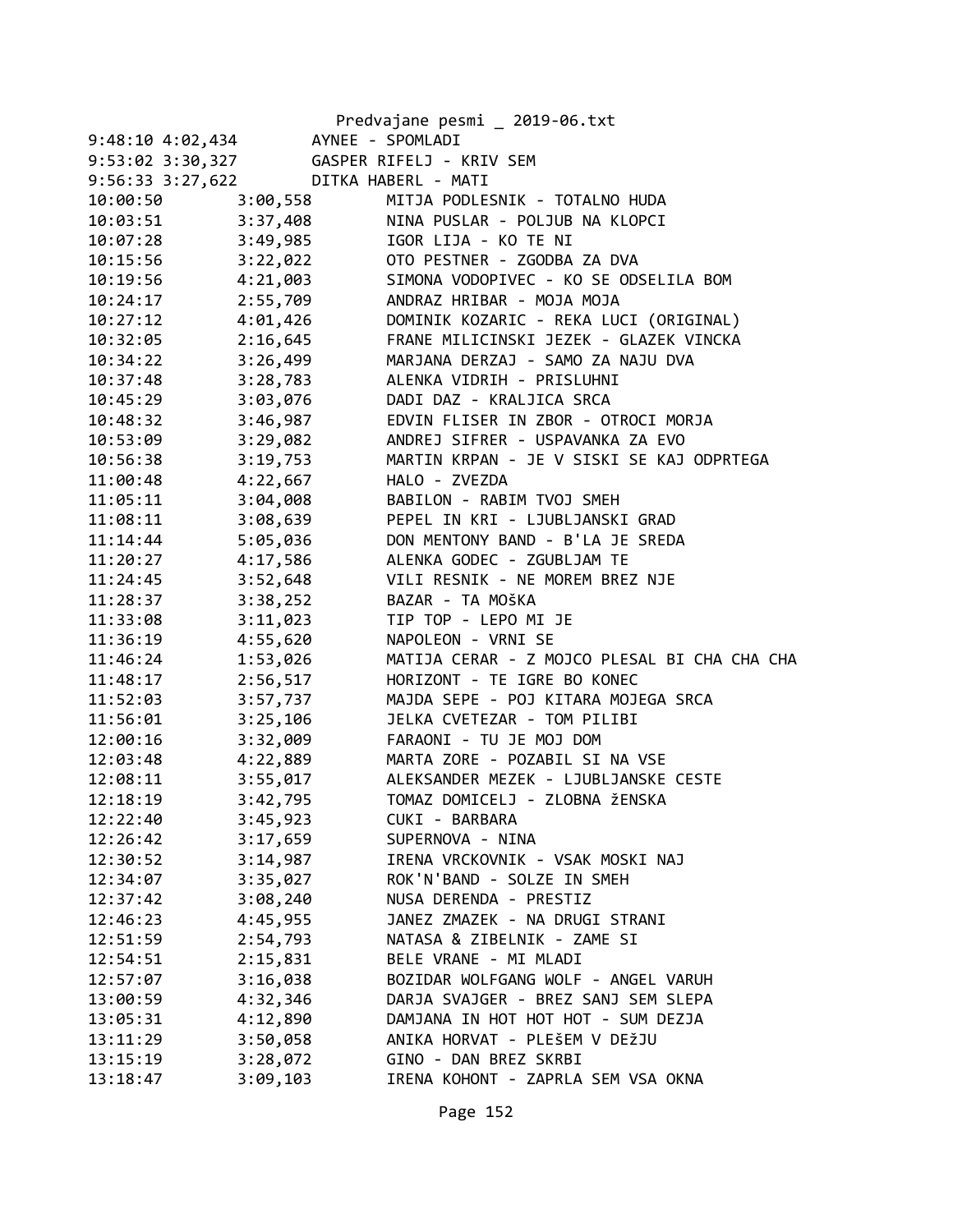|          |          | Predvajane pesmi _ 2019-06.txt                   |
|----------|----------|--------------------------------------------------|
| 13:22:52 | 3:10,037 | SPIN - ALI TVOJA MAMA VE                         |
| 13:26:02 | 4:11,767 | DAMJANA - LJUBIMEC                               |
| 13:31:03 | 2:56,022 | MATEJ KOSIR - VSO LJUBEZEN                       |
| 13:33:59 | 4:01,645 | NECA FALK - VSI LJUDJE HITIJO                    |
| 13:38:00 | 2:53,348 | TANGELS - KAJ IN KAM (ORIGINAL)                  |
| 13:42:39 | 3:40,071 | AVIA BAND - TELESKOP                             |
| 13:46:19 | 2:56,988 | BOTRI - ANGELINA                                 |
| 13:50:05 | 3:27,842 | IZTOK MLAKAR - BETULA                            |
| 13:53:33 | 4:18,843 | PANDA - SAMA PROTI VSEM                          |
| 13:57:52 | 3:39,265 | MAJDA ARH - SANJAJVA                             |
| 14:02:07 | 3:28,223 | KINGSTON - TROPIKANA KLUB                        |
| 14:05:35 | 3:34,116 | SAMO GLAVAN - SAHIST                             |
| 14:10:55 | 3:36,627 | MONIKA PUCELJ - DA BIL BI TI                     |
| 14:14:31 | 3:49,585 | SUNNY ORCHESTRA - ODHAJAM                        |
| 14:18:21 | 2:06,010 | LIDIJA KODRIC - DANES MI JE 16 LET               |
| 14:21:23 | 3:34,965 | AURORA - SRCE PREBUDI                            |
| 14:24:57 | 2:45,179 | BERTA AMBROŽ - PESEM ZAPOJ MI NOCOJ              |
| 14:27:42 | 4:05,140 | VLADO KRESLIN - V PARKU ZA GRADOM                |
| 14:32:37 | 4:17,659 | ADI SMOLAR - JAZ BI TE                           |
| 14:36:55 | 3:21,005 | MARJAN NOVINA - PUNCA TEBE RAB'M                 |
| 14:42:01 | 4:09,355 | IVO MOJZER - TI SI REKLA SONCE                   |
| 14:46:10 | 3:07,848 | KALAMARI - JAZ SEM THE BEST                      |
| 14:50:10 | 4:26,070 | KATRINAS - ARIANA                                |
| 14:54:36 | 2:33,863 | BETI JURKOVIC - COLNIC                           |
| 14:57:10 | 4:37,254 | FRENK NOVA - TIKA TAKA                           |
| 15:02:24 | 3:26,051 | D'KWASCHEN & RETASHY - VRAUCHE                   |
| 15:05:50 | 3:09,223 | SOPRANOS - ISTO IME                              |
| 15:08:59 | 3:47,846 | DITKA HABERL - LJUBIMEC BREZ IMENA               |
| 15:14:32 | 4:02,980 | SIMPLE - SAM                                     |
| 15:18:35 | 4:12,978 | JAN PLESTENJAK - PO NEVIHTI                      |
| 15:23:43 | 2:39,895 | BRANKA KRANER - POLETNI GIGOLO                   |
| 15:26:45 | 2:54,054 | BLUEGRASS HOPPERS - KAMIONAR                     |
| 15:30:29 | 3:17,974 | BELLAMI - NE BOM TI PRAVIL (DJT BY DNE 2008 RMX) |
| 15:33:46 | 2:39,454 | MARJANA DERZAJ - VALETA (& BELE VRANE)           |
| 15:36:26 | 3:42,457 | MARE B - EDINA                                   |
| 15:41:53 | 4:50,853 | AVTOMOBILI - HVALA ZA PISMA                      |
| 15:46:44 | 2:40,439 | ANABEL - OB KAVI                                 |
| 15:50:17 | 3:04,053 | ANDREJ SIFRER - ŽIVEL JE MOŽ                     |
| 15:53:20 | 4:06,013 | TATJANA GROS - ZATO SEM NORO TE LJUBILA          |
| 15:57:26 | 5:32,158 | DON MENTONY BAND - SEDEM LET                     |
| 16:03:35 | 4:22,993 | CALIFORNIA - DAN POTEM                           |
| 16:07:58 | 3:43,651 | OTO PESTNER - TRIDESET LET (JAZZY)               |
| 16:13:27 | 2:53,115 | ALEX VOLASKO - INSTA                             |
| 16:16:18 | 4:18,918 | PERPETUUM JAZZILE - POLETNA NOC                  |
| 16:21:33 | 2:58,011 | HAZARD - ZABLODA V MODRIH KAVBOJKAH              |
| 16:24:30 | 3:22,106 | PEPEL IN KRI - NAJ BO BABY                       |
| 16:27:52 | 3:43,102 | RAAY - ZIMSKA                                    |
| 16:32:25 | 4:13,742 | ALENKA GODEC - POZABI                            |
|          |          |                                                  |

Page 153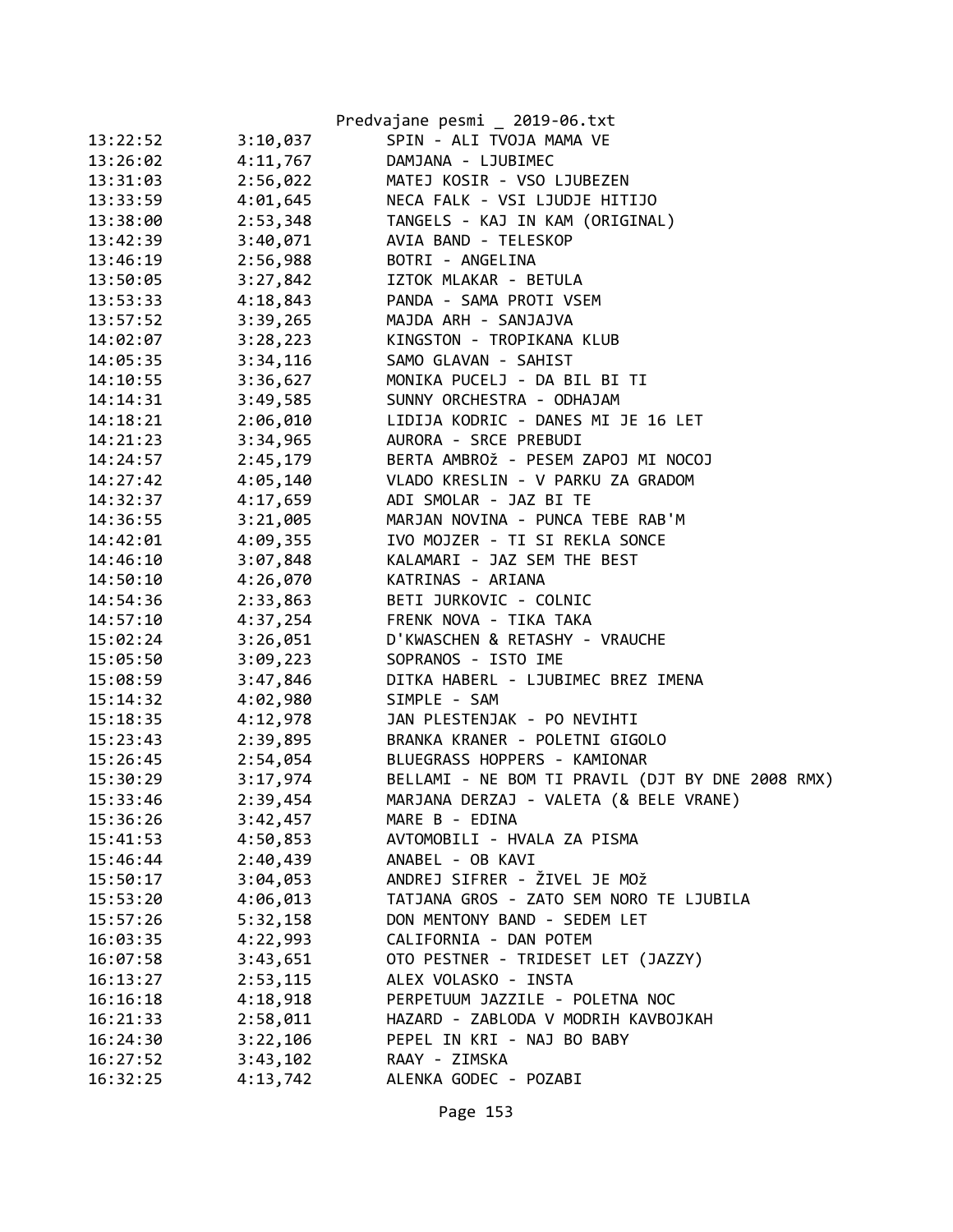|          |          | Predvajane pesmi _ 2019-06.txt                  |
|----------|----------|-------------------------------------------------|
| 16:36:39 | 2:31,806 | ALMA - PEGASTI MILIJONAR                        |
| 16:40:56 | 2:58,009 | PLATIN - STO IN ENA ZGODBA                      |
| 16:43:54 | 4:04,109 | MAJDA SEPE - PISMO ZA MARY BROWN                |
| 16:47:58 | 4:16,002 | ANJA RUPEL - PLASC LJUBEZNI                     |
| 16:53:06 | 3:39,421 | MARTIN KRPAN - MALI BOGOVI                      |
| 16:56:45 | 3:10,960 | NANA MILCINSKI - POLETNE IMPRESIJE              |
| 17:00:32 | 3:13,745 | GU-GU - HONOLULU BABY                           |
| 17:03:45 | 3:08,461 | REGINA - MOJE SANJE                             |
| 17:06:53 | 3:19,478 | SLAVKO IVANCIC - TISTO KAR OSTANE               |
| 17:11:32 | 1:56,703 | MATIJA CERAR - VESELO NA POT                    |
| 17:13:28 | 3:22,095 | TOMAZ DOMICELJ - GOSPOD DIREKTOR                |
| 17:16:50 | 3:20,025 | BAZAR - KO PRIDE NOC                            |
| 17:21:08 | 3:31,154 | FARAONI - TU JE MOJ DOM                         |
| 17:24:39 | 4:04,858 | DRUSTVO MRTVIH PESNIKOV - POD OBLAKOM           |
| 17:28:33 | 3:13,110 | ALEKSANDER MEZEK - NEBO PO DEŽJU                |
| 17:32:34 | 2:05,616 | POLONA - POVEJ                                  |
| 17:34:36 | 4:01,947 | BILBI - KO TVOJA SEM ŠE BLA                     |
| 17:38:37 | 3:37,266 | CUKI - STORKLJE                                 |
| 17:43:58 | 4:08,186 | GAL GJURIN - DUSA IN TELO                       |
| 17:48:06 | 3:04,418 | IRENA KOHONT - LJUBEZEN JE NAJLEPŠI DAR         |
| 17:52:12 | 3:41,762 | NEISHA - VZEMI ME                               |
| 17:55:54 | 3:25,901 | NUSA DERENDA - BOGINJA                          |
| 17:59:56 | 3:01,721 | POP ART - SE JE CAS                             |
| 18:02:57 | 3:45,579 | HISA - SPOZNAL SEM                              |
| 18:06:43 | 2:41,034 | AYNEE - TVOJA ROZA                              |
| 18:10:42 | 3:03,674 | DAMJANA - BOŽJI DAR                             |
| 18:13:46 | 3:10,011 | VILI RESNIK - NAJ OSTANE TO MED NAMA            |
| 18:16:56 | 3:59,024 | MILAN PECOVNIK PIDZI - RAD SE VRACAM NA KOROSKO |
| 18:21:53 | 3:17,629 | DADI DAZ - IN GREM NAPREJ                       |
| 18:25:32 | 2:37,014 | ROK KLEMENC - PREPIR                            |
| 18:28:09 | 3:22,073 | MARKO VOZELJ - TUKAJ SI                         |
| 18:32:19 | 3:27,076 | FOLKROLA - MONA                                 |
| 18:35:46 | 2:57,012 | LETECI POTEPUHI - KURJA LOJTRA                  |
| 18:38:40 | 3:37,052 | ANIKA HORVAT - VSE SI TI                        |
| 18:43:36 | 3:25,781 | ROK'N'BAND - PAZI                               |
| 18:47:02 | 4:07,012 | HALO - JIMMY HUE                                |
| 18:52:11 | 3:49,500 | DON SERGIO - SPOMIN NA LJUBEZEN                 |
| 18:56:00 | 4:04,001 | IRENA VRCKOVNIK - POJEM PESEM                   |
| 19:00:40 | 3:15,827 | SAMO GLAVAN - SMRDECA                           |
| 19:03:55 | 3:17,034 | ADI SMOLAR - RADI SE IMEJTE                     |
| 19:07:12 | 2:29,523 | JANEZ ZMAZEK - HOPLA KONOPLA                    |
| 19:11:00 | 3:38,670 | VICTORY - SKUPAJ S TEBOJ                        |
| 19:14:39 | 2:52,987 | DAMJANA G. & IRENA V. - SNEG JE TU              |
| 19:17:32 | 2:45,814 | DARJA SVAJGER - PRISLUHNI MI                    |
| 19:21:16 | 3:38,730 | JANEZ BONCINA BENC - TA NOC JE MOJA             |
| 19:24:54 | 3:30,018 | NINA PUSLAR - OBJEMI ME ZDAJ                    |
| 19:28:24 | 3:23,667 | KARMEN STAVEC - ENA SOLZICA                     |
| 19:32:36 | 3:34,557 | MANOUCHE - MEN SI FENSI                         |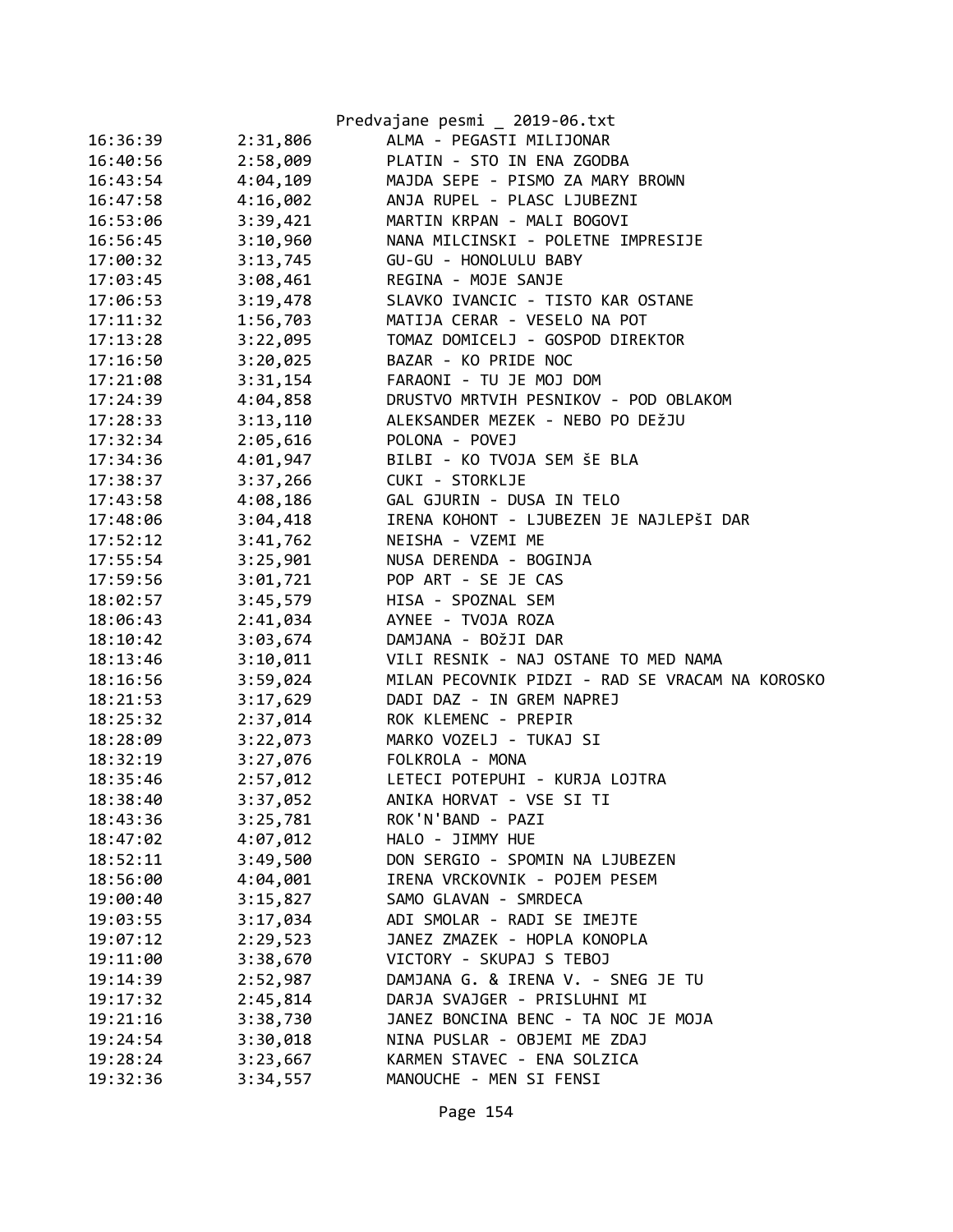|          |          | Predvajane pesmi _ 2019-06.txt                      |
|----------|----------|-----------------------------------------------------|
| 19:36:10 | 4:53,576 | IZTOK MLAKAR - MARJO SPINEL                         |
| 19:42:22 | 3:15,425 | DITKA - NE SPREMINJAJ ME                            |
| 19:45:38 | 3:31,616 | MARJANA DERZAJ - CEZ VELIKO LET                     |
| 19:50:11 | 3:13,599 | KALAMARI - KOSCEK NEBA                              |
| 19:53:25 | 3:45,155 | BABALOO BAND - PAJAC                                |
| 19:57:10 | 3:38,138 | ZAN SERCIC - ZATE                                   |
| 20:01:23 | 2:55,025 | STANE MANCINI - OTOZNI TANGO                        |
| 20:04:18 | 3:20,020 | JAZZ STATION - DELAM KAR SE NE SME                  |
| 20:07:38 | 2:51,017 | ANDRAZ HRIBAR - TI NE VES                           |
| 20:14:15 | 3:23,152 | NECA FALK - STORILA BOM TO                          |
| 20:17:38 | 3:24,614 | KINGSTON - REPUBLIKA BANANA                         |
| 20:22:20 | 3:12,662 | MAJA SLATINŠEK - DO NEBA                            |
| 20:25:33 | 2:43,986 | IVO MOJZER - NJENE CRNE OCI                         |
| 20:28:16 | 3:59,007 | AVIA BAND - TEBE SI ZELIM                           |
| 20:33:13 | 2:56,321 | MATJAŽ JELEN - ODKAR SI ŠLA                         |
| 20:36:10 | 3:48,133 | STATIC - PROBLEM                                    |
| 20:43:04 | 4:02,017 | IVAN HUDNIK - SVOJE DUSE NE PRODAM                  |
| 20:47:06 | 3:48,018 | OTO PESTNER - MARY ANN                              |
| 20:51:42 | 4:05,118 | ALENKA GODEC - VSI LJUDJE HITIJO                    |
| 20:55:47 | 3:43,745 | LUNAPARK - ALARM                                    |
| 21:00:49 | 3:16,584 | BELE VRANE - BREZ BESED                             |
| 21:04:06 | 3:09,334 | JAN PLESTENJAK - 7 LET NAZAJ (NOR SEM,DA TE LJUBIM) |
| 21:07:10 | 3:03,830 | SUNNY ORCHESTRA - NA KARIBE                         |
| 21:14:52 | 2:57,003 | VLADO KRESLIN - IGRALA JE IGRALA                    |
| 21:17:49 | 3:49,770 | HAZARD - MAKALONCA                                  |
| 21:22:40 | 3:38,545 | MONROE - JAZ POTREBUJEM VEC                         |
| 21:26:19 | 3:38,676 | DON MENTONY BAND - DOBRA MRHA                       |
| 21:30:55 | 3:37,030 | ANDREJ SIFRER - DRZAVA                              |
| 21:34:32 | 3:33,168 | LEA LIKAR - VSI VEDO                                |
| 21:38:03 | 3:52,736 | MARTA ZORE - TI                                     |
| 21:46:08 | 5:09,528 | FLIRT - ROMEO IN JULIJA                             |
| 21:52:02 | 2:34,197 | GINO - PRAZNA POSTELJA                              |
| 21:54:36 | 3:26,092 | MAJDA SEPE - PESEM O POMLADI IN PRIJATELJSTVU       |
| 21:58:02 | 4:14,051 | FARAONI/SLAVKO IVANCIC - JAZ TE NIMAM RAD           |
| 22:03:29 | 4:33,423 | KATRINAS - MOJ ODER JE NEBO                         |
| 22:08:02 | 4:12,662 | SANK ROCK - LAHKA DAMA                              |
| 22:15:39 | 3:34,505 | PEPEL IN KRI - JEANETTE                             |
| 22:20:16 | 2:47,998 | DITKA HABERI - MLADE OCI                            |
| 22:23:03 | 3:36,954 | BOTRI - NAZAJ                                       |
| 22:26:40 | 3:49,920 | DAN D - PLESES                                      |
| 22:31:28 | 3:26,140 | ALEKSANDER MEZEK - DNEVI KAKOR JE TA                |
| 22:34:54 | 3:16,656 | KATARINA GALIC - POVEJ MI                           |
| 22:38:11 | 3:25,581 | ANJA RUPEL - NAJ TE SONCE PREBUDI                   |
| 22:46:45 | 3:41,554 | IVANA HONSIC - RDECA NIT                            |
| 22:51:15 | 3:37,697 | TOMAZ DOMICELJ - BLUES NA DEŽEVEN DAN               |
| 22:54:52 | 3:58,571 | LIDIJA KODRIC - SRECA JE                            |
| 22:58:51 | 3:23,563 | BILBI - KOT SVA BILA                                |
| 23:03:33 | 2:46,902 | RAFKO IRGOLIC - TO JE MOJ DRAGI DOM (GREEN GREEN    |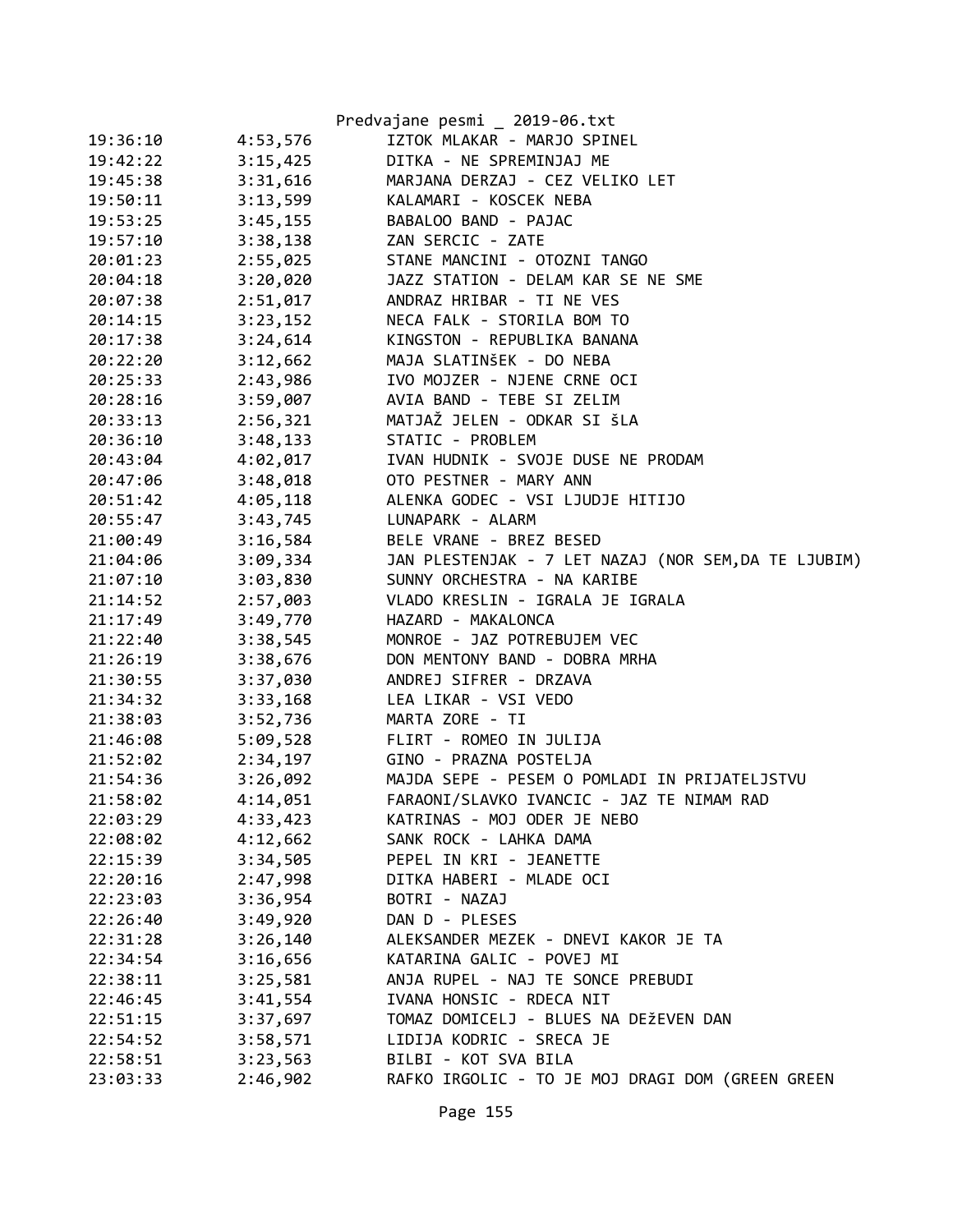|                      | Predvajane pesmi _ 2019-06.txt                |
|----------------------|-----------------------------------------------|
| GRASS                |                                               |
| 3:27,897<br>23:06:20 | BAZAR - NA ZAVAJAJ ME VEC                     |
| 2:46,114<br>23:16:01 | MATIJA CERAR - LJUBEZEN V APRILU [APRIL LOVE] |
| 3:51,849<br>23:18:46 | DAMJANA GOLAVSEK - MASKARADA                  |
| 2:53,965<br>23:23:40 | 1X BAND - TIH DEŽEVEN DAN                     |
| 4:21,590<br>23:26:34 | MAJDA ARH - ZDAJ VEM                          |
| 3:11,001<br>23:31:54 | CUKI - ROCK AND ROLL ZA ZMERAJ                |
| 4:08,420<br>23:35:04 | HALO - JIMMY HUE                              |
| 3:09,244<br>23:44:45 | ROK'N'BAND - NINA                             |
| 2:46,935<br>23:47:54 | JANKO ROPRET - ZIMZELEN                       |
| 2:59,494<br>23:51:29 | DAMJANA - NASMEH                              |
| 2:26,640<br>23:54:28 | EDVIN FLISER & PRESSTIGE - DIANA              |
| 2:09,038<br>23:56:55 | SAMO GLAVAN - BANDA                           |

| $0:00:22$ 2:56,001   | KALAMARI & ORKESTER RTV - POPOLDNE            |
|----------------------|-----------------------------------------------|
| $0:03:18$ 3:12,849   | AGROPOP - ZIVELE SLOVENKE                     |
| $0:06:30$ 3:48,946   | NINA PUSLAR - SAJ SVA SKUPAJ                  |
| $0:10:22$ 3:20,022   | VILI RESNIK - DELAJ MI TO                     |
| $0:13:39$ 2:55,035   | KARMEN STAVEC - LJUBIM TE                     |
| $0:16:33$ 2:45,997   | JOZE KOBLAR - VSE BI ZATE DAL                 |
| $0:19:21$ 3:31,024   | CUKI - LAHKO BI BIL                           |
| 0:22:52 4:30,735     | AVTOMOBILI - ENAKONOCJE                       |
| $0:27:22$ 3:18,341   | ANDREJ SIFRER & TINA - TAKI LJUDJE            |
| $0:30:43$ 2:10,990   | RAFKO IRGOLIC - DIKSI ZA NOCOJ                |
| $0:32:54$ 2:58,812   | POP DESIGN - PUSTI SONCU V SRCE               |
| $0:35:52$ 4:06,660   | KALAMARI - KDO TE LJUBI ZDAJ                  |
| $0:40:02$ 3:47,713   | ANDREJ SIFRER - ZMIGAJ TELO                   |
| $0:43:42$ 3:41,645   | NEISHA - LE KAJ SE SKRIVA                     |
| $0:47:23$ 3:23,298   | ALENKA GODEC - NEZNA PESEM                    |
| $0:50:49$ 4:06,815   | ADI SMOLAR - CE TE ENA NOCE, TE PA DRUGA HOCE |
| $0:54:55$ 2:25,709   | MARJANA DERZAJ - TO JE MOJ ZLATI SIN          |
| 0:57:21 3:22,990     | MAJDA ARH - DAN ZA ZABAVO                     |
| 1:00:47 2:55,827     | IZTOK MLAKAR - EN GLAZ VINA MI DAJ            |
| 1:03:42 3:29,672     | ZAN SERCIC - LJUBEZEN NA PRVI POGLED          |
| $1:07:12$ 3:44,389   | KINGSTON - CIST EN MEJHEN RADIO               |
| 1:10:58 4:14,996     | DAMJANA GOLAVSEK - PRETEKLOST JE MIMO         |
| 1:15:13 3:15,911     | GU-GU - MANGO BANANA                          |
| 1:18:27 2:26,019     | ALEKSANDER MEZEK - SIVA POT                   |
| 1:20:53 2:59,248     | COVERLOVER - DJ DEJ NAPOVEJ                   |
| 1:23:52 2:01,029     | IVANKA KRASEVEC - PRESERN - KRESOVANJE        |
| $1:25:53$ 3:55,004   | VLADO KRESLIN - NEKEGA JUTRA KO SE ZDANI      |
| $1:29:51$ $3:40,850$ | NUDE - PEPELKA                                |
| 1:33:27 2:55,259     | ZLATI MUZIKANTI - PEPELKA                     |
| 1:36:22 4:45,881     | MATJAZ JELEN - 100 X LAZJE                    |
| 1:41:11 4:05,655     | ALEX VOLASKO - KRATEK DIH                     |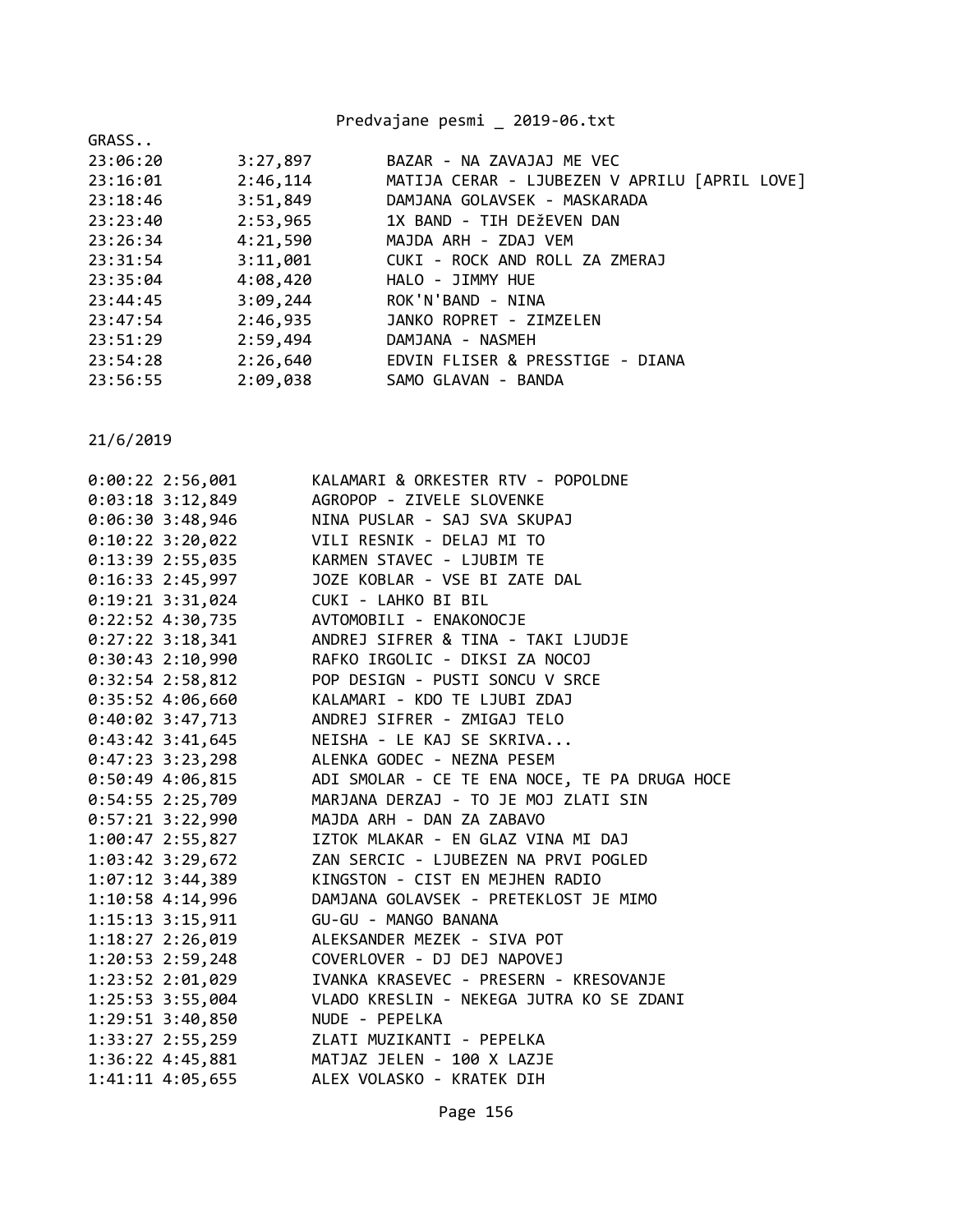|                                         | Predvajane pesmi _ 2019-06.txt                                                                 |
|-----------------------------------------|------------------------------------------------------------------------------------------------|
| 1:45:16 2:42,590                        | ANIKA - NE CAKAJ NA MAJ                                                                        |
| 1:47:58 3:48,143                        | DANI DANDOSA - KOGA LJUBIS ZJUTRAJ                                                             |
|                                         |                                                                                                |
| 1:56:02 2:57,002                        | DAMJANA IN HOT HOT HOT - JE TO LJUBEZEN                                                        |
|                                         | 1:58:59 3:23,687 DAN D - POZITIVNE MISLI                                                       |
| 2:02:26 3:14,176                        | SELL OUT - POPOLN DAN                                                                          |
| $2:05:40$ 3:18,933                      | IGOR - PAULA                                                                                   |
| 2:08:58 3:35,906                        | BAZAR - FEHTARJI                                                                               |
| 2:12:37 3:29,033                        |                                                                                                |
| 2:16:03 3:28,996                        | MIRAN RUDAN - LAURE NI VEC<br>SUNNY ORCHESTRA - TAT ZMIKAVT                                    |
|                                         | 2:19:32 2:24,010 MATIJA CERAR - NE BOM TE VEC VABIL                                            |
| 2:21:58 4:48,019                        | OTO PESTNER - VRACA SE POMLAD                                                                  |
|                                         | 2:26:46 3:53,848 MONIKA PUCELJ - MENE JE STRAH                                                 |
| 2:30:40 3:06,636 ROK'N'BAND - MALA MAJA |                                                                                                |
| 2:33:49 2:47,980                        | RITEM PLANET - ZGOREJ BREZ                                                                     |
| $2:36:32$ $3:41,724$                    | NECA FALK - DRAVSKI MOST                                                                       |
| 2:40:13 3:52,000                        | MZ HEKTOR/CALIFORNIA - POLETJA NE BO'98                                                        |
| 2:44:08 3:13,831 GINO - BODI TU         |                                                                                                |
|                                         | 2:47:22 2:35,014 STANE MANCINI - NON CAPITO                                                    |
|                                         | 2:49:56 2:45,804 AVIA BAND - NE IZDAJTE ME                                                     |
|                                         | 2:52:45 3:00,295 ULA LOZAR - NISI SAM (SLO TEXT)                                               |
|                                         | 2:55:45 3:00,070 MARINA MARTENSSON - BLIZU                                                     |
|                                         | 2:58:45 3:17,813 RAF - NE MOREM MISLITI NA NJO<br>3:02:05 4:29,786 SOULGREG ARTIST - NOVI SVET |
|                                         |                                                                                                |
|                                         | 3:06:34 4:05,813 FRENK NOVA - DEZ IN SONCE                                                     |
| 3:10:40 3:09,675                        | URSKA - STARA DOBRA PRAVLJICA                                                                  |
| $3:13:52$ $3:16,742$                    | DON MENTONY BAND - NA OBALI                                                                    |
|                                         | 3:17:09 2:42,899 EVA SRSEN - LJUBI, LJUBI, LJUBI                                               |
| 3:19:52 3:55,963                        | VICTORY - ZIVETI SPET                                                                          |
| $3:23:50$ $3:17,028$                    | NUSA DERENDA - NI MI ZAL                                                                       |
| 3:27:04 3:35,995 FLIRT - KO JE NI       |                                                                                                |
|                                         | 3:30:40 4:00,989 DADI DAZ - KO SE STOPIL BO SNEG                                               |
|                                         |                                                                                                |
| 3:37:06 4:05,067                        | SANK ROCK - KER TE LJUBIM                                                                      |
| 3:41:10 3:36,682                        | MANOUCHE - KONEC TEDNA                                                                         |
| $3:44:49$ $4:14,035$                    | ANJA RUPEL - KLJUC DO SRCA                                                                     |
| $3:49:03$ $3:52,603$                    | FARAONI - HOCEM TE                                                                             |
| 3:52:55 3:21,012                        | ANDRAZ HRIBAR - SE VEDNO SI MI VSEC                                                            |
| $3:56:18$ $3:28,018$                    | PEPEL IN KRI - PESEM ZA DINAR                                                                  |
| $3:59:46$ $3:40,013$                    | PANDA - MORJE IN                                                                               |
| $4:03:18$ 3:46,240                      | TANGELS - NAJIN (CHR RMX)                                                                      |
| 4:07:07 2:40,074                        | PRIMOZ P RAM SITER - NOVA SENZACIJA                                                            |
| 4:09:46 3:58,871                        | ORLEK - NA KUM                                                                                 |
| 4:13:45 4:08,742                        | ELEVATORS - NA KRILIH LJUBEZNI                                                                 |
| 4:17:56 4:05,557                        | ALEKSANDRA - VERJAMEM V LJUBEZEN                                                               |
| 4:22:01 3:40,934                        | MARKO VOZELJ - MAVRICA                                                                         |
| 4:25:42 2:29,760                        | ELDA VILER - TI SI MOJA LJUBEZEN                                                               |
| $4:28:15$ 3:35,812                      | NATASA & ZIBELNIK - NOCEM ZVEZD                                                                |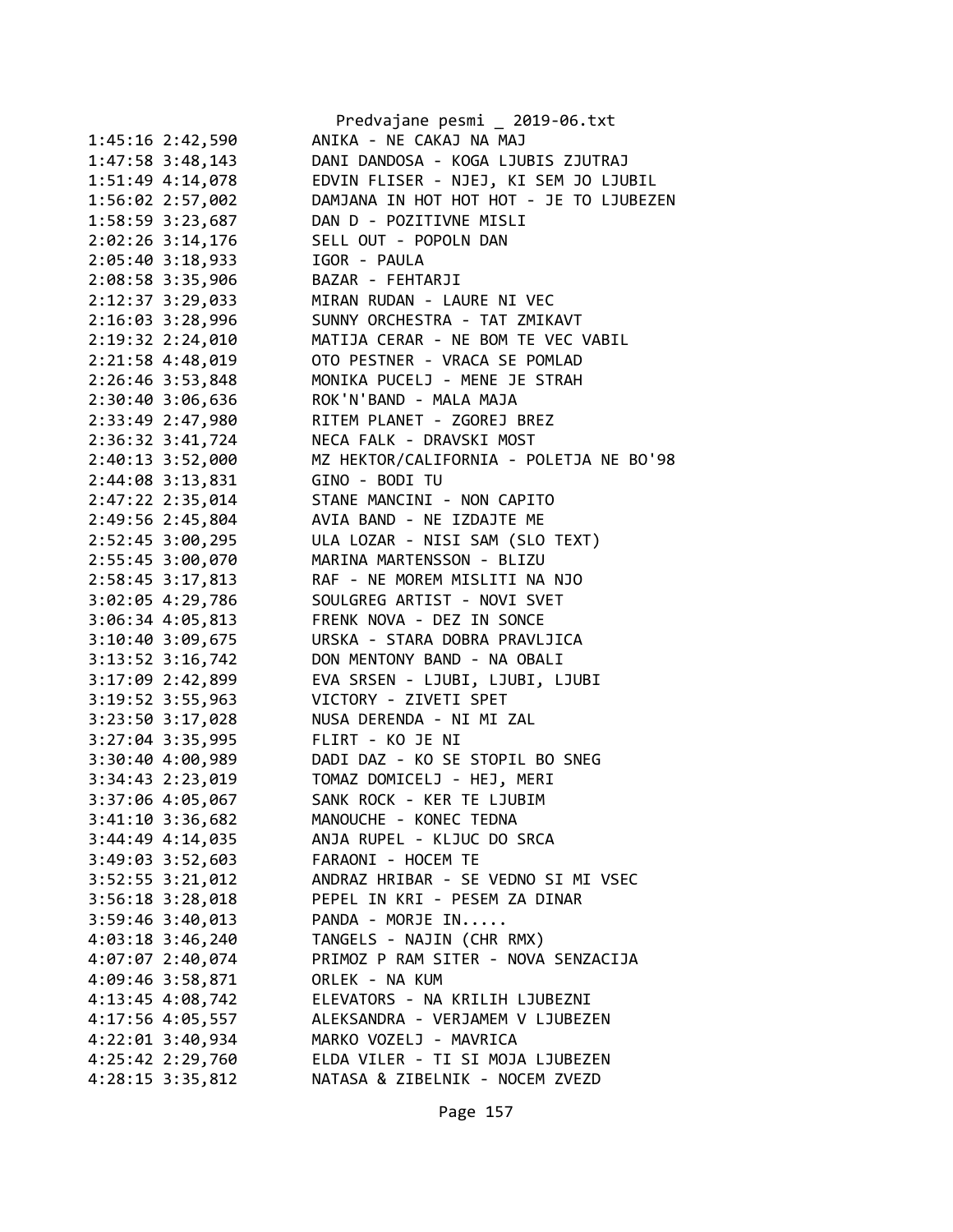|                      | Predvajane pesmi _ 2019-06.txt                                                                                                     |
|----------------------|------------------------------------------------------------------------------------------------------------------------------------|
| 4:31:50 3:10,907     | REGINA - LJUBEZEN BEZI                                                                                                             |
| 4:35:01 3:20,873     | LETECI POTEPUHI - BICIKL                                                                                                           |
| 4:38:24 2:25,813     | BRANKA KRANER - MON MONSIEUR                                                                                                       |
| 4:40:50 3:43,013     | NINA PUSLAR - VSE KAR RECES MI                                                                                                     |
|                      | 4:44:30 3:17,039 BELE VRANE - BREZ BESED                                                                                           |
|                      | 4:47:50 3:25,220 ENZO HROVATIN - SPREMINJAM SE                                                                                     |
| $4:51:15$ $3:28,215$ | JAN PLESTENJAK - SAM DA TI MAS MENE RADA                                                                                           |
| 4:54:43 3:33,777     | BEPOP - ZAPLESI Z NAMI                                                                                                             |
| 4:58:18 3:00,020     | FOLKROLA - POLNA LUNA                                                                                                              |
| 5:01:51 3:27,037     | MARJANA DERZAJ - CABARET                                                                                                           |
| 5:05:18 3:01,067     | MAJA ZALOZNIK - MI POVES                                                                                                           |
|                      | 5:08:19 3:16,763 FARAONI - SLAVOSPEV                                                                                               |
|                      | 5:12:20 2:57,599 BELE VRANE - TUDI DEZ                                                                                             |
|                      | 5:15:17 2:31,055 SAMO GLAVAN - MOJSTRI                                                                                             |
|                      |                                                                                                                                    |
|                      | 5:17:48 2:25,697<br>5:17:48 2:25,697 DITKA HABERL - VSE ALI NIC<br>5:21:13 3:41,454 MARTA ZORE - VSE, KAR SVA BILA (& VILI RESNIK) |
| 5:24:54 3:37,774     | ZABJAK TRIO - PISMO                                                                                                                |
| 5:28:32 2:56,818     | BAZAR - OD ENIH DO TREH                                                                                                            |
|                      | 5:32:16 3:37,808 FOXY TEENS - SE SE SPOMNIS                                                                                        |
|                      | 5:35:54 2:54,356 KARMEN STAVEC - LJUBIM TE                                                                                         |
| 5:38:48 3:45,567     | ANDREJ SIFRER - ZOBOBLUES                                                                                                          |
| 5:43:18 5:12,608     |                                                                                                                                    |
| 5:48:30 2:56,014     | TOMAZ DOMICELJ - BODI MOJA DEKLICA<br>KALAMARI - PO NAVADI                                                                         |
| 5:52:13 3:46,575     | ALENKA GODEC - ZA NASMEH                                                                                                           |
| 5:55:59 3:23,882     | BOTRI - SONCE PO DEZJU                                                                                                             |
| 5:59:56 2:52,091     | GU-GU - GU-GU GRE V HOLLYWOOD                                                                                                      |
| $6:02:48$ 4:22,086   | IZTOK MLAKAR - KARLO SPACAPAN                                                                                                      |
|                      | MAJDA SEPE - STIHI MOJEGA SPOMINA                                                                                                  |
| $6:07:10$ 3:58,435   | IRENA VRCKOVNIK - TISTO NOC                                                                                                        |
| 6:11:53 3:16,671     | DON MENTONY BAND - NA OBALI                                                                                                        |
| $6:15:09$ 3:15,704   |                                                                                                                                    |
| $6:18:24$ 2:43,033   | I.VRCKOVNIK & HAPPY BAND - POVABI ME                                                                                               |
| $6:22:07$ 3:20,575   | PEPEL IN KRI - LJUDJE POMLADI                                                                                                      |
| $6:25:49$ 3:28,006   | AVTOMOBILI - ARGENTINA                                                                                                             |
| $6:30:04$ 4:03,453   | NAPOLEON - MORSKA PTICA<br>ROK'N'BAND - BAMBINA                                                                                    |
| 6:34:07 4:30,003     |                                                                                                                                    |
| 6:38:37 2:55,000     | ALEKSANDER MEZEK - SUZENJ                                                                                                          |
| $6:42:16$ 3:30,055   | MAJDA ARH - GRAD ŽELJA                                                                                                             |
| $6:45:46$ 3:03,006   | SAN DI EGO - BREZ TEBE                                                                                                             |
| $6:48:49$ 4:19,923   | SLOVENSKI EXPRESS - IZGUBLJEN                                                                                                      |
| $6:53:55$ 3:36,191   | ADI SMOLAR - GENOCID                                                                                                               |
| $6:57:31$ 3:50,544   | NECA FALK - PLAVO MORJE JE MOJ DOM                                                                                                 |
| 7:01:55 3:03,425     | ANIKA HORVAT - V LJUBLJANO                                                                                                         |
| 7:04:59 3:19,013     | SANK ROCK - NEKAJ VEC                                                                                                              |
| 7:08:17 2:55,950     | IRENA KOHONT - POVABI ME NA LUNO                                                                                                   |
| 7:11:57 3:15,748     | NULA KELVINA - KAKO NAJ TE POGRESAM                                                                                                |
| 7:15:13 3:32,459     | DAMJANA - NOCOJ LJUBILA BI SE S TEBOJ                                                                                              |
| 7:18:45 3:47,987     | SIMONA VODOPIVEC - DOBROJE, DA ZENSKA SEM                                                                                          |
| 7:23:32 3:34,066     | RADIC FT. DASA - DOPUSTI SI (V PRELEPI LJUBLJANI)                                                                                  |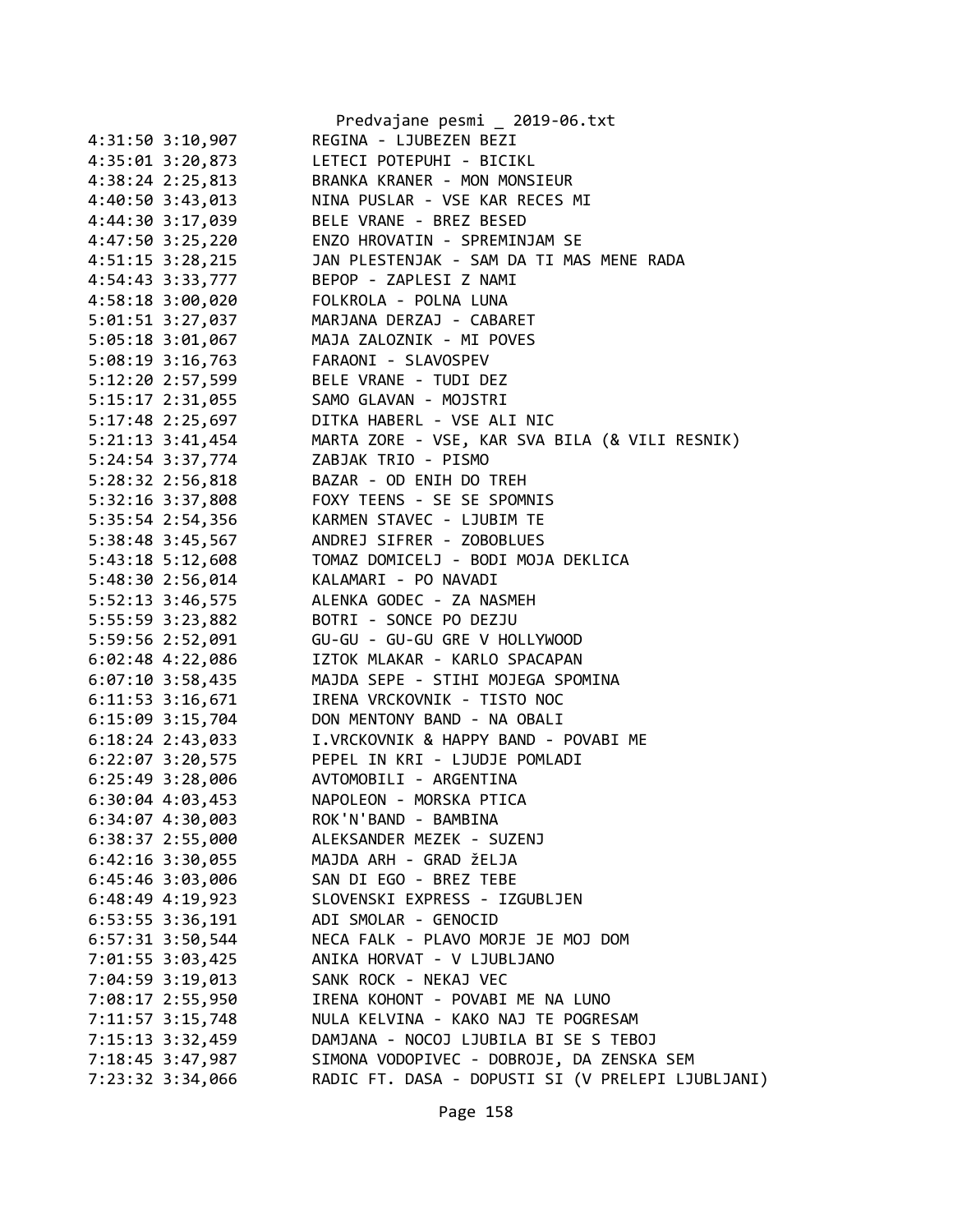|                      |              | Predvajane pesmi _ 2019-06.txt                       |
|----------------------|--------------|------------------------------------------------------|
| 7:27:06 2:34,438     |              | BILBI - ISKRICE                                      |
| 7:30:28 4:59,315     |              | VLADO KRESLIN - TAM NA KONCU DREVOREDA               |
| 7:35:27 3:48,200     |              | HAZARD - NI CVETJA BREZ TRNJA                        |
| 7:39:59 4:02,800     |              | MONIKA PUCELJ - TI OB MENI SI                        |
| 7:44:00 4:12,955     | REGINA - ŠOK |                                                      |
| 7:48:12 2:58,880     |              | ANDRAZ HRIBAR - ZIVLJENJE JE                         |
| 7:51:58 4:18,293     |              | OTO PESTNER - TRIDESET LET (DOLGA)                   |
| 7:56:16 3:04,713     |              | DAN IN NOC - DAN IN NOC GARA                         |
| 7:59:54 3:39,903     |              | ANJA RUPEL - VSE                                     |
| 8:03:34 2:59,835     |              | KING FOO - ZIVE SANJE                                |
| 8:06:33 3:23,027     |              | U'REDU - NA SMARNO GORO                              |
| 8:10:40 1:35,554     |              | MATIJA CERAR - PROMETNIK                             |
| 8:12:16 2:57,773     |              | NINA PUSLAR - DEZ                                    |
| 8:15:13 4:47,454     |              | BIG FOOT MAMA - BULDOŽER                             |
| $8:21:00$ 4:08,290   |              | MARTINA SRAJ - PLESETA                               |
| 8:25:08 4:39,672     |              | ANDREJ SIFRER & KENNY LOGGINS - KORA/PTICA IZ NEBES  |
| 8:30:27 3:43,354     |              | EVA HREN - KDAJ                                      |
| 8:34:10 3:38,208     |              | SOPRANOS - POD ZVEZDAMI                              |
| $8:37:49$ 1:24,960   |              | FRANE MILICINSKI JEZEK - MOJ NAROBE SVET             |
| 8:39:57 3:42,708     |              | PAPIR - SRAJCA                                       |
| 8:43:40 3:31,249     |              | DARJA SVAJGER - SONCEN DAN                           |
| 8:47:11 2:53,685     |              | NUSA DERENDA - PRVIC IN ZADNJIC                      |
| 8:50:49 3:35,965     |              | MANOUCHE - BI ŠLA NAPREJ                             |
| 8:54:25 2:27,392     |              | DAN D - MOJ PROBLEM                                  |
| 8:56:52 3:27,323     | BE - OK SI   |                                                      |
| 9:00:49 2:50,838     |              | METKA ŠTOK - MOŠKI IN ŽENSKA                         |
| 9:03:40 2:16,013     |              | STANE MANCINI - TAM, KAMOR GRE VETER SPAT            |
| $9:05:56$ 3:23,566   |              | DON SERGIO - TUDI TI                                 |
| 9:14:01 3:54,534     |              | GUSTI/POLONA KASAL - MINE LETO                       |
| $9:17:52$ $3:21,192$ |              | HAMO & TRIBUTE 2 LOVE - VIJA VAJA VEN                |
| $9:22:04$ 4:00,595   |              | AVIA BAND - TEBE SI ŽELIM                            |
| $9:26:26$ 2:27,486   |              | IVANKA KRASEVEC - PRESERN - POVSOD PO PRAZNIKIH DISI |
| 9:29:42 6:07,501     |              | ORLEK - ADIJO KNAPI                                  |
| 9:35:49 3:42,405     |              | GASPER RIFELJ - HOTEL ZA 2                           |
| 9:43:30 3:18,786     |              | NEISHA - MALO TU MALO TAM                            |
| 9:46:49 3:05,813     |              | S.MUGERLIH & R.ROLIH - NA TVOJI STRANI               |
| 9:50:51 2:03,990     |              | OTO PESTNER &P.UGRIN BAND - KAKOR MADONNA            |
| 9:52:55 3:03,751     |              | BABILON - RABIM TVOJ SMEH                            |
| 9:55:59 3:08,882     |              | VILI RESNIK - KO VRBE JOKAJO                         |
| 9:59:59 3:32,893     |              | CUKI - GOSPOD MERCI                                  |
| 10:03:31             | 3:00,317     | JELKA CVETEŽAR - SIMFONY                             |
| 10:06:31             | 4:20,810     | ANDREJ SIFRER - 10 TONSKI KAMIJON                    |
| 10:15:59             | 2:55,903     | FOLKROLA - DVIGNIL BOM ZASTAVO                       |
| 10:18:55             | 3:01,197     | GAL GJURIN - NISEM KRIV                              |
| 10:22:39             | 3:08,017     | TOMAZ DOMICELJ - JAMAJKA                             |
| 10:25:47             | 2:47,885     | SONJA GABERSCEK - ANDREJ                             |
| 10:28:34             | 4:16,461     | ALENKA GODEC - ZDAJ GA POZNAM                        |
| 10:33:39             | 2:44,007     | SPIN - SUSTARSKI MOST                                |
|                      |              |                                                      |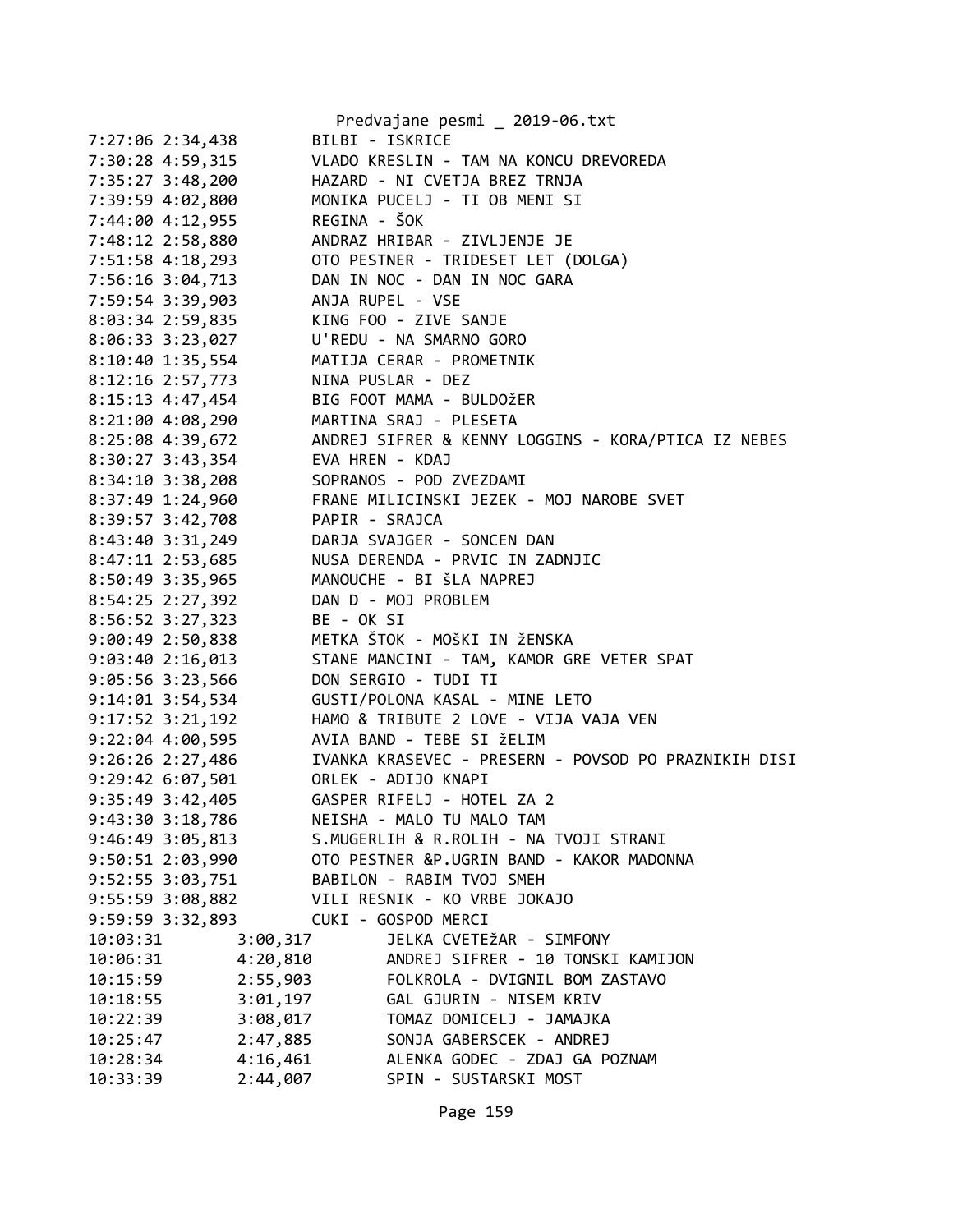|          |          | Predvajane pesmi _ 2019-06.txt                |
|----------|----------|-----------------------------------------------|
| 10:36:23 | 4:13,787 | BAZAR - MEHKA DEKLETA                         |
| 10:46:01 | 2:39,006 | MILAN PECOVNIK PIDZI - JESSE JAMES            |
| 10:48:40 | 3:48,609 | KALAMARI - NARIŠI VELIKO SRCE                 |
| 10:53:25 | 2:33,816 | FLIRRT - NAJIN DAN                            |
| 10:55:59 | 4:57,350 | SAMO GLAVAN - ZGODOVINA OBSTOJA               |
| 11:01:47 | 3:19,008 | MARJAN NOVINA - LE S TEBOJ MI JE LEPO         |
| 11:05:06 | 5:39,968 | DADI DAZ - VEDNO                              |
| 11:14:41 | 3:19,339 | YUHUBANDA/KATJA KOREN - CE JE TO SLOVO        |
| 11:17:58 | 2:59,998 | NUDE - SI'Z D BES                             |
| 11:21:35 | 3:26,181 | MAJDA SEPE - PESEM O POMLADI IN PRIJATELJSTVU |
| 11:25:01 | 3:29,039 | ALEKSANDER MEZEK - AJDA PA ZNOVA CVETI        |
| 11:28:28 | 3:46,186 | DON MENTONY BAND - SPET DOMA                  |
| 11:33:03 | 3:09,521 | KARMEN STAVEC - SEM KAR SEM                   |
| 11:36:12 | 3:07,688 | ROK'N'BAND - POPULAREN PAR                    |
| 11:43:41 | 2:44,043 | MAJDA ARH - POISCI ME                         |
| 11:46:25 | 3:37,975 | FLIRT - NJENA BALADA (V TEBI IN MENI)         |
| 11:51:00 | 2:15,001 | BRANKA KRANER - BARVICE SI KUPI               |
| 11:53:15 | 2:40,866 | PEPEL IN KRI - KDO                            |
| 11:55:56 | 3:31,985 | DAZ - OPROSTI MI                              |
| 12:00:12 | 3:53,095 | JANEZ ZMAZEK - BREZ VEZE                      |
| 12:04:05 | 3:15,687 | SANK ROCK/MATJAZ JELEN - VZEMI ALI PUSTI      |
| 12:07:20 | 3:04,791 | GU-GU - F ROMANCA V KINU SLOGA                |
| 12:14:31 | 3:24,114 | BRO FEAT. POLONA LEBEN - RAZSTA               |
| 12:17:55 | 2:55,515 | ADI SMOLAR - BOGNEDAJ DA BI CRKNU TELEVIZOR   |
| 12:21:34 | 2:51,210 | SELL OUT - ZOMBI V KATAKOMBI                  |
| 12:24:46 | 4:11,441 | ANIKA HORVAT - ORFEJ                          |
| 12:28:58 | 3:15,869 | DANILO KOCJANCIC - POGUM                      |
| 12:33:02 | 1:58,355 | MATIJA CERAR - KRAMLJANJE V MRAKU             |
| 12:35:00 | 4:30,970 | VLADO KRESLIN - CESTA (RADIO EDIT)            |
| 12:43:13 | 3:04,192 | BOTRI - JAZ SEM IN                            |
| 12:46:17 | 3:36,864 | FARAONI - SKRIVNOST                           |
| 12:50:51 | 3:35,087 | BELE VRANE - LJUBIL BOM LE                    |
| 12:54:26 | 3:12,199 | BEPOP - BODI ZVEZDA                           |
| 12:57:39 | 3:33,811 | ATLANTIX - ATLANTIS                           |
| 13:01:52 | 3:48,924 | ANU - DEKLE Z NASLOVNICE                      |
| 13:05:41 | 2:22,335 | OTO PESTNER - TRIDESET LET (KRATKA)           |
| 13:08:03 | 2:54,284 | NINA PUSLAR - KDO SE VERJAME                  |
| 13:12:20 | 2:44,714 | BABALOO BAND - KRALJ SVETA                    |
| 13:15:05 | 3:13,013 | PROF. KLEMEN - TI PRAVIS                      |
| 13:18:17 | 3:16,749 | LIDIJA KODRIC - DO GLOBIN PREK VISAV          |
| 13:22:41 | 3:53,500 | REGINA - LIZA LJUBI JAZZ                      |
| 13:26:35 | 3:24,768 | ZABJAK TRIO - MORALITETA                      |
| 13:30:49 | 3:36,466 | HAZARD - VSAK JE SAM                          |
| 13:34:25 | 2:55,029 | SUNNY ORCHESTRA - NA KARIBE                   |
| 13:37:16 | 3:40,793 | KATJA LEVSTIK - ORION                         |
| 13:42:20 | 2:57,496 | BRANE DRVARIC - NE ISCI ME                    |
| 13:45:17 | 4:20,966 | JAN PLESTENJAK - TRIKRAT ME POLJUBI           |
| 13:50:25 | 3:39,070 | DANILO KOCJANCIC & MEF - TA MOSKA             |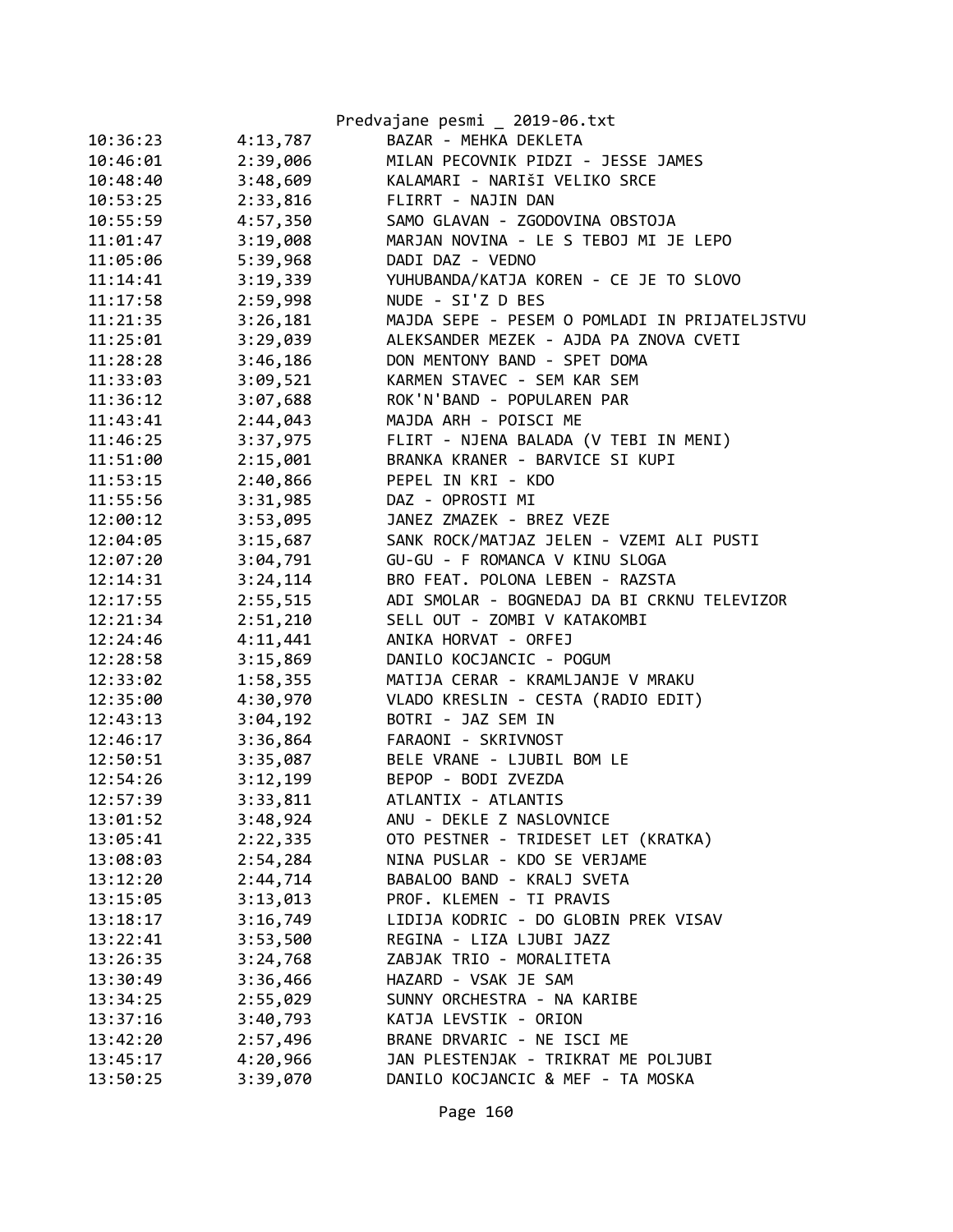|          |          | Predvajane pesmi _ 2019-06.txt                |
|----------|----------|-----------------------------------------------|
| 13:54:04 | 3:21,613 | KINGSTON - VZEMI VSE                          |
| 13:57:23 | 4:39,649 | OLIVIJA - KADAR SVA SAMA                      |
| 14:02:43 | 4:30,617 | CHATEAU - NASMEHNI SE                         |
| 14:07:13 | 3:19,874 | ANETTE - DANES                                |
| 14:11:56 | 2:41,583 | DAMJANA - PRIJATELJ                           |
| 14:14:37 | 3:16,864 | ANJA RUPEL - SE ENKRAT ME POLJUBI             |
| 14:17:53 | 3:29,013 | NUSA DERENDA - KOT DA JE PRVIC                |
| 14:22:30 | 3:34,069 | BILBI - HVALA ZA VIJOLICE                     |
| 14:26:04 | 2:55,023 | NECA FALK - DOBRO JUTRO, DOBER DAN            |
| 14:28:57 | 3:53,028 | MIRAN RUDAN - ZARADI NJE                      |
| 14:33:39 | 2:10,507 | OPTIMISTI - STARI MEDO                        |
| 14:35:49 | 2:52,999 | VILI RESNIK - DALEC JE AMERIKA                |
| 14:38:40 | 3:06,236 | MANOUCHE - TAMALA                             |
| 14:43:09 | 4:27,039 | ANDREJ SIFRER - SLISIM TRAVO RAST             |
| 14:47:36 | 2:55,454 | TOMAZ DOMICELJ - PUNCA ZA VSE                 |
| 14:51:18 | 4:32,572 | PAPIR - PERON 9                               |
| 14:55:46 | 2:59,804 | AYNEE - NAJLEPŠI DAN                          |
| 14:58:45 | 3:14,035 | IRENA VRCKOVNIK - SIRENA                      |
| 15:02:39 | 2:55,957 | CUKI - TI LUNA NAGAJIVA                       |
| 15:05:35 | 3:45,841 | MARKO VOZELJ - ZVEZDE SO Z NAMA               |
| 15:10:43 | 3:25,970 | POLONA - PODNEVI MANJ BOLI                    |
| 15:14:09 | 3:34,941 | MARTA ZORE - POVEJ MI ZAKAJ                   |
| 15:17:44 | 3:30,032 | AVTOMOBILI - POLETJE LJUBEZNI                 |
| 15:22:22 | 2:19,038 | NECA FALK & ALFI NIPIC - KAKO SVA SI RAZLICNA |
| 15:25:01 | 2:54,087 | BERTA AMBROŽ - TIVOLSKI PASTIRCEK             |
| 15:27:54 | 2:59,128 | YLENIA ZOBEC - DAN KOT IZ SANJ                |
| 15:31:43 | 3:40,488 | AVIA BAND - GRAJSKA DAMA                      |
| 15:35:24 | 3:31,981 | BAZAR - URA STRASTI                           |
| 15:38:55 | 2:53,025 | RDECI DECKI & E.FLISER - NOC ZA ROCK'N'ROLL   |
| 15:43:11 | 3:02,956 | ALENKA GODEC - OBJELA BI TE RADA              |
| 15:46:14 | 3:51,896 | APOLONIA - TA OBCUTEK                         |
| 15:50:52 |          | 4:43,378 SAMO GLAVAN - KRETENIZACIJA          |
| 15:55:36 |          | 2:39,994 DAMJANA GOLAVSEK - LJUBIM LJUBIS     |
| 15:58:15 | 3:33,960 | KATRINAS - DO NEBA                            |
| 16:02:29 | 2:07,968 | RAFKO IRGOLIC - JAHAM SPET V KOLORADO         |
| 16:04:37 | 4:54,870 | IZTOK MLAKAR - SOCA                           |
| 16:10:55 | 3:36,604 | LINTVERN - ZBOGOM BLUES                       |
| 16:14:31 | 2:56,029 | ANDRAZ HRIBAR - MOJA MOJA                     |
| 16:17:26 | 3:58,997 | KALAMARI - SVET BREZ NAPAKE                   |
| 16:22:33 | 3:58,254 | MAJDA SEPE - POJ KITARA MOJEGA SRCA           |
| 16:26:31 | 4:20,022 | ANIKA - CUTIM DA ZIVIM                        |
| 16:31:41 | 3:19,148 | DARJA SVAJGER - OB MENI                       |
| 16:34:59 | 3:19,067 | IVO MOJZER - VOZIM SE                         |
| 16:38:18 | 3:51,191 | ROK'N'BAND - PRVI PLES                        |
| 16:43:32 | 3:43,271 | ESTEFANIO BIG - POISCIVA SONCE                |
| 16:47:16 | 3:38,855 | NEISHA - LE KAJ SE SKRIVA                     |
| 16:51:41 | 3:37,770 | SARA KOBOLT - NE ZNAM NA KONEC NEBA           |
| 16:55:19 | 3:10,443 | GU-GU - O JA JA, O NE NE                      |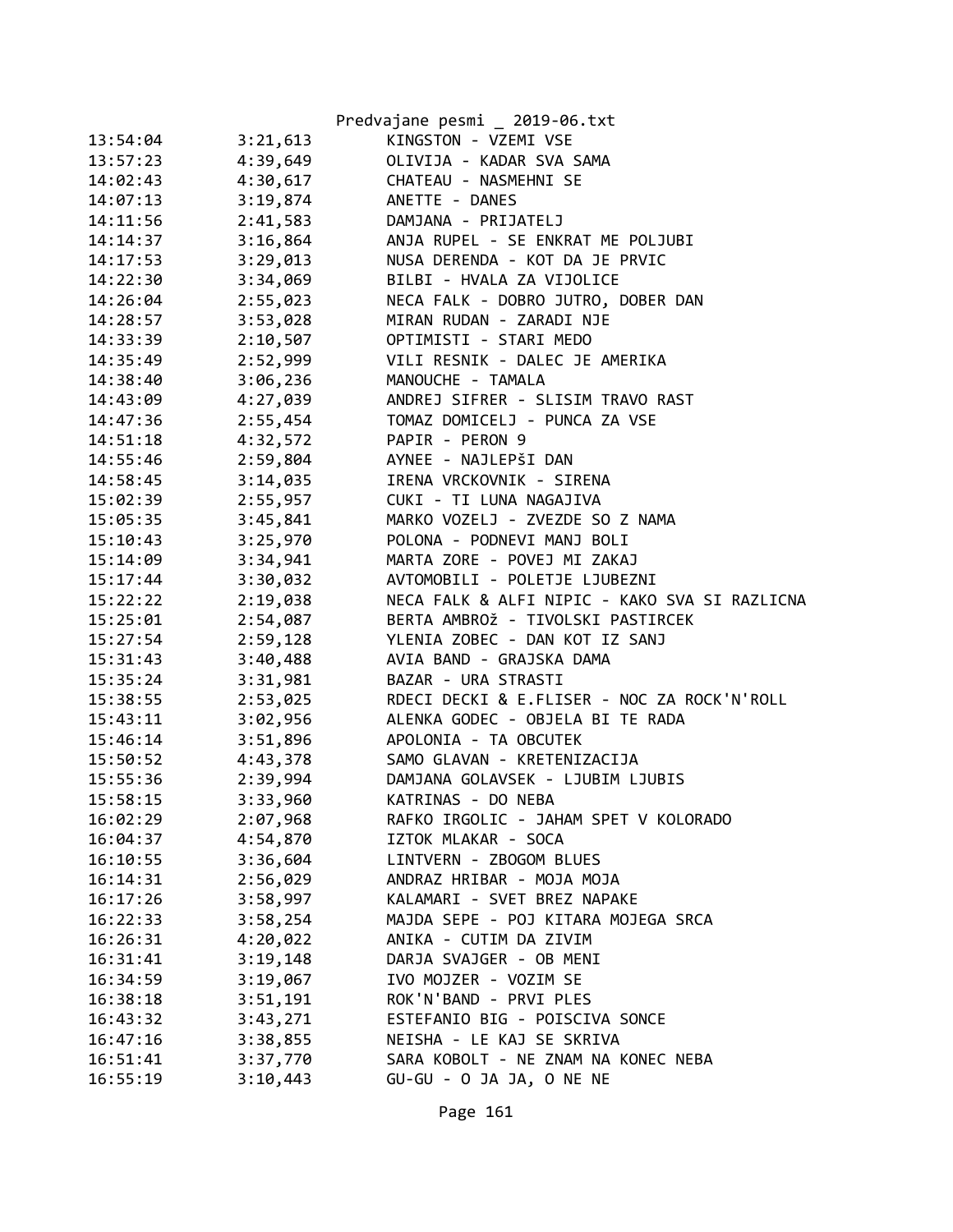|          |          | Predvajane pesmi _ 2019-06.txt                     |
|----------|----------|----------------------------------------------------|
| 16:58:29 | 2:51,626 | HAPPY DAY - VONJ POLETJA                           |
| 17:01:55 | 4:31,548 | HALO - GRETA                                       |
| 17:06:26 | 3:29,890 | MILAN PECOVNIK PIDZI - NOCOJ BOM PLESAL LE S TEBOJ |
| 17:10:45 | 3:19,779 | SELEKCIJA - SPOMIN                                 |
| 17:14:04 | 3:42,518 | DON MENTONY BAND - ZBUDI SE                        |
| 17:17:47 | 3:39,806 | SLAVKO IVANCIC - CRN DEZ                           |
| 17:22:33 | 4:15,915 | PANDA - EN KORAK                                   |
| 17:26:48 | 2:33,871 | MAJDA SEPE IN NINO ROBIC - BELE LADJE              |
| 17:30:14 | 4:59,159 | VLADO KRESLIN - TISOC LET                          |
| 17:35:12 | 3:37,579 | ADI SMOLAR - NAŠ SVET SE PA VRTI                   |
| 17:38:49 | 4:16,940 | SANK ROCK/MATJAZ JELEN - METULJ                    |
| 17:44:29 | 3:48,795 | FIREFLIES - NE SEZUVAJ SE                          |
| 17:48:18 | 3:44,282 | KATAYA - TO JE MOJ DAN                             |
| 17:52:48 | 3:10,978 | RED QUA - VAL MORJA                                |
| 17:55:59 | 4:11,484 | K.U.D. GAS - EROTIKA                               |
| 18:00:45 | 3:24,814 | FOLKROLA - TUMASTI OŽBI                            |
| 18:04:09 | 3:33,760 | VICTORY - NOV SE DAN BUDI                          |
| 18:07:43 | 2:41,134 | BELE VRANE - ŽENITOVANJSKA                         |
| 18:11:12 | 3:45,603 | KARMEN STAVEC - FANT IZ PRAVLJICE                  |
| 18:14:58 | 4:12,292 | FARAONI - JAZ TE NIMAM RAD                         |
| 18:20:19 | 2:53,126 | NINA PUSLAR - MED VRSTICAMI                        |
| 18:23:12 | 5:02,878 | ALEKSANDER MEZEK - PODARJENO SRCU                  |
| 18:28:36 | 4:25,913 | PEPEL IN KRI - MISSISSIPPI                         |
| 18:35:00 | 5:17,325 | DAMJANA - KJE SI ZDAJ                              |
| 18:41:48 | 3:38,659 | FLIRT - KO JE NI                                   |
| 18:47:18 | 2:25,658 | METKA ŠTOK - LJUBEZEN NA PRODAJ NI                 |
| 18:50:29 | 3:41,711 | A.KOLMAN & G.RIJAVEC - NA BOZICNO NOC              |
| 18:54:11 | 4:09,105 | SUNNY ORCHESTRA - KO SPIŠ NA TLEH                  |
| 18:58:20 | 3:06,718 | FRENK NOVA - NOV JE DAN                            |
| 19:02:01 | 3:26,479 | ANJA RUPEL - ZADNJI POLJUB                         |
| 19:05:27 | 3:49,002 | MZ HEKTOR/CALIFORNIA - MAKSIMALNO DOBER DAN        |
| 19:10:05 | 3:44,272 | NUDE - PADAM V LJUBEZEN                            |
| 19:13:49 | 3:52,386 | NUSA DERENDA - CEZ DVAJSET LET                     |
| 19:17:41 | 3:11,749 | POP DESIGN - ZATE                                  |
| 19:22:02 | 2:32,081 | SUPERNOVA - DON'S GREM ZURAT                       |
| 19:24:34 | 3:35,540 | BILBI - RESETIRAJ ME                               |
| 19:28:09 | 3:08,781 | ANA KARNEZA - ZBUDI SE                             |
| 19:32:09 | 4:09,011 | BABALOO BAND - JAZ IN TI                           |
| 19:36:18 | 3:58,824 | IRENA KOHONT - ŠEL SI MIMO                         |
| 19:41:05 | 3:35,040 | ANDREJ SIFRER - NA ZDRAVJE NASIH ZENA              |
| 19:44:40 | 2:28,516 | AVIA BAND - HODIM PO PARKU                         |
| 19:47:08 | 4:01,840 | CUKI - NA LICU BELA SOLZA                          |
| 19:51:56 | 3:53,120 | HAZARD - LJUDJE KI SEDIJO V PARKIH                 |
| 19:55:49 | 3:57,036 | POLONA - SI POZABIL                                |
| 20:00:20 | 3:30,237 | AVTOMOBILI - ZASEBNI RAJ                           |
| 20:03:50 | 3:08,039 | BLUEGRASS HOPPERS - BREZ SONCA CVETJA NI           |
| 20:06:55 | 3:39,285 | TOMAZ DOMICELJ - PARADA                            |
| 20:15:16 | 3:00,620 | SAN DI EGO - TO JE TO                              |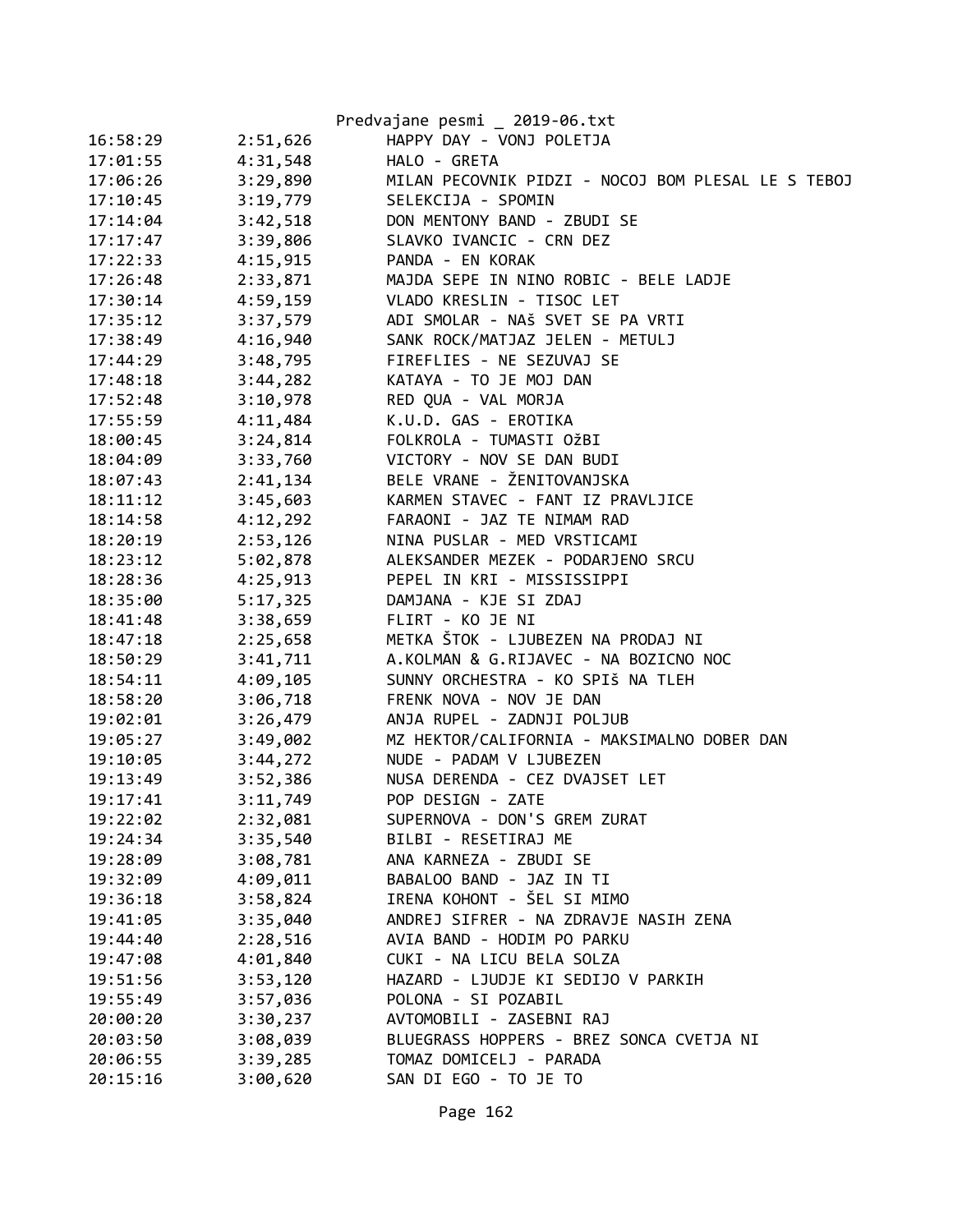|          |          | Predvajane pesmi _ 2019-06.txt                  |
|----------|----------|-------------------------------------------------|
| 20:18:16 | 3:08,358 | REGINA - NAJ LJUBEZEN ZDRUŽI VSE LJUDI          |
| 20:22:13 | 2:21,975 | IRENA VRCKOVNIK - MOJI TIGRI                    |
| 20:24:35 | 3:33,696 | MARTINA MAJERLE - LUNA NAD OBALO                |
| 20:28:08 | 3:17,980 | ALES VOLK - KAJ SPOMIN MI BO                    |
| 20:32:35 | 3:29,038 | MONIKA BAJUK - POGLEJ V NEBO                    |
| 20:36:04 | 3:25,125 | JELKA CVETEZAR - TOM PILIBI                     |
| 20:43:31 | 2:38,033 | KALAMARI - V VETRU RDECIH ZASTAV                |
| 20:46:09 | 2:48,087 | AYNEE - NA MORJE                                |
| 20:48:56 | 2:56,062 | ANIKA HORVAT - DA BO OKOLJE IZGLEDALO BOLJE     |
| 20:52:44 | 3:50,407 | BAZAR - DOBER DAN                               |
| 20:56:34 | 4:20,632 | OTO PESTNER - 30 LET                            |
| 21:01:43 | 4:16,042 | ALENKA GODEC - PREBUJENA                        |
| 21:05:59 | 3:15,885 | SLOVENSKI EXPRESS - VRAZJE USNJE                |
| 21:14:22 | 2:19,861 | SAMO GLAVAN - OBUP                              |
| 21:16:42 | 5:06,517 | AURORA - BLIZJE SONCU                           |
| 21:22:34 | 3:01,999 | MARTA ZORE - POJDI Z NJO                        |
| 21:25:36 | 3:44,004 | ANDRAZ HRIBAR - OGNJENI OBROC                   |
| 21:30:28 | 3:36,686 | KINGSTON - NON STOP                             |
| 21:34:04 | 4:32,030 | JAN PLESTENJAK - BOLEZEN                        |
| 21:38:36 | 4:04,308 | NECA FALK - VSI LJUDJE HITIJO                   |
| 21:48:04 | 2:55,643 | NEZA BRACUN - MOJ REFREN                        |
| 21:51:51 | 2:38,496 | MAJDA SEPE - LJUBLJANSKE ULICE                  |
| 21:54:29 | 5:56,055 | MARTIN KRPAN/VLADO KRESLIN - OD VISINE SE ZVRTI |
| 22:01:12 | 4:32,825 | JANEZ ZMAZEK - ZGODBA O LJUDEH                  |
| 22:05:45 | 2:48,632 | ROK'N'BAND - CISTO TVOJ                         |
| 22:08:32 | 3:28,210 | GU-GU - DNEVI, KI PRIHAJAJO                     |
| 22:15:56 | 3:28,877 | NATASA & ZIBELNIK - DAN JE LEP                  |
| 22:20:10 | 3:16,269 | ADI SMOLAR - MENI SE MUDI                       |
| 22:23:26 | 3:56,019 | FRANCO MERKATORI - MA, NE OKOL' GOVORT          |
| 22:27:23 | 3:26,000 | RITEM PLANET - NEBO JE BREZ OBLACKA             |
| 22:31:55 | 3:17,140 | DON MENTONY BAND - REKLA JE NE                  |
| 22:35:12 | 4:12,072 | PANDA - GREM SVOJO POT                          |
| 22:43:46 | 1:41,985 | MATEJ KOSIR - Z LJUBEZNIJO                      |
| 22:45:28 | 3:55,002 | NAPOLEON - HOCEM TE NAZAJ                       |
| 22:50:14 | 3:14,764 | MAJA ZUPANCIC - VABILO NA SORBET                |
| 22:53:29 | 2:53,348 | MARJANA DERZAJ - ORION                          |
| 22:56:22 | 3:46,779 | DAVID GROM - NAJ PADA ZDAJ DEZ                  |
| 23:00:57 | 3:38,094 | DARJA SVAJGER - TVOJ OBRAZ                      |
| 23:04:35 | 2:55,552 | BETI JURKOVIC - ZVIZGA                          |
| 23:07:30 | 4:43,701 | SIMONA VODOPIVEC - ONA NOCE VEDETI              |
| 23:16:21 | 4:08,064 | KATRINAS - V RITMU SANJ                         |
| 23:21:14 | 3:08,198 | NEISHA - TISTE LEPE DNI                         |
| 23:24:22 | 3:01,890 | MATJAZ JELEN - LEBDIM                           |
| 23:27:24 | 3:09,397 | KARMEN STAVEC - SEM KAR SEM                     |
| 23:31:42 | 3:16,812 | COVERLOVER - VSE JE V GLAVI                     |
| 23:34:59 | 2:59,641 | EVA CERNE - CUDEZI SMEHLJAJA                    |
| 23:37:57 | 2:51,548 | PEPEL IN KRI - PO BITKI SO GENERALI VSI         |
| 23:44:30 | 3:44,468 | NINA PUSLAR - ZA VEDNO                          |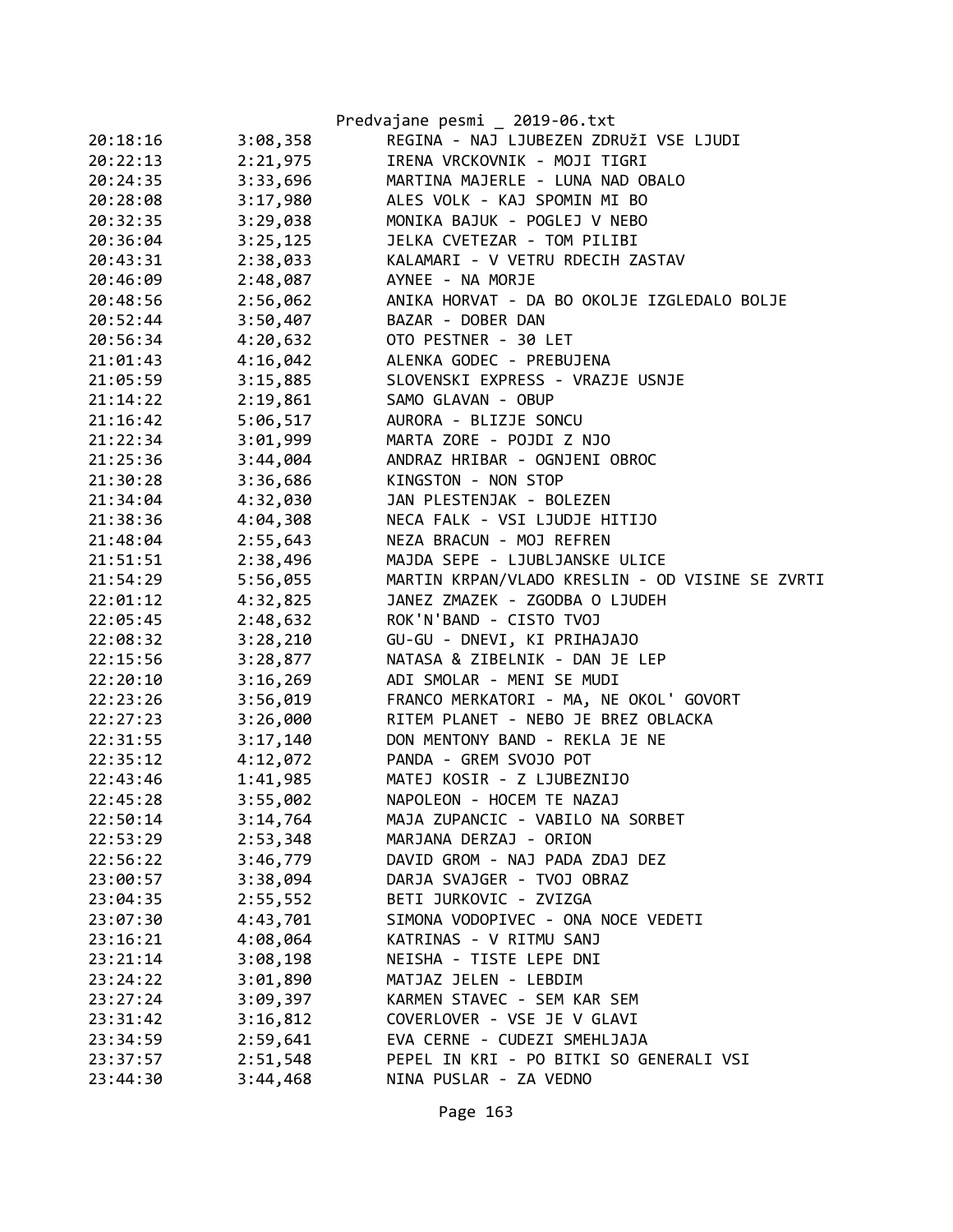|          |          | Predvajane pesmi _ 2019-06.txt         |
|----------|----------|----------------------------------------|
| 23:48:14 | 3:30,690 | METKA ŠTOK - OSAMLJENA ( ALONE AGAIN ) |
| 23:52:36 | 3:11,011 | ALENKA VIDRIH - SPRENEVEDANJA          |
| 23:55:47 | 3:39,564 | BILBI - KAJ PA TI                      |

| $0:00:15$ 3:23,020   | ANDREJ SIFRER - KDO KOMU VEC POMENI             |
|----------------------|-------------------------------------------------|
| $0:03:38$ 3:06,675   | ALEKSANDER MEZEK - JOK NA DEZJU                 |
| $0:06:44$ 3:33,016   | ALENKA GODEC/PERPETUUM JAZZILE - MESTO SANJ     |
| $0:10:19$ 3:35,453   | KINGSTON - V SOBOTO ZVECER                      |
| $0:13:53$ 5:13,825   | VITA - LAZNJIVE OCI                             |
| $0:19:07$ 3:11,698   | BELE VRANE - MOJE DEKLE                         |
| $0:22:21$ 3:34,537   | DEZUR - MORJE CAKA                              |
| $0:25:55$ 3:32,014   | SLAVKO IVANCIC - OGOLJUFAN                      |
| $0:29:27$ 3:33,765   | ADI SMOLAR - ZLO POCAS                          |
| $0:33:00$ 2:52,036   | TOMAZ DOMICELJ - KAMIJONAR                      |
| $0:35:50$ 3:22,015   | PEPEL IN KRI - LJUDJE POMLADI                   |
| $0:39:09$ 3:38,735   | VLADO KRESLIN - ZIBAJ ME                        |
| $0:42:51$ 4:14,525   | REGINA - TEBE NI                                |
| $0:47:05$ 3:15,032   | KARMEN STAVEC - VZEMI MOJO DLAN                 |
| $0:50:16$ 3:03,009   | VANAGO BAND - KADAR SAM SEM V TEMI              |
| $0:53:22$ 3:12,222   | NUSA DERENDA - TO JE LJUBEZEN                   |
| 0:56:34 3:46,995     | BABALOO BAND - PAJAC                            |
| 1:00:20 3:02,275     | MARIJAN NOVINA - ANGEL IN HUDIC                 |
| $1:03:25$ 3:10,023   | DON MENTONY BAND - MORSKI POZDRAV               |
| 1:06:35 3:46,766     | AVTOMOBILI - NAVADEN DAN                        |
| 1:10:21 2:33,010     | OTO PESTNER - NAJ SNEZI                         |
| 1:12:56 3:02,077     | MARJANA DERZAJ - ZADNJI VALCEK (THE LAST WALTZ) |
| $1:15:58$ $3:12,981$ | FARAONI - SAMO TI                               |
| 1:19:11 3:46,343     | MIRAN RUDAN - ROJEN, DA TE LJUBIM               |
| 1:23:00 4:32,634     | ROK'N'BAND - BABY BABY                          |
| 1:27:32 3:35,001     | BAZAR - PRVI MAJ                                |
| 1:31:07 3:04,014     | IRENA VRCKOVNIK - FANT Z ULICE                  |
| 1:34:13 3:28,978     | IZTOK MLAKAR - BETULA                           |
| 1:37:42 2:54,010     | IVO MOJZER - POLNOCNI KAVBOJ                    |
| 1:40:36 3:05,020     | KATRINAS - ZELEN ZAFRAN                         |
| 1:43:44 4:40,290     | LEONART - NOV DAN                               |
| 1:48:24 3:04,000     | CUKI - SRECA ME JE ZAPUSTILA                    |
| 1:51:28 3:41,009     | MARTA ZORE - LJUBEZEN                           |
| 1:55:08 3:46,925     | GU-GU - MI 'MAMO SE FAJN                        |
| 1:58:55 3:24,315     | NINA PUSLAR - ROK TRAJANJA                      |
| 2:02:16 3:33,951     | BLUEGRASS HOPPERS - SLOVENSKEGA NARODA SIN      |
| 2:05:52 3:42,429     | BILBI - TISTE SNOVI                             |
| 2:09:34 3:19,995     | NUDE - NI CIST GREH                             |
| 2:12:52 3:06,033     | THE TWINS - HOCEM VEDETI                        |
| 2:16:01 2:56,671     | CHATEAU - ZARADI TEBE                           |
| 2:18:57 3:18,789     | SIMONA VODOPIVEC - TITANIC LJUBEZNI             |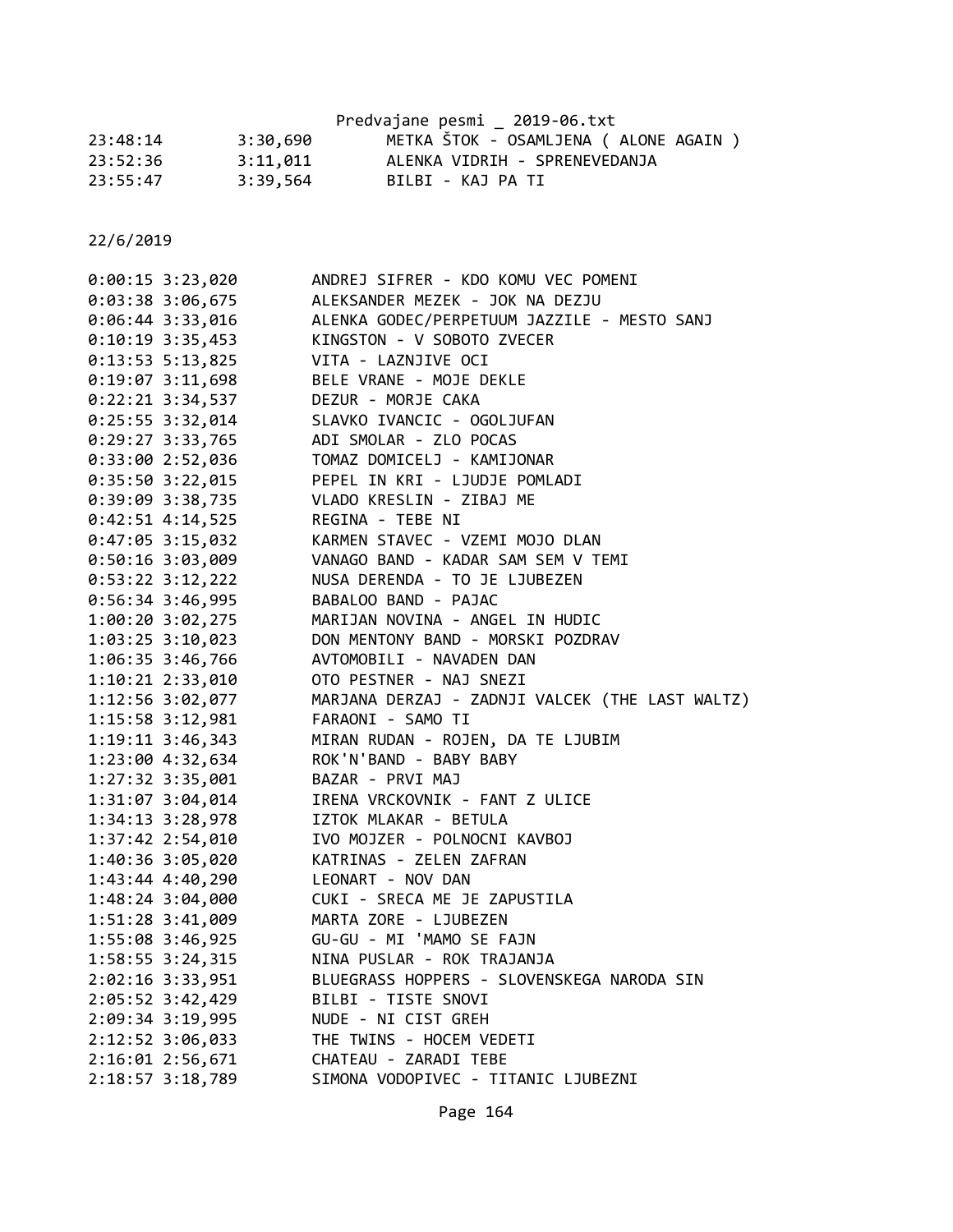|                                      | Predvajane pesmi _ 2019-06.txt                         |
|--------------------------------------|--------------------------------------------------------|
| 2:22:16 3:56,990                     | BEPOP - ODPELJI ME                                     |
| 2:26:12 2:58,354                     | MATJAZ JELEN - NOV DAN                                 |
| $2:29:10$ $3:43,967$                 | HISA - SE TE LJUBIM                                    |
| 2:32:54 2:59,017                     | ZABJAK TRIO - GORENJSKA                                |
| 2:35:55 3:26,882                     | MAJDA ARH - KAKOR LED IN OGENJ                         |
| 2:39:22 2:35,015                     | BERTA AMBROZ - TIPITIPITI                              |
| 2:41:57 2:07,999                     | MATIJA CERAR - PESEM ZA DINAR                          |
| 2:44:07 2:51,546                     | BOTRI - BAMBINA                                        |
| 2:46:59 3:40,608                     | GAL GJURIN IN TEMNA GODBA - KO POLETIS NAD OBLAKI      |
| 2:50:39 3:26,101                     | AURORA - ODPELJI ME                                    |
| 2:54:04 3:41,023                     | AVIA BAND - MALA MOJA                                  |
| 2:57:45 4:53,206                     | DAVID GROM - LEPA SI MOJA                              |
| 3:02:38 3:04,551                     | KALAMARI - OB STIRIH IN POL                            |
| $3:05:45$ 3:28,335                   | JAN PLESTENJAK & LARA - SOBA 102                       |
| $3:09:13$ 2:57,840                   | ALJA KRUSIC - NISI SAM                                 |
| $3:12:10$ $3:16,906$                 | ANIKA HORVAT - NOCEM                                   |
| $3:15:29$ $3:38,508$                 | NATASA & ZIBELNIK - PRIZNAJ DA NI LAHKO                |
|                                      | 3:19:08 4:25,993 TATJANA MIHELJ - SVET V ZNAMENJU SRCA |
| 3:23:34 4:11,010 CALIFORNIA - GOLOBA |                                                        |
| $3:27:47$ $3:58,010$                 | ANIKA - OGENJ IN LED                                   |
| $3:31:44$ $2:55,412$                 | NUSKA DRASCEK - NE ZAPUSTI ME ZDAJ                     |
| 3:34:38 3:38,521                     | GAL GJURIN - PLESEM PO MUZIKI                          |
| 3:38:19 3:59,838                     | VICTORY - POLETNE MACKE                                |
| $3:42:18$ 4:29,988                   | KGV - KAKSEN DAN                                       |
| 3:46:51 3:53,617                     | SELEKCIJA - BELA GOLOBICA                              |
| 3:50:44 4:35,980                     | RAF - NA DRUGI STRANI SVETA                            |
| 3:55:17 3:13,518                     | ANJA RUPEL - VSE ALI NIC                               |
| $3:58:33$ $3:16,190$                 | SELL OUT - SAMOTA                                      |
| $4:01:49$ 3:18,009                   | MAJDA SEPE - MED ISKRENIMI LJUDMI                      |
| 4:05:07 3:05,051                     | KAMNIK MILAN - POT NA KOROSKO                          |
| 4:08:14 3:05,208                     | MONIKA PUCELJ - NIC NE USTAVI ME                       |
|                                      | 4:11:16 3:47,113 KATJA KOREN - DAJ UPAJ SI             |
| 4:15:05 5:04,803                     | ALEKSANDER MEZEK - STARI MUZIKANT                      |
| 4:20:08 3:17,002                     | ANDREJ SIFRER - ZAGORSKI ZVONOVI                       |
| 4:23:25 3:56,032                     | FOLKROLA - V TVOJI SOBI SE DISI                        |
|                                      | STANE MANCINI - PRIDES KAKOR VETER                     |
| 4:27:24 2:54,997                     |                                                        |
| 4:30:18 5:01,985                     | PANDA - V POZNIH NOCNIH URAH                           |
| 4:35:20 2:42,989                     | JASMINA CAFNIK - TUDI KO TE Z MANO NI                  |
| 4:38:06 3:01,036                     | ALENKA GODEC - POGLEJ ME V OCI                         |
| 4:41:05 3:11,746                     | VENERA - DISKO KLUB                                    |
| $4:44:17$ $3:12,516$                 | NEISHA - MUZA TVOJ'GA BLUZA                            |
| 4:47:32 3:30,026                     | ADI SMOLAR - JE TREBA DELAT                            |
| 4:50:56 3:18,778                     | POLONA - CUTIM, DA ZIVIM                               |
| 4:54:14 3:26,506                     | NECA FALK - ZA TOPOLI NEKJE SI TI                      |
| 4:57:41 3:17,014                     | KINGSTON - HOTEL MODRO NEBO                            |
| 5:00:53 2:23,926                     | MAJDA SEPE - ŠUŠTARSKI MOST                            |
| 5:03:17 3:53,992                     | MAJDA ARH - LJUBEZEN JE KOT VINO                       |
| 5:07:11 3:39,139                     | DON MENTONY BAND - DOST' 'MAM                          |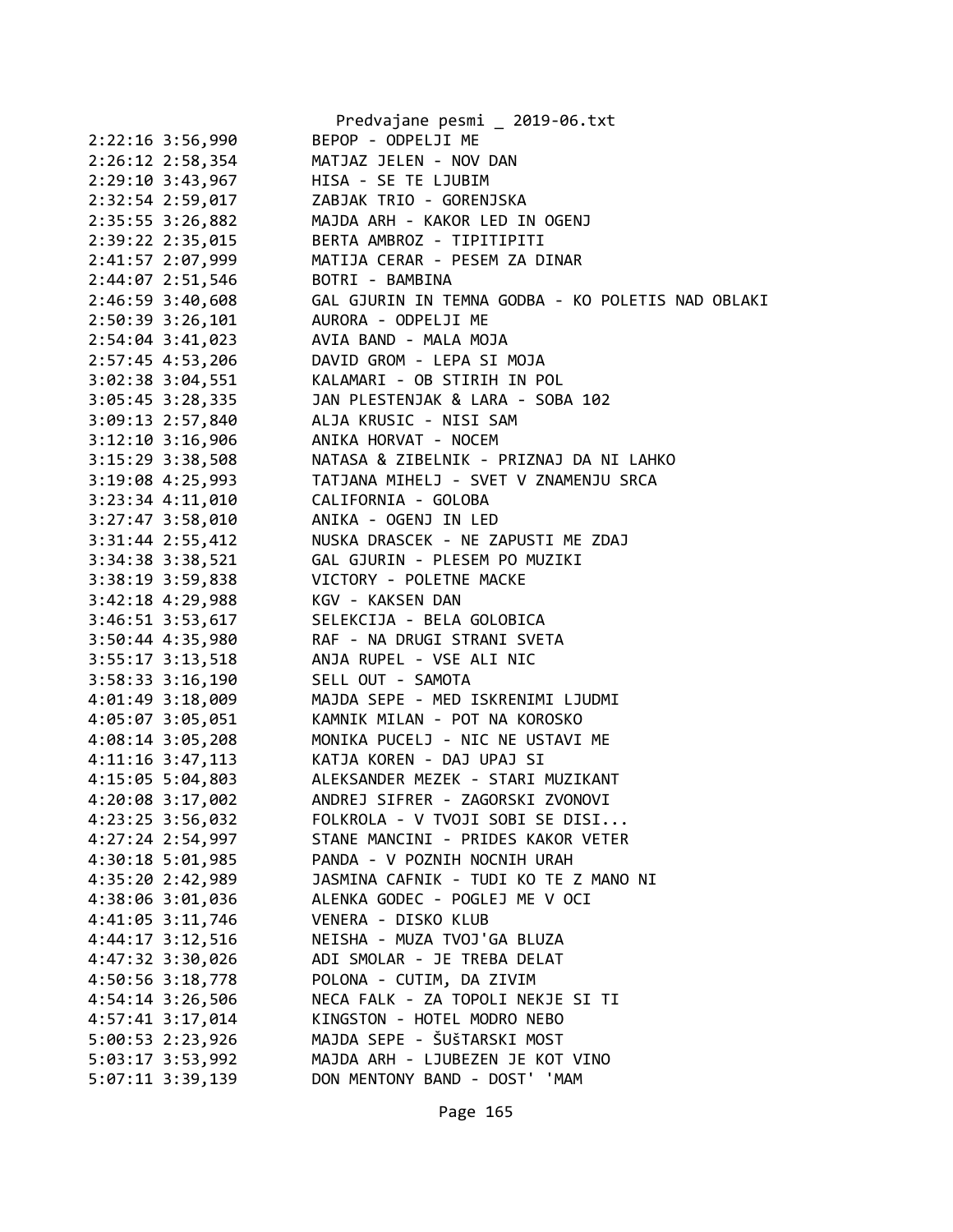|                      | Predvajane pesmi _ 2019-06.txt                |
|----------------------|-----------------------------------------------|
| $5:10:50$ $3:12,642$ | ALEX VOLASKO - TATU                           |
| 5:14:02 2:55,494     | TOMAZ DOMICELJ - PUNCA ZA VSE                 |
| 5:16:57 3:25,858     | ANJA RUPEL - NAJLJUBSA NAPAKA                 |
| $5:20:23$ 3:56,147   | ALENKA GODEC - TISTI SI TI                    |
| 5:24:19 4:02,096     | BILBI - KO TVOJA SEM SE BLA                   |
| $5:28:21$ 4:24,444   | ANIKA HORVAT - TUKAJ JAZ ŽIVIM                |
| 5:32:45 3:03,000     | BOTRI - UGASN' ME                             |
| 5:35:48 3:26,609     | ADI SMOLAR - KO SEM BIL MLAD, SEM BIL TRAPAST |
| 5:39:14 3:27,069     | KALAMARI - SOVRAZIM JUTRA                     |
| 5:42:41 3:37,045     | HISA - ZAMAN                                  |
| 5:46:18 4:20,047     | AVIA BAND - DVE SONCI                         |
| 5:50:38 2:38,138     | DAMJANA - KAJ PA TI                           |
| 5:53:16 4:56,550     | ROK'N'BAND - CUDNE IGRE                       |
| 5:58:11 2:44,053     | SAMO GLAVAN - VREDNOTE GENOCIDA               |
| $6:00:55$ 2:34,012   | MARJANA DERZAJ - ZVEZDE PADAJO V NOC          |
| $6:03:29$ 2:46,112   | MATIJA CERAR - LJUBEZEN V APRILU [APRIL LOVE] |
| $6:06:14$ 2:45,007   | CUKI - SVETILNIK LJUBEZNI                     |
| 6:08:59 2:49,084     | DARJA SVAJGER - LJUBEZEN NE ODHAJA            |
| $6:11:48$ 3:24,986   | ANDREJ SIFRER - POZDRAVI DOMA SVOJO ZENO      |
| 6:15:13 3:56,727     | BELE VRANE - TO BIL JE DAN                    |
| 6:19:09 4:18,040     | NUDE - PRI VODNJAKU                           |
| 6:23:25 4:31,594     | MARTA ZORE - OB KLICU SLOVESA (& OTO PESTNER) |
| $6:28:18$ 3:54,029   | PEPEL IN KRI - KOT NEKDO, KI IMEL ME BO RAD   |
| 6:39:19 3:47,979     | DITKA HABERL - LJUBIMEC BREZ IMENA            |
| 6:43:07 2:44,792     | VICTORY - ZAPRI OCI                           |
| 6:45:51 3:37,546     | KARMEN STAVEC - FANT IZ PRAVLJICE             |
| 6:49:29 3:08,640     | SABINA - NE BOVA PAR                          |
| 6:52:37 3:04,832     | GU-GU - F ROMANCA V KINU SLOGA                |
| 6:55:42 4:05,210     | VLADO KRESLIN - OGLEDALCE POVEJ               |
|                      | PAPIR - OBJEM                                 |
| 7:01:49 4:39,110     | AVTOMOBILI - NAVADEN DAN                      |
| 7:07:58 3:43,356     |                                               |
| 7:13:34 4:12,052     | FOLKROLA - KÄRNTEN                            |
| 7:17:46 5:06,952     | OTO PESTNER - ZLATO SONCE IN CRNA REKA        |
| 7:22:52 3:39,683     | NECA FALK - PRVA LJUBEZEN                     |
| 7:26:32 3:56,002     | NEW SWING QUARTET - FANTJE                    |
| 7:32:46 3:04,390     | IRENA KOHONT - LJUBEZEN JE NAJLEPŠI DAR       |
| 7:37:33 3:14,282     | WOLF - GOODBYE MICHELLE                       |
| 7:42:35 2:45,177     | BERTA AMBROŽ - PESEM ZAPOJ MI NOCOJ           |
| 7:45:20 2:24,013     | IRENA VRCKOVNIK - SONCE IN LUNA               |
| 7:47:43 3:20,475     | NUSA DERENDA - ZA SLOVENIJO ŽIVIM             |
| 7:51:04 3:22,047     | ZAN SERCIC - SATELITI                         |
| 7:54:25 3:55,637     | JANKO ROPRET - NE BODI OBJESTNO DEKLE         |
| 7:58:21 3:36,902     | GAL GJURIN IN NINA PUSLAR - TO JE TO          |
| 8:01:58 3:42,593     | BABALOO BAND - JOKAL BOM JUTRI                |
| 8:05:40 3:39,010     | KATRINAS - LETIM                              |
| 8:09:19 3:38,261     | BAZAR - TA MOŠKA                              |
| 8:12:57 3:22,938     | NINA PUSLAR - ODHAJAM Z VETROM                |
| $8:16:20$ 3:05,033   | SMILE - OD JUTRA DO JUTRA (RMX BY STAYERC)    |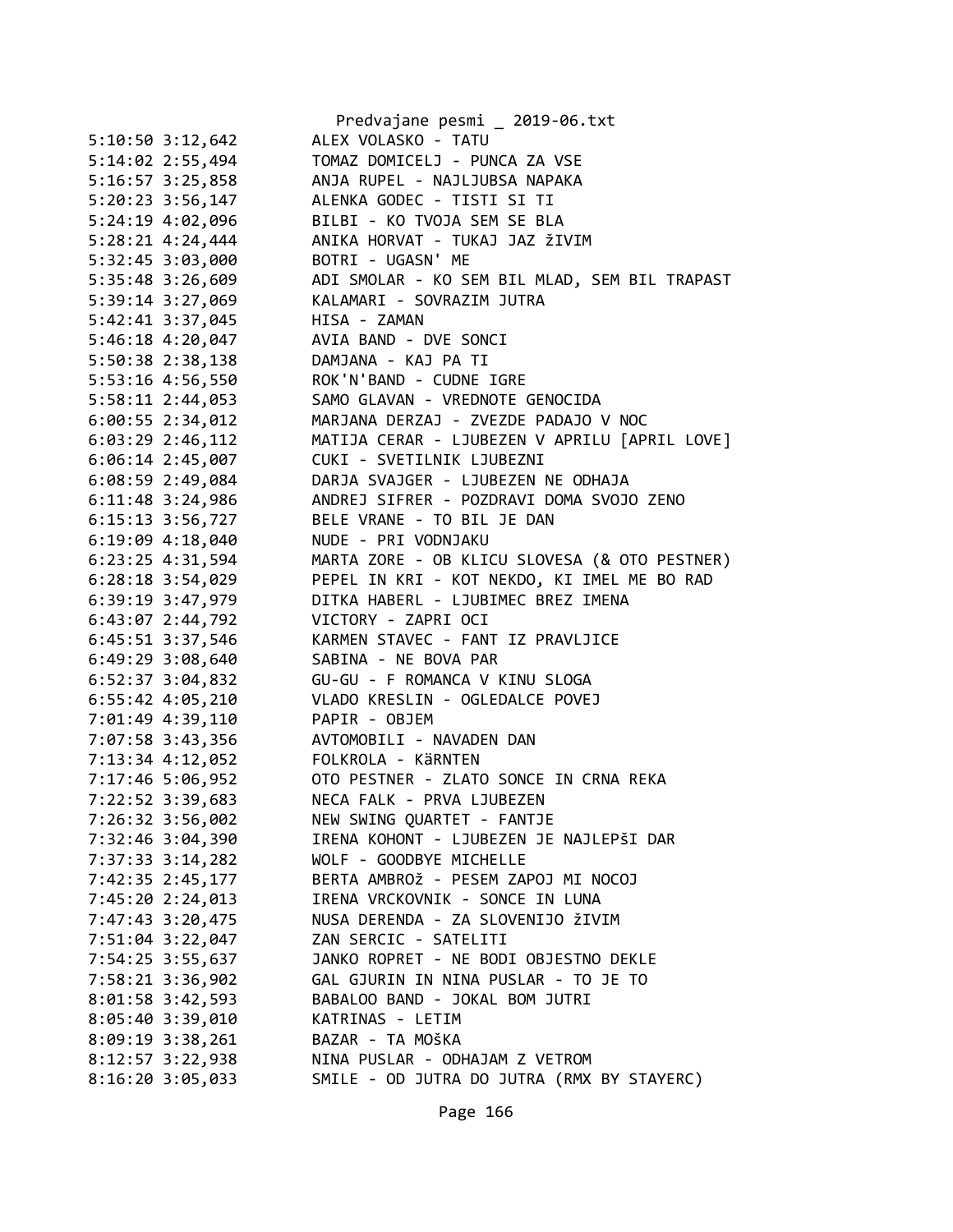|                                                                                |                 | Predvajane pesmi _ 2019-06.txt                                                                                               |
|--------------------------------------------------------------------------------|-----------------|------------------------------------------------------------------------------------------------------------------------------|
| 8:19:24 4:49,425                                                               |                 | ALEKSANDER MEŽE K- LJUBLJANA V MAJU.WAV -                                                                                    |
| $8:24:14$ 3:26,005                                                             |                 | AYNEE - SI TO TI                                                                                                             |
| 8:27:39 4:16,606                                                               |                 | FARAONI - PASJE ZIVLJENJE                                                                                                    |
| 8:42:39 3:01,263                                                               |                 | ALEKSANDER MEZEK - SIVA POT                                                                                                  |
|                                                                                |                 | 8:45:40 4:35,926 FLORA & PARIS - OLJE IN VODA                                                                                |
| 8:50:16 5:06,535                                                               |                 | MIA ZNIDARIC - PESEM NAMESTO ZLATNIKOV                                                                                       |
| 8:55:22 3:02,012                                                               |                 | VILI RESNIK - NAJ BOGOVI SLISIJO<br>SUNNY ORCHESTRA - WELCOME TO THE PARTY                                                   |
| 8:58:24 5:21,432                                                               |                 |                                                                                                                              |
|                                                                                |                 |                                                                                                                              |
| 9:04:21 3:41,023 NEISHA - SLAB DAN<br>9:07:59 4:07,983 ANIKA - LAHKO NOC PIRAN |                 |                                                                                                                              |
|                                                                                |                 | 9:18:10 4:08,040 JAN PLESTENJAK - ZADNJE SLOVO                                                                               |
| 9:23:49 3:38,041                                                               |                 | STANE MANCINI - KO BI SE ENKRAT                                                                                              |
| 9:27:49 2:31,581                                                               | HAZARD - BISTRO |                                                                                                                              |
|                                                                                |                 |                                                                                                                              |
|                                                                                |                 |                                                                                                                              |
|                                                                                |                 | 9:31:06 2:59,014<br>9:34:03 3:10,946<br>9:37:14 3:30,279<br>9:44:22 4:28,642<br>ROK N BAND - BAMBINA<br>ROK N BAND - BAMBINA |
|                                                                                |                 |                                                                                                                              |
|                                                                                |                 | 9:48:51 2:08,939 BLUEGRASS HOPPERS - PO NOVEM LETU BOLJSE BO                                                                 |
|                                                                                |                 | 9:52:00 4:19,023 JANEZ BONCINA BENC - NA NOGE                                                                                |
|                                                                                |                 | 9:56:19 3:20,054 NINO ROBIC - POSLEDNJA POSTAJA                                                                              |
|                                                                                |                 | 3:40,086 ADI SMOLAR - GENOCID                                                                                                |
| 10:01:10<br>10:04:50                                                           |                 | 3:06,067 MANOUCHE - KJE SI LUBI<br>3:52,983 AVIA BAND - RDECI SAL                                                            |
| 10:07:56                                                                       |                 |                                                                                                                              |
|                                                                                |                 | 10:17:10 3:07,601 BRANKA KRANER - LJUBLJANSKI ZVON                                                                           |
|                                                                                |                 | 10:21:12 3:32,014 KALAMARI - POLETJE 2000                                                                                    |
| 10:24:44                                                                       |                 | 4:50,931 ALENKA GODEC - NI ME STRAH                                                                                          |
| 10:30:21                                                                       |                 | 3:32,923 BAND 501 - ÈAS SE USTAVI                                                                                            |
| 10:33:54                                                                       |                 | 3:20,537 IVO MOJZER & OTO PESTNER - LJUDJE POMLADI                                                                           |
| 10:37:14                                                                       |                 | 4:17,579 BILBI - V DNEVNI DOMA                                                                                               |
| 10:46:26                                                                       |                 | 4:02,344 MAJDA ARH - OPROSTI MI                                                                                              |
| 10:51:28                                                                       |                 | 4:14,861 ESKOBARS - ILUZIJA                                                                                                  |
| 10:55:43                                                                       |                 | 4:39,732 TOMAZ DOMICELJ - MOJ DOM JE LUBLANA                                                                                 |
| 11:01:54                                                                       |                 | 2:26,005 IZTOK MLAKAR - PUBI, USIDIMO SE                                                                                     |
| 11:04:20                                                                       | 3:38,453        | BOTRI - PLAZILCI                                                                                                             |
| 11:07:58                                                                       | 2:19,994        | MATEJA GOLOB - CU-CU                                                                                                         |
| 11:15:34                                                                       | 3:56,191        | HISA - V NOVO JUTRO                                                                                                          |
| 11:20:24                                                                       | 3:49,582        | KINGSTON - KOCKA JE PADLA NATE                                                                                               |
| 11:24:13                                                                       | 3:12,729        | OPTIMISTI - SANJE                                                                                                            |
| 11:27:25                                                                       | 3:20,018        | PRIZMA - POGUM                                                                                                               |
| 11:31:29                                                                       | 3:30,639        | DON MENTONY BAND - AMERIKA                                                                                                   |
| 11:35:00                                                                       | 3:31,033        | CUKI - ZOBAR                                                                                                                 |
| 11:38:28                                                                       | 3:07,713        | BELE VRANE - LETALOVLAK                                                                                                      |
| 11:45:19                                                                       | 3:31,859        | ALMA MERKLIN - VSAKA MINUTA                                                                                                  |
| 11:48:51                                                                       | 3:39,032        | NUDE - PEPELKA (RAD TE IMAM)                                                                                                 |
| 11:53:30                                                                       | 4:23,552        | GU-GU - AEROBIK                                                                                                              |
| 11:57:53                                                                       | 2:50,828        | PEPEL IN KRI - PO BITKI SO GENERALI VSI                                                                                      |
| 12:02:15                                                                       | 3:44,624        | ANDREJ SIFRER - ZA PRIJATELJE                                                                                                |
| 12:05:56                                                                       | 3:48,292        | ANJA RUPEL - LJUBI ME IN NE SPRAŠUJ                                                                                          |
|                                                                                |                 |                                                                                                                              |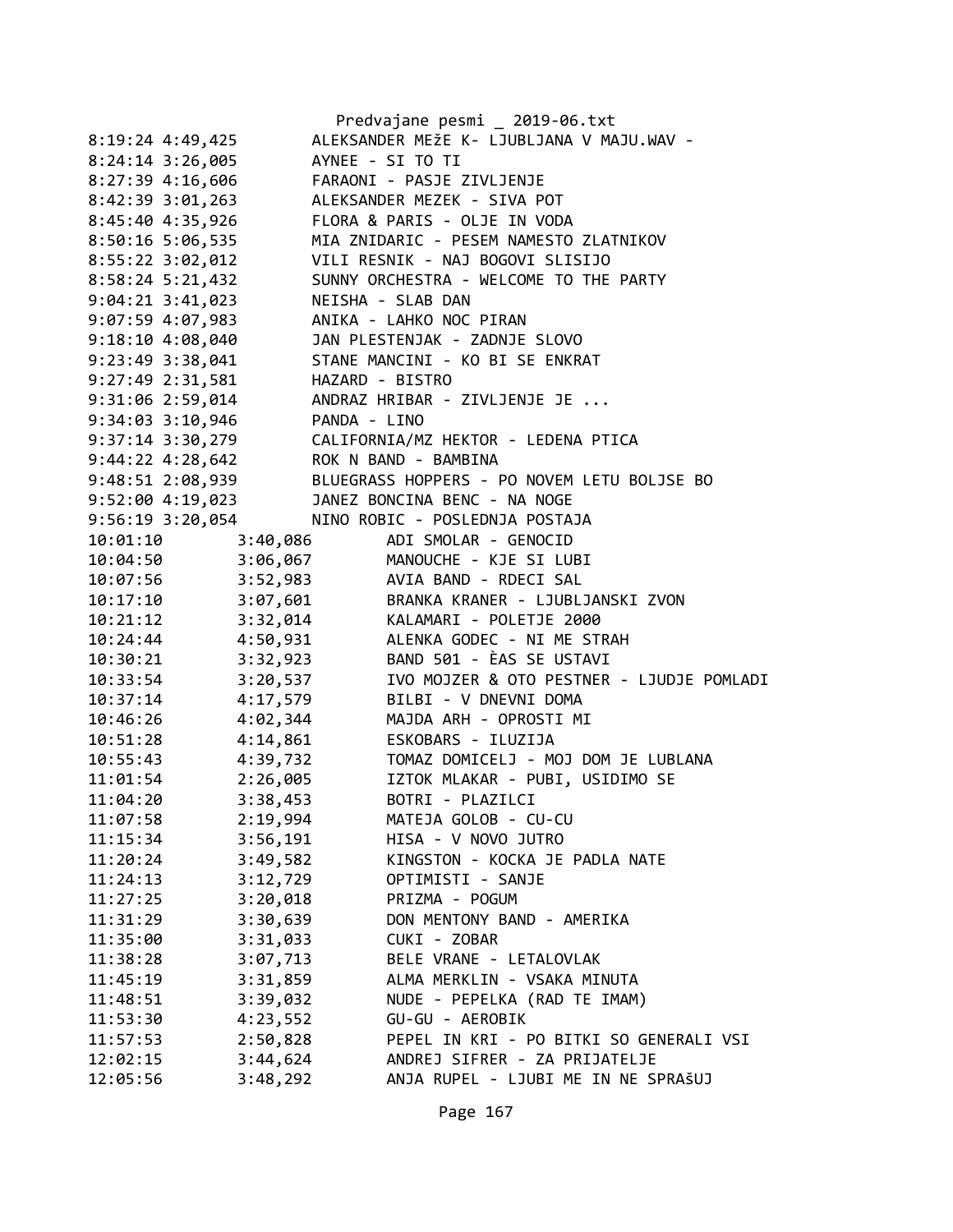|            |          | Predvajane pesmi _ 2019-06.txt               |
|------------|----------|----------------------------------------------|
| 12:13:39   | 5:36,208 | TATJANA DREMELJ - CE NE LJUBIS ME VEC        |
| 12:20:09   | 3:27,683 | MARTA ZORE - CUJ MOJ GLAS                    |
| 12:23:35   | 4:24,944 | HALO - DAM TI JUTRA                          |
| 12:28:21   | 4:00,037 | VICTORY - TEQUILA IZ TVOJEGA POPKA           |
| 12:33:07   | 2:48,509 | DITKA HABERL - V MENI RASTE DREVO            |
| 12:35:55   | 3:50,747 | MARJANA DERZAJ - MUZIKA                      |
| 12:43:36   | 2:22,016 | MATIJA CERAR - DEŽNIKI                       |
| 12:45:58   | 2:19,872 | OTO PESTNER - RITEM JUTRA                    |
| 12:48:17   | 3:37,400 | DAMJANA - RIME                               |
| 12:52:55   | 3:27,029 | AVTOMOBILI - DRUGACNO NEBO                   |
| 12:56:21   | 3:20,573 | BAZAR - DOBRODOŠLI                           |
| 13:00:15   | 4:24,074 | NUSA DERENDA - ROKO NA SRCE                  |
| 13:04:39   | 4:07,545 | KANTOR - TATU                                |
| 13:08:45   | 2:27,443 | SAMO GLAVAN - BUTALCI                        |
| 13:11:56   | 4:02,918 | MONI KOVACIC - BREZ LJUBEZNI MI ZIVETI NI    |
| 13:15:59   | 2:37,998 | MAJDA SEPE - LJUBLJANSKE ULICE               |
| 13:18:36   | 2:32,831 | DOCA MAROLT - ŽIVLJENJE JE LEPO              |
| 13:22:14   | 3:13,780 | IVANKA KRASEVEC - PRESERN - VIOLINA TZIGANO  |
| 13:25:28   | 3:17,465 | KARMEN STAVEC - 100 NORIH IDEJ               |
| 13:28:45   | 3:12,993 | VLADO KRESLIN - ZVEZDICE BELE                |
| 13:32:47   | 3:34,023 | ROK'N'BAND - NIKA                            |
| 13:36:12   | 2:27,080 | BARBARA JARC - ZAPLEŠIMO TWIST               |
| 13:38:39   | 3:17,534 | SUNNY ORCHESTRA - GROBAR                     |
| 13:43:26   | 2:41,029 | IRENA VRCKOVNIK - POLJUB POVE VSE            |
| 13:46:06   | 3:22,556 | IVO MOJZER - KO SI DAVI SE ZBUDILA           |
| 13:50:39   | 3:03,724 | NECA FALK - SAMA FANTA NASLA SI BOM          |
| 13:53:42   | 4:14,656 | FARAONI/SLAVKO IVANCIC - DRUGACEN            |
| 13:57:57   | 2:46,862 | TOMAZ PENGOV IN MLADI LEVI - ODA IRENI       |
| 14:01:21   | 3:52,034 | ALEKSANDER MEZEK - NASA LADJA                |
| 14:05:13   | 3:33,368 | JURKI & BASISTI - GROBARJEVA PESEM           |
| 14:08:46   | 2:59,233 | DASA - OD LJUBEZNI ZADET                     |
| 14:13:15   | 4:22,310 | PAVLE KAVEC & OKO - VSE SEM DAL TI           |
| 14:17:37   | 3:21,521 | LIDIJA KODRIC - PO TIHO                      |
| 14:22:46   | 3:49,711 | AGROPOP - FRANCEK PIROMANCEK                 |
| 14:26:35   | 4:11,375 | OTO PESTNER & PERPETUM JAZZILE - MATI BODIVA |
| PRIJATELJA |          |                                              |
| 14:31:38   | 2:37,082 | JELKA CVETEŽAR - KO BOŠ PRIŠLA NA BLED       |
| 14:34:15   | 2:58,050 | STANE MANCINI - NAMESTO PISMA                |
| 14:37:13   | 4:01,659 | VILI RESNIK - REKA ZELJA                     |
| 14:42:44   | 3:22,516 | MIRAN RUDAN - RAD JO IMAM                    |
| 14:46:06   | 2:45,520 | ANIKA HORVAT - TEENAGERSKA BALADA            |
| 14:48:52   | 4:16,300 | ADI SMOLAR - DNEVI SO KRATKI, NOCI PA DOLGE  |
| 14:54:18   | 3:33,568 | KATRINAS - FUNKY BEAT                        |
| 14:57:51   | 3:01,819 | JANA SUSTERSIC - GLAS SRCA                   |
| 15:01:31   | 3:19,520 | AVIA BAND - EN KORAK                         |
| 15:04:50   | 3:33,186 | EVA CERNE - LE SANJE                         |
| 15:08:23   | 3:22,988 | SLEEPWALKERS - IME ROZE                      |
| 15:13:16   | 3:56,933 | DARJA SVAJGER - BODI VETER                   |
|            |          |                                              |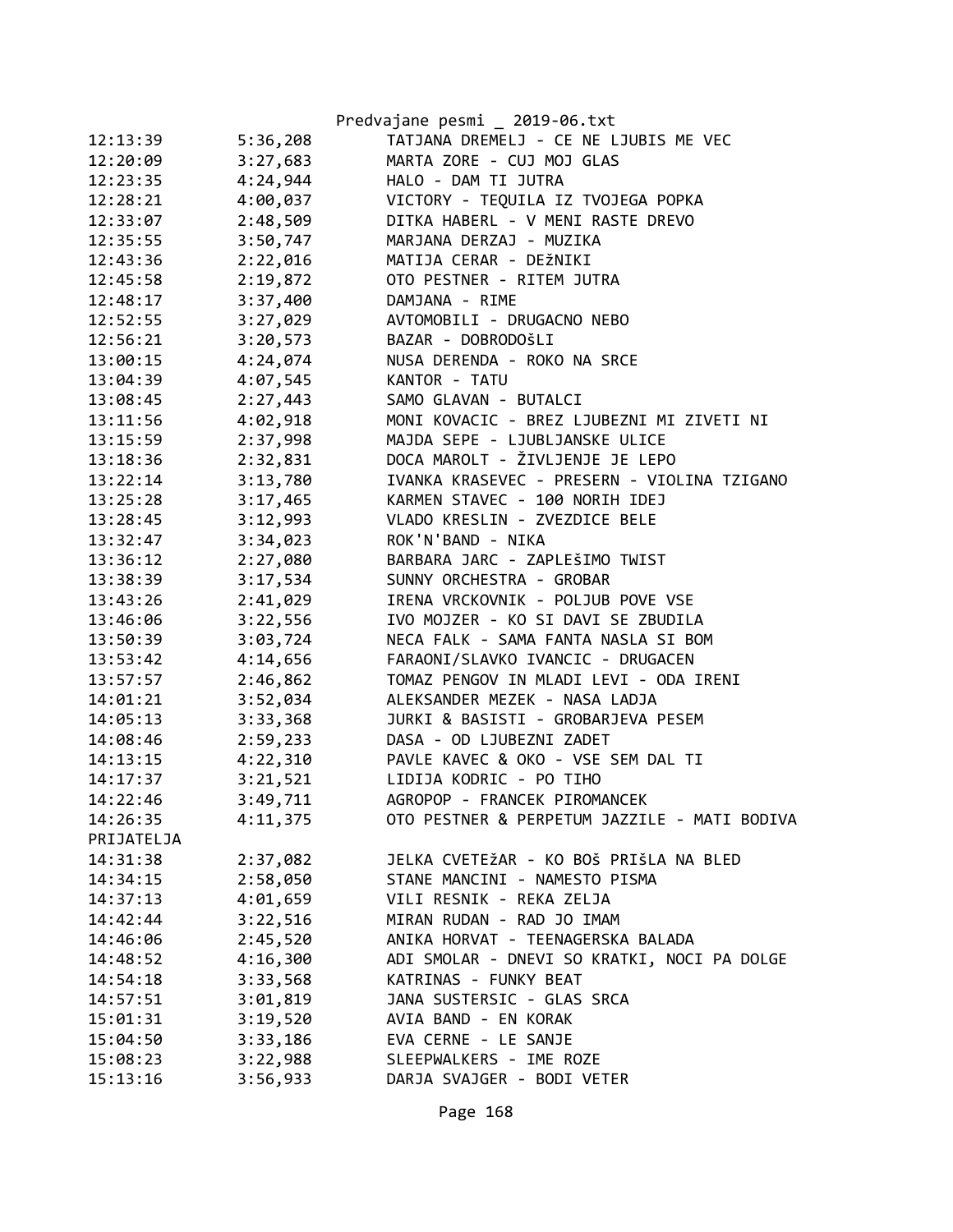|             |          | Predvajane pesmi _ 2019-06.txt               |
|-------------|----------|----------------------------------------------|
| 15:17:12    | 1:47,531 | RAFKO IRGOLIC - KAVBOJEVA LJUBICA            |
| 15:19:00    | 2:07,955 | BLUEGRASS HOPPERS - PO NOVEM LETU BOLJŠE BO  |
| 15:22:55    | 2:38,008 | ALENKA VIDRIH - VRTILJAK                     |
| 15:25:54    | 2:57,923 | BERTA AMBROŽ - POSLEDNJA NOC LJUBEZNI        |
| 15:28:52    | 3:07,901 | ALENKA GODEC - V MENI JE MOC                 |
| 15:32:51    | 3:15,243 | BOTRI - KER VEM                              |
| 15:36:06    | 3:30,048 | DRUSTVO MRTVIH PESNIKOV - 25                 |
| 15:41:04    | 4:27,722 | META MOCNIK & OTO PESTNER - TRENUTKI BEZE    |
| 15:45:32    | 3:07,546 | BILBI - LIMONADA                             |
| 15:48:39    | 3:27,232 | BABALOO BAND - POT DOMOV                     |
| 15:53:16    | 3:04,744 | KINGSTON - SONCNA UPRAVA                     |
| 15:56:21    | 2:56,540 | HORIZONT - TE IGRE BO KONEC                  |
| 15:59:55    | 4:03,049 | IZTOK MLAKAR - VANDIMA                       |
| 16:03:58    | 3:00,020 | FOLKROLA - POLNA LUNA                        |
| 16:06:58    | 3:05,008 | AYNEE - ZVECER                               |
| 16:11:32    | 2:53,623 | TOMAZ DOMICELJ - KAMIONAR                    |
| 16:14:26    | 3:31,974 | PANDA - KAKSNO SONCE KAKSEN DAN              |
| 16:17:57    | 3:29,511 | DRUŠTVO MRTVIH PESNIKOV - 25                 |
| 16:23:14    | 5:39,111 | HISA - PALE SAM NA SVETU                     |
| 16:28:53    | 1:52,385 | OPTIMISTI - LIMUZINA                         |
| 16:31:37    | 4:29,011 | CUKI - SONCE                                 |
| 16:36:05    | 2:55,651 | ANDRAZ HRIBAR - KADAR SI TU                  |
| 16:40:31    | 4:18,230 | ANDREJ SIFRER - ROMANJE                      |
| 16:44:49    | 3:02,016 | PEPEL IN KRI - EVROPA '92                    |
| 16:47:49    | 4:02,230 | ANJA RUPEL - SANJAM TE                       |
| 16:53:01    | 4:25,704 | NUDE - RAZLOG                                |
| 16:57:27    | 2:01,681 | BELE VRANE - STOPI NA TLA                    |
| 17:00:02    | 4:08,874 | GU-GU - MOJA MALA LUCIJA                     |
| 17:04:10    | 2:51,780 | DON MENTONY BAND - MARJETKA                  |
| 17:07:02    | 2:40,790 | JANEZ PUH - BREZ SONCA CVETJA NI             |
| 17:10:14    | 4:10,080 | CALIFORNIA - RECI DA SI NORA NAME            |
| 17:14:24    | 4:04,005 | ELDA VILER - LASTOVKE                        |
| 17:18:27    | 2:04,428 | GAUDEAMUS - PESEM ZA ŠPAS                    |
| 17:21:20    | 3:53,893 | TOMAZ AHACIC - FOGL - POVEJ MI, KOLIKO TI SE |
| POMENIM JAZ |          |                                              |
| 17:25:14    | 2:18,283 | MARJANA DERZAJ - VOZI ME VLAK V DALJAVE      |
| 17:27:32    | 4:03,991 | OTO PESTNER - BISERE IMAS V OCEH             |
| 17:32:13    | 3:58,804 | DAMJANA - PRIJATELJ IN LJUBIMEC              |
| 17:36:12    | 3:12,520 | KALAMARI - PREDEN ZASPI                      |
| 17:40:54    | 3:24,121 | TATJANA DREMELJ - SAJ VEŠ DA RADA TE IMAM    |
| 17:44:18    | 3:25,577 | FRENK NOVA - TIKA TAKA (RADIO EDIT)          |
| 17:47:43    | 3:41,610 | AVTOMOBILI - GOSPODAR                        |
| 17:52:06    | 3:22,673 | DAN D - KOZLAM                               |
| 17:55:28    | 4:01,375 | JANKO ROPRET - LEPA SI NOCOJ                 |
| 18:00:03    | 3:56,172 | NUSA DERENDA - MODRO MORJE                   |
| 18:03:56    | 3:47,861 | JAN PLESTENJAK - AMORE MIO                   |
| 18:07:44    | 3:18,876 | MARTINA SRAJ - LE BODI TU                    |
| 18:11:34    | 4:57,370 | SAMO GLAVAN - ZGODOVINA OBSTOJA              |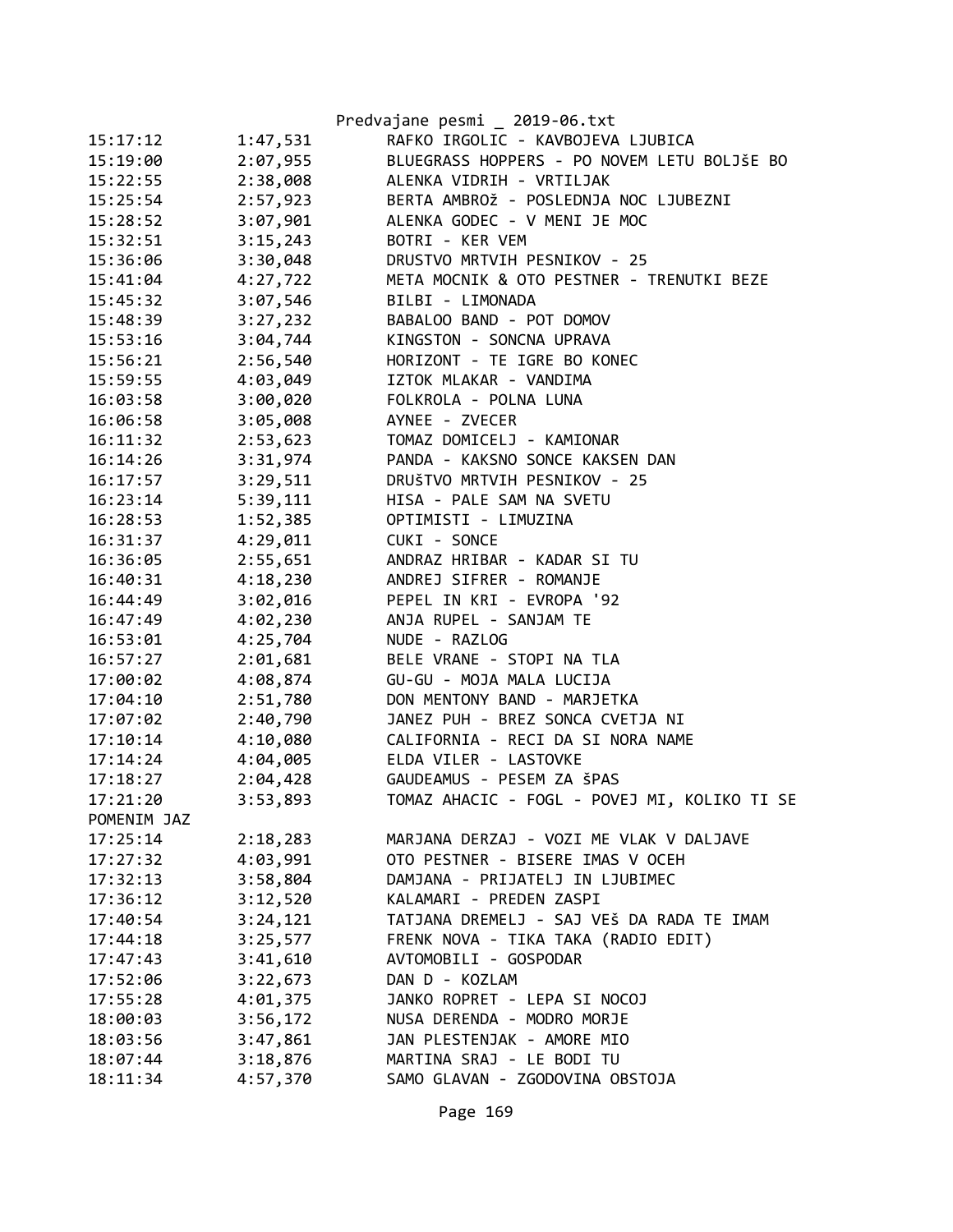|              |          | Predvajane pesmi _ 2019-06.txt                  |
|--------------|----------|-------------------------------------------------|
| 18:16:31     | 4:29,581 | JANEZ ZMAZEK - DOST JE BLO BESED                |
| 18:21:49     | 3:19,508 | NEISHA - MALO TU MALO TAM                       |
| 18:25:30     | 3:15,016 | TOMAZ PENGOV - CRNA PEGA CEZ OCI                |
| 18:28:45     | 3:47,500 | BAZAR - KO ODBIJE POLNOC                        |
| 18:34:50     | 2:58,065 | HAZARD - ZABLODA V MODRIH KAVBOJKAH             |
| 18:39:31     | 4:04,155 | MAJDA SEPE - PISMO ZA MARY BROWN                |
| 18:45:22     | 2:42,078 | METKA ŠTOK - KO BOM 64                          |
| 18:48:04     | 3:56,004 | ROK'N'BAND - ZVEZDICA                           |
| 18:52:36     | 3:41,663 | KARMEN STAVEC - LEP POLETNI DAN '04             |
| 18:56:17     | 3:26,996 | STANE MANCINI - SPOMINCICA                      |
| 19:00:17     | 3:25,026 | FARAONI - PUSTI ME                              |
| 19:03:42     | 3:08,524 | MARTA ZORE - MIDVA                              |
| 19:06:50     | 2:56,239 | NINA PUSLAR - BILO LEPO BI                      |
| 19:10:18     | 3:02,643 | DITKA HABERL - NAD MESTOM SE DANI               |
| 19:13:20     | 2:56,874 | IRENA VRCKOVNIK - TVOJA PESEM                   |
| 19:16:17     | 3:00,605 | MAJA P - DRUGACNA                               |
| 19:20:06     | 2:20,299 | LUCKY CUPIDS - STECI STRAN                      |
| 19:22:26     | 2:33,833 | DOCA MAROLT - ZIVLJENJE JE LEPO                 |
| 19:24:55     | 4:48,510 | PAPIR - LEPO MI JE S TEBOJ                      |
| 19:30:21     | 3:59,036 | ALEKSANDER MEZEK - KJE SO TISTE STEZICE/MOZJE V |
| <b>CRNEM</b> |          |                                                 |
| 19:34:19     | 3:39,985 | NECA FALK - PRVA LJUBEZEN                       |
| 19:37:58     | 2:58,852 | JELKA CVETEŽAR - JUTRO NA PLANINI               |
| 19:41:28     | 4:45,030 | ALENKA GODEC - DRUGACNA                         |
| 19:46:13     | 3:11,224 | ADI SMOLAR - TO BO HIT                          |
| 19:50:05     | 4:46,961 | ORLEK - ADIJO KNAPI                             |
| 19:54:52     | 3:13,877 | ANIKA HORVAT - KO GRE TVOJA POT OD TOD          |
| 19:58:06     | 4:24,655 | MAJDA ARH - ZDAJ VEM                            |
| 20:03:03     | 4:27,928 | PRO ANIMA SINGERS - POLETNA NOC                 |
| 20:07:31     | 3:25,340 | BOTRI - OB TEBI SE MI ZROLA                     |
| 20:16:59     | 3:12,023 | VLADO KRESLIN - DAN NESKONCNIH SANJ             |
| 20:20:39     | 2:54,143 | BLUEGRASS HOPPERS - KAMIONAR                    |
| 20:23:33     | 3:31,506 | POLONA FURLAN - TAKA KOT SEM                    |
| 20:27:04     | 4:29,396 | DARJA SVAJGER - LETIM                           |
| 20:32:22     | 3:54,573 | DOMINIK KOZARIC - REKA LUCI                     |
| 20:36:14     | 4:09,322 | IVO MOJZER - TI SI REKLA SONCE                  |
| 20:44:03     | 2:57,437 | LARA KADIS - ZDAJ SEM TU                        |
| 20:47:00     | 2:36,163 | OPTIMISTI - O, MOJ PAPA                         |
| 20:50:14     | 3:50,210 | SANK ROCK - NAJINA PESEM                        |
| 20:54:02     | 3:01,627 | FOLKROLA - A SI SAMA                            |
| 20:57:03     | 4:38,004 | ANDRAZ HRIBAR - KAJ MI DELAS                    |
| 21:02:12     | 2:39,884 | BRANKA KRANER - POLETNI GIGOLO                  |
| 21:04:52     | 3:13,815 | AVIA BAND - KAKO JI JE IME                      |
| 21:08:05     | 3:03,014 | CUKI - A TI SPLOH VES                           |
| 21:16:31     | 2:22,945 | TOMAZ DOMICELJ - HEJ, MERI                      |
| 21:18:54     | 4:11,694 | PANDA - DAJ NASMEH MI NAZAJ                     |
| 21:23:47     | 3:39,996 | MARTIN KRPAN - MALI BOGOVI                      |
| 21:27:27     | 3:33,441 | SUNNY ORCHESTRA - MY COMMANDING WIFE            |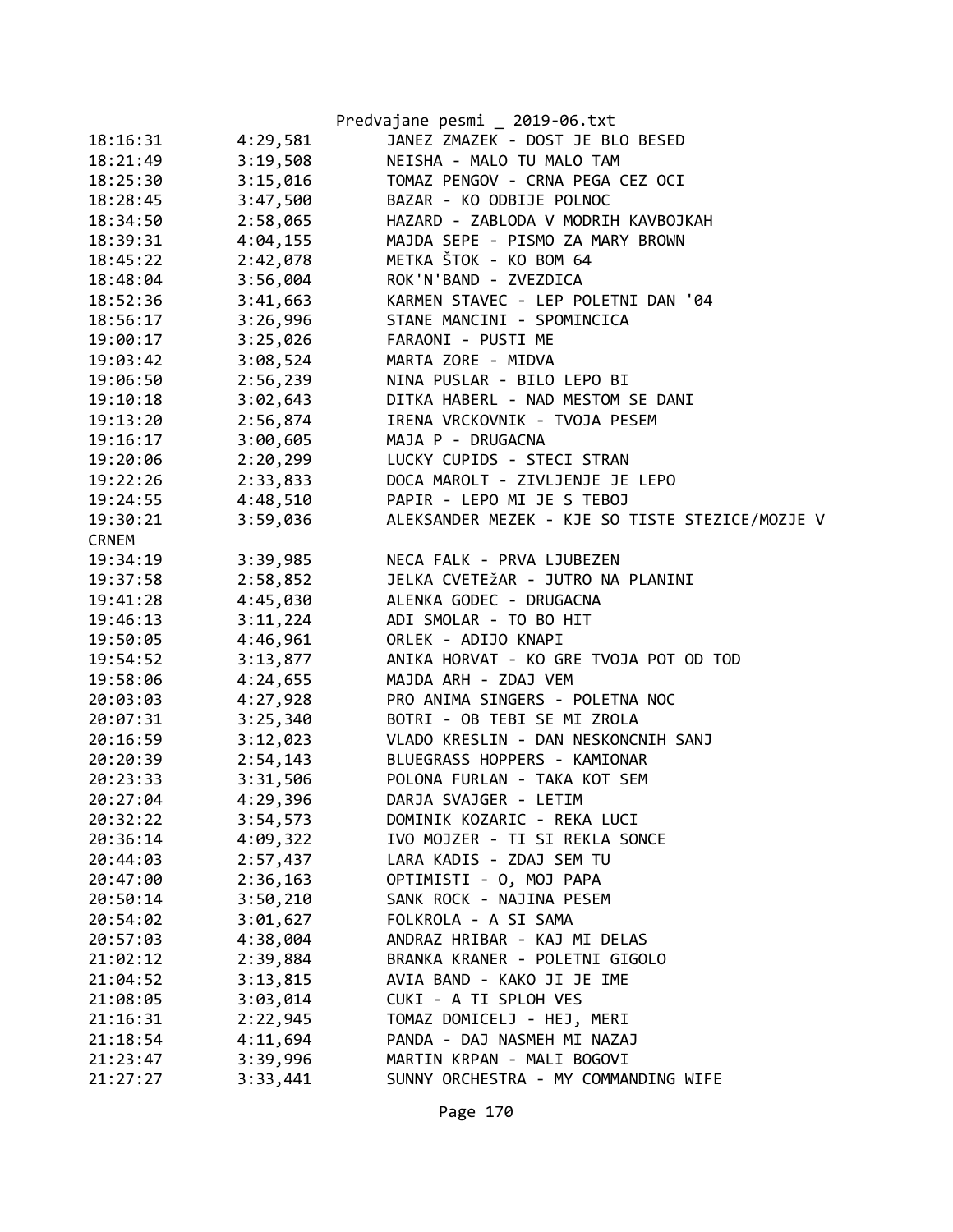|          |          | Predvajane pesmi _ 2019-06.txt                      |
|----------|----------|-----------------------------------------------------|
| 21:31:48 | 3:07,651 | MATIJA CERAR - GOSPOD V KRAVATI                     |
| 21:34:56 | 4:44,844 | IZTOK MLAKAR - PEPI ŽBARADORIJA                     |
| 21:44:35 | 3:27,677 | SOPRANOS - SONG ZA VSE LJUDI                        |
| 21:48:02 | 2:10,959 | BERTA AMBROŽ - DAN KOT DNEVI VSI                    |
| 21:50:50 | 3:36,819 | ANDREJ SIFRER - SEDEM PIJANSKIH NOCI                |
| 21:54:27 | 4:11,212 | ANJA RUPEL - BREZ LJUBEZNI                          |
| 21:58:38 | 3:30,777 | MARJANA DERZAJ - PTICJE STRASILO                    |
| 22:02:40 | 2:29,251 | VIDEOSEX - VOZI ME VLAK V DALJAVE                   |
| 22:05:09 | 1:56,971 | LIDIJA KODRIC - DAN ZA NAJU DVA                     |
| 22:07:06 | 3:10,093 | DON MENTONY BAND - MORSKI POZDRAV                   |
| 22:15:32 | 3:05,491 | MANOUCHE - KJE SI LUBI                              |
| 22:18:30 | 3:11,531 | EDVIN FLISER - SOLZA, KI JE NE PRODAM               |
| 22:22:23 | 4:13,028 | 7.OKTOBER - TA DAN                                  |
| 22:26:36 | 3:42,496 | KINGSTON - DAJ POVEJ, DAJ POVEJ                     |
| 22:31:06 | 3:43,637 | OTO PESTNER - TRIDESET LET (JAZZY)                  |
| 22:34:50 | 2:27,993 | BELE VRANE - HVALA VAM ZA VSE                       |
| 22:37:18 | 2:57,580 | DAMJANA - JE TO LJUBEZEN                            |
| 22:43:59 |          | 3:00,806 NUDE - TAKO LEPO SI ZLOMILA MI SRCE        |
| 22:46:59 |          | 2:59,773 PEPEL IN KRI - PRIDI V SVET LJUBEZNI       |
| 22:50:36 | 3:51,071 | DANILO KOCJANCIC/MATJAZ JELEN - POISCI ME           |
| 22:54:27 |          | 3:15,593 MAJDA SEPE - MED ISKRENIMI LJUDMI          |
| 22:57:42 |          | 3:17,028 SLAVKO IVANCIC - CRTA                      |
| 23:01:29 | 3:51,899 | AVTOMOBILI - POT DOMOV                              |
| 23:05:21 | 4:05,997 | VICTORY - DAN BREZ TEBE (ORIGINAL)                  |
| 23:13:22 | 3:34,097 | BAZAR - PRVI MAJ                                    |
| 23:16:56 | 2:45,101 | KATRINAS - KOT PRAVLJICA                            |
| 23:20:22 | 2:48,956 | HISA - ODKRIJ OTROKOM SVET                          |
| 23:23:11 | 3:27,569 | NUSA DERENDA - ZA STARE CASE                        |
| 23:26:38 | 3:24,376 | BABALOO BAND - NENAJAVLJEN GOST                     |
| 23:30:51 | 4:22,037 | CALIFORNIA/MZ HEKTOR - KRALJICA POROCNEGA POTOVANJA |
| 23:35:10 | 3:09,949 | OTO PESTNER & ELDA VILER - MOJA DEZELA              |
| 23:38:19 | 3:21,493 | KALAMARI - RITEM SONCA                              |
| 23:45:30 | 3:22,515 | JAN PLESTENJAK - PRAVE KARTE                        |
| 23:48:53 | 3:20,532 | IVANKA KRASEVEC - PRESERN - NISEM SANJALA           |
| 23:52:50 | 3:31,361 | -------------------<br>SAMO GLAVAN - NAPACNI NACIN  |
| 23:56:21 | 3:55,226 | VILI RESNIK - NA FUZBAL ME PUST                     |

| $0:00:47$ 3:22,448 | ADI SMOLAR - PRAVICE NI - PRAVICA JE     |
|--------------------|------------------------------------------|
| $0:04:09$ 3:45,001 | ALEKSANDER MEZEK - ZVESTO SRCE           |
| $0:07:54$ 4:18,238 | ANDREJ SIFRER - CAKAM                    |
|                    | 0:12:11 3:41,987 CUKI - HOZNTREGARJI     |
| $0:15:53$ 3:18,462 | FLORA EMA LOTRIC & PARIS - JUTRANJA ROSA |
| $0:19:11$ 4:11,083 | PANDA - LJUBIMEC BREZ                    |
| $0:23:25$ 3:26,043 | ROK'N'BAND - OSTANI SE MINUTO            |
| $0:26:48$ 3:50,018 | GU-GU - ZELIM SI NA JAMAJKO              |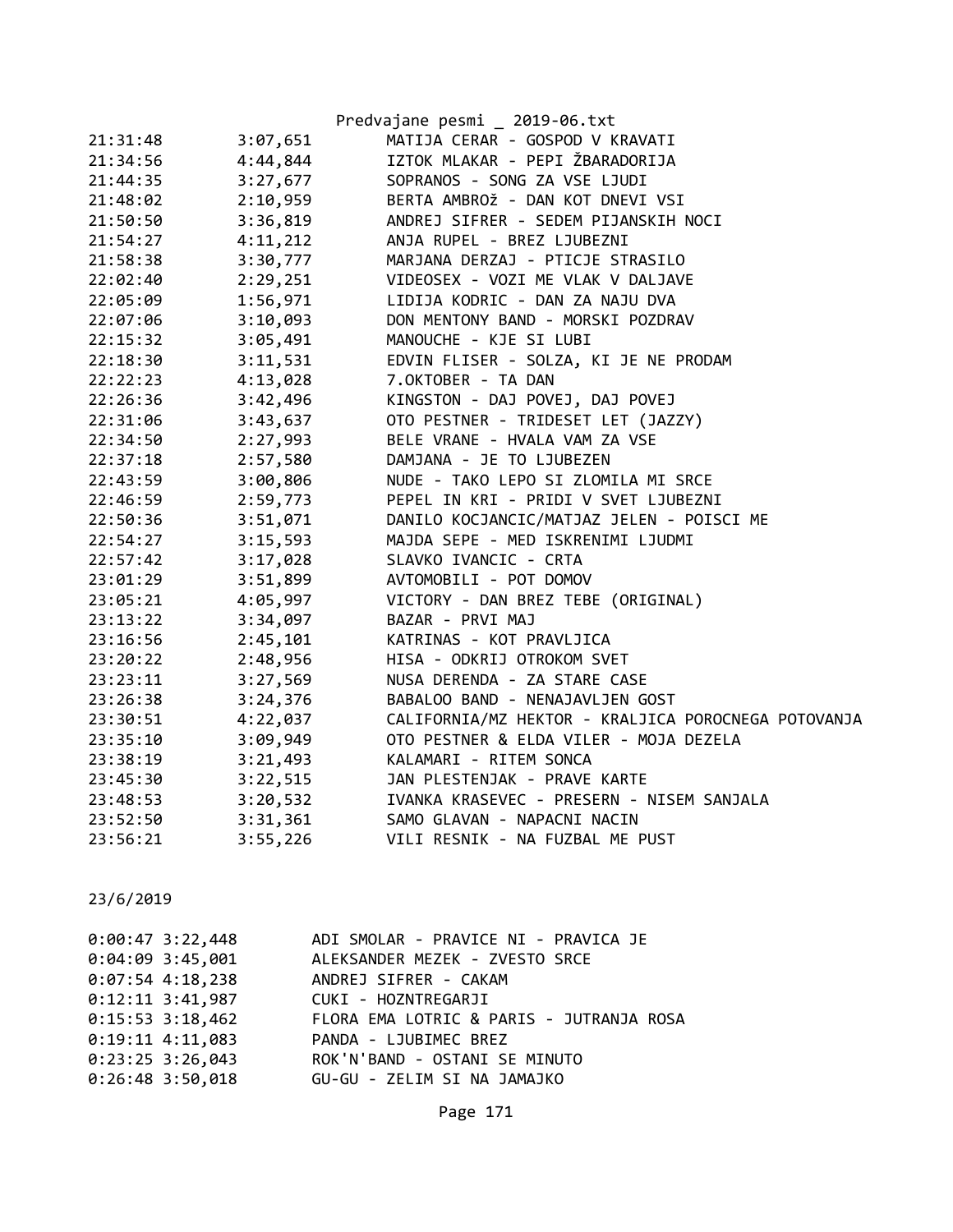|                                       | Predvajane pesmi _ 2019-06.txt                                                                |
|---------------------------------------|-----------------------------------------------------------------------------------------------|
| $0:30:33$ 6:32,585                    | IZTOK MLAKAR - OD FRANCA FRANCESKINA GOD                                                      |
| $0:37:08$ 3:23,057                    | KINGSTON - KO BO PADAL DEZ                                                                    |
| 0:40:31 2:05,495                      | MARJANA DERZAJ - V LJUBLJANO                                                                  |
|                                       |                                                                                               |
| $0:46:02$ 4:10,351                    | CALIFORNIA - NE GOVORI                                                                        |
| $0:50:11$ 2:56,722                    | FOLKROLA - DVIGNIL BOM ZASTAV                                                                 |
| $0:53:08$ 3:44,973                    | AVTOMOBILI - V MRZLIH DVORANAH                                                                |
| $0:56:51$ 3:03,963                    | MATIJA CERAR - NAJINA NOVA SRECA                                                              |
| $0:59:54$ 3:44,845                    | PEPEL IN KRI - LISICKA IN LISJAK                                                              |
|                                       | 1:03:39 3:42,371 ALENKA GODEC - VSAK JE SAM                                                   |
| 1:07:24 3:40,702 AVIA BAND - TELESKOP |                                                                                               |
| 1:11:04 4:07,967 NINA PUSLAR - NI ONA |                                                                                               |
|                                       | 1:15:08 2:31,946 OTO PESTNER - ZDRAVICA MARIJA                                                |
|                                       |                                                                                               |
|                                       |                                                                                               |
| 1:24:03 3:54,023                      |                                                                                               |
|                                       | NUSA DERENDA - V OGENJ ZDAJ OBLECI ME<br>1:27:59 4:28,038 DON MENTONY BAND - OBCUTEK JE VAZEN |
|                                       | 1:32:27 2:22,807 BRANKA KRANER - PREDRAMI ME                                                  |
|                                       | 1:34:47 3:29,009 ANIKA - ZDAJ KO SI SAMA                                                      |
|                                       | 1:38:18 3:47,348 VLADO KRESLIN - KRASNI NOVI SVET                                             |
|                                       | MARTA ZORE - SE SI TU                                                                         |
| 1:42:05 3:46,968                      |                                                                                               |
| 1:45:52 3:49,957                      | ANJA RUPEL - ODSLA BOM SE TO NOC                                                              |
| 1:49:42 3:33,878                      | HAZARD - NENA                                                                                 |
|                                       | 1:53:15 2:54,489 DEZUR - CISTO DROBNA ZELJA                                                   |
|                                       | 1:56:12 3:05,990 IRENA VRCKOVNIK - CEPRAV BOM SPET SAMA                                       |
|                                       | 1:59:18 4:15,037 BLUEGRASS HOPPERS - AVTOMAT                                                  |
| 2:03:33 3:49,036                      | KARMEN STAVEC - LJUBEZEN JE                                                                   |
| 2:07:24 2:49,985                      | VICTORY - HOCES ME ALI NOCES ME<br>FARAONI - PINO IN MARINO<br>PELE VRANE - MASEK MUZIKUZIL   |
| $2:10:13$ $3:01,959$                  |                                                                                               |
|                                       | 2:13:17 2:52,990 BELE VRANE - MACEK V ZAKLJU                                                  |
|                                       | 2:16:10 3:28,542 MAJDA SEPE - KJE JE TISTA TRAVA                                              |
| 2:19:41 3:02,017 NUDE - VESOLJKA      |                                                                                               |
|                                       | 2:22:43 4:32,022 JAN PLESTENJAK - BOLEZEN                                                     |
| 2:27:17 1:59,031                      | BETI JURKOVIC - PRODAJALKA VIJOLIC                                                            |
| 2:29:16 3:46,253                      | MASA - A SI MISLIL NAME                                                                       |
| $2:33:02$ $3:16,021$                  | EDVIN FLISER - TAM KJER SEM DOMA                                                              |
| $2:36:21$ $2:56,510$                  | INDIGO - VESNA                                                                                |
| 2:39:19 3:17,578                      | NEISHA - MALO TU MALO TAM                                                                     |
| 2:42:37 2:31,995                      | STANE MANCINI - MARTINA                                                                       |
| $2:45:14$ 3:56,144                    | BOTRI - MAL'PREKRATKA                                                                         |
| 2:49:28 2:20,585                      | LIDIJA KODRIC - PASTIR KOSTJA                                                                 |
| 2:51:51 3:46,759                      | DRUSTVO MRTVIH PESNIKOV - RABM                                                                |
| 2:55:48 3:57,347                      | VILI RESNIK - KER VES, DA TE LJUBIM                                                           |
| 3:01:35 3:38,704                      | JANEZ BONCINA BENC - TA NOC JE MOJA                                                           |
| 3:05:17 3:19,004                      | ANDRAZ HRIBAR - MED NAMI                                                                      |
| $3:08:36$ $3:40,931$                  | MARKO VOZELJ - MAVRICA                                                                        |
| $3:12:16$ 4:02,712                    | DAMJANA GOLAVSEK - SOLZE                                                                      |
| $3:16:21$ $3:46,028$                  | BEPOP - BREZ TEBE                                                                             |
|                                       |                                                                                               |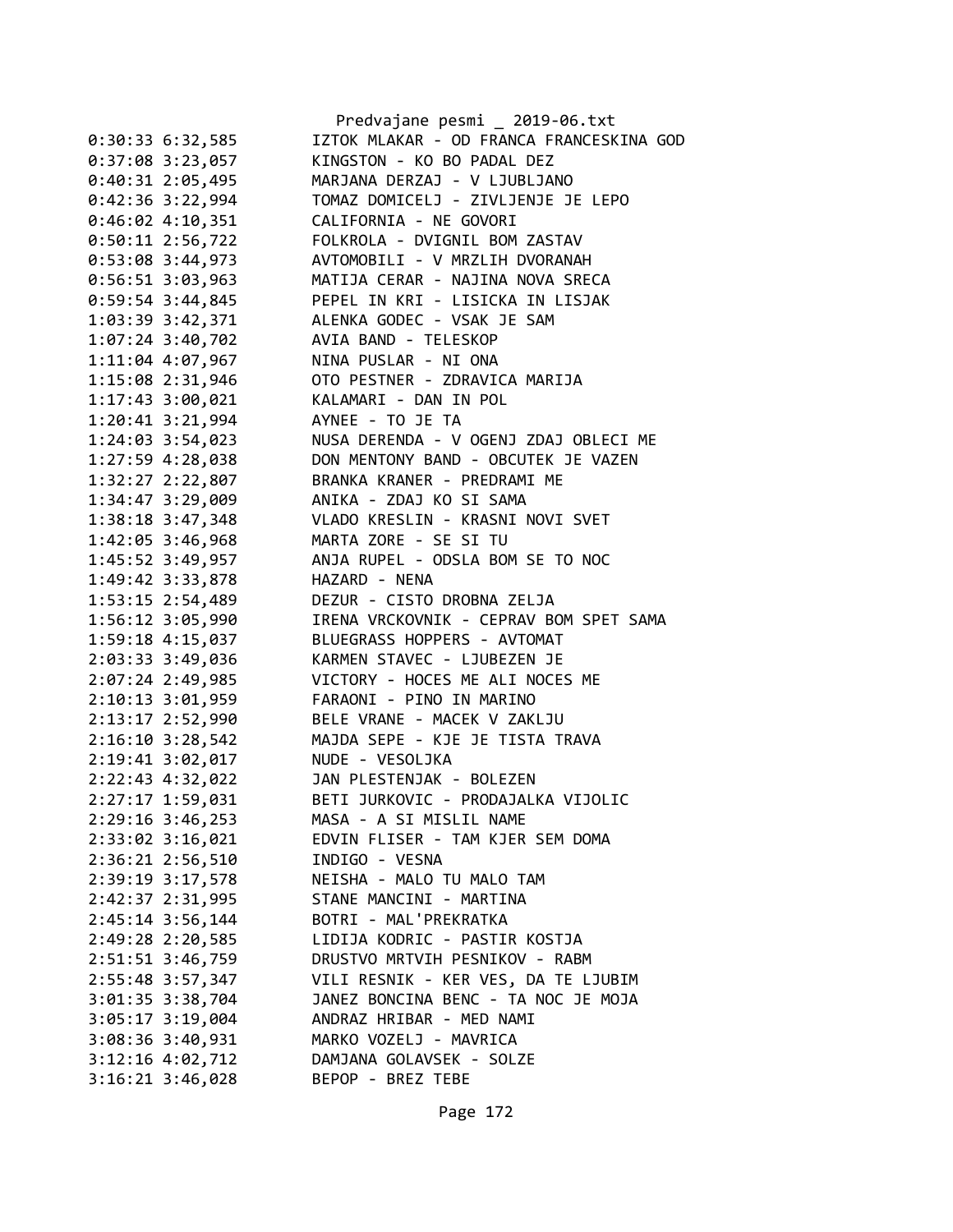|                      | Predvajane pesmi _ 2019-06.txt                             |
|----------------------|------------------------------------------------------------|
| 3:20:06 2:56,251     | MARKO JURCA - POVEJ MU                                     |
| 3:23:02 2:45,019     | BABALOO BAND - KRALJ SVETA                                 |
| 3:25:49 4:06,770     | FRENK NOVA FT. ZIBELNIK & KONECNIK - GREMO NASI BIATLONCI  |
| 3:29:56 2:38,716     | ZLATA OGNJANOVIC - NE CAKAJ NA MAJ                         |
| $3:32:34$ $3:51,995$ | MATJAZ JELEN & EASY FING. - POLETNA NOC                    |
| 3:36:29 2:38,008     | MAJDA SEPE & NINO ROBIC - BELE LADJE                       |
| 3:39:06 3:35,820     | NEW SWING QUARTET - OBRTNIKI                               |
| 3:42:42 3:12,000     | GEJA - VZEL SI SONCE                                       |
| 3:45:57 4:02,014     | MATEVZ SALEHAR HAMO - PRIHAJAS                             |
| 3:49:58 3:47,001     | PRAH - SEZONA SENC                                         |
| 3:53:45 3:45,934     | MARINO LEGOVIC & ZBOR - PO PRAZNIKIH DISI                  |
| 3:57:33 3:49,802     | D.KOCJANCIC & M.JELEN - POISCI ME                          |
| $4:01:23$ $4:16,885$ | SANK ROCK/MATJAZ JELEN - METULJ                            |
| 4:05:40 3:36,922     | GAL GJURIN IN NINA PUSLAR - TO JE TO                       |
| 4:09:19 4:25,020     | MAJA SINK - POLETNI POLJUB                                 |
| 4:13:44 4:05,558     | ALEX VOLASKO - KRATEK DIH                                  |
| 4:17:49 3:16,689     | NATASA & ZIBELNIK - CAS JE DA SE PREBUDIM                  |
| 4:21:08 4:20,091     | ANKA COP - METROPOLE                                       |
| 4:25:28 3:29,986     | DASHA - V PRELEPI LJUBLJANI                                |
| $4:28:58$ 3:14,017   | BIG FOOT MAMA - ROLA SE                                    |
| 4:32:14 2:25,880     | NULA KELVINA - MASKERADA                                   |
| 4:34:39 4:09,995     | ADI SMOLAR - SPS                                           |
| 4:38:45 3:02,041     | BYE THE WAY - NEMIR V MENI                                 |
|                      | 4:41:50 3:48,023 SIMONA VODOPIVEC - DOBROJE, DA ZENSKA SEM |
|                      | 4:45:38 3:13,029 REMI - LE TEBE SE SPOZNAM                 |
| $4:48:48$ 3:03,015   | SAN DI EGO - BREZ TEBE                                     |
| 4:51:54 2:54,157     | MAJA KEUC - ZMOREM                                         |
| 4:54:48 5:04,763     | ALEKSANDER MEZEK - STARI MUZIKANT                          |
| 4:59:51 2:51,125     | MARJANA DERZAJ - V LJUBLJANO                               |
| 5:02:42 3:16,958     | MERISSA IN FREEWAY - ZA MINUTO                             |
| 5:05:59 4:04,571     | NINA PUSLAR - NI ONA                                       |
|                      |                                                            |
|                      | 5:13:43 3:36,038 ANDREJ SIFRER - KA-KA BLUES               |
| 5:17:19 3:47,504     | BAZAR - KO ODBIJE POLNOC                                   |
| 5:21:06 4:00,684     | ALENKA GODEC - DEKLE IZ ZLATE LADJICE                      |
| 5:25:06 3:27,241     | BE - OK SI                                                 |
| 5:28:33 3:33,359     | CALIFORNIA - STARA BARKA                                   |
| 5:32:07 5:01,047     | AVIA BAND - PANDORINA SKRINJICA                            |
| 5:37:06 2:30,673     | ADI SMOLAR - KDO IMA PRAV                                  |
|                      | IZTOK MLAKAR - SOCA                                        |
| 5:39:36 4:54,881     | PRELOM - LJUBEZEN IZ ŠOLSKIH DNI                           |
| 5:44:31 2:53,896     |                                                            |
| 5:47:25 2:54,994     | IRENA VRCKOVNIK - REKA LAZI                                |
| 5:50:19 3:33,922     | DON MENTONY BAND - LENOBA                                  |
| 5:53:53 3:25,745     | ROK'N'BAND - PAZI                                          |
| 5:57:19 2:57,392     | HAZARD - ROŽE ZA ELZO                                      |
| $6:00:16$ 2:57,741   | ANDREJA CAMERNIK - UJEMIVA VETER                           |
| $6:03:13$ $3:22,314$ | BERTA AMBROŽ - PISES MI                                    |
| $6:06:35$ 3:04,995   | SMILE - OD JUTRA DO JUTRA (RMX BY STAYERC)                 |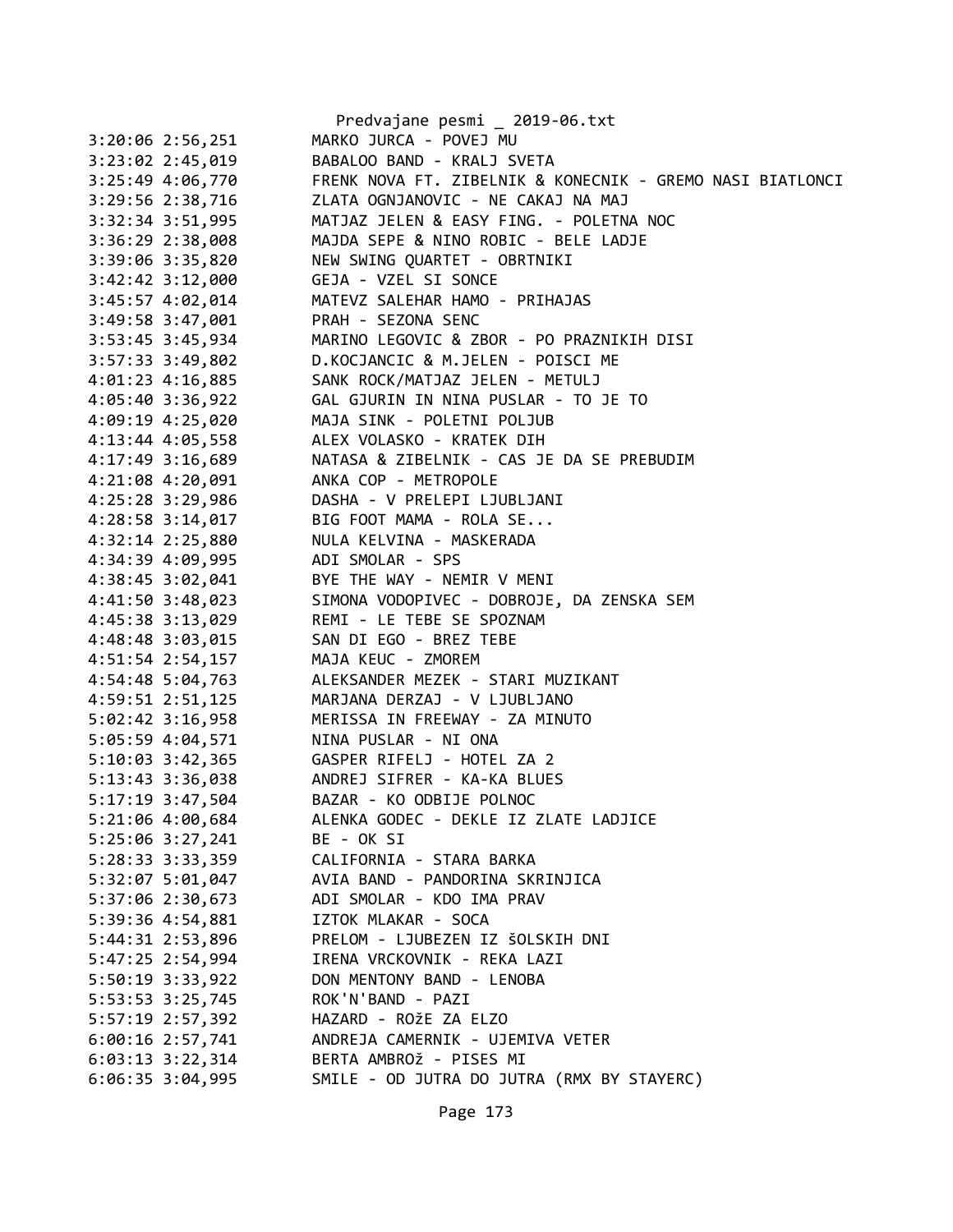|                    | Predvajane pesmi _ 2019-06.txt                 |
|--------------------|------------------------------------------------|
| $6:09:40$ 3:03,347 | FOLKROLA - CYBER BABY                          |
| 6:12:43 2:37,884   | JELKA CVETEZER - KO BOS PRISLA NA BLED         |
| $6:15:21$ 3:09,103 | TOMAZ DOMICELJ - ANAMARIA                      |
| 6:18:30 2:58,349   | MATJAZ JELEN - NOV DAN                         |
| $6:21:28$ 3:44,568 | DARJA SVAJGER - DIVJA                          |
| 6:25:34 3:35,927   | AVTOMOBILI - LIPE                              |
| 6:29:07 2:51,463   | ANIKA HORVAT - ORION                           |
| 6:31:58 4:16,936   | DAN D - KO HODIS NAD OBLAKI                    |
| $6:36:15$ 3:18,105 | MARTA ZORE - MENI SI ŽIVLJENJE                 |
| 6:39:33 3:50,978   | OBVEZNA SMER - SRCE JE POPOTNIK                |
| $6:43:24$ 4:55,355 | SAMO GLAVAN - POGREB IN ZABLODA                |
| 6:48:19 2:39,991   | TOMO JURAK - CE JO NEBI VZEL BI BIL BEDAK      |
| $6:50:58$ 3:45,029 | ANJA RUPEL - DAN, KOT JE TA                    |
| 6:54:43 3:56,655   | OBJEM - ODSEL BOM                              |
| 6:58:40 2:25,479   | HISA - USPAVANKA                               |
| 7:01:05 2:54,499   | DEZUR - CISTO DROBNA ZELJA                     |
| 7:03:59 2:37,815   | IRENA KOHONT - ŠPANSKI HARLEM [SPANISH HARLEM] |
| 7:06:37 3:50,004   | GLOBUS - LEDENO SRCE                           |
| 7:10:27 3:46,036   | DAMJANA - LJUBIM VETER                         |
|                    | KINGSTON - IZGUBIVA SE V NOC                   |
| 7:14:13 4:04,845   |                                                |
| 7:18:12 3:14,694   | GU-GU - MANGO BANANA                           |
| 7:21:26 3:52,447   | NUSA DERENDA - KAKOR PTICA, KAKOR PESEM        |
| 7:25:18 3:26,057   | SUNNY ORCHESTRA - V NOV KRAJ                   |
| 7:28:44 3:26,988   | GAL GJURIN - SEDEMNAJST                        |
| 7:32:11 3:17,303   | BELE VRANE - KAM SI NAMENJEN                   |
| 7:35:28 2:42,118   | FELIKS LANGUS - DISKO RAJ (DISCO RAJ)          |
| 7:38:10 3:48,881   | BOTRI - AVGUŠTINA                              |
| 7:41:59 3:29,847   | PETER PAN - VROCE USTNICE                      |
| 7:45:28 2:47,232   | OTO PESTNER - LETIVA                           |
| 7:48:15 3:19,356   | YUHUBANDA/KATJA KOREN - CE JE TO SLOVO         |
| 7:51:32 3:44,786   | PAPIR - VELIKI KORAK                           |
| 7:55:17 3:15,721   | KALAMARI - JAZ BOM OB TEBI                     |
| 7:58:32 3:26,989   | BRANKA KRANER - LJUBEZEN                       |
| 8:09:06 4:50,921   | DRUSTVO MRTVIH PESNIKOV - TI SI VSE            |
| 8:13:53 3:25,797   | MALI OGLASI BAND - VROCA KRI                   |
| $8:17:19$ 3:17,992 | NATASA & ZIBELNIK - LUNA ME NOSI               |
| 8:20:37 3:15,957   | JOZICA SVETE & I.KRASEVEC - TRI SRCA           |
| 8:23:53 2:38,561   | BLUEGRASS HOPPERS - STARA MAMA                 |
| 8:26:31 3:47,025   | EDVIN FLISER IN ZBOR - OTROCI MORJA            |
| $8:30:18$ 3:41,007 | NEISHA - SLAB DAN                              |
| 8:33:55 3:51,588   | NECA FALK - LJUBIMEC MOJ                       |
| 8:37:47 3:04,952   | NANA MILICINSKI - DRAGI                        |
| 8:40:52 3:53,397   | MAJDA ARH - LJUBEZEN JE KOT VINO               |
| 8:44:45 3:19,811   | SELEKCIJA - SPOMIN                             |
| 8:48:04 3:47,080   | BOSSA DE NOVO - SESTANEK POD RJUHO             |
| 8:51:51 3:21,015   | KASTELO - VSE KAR LJUBIM                       |
| 8:55:08 3:12,790   | PETER DIRNBEK - PRVA SLUZBA                    |
| 8:58:20 3:08,740   | PEPEL IN KRI - LJUBLJANSKI GRAD                |
|                    |                                                |

Page 174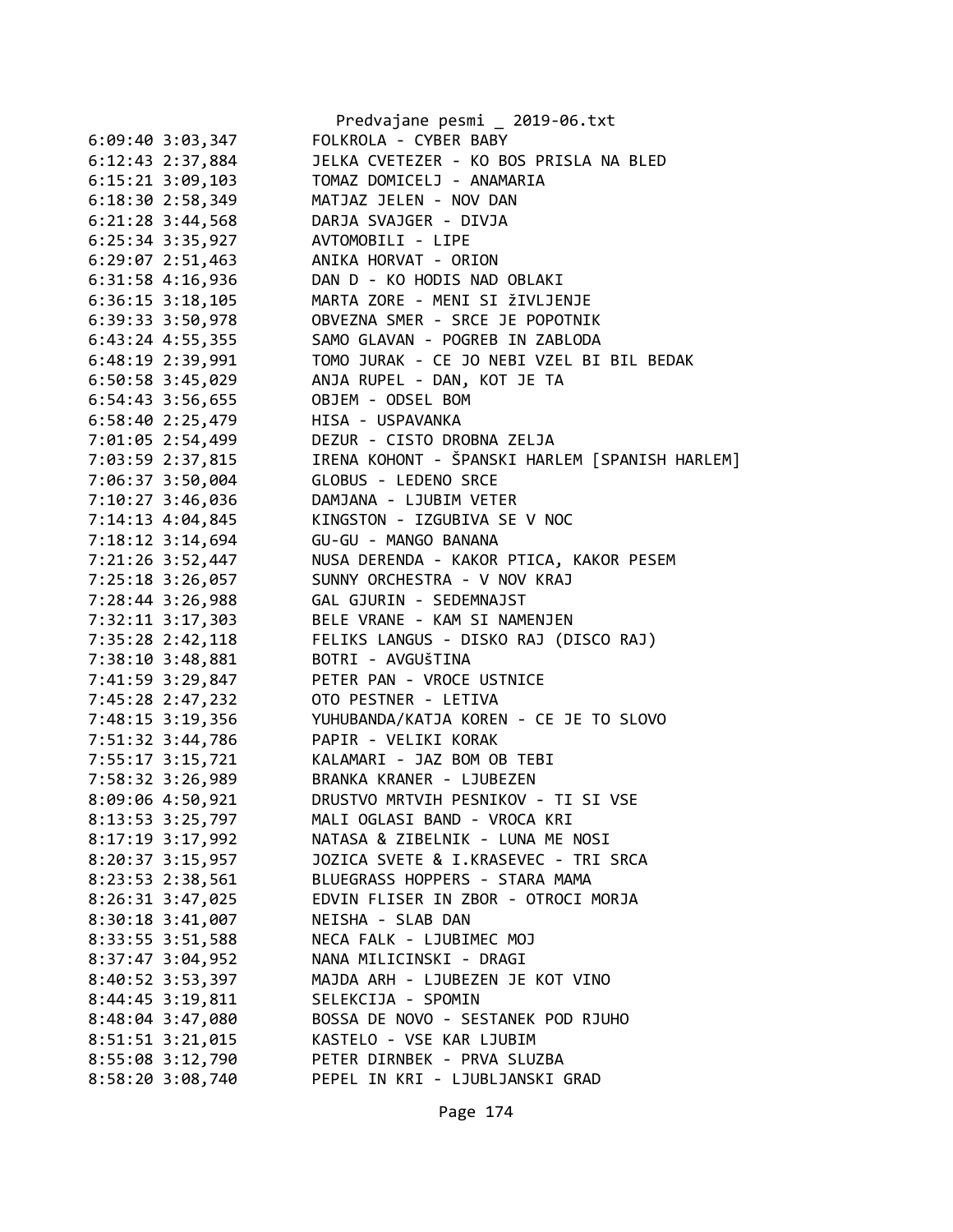|                                           |          | Predvajane pesmi _ 2019-06.txt                                                             |
|-------------------------------------------|----------|--------------------------------------------------------------------------------------------|
| $9:01:59$ 2:50,021                        |          | SUPERNOVA - KJE STE VSI                                                                    |
| $9:04:49$ 3:42,101                        |          | MAJDA SEPE - PLAZ                                                                          |
| $9:08:31$ $2:52,103$                      |          | MANOUCHE - KJE SI LUBI                                                                     |
| $9:15:32$ 2:59,017                        |          | KARMEN STAVEC - OSTANI TU                                                                  |
| $9:18:29$ $3:26,716$                      |          | TATJANA DREMELJ - TI SI ZAME VSE                                                           |
| $9:22:42 \ 4:22,833$                      |          | CUKI - POSLEDNJI ROD                                                                       |
| $9:27:21$ $3:35,001$                      |          | AURORA - SRCE PREBUDI                                                                      |
| 9:32:04 1:57,729                          |          | ROK 'N' BAND - NE TEŽIT                                                                    |
| 9:34:02 3:11,579                          |          | AYNEE - LJUBEZEN JE CUDNA STVAR                                                            |
|                                           |          | 9:37:13 3:28,625 POPSING - VPRASAJ NOCOJ SRCE                                              |
| 9:43:42 3:06,737                          |          | ALEKSANDER MEZEK - VREMENSKA NAPOVED                                                       |
| 9:46:48 2:59,806                          |          | DAMJANA GOLAVSEK - NASMEH                                                                  |
| 9:50:35 3:04,009                          |          | ZELJKO - VERONIKA                                                                          |
| 9:53:39 3:27,637                          |          | DITKA HABERL - MATI                                                                        |
| 9:57:06 3:29,333 FLIRRT - V TVOJEM TELESU |          |                                                                                            |
| 10:01:21                                  |          | 2:34,492 STANE MANCINI - NON CAPITO                                                        |
| 10:03:56                                  |          | 3:15,195 ALMA MERKLIN - SAMA V MESTU                                                       |
|                                           |          | 10:07:11 4:00,424 AVIA BAND - KO BI JI MISLI BRAL                                          |
| $10:14:39$ $3:58,978$                     |          | MILAN PECOVNIK PIDZI - RAD SE VRACAM NA KOROSKO                                            |
|                                           |          | 10:18:38 4:26,701 ANDREJ SIFRER - SLIŠIM TRAVO RAST'                                       |
|                                           |          | 10:24:04 2:51,039 ANDRAZ HRIBAR - TI NE VES<br>10:26:54 3:04,793 DON MENTONY BAND - ZDEJ S |
|                                           |          | DON MENTONY BAND - ZDEJ S'M PA MIŠKO                                                       |
| 10:31:08                                  | 3:37,774 | SARA KOBOLT - NE ZNAM NA KONEC NEBA                                                        |
| 10:34:45                                  | 3:27,846 | JANKO ROPRET - KAJ JE TO                                                                   |
| 10:38:13                                  | 3:07,023 | KANTOR - LJUBEZEN IZ SOLSKIH DNI                                                           |
| 10:44:19                                  | 3:24,880 | ALENKA GODEC - MAJA Z BISERI                                                               |
| 10:47:44                                  | 3:53,915 | TOMAZ AHACIC - FOGL - POVEJ MI, KOLIKO TI SE                                               |
| POMENIM JAZ                               |          |                                                                                            |
| 10:52:24                                  | 3:58,197 | NUDE - BOLJSI JUTRI                                                                        |
| 10:56:22                                  | 2:55,952 | ADI SMOLAR - KO SPREGOVORIŠ                                                                |
| 11:00:04                                  | 3:13,994 | WOLF - ZASAVSKI ZVONOVI                                                                    |
| 11:03:18                                  | 3:26,200 | MONIKA PUCELJ - FESTA                                                                      |
| 11:06:43                                  | 1:54,198 | MATIJA CERAR - Z MOJCO PLESAL BI CHA-CHA-CHA                                               |
| 11:08:37                                  | 4:14,883 | FARAONI - NE VDAJ SE                                                                       |
| 11:18:26                                  | 3:42,504 | DARJA SVAJGER - PRAVLJICA                                                                  |
| 11:23:07                                  | 4:05,813 | BABILON - VSAK DEL NEBA                                                                    |
| 11:27:06                                  | 6:07,506 | ORLEK - ADIJO KNAPI                                                                        |
| 11:34:22                                  | 3:27,885 | GASPER RIFELJ - MOZAIK                                                                     |
| 11:37:50                                  | 4:36,800 | ANJA RUPEL - PREPOZNO                                                                      |
| 11:47:52                                  | 3:24,269 | MATJAZ JELEN - BREZ TEBE PADAM                                                             |
| 11:52:03                                  | 3:55,885 | BAZAR - PORTOROŽ 1905                                                                      |
| 11:55:59                                  | 2:29,780 | ELDA VILER - TI SI MOJA LJUBEZEN                                                           |
| 11:58:28                                  | 3:26,011 | RITEM PLANET - NEBO JE BREZ OBLACKA                                                        |
| 12:02:38                                  | 3:35,044 | ROK'N'BAND - SOLZE IN SMEH                                                                 |
| 12:06:12                                  | 3:29,012 | MONIKA BAJUK - POGLEJ V NEBO                                                               |
| 12:14:47                                  | 3:02,205 | FOLKROLA - KLOBUK V KATEREGA DEŽUJE                                                        |
| 12:17:49                                  | 2:54,271 | NINA PUSLAR FEAT. STISKI KVARTET - KDO SE VERJAME                                          |
| 12:21:42                                  | 2:29,221 | ANIKA HORVAT - MINI IN MAXI                                                                |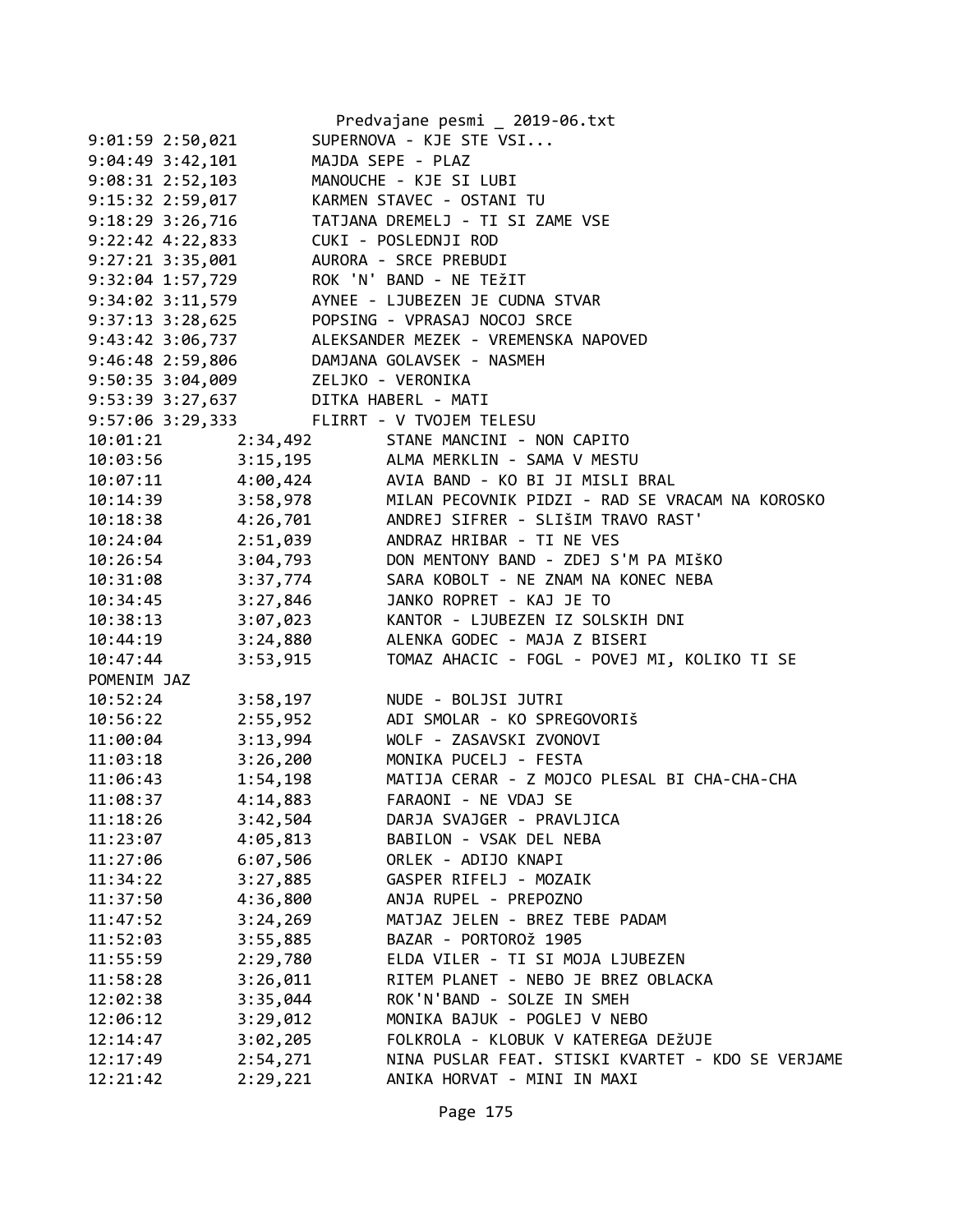|          |          | Predvajane pesmi _ 2019-06.txt             |
|----------|----------|--------------------------------------------|
| 12:24:32 | 2:07,954 | VULTURE AND THE GURU - NE STRELJAJ NAME    |
| 12:26:40 | 3:26,509 | MARJANA DERZAJ - SAMO ZA NAJU DVA          |
| 12:31:15 | 3:46,827 | DRUSTVO MRTVIH PESNIKOV - RABM             |
| 12:35:02 | 2:29,516 | DAMJANA - V MOJ SVET VSTOPIL SI TI         |
| 12:37:31 | 4:07,009 | HALO - JIMMY HUE                           |
| 12:46:02 | 3:15,848 | SAMO GLAVAN - SMRDECA                      |
| 12:50:05 | 3:45,858 | MARKO VOZELJ - ZVEZDE SO Z NAMA            |
| 12:53:50 | 3:49,046 | KARAMELA - KO SI MI PRVIC REKLA NE         |
| 12:57:39 | 2:41,165 | BELE VRANE - MINI MAXI                     |
| 13:00:59 | 2:43,489 | D KWASCHEN RETASHY - ROZALIJA              |
| 13:03:42 | 3:08,748 | PAPIR - SLUTNJA                            |
| 13:06:50 | 3:53,776 | BEPOP - LOKOMOTIVA                         |
| 13:11:55 | 4:05,622 | TATJANA GROS - ZATO SEM NORO TE LJUBILA    |
| 13:16:00 | 3:08,243 | NUSA DERENDA - PRESTIZ                     |
| 13:20:24 | 3:48,969 | MARTA ZORE - PESEM JE VSE KAR IMAM         |
| 13:24:13 | 3:38,212 | SOPRANOS - POD ZVEZDAMI                    |
| 13:27:51 | 5:04,420 | TOMAZ DOMICELJ - ZA VEDNO MLAD             |
| 13:33:50 | 4:05,953 | VICTORY - DAN BREZ TEBE (ORIGINAL)         |
| 13:37:55 | 3:32,681 | MAJDA SEPE - S TEBOJ                       |
| 13:42:44 | 3:10,478 | SUNDR BAND - BICIKL                        |
| 13:45:54 | 3:07,026 | IRENA KOHONT - BIL JE TAKO PRIKUPNO ZMEDEN |
| 13:48:57 | 3:36,499 | HAZARD - VSAK JE SAM                       |
| 13:53:59 | 5:01,716 | VLADO KRESLIN - DALEC JE MOJ ROJSTNI KRAJ  |
| 13:59:39 | 3:35,438 | MARTINA SRAJ - HOCEM NAZAJ                 |
| 14:03:14 | 3:24,937 | OTO PESTNER - VEM, NEKJE ŽIVETI MORA       |
| 14:06:39 | 4:13,053 | 7.OKTOBER - TA DAN                         |
| 14:12:08 | 3:15,905 | GU-GU - MANGO BANANA                       |
| 14:15:22 | 3:24,574 | PEPEL IN KRI - V MENI ŽIV JE SMEH          |
| 14:18:46 | 3:54,556 | DAVID GROM - EN KLIC STRAN                 |
| 14:23:56 | 2:33,997 | BRANKA KRANER - RUM IN COCA COLA           |
| 14:26:30 | 4:40,488 | HISA - LEDENE CESTE                        |
| 14:32:05 | 3:31,969 | PANDA - KAKSNO SONCE KAKSEN DAN            |
| 14:35:37 | 3:31,953 | PETER AMBROŽ - NA PLESU                    |
| 14:40:24 | 4:01,013 | STANE MANCINI - MANDOLINA                  |
| 14:44:24 | 3:58,420 | AVIA BAND - GLEJ                           |
| 14:48:23 | 3:45,711 | ANDREJ SIFRER - SUM NA SRCU                |
| 14:53:34 | 3:26,028 | ALEKSANDER MEZEK - DNEVI KAKOR JE TA       |
| 14:57:00 | 2:52,317 | EVA BEUS - NAZAJ K MAMI                    |
| 15:00:30 | 4:27,605 | DON MENTONY BAND - KARIERA                 |
| 15:04:58 | 2:56,026 | IRENA VRCKOVNIK - NAJ BO VESELA JESEN      |
| 15:07:54 | 3:23,112 | NECA FALK - STORILA BOM TO                 |
| 15:12:32 | 2:49,366 | ALEX VOLASKO - PRAVLJICA                   |
| 15:15:22 | 4:02,160 | SKUPINA FONEM - POLETNA ROMANCA            |
| 15:20:39 | 3:32,150 | ROK 'N' BAND - V OBLAKIH                   |
| 15:24:32 | 3:28,981 | GORAZD LAMPE - TRAVNIK IN DREVO            |
| 15:28:01 | 3:50,980 | VINDY BAND - CAROBNA NOC                   |
| 15:32:47 | 2:48,386 | BLUEGRASS HOPPERS - ŠTAJERSKA              |
| 15:35:35 | 3:39,012 | DANILO KOCJANCIC & MEF - TA MOSKA          |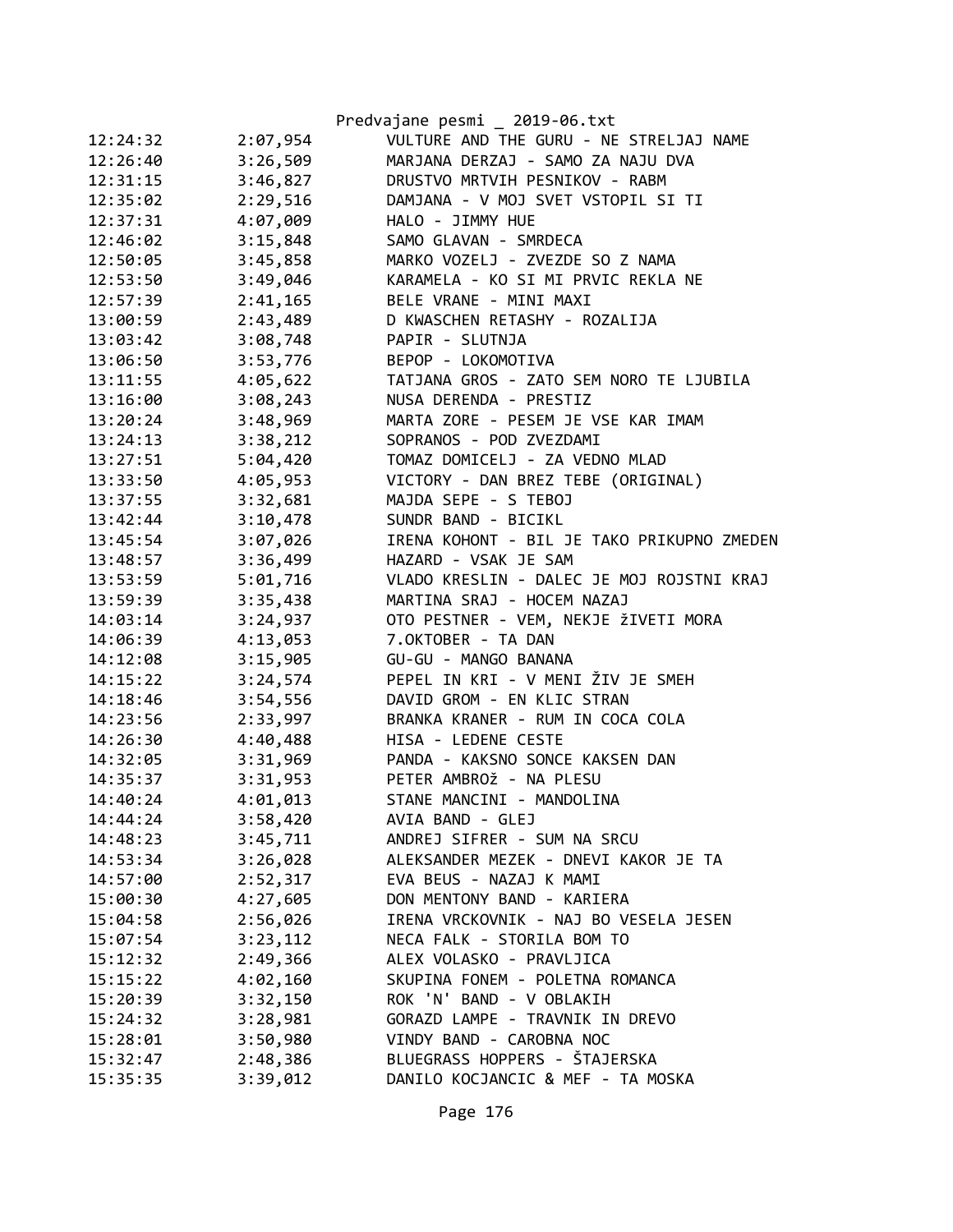|          |          | Predvajane pesmi _ 2019-06.txt                    |
|----------|----------|---------------------------------------------------|
| 15:40:30 | 1:46,274 | IVANKA KRAŠEVEC - HOT DIGGITY                     |
| 15:42:16 | 2:52,803 | TRISTAN - POLETJE SE POSLAVLJA                    |
| 15:45:08 | 4:15,794 | ALENKA GODEC - POT DO SRCA                        |
| 15:50:50 | 3:49,938 | DAN D - PLESES                                    |
| 15:54:40 | 3:17,202 | TATJANA DREMELJ - DALA SEM TI VSE                 |
| 15:57:57 | 3:33,159 | LEA LIKAR - VSI VEDO                              |
| 16:02:06 | 3:30,182 | ADI SMOLAR - JE TREBA DELAT                       |
| 16:05:36 | 3:48,969 | ZAN SERCIC - TO POLETJE                           |
| 16:10:38 | 4:09,179 | ORLEK - PUNCA S ŠOHTA                             |
| 16:14:47 | 4:02,504 | LINTERA - SE JE CAS                               |
| 16:18:49 | 3:21,640 | KINGSTON - VZEMI VSE                              |
| 16:23:24 | 4:50,324 | IZTOK MLAKAR - VARSE CECA                         |
| 16:28:14 | 3:40,686 | GAL GJURIN IN TEMNA GODBA - KO POLETIS NAD OBLAKI |
| 16:32:49 | 2:58,051 | PLATIN - STO IN ENA ZGODBA                        |
| 16:35:47 | 3:51,104 | DITKA HABERL - KO SEM ZALJUBLJENA                 |
| 16:40:54 | 3:41,034 | K.U.T. GAS - FASHION                              |
| 16:44:35 | 3:01,717 | MLADI LEVI - ODA IRENI                            |
| 16:47:36 | 3:28,006 | LIDIJA KODRIC - MESTO SPI                         |
| 16:52:30 | 4:34,178 | ANJA RUPEL - RADA IMAM                            |
| 16:57:04 | 3:38,915 | MARTIN KRPAN - TO NI POLITICEN SONG               |
| 17:01:13 | 2:56,168 | ROK'N'BAND - ZDAJ SEM TU                          |
| 17:04:09 | 2:43,002 | JASMINA CAFNIK - TUDI KO TE Z MANO NI             |
| 17:06:52 | 3:47,651 | KALAMARI - CAKAM TE ZAMAN                         |
| 17:11:38 | 4:05,302 | BAZAR - THE END                                   |
| 17:15:44 | 2:46,640 | CORVUS - S TEBOJ LETET                            |
| 17:18:30 | 4:14,833 | ESKOBARS - ILUZIJA                                |
| 17:23:50 | 3:18,100 | ANIKA HORVAT - HVALA TI                           |
| 17:27:08 | 3:55,002 | AVTOMOBILI - PROTI LUNI                           |
| 17:32:00 | 3:17,024 | SLAVKO IVANCIC - CRTA                             |
| 17:35:16 | 3:14,909 | EDVIN FLISER - TAM KJER SEM DOMA                  |
| 17:38:31 | 3:42,671 | SANK ROCK - HITRO DRUGAM                          |
| 17:43:30 | 2:37,504 | ELDA VILER - KDO SI, NE VEM                       |
| 17:46:07 | 2:57,307 | ALMA - Z MANO GRES                                |
| 17:50:00 | 3:24,078 | BRO FEAT. POLONA LEBEN - RAZSTA                   |
| 17:53:24 | 4:12,487 | TOMAZ DOMICELJ - BREZ SONCA CVETJA NI             |
| 17:57:36 | 4:13,029 | SUPERNOVA - POBEGNI Z MANO                        |
| 18:02:19 | 1:44,826 | MATIJA CERAR - KUHARCKOV TWIST                    |
| 18:04:04 | 2:43,994 | BELE VRANE - MINI MAXI                            |
| 18:06:48 | 3:25,866 | SWEETSOLOGY - GREVA TJA (RADIO EDIT)              |
| 18:11:13 | 3:27,335 | JANKO ROPRET - VRNI SE                            |
| 18:14:40 | 3:49,578 | MAMA REKLA - SPRIJETA V OMAMI, NEKAJ NAJU MAMI    |
| 18:18:29 | 3:44,420 | NINA PUSLAR - ZA VEDNO                            |
| 18:23:18 | 2:54,541 | SAMO GLAVAN - MOJA PUNCA                          |
| 18:26:34 | 2:46,972 | DELIALI - ZVON LJUBEZNI                           |
| 18:40:04 | 3:31,670 | MARJANA DERZAJ - CEZ VELIKO LET                   |
| 18:43:35 | 3:10,573 | NANA MILCINSKI - PESEM O VETRU                    |
| 18:46:46 | 2:55,288 | VLADO KRESLIN - DEKLE MOJE                        |
| 18:50:35 | 2:41,282 | PEPEL IN KRI - CHANSON D'AMOUR                    |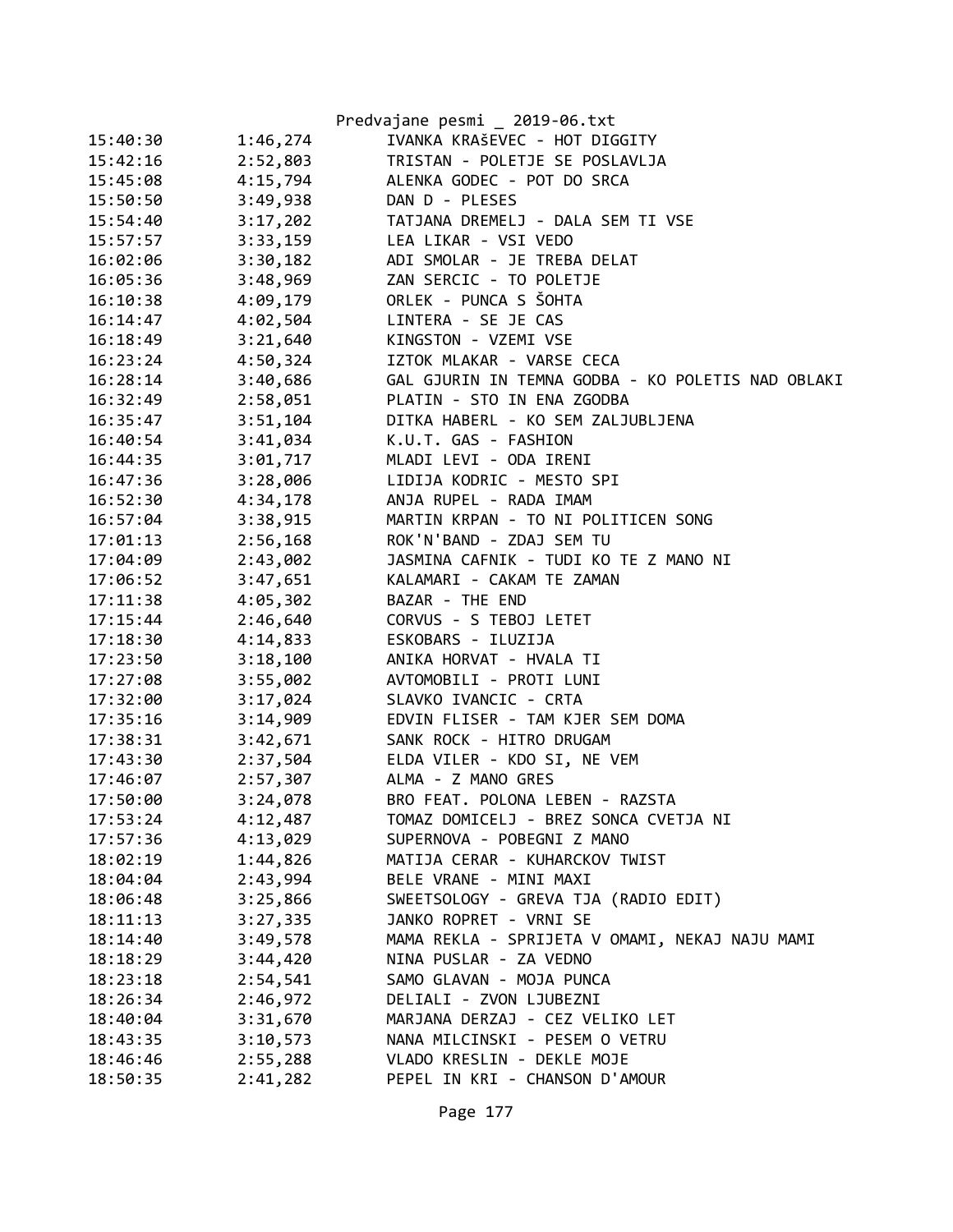|          |          | Predvajane pesmi _ 2019-06.txt                    |
|----------|----------|---------------------------------------------------|
| 18:53:16 | 3:59,721 | MIRAN RUDAN - POSKUSI POZABITI                    |
| 18:57:12 | 3:10,888 | KARMEN STAVEC - CE SI PRAVI                       |
| 19:00:53 | 3:48,867 | GU-GU - ŽELIM SI NA JAMAJKO                       |
| 19:04:42 | 3:41,438 | CUKI - ZGODBA O PRIJATELJSTVU                     |
| 19:08:23 | 3:54,557 | DOMINIK KOZARIC - REKA LUCI                       |
| 19:13:14 | 2:49,724 | OTO PESTNER - ŽIVLJENJE ODVZETO                   |
| 19:16:04 | 3:21,208 | HAMO & TRIBUTE 2 LOVE - VIJA VAJA VEN             |
| 19:20:30 | 3:23,897 | BOTRI - SONCE PO DEZJU                            |
| 19:23:54 | 2:55,019 | SUNNY ORCHESTRA - NA KARIBE                       |
| 19:26:45 | 1:58,528 | BERTA AMBROŽ - MALI VRAGEC V OCEH                 |
| 19:28:43 | 3:09,897 | VIP BAND - KA PA TO                               |
| 19:32:50 | 4:30,752 | DON MENTONY BAND - NE VERJAMEM                    |
| 19:37:21 | 3:28,848 | BOSTJAN KOROSEC - KJE JE TISTA TRAVA              |
| 19:41:49 | 3:51,424 | HISA - MELODIJA                                   |
| 19:45:40 | 3:23,954 | DAVID GROM - POLNA LUNA                           |
| 19:50:00 | 2:38,027 | MAJDA SEPE - LJUBLJANSKE ULICE                    |
| 19:52:37 | 4:09,676 | ANDREJ SIFRER - VSE MANJ JE DOBRIH GOSTILN        |
| 19:56:46 | 2:54,001 | IVO MOJZER - POLNOCNI KAVBOJ                      |
| 20:00:10 | 3:28,094 | GINO - DAN BREZ SKRBI                             |
| 20:03:38 | 2:52,476 | NECA FALK - TAKO DEKLE                            |
| 20:06:31 | 1:24,999 | FRANE MILICINSKI JEZEK - MOJ NAROBE SVET          |
| 20:07:55 | 3:15,666 | NUSA DERENDA - NAJ MI DEZ NAPOLNI DLAN            |
| 20:15:20 | 4:02,590 | AVIA BAND - LJUBEZEN NA PRVI POGLED               |
| 20:20:16 | 2:15,025 | STANE MANCINI - TAM, KAMOR GRE VETER SPAT         |
| 20:22:31 | 3:50,728 | PETRA PETAN - ON JE BIL TA                        |
| 20:26:21 | 3:03,740 | ADI SMOLAR - JAZ SEM IZVISEL                      |
| 20:30:30 | 3:01,001 | ALENKA GODEC - POGLEJ ME V OCI                    |
| 20:33:29 | 3:31,581 | POLONA FURLAN - TAKA KOT SEM                      |
| 20:37:01 | 4:07,990 | AURORA - SVOJE DUSE POET                          |
| 20:44:09 | 3:20,415 | ALEX VOLASKO - A BI Z MANO SLA                    |
| 20:47:29 | 3:02,001 | FARAONI - PINO IN MARINO                          |
| 20:51:28 | 3:45,190 | TATJANA DREMELJ - ZALJUBLJENA                     |
| 20:55:13 | 3:10,994 | RED QUA - VAL MORJA                               |
| 20:58:24 | 2:43,654 | VLADO KRESLIN & SEVERA GJURIN - ABEL IN KAIN      |
| 21:02:07 | 3:55,125 | ALEKSANDER MEZEK - JULIJA                         |
| 21:06:01 | 3:54,863 | MATJAZ JELEN - VSE SE V PRAVO SMER VRTI           |
| 21:13:24 | 2:40,192 | STARI MACKI - MOJA BABY [YES SIR, THAT'S MY BABY] |
| 21:16:04 | 2:56,988 | DAMJANA IN HOT HOT HOT - JE TO LJUBEZEN           |
| 21:19:57 | 3:30,027 | MAJDA ARH - GRAD ŽELJA                            |
| 21:23:27 | 2:38,848 | IVANKA KRASEVEC - PRESERN - O TASCE, TASCICE      |
| 21:26:06 | 6:25,675 | IZTOK MLAKAR - IVO BALILA                         |
| 21:33:37 | 3:01,825 | JANA SUSTERSIC - GLAS SRCA                        |
| 21:36:38 | 4:12,964 | REGINA - ŠOK                                      |
| 21:43:50 | 3:15,878 | NULA KELVINA - KAKO NAJ TE POGRESAM               |
| 21:47:06 | 2:35,029 | PRO ANIMA SINGERS & ELDA VILER - TI SI MOJA       |
| LJUBEZEN |          |                                                   |
| 21:50:38 | 4:10,361 | CALIFORNIA - NE GOVORI                            |
| 21:54:48 | 3:23,608 | DON SERGIO - TUDI TI                              |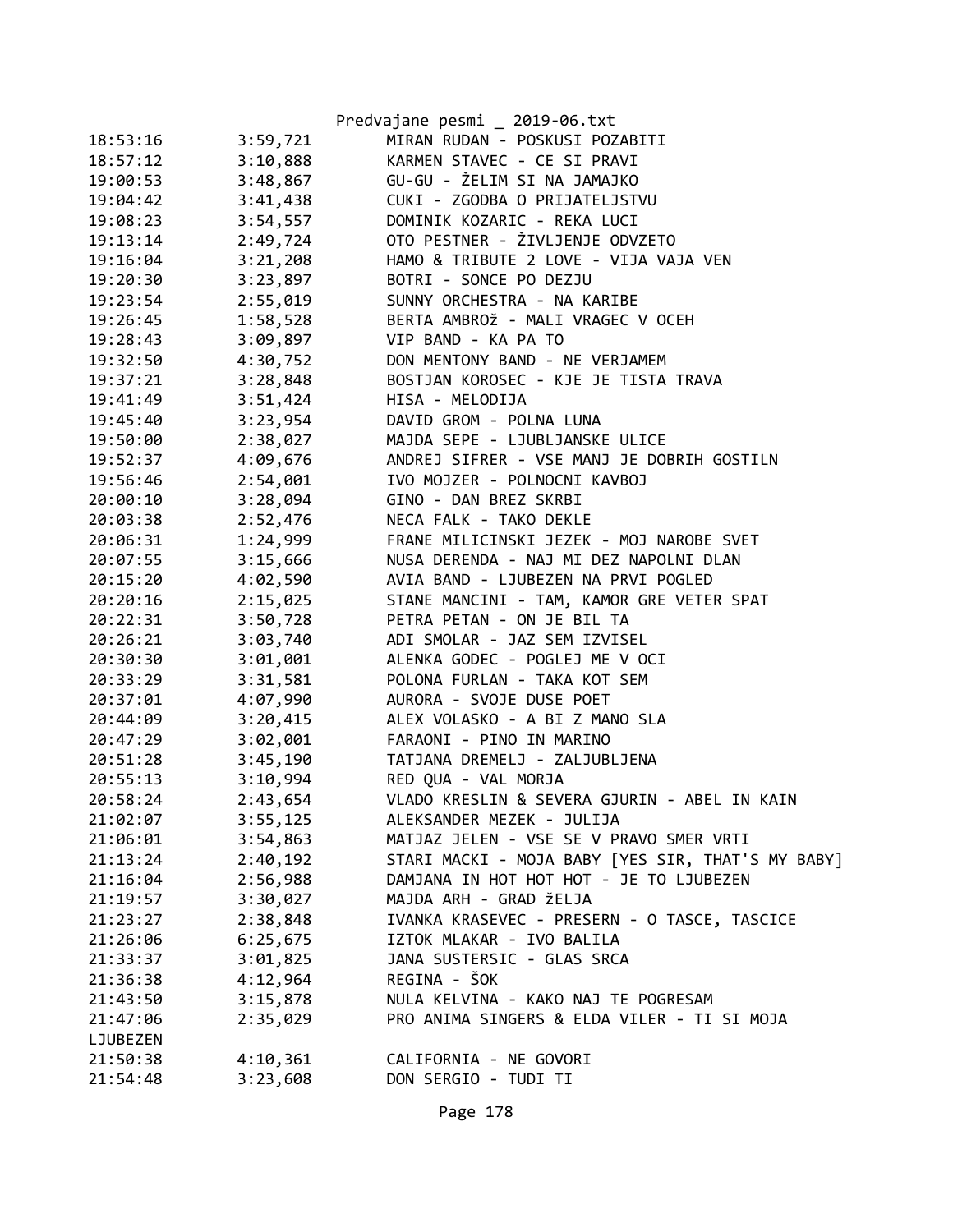| Predvajane pesmi _ 2019-06.txt |          |                                                     |
|--------------------------------|----------|-----------------------------------------------------|
| 21:58:11                       | 3:02,016 | BRANE KAC - ZASANJANA                               |
| 22:02:12                       | 3:03,065 | CHATEAU/DADI DAZ - SOLZICE                          |
| 22:05:15                       | 4:02,008 | KATRINAS - SLADKI SVET                              |
| 22:14:51                       | 3:47,016 | POLONA - NEKAJ LEPIH BESED                          |
| 22:18:38                       | 3:00,405 | ROK 'N' BAND - DEKLE MOJEGA                         |
| 22:22:34                       | 3:11,166 | VILI RESNIK - HEROJ                                 |
| 22:25:45                       | 2:08,948 | MATIJA CERAR - KAJ MI MAR                           |
| 22:27:54                       | 2:40,002 | MILAN KAMNIK - GREMO NA KAVO V PORTOROZ             |
| 22:31:39                       |          | 3:02,635 ANDRAZ HRIBAR - POMLAD                     |
| 22:34:42                       | 2:58,777 | POP DESIGN - PUSTI SONCU V SRCE                     |
| 22:37:40                       | 2:08,546 | GAUDEAMUS - KO BOŠ PRIŠLA NA BLED                   |
| 22:45:14                       |          | 3:33,911 BILBI - PESEM OD VCERAJ                    |
| 22:48:48                       |          | 3:04,517 KALAMARI - OB ŠTIRIH IN POL                |
| 22:52:50                       | 3:27,013 | TOMAZ DOMICELJ - IRENA, LAHKO NOC                   |
| 22:56:16                       | 3:17,281 | JANKO ROPRET - NIMA SMISLA DA LAŽEŠ                 |
| 23:00:33                       | 4:16,009 | ANJA RUPEL - PLASC LJUBEZNI                         |
| 23:04:49                       | 4:32,817 | JANEZ ZMAZEK - ZGODBA O LJUDEH                      |
| 23:14:27                       | 2:59,848 | KING FOO - ZIVE SANJE                               |
| 23:17:26                       | 3:31,807 | PANDA - SIVE CESTE                                  |
| 23:21:54                       | 3:45,073 | XEQUTIFZ - DALEC STRAN                              |
| 23:25:39                       | 2:43,329 | AYNEE - ZDAJ SEM TU                                 |
| 23:28:22                       | 3:58,906 | ORLEK - NA KUM                                      |
| 23:33:26                       | 3:16,590 | BELE VRANE - BREZ BESED                             |
| 23:36:42                       | 4:07,564 | IRENA VRCKOVNIK/SLAVKO IVANCIC - KAR SEM JAZ IN KAR |
| SI TI                          |          |                                                     |
| 23:45:14                       |          | 2:29,244 ELDA VILER - TI SI MOJA LJUBEZEN           |
| 23:47:43                       |          | 3:24,325 NINA PUSLAR - ROK TRAJANJA                 |
| 23:52:01                       |          | 3:37,536 KARMEN STAVEC - FANT IZ PRAVLJICE          |
| 23:55:39                       |          | 3:36,670 KINGSTON - NON STOP                        |
|                                |          |                                                     |

| $0:00:14$ 3:29,026 | SUNNY ORCHESTRA - TAT ZMIKAVT        |
|--------------------|--------------------------------------|
| $0:03:43$ 2:55,023 | MARTIN KRPAN - MI NIKOL NE TARNAMO   |
| $0:06:34$ 3:25,050 | MAJDA SEPE - RIBIC, RIBIC ME JE UJEL |
| $0:09:59$ 4:45,173 | NUDE - NAVIJALA SLOVENIJA            |
| $0:14:44$ 3:16,024 | TOMAZ DOMICELJ - HONDOIDI            |
| $0:18:00$ 3:16,566 | AVTOMOBILI - VSE ZA SVOBODO          |
| $0:21:16$ 3:17,998 | ALES VOLK - KAJ SPOMIN MI BO         |
| $0:24:34$ 3:45,013 | ALEKSANDER MEZEK - ZVESTO SRCE       |
| $0:28:18$ 3:32,474 | PLANET GROOVE - SONCE                |
| $0:31:53$ 3:28,745 | SOPRANOS - PRIVLACNO                 |
| $0:35:22$ 3:50,998 | ADI SMOLAR - J.C.VAN DAMME           |
| $0:39:10$ 3:49,018 | ANIKA - PREDALA SE NE BOM            |
| $0:43:00$ 4:18,810 | OTO PESTNER - TRIDESET LET           |
| $0:47:18$ 2:56,063 | ANDRAZ HRIBAR - MOJA MOJA            |
| $0:50:13$ 3:55,003 | IVAN HUDNIK - TANJA                  |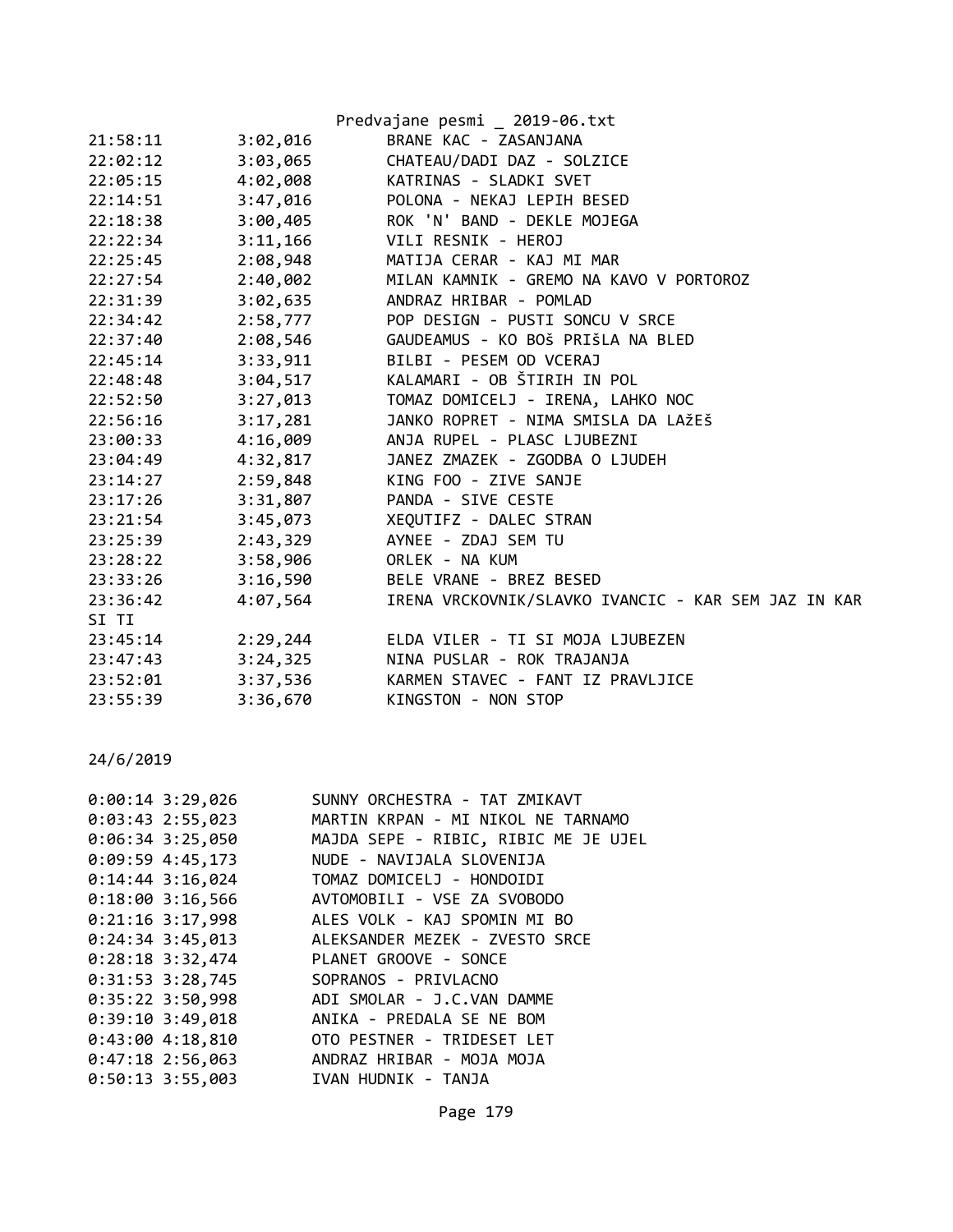|                                      | Predvajane pesmi _ 2019-06.txt                          |
|--------------------------------------|---------------------------------------------------------|
| $0:54:10$ 4:45,937                   | MATJAZ JELEN - 100 X LAZJE                              |
| $0:58:56$ 3:15,411                   | VLADO KRESLIN - KDO SI                                  |
| 1:02:11 3:10,029                     | CUKI - CRNE OCI                                         |
| 1:05:24 4:10,037                     | DAZ - PODOBEN SEM ZMAJU                                 |
| 1:09:32 3:14,712                     | VANAGO BAND - ONA                                       |
| 1:12:47 4:05,780                     | FLIRT - PRVIC                                           |
| 1:16:55 3:38,947                     | NEISHA - LE KAJ SE SKRIVA                               |
| 1:20:31 4:21,007                     | BABILON - NAJLEPSA NOC                                  |
| 1:24:51 3:46,614                     | NINA PUSLAR - LEPA SI                                   |
| 1:28:38 3:10,055                     | SPIN - ALI TVOJA MAMA VE                                |
| 1:31:47 2:39,368                     | ICE - STARA GARA                                        |
| 1:34:26 4:05,656                     | CALIFORNIA/MZ HEKTOR - RECI DA SI NORA NAME             |
| 1:38:32 2:53,155                     | ALEX VOLASKO - INSTA                                    |
| 1:41:23 3:09,365                     | JAN PLESTENJAK - 7 LET NAZAJ (NOR SEM, DA TE LJUBIM)    |
| 1:44:28 3:28,782                     | ALENKA VIDRIH - PRISLUHNI                               |
| 1:47:59 2:56,030                     | KALAMARI - PO NAVADI                                    |
| 1:50:55 3:20,840                     | FLIRRT - V VAKUUMU                                      |
| 1:54:16 3:50,011                     | SUNNY ORCESTRA - ODHAJAM                                |
| 1:58:08 5:06,577                     | AURORA - BLIZJE SONCU                                   |
| 2:03:14 4:07,588                     | KANTOR - TATU                                           |
| 2:07:21 3:00,834                     | MAJDA ARH - POSLJI MU VETER POZDRAV                     |
| 2:10:24 3:39,009                     | PLAMEN - RAJSKI CVET                                    |
| 2:14:03 3:08,904                     | BRANKA KRANER - LJUBLJANSKI ZVON                        |
| 2:17:10 3:10,941                     | NANA MILCINSKI - POLETNE IMPRESIJE                      |
| 2:20:23 3:51,951                     | DAN D - JUTRANJA (ORIGINAL)                             |
| 2:24:15 2:51,497                     | BOTRI - BAMBINA                                         |
| 2:27:06 3:05,030                     | KAMNIK MILAN - POT NA KOROSKO                           |
| 2:30:14 2:42,952                     | EVA SRSEN - LJUBI, LJUBI, LJUBI                         |
| 2:32:56 3:29,067                     | FOLKROLA - V DEZELI KRAVAT                              |
| 2:36:25 3:31,702                     | ROK FERENGJA - LJUBI ME                                 |
|                                      | IRENA VRCKOVNIK - MOJI TIGRI                            |
| 2:39:59 2:22,024                     | LEELOOJAMAIS - NE ZAMERI MI                             |
| 2:42:21 3:53,968                     | MARJANA DERZAJ - BASIN STREET BLUES                     |
| 2:46:11 2:47,610                     |                                                         |
| 2:49:01 3:09,680<br>2:52:11 4:04,497 | URSKA - STARA DOBRA PRAVLJICA<br>ANJA RUPEL - SANJAM TE |
|                                      | SLOVENSKI EXPRESS - IZGUBLJEN                           |
| 2:56:15 4:19,908                     |                                                         |
| 3:00:37 3:15,022                     | PANDA - MORDA                                           |
| 3:03:52 3:08,031                     | BLUEGRASS HOPPERS - BREZ SONCA CVETJA NI                |
| 3:06:57 4:43,809                     | ZABJAK TRIO - KURTIZANA                                 |
| $3:11:43$ $3:00,010$                 | MAJA KEUC - VANILIJA                                    |
| 3:14:43 2:55,218                     | ELABANDA - GOODBYE MORNING                              |
| $3:17:38$ $3:45,204$                 | LAVENDER - DAN SE PREBUJA                               |
| $3:21:26$ $3:21,023$                 | BAZAR - AMERIKA                                         |
| 3:24:46 2:45,996                     | POP DESIGN - NEKOC BOM ZBRAL POGUM                      |
| 3:27:32 2:58,990                     | HAZARD - BISTRO                                         |
| 3:30:34 3:08,727                     | ANA KARNEZA - ZBUDI SE                                  |
| 3:33:42 2:07,867                     | ROBERTO - POLETJE ODHAJA                                |
| 3:35:50 2:53,346                     | TANGELS - KAJ IN KAM (ORIGINAL)                         |

Page 180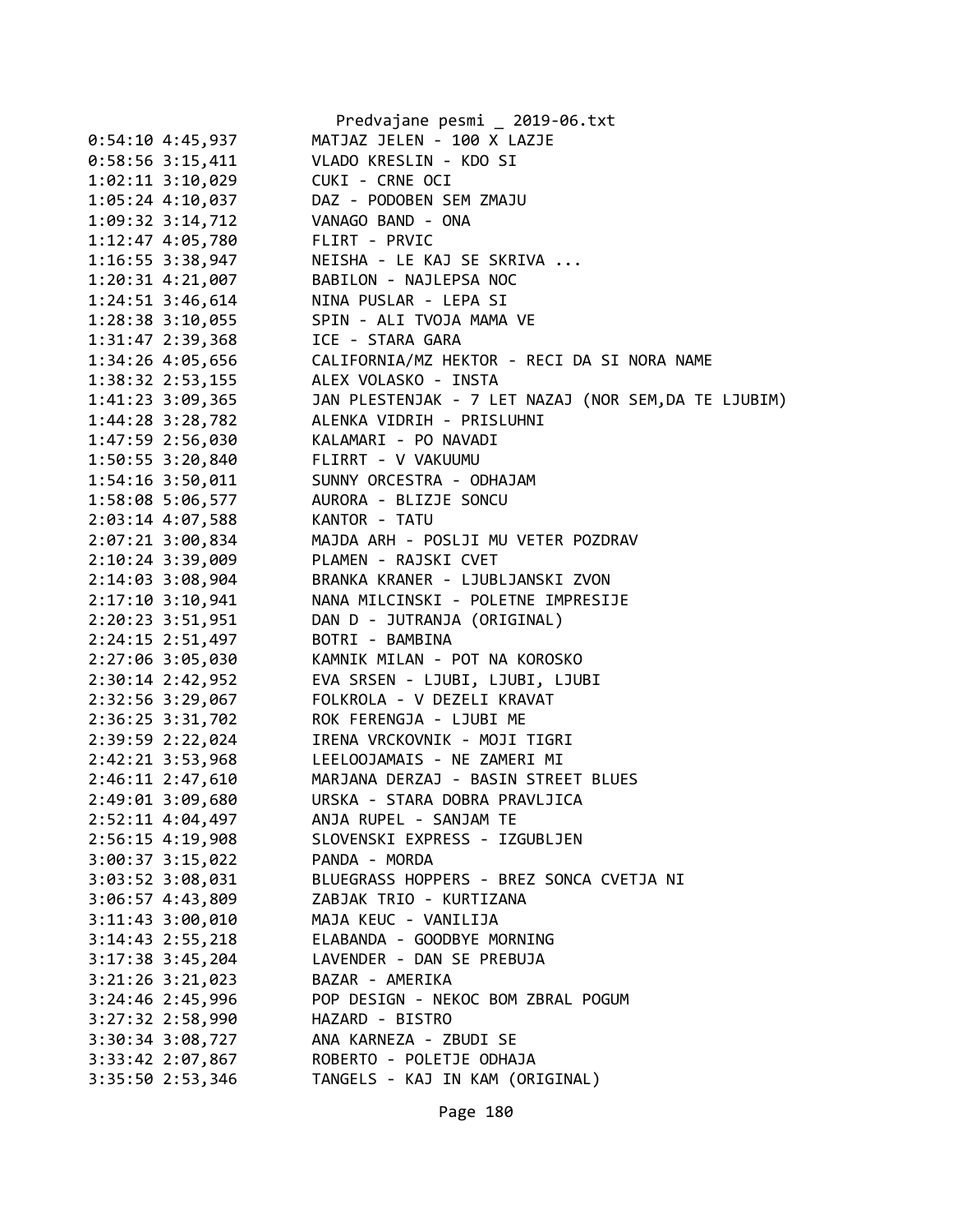|                      | Predvajane pesmi _ 2019-06.txt                               |
|----------------------|--------------------------------------------------------------|
| $3:38:46$ $3:38,513$ | NATASA & ZIBELNIK - PRIZNAJ DA NI LAHKO                      |
| 3:42:24 3:36,893     | MIRAN RUDAN - POLETJA NE BO                                  |
| 3:45:58 3:35,807     | CARPE DIEM - ORIGINAL                                        |
| 3:49:36 3:00,030     | REGINA - DAN NAJLEPSIH SANJ                                  |
| 3:52:36 3:31,929     | ALMA MERKLIN - VSAKA MINUTA                                  |
| $3:56:08$ 2:41,993   | VICTORY - ONA JE KOT SLADKA KAVA                             |
| 3:58:50 3:59,014     | AVIA BAND - TEBE SI ZELIM                                    |
| 4:02:49 4:56,562     | ROK'N'BAND - CUDNE IGRE                                      |
| 4:07:44 3:35,672     | NEZA DROBNIC - BREZ BESED                                    |
| 4:11:23 2:54,922     | NECA FALK - TAKO DEKLE                                       |
| $4:14:17$ 3:54,558   | TULIO FURLANIC - TOCNO VMES                                  |
| $4:18:12$ 3:17,988   | BELE VRANE - KAM SI NAMENJEN                                 |
| 4:21:32 3:53,722     | KINGSTON - MODERNE SIRENE                                    |
| 4:25:18 3:40,336     | DADI DAZ - OPOLNOCI                                          |
| 4:28:58 3:16,667     | LIDIJA KODRIC - DO GLOBIN PREK VISAV                         |
| 4:32:17 3:57,327     | ANDREJ SIFRER - KDAJ SI ZADNJIC KAKSNO STVAR NAREDIL PRVIC   |
| 4:36:12 4:08,591     | SLAVKO IVANCIC - DAN OB TEBI                                 |
| 4:40:21 3:39,999     | DAMJANA IN HOT HOT HOT - LJUBIM NORO                         |
| 4:44:03 3:16,078     | BOZIDAR WOLFGANG WOLF - ANGEL VARUH                          |
| 4:47:19 2:59,915     | SPEKTER - RECEPT ZA DEZEVEN DAN                              |
| $4:50:19$ $4:13,798$ | TOMAZ DOMICELJ - BREZ SONCA CVETJA NI                        |
| 4:54:35 2:56,710     | POLONA - UJEL SI SE                                          |
| 4:57:31 3:51,703     | SANK ROCK - EO (RADIO EDIT)                                  |
| 5:02:08 4:03,828     | ELDA VILER - LASTOVKE                                        |
| 5:06:12 3:25,007     | NUSA DERENDA - NE KLICI ME                                   |
| 5:10:35 4:03,280     | NAPOLEON - SANJAM                                            |
| 5:14:38 3:25,882     | VLADO KRESLIN - VSAK SI ZELI                                 |
| 5:18:01 3:04,031     | ANDREJ SIFRER - ŽIVEL JE MOŽ                                 |
| 5:21:55 3:39,984     | CUKI - ZGODBA O PRIJATELJSTVU                                |
| 5:25:35 3:29,164     | ALENKA GODEC - V DOBREM IN SLABEM                            |
| 5:30:12 3:04,761     | DAN IN NOC - DAN IN NOC GARA                                 |
|                      |                                                              |
| 5:33:16 2:59,401     | SAMO GLAVAN - SVOBODEN                                       |
| 5:36:15 3:42,496     | KINGSTON - DAJ POVEJ, DAJ POVEJ                              |
| 5:40:57 4:13,092     | JAN PLESTENJAK - PO NEVIHTI<br>MATIJA CERAR - OBLEDELA SLIKA |
| 5:45:10 2:51,988     |                                                              |
| 5:48:02 2:44,233     | ROK'N'BAND - MOJCA                                           |
| $5:51:39$ $2:16,623$ | FRANE MILICINSKI JEZEK - GLAZEK VINCKA                       |
| 5:53:55 3:02,192     | FOLKROLA - KLOBUK V KATEREGA DEŽUJE                          |
| 5:56:57 4:02,880     | MONI KOVACIC - BREZ LJUBEZNI MI ZIVETI NI                    |
| 6:01:45 4:02,710     | IZTOK MLAKAR - VANDIMA                                       |
| 6:05:48 4:17,566     | BILBI - V DNEVNI DOMA                                        |
| $6:11:05$ 2:39,449   | MARJANA DERZAJ - VALETA (& BELE VRANE)                       |
| 6:13:44 2:34,961     | BERTA AMBROZ - TIPITIPITI                                    |
| $6:16:19$ 3:44,555   | DARJA SVAJGER - DIVJA                                        |
| $6:20:53$ 4:28,004   | GU-GU - SAM PO PARKU  (OSAMLJEN)                             |
| $6:25:43$ $3:23,480$ | TOMAZ DOMICELJ - ŽIVLJENJE JE LEPO                           |
| $6:30:14$ 3:59,241   | DREVORED - POLETNA NOC                                       |
| 6:34:13 3:25,972     | AYNEE - SI TO TI                                             |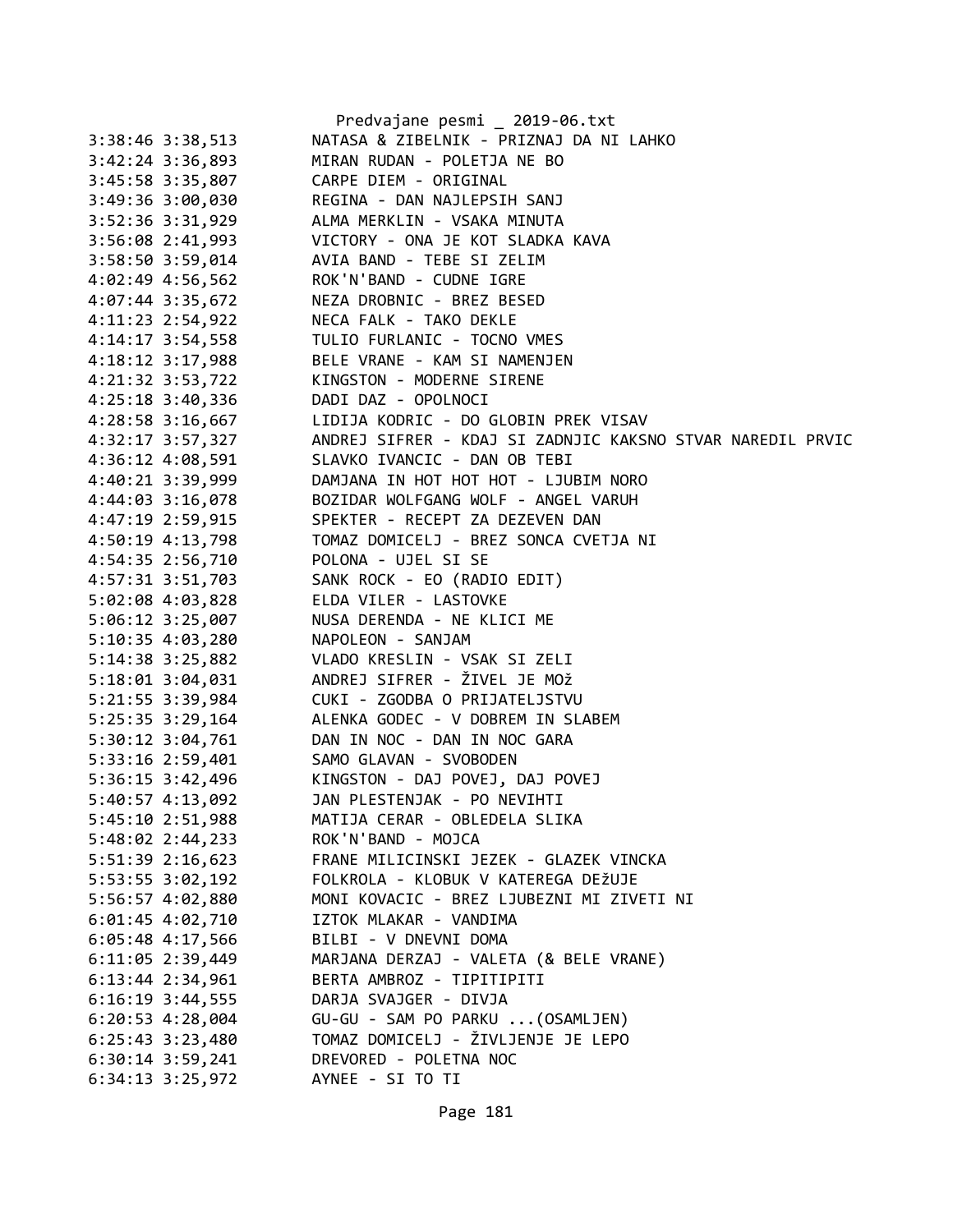|                      | Predvajane pesmi _ 2019-06.txt                      |
|----------------------|-----------------------------------------------------|
| $6:37:38$ $2:54,811$ | IRENA VRCKOVNIK - HEJ, FANT HEJ                     |
| 6:41:32 3:34,374     | PEPEL IN KRI - DAN LJUBEZNI                         |
| $6:45:07$ 3:55,025   | VILI RESNIK - KJER MODRA SPI                        |
| 6:49:54 3:26,698     | ADI SMOLAR - KO SEM BIL MLAD, SEM BIL TRAPAST       |
| $6:53:21$ $2:42,000$ | CASABLANCA - 0, MAMA                                |
| $6:56:02$ 3:28,525   | ALEKSANDER MEZEK - MESTO BREZ SRCA                  |
| 7:00:16 2:47,839     | KALAMARI - POPOLDNE                                 |
| 7:03:04 2:54,010     | 1X BAND - TIH DEŽEVEN DAN                           |
| 7:05:58 2:31,952     | SUPERNOVA - DON'S GREM ZURAT                        |
| 7:08:29 3:22,040     | OTO PESTNER - ZGODBA ZA DVA                         |
| 7:12:51 3:47,164     | NINA PUSLAR - TO MI JE VSEC                         |
| 7:16:38 3:26,857     | IRENA KOHONT - MODRI SPEV [SONG SUNG BLUE]          |
| 7:20:54 2:33,929     | FLIRRT - NAJIN DAN                                  |
| 7:23:28 3:37,378     | DAMJANA - RIME                                      |
| 7:27:05 4:00,022     | NUDE - NEKJE VMES                                   |
| 7:32:13 3:29,847     | BLUEGRASS HOPPERS - SLOVENSKEGA NARODA SIN          |
| 7:35:42 3:28,781     | BABALOO BAND - POT DOMOV                            |
| 7:40:10 3:10,094     | DON MENTONY BAND - MORSKI POZDRAV                   |
| 7:43:20 3:27,031     | AVTOMOBILI - DRUGACNO NEBO                          |
| 7:46:47 3:37,072     | ANIKA HORVAT - VSE SI TI                            |
| 7:51:17 3:15,899     | DANILO KOCJANCIC - POGUM                            |
| 7:54:32 3:07,060     | FARAONI - NE POZABI NIKDAR NAME                     |
| 7:57:39 3:34,534     | MANOUCHE - MEN SI FENSI                             |
| 8:01:59 2:34,777     | PRO ANIMA SINGERS - TI SI MOJA LJUBEZEN             |
| 8:04:34 2:54,828     | NATASA & ZIBELNIK - ZAME SI                         |
| 8:07:26 3:45,058     | ANJA RUPEL - DAN, KOT JE TA                         |
| $8:12:10$ 3:25,060   | D.A.Z. - BODI MOJA KRI                              |
| 8:15:35 4:08,762     | ELEVATORS - NA KRILIH LJUBEZNI                      |
| 8:20:34 2:14,842     | JOŽICA SVETE - SONCE SIJE NA PORTOROZ               |
|                      | RITEM PLANET - ZGOREJ BREZ                          |
| 8:22:48 2:48,035     | PAPIR - SRAJCA                                      |
| 8:25:32 3:42,722     | DAMJANA IN HOT HOT HOT - SUM DEZJA                  |
| 8:30:22 4:13,037     | BAZAR - TINA                                        |
| 8:34:35 4:15,295     | STANE MANCINI - NOC SREDI POLETJA                   |
| 8:38:50 2:56,911     | EVA HREN - KDAJ                                     |
| 8:42:46 3:43,330     |                                                     |
| 8:46:29 4:05,981     | TATJANA GROS - ZATO SEM NORO TE LJUBILA             |
| $8:51:28$ 3:41,302   | NECA FALK - DRAVSKI MOST                            |
| 8:55:09 3:02,866     | IVANKA KRASEVEC - PRESERN - BREZ TEBE (WITHOUT YOU) |
| 8:58:12 3:36,958     | BOTRI - NAZAJ                                       |
| $9:02:17$ 3:14,026   | HAZARD - VRTNAR                                     |
| $9:05:31$ $2:26,270$ | ORLEK - LOJZI GOBC                                  |
| $9:07:57$ 3:33,996   | BOZIDAR WOLFGANG WOLF - ZAJOKAL BOM                 |
| $9:14:47$ $3:40,477$ | AVIA BAND - GRAJSKA DAMA                            |
| 9:18:27 2:39,899     | BRANKA KRANER - POLETNI GIGOLO                      |
| $9:22:18$ $4:30,791$ | HISA - MOSTOVI SO PADLI                             |
| $9:27:10$ 3:09,033   | SPELA MAROLT - VSAK NOV DAN                         |
| 9:31:18 2:39,414     | MAJDA SEPE - DREVO                                  |
| 9:33:57 3:18,859     | MARTINA SRAJ - LE BODI TU                           |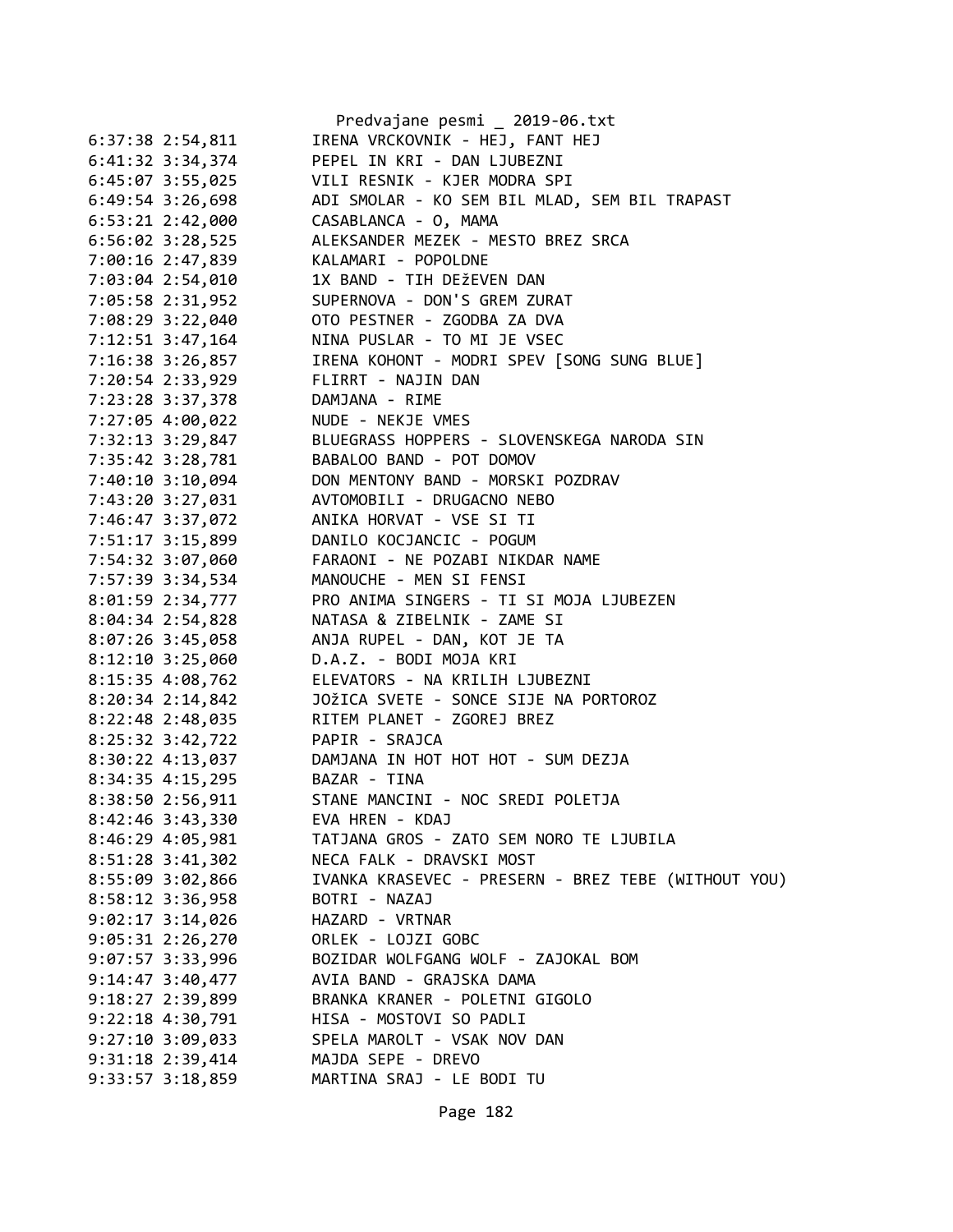|                  |          | Predvajane pesmi _ 2019-06.txt                    |
|------------------|----------|---------------------------------------------------|
| 9:37:16 3:34,158 |          | ATLANTIX - ATLANTIS                               |
| 9:43:56 3:32,922 |          | DAZ - SRECEN                                      |
| 9:47:27 4:45,648 |          | ANDREJ SIFRER - SPREMENITE PROTOKOL               |
| 9:52:55 4:30,013 |          | PETER PAN - ODPELJAL TE BOM                       |
| 9:57:25 3:59,818 |          | GAL IN GALERIST I- PRIDI SEM.WAV -                |
| 10:02:36         | 2:49,127 | ALENKA LESJAK - MIDVA                             |
| 10:05:25         | 2:45,423 | BELE VRANE - MESTO MLADIH                         |
| 10:08:10         | 3:35,287 | NEISHA - ZVEZDNI PRAH                             |
| 10:16:23         |          |                                                   |
| 10:20:03         | 2:43,965 | IVO MOJZER - NJENE CRNE OCI                       |
| 10:22:47         |          | 3:30,467 CALIFORNIA - LEDENA PTICA                |
| 10:26:17         | 3:17,677 | MALITA GOLOB - MOJA DEZELA SLOVENIJA              |
| 10:30:34         | 3:52,441 | NUSA DERENDA - CEZ DVAJSET LET                    |
| 10:34:26         | 3:45,598 | KARMEN STAVEC - FANT IZ PRAVLJICE                 |
| 10:38:11         | 4:04,289 | VLADO KRESLIN - JOUŽEK                            |
| 10:46:24         | 3:28,997 | MIRAN RUDAN - LAURE NI VEC                        |
| 10:50:33         | 2:10,961 | MARJANA DERZAJ - JANEZ                            |
| 10:52:44         | 4:24,686 | DRUSTVO MRTVIH PESNIKOV - BOJNA CRTA (RADIO EDIT) |
| 10:57:08         | 2:55,714 | ANDRAZ HRIBAR - MOJA MOJA                         |
| 11:01:14         | 3:46,014 | FOXY TEENS - NAJ PADA ZDAJ DEZ                    |
| 11:04:57         | 3:26,118 | TATJANA DREMELJ - OSTANI TAKŠEN KOT SI            |
| 11:08:23         | 3:12,842 | KINGSTON - NOCOJ JE DRUGA REKLA MI                |
| 11:17:37         | 3:41,690 | ALENKA GODEC - VSAK JE SAM                        |
| 11:22:03         | 4:30,580 | CHATEAU - NASMEHNI SE                             |
| 11:26:33         | 3:29,668 | GU-GU - RIBA SMRDI PRI GLAVI                      |
| 11:31:02         | 4:16,011 | BEPOP - BELA SNEZINKA                             |
| 11:35:18         | 3:03,766 | BABILON - RABIM TVOJ SMEH                         |
| 11:38:21         | 3:50,858 | GAL GJURIN IN TEMNA GODBA - MILE OCI              |
| 11:46:48         | 5:27,606 | IZTOK MLAKAR - ŠTEFANA IN BARTOLIN                |
| 11:52:57         | 2:19,049 | PREZRTI - NA SKALAH IN MIVKI                      |
| 11:55:16         | 4:31,563 | MARTA ZORE - OB KLICU SLOVESA (& OTO PESTNER)     |
| 12:00:59         | 3:24,017 | TOMAZ DOMICELJ - SI-SI-SIMONA                     |
| 12:04:22         | 3:46,126 | ROK'N'BAND - PRIZNAM                              |
| 12:08:08         | 2:19,557 | BETI JURKOVIC - TALISMAN                          |
| 12:14:38         | 3:23,399 | ELDA VILER - TU SI TI                             |
| 12:18:02         | 2:31,943 | OTO PESTNER - ZDRAVICA MARIJA                     |
| 12:21:17         | 5:09,281 | FLIRT - ROMEO IN JULIJA                           |
| 12:26:48         | 3:17,749 | FARAONI - SLAVOSPEV                               |
| 12:31:05         | 5:02,882 | ALEKSANDER MEZEK - PODARJENO SRCU                 |
| 12:36:08         | 3:31,222 | DARJA SVAJGER - SONCEN DAN                        |
| 12:44:34         | 2:44,655 | BABALOO BAND - KRALJ SVETA                        |
| 12:47:19         | 2:40,995 | AYNEE - TVOJA ROZA                                |
| 12:50:42         | 3:32,006 | KALAMARI - POLETJE 2000                           |
| 12:54:14         | 3:20,458 | REGINA - BODI TU                                  |
| 12:57:34         | 2:55,207 | ZLATI MUZIKANTI - PEPELKA                         |
| 13:01:01         | 3:05,448 | PEPEL IN KRI - MATERIN NASMEH                     |
| 13:04:06         | 4:30,650 | AVTOMOBILI - ENAKONOCJE                           |
| 13:08:36         | 3:30,048 | ADI SMOLAR - IMAM DEKLE                           |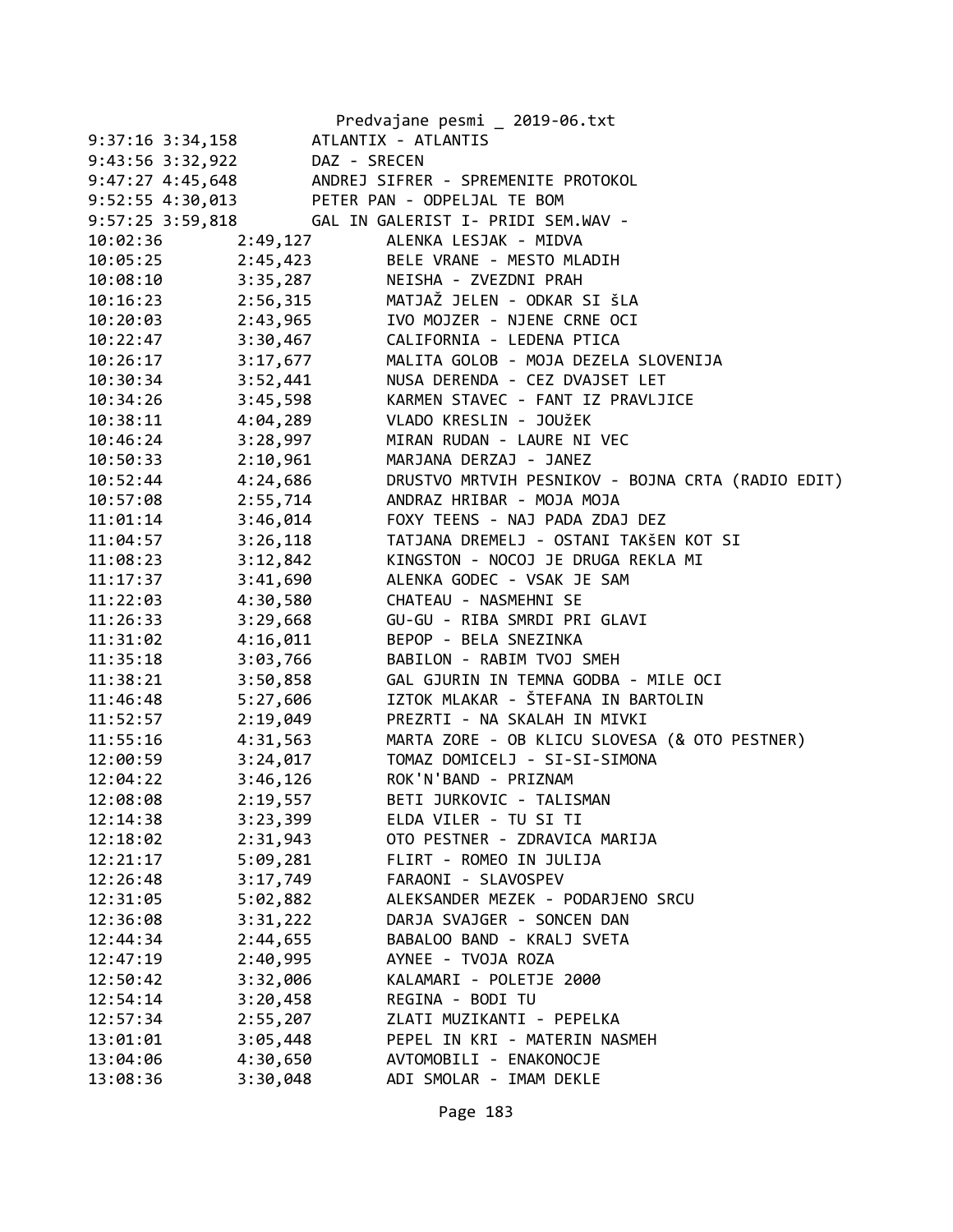|          |          | Predvajane pesmi _ 2019-06.txt             |
|----------|----------|--------------------------------------------|
| 13:13:01 | 4:53,259 | DAVID GROM - LEPA SI MOJA                  |
| 13:17:54 | 4:05,783 | PRELOM - NAD SRCEM TVOJIM SIJE SONCE       |
| 13:22:45 | 3:01,704 | POP ART - SE JE CAS                        |
| 13:25:47 | 2:01,938 | MATIJA CERAR - MILIJON ŽELJA               |
| 13:27:49 | 2:57,497 | BRANE DRVARIC - NE ISCI ME                 |
| 13:31:31 | 2:59,066 | MAJA KEUC - VANILIJA                       |
| 13:34:30 | 4:05,570 | ALEKSANDRA - VERJAMEM V LJUBEZEN           |
| 13:38:35 | 3:14,098 | HAZARD - VRTNAR                            |
| 13:42:44 | 4:34,468 | HULAHOOP - PARITVENI PLES                  |
| 13:47:19 | 3:04,982 | MANOUCHE - MED ZVEZDE IN NAZAJ             |
| 13:51:22 | 3:14,239 | ANA STOKELJ - MIDVA SVA ZALJUBLJENA        |
| 13:54:36 | 5:11,940 | ANIKA HORVAT - POGREŠAM TE                 |
| 14:00:19 | 4:08,202 | GAL GJURIN - DUSA IN TELO                  |
| 14:04:27 | 4:01,966 | BILBI - KO TVOJA SEM ŠE BLA                |
| 14:08:29 | 1:58,020 | MARJETKA RAMSAK - SRECA NA VRVICI          |
| 14:11:19 | 2:01,208 | SAMO GLAVAN - JOZKOTI                      |
| 14:13:20 | 3:18,548 | FLORA EMA LOTRIC & PARIS - JUTRANJA ROSA   |
| 14:16:39 | 4:09,121 | DON MENTONY BAND - NEKAM BOM ŠEL           |
| 14:21:33 | 3:52,643 | VILI RESNIK - NE MOREM BREZ NJE            |
| 14:25:25 | 2:06,854 | LUCKY CUPIDS - DAJ LJUBI ME                |
| 14:27:32 | 3:57,029 | MOULIN ROUGE - NAJSLAJSI POLJUBI           |
| 14:32:07 | 4:04,241 | MAJDA SEPE - NA LJUBLJANSKEM GRADU         |
| 14:36:11 | 3:12,657 | ALEX VOLASKO - TATU                        |
| 14:40:19 | 4:02,196 | ANJA RUPEL - SANJAM TE                     |
| 14:44:21 | 3:20,049 | ALFI NIPIC - POLJANE DOM PRELEPIH DNI      |
| 14:47:41 | 4:24,204 | ANDREJ SIFRER - LJUDI JE STRAH             |
| 14:53:03 | 3:54,270 | ZAN SERCIC - KAJ PA MIDVA                  |
| 14:56:57 | 3:18,128 | AVIA BAND - VSAJ ŠE TRENUTEK               |
| 15:00:47 | 2:37,098 | ALEKSANDRA CERMELJ - BEZNE MISLI           |
| 15:03:23 | 2:41,106 | BELE VRANE - ŽENITOVANJSKA                 |
| 15:06:04 | 3:48,900 | ANU - DEKLE Z NASLOVNICE                   |
| 15:10:48 | 4:25,775 | AGROPOP - SAMO MILIJON                     |
| 15:15:14 | 3:29,815 | MARKO VOZELJ - LETIVA V NEBO               |
| 15:18:43 | 3:14,435 | ROK 'N' BAND - MOJA MLADA LJUBICA          |
| 15:22:43 | 4:59,975 | SAN DI EGO BAND - SONCE JE TAM KJER SI TI  |
| 15:28:04 | 3:44,025 | BOTRI - GALEBI                             |
| 15:32:33 | 3:32,116 | ALENKA VIDRIH - KAKO SI                    |
| 15:36:05 | 4:27,012 | BLUEGRASS HOPPERS - DRAVSKI MOST           |
| 15:41:27 | 5:07,257 | NINA PUSLAR FT. JAN PLESTENJAK - TEBE IMAM |
| 15:46:34 | 2:57,775 | MARJANA DERZAJ - PRIŠLA JE POMLAD          |
| 15:50:30 | 3:16,066 | EDVIN FLISER - LETI, LETI LASTOVKA         |
| 15:53:46 | 1:14,030 | ALENKA GODEC - RECI MI                     |
| 15:55:00 | 3:17,895 | CUKI - PUNCKA Z LANENIMI LASMI             |
| 15:58:17 | 4:27,824 | GU-GU - SAM PO PARKU                       |
| 16:03:17 | 3:11,751 | DAMJANA GOLAVSEK - OLJKA                   |
| 16:06:28 | 3:16,882 | FOLKROLA - HELENA                          |
| 16:10:40 | 3:33,202 | STEREOTIPI - LJUBI ME                      |
| 16:14:10 | 3:42,157 | BAZAR - BARABE                             |
|          |          |                                            |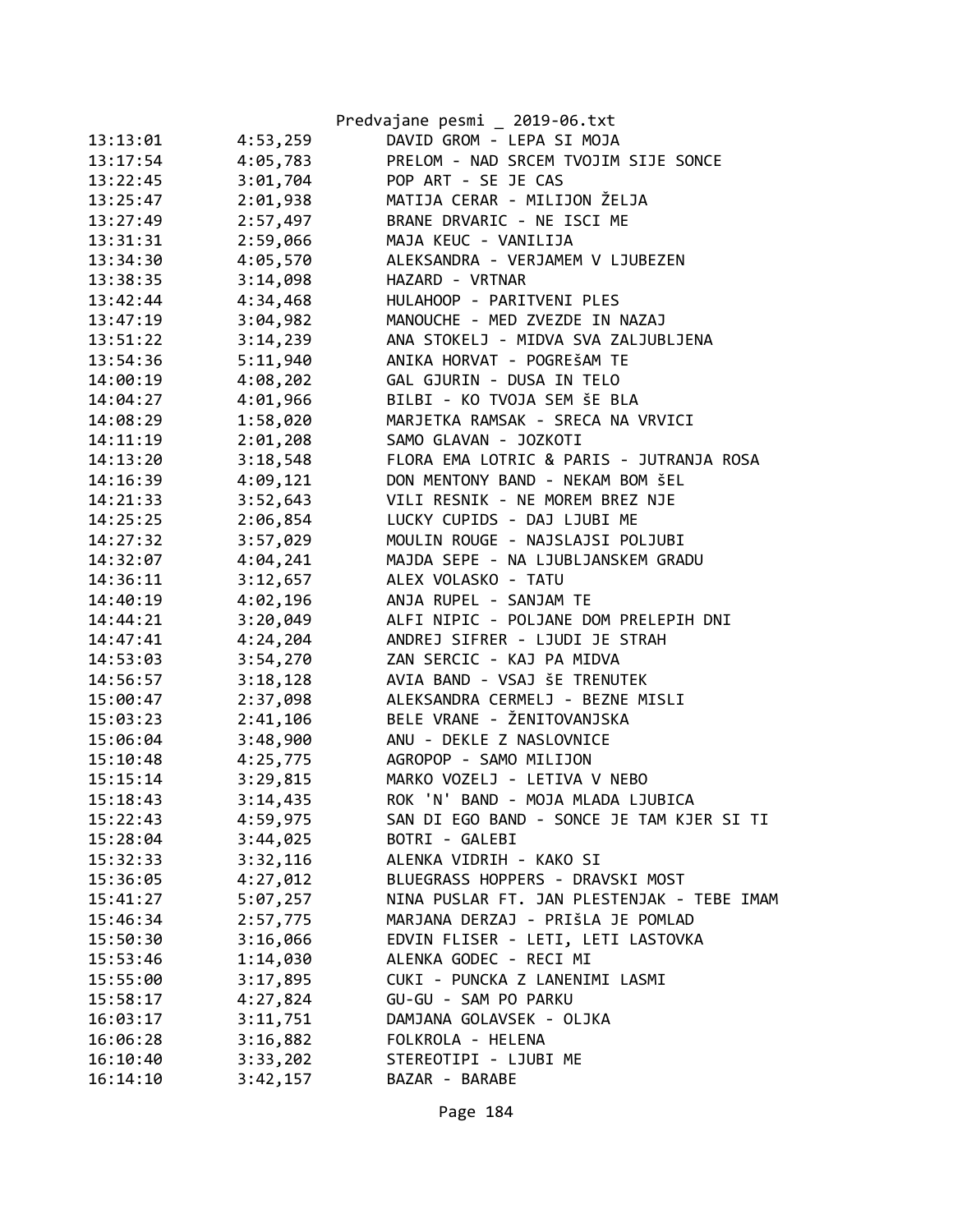|          |          | Predvajane pesmi _ 2019-06.txt                  |
|----------|----------|-------------------------------------------------|
| 16:17:52 | 3:36,996 | IGOR - ZALJUBLJENA                              |
| 16:22:14 | 3:27,121 | MAJDA ARH - KAKOR LED IN OGENJ                  |
| 16:25:41 | 2:53,093 | VICTORY - HELENA                                |
| 16:28:34 | 4:05,976 | KATRINAS - V RITMU SANJ                         |
| 16:33:25 | 4:12,285 | MARTIN KRPAN - SOVRAZNIK NE SPI                 |
| 16:37:37 | 2:59,364 | SANJA GROHAR - GREH V PESKU                     |
| 16:41:31 | 3:37,861 | FOXY TEENS - SE SE SPOMNIS                      |
| 16:45:09 | 2:43,189 | BERTA AMBROŽ - BREZ BESED                       |
| 16:47:52 | 3:44,055 | PHONOMONICS - POHITIVA                          |
| 16:52:34 | 3:26,072 | D'KWASCHEN & RETASHY - VRAUCHE                  |
| 16:56:00 | 2:33,903 | BETI JURKOVIC - COLNIC                          |
| 16:58:33 | 3:13,110 | ALEKSANDER MEZEK - NEBO PO DEŽJU                |
| 17:02:17 | 4:10,576 | IVO MOJZER - TI SI REKLA SONCE                  |
| 17:06:27 | 4:08,422 | HALO - JIMMY HUE                                |
| 17:11:34 | 3:16,627 | KATARINA GALIC - POVEJ MI                       |
| 17:14:51 | 4:45,690 | TOMAZ DOMICELJ - TEŽEK DEŽ                      |
| 17:20:42 | 4:13,042 | BABILON/05 - ZEMLJA IN NEBO                     |
| 17:24:51 | 4:48,538 | PAPIR - LEPO MI JE S TEBOJ                      |
| 17:30:37 | 3:06,429 | MIT - MIT                                       |
| 17:33:43 | 3:56,298 | OTO PESTNER - PRAZEN VRT                        |
| 17:37:39 | 2:20,027 | MATEJA GOLOB - CU-CU                            |
| 17:40:54 | 3:52,803 | MARTA ZORE - TI                                 |
| 17:44:47 | 3:09,350 | KINGSTON - TAM TAM TAM                          |
| 17:47:56 | 3:06,971 | DANIEL RAMPRE - DOST' 'MAM TEGA                 |
| 17:51:59 | 3:17,889 | RAF - NE MOREM MISLITI NA NJO                   |
| 17:55:16 | 2:33,350 | MATIJA CERAR - HIJA-HO                          |
| 17:57:49 | 2:33,974 | STANE MANCINI - KAM LETIJO LASTOVKE             |
| 18:00:53 | 3:38,116 | DARJA SVAJGER - SONCE SI                        |
| 18:04:31 | 3:07,919 | NEISHA - ZARADI UPANJA                          |
| 18:07:39 | 4:53,572 | IZTOK MLAKAR - MARJO SPINEL                     |
| 18:13:32 | 3:58,715 | CALIFORNIA/MZ HEKTOR - LE SPOMINI (MODERNI MIX) |
| 18:17:26 | 4:41,811 | ADI SMOLAR - KLOŠAR                             |
| 18:23:13 | 3:15,026 | PEPEL IN KRI - LJUBLJANSKI GRAD                 |
| 18:26:49 | 2:53,796 | KARMEN STAVEC - OB TEBI ZASPIM                  |
| 18:30:40 | 2:59,881 | NUDE - TAKO LEPO SI ZLOMILA MI SRCE             |
| 18:33:40 | 3:57,770 | DAN D - POCASI                                  |
| 18:37:34 | 2:21,155 | NECA FALK - BANANE                              |
| 18:40:54 | 3:44,029 | ANDRAZ HRIBAR - OGNJENI OBROC                   |
| 18:44:36 | 2:33,909 | DOCA MAROLT - ZIVLJENJE JE LEPO                 |
| 18:47:06 | 3:49,775 | HAZARD - MAKALONCA                              |
| 18:51:51 | 4:40,251 | LEONART - NOV DAN                               |
| 18:56:31 | 1:56,071 | JELKA CVETEŽAR - ROŽNATO PISEMCE                |
| 18:58:27 | 3:19,945 | SVAROGOV - V PORTOROZU NA POSTAJI               |
| 19:02:17 | 3:33,330 | ANJA RUPEL - PRIHAJA JESEN                      |
| 19:05:50 | 3:57,362 | DMP - KISIK                                     |
| 19:10:47 | 3:30,018 | NINA PUSLAR - STIRJE LETNI CASI                 |
| 19:14:13 | 3:50,244 | NAPOLEON - BODI MOJA                            |
| 19:18:03 | 3:00,545 | MLADI LEVI - ODA IRENI                          |
|          |          |                                                 |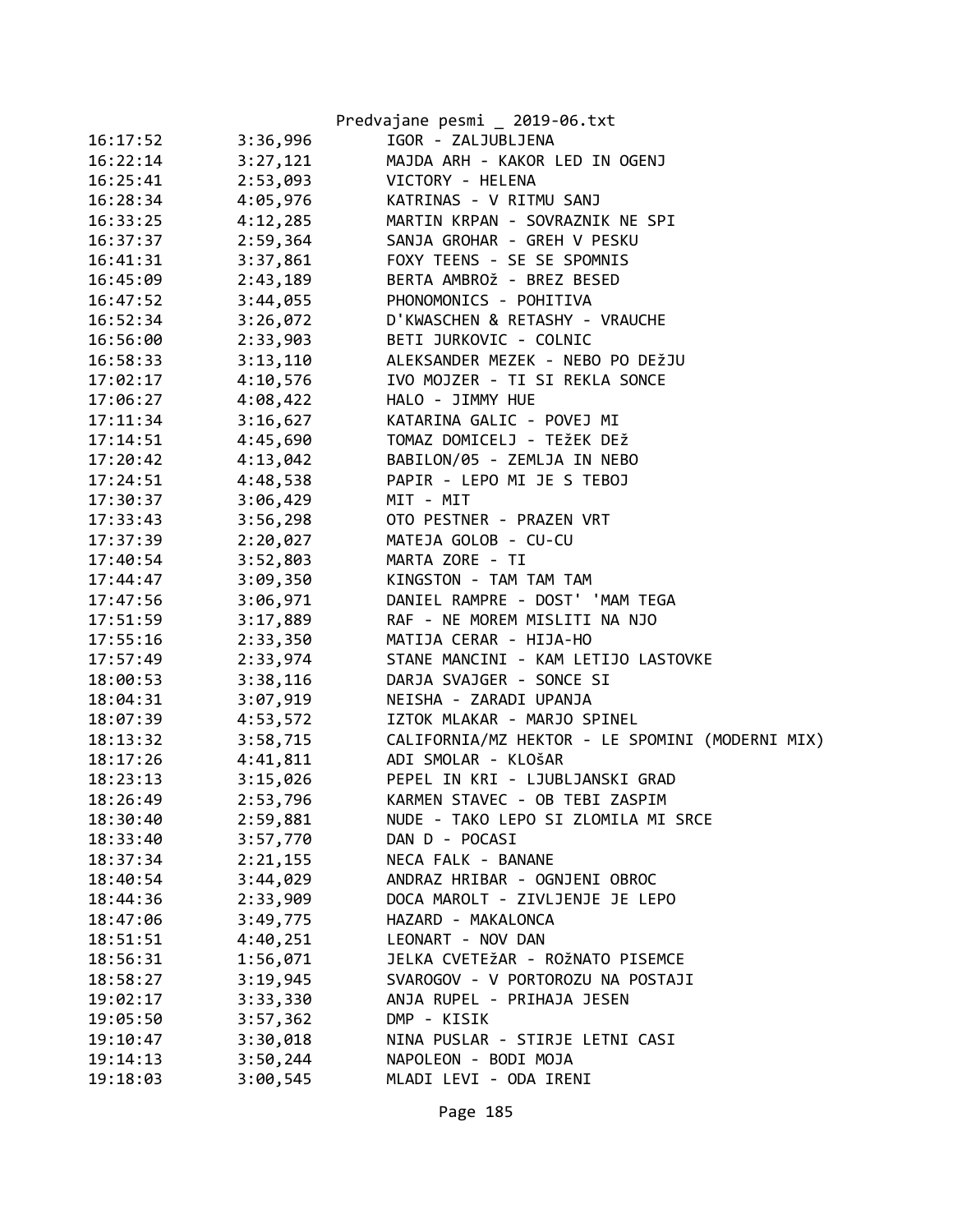|          |          | Predvajane pesmi _ 2019-06.txt                |
|----------|----------|-----------------------------------------------|
| 19:22:09 | 2:57,547 | IRENA KOHONT - POVABI ME NA LUNO              |
| 19:25:06 | 3:21,387 | DON MENTONY BAND - TO JE MOJ' ŽIVLJENJE       |
| 19:28:27 | 3:05,839 | S.MUGERLIH & R.ROLIH - NA TVOJI STRANI        |
| 19:32:30 | 4:55,316 | SAMO GLAVAN - VENTILATORSKA PESEM             |
| 19:37:25 | 4:18,838 | PANDA - SAMA PROTI VSEM                       |
| 19:42:43 | 3:25,097 | ANA DEŽMAN - RADA BI                          |
| 19:46:08 | 2:51,243 | SELL OUT - ZOMBI V KATAKOMBI                  |
| 19:48:59 | 3:36,000 | FLIRT - KO JE NI                              |
| 19:53:31 | 1:42,537 | MAJDA SEPE - ROMANCA                          |
| 19:55:13 | 3:00,714 | SAN DI EGO - TO JE TO                         |
| 19:58:14 | 3:19,549 | SLAVKO IVANCIC - TISTO KAR OSTANE             |
| 20:01:33 | 3:49,846 | ALENKA VIDRIH - OBLJUBLJENA                   |
| 20:05:23 | 3:02,671 | ANDREJ SIFRER - USPAVANKA                     |
| 20:08:25 | 3:41,530 | IVANA HONSIC - RDECA NIT                      |
| 20:15:23 | 4:24,762 | JAN PLESTENJAK - STAVI NA MOJE SRCE           |
| 20:19:47 | 3:50,701 | URSA & PR - KJE SO TISTE STEZICE              |
| 20:23:35 | 3:03,296 | ANIKA HORVAT - V LJUBLJANO                    |
| 20:26:38 | 3:37,046 | JANEZ BONCINA BENC - NAVALI NAROD NA GOSTILNE |
| 20:30:56 | 3:31,122 | FARAONI - TU JE MOJ DOM                       |
| 20:34:27 | 2:52,109 | NUSA DERENDA - SE V SEBI SKRIVAM              |
| 20:37:19 | 3:42,436 | MARE B - EDINA                                |
| 20:44:07 | 3:43,628 | AVTOMOBILI - V MRZLIH DVORANAH                |
| 20:47:51 | 3:49,694 | DAMJANA IN HOT HOT HOT - ZIVLJENJE            |
| 20:52:28 | 2:21,260 | BELE VRANE - HOROSKOP                         |
| 20:54:49 | 3:29,018 | ANIKA - ZDAJ KO SI SAMA                       |
| 20:58:18 | 2:57,004 | MARJANA DERZAJ - TELSTAR                      |
| 21:02:00 | 3:34,251 | HOSTNIK - U LUBLAN                            |
| 21:05:34 | 2:57,545 | DAMJANA - JE TO LJUBEZEN                      |
| 21:08:31 | 3:25,998 | ROK'N'BAND - OSTANI SE MINUTO                 |
| 21:16:33 | 4:23,662 | BAZAR - IGRA ZA DVA                           |
| 21:21:47 | 4:29,886 | SOULGREG ARTIST - NOVI SVET                   |
| 21:26:17 | 3:48,921 | BOTRI - AVGUŠTINA                             |
| 21:30:46 | 3:20,539 | IVANKA KRASEVEC - PRESERN - NISEM SANJALA     |
| 21:34:07 | 3:41,470 | ROK 'N' BAND - GIRI GIRI                      |
| 21:37:48 | 3:32,035 | DAZ - OPROSTI MI                              |
| 21:45:21 | 3:45,245 | BABALOO BAND - PAJAC                          |
| 21:49:54 | 3:29,622 | ZAN SERCIC - LJUBEZEN NA PRVI POGLED          |
| 21:53:23 | 3:10,411 | GU-GU - O JA JA, O NE NE                      |
| 21:56:33 | 3:41,963 | CUKI - HOZNTREGARJI                           |
| 22:01:01 | 3:17,503 | AVIA BAND - COOL                              |
| 22:04:18 | 3:18,128 | ALEX VOLASKO - PRIZIGAM LUCI (RADIO EDIT)     |
| 22:07:36 | 3:28,879 | NATASA & ZIBELNIK - DAN JE LEP                |
| 22:17:06 | 2:25,972 | BERTA AMBROŽ - JOKALA BOM BREZ SOLZ           |
| 22:20:23 | 3:05,836 | KINGSTON - CELA ULICA NORI                    |
| 22:23:26 | 4:29,397 | DARJA SVAJGER - LETIM                         |
| 22:27:55 | 3:45,687 | NIKKA - ZA TVOJ NASMEH                        |
| 22:32:21 | 3:57,355 | TOMAZ DOMICELJ - POGREŠAM TE                  |
| 22:36:18 | 3:55,375 | KATJA KOREN - NA SKRIVAJ                      |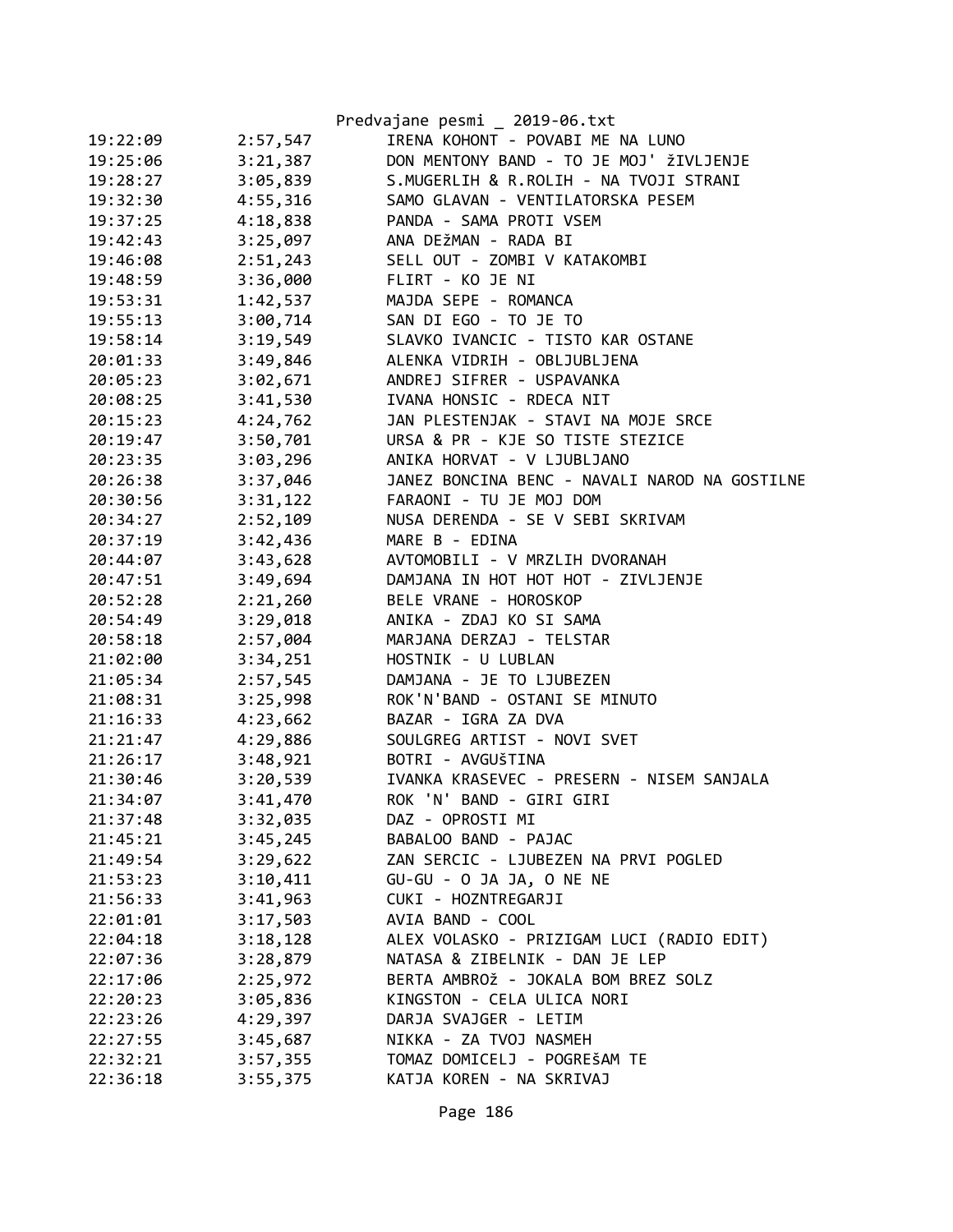|          |          | Predvajane pesmi _ 2019-06.txt             |
|----------|----------|--------------------------------------------|
| 22:44:49 | 3:08,353 | REGINA - NAJ LJUBEZEN ZDRUŽI VSE LJUDI     |
| 22:47:57 | 3:46,630 | TANGELS - TI SI POLETJE                    |
| 22:52:31 | 3:30,598 | BOR GOSTIŠA - DOVOLJ JE SRCE, KI ZATE GORI |
| 22:56:01 | 2:36,573 | NEISHA - CVETNI PRAH LJUBEZNI              |
| 22:58:38 | 2:29,568 | JANEZ ZMAZEK - HOPLA KONOPLA               |
| 23:01:53 | 2:58,542 | IRENA VRCKOVNIK - TAKSNA SEM               |
| 23:04:51 | 2:59,819 | OTO PESTNER - SPET PO STARI POTI           |
| 23:07:51 | 4:19,027 | PETER PAN - SOCI                           |
| 23:16:20 | 3:02,006 | MARTA ZORE - POJDI Z NJO                   |
| 23:20:13 | 3:04,018 | MATIJA CERAR - NAJINA NOVA SRECA           |
| 23:23:17 | 3:54,984 | ALEKSANDER MEZEK - LJUBLJANSKE CESTE       |
| 23:27:12 | 3:34,474 | BILBI - HVALA ZA VIJOLICE                  |
| 23:31:27 | 3:59,959 | STANE MANCINI - MANDOLINA                  |
| 23:35:27 | 3:01,210 | MAJA ZALOZNIK - MI POVES                   |
| 23:38:28 | 3:49,869 | ALENKA GODEC - ODKAR SI TU                 |
| 23:47:12 | 3:45,013 | FOXY TEENS - VZEMI ME V NAROCJE            |
| 23:51:41 | 3:45,616 | HISA - SPOZNAL SEM                         |
| 23:55:26 | 1:59,012 | BETI JURKOVIC - PRODAJALKA VIJOLIC         |
| 23:57:25 | 3:55,007 | FOLKROLA - V TVOJI SOBI ŠE DIŠI            |
|          |          |                                            |

| 0:02:05 2:41,045                       | IRENA VRCKOVNIK - POLJUB POVE VSE                                |
|----------------------------------------|------------------------------------------------------------------|
| $0:04:46$ 3:48,111                     | DANI DANDOSA - KOGA LJUBIS ZJUTRAJ                               |
| $0:08:34$ 2:30,033                     | CUKI - ODPELJAL TE BOM TJA                                       |
|                                        | 0:11:07 2:39,004 BELE VRANE - SANJE O KALIFORNIJI                |
| $0:13:45$ 2:59,037                     | ANDRAZ HRIBAR - ZIVLJENJE JE                                     |
|                                        | 0:16:43 2:36,356 MARTINA SRAJ - DOVOLJ LJUBEZNI                  |
|                                        | 0:19:21 3:10,320 ALEKSANDER NOVAK - KAKO SE POCUTIS (RADIO EDIT) |
|                                        | 0:22:31 3:22,166 MARKO VOZELJ - TUKAJ SI                         |
|                                        | 0:25:53 4:12,614 SANK ROCK - PRAVLJICA O MAVRICNIH LJUDEH        |
|                                        | 0:30:07 3:25,221 ENZO HROVATIN - SPREMINJAM SE                   |
| $0:33:32$ 4:33,395                     | DRUSTVO MRTVIH PESNIKOV - PINGVIN                                |
| 0:37:55 3:41,029 AVTOMOBILI - GOSPODAR |                                                                  |
| 0:41:302:55,026                        | KARMEN STAVEC - LJUBIM TE                                        |
|                                        | 0:44:24 3:36,091 AVIA BAND - GREVA V KATRCO                      |
| $0:47:59$ 4:16,180                     | INDIGO - DRUGACNA                                                |
|                                        | 0:52:18 3:35,599 MANOUCHE - RESNICNA ROMANSA                     |
| $0:55:54$ 3:04,716                     | DITKA HABERL - NAD MESTOM SE DANI                                |
| $0:58:58$ 2:41,027                     | ALEKSANDER MEZEK - ZALJUBITI SE JE RES LAHKO                     |
|                                        | 1:01:41 3:33,000 ANSAMBEL JEVSEK - RESNICA TVOJA ME NE BOLI      |
|                                        | 1:05:14 3:11,995 MAJDA ARH - NE JOCI ZA NJIM SRCE                |
| $1:08:26$ 3:48,016                     | OTO PESTNER - MARY ANN                                           |
| 1:12:16 3:57,037                       | AYNEE - AVTO                                                     |
| 1:16:13 3:00,000 KALAMARI - DAN IN POL |                                                                  |
| 1:19:11 3:14,128 SELL OUT - POPOLN DAN |                                                                  |
|                                        | 1:22:28 3:08,908 ADI SMOLAR - PASJI DNEVI                        |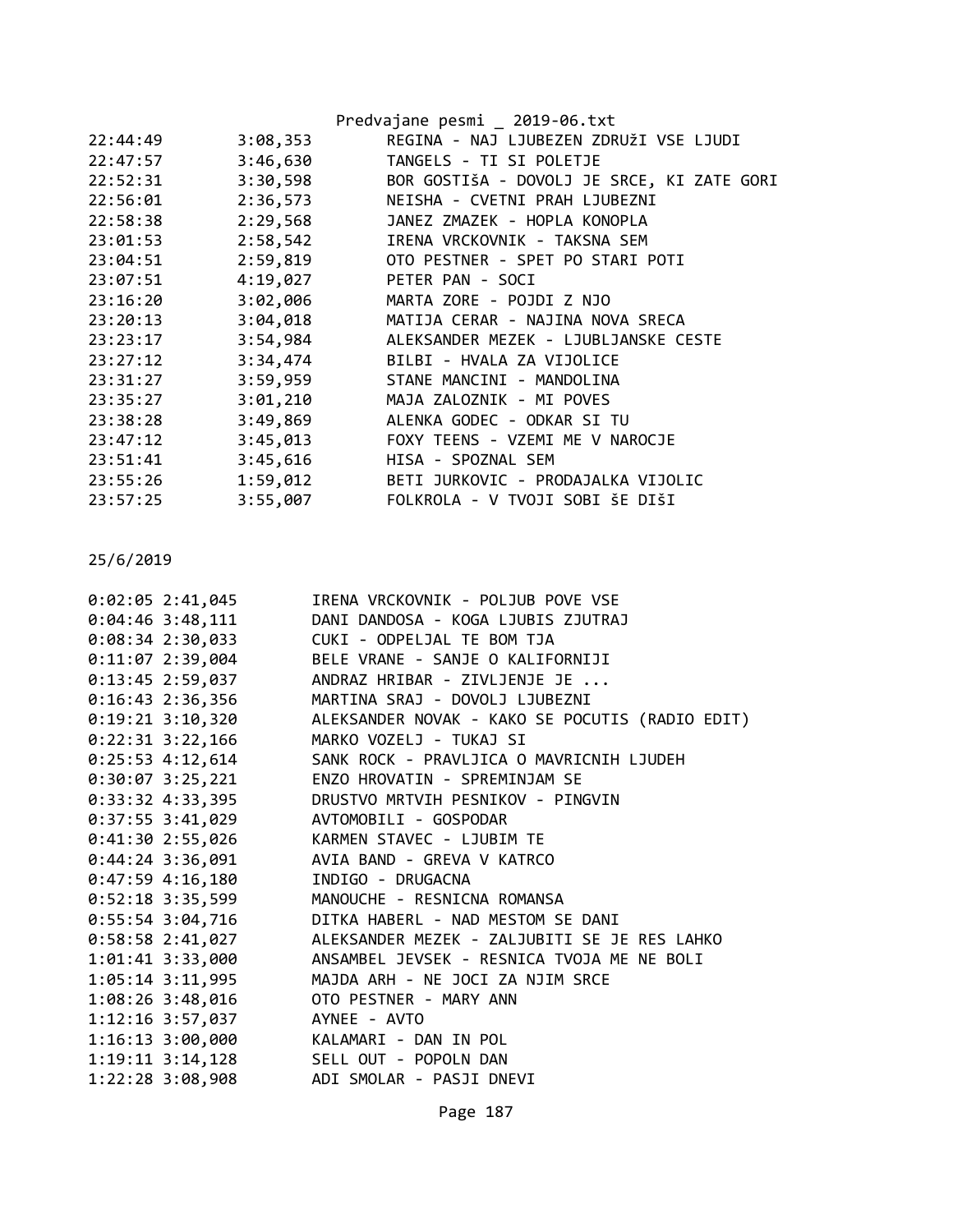|                    |                                 | Predvajane pesmi _ 2019-06.txt                                                                                                                               |
|--------------------|---------------------------------|--------------------------------------------------------------------------------------------------------------------------------------------------------------|
|                    | 1:25:36 2:56,993                | VLADO KRESLIN - IGRALA JE IGRALA                                                                                                                             |
|                    |                                 | 1:28:33 2:54,816 1 X BAND - TIH DEZEVEN DAN                                                                                                                  |
|                    |                                 | 1:31:29 3:41,522 ANDREJ SIFRER - JAMNISKI ZVON                                                                                                               |
|                    |                                 | 1:35:11 2:40,466 ANABEL - OB KAVI                                                                                                                            |
|                    | 1:37:51 1:53,002                | MATIJA CERAR - Z MOJCO PLESAL BI CHA CHA CHA                                                                                                                 |
|                    |                                 |                                                                                                                                                              |
|                    | $1:42:09$ 3:18,994              | MARJAN NOVINA - LE S TEBOJ MI JE LEPO                                                                                                                        |
|                    |                                 |                                                                                                                                                              |
|                    |                                 | 1:45:28 4:24,059<br>1:49:54 4:15,685 SLAPOVI & NUSA DERENDA - KO MI RECES DA ME LJUBIS<br>1:49:54 4:15,685 SLAPOVI & NUSA DERENDA - KO MI RECES DA ME LJUBIS |
|                    |                                 | 1:54:10 3:09,937 KINGSTON - BOSSA NOGA                                                                                                                       |
|                    |                                 | 1:57:18 3:19,984 VILI RESNIK - DELAJ MI TO                                                                                                                   |
|                    |                                 | 2:00:38 3:16,698 ALEX VOLASKO - SONG                                                                                                                         |
|                    |                                 | 2:03:55 4:00,083 HAZARD - ANDREJA                                                                                                                            |
|                    |                                 |                                                                                                                                                              |
|                    |                                 |                                                                                                                                                              |
|                    |                                 | 2:07:54 3:31,148<br>2:11:23 3:32,068<br>2:11:23 3:32,068<br>2:14:55 1:57,018<br>LIDIJA KODRIC - DAN ZA NAJU DVA                                              |
|                    | 2:16:52 3:38,066 PLIS - METULJI |                                                                                                                                                              |
|                    |                                 | 2:20:32 4:03,003 MIRAN RUDAN - LJUBI NEZNO                                                                                                                   |
|                    |                                 | 2:24:33 2:48,131 DITKA HABERI - MLADE OCI                                                                                                                    |
|                    |                                 | 2:27:20 3:27,954 PEPEL IN KRI - MOJA SRECNA ZVEZDA                                                                                                           |
|                    | 2:30:48 3:44,206                | LETECI POTEPUHI - POJEM BLUES                                                                                                                                |
|                    |                                 |                                                                                                                                                              |
|                    |                                 | 2:34:32 3:15,979<br>2:37:47 2:35,027 SING & SONG - ZENSKE                                                                                                    |
|                    |                                 | 2:40:25 3:05,159 LEA LIKAR - ODMIK OD TAL                                                                                                                    |
|                    |                                 | 2:43:30 3:17,013 SLAVKO IVANCIC - CRTA                                                                                                                       |
|                    |                                 | 2:46:47 3:13,754 IVANKA KRASEVEC - PRESERN - VIOLINA TZIGANO                                                                                                 |
|                    |                                 | 2:50:03 3:35,016 SPIN - SPUSTI SE NA TLA                                                                                                                     |
|                    |                                 | 2:53:34 5:09,548 FLIRT - ROMEO IN JULIJA                                                                                                                     |
| 2:58:40 4:56,242   |                                 |                                                                                                                                                              |
|                    | 3:03:35 3:07,920                |                                                                                                                                                              |
|                    |                                 | 3:06:43 3:13,480 ROK'N'BAND - VERJEMI                                                                                                                        |
|                    |                                 | 3:09:55 3:27,095 ANIKA - TI ZAVAJAJ ME                                                                                                                       |
|                    |                                 | 3:13:24 3:27,858 DAMIAN - SI KOT POLETJE                                                                                                                     |
| 3:16:52 2:54,646   |                                 | BLUEGRASS HOPPERS - KAMIONAR                                                                                                                                 |
| 3:19:46 3:29,063   |                                 | MATEJ ZALAR - KO TE NI                                                                                                                                       |
|                    | 3:23:15 2:51,550                | FOXY TEENS - PRVA LJUBEZEN                                                                                                                                   |
| 3:26:06 3:25,875   |                                 | ANJA RUPEL - NAJLJUBSA NAPAKA                                                                                                                                |
| 3:29:32 4:11,684   |                                 | LEELOOJAMAIS - TIK TAK (RADIO RMX)                                                                                                                           |
|                    | 3:33:46 2:57,880                | ABADON - POZITIVNA ENERGIJA                                                                                                                                  |
|                    | 3:36:44 2:59,698                | MONIKA PUCELJ - MI PASE                                                                                                                                      |
|                    | 3:39:42 2:05,497                | MARJANA DERZAJ - V LJUBLJANO                                                                                                                                 |
| 3:41:49 2:55,067   |                                 | STANE MANCINI - OTOZNI TANGO                                                                                                                                 |
| 3:44:44 4:26,010   |                                 | TATJANA MIHELJ - SVET V ZNAMENJU SRCA                                                                                                                        |
| $3:49:10$ 4:11,611 |                                 | 7.OKTOBER - NI SE CAS                                                                                                                                        |
| 3:53:24 3:44,033   |                                 | DAN D - ROKE                                                                                                                                                 |
|                    | 3:57:05 3:19,977                | VLADO KRESLIN & NEISHA - KAKOR ZVEZDI NA NEBU                                                                                                                |
| 4:00:28 3:06,010   |                                 | SIMON - HEJ, MALA HEJ                                                                                                                                        |
|                    | 4:03:34 4:11,090                | PANDA - LJUBIMEC BREZ                                                                                                                                        |
|                    |                                 |                                                                                                                                                              |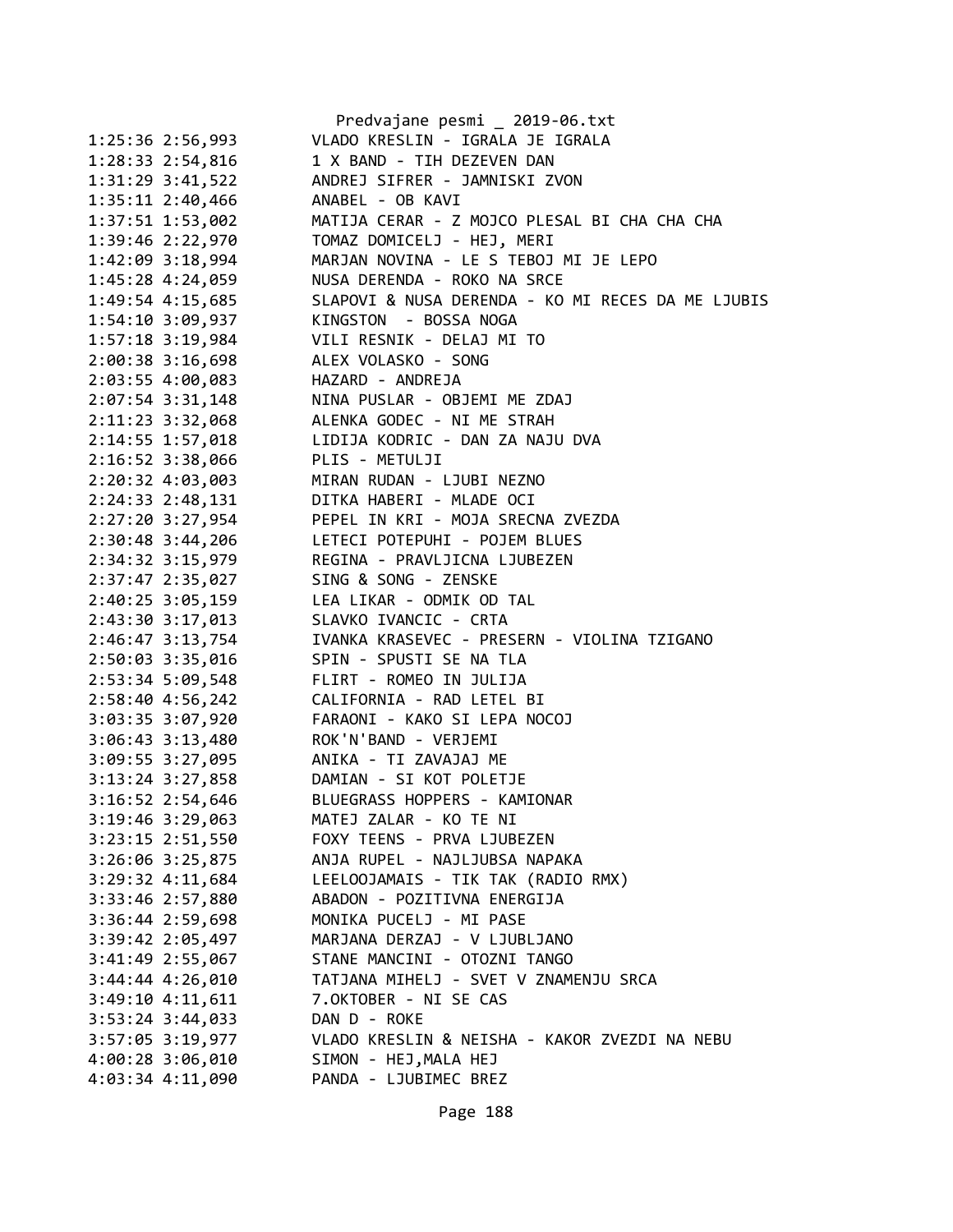|                      | Predvajane pesmi _ 2019-06.txt                        |
|----------------------|-------------------------------------------------------|
| 4:07:45 3:52,626     | NUDE - DAN LJUBEZNI                                   |
| 4:11:40 2:52,709     | GU-GU - GU-GU GRE V HOLLYWOOD                         |
| 4:14:33 3:18,299     | ANDREJ SIFRER & TINA - TAKI LJUDJE                    |
| 4:17:51 2:52,678     | ANIKA HORVAT - ORION                                  |
| 4:20:46 3:52,042     | DAMJANA - DAJ MI LJUBEZEN NAZAJ                       |
| 4:24:37 3:41,579     | NEISHA - LE KAJ SE SKRIVA                             |
| $4:28:19$ $4:11,557$ | K.U.D. GAS - EROTIKA                                  |
| 4:32:33 2:14,986     | BRANKA KRANER - BARVICE SI KUPI                       |
| 4:34:48 3:13,002     | MILAN PECOVNIK PIDZI - LE V SANJAH SI TU              |
| 4:38:00 3:47,158     | MAJA JAJALO - BESEDE BREZ POMENA                      |
| 4:41:50 3:05,630     | MERRISA IN FREEWAY - FENOMENALEN DAN                  |
| 4:44:55 3:41,582     | AVTOMOBILI - KAJ SI HOTEL                             |
| 4:48:37 3:17,936     | BELLAMI - NE BOM TI PRAVIL (DJT BY DNE 2008 RMX)      |
| 4:51:57 3:38,302     | APOLONIA - MED VRSTICAMI                              |
| 4:55:35 3:47,936     | MARKO BRECELJ - ALOJZ VALCEK                          |
| 5:00:09 2:53,444     | MATIJA CERAR - KMALU BOM SPET PRI TEBI [I'LL BE HOME] |
| 5:03:02 2:55,004     | ALEKSANDER MEZEK - SUZENJ                             |
| 5:05:57 3:22,478     | JAN PLESTENJAK - PRAVE KARTE                          |
| $5:10:18$ $3:02,018$ | VILI RESNIK - NAJ BOGOVI SLISIJO                      |
| 5:13:20 4:30,070     | PEPEL IN KRI - SONCE POMLADI                          |
| 5:17:50 3:06,991     | HAZARD - OTROCI PANKRTOV                              |
| 5:21:47 3:09,422     | KARMEN STAVEC - SEM KAR SEM                           |
| 5:24:56 2:59,023     | BABALOO BAND - NOCEM PESEM                            |
| 5:27:55 2:26,949     | ANDREJ SIFRER - LEPI LJUDJE                           |
| 5:31:29 3:32,025     | BAZAR - DOBER DAN                                     |
| 5:34:55 3:21,086     | ADI SMOLAR - EASY COME-EASY GO                        |
| 5:38:16 2:59,468     | NEISHA - PLANET ZA ZADET                              |
| 5:42:12 3:04,146     | TOMAZ DOMICELJ - NA VRHU                              |
| 5:45:16 4:35,939     | FLORA & PARIS - OLJE IN VODA                          |
| 5:50:45 4:06,146     | FOLKROLA - MAVRICA                                    |
| 5:54:51 3:33,244     | CALIFORNIA - STARA BARKA                              |
| 5:58:24 3:57,886     | SAMO GLAVAN - NOV DAN                                 |
| $6:03:07$ 3:14,138   | NUSA DERENDA & MARKO VOZELJ - NAJ NAMA SODI LE NEBO   |
| $6:06:21$ $4:00,122$ | MARJANA DERZAJ - VRNI SE ŠE KDAJ V LJUBLJANO          |
| 6:11:20 4:11,972     | IZTOK MLAKAR - REPUBLIKA PALMA DE COCCO               |
| $6:15:32$ $4:23,359$ | ANJA RUPEL - MOJE SANJE                               |
| $6:20:45$ 4:20,661   | OTO PESTNER - 30 LET                                  |
| $6:25:27$ 3:51,267   | ROK'N'BAND - PRVI PLES                                |
| $6:30:26$ 4:14,620   | FARAONI/SLAVKO IVANCIC - DRUGACEN                     |
| $6:34:40$ $3:08,868$ | BOTRI - NA JUG                                        |
| 6:37:49 4:03,963     | IRENA VRCKOVNIK - POJEM PESEM                         |
| $6:42:52$ $3:11,232$ | BELE VRANE - MOJE DEKLE                               |
| $6:46:03$ 3:51,841   | DAMJANA GOLAVSEK - MASKARADA                          |
| 6:50:48 3:30,650     | DON MENTONY BAND - AMERIKA                            |
| $6:54:18$ 3:41,345   | STEREOTIPU - PLES V DEZJU                             |
| $6:58:00$ $3:11,015$ | VLADO KRESLIN/MARTIN KRPAN - LAHKO BI ZLETELA         |
| 7:01:50 2:38,124     | DAMJANA - KAJ PA TI                                   |
| 7:04:28 3:21,422     | KALAMARI - RITEM SONCA                                |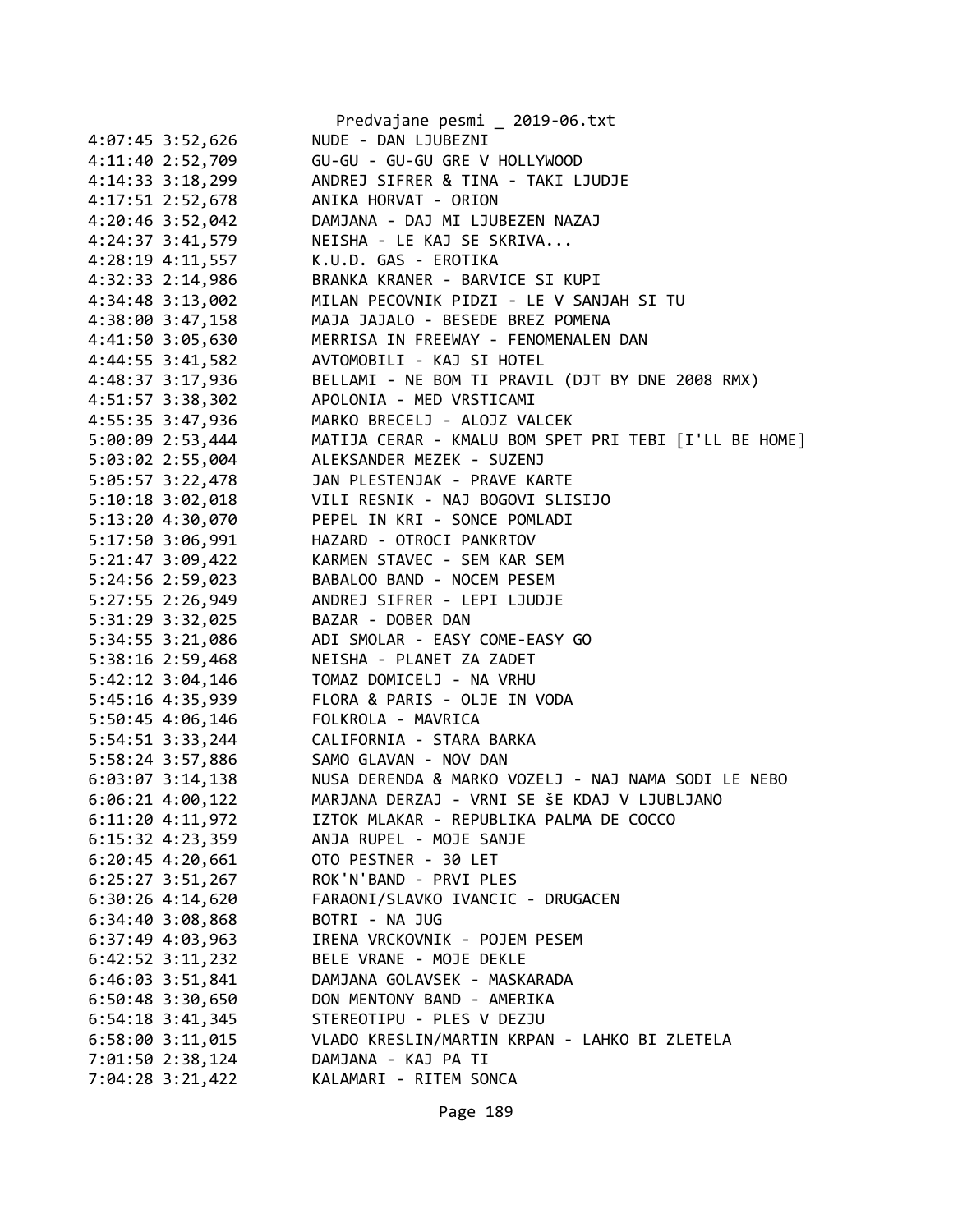|                      | Predvajane pesmi _ 2019-06.txt                                                                                                                           |
|----------------------|----------------------------------------------------------------------------------------------------------------------------------------------------------|
| 7:07:49 4:08,080     | GU-GU - TUJCA                                                                                                                                            |
| 7:12:56 3:46,824     | DAVID GROM - NAJ PADA ZDAJ DEZ                                                                                                                           |
|                      | 7:16:43 3:04,379 MAJDA SEPE - POJDI SPET NA BLED                                                                                                         |
|                      | 7:20:37 4:38,739 ALENKA GODEC - POJEM BLUES                                                                                                              |
|                      | 7:25:16 2:34,386 BILBI - ISKRICE                                                                                                                         |
|                      | 7:27:50 3:37,276   GAL - CAS BO NA MOJI STRANI                                                                                                           |
|                      |                                                                                                                                                          |
|                      |                                                                                                                                                          |
|                      | 7:32:35 3:29,674<br>7:36:04 3:03,692<br>7:36:04 3:03,692<br>7:39:08 3:53,065<br>7:39:08 3:53,065<br>1ANEZ ZMAZEK - BREZ VEZE<br>1ANEZ ZMAZEK - BREZ VEZE |
|                      | 7:43:01 3:05,026 LIDIJA KODRIC - PRIDI ZA MOJ ROJSTNI DAN                                                                                                |
|                      | 7:46:05 3:31,894 VICTORY - KAKO NAJ CAS USTAVIM                                                                                                          |
|                      | 7:49:36 3:08,965 PAPIR - DOMOTOZJA                                                                                                                       |
|                      | 7:52:45 4:00,344 PANDA - VZEMI ME                                                                                                                        |
|                      |                                                                                                                                                          |
|                      |                                                                                                                                                          |
|                      | 7:56:45 4:24,220<br>8:01:09 4:03,122 MINA HORVAT - PREBUDI SE<br>8:05:12 2:59,613 ANDRAZ HRIBAR - ZASPALA SI                                             |
|                      |                                                                                                                                                          |
|                      | 8:08:11 3:55,035 AVTOMOBILI - POT DOMOV                                                                                                                  |
|                      | 8:12:01 3:41,029 IVAN HUDNIK - ZELENE LIVADE S TEBOJ                                                                                                     |
|                      | 8:15:42 2:45,928 JOZE KOBLAR - VSE BI ZATE DAL                                                                                                           |
|                      | 8:18:28 3:34,948 MARTA ZORE - POVEJ MI ZAKAJ                                                                                                             |
|                      |                                                                                                                                                          |
|                      |                                                                                                                                                          |
|                      | 8:22:03 3:03,988<br>8:25:06 4:05,810<br>8:29:12 3:17,647<br>8:29:12 3:17,647<br>PADI DAZ - IN GREM NAPREJ                                                |
| 8:32:29 2:01,023     | IVANKA KRASEVEC - PRESERN - KRESOVANJE                                                                                                                   |
| 8:34:30 3:30,372     | HISA - NA ZDRAVJE SVET                                                                                                                                   |
|                      | 8:38:00 5:03,560 LOPATIC FAMILY BAND - USODA                                                                                                             |
| 8:43:04 3:49,965     | NUSA DERENDA - VZEMI ME VETER                                                                                                                            |
| 8:46:54 3:14,998     | BETI JURKOVIC - PRISLA JE POMLAD                                                                                                                         |
| 8:50:08 4:18,600     | AGROPOP - TI SI MOJ SONCEK<br>AVIA BAND - LJUBEZEN NA PRVI POGLED                                                                                        |
| 8:54:25 4:00,997     |                                                                                                                                                          |
| 8:58:26 2:34,234     | GINO - PRAZNA POSTELJA                                                                                                                                   |
|                      | 9:01:44 3:37,793 ZABJAK TRIO - PISMO                                                                                                                     |
|                      | 9:05:22 2:41,119 MATIJA CERAR - TRI DEKLICE                                                                                                              |
| 9:08:03 3:09,991     | BRATJE BOSTJANCIC - ZVEZDE PADAJO V NOC                                                                                                                  |
| 9:15:38 3:06,982     | APOLONIA - V VRTINCU                                                                                                                                     |
| 9:18:45 4:13,795     | ALEKSANDER MEZEK - NA DLANI MESTA                                                                                                                        |
| 9:25:02 3:00,005     | PAX - KO SO LIPE CVETELE                                                                                                                                 |
| 9:29:02 3:33,731     | DRUŠTVO MRTVIH PESNIKOV - RABM                                                                                                                           |
| $9:32:36$ 3:40,863   | NUDE - PEPELKA                                                                                                                                           |
| $9:36:13$ $3:06,240$ | MANOUCHE - TAMALA                                                                                                                                        |
| 9:44:23 3:17,679     | FOXY TEENS - MOJA SIMPATIJA                                                                                                                              |
| 9:47:40 3:56,987     | POLONA - SI POZABIL                                                                                                                                      |
| 9:52:27 2:59,823     | AYNEE - NAJLEPŠI DAN                                                                                                                                     |
|                      |                                                                                                                                                          |
| 9:55:27 3:18,909     | ALJA KRUSIC - A BOS MALO MOJ                                                                                                                             |
| 9:58:45 3:14,001     | SONJA GABRSCEK - PILULA ZA SRECO                                                                                                                         |
| 10:03:41             | KARMEN STAVEC - LEP POLETNI DAN<br>2:59,787                                                                                                              |
| 10:06:40             | 2:45,812<br>DARJA SVAJGER - PRISLUHNI MI                                                                                                                 |
| 10:14:46             | 3:47,019<br>IVANCIC SLAVKO/LAVANDA - KO MENE VEC NE BO                                                                                                   |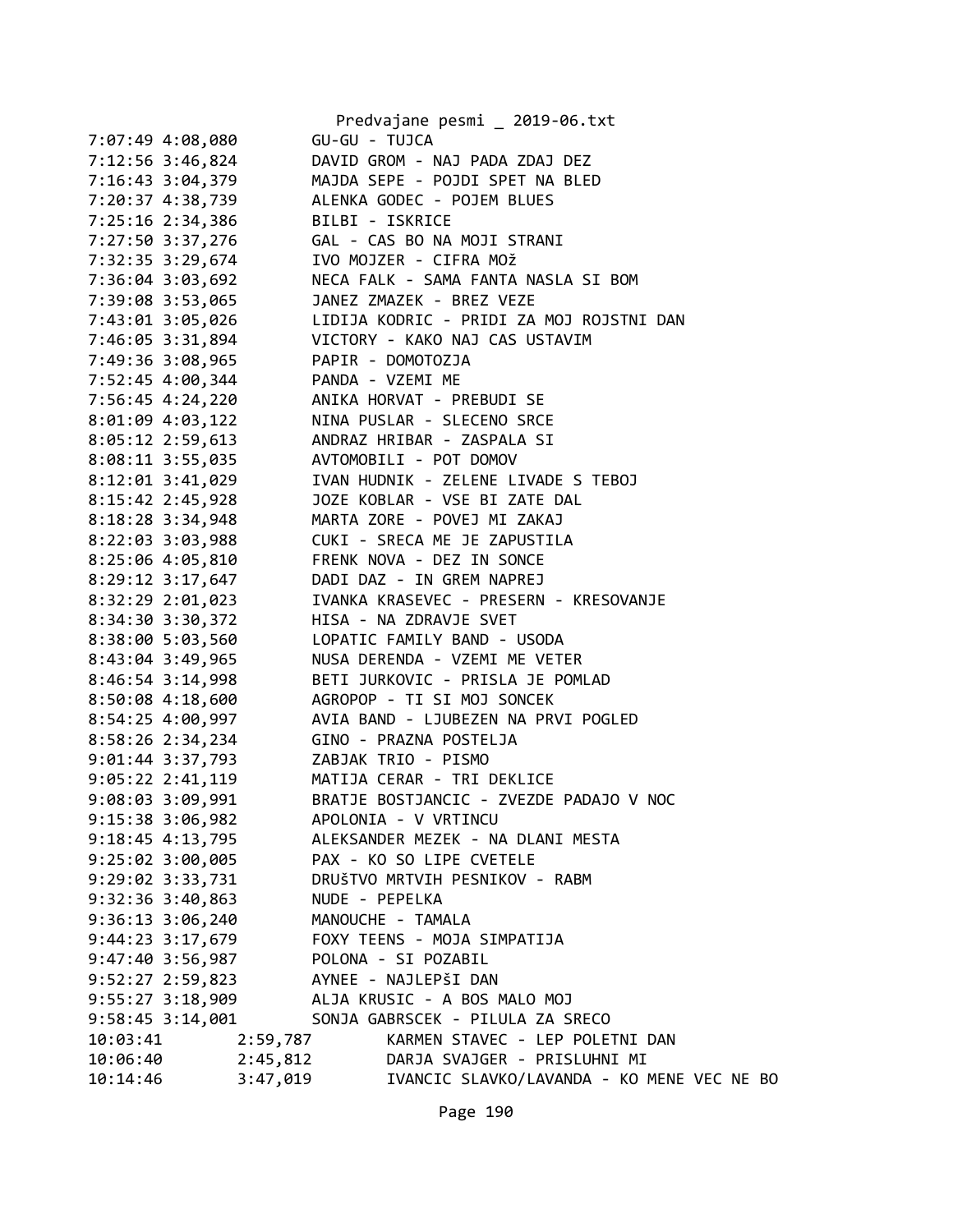|          |          | Predvajane pesmi _ 2019-06.txt                    |
|----------|----------|---------------------------------------------------|
| 10:18:33 | 3:48,197 | HAZARD - NI CVETJA BREZ TRNJA                     |
| 10:23:13 | 3:34,090 | RADIC FT. DASA - DOPUSTI SI (V PRELEPI LJUBLJANI) |
| 10:26:47 | 4:17,630 | ADI SMOLAR - JAZ BI TE                            |
| 10:32:04 | 3:30,248 | CALIFORNIA/MZ HEKTOR - LEDENA PTICA               |
| 10:35:32 | 4:50,887 | ANDREJ SIFRER - ZBOGOM RAJ                        |
| 10:45:57 | 3:43,974 | LETECI POTEPUHI - POJEM BLUES                     |
| 10:50:31 | 3:03,353 | FOLKROLA - CYBER BABY                             |
| 10:53:34 | 3:15,004 | IGOR - ROZMARINKA                                 |
| 10:56:49 | 3:16,354 | TOMAZ DOMICELJ - KO SE ZJUTRAJ ZBUDIŠ             |
| 11:01:47 | 3:41,279 | DANI DANDOSA - GREVA TJA DO MURE                  |
| 11:05:28 | 4:09,097 | SUNNY ORCHESTRA - KO SPIŠ NA TLEH                 |
| 11:15:39 | 3:55,039 | NAPOLEON - HOCEM TE NAZAJ                         |
| 11:20:25 | 4:21,481 | BAZAR - SI ŠE JEZNA NAME                          |
| 11:24:47 | 3:17,008 | MAJDA ARH - OSTANI TAM                            |
| 11:28:04 | 3:35,386 | MARJANA DERZAJ - BREZA MOJE MLADOSTI              |
| 11:32:39 | 4:39,976 | VLADO KRESLIN/JONAS Z. - SAMO TIJ                 |
| 11:37:19 | 4:20,980 | JAN PLESTENJAK - TRIKRAT ME POLJUBI               |
| 11:45:32 | 3:19,542 | NEISHA - MALO TU MALO TAM                         |
| 11:48:51 | 3:42,564 | GU-GU - LJUBICA MOJ'GA SRCA                       |
| 11:53:23 | 3:30,050 | DRUSTVO MRTVIH PESNIKOV - 25                      |
| 11:56:52 | 3:59,306 | ANJA RUPEL - NE POZABI ME                         |
| 12:02:33 | 4:03,024 | DOMINIK KOZARIC - SPOMNI SE NAME                  |
| 12:06:36 | 3:10,203 | SAMO GLAVAN - JASTREBI                            |
| 12:12:26 | 3:30,554 | MAJDA SEPE - USPAVANKA ZA MRTVE VAGABUNDE         |
| 12:15:57 | 3:53,765 | DON MENTONY BAND - A STEKAS                       |
| 12:20:42 | 3:47,637 | OTO PESTNER - LJUBLJANA JE ZAKON                  |
| 12:24:51 | 4:07,696 | PEPEL IN KRI - DEKLE IZ ZLATE LADJICE             |
| 12:28:59 | 3:55,615 | ALENKA GODEC - VSE JE LJUBEZEN                    |
| 12:33:54 | 3:39,800 | DEŽUR - KAM SI NAMENJEN DRAGI MOJ                 |
| 12:37:34 | 4:22,793 | O. ROUS IN LEA LIKAR - LJUBLJENA                  |
| 12:48:58 | 2:49,914 | BELE VRANE - ŽAREK TVOJE LJUBEZNI                 |
| 12:52:38 | 2:08,994 | BRANKA KRANER - CAO                               |
| 12:54:47 | 3:30,704 | METKA ŠTOK - OSAMLJENA ( ALONE AGAIN )            |
| 12:58:17 | 4:33,860 | FLIRT - NJENA BALADA (V MENI IN TEBI)             |
| 13:03:21 | 3:17,654 | SUPERNOVA - NINA                                  |
| 13:06:38 | 3:30,039 | MIHA MERLAK - RANJENO SRCE                        |
| 13:11:23 | 2:43,355 | ROK 'N' BAND - DEJ RUK'N ME                       |
| 13:14:06 | 3:41,993 | BABALOO BAND - JOKAL BOM JUTRI                    |
| 13:17:48 | 4:31,517 | HALO - GRETA                                      |
| 13:23:19 | 3:01,176 | GAL GJURIN - NISEM KRIV                           |
| 13:26:20 | 3:22,359 | COVERLOVER - V SRCE                               |
| 13:30:29 | 3:30,261 | AVTOMOBILI - ZASEBNI RAJ                          |
| 13:33:59 | 3:38,025 | ALENKA VIDRIH - UJETA                             |
| 13:37:37 | 5:18,287 | IZTOK MLAKAR - BLUES                              |
| 13:44:10 | 3:36,633 | MONIKA PUCELJ - DA BIL BI TI                      |
| 13:47:46 | 3:48,634 | KALAMARI - NARIŠI VELIKO SRCE                     |
| 13:52:25 | 3:33,229 | DREVORED - ZUNAJ JE ZIMA                          |
| 13:55:58 | 3:04,979 | LIDIJA KODRIC - MOJ KLAVIR                        |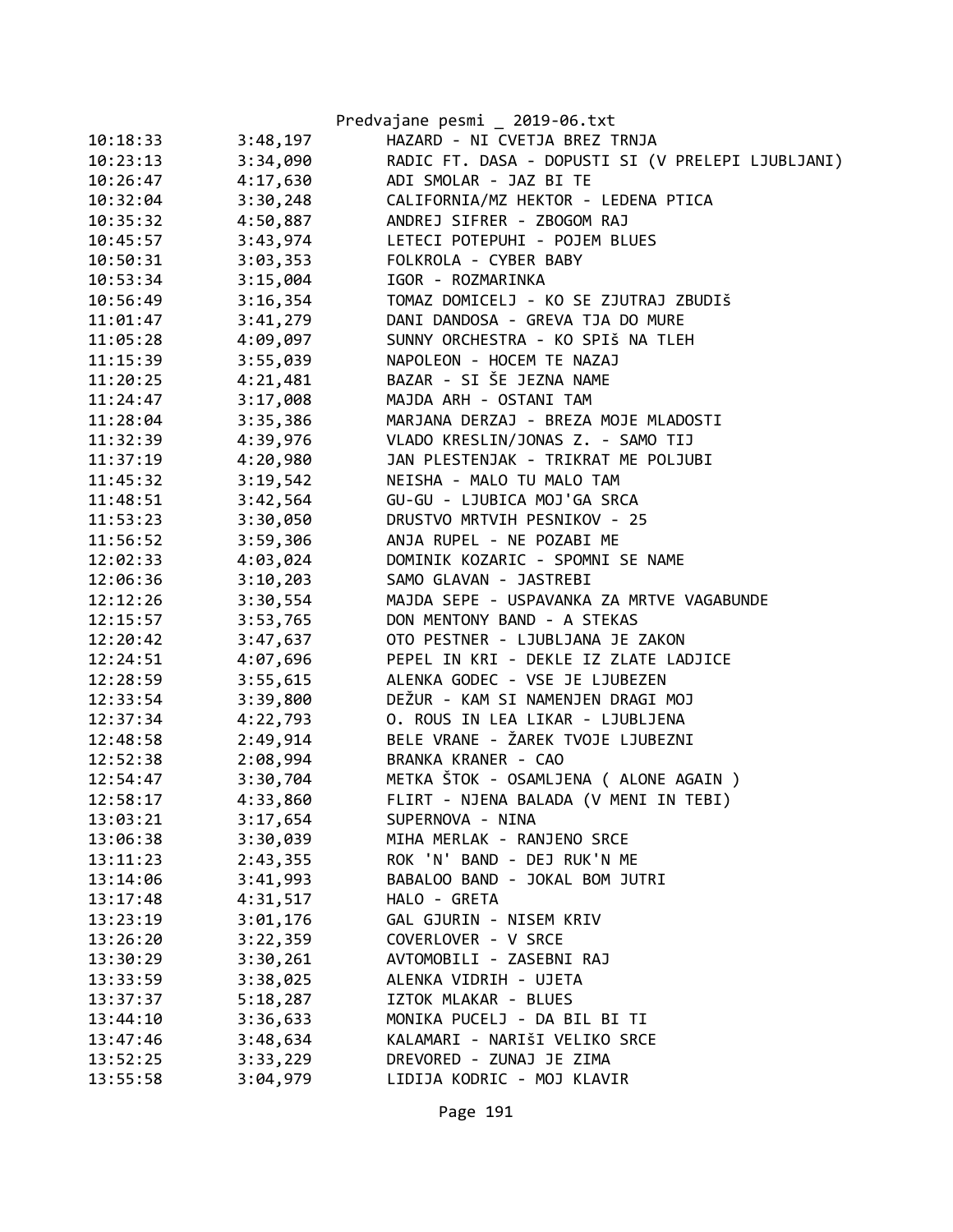|          |          | Predvajane pesmi _ 2019-06.txt                   |
|----------|----------|--------------------------------------------------|
| 13:59:37 | 2:55,959 | IRENA KOHONT - POVABI ME NA LUNO                 |
| 14:02:33 | 3:12,971 | CEDAHUCI - JE MIMO LETO                          |
| 14:05:46 | 3:45,481 | MARTA ZORE - ŠE SI TU                            |
| 14:10:46 | 2:45,862 | KAMN'S - DEJ, STOP' NA MOJO STRAN                |
| 14:13:30 | 3:24,846 | ANIKA HORVAT - 10 MAREC OB 19 30                 |
| 14:16:55 | 2:44,037 | ROK'N'BAND - DEJ RUKN' ME                        |
| 14:20:39 | 3:44,322 | KATAYA - TO JE MOJ DAN                           |
| 14:24:23 | 3:06,120 | ANU - VZEM' SI CAS                               |
| 14:27:29 | 2:54,694 | NECA FALK - DOBRO JUTRO, DOBER DAN               |
| 14:31:09 | 2:37,046 | FELIKS LANGUS - LJUBEZEN NA DALJAVO              |
| 14:33:46 | 3:24,247 | AVIA BAND - UTRIP SRCA                           |
| 14:37:10 | 3:46,283 | MIRAN RUDAN - ROJEN, DA TE LJUBIM                |
| 14:42:12 | 5:04,516 | ALEKSANDER MEZEK - STARI MUZIKANT                |
| 14:47:16 | 3:04,762 | KINGSTON - SONCNA UPRAVA                         |
| 14:51:10 | 4:31,618 | PAPIR - PERON 9                                  |
| 14:55:42 | 3:18,971 | STANE MANCINI - SOPEK VRTNIC                     |
| 14:59:35 | 3:23,744 | DAN D - POZITIVNE MISLI                          |
| 15:02:59 | 2:10,924 | BERTA AMBROŽ - DAN KOT DNEVI VSI                 |
| 15:05:09 | 3:39,016 | KATRINAS - LETIM                                 |
| 15:08:48 | 4:39,685 | OLIVIJA - KADAR SVA SAMA                         |
| 15:14:43 | 3:31,990 | DAMJANA GOLAVSEK - MODRI HORIZONT                |
| 15:18:15 | 4:19,191 | ANDREJ SIFRER - STOJ MARIJA                      |
| 15:23:34 | 4:58,092 | REGINA - NOVO LETO                               |
| 15:28:53 | 4:01,568 | DAMJANA - SOLZE                                  |
| 15:33:41 | 4:19,006 | JANEZ BONCINA BENC - NA NOGE                     |
| 15:38:00 | 3:13,885 | ADI SMOLAR - 20 LJUBIC                           |
| 15:42:28 | 4:12,293 | FARAONI - JAZ TE NIMAM RAD                       |
| 15:46:41 | 3:20,012 | PRIZMA - POGUM                                   |
| 15:50:48 | 4:38,101 | ANDRAZ HRIBAR - KAJ MI DELAS                     |
| 15:55:26 | 3:14,684 | KARMEN STAVEC - VZEMI MOJO DLAN                  |
| 15:58:41 | 3:49,992 | VICTORY - A TI!                                  |
| 16:02:57 | 3:22,090 | JANEZ ZMAZEK ZAN - DOTAKN SE ME Z OBCUTKOM       |
| 16:06:19 | 2:41,049 | MATIJA CERAR - TRI DEKLICE                       |
| 16:09:00 | 3:53,793 | VILI RESNIK - NA FUZBAL ME PUST                  |
| 16:14:09 | 3:35,448 | BOTRI - VRTILJAK                                 |
| 16:17:44 | 3:44,717 | CUKI - KROKODILCKI                               |
| 16:22:28 | 3:25,212 | TOMAZ DOMICELJ - SI SI SIMONA                    |
| 16:25:53 | 3:15,740 | SANK ROCK/MATJAZ JELEN - VZEMI ALI PUSTI         |
| 16:29:55 | 4:19,664 | SLOVENSKI EXPRESS - IZGUBLJEN                    |
| 16:34:14 | 3:33,660 | DAMJANA IN HOT HOT HOT - NOCOJ LJUBILA BI SE S   |
| TEBOJ    |          |                                                  |
| 16:37:48 | 4:10,374 | BAZAR - ZATE                                     |
| 16:43:13 | 3:33,711 | MARTINA MAJERLE - LUNA NAD OBALO                 |
| 16:46:47 | 4:34,190 | ANJA RUPEL - RADA IMAM                           |
| 16:52:11 | 3:58,644 | SOULGREG - PROSIM VRNI SE (NISI ŽENSKA ZAME-PART |
| II)      |          |                                                  |
| 16:56:09 | 2:47,296 | DELIAL - ZVON LJUBEZNI                           |
| 16:58:56 | 4:31,038 | VLADO KRESLIN - CESTA (RADIO EDIT)               |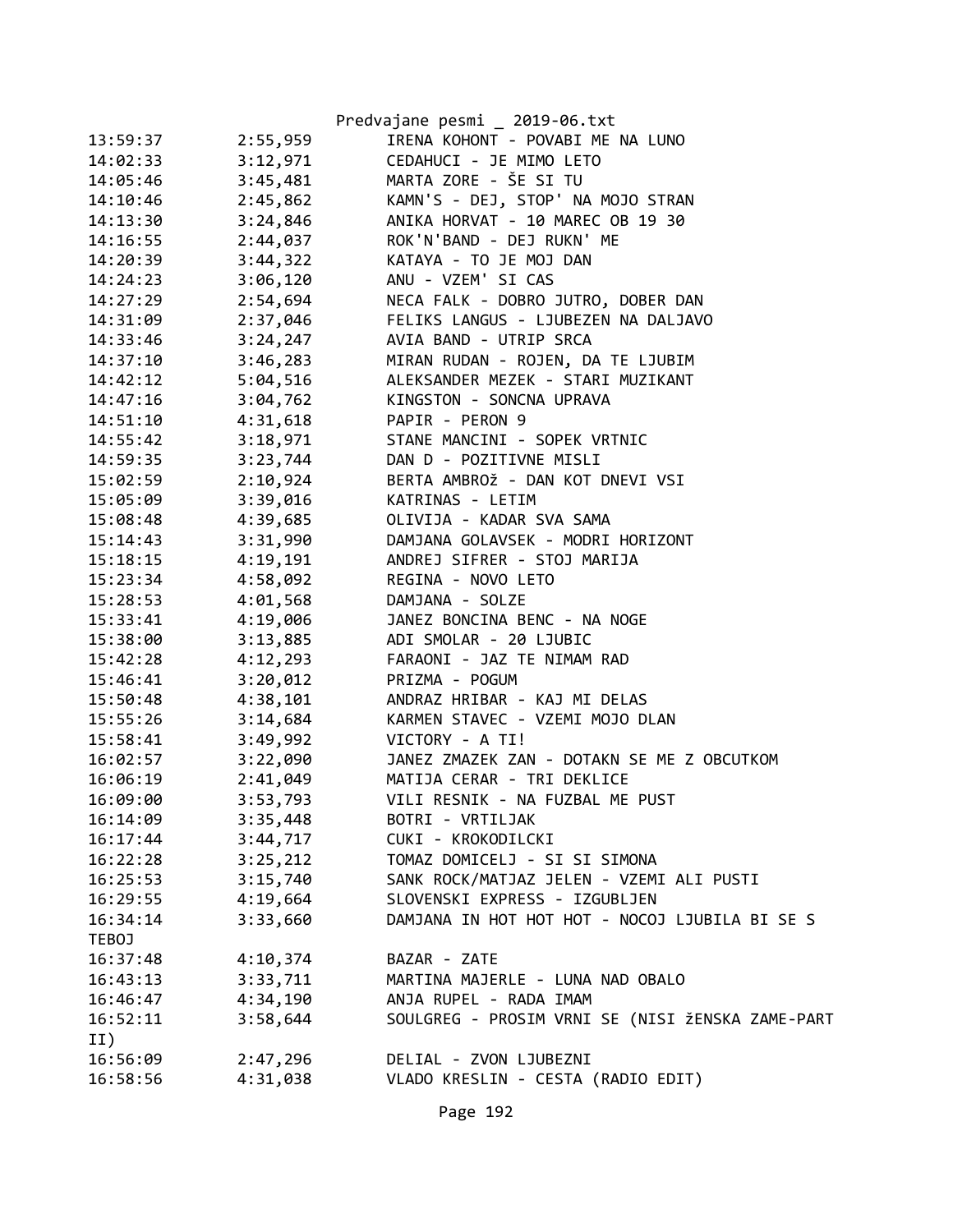|          |          | Predvajane pesmi _ 2019-06.txt                     |
|----------|----------|----------------------------------------------------|
| 17:04:04 | 2:44,036 | MAJDA ARH - POISCI ME                              |
| 17:06:48 | 3:07,340 | BLUEGRASS HOPPERS - BREZ SONCA CVETJA NI           |
| 17:10:42 | 3:10,617 | ALEX VOLASKO - TVOJI NASMEHI                       |
| 17:13:52 | 3:40,769 | KATJA LEVSTIK - ORION                              |
| 17:17:32 | 3:53,678 | NUSA DERENDA - CEZ DVAJSET LET                     |
| 17:22:12 | 4:08,585 | ALENKA GODEC - TO JE DAN                           |
| 17:26:20 | 3:56,018 | FRANCO MERKATORI - MA, NE OKOL' GOVORT             |
| 17:31:16 | 2:43,090 | BELE VRANE - 1,2,3                                 |
| 17:33:59 | 2:52,544 | NANA MILCINSKI - ZAKAJ GRES MIMO                   |
| 17:36:51 | 2:37,558 | ALEŠ HADALIN - KAKO LEPO JE                        |
| 17:40:44 | 3:16,311 | NEISHA - OGENJ POD NOGAMI                          |
| 17:44:00 | 4:14,780 | PEPEL IN KRI - ENAKONOCJE                          |
| 17:48:15 | 2:51,896 | AYNEE - NEPRESPANE NOCI                            |
| 17:51:55 | 3:49,608 | SUNNY ORCHESTRA - ODHAJAM                          |
| 17:55:44 | 3:28,583 | TANGELS - LIFE GOES UP                             |
| 17:59:50 | 3:43,213 | SAMO GLAVAN - NIMAMO                               |
| 18:03:33 | 5:13,829 | VITA - LAZNJIVE OCI                                |
| 18:08:46 | 4:27,582 | DON MENTONY BAND - KARIERA                         |
| 18:14:00 | 4:07,594 | OTO PESTNER - MOJE TVOJE ULICE                     |
| 18:18:08 | 3:02,798 | EVA BOTO - VERJAMEM                                |
| 18:22:00 | 3:58,856 | IRENA KOHONT - ŠEL SI MIMO                         |
| 18:26:20 | 3:02,540 | AURORA - REKLA JE                                  |
| 18:30:22 | 2:49,057 | DEŽUR - HASTA MANANA                               |
| 18:33:11 | 4:03,251 | NUDE - NAJLEPSA PESEM                              |
| 18:37:14 | 2:25,618 | IZTOK MLAKAR - PUBI, USIDMA SE                     |
| 18:40:26 | 3:15,378 | DITKA - NE SPREMINJAJ ME                           |
| 18:43:41 | 3:41,620 | AVTOMOBILI - GOSPODAR                              |
| 18:47:23 | 3:39,996 | PANDA - MORJE IN                                   |
| 18:51:43 | 3:59,059 | GU-GU - GU-GU PLAY FOR YOU                         |
| 18:55:41 | 2:58,035 | HAZARD - ZABLODA V MODRIH KAVBOJKAH                |
| 18:58:39 | 3:49,471 | DON SERGIO - SPOMIN NA LJUBEZEN                    |
| 19:03:05 | 3:03,402 | JAZZ STATION - NOV JE DAN                          |
| 19:06:09 | 4:02,793 | MONIKA PUCELJ - TI OB MENI SI                      |
| 19:10:55 | 3:22,680 | DARJA SVAJGER - OTOK LJUBEZNI                      |
| 19:14:18 | 4:02,048 | DADI DAZ/MZ HEKTOR - VODNJAK LJUBEZNI              |
| 19:18:17 | 2:41,517 | ROK 'N' BAND - RAD JO IMAM                         |
| 19:21:47 | 3:50,757 | MARJANA DERZAJ - MUZIKA                            |
| 19:25:38 | 4:03,777 | ELDA VILER - LASTOVKE                              |
| 19:30:41 | 3:22,950 | MANUELLA - V TVOJEM OGNJU (INFERNO)                |
| 19:34:04 | 2:57,903 | MARTIN KRPAN - NJEN TRENUTEK PRIHAJA               |
| 19:37:02 | 3:53,004 | AVIA BAND - RDECI SAL                              |
| 19:41:39 | 2:33,374 | ALEKSANDER MEZEK - SANJAM SAM                      |
| 19:44:12 | 3:51,436 | XEQUTIFZ - BIL JE PLES                             |
| 19:48:03 | 3:27,220 | BABALOO BAND - POT DOMOV                           |
| 19:52:19 | 3:28,720 | SONJA GABERSCEK - BRESKVICE                        |
| 19:55:47 | 2:30,105 | ANIKA HORVAT - URA BREZ KAZALCEV                   |
| 19:58:17 | 3:29,999 | MILAN PECOVNIK PIDZI - NOCOJ BOM PLESAL LE S TEBOJ |
| 20:02:24 | 3:12,980 | IVA STANIC - NORE NEZNOSTI                         |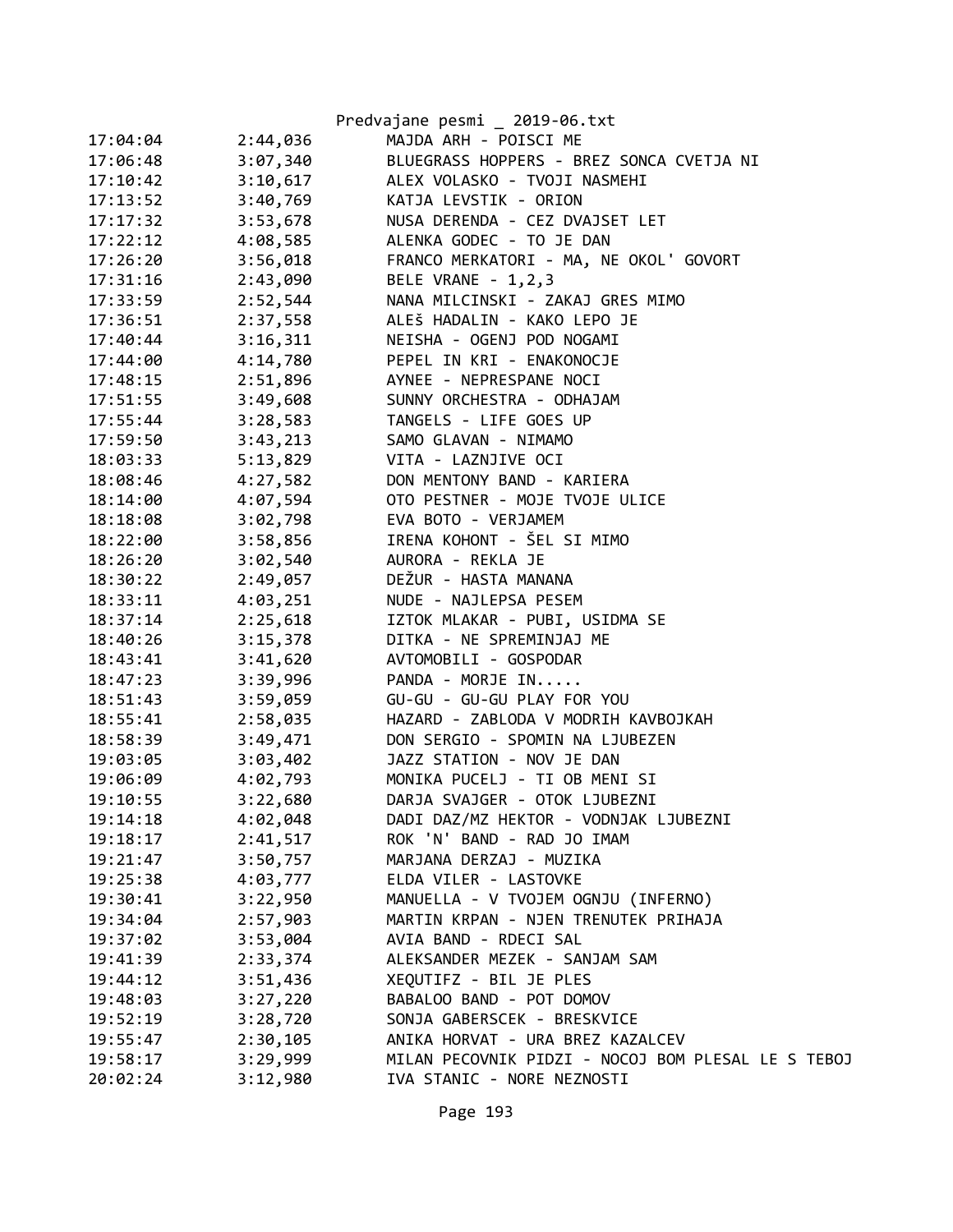|          |          | Predvajane pesmi _ 2019-06.txt         |
|----------|----------|----------------------------------------|
| 20:05:37 | 2:38,740 | BETI JURKOVIC - POJEM IN ZVIZGAM       |
| 20:08:15 | 3:22,957 | NINA PUSLAR - ODHAJAM Z VETROM         |
| 20:16:04 | 3:29,548 | DRUŠTVO MRTVIH PESNIKOV - 25           |
| 20:20:20 | 2:32,133 | STANE MANCINI - MARTINA                |
| 20:22:51 | 3:36,004 | MOULIN ROUGE - TI SI MOJ BOMBONCEK     |
| 20:26:27 | 2:21,989 | MATIJA CERAR - DEŽNIKI                 |
| 20:28:49 | 3:37,206 | NEZA DROBNIC - MOJA DEZELA             |
| 20:33:15 | 3:13,154 | SUPERNOVA - KJE SPI                    |
| 20:36:28 | 2:55,954 | MANOUCHE - PRIDEM ZVECER               |
| 20:44:29 | 3:41,143 | ROK'N'BAND - LJUBIM JO                 |
| 20:48:10 | 3:21,696 | SANJA - MOJE SANJE                     |
| 20:52:28 | 3:38,468 | BOTRI - PLAZILCI                       |
| 20:56:06 | 3:04,005 | IRENA VRCKOVNIK - FANT Z ULICE         |
| 20:59:56 | 2:27,479 | ANDREJ SIFRER - DEBELUHI               |
| 21:02:24 | 3:23,988 | LINTVERN - CE TE SRECAM                |
| 21:05:48 | 3:41,660 | KARMEN STAVEC - LEP POLETNI DAN '04    |
| 21:14:50 | 3:04,553 | KALAMARI - OB STIRIH IN POL            |
| 21:17:54 | 2:48,727 | MARTA ZORE - V TEBI JE MOC             |
| 21:21:32 | 4:15,154 | FOLKROLA - MARUŠKA                     |
| 21:25:46 | 3:23,052 | REVERB - TINA                          |
| 21:29:59 | 3:36,808 | FLIRT - KOGA SANJA                     |
| 21:33:31 | 2:45,156 | BERTA AMBROŽ - PESEM ZAPOJ MI NOCOJ    |
| 21:36:16 | 3:22,918 | CUKI - KO SE ZALJUBIS                  |
| 21:45:13 | 5:52,022 | PAPIR - MOJE SRCE ODHAJA               |
| 21:52:05 | 3:48,032 | ALENKA GODEC - TVOJA                   |
| 21:55:52 | 3:58,967 | TOMAZ DOMICELJ - KAM SO ŠLE VSE ROŽICE |
| 22:00:38 | 3:25,672 | FRENK NOVA - TIKA TAKA (RADIO EDIT)    |
| 22:04:03 | 4:24,885 | HALO - DAM TI JUTRA                    |
| 22:08:28 | 2:10,959 | RAFKO IRGOLIC - DIKSI ZA NOCOJ         |
| 22:16:40 | 2:56,809 | BAZAR - OD ENIH DO TREH                |
| 22:20:26 | 3:48,906 | BRANKA KRANER - SNEG V MAJU            |
| 22:24:08 | 3:03,665 | DAMJANA - BOŽJI DAR                    |
| 22:27:11 | 2:31,802 | ALMA - PEGASTI MILIJONAR               |
| 22:30:32 | 3:52,620 | FARAONI - HOCEM TE                     |
| 22:34:24 | 2:54,677 | ADI SMOLAR - LJUBOSUMNEŽ               |
| 22:37:19 | 4:02,107 | BILBI - KO TVOJA SEM SE BLA            |
| 22:45:13 | 3:30,581 | FLIRRT - ZATE BI SNEL DOL NEBO         |
| 22:48:44 | 3:12,742 | OPTIMISTI - SANJE                      |
| 22:52:56 | 2:27,027 | SANK ROCK - AL' OSTANEM AL' NAJ GREM   |
| 23:06:16 | 2:45,103 | KATRINAS - KOT PRAVLJICA               |
| 23:11:42 | 3:27,164 | PEPEL IN KRI - PESEM ZA DINAR          |
| 23:15:09 | 3:14,350 | GINO - BODI TU                         |
| 23:18:22 | 4:13,975 | ANJA RUPEL - KOT DA TE NI              |
| 23:23:24 | 3:18,035 | MAJDA SEPE - MED ISKRENIMI LJUDMI      |
| 23:26:42 | 2:39,044 | BELE VRANE - SANJE O KALIFORNIJI       |
| 23:30:10 | 3:02,007 | MATJAZ JELEN - LEBDIM                  |
| 23:33:12 | 3:17,273 | DON JUAN - JULIJA                      |
| 23:36:29 | 3:03,029 | VANAGO BAND - KADAR SAM SEM V TEMI     |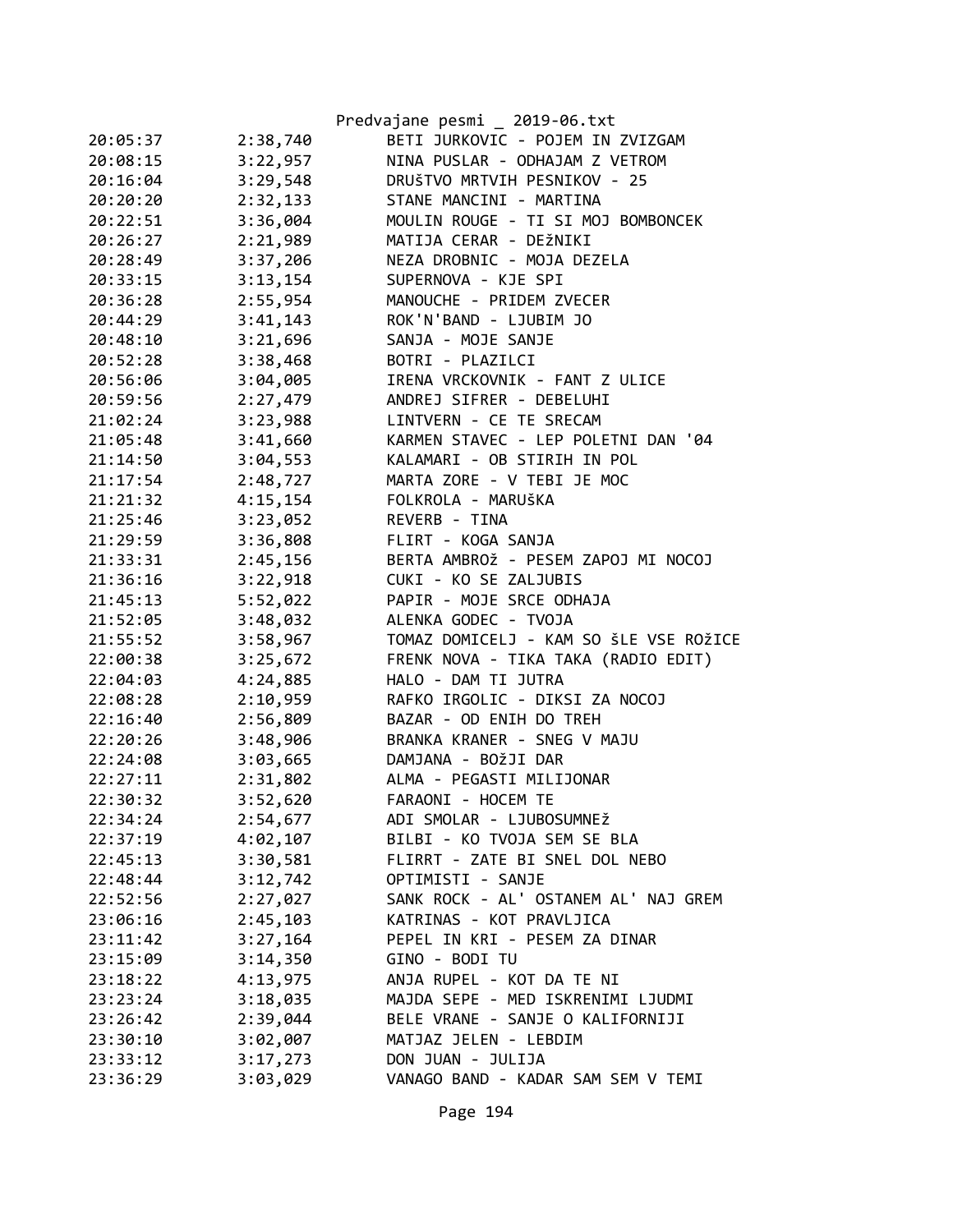|          |          | Predvajane pesmi _ 2019-06.txt       |
|----------|----------|--------------------------------------|
| 23:46:34 | 3:32,835 | OTO PESTNER - MATI BODIVA PRIJATELJA |
| 23:51:06 | 3:17,034 | VLADO KRESLIN - SPET DOMA            |
| 23:54:21 | 3:55,278 | DEŽUR - PO POMLADI DIŠI              |
| 23:58:16 | 3:54,514 | GUSTI/POLONA KASAL - MINE LETO       |

| $0:02:53$ 2:40,747   |                    | GU-GU - MOJ MALI KAKADU                                     |
|----------------------|--------------------|-------------------------------------------------------------|
| $0:05:34$ 3:29,050   |                    | AVIA BAND - LJUBEZEN JE ODSLA                               |
| $0:09:03$ 3:23,190   |                    | FLORA & PARIS - VSE SI TI                                   |
| $0:12:29$ 3:20,895   |                    | LETECI POTEPUHI - BICIKL                                    |
| $0:15:49$ 3:20,661   |                    | ADI SMOLAR - EMPERARTRICE                                   |
| $0:19:10$ 3:17,020   |                    | ANDREJ SIFRER - ZAGORSKI ZVONOVI                            |
| $0:22:29$ 3:11,769   |                    | VENERA - DISKO KLUB                                         |
| $0:25:41$ 2:56,004   |                    | KALAMARI & ORKESTER RTV - POPOLDNE                          |
| $0:28:37$ 3:47,055   |                    | ANJA RUPEL - NAJBOLJ NORI PAR                               |
| 0:32:26 3:02,024     |                    | KARMEN STAVEC - SE IN SE                                    |
| $0:35:28$ 3:58,925   |                    | KALAMARI - SVET BREZ NAPAKE                                 |
|                      | 0:39:26 4:08,312   | VRNI SE - MITHANS                                           |
|                      | $0:43:37$ 3:22,004 | DON MENTONY BAND - ZMIKAVTI                                 |
| $0:46:59$ 3:46,952   |                    | AJDA IVSEK & BEST COMPANY - NAJ TE OMAMA NE PREMAMI         |
| $0:50:46$ 3:41,005   |                    | KINGSTON - KAM HITIS?                                       |
| $0:54:29$ 3:33,860   |                    | E.V.A. - KAKO LEPO TE SRE_AT BO SPET                        |
| $0:58:03$ 3:15,140   |                    | ALENKA GODEC - SONCEN DAN                                   |
| $1:01:17$ 3:05,742   |                    | BELVI BAND/ROBERT KRESLIN - MI SMO BELVI 2006 (MITHANS RMX) |
|                      | 1:04:26 3:44,221   | NUDE - PADAM V LJUBEZEN                                     |
| $1:08:10$ 3:59,997   |                    | TOMAZ DOMICELJ - POGRESAM TE                                |
|                      | 1:12:10 2:56,814   | IRENA VRCKOVNIK - TVOJA PESEM                               |
| 1:15:09 2:44,991     |                    | STANE MANCINI - CIKLAME                                     |
| $1:17:54$ $2:53,988$ |                    | MELANHOLIKI - ANJA                                          |
| $1:20:47$ 3:57,496   |                    | ADAM - ALFA                                                 |
|                      |                    | 1:24:47 4:11,023 VICTORY - ZELENA DEZELA                    |
|                      | 1:28:53 4:05,124   | VLADO KRESLIN - V PARKU ZA GRADOM                           |
|                      | 1:32:58 3:24,809   | FARAONI - TO JE ZIVLJENJE BREZ NEBA                         |
|                      | 1:36:25 3:51,007   | CUKI - SONCNI ZAREK                                         |
| 1:40:16 2:56,469     |                    | INDIGO - VESNA                                              |
| 1:43:12 4:03,987     |                    | OTO PESTNER - BISERE IMAS V OCEH                            |
| $1:47:18$ 3:44,991   |                    | AVTOMOBILI - V MRZLIH DVORANAH                              |
| 1:50:58 4:07,984     |                    | ANIKA - LAHKO NOC PIRAN                                     |
| 1:55:06 3:52,002     |                    | MZ HEKTOR/CALIFORNIA - POLETJA NE BO'98                     |
| 1:59:01 3:50,999     |                    | DANILO KOCJANCIC/MATJAZ JELEN - POISCI ME                   |
| $2:02:51$ 3:28,001   |                    | SARA JAGRIC - VSE KAR VREDNO JE                             |
|                      | 2:06:19 3:16,625   | PETER JANUS - ZATE                                          |
| 2:09:33 4:07,738     |                    | PEPEL IN KRI - DEKLE IZ ZLATE LADJICE                       |
| 2:13:40 2:15,904     |                    | JOZICA SVETE - SONCE SIJE NA PORTOROZ                       |
| 2:15:56 4:04,788     |                    | DAN D - POCASI                                              |
| 2:20:03 3:37,040     |                    | PANDA - CESNJEV CVET                                        |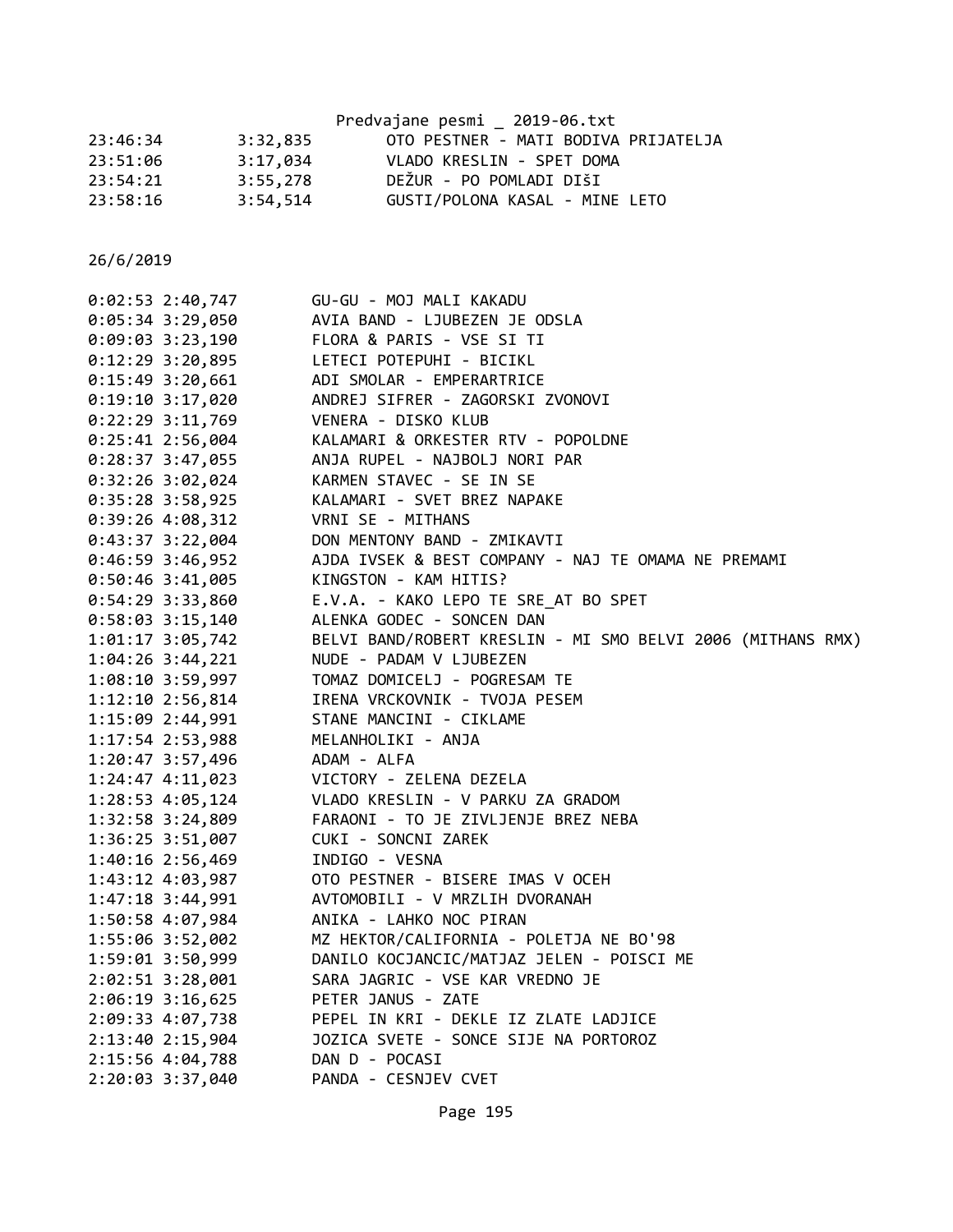|                  |                                      | Predvajane pesmi _ 2019-06.txt                                 |
|------------------|--------------------------------------|----------------------------------------------------------------|
|                  | 2:23:40 2:59,005                     | MILAN PECOVNIK PIDZI - LJUBIM JO                               |
|                  | 2:26:39 4:54,992                     | IZTOK MLAKAR - MARJO SPINEL                                    |
|                  | 2:31:32 3:54,147                     | MAJA ZALOZNIK & PAPAS - VZEMI, VSE TI DAM                      |
|                  | 2:35:26 3:08,184                     | NEISHA - TISTE LEPE DNI                                        |
|                  | $2:38:34$ $3:01,652$                 | POP DESIGN - ZATE SLOVENIJA                                    |
|                  | 2:41:38 3:30,066                     | SARA JAGRICC - POBEGNI Z MANO                                  |
|                  | 2:45:08 2:54,002                     | NEW SWING QUARTET - TI ALI SOLA                                |
|                  | 2:48:02 2:26,028                     | NINO ROBIC - VCASIH KO SE SRECAVA                              |
|                  | 2:50:29 2:28,484                     | DAZ - RAD BI TE VIDEL ZGORAJ BREZ 2015                         |
|                  | 2:52:57 3:24,008                     | TONI ROM - TIVOLI                                              |
|                  | $2:56:21$ $3:28,304$                 | JAN PLESTENJAK & LARA - SOBA 102                               |
|                  | 2:59:52 3:00,600                     | MAJA P - DRUGACNA                                              |
|                  | 3:02:53 3:38,712                     | VILI RESNIK - KOT PTICA                                        |
|                  | $3:06:31$ $3:41,996$                 | BAZAR - BARABE                                                 |
|                  | $3:10:15$ $3:28,410$                 | NUSA DERENDA - ZA STARE CASE                                   |
|                  | $3:13:44$ $3:48,976$                 | BOZIDAR WOLFGANG WOLF - PRIZNAJ                                |
|                  | $3:17:32$ $3:04,000$                 | BABILON - RABIM TVOJ SMEH                                      |
|                  | 3:20:36 3:32,899                     | BAND 501 - ÈAS SE USTAVI                                       |
|                  | $3:24:08$ $3:43,711$                 | DEJAN LAPANJA - TU IN ZDAJ                                     |
|                  | $3:27:52$ 1:47,500                   | RAFKO IRGOLIC - KAVBOJEVA LJUBICA                              |
|                  | $3:29:42$ $2:51,622$                 | HAPPY DAY - VONJ POLETJA                                       |
|                  | $3:32:33$ $3:39,655$                 | ALJA OMLADIC - NE JEMLJI ME ZARES                              |
|                  |                                      | ANIKA HORVAT - SAMA DOMA                                       |
|                  | $3:36:13$ $3:14,822$                 |                                                                |
|                  |                                      |                                                                |
|                  | $3:39:28$ $2:08,961$                 | BLUEGRASS HOPPERS - PO NOVEM LETU BOLJSE BO                    |
|                  | 3:41:37 2:56,987                     | CUDEZNA POLJA - BOOGIE DAMA                                    |
|                  | $3:44:34$ 4:39,644                   | ANDREJ SIFRER & KENNY LOGGINS - KORA/PTICA IZ NEBES            |
|                  | 3:49:08 3:53,767                     | HALO - ANITA NI NIKOLI                                         |
|                  | 3:53:01 3:49,972                     | BABALOO BAND - KO SEM SAM                                      |
|                  | $3:56:51$ $3:21,372$                 | ALJA KRUSIC - DAJ MI POLJUB                                    |
|                  | 4:00:15 3:15,802                     | BILBI - KOT SVA BILA                                           |
|                  | 4:03:30 3:00,827                     | DARJA SVAJGER - SE TISOC LET                                   |
|                  | 4:06:31 3:20,747                     | DITKA - DRUGI BREG ZELJA                                       |
|                  | 4:09:54 3:57,996                     | ALFI NIPIC - V AVTU PRED MENOJ                                 |
|                  | 4:13:52 3:12,939                     | PROF. KLEMEN - TI PRAVIS                                       |
| 4:17:03 4:02,554 |                                      | AYNEE - SPOMLADI                                               |
|                  | 4:21:08 2:31,017                     | HAZARD - KOPALNICO IMA                                         |
|                  | 4:23:39 3:47,080                     | KATJA KOREN - DAJ UPAJ SI                                      |
|                  | $4:27:26$ 3:35,822                   | NATASA & ZIBELNIK - NOCEM ZVEZD                                |
|                  | 4:31:04 3:16,990                     | VITA CREPINSEK - KO NAJINA POGLEDA                             |
|                  | $4:34:21$ $3:56,699$                 | BEPOP - KOMAJ CAKAM                                            |
|                  | 4:38:16 3:22,068                     | ZAN SERCIC - SATELITI                                          |
|                  | 4:41:40 4:03,022                     | SIMPLE - SAM                                                   |
|                  | 4:45:43 2:42,837                     | ROK'N'BAND - RAD JO IMAM                                       |
|                  | $4:48:18$ $3:11,522$                 | ALEX VOLASKO - NE BOM TE ZGUBU                                 |
|                  | 4:51:30 3:31,613                     | MARJANA DERZAJ - NA ZMAJSKEM MOSTU                             |
|                  | 4:55:01 3:16,742                     | DON MENTONY BAND - NA OBALI                                    |
|                  | 4:58:18 2:59,993<br>5:01:52 3:58,486 | MARINA MARTENSSON - BLIZU<br>MAJDA SEPE - STIHI MOJEGA SPOMINA |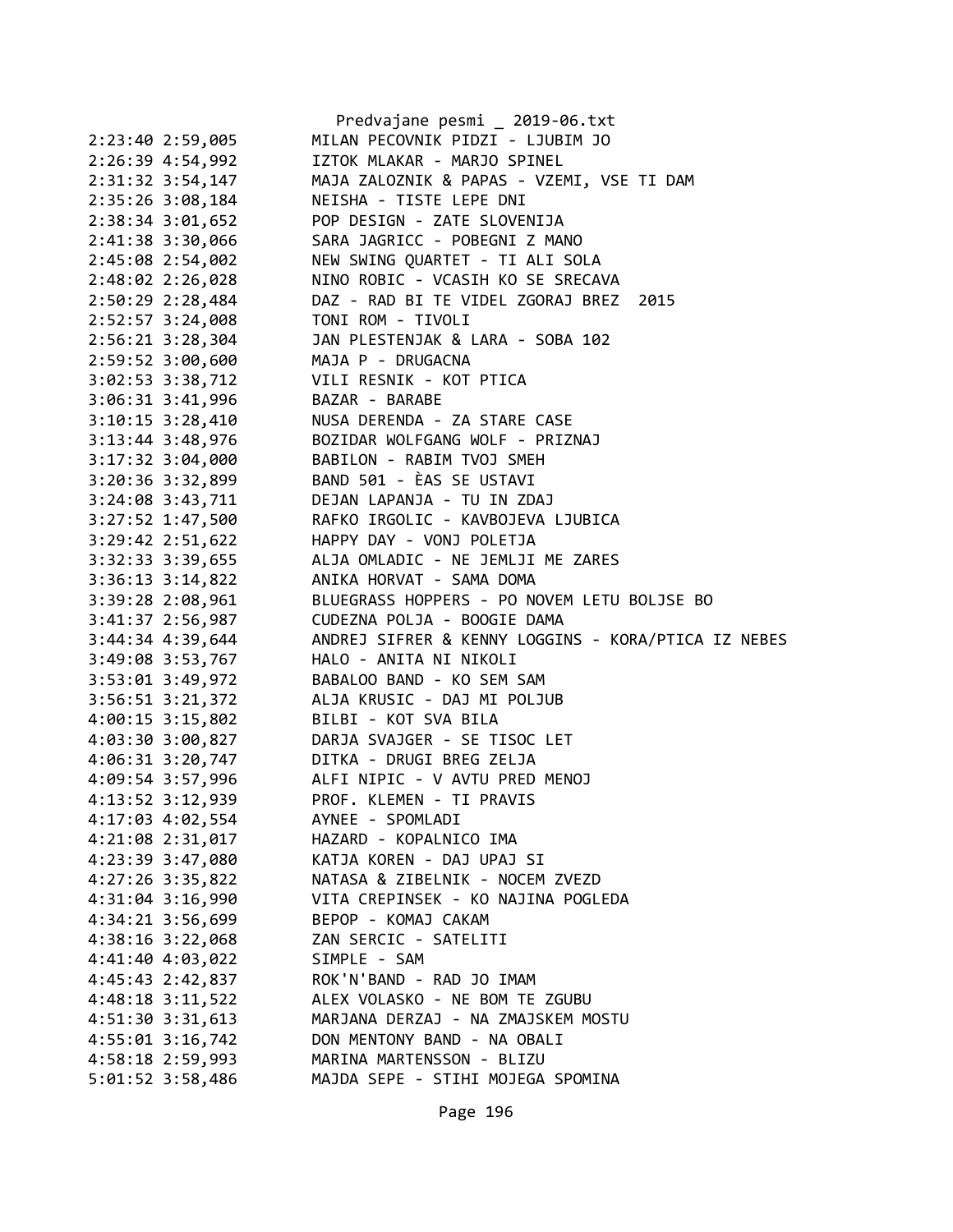|                                      | Predvajane pesmi _ 2019-06.txt                        |
|--------------------------------------|-------------------------------------------------------|
| 5:05:50 3:31,823                     | KINGSTON - MINI BIKINI                                |
| 5:10:22 2:37,301                     | ADI SMOLAR - VSE ZA DOBER BIZNIS                      |
| 5:12:59 3:32,472                     | MONI KOVACIC - NASMEH POLETNIH DNI                    |
| 5:16:31 3:27,084                     | ANDREJ SIFRER - ZA PRIJATELJE                         |
| 5:20:54 3:23,775                     | MATJAZ JELEN - POCASI  JE LEPO                        |
| 5:24:18 3:25,352                     | BOTRI - OB TEBI SE MI ZROLA                           |
| 5:27:43 4:31,005                     | CUKI - SRECO TI ZELIM                                 |
| $5:33:13$ $4:11,202$                 | IZTOK MLAKAR - REPUBLIKA PALMA DE COCCO               |
|                                      | 5:37:24 3:41,026 KALAMARI - STABO DRZIM               |
|                                      | 5:42:07 3:35,936 MANOUCHE - BI ŠLA NAPREJ             |
| 5:45:43 4:44,001                     | SANK ROCK - TIH' BOD' IN IGRAJ                        |
| 5:51:34 2:28,362                     | TOMAZ DOMICELJ - MAMA, DAJ MI DENAR                   |
| 5:54:02 3:23,235                     | ALENKA GODEC - NEZNA PESEM                            |
| 5:57:25 3:11,500                     | DARJA SVAJGER - NAJ VIDIMO LJUDI                      |
|                                      | 6:01:10 2:56,647 CHATEAU - ZARADI TEBE                |
|                                      | 6:04:07 3:35,101 BELE VRANE - LJUBIL BOM LE           |
|                                      | 6:07:42 4:36,003 RAF - NA DRUGI STRANI SVETA          |
|                                      | 6:13:17 3:32,017 PETER AMBROŽ - NA PLESU              |
| 6:16:49 3:30,918                     | D.A.Z. - OPROSTI MI (2015 EDIT)                       |
| $6:21:16$ $3:23,552$                 | BILBI - KOT SVA BILA                                  |
| $6:25:01$ $3:24,802$                 | ZABJAK TRIO - MORALITETA                              |
| $6:28:26$ 3:17,024                   | OTO PESTNER - CAS ZA ZALJUBLJENE                      |
| $6:32:42$ $4:04,298$                 | NECA FALK - VSI LJUDJE HITIJO                         |
|                                      |                                                       |
|                                      | 6:36:45 3:50,118 AVIA BAND - NAJINO LETO              |
|                                      | 6:41:37 4:02,880 LAMAI - SPET TE SLISIM               |
| $6:45:39$ $3:12,268$                 | SAMO GLAVAN - KOSOVIRJI LAHKO                         |
| $6:48:51$ $3:01,005$                 | DAMJANA GOLAVSEK - NASMEH                             |
| $6:52:58$ 3:45,248                   | BRIGITA ŠULER - PESEM V MENI                          |
| 6:56:43 2:38,993                     | BLUEGRASS HOPPERS - STARA MAMA                        |
|                                      |                                                       |
|                                      | 7:03:10 3:55,992 ANIKA - NISVA DOBER PAR              |
|                                      | 7:07:06 3:39,525 MAJDA ARH - ZALJUBLJENA              |
| 7:11:47 3:53,530 SAN DI EGO - JULIJA |                                                       |
| 7:15:41 3:14,815                     | ROK'N'BAND - VERJEMI                                  |
| 7:18:55 3:10,897                     | REGINA - LJUBEZEN BEZI                                |
| 7:23:03 2:53,428                     | MATIJA CERAR - KMALU BOM SPET PRI TEBI [I'LL BE HOME] |
| 7:25:56 3:20,993                     | ANDRAZ HRIBAR - SE VEDNO SI MI VSEC                   |
| 7:30:16 2:40,588                     | JAZZ STATION - NAGAJIV NASMEH                         |
| 7:32:56 3:24,501                     | FARAONI - PESKADOR                                    |
| 7:36:21 3:32,829                     | BAZAR - URA STRASTI                                   |
| 7:40:56 3:30,844                     | VICTORY - UPAJ SI                                     |
| 7:44:26 3:31,561                     | DON MENTONY BAND - NKOL SI NAM ODPUSTU                |
| 7:47:58 3:40,651                     | EVA CERNE - KDAJ CE NE ZDAJ                           |
| 7:52:45 3:43,033                     | NINA PUSLAR - VSE KAR RECES MI                        |
| 7:56:26 3:12,631                     | MAJA SLATINŠEK - DO NEBA                              |
| $8:00:12$ 3:15,998                   | SIMONA VODOPIVEC - DIVJI KONJI                        |
| 8:03:28 3:53,051                     | HAZARD - LJUDJE KI SEDIJO V PARKIH                    |
| $8:07:21$ 3:29,495                   | NEISHA - PRIDEJO CASI                                 |
|                                      |                                                       |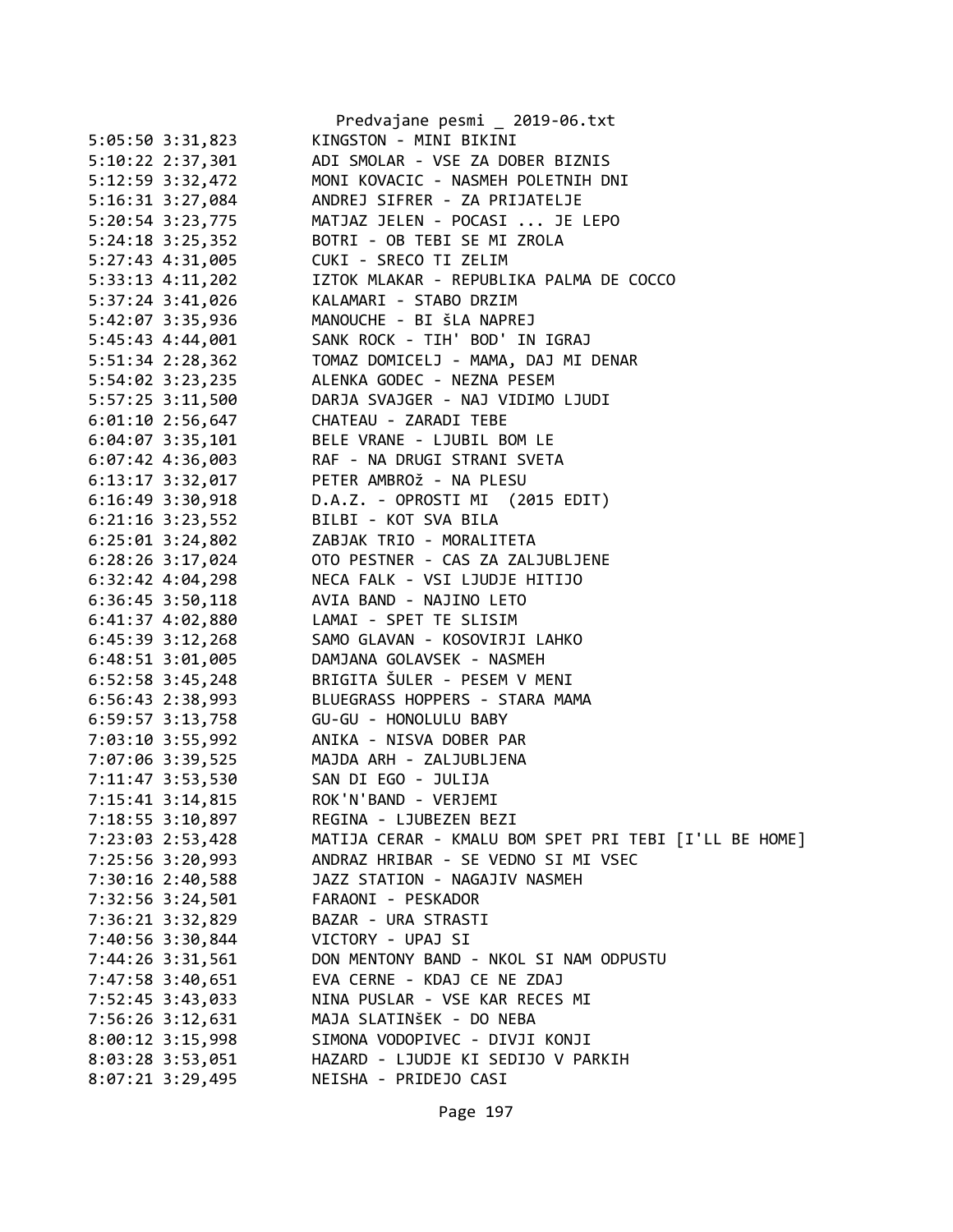|          |                                  | Predvajane pesmi _ 2019-06.txt                                                              |
|----------|----------------------------------|---------------------------------------------------------------------------------------------|
|          | 8:11:49 3:26,069                 | SUNNY ORCHESTRA - V NOV KRAJ                                                                |
|          | 8:15:15 2:33,873                 | RAFKO IRGOLIC - MOJ CRNI KONJ                                                               |
|          |                                  | 8:17:46 3:52,589 PEPEL IN KRI - KOT NEKDO KI IMEL ME BO RAD                                 |
|          |                                  | 8:22:35 3:13,850 PANDA - KAKO GA CUTIM                                                      |
|          | 8:25:45 1:58,526                 | BERTA AMBROŽ - MALI VRAGEC V OCEH                                                           |
|          | 8:27:43 2:25,621                 | MARJANA DERZAJ - TO JE MOJ ZLATI SIN                                                        |
|          |                                  | 8:31:08 3:33,582 KATRINAS - FUNKY BEAT                                                      |
|          |                                  | 8:34:41 3:17,342 PAPIR - SLUTNJA<br>8:37:59 2:28,841 ALEKSANDER MEZEK - DAN ZA DNEM         |
|          |                                  |                                                                                             |
|          |                                  | 8:41:29 3:20,369 NUSA DERENDA - ZA SLOVENIJO ŽIVIM                                          |
|          |                                  | 8:44:50 3:02,471 BLACK CAT - NIKOLI                                                         |
|          | 8:47:52 3:38,567                 | MONROE - JAZ POTREBUJEM VEC                                                                 |
|          | 8:52:37 4:22,900                 | MARTA ZORE - POZABIL SI NA VSE                                                              |
|          | 8:57:00 3:28,780                 | DELIAL - SEJEM ZELJA                                                                        |
|          |                                  | 9:01:04 2:22,236 MESTNI POSTOPACI - ELEKTRIK SONJA                                          |
|          |                                  | 9:03:26 3:19,153 KALAMARI- BYE BYE.WAV -                                                    |
|          |                                  | 9:06:45 3:25,823 ALJA KRUSIC - NAJIN PLES                                                   |
|          |                                  | 9:15:57  4:10,180   CALIFORNIA - RECI DA SI NORA NAME                                       |
|          |                                  | 9:21:35 1:56,138 JELKA CVETEŽAR - ROŽNATO PISEMCE                                           |
|          |                                  | 9:23:31 2:58,623 MILAN PECOVNIK PIDZI - NE CAKAJ SPET                                       |
|          |                                  |                                                                                             |
|          |                                  |                                                                                             |
|          |                                  | 9:26:51 2:25,213<br>9:30:30 2:56,680<br>9:33:27 3:21,574<br>ALENKA SMID - ENKRAT KO BOS SAM |
|          | 9:36:48 4:05,951 NAPOLEON - TINA |                                                                                             |
|          |                                  | 9:46:28 3:00,809 NUDE - TAKO LEPO SI ZLOMILA MI SRCE                                        |
|          |                                  | 9:50:24 2:46,833 ANIKA HORVAT - ŠUŠTARSKI MOST                                              |
|          |                                  | 9:53:11 3:35,914 ANJA RUPEL - LEP JE DAN                                                    |
|          |                                  | 9:56:47 4:47,442 BIG FOOT MAMA - BULDOŽER                                                   |
|          |                                  | 10:03:02 3:11,768 POP DESIGN - ZATE<br>10:06:13 3:15,160 TRISTAN - PR'PRAU MUDROC           |
|          |                                  |                                                                                             |
|          |                                  | 10:12:48 3:17,461 KARMEN STAVEC - 100 NORIH IDEJ                                            |
|          |                                  | 10:16:06 3:23,044 SLEEPWALKERS - IME ROZE                                                   |
|          |                                  | 10:20:19 4:20,592 DRUSTVO MRTVIH PESNIKOV - CUTIM TE                                        |
| 10:24:36 |                                  | 2:37,783 IRENA KOHONT - ŠPANSKI HARLEM [SPANISH HARLEM]                                     |
| 10:27:13 | 4:06,641                         | GAL IN GALERISTI - PRIDI SEM                                                                |
| 10:32:34 | 3:09,489                         | LINTVERN - NEDELJA LEP JE DAN                                                               |
| 10:35:44 | 2:32,529                         | BELE VRANE - MALA TERASA                                                                    |
| 10:38:16 | 3:22,298                         | TOMAZ DOMICELJ - PRIŠLA JE KOT POMLAD                                                       |
| 10:46:54 | 3:44,004                         | IRENA VRCKOVNIK - KDAJ SE ZACNE IN KDAJ KONCA                                               |
| 10:51:34 | 4:15,779                         | ALENKA GODEC - POT DO SRCA                                                                  |
| 10:55:50 | 3:24,980                         | ANDREJ SIFRER - POZDRAVI DOMA SVOJO ZENO                                                    |
| 11:00:42 | 3:12,879                         | AGROPOP - ZIVELE SLOVENKE                                                                   |
| 11:03:54 | 3:16,219                         | ADI SMOLAR - MENI SE MUDI                                                                   |
| 11:07:10 | 3:14,000                         | HALO - NEVESTA                                                                              |
| 11:15:07 | 2:38,004                         | VLADO KRESLIN/HORIZONT - TE IGRE BO KONEC                                                   |
| 11:17:45 | 3:06,054                         | MANOUCHE - KJE SI LUBI                                                                      |
| 11:21:41 | 3:39,794                         | SLAVKO IVANCIC - CRN DEZ                                                                    |
| 11:25:18 | 3:01,004                         | ALENKA VIDRIH - ZAUPANJE                                                                    |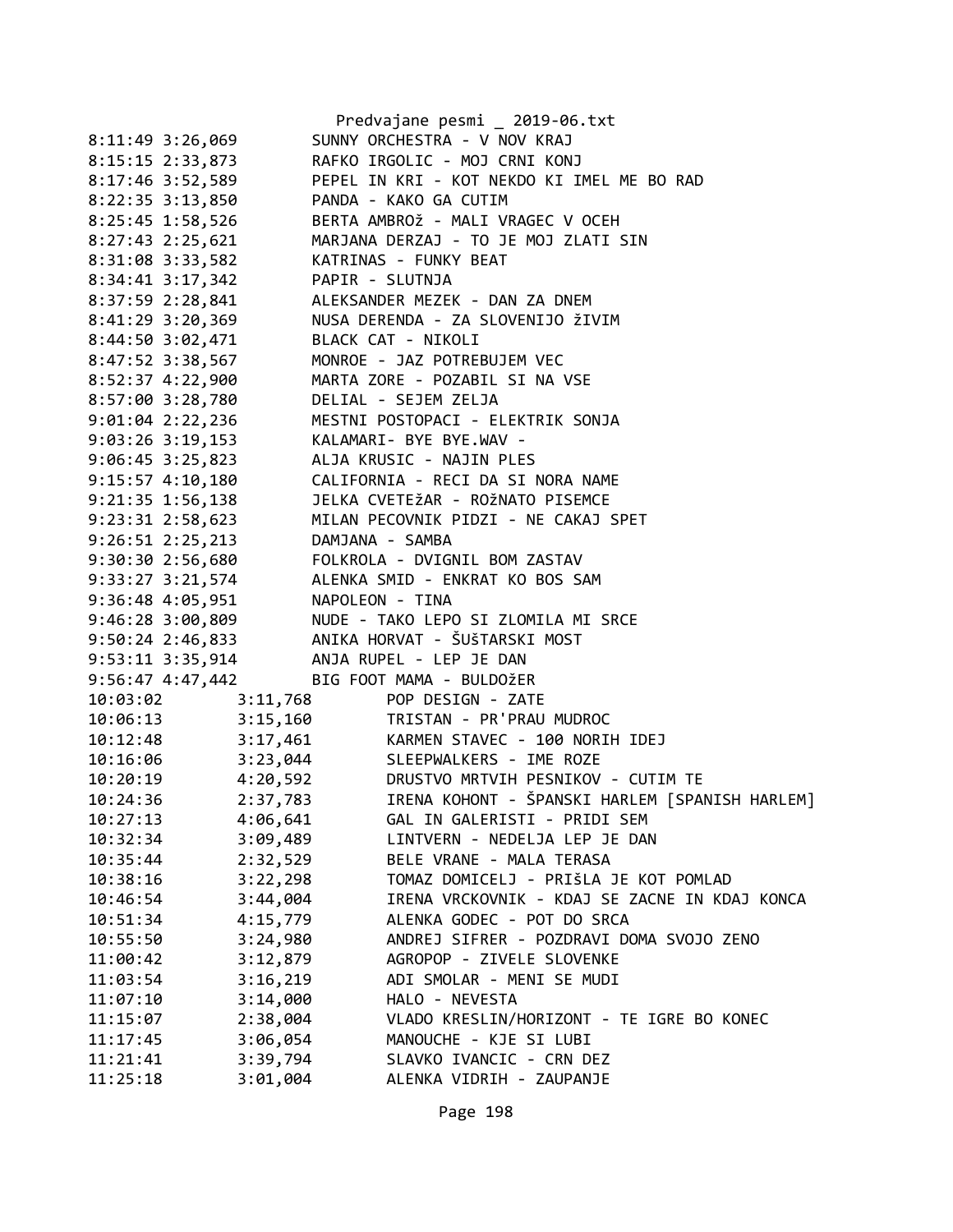|          |          | Predvajane pesmi _ 2019-06.txt                |
|----------|----------|-----------------------------------------------|
| 11:28:19 | 2:25,643 | METKA ŠTOK - LJUBEZEN NA PRODAJ NI            |
| 11:31:59 | 3:45,684 | DITKA HABERL - SAMO NASMEH JE BOLJ GRENAK     |
| 11:35:45 | 3:47,860 | AVTOMOBILI - MRAZ                             |
| 11:42:22 | 3:43,110 | RAAY - ZIMSKA                                 |
| 11:46:05 | 4:01,641 | NECA FALK - VSI LJUDJE HITIJO                 |
| 11:51:03 | 3:43,269 | ESTEFANIO BIG - POISCIVA SONCE                |
| 11:54:46 | 3:24,270 | BABALOO BAND - NENAJAVLJEN GOST               |
| 11:58:10 | 3:14,030 | SING & SONG - PLAVA KUVERTA                   |
| 12:02:47 | 3:46,865 | OTO PESTNER - ZA LJUBEZEN HVALA TI            |
| 12:06:33 | 4:13,030 | MIRAN RUDAN - NE ODPUSTI MI                   |
| 12:13:14 | 4:19,766 | AVIA BAND - DVE SONCI                         |
| 12:17:33 | 3:26,996 | STANE MANCINI - SPOMINCICA                    |
| 12:21:50 | 3:31,034 | CUKI - LAHKO BI BIL                           |
| 12:25:43 | 3:47,031 | SOPRANOS - JUNAK                              |
| 12:30:44 | 3:17,839 | MYSELF - LJUBEZEN V ZRAKU JE (RADIO EDIT)     |
| 12:34:02 | 3:37,122 | SAMO GLAVAN - USMERJENCKI                     |
| 12:37:39 | 4:32,002 | JAN PLESTENJAK - BOLEZEN                      |
| 12:46:00 | 2:38,461 | MAJDA SEPE - LJUBLJANSKE ULICE                |
| 12:48:39 | 6:32,568 | IZTOK MLAKAR - OD FRANCA FRANCESKINA GOD      |
| 12:56:07 | 4:42,887 | DON MENTONY BAND - GOSPOD SODNIK              |
| 13:01:25 | 3:50,917 | ANDRAZ HRIBAR - PO CEM DISI TA DAN            |
| 13:05:16 | 4:18,580 | JANEZ BONCINA BENC - OB SANKU                 |
| 13:10:07 | 2:44,029 | BOTRI - NA ZABAVI                             |
| 13:12:50 | 3:36,028 | ROK'N'BAND - SOLZE IN SMEH                    |
| 13:16:24 | 3:46,416 | GU-GU - MI 'MAMO SE FAJN                      |
| 13:21:25 | 3:33,291 | LUNA NAD OBALO - MARTINA MAJERLE              |
| 13:24:58 | 5:39,950 | DADI DAZ - VEDNO                              |
| 13:31:37 | 3:19,858 | ANETTE - DANES                                |
| 13:34:57 | 2:56,348 | PEPEL IN KRI - VODA NA MOJ MLIN               |
| 13:37:53 | 4:20,039 | ANIKA - CUTIM DA ZIVIM                        |
| 13:42:45 | 4:02,355 | MAJDA ARH - OPROSTI MI                        |
| 13:46:48 | 3:14,733 | MAJA ZUPANCIC - VABILO NA SORBET              |
| 13:50:36 | 3:01,289 | KALAMARI - ZA DVAJSET LET                     |
| 13:53:37 | 2:43,159 | BERTA AMBROŽ - BREZ BESED                     |
| 13:56:20 | 4:14,984 | FOLKROLA - MARUSKA                            |
| 14:01:10 | 4:01,807 | DARJA SVAJGER - DARILA                        |
| 14:05:12 | 2:50,212 | SKALP - VEM DA LAHKO                          |
| 14:08:02 | 3:10,044 | ALEKSANDER MEZEK - OSAMLJENA SENCA            |
| 14:11:44 | 3:22,593 | DAN D - KOZLAM                                |
| 14:15:07 | 4:33,375 | KATRINAS - MOJ ODER JE NEBO                   |
| 14:20:54 | 3:18,939 | IGOR - PAULA                                  |
| 14:24:13 | 4:24,596 | CALIFORNIA/MZ HEKTOR - MOJE HREPENENJE        |
| 14:28:37 | 3:54,770 | EVA HREN - REKLA SVA                          |
| 14:33:31 | 2:57,354 | LARA KADIS - ZDAJ SEM TU                      |
| 14:36:28 | 3:06,000 | HAZARD - OTROCI PANKRTOV                      |
| 14:40:07 | 3:17,002 | KINGSTON - HOTEL MODRO NEBO                   |
| 14:43:19 | 3:53,501 | REGINA - LIZA LJUBI JAZZ                      |
| 14:47:13 | 2:19,016 | NECA FALK & ALFI NIPIC - KAKO SVA SI RAZLICNA |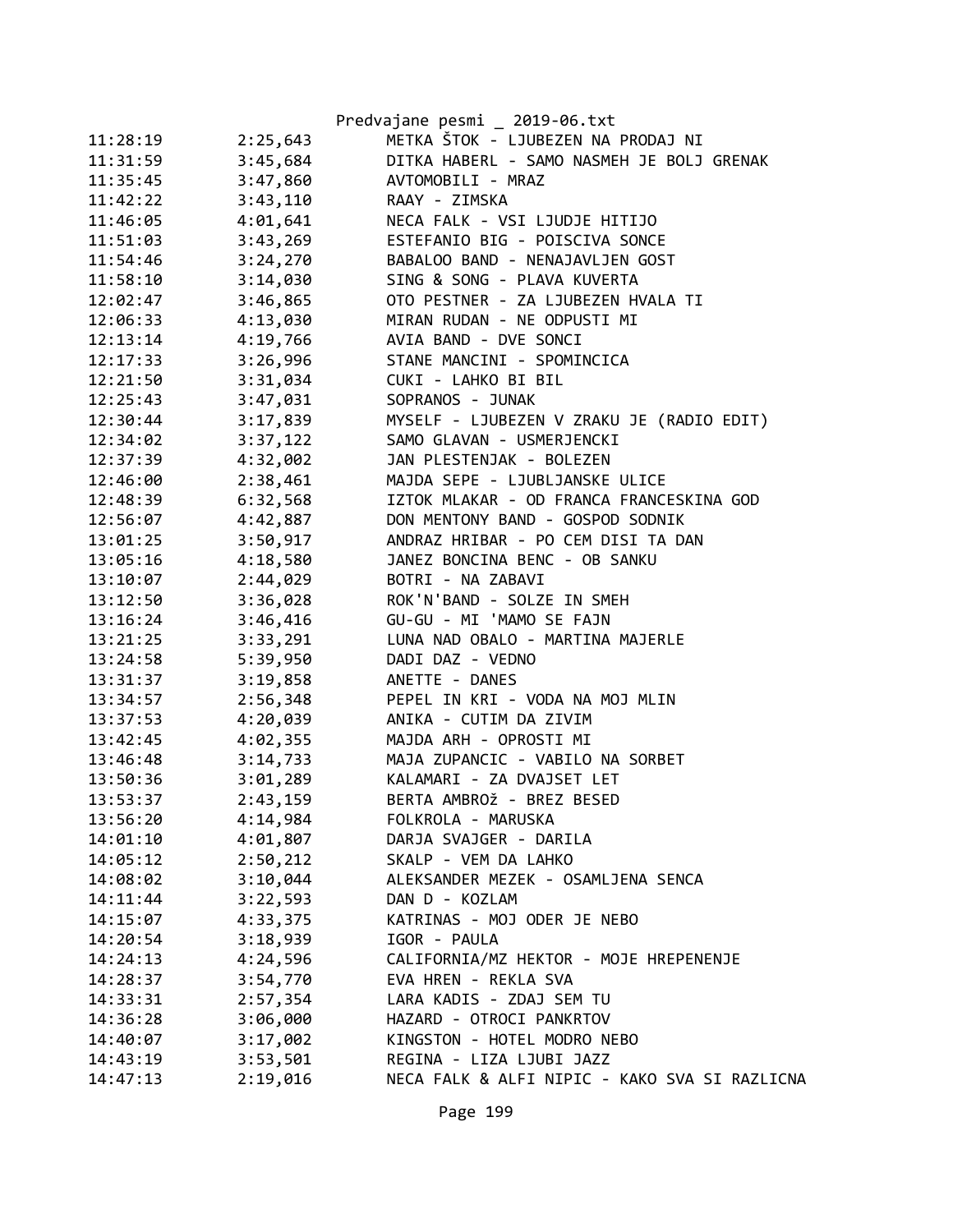|          |          | Predvajane pesmi _ 2019-06.txt                    |
|----------|----------|---------------------------------------------------|
| 14:50:03 | 3:51,913 | APOLONIA - TA OBCUTEK                             |
| 14:53:55 | 2:10,512 | OPTIMISTI - STARI MEDO                            |
| 14:56:05 | 4:06,989 | FLIRT - JUTRANJI STRIPTIS                         |
| 15:00:47 | 4:23,520 | NUSA DERENDA - ROKO NA SRCE                       |
| 15:05:11 | 4:00,000 | VICTORY - TEQUILA IZ TVOJEGA POPKA                |
| 15:09:43 | 3:46,807 | TOMAZ DOMICELJ - TEZKO JE POSTATI HEROJ           |
| 15:13:30 | 3:00,005 | FRENK NOVA - KO TE NI                             |
| 15:16:30 | 4:17,088 | ANJA RUPEL - NA ZADNJI POSTAJI                    |
| 15:22:00 | 3:21,504 | LIDIJA KODRIC - PO TIHO                           |
| 15:25:43 | 3:20,901 | BAZAR - AMERIKA                                   |
| 15:30:04 | 3:21,046 | MARJAN NOVINA - PUNCA TEBE RAB'M                  |
| 15:33:25 | 3:35,129 | FARAONI - SEM TAKŠEN, KER SEM ŽIV                 |
| 15:37:00 | 3:39,983 | MARTIN KRPAN - MALI BOGOVI                        |
| 15:41:12 | 3:00,149 | BELE VRANE - MOJA LJUBEZEN                        |
| 15:44:12 | 5:01,966 | PANDA - V POZNIH NOCNIH URAH                      |
| 15:49:48 | 3:34,020 | BILBI - HVALA ZA VIJOLICE                         |
| 15:53:21 | 4:04,820 | DRUSTVO MRTVIH PESNIKOV - POD OBLAKOM             |
| 15:57:15 | 3:46,927 | BEPOP - MOJE SONCE                                |
| 16:01:35 | 2:40,189 | STARI MACKI - MOJA BABY [YES SIR, THAT'S MY BABY] |
| 16:04:15 | 3:13,982 | IRENA VRCKOVNIK - SIRENA                          |
| 16:07:29 | 3:28,692 | ADI SMOLAR - NEPRILAGOJEN                         |
| 16:11:30 | 3:25,958 | POLONA - PODNEVI MANJ BOLI                        |
| 16:14:55 | 3:04,896 | ANDREJ SIFRER - PESEM ZA TADEJO                   |
| 16:18:00 | 4:36,559 | NE ME JUGAT - JUTRO                               |
| 16:23:50 | 2:36,695 | BABALOO BAND - MOJE SRCE                          |
| 16:26:27 | 4:17,999 | NUDE - PRI VODNJAKU                               |
| 16:31:43 | 2:42,990 | I.VRCKOVNIK & HAPPY BAND - POVABI ME              |
| 16:34:25 | 4:21,973 | ALENKA GODEC - KLIC DOBROTE                       |
| 16:38:47 | 2:47,732 | VOCABELLA - MED VRSTICAMI                         |
| 16:42:07 | 4:05,212 | VLADO KRESLIN - OGLEDALCE POVEJ                   |
| 16:46:12 | 4:04,589 | NINA PUSLAR - NI ONA                              |
| 16:50:51 | 3:53,586 | SELEKCIJA - BELA GOLOBICA                         |
| 16:54:44 | 3:15,880 | SLOVENSKI EXPRESS - VRAZJE USNJE                  |
| 16:58:00 | 3:21,129 | MARJANA DERZAJ - DIXIELAND BAND                   |
| 17:01:52 | 3:29,995 | AVTOMOBILI - POLETJE LJUBEZNI                     |
| 17:05:22 | 3:33,365 | JURKI & BASISTI - GROBARJEVA PESEM                |
| 17:08:55 | 3:25,853 | VILI RESNIK - ZDAJ JE CAS                         |
| 17:12:53 | 3:20,322 | NEISHA - OBCUTEK                                  |
| 17:16:13 | 5:21,422 | SUNNY ORCHESTRA - WELCOME TO THE PARTY            |
| 17:22:18 | 2:57,934 | CUKI - SA-LA-LA                                   |
| 17:25:16 | 3:56,317 | SAMO GLAVAN - NEGATIVNE POZITIVMOSTI              |
| 17:29:56 | 3:17,161 | ALJA KRUSIC - A BOS MALO MOJ                      |
| 17:33:13 | 3:09,114 | KATJA FASINK & ROK FEREGJA - NOVA POMLAD          |
| 17:36:22 | 3:09,265 | SOPRANOS - ISTO IME                               |
| 17:40:04 | 2:27,516 | IVANKA KRASEVEC - PRESERN - POVSOD PO PRAZNIKIH   |
| DISI     |          |                                                   |
| 17:42:31 | 4:22,648 | HALO - ZVEZDA                                     |
| 17:46:54 | 3:16,760 | JERICA HABER - ZIVLJENJE SE SMEJI                 |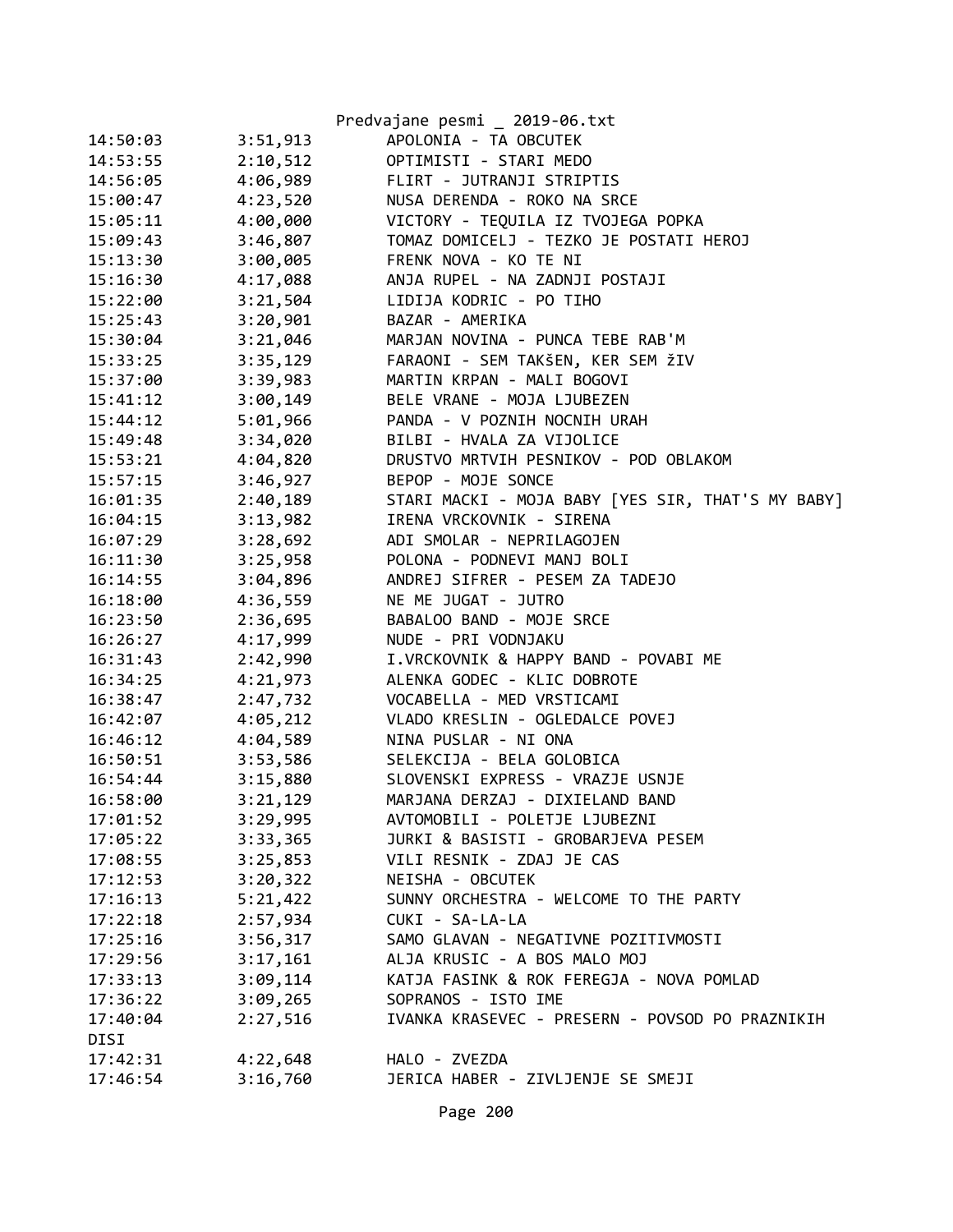|          |          | Predvajane pesmi _ 2019-06.txt                         |
|----------|----------|--------------------------------------------------------|
| 17:51:06 | 3:14,933 | BABILON IN DADA - KOT OCEAN (EMA 99)                   |
| 17:54:19 | 2:58,868 | JELKA CVETEŽAR - JUTRO NA PLANINI                      |
| 17:57:17 | 3:02,264 | MARIJAN NOVINA - ANGEL IN HUDIC                        |
| 18:00:51 | 3:19,516 | AVIA BAND - EN KORAK                                   |
| 18:04:10 | 4:47,008 | ORLEK - ADIJO KNAPI                                    |
| 18:08:57 | 2:26,024 | GU-GU - PAPAGAJA                                       |
| 18:11:55 | 2:56,851 | BOZIDAR WOLFGANG WOLF - O NE CHERIE                    |
| 18:14:52 | 3:12,763 | MANOUCHE - SUPERFAJN                                   |
| 18:18:04 | 2:38,970 | STANE MANCINI - BESEDA LJUBLJANA                       |
| 18:21:27 | 3:07,667 | ROK'N'BAND - POPULAREN PAR                             |
| 18:24:56 | 2:53,962 | CHATEAU - MLINAR NA MURI                               |
| 18:27:49 | 3:59,821 | ZVEZDE - NOVE ZVEZDE NAD EVROPO                        |
| 18:32:34 | 3:20,624 | KARMEN STAVEC - POVEJ                                  |
| 18:35:54 | 3:31,801 | TOM TOM - ZVEZDE VEDO                                  |
| 18:39:58 | 3:15,711 | DON MENTONY BAND - NA OBALI                            |
| 18:43:13 | 3:57,483 | EVA BOTO - NA KOZO PISANA                              |
| 18:47:11 | 3:22,529 | MIRAN RUDAN - RAD JO IMAM                              |
| 18:51:29 | 1:42,551 | MAJDA SEPE - ROMANCA                                   |
| 18:53:11 | 3:43,966 | HISA - SE TE LJUBIM                                    |
| 18:56:55 | 3:49,397 | DAMJANA - ŽIVLJENJE                                    |
| 19:01:15 | 2:55,505 | BETI JURKOVIC - ZVIZGA                                 |
| 19:04:11 | 3:23,010 | KINGSTON - KDOR ZNA TA ZNA                             |
| 19:07:33 | 4:08,035 | JAN PLESTENJAK - ZADNJE SLOVO                          |
| 19:12:13 | 3:30,040 | DARJA SVAJGER - NEKAJ, KAR NE MINE                     |
| 19:15:43 | 5:14,018 | MARTA ZORE - NI MI ZAL                                 |
| 19:21:41 | 3:15,131 | PERPETUUM JAZZILE - AVSENIK MEDLEY                     |
| 19:24:55 | 3:02,788 | MLADI LEVI - ODA IRENI                                 |
| 19:27:58 | 3:20,270 | LETECI POTEPUHI - BICIKL                               |
| 19:32:03 | 3:00,963 | FOLKROLA - UJEMI ME                                    |
| 19:35:04 | 4:15,979 | MOULIN ROUGE - JUTRO SE PREBUJA 2002 (RNB RMX)         |
| 19:39:52 | 2:43,032 | IZTOK MLAKAR - VALENTIN                                |
| 19:42:34 | 2:09,014 | MATIJA CERAR - KAJ MI MAR                              |
| 19:44:43 |          | 3:10,935 CALIFORNIA - V MENI JE CALIFORNIA (RADIO CUT) |
| 19:47:54 | 4:26,177 | KATRINAS - ARIANA                                      |
| 19:53:16 | 3:34,989 | BAZAR - PRVI MAJ                                       |
| 19:56:51 | 2:58,888 | TOMAZ DOMICELJ - SLOVENSKEGA NARODA SIN                |
| 20:00:20 | 2:55,976 | ANDRAZ HRIBAR - KADAR SI TU                            |
| 20:03:16 | 3:46,633 | ANJA RUPEL - NAJBOLJ NORI PAR                          |
| 20:07:03 | 3:29,536 | PETER PAN - KEKCEVA PESEM                              |
| 20:16:18 | 2:21,951 | RAFKO IRGOLIC - SLOVO V PRISTANISCU                    |
| 20:18:40 | 3:04,222 | BOTRI - JAZ SEM IN                                     |
| 20:22:16 | 3:11,259 | LEA SIRK - MOJ PROFIL                                  |
| 20:25:27 | 2:58,015 | JAKA SVOLJSAK - Z VLAKOM NA MORJE                      |
| 20:28:25 | 3:08,714 | PAPIR - SLUTNJA                                        |
| 20:32:17 | 4:07,583 | ESKOBARS - HLADNE NOCI                                 |
| 20:36:25 | 3:16,753 | COVERLOVER - VSE JE V GLAVI                            |
| 20:45:15 | 1:46,318 | IVANKA KRAŠEVEC - HOT DIGGITY                          |
| 20:47:01 | 3:32,972 | ANDREJ SIFRER - JARCEVA HRUSKA                         |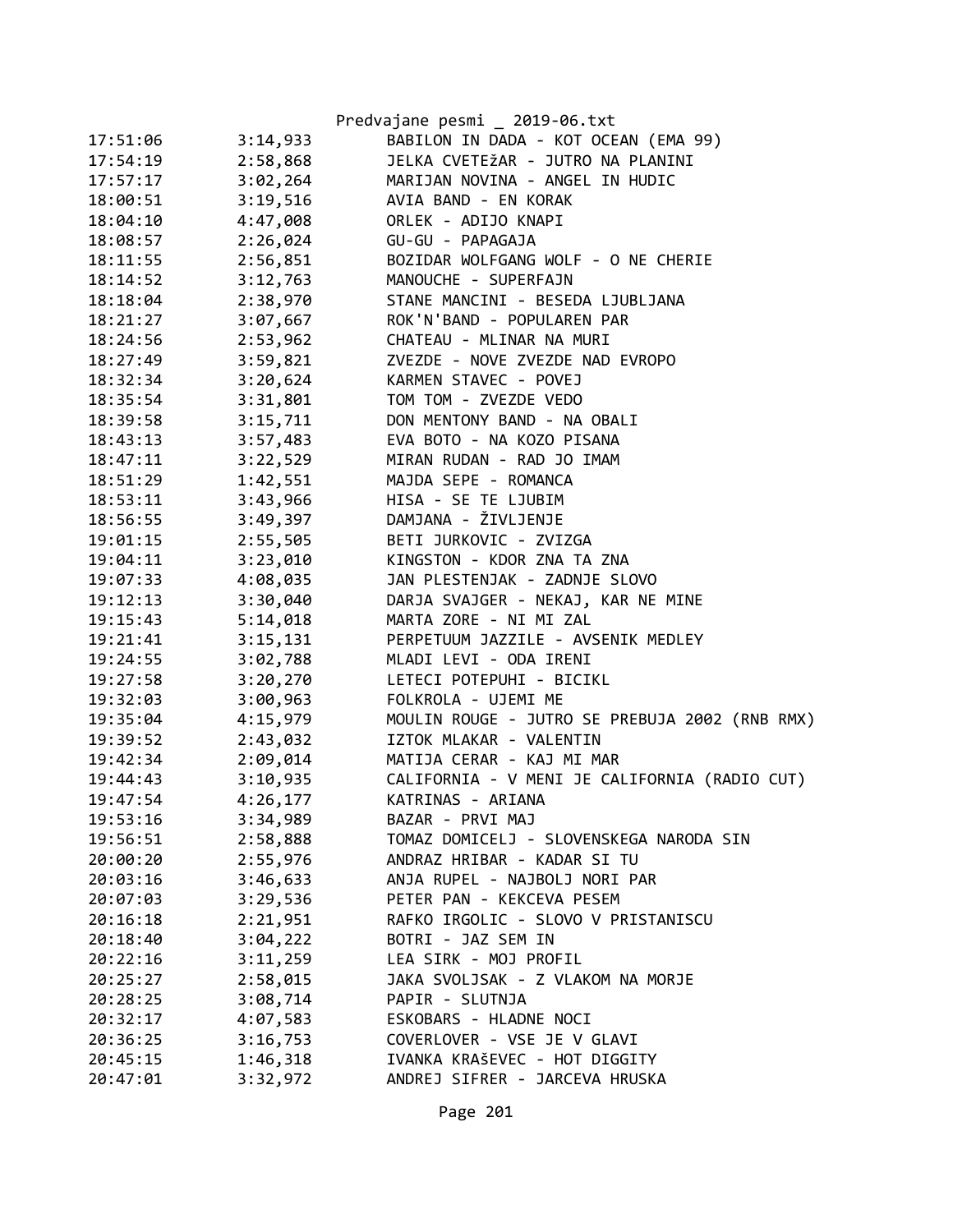|          |          | Predvajane pesmi _ 2019-06.txt              |
|----------|----------|---------------------------------------------|
| 20:51:19 | 3:30,150 | ADI SMOLAR - JE TREBA DELAT                 |
| 20:54:49 | 4:50,632 | BLUEGRASS HOPPERS - VENCEK NEVARNIH         |
| 21:00:12 | 2:29,300 | BELE VRANE - SPOMIN                         |
| 21:02:41 | 3:13,915 | DITKA - NE BODI KOT DRUGI                   |
| 21:05:54 | 3:36,578 | LINTVERN - ZBOGOM BLUES                     |
| 21:12:51 | 2:55,632 | NEZA BRACUN - MOJ REFREN                    |
| 21:15:46 | 2:55,888 | BEPOP - NE SEKIRAJ SE                       |
| 21:18:40 | 3:21,130 | BANHOF - KAKO JE TO LEPO                    |
| 21:22:56 | 3:23,764 | NUDE - ROLA                                 |
| 21:26:20 | 3:10,981 | ALENKA VIDRIH - SPRENEVEDANJA               |
| 21:30:14 | 2:24,048 | IRENA VRCKOVNIK - SONCE IN LUNA             |
| 21:32:38 | 3:10,989 | KALAMARI - VSE ME IMAJO RAJSI               |
| 21:35:49 | 3:03,941 | IRENA KOHONT - AMOR MON AMOUR               |
| 21:38:53 | 2:59,123 | YLENIA ZOBEC - DAN KOT IZ SANJ              |
| 21:47:08 | 3:10,908 | PANDA - LINO                                |
| 21:51:03 | 2:22,825 | BRANKA KRANER - PREDRAMI ME                 |
| 21:53:23 | 2:40,856 | PEPEL IN KRI - KDO                          |
| 21:56:04 | 3:05,014 | ALEKSANDER MEZEK - VREMENSKA NAPOVED        |
| 21:59:40 | 3:13,428 | NINA PUSLAR - SLADOLED Z VESOLJEM<br>PROSIM |
| 22:02:54 | 3:28,968 | CUKI - TA VLAK                              |
| 22:06:22 | 2:35,081 | PRO ANIMA SINGERS & ELDA VILER - TI SI MOJA |
| LJUBEZEN |          |                                             |
| 22:08:57 | 3:33,889 | HAZARD - NENA                               |
| 22:17:14 | 4:16,462 | ALENKA GODEC - ZDAJ GA POZNAM               |
| 22:22:26 | 3:42,684 | DAN D - VODA                                |
| 22:26:07 | 3:55,595 | JANKO ROPRET - NE BODI OBJESTNO DEKLE       |
| 22:30:47 | 3:17,989 | OTO PESTNER - DAN ZA ZALJUBLJENE            |
| 22:34:04 | 4:57,164 | DRUŠTVO MRTVIH PESNIKOV - KO OSTANEM SAM    |
| 22:41:51 | 3:28,051 | MARJANA DERZAJ - GRENKA REKA                |
| 22:45:19 | 3:26,140 | TATJANA DREMELJ - OSTANI TAKŠEN KOT SI      |
| 22:48:45 | 2:36,699 | VLADO KRESLIN - TVOJE JUTRO                 |
| 22:52:06 | 3:22,226 | BERTA AMBROŽ - PISES MI                     |
| 22:55:28 | 3:15,997 | NECA FALK - ON JE REKEL SONCE               |
| 22:58:44 | 5:32,118 | DON MENTONY BAND - SEDEM LET                |
| 23:04:48 | 4:22,782 | BABEWATCH - LADJICE                         |
| 23:11:42 | 4:27,682 | META MOCNIK & OTO PESTNER - TRENUTKI BEZE   |
| 23:16:10 | 3:41,721 | NEISHA - VZEMI ME                           |
| 23:20:47 | 3:15,503 | FRENK NOVA - KO TE NI                       |
| 23:24:02 | 3:30,584 | GU-GU - DNEVI, KI PRIHAJAJO                 |
| 23:27:33 | 2:46,763 | ANIKA HORVAT - ŠUŠTARSKI MOST               |
| 23:31:03 | 2:44,002 | OBJEM - LEP SONCEN DAN                      |
| 23:33:47 | 3:28,421 | SUNNY ORCHESTRA - TAT ZMIKAVT               |
| 23:37:15 | 4:00,970 | DADI DAZ - KO SE STOPIL BO SNEG             |
| 23:45:06 | 2:44,058 | SAMO GLAVAN - VREDNOTE GENOCIDA             |
| 23:47:50 | 3:46,261 | MASA - A SI MISLIL NAME                     |
| 23:52:20 | 3:18,674 | AVIA BAND - NEKAJ JE V ZRAKU                |
| 23:55:39 | 3:23,983 | KARMEN STAVEC - ENA SOLZICA                 |
| 23:59:33 | 3:24,985 | PEPEL IN KRI - V MENI ZIV JE SMEH           |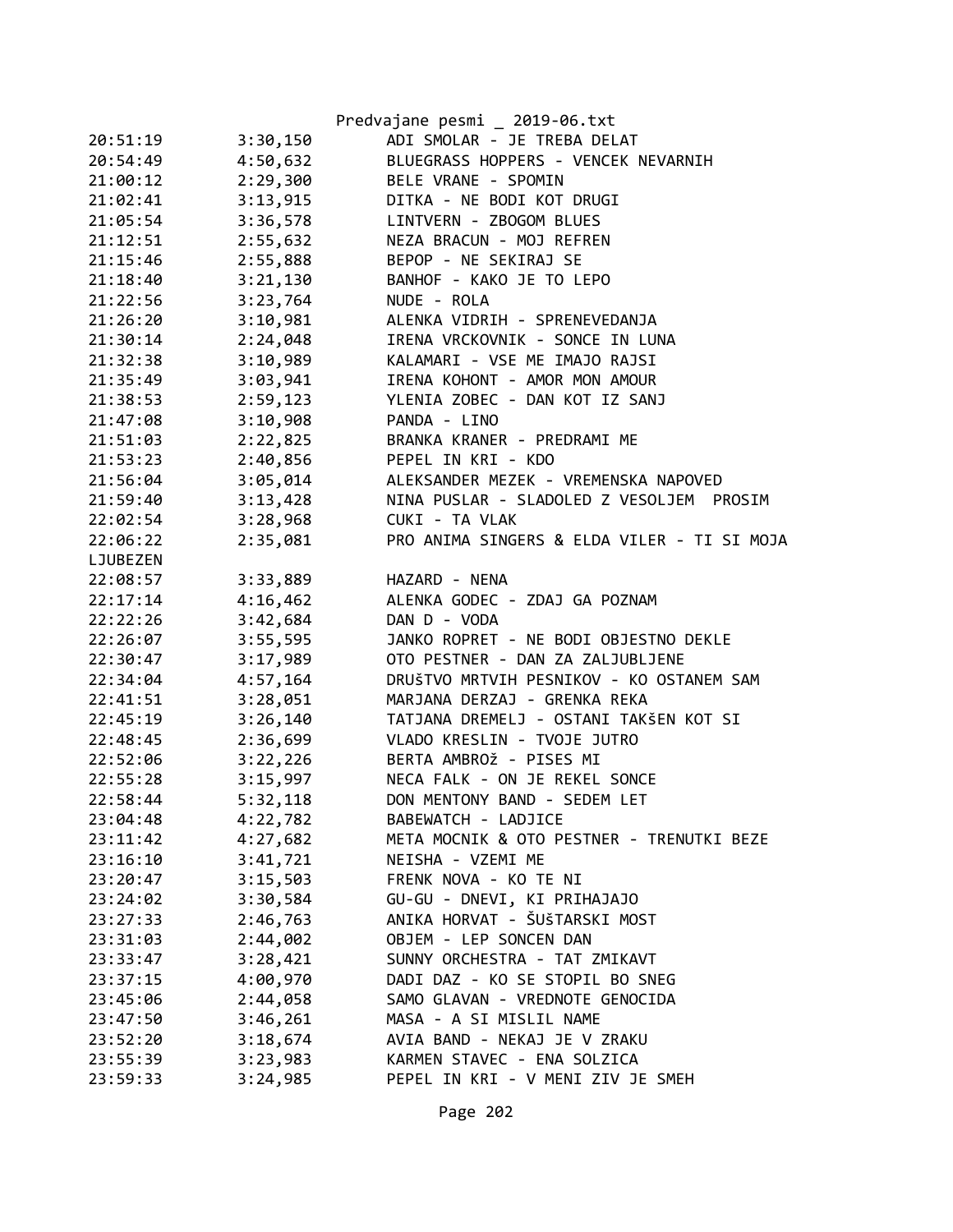25/6/2019

22:55:22 22:59:19,998 JANEZ ZMAZEK - NA DRUGI STRANI

| $0:02:58$ 2:15,985 | STANE MANCINI - TAM, KAMOR GRE VETER SPAT    |
|--------------------|----------------------------------------------|
| $0:05:14$ 3:18,787 | POLONA - CUTIM, DA ZIVIM                     |
| $0:08:32$ 4:21,647 | ADI SMOLAR - JAZ BI TE                       |
| $0:12:54$ 3:27,011 | MARJANA DERZAJ - SAMO ZA NAJU DVA            |
| $0:16:20$ 3:16,003 | EDVIN FLISER - TAM KJER SEM DOMA             |
| 0:19:39 3:08,400   | REGINA - MOJE SANJE                          |
| 0:22:47 3:05,634   | CUKI - DVOJNE POCITNICE                      |
| 0:25:52 3:05,965   | IRENA VRCKOVNIK - CEPRAV BOM SPET SAMA       |
| $0:29:01$ 4:51,478 | ALEKSANDER MEZEK - TU SEM DOMA               |
| 0:33:52 3:20,036   | AVIA BAND - EN KORAK                         |
| 0:37:12 2:53,016   | RDECI DECKI & E.FLISER - NOC ZA ROCK'N'ROLL  |
| $0:40:07$ 3:28,993 | IZTOK MLAKAR - BETULA                        |
| 0:43:36 3:27,910   | BAZAR - NA ZAVAJAJ ME VEC                    |
| $0:47:04$ 4:14,954 | DAMJANA GOLAVSEK - PRETEKLOST JE MIMO        |
| $0:51:21$ 3:42,713 | ALENKA VIDRIH - HARMONIKAR                   |
| 0:55:04 3:41,702   | NECA FALK - DRAVSKI MOST                     |
| $0:58:46$ 3:11,957 | CALIFORNIA - VRAG NAJ TE VZAME               |
| 1:02:00 3:08,809   | VILI RESNIK - KO VRBE JOKAJO                 |
| 1:05:08 1:32,454   | ANDREJ SIFRER - RDECI CVET                   |
| 1:06:41 2:56,928   | BOTRI - ANGELINA                             |
| 1:09:38 3:55,973   | ROK'N'BAND - LJUBEZNI NAJIN CAS              |
| 1:13:30 4:08,808   | GU-GU - MOJA MALA LUCIJA                     |
| 1:17:39 2:42,585   | ANIKA - NE CAKAJ NA MAJ                      |
| 1:20:24 3:57,765   | MAJDA SEPE - POJ KITARA MOJEGA SRCA          |
| 1:24:21 4:09,315   | NINA PUSLAR - TI GRES                        |
| 1:28:31 1:52,965   | MATIJA CERAR - Z MOJCO PLESAL BI CHA CHA CHA |
| 1:30:26 3:19,721   | MARTIN KRPAN - JE V SISKI SE KAJ ODPRTEGA    |
| 1:33:46 2:59,217   | COVERLOVER - DJ DEJ NAPOVEJ                  |
| 1:36:45 2:39,156   | ANABEL - POZITIVA                            |
| 1:39:26 3:17,569   | NEISHA - MALO TU MALO TAM                    |
| 1:42:41 3:35,537   | ALENKA GODEC - ZIVLJENJE JE LEPO             |
| 1:46:16 3:46,196   | TANGELS - NAJIN (CHR RMX)                    |
| 1:50:05 3:49,663   | AGROPOP - FRANCEK PIROMANCEK                 |
| 1:53:54 4:29,943   | KGV - KAKSEN DAN                             |
| 1:58:24 3:08,022   | MARTA ZORE - NE BO TI LAHKO                  |
| 2:01:31 3:03,995   | FOLKROLA - CYBER BABY                        |
| 2:04:35 3:12,176   | BEPOP - BODI ZVEZDA                          |
| 2:07:47 4:24,666   | SIMONA VODOPIVEC - GLASBA JE VSE, KAR IMAM   |
| 2:12:14 2:15,990   | ANIKA HORVAT - POLETNA NOC                   |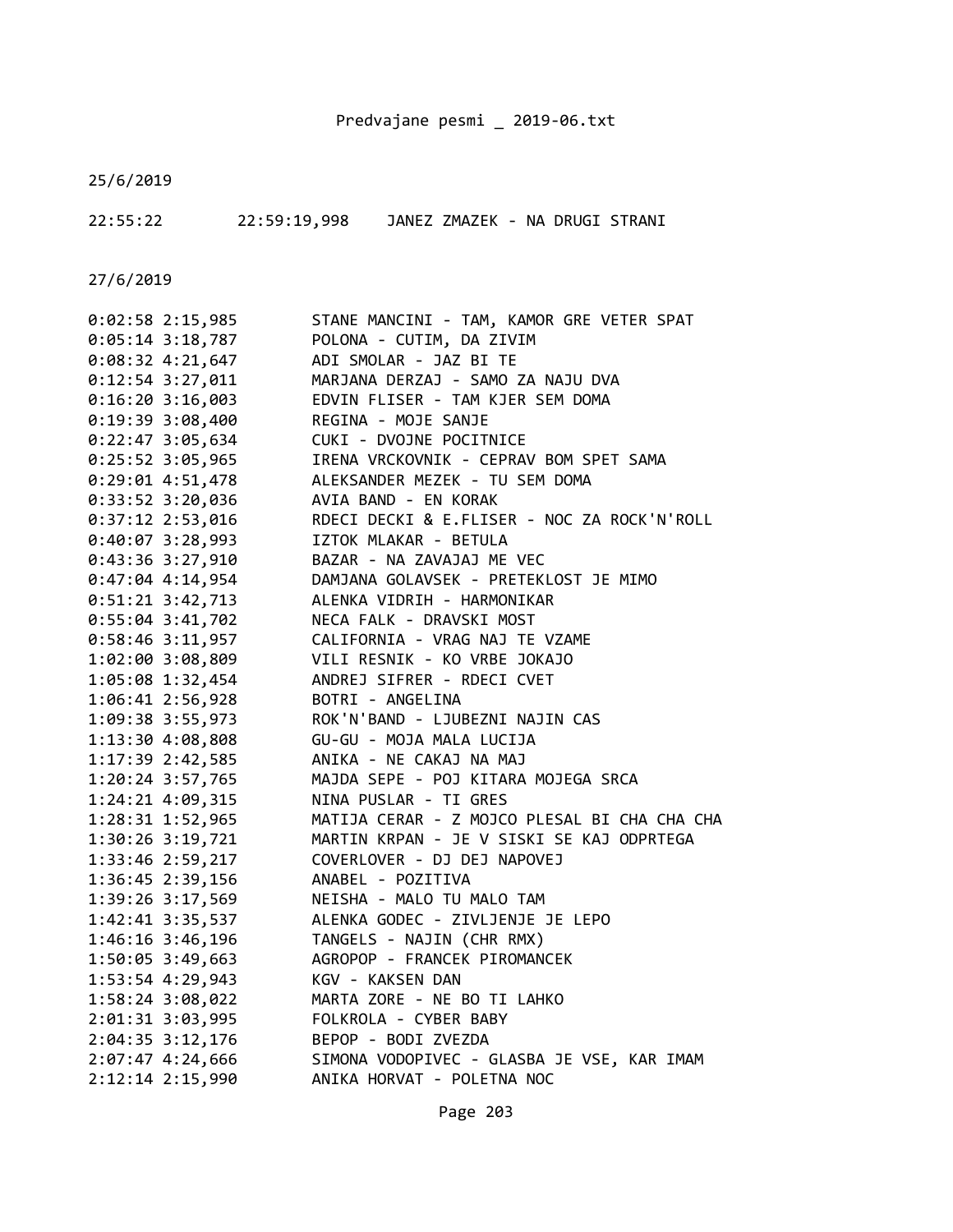|                      | Predvajane pesmi _ 2019-06.txt                                |
|----------------------|---------------------------------------------------------------|
| 2:14:30 3:23,991     | SANK ROCK - JAZ NIMAM NOC ZA SPANJE                           |
| 2:17:54 3:53,967     | MAJDA ARH - LJUBEZEN JE KOT VINO                              |
| 2:21:50 3:45,713     | NINA PUSLAR FEAT. STISKI KVARTET - VSE KAR RECES MI           |
| 2:25:36 2:51,395     | KALAMARI - SVEZE VRTNICE                                      |
| 2:28:27 2:47,001     | JANKO ROPRET - ZIMZELEN                                       |
| 2:31:17 2:19,957     | OTO PESTNER - RITEM JUTRA                                     |
| 2:33:36 3:34,558     | JANEZ BONCINA BENC - KADAR OGNJI DOGORIJO                     |
| 2:37:11 3:31,984     | FARAONI - TU JE MOJ DOM                                       |
| 2:40:45 3:44,405     | KINGSTON - CIST EN MEJHEN RADIO                               |
| 2:44:29 3:31,932     | DON MENTONY BAND - N'KOL SI NAM ODPUSTU                       |
| 2:48:03 2:26,560     | EDVIN FLISER & PRESSTIGE - DIANA                              |
| 2:50:30 2:03,925     | OTO PESTNER &P.UGRIN BAND - KAKOR MADONNA                     |
| 2:52:34 3:00,452     | MAJA KEUC - ZMOREM                                            |
| 2:55:37 2:57,814     | ALJA KRUSIC - NISI SAM                                        |
| 2:58:34 3:43,624     |                                                               |
| $3:02:18$ $3:34,898$ | TINA OSTERMAN - TRENUTEK (RADIO MASTER)<br>FOLK ROLA - DANES  |
| 3:05:55 3:27,575     | NUSA DERENDA - ZA STARE CASE                                  |
| 3:09:23 4:26,990     | VLADO KRESLIN - TISTA CRNA KITARA                             |
| 3:13:49 3:05,646     | JANEZ ZMAZEK ZAN - NA DOPUSTU                                 |
| 3:16:57 3:59,019     | TOMAZ DOMICELJ - UCILNA ZIDANA                                |
| 3:20:56 4:12,090     | PANDA - GREM SVOJO POT                                        |
| 3:25:11 2:56,780     |                                                               |
|                      | BILBI - TO NI BLUES<br>DOMINIK KOZARIC - REKA LUCI (ORIGINAL) |
| 3:28:07 4:01,399     |                                                               |
| 3:32:07 3:11,629     | BELE VRANE - MOJE DEKLE                                       |
| 3:35:21 3:01,996     | NUDE - VESOLJKA                                               |
| 3:38:23 3:33,763     | VICTORY - NOV SE DAN BUDI                                     |
| 3:41:56 3:38,541     | GAL GJURIN - PLESEM PO MUZIKI                                 |
| 3:45:37 4:13,933     | DAMJANA IN HOT HOT HOT - CE BI MI SRCE DAL                    |
| 3:49:51 2:47,863     | SONJA GABERSCEK - ANDREJ                                      |
| 3:52:39 1:41,985     | MATEJ KOSIR - Z LJUBEZNIJO                                    |
| 3:54:23 3:26,947     | FLIRT - INJA                                                  |
| 3:57:50 3:22,720     | LEA SIRK - TAKO JE                                            |
| 4:01:13 3:56,987     | GOLDEN EYE - DO KONCA                                         |
| 4:05:12 3:06,578     | FRENK NOVA - NA LUNO IN NAZAJ                                 |
| 4:08:18 4:36,010     | MATJAZ JELEN - POLJUBI ME V DEZJU                             |
| 4:12:47 2:58,803     | DITKA - NEKAJ JE V ZRAKU                                      |
| 4:15:48 3:01,815     | HAZARD - MARIE NE PISI PESMI VEC                              |
| 4:18:50 3:48,103     | STATIC - PROBLEM                                              |
| 4:22:40 3:02,653     | BOJANA GLATZ - ON ME NI                                       |
| 4:25:43 3:14,022     | ADI SMOLAR - AJAJAJ, SLOVENIJA                                |
| 4:28:54 3:49,000     | KARMEN STAVEC - LJUBEZEN JE                                   |
| 4:32:46 3:59,969     | ANJA RUPEL - NE POZABI ME                                     |
| 4:36:44 3:27,019     | ALEKSANDER MEZEK - DNEVI KOT JE TA                            |
| 4:40:09 2:54,982     | CUKI/PIKA BOZIC - KOMAR                                       |
| 4:43:06 2:51,933     | MIRAN RUDAN - CVETJE IN VRTOVI                                |
| 4:45:56 3:27,720     | LETECI POTEPUHI - LJUBEZEN NA PRVI POGLED                     |
| 4:49:24 4:02,024     | IVAN HUDNIK - SVOJE DUSE NE PRODAM                            |
| 4:53:28 3:59,999     | ZABJAK TRIO - LENORA                                          |
|                      |                                                               |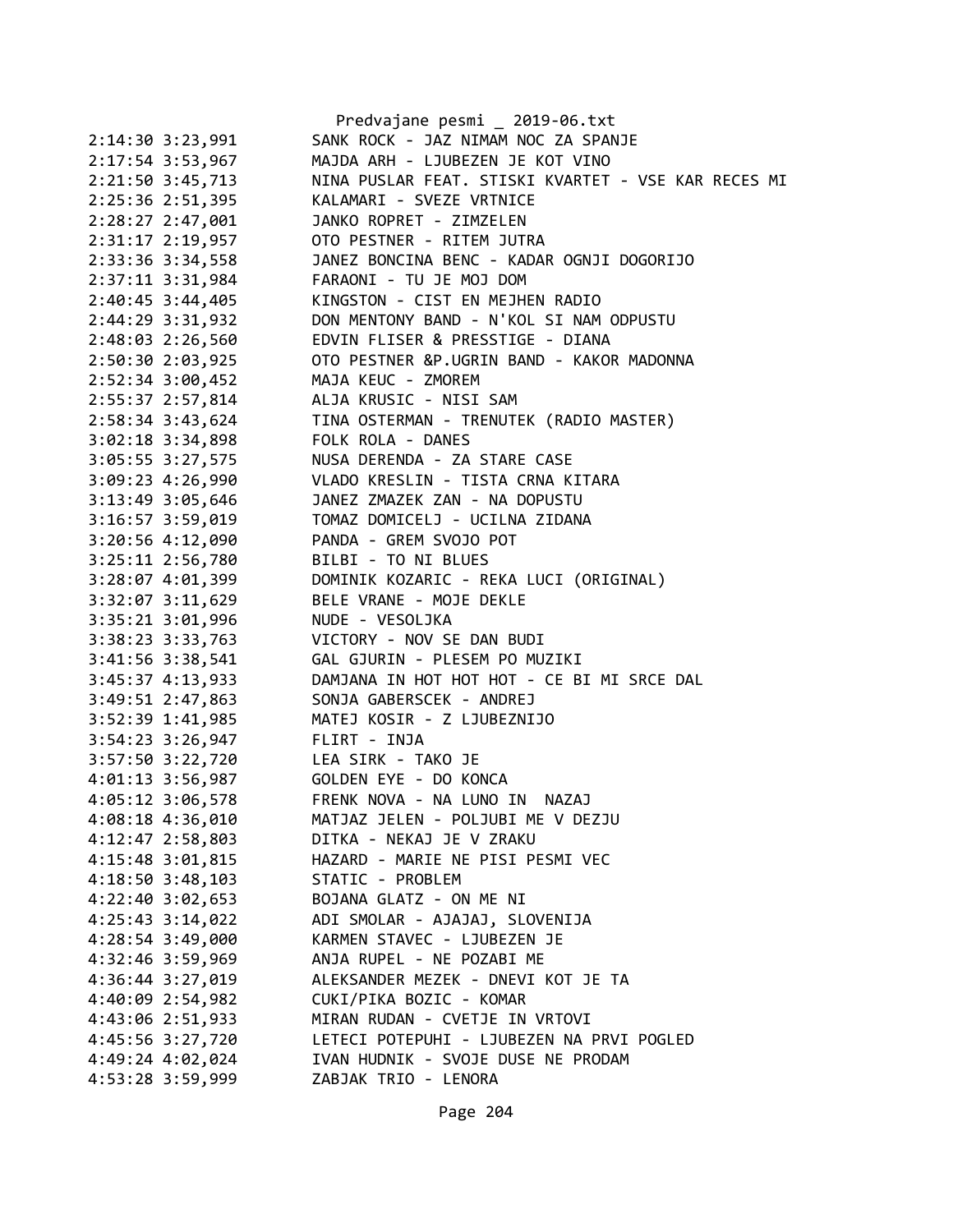|                      | Predvajane pesmi _ 2019-06.txt               |
|----------------------|----------------------------------------------|
| 4:57:28 3:30,297     | GASPER RIFELJ - KRIV SEM                     |
| 5:01:38 2:39,420     | MAJDA SEPE - DREVO                           |
| 5:04:17 4:00,655     | ALEKSANDER MEZEK - WAR IN AFRICA             |
| 5:08:18 2:49,047     | DARJA SVAJGER - LJUBEZEN NE ODHAJA           |
| 5:12:31 2:59,215     | DASA - OD LJUBEZNI ZADET                     |
| 5:15:30 2:56,336     | ANDREJ SIFRER - MAR NAJ ZATO ZNORIM          |
| 5:18:26 3:00,268     | ULA LOZAR - NISI SAM (SLO TEXT)              |
| $5:22:19$ 3:36,125   | ADI SMOLAR - GENOCID                         |
| 5:25:55 3:16,843     | ANJA RUPEL - SE ENKRAT ME POLJUBI            |
| 5:30:02 3:16,539     | BELE VRANE - BREZ BESED                      |
| 5:33:19 7:44,004     | MAJDA ARH - MM MIX (MAJDA MEGA MIX)          |
| 5:42:27 3:47,606     | ALENKA GODEC - TVOJA                         |
| 5:46:14 2:59,989     | FOLKROLA - POLNA LUNA                        |
| 5:50:06 4:26,977     | BLUEGRASS HOPPERS - DRAVSKI MOST             |
| 5:54:33 2:23,998     | LIDIJA KODRIC - PRIDI V SOBOTO               |
| 5:56:56 2:54,345     | KARMEN STAVEC - LJUBIM TE                    |
| 6:00:31 3:50,011     | GU-GU - ZELIM SI NA JAMAJKO                  |
| $6:04:16$ 2:28,317   | TOMAZ DOMICELJ - MAMA, DAJ MI DENAR          |
| $6:06:45$ 3:06,818   | CUKI - KAVBOJCI IN INDIJANCI                 |
| $6:11:16$ $2:18,310$ | MARJANA DERZAJ - VOZI ME VLAK V DALJAVE      |
| $6:13:34$ $3:04,446$ | PAPIR - DOMOTOZJA                            |
| $6:16:38$ 3:42,491   | DON MENTONY BAND - ZBUDI SE                  |
| 6:21:13 3:47,526     | SLOVENSKI EXPRESS - IZI                      |
| 6:25:22 3:34,489     | PEPEL IN KRI - JEANETTE                      |
| $6:28:56$ 3:02,964   | IRENA VRCKOVNIK - CLOVEK                     |
| $6:32:51$ $4:16,397$ | MARTA ZORE - ZDAJ GA POZNAM (& ALENKA GODEC) |
| 6:37:07 3:25,719     | KINGSTON - MENE LUNA NOSI                    |
| 6:41:57 3:27,881     | IZTOK MLAKAR - BETULA                        |
| $6:45:25$ 3:24,117   | ANGEE - VEDNO BO TAKO                        |
| 6:48:48 3:39,554     | BILBI - KAJ PA TI                            |
| 6:53:19 3:31,746     | PANDA - SIVE CESTE                           |
| 6:56:50 3:26,967     | BRANKA KRANER - LJUBEZEN                     |
| 7:00:57 3:33,771     | BEPOP - ZAPLESI Z NAMI                       |
| 7:04:29 2:58,815     | AYNEE - ZDAJ VEM                             |
| 7:07:28 4:24,989     | AGROPOP - SAMO MILIJON NAS SE ZIVI           |
| $7:13:14$ 3:41,516   | ROK 'N' BAND - GIRI GIRI                     |
| 7:16:55 4:08,025     | DMP - NEBO NAD BERLINOM                      |
| 7:21:56 3:59,934     | STANE MANCINI - MANDOLINA                    |
| 7:25:56 3:22,893     | ZABJAK TRIO - BARILOCHE                      |
| 7:30:10 3:35,274     | AVIA BAND - GREVA V KATRCO                   |
| 7:33:45 3:53,982     | NUSA DERENDA - V OGENJ ZDAJ OBLECI ME        |
| 7:37:39 3:14,295     | WOLF - GOODBYE MICHELLE                      |
| 7:42:18 3:51,652     | NEISHA/VLADO KRESLIN - NJEN TRENUTEK PRIHAJA |
| 7:46:08 4:25,328     | BABALOO BAND - DOBRO JUTRO DELOVNI LJUDJE    |
| 7:51:25 4:12,892     | FLIRT - POLJUBI ME                           |
| 7:55:38 4:21,463     | BAZAR - SI ŠE JEZNA NAME                     |
| 8:00:39 4:38,022     | ANDRAZ HRIBAR - KAJ MI DELAS                 |
| 8:05:17 3:58,792     | DAMJANA - PRIJATELJ IN LJUBIMEC              |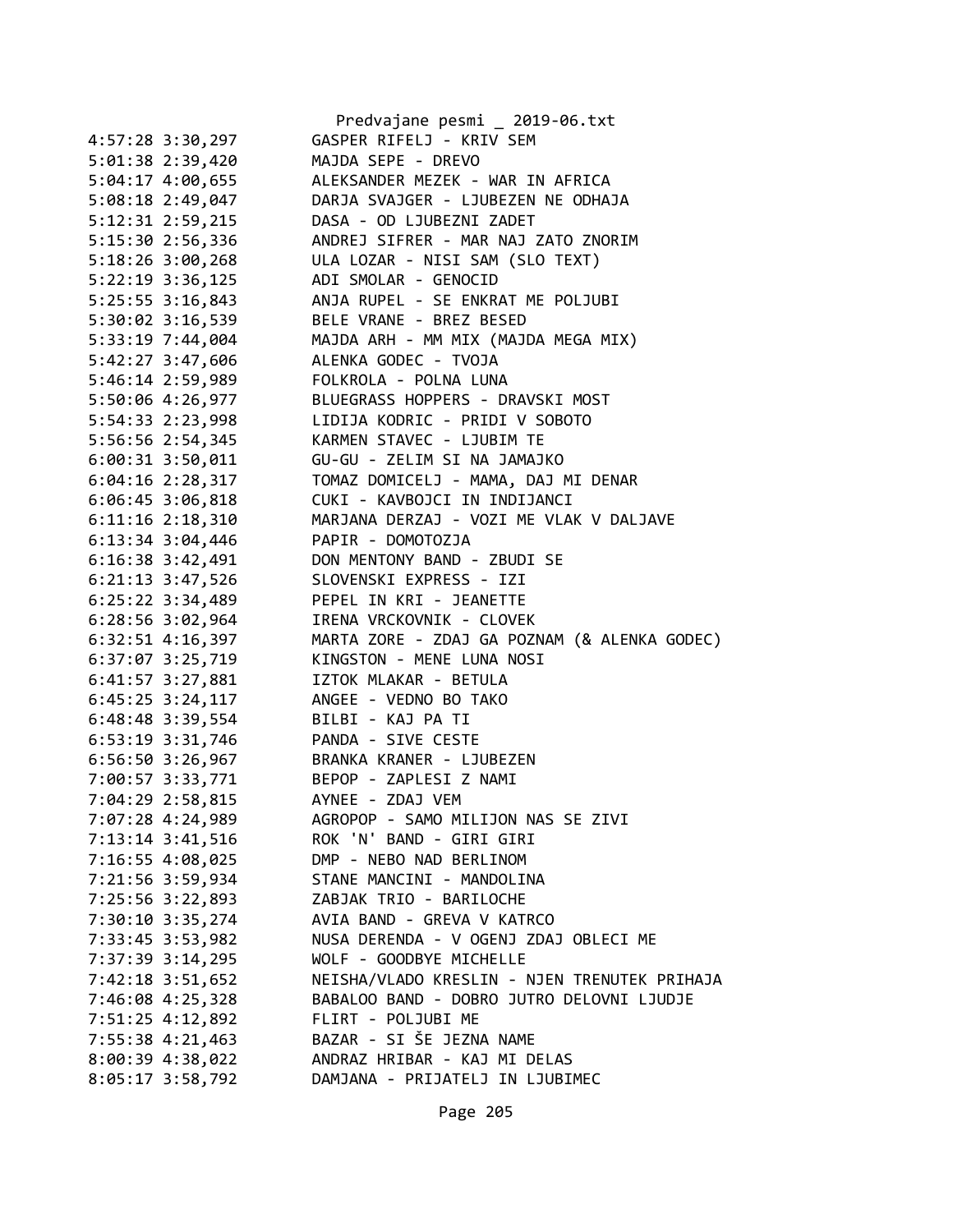|                                        |                   | Predvajane pesmi _ 2019-06.txt                                                              |
|----------------------------------------|-------------------|---------------------------------------------------------------------------------------------|
| $8:10:40$ 3:48,840                     |                   | MILAN PECOVNIK PIDZI - COWBOY PIDZI                                                         |
| 8:14:29 3:22,007                       |                   | OTO PESTNER - ZGODBA ZA DVA                                                                 |
| 8:17:51 4:11,730                       | ANIKA - PLIMA     |                                                                                             |
| 8:22:55 3:39,075                       |                   | NUDE - PEPELKA (RAD TE IMAM)                                                                |
| $8:26:34$ 3:08,652                     |                   | SABINA - NE BOVA PAR                                                                        |
| 8:30:34 3:55,632                       |                   | SAMO GLAVAN - HLAPCI                                                                        |
| 8:34:30 3:56,976                       |                   | VILI RESNIK - KER VES, DA TE LJUBIM                                                         |
| $8:38:26$ 2:33,303                     |                   | MATIJA CERAR - HIJA-HO                                                                      |
| $8:42:24$ 3:55,425                     |                   | KING FOO - NENAVADNO JE OK                                                                  |
| 8:46:19 3:37,204                       |                   | KATRINAS - LETIM                                                                            |
| 8:50:48 3:18,988                       |                   | IVO MOJZER - VOZIM SE                                                                       |
| 8:54:07 4:05,772                       |                   | PRELOM - NAD SRCEM TVOJIM SIJE SONCE                                                        |
| 8:58:12 3:38,450                       |                   | DAN D - REKLI SO (CISTA RAZLICICA)                                                          |
| $9:02:23$ 4:55,604                     |                   | NAPOLEON - VRNI SE                                                                          |
| $9:07:18$ 3:16,144                     | SELL OUT - SAMOTA |                                                                                             |
| 9:14:34 3:30,577                       |                   | BOR GOSTIŠA - DOVOLJ JE SRCE, KI ZATE GORI                                                  |
|                                        |                   | 9:18:05 2:25,687 DITKA HABERL - VSE ALI NIC                                                 |
| 9:22:16 3:14,485 KALAMARI - NISEN KRIV |                   |                                                                                             |
|                                        |                   | 9:25:52 4:05,123 SANK ROCK - KER TE LJUBIM                                                  |
|                                        |                   | 9:31:13 3:25,512 NECA FALK - ZA TOPOLI NEKJE SI TI                                          |
|                                        |                   | 9:34:38 2:24,819 FLIRRT - GREM RADIOEDIT                                                    |
|                                        |                   | 9:37:03 2:56,153<br>9:45:15 2:46,924 RAFKO IRGOLIC - TO JE MOJ DRAGI DOM (GREEN GREEN GRASS |
|                                        |                   |                                                                                             |
|                                        |                   | 9:48:01 3:48,975 NINA PUSLAR - SAJ SVA SKUPAJ                                               |
| 9:53:14 1:52,340 OPTIMISTI - LIMUZINA  |                   |                                                                                             |
|                                        |                   | 9:55:07 2:56,063 ANIKA HORVAT - DA BO OKOLJE IZGLEDALO BOLJE                                |
|                                        |                   | 9:58:02 3:03,069 DADI DAZ - KRALJICA SRCA                                                   |
| 10:02:51                               | 3:21,919          | FARAONI - MI LJUDJE SMO KOT MORJE                                                           |
|                                        |                   | HAZARD - ANDREJA                                                                            |
| $10:06:13$<br>$10:14:19$<br>$2:46,910$ |                   | DARJA SVAJGER - PRISLUHNI MI                                                                |
| 10:17:06 3:56,145                      |                   | ALENKA GODEC - TISTI SI TI                                                                  |
| 10:22:09 4:27,008                      |                   | ANDREJ SIFRER - SLISIM TRAVO RAST                                                           |
| 10:26:35                               |                   | 3:30,459 CALIFORNIA - LEDENA PTICA                                                          |
| 10:31:22                               | 3:31,285          | DRUSTVO MRTVIH PESNIKOV - ME ZE MA DA BI TE                                                 |
| 10:34:53                               | 4:18,905          | PERPETUUM JAZZILE - POLETNA NOC                                                             |
| 10:42:09                               | 4:31,003          | ANJA RUPEL - ZIVLJENJE JE KOT IGRA                                                          |
| 10:46:40                               | 4:30,726          | HISA - MOSTOVI SO PADLI                                                                     |
| 10:52:35                               |                   | ALEKSANDER MEZEK - KJE SO TISTE STEZICE/MOZJE V                                             |
| <b>CRNEM</b>                           | 3:59,038          |                                                                                             |
|                                        |                   |                                                                                             |
| 10:56:33                               | 3:33,451          | SUNNY ORCHESTRA - MY COMMANDING WIFE                                                        |
| 11:01:52                               | 3:38,108          | ZAN SERCIC - ZATE                                                                           |
| 11:05:30                               | 3:19,169          | 3CELOS - MADAMME                                                                            |
| 11:08:49                               | 3:25,123          | JELKA CVETEZAR - TOM PILIBI                                                                 |
| 11:15:01                               | 4:45,605          | GUSTI/POLONA KASAL - MOJE SANJE                                                             |
| 11:20:52                               | 3:23,432          | PAPIR - NIC MI NI                                                                           |
| 11:24:15                               | 2:47,659          | HAMO & TRIBUTE 2 LOVE - GREMO SE IGRAT BOGA                                                 |
| 11:27:03                               | 3:33,817          | PEPEL IN KRI - SVET SE VRTI                                                                 |
| 11:31:53                               | 3:34,156          | KARMEN STAVEC - SRCA TI VEC NE DAM                                                          |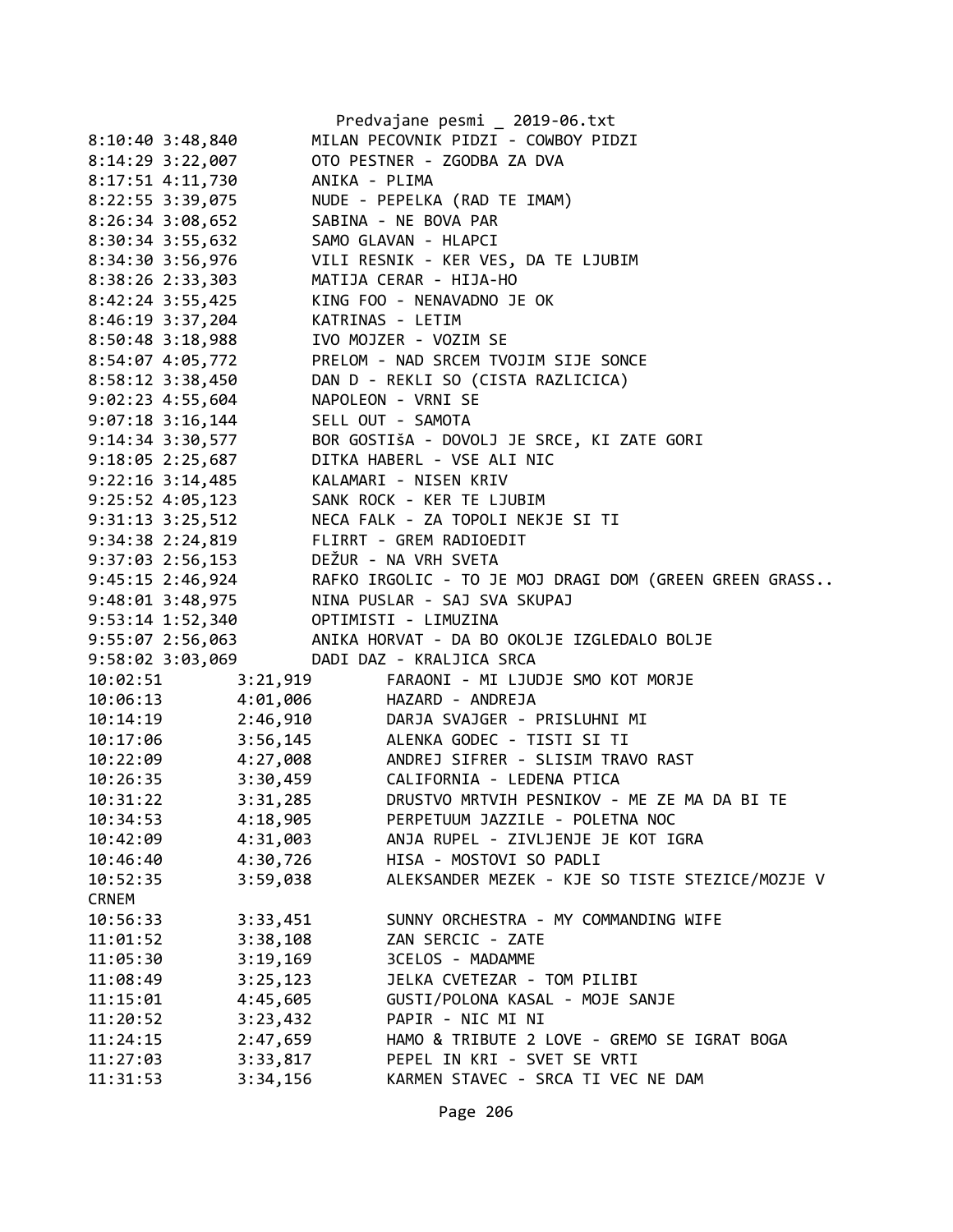|          |          | Predvajane pesmi _ 2019-06.txt            |
|----------|----------|-------------------------------------------|
| 11:35:26 | 2:30,883 | DON MENTONY BAND - REKLA JE ŠE            |
| 11:37:56 | 3:16,658 | IRENA VRCKOVNIK - TISTO NOC               |
| 11:46:15 | 3:17,279 | JANKO ROPRET - NIMA SMISLA DA LAŽEŠ       |
| 11:50:56 | 4:32,636 | ROK'N'BAND - BABY BABY                    |
| 11:55:29 | 2:38,631 | ADI SMOLAR - DVAJSET LJUBIC               |
| 11:58:07 | 2:37,989 | ALENKA VIDRIH - VRTILJAK                  |
| 12:02:31 | 2:54,065 | BLUEGRASS HOPPERS - KAMIONAR              |
| 12:05:24 | 3:38,555 | SLOVENAID - EN SVET (RADIO EDIT)          |
| 12:13:55 | 3:21,514 | BOTRI - SONCE PO DEŽJU                    |
| 12:17:17 | 3:13,253 | MANOUCHE - SUPERFAJN                      |
| 12:21:37 | 3:10,386 | GU-GU - O JA JA, O NE NE                  |
| 12:25:09 | 2:57,619 | BELE VRANE - TUDI DEZ                     |
| 12:28:06 | 3:58,289 | MAJDA SEPE - POJ KITARA MOJEGA SRCA       |
| 12:33:21 | 3:41,714 | A.KOLMAN & G.RIJAVEC - NA BOZICNO NOC     |
| 12:37:03 | 3:51,150 | HALO - ANITA NI NIKOLI                    |
| 12:43:50 | 3:24,008 | KINGSTON - ONA SANJA                      |
| 12:47:14 | 2:02,789 | TOMAZ DOMICELJ - PO NOVEM LETU BOLJŠE BO  |
| 12:50:40 | 3:27,742 | TRISTAN - SRECA SE RODI V PRICAKOVANJU    |
| 12:54:08 | 3:40,022 | AVIA BAND - TELESKOP                      |
| 12:57:48 | 3:28,985 | NUSA DERENDA - KOT DA JE PRVIC            |
| 13:01:48 | 3:06,988 | DANIEL RAMPRE - DOST' 'MAM TEGA           |
| 13:04:55 | 3:47,723 | CUKI - POLETNA                            |
| 13:08:43 | 2:39,932 | MARJANA DERZAJ - VALETA                   |
| 13:12:01 | 3:54,965 | VLADO KRESLIN - NEKEGA JUTRA, KO SE ZDANI |
| 13:15:56 | 4:31,002 | PETER PAN - CAR NOCI                      |
| 13:21:25 | 3:18,134 | MARTA ZORE - MENI SI ŽIVLJENJE            |
| 13:24:43 | 2:46,909 | SANJA GROHAR - POLETNA NOC                |
| 13:27:30 | 2:59,777 | OTO PESTNER - SPET PO STARI POTI          |
| 13:31:17 | 2:35,736 | AYNEE - NOCEM ZIVET                       |
| 13:33:53 | 3:09,070 | IRENA KOHONT - ZAPRLA SEM VSA OKNA        |
| 13:37:02 | 4:03,007 | BAZAR - POISCI ME                         |
| 13:41:43 | 2:45,071 | KATRINAS - KOT PRAVLJICA                  |
| 13:44:28 | 3:19,006 | PRIZMA - OD ENIH DO TREH                  |
| 13:47:47 | 2:04,403 | GAUDEAMUS - PESEM ZA ŠPAS                 |
| 13:50:42 | 3:48,593 | DAN D - GOOGLE ME                         |
| 13:54:31 | 2:55,916 | FOLKROLA - DVIGNIL BOM ZASTAVO            |
| 13:57:26 | 3:19,980 | KALAMARI - PRIDE DAN                      |
| 14:01:18 | 2:54,496 | SAMO GLAVAN - MOJA PUNCA                  |
| 14:04:12 | 3:52,977 | MIRAN RUDAN - ZARADI NJE                  |
| 14:08:04 | 5:17,295 | DAMJANA - KJE SI ZDAJ                     |
| 14:13:59 | 4:50,994 | IZTOK MLAKAR - BOZICNA                    |
| 14:18:50 | 3:17,165 | TATJANA DREMELJ - DALA SEM TI VSE         |
| 14:23:06 | 3:05,159 | MONIKA PUCELJ - NIC NE USTAVI ME          |
| 14:26:07 | 4:42,600 | LINTVERN - KRAVATA                        |
| 14:31:38 | 3:32,756 | LEA LIKAR - PRIDE TAK DAN                 |
| 14:35:10 | 4:22,306 | PAVLE KAVEC & OKO - VSE SEM DAL TI        |
| 14:40:11 | 3:25,497 | PANDA - DALEC STRAN                       |
| 14:43:35 | 2:36,118 | OPTIMISTI - 0, MOJ PAPA                   |
|          |          |                                           |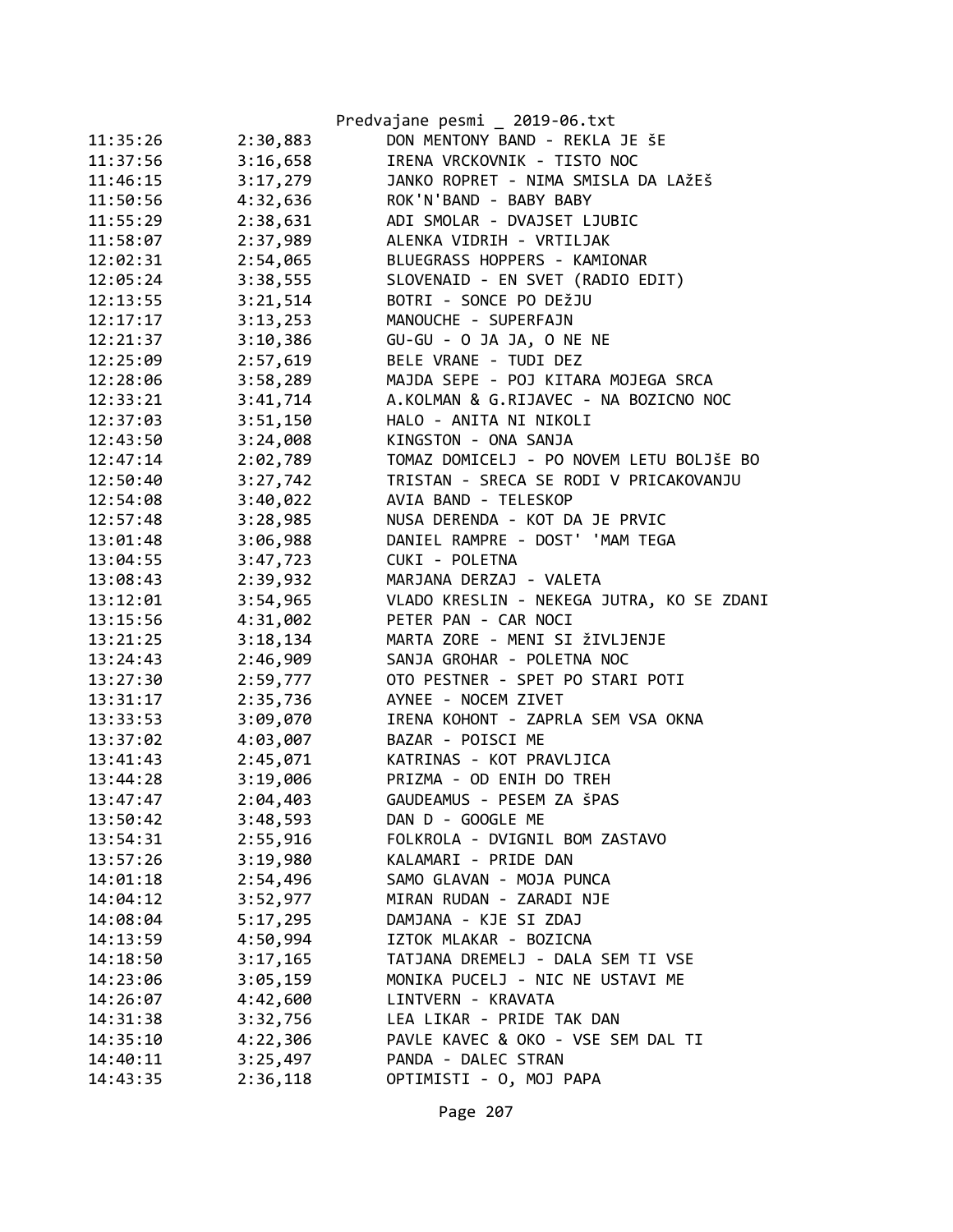|          |          | Predvajane pesmi _ 2019-06.txt            |
|----------|----------|-------------------------------------------|
| 14:46:11 | 4:02,510 | PINOCCHIO - LJUBEZEN IZ SOLSKIH DNI       |
| 14:51:05 | 3:13,863 | DARJA SVAJGER - KJE JE KDO                |
| 14:54:19 | 3:59,811 | VICTORY - POLETNE MACKE                   |
| 14:58:18 | 4:26,701 | ANDREJ SIFRER - SLIŠIM TRAVO RAST'        |
| 15:03:16 | 3:36,819 | VILI RESNIK - RAD BI BIL S TEBOJ          |
| 15:06:53 | 3:23,959 | ALENKA GODEC - ZLATA OBALA                |
| 15:10:55 | 4:12,029 | ANKA COP - VSAK TVOJ TRENUTEK             |
| 15:15:06 | 4:49,389 | ALEKSANDER MEŽE K- LJUBLJANA V MAJU.WAV - |
| 15:20:54 | 3:05,447 | LOS VENTILOS & TOKAC - NE GLEDAM NAZAJ    |
| 15:24:00 | 3:07,049 | FARAONI - KAKO SI LEPA NOCOJ              |
| 15:27:28 | 3:47,513 | ANIKA - PREMAJHNA BARABA                  |
| 15:31:57 | 2:51,404 | ANIKA HORVAT - ORION                      |
| 15:34:49 | 2:40,992 | MATIJA CERAR - TRI DEKLICE                |
| 15:37:30 | 3:18,740 | NEISHA - MALO TU MALO TAM                 |
| 15:41:26 | 4:17,986 | NUDE - PRI VODNJAKU                       |
| 15:45:44 | 2:32,841 | DOCA MAROLT - ŽIVLJENJE JE LEPO           |
| 15:48:17 | 2:38,961 | MILAN PECOVNIK PIDZI - JESSE JAMES        |
| 15:51:47 | 2:14,830 | JOŽICA SVETE - SONCE SIJE NA PORTOROZ     |
| 15:54:01 | 3:14,992 | IRENA VRCKOVNIK - VSAK MOSKI NAJ          |
| 15:57:16 | 4:39,063 | PAPIR - OBJEM                             |
| 16:02:27 | 2:59,986 | PEPEL IN KRI - PRIDI V SVET LJUBEZNI      |
| 16:05:27 | 2:06,846 | LUCKY CUPIDS - DAJ LJUBI ME               |
| 16:07:33 | 2:51,980 | DON MENTONY BAND - MARJETKA               |
| 16:11:03 | 3:17,580 | SUNNY ORCHESTRA - GROBAR                  |
| 16:14:21 | 3:23,049 | TANGELS - BOZICNI VECER                   |
| 16:17:44 | 2:41,420 | ROK 'N' BAND - RAD JO IMAM                |
| 16:21:24 | 4:05,857 | FRENK NOVA - VSAK DEL NEBA                |
| 16:25:29 | 3:28,508 | AVTOMOBILI - ARGENTINA                    |
| 16:28:58 | 3:43,351 | SANK ROCK - NI SRECE BREZ R'N'R           |
| 16:33:27 | 3:33,363 | CALIFORNIA - STARA BARKA                  |
| 16:37:01 | 2:58,001 | STANE MANCINI - NAMESTO PISMA             |
| 16:40:37 | 3:03,788 | JANEZ ZMAZEK - LAHKO NARDIM ŠE BOLJŠ      |
| 16:43:40 | 3:07,984 | OAZA - OB ZVOKIH KITARE                   |
| 16:46:48 | 2:52,441 | NECA FALK - TAKO DEKLE                    |
| 16:50:32 | 3:43,240 | POTECI LENUHI - ZZ TOP                    |
| 16:54:12 | 3:15,587 | MAJDA SEPE - MED ISKRENIMI LJUDMI         |
| 16:57:27 | 3:49,913 | ANJA RUPEL - ODSLA BOM SE TO NOC          |
| 17:01:49 | 3:15,195 | BOTRI - KER VEM                           |
| 17:05:04 | 3:36,681 | ELECTRIX - RADIO                          |
| 17:08:40 | 4:01,415 | JANKO ROPRET - LEPA SI NOCOJ              |
| 17:13:34 | 2:52,017 | TOMAZ DOMICELJ - KAMIJONAR                |
| 17:16:24 | 2:55,640 | ANDRAZ HRIBAR - KADAR SI TU               |
| 17:20:12 | 3:50,556 | ADI SMOLAR - ZIVELE RAZLIKE               |
| 17:23:59 | 3:38,744 | HAZARD - NENA                             |
| 17:27:37 | 2:56,993 | LETECI POTEPUHI - KURJA LOJTRA            |
| 17:31:20 | 4:32,067 | JAN PLESTENJAK - BOLEZEN                  |
| 17:35:52 | 3:28,153 | KINGSTON - TROPIKANA KLUB                 |
| 17:39:58 | 4:08,046 | GU-GU - TUJCA                             |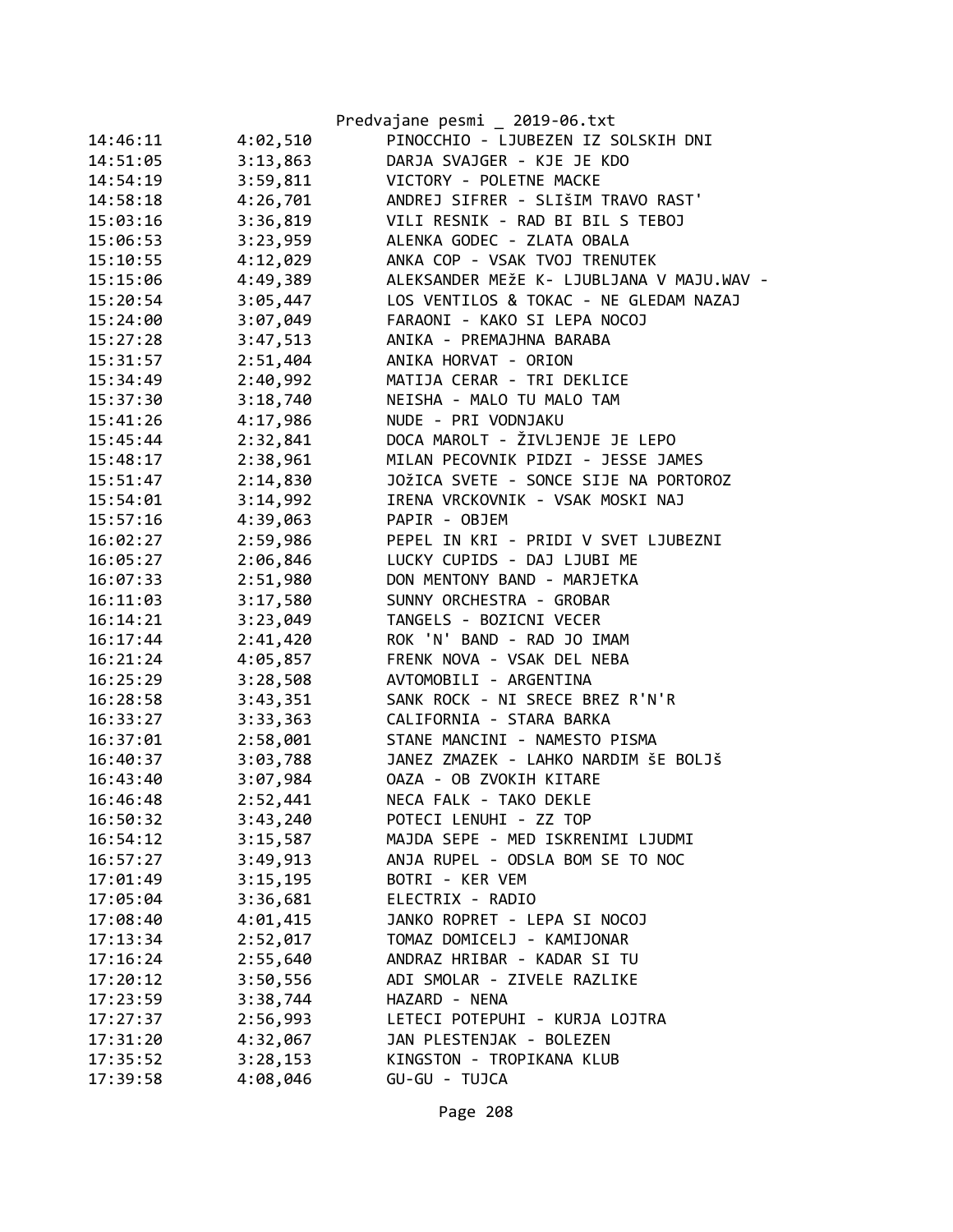|          |          | Predvajane pesmi _ 2019-06.txt               |
|----------|----------|----------------------------------------------|
| 17:44:06 | 3:31,171 | MITJA PODLESNIK - DO SRCA                    |
| 17:47:37 | 4:08,294 | MARTINA SRAJ - PLESETA                       |
| 17:52:46 | 2:53,887 | PRELOM - LJUBEZEN IZ ŠOLSKIH DNI             |
| 17:55:40 | 4:24,469 | GAL IN GALERISTI - POGLEJ VEN, DEZUJE        |
| 18:00:36 | 2:07,382 | MARJANA DERZAJ - PESEM ZA DINAR              |
| 18:02:44 | 2:53,675 | NUSA DERENDA - PRVIC IN ZADNJIC              |
| 18:05:35 | 4:00,516 | AVIA BAND - TEBE SI ŽELIM                    |
| 18:10:28 | 2:33,020 | OTO PESTNER - SAH                            |
| 18:13:01 | 3:46,092 | ROK'N'BAND - PRIZNAM                         |
| 18:16:47 | 2:17,979 | LIDIJA KODRIC - SUBI DUBI                    |
| 18:19:58 | 3:37,958 | FLIRT - NJENA BALADA (V TEBI IN MENI)        |
| 18:23:36 | 3:18,380 | ALEKSANDER NOVAK - DA BI (RADIO EDIT)        |
| 18:27:15 | 2:43,044 | BELE VRANE - 1, 2, 3                         |
| 18:30:46 | 3:46,987 | BABALOO BAND - PAJAC                         |
| 18:34:33 | 4:07,999 | KATRINAS - V RITMU SANJ                      |
| 18:38:41 | 3:38,707 | VLADO KRESLIN - ZIBAJ ME                     |
| 18:43:12 | 2:26,244 | ORLEK - LOJZI GOBC                           |
| 18:45:38 | 4:02,682 | MAJDA ARH - NORI DAN                         |
| 18:50:42 | 3:49,008 | ALEKSANDER MEZEK - VARUH                     |
| 18:54:31 | 2:48,928 | HISA - ODKRIJ OTROKOM SVET                   |
| 18:57:20 | 3:26,007 | AURORA - ODPELJI ME                          |
| 19:01:13 | 2:54,063 | BERTA AMBROŽ - TIVOLSKI PASTIRCEK            |
| 19:04:07 | 3:38,957 | NOCNA PTICA - GLAS SIREN                     |
| 19:07:46 | 3:32,480 | DAMJANA - NOCOJ LJUBILA BI SE S TEBOJ        |
| 19:12:11 | 3:48,019 | KALAMARI - TVOJA SLED                        |
| 19:15:59 | 2:47,271 | DELIAL - ZVON LJUBEZNI                       |
| 19:18:46 | 3:04,996 | AYNEE - ZVECER                               |
| 19:22:44 | 4:32,380 | DARJA SVAJGER - BREZ SANJ SEM SLEPA          |
| 19:27:16 | 3:27,002 | BLUEGRASS HOPPERS - STARI PIJANCEK           |
| 19:31:31 | 3:12,267 | SAMO GLAVAN - KOSOVIRJI LAHKO                |
| 19:34:43 | 5:27,688 | IZTOK MLAKAR - STEFANA IN BERTOLIN           |
| 19:41:03 | 3:20,000 | JAZZ STATION - DELAM KAR SE NE SME           |
| 19:44:23 | 3:29,998 | NINA PUSLAR - OBJEMI ME ZDAJ                 |
| 19:47:53 | 3:32,418 | MIRAN RUDAN - NE MISLI DA UMIRAM             |
| 19:52:25 | 4:00,544 | KARMEN STAVEC - TISTEGA DNE                  |
| 19:56:26 | 2:43,994 | SPIN - SUSTARSKI MOST                        |
| 19:59:41 | 4:09,320 | IVO MOJZER - TI SI REKLA SONCE               |
| 20:03:51 | 3:07,418 | ALEX VOLASKO - TAM NA OBALI                  |
| 20:06:58 | 1:54,220 | MATIJA CERAR - Z MOJCO PLESAL BI CHA-CHA-CHA |
| 20:08:52 | 3:53,956 | ANDREJ SIFRER - KO ZVONOVI ZAPOJO            |
| 20:16:46 | 4:00,701 | ALENKA GODEC - DEKLE IZ ZLATE LADJICE        |
| 20:21:40 | 3:55,927 | VICTORY - ZIVETI SPET                        |
| 20:25:35 | 4:05,253 | BAZAR - THE END                              |
| 20:30:33 | 2:59,004 | ZABJAK TRIO - GORENJSKA                      |
| 20:33:32 | 3:00,050 | FOLKROLA - POLNA LUNA                        |
| 20:36:32 | 3:06,986 | BETI JURKOVIC - ENKRAT SE                    |
| 20:44:55 | 2:56,540 | HORIZONT - TE IGRE BO KONEC                  |
| 20:47:51 | 3:21,358 | CUKI - POD KROSNJO STAREGA BORA              |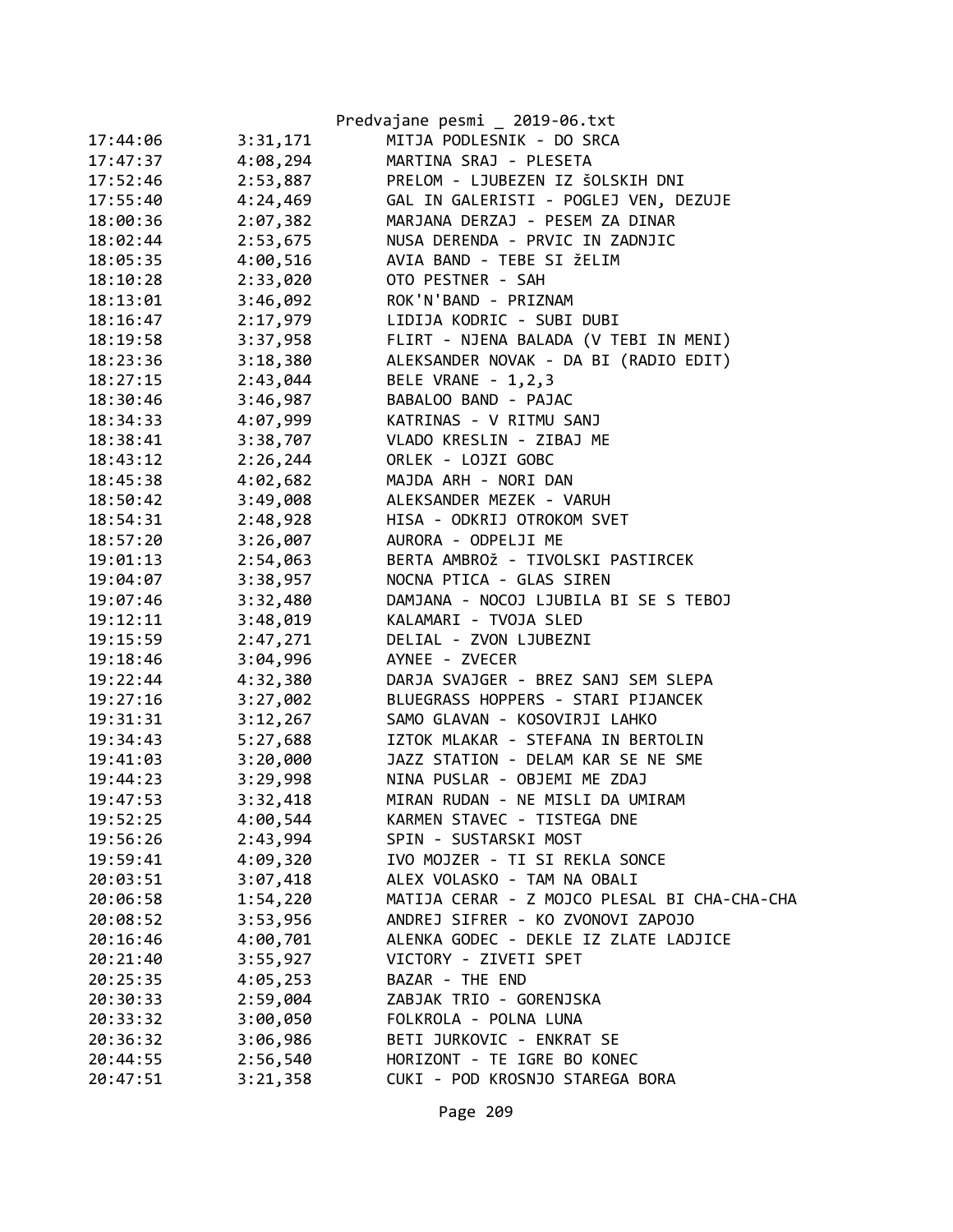|          |          | Predvajane pesmi _ 2019-06.txt                  |
|----------|----------|-------------------------------------------------|
| 20:52:00 | 2:07,977 | RAFKO IRGOLIC - JAHAM SPET V KOLORADO           |
| 20:54:08 | 2:40,064 | PRIMOZ P RAM SITER - NOVA SENZACIJA             |
| 20:56:48 | 3:30,852 | MARTA ZORE - ON                                 |
| 21:01:11 | 2:56,029 | MATEJ KOSIR - VSO LJUBEZEN                      |
| 21:04:07 | 2:45,491 | ANIKA HORVAT - TEENAGERSKA BALADA               |
| 21:06:52 | 2:42,730 | NINO ROBIC - URA BREZ KAZALCEV                  |
| 21:13:40 | 2:34,444 | STANE MANCINI - NON CAPITO                      |
| 21:16:14 | 3:53,825 | MONIKA PUCELJ - MENE JE STRAH                   |
| 21:21:09 | 4:15,067 | DON MENTONY BAND - RES NE VEM                   |
| 21:25:24 | 3:58,003 | ANIKA - OGENJ IN LED                            |
| 21:30:14 | 3:23,106 | NECA FALK - STORILA BOM TO                      |
| 21:33:37 | 3:38,012 | BOTRI - JA IN NE                                |
| 21:37:13 | 3:45,088 | CALIFORNIA/MZ HEKTOR - USTAVIL BI CAS           |
| 21:43:54 | 3:45,192 | TATJANA DREMELJ - ZALJUBLJENA                   |
| 21:47:39 | 3:55,285 | SRECNA MLADINA - KDO SMO                        |
| 21:52:22 | 2:20,465 | VILI RESNIK - REKA ZELJA                        |
| 21:56:24 | 4:14,009 | EDVIN FLISER - NJEJ, KI SEM JO LJUBIL           |
| 22:01:30 | 4:25,911 | PEPEL IN KRI - MISSISSIPPI                      |
| 22:05:51 | 3:28,033 | AVTOMOBILI - ARGENTINA                          |
| 22:12:07 | 3:23,040 | U'REDU - NA SMARNO GORO                         |
| 22:15:29 | 2:37,447 | ELDA VILER - KDO SI, NE VEM                     |
| 22:18:07 | 3:06,044 | THE TWINS - HOCEM VEDETI                        |
| 22:22:14 | 4:03,480 | NAPOLEON - MORSKA PTICA                         |
| 22:26:17 | 3:24,028 | ADI SMOLAR - JAZ SEM NOR                        |
| 22:30:34 | 3:14,727 | GU-GU - MANGO BANANA                            |
| 22:33:48 | 3:03,790 | ROYAL FLASH - VSE BI DAL                        |
| 22:36:52 | 3:21,242 | FARAONI - MI LJUDJE SMO KOT MORJE               |
| 22:45:15 | 3:26,497 | KINGSTON - PUSTI SONCU V SRCE                   |
| 22:48:40 | 3:19,850 | TOMAZ DOMICELJ - KER TE NIMA RAD                |
| 22:52:48 | 3:40,910 | BIG BIBLS BROTHERS BAND - STARE IGRE            |
| 22:56:29 | 2:58,994 | TULIO FURLANIC & PIHALNI ORKESTER KOPER - AGATA |
| 23:00:20 | 3:07,570 | BRANKA KRANER - LJUBLJANSKI ZVON                |
| 23:03:28 | 3:17,017 | NUSA DERENDA - NI MI ZAL                        |
| 23:06:42 | 3:26,473 | ANJA RUPEL - ZADNJI POLJUB                      |
| 23:15:01 | 3:48,928 | FIREFLIES - NE SEZUVAJ SE                       |
| 23:18:49 | 3:14,455 | ROK 'N' BAND - MOJA MLADA LJUBICA               |
| 23:23:05 | 3:34,569 | DEZUR - MORJE CAKA                              |
| 23:26:39 | 2:53,386 | MARJANA DERZAJ - ORION                          |
| 23:30:25 | 3:51,035 | AVIA BAND - NAJINO LETO                         |
| 23:34:13 | 3:19,619 | SUNNY ORCHESTRA - AFRO ŽUR                      |
| 23:37:33 | 3:28,269 | JAN PLESTENJAK - SAM DA TI MAS MENE RADA        |
| 23:43:57 | 3:27,840 | JANKO ROPRET - KAJ JE TO                        |
| 23:47:25 | 3:30,385 | VLADO KRESLIN - Z GORICKEGA V PIRAN             |
| 23:51:41 | 4:02,441 | AYNEE - SPOMLADI                                |
| 23:55:43 | 2:20,538 | LIDIJA KODRIC - PASTIR KOSTJA                   |
| 23:58:04 | 2:25,639 | HISA - USPAVANKA                                |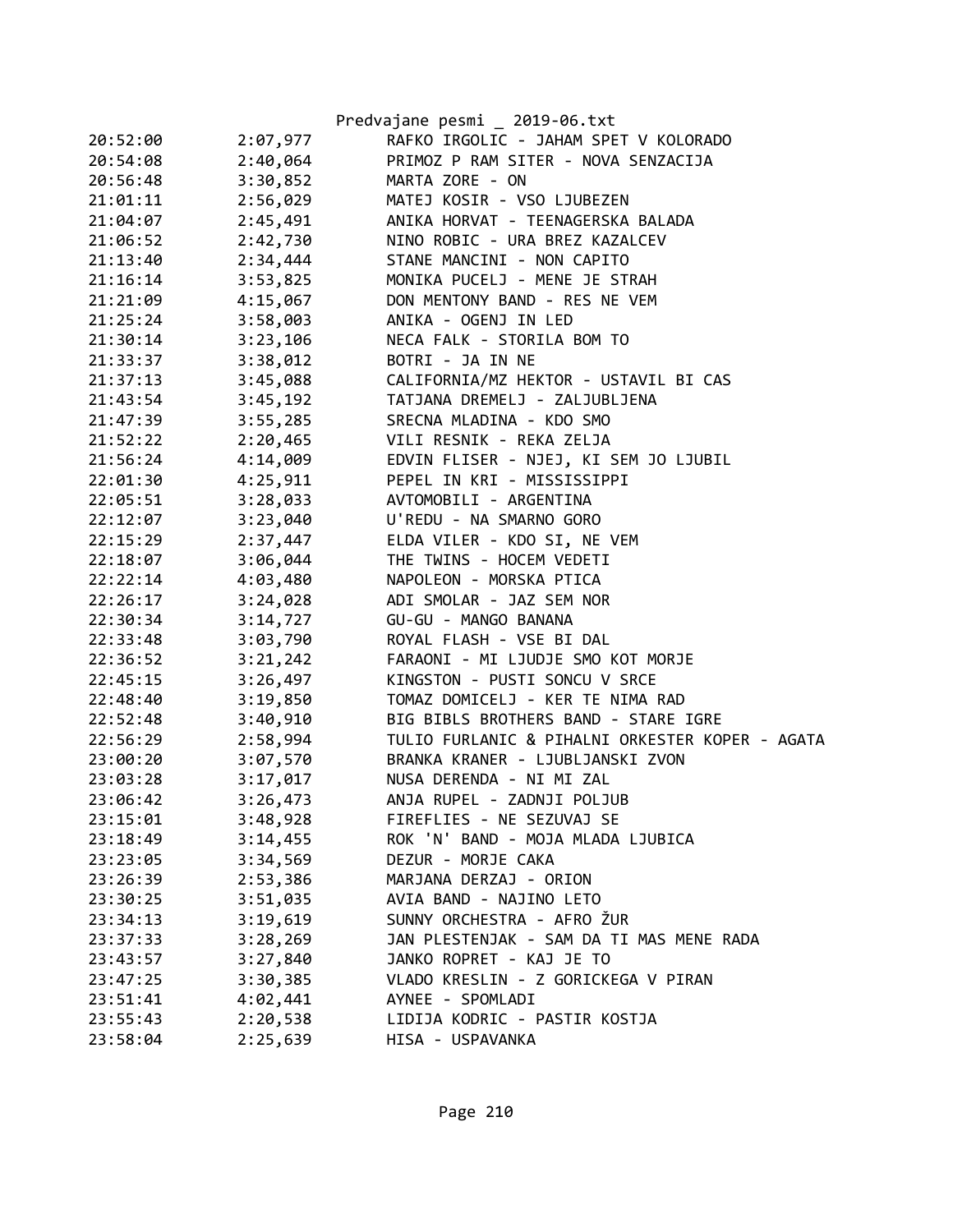Predvajane pesmi \_ 2019-06.txt

| $0:01:22$ 3:06,801 | FRENK NOVA - NA LUNO IN NAZAJ                   |
|--------------------|-------------------------------------------------|
| $0:04:28$ 3:48,619 | FARAONI/SLAVKO IVANCIC - TI ZNAS                |
| $0:08:15$ 3:00,903 | ROK'N'BAND - AFRIKA RUSIJA                      |
| $0:11:18$ 3:58,106 | POP DESIGN/VILI RESNIK - KO SI NA TLEH          |
| $0:15:15$ 3:01,985 | MARJANA DERZAJ - ZADNJI VALCEK (THE LAST WALTZ) |
| $0:18:17$ 3:41,995 | ADI SMOLAR - MOJ TROMBON                        |
| $0:22:02$ 4:20,011 | AVIA BAND - DVE SONCI                           |
| $0:26:21$ 3:12,964 | VLADO KRESLIN - ZVEZDICE BELE                   |
| $0:29:34$ 2:54,254 | NINA PUSLAR - KDO SE VERJAME                    |
| 0:32:31 2:35,004   | STANE MANCINI - NON CAPITO                      |
| $0:35:05$ 3:39,544 | NIKKA - SKRIVNOST (RADIO EDIT)                  |
| $0:38:45$ 3:23,006 | KINGSTON - KO BO PADAL DEZ                      |
| 0:42:10 3:27,057   | KALAMARI - SOVRAZIM JUTRA                       |
| $0:45:37$ 3:58,301 | SOPRANOS - CAS ZA NOROSTI (RADIO EDIT)          |
| $0:49:35$ 3:33,959 | BLUEGRASS HOPPERS - SLOVENSKEGA NARODA SIN      |
| $0:53:11$ 5:03,692 | ALEKSANDER MEZEK - PODARJENO SRCU-SLOVENIJA     |
| $0:58:14$ 5:05,133 | DON MENTONY BAND - B'LA JE SREDA                |
| 1:03:19 3:11,393   | ALEX VOLASKO - NAJIN TRENUTEK                   |
| 1:06:33 3:14,994   | TOMAZ DOMICELJ - KO SE ZJUTRAJ ZBUDIS           |
| 1:09:47 3:44,873   | PEPEL IN KRI - LISICKA IN LISJAK                |
| 1:13:32 2:52,978   | BELE VRANE - MACEK V ZAKLJU                     |
| 1:16:27 2:37,073   | ROK KLEMENC - PREPIR                            |
| 1:19:04 3:17,021   | CUKI - LIZA                                     |
| $1:22:24$ 3:44,840 | FOLKROLA - TUMASTI OZBI                         |
| 1:26:08 3:51,119   | GAL - KAJ VSE BI DAL                            |
| 1:29:59 4:42,566   | ALENKA GODEC - KONEC JE                         |
| 1:34:44 3:28,000   | MAJDA SEPE - LONEC BREZ MEDU                    |
| 1:38:12 4:13,007   | VETER - BELA SNEZINKA                           |
| 1:42:25 2:50,033   | VICTORY - HOCES ME ALI NOCES ME                 |
| 1:45:16 3:12,720   | NEISHA - MUZA TVOJ'GA BLUZA                     |
| 1:48:28 3:30,923   | DAN D - CAS                                     |
| 1:51:52 2:55,854   | HAMO & TRIBUTE 2 LOVE - DEJVA BIT CIST BLIZ     |
| 1:54:51 4:58,978   | ALENKA VIDRIH - ZAVESA                          |
| 1:59:50 4:07,023   | ANJA RUPEL - LJUBI ME IN NE SPRASUJ             |
| 2:03:55 3:07,687   | MATIJA CERAR - GOSPOD V KRAVATI                 |
| 2:07:05 2:58,027   | HAZARD - ROZE ZA ELZO                           |
| 2:10:03 4:15,983   | PANDA - EN KORAK                                |
| 2:14:19 3:14,883   | MOJCA - ZATE                                    |
| 2:17:36 3:25,712   | OTO PESTNER - VEM, NEKJE ZIVETI MORA            |
| 2:21:02 3:38,717   | JANEZ BONCINA BENC - MAJA Z BISERI              |
| 2:24:40 3:17,007   | ANDREJ SIFRER - POBEGNIVA                       |
| 2:28:00 3:19,072   | SANK ROCK - NEKAJ VEC                           |
| 2:31:19 2:06,025   | LIDIJA KODRIC - DANES MI JE 16 LET              |
| 2:33:24 3:17,633   | KARMEN STAVEC - POVEJ                           |
| 2:36:45 4:45,038   | IZTOK MLAKAR - PEPI ZBARADORIA                  |
|                    | IRENA VRCKOVNIK - SLADKE BESEDE                 |
| 2:41:29 3:08,557   |                                                 |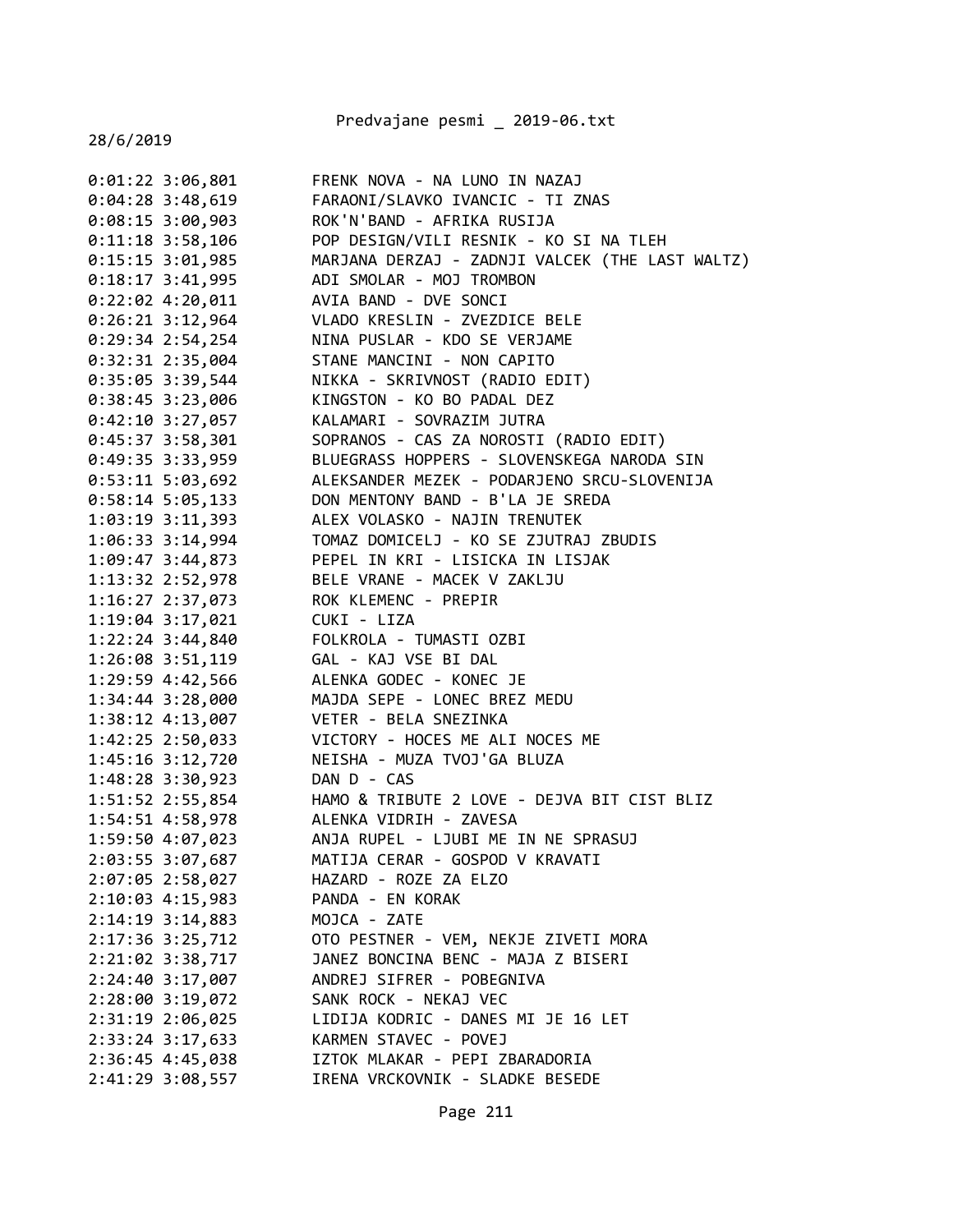|                      | Predvajane pesmi _ 2019-06.txt                 |
|----------------------|------------------------------------------------|
| 2:44:38 3:23,022     | 4 FUN - POKLICI ME                             |
| 2:48:03 3:14,041     | AYNEE - ZJUTRAJ                                |
| 2:51:17 4:32,011     | GU-GU - LJUBIL BI SE                           |
| 2:55:49 3:03,061     | DEKAMERONI - SAVA SUMI                         |
| 2:58:52 3:19,702     | BAZAR - KO PRIDE NOC                           |
| 3:02:12 3:26,014     | DADI DAZ - MAMIN SIN                           |
| 3:05:36 3:18,825     | SIMONA VODOPIVEC - TITANIC LJUBEZNI            |
| 3:08:57 3:03,001     | BOTRI - UGASN' ME                              |
| 3:11:59 3:42,797     | ANDRAZ HRIBAR - OGNJENI OBROC                  |
| 3:15:42 2:21,589     | IVANKA KRASEVEC - PRESERN - PRODAJALKA VIJOLIC |
| 3:18:06 3:16,954     | ANIKA HORVAT - NOCEM                           |
| 3:21:23 3:08,995     | SLAPOVI & NUSA DERENDA - SKUPAJ NA POTI        |
| $3:24:31$ $4:11,069$ | CALIFORNIA - GOLOBA                            |
| 3:28:45 3:20,019     | NUDE - NI CIST GREH                            |
| 3:32:03 3:56,731     | MONIKA PUCELJ - POTISKAS ME OB TLA             |
| 3:35:59 3:46,907     | MARTA ZORE - SE SI TU                          |
| 3:39:46 3:28,249     | KLEPAC IN GUSTINCIC - MOJE OCI                 |
| 3:43:12 3:40,054     | NECA FALK - PRVA LJUBEZEN                      |
| 3:46:52 3:22,950     | MAJDA ARH - DAN ZA ZABAVO                      |
| $3:50:17$ 4:04,717   | SKEEBEEP - ENOSTAVNO                           |
| 3:54:22 3:32,756     | ORLEK - HENRIK IN ROZIKA                       |
| 3:57:54 4:09,294     | MASA - A ME MAS MALO RAD                       |
| 4:02:06 2:52,160     | ALENKA LESJAK - NAJINI MOSTOVI                 |
| 4:04:58 2:55,401     | NUSKA DRASCEK - NE ZAPUSTI ME ZDAJ             |
| 4:07:52 3:42,997     | TOM TOM - LE SPOMIN                            |
| 4:11:37 2:46,998     | SANJA, DAMJANA IN IRENA - IGRA JE KONCANA      |
| 4:14:24 3:36,866     | FARAONI - SKRIVNOST                            |
| 4:18:01 4:32,571     | PAPIR - PERON 9                                |
| 4:22:31 3:46,779     | AVTOMOBILI - NAVADEN DAN                       |
| 4:26:17 3:20,669     | MANOUCHE - STISN SE K MEN                      |
| 4:29:40 3:54,963     | KOMET - ANA                                    |
| 4:33:35 3:34,041     | ROK'N'BAND - NIKA                              |
| 4:37:00 3:21,996     | JANKO ROPRET - LJUBLJANCANKE                   |
| 4:40:24 3:29,744     | IVO MOJZER - CIFRA MOZ                         |
| 4:43:54 2:33,982     | MARJANA DERZAJ - ZVEZDE PADAJO V NOC           |
| $4:46:27$ $4:16,274$ | ADI SMOLAR - DNEVI SO KRATKI, NOCI PA DOLGE    |
| 4:50:46 3:56,012     | NEW SWING QUARTET - FANTJE                     |
| 4:54:42 3:22,017     | RITEM PLANET - USTNICE BREZ POLJUBOV           |
| 4:58:03 3:33,163     | EVA CERNE - LE SANJE                           |
| 5:02:12 3:26,507     | MARJANA DERZAJ - SAMO ZA NAJU DVA              |
| 5:05:38 3:33,713     | DON MENTONY BAND/JANEZ ZMAZEK ZAN - LENOBA     |
| $5:10:10$ 4:22,729   | ALENKA GODEC - IGRA                            |
| $5:14:32$ $3:10,542$ | NUSA DERENDA - DANES VRACAM SE                 |
| 5:17:43 2:54,539     | TOMAZ DOMICELJ - SOL                           |
| 5:21:41 3:58,599     | LIDIJA KODRIC - SRECA JE                       |
| 5:25:39 2:28,534     | AVIA BAND - HODIM PO PARKU                     |
| 5:28:07 3:22,971     | ADI SMOLAR - PRAVICE NI - PRAVICA JE           |
|                      | OTO PESTNER - TRIDESET LET (KRATKA)            |
| 5:32:46 2:22,243     |                                                |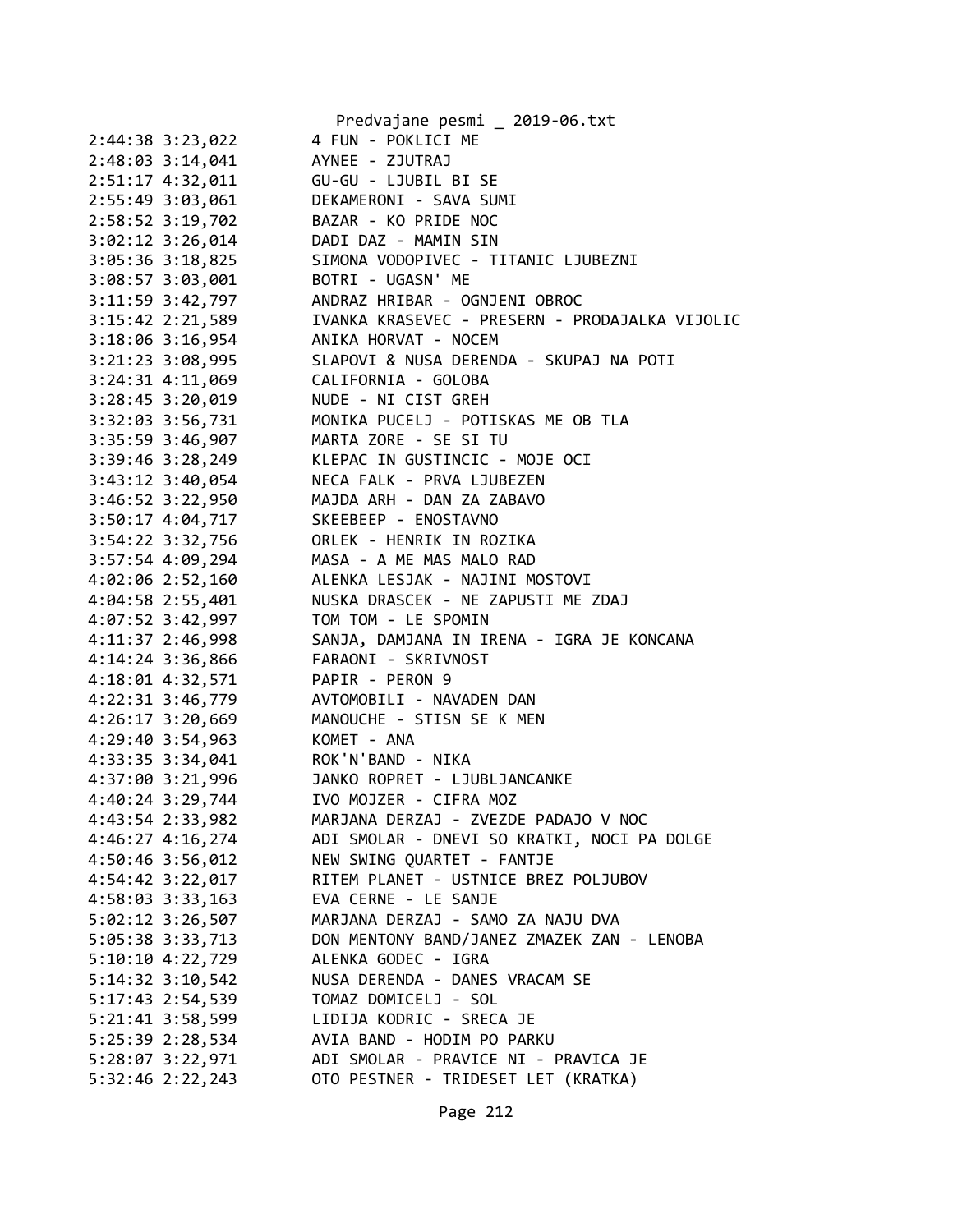|                      | Predvajane pesmi _ 2019-06.txt           |
|----------------------|------------------------------------------|
| 5:35:08 2:57,601     | FARAONI - IMEJ ME VEDNO S SEBOJ          |
| 5:38:04 4:04,047     | AVTOMOBILI - OBLJUBLJENA                 |
| 5:43:06 4:25,683     | NUDE - RAZLOG                            |
| 5:47:31 2:59,437     | SAMO GLAVAN - SVOBODEN                   |
| 5:51:49 3:49,588     | VLADO KRESLIN - ENA PESEM                |
| 5:55:39 3:39,280     | MAJDA ARH - SANJAJVA                     |
| 5:59:53 3:37,255     | CUKI - STORKLJE                          |
| $6:03:29$ 2:27,472   | ANDREJ SIFRER - DEBELUHI                 |
| $6:05:56$ 3:16,999   | BELE VRANE - BREZ BESED                  |
| $6:10:11$ $2:42,078$ | METKA ŠTOK - KO BOM 64                   |
| $6:12:53$ 3:38,338   | MANOUCHE - BI SLA NAPREJ                 |
| $6:16:31$ $3:44,797$ | PAPIR - VELIKI KORAK                     |
| $6:21:19$ 3:10,004   | VILI RESNIK - NAJ OSTANE TO MED NAMA     |
| 6:24:51 2:41,239     | PEPEL IN KRI - CHANSON D'AMOUR           |
| $6:27:32$ 1:57,971   | MATIJA CERAR - ZACARALA ME JE DEKLICA    |
| 6:30:45 3:43,557     | DARJA SVAJGER - JESENSKI LIST            |
| 6:34:29 3:53,871     | MOULIN ROUGE - NE KLICI ZVEZDE Z NEBA    |
| $6:38:22$ $3:13,587$ | KALAMARI - KOSCEK NEBA                   |
| $6:42:34$ $3:23,659$ | KARMEN STAVEC - ENA SOLZICA              |
| 6:45:58 3:38,875     | BAZAR - PORTOROZ 1905                    |
| $6:50:55$ 5:27,534   | IZTOK MLAKAR - ŠTEFANA IN BARTOLIN       |
| $6:56:22$ $4:07,955$ | NINA PUSLAR - NI ONA                     |
|                      | PETER PAN - OH, SABINA                   |
| 7:01:03 4:39,593     |                                          |
| 7:05:42 3:57,031     | BEPOP - ODPELJI ME                       |
| 7:10:34 4:09,177     | ORLEK - PUNCA S ŠOHTA                    |
| 7:14:43 4:43,709     | SIMONA VODOPIVEC - ONA NOCE VEDETI       |
| 7:20:30 5:06,497     | MIA ZNIDARIC - PESEM NAMESTO ZLATNIKOV   |
| 7:25:36 2:27,389     | DAN D - MOJ PROBLEM                      |
| 7:28:03 3:30,295     | KINGSTON - 3 PRSTE TEKILE                |
| 7:32:50 3:52,868     | BOTRI - VROCA HLADNA                     |
| 7:36:42 5:36,292     | TATJANA DREMELJ - CE NE LJUBIS ME VEC    |
| 7:43:17 3:05,010     | KATRINAS - ZELEN ZAFRAN                  |
| 7:46:21 3:38,848     | NEISHA - LE KAJ SE SKRIVA                |
| 7:51:19 4:14,003     | CALIFORNIA/MZ HEKTOR - NE POZABI ME      |
| 7:55:33 3:03,372     | ANIKA HORVAT - V LJUBLJANO               |
| 7:58:36 2:25,567     | IVANKA KRASEVEC - PRESERN - STARA PLOSCA |
| 8:01:37 2:44,846     | VICTORY - ZAPRI OCI                      |
| $8:04:21$ 3:45,600   | HISA - SPOZNAL SEM                       |
| 8:08:07 3:37,994     | STANE MANCINI - KO BI SE ENKRAT          |
| $8:12:43$ 3:14,726   | DAMJANA - FANT IZ IPANEME                |
| 8:15:57 3:59,027     | ALEKSANDER MEZEK - NASA LADJA            |
| $8:21:00$ 3:47,042   | BOSSA DE NOVO - SESTANEK POD RJUHO       |
| 8:24:47 3:40,931     | ANU - NIKOLI DOVOLJ                      |
| $8:28:27$ 3:42,201   | MAJDA SEPE - PLAZ                        |
| $8:33:25$ 3:14,012   | IRENA VRCKOVNIK - VCERAJ IN DANES        |
| 8:36:39 2:48,089     | AYNEE - NA MORJE                         |
| 8:40:25 4:00,965     | KATJA FASINK - MOJE ZIVLJENJE            |
| 8:44:26 2:26,044     | GU-GU - PAPAGAJA                         |
|                      |                                          |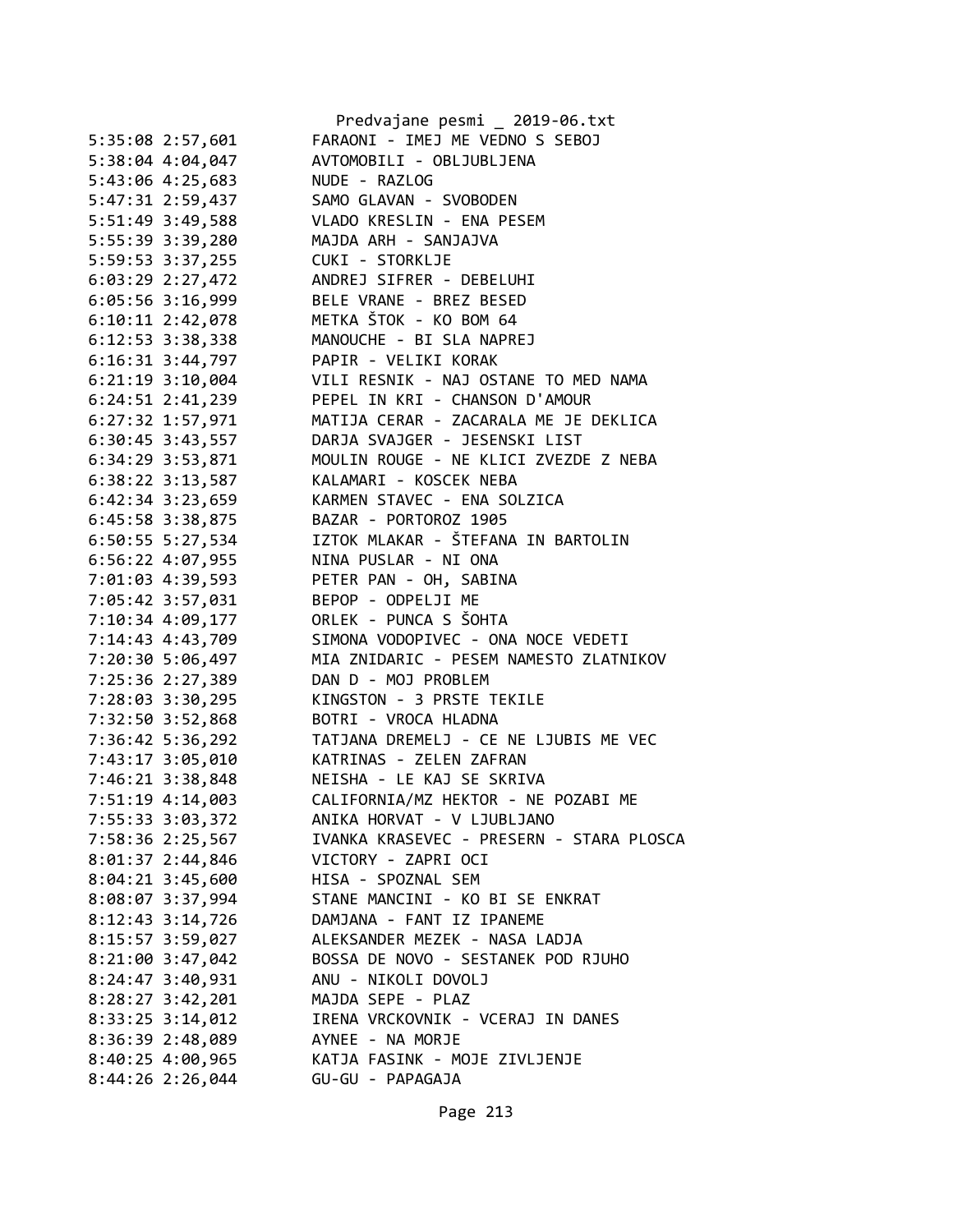|                                         |          | Predvajane pesmi _ 2019-06.txt                                                                                                                                                |
|-----------------------------------------|----------|-------------------------------------------------------------------------------------------------------------------------------------------------------------------------------|
| 8:46:52 3:37,535                        |          | ANJA RUPEL - ODPRI OCI                                                                                                                                                        |
| 8:51:48 3:48,000                        |          | DITKA HABERL - LJUBIMEC BREZ IMENA                                                                                                                                            |
|                                         |          | 8:55:36 3:56,803 BOZIDAR WOLFGANG WOLF - EDINO TI                                                                                                                             |
| 9:00:16 3:08,525 MARTA ZORE - MIDVA     |          |                                                                                                                                                                               |
| 9:03:25 3:06,631 ROK'N'BAND - MALA MAJA |          |                                                                                                                                                                               |
| 9:06:31 3:29,627 IVO MOJZER - CIFRA MOŽ |          |                                                                                                                                                                               |
|                                         |          | 9:15:02 3:32,014 SLAVKO IVANCIC - OGOLJUFAN<br>9:18:34 2:59,433 ANDRAZ HRIBAR - ŽIVLJENJE JE                                                                                  |
|                                         |          |                                                                                                                                                                               |
| 9:22:38 3:14,198 HAZARD - VRTNAR        |          |                                                                                                                                                                               |
| 9:26:14 3:10,985 TIP TOP - LEPO MI JE   |          |                                                                                                                                                                               |
|                                         |          | 9:30:25 3:31,649 MARJANA DERZAJ - CEZ VELIKO LET                                                                                                                              |
|                                         |          | 9:33:56 2:52,990 DAMJANA G. & IRENA V. - SNEG JE TU                                                                                                                           |
|                                         |          | 9:36:49 2:51,811 DON MENTONY BAND - MARJETKA                                                                                                                                  |
|                                         |          |                                                                                                                                                                               |
|                                         |          |                                                                                                                                                                               |
|                                         |          | 9:42:33 3:04,876<br>9:45:36 3:33,341<br>9:50:03 3:04,818<br>3:50:03 3:04,818<br>3:04,818<br>3:04,818<br>3:04,818<br>3:04,818<br>3:04 JANEZ ZMAZEK ZAN - LAHKO NARDIM SE BOLJS |
|                                         |          |                                                                                                                                                                               |
| 9:57:07 3:38,641 FLIRT - KO JE NI       |          |                                                                                                                                                                               |
| 10:01:50                                | 3:02,657 | ELDA VILER - ZLATI PRAH IMAS V OCEH                                                                                                                                           |
| 10:04:52                                | 4:28,588 | ROK N BAND - BAMBINA                                                                                                                                                          |
|                                         |          | NECA FALK - VSAK JE SVOJE SRECE KOVAC                                                                                                                                         |
|                                         |          | 10:12:50 2:45,011 NECA FALK - VSAK JE SVO<br>10:15:34 3:24,838 FOLKROLA - TUMASTI OŽBI                                                                                        |
| 10:18:59 4:11,677                       |          | PANDA - DAJ NASMEH MI NAZAJ                                                                                                                                                   |
| 10:23:55                                | 2:20,272 | LUCKY CUPIDS - STECI STRAN                                                                                                                                                    |
| 10:26:15                                | 2:57,929 | BERTA AMBROŽ - POSLEDNJA NOC LJUBEZNI                                                                                                                                         |
| 10:30:12                                | 3:23,023 | ANDREJ SIFRER - BREZ PRIJATELJEV SI IZGUBLJEN                                                                                                                                 |
| 10:33:35                                | 3:49,414 | BABALOO BAND - KO SEM SAM                                                                                                                                                     |
| 10:37:25                                | 3:40,620 | ADI SMOLAR - NEDELJA LEP JE DAN                                                                                                                                               |
| 10:43:44                                | 2:34,822 | PRO ANIMA SINGERS - TI SI MOJA LJUBEZEN                                                                                                                                       |
| 10:46:19                                | 3:39,021 | AVIA BAND - ZEMLJA PLESE                                                                                                                                                      |
| 10:50:52                                | 4:53,517 | SUNNY ORCHESTRA - RELAX                                                                                                                                                       |
| 10:55:45                                | 3:10,996 | CUKI - ROCK AND ROLL ZA ZMERAJ                                                                                                                                                |
| 10:58:56                                | 4:55,228 | SAMO GLAVAN - VENTILATORSKA PESEM                                                                                                                                             |
| 11:04:56                                | 3:12,001 | VLADO KRESLIN - DAN NESKONCNIH SANJ                                                                                                                                           |
| 11:08:05                                | 3:53,383 | MAJDA ARH - LJUBEZEN JE KOT VINO                                                                                                                                              |
| 11:18:47                                | 2:55,030 | OTO PESTNER - SNEG JE POVSOD                                                                                                                                                  |
| 11:22:26                                | 1:57,754 | ROK 'N' BAND - NE TEŽIT                                                                                                                                                       |
| 11:24:24                                | 4:12,836 | NAPOLEON - LE TEBE ZELIM SI                                                                                                                                                   |
| 11:28:35                                | 3:35,597 | BILBI - RESETIRAJ ME                                                                                                                                                          |
| 11:33:11                                | 3:22,006 | TOMO JURAK - KO BODO COLNI ZADNJIC V NOC ODPLULI                                                                                                                              |
| 11:36:32                                | 3:11,512 | SPIN - ALI TVOJA MAMA VE                                                                                                                                                      |
| 11:43:51                                | 3:04,421 | IRENA KOHONT - LJUBEZEN JE NAJLEPŠI DAR                                                                                                                                       |
| 11:46:55                                | 3:15,010 | KALAMARI - NISEM KRIV                                                                                                                                                         |
| 11:51:04                                | 3:56,959 | DARJA SVAJGER - BODI VETER                                                                                                                                                    |
| 11:55:21                                | 4:21,007 | SIMONA VODOPIVEC - KO SE ODSELILA BOM                                                                                                                                         |
| 12:00:46                                | 3:17,319 | BELE VRANE - KAM SI NAMENJEN                                                                                                                                                  |
| 12:04:04                                | 3:04,788 | FRENK NOVA - RABIM TVOJ SMEH                                                                                                                                                  |
| 12:07:08                                | 4:50,880 | AVTOMOBILI - HVALA ZA PISMA                                                                                                                                                   |
|                                         |          |                                                                                                                                                                               |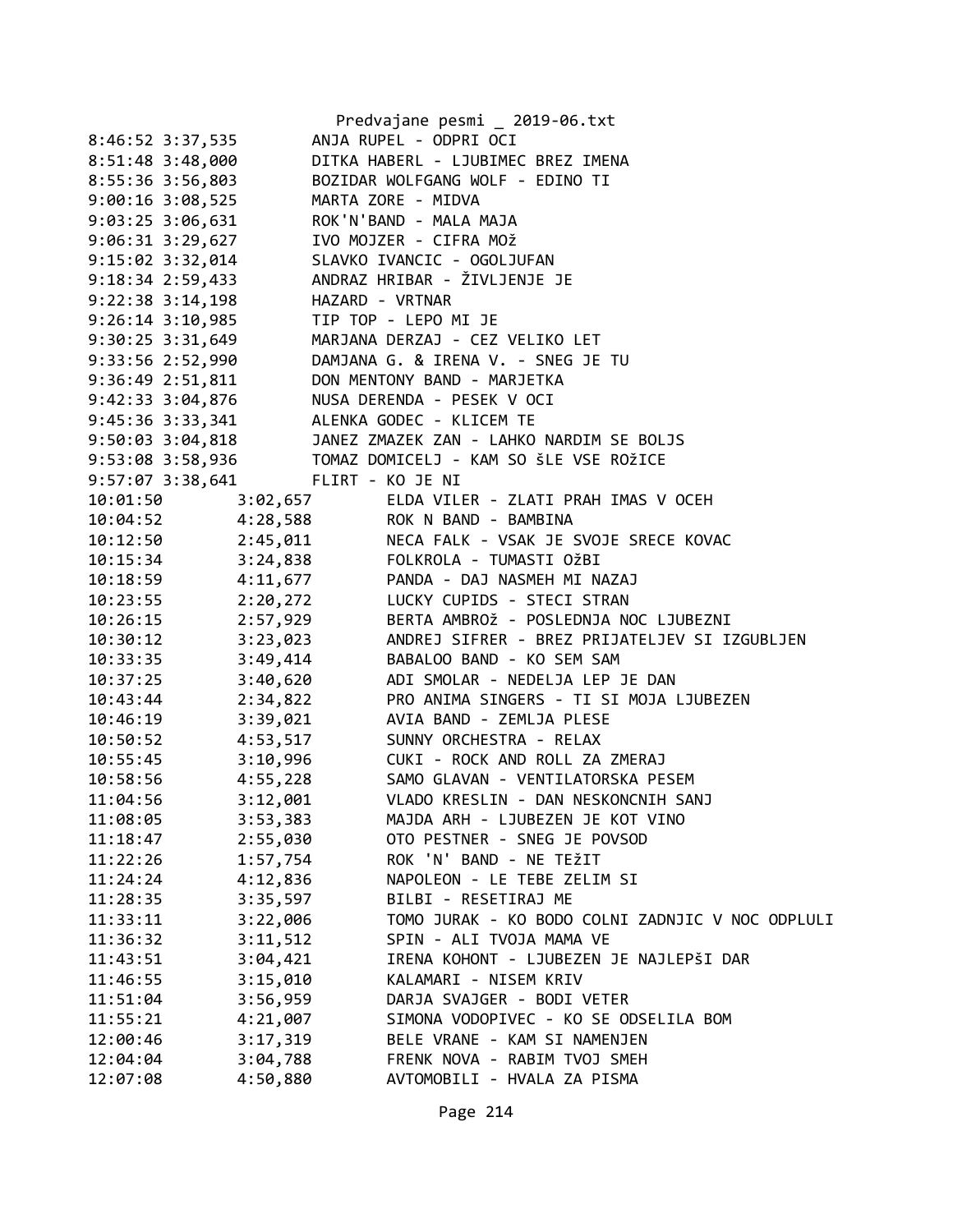|            |          | Predvajane pesmi _ 2019-06.txt               |
|------------|----------|----------------------------------------------|
| 12:15:54   | 4:14,530 | REGINA - TEBE NI                             |
| 12:20:52   | 5:18,252 | IZTOK MLAKAR - BLUES                         |
| 12:26:32   | 3:24,078 | NINA PUSLAR - POZDRAV Z LJUBEZNIJO           |
| 12:30:56   | 3:27,815 | PAPIR - NACIN                                |
| 12:34:24   | 3:34,534 | KINGSTON - DANES JE MOJ DAN                  |
| 12:37:58   | 3:30,016 | TANGELS - NAJIN                              |
| 12:45:44   | 2:50,432 | ALEX VOLASKO - DA DA DI DA                   |
| 12:48:34   | 4:11,405 | OTO PESTNER & PERPETUM JAZZILE - MATI BODIVA |
| PRIJATELJA |          |                                              |
| 12:53:39   | 3:13,028 | FARAONI - SAMO TI                            |
| 12:56:52   | 4:04,248 | MAJDA SEPE - NA LJUBLJANSKEM GRADU           |
| 13:01:30   | 4:23,589 | GU-GU - AEROBIK                              |
| 13:05:53   | 5:05,587 | CALIFORNIA/MZ HEKTOR - V MENI JE CALIFORNIA  |
| 13:11:42   | 4:30,098 | PEPEL IN KRI - SONCE POMLADI                 |
| 13:16:12   | 2:02,023 | MATIJA CERAR - MILIJON ZELJA                 |
| 13:18:14   | 2:55,917 | ANJA RUPEL - V LJUBLJANO                     |
| 13:21:53   | 2:26,027 | ALEKSANDER MEZEK - SIVA POT                  |
| 13:24:15   | 3:24,845 | ANIKA HORVAT - 10 MAREC OB 19 30             |
| 13:27:40   | 4:00,029 | DEMMY - VEDNO BOM S TEBOJ                    |
| 13:32:20   | 2:42,983 | IRENA VRCKOVNIK - POVABI ME                  |
| 13:35:02   | 3:20,593 | IVO MOJZER & OTO PESTNER - LJUDJE POMLADI    |
| 13:38:23   | 2:39,986 | DAMJANA GOLAVSEK - LJUBIM LJUBIS             |
| 13:41:51   | 2:56,017 | BLUEGRASS HOPPERS - IRENA, LAHKO NOC         |
| 13:44:47   | 4:15,335 | BAZAR - TINA                                 |
| 13:49:58   | 4:04,728 | VILI RESNIK - NAJ MI KDO POVE                |
| 13:54:03   | 2:15,019 | STANE MANCINI - TAM, KAMOR GRE VETER SPAT    |
| 13:56:18   | 2:34,989 | DON MENTONY BAND - PRIDNE PUNCE              |
| 13:58:52   | 2:59,508 | DAMJANA - NASMEH                             |
| 14:02:25   | 3:01,003 | KARMEN STAVEC - BREZ ZAMERE IN SOLZA         |
| 14:05:26   | 3:46,999 | HAZARD - LJUDJE KI SEDIJO V PARKIH           |
| 14:09:57   | 3:41,724 | BOR GOSTISA - BOLJ BEL KOT BLED              |
| 14:13:38   | 3:27,325 | JANKO ROPRET - VRNI SE                       |
| 14:17:06   | 2:48,649 | ROK'N'BAND - CISTO TVOJ                      |
| 14:20:36   | 3:00,008 | NUDE - SI'Z D BES                            |
| 14:23:30   | 3:53,236 | VICTORY - LJUBEZEN NISO METRI                |
| 14:27:18   | 2:58,929 | ANDRAZ HRIBAR - ZIVLJENJE JE                 |
| 14:30:56   | 2:08,562 | GAUDEAMUS - KO BOŠ PRIŠLA NA BLED            |
| 14:33:04   | 2:53,322 | GREGOR RAVNIK - ZDAJ JE CAS                  |
| 14:35:55   | 2:51,134 | MARJANA DERZAJ - V LJUBLJANO                 |
| 14:38:46   | 3:02,775 | ALENKA GODEC - CE VERJAMES ALI NE            |
| 14:42:37   | 4:12,030 | FOLKROLA - KÄRNTEN                           |
| 14:46:48   | 2:27,495 | TOMAZ DOMICELJ - DANES BO SRECEN DAN         |
| 14:50:10   | 3:14,879 | EDVIN FLISER - TAM KJER SEM DOMA             |
| 14:53:25   | 3:22,047 | LIDIJA KODRIC - NEIZPETA MELODIJA            |
| 14:57:07   | 3:46,251 | KATRINAS - PESEM O LJUBEZNI                  |
| 15:01:26   | 3:27,624 | DITKA HABERL - MATI                          |
| 15:04:53   | 3:26,008 | NUSA DERENDA - BOGINJA                       |
| 15:08:19   | 3:47,858 | JAN PLESTENJAK - AMORE MIO                   |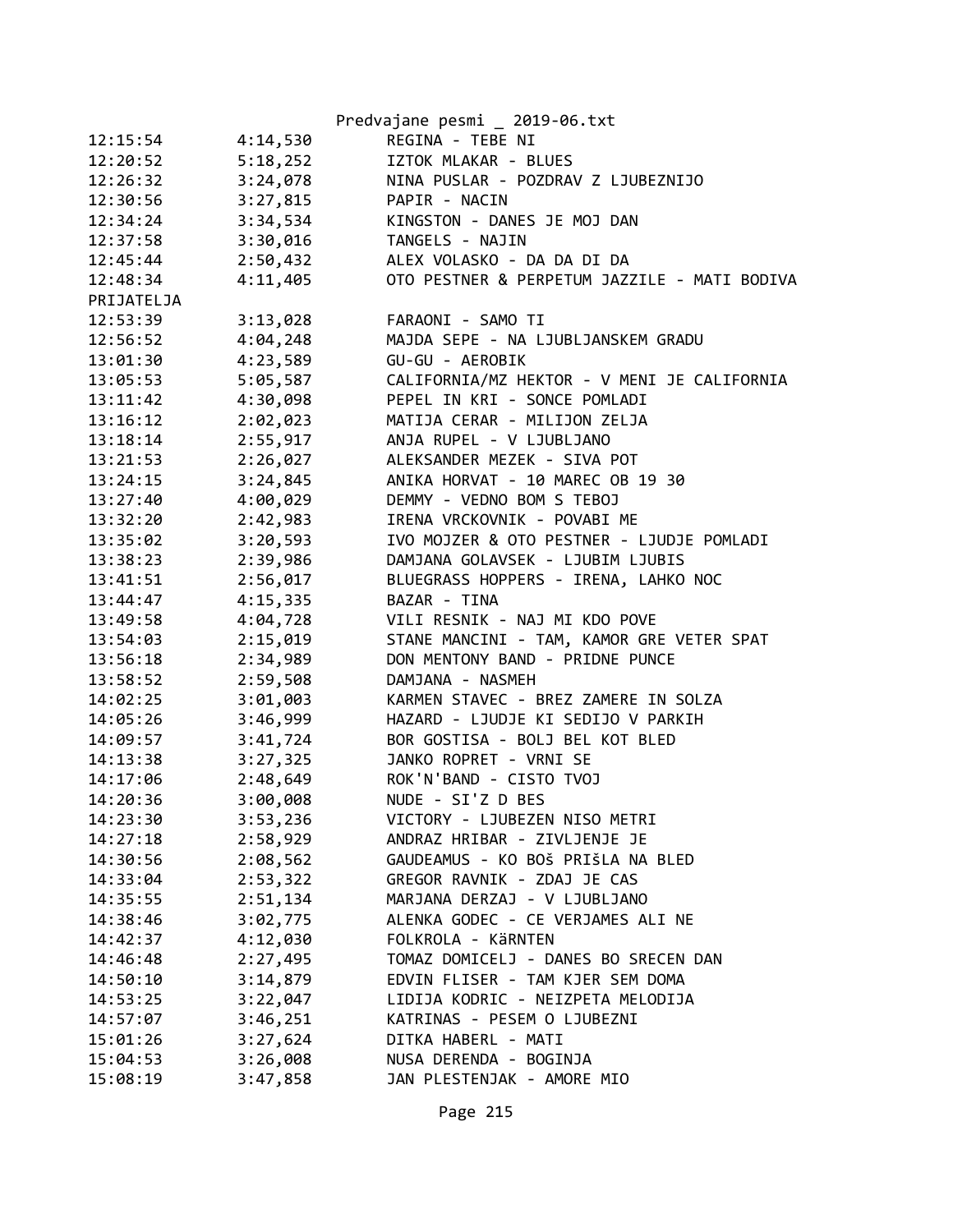|          |          | Predvajane pesmi _ 2019-06.txt                  |
|----------|----------|-------------------------------------------------|
| 15:12:55 | 4:23,009 | BOTRI - SRECEN Z NJO                            |
| 15:17:13 | 2:48,027 | HELENA, IRENA, LADO, NINO - VRTILJAK            |
| 15:20:43 | 2:55,009 | NECA FALK - DOBRO JUTRO, DOBER DAN              |
| 15:23:37 | 2:30,852 | RAFKO IRGOLIC - CARMEN                          |
| 15:26:29 | 2:25,945 | BERTA AMBROŽ - JOKALA BOM BREZ SOLZ             |
| 15:28:55 | 3:45,987 | ADI SMOLAR - LJUBEZEN GRE SKOZI ZELODEC         |
| 15:33:21 | 3:42,214 | ANDREJ SIFRER - VSE MANJ JE DOBRIH GOSTILN      |
| 15:37:01 | 4:57,348 | SAMO GLAVAN - ZGODOVINA OBSTOJA                 |
| 15:42:46 | 3:22,036 | AYNEE - TO JE TA                                |
| 15:46:08 | 3:42,602 | BABALOO BAND - JOKAL BOM JUTRI                  |
| 15:50:47 | 2:38,015 | OTO PESTNER - BOLJ KO LJUBIM VEC IMAM           |
| 15:53:25 | 2:46,831 | TOMAZ PENGOV IN MLADI LEVI - ODA IRENI          |
| 15:56:11 | 3:19,013 | PANDA - NEPREMAGLJIVI                           |
| 16:00:03 | 3:03,016 | CUKI - A TI SPLOH VES                           |
| 16:03:06 | 3:34,003 | SANJA - HOCEM V POSTELJO                        |
| 16:06:38 | 5:39,131 | HISA - PALE SAM NA SVETU                        |
| 16:13:05 | 2:57,957 | LETECI POTEPUHI - KO TI VSE NAROBE GRE          |
| 16:16:02 | 3:01,687 | MLADI LEVI - ODA IRENI                          |
| 16:19:47 | 4:11,102 | AVTOMOBILI - ODPRI OCI                          |
| 16:23:58 | 2:48,701 | MAJDA ARH - POŠLJI MU VETER POZDRAV             |
| 16:26:46 | 2:59,685 | EVA CERNE - CUDEZI SMEHLJAJA                    |
| 16:30:23 | 3:56,726 | BELE VRANE - TO BIL JE DAN                      |
| 16:34:20 | 3:27,642 | SOPRANOS - SONG ZA VSE LJUDI                    |
| 16:37:47 | 3:44,468 | AVIA BAND - ZEMLJA PLEŠE                        |
| 16:42:20 | 3:24,140 | TATJANA DREMELJ - SAJ VEŠ DA RADA TE IMAM       |
| 16:45:44 | 3:03,829 | SUNNY ORCHESTRA - NA KARIBE                     |
| 16:48:47 | 3:50,000 | IGOR LIJA - KO TE NI                            |
| 16:53:34 | 4:37,386 | FRENK NOVA - TIKA TAKA                          |
| 16:58:11 | 3:00,415 | ROK 'N' BAND - DEKLE MOJEGA                     |
| 17:01:52 | 2:55,216 | YLENIA ZOBEC - PRIZNAM                          |
| 17:04:47 | 3:26,916 | IRENA KOHONT - MODRI SPEV [SONG SUNG BLUE]      |
| 17:08:14 | 3:07,982 | KALAMARI - JAZ SEM THE BEST                     |
| 17:12:16 | 3:16,783 | FARAONI - SLAVOSPEV                             |
| 17:15:33 | 5:56,043 | MARTIN KRPAN/VLADO KRESLIN - OD VISINE SE ZVRTI |
| 17:22:23 | 3:05,494 | MANOUCHE - KJE SI LUBI                          |
| 17:25:21 | 3:48,952 | MARTA ZORE - PESEM JE VSE KAR IMAM              |
| 17:29:51 | 3:19,251 | DARJA SVAJGER - OB MENI                         |
| 17:33:10 | 4:04,057 | ELDA VILER - LASTOVKE                           |
| 17:37:14 | 3:47,639 | PAPIR - SRAJCA                                  |
| 17:41:49 | 3:00,312 | JELKA CVETEŽAR - SIMFONY                        |
| 17:44:50 | 3:46,899 | GU-GU - MI 'MAMO SE FAJN                        |
| 17:48:36 | 3:00,005 | MAJDA SEPE - TOPLO-HLADNO MORJE                 |
| 17:52:26 | 4:11,456 | ANIKA HORVAT - ORFEJ                            |
| 17:56:57 | 4:14,057 | ANJA RUPEL - KLJUC DO SRCA                      |
| 18:01:52 | 3:49,529 | KINGSTON - KOCKA JE PADLA NATE                  |
| 18:05:40 | 3:55,099 | ALEKSANDER MEZEK - JULIJA                       |
| 18:10:29 | 3:59,158 | NINA PUSLAR - MAMIN SIN                         |
| 18:14:28 | 3:42,362 | BILBI - TISTE SNOVI                             |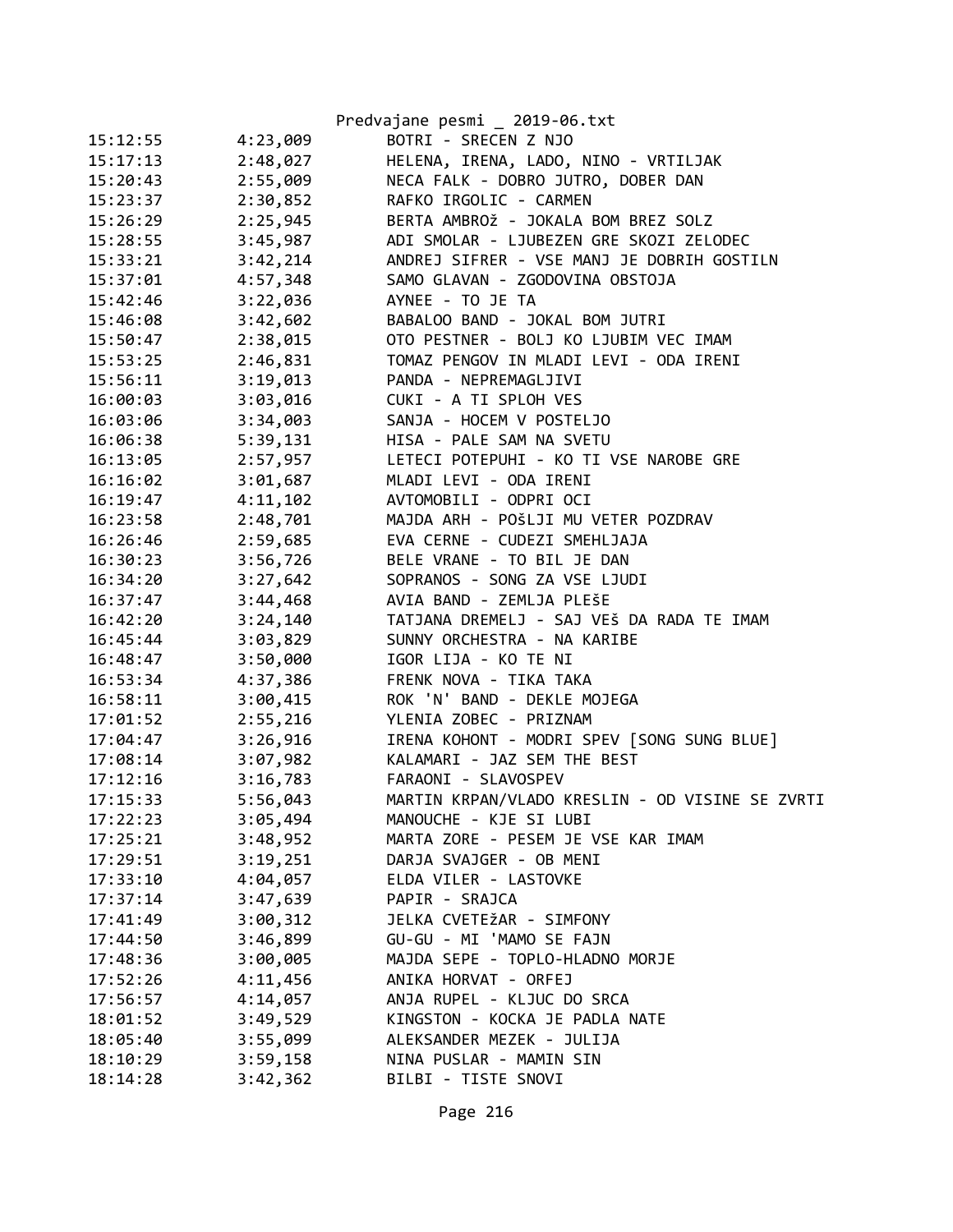|          |          | Predvajane pesmi _ 2019-06.txt                      |
|----------|----------|-----------------------------------------------------|
| 18:18:11 | 4:02,740 | IZTOK MLAKAR - VANDIMA                              |
| 18:23:09 | 4:31,051 | PEPEL IN KRI - SONCE POMLADI                        |
| 18:28:01 | 3:36,002 | IRENA VRCKOVNIK - NAJ                               |
| 18:33:58 | 3:02,590 | DAMJANA - NAJ VSEM LJUDEM SE DOGODI                 |
| 18:39:25 | 4:32,236 | DON MENTONY BAND - RAD BI BIL BARABA                |
| 18:45:05 | 2:11,007 | MARJANA DERZAJ - JANEZ                              |
| 18:47:16 | 2:32,995 | STANE MANCINI - VOLNENI SAL                         |
| 18:50:41 | 3:20,612 | ALENKA GODEC - JULIJA                               |
| 18:54:01 | 4:14,967 | BLUEGRASS HOPPERS - AVTOMAT                         |
| 18:58:16 | 3:48,454 | REGINA - RITEM ULICE                                |
| 19:02:45 | 3:58,315 | NUDE - SE IMAM TE RAD                               |
| 19:06:43 | 3:49,765 | HAZARD - MAKALONCA                                  |
| 19:11:27 | 4:22,019 | CALIFORNIA/MZ HEKTOR - KRALJICA POROCNEGA POTOVANJA |
| 19:15:46 | 4:10,371 | BAZAR - ZATE                                        |
| 19:20:52 | 3:09,025 | ROK'N'BAND - TINA                                   |
| 19:23:58 | 3:00,934 | MITJA PODLESNIK - TOTALNO HUDA                      |
| 19:26:59 | 1:35,500 | MATIJA CERAR - PROMETNIK                            |
| 19:28:35 | 3:23,015 | TOMAZ DOMICELJ - ZIVLJENJE JE LEPO                  |
| 19:32:38 | 3:37,566 | FOLKROLA - DOBRO JUTRO MADAME                       |
| 19:36:16 | 3:12,237 | NUSA DERENDA - TO JE LJUBEZEN                       |
| 19:40:22 | 3:52,000 | NECA FALK - LJUBIMEC MOJ                            |
| 19:44:14 | 3:14,982 | KARMEN STAVEC - VZEMI MOJO DLAN                     |
| 19:47:25 | 2:56,741 | ANDRAZ HRIBAR - KADAR SI TU                         |
| 19:51:14 | 4:03,999 | MARJAN MARJAN - PUNCA TEBE RAB'M                    |
| 19:55:17 | 3:33,955 | KATRINAS - DO NEBA                                  |
| 19:58:51 | 2:29,338 | VIDEOSEX - VOZI ME VLAK V DALJAVE                   |
| 20:02:01 | 3:38,676 | VICTORY - SKUPAJ S TEBOJ                            |
| 20:05:40 | 2:27,018 | BARBARA JARC - ZAPLEŠIMO TWIST                      |
| 20:08:07 | 2:41,973 | ADI SMOLAR - DVAJSET LJUBIC                         |
| 20:15:50 | 3:32,685 | OTO PESTNER - HVALNICO POJEM BOGU                   |
| 20:20:17 | 2:59,571 | ANDREJ SIFRER - Z GRDO ŽENSKO SPAT                  |
| 20:23:16 | 3:37,731 | PANDA - CESNJEV CVET                                |
| 20:26:54 | 4:43,348 | SAMO GLAVAN - KRETENIZACIJA                         |
| 20:32:33 | 3:56,039 | BOTRI - MAL'PREKRATKA                               |
| 20:36:29 | 2:40,789 | JANEZ PUH - BREZ SONCA CVETJA NI                    |
| 20:42:01 | 2:25,790 | BRANKA KRANER - MON MONSIEUR                        |
| 20:44:27 | 3:16,048 | CUKI - OE !                                         |
| 20:47:43 | 2:48,481 | DITKA HABERL - V MENI RASTE DREVO                   |
| 20:51:12 | 2:57,776 | LIDIJA KODRIC - KDOR ZIVI RAD V MIRU                |
| 20:54:29 | 3:33,027 | AVTOMOBILI - NEZMOTLJIVI                            |
| 20:58:01 | 3:37,034 | HISA - ZAMAN                                        |
| 21:02:32 | 3:43,721 | LUNAPARK - ALARM                                    |
| 21:06:15 | 3:54,033 | EVA BOTO - PLUS IN MINUS                            |
| 21:13:38 | 2:28,007 | BELE VRANE - HVALA VAM ZA VSE                       |
| 21:16:06 | 4:21,543 | MAJDA ARH - ZDAJ VEM                                |
| 21:21:19 | 3:11,529 | EDVIN FLISER - SOLZA, KI JE NE PRODAM               |
| 21:24:30 | 3:24,987 | BABALOO BAND - NENAJAVLJEN GOST                     |
| 21:27:55 | 4:00,443 | AVIA BAND - KO BI JI MISLI BRAL                     |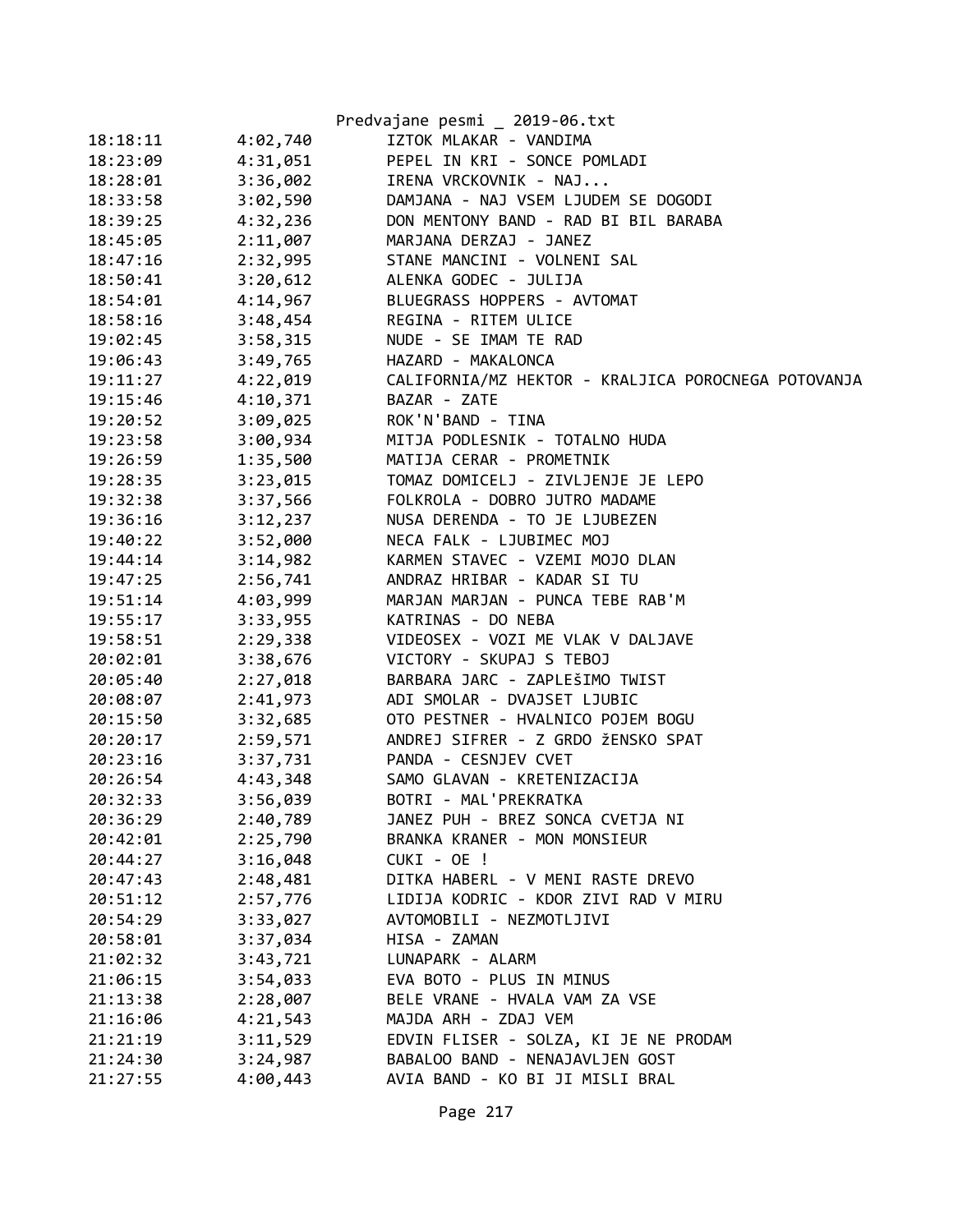|          |          | Predvajane pesmi _ 2019-06.txt            |
|----------|----------|-------------------------------------------|
| 21:32:51 | 3:12,922 | BEPOP - PRISLUHNI SKOLJKI                 |
| 21:36:02 | 3:50,165 | SANK ROCK - NAJINA PESEM                  |
| 21:42:29 | 4:27,946 | PRO ANIMA SINGERS - POLETNA NOC           |
| 21:46:57 | 3:32,119 | ROK 'N' BAND - V OBLAKIH                  |
| 21:51:10 | 2:33,982 | MAJDA SEPE IN NINO ROBIC - BELE LADJE     |
| 21:53:43 | 5:00,853 | VLADO KRESLIN - PREKO MURE, PREKO DRAVE   |
| 21:58:27 | 3:47,489 | SLOVENSKI EXPRESS - IZI                   |
| 22:03:08 | 4:14,068 | FARAONI/SLAVKO IVANCIC - JAZ TE NIMAM RAD |
| 22:07:17 | 2:52,986 | VILI RESNIK - DALEC JE AMERIKA            |
| 22:16:58 | 2:43,612 | KALAMARI - WWW                            |
| 22:20:33 | 3:41,067 | MARTA ZORE - LJUBEZEN                     |
| 22:24:11 | 3:22,622 | IVO MOJZER - KO SI DAVI SE ZBUDILA        |
| 22:27:34 | 3:09,868 | OTO PESTNER & ELDA VILER - MOJA DEZELA    |
| 22:31:39 | 3:36,668 | MANOUCHE - KONEC TEDNA                    |
| 22:35:15 | 2:29,235 | ELDA VILER - TI SI MOJA LJUBEZEN          |
| 22:37:44 | 2:28,957 | PEPEL IN KRI - CUJ, DEKLICA               |
| 22:44:19 | 3:28,554 | MAJDA SEPE - KJE JE TISTA TRAVA           |
| 22:47:48 | 3:37,078 | ANIKA HORVAT - VSE SI TI                  |
| 22:52:06 | 3:35,115 | ANJA RUPEL - NISI MOJ                     |
| 22:55:41 | 2:52,072 | GU-GU - GU-GU GRE V HOLLYWOOD             |
| 22:58:32 | 3:39,673 | KINGSTON - TRI KRASNE                     |
| 23:03:04 | 3:52,040 | ALEKSANDER MEZEK - NASA LADJA             |
| 23:06:56 | 3:26,683 | TATJANA DREMELJ - TI SI ZAME VSE          |
| 23:14:18 | 3:30,101 | MARTIN KRPAN - KAR JE STARO SE NOVO ZDI   |
| 23:17:48 | 4:21,965 | IZTOK MLAKAR - KARLO SPACAPAN             |
| 23:23:02 | 3:25,831 | MALI OGLASI BAND - VROCA KRI              |
| 23:26:27 | 4:45,017 | ALENKA GODEC - DRUGACNA                   |
| 23:32:08 | 3:18,451 | DON MENTONY BAND - MARJETKA [LIVE]        |
| 23:35:26 | 3:34,855 | CALIFORNIA/MZ HEKTOR - STARA BARKA        |
| 23:38:58 | 3:06,030 | HAZARD - OTROCI PANKRTOV                  |
| 23:46:19 | 3:46,024 | DAMJANA - LJUBIM VETER                    |
| 23:50:46 | 4:05,611 | TATJANA GROS - ZATO SEM NORO TE LJUBILA   |
| 23:54:52 | 2:54,006 | MARJANA DERZAJ - ORION                    |
| 23:57:45 | 2:38,677 | JELKA CVETEŽAR - KO BOŠ PRIŠLA NA BLED    |

29/6/2019

| $0:01:17$ 3:45,029 | AVTOMOBILI - SAMA                                    |
|--------------------|------------------------------------------------------|
|                    | 0:04:51 3:19,003 AVIA BAND - EN KORAK                |
| $0:08:09$ 4:12,615 | SANK ROCK - LAHKA DAMA                               |
| $0:12:24$ 3:26,969 | MAJDA ARH - KAKOR LED IN OGENJ                       |
|                    | 0:15:51 4:01,902 KINGSTON - LUNA NAD OBALO           |
|                    | 0:19:49 3:46,672 ADI SMOLAR - NIC NISI VREDEN        |
| $0:23:39$ 2:32,027 | BELE VRANE - NA VRHU NEBOTICNIKA                     |
| $0:26:10$ 2:38,040 | KALAMARI - V VETRU RDECIH ZASTAV                     |
|                    | 0:28:48 4:51,714 ALEKSANDER MEZEK - LJUBLJANA V MAJU |
| $0:33:42$ 3:56,001 | FOLKROLA - V TVOJI SOBI SE DISI                      |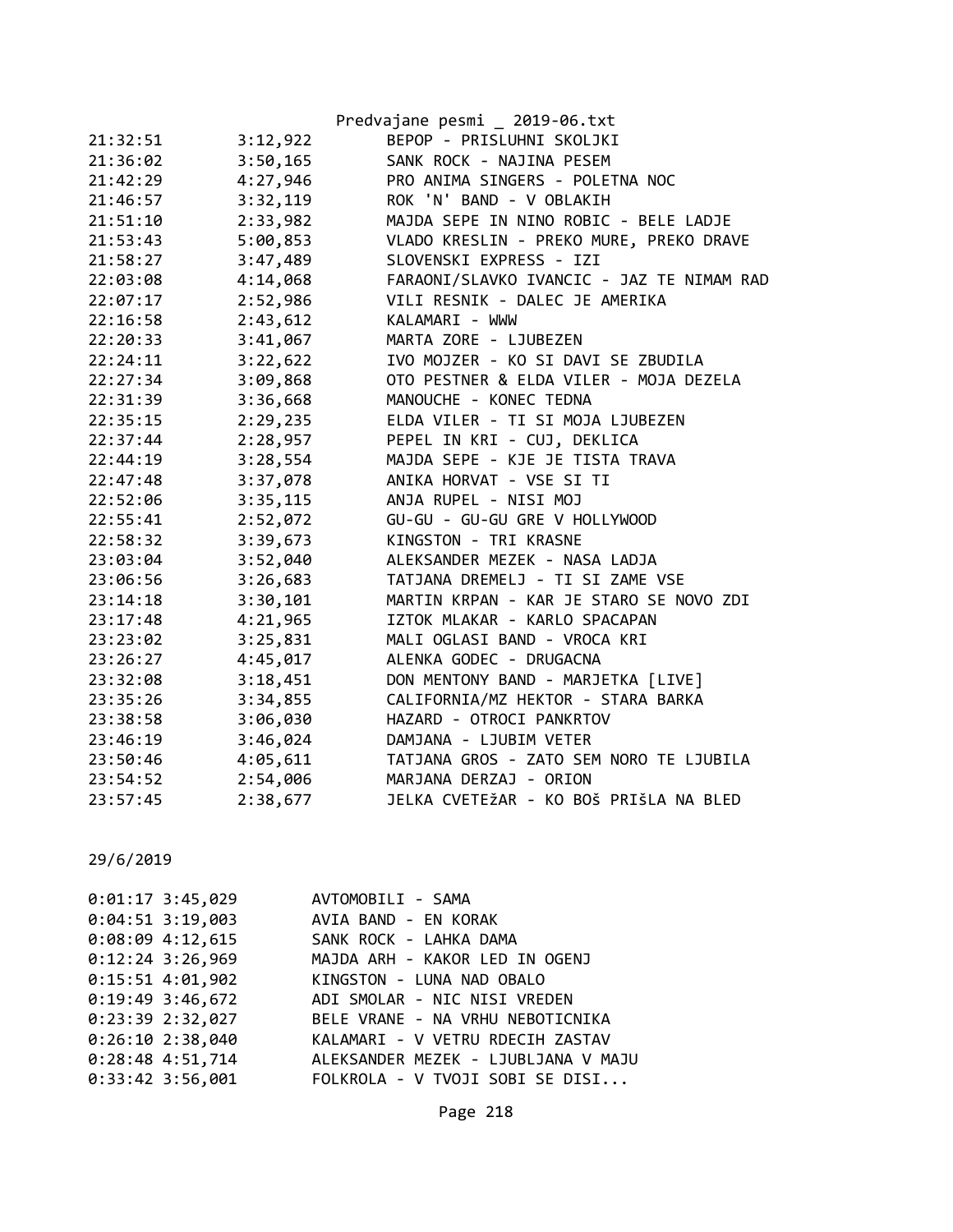|                      | Predvajane pesmi 2019-06.txt                           |
|----------------------|--------------------------------------------------------|
| $0:37:38$ 3:00,598   | MITJA PODLESNIK - TOTALNO HUDA                         |
| $0:40:39$ 2:20,985   | CUKI - TISOC ITALIJANOV                                |
| $0:43:02$ 3:36,972   | ANDREJ SIFRER - POGLEJ GA NOVO JUTRO                   |
| $0:46:39$ 2:51,465   | PEPEL IN KRI - PO BITKI SO GENERALI VSI                |
| 0:49:302:55,845      | IZTOK MLAKAR - EN GLAZ VINA MI DAJ                     |
| $0:52:28$ 3:47,285   | VLADO KRESLIN - KRASNI NOVI SVET                       |
| 0:56:15 3:32,988     | ALENKA GODEC/PERPETUUM JAZZILE - MESTO SANJ            |
| 0:59:47 3:05,013     | DON MENTONY BAND - ZDEJ S'M PA MISKO                   |
| 1:02:54 1:42,009     | MAJDA SEPE - ROMANCA                                   |
| 1:04:36 3:56,011     | TOMAZ DOMICELJ - KAM SO SLE VSE ROZICE                 |
| 1:08:31 2:23,959     | MATIJA CERAR - NE BOM TE VEC VABIL                     |
| $1:10:58$ $2:56,810$ | ANJA RUPEL - V LJUBLJANO                               |
| 1:13:54 2:47,031     | ANDRAZ HRIBAR - LETIM NAPREJ                           |
| $1:16:41$ $3:27,773$ | NINA PUSLAR - ROK TRAJANJA                             |
| $1:20:11$ $3:42,006$ | VILI RESNIK/MARTA ZORE - VSE KAR SVA BILA              |
| 1:23:53 3:56,191     | NUSA DERENDA - MODRO MORJE                             |
| 1:27:47 3:05,934     | FOXY TEENS - MODRE OCI                                 |
| 1:30:56 3:49,016     | MZ HEKTOR/CALIFORNIA - MAKSIMALNO DOBER DAN            |
| 1:34:44 3:35,896     | BAZAR - FEHTARJI                                       |
| $1:38:20$ $3:24,995$ | FARAONI - PUSTI ME                                     |
| 1:41:47 2:45,903     | VICTORY - LE POVEJTE JI                                |
| 1:44:31 2:55,017     | STANE MANCINI - PRIDES KAKOR VETER                     |
| 1:47:26 2:57,605     | ALEX VOLASKO - V HISI VECNIH SANJ                      |
| 1:50:26 3:30,795     | MARJANA DERZAJ - PTICJE STRASILO                       |
| 1:53:59 3:39,548     | ROK'N'BAND - NE NE NE                                  |
| 1:57:30 3:14,887     | NEISHA - 'MAS SE KJE CAS                               |
| 2:00:47 5:06,959     | OTO PESTNER - ZLATO SONCE IN CRNA REKA                 |
| 2:05:57 2:59,012     | KARMEN STAVEC - OGENJ                                  |
| 2:08:58 3:50,553     | NECA FALK - PLAVO MORJE JE MOJ DOM                     |
| $2:12:54$ 3:18,773   | IRENA VRCKOVNIK - MED NEBOM IN MENOJ                   |
| $2:16:12$ $3:07,690$ | BILBI - LIMONADA                                       |
|                      | 2:20:18 3:20,040 ALFI NIPIC - POLJANE DOM PRELEPIH DNI |
| 2:23:37 3:43,162     | RAAY - ZIMSKA                                          |
| 2:27:23 2:15,932     | JOZICA SVETE - SONCE SIJE NA PORTOROZ                  |
| 2:29:39 3:43,054     | TOM TOM - LE SPOMIN                                    |
| 2:33:22 3:25,926     | AURORA - ODPELJI ME                                    |
| 2:36:46 4:24,692     | DRUSTVO MRTVIH PESNIKOV - BOJNA CRTA (RADIO EDIT)      |
| 2:41:11 4:28,008     | GU-GU - SAM PO PARKU  (OSAMLJEN)                       |
| 2:45:38 3:18,801     | SIMONA VODOPIVEC - TITANIC LJUBEZNI                    |
| 2:49:00 3:29,005     | SUNNY ORCHESTRA - TAT ZMIKAVT                          |
| 2:52:29 4:12,901     | DAMJANA IN HOT HOT HOT - SUM DEZJA                     |
|                      |                                                        |
| 2:56:41 3:32,008     | DAMJANA GOLAVSEK - MODRI HORIZONT                      |
| 3:00:16 3:23,021     | U'REDU - NA SMARNO GORO                                |
| 3:03:39 2:46,013     | POP DESIGN - NEKOC BOM ZBRAL POGUM                     |
| 3:06:25 1:56,984     | LIDIJA KODRIC - DAN ZA NAJU DVA                        |
| 3:08:24 4:05,861     | FRENK NOVA - DEZ IN SONCE                              |
| $3:12:29$ $3:05,982$ | SIMON - HEJ, MALA HEJ                                  |
| $3:15:35$ $3:20,735$ | DITKA - DRUGI BREG ZELJA                               |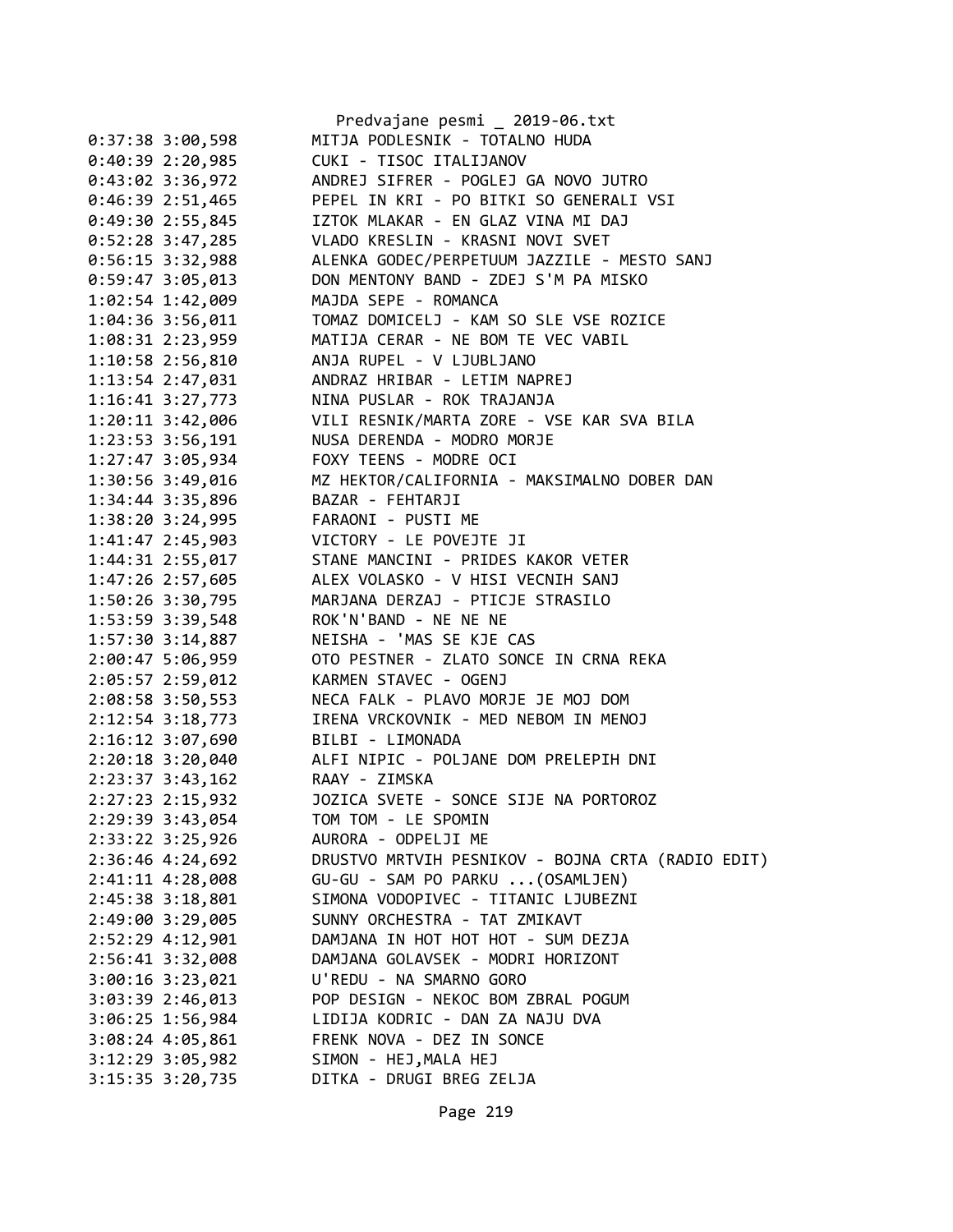|                  |                      | Predvajane pesmi _ 2019-06.txt                |
|------------------|----------------------|-----------------------------------------------|
|                  | 3:18:58 3:59,986     | DEMMY - VEDNO BOM S TEBOJ                     |
|                  | 3:22:58 3:02,695     | BOJANA GLATZ - ON ME NI                       |
|                  | $3:26:00$ $3:46,253$ | MASA - A SI MISLIL NAME                       |
|                  | 3:29:49 3:36,742     | FLIRT - KOGA SANJA                            |
|                  | 3:33:21 2:45,933     | JOZE KOBLAR - VSE BI ZATE DAL                 |
|                  | 3:36:07 3:47,677     | PAPIR - SRAJCA                                |
|                  | 3:39:57 4:02,144     | SKUPINA FONEM - POLETNA ROMANCA               |
|                  | 3:43:59 3:36,629     | MONIKA PUCELJ - DA BIL BI TI                  |
|                  | 3:47:35 2:54,001     | IVO MOJZER - POLNOCNI KAVBOJ                  |
|                  | 3:50:32 3:25,122     | BABALOO BAND - NENAJAVLJEN GOST               |
|                  | 3:53:56 3:54,582     | DOMINIK KOZARIC - REKA LUCI                   |
|                  | 3:57:48 3:28,811     | BOSTJAN KOROSEC - KJE JE TISTA TRAVA          |
|                  | 4:01:20 2:16,686     | FRANE MILICINSKI JEZEK - GLAZEK VINCKA        |
|                  | 4:03:36 3:04,983     | SMILE - OD JUTRA DO JUTRA (RMX BY STAYERC)    |
| 4:06:41 2:39,990 |                      | MILAN KAMNIK - GREMO NA KAVO V PORTOROZ       |
|                  | 4:09:23 2:42,054     | CASABLANCA - O, MAMA                          |
| 4:12:05 2:38,761 |                      | BETI JURKOVIC - POJEM IN ZVIZGAM              |
|                  | 4:14:43 3:17,678     | MALITA GOLOB - MOJA DEZELA SLOVENIJA          |
|                  | 4:18:04 3:46,609     | TANGELS - TI SI POLETJE                       |
|                  |                      | BYE THE WAY - NEMIR V MENI                    |
|                  | 4:21:50 3:02,031     | AVTOMOBILI - POLETJE LJUBEZNI                 |
|                  | 4:24:52 3:30,019     | NUDE - PADAM V LJUBEZEN                       |
|                  | 4:28:24 3:44,258     |                                               |
|                  | 4:32:08 5:00,987     | AVIA BAND - PANDORINA SKRINJICA               |
|                  | 4:37:07 3:01,886     | MATJAZ JELEN - LEBDIM                         |
|                  | 4:40:12 4:11,122     | PANDA - LJUBIMEC BREZ                         |
|                  | 4:44:22 4:04,023     | ELDA VILER - LASTOVKE                         |
|                  | 4:48:26 5:13,799     | VITA - LAZNJIVE OCI                           |
| 4:53:43 3:32,992 |                      | ANDREJ SIFRER - JARCEVA HRUSKA                |
| 4:57:16 3:18,303 |                      | ANDREJ SIFRER & TINA - TAKI LJUDJE            |
|                  | 5:00:34 3:20,084     | NINO ROBIC - POSLEDNJA POSTAJA                |
|                  | 5:03:54 4:51,027     | IZTOK MLAKAR - BOZICNA                        |
|                  | 5:08:44 3:34,020     | KATRINAS - DO NEBA                            |
|                  | $5:12:18$ $3:30,020$ | DARJA SVAJGER - NEKAJ, KAR NE MINE            |
| 5:15:48 4:45,585 |                      | ANDREJ SIFRER - SPREMENITE PROTOKOL           |
|                  | 5:20:33 3:53,777     | BEPOP - LOKOMOTIVA                            |
|                  | 5:24:22 4:04,711     | NINA PUSLAR - NI ONA                          |
|                  | 5:28:26 3:21,370     | CUKI - POD KROSNJO STAREGA BORA               |
|                  | 5:31:48 3:44,394     | DITKA HABERL - SAMO NASMEH JE BOLJ GRENAK     |
|                  | 5:35:32 3:04,785     | JANEZ ZMAZEK ZAN - LAHKO NARDIM SE BOLJS      |
|                  | 5:38:36 4:25,778     | AGROPOP - SAMO MILIJON                        |
|                  | 5:43:02 2:54,171     | MAJA KEUC - ZMOREM                            |
|                  | 5:45:56 2:56,205     | ROK'N'BAND - ZDAJ SEM TU                      |
|                  | 5:48:52 4:32,017     | JAN PLESTENJAK - BOLEZEN                      |
|                  | 5:53:24 3:53,185     | JANEZ ZMAZEK - BREZ VEZE                      |
|                  | 5:57:36 2:59,675     | EVA CERNE - CUDEZI SMEHLJAJA                  |
|                  | $6:00:34$ 2:06,049   | NECA FALK - BALADA                            |
|                  | $6:02:40$ 3:43,268   | ESTEFANIO BIG - POISCIVA SONCE                |
|                  | $6:06:23$ 2:46,152   | MATIJA CERAR - LJUBEZEN V APRILU [APRIL LOVE] |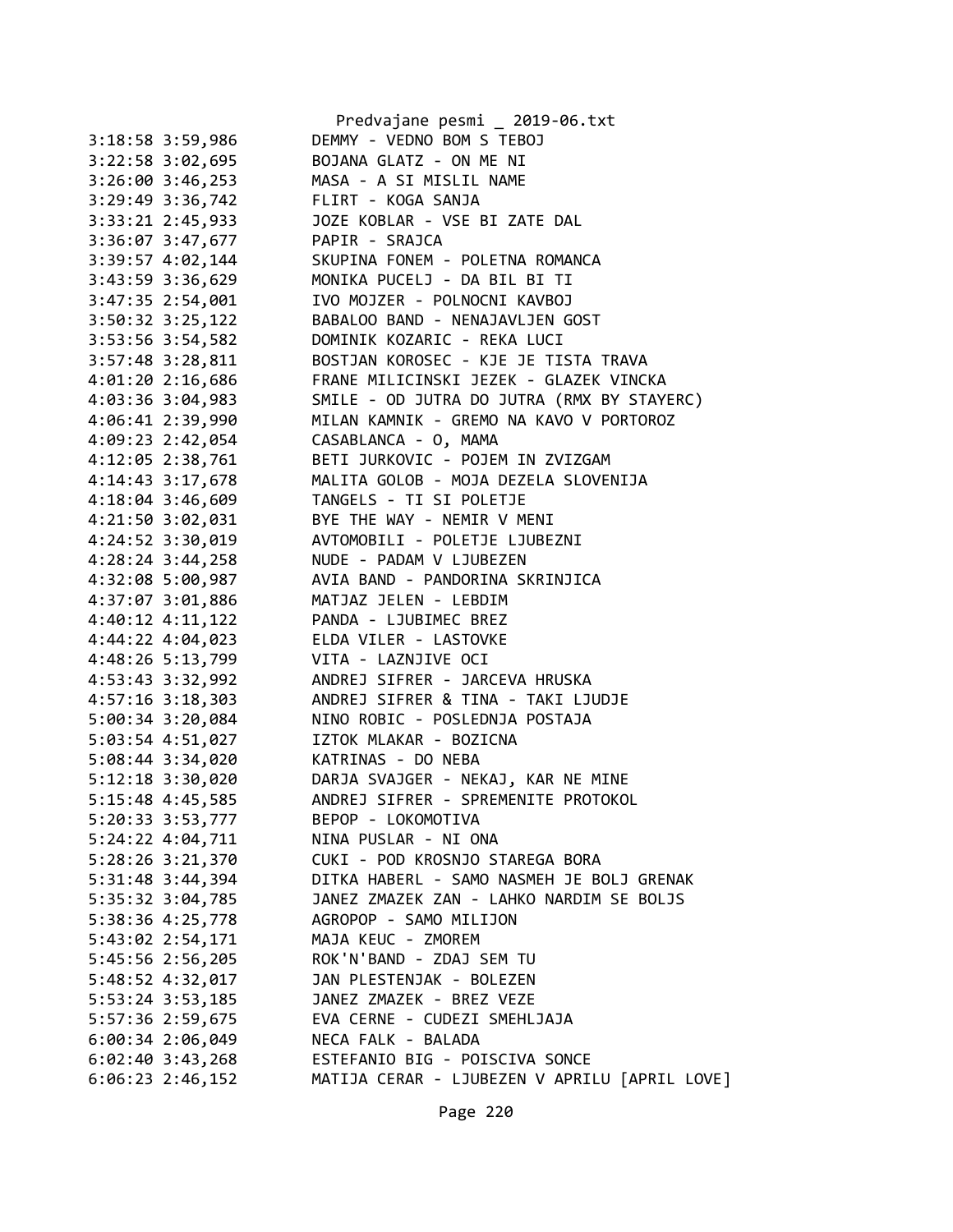|                      |                             | Predvajane pesmi _ 2019-06.txt                                                                              |
|----------------------|-----------------------------|-------------------------------------------------------------------------------------------------------------|
| $6:09:09$ 3:28,995   |                             | FOLKROLA - V DEZELI KRAVAT                                                                                  |
|                      | 6:12:38 3:25,378            | BOTRI - OB TEBI SE MI ZROLA                                                                                 |
|                      |                             | 6:16:03 3:34,988 AURORA - SRCE PREBUDI                                                                      |
|                      |                             | 6:19:38 3:08,010 TOMAZ DOMICELJ - JAMAJKA                                                                   |
|                      | 6:22:45 3:27,302 BE - OK SI |                                                                                                             |
|                      | $6:26:34$ 3:14,764          | KARMEN STAVEC - VZEMI MOJO DLAN                                                                             |
| 6:35:22 2:59,956     |                             |                                                                                                             |
| $6:38:21$ $4:13,807$ |                             | MARINA MARTENSSON - BLIZU<br>ALEKSANDER MEZEK - NA DLANI MESTA<br>KATJA FASINK - MOJE ZIVLJENJE             |
| 6:42:35 4:00,986     |                             |                                                                                                             |
| 6:46:36 2:30,681     |                             | ADI SMOLAR - KDO IMA PRAV                                                                                   |
|                      |                             | 6:49:06 3:27,030 AVTOMOBILI - DRUGACNO NEBO                                                                 |
|                      |                             | 6:52:33 3:38,245 BAZAR - TA MOŠKA                                                                           |
|                      |                             | 6:56:11 3:45,105 XEQUTIFZ - DALEC STRAN                                                                     |
| 7:02:17 3:58,582     |                             | ALENKA GODEC - DOVOLJ MI JE                                                                                 |
|                      |                             |                                                                                                             |
|                      |                             | 7:08:39 4:02,446<br>7:13:49 3:29,506<br>DRUŠTVO MRTVIH PESNIKOV - 25                                        |
|                      |                             | 7:17:19 3:41,027 MARTA ZORE - LJUBEZEN                                                                      |
|                      |                             | 7:20:57 3:56,194 HISA - V NOVO JUTRO                                                                        |
|                      |                             | 7:24:53 3:11,839 POP DESIGN - ZATE                                                                          |
|                      |                             | 7:28:04 2:39,368 MARJANA DERZAJ - VALETA (& BELE VRANE)                                                     |
| 7:33:07 2:23,913     |                             | MAJDA SEPE - ŠUŠTARSKI MOST                                                                                 |
|                      |                             |                                                                                                             |
|                      |                             | 7:37:14 3:53,076<br>7:42:36 4:57,990<br>REGINA - NOVO LETO<br>REGINA - NOVO LETO                            |
| 7:47:34 3:39,821     |                             | ANJA RUPEL - VSE                                                                                            |
|                      |                             | 7:51:14 2:51,002 ANDRAZ HRIBAR - TI NE VES                                                                  |
|                      |                             |                                                                                                             |
|                      |                             | 7:57:51 3:48,563 DAN D - GOOGLE ME                                                                          |
| 8:01:39 3:27,029     |                             | MAJDA ARH - KAKOR LED IN OGENJ                                                                              |
| 8:05:06 3:03,034     |                             | SAN DI EGO - BREZ TEBE                                                                                      |
|                      |                             |                                                                                                             |
|                      |                             | 8:08:09 3:32,821 OTO PESTNER - MATI BODIVA PRIJATELJA<br>8:11:42 3:49,827 D.KOCJANCIC & M.JELEN - POISCI ME |
|                      |                             | 8:15:31 2:57,869 MARTIN KRPAN - NJEN TRENUTEK PRIHAJA                                                       |
|                      |                             | 8:18:29 3:15,372 DITKA - NE SPREMINJAJ ME                                                                   |
| 8:21:44 4:26,902     |                             | BELE VRANE - NAJ SIJE SONCE                                                                                 |
|                      |                             | NUSA DERENDA - ROKO NA SRCE                                                                                 |
| $8:26:11$ 4:24,018   |                             | DON MENTONY BAND - SEDEM LET                                                                                |
| 8:42:07 5:32,084     |                             | PANDA - KAKO GA CUTIM                                                                                       |
| 8:47:39 3:13,840     |                             |                                                                                                             |
| 8:50:49 3:43,245     |                             | SAMO GLAVAN - NIMAMO<br>URSKA - STARA DOBRA PRAVLJICA                                                       |
|                      | 8:54:52 3:09,744            |                                                                                                             |
|                      | 8:58:01 2:50,909            | METKA ŠTOK - MOŠKI IN ŽENSKA                                                                                |
| $9:01:24$ 3:27,600   |                             | SOPRANOS - SONG ZA VSE LJUDI                                                                                |
| $9:04:51$ $3:12,980$ |                             | IVA STANIC - NORE NEZNOSTI                                                                                  |
| $9:08:04$ 3:50,712   |                             | URSA & PR - KJE SO TISTE STEZICE                                                                            |
| $9:15:18$ 2:39,829   |                             | BRANKA KRANER - POLETNI GIGOLO                                                                              |
| $9:17:57$ 3:40,046   |                             | DAMJANA IN HOT HOT HOT - LJUBIM NORO                                                                        |
|                      | 9:22:14 3:21,214            | BANHOF - KAKO JE TO LEPO                                                                                    |
|                      |                             | 9:25:57 3:37,760 SARA KOBOLT - NE ZNAM NA KONEC NEBA                                                        |
|                      | 9:30:19 3:08,800            | PEPEL IN KRI - LJUBLJANSKI GRAD                                                                             |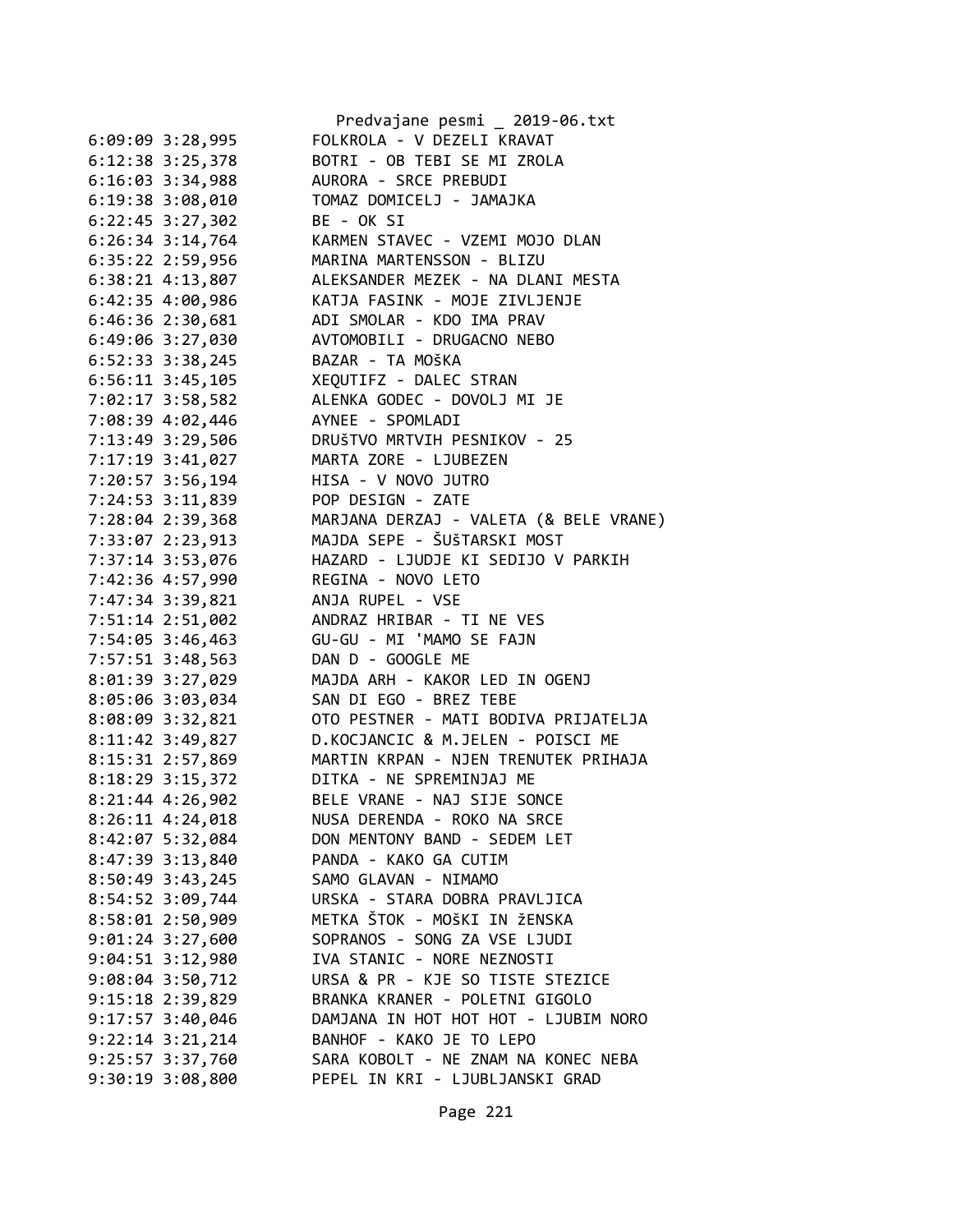| Predvajane pesmi _ 2019-06.txt                          |
|---------------------------------------------------------|
| KINGSTON - KO BO PADAL DEZ                              |
| ANA DEŽMAN - RADA BI                                    |
| GINO - BODI TU                                          |
| ORLEK - ADIJO KNAPI                                     |
| STANE MANCINI - VOLNENI SAL                             |
| ALEŠ HADALIN - KAKO LEPO JE                             |
| OBJEM - ODSEL BOM                                       |
| BLUEGRASS HOPPERS - PO NOVEM LETU BOLJŠE BO<br>2:07,998 |
| 2:44,031<br>SPIN - SUSTARSKI MOST                       |
| 3:23,380<br>ELDA VILER - TU SI TI                       |
| 4:17,956<br>ANDREJ SIFRER - SREBRO V LASE ZLATO V ZOBE  |
| 4:08,465<br>HALO - JIMMY HUE                            |
| 3:19,228<br>3CELOS - MADAMME                            |
| 4:24,330<br>IZTOK MLAKAR - CIKORIJA IN KAFE             |
| DOMINIK KOZARIC - REKA LUCI (ORIGINAL)<br>4:01,439      |
| 3:09,125<br>KATJA FASINK & ROK FEREGJA - NOVA POMLAD    |
| 3:00,962<br>MITJA PODLESNIK - TOTALNO HUDA              |
| DITKA HABERL - KO SEM ZALJUBLJENA<br>3:51,134           |
| 3:00,519<br>MLADI LEVI - ODA IRENI                      |
| 3:03,853<br>SUNNY ORCHESTRA - NA KARIBE                 |
| 2:36,596<br>NEISHA - CVETNI PRAH LJUBEZNI               |
| ROK'N'BAND - VERJEMI<br>3:14,796                        |
| 3:29,007<br>CUKI - TA VLAK                              |
| 3:18,649<br>AVIA BAND - NEKAJ JE V ZRAKU                |
| 3:38,326<br>MANOUCHE - BI SLA NAPREJ                    |
| 4:24,193<br>ANIKA HORVAT - PREBUDI SE                   |
| 4:56,234<br>CALIFORNIA - RAD LETEL BI                   |
| 2:22,006<br>MATIJA CERAR - DEŽNIKI                      |
| 2:40,954<br>IRENA VRCKOVNIK - POLJUB POVE VSE           |
| 3:00,066<br>FOLKROLA - POLNA LUNA                       |
| 3:00,999<br>KARMEN STAVEC - BREZ ZAMERE IN SOLZA        |
| 3:34,039<br>BAZAR - PRVI MAJ                            |
| 2:58,674<br>MILAN PECOVNIK PIDZI - NE CAKAJ SPET        |
| PAPIR - LEPO MI JE S TEBOJ<br>4:48,561                  |
| 3:33,177<br>LEA LIKAR - VSI VEDO                        |
| 3:13,204<br>ALEKSANDER MEZEK - NEBO PO DEŽJU            |
| 3:03,724<br>ROYAL FLASH - VSE BI DAL                    |
| 3:19,160<br>DARJA SVAJGER - OB MENI                     |
| ZAN SERCIC - ZATE<br>3:38,117                           |
| TOMAZ DOMICELJ - TEZKO JE POSTATI HEROJ<br>3:46,791     |
| 3:11,973<br>VLADO KRESLIN - DAN NESKONCNIH SANJ         |
| ALENKA GODEC - KONCA NI<br>4:30,809                     |
| 3:29,999<br>NINA PUSLAR - OBJEMI ME ZDAJ                |
| 4:14,744<br>FARAONI/SLAVKO IVANCIC - DRUGACEN           |
| 3:03,985<br>IRENA KOHONT - AMOR MON AMOUR               |
| 4:22,774<br>O. ROUS IN LEA LIKAR - LJUBLJENA            |
| BRIGITA ŠULER - PESEM V MENI<br>3:45,263                |
| 2:58,347<br>MATJAZ JELEN - NOV DAN                      |
|                                                         |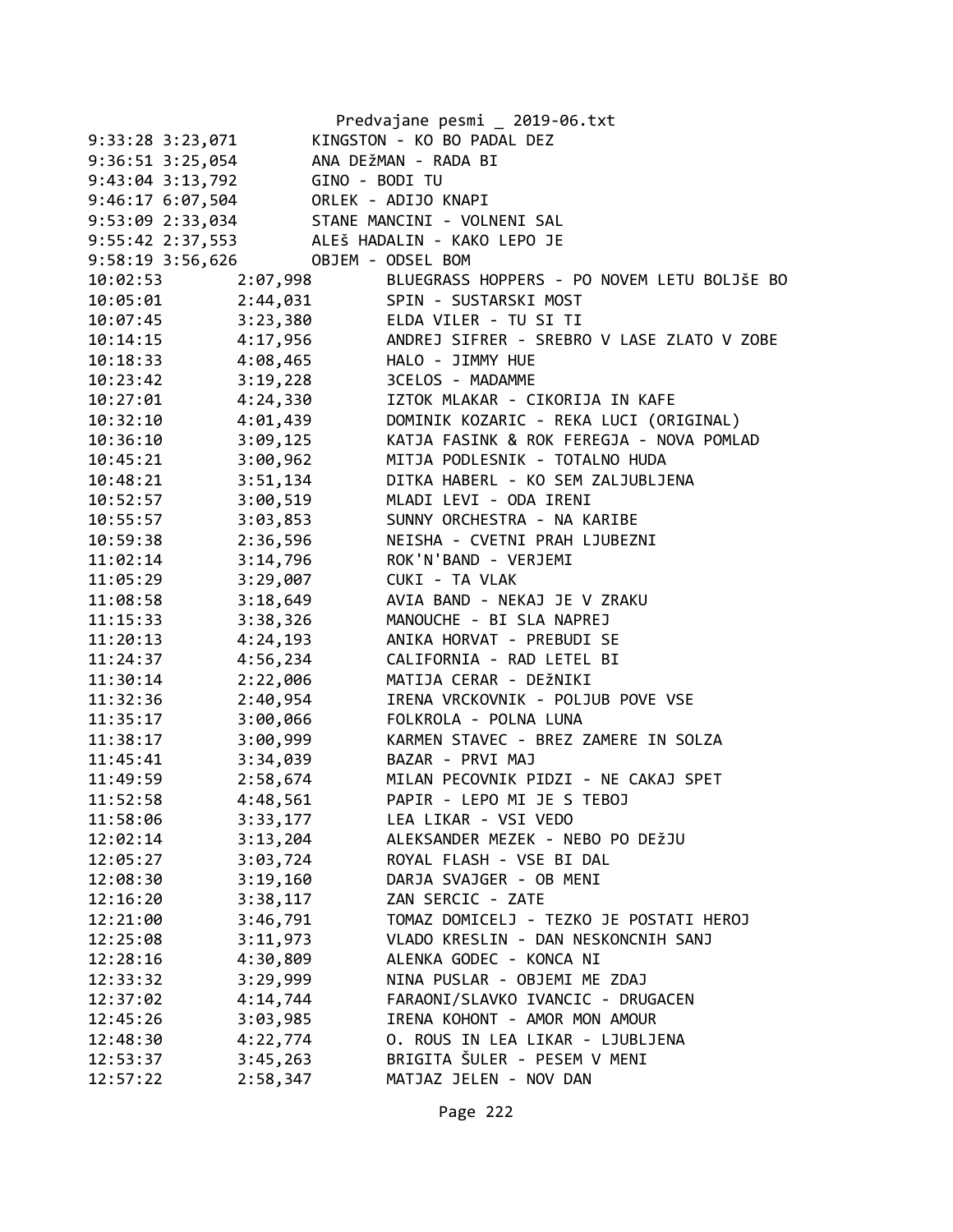|            |          | Predvajane pesmi _ 2019-06.txt                |
|------------|----------|-----------------------------------------------|
| 13:00:52   | 2:54,715 | NECA FALK - DOBRO JUTRO, DOBER DAN            |
| 13:03:46   | 3:32,920 | BAND 501 - ÈAS SE USTAVI                      |
| 13:07:19   | 3:03,085 | DADI DAZ - KRALJICA SRCA                      |
| 13:11:05   | 3:46,922 | GU-GU - MI 'MAMO SE FAJN                      |
| 13:14:52   | 2:22,050 | OTO PESTNER - LAHKO VPRAŠANJE                 |
| 13:17:14   | 3:34,929 | FOLK ROLA - DANES                             |
| 13:21:36   | 3:23,633 | DON SERGIO - TUDI TI                          |
| 13:24:59   | 3:56,975 | BEPOP - ODPELJI ME                            |
| 13:28:53   | 2:31,579 | HAZARD - BISTRO                               |
| 13:32:13   | 2:53,978 | CHATEAU - MLINAR NA MURI                      |
| 13:35:07   | 4:24,668 | MAJDA ARH - ZDAJ VEM                          |
| 13:40:15   | 3:04,821 | FRENK NOVA - RABIM TVOJ SMEH                  |
| 13:43:19   | 2:53,141 | ALEX VOLASKO - INSTA                          |
| 13:46:11   | 2:43,179 | BERTA AMBROŽ - BREZ BESED                     |
| 13:48:54   | 3:23,056 | 4 FUN - POKLICI ME                            |
| 13:53:03   | 4:28,640 | ANJA RUPEL - ŽIVLJENJE JE KOT IGRA            |
| 13:57:32   | 3:15,174 | ALMA MERKLIN - SAMA V MESTU                   |
| 14:01:18   | 3:22,078 | PEPEL IN KRI - NAJ BO BABY                    |
| 14:04:40   | 2:38,739 | ZLATA OGNJANOVIC - NE CAKAJ NA MAJ            |
| 14:07:18   | 3:33,596 | KATRINAS - FUNKY BEAT                         |
| 14:11:35   | 3:34,476 | BILBI - HVALA ZA VIJOLICE                     |
| 14:15:10   | 4:32,690 | DON MENTONY BAND - MEDLEY (REKLA JE NE, DOBRA |
| $MRHA$ , ) |          |                                               |
| 14:20:29   | 3:03,791 | JANEZ ZMAZEK - LAHKO NARDIM ŠE BOLJŠ          |
| 14:23:33   | 4:16,318 | ADI SMOLAR - DNEVI SO KRATKI, NOCI PA DOLGE   |
| 14:27:49   | 2:27,456 | SAMO GLAVAN - BUTALCI                         |
| 14:31:05   | 3:15,753 | NULA KELVINA - KAKO NAJ TE POGRESAM           |
| 14:34:21   | 3:02,607 | DAMJANA - NAJ VSEM LJUDEM SE DOGODI           |
| 14:37:23   | 4:20,030 | ANKA COP - METROPOLE                          |
| 14:42:26   | 2:01,622 | BELE VRANE - STOPI NA TLA                     |
| 14:44:28   | 4:02,556 | PINOCCHIO - LJUBEZEN IZ SOLSKIH DNI           |
| 14:48:30   | 2:50,811 | METKA ŠTOK - MOŠKI IN ŽENSKA                  |
| 14:52:08   | 3:24,816 | ZABJAK TRIO - MORALITETA                      |
| 14:55:52   | 3:27,210 | BABALOO BAND - POT DOMOV                      |
| 14:59:50   | 3:16,021 | EDVIN FLISER - LETI, LETI LASTOVKA            |
| 15:03:06   | 3:46,388 | ANDREJ SIFRER - ZOBOBLUES                     |
| 15:06:52   | 3:29,563 | PETER PAN - KEKCEVA PESEM                     |
| 15:11:05   | 3:20,059 | JAN PLESTENJAK - SMEH IN SOLZE                |
| 15:14:25   | 3:41,014 | KINGSTON - KAM HITIS?                         |
| 15:18:06   | 3:30,274 | HISA - NA ZDRAVJE SVET                        |
| 15:22:23   | 2:27,065 | MARJANA DERZAJ - KO GRE TVOJA POT OD TOD      |
| 15:25:11   | 3:17,244 | DON JUAN - JULIJA                             |
| 15:28:28   | 3:00,309 | ULA LOZAR - NISI SAM (SLO TEXT)               |
| 15:32:17   | 2:25,656 | IZTOK MLAKAR - PUBI, USIDMA SE                |
| 15:34:43   | 4:01,990 | MATEVZ SALEHAR HAMO - PRIHAJAS                |
| 15:38:45   | 4:24,933 | HALO - DAM TI JUTRA                           |
| 15:43:53   | 4:11,007 | AVTOMOBILI - ODPRI OCI                        |
| 15:48:03   | 3:14,973 | TOMAZ PENGOV - CRNA PEGA CEZ OCI              |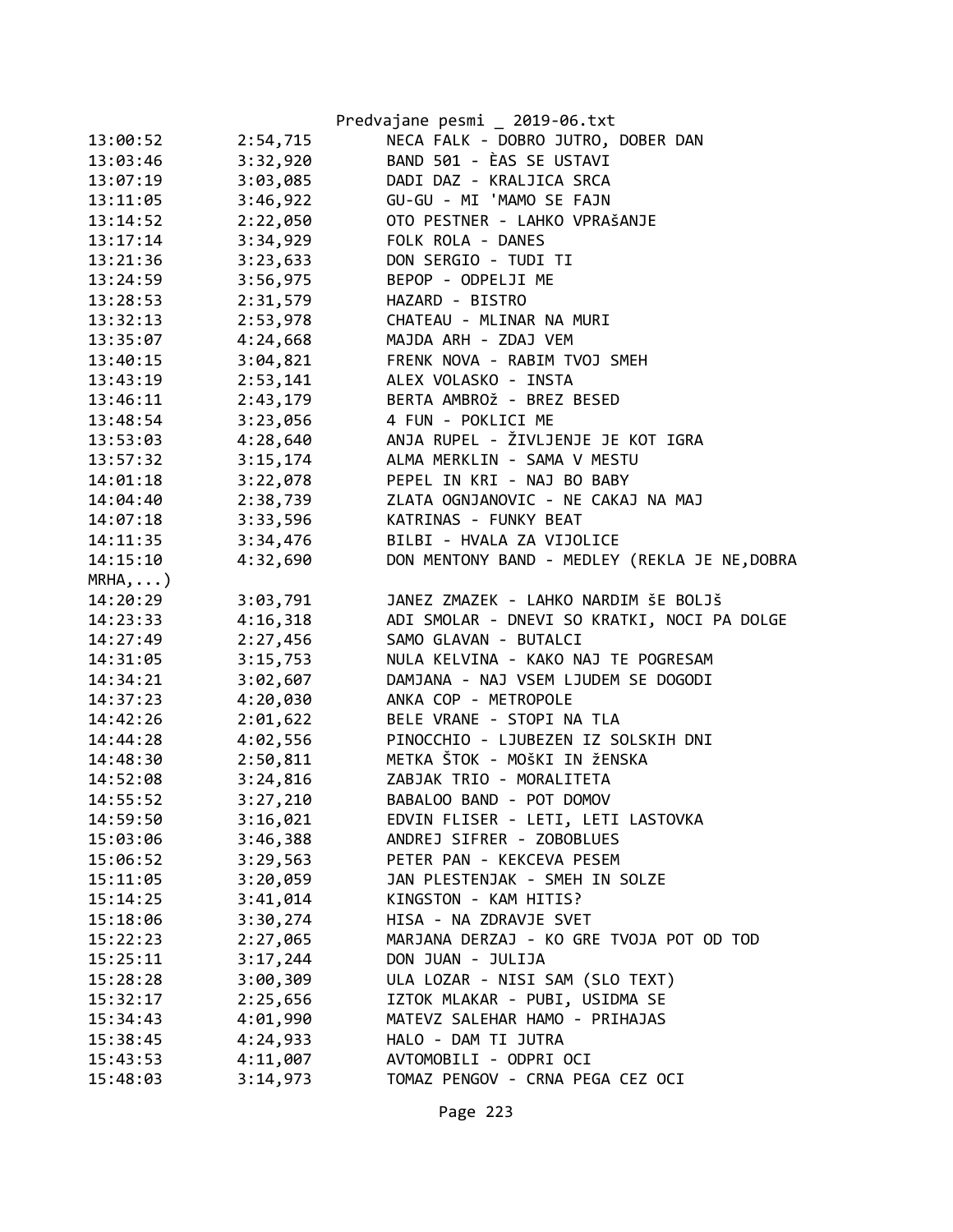|          |          | Predvajane pesmi _ 2019-06.txt           |
|----------|----------|------------------------------------------|
| 15:52:05 | 3:41,566 | IVANA HONSIC - RDECA NIT                 |
| 15:55:46 | 3:32,691 | MAJDA SEPE - S TEBOJ                     |
| 15:59:50 | 2:40,490 | ANABEL - OB KAVI                         |
| 16:02:31 | 3:33,385 | JURKI & BASISTI - GROBARJEVA PESEM       |
| 16:06:04 | 3:11,202 | LEA SIRK - MOJ PROFIL                    |
| 16:09:58 | 3:07,336 | BLUEGRASS HOPPERS - BREZ SONCA CVETJA NI |
| 16:13:05 | 3:53,665 | NUSA DERENDA - CEZ DVAJSET LET           |
| 16:16:55 | 3:04,485 | KALAMARI - OB ŠTIRIH IN POL              |
| 16:20:47 | 3:47,542 | BAZAR - KO ODBIJE POLNOC                 |
| 16:24:34 | 2:29,184 | ANIKA HORVAT - MINI IN MAXI              |
| 16:27:03 | 3:02,782 | MLADI LEVI - ODA IRENI                   |
| 16:41:38 | 3:55,315 | DEŽUR - PO POMLADI DIŠI                  |
| 16:45:34 | 3:56,740 | BOZIDAR WOLFGANG WOLF - EDINO TI         |
| 16:50:17 | 3:51,288 | ROK'N'BAND - PRVI PLES                   |
| 16:54:08 | 3:50,919 | ANDRAZ HRIBAR - PO CEM DISI TA DAN       |
| 16:57:59 | 3:47,507 | SLOVENSKI EXPRESS - IZI                  |
| 17:02:16 | 3:15,876 | DANILO KOCJANCIC - POGUM                 |
| 17:05:31 | 3:00,032 | FOLKROLA - POLNA LUNA                    |
| 17:08:31 | 2:10,543 | OPTIMISTI - STARI MEDO                   |
| 17:11:20 | 3:59,023 | ALEKSANDER MEZEK - NASA LADJA            |
| 17:15:19 | 4:21,971 | ALENKA GODEC - KLIC DOBROTE              |
| 17:20:29 | 4:00,139 | VICTORY - TEQUILA IZ TVOJEGA POPKA       |
| 17:24:29 | 3:07,897 | TOMAZ DOMICELJ - AVTOMAT                 |
| 17:27:36 | 3:25,113 | D.A.Z. - BODI MOJA KRI                   |
| 17:32:14 | 3:23,592 | PAPIR - NIC MI NI                        |
| 17:35:37 | 3:10,417 | SUNDR BAND - BICIKL                      |
| 17:38:47 | 3:10,579 | NANA MILCINSKI - PESEM O VETRU           |
| 17:42:41 | 3:08,864 | BOTRI - NA JUG                           |
| 17:45:50 | 2:58,999 | KARMEN STAVEC - OSTANI TU                |
| 17:48:47 | 3:08,022 | OAZA - OB ZVOKIH KITARE                  |
| 17:52:36 | 3:56,969 | DARJA SVAJGER - BODI VETER               |
| 17:56:52 | 2:22,021 | MATIJA CERAR - DEZNIKI                   |
| 17:59:44 | 4:14,854 | ESKOBARS - ILUZIJA                       |
| 18:03:58 | 3:04,384 | IRENA KOHONT - LJUBEZEN JE NAJLEPŠI DAR  |
| 18:07:02 | 2:48,001 | DITKA HABERI - MLADE OCI                 |
| 18:10:29 | 3:19,198 | KALAMARI- BYE BYE.WAV -                  |
| 18:13:48 | 4:10,947 | CALIFORNIA - GOLOBA                      |
| 18:17:59 | 3:02,608 | DITKA HABERL - NAD MESTOM SE DANI        |
| 18:21:49 | 3:14,816 | MAJA ZUPANCIC - VABILO NA SORBET         |
| 18:25:26 | 3:08,380 | REGINA - NAJ LJUBEZEN ZDRUŽI VSE LJUDI   |
| 18:28:34 | 3:35,981 | MOULIN ROUGE - TI SI MOJ BOMBONCEK       |
| 18:34:33 | 3:05,487 | PEPEL IN KRI - MATERIN NASMEH            |
| 18:39:22 | 3:22,266 | BERTA AMBROŽ - PISES MI                  |
| 18:44:13 | 3:22,048 | RITEM PLANET - USTNICE BREZ POLJUBOV     |
| 18:47:34 | 3:53,358 | MAJDA ARH - LJUBEZEN JE KOT VINO         |
| 18:52:09 | 3:40,020 | PANDA - MORJE IN                         |
| 18:55:40 | 3:59,040 | GU-GU - GU-GU PLAY FOR YOU               |
| 19:00:09 | 3:29,015 | AVIA BAND - LJUBEZEN JE ODSLA            |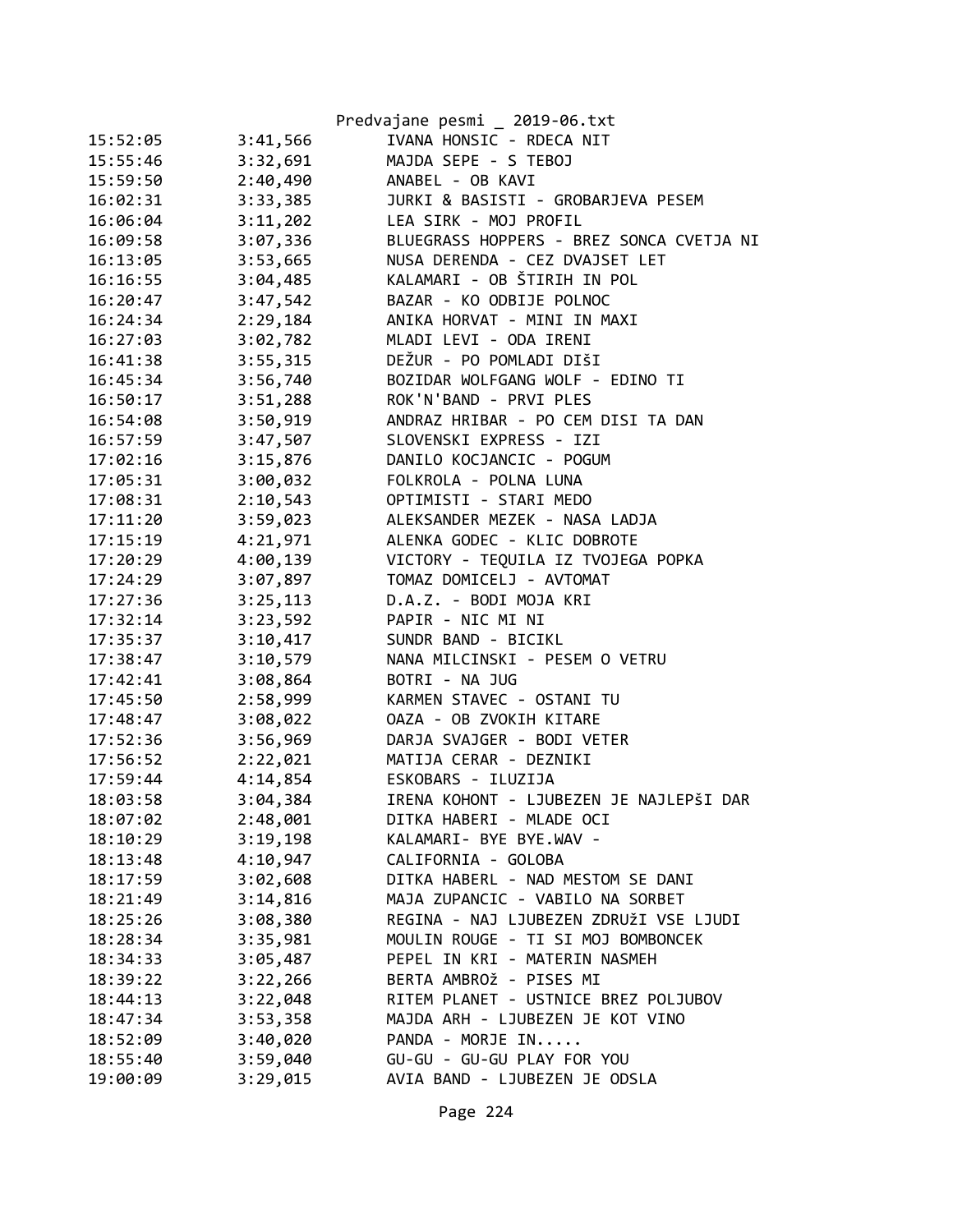|          |          | Predvajane pesmi _ 2019-06.txt              |
|----------|----------|---------------------------------------------|
| 19:03:37 | 3:26,067 | D'KWASCHEN & RETASHY - VRAUCHE              |
| 19:07:03 | 2:51,987 | ALENKA LESJAK - NAJINI MOSTOVI              |
| 19:10:34 | 4:04,342 | VLADO KRESLIN - JOUŽEK                      |
| 19:14:38 | 3:02,013 | VILI RESNIK - NAJ BOGOVI SLISIJO            |
| 19:17:40 | 3:20,038 | NINO ROBIC - POSLEDNJA POSTAJA              |
| 19:21:48 | 2:47,785 | VOCABELLA - MED VRSTICAMI                   |
| 19:24:35 | 3:06,064 | MANOUCHE - KJE SI LUBI                      |
| 19:27:41 | 3:51,441 | XEQUTIFZ - BIL JE PLES                      |
| 19:32:45 | 3:41,292 | NECA FALK - DRAVSKI MOST                    |
| 19:36:26 | 2:47,681 | HAMO & TRIBUTE 2 LOVE - GREMO SE IGRAT BOGA |
| 19:39:52 | 3:59,865 | ZVEZDE - NOVE ZVEZDE NAD EVROPO             |
| 19:43:52 | 3:30,026 | DRUSTVO MRTVIH PESNIKOV - 25                |
| 19:47:20 | 3:00,817 | ANDREJ SIFRER - TO SE GOVORI                |
| 19:51:02 | 3:19,845 | ANETTE - DANES                              |
| 19:54:22 | 3:33,730 | DRUŠTVO MRTVIH PESNIKOV - RABM              |
| 19:57:55 | 3:46,257 | MIRAN RUDAN - ROJEN, DA TE LJUBIM           |
| 20:02:11 | 2:49,883 | BELE VRANE - ŽAREK TVOJE LJUBEZNI           |
| 20:05:01 | 2:43,987 | IVO MOJZER - NJENE CRNE OCI                 |
| 20:07:44 | 3:07,348 | DON MENTONY BAND - NON CAPITO               |
| 20:14:17 | 2:59,366 | SANJA GROHAR - GREH V PESKU                 |
| 20:17:17 | 3:20,845 | SAMO GLAVAN - MULTI KULT                    |
| 20:21:16 | 3:38,766 | JANEZ BONCINA BENC - TA NOC JE MOJA         |
| 20:24:54 | 3:04,373 | MAJDA SEPE - POJDI SPET NA BLED             |
| 20:27:59 | 3:47,116 | KATJA KOREN - DAJ UPAJ SI                   |
| 20:32:34 | 2:59,887 | AYNEE - NAJLEPŠI DAN                        |
| 20:35:34 | 3:38,597 | MONROE - JAZ POTREBUJEM VEC                 |
| 20:42:00 | 4:40,465 | HISA - LEDENE CESTE                         |
| 20:46:40 | 3:16,666 | IRENA VRCKOVNIK - TISTO NOC                 |
| 20:51:09 | 4:08,181 | ADI SMOLAR - SPOMIN NA MAJ                  |
| 20:55:37 | 3:07,980 | NEISHA - ZARADI UPANJA                      |
| 20:58:45 | 3:23,001 | IZTOK MLAKAR - POLITIK GVIDO                |
| 21:02:46 | 3:58,237 | SOPRANOS - CAS ZA NOROSTI (RADIO EDIT)      |
| 21:06:44 | 5:21,459 | SUNNY ORCHESTRA - WELCOME TO THE PARTY      |
| 21:15:13 | 3:38,844 | HAZARD - VSAK JE SAM                        |
| 21:18:51 | 3:56,354 | OTO PESTNER - PRAZEN VRT                    |
| 21:23:29 | 3:28,688 | SONJA GABERSCEK - BRESKVICE                 |
| 21:26:57 | 3:52,737 | MARTA ZORE - TI                             |
| 21:31:38 | 4:04,516 | ANJA RUPEL - SANJAM TE                      |
| 21:35:43 | 2:50,022 | SUPERNOVA - KJE STE VSI                     |
| 21:38:32 | 2:53,382 | MARJANA DERZAJ - ORION                      |
| 21:47:27 | 3:24,003 | TOMAZ DOMICELJ - SI-SI-SIMONA               |
| 21:52:03 | 4:13,822 | ALENKA GODEC - POZABI                       |
| 21:56:17 | 3:21,976 | LIDIJA KODRIC - NEIZPETA MELODIJA           |
| 22:00:17 | 3:55,909 | BAZAR - PORTOROŽ 1905                       |
| 22:04:13 | 3:47,947 | MARKO BRECELJ - ALOJZ VALCEK                |
| 22:08:01 | 5:39,964 | DADI DAZ - VEDNO                            |
| 22:16:58 | 3:49,003 | ANIKA - PREDALA SE NE BOM                   |
| 22:21:26 | 3:28,548 | ALEKSANDER MEZEK - MESTO BREZ SRCA          |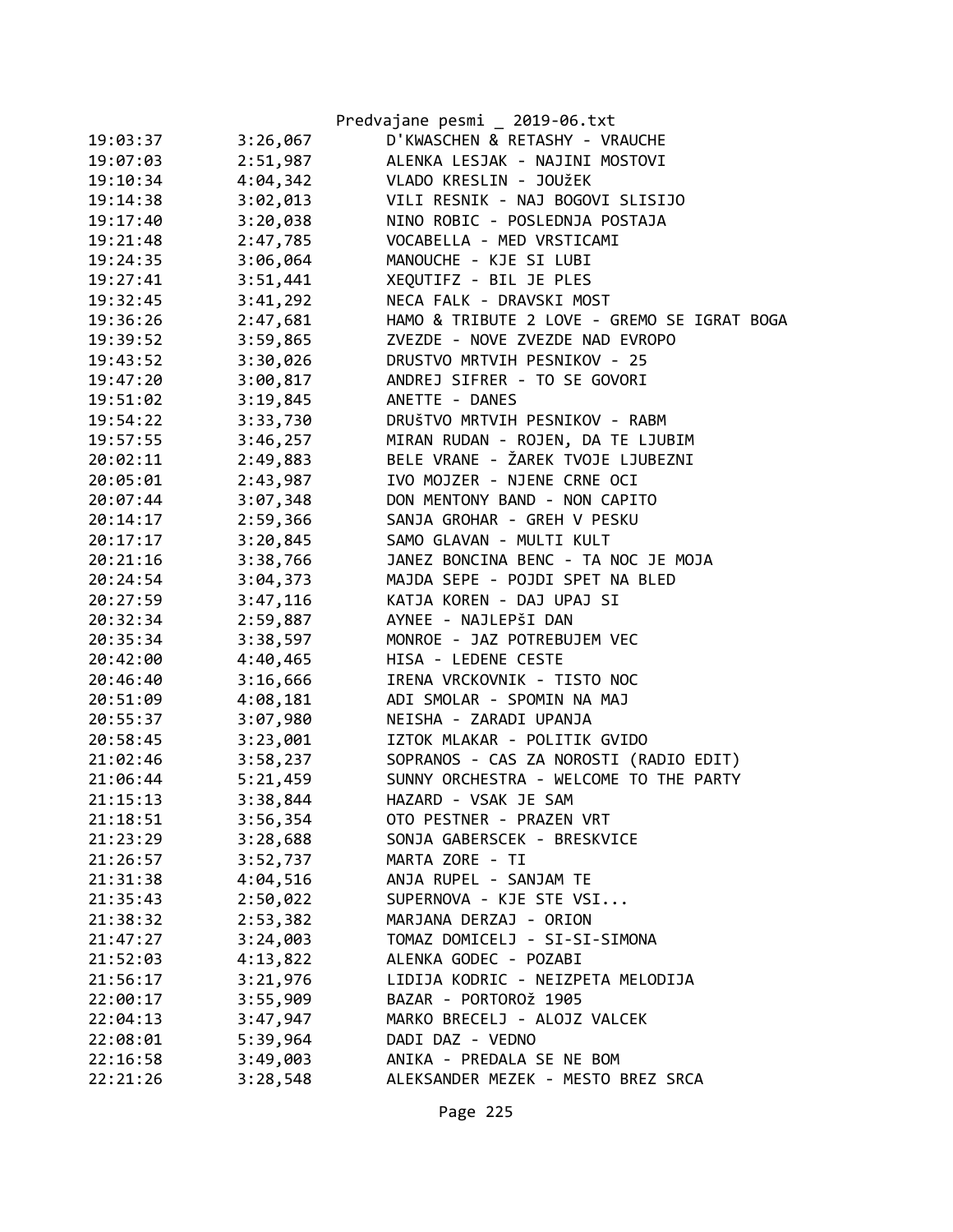|          |          | Predvajane pesmi _ 2019-06.txt                               |
|----------|----------|--------------------------------------------------------------|
| 22:24:54 | 3:21,889 | FARAONI - MI LJUDJE SMO KOT MORJE                            |
| 22:28:16 |          | 4:04,073 AVTOMOBILI - OBLJUBLJENA                            |
| 22:33:08 |          | 3:16,984 VITA CREPINSEK - KO NAJINA POGLEDA                  |
| 22:36:25 |          | 5:12,011 ANIKA HORVAT - POGREŠAM TE                          |
| 22:46:00 |          | 3:54,485 GUSTI/POLONA KASAL - MINE LETO                      |
| 22:51:03 |          | 4:26,157 KATRINAS - ARIANA                                   |
| 22:55:29 |          | 3:44,751 FOLKROLA - TUMASTI OZBI                             |
| 22:59:52 |          | 2:37,891 JELKA CVETEZER - KO BOS PRISLA NA BLED              |
| 23:02:30 |          | 5:06,511 MIA ZNIDARIC - PESEM NAMESTO ZLATNIKOV              |
| 23:07:36 |          | 3:16,042 BOZIDAR WOLFGANG WOLF - ANGEL VARUH                 |
| 23:15:23 |          | 3:37,396 DAMJANA - RIME                                      |
| 23:19:41 |          | 2:49,379 ALEX VOLASKO - PRAVLJICA                            |
| 23:22:31 |          | 4:14,779 PEPEL IN KRI - ENAKONOCJE                           |
| 23:26:45 |          | 3:28,275 JAN PLESTENJAK & LARA - SOBA 102                    |
| 23:31:02 |          | 3:02,653 ANDRAZ HRIBAR - POMLAD                              |
| 23:34:04 |          | 4:39,663 ANDREJ SIFRER & KENNY LOGGINS - KORA/PTICA IZ NEBES |
| 23:38:35 |          | 3:23,027 REVERB - TINA                                       |
| 23:46:09 |          | 2:36,697 BABALOO BAND - MOJE SRCE                            |
| 23:48:45 |          | 3:03,731 CUKI - TVOJA LICA PEGASTA                           |
| 23:53:01 |          | 2:24,039 MATIJA CERAR - NE BOM TE VEC VABIL                  |
| 23:55:25 |          | 3:23,512 BILBI - KOT SVA BILA                                |
| 23:58:48 |          | 3:02,038 ROK'N'BAND - LJUBI ME, PAZI ME                      |

30/6/2019

| 0:02:29 4:40,278 LEONART - NOV DAN      |                                                                   |
|-----------------------------------------|-------------------------------------------------------------------|
|                                         | 0:07:09 3:03,004 GU-GU - F.ROMANCA V KINU SLOGA                   |
|                                         | 0:10:12 6:32,672 IZTOK MLAKAR - OD FRANCA FRANCESKINA GOD         |
|                                         | 0:16:46 3:11,011 NANA MILCINSKI - POLETNE IMPRESIJE               |
| $0:19:57$ 2:47,025                      | ANDRAZ HRIBAR - LETIM NAPREJ                                      |
|                                         |                                                                   |
|                                         | 0:25:30 2:42,881 EVA SRSEN - LJUBI, LJUBI, LJUBI                  |
| $0:28:12$ 3:25,011                      | NUSA DERENDA - NE KLICI ME                                        |
| 0:31:36 3:59,040 DREVORED - POLETNA NOC |                                                                   |
| 0:35:37 3:08,427 REGINA - MOJE SANJE    |                                                                   |
|                                         | 0:38:45 2:22,038 IRENA VRCKOVNIK - MOJI TIGRI                     |
| 0:41:07 3:03,019 CUKI - A TI SPLOH VES  |                                                                   |
|                                         | 0:44:13 3:17,990 NATASA & ZIBELNIK - LUNA ME NOSI                 |
| 0:47:31 2:33,855 FLIRRT - NAJIN DAN     |                                                                   |
|                                         | 0:50:04 2:56,888 STANE MANCINI - NOC SREDI POLETJA                |
|                                         | 0:53:04 3:12,856 PETER DIRNBEK - PRVA SLUZBA                      |
| 0:56:16 3:38,056 PLIS - METULJI         |                                                                   |
|                                         | 0:59:54 3:10,000 SPIN - ALI TVOJA MAMA VE                         |
| 1:03:06 3:05,844 ADI SMOLAR - PREMAV    |                                                                   |
|                                         | 1:06:10 2:34,005 MARJANA DERZAJ - ZVEZDE PADAJO V NOC             |
| 1:08:43 3:26,036 DADI DAZ - MAMIN SIN   |                                                                   |
|                                         | 1:12:10 3:48,546 ANDREJ SIFRER - NAJ SE JE, PIJE, UZIVA IN POCIVA |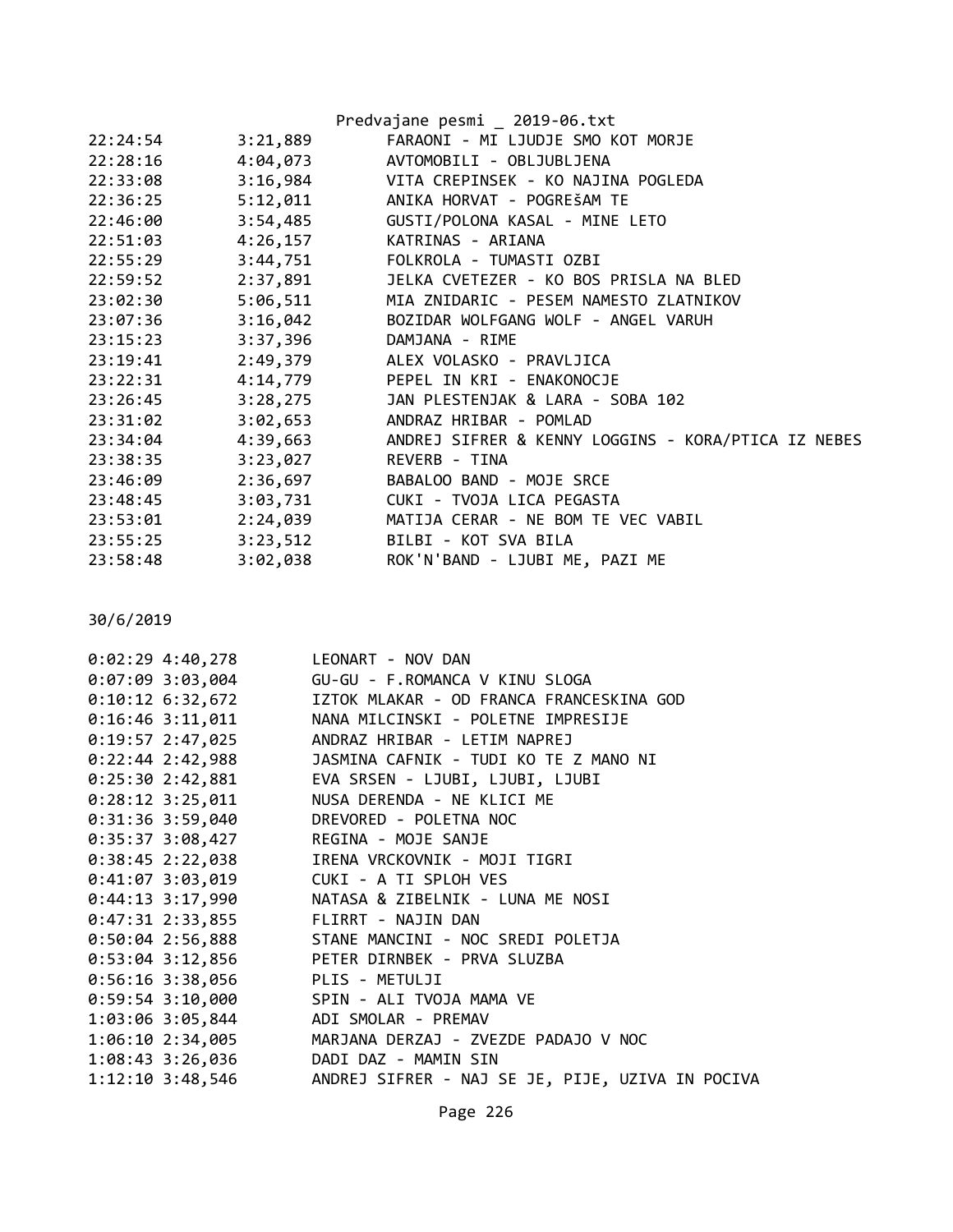|                                     | Predvajane pesmi _ 2019-06.txt                              |
|-------------------------------------|-------------------------------------------------------------|
| 1:15:59 3:25,735                    | AVIA BAND/JASMINA CAFNIK & DARE - SAVA SUMI                 |
| 1:19:22 3:25,008                    | PEPEL IN KRI - V MENI ZIV JE SMEH                           |
| $1:22:49$ 4:15,095                  | BLUEGRASS HOPPERS - AVTOMAT                                 |
| 1:27:04 3:06,704                    | ALEKSANDER MEZEK - JOK NA DEZJU                             |
| $1:30:11$ $3:28,987$                | ANIKA - ZDAJ KO SI SAMA                                     |
| 1:33:42 4:05,509                    | ALEKSANDRA - VERJAMEM V LJUBEZEN                            |
| $1:37:47$ $3:28,695$                | POPSING - VPRASAJ NOCOJ SRCE                                |
| 1:41:16 3:26,572                    | NECA FALK - ZA TOPOLI NEKJE SI TI                           |
| 1:44:45 3:39,999                    | ALENKA GODEC - VZEMI ME                                     |
| 1:48:25 3:37,955                    | FOLKROLA - DOBRO JUTRO MADAME                               |
| 1:52:02 3:49,999                    | BABALOO BAND - KO SEM SAM                                   |
| 1:55:55 3:38,331                    | APOLONIA - MED VRSTICAMI                                    |
| 1:59:33 3:05,767                    | BELVI BAND/ROBERT KRESLIN - MI SMO BELVI 2006 (MITHANS RMX) |
| 2:02:38 3:29,013                    | MATEJ ZALAR - KO TE NI                                      |
| 2:06:07 3:17,634                    | NEISHA - MALO TU MALO TAM                                   |
| 2:09:22 4:16,088                    | BEPOP - BELA SNEZINKA                                       |
| 2:13:38 3:18,976                    | MARJAN NOVINA - LE S TEBOJ MI JE LEPO                       |
| 2:16:59 2:38,839                    | IVANKA KRASEVEC - PRESERN - O TASCE, TASCICE                |
| 2:19:38 2:35,724                    | AYNEE - NOCEM ZIVET                                         |
|                                     | 2:22:13 3:59,839 VICTORY - POLETNE MACKE                    |
| 2:26:15 3:12,002                    | MAJDA ARH - NE JOCI ZA NJIM SRCE                            |
| 2:29:26 3:12,847                    | AGROPOP - ZIVELE SLOVENKE                                   |
| 2:32:39 3:07,467                    | ALEX VOLASKO - TAM NA OBALI                                 |
| 2:35:48 3:43,711                    | DEJAN LAPANJA - TU IN ZDAJ                                  |
| 2:39:32 2:58,752                    | POP DESIGN - PUSTI SONCU V SRCE                             |
| 2:42:30 3:08,918                    | SLAPOVI & NUSA DERENDA - SKUPAJ NA POTI                     |
| 2:45:42 3:06,857                    | TOMAZ DOMICELJ - AVTOMAT                                    |
| 2:48:49 2:38,027                    | OTO PESTNER - BOLJ KO LJUBIM VEC IMAM                       |
| 2:51:26 3:27,690                    | LETECI POTEPUHI - LJUBEZEN NA PRVI POGLED                   |
| 2:54:56 3:02,493                    | BLACK CAT - NIKOLI                                          |
| 2:57:59 4:12,895                    | FLIRT - POLJUBI ME                                          |
| 3:02:11 3:06,075 ANU - VZEM' SI CAS |                                                             |
|                                     | 3:05:20 2:57,414 LARA KADIS - ZDAJ SEM TU                   |
| 3:08:17 4:13,019                    | 7.OKTOBER - TA DAN                                          |
| 3:12:30 2:37,952                    | KALAMARI - V VETRU RDECIH ZASTAV                            |
| 3:15:11 3:31,961                    | PANDA - KAKSNO SONCE KAKSEN DAN                             |
| 3:18:42 1:57,922                    | MATIJA CERAR - ZACARALA ME JE DEKLICA                       |
| $3:20:40$ $3:46,248$                | TANGELS - NAJIN (CHR RMX)                                   |
| 3:24:29 3:04,989                    | NANA MILICINSKI - DRAGI                                     |
|                                     |                                                             |
| 3:27:33 3:57,824                    | DAN D - POCASI                                              |
| 3:31:27 3:08,855                    | VILI RESNIK - KO VRBE JOKAJO                                |
| 3:34:39 3:19,066                    | SANK ROCK - NEKAJ VEC<br>ANJA RUPEL - KLJUC DO SRCA         |
| $3:37:57$ 4:14,001                  |                                                             |
| $3:42:11$ $3:12,942$                | CEDAHUCI - JE MIMO LETO                                     |
| 3:45:26 3:13,948                    | DITKA - NE BODI KOT DRUGI                                   |
| $3:48:40$ $3:06,348$                | MIT - MIT                                                   |
| 3:51:46 2:03,974                    | OTO PESTNER &P.UGRIN BAND - KAKOR MADONNA                   |
| 3:53:52 4:32,577                    | PAPIR - PERON 9                                             |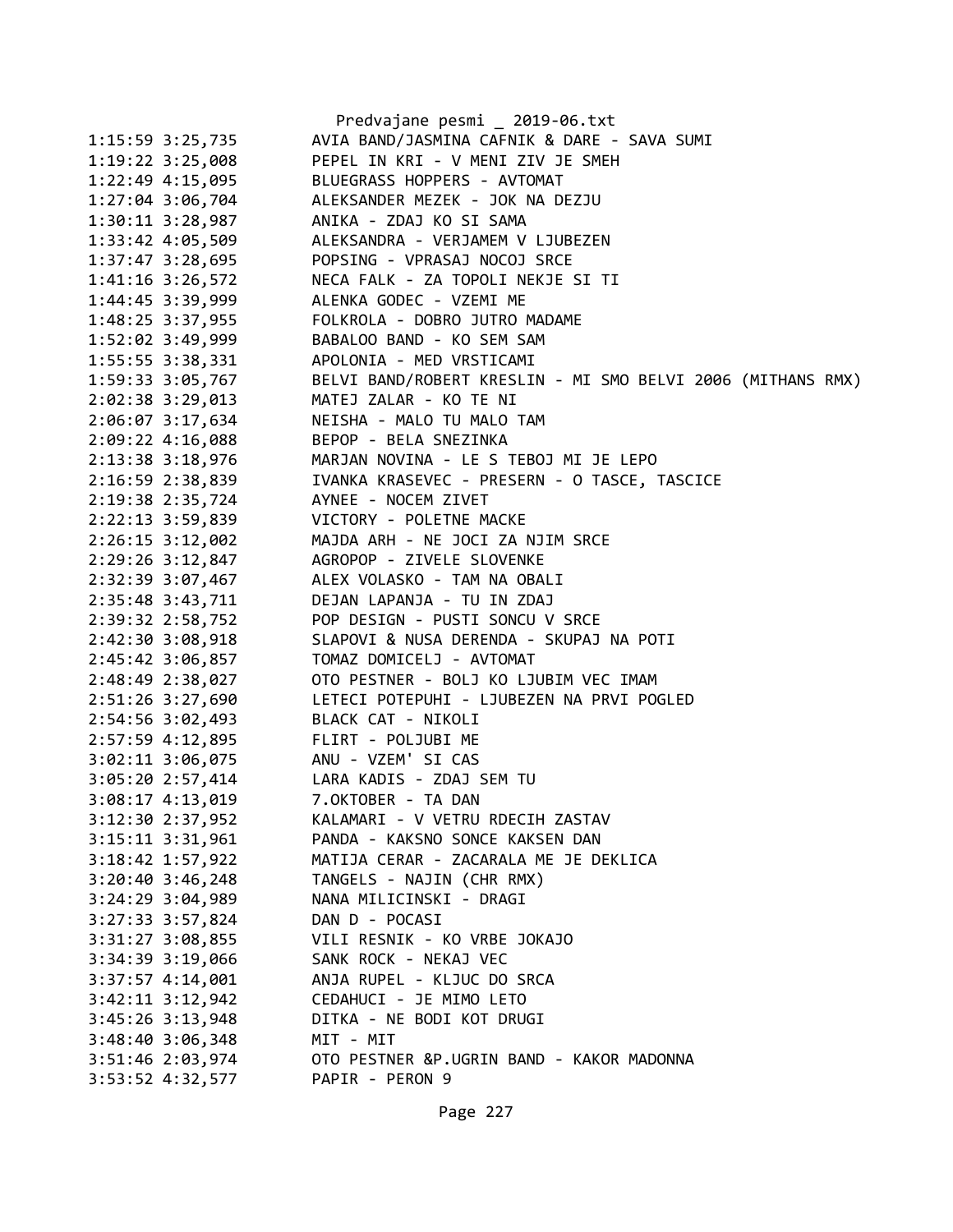|                      | Predvajane pesmi _ 2019-06.txt                        |
|----------------------|-------------------------------------------------------|
| 3:58:204:59,296      | VLADO KRESLIN - TAM NA KONCU DREVOREDA                |
| 4:03:19 3:06,593     | FRENK NOVA - NA LUNO IN NAZAJ                         |
| $4:06:28$ 3:01,017   | DAMJANA GOLAVSEK - NASMEH                             |
| 4:09:29 4:14,000     | EDVIN FLISER - NJEJ, KI SEM JO LJUBIL                 |
| 4:13:43 3:05,004     | DON MENTONY BAND - ZDEJ S'M PA MISKO                  |
| 4:16:50 2:55,952     | HAMO & TRIBUTE 2 LOVE - DEJVA BIT CIST BLIZ           |
| 4:19:46 3:29,980     | SARA JAGRICC - POBEGNI Z MANO                         |
| 4:23:16 4:07,537     | ESKOBARS - HLADNE NOCI                                |
| $4:27:26$ 2:19,123   | PREZRTI - NA SKALAH IN MIVKI                          |
| 4:29:45 4:37,927     | ANDRAZ HRIBAR - KAJ MI DELAS                          |
| $4:34:22$ $3:37,212$ | NEZA DROBNIC - MOJA DEZELA                            |
| 4:38:02 3:42,749     | MARTA ZORE - VSE, KAR SVA BILA                        |
| 4:41:44 2:37,026     | ROK KLEMENC - PREPIR                                  |
| $4:44:21$ $3:28,725$ | DELIAL - SEJEM ZELJA                                  |
| $4:47:52$ 3:15,647   | NUSA DERENDA - NAJ MI DEZ NAPOLNI DLAN                |
| 4:51:07 3:42,615     | MARE B - EDINA                                        |
| 4:54:50 4:18,452     | BILBI - V DNEVNI DOMA                                 |
| 4:59:08 2:52,518     | MATIJA CERAR - KMALU BOM SPET PRI TEBI [I'LL BE HOME] |
| $5:02:00$ $3:51,941$ | DAN D - JUTRANJA (ORIGINAL)                           |
| 5:05:52 3:09,544     | LINTVERN - NEDELJA LEP JE DAN                         |
| 5:09:01 3:38,461     | NATASA & ZIBELNIK - PRIZNAJ DA NI LAHKO               |
| 5:12:40 2:59,759     | PEPEL IN KRI - PRIDI V SVET LJUBEZNI                  |
| 5:15:39 3:42,411     | ALENKA GODEC - VSAK JE SAM                            |
| 5:19:21 3:52,443     | NUSA DERENDA - CEZ DVAJSET LET                        |
| 5:23:14 2:52,997     | VILI RESNIK - DALEC JE AMERIKA                        |
| 5:26:05 3:29,334     | ALEKSANDER MEZEK - AJDA PA ZNOVA CVETI                |
| 5:29:34 3:25,854     | VLADO KRESLIN - VSAK SI ZELI                          |
| 5:32:57 3:39,394     | MARTIN KRPAN - MALI BOGOVI                            |
| 5:36:37 3:03,002     | BOTRI - UGASN' ME                                     |
| 5:39:39 4:17,535     | ANDREJ SIFRER - SREBRO V LASE, ZLATO V ZOBE           |
| 5:43:57 3:00,039     | FRENK NOVA - KO TE NI                                 |
| 5:46:57 3:05,022     | MANOUCHE - MED ZVEZDE IN NAZAJ                        |
| 5:50:01 3:42,034     | BABALOO BAND - JOKAL BOM JUTRI                        |
| 5:53:43 4:13,790     | TOMAZ DOMICELJ - KAJ NAJ JEM                          |
| 5:58:16 2:47,002     | DELIALI - ZVON LJUBEZNI                               |
| $6:01:03$ 3:40,861   | KATJA LEVSTIK - ORION                                 |
| $6:04:44$ 3:27,618   | MARTA ZORE - CUJ MOJ GLAS                             |
| 6:08:09 3:42,460     | DARJA SVAJGER - PRAVLJICA                             |
| 6:11:52 4:17,979     | NUDE - PRI VODNJAKU                                   |
| $6:16:09$ 4:54,364   | IZTOK MLAKAR - MARJO SPINEL                           |
| $6:21:04$ 3:10,163   | KALAMARI - VSE ME IMAJO RAJSI                         |
| $6:24:35$ $4:01,040$ | AVIA BAND - LJUBEZEN NA PRVI POGLED                   |
| $6:28:36$ 3:16,880   | MERISSA IN FREEWAY - ZA MINUTO                        |
| 6:31:53 2:39,063     | BELE VRANE - SANJE O KALIFORNIJI                      |
| 6:34:32 2:55,033     | SUNNY ORCHESTRA - NA KARIBE                           |
| $6:37:22$ 4:03,295   | NAPOLEON - SANJAM                                     |
| 6:41:26 2:57,008     | LETECI POTEPUHI - KURJA LOJTRA                        |
| $6:44:20$ 3:37,120   | SAMO GLAVAN - USMERJENCKI                             |
|                      |                                                       |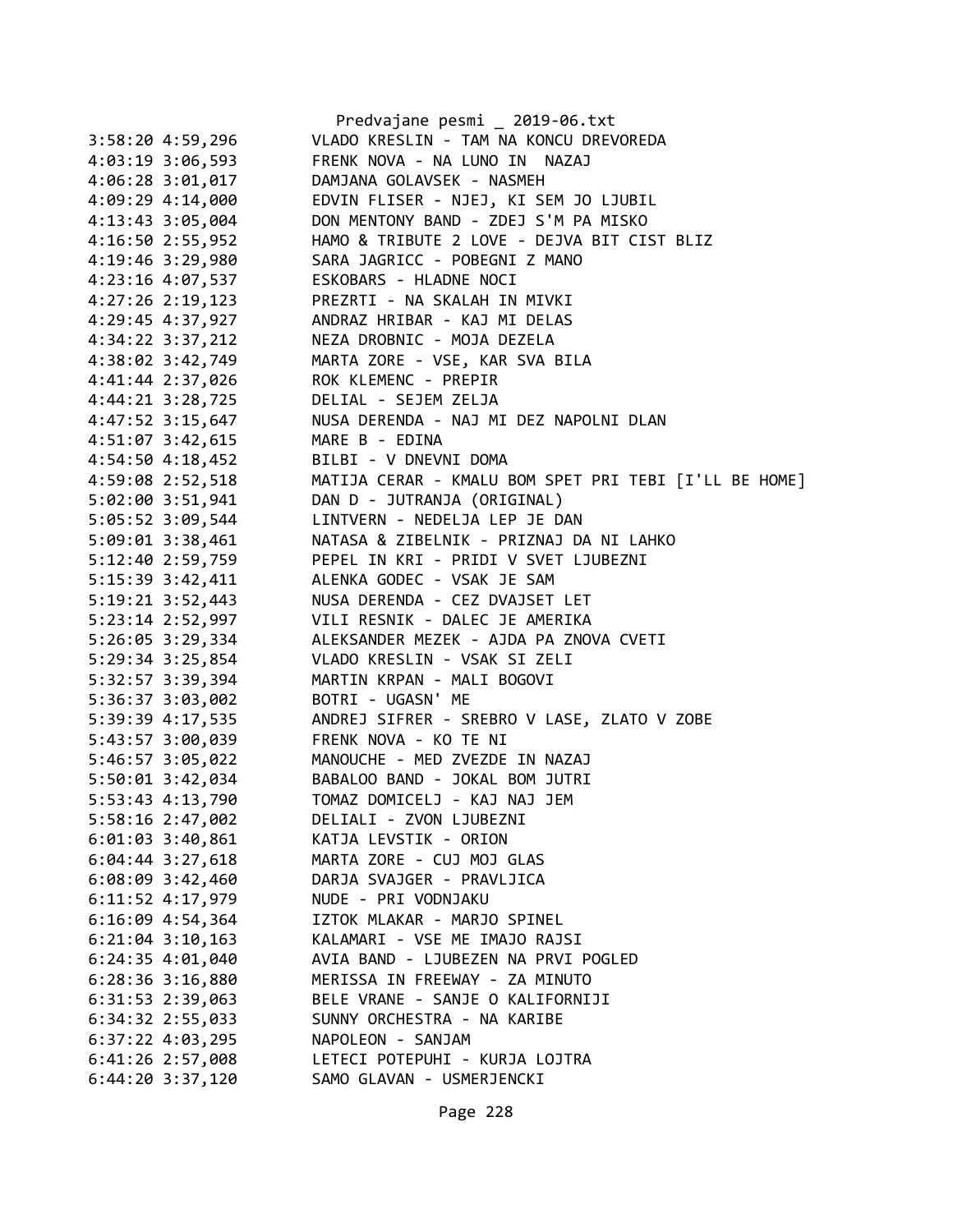|          |                      | Predvajane pesmi _ 2019-06.txt                               |
|----------|----------------------|--------------------------------------------------------------|
|          | 6:47:57 2:57,079     | MARKO JURCA - POVEJ MU                                       |
|          | 6:50:54 4:45,951     | JANEZ ZMAZEK - NA DRUGI STRANI                               |
|          |                      | 6:55:40 2:21,008 CUKI - TISOC ITALIJANOV                     |
|          |                      | 6:58:00 3:10,993 ALENKA VIDRIH - SPRENEVEDANJA               |
|          |                      | 7:01:11 4:04,251 MAJDA SEPE - NA LJUBLJANSKEM GRADU          |
|          |                      | 7:05:15 4:14,870 FARAONI - NE VDAJ SE                        |
|          | 7:09:30 2:29,556     | DAMJANA - V MOJ SVET VSTOPIL SI TI                           |
|          | 7:11:59 4:07,617     | OTO PESTNER - MOJE TVOJE ULICE                               |
|          | 7:16:07 3:29,675     | GU-GU - RIBA SMRDI PRI GLAVI                                 |
|          |                      | 7:19:36 3:37,019 ADI SMOLAR - JAZ NE GREM V SOLO             |
|          |                      | 7:23:07 3:17,652 DADI DAZ - IN GREM NAPREJ                   |
|          |                      | 7:26:24 4:27,977 DON MENTONY BAND - OBCUTEK JE VAZEN         |
|          |                      | 7:30:52 3:26,594 ROK'N'BAND - OSTANI ŠE MINUTO               |
|          | 7:34:18 3:05,977     | IRENA VRCKOVNIK - CEPRAV BOM SPET SAMA                       |
|          | 7:37:24 2:34,400     | BILBI - ISKRICE                                              |
|          |                      | 7:39:58 2:59,766 KARMEN STAVEC - LEP POLETNI DAN             |
|          |                      | 7:42:57 3:56,613 MONIKA PUCELJ - POTISKAS ME OB TLA          |
|          |                      | 7:46:53 4:24,751 JAN PLESTENJAK - STAVI NA MOJE SRCE         |
|          |                      | 7:51:18 3:13,758 IVANKA KRASEVEC - PRESERN - VIOLINA TZIGANO |
|          |                      | 7:54:31 3:20,635 BAZAR - DOBRODOŠLI                          |
|          | 7:57:52 4:11,798     | ANIKA - PLIMA                                                |
|          | $8:07:36$ 2:45,186   |                                                              |
|          |                      |                                                              |
|          | $8:10:21$ 3:05,050   |                                                              |
|          |                      | 8:13:23 3:44,819 PAPIR - VELIKI KORAK                        |
|          |                      | 8:17:08 3:24,298 MATJAZ JELEN - BREZ TEBE PADAM              |
|          |                      | 8:20:32 3:08,035 BLUEGRASS HOPPERS - BREZ SONCA CVETJA NI    |
|          |                      | 8:23:37 3:44,288 KATAYA - TO JE MOJ DAN                      |
|          | 8:27:21 3:30,911     | D.A.Z. - OPROSTI MI (2015 EDIT)                              |
|          | 8:34:04 3:54,954     | FOLKROLA - V TVOJI SOBI ŠE DIŠI                              |
|          | 8:42:00 4:33,404     | KATRINAS - MOJ ODER JE NEBO                                  |
|          |                      | 8:48:14 2:30,100 ANIKA HORVAT - URA BREZ KAZALCEV            |
|          |                      | 8:50:44 3:28,303 KLEPAC IN GUSTINCIC - MOJE OCI              |
|          |                      | 8:54:30 4:36,838 ANJA RUPEL - PREPOZNO                       |
|          | 8:59:33 2:57,360     | ALMA - Z MANO GRES                                           |
|          | 9:02:30 3:41,730     | BOR GOSTISA - BOLJ BEL KOT BLED                              |
|          | $9:06:12$ 3:37,386   | NINA PUSLAR - POLJUB NA KLOPCI                               |
|          | $9:13:43$ $3:53,721$ | KINGSTON - MODERNE SIRENE                                    |
|          | $9:17:29$ $3:16,821$ | COVERLOVER - VSE JE V GLAVI                                  |
|          | $9:21:27$ $3:58,885$ | IRENA KOHONT - ŠEL SI MIMO                                   |
|          | $9:25:48$ $4:13,038$ | BABILON/05 - ZEMLJA IN NEBO                                  |
|          | $9:30:47$ 2:59,099   | MAJA KEUC - VANILIJA                                         |
|          | $9:33:46$ 3:46,997   | EDVIN FLISER IN ZBOR - OTROCI MORJA                          |
|          | $9:37:33$ $3:20,771$ | FLIRRT - V VAKUUMU                                           |
|          | $9:44:33$ $2:59,050$ | MILAN PECOVNIK PIDZI - LJUBIM JO                             |
|          | 9:47:32 4:07,690     | PEPEL IN KRI - DEKLE IZ ZLATE LADJICE                        |
|          | 9:52:36 3:56,976     | AYNEE - AVTO                                                 |
|          |                      | 9:56:32 4:22,634 HALO - ZVEZDA                               |
| 10:01:37 |                      | 3:34,573 JANEZ BONCINA BENC - KADAR OGNJI DOGORIJO           |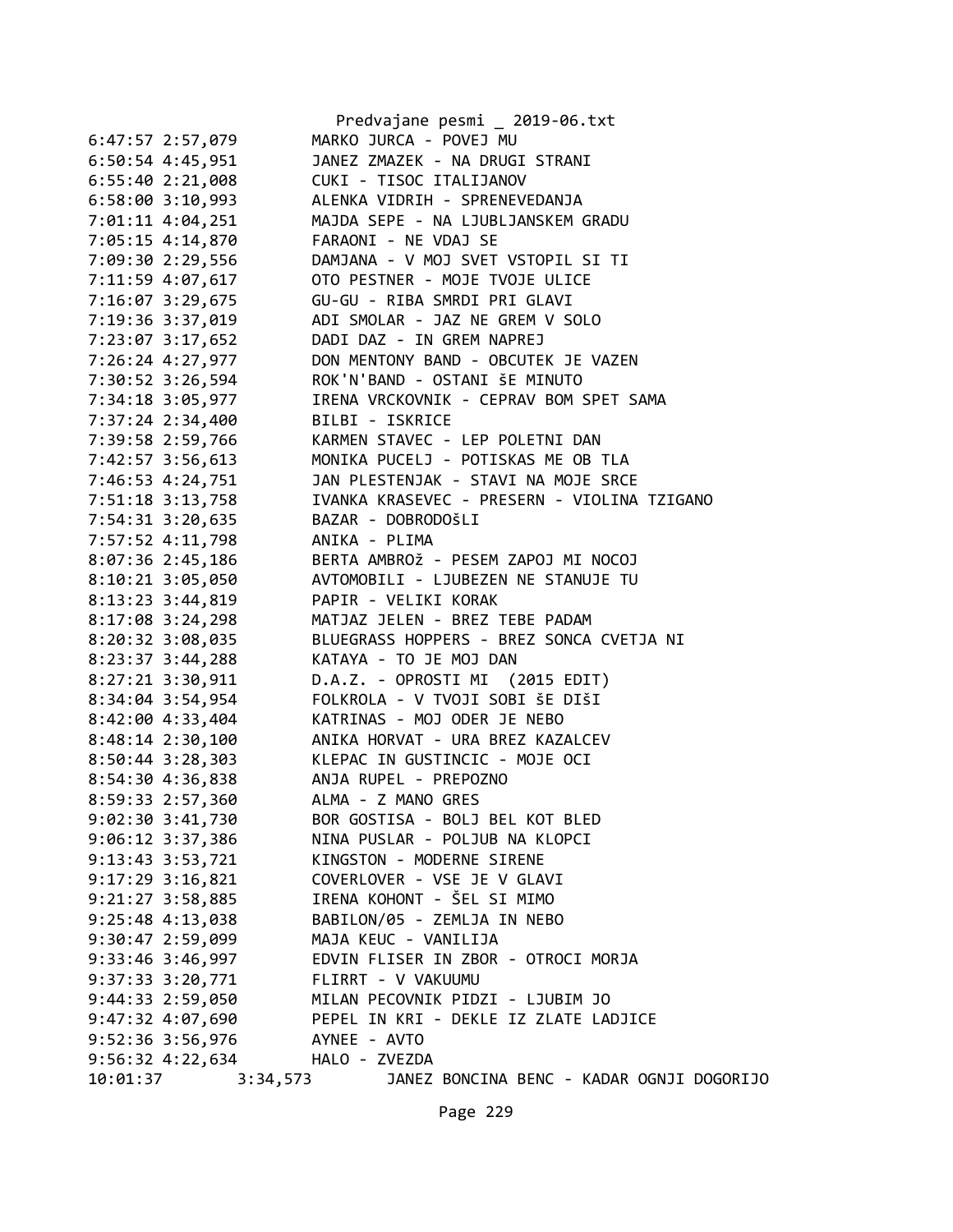|          |          | Predvajane pesmi _ 2019-06.txt                    |
|----------|----------|---------------------------------------------------|
| 10:05:11 | 2:58,786 | HAZARD - NAJLEPŠE PESMI                           |
| 10:08:10 | 3:37,869 | ZABJAK TRIO - PISMO                               |
| 10:18:55 | 3:47,040 | SOPRANOS - JUNAK                                  |
| 10:23:42 | 2:41,018 | MATIJA CERAR - TRI DEKLICE                        |
| 10:26:23 | 3:43,738 | LUNAPARK - ALARM                                  |
| 10:30:57 | 4:03,756 | ELDA VILER - LASTOVKE                             |
| 10:35:00 | 3:59,029 | TOMAZ DOMICELJ - UCILNA ZIDANA                    |
| 10:38:59 | 3:06,260 | MANOUCHE - TAMALA                                 |
| 10:46:32 | 2:39,373 | ICE - STARA GARA                                  |
| 10:50:07 | 3:05,007 | ANDREJ SIFRER - PESEM ZA TADEJO                   |
| 10:53:12 | 2:25,655 | DITKA HABERL - VSE ALI NIC                        |
| 10:55:38 | 3:20,451 | REGINA - BODI TU                                  |
| 10:58:58 | 2:19,556 | BETI JURKOVIC - TALISMAN                          |
| 11:01:59 | 3:06,740 | ALEKSANDER MEZEK - VREMENSKA NAPOVED              |
| 11:05:06 | 3:44,000 | DAN D - ROKE                                      |
| 11:08:47 | 3:04,215 | BOTRI - JAZ SEM IN                                |
| 11:14:48 | 2:25,790 | BRANKA KRANER - MON MONSIEUR                      |
| 11:17:13 | 3:27,998 | MARJANA DERZAJ - CABARET                          |
| 11:21:42 | 3:59,855 | GAL IN GALERIST I- PRIDI SEM.WAV -                |
| 11:25:41 | 3:12,969 | VLADO KRESLIN - ZVEZDICE BELE                     |
| 11:28:54 | 2:34,178 | GINO - PRAZNA POSTELJA                            |
| 11:32:18 | 3:25,207 | JELKA CVETEZAR - TOM PILIBI                       |
| 11:35:43 | 4:08,975 | BABALOO BAND - JAZ IN TI                          |
| 11:43:41 | 4:32,840 | JANEZ ZMAZEK - ZGODBA O LJUDEH                    |
| 11:48:14 | 4:02,880 | MONI KOVACIC - BREZ LJUBEZNI MI ZIVETI NI         |
| 11:53:12 | 3:10,222 | SAMO GLAVAN - JASTREBI                            |
| 11:56:42 | 3:15,026 | KALAMARI - NISEM KRIV                             |
| 12:00:39 | 3:49,882 | ALENKA GODEC - ODKAR SI TU                        |
| 12:04:28 | 4:09,996 | DAZ - PODOBEN SEM ZMAJU                           |
| 12:08:37 | 3:35,120 | BELE VRANE - LJUBIL BOM LE                        |
| 12:15:59 | 2:46,906 | RAFKO IRGOLIC - TO JE MOJ DRAGI DOM (GREEN GREEN  |
| GRASS    |          |                                                   |
| 12:18:46 | 3:14,706 | DAMJANA - FANT IZ IPANEME                         |
| 12:23:01 | 3:27,987 | SARA JAGRIC - VSE KAR VREDNO JE                   |
| 12:26:50 | 4:27,822 | GU-GU - SAM PO PARKU                              |
| 12:32:08 | 3:02,730 | ADI SMOLAR - JAZ SEM IZVISU                       |
| 12:35:10 | 3:33,455 | SUNNY ORCHESTRA - MY COMMANDING WIFE              |
| 12:38:44 | 3:31,992 | FARAONI - TU JE MOJ DOM                           |
| 12:45:19 | 2:47,236 | OTO PESTNER - LETIVA                              |
| 12:48:06 | 2:39,939 | DAMJANA GOLAVSEK - LJUBIM LJUBIS                  |
| 12:51:42 | 2:38,491 | MAJDA SEPE - LJUBLJANSKE ULICE                    |
| 12:54:20 | 3:10,974 | RED QUA - VAL MORJA                               |
| 12:57:31 | 4:11,541 | FOLKROLA - FRANCI KORAJŽA                         |
| 13:02:13 | 2:19,070 | NECA FALK & ALFI NIPIC - KAKO SVA SI RAZLICNA     |
| 13:04:30 | 4:20,652 | IZTOK MLAKAR - BRISKULA                           |
| 13:08:50 | 3:45,953 | MARINO LEGOVIC & ZBOR - PO PRAZNIKIH DISI         |
| 13:13:19 | 3:43,334 | AVTOMOBILI - NAVADEN DAN                          |
| 13:17:02 | 4:15,682 | SLAPOVI & NUSA DERENDA - KO MI RECES DA ME LJUBIS |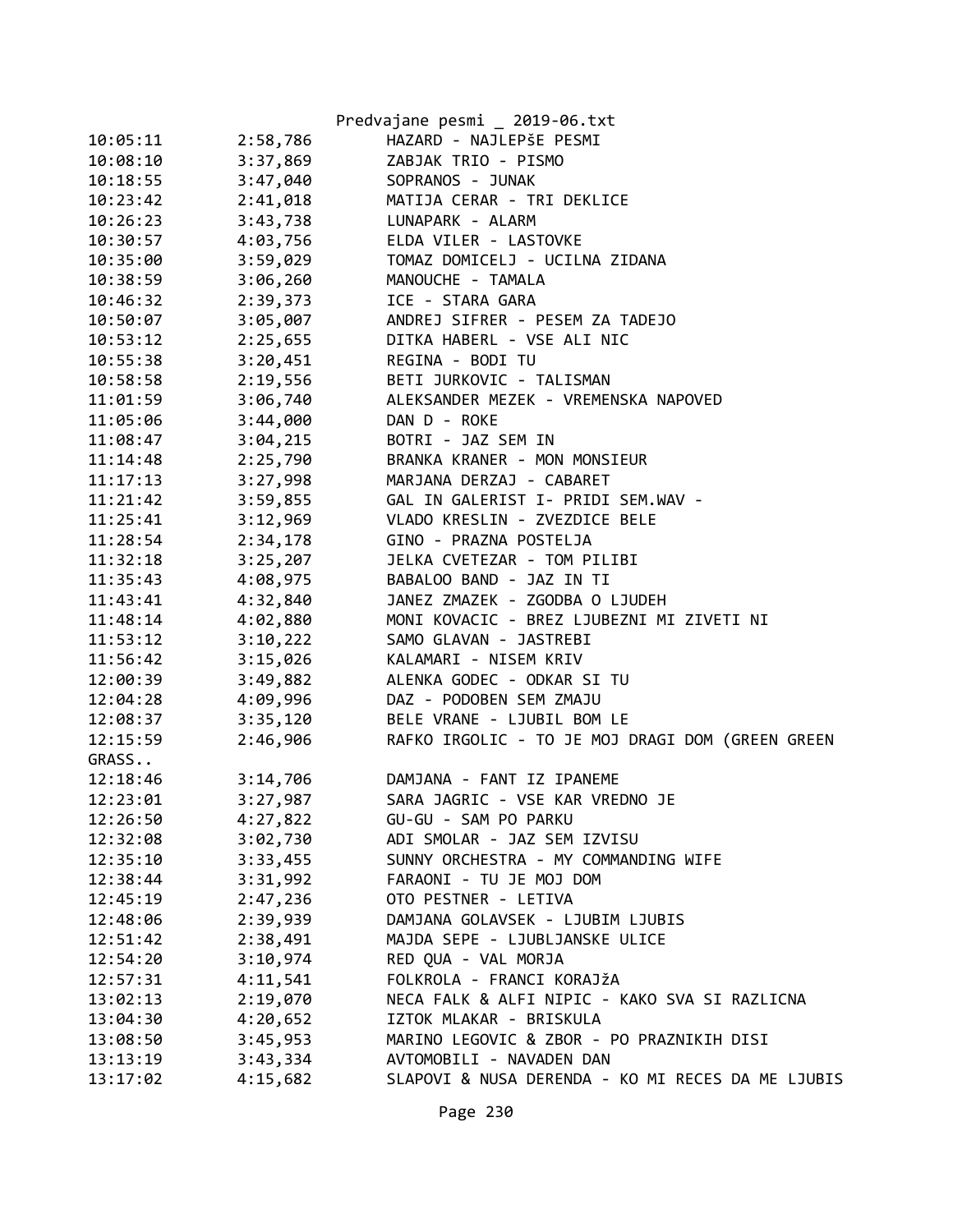|                      | Predvajane pesmi _ 2019-06.txt            |
|----------------------|-------------------------------------------|
| 13:22:22<br>3:41,134 | ROK'N'BAND - LJUBIM JO                    |
| 13:26:03<br>3:25,537 | PANDA - DALEC STRAN                       |
| 13:30:14<br>3:50,299 | NAPOLEON - BODI MOJA                      |
| 3:41,294<br>13:34:04 | DANI DANDOSA - GREVA TJA DO MURE          |
| 3:31,999<br>13:37:45 | BAZAR - URA STRASTI                       |
| 3:30,654<br>13:42:00 | DON MENTONY BAND - AMERIKA                |
| 3:00,838<br>13:45:30 | MAJDA ARH - POSLJI MU VETER POZDRAV       |
| 3:04,858<br>13:48:31 | NUSA DERENDA - PESEK V OCI                |
| 3:01,715<br>13:52:21 | MLADI LEVI - ODA IRENI                    |
| 13:55:22<br>3:47,034 | ANJA RUPEL - NAJBOLJ NORI PAR             |
| 13:59:40<br>2:55,776 | ANDRAZ HRIBAR - MOJA MOJA                 |
| 14:02:36<br>3:29,739 | IVO MOJZER - CIFRA MOZ                    |
| 3:39,988<br>14:06:05 | NECA FALK - PRVA LJUBEZEN                 |
| 4:47,477<br>14:10:28 | BIG FOOT MAMA - BULDOŽER                  |
| 14:15:15<br>2:58,523 | IRENA VRCKOVNIK - TAKSNA SEM              |
| 3:17,990<br>14:18:14 | ALES VOLK - KAJ SPOMIN MI BO              |
| 14:22:36<br>3:18,151 | AVIA BAND - VSAJ ŠE TRENUTEK              |
| 14:25:54<br>3:50,170 | SANK ROCK - NAJINA PESEM                  |
| 4:34,471<br>14:30:27 | HULAHOOP - PARITVENI PLES                 |
| 3:41,445<br>14:35:02 | CUKI - ZGODBA O PRIJATELJSTVU             |
| 4:11,021<br>14:38:43 | ANIKA HORVAT - PLIMA                      |
| 3:04,752<br>14:43:37 | KINGSTON - SONCNA UPRAVA                  |
| 3:32,003<br>14:46:41 | PETER AMBROŽ - NA PLESU                   |
| 3:49,999<br>14:51:00 | GLOBUS - LEDENO SRCE                      |
| 3:19,992<br>14:55:09 | JAZZ STATION - DELAM KAR SE NE SME        |
| 3:55,913<br>14:58:29 | VICTORY - ZIVETI SPET                     |
| 15:02:56<br>3:34,369 | PEPEL IN KRI - DAN LJUBEZNI               |
| 15:06:30<br>3:12,011 | CALIFORNIA - VRAG NAJ TE VZAME            |
| 15:10:25<br>3:49,497 | DON SERGIO - SPOMIN NA LJUBEZEN           |
| 15:14:14<br>4:09,305 | MASA - A ME MAS MALO RAD                  |
| 15:18:23<br>3:25,068 | TOMAZ DOMICELJ - POVEJ KAR MISLIŠ         |
| 15:22:52<br>3:07,105 | KANTOR - LJUBEZEN IZ SOLSKIH DNI          |
| 15:26:21<br>3:43,339 | EVA HREN - KDAJ                           |
| 3:07,559<br>15:30:50 | BILBI - LIMONADA                          |
| 15:33:57<br>3:50,986 | DANILO KOCJANCIC/MATJAZ JELEN - POISCI ME |
| 3:27,805<br>15:37:48 | PAPIR - NACIN                             |
| 3:55,488<br>15:41:59 | KING FOO - NENAVADNO JE OK                |
| 3:27,028<br>15:45:54 | STANE MANCINI - SPOMINCICA                |
| 15:50:08<br>2:57,055 | MARJANA DERZAJ - TELSTAR                  |
| 2:57,527<br>15:53:04 | IRENA KOHONT - POVABI ME NA LUNO          |
| 3:22,654<br>15:56:02 | DARJA SVAJGER - OTOK LJUBEZNI             |
| 2:40,093<br>15:59:55 | PRIMOZ P RAM SITER - NOVA SENZACIJA       |
| 3:52,512<br>16:02:35 | ANDREJ SIFRER - KO ZVONOVI ZAPOJO         |
| 3:05,008<br>16:06:27 | LIDIJA KODRIC - PRIDI ZA MOJ ROJSTNI DAN  |
| 3:15,467<br>16:10:15 | FRENK NOVA - KO TE NI                     |
| 3:22,948<br>16:13:30 | MANUELLA - V TVOJEM OGNJU (INFERNO)       |
| 3:10,041<br>16:16:53 | ALEKSANDER MEZEK - OSAMLJENA SENCA        |
| 2:52,799<br>16:21:07 | TRISTAN - POLETJE SE POSLAVLJA            |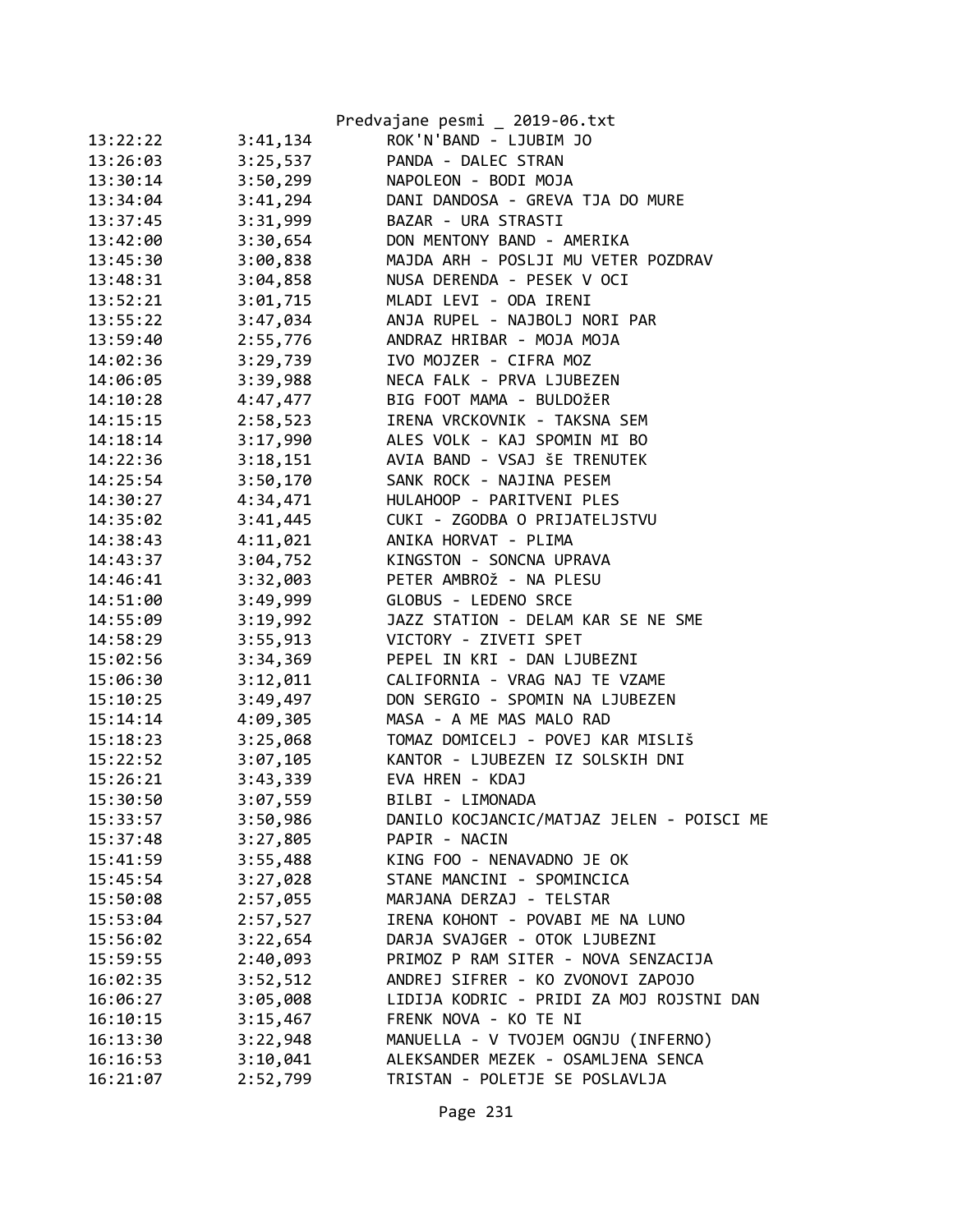|          |          | Predvajane pesmi _ 2019-06.txt                |
|----------|----------|-----------------------------------------------|
| 16:24:00 | 3:30,881 | MARTA ZORE - ON                               |
| 16:27:30 | 4:13,899 | DAMJANA IN HOT HOT HOT - CE BI MI SRCE DAL    |
| 16:34:56 | 1:58,544 | BERTA AMBROŽ - MALI VRAGEC V OCEH             |
| 16:40:56 | 3:15,838 | SAMO GLAVAN - SMRDECA                         |
| 16:45:53 | 3:56,052 | FRANCO MERKATORI - MA, NE OKOL' GOVORT        |
| 16:50:36 | 3:48,898 | BOTRI - AVGUŠTINA                             |
| 16:54:24 | 4:05,225 | VLADO KRESLIN - OGLEDALCE POVEJ               |
| 16:58:29 | 2:55,919 | BEPOP - NE SEKIRAJ SE                         |
| 17:01:57 | 3:25,808 | MALI OGLASI BAND - VROCA KRI                  |
| 17:05:23 | 2:57,032 | CUDEZNA POLJA - BOOGIE DAMA                   |
| 17:08:20 | 2:44,677 | BABALOO BAND - KRALJ SVETA                    |
| 17:11:38 | 4:15,699 | ADI SMOLAR - KAKO JE BITI SAM                 |
| 17:15:53 | 2:55,521 | BETI JURKOVIC - ZVIZGA                        |
| 17:18:48 | 3:47,840 | JAN PLESTENJAK - AMORE MIO                    |
| 17:23:29 | 2:43,648 | VLADO KRESLIN & SEVERA GJURIN - ABEL IN KAIN  |
| 17:26:13 | 3:35,668 | NEZA DROBNIC - BREZ BESED                     |
| 17:30:34 | 3:37,545 | KARMEN STAVEC - FANT IZ PRAVLJICE             |
| 17:34:12 | 4:03,155 | NINA PUSLAR - SLECENO SRCE                    |
| 17:38:15 | 4:03,246 | NUDE - NAJLEPSA PESEM                         |
| 17:43:01 | 4:29,567 | JANEZ ZMAZEK - DOST JE BLO BESED              |
| 17:47:30 | 1:42,009 | MATEJ KOSIR - Z LJUBEZNIJO                    |
| 17:50:00 | 2:48,408 | BLUEGRASS HOPPERS - ŠTAJERSKA                 |
| 17:52:49 | 3:14,054 | HAZARD - VRTNAR                               |
| 17:56:22 | 2:37,445 | ELDA VILER - KDO SI, NE VEM                   |
| 17:58:59 | 3:14,706 | VANAGO BAND - ONA                             |
| 18:02:48 | 2:55,951 | FOLKROLA - DVIGNIL BOM ZASTAVO                |
| 18:05:44 | 3:11,739 | VENERA - DISKO KLUB                           |
| 18:08:56 | 3:00,151 | BELE VRANE - MOJA LJUBEZEN                    |
| 18:12:29 | 4:22,797 | BABEWATCH - LADJICE                           |
| 18:16:50 | 3:17,536 | SUNNY ORCHESTRA - GROBAR                      |
| 18:21:00 | 2:44,043 | ROK'N'BAND - DEJ RUKN' ME                     |
| 18:23:44 | 2:56,833 | BAZAR - OD ENIH DO TREH                       |
| 18:27:02 | 3:28,539 | TANGELS - LIFE GOES UP                        |
| 18:42:04 | 3:18,747 | NEISHA - MALO TU MALO TAM                     |
| 18:45:22 | 3:09,994 | FARAONI - BOZICNI ZVON                        |
| 18:48:32 | 3:49,861 | ALENKA VIDRIH - OBLJUBLJENA                   |
| 18:53:10 | 3:20,599 | ALENKA GODEC - JULIJA                         |
| 18:56:31 | 3:26,928 | FLIRT - INJA                                  |
| 19:00:32 | 6:25,696 | IZTOK MLAKAR - IVO BALILA                     |
| 19:06:57 | 3:36,993 | JANEZ BONCINA BENC - NAVALI NAROD NA GOSTILNE |
| 19:11:08 | 1:58,322 | MATIJA CERAR - KRAMLJANJE V MRAKU             |
| 19:13:06 | 3:56,035 | NEW SWING QUARTET - FANTJE                    |
| 19:17:01 | 3:59,296 | ANJA RUPEL - NE POZABI ME                     |
| 19:21:54 | 2:52,074 | NUSA DERENDA - SE V SEBI SKRIVAM              |
| 19:24:45 | 3:01,127 | PEPEL IN KRI - EVROPA 92                      |
| 19:27:46 | 3:38,515 | DAN D - REKLI SO (CISTA RAZLICICA)            |
| 19:32:11 | 3:49,539 | DON MENTONY BAND - VLAK                       |
| 19:36:00 | 3:40,927 | MARKO VOZELJ - MAVRICA                        |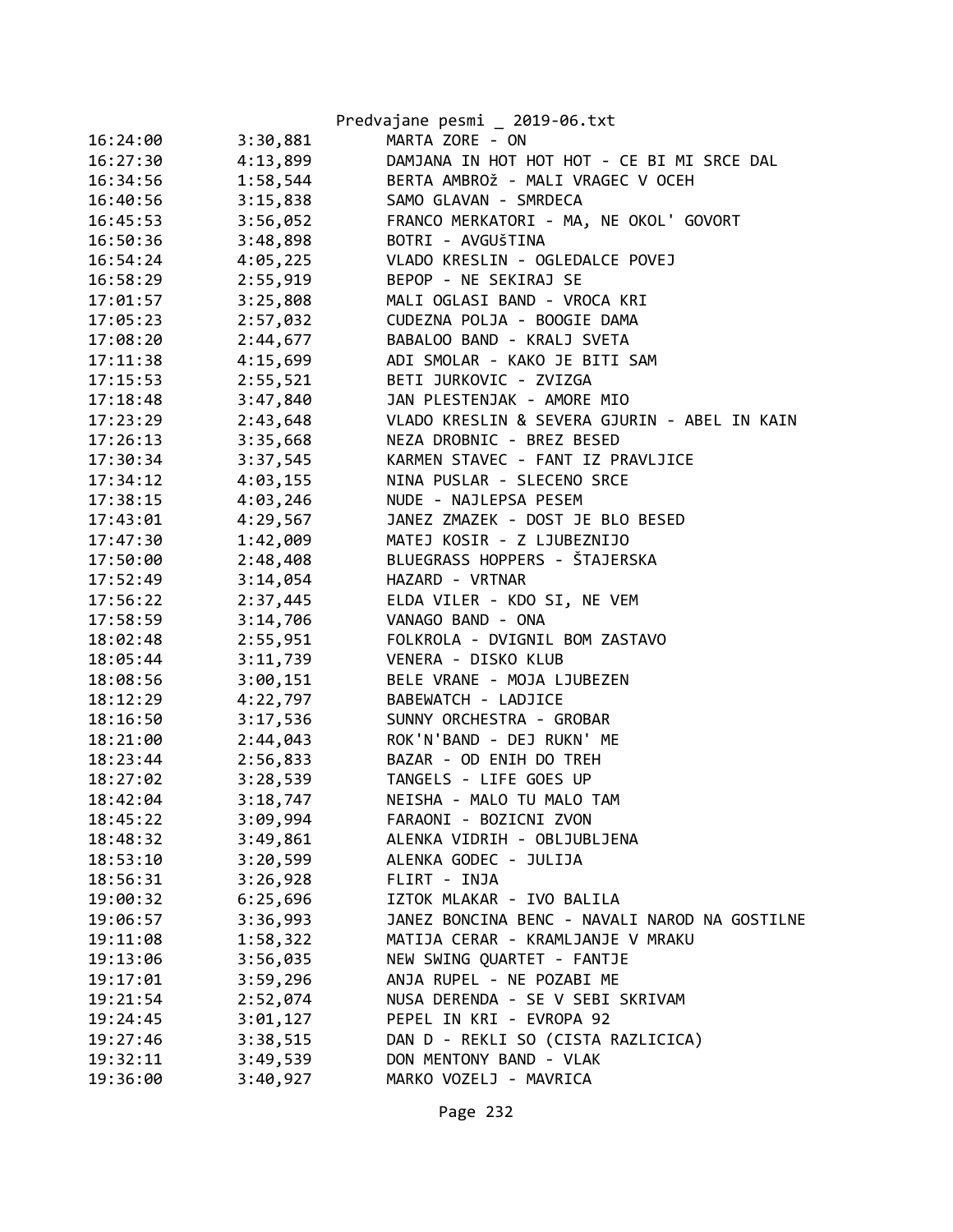|          |          | Predvajane pesmi _ 2019-06.txt                      |
|----------|----------|-----------------------------------------------------|
| 19:40:14 | 4:24,491 | ANIKA HORVAT - TUKAJ JAZ ŽIVIM                      |
| 19:44:39 | 2:45,870 | KAMN'S - DEJ, STOP' NA MOJO STRAN                   |
| 19:47:23 | 3:40,013 | AVIA BAND - TELESKOP                                |
| 19:51:51 | 4:59,835 | SAN DI EGO BAND - SONCE JE TAM KJER SI TI           |
| 19:56:51 | 4:05,109 | SANK ROCK - KER TE LJUBIM                           |
| 20:01:30 | 2:45,092 | KATRINAS - KOT PRAVLJICA                            |
| 20:04:15 | 2:34,062 | BRANKA KRANER - RUM IN COCA COLA                    |
| 20:06:48 | 2:52,955 | VICTORY - HELENA                                    |
| 20:13:35 | 2:34,468 | STANE MANCINI - NON CAPITO                          |
| 20:16:09 | 3:34,135 | HOSTNIK - U LUBLAN                                  |
| 20:20:17 | 4:39,129 | PAPIR - OBJEM                                       |
| 20:24:55 | 2:07,980 | VULTURE AND THE GURU - NE STRELJAJ NAME             |
| 20:27:03 | 4:09,657 | ANDREJ SIFRER - VSE MANJ JE DOBRIH GOSTILN          |
| 20:32:06 | 3:59,727 | MIRAN RUDAN - POSKUSI POZABITI                      |
| 20:36:02 | 2:55,681 | ANDRAZ HRIBAR - KADAR SI TU                         |
| 20:38:57 | 3:41,804 | NECA FALK - DRAVSKI MOST                            |
| 20:46:19 | 3:37,709 | TOMAZ DOMICELJ - BLUES NA DEŽEVEN DAN               |
| 20:50:43 | 2:54,790 | NATASA & ZIBELNIK - ZAME SI                         |
| 20:53:35 | 3:38,130 | DARJA SVAJGER - SONCE SI                            |
| 20:57:33 | 4:08,555 | SLAVKO IVANCIC - DAN OB TEBI                        |
| 21:02:15 | 3:31,802 | PANDA - SIVE CESTE                                  |
| 21:05:46 | 3:21,968 | JANKO ROPRET - LJUBLJANCANKE                        |
| 21:16:16 | 3:32,491 | DAMJANA - NOCOJ LJUBILA BI SE S TEBOJ               |
| 21:20:36 | 3:35,542 | MARTINA SRAJ - HOCEM NAZAJ                          |
| 21:24:12 | 3:24,902 | OTO PESTNER - VEM, NEKJE ŽIVETI MORA                |
| 21:27:36 | 4:00,002 | GU-GU - GU-GU PLAY FOR YOU                          |
| 21:32:29 | 3:26,904 | IRENA KOHONT - MODRI SPEV [SONG SUNG BLUE]          |
| 21:35:56 | 3:33,243 | DREVORED - ZUNAJ JE ZIMA                            |
| 21:43:56 | 4:16,355 | MARTA ZORE - ZDAJ GA POZNAM (& ALENKA GODEC)        |
| 21:48:12 | 2:56,025 | IRENA VRCKOVNIK - NAJ BO VESELA JESEN               |
| 21:51:55 | 2:33,367 | ALEKSANDER MEZEK - SANJAM SAM                       |
| 21:54:28 | 2:37,028 | FELIKS LANGUS - LJUBEZEN NA DALJAVO                 |
| 21:57:05 | 3:41,609 | AVTOMOBILI - GOSPODAR                               |
| 22:01:19 | 4:19,025 | PETER PAN - SOCI                                    |
| 22:05:38 | 2:08,979 | SAMO GLAVAN - BANDA                                 |
| 22:07:47 | 3:54,840 | MATJAZ JELEN - VSE SE V PRAVO SMER VRTI             |
| 22:14:38 | 3:43,972 | BOTRI - GALEBI                                      |
| 22:18:22 | 3:40,998 | IVAN HUDNIK - ZELENE LIVADE S TEBOJ                 |
| 22:22:51 | 3:18,955 | IGOR - PAULA                                        |
| 22:26:10 | 4:02,296 | MAJDA ARH - OPROSTI MI                              |
| 22:31:05 | 3:02,945 | IVANKA KRASEVEC - PRESERN - BREZ TEBE (WITHOUT YOU) |
| 22:34:08 | 2:38,050 | MAJDA SEPE & NINO ROBIC - BELE LADJE                |
| 22:36:45 | 2:25,595 | METKA ŠTOK - LJUBEZEN NA PRODAJ NI                  |
| 22:43:00 | 2:56,023 | ADI SMOLAR - BOGNEDAJ DA BI CRKNU TELEVIZOR         |
| 22:45:55 | 4:20,971 | JAN PLESTENJAK - TRIKRAT ME POLJUBI                 |
| 22:51:02 | 3:36,767 | ELECTRIX - RADIO                                    |
| 22:54:39 | 2:59,956 | ROK'N'BAND - JAGODE IN COKOLADA                     |
| 22:57:39 | 3:19,974 | KALAMARI - PRIDE DAN                                |